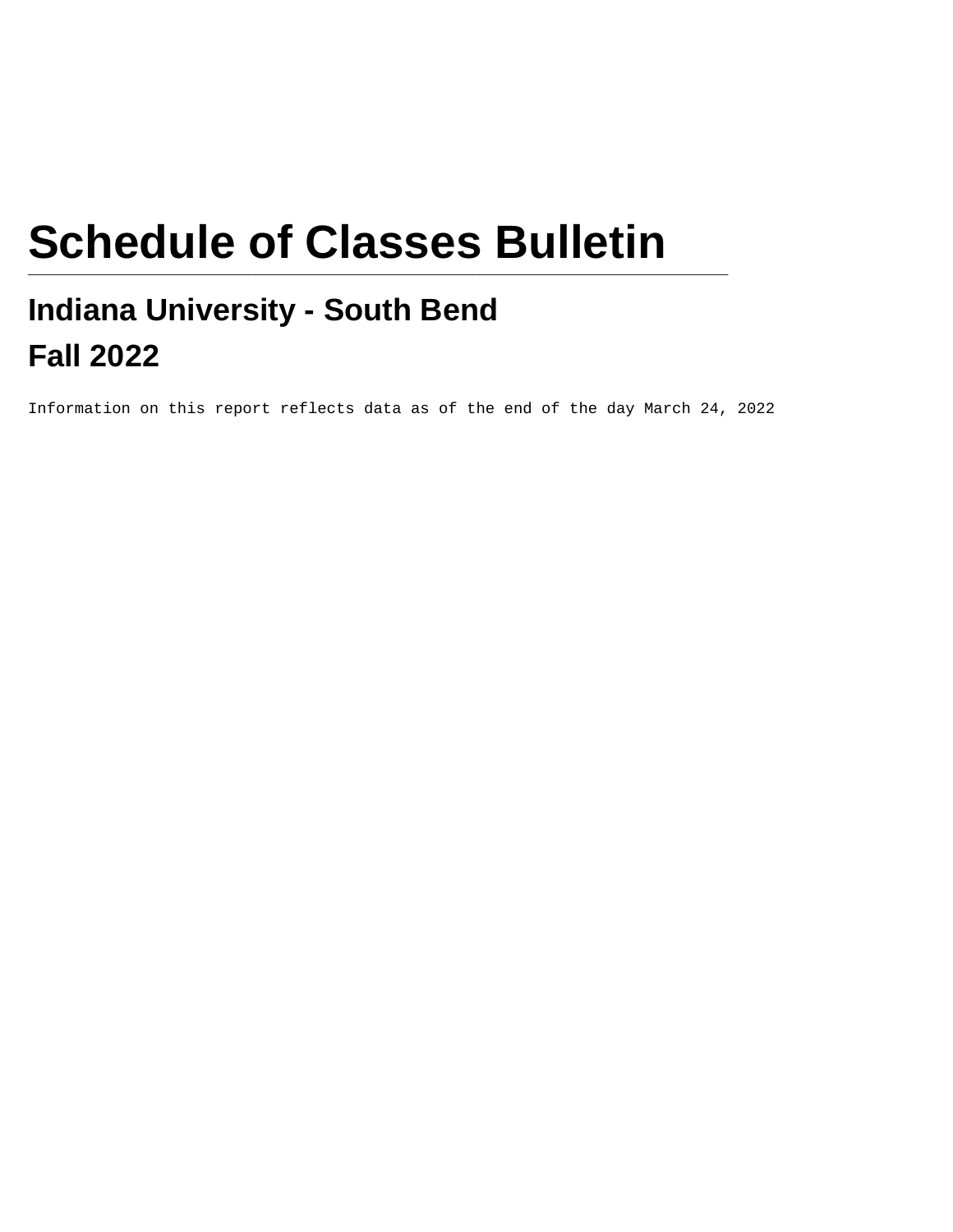## **Col of Liberal Arts & Sciences**

\_\_\_\_\_\_\_\_\_\_\_\_\_\_\_\_\_\_\_\_\_\_\_\_\_\_\_\_\_\_\_\_\_\_\_\_\_\_\_\_\_\_\_\_\_\_\_\_\_\_

\_\_\_\_\_\_\_\_\_\_\_\_\_\_\_\_\_\_\_\_\_\_\_\_\_\_\_\_\_\_\_\_\_\_\_\_\_\_\_\_\_\_\_\_\_\_\_\_\_\_

## **Honors (HON)**

**HON-H 100 FRESHMAN HONORS SEMINAR (3 CR)** 17586 RSTR 1 11:30AM-12:45PM MW SBDW 1290 Karakatsanis N Prereq: Must be a member of the Honors Program student group This course has community-engaged assignments, which may include community-based research, projects or service. 18397 RSTR 1 11:30AM-12:45PM TR SBEA 1015 Prereq: Must be a member of the Honors Program student group This course has community-engaged assignments, which may include community-based research, projects or service. 18795 RSTR 1 02:30PM-03:45PM TR ARR Borshuk C Prereq: Must be a member of the Honors Program student group This course has community-engaged assignments, which may include community-based research, projects or service. 18976 RSTR 1 02:30PM-03:45PM MW SBEA 1017 Karakatsanis N Prereq: Must be a member of the Honors Program student group This course has community-engaged assignments, which may include community-based research, projects or service.

### **CROSSLISTED COURSES (999)**

**BUSINESS (BUS)** BUS-A 205 INTRO TO FINANCL ACCTG-HONORS (3 CR)

**COMPUTER SCIENCE (CSCI)** CSCI-A 106 INTRODUCTION TO COMPUTING (3 CR)

**ENGLISH (ENG)** ENG-W 140 RDG, WRITING, INQUIRY I-HONORS (3 CR)

**PSYCHOLOGY (PSY)** PSY-P 106 GENERAL PSYCHOLOGY-HONORS (3 CR)

### **SPEECH (SPCH)**

SPCH-S 130 PUBLIC SPEAKING-HONORS (3 CR) \_\_\_\_\_\_\_\_\_\_\_\_\_\_\_\_\_\_\_\_\_\_\_\_\_\_\_\_\_\_\_\_\_\_\_\_\_\_\_\_\_\_\_\_\_\_\_\_\_\_

# **E. M. Raclin Sch of the Arts**

\_\_\_\_\_\_\_\_\_\_\_\_\_\_\_\_\_\_\_\_\_\_\_\_\_\_\_\_\_\_\_\_\_\_\_\_\_\_\_\_\_\_\_\_\_\_\_\_\_\_

## **Communication & Culture (CMCL)**

### **CMCL-C 594 COM & CONFLICT MGMT IN ORG (3 CR)**

32420 1 ARR ARR SBOL ONLINE Mancino M

This class requires a Distance Education Course Fee. The rate is \$50 per credit hour. Fee rates are available at http://go.iu.edu/SBfees

This is a 100% online class taught by IU South Bend. No on-campus class meetings are required. A distance education fee will apply; check your campus bursar website for more information. Textbook purchases may be made through your home campus bookstore.

This class is offered as part of a collaborative academic program. Please consult with your advisor to ensure this class will count toward your degree requirements.

# **Sch of Humanities & Social Sci**

\_\_\_\_\_\_\_\_\_\_\_\_\_\_\_\_\_\_\_\_\_\_\_\_\_\_\_\_\_\_\_\_\_\_\_\_\_\_\_\_\_\_\_\_\_\_\_\_\_\_

\_\_\_\_\_\_\_\_\_\_\_\_\_\_\_\_\_\_\_\_\_\_\_\_\_\_\_\_\_\_\_\_\_\_\_\_\_\_\_\_\_\_\_\_\_\_\_\_\_\_

## **Communication & Culture (CMCL)**

#### **CMCL-C 427 CROSS CULTURAL COMMUNICATION (3 CR)** 34223 1 ARR ARR SBOL ONLINE Rosser J

This is a 100% online class taught by IU East. No on-campus class meetings are required. A distance education fee will apply; check your campus bursar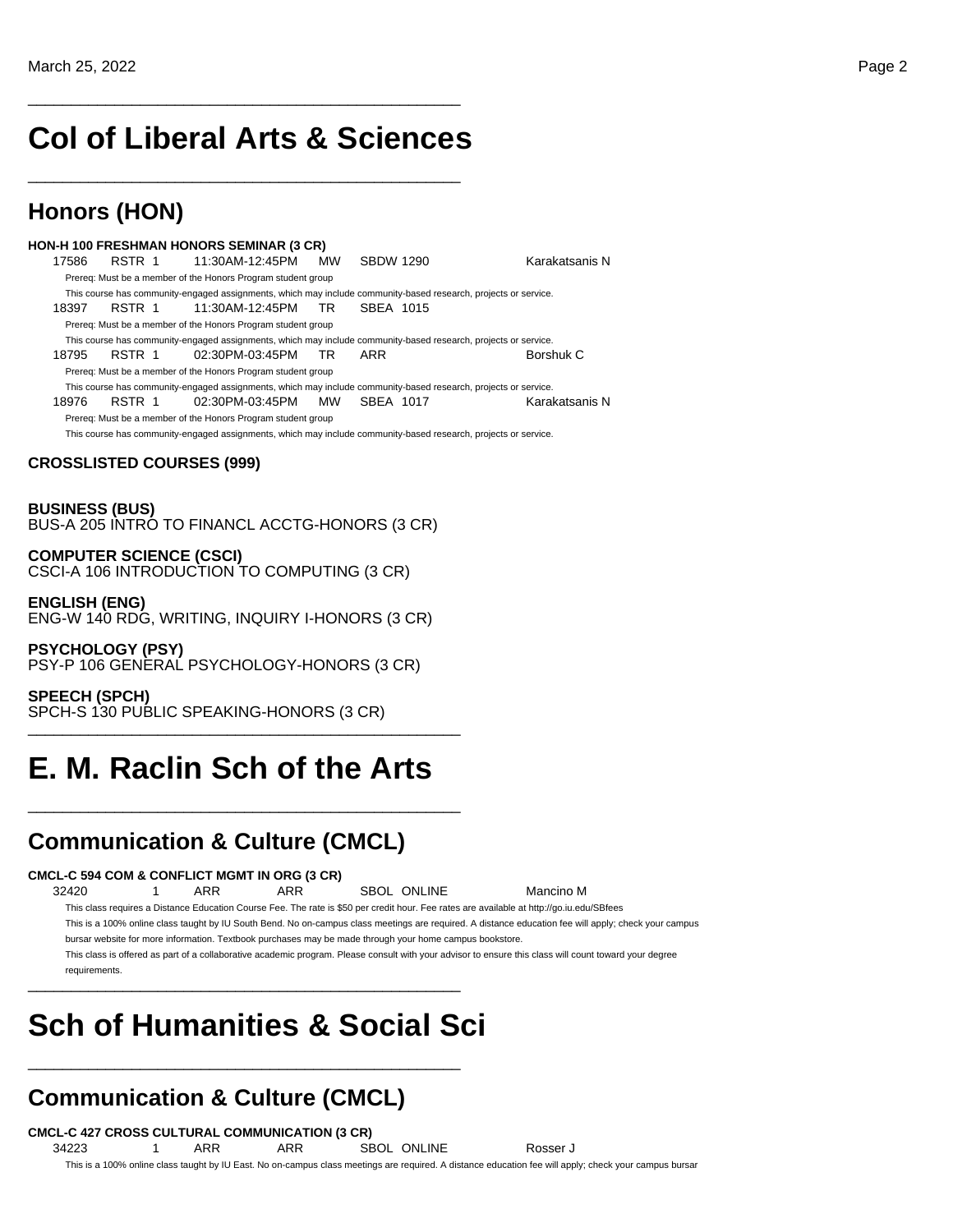website for more information. If IU e-Texts are not used for this class, textbooks and other materials are available at your home campus bookstore. This class is offered as part of a collaborative academic program. Please consult with your advisor to ensure this class will count toward your degree requirements.

This class requires a Distance Education Course Fee. The rate is \$50 per credit hour. Fee rates are available at http://go.iu.edu/SBfees

**CMCL-C 440 ORGANIZATIONAL COMMUNICATION (3 CR)**

34243 1 ARR ARR SBOL ONLINE Shoop K This is a 100% online class taught by IU East. No on-campus class meetings are required. A distance education fee will apply; check your campus bursar website for more information. If IU e-Texts are not used for this class, textbooks and other materials are available at your home campus bookstore. This class is offered as part of a collaborative academic program. Please consult with your advisor to ensure this class will count toward your degree requirements.

This class requires a Distance Education Course Fee. The rate is \$50 per credit hour. Fee rates are available at http://go.iu.edu/SBfees **CMCL-C 500 INTRO TO GRAD STUDY & RESEARCH (3 CR)**

34639 1 ARR ARR SBOL ONLINE Rybas N

This is a 100% online class taught by IU East. No on-campus class meetings are required. A distance education fee will apply; check your campus bursar website for more information. If IU e-Texts are not used for this class, textbooks and other materials are available at your home campus bookstore. This class is offered as part of a collaborative academic program. Please consult with your advisor to ensure this class will count toward your degree requirements.

This class requires a Distance Education Course Fee. The rate is \$50 per credit hour. Fee rates are available at http://go.iu.edu/SBfees

# **School of Arts & Letters**

## **Fine Arts (FINA)**

### **FINA-S 291 FUNDAMENTALS OF PHOTOGRAPHY (3 CR)**

35392 1 ARR ARR SBOL ONLINE Seibert A

\_\_\_\_\_\_\_\_\_\_\_\_\_\_\_\_\_\_\_\_\_\_\_\_\_\_\_\_\_\_\_\_\_\_\_\_\_\_\_\_\_\_\_\_\_\_\_\_\_\_

\_\_\_\_\_\_\_\_\_\_\_\_\_\_\_\_\_\_\_\_\_\_\_\_\_\_\_\_\_\_\_\_\_\_\_\_\_\_\_\_\_\_\_\_\_\_\_\_\_\_

This is a 100% online class taught by IU Southeast. No on-campus class meetings are required. A distance education fee will apply; check your campus bursar website for more information. If IU e-Texts are not used for this class, textbooks and other materials are available at your home campus bookstore.

No prerequisite. Open to majors and non-majors. You are required to have access to a DSLR camera, a Canon Rebel or similar.

This class requires a Distance Education Course Fee. The rate is \$50 per credit hour. Fee rates are available at http://go.iu.edu/SBfees \_\_\_\_\_\_\_\_\_\_\_\_\_\_\_\_\_\_\_\_\_\_\_\_\_\_\_\_\_\_\_\_\_\_\_\_\_\_\_\_\_\_\_\_\_\_\_\_\_\_

# **E. M. Raclin Sch of the Arts**

\_\_\_\_\_\_\_\_\_\_\_\_\_\_\_\_\_\_\_\_\_\_\_\_\_\_\_\_\_\_\_\_\_\_\_\_\_\_\_\_\_\_\_\_\_\_\_\_\_\_

## **Fine Arts (FINA)**

|       | FINA-Y 398 PROFSNL PRACT IN FINE ARTS (2 CR)                                                 |                 |     |     |                  |                    |                       |
|-------|----------------------------------------------------------------------------------------------|-----------------|-----|-----|------------------|--------------------|-----------------------|
| 18875 | PERM 1                                                                                       | ARR             | ARR |     | ARR              |                    | Moore S               |
|       |                                                                                              |                 |     |     |                  |                    |                       |
|       | ART, AESTHETICS & CREATIVITY (07)                                                            |                 |     |     |                  |                    |                       |
|       | FINA-A 190 ART, AESTHETICS, & CREATIVITY (3 CR)                                              |                 |     |     |                  |                    |                       |
|       | <b>VT: INTRODUCTION TO PRINTMAKING</b>                                                       |                 |     |     |                  |                    |                       |
| 18017 | RSTR 1                                                                                       | 04:00PM-05:15PM |     | т   | SBEA 1113        |                    | Tourtillotte W        |
|       |                                                                                              | 04:00PM-05:15PM |     | R   | SBEA 1105        |                    | Tourtillotte W        |
|       | Introduction to Printmaking                                                                  |                 |     |     |                  |                    |                       |
|       | Campuswide Gen Ed Common Core: Arts, Aesthetics, and Creativity                              |                 |     |     |                  |                    |                       |
|       | This class requires a Laboratory Fee. Current rates are available at http://go.iu.edu/SBfees |                 |     |     |                  |                    |                       |
|       | This section reserved for students participating in the Guided Pathways Academy              |                 |     |     |                  |                    |                       |
|       | <b>VT: POINT AND SHOOT</b>                                                                   |                 |     |     |                  |                    |                       |
| 18098 | 1                                                                                            | 02:30PM-03:45PM |     | MW. | <b>SBDW 1270</b> |                    | Bult K                |
|       | Intro to Digital Photography                                                                 |                 |     |     |                  |                    |                       |
|       | Campuswide Gen Ed Common Core: Arts, Aesthetics, and Creativity                              |                 |     |     |                  |                    |                       |
|       | This class requires a Laboratory Fee. Current rates are available at http://go.iu.edu/SBfees |                 |     |     |                  |                    |                       |
|       | <b>VT: SOCIAL IMPACT OF PRINTMAKING</b>                                                      |                 |     |     |                  |                    |                       |
| 18088 | 1                                                                                            | 10:00AM-11:15AM |     | TR. | SBEA 1113        |                    | <b>Tourtillotte W</b> |
|       | Introduction to Printmaking                                                                  |                 |     |     |                  |                    |                       |
|       | Campuswide Gen Ed Common Core: Arts, Aesthetics, and Creativity                              |                 |     |     |                  |                    |                       |
|       | This class requires a Laboratory Fee. Current rates are available at http://go.iu.edu/SBfees |                 |     |     |                  |                    |                       |
|       | <b>VT: POINT AND SHOOT</b>                                                                   |                 |     |     |                  |                    |                       |
| 18028 | 1                                                                                            | ARR             | ARR |     |                  | <b>SBOL ONLINE</b> |                       |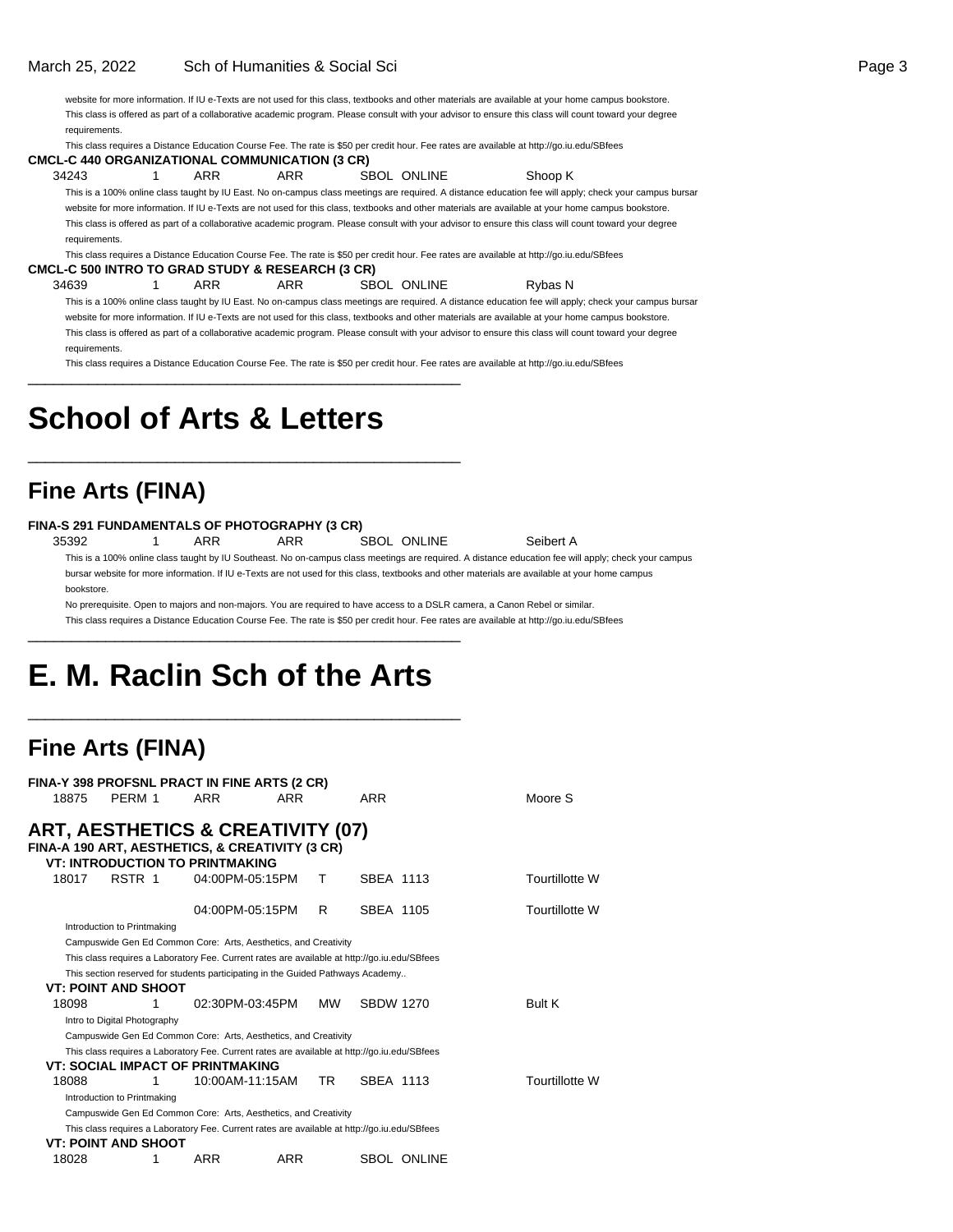| March 25, 2022                                                                                      |                    | E. M. Raclin Sch of the Arts |                    |                                                                                                                                           | Page 4 |
|-----------------------------------------------------------------------------------------------------|--------------------|------------------------------|--------------------|-------------------------------------------------------------------------------------------------------------------------------------------|--------|
| Introduction to Photography                                                                         |                    |                              |                    |                                                                                                                                           |        |
| Campuswide Gen Ed Common Core: Arts, Aesthetics, and Creativity                                     |                    |                              |                    |                                                                                                                                           |        |
| Online All course: 100% online taught asynchronously. No on-campus class meetings are required.     |                    |                              |                    |                                                                                                                                           |        |
|                                                                                                     |                    |                              |                    | This class requires a Distance Education Course Fee. The rate is \$50 per credit hour. Fee rates are available at http://go.iu.edu/SBfees |        |
| VT: POINT AND SHOOT                                                                                 |                    |                              |                    |                                                                                                                                           |        |
| 17953                                                                                               | <b>ARR</b><br>1    | <b>ARR</b>                   | SBOL ONLINE        |                                                                                                                                           |        |
| Introduction to Photography                                                                         |                    |                              |                    |                                                                                                                                           |        |
| Digital camera required                                                                             |                    |                              |                    |                                                                                                                                           |        |
| Campuswide Gen Ed Common Core: Arts, Aesthetics, and Creativity                                     |                    |                              |                    |                                                                                                                                           |        |
| Online All course: 100% online taught asynchronously. No on-campus class meetings are required.     |                    |                              |                    |                                                                                                                                           |        |
| <b>VT: POINT AND SHOOT</b>                                                                          |                    |                              |                    | This class requires a Distance Education Course Fee. The rate is \$50 per credit hour. Fee rates are available at http://go.iu.edu/SBfees |        |
| 18041                                                                                               | 1<br>ARR           | ARR                          | <b>SBOL ONLINE</b> | Fashbaugh M                                                                                                                               |        |
| Intro to Digital Photography                                                                        |                    |                              |                    |                                                                                                                                           |        |
|                                                                                                     |                    |                              |                    | Students must have a camera with 14 or more megapixels for this class. Iphones/cell phones are not permitted as class cameras             |        |
| Campuswide Gen Ed Common Core: Arts, Aesthetics, and Creativity                                     |                    |                              |                    |                                                                                                                                           |        |
| Online All course: 100% online taught asynchronously. No on-campus class meetings are required.     |                    |                              |                    |                                                                                                                                           |        |
|                                                                                                     |                    |                              |                    | This class requires a Distance Education Course Fee. The rate is \$50 per credit hour. Fee rates are available at http://go.iu.edu/SBfees |        |
| VT: POINT AND SHOOT                                                                                 |                    |                              |                    |                                                                                                                                           |        |
| 18274                                                                                               | $\mathbf 1$<br>ARR | ARR                          | SBOL ONLINE        | Lyons G                                                                                                                                   |        |
| Campuswide Gen Ed Common Core: Arts, Aesthetics, and Creativity                                     |                    |                              |                    |                                                                                                                                           |        |
| Online All course: 100% online taught asynchronously. No on-campus class meetings are required.     |                    |                              |                    |                                                                                                                                           |        |
|                                                                                                     |                    |                              |                    | This class requires a Distance Education Course Fee. The rate is \$50 per credit hour. Fee rates are available at http://go.iu.edu/SBfees |        |
| VT: STUDIO TECHNIQUES & RESEARCH                                                                    |                    |                              |                    |                                                                                                                                           |        |
| 18873<br>RSTR 1                                                                                     |                    | 02:30PM-03:45PM<br>TR        | SBEA 2018          | Moore S                                                                                                                                   |        |
| This First-Year Seminar class is intended for Freshmen who have completed 29 or fewer credit hours. |                    |                              |                    |                                                                                                                                           |        |
| This class requires a Laboratory Fee. Current rates are available at http://go.iu.edu/SBfees        |                    |                              |                    |                                                                                                                                           |        |
| <b>VT: STUDIO TECHNIQUES &amp; RESEARCH</b>                                                         |                    |                              |                    |                                                                                                                                           |        |
| PERM 1<br>18977                                                                                     |                    | TR<br>10:00AM-11:15AM        | SBEA 2018          | Moore S                                                                                                                                   |        |
| Campuswide Gen Ed Common Core: Arts, Aesthetics, and Creativity                                     |                    |                              |                    |                                                                                                                                           |        |
| This class requires a Laboratory Fee. Current rates are available at http://go.iu.edu/SBfees        |                    |                              |                    |                                                                                                                                           |        |
|                                                                                                     |                    |                              |                    | This First-Year Seminar class is intended only for Freshmen Fine Arts majors who have completed 29 or fewer credit hours.                 |        |
| FINA-A 399 ART, AESTHETICS AND CREATIVITY (3 CR)                                                    |                    |                              |                    |                                                                                                                                           |        |
| <b>VT: ARTIST AND NEW MEDIA</b>                                                                     |                    |                              |                    |                                                                                                                                           |        |
| 17980                                                                                               | 1                  | 10:00AM-12:30PM<br>R         | SBEA 2020          | da Silva A                                                                                                                                |        |
| Prereq: INMS-N 112 or INMS-N 283 or TEL-T 273 or permission of instructor                           |                    |                              |                    |                                                                                                                                           |        |
| Campuswide Gen Ed Common Core: Arts, Aesthetics, and Creativity                                     |                    |                              |                    |                                                                                                                                           |        |
| <b>VT: HISTORY OF GRAPHIC DESIGN</b>                                                                |                    |                              |                    |                                                                                                                                           |        |
| 18290                                                                                               | $\mathbf{1}$       | 02:30PM-03:45PM<br>TR.       | SBEA 1006          | Thompson J                                                                                                                                |        |
| Campuswide Gen Ed Common Core: Arts, Aesthetics, and Creativity                                     |                    |                              |                    |                                                                                                                                           |        |
| <b>VT: THE PHOTOGRAPHIC PORTRAIT</b>                                                                |                    |                              |                    |                                                                                                                                           |        |
| 18177                                                                                               | ARR<br>1           | ARR                          | <b>SBOL ONLINE</b> | Lyons G                                                                                                                                   |        |
| Online All course: 100% online taught asynchronously. No on-campus class meetings are required.     |                    |                              |                    |                                                                                                                                           |        |
|                                                                                                     |                    |                              |                    | This class requires a Distance Education Course Fee. The rate is \$50 per credit hour. Fee rates are available at http://go.iu.edu/SBfees |        |
|                                                                                                     |                    |                              |                    | Students must have a camera with 14 or more megapixels for this class. Iphones/cell phones are not permitted as class cameras             |        |

Campuswide Gen Ed Common Core: Arts, Aesthetics, and Creativity

### **VT: DOCUMENTARY PHOTOGRAPHY**

18178 1 ARR ARR SBOL ONLINE Lyons L Online All course: 100% online taught asynchronously. No on-campus class meetings are required. This class requires a Distance Education Course Fee. The rate is \$50 per credit hour. Fee rates are available at http://go.iu.edu/SBfees Campuswide Gen Ed Common Core: Arts, Aesthetics, and Creativity **VT: ART AND SUSTAINABILITY** 18874 1 11:30AM-03:00PM MW SBAA 130 Campuswide Gen Ed Common Core: Arts, Aesthetics, and Creativity

Above Section may open during Registration if needed

# **VISUAL LITERACY (11)**

|       |        | FINA-A 109 WAYS OF SEEING:VISUAL LITERACY (3 CR)                                |           |                 |        |
|-------|--------|---------------------------------------------------------------------------------|-----------|-----------------|--------|
| 17928 |        | 01:00PM-02:15PM                                                                 | <b>MW</b> | SBEA 1017       | Bult K |
|       |        | Campuswide Gen Ed Fundamental Literacies: Visual Literacy                       |           |                 |        |
|       |        | Campuswide Gen Ed Extended Literacies, effective Fall 2021                      |           |                 |        |
| 17897 | RSTR 1 | 02:30PM-03:45PM                                                                 | <b>MW</b> | <b>SBNS 106</b> |        |
|       |        | Campuswide Gen Ed Fundamental Literacies: Visual Literacy                       |           |                 |        |
|       |        | Campuswide Gen Ed Extended Literacies, effective Fall 2021                      |           |                 |        |
|       |        | This section reserved for students participating in the Guided Pathways Academy |           |                 |        |
| 17896 |        | 10:00AM-11:15AM                                                                 | <b>MW</b> | ARR             |        |
|       |        | Campuswide Gen Ed Fundamental Literacies: Visual Literacy                       |           |                 |        |
|       |        | Campuswide Gen Ed Extended Literacies, effective Fall 2021                      |           |                 |        |
|       |        | Above Section may open during Registration if needed                            |           |                 |        |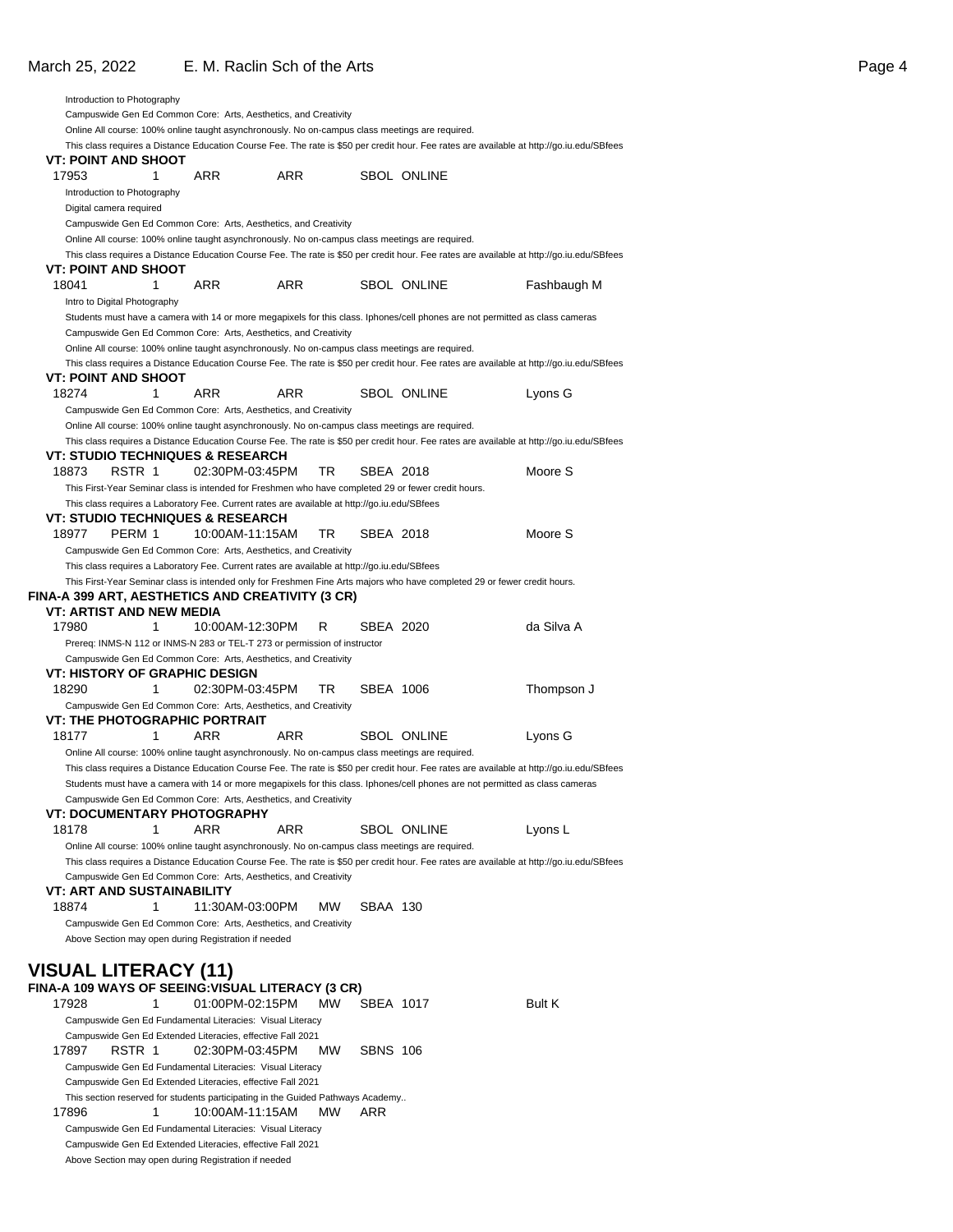| 17940                                        | 1 | 04:00PM-05:15PM                                                                                  |            | TR        | <b>SBNS 113</b> |                                                                                                                                           |                                                                                                                                                           |
|----------------------------------------------|---|--------------------------------------------------------------------------------------------------|------------|-----------|-----------------|-------------------------------------------------------------------------------------------------------------------------------------------|-----------------------------------------------------------------------------------------------------------------------------------------------------------|
|                                              |   | Campuswide Gen Ed Fundamental Literacies: Visual Literacy                                        |            |           |                 |                                                                                                                                           |                                                                                                                                                           |
|                                              |   | Campuswide Gen Ed Extended Literacies, effective Fall 2021                                       |            |           |                 |                                                                                                                                           |                                                                                                                                                           |
|                                              |   | Above Section may open during Registration if needed                                             |            |           |                 |                                                                                                                                           |                                                                                                                                                           |
| PERM 1<br>18022                              |   | ARR                                                                                              | ARR        |           |                 | <b>SBOL ONLINE</b>                                                                                                                        | Bean M                                                                                                                                                    |
|                                              |   | Campuswide Gen Ed Fundamental Literacies: Visual Literacy                                        |            |           |                 |                                                                                                                                           |                                                                                                                                                           |
|                                              |   | Online All course: 100% online taught asynchronously. No on-campus class meetings are required.  |            |           |                 |                                                                                                                                           |                                                                                                                                                           |
|                                              |   |                                                                                                  |            |           |                 |                                                                                                                                           |                                                                                                                                                           |
|                                              |   |                                                                                                  |            |           |                 | This class requires a Distance Education Course Fee. The rate is \$50 per credit hour. Fee rates are available at http://go.iu.edu/SBfees |                                                                                                                                                           |
|                                              |   | Campuswide Gen Ed Extended Literacies, effective Fall 2021                                       |            |           |                 |                                                                                                                                           |                                                                                                                                                           |
|                                              |   | This class fulfills the Information Literacy General Education Requirement                       |            |           |                 |                                                                                                                                           |                                                                                                                                                           |
| This section for FINA students only          |   |                                                                                                  |            |           |                 |                                                                                                                                           |                                                                                                                                                           |
| Department permission required to enroll     |   |                                                                                                  |            |           |                 |                                                                                                                                           |                                                                                                                                                           |
| 18273<br>PERM 1                              |   | ARR                                                                                              | ARR        |           |                 | <b>SBOL ONLINE</b>                                                                                                                        |                                                                                                                                                           |
|                                              |   | Campuswide Gen Ed Fundamental Literacies: Visual Literacy                                        |            |           |                 |                                                                                                                                           |                                                                                                                                                           |
|                                              |   | Online All course: 100% online taught asynchronously. No on-campus class meetings are required.  |            |           |                 |                                                                                                                                           |                                                                                                                                                           |
|                                              |   |                                                                                                  |            |           |                 | This class requires a Distance Education Course Fee. The rate is \$50 per credit hour. Fee rates are available at http://go.iu.edu/SBfees |                                                                                                                                                           |
|                                              |   | Campuswide Gen Ed Extended Literacies, effective Fall 2021                                       |            |           |                 |                                                                                                                                           |                                                                                                                                                           |
| 17895                                        | 1 | ARR                                                                                              | ARR        |           |                 | <b>SBOL ONLINE</b>                                                                                                                        | Bean M                                                                                                                                                    |
|                                              |   | Campuswide Gen Ed Fundamental Literacies: Visual Literacy                                        |            |           |                 |                                                                                                                                           |                                                                                                                                                           |
|                                              |   | Online All course: 100% online taught asynchronously. No on-campus class meetings are required.  |            |           |                 |                                                                                                                                           |                                                                                                                                                           |
|                                              |   |                                                                                                  |            |           |                 | This class requires a Distance Education Course Fee. The rate is \$50 per credit hour. Fee rates are available at http://go.iu.edu/SBfees |                                                                                                                                                           |
|                                              |   |                                                                                                  |            |           |                 |                                                                                                                                           |                                                                                                                                                           |
|                                              |   | Campuswide Gen Ed Extended Literacies, effective Fall 2021                                       |            |           |                 |                                                                                                                                           |                                                                                                                                                           |
|                                              |   |                                                                                                  |            |           |                 |                                                                                                                                           |                                                                                                                                                           |
| <b>FOUNDATIONS (15)</b>                      |   |                                                                                                  |            |           |                 |                                                                                                                                           |                                                                                                                                                           |
| FINA-F 100 FUNDAMENTAL STUDIO-DRAWING (3 CR) |   |                                                                                                  |            |           |                 |                                                                                                                                           |                                                                                                                                                           |
| 17915                                        | 1 | 08:30AM-11:00AM                                                                                  |            | MW.       | SBEA 2021       |                                                                                                                                           | Corpe K                                                                                                                                                   |
| 17981                                        | 1 | 11:30AM-02:00PM                                                                                  |            | MW        | SBEA 2021       |                                                                                                                                           | Corpe K                                                                                                                                                   |
| FINA-F 101 FUNDAMENTAL STUDIO-3D (3 CR)      |   |                                                                                                  |            |           |                 |                                                                                                                                           |                                                                                                                                                           |
| 18732                                        | 1 | 02:30PM-05:00PM                                                                                  |            | TR        | <b>SBLW 101</b> |                                                                                                                                           | Natella D                                                                                                                                                 |
| 1721 Lincolnway East                         |   |                                                                                                  |            |           |                 |                                                                                                                                           |                                                                                                                                                           |
|                                              |   |                                                                                                  |            |           |                 |                                                                                                                                           |                                                                                                                                                           |
|                                              |   | This class requires a FINA Materials Fee. Current rates are available at http://go.iu.edu/SBfees |            |           |                 |                                                                                                                                           |                                                                                                                                                           |
|                                              |   | This class requires a Laboratory Fee. Current rates are available at http://go.iu.edu/SBfees     |            |           |                 |                                                                                                                                           |                                                                                                                                                           |
| FINA-F 102 FUNDAMENTAL STUDIO-2D (3 CR)      |   |                                                                                                  |            |           |                 |                                                                                                                                           |                                                                                                                                                           |
| 17964                                        | 1 | 11:30AM-02:00PM                                                                                  |            | <b>MW</b> | SBEA 2018       |                                                                                                                                           | Natella D                                                                                                                                                 |
|                                              |   | This class requires a Laboratory Fee. Current rates are available at http://go.iu.edu/SBfees     |            |           |                 |                                                                                                                                           |                                                                                                                                                           |
| 18027                                        | 1 | 10:00AM-12:30PM                                                                                  |            | F         | SBEA 2018       |                                                                                                                                           | Henry N                                                                                                                                                   |
|                                              |   |                                                                                                  |            |           |                 |                                                                                                                                           |                                                                                                                                                           |
|                                              |   | <b>ARR</b>                                                                                       | <b>ARR</b> |           | SBWB WEB        |                                                                                                                                           |                                                                                                                                                           |
|                                              |   |                                                                                                  |            |           |                 |                                                                                                                                           | This is a Hybrid-Traditional class which combines Asynchronous online or Synchronous live video instructions and some in-person classroom sessions. Class |
|                                              |   | meeting details will be provided by the instructor.                                              |            |           |                 |                                                                                                                                           |                                                                                                                                                           |
|                                              |   | This class requires a Laboratory Fee. Current rates are available at http://go.iu.edu/SBfees     |            |           |                 |                                                                                                                                           |                                                                                                                                                           |
|                                              |   | Above Section may open during Registration if needed                                             |            |           |                 |                                                                                                                                           |                                                                                                                                                           |
| 18395                                        | 1 | ARR                                                                                              | ARR        |           |                 | <b>SBOL ONLINE</b>                                                                                                                        | Thomas K                                                                                                                                                  |
|                                              |   |                                                                                                  |            |           |                 |                                                                                                                                           |                                                                                                                                                           |
|                                              |   |                                                                                                  |            |           |                 |                                                                                                                                           | This is a 100% online class taught by IU South Bend. No on-campus class meetings are required. A distance education fee will apply; check your campus     |
|                                              |   |                                                                                                  |            |           |                 | bursar website for more information. Textbook purchases may be made through your home campus bookstore.                                   |                                                                                                                                                           |
|                                              |   |                                                                                                  |            |           |                 | This class requires a Distance Education Course Fee. The rate is \$50 per credit hour. Fee rates are available at http://go.iu.edu/SBfees |                                                                                                                                                           |
| FINA-P 273 COMPUTER ART & DESIGN I (3 CR)    |   |                                                                                                  |            |           |                 |                                                                                                                                           |                                                                                                                                                           |
| 32397                                        | 1 | 06:00PM-07:15PM                                                                                  |            | MW        | SBEA 2020       |                                                                                                                                           | Henry N                                                                                                                                                   |
|                                              |   |                                                                                                  |            |           |                 |                                                                                                                                           | This course has been approved to enforce the IU South Bend Attendance and Course Commitment Policy and the full text of this policy is available at:      |
|                                              |   | https://students.iusb.edu/registrar/policies/attendance.html                                     |            |           |                 |                                                                                                                                           |                                                                                                                                                           |
|                                              |   | This class requires a Laboratory Fee. Current rates are available at http://go.iu.edu/SBfees     |            |           |                 |                                                                                                                                           |                                                                                                                                                           |
|                                              |   | Campuswide Gen Ed Fundamental Literacies: Computer Literacy                                      |            |           |                 |                                                                                                                                           |                                                                                                                                                           |
|                                              |   | Campuswide Gen Ed Extended Literacies, effective Fall 2021                                       |            |           |                 |                                                                                                                                           |                                                                                                                                                           |
| 18383                                        | 1 | ARR                                                                                              | ARR        |           |                 | <b>SBOL ONLINE</b>                                                                                                                        | Thomas K                                                                                                                                                  |
|                                              |   |                                                                                                  |            |           |                 |                                                                                                                                           |                                                                                                                                                           |
|                                              |   |                                                                                                  |            |           |                 |                                                                                                                                           | This is a 100% online class taught by IU South Bend. No on-campus class meetings are required. A distance education fee will apply; check your campus     |
|                                              |   |                                                                                                  |            |           |                 | bursar website for more information. Textbook purchases may be made through your home campus bookstore.                                   |                                                                                                                                                           |
|                                              |   |                                                                                                  |            |           |                 |                                                                                                                                           | This course has been approved to enforce the IU South Bend Attendance and Course Commitment Policy and the full text of this policy is available at:      |
|                                              |   | https://students.iusb.edu/registrar/policies/attendance.html                                     |            |           |                 |                                                                                                                                           |                                                                                                                                                           |
|                                              |   | Campuswide Gen Ed Fundamental Literacies: Computer Literacy                                      |            |           |                 |                                                                                                                                           |                                                                                                                                                           |
|                                              |   |                                                                                                  |            |           |                 | This class requires a Distance Education Course Fee. The rate is \$50 per credit hour. Fee rates are available at http://go.iu.edu/SBfees |                                                                                                                                                           |
|                                              |   | Campuswide Gen Ed Extended Literacies, effective Fall 2021                                       |            |           |                 |                                                                                                                                           |                                                                                                                                                           |
| 18569                                        | 1 | ARR                                                                                              | ARR        |           |                 | SBOL ONLINE                                                                                                                               | Thompson J                                                                                                                                                |
|                                              |   | Campuswide Gen Ed Fundamental Literacies: Computer Literacy                                      |            |           |                 |                                                                                                                                           |                                                                                                                                                           |
|                                              |   |                                                                                                  |            |           |                 |                                                                                                                                           | This course has been approved to enforce the IU South Bend Attendance and Course Commitment Policy and the full text of this policy is available at:      |
|                                              |   |                                                                                                  |            |           |                 |                                                                                                                                           |                                                                                                                                                           |
|                                              |   | https://students.iusb.edu/registrar/policies/attendance.html                                     |            |           |                 |                                                                                                                                           |                                                                                                                                                           |
|                                              |   |                                                                                                  |            |           |                 | This class requires a Distance Education Course Fee. The rate is \$50 per credit hour. Fee rates are available at http://go.iu.edu/SBfees |                                                                                                                                                           |
|                                              |   | Online All course: 100% online taught asynchronously. No on-campus class meetings are required.  |            |           |                 |                                                                                                                                           |                                                                                                                                                           |
|                                              |   | Campuswide Gen Ed Extended Literacies, effective Fall 2021                                       |            |           |                 |                                                                                                                                           |                                                                                                                                                           |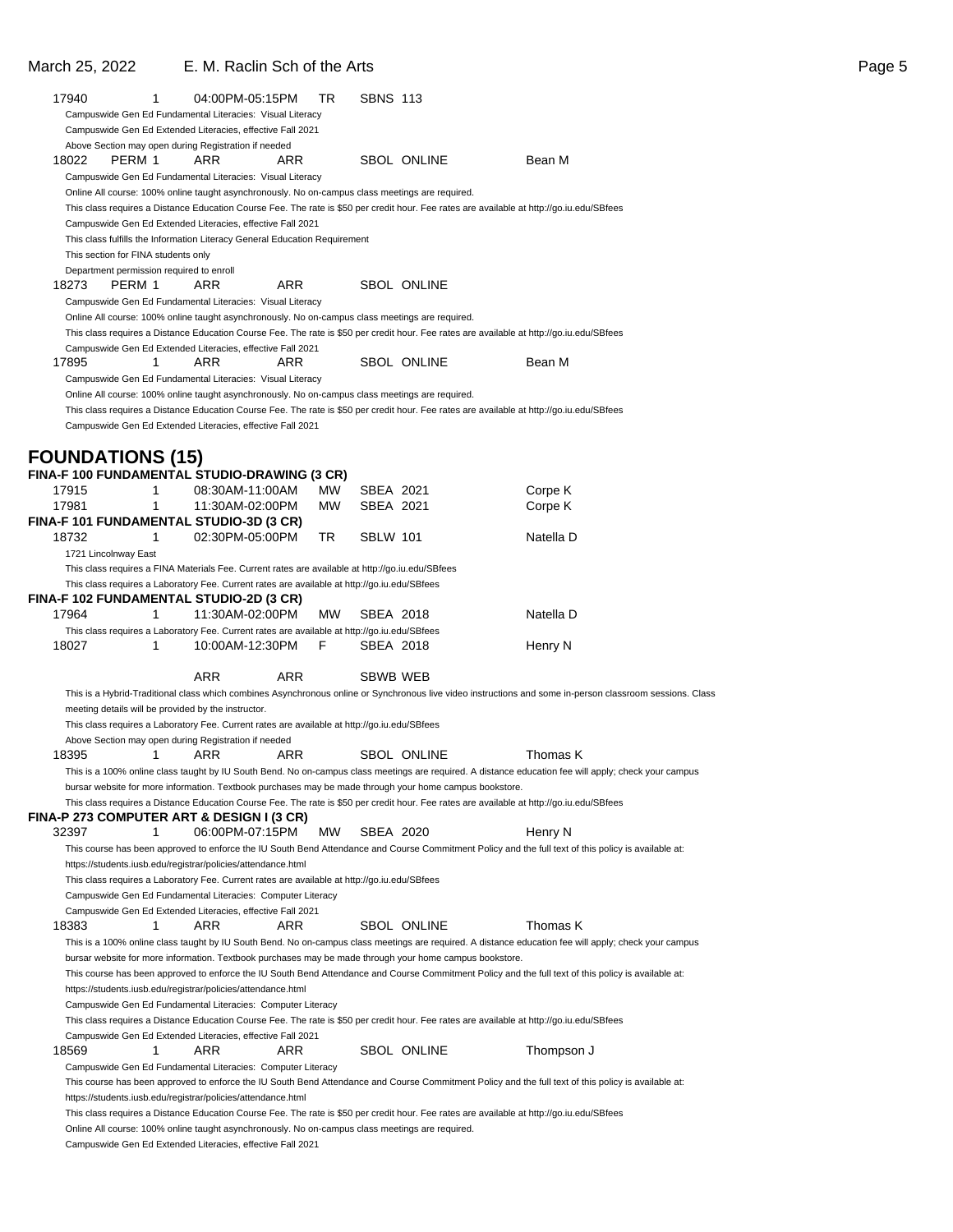| <b>DESIGN (25)</b>                                                                                                                 |                 |           |            |            |                                                                                                                                                      |
|------------------------------------------------------------------------------------------------------------------------------------|-----------------|-----------|------------|------------|------------------------------------------------------------------------------------------------------------------------------------------------------|
| FINA-P 323 INTRODUCTION TO WEB DESIGN (3 CR)<br>1<br>18497                                                                         | 04:00PM-05:15PM | TR        | SBEA 2020  |            | Mociulski B                                                                                                                                          |
| Prereq: FINA-P 273                                                                                                                 |                 |           |            |            |                                                                                                                                                      |
| This class requires a Laboratory Fee. Current rates are available at http://go.iu.edu/SBfees                                       |                 |           |            |            |                                                                                                                                                      |
| FINA-P 453 GRAPHIC DESIGN III (3 CR)<br>1<br>18181                                                                                 | 02:30PM-03:45PM | MW        | SBEA 2020  |            | Thompson J                                                                                                                                           |
|                                                                                                                                    | 02:30PM-03:45PM | <b>MW</b> | SBEA 1113  |            | Thompson J                                                                                                                                           |
| P: FINA S324, FINA-S351                                                                                                            |                 |           |            |            |                                                                                                                                                      |
| This class requires a Laboratory Fee. Current rates are available at http://go.iu.edu/SBfees                                       |                 |           |            |            |                                                                                                                                                      |
| FINA-P 461 GRAPHIC REPRODUCTION METHODS I (3 CR)                                                                                   |                 |           |            |            |                                                                                                                                                      |
| 1<br>18182<br>P: FINA S324                                                                                                         | 04:00PM-05:15PM | MW.       | SBEA 2020  |            | Thompson J                                                                                                                                           |
| This class requires a Laboratory Fee. Current rates are available at http://go.iu.edu/SBfees<br>FINA-S 250 GRAPHIC DESIGN I (3 CR) |                 |           |            |            |                                                                                                                                                      |
| 17567<br>1                                                                                                                         | 11:30AM-02:00PM | TR        | SBEA 2018  |            | Thompson J                                                                                                                                           |
| Prereq: FINA-F 102 or INMS-F 102                                                                                                   |                 |           |            |            |                                                                                                                                                      |
| This class requires a Laboratory Fee. Current rates are available at http://go.iu.edu/SBfees                                       |                 |           |            |            |                                                                                                                                                      |
| FINA-S 305 GRAPHIC DESIGN INTERNSHIP (2 CR)                                                                                        |                 |           |            |            |                                                                                                                                                      |
| 18755<br>PERM 1<br>Consent of Instructor required                                                                                  | ARR<br>ARR      |           |            | SBEA 2025G | Thompson J                                                                                                                                           |
| FINA-S 323 INTERMEDIATE PHOTOSHOP (3 CR)                                                                                           |                 |           |            |            |                                                                                                                                                      |
| 17914<br>1                                                                                                                         | 10:00AM-11:15AM | <b>MW</b> | SBEA 2020  |            | Mociulski B                                                                                                                                          |
| Prereq: FINA-P 273                                                                                                                 |                 |           |            |            | This course has been approved to enforce the IU South Bend Attendance and Course Commitment Policy and the full text of this policy is available at: |
| https://students.iusb.edu/registrar/policies/attendance.html                                                                       |                 |           |            |            |                                                                                                                                                      |
| This class requires a Laboratory Fee. Current rates are available at http://go.iu.edu/SBfees                                       |                 |           |            |            |                                                                                                                                                      |
| FINA-S 324 PAGE LAYOUT AND DESIGN (3 CR)                                                                                           |                 |           |            |            |                                                                                                                                                      |
| 18311<br>1                                                                                                                         | 01:00PM-02:15PM | TR        | SBEA 2020  |            | Mociulski B                                                                                                                                          |
| Prereq: FINA-P 273                                                                                                                 |                 |           |            |            |                                                                                                                                                      |
|                                                                                                                                    |                 |           |            |            | This course has been approved to enforce the IU South Bend Attendance and Course Commitment Policy and the full text of this policy is available at: |
| https://students.iusb.edu/registrar/policies/attendance.html                                                                       |                 |           |            |            |                                                                                                                                                      |
| This class requires a Laboratory Fee. Current rates are available at http://go.iu.edu/SBfees                                       |                 |           |            |            |                                                                                                                                                      |
| FINA-S 351 TYPOGRAPHY I (3 CR)                                                                                                     |                 |           |            |            |                                                                                                                                                      |
|                                                                                                                                    |                 |           |            |            |                                                                                                                                                      |
| <b>VT: GRAPHIC DESIGN II</b>                                                                                                       |                 |           |            |            |                                                                                                                                                      |
| 18115<br>1                                                                                                                         | 02:30PM-05:00PM | MW        | SBEA 2018  |            | Mociulski B                                                                                                                                          |
|                                                                                                                                    | 02:30PM-05:00PM | MW        | SBEA 1113  |            | Mociulski B                                                                                                                                          |
| Prereq: FINA-S 250 or INMS-S 250                                                                                                   |                 |           |            |            |                                                                                                                                                      |
|                                                                                                                                    |                 |           |            |            | This course has been approved to enforce the IU South Bend Attendance and Course Commitment Policy and the full text of this policy is available at: |
| https://students.iusb.edu/registrar/policies/attendance.html                                                                       |                 |           |            |            |                                                                                                                                                      |
| This class requires a Laboratory Fee. Current rates are available at http://go.iu.edu/SBfees                                       |                 |           |            |            |                                                                                                                                                      |
| FINA-S 497 INDPT STUDY IN STUDIO ART (3 CR)<br>PERM 1<br>18438                                                                     | ARR<br>ARR      |           | <b>ARR</b> |            | Thompson J                                                                                                                                           |
| This class requires a Laboratory Fee. Current rates are available at http://go.iu.edu/SBfees                                       |                 |           |            |            |                                                                                                                                                      |
|                                                                                                                                    |                 |           |            |            |                                                                                                                                                      |
|                                                                                                                                    |                 |           |            |            |                                                                                                                                                      |
| <b>DRAWING &amp; PAINTING (30)</b><br>FINA-S 200 DRAWING 1 (3 CR)                                                                  |                 |           |            |            |                                                                                                                                                      |
| 17564<br>1                                                                                                                         | 02:30PM-05:00PM | МW        | SBEA 2021  |            | Somerville N                                                                                                                                         |
| Prereq: FINA-F 100                                                                                                                 |                 |           |            |            |                                                                                                                                                      |
| FINA-S 230 PAINTING 1 (3 CR)                                                                                                       |                 |           |            |            |                                                                                                                                                      |
| 17565<br>1                                                                                                                         | 11:30AM-02:00PM | TR        | SBEA 2019  |            | Somerville N                                                                                                                                         |
| Prereq: FINA-F 100 and FINA-S 200                                                                                                  |                 |           |            |            |                                                                                                                                                      |
| <b>FINA-S 301 DRAWING 2 (3 CR)</b>                                                                                                 |                 |           |            |            |                                                                                                                                                      |
| 17568<br>1                                                                                                                         | 02:30PM-05:00PM | MW        | SBEA 2021  |            | Somerville N                                                                                                                                         |
| Prereq: FINA-S 200                                                                                                                 |                 |           |            |            |                                                                                                                                                      |
| FINA-S 331 PAINTING 2 (3 CR)                                                                                                       |                 |           |            |            |                                                                                                                                                      |
| 1<br>17569                                                                                                                         | 02:30PM-05:30PM | TR        | SBEA 2019  |            | Somerville N                                                                                                                                         |
| Prereq: FINA-S 230                                                                                                                 |                 |           |            |            |                                                                                                                                                      |
| FINA-S 401 DRAWING 3 (3 CR)                                                                                                        |                 |           |            |            |                                                                                                                                                      |
| 17572<br>1                                                                                                                         | 02:30PM-05:00PM | MW.       | SBEA 2021  |            | Somerville N                                                                                                                                         |
| Prereq: FINA-S 301                                                                                                                 |                 |           |            |            |                                                                                                                                                      |
| FINA-S 405 BFA DRAWING (1-6 CR)<br>RSTR 1<br>17573                                                                                 | 02:30PM-05:00PM | MW.       | SBEA 2021  |            | Somerville N                                                                                                                                         |
|                                                                                                                                    |                 |           |            |            |                                                                                                                                                      |
| Fine Arts major and/or instructor's permission<br>Consent of Instructor required                                                   |                 |           |            |            |                                                                                                                                                      |

17574 1 02:30PM-05:30PM TR SBEA 2019 Somerville N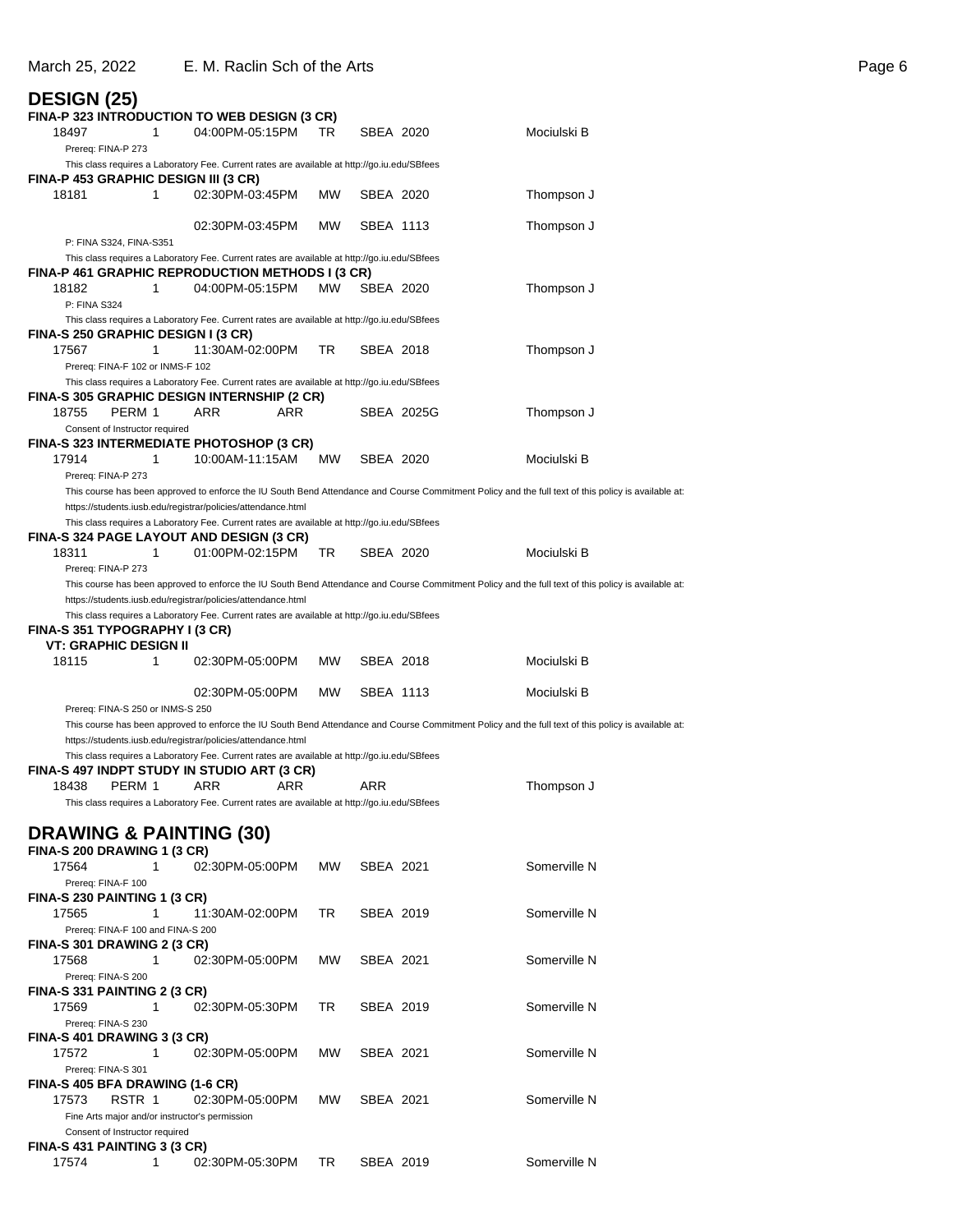| Prereg: FINA-S 331                                                                                                                                        |   |                 |            |           |                 |                    |                                                                                                                                                       |
|-----------------------------------------------------------------------------------------------------------------------------------------------------------|---|-----------------|------------|-----------|-----------------|--------------------|-------------------------------------------------------------------------------------------------------------------------------------------------------|
| FINA-S 432 BFA PAINTING (1-3 CR)<br>17575<br>RSTR 1                                                                                                       |   | 02:30PM-05:30PM |            | TR        | SBEA 2019       |                    | Somerville N                                                                                                                                          |
| Fine Arts major and/or instructor's permission                                                                                                            |   |                 |            |           |                 |                    |                                                                                                                                                       |
| Consent of Instructor required                                                                                                                            |   |                 |            |           |                 |                    |                                                                                                                                                       |
| FINA-S 497 INDPT STUDY IN STUDIO ART (1-6 CR)<br><b>VT: IND ST IN STUDIO ART-PAINTING</b>                                                                 |   |                 |            |           |                 |                    |                                                                                                                                                       |
| 17577<br>PERM 1                                                                                                                                           |   | ARR             | <b>ARR</b> |           | ARR             |                    | Somerville N                                                                                                                                          |
| Consent of Instructor required                                                                                                                            |   |                 |            |           |                 |                    |                                                                                                                                                       |
| This class requires a Laboratory Fee. Current rates are available at http://go.iu.edu/SBfees<br>VT: IND ST IN STUDIO ART-DRAWING                          |   |                 |            |           |                 |                    |                                                                                                                                                       |
| PERM 1<br>17578                                                                                                                                           |   | ARR             | ARR        |           | ARR             |                    | Somerville N                                                                                                                                          |
| Consent of Instructor required                                                                                                                            |   |                 |            |           |                 |                    |                                                                                                                                                       |
| This class requires a Laboratory Fee. Current rates are available at http://go.iu.edu/SBfees                                                              |   |                 |            |           |                 |                    |                                                                                                                                                       |
| <b>PHOTOGRAPHY (40)</b>                                                                                                                                   |   |                 |            |           |                 |                    |                                                                                                                                                       |
| FINA-S 291 FUNDAMENTALS OF PHOTOGRAPHY (3 CR)                                                                                                             |   |                 |            |           |                 |                    |                                                                                                                                                       |
| 17978<br><b>DSLR Camera required</b>                                                                                                                      | 1 | ARR             | ARR        |           |                 | <b>SBOL ONLINE</b> | Fashbaugh M                                                                                                                                           |
| Campuswide Gen Ed Fundamental Literacies: Visual Literacy                                                                                                 |   |                 |            |           |                 |                    |                                                                                                                                                       |
| Campuswide Gen Ed Extended Literacies, effective Fall 2021                                                                                                |   |                 |            |           |                 |                    |                                                                                                                                                       |
|                                                                                                                                                           |   |                 |            |           |                 |                    | This class requires a Distance Education Course Fee. The rate is \$50 per credit hour. Fee rates are available at http://go.iu.edu/SBfees             |
| bursar website for more information. Textbook purchases may be made through your home campus bookstore.                                                   |   |                 |            |           |                 |                    | This is a 100% online class taught by IU South Bend. No on-campus class meetings are required. A distance education fee will apply; check your campus |
| FINA-S 392 INTERMEDIATE PHOTOGRAPHY (3 CR)                                                                                                                |   |                 |            |           |                 |                    |                                                                                                                                                       |
| 17571                                                                                                                                                     | 1 | 08:30AM-11:00AM |            | МW        | SBEA 2034       |                    | Walters K                                                                                                                                             |
| Prereg: FINA-S 291 or FINA-S 296 or consent of instructor<br>This class requires a Laboratory Fee. Current rates are available at http://go.iu.edu/SBfees |   |                 |            |           |                 |                    |                                                                                                                                                       |
| FINA-S 497 INDPT STUDY IN STUDIO ART (1-6 CR)                                                                                                             |   |                 |            |           |                 |                    |                                                                                                                                                       |
| 18706<br>RSTR 1                                                                                                                                           |   | ARR             | ARR        |           | ARR             |                    | Moore S                                                                                                                                               |
| This class requires a Laboratory Fee. Current rates are available at http://go.iu.edu/SBfees                                                              |   |                 |            |           |                 |                    |                                                                                                                                                       |
| <b>PHOTOGRAPHY (402)</b>                                                                                                                                  |   |                 |            |           |                 |                    |                                                                                                                                                       |
| FINA-S 300 VIDEO ART (3 CR)                                                                                                                               |   |                 |            |           |                 |                    |                                                                                                                                                       |
|                                                                                                                                                           |   |                 |            |           |                 |                    |                                                                                                                                                       |
| 18071                                                                                                                                                     | 1 | 01:00PM-02:15PM |            | <b>MW</b> | SBEA 2020       |                    | da Silva A                                                                                                                                            |
|                                                                                                                                                           |   |                 |            |           |                 |                    | P: One of the following: INMS-N 112, INMS-N 283, TEL-T 283, JOUR-J 210, INFO-I 101, FINA-P 273, FINA-S 291, FINA-S 296, MUS-T 120, or permission of   |
| instructor<br>This class requires a Laboratory Fee. Current rates are available at http://go.iu.edu/SBfees                                                |   |                 |            |           |                 |                    |                                                                                                                                                       |
| FINA-S 492 BFA PHOTOGRAPHY (1-6 CR)                                                                                                                       |   |                 |            |           |                 |                    |                                                                                                                                                       |
| 34832<br>PERM 1                                                                                                                                           |   | ARR             | ARR        |           | SBEA 2034       |                    | Moore S                                                                                                                                               |
| Consent of Instructor required                                                                                                                            |   |                 |            |           |                 |                    |                                                                                                                                                       |
| <b>PRINTMAKING (45)</b>                                                                                                                                   |   |                 |            |           |                 |                    |                                                                                                                                                       |
| <b>FINA-S 240 BASIC PRINTMAKING MEDIA (3 CR)</b>                                                                                                          |   |                 |            |           |                 |                    |                                                                                                                                                       |
| 17566                                                                                                                                                     | 1 | 02:30PM-05:00PM |            | МW        | SBAA 101        |                    | Tourtillotte W                                                                                                                                        |
| This class requires a Laboratory Fee. Current rates are available at http://go.iu.edu/SBfees<br>Campuswide Gen Ed Fundamental Literacies: Visual Literacy |   |                 |            |           |                 |                    |                                                                                                                                                       |
| Campuswide Gen Ed Extended Literacies, effective Fall 2021                                                                                                |   |                 |            |           |                 |                    |                                                                                                                                                       |
| FINA-S 344 PRINTMAKING II SILKSCREEN (3 CR)                                                                                                               |   |                 |            |           |                 |                    |                                                                                                                                                       |
| 18368                                                                                                                                                     | 1 | 11:30AM-02:00PM |            | МW        | ARR             |                    | <b>Tourtillotte W</b>                                                                                                                                 |
|                                                                                                                                                           |   | 11:30AM-02:00PM |            | <b>MW</b> | SBAA 130        |                    | Tourtillotte W                                                                                                                                        |
| This class requires a Laboratory Fee. Current rates are available at http://go.iu.edu/SBfees                                                              |   |                 |            |           |                 |                    |                                                                                                                                                       |
| FINA-S 442 BFA PRINTMAKING (3 CR)<br>17797<br>RSTR 1                                                                                                      |   | 11:30AM-02:00PM |            | МW        | ARR             |                    | Tourtillotte W                                                                                                                                        |
|                                                                                                                                                           |   |                 |            |           |                 |                    |                                                                                                                                                       |
|                                                                                                                                                           |   | 11:30AM-02:00PM |            | МW        | SBAA 130        |                    | <b>Tourtillotte W</b>                                                                                                                                 |
| <b>Advanced Printmaking Techniques</b>                                                                                                                    |   |                 |            |           |                 |                    |                                                                                                                                                       |
| This class requires a Laboratory Fee. Current rates are available at http://go.iu.edu/SBfees<br>FINA-S 447 PRINTMAKING 3 (3 CR)                           |   |                 |            |           |                 |                    |                                                                                                                                                       |
| 18094                                                                                                                                                     | 1 | 11:30AM-02:00PM |            | МW        | ARR             |                    | Tourtillotte W                                                                                                                                        |
|                                                                                                                                                           |   |                 |            |           |                 |                    |                                                                                                                                                       |
| This class requires a Laboratory Fee. Current rates are available at http://go.iu.edu/SBfees                                                              |   | 11:30AM-02:00PM |            | МW        | <b>SBAA 130</b> |                    | <b>Tourtillotte W</b>                                                                                                                                 |
| FINA-S 497 INDPT STUDY IN STUDIO ART (1-6 CR)                                                                                                             |   |                 |            |           |                 |                    |                                                                                                                                                       |
| VT: IN ST IN STUDIO ART-PRINTMAKNG<br>PERM 1<br>17851                                                                                                     |   | ARR             | ARR        |           | ARR             |                    | Tourtillotte W                                                                                                                                        |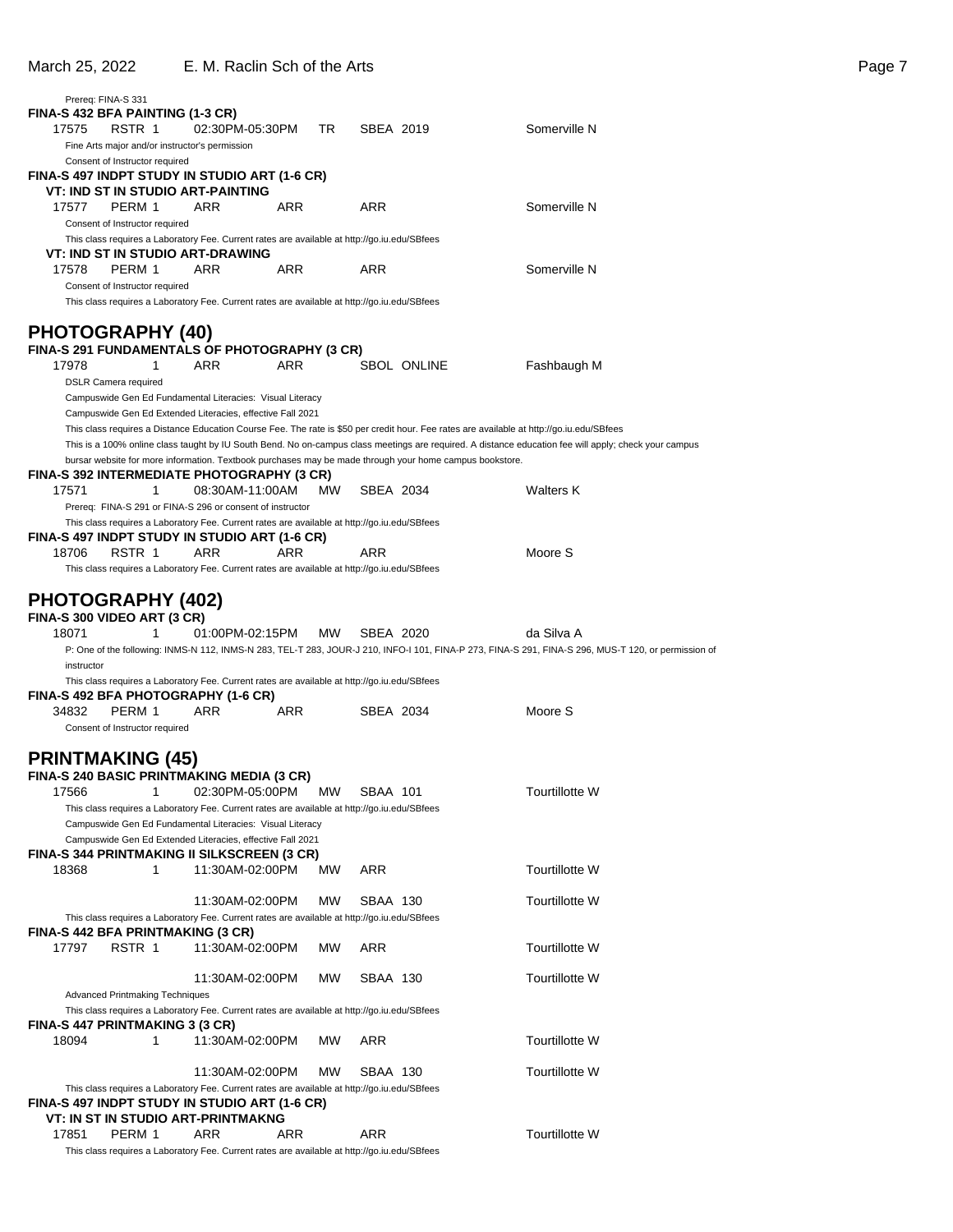### **SCULPTURE (50)**

|       | FINA-S 270 SCULPTURE 1 (3 CR)        |                                                                                                  |     |                 |           |
|-------|--------------------------------------|--------------------------------------------------------------------------------------------------|-----|-----------------|-----------|
| 18394 | 1                                    | 10:00AM-01:30PM                                                                                  | TR. | <b>SBLW 102</b> | Natella D |
|       | 1721 Lincolnway East                 |                                                                                                  |     |                 |           |
|       | Prereq: FINA-F 101                   |                                                                                                  |     |                 |           |
|       |                                      | This class requires a FINA Materials Fee. Current rates are available at http://go.iu.edu/SBfees |     |                 |           |
|       | FINA-S 371 SCULPTURE 2 (3 CR)        |                                                                                                  |     |                 |           |
| 17570 | 1                                    | 10:00AM-01:30PM                                                                                  | TR. | <b>SBLW 102</b> | Natella D |
|       | 1721 Lincolnway East                 |                                                                                                  |     |                 |           |
|       |                                      | Prereq: FINA-S 270 or FINA-S 271 or FINA-S 260 or FINA-S 280.                                    |     |                 |           |
|       |                                      | This class requires a FINA Materials Fee. Current rates are available at http://go.iu.edu/SBfees |     |                 |           |
|       | <b>FINA-S 471 SCULPTURE 3 (3 CR)</b> |                                                                                                  |     |                 |           |
| 17576 | 1                                    | 10:00AM-01:30PM                                                                                  | TR. | <b>SBLW 102</b> | Natella D |
|       | 1721 Lincolnway East                 |                                                                                                  |     |                 |           |
|       | Prereg: FINA S 371                   |                                                                                                  |     |                 |           |
|       |                                      | This class requires a FINA Materials Fee. Current rates are available at http://go.iu.edu/SBfees |     |                 |           |
|       | FINA-S 472 BFA SCULPTURE (3 CR)      |                                                                                                  |     |                 |           |
| 18078 | PERM 1                               | 10:00AM-01:30PM                                                                                  | TR. | <b>SBLW 102</b> | Natella D |
|       | 1721 Lincolnway East                 |                                                                                                  |     |                 |           |
|       |                                      | This class requires a FINA Materials Fee. Current rates are available at http://go.iu.edu/SBfees |     |                 |           |
|       | Consent of Instructor required       |                                                                                                  |     |                 |           |
|       |                                      |                                                                                                  |     |                 |           |
|       | <b>PRACTICE OF ART (60)</b>          |                                                                                                  |     |                 |           |
|       |                                      | FINA-A 409 CAPSTONE COURSE (3 CR)                                                                |     |                 |           |
| 17899 | PFRM 1                               | 06:00PM-08:30PM                                                                                  | т   | SBEA 2018       | Moore S   |
|       |                                      | This class requires a Laboratory Fee. Current rates are available at http://go.iu.edu/SBfees     |     |                 |           |
|       | FINA-S 499 BFA FINAL REVIEW (0 CR)   |                                                                                                  |     |                 |           |
| 17579 | PERM 1                               | ARR<br>ARR                                                                                       |     | SBAA 140        | Moore S   |
|       |                                      | This section is open to Visual Arts Students only.                                               |     |                 |           |
|       | S/F Graded Course                    |                                                                                                  |     |                 |           |

## **College of Arts & Sciences**

\_\_\_\_\_\_\_\_\_\_\_\_\_\_\_\_\_\_\_\_\_\_\_\_\_\_\_\_\_\_\_\_\_\_\_\_\_\_\_\_\_\_\_\_\_\_\_\_\_\_

\_\_\_\_\_\_\_\_\_\_\_\_\_\_\_\_\_\_\_\_\_\_\_\_\_\_\_\_\_\_\_\_\_\_\_\_\_\_\_\_\_\_\_\_\_\_\_\_\_\_

### **Fine Arts (FINA)**

### **FINA-A 160 INTRODUCTION TO EAST ASIAN ART (3 CR)**

34610 1 ARR ARR SBOL ONLINE

This is a 100% online class taught by IU Northwest. No on-campus class meetings are required. A distance education fee will apply; check your campus bursar website for more information. Textbook purchases may be made through your home campus bookstore.

This class requires a Distance Education Course Fee. The rate is \$50 per credit hour. Fee rates are available at http://go.iu.edu/SBfees

### **CROSSLISTED COURSES (999)**

### **ART HISTORY (AHST)**

AHST-A 101 ANCIENT AND MEDIEVAL ART (3 CR) AHST-A 102 RENAISSANCE THROUGH MODERN ART (3 CR)

### **INTEGRATED NEW MEDIA STUDIES (INMS)**

INMS-N 300 VIDEO ART (3 CR) \_\_\_\_\_\_\_\_\_\_\_\_\_\_\_\_\_\_\_\_\_\_\_\_\_\_\_\_\_\_\_\_\_\_\_\_\_\_\_\_\_\_\_\_\_\_\_\_\_\_

# **E. M. Raclin Sch of the Arts**

\_\_\_\_\_\_\_\_\_\_\_\_\_\_\_\_\_\_\_\_\_\_\_\_\_\_\_\_\_\_\_\_\_\_\_\_\_\_\_\_\_\_\_\_\_\_\_\_\_\_

## **Communication Studies (COMM)**

|       | <b>COMM-B 190 HUMAN BEHAVIOR AND SOCIAL INST (3 CR)</b>               |     |          |
|-------|-----------------------------------------------------------------------|-----|----------|
| 35168 |                                                                       |     | Labbe B  |
|       | Campuswide Gen Ed Common Core: Human Behavior and Social Institutions |     |          |
|       | <b>COMM-C 525 COMMUNICATION PEDAGOGY (3 CR)</b>                       |     |          |
| 32419 |                                                                       | ARR | Wilson K |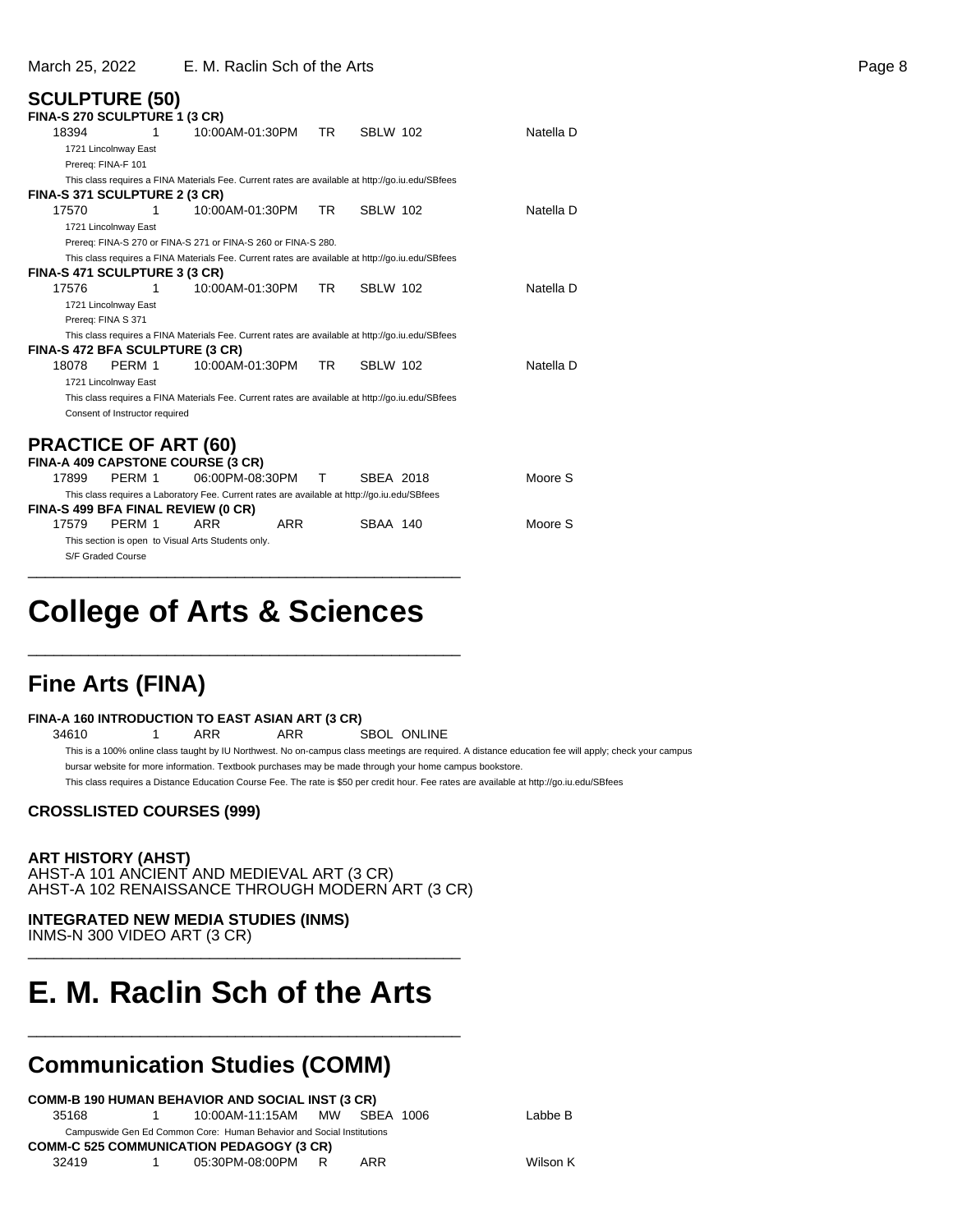### **COMM-T 190 LIT AND INTELLECTUAL TRADITION (3 CR)**

35169 RSTR 1 01:00PM-02:15PM TR ARR Mancino M Campuswide Gen Ed Common Core: Literary and Intellectual Traditions This First-Year Seminar class is intended for Freshmen who have completed 29 or fewer credit hours.

**Integrated New Media Studies (INMS)**

\_\_\_\_\_\_\_\_\_\_\_\_\_\_\_\_\_\_\_\_\_\_\_\_\_\_\_\_\_\_\_\_\_\_\_\_\_\_\_\_\_\_\_\_\_\_\_\_\_\_

#### **INMS-A 399 ART, AESTHETICS, & CREATIVITY (3 CR) VT: ARTIST AND NEW MEDIA** 18113 1 10:00AM-12:30PM R SBEA 2020 da Silva A Campuswide Gen Ed Common Core: Arts, Aesthetics, and Creativity Prereq: INMS-N 112 or INMS-N 283 or TEL-T 273 or permission of instructor This class requires a Laboratory Fee. Current rates are available at http://go.iu.edu/SBfees This class fulfills the Information Literacy General Education Requirement **INMS-N 111 NEW MEDIA COMP & AESTHETICS 1 (3 CR)** 18384 1 02:30PM-03:45PM MW SBEA 1105 Hottois S This class requires a Laboratory Fee. Current rates are available at http://go.iu.edu/SBfees 18735 1 08:30AM-09:45AM MW SBEA 2016 da Silva A This class requires a Laboratory Fee. Current rates are available at http://go.iu.edu/SBfees **INMS-N 201 DIGITAL 3D ART & DESIGN 1 (3 CR)** 18241 1 04:00PM-05:15PM MW SBEA 2016 Higgins A Prereq: INMS-N 112 or permission of instructor This class requires a Laboratory Fee. Current rates are available at http://go.iu.edu/SBfees **INMS-N 283 INTRO PRODUCTION TEHNIQUES (3 CR)** 18498 1 10:00AM-12:30PM T SBWB WEB da Silva A This is a Hybrid-Distance class which combines Synchronous video instruction and Asynchronous online content. No in-person meetings are required. **INMS-N 300 VIDEO ART (3 CR)** 18285 1 01:00PM-02:15PM MW SBEA 2020 da Silva A P: One of the following: INMS-N 112, INMS-N 283, TEL-T 283, JOUR-J 210, INFO-I 101, FINA-P 273, FINA-S 291, FINA-S 296, MUS-T 120, or permission of instructor This class requires a Laboratory Fee. Current rates are available at http://go.iu.edu/SBfees **INMS-N 302 DIGITAL 3D ART & DESIGN 2 (3 CR)** 18286 1 04:00PM-05:15PM MW SBEA 2016 Higgins A Prereq: INMS-N 201 or consent of instructor This class requires a Laboratory Fee. Current rates are available at http://go.iu.edu/SBfees **INMS-N 303 DIGITAL 3D ART & DESIGN 3 (3 CR)** 18698 1 04:00PM-05:15PM MW SBEA 2016 Higgins A Prereq: INMS-N 302 or permission of instructor This class requires a Laboratory Fee. Current rates are available at http://go.iu.edu/SBfees **INMS-N 308 INMS INTERNSHIP (3 CR)** 18707 PERM 1 ARR ARR ARR Consent of Instructor required **INMS-N 337 ADVANCED MOTION GRAPHICS (3 CR)** 18928 1 08:30AM-09:45AM TR SBWB WEB Higgins A 08:30AM-09:45AM TR SBEA 2020 Higgins A ARR ARR SBWB WEB Higgins A P: TEL-T 336 or INMS-N 302 or permission of instructor. This is a Hybrid-Traditional class which combines Asynchronous online or Synchronous live video instructions and some in-person classroom sessions. Class meeting details will be provided by the instructor. This class requires a Laboratory Fee. Current rates are available at http://go.iu.edu/SBfees

| <b>INMS-N 369 INTERACTIVE MULTIMEDIA (3 CR)</b> |        |                                                          |            |     |                 |                                                                                                                                                   |
|-------------------------------------------------|--------|----------------------------------------------------------|------------|-----|-----------------|---------------------------------------------------------------------------------------------------------------------------------------------------|
| 18864                                           |        | 02:30PM-03:45PM                                          |            | R   | <b>SBWB WEB</b> | Hottois S                                                                                                                                         |
|                                                 |        | <b>ARR</b>                                               | ARR        |     | <b>SBWB WEB</b> | Hottois S                                                                                                                                         |
|                                                 |        | P: INFO-1213 or INMS N-300 or permission of instructor   |            |     |                 |                                                                                                                                                   |
|                                                 |        |                                                          |            |     |                 | This is a Hybrid-Distance class which combines Synchronous video instruction and Asynchronous online content. No in-person meetings are required. |
| <b>INMS-N 427 ADV NEW MEDIA WORKSHOP (3 CR)</b> |        |                                                          |            |     |                 |                                                                                                                                                   |
| 18927                                           |        | 02:30PM-03:45PM                                          |            | TR. | <b>SBWB WEB</b> | da Silva A                                                                                                                                        |
|                                                 |        | <b>ARR</b>                                               | <b>ARR</b> |     | <b>SBWB WEB</b> | da Silva A                                                                                                                                        |
|                                                 |        | P: INMS-N 300 or INMS-N 337 or permission of instructor. |            |     |                 |                                                                                                                                                   |
|                                                 |        |                                                          |            |     |                 | This is a Hybrid-Distance class which combines Synchronous video instruction and Asynchronous online content. No in-person meetings are required. |
| <b>INMS-N 497 INMS INDEPENDENT STUDY (3 CR)</b> |        |                                                          |            |     |                 |                                                                                                                                                   |
| 18573                                           | PERM 1 | ARR                                                      | ARR        |     | ARR             | Hottois S                                                                                                                                         |

Consent of Instructor required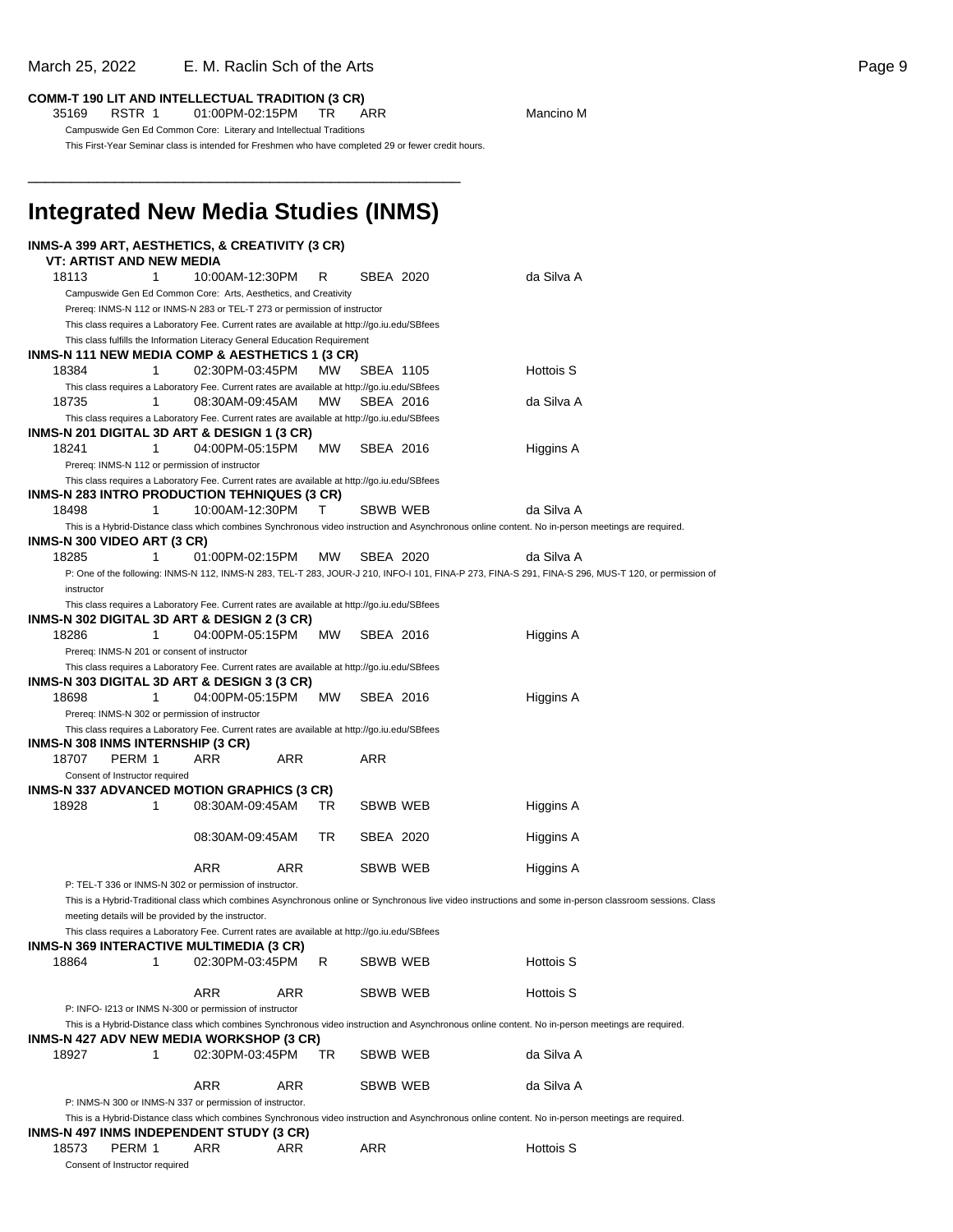18750 PERM 1 ARR ARR ARR Consent of Instructor required

\_\_\_\_\_\_\_\_\_\_\_\_\_\_\_\_\_\_\_\_\_\_\_\_\_\_\_\_\_\_\_\_\_\_\_\_\_\_\_\_\_\_\_\_\_\_\_\_\_\_

|       | Journalism (JOUR)                     |   |                                                                     |            |           |                 |                                                                                                    |                                                                                                                                                      |
|-------|---------------------------------------|---|---------------------------------------------------------------------|------------|-----------|-----------------|----------------------------------------------------------------------------------------------------|------------------------------------------------------------------------------------------------------------------------------------------------------|
|       |                                       |   | JOUR-C 200 INTRO TO MASS COMMUNICATIONS (3 CR)                      |            |           |                 |                                                                                                    |                                                                                                                                                      |
| 18246 |                                       | 1 | 10:00AM-11:15AM                                                     |            | <b>MW</b> | SBEA 1006       |                                                                                                    | Labbe B                                                                                                                                              |
|       |                                       |   |                                                                     |            |           |                 |                                                                                                    | This course has been approved to enforce the IU South Bend Attendance and Course Commitment Policy and the full text of this policy is available at: |
|       |                                       |   | https://students.iusb.edu/registrar/policies/attendance.html        |            |           |                 |                                                                                                    |                                                                                                                                                      |
|       |                                       |   | <b>JOUR-J 200 REPORTING, WRITING &amp; EDITING I (3 CR)</b>         |            |           |                 |                                                                                                    |                                                                                                                                                      |
| 17596 |                                       | 1 | 11:30AM-12:45PM                                                     |            | MW        | ARR             |                                                                                                    |                                                                                                                                                      |
|       |                                       |   |                                                                     |            |           |                 | Prereq: Must have earned a grade of C or better in ENG-W 131 to enroll. Can be currently enrolled. |                                                                                                                                                      |
|       | LAS: Second Level Writing             |   |                                                                     |            |           |                 |                                                                                                    |                                                                                                                                                      |
|       |                                       |   | <b>JOUR-J 210 VISUAL COMMUNICATION (3 CR)</b>                       |            |           |                 |                                                                                                    |                                                                                                                                                      |
| 18570 |                                       | 1 | 08:30AM-09:45AM                                                     |            | TR.       | SBEA 1021       |                                                                                                    | Dufour D                                                                                                                                             |
|       |                                       |   | Campuswide Gen Ed Fundamental Literacies: Visual Literacy           |            |           |                 |                                                                                                    |                                                                                                                                                      |
|       |                                       |   | Campuswide Gen Ed Extended Literacies, effective Fall 2021          |            |           |                 |                                                                                                    |                                                                                                                                                      |
| 17954 |                                       | 1 | 04:00PM-05:15PM                                                     |            | мw        | <b>SBNS 108</b> |                                                                                                    | Overholt J                                                                                                                                           |
|       |                                       |   | Campuswide Gen Ed Fundamental Literacies: Visual Literacy           |            |           |                 |                                                                                                    |                                                                                                                                                      |
|       |                                       |   | Campuswide Gen Ed Extended Literacies, effective Fall 2021          |            |           |                 |                                                                                                    |                                                                                                                                                      |
| 17597 |                                       | 1 | <b>ARR</b>                                                          | ARR        |           |                 | <b>SBOL ONLINE</b>                                                                                 | Martinez T                                                                                                                                           |
|       |                                       |   | Campuswide Gen Ed Fundamental Literacies: Visual Literacy           |            |           |                 |                                                                                                    |                                                                                                                                                      |
|       |                                       |   |                                                                     |            |           |                 | Online All course: 100% online taught asynchronously. No on-campus class meetings are required.    |                                                                                                                                                      |
|       |                                       |   |                                                                     |            |           |                 |                                                                                                    | This class requires a Distance Education Course Fee. The rate is \$50 per credit hour. Fee rates are available at http://go.iu.edu/SBfees            |
|       |                                       |   | Campuswide Gen Ed Extended Literacies, effective Fall 2021          |            |           |                 |                                                                                                    |                                                                                                                                                      |
|       |                                       |   | JOUR-J 290 INTERNSHIP IN JOURNALISM (3 CR)                          |            |           |                 |                                                                                                    |                                                                                                                                                      |
| 17598 | PERM 1                                |   | <b>ARR</b>                                                          | <b>ARR</b> |           | <b>ARR</b>      |                                                                                                    | Klimek K                                                                                                                                             |
|       | Consent of Instructor required        |   |                                                                     |            |           |                 |                                                                                                    |                                                                                                                                                      |
|       | Preface Internship                    |   |                                                                     |            |           |                 |                                                                                                    |                                                                                                                                                      |
|       |                                       |   | <b>JOUR-J 300 COMMUNICATIONS LAW (3 CR)</b>                         |            |           |                 |                                                                                                    |                                                                                                                                                      |
| 18247 |                                       | 1 | 01:00PM-02:15PM                                                     |            | <b>MW</b> | ARR             |                                                                                                    | Labbe B                                                                                                                                              |
|       |                                       |   | Campuswide Gen Ed Common Core: Literary and Intellectual Traditions |            |           |                 |                                                                                                    |                                                                                                                                                      |
|       |                                       |   | Completion of ENG-W 131 recommended but not required.               |            |           |                 |                                                                                                    |                                                                                                                                                      |
| 17599 |                                       | 1 | JOUR-J 319 INTRO TO PUBLIC RELATIONS (3 CR)<br>01:00PM-03:30PM      |            | W         | ARR             |                                                                                                    |                                                                                                                                                      |
|       |                                       |   |                                                                     |            |           |                 |                                                                                                    | McInerney K                                                                                                                                          |
|       | <b>JOUR-J 351 NEWS EDITING (3 CR)</b> |   |                                                                     |            |           |                 |                                                                                                    | Must earn grade of C- or better in JOUR-C200 and JOUR-J200 to enroll. Can be currently enrolled. Transfer credit accepted                            |
| 17600 |                                       | 1 | 02:30PM-03:45PM                                                     |            | TR.       | ARR             |                                                                                                    |                                                                                                                                                      |
|       | Prereq: JOUR-J 200                    |   |                                                                     |            |           |                 |                                                                                                    |                                                                                                                                                      |
|       |                                       |   | JOUR-J 492 MEDIA INTERNSHIP (3 CR)                                  |            |           |                 |                                                                                                    |                                                                                                                                                      |
| 17601 | PERM 1                                |   | <b>ARR</b>                                                          | <b>ARR</b> |           | <b>ARR</b>      |                                                                                                    |                                                                                                                                                      |
|       | Journalism                            |   |                                                                     |            |           |                 |                                                                                                    |                                                                                                                                                      |
|       | Consent of Instructor required        |   |                                                                     |            |           |                 |                                                                                                    |                                                                                                                                                      |

# **School of Arts & Letters**

\_\_\_\_\_\_\_\_\_\_\_\_\_\_\_\_\_\_\_\_\_\_\_\_\_\_\_\_\_\_\_\_\_\_\_\_\_\_\_\_\_\_\_\_\_\_\_\_\_\_

\_\_\_\_\_\_\_\_\_\_\_\_\_\_\_\_\_\_\_\_\_\_\_\_\_\_\_\_\_\_\_\_\_\_\_\_\_\_\_\_\_\_\_\_\_\_\_\_\_\_

## **Music (MUS)**

| <b>MUS-T 109 RUDIMENTS OF MUSIC 1 (3 CR)</b> |  |
|----------------------------------------------|--|
|                                              |  |

35370 1 ARR ARR SBOL ONLINE Johanningsmeier J

This is a 100% online class taught by IU Southeast. No on-campus class meetings are required. A distance education fee will apply; check your campus bursar website for more information. If IU e-Texts are not used for this class, textbooks and other materials are available at your home campus bookstore.

Fulfills IU Southeast General Education Humanities requirement. Other campus students please consult your advisor to confirm applicability to your campus Genl. Education requirements.

This class requires a Distance Education Course Fee. The rate is \$50 per credit hour. Fee rates are available at http://go.iu.edu/SBfees

# **E. M. Raclin Sch of the Arts**

\_\_\_\_\_\_\_\_\_\_\_\_\_\_\_\_\_\_\_\_\_\_\_\_\_\_\_\_\_\_\_\_\_\_\_\_\_\_\_\_\_\_\_\_\_\_\_\_\_\_

\_\_\_\_\_\_\_\_\_\_\_\_\_\_\_\_\_\_\_\_\_\_\_\_\_\_\_\_\_\_\_\_\_\_\_\_\_\_\_\_\_\_\_\_\_\_\_\_\_\_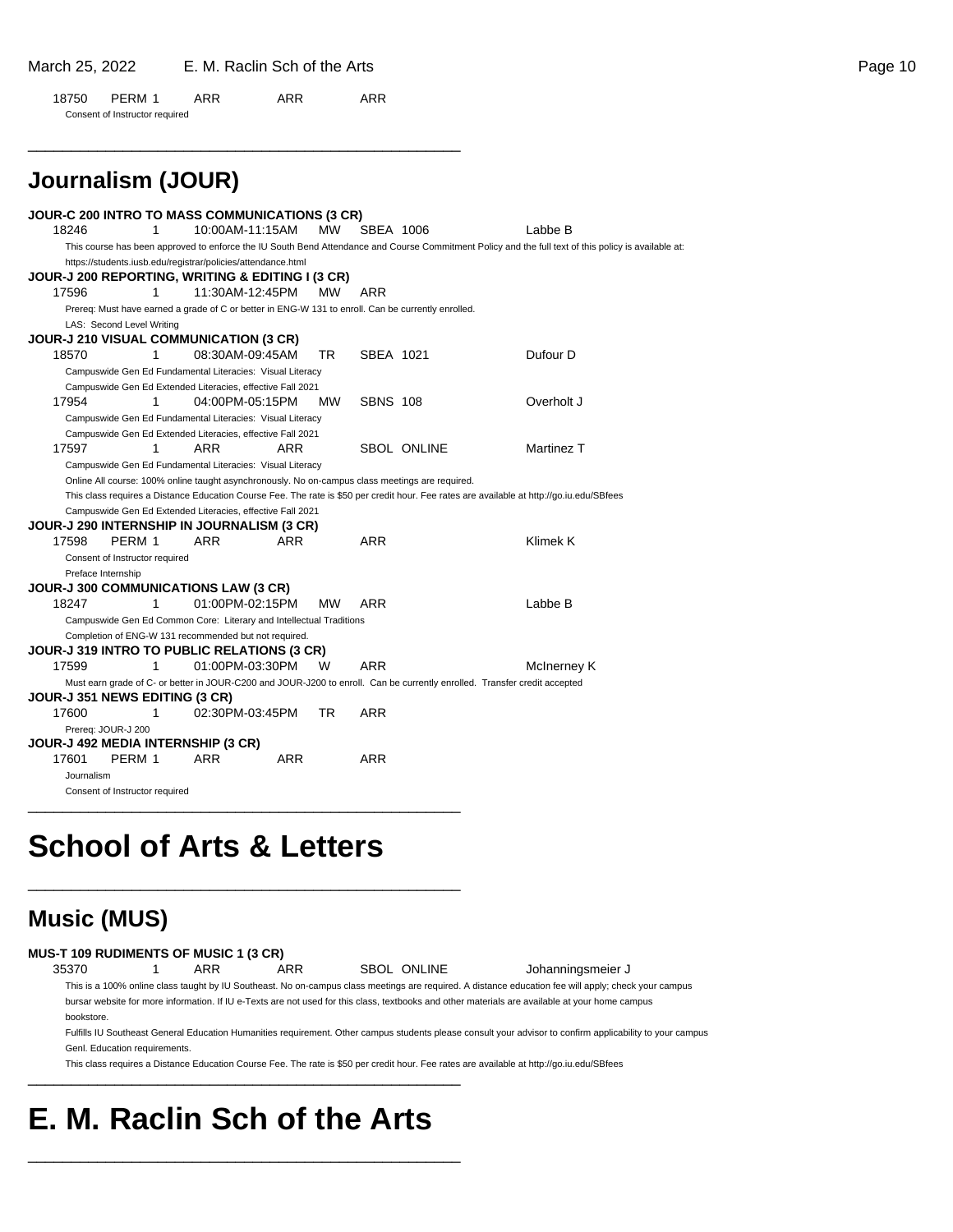# **Music (MUS)**

| <b>MUS-I 421 BA SENIOR THESIS (2 CR)</b>                    |                                             |                                                                                                    |           |                 |                                                                                                           |                                                                                                                                           |
|-------------------------------------------------------------|---------------------------------------------|----------------------------------------------------------------------------------------------------|-----------|-----------------|-----------------------------------------------------------------------------------------------------------|-------------------------------------------------------------------------------------------------------------------------------------------|
| 18972                                                       | PERM 1                                      | ARR                                                                                                | ARR       | ARR             |                                                                                                           | Muniz J                                                                                                                                   |
| MUS-K 405 ELECTRNC INSTRUMNT PERFORMANCE (1-2 CR)<br>18737  | PERM 1                                      | ARR                                                                                                | ARR       | ARR             |                                                                                                           | Olivier R                                                                                                                                 |
|                                                             |                                             |                                                                                                    |           |                 | This class requires a Music Performance Study Fee. Current rates are available at http://go.iu.edu/SBfees |                                                                                                                                           |
| MUS-M 400 UNDERGRAD RDGS IN MUSICOLOGY (1-6 CR)             |                                             |                                                                                                    |           |                 |                                                                                                           |                                                                                                                                           |
| 18775                                                       | PERM 1                                      | ARR                                                                                                | ARR       | ARR             |                                                                                                           | Muniz J                                                                                                                                   |
| <b>MUS-T 190 LITERARY &amp; INTELLECTL TRADITNS (3 CR)</b>  |                                             |                                                                                                    |           |                 |                                                                                                           |                                                                                                                                           |
| <b>VT: HISTORY OF ROCK AND ROLL</b>                         |                                             |                                                                                                    |           |                 |                                                                                                           |                                                                                                                                           |
| 18866                                                       | 1                                           | ARR<br>Full topic: Exploring Musical Genres: Rock and Roll                                         | ARR       |                 | <b>SBOL ONLINE</b>                                                                                        | Vargas L                                                                                                                                  |
|                                                             |                                             |                                                                                                    |           |                 |                                                                                                           | This class requires a Distance Education Course Fee. The rate is \$50 per credit hour. Fee rates are available at http://go.iu.edu/SBfees |
|                                                             |                                             | Campuswide Gen Ed Common Core: Literary and Intellectual Traditions                                |           |                 |                                                                                                           |                                                                                                                                           |
|                                                             |                                             |                                                                                                    |           |                 |                                                                                                           |                                                                                                                                           |
| <b>METHODS COURSES (50)</b>                                 |                                             |                                                                                                    |           |                 |                                                                                                           |                                                                                                                                           |
| MUS-E 457 INSTRUMENTAL PEDAGOGY (1-3 CR)                    |                                             |                                                                                                    |           |                 |                                                                                                           |                                                                                                                                           |
| 32568                                                       | 1                                           | 10:00AM-10:50AM                                                                                    | MW.       | SBEA 1103       |                                                                                                           | Vargas L                                                                                                                                  |
| <b>MUS-G 261 STRING CLASS TECHNIQUES (1-2 CR)</b><br>32569  | 1                                           | 04:00PM-04:50PM                                                                                    | W         | ARR             |                                                                                                           | Vargas L                                                                                                                                  |
| MUS-G 372 CHORAL CONDUCTING 2 (2 CR)                        |                                             |                                                                                                    |           |                 |                                                                                                           |                                                                                                                                           |
| 32570                                                       | 1                                           | 09:00AM-09:50AM                                                                                    | МW        | <b>SBNS 026</b> |                                                                                                           | Franklin J                                                                                                                                |
| <b>MUS-G 373 INSTRUMENTAL CONDUCTING (2 CR)</b>             |                                             |                                                                                                    |           |                 |                                                                                                           |                                                                                                                                           |
| 32571                                                       | 1                                           | 05:30PM-06:50PM                                                                                    | R         | SBEA 1103       |                                                                                                           | Cooper J                                                                                                                                  |
| <b>MUS-G 571 MASTER'S ADV ORCHESTRAL COND (3 CR)</b>        |                                             |                                                                                                    |           |                 |                                                                                                           |                                                                                                                                           |
| 32572                                                       | 1                                           | 05:30PM-06:50PM                                                                                    | R.        | SBEA 1103       |                                                                                                           | Cooper J                                                                                                                                  |
| MUS-M 319 LAB/FIELD EXPERIENCE (0 CR)<br>33669              |                                             |                                                                                                    |           |                 |                                                                                                           |                                                                                                                                           |
|                                                             | 1<br>Students must also enroll in MUS-M 339 | ARR                                                                                                | <b>MW</b> | SBOC OC         |                                                                                                           | Elliott E                                                                                                                                 |
| Graded course                                               |                                             |                                                                                                    |           |                 |                                                                                                           |                                                                                                                                           |
| MUS-M 339 GENERAL MUSIC METHODS K-8 (2 CR)                  |                                             |                                                                                                    |           |                 |                                                                                                           |                                                                                                                                           |
| 32575                                                       | 1                                           | 06:00PM-06:50PM                                                                                    | <b>MW</b> | <b>SBNS 026</b> |                                                                                                           | Elliott E                                                                                                                                 |
|                                                             | Students must also enroll in MUS-M 319      |                                                                                                    |           |                 |                                                                                                           |                                                                                                                                           |
|                                                             |                                             |                                                                                                    |           |                 |                                                                                                           |                                                                                                                                           |
|                                                             |                                             |                                                                                                    |           |                 |                                                                                                           |                                                                                                                                           |
| <b>UNDERGRADUATE COURSES (60)</b>                           |                                             |                                                                                                    |           |                 |                                                                                                           |                                                                                                                                           |
| MUS-A 101 INTRO TO AUDIO TECHNOLOGY (3 CR)                  |                                             |                                                                                                    |           |                 |                                                                                                           |                                                                                                                                           |
| 32567                                                       | 1                                           | 10:00AM-11:15AM                                                                                    | TR        | SBNS 05         |                                                                                                           | Olivier R                                                                                                                                 |
|                                                             |                                             | This class requires a Laboratory Fee. Current rates are available at http://go.iu.edu/SBfees       |           |                 |                                                                                                           |                                                                                                                                           |
| <b>MUS-A 190 ARTS, AESTHETICS, &amp; CREATIVITY (3 CR)</b>  |                                             | <b>VT: EXPLORING MUSICAL COMPOSITION</b>                                                           |           |                 |                                                                                                           |                                                                                                                                           |
| 18359                                                       | 1                                           | 01:00PM-02:15PM                                                                                    | TR        | ARR             |                                                                                                           |                                                                                                                                           |
|                                                             |                                             | Campuswide Gen Ed Common Core: Arts, Aesthetics, and Creativity                                    |           |                 |                                                                                                           |                                                                                                                                           |
|                                                             |                                             | <b>VT: EXPLORING MUSICAL COMPOSITION</b>                                                           |           |                 |                                                                                                           |                                                                                                                                           |
| 33667                                                       | 1                                           | ARR                                                                                                | ARR       |                 | <b>SBOL ONLINE</b>                                                                                        |                                                                                                                                           |
|                                                             |                                             |                                                                                                    |           |                 |                                                                                                           | This class requires a Distance Education Course Fee. The rate is \$50 per credit hour. Fee rates are available at http://go.iu.edu/SBfees |
|                                                             |                                             | Online All course: 100% online taught asynchronously. No on-campus class meetings are required.    |           |                 |                                                                                                           |                                                                                                                                           |
|                                                             |                                             | Campuswide Gen Ed Common Core: Arts, Aesthetics, and Creativity                                    |           |                 |                                                                                                           |                                                                                                                                           |
| <b>MUS-I 100 CULTURAL EVENTS ATTENDANCE (0 CR)</b><br>17995 | RSTR 1                                      | 12:00PM-12:50PM                                                                                    | F         | <b>SBNS 158</b> |                                                                                                           | Franklin J                                                                                                                                |
| For Music Majors only.                                      |                                             |                                                                                                    |           |                 |                                                                                                           |                                                                                                                                           |
| S/F Graded Course                                           |                                             |                                                                                                    |           |                 |                                                                                                           |                                                                                                                                           |
|                                                             |                                             | This class requires a Music Instrument Fee. Current rates are available at http://go.iu.edu/SBfees |           |                 |                                                                                                           |                                                                                                                                           |
| <b>MUS-K 231 FREE COUNTERPOINT 1 (2 CR)</b>                 |                                             |                                                                                                    |           |                 |                                                                                                           |                                                                                                                                           |
| 32573                                                       | 1                                           | 10:00AM-11:20AM                                                                                    | F         | SBNS 05         |                                                                                                           |                                                                                                                                           |
| <b>MUS-K 312 ARR INSTRUMENTAL&amp;VOCAL GRPS (2 CR)</b>     |                                             |                                                                                                    |           |                 |                                                                                                           |                                                                                                                                           |
| 32574                                                       | 1.                                          | 09:00AM-09:50AM                                                                                    | TR        | <b>SBNS 026</b> |                                                                                                           |                                                                                                                                           |
| <b>MUS-M 201 THE LITERATURE OF MUSIC 1 (3 CR)</b><br>17651  | 1                                           | 10:00AM-11:15AM                                                                                    | MW        | <b>SBNS 026</b> |                                                                                                           | Muniz J                                                                                                                                   |
|                                                             |                                             |                                                                                                    |           |                 | Prerequisite is MUS-M 111, MUS-T 113, MUS-T 114, MUS-T 115 and MUS-T 116 or consent of instructor         |                                                                                                                                           |
|                                                             |                                             | This class fulfills the Information Literacy General Education Requirement                         |           |                 |                                                                                                           |                                                                                                                                           |
| MUS-P 101 PIANO CLASS 1 (1 CR)                              |                                             |                                                                                                    |           |                 |                                                                                                           |                                                                                                                                           |
| 18244                                                       | PERM 1                                      | 12:30PM-01:20PM                                                                                    | TR        | SBNS 05         |                                                                                                           | Boucher M                                                                                                                                 |
| <b>MUS-P 103 PIANO CLASS 3 (1 CR)</b>                       |                                             |                                                                                                    |           |                 |                                                                                                           |                                                                                                                                           |
| 18320                                                       | PERM 1                                      | 01:30PM-02:20PM                                                                                    | TR        | SBNS 05         |                                                                                                           | Badridze K                                                                                                                                |
| <b>MUS-P 105 KEYBOARD PROFICIENCY (0 CR)</b>                |                                             | This class requires a Laboratory Fee. Current rates are available at http://go.iu.edu/SBfees       |           |                 |                                                                                                           |                                                                                                                                           |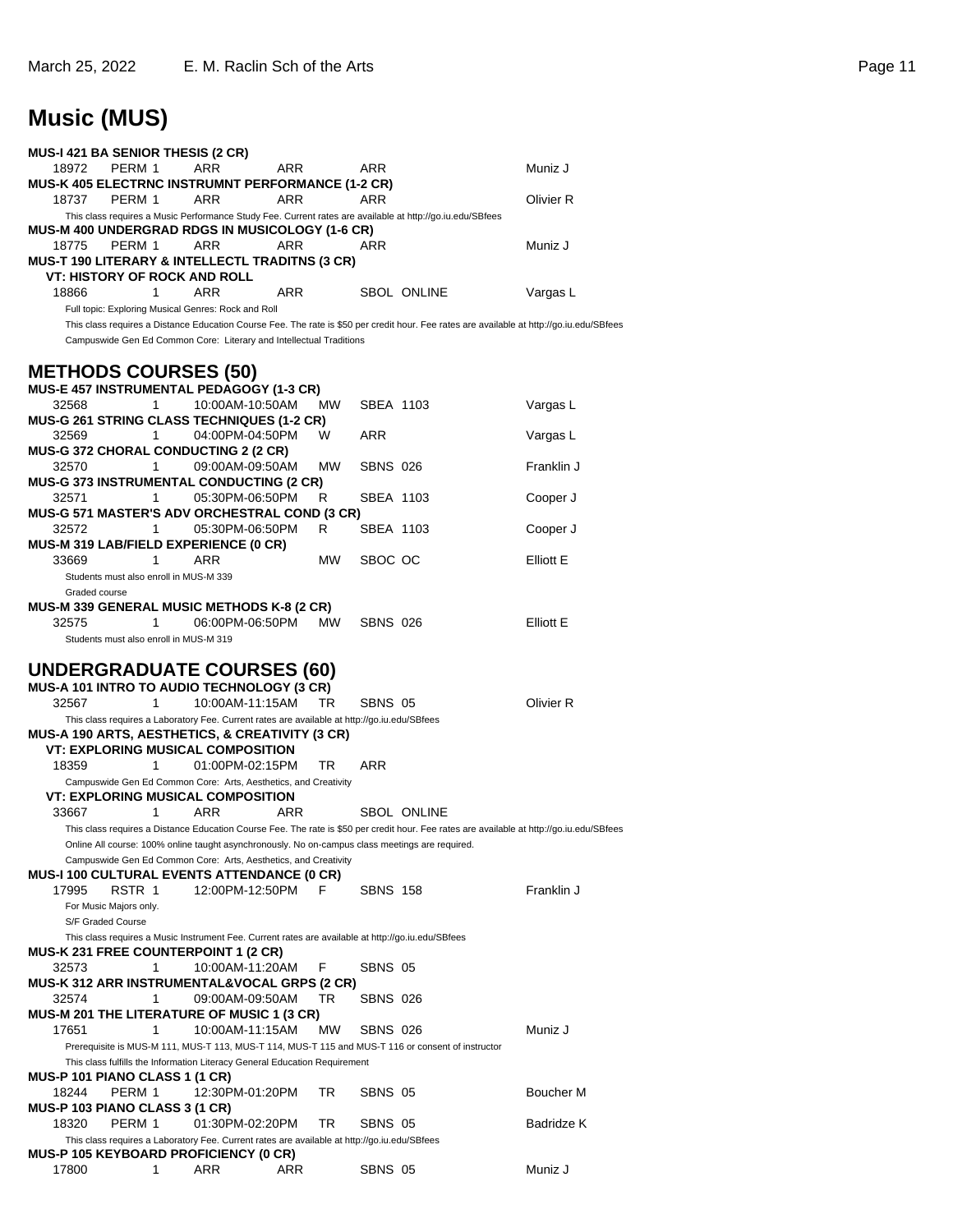| S/F Graded Course                                    |                                                                                                    |           |                 |                                                                                                                     |             |
|------------------------------------------------------|----------------------------------------------------------------------------------------------------|-----------|-----------------|---------------------------------------------------------------------------------------------------------------------|-------------|
| <b>MUS-P 211 KEYBOARD TECHNIQUES (1-2 CR)</b>        |                                                                                                    |           |                 |                                                                                                                     |             |
| 32577<br>1                                           | ARR<br>ARR                                                                                         |           | ARR             |                                                                                                                     | Badridze K  |
| MUS-R 471 VOCAL PERFORM WORKSHOP I (1-3 CR)          |                                                                                                    |           |                 |                                                                                                                     |             |
| 18596<br>1                                           | 04:00PM-05:20PM                                                                                    | TR        | <b>SBNS 026</b> |                                                                                                                     | Caraman E   |
| MUS-T 113 MUSIC THEORY I (3 CR)                      |                                                                                                    |           |                 |                                                                                                                     |             |
| 18242<br>PERM 1                                      | 10:00AM-11:15AM                                                                                    | MW.       | <b>ARR</b>      |                                                                                                                     |             |
|                                                      |                                                                                                    |           |                 |                                                                                                                     |             |
|                                                      | 10:00AM-10:50AM                                                                                    | F         | ARR             |                                                                                                                     |             |
| MUS-T 115 SIGHTSINGING & AURAL PERCP I (1 CR)        |                                                                                                    |           |                 |                                                                                                                     |             |
| PERM 1<br>18243                                      | 11:30AM-12:20PM                                                                                    | <b>MW</b> | <b>SBNS 020</b> |                                                                                                                     | Franklin J  |
| MUS-T 190 LITERARY & INTELLECTL TRADITNS (3 CR)      |                                                                                                    |           |                 |                                                                                                                     |             |
| 18522<br>RSTR 1                                      | 02:30PM-03:45PM                                                                                    | <b>MW</b> | ARR             |                                                                                                                     | Hakanoglu A |
|                                                      | Campuswide Gen Ed Common Core: Literary and Intellectual Traditions                                |           |                 |                                                                                                                     |             |
|                                                      |                                                                                                    |           |                 | This First year seminar class is restricted to Freshman (who have completed 29 or fewer credit hours) Music Majors. |             |
| <b>MUS-T 213 MUSIC THEORY III (3 CR)</b>             |                                                                                                    |           |                 |                                                                                                                     |             |
| PERM 1<br>18321                                      | 02:30PM-03:45PM                                                                                    | TR        | ARR             |                                                                                                                     |             |
| Prerequisite is MUS-T 113 and MUS-T 114              |                                                                                                    |           |                 |                                                                                                                     |             |
| MUS-T 215 SIGHTSINGING/AURAL PERCEP III (1 CR)       |                                                                                                    |           |                 |                                                                                                                     |             |
| PERM 1<br>18322                                      | 10:00AM-10:50AM                                                                                    | TR        | ARR             |                                                                                                                     |             |
| <b>MUS-U 121 FUNDAMTLS OF DICTION SINGERS (2 CR)</b> |                                                                                                    |           |                 |                                                                                                                     |             |
| 32580<br>1                                           | 04:00PM-04:50PM                                                                                    | MW        | <b>SBNS 026</b> |                                                                                                                     |             |
| <b>MUS-U 310 PERFORMANCE LABORATORY (0 CR)</b>       |                                                                                                    |           |                 |                                                                                                                     |             |
| 17885<br>1                                           | 11:00AM-11:50AM                                                                                    | - F       | <b>SBNS 158</b> |                                                                                                                     | Cooper J    |
|                                                      | This class requires a Music Instrument Fee. Current rates are available at http://go.iu.edu/SBfees |           |                 |                                                                                                                     |             |
| MUS-X 296 APPL MUS UPPER DIV JURY EXAM (0 CR)        |                                                                                                    |           |                 |                                                                                                                     |             |
| 1<br>18020                                           | ARR<br>ARR                                                                                         |           | ARR             |                                                                                                                     | Muniz J     |
| S/F Graded Course                                    |                                                                                                    |           |                 |                                                                                                                     |             |
| MUS-X 297 MUS ED UPPER DIV SKILLS EXAM (0 CR)        |                                                                                                    |           |                 |                                                                                                                     |             |
| 18021<br>1                                           | ARR<br>ARR                                                                                         |           | ARR             |                                                                                                                     | Franklin J  |
|                                                      |                                                                                                    |           |                 |                                                                                                                     |             |
| <b>COMPOSITION (65)</b>                              |                                                                                                    |           |                 |                                                                                                                     |             |
| MUS-K 110 COMPOSITION, ELECTIVE LEVEL (2 CR)         |                                                                                                    |           |                 |                                                                                                                     |             |
| PERM 1<br>18139                                      | ARR<br>ARR                                                                                         |           | ARR             |                                                                                                                     | Olivier R   |
| MUS-K 210 APPL COMPOSITN, SECNDRY LEVEL (1-2 CR)     |                                                                                                    |           |                 |                                                                                                                     |             |
|                                                      |                                                                                                    |           |                 |                                                                                                                     |             |
| PERM 1<br>17646                                      | ARR<br>ARR                                                                                         |           | ARR             |                                                                                                                     | Olivier R   |
| MUS-K 410 APPL COMPOSITION, MAJOR LEVEL (1-6 CR)     |                                                                                                    |           |                 |                                                                                                                     |             |
| 18140<br>PERM 1                                      | ARR<br>ARR                                                                                         |           | ARR             |                                                                                                                     | Olivier R   |
|                                                      |                                                                                                    |           |                 |                                                                                                                     |             |
|                                                      |                                                                                                    |           |                 |                                                                                                                     |             |
| <b>GRADUATE COURSES (70)</b>                         |                                                                                                    |           |                 |                                                                                                                     |             |
| <b>MUS-I 503 GRADUATE RESIDENCY (1 CR)</b>           | <b>ARR</b>                                                                                         |           | <b>ARR</b>      |                                                                                                                     |             |
| 18953<br>PERM 1                                      | ARR                                                                                                |           |                 |                                                                                                                     | Olivier R   |
| <b>MUS-M 505 GRADUATE MUSIC HIST REVIEW I (3 CR)</b> |                                                                                                    |           |                 |                                                                                                                     |             |
| $1 \quad$<br>18103                                   | 10:00AM-11:15AM                                                                                    | MW        | SBNS 026        |                                                                                                                     | Muniz J     |
| MUS-M 539 INTRO TO MUSIC BIBLIOGRAPHY (2-3 CR)       |                                                                                                    |           |                 |                                                                                                                     |             |
| 32576<br>$\mathbf{1}$                                | 02:30PM-03:45PM                                                                                    | MW        | <b>SBNS 026</b> |                                                                                                                     |             |
| MUS-P 501 GRADUATE PIANO REVIEW 1 (1 CR)             |                                                                                                    |           |                 |                                                                                                                     |             |
| 18102<br>1                                           | 01:30PM-02:20PM                                                                                    | TR        | SBNS 05         |                                                                                                                     | Badridze K  |
| 19020<br>1                                           | ARR<br>ARR                                                                                         |           | ARR             |                                                                                                                     | Baldwin D   |
| <b>MUS-T 501 GRADUATE THEORY REVIEW 1 (3 CR)</b>     |                                                                                                    |           |                 |                                                                                                                     |             |
| 18100<br>1                                           | 02:30PM-03:45PM                                                                                    | TR        | ARR             |                                                                                                                     |             |
| MUS-T 503 GRADUATE AURAL SKILLS REVIEW 1 (1 CR)      |                                                                                                    |           |                 |                                                                                                                     |             |
| 18101<br>RSTR 1                                      | 10:00AM-10:50AM                                                                                    | TR        | ARR             |                                                                                                                     |             |
| Music Majors and Minors only                         |                                                                                                    |           |                 |                                                                                                                     |             |
| <b>MUS-U 530 SEMINAR TOPICS MUS STUDIES (3 CR)</b>   | ARR                                                                                                |           |                 |                                                                                                                     |             |
| 18954<br>PERM 1                                      | ARR                                                                                                |           | ARR             |                                                                                                                     | Muniz J     |
| Consent of Instructor required                       |                                                                                                    |           |                 |                                                                                                                     |             |
|                                                      |                                                                                                    |           |                 |                                                                                                                     |             |
| <b>ENSEMBLES (80)</b>                                |                                                                                                    |           |                 |                                                                                                                     |             |
| MUS-F 550 CHAMBER MUSIC (0-1 CR)                     |                                                                                                    |           |                 |                                                                                                                     |             |
| 18005<br>1                                           | ARR<br>ARR                                                                                         |           | ARR             |                                                                                                                     | Vargas L    |
| 1<br>18003                                           | ARR<br>ARR                                                                                         |           | ARR             |                                                                                                                     | Hakanoglu A |
| 1<br>18004                                           | ARR<br>ARR                                                                                         |           | ARR             |                                                                                                                     | Cooper J    |
| 18218<br>PERM 1                                      | ARR<br>ARR                                                                                         |           | ARR             |                                                                                                                     |             |
| PERM 1<br>18082                                      | ARR<br>ARR                                                                                         |           | ARR             |                                                                                                                     | Badridze K  |
| <b>MUS-X 002 PIANO ACCOMPANYING (1 CR)</b>           |                                                                                                    |           |                 |                                                                                                                     |             |
| 17707<br>1                                           | <b>ARR</b><br>ARR<br>Some ensembles require students to purchase concert attire.                   |           | ARR             |                                                                                                                     | Boucher M   |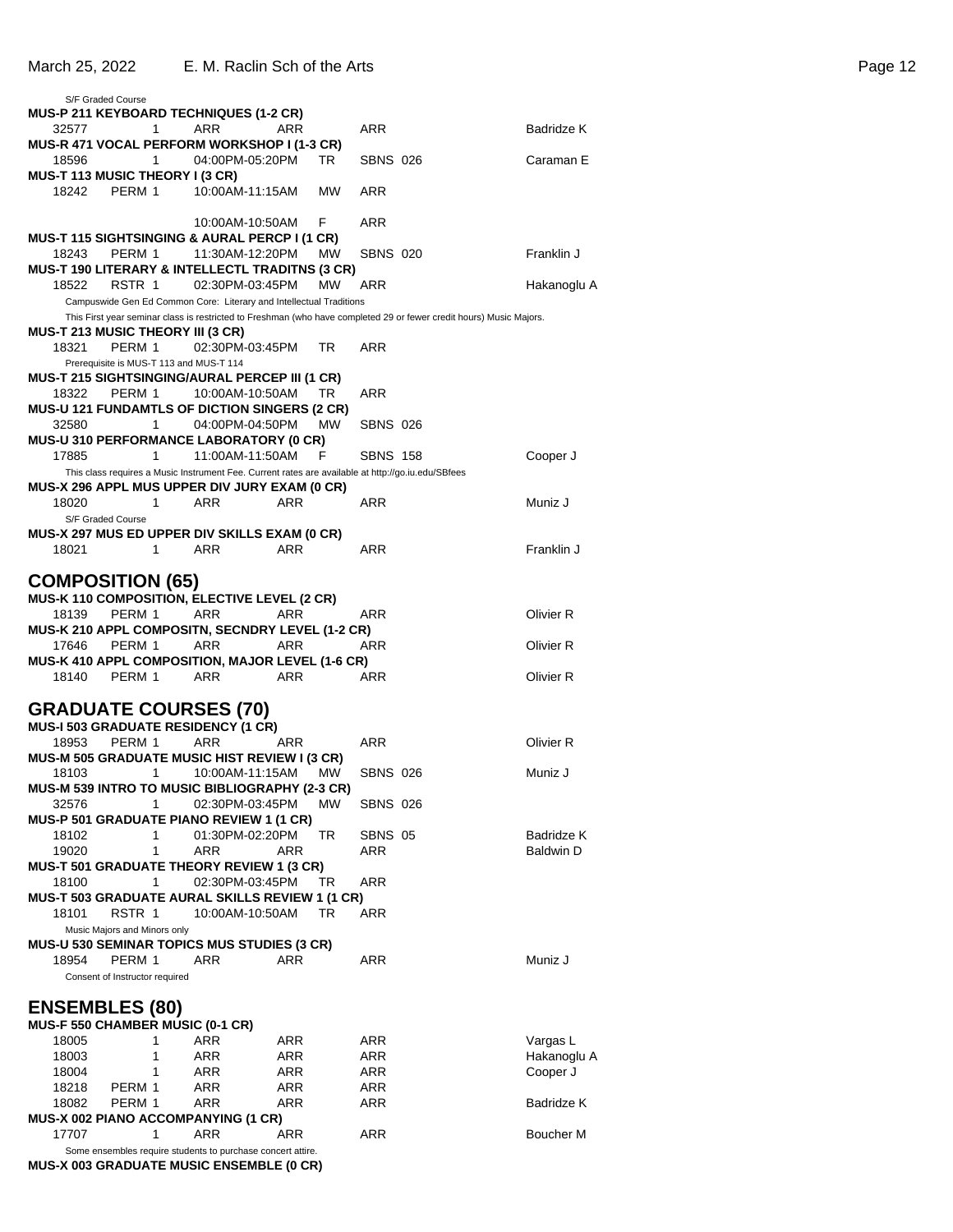### March 25, 2022 E. M. Raclin Sch of the Arts **Page 13**

| 17709<br>Choral Union    |                              | 1 | 01:00PM-02:15PM                                                                                                       |            | <b>MW</b> | <b>SBNS 026</b> |                                                                                                           | Franklin J       |
|--------------------------|------------------------------|---|-----------------------------------------------------------------------------------------------------------------------|------------|-----------|-----------------|-----------------------------------------------------------------------------------------------------------|------------------|
|                          |                              |   | Students are expected to purchase concert attire                                                                      |            |           |                 |                                                                                                           |                  |
| 17711                    |                              | 1 | This class requires a Music Instrument Fee. Current rates are available at http://go.iu.edu/SBfees<br>04:00PM-05:15PM |            | М         | SBEA 1103       |                                                                                                           | Gamble D         |
|                          |                              |   | 07:00PM-09:00PM                                                                                                       |            | W         | SBEA 1103       |                                                                                                           | Gamble D         |
| Wind Ensembles           |                              |   |                                                                                                                       |            |           |                 |                                                                                                           |                  |
|                          |                              |   | Some ensembles require students to purchase concert attire.                                                           |            |           |                 |                                                                                                           |                  |
|                          |                              |   | This class requires a Music Instrument Fee. Current rates are available at http://go.iu.edu/SBfees                    |            |           |                 |                                                                                                           |                  |
| 17710                    |                              | 1 | 04:00PM-05:15PM                                                                                                       |            | TR        | SBEA 1103       |                                                                                                           | Cooper J         |
| <b>IUSB Philharmonic</b> |                              |   | 01:00PM-01:50PM                                                                                                       |            | F         | SBEA 1103       |                                                                                                           | Cooper J         |
|                          |                              |   | Some ensembles require students to purchase concert attire.                                                           |            |           |                 |                                                                                                           |                  |
|                          |                              |   | This class requires a Music Instrument Fee. Current rates are available at http://go.iu.edu/SBfees                    |            |           |                 |                                                                                                           |                  |
| 17708                    |                              | 1 | ARR                                                                                                                   | ARR        |           | ARR             |                                                                                                           | Boucher M        |
|                          | Piano accompanying           |   | Some ensembles require students to purchase concert attire.                                                           |            |           |                 |                                                                                                           |                  |
|                          |                              |   | This class requires a Music Instrument Fee. Current rates are available at http://go.iu.edu/SBfees                    |            |           |                 |                                                                                                           |                  |
| <b>VT: CHORALE</b>       |                              |   |                                                                                                                       |            |           |                 |                                                                                                           |                  |
| 18666                    |                              | 1 | 11:00AM-12:15PM                                                                                                       |            | TR        | <b>SBNS 026</b> |                                                                                                           | Franklin J       |
|                          | University Choral Ensembles  |   | This class requires a Music Instrument Fee. Current rates are available at http://go.iu.edu/SBfees                    |            |           |                 |                                                                                                           |                  |
|                          |                              |   | MUS-X 040 UNIV INSTRUMENTAL ENSEMBLES (0-2 CR)                                                                        |            |           |                 |                                                                                                           |                  |
| 17713                    |                              | 1 | 04:00PM-05:15PM                                                                                                       |            | м         | SBEA 1103       |                                                                                                           | Gamble D         |
|                          |                              |   |                                                                                                                       |            |           |                 |                                                                                                           |                  |
|                          | Symphonic Wind Ensemble      |   | 07:00PM-09:00PM                                                                                                       |            | W         | SBEA 1103       |                                                                                                           | Gamble D         |
|                          |                              |   | Some ensembles require students to purchase concert attire.                                                           |            |           |                 |                                                                                                           |                  |
| 17712                    |                              | 1 | 04:00PM-05:15PM                                                                                                       |            | TR        | SBEA 1103       |                                                                                                           | Cooper J         |
|                          |                              |   |                                                                                                                       |            |           |                 |                                                                                                           |                  |
| <b>IUSB Philharmonic</b> |                              |   | 01:00PM-01:50PM                                                                                                       |            | F         | SBEA 1103       |                                                                                                           | Cooper J         |
|                          |                              |   | Some ensembles require students to purchase concert attire.                                                           |            |           |                 |                                                                                                           |                  |
|                          |                              |   | MUS-X 070 UNIVERSITY CHORAL ENSEMBLES (0-2 CR)                                                                        |            |           |                 |                                                                                                           |                  |
| 17714                    |                              | 1 | 01:00PM-02:15PM                                                                                                       |            | MW.       | <b>SBNS 026</b> |                                                                                                           | Franklin J       |
| Choral Union             |                              |   |                                                                                                                       |            |           |                 |                                                                                                           |                  |
|                          |                              |   | Students are expected to purchase concert attire                                                                      |            |           |                 |                                                                                                           |                  |
| <b>VT: CHORALE</b>       |                              |   | This class requires a Music Instrument Fee. Current rates are available at http://go.iu.edu/SBfees                    |            |           |                 |                                                                                                           |                  |
| 18595                    |                              | 1 | 11:00AM-12:15PM                                                                                                       |            | TR        | SBNS 026        |                                                                                                           | Franklin J       |
|                          |                              |   | This class requires a Music Instrument Fee. Current rates are available at http://go.iu.edu/SBfees                    |            |           |                 |                                                                                                           |                  |
|                          |                              |   | <b>MUS-X 350 JAZZ ENSEMBLES (0-1 CR)</b>                                                                              |            |           |                 |                                                                                                           |                  |
|                          |                              |   | 17715 RSTR 1 07:00PM-09:00PM                                                                                          |            | м         | SBEA 1103       |                                                                                                           | Gamble D         |
|                          |                              |   | Some ensembles require students to purchase concert attire.                                                           |            |           |                 |                                                                                                           |                  |
|                          | Music Majors and Minors only |   | <b>MUS-X 420 SMALL ENSEMBLES (1 CR)</b>                                                                               |            |           |                 |                                                                                                           |                  |
| <b>VT: CHORALE</b>       |                              |   |                                                                                                                       |            |           |                 |                                                                                                           |                  |
| 18690                    |                              | 1 | 11:00AM-12:15PM                                                                                                       |            | TR        | <b>SBNS 026</b> |                                                                                                           | Franklin J       |
| 18955                    | PERM 1                       |   | ARR                                                                                                                   | ARR        |           | ARR             |                                                                                                           | Kemble A         |
|                          |                              |   | <b>MUS-X 423 CHAMBER MUSIC (1 CR)</b>                                                                                 |            |           |                 |                                                                                                           |                  |
| 17716                    | PERM 1                       |   | ARR                                                                                                                   | ARR        |           | ARR             |                                                                                                           | Vargas L         |
|                          |                              |   | Some ensembles require students to purchase concert attire.                                                           |            |           |                 |                                                                                                           |                  |
| 18166                    | PERM 1                       |   | ARR<br>Some ensembles require students to purchase concert attire.                                                    | ARR        |           | ARR             |                                                                                                           | Hakanoglu A      |
| 18219                    |                              | 1 | ARR                                                                                                                   | ARR        |           | ARR             |                                                                                                           | Cooper J         |
| 18278                    |                              | 1 | ARR                                                                                                                   | ARR        |           | ARR             |                                                                                                           |                  |
|                          |                              |   | MUS-X 430 ELECTRONIC MUSIC ENSEMBLE (1 CR)                                                                            |            |           |                 |                                                                                                           |                  |
| 18398                    | PERM 1                       |   | 04:30PM-05:45PM                                                                                                       |            | W         |                 | <b>SBNS 0068C</b>                                                                                         | Olivier R        |
|                          |                              |   | <b>APPLIED MUSIC COURSES (22)</b>                                                                                     |            |           |                 |                                                                                                           |                  |
|                          |                              |   | MUS-P 100 PIANO ELECT/SECONDARY (1-2 CR)                                                                              |            |           |                 |                                                                                                           |                  |
| 17886                    | PERM 1                       |   | <b>ARR</b>                                                                                                            | <b>ARR</b> |           | ARR             |                                                                                                           | Badridze K       |
|                          |                              |   |                                                                                                                       |            |           |                 | This class requires a Music Performance Study Fee. Current rates are available at http://go.iu.edu/SBfees |                  |
| 18018                    | PERM 1                       |   | ARR                                                                                                                   | ARR        |           | ARR             |                                                                                                           | Muniz J          |
| 19017                    | PERM 1                       |   | ARR                                                                                                                   | ARR        |           | ARR             | This class requires a Music Performance Study Fee. Current rates are available at http://go.iu.edu/SBfees | <b>Baldwin D</b> |
|                          |                              |   |                                                                                                                       |            |           |                 |                                                                                                           |                  |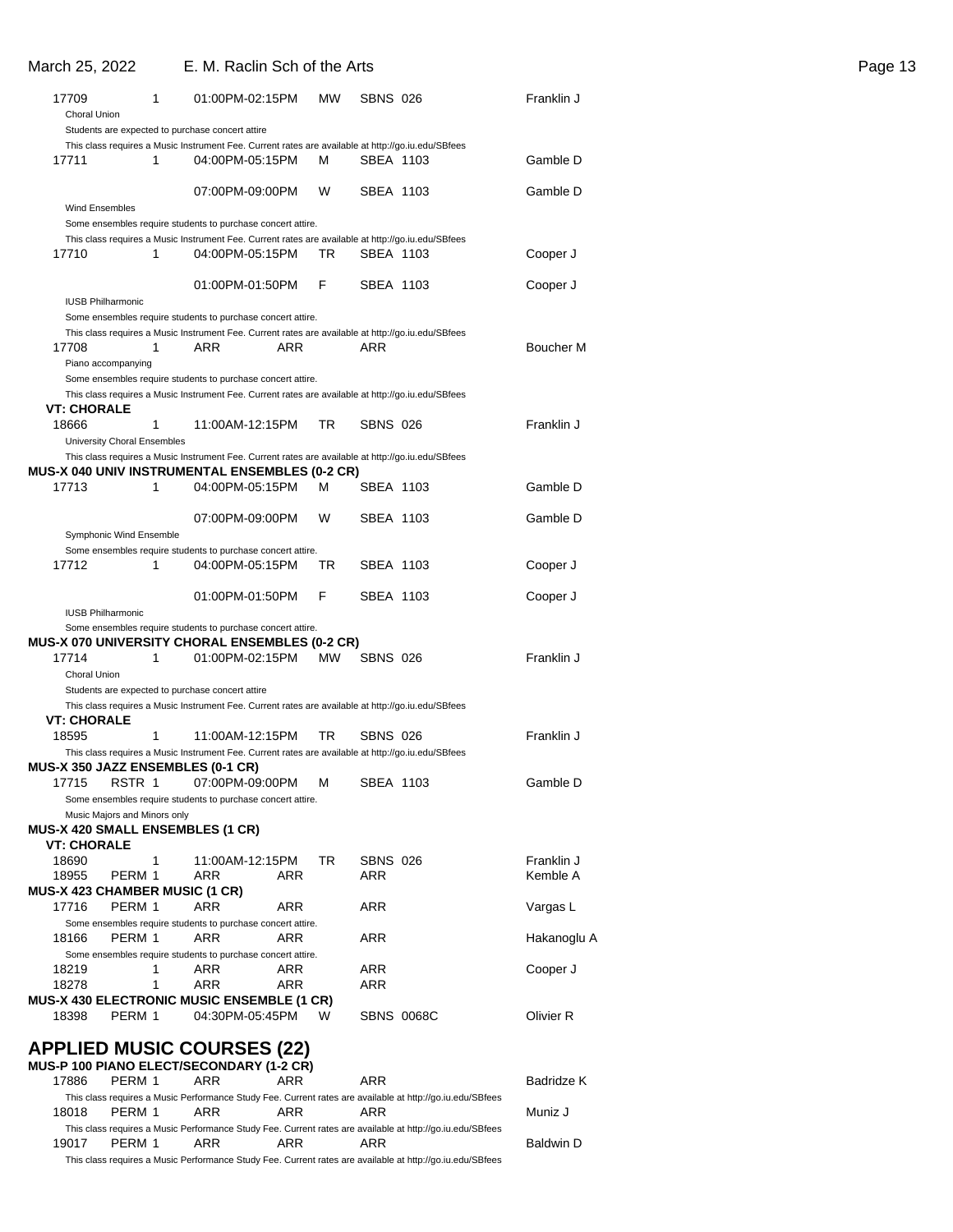### March 25, 2022 E. M. Raclin Sch of the Arts **Page 14** Page 14

|                     | <b>MUS-P 200 PIANO (1-2 CR)</b>                     |                                                   |                                             |                                                                                                           |                   |
|---------------------|-----------------------------------------------------|---------------------------------------------------|---------------------------------------------|-----------------------------------------------------------------------------------------------------------|-------------------|
| 17943               | PERM 1                                              | ARR                                               | ARR                                         | ARR                                                                                                       | Badridze K        |
|                     |                                                     |                                                   |                                             | This class requires a Music Performance Study Fee. Current rates are available at http://go.iu.edu/SBfees |                   |
|                     | <b>MUS-P 300 PIANO (1-2 CR)</b>                     |                                                   |                                             |                                                                                                           |                   |
| 18162               | PERM 1                                              | ARR                                               | ARR                                         | ARR                                                                                                       | <b>Badridze K</b> |
|                     |                                                     |                                                   |                                             | This class requires a Music Performance Study Fee. Current rates are available at http://go.iu.edu/SBfees |                   |
|                     |                                                     | <b>MUS-P 400 PIANO UNDERGRAD MAJOR (1-6 CR)</b>   |                                             |                                                                                                           |                   |
| 17652               | PERM 1                                              | ARR                                               | ARR                                         | ARR                                                                                                       | Badridze K        |
|                     |                                                     | <b>MUS-P 700 PIANO GRADUATE ELECTIVE (2-4 CR)</b> |                                             | This class requires a Music Performance Study Fee. Current rates are available at http://go.iu.edu/SBfees |                   |
| 17654               | PERM 1                                              | ARR                                               | ARR                                         | ARR                                                                                                       | Badridze K        |
|                     |                                                     |                                                   |                                             | This class requires a Music Performance Study Fee. Current rates are available at http://go.iu.edu/SBfees |                   |
| 19018               | PERM 1                                              | ARR                                               | <b>ARR</b>                                  | ARR                                                                                                       | <b>Baldwin D</b>  |
|                     |                                                     |                                                   |                                             | This class requires a Music Performance Study Fee. Current rates are available at http://go.iu.edu/SBfees |                   |
|                     |                                                     | <b>MUS-P 800 PIANO GRADUATE MINOR (2-4 CR)</b>    |                                             |                                                                                                           |                   |
| 17655               | PERM 1                                              | ARR                                               | ARR                                         | ARR                                                                                                       | Badridze K        |
|                     |                                                     |                                                   |                                             | This class requires a Music Performance Study Fee. Current rates are available at http://go.iu.edu/SBfees |                   |
| 17656               | PERM 1                                              | MUS-P 900 PIANO GRAD MAJOR (2-8 CR)<br>ARR        | ARR.                                        | ARR                                                                                                       | Badridze K        |
|                     |                                                     |                                                   |                                             | This class requires a Music Performance Study Fee. Current rates are available at http://go.iu.edu/SBfees |                   |
|                     |                                                     |                                                   |                                             |                                                                                                           |                   |
|                     | <b>ARTIST DIPLOMA (26)</b>                          |                                                   |                                             |                                                                                                           |                   |
|                     | MUS-P 609 PIANO AD RECITAL (1 CR)                   |                                                   |                                             |                                                                                                           |                   |
| 17653               | PERM 1                                              | ARR                                               | ARR                                         | ARR                                                                                                       | Vargas L          |
|                     |                                                     |                                                   |                                             | This class requires a Music Performance Study Fee. Current rates are available at http://go.iu.edu/SBfees |                   |
|                     | <b>MUS-P 909 PIANO AD (2-8 CR)</b>                  |                                                   |                                             |                                                                                                           |                   |
| 17847               | PERM 1                                              | ARR                                               | ARR                                         | ARR                                                                                                       | Badridze K        |
|                     |                                                     |                                                   |                                             | This class requires a Music Performance Study Fee. Current rates are available at http://go.iu.edu/SBfees |                   |
| 17673               | <b>MUS-S 619 VIOLIN AD RECITAL (1 CR)</b><br>PERM 1 | ARR                                               | ARR                                         | ARR                                                                                                       | Vargas L          |
|                     |                                                     |                                                   |                                             | This class requires a Music Performance Study Fee. Current rates are available at http://go.iu.edu/SBfees |                   |
|                     | <b>MUS-S 629 VIOLA AD RECITAL (1 CR)</b>            |                                                   |                                             |                                                                                                           |                   |
| 17674               | PERM 1                                              | ARR                                               |                                             |                                                                                                           |                   |
|                     |                                                     |                                                   | ARR                                         | ARR                                                                                                       | Vargas L          |
|                     |                                                     |                                                   |                                             | This class requires a Music Performance Study Fee. Current rates are available at http://go.iu.edu/SBfees |                   |
|                     | MUS-S 639 CELLO AD RECITAL (1 CR)                   |                                                   |                                             |                                                                                                           |                   |
| 17675               | PERM 1                                              | ARR                                               | ARR                                         | ARR                                                                                                       | Vargas L          |
|                     |                                                     |                                                   |                                             | This class requires a Music Performance Study Fee. Current rates are available at http://go.iu.edu/SBfees |                   |
|                     | MUS-S 919 VIOLIN AD (2-8 CR)                        |                                                   |                                             |                                                                                                           |                   |
| 17680               | PERM 1                                              | ARR                                               | ARR                                         | ARR                                                                                                       | Cooper J          |
|                     |                                                     |                                                   |                                             | This class requires a Music Performance Study Fee. Current rates are available at http://go.iu.edu/SBfees |                   |
| 17682               | <b>MUS-S 929 VIOLA AD (2-8 CR)</b><br>PERM 1        | <b>ARR</b>                                        | ARR                                         | ARR                                                                                                       |                   |
|                     |                                                     |                                                   |                                             | This class requires a Music Performance Study Fee. Current rates are available at http://go.iu.edu/SBfees | Vargas L          |
|                     | <b>MUS-V 609 VOICE AD RECITAL (1 CR)</b>            |                                                   |                                             |                                                                                                           |                   |
| 17788               | PERM 1                                              | ARR                                               | ARR                                         | ARR                                                                                                       | Vargas L          |
|                     |                                                     |                                                   |                                             | This class requires a Music Performance Study Fee. Current rates are available at http://go.iu.edu/SBfees |                   |
|                     | <b>MUS-V 909 VOICE AD (2-8 CR)</b>                  |                                                   |                                             |                                                                                                           |                   |
| 17690               | PERM 1                                              | ARR                                               | ARR                                         | ARR                                                                                                       | Caraman E         |
|                     |                                                     |                                                   |                                             | This class requires a Music Performance Study Fee. Current rates are available at http://go.iu.edu/SBfees |                   |
|                     |                                                     |                                                   |                                             |                                                                                                           |                   |
| <b>CLUSTER (40)</b> |                                                     | MUS-B 110 HORN ELECTIVE/SECONDARY (1-2 CR)        |                                             |                                                                                                           |                   |
| 17944               | PERM 1                                              | ARR                                               | ARR                                         | ARR                                                                                                       | Inglefield D      |
|                     |                                                     |                                                   |                                             | This class requires a Music Performance Study Fee. Current rates are available at http://go.iu.edu/SBfees |                   |
|                     | <b>MUS-B 210 FRENCH HORN (1-2 CR)</b>               |                                                   |                                             |                                                                                                           |                   |
| 17945               | PERM 1                                              | ARR                                               | ARR                                         | ARR                                                                                                       | Inglefield D      |
|                     |                                                     |                                                   |                                             | This class requires a Music Performance Study Fee. Current rates are available at http://go.iu.edu/SBfees |                   |
|                     | MUS-B 310 FRENCH HORN (1-4 CR)                      |                                                   |                                             |                                                                                                           |                   |
| 18024               | PERM 1                                              | ARR                                               | ARR                                         | ARR                                                                                                       | Inglefield D      |
|                     |                                                     |                                                   | MUS-B 410 HORN UNDERGRADUATE MAJOR (1-6 CR) | This class requires a Music Performance Study Fee. Current rates are available at http://go.iu.edu/SBfees |                   |
| 18217               | PERM 1                                              | ARR                                               | ARR                                         | ARR                                                                                                       | Inglefield D      |
|                     |                                                     |                                                   |                                             | This class requires a Music Performance Study Fee. Current rates are available at http://go.iu.edu/SBfees |                   |

### **CLUSTER (50) MUS-B 120 TRUMPET UGRD ELECTIVE/SECONDRY (1-2 CR)** 17638 PERM 1 ARR ARR ARR ARR Allen S

This class requires a Music Performance Study Fee. Current rates are available at http://go.iu.edu/SBfees **MUS-B 220 TRUMPET AND CORNET (1 CR)**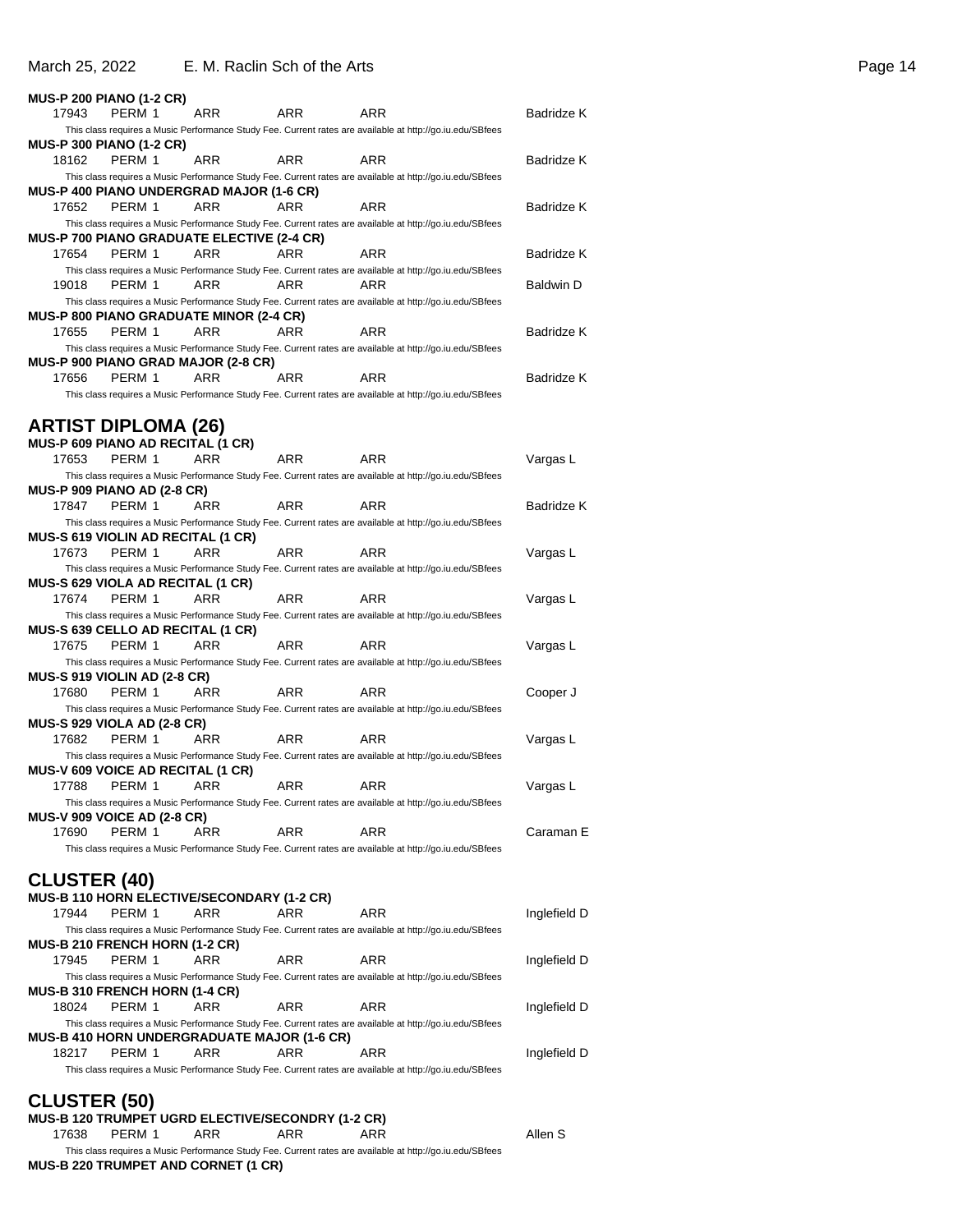### March 25, 2022 E. M. Raclin Sch of the Arts **Page 15** Page 15

| 18512                                                | PERM 1 | ARR                                                         | <b>ARR</b> | ARR                                                                                                              | Allen S     |
|------------------------------------------------------|--------|-------------------------------------------------------------|------------|------------------------------------------------------------------------------------------------------------------|-------------|
|                                                      |        |                                                             |            | This class requires a Music Performance Study Fee. Current rates are available at http://go.iu.edu/SBfees        |             |
|                                                      |        | <b>MUS-B 320 TRUMPET AND CORNET (1-4 CR)</b>                |            |                                                                                                                  |             |
| 17640                                                | PERM 1 | ARR                                                         | ARR        | ARR                                                                                                              | Allen S     |
|                                                      |        |                                                             |            | This class requires a Music Performance Study Fee. Current rates are available at http://go.iu.edu/SBfees        |             |
| <b>CLUSTER (70)</b>                                  |        |                                                             |            |                                                                                                                  |             |
|                                                      |        |                                                             |            |                                                                                                                  |             |
| 17639                                                | PERM 1 | <b>MUS-B 130 TROMBONE ELECT/SECONDARY (1-2 CR)</b><br>ARR   | ARR        | ARR                                                                                                              |             |
|                                                      |        |                                                             |            | This class requires a Music Performance Study Fee. Current rates are available at http://go.iu.edu/SBfees        | Dauerty H   |
|                                                      |        | MUS-B 150 TUBA ELECT/SECONDARY (1-2 CR)                     |            |                                                                                                                  |             |
| 18668                                                | PERM 1 | ARR                                                         | ARR.       | ARR                                                                                                              | Dauerty H   |
|                                                      |        |                                                             |            | This class requires a Music Performance Study Fee. Current rates are available at http://go.iu.edu/SBfees        |             |
| <b>MUS-B 230 TROMBONE (1-2 CR)</b>                   |        |                                                             |            |                                                                                                                  |             |
| 18669                                                | PERM 1 | ARR                                                         | ARR        | ARR                                                                                                              | Dauerty H   |
| <b>MUS-B 330 TROMBONE (1-4 CR)</b>                   |        |                                                             |            |                                                                                                                  |             |
| 17641                                                | PERM 1 | ARR                                                         | <b>ARR</b> | ARR                                                                                                              | Dauerty H   |
|                                                      |        |                                                             |            | This class requires a Music Performance Study Fee. Current rates are available at http://go.iu.edu/SBfees        |             |
| <b>MUS-B 350 TUBA (1 CR)</b>                         |        |                                                             |            |                                                                                                                  |             |
| 18567                                                | PERM 1 | ARR                                                         | ARR        | ARR                                                                                                              | Dauerty H   |
|                                                      |        |                                                             |            | This class requires a Music Performance Study Fee. Current rates are available at http://go.iu.edu/SBfees        |             |
|                                                      |        |                                                             |            |                                                                                                                  |             |
| <b>CLUSTER (30)</b>                                  |        |                                                             |            |                                                                                                                  |             |
| 17642                                                | PERM 1 | <b>MUS-D 100 PERCUSSION ELECT/SECONDARY (1-2 CR)</b><br>ARR | ARR        | ARR                                                                                                              | Detweiler M |
|                                                      |        |                                                             |            | This class requires a Music Performance Study Fee. Current rates are available at http://go.iu.edu/SBfees        |             |
|                                                      |        | <b>MUS-D 200 PERCUSSION INSTRUMENTS (1-2 CR)</b>            |            |                                                                                                                  |             |
| 17643                                                | PERM 1 | ARR                                                         | ARR        | ARR                                                                                                              | Detweiler M |
|                                                      |        |                                                             |            | This class requires a Music Performance Study Fee. Current rates are available at http://go.iu.edu/SBfees        |             |
|                                                      |        | <b>MUS-D 300 PERCUSSION INSTRUMENTS (1-4 CR)</b>            |            |                                                                                                                  |             |
| 17644                                                | PERM 1 | ARR                                                         | ARR        | ARR                                                                                                              | Detweiler M |
|                                                      |        |                                                             |            | This class requires a Music Performance Study Fee. Current rates are available at http://go.iu.edu/SBfees        |             |
| <b>MUS-D 400 PERCUSSION UNDERGRAD MAJOR (1-6 CR)</b> |        |                                                             |            |                                                                                                                  |             |
|                                                      |        |                                                             |            |                                                                                                                  |             |
| 17645                                                | PERM 1 | ARR                                                         | ARR        | ARR                                                                                                              | Detweiler M |
|                                                      |        |                                                             |            | This class requires a Music Performance Study Fee. Current rates are available at http://go.iu.edu/SBfees        |             |
|                                                      |        |                                                             |            |                                                                                                                  |             |
| <b>CLUSTER (60)</b>                                  |        |                                                             |            |                                                                                                                  |             |
|                                                      |        | MUS-H 100 HARP ELECT/SECONDARY (1-2 CR)                     |            |                                                                                                                  |             |
| 17973                                                | PERM 1 | ARR                                                         | ARR        | ARR                                                                                                              |             |
|                                                      |        |                                                             |            | This class requires a Music Performance Study Fee. Current rates are available at http://go.iu.edu/SBfees        |             |
| 17791                                                | PERM 1 | <b>MUS-H 400 HARP UNDERGRAD MAJOR (1-6 CR)</b><br>ARR       | ARR        | ARR                                                                                                              |             |
|                                                      |        |                                                             |            | This class requires a Music Performance Study Fee. Current rates are available at http://go.iu.edu/SBfees        |             |
|                                                      |        | MUS-H 900 HARP GRAD MAJOR (2-8 CR)                          |            |                                                                                                                  |             |
| 17849                                                | PERM 1 | ARR                                                         | ARR        | ARR                                                                                                              |             |
|                                                      |        |                                                             |            | This class requires a Music Performance Study Fee. Current rates are available at http://go.iu.edu/SBfees        |             |
|                                                      |        |                                                             |            |                                                                                                                  |             |
| <b>CLUSTER (70)</b>                                  |        |                                                             |            |                                                                                                                  |             |
|                                                      |        | MUS-I 311 BS/BME/BM JAZZ SENIOR RECITAL (0 CR)              |            |                                                                                                                  |             |
| 18019                                                | PERM 1 | ARR                                                         | ARR.       | ARR                                                                                                              | Vargas L    |
| <b>MUS-I 411 BM JUNIOR RECITAL (0 CR)</b>            |        |                                                             |            |                                                                                                                  |             |
| 17958                                                | PERM 1 | ARR                                                         | ARR        | ARR                                                                                                              | Vargas L    |
| S/F Graded Course                                    |        |                                                             |            |                                                                                                                  |             |
| <b>MUS-I 412 BM SENIOR RECITAL (0 CR)</b>            |        |                                                             |            |                                                                                                                  |             |
| 17959                                                | PERM 1 | ARR                                                         | ARR        | ARR                                                                                                              | Vargas L    |
| S/F Graded Course                                    |        |                                                             |            |                                                                                                                  |             |
| MUS-I 711 MASTERS RECITAL (0 CR)<br>18002            | PERM 1 | ARR                                                         | ARR        | ARR                                                                                                              | Vargas L    |
|                                                      |        |                                                             |            |                                                                                                                  |             |
|                                                      |        |                                                             |            |                                                                                                                  |             |
| <b>CLUSTER (00)</b>                                  |        | MUS-K 710 COMPOSITION GRADUATE ELECTIVE (2-4 CR)            |            |                                                                                                                  |             |
| 18141                                                | PERM 1 | ARR                                                         | ARR        | ARR                                                                                                              | Olivier R   |
|                                                      |        | <b>MUS-K 910 COMPOSITION GRADUATE MAJORS (2-6 CR)</b>       |            |                                                                                                                  |             |
| 18142                                                | PERM 1 | ARR                                                         | ARR        | ARR<br>This class requires a Music Performance Study Fee. Current rates are available at http://go.iu.edu/SBfees | Olivier R   |

**CLUSTER (10) MUS-L 100 GUITAR ELECT/SECONDARY (1-2 CR)**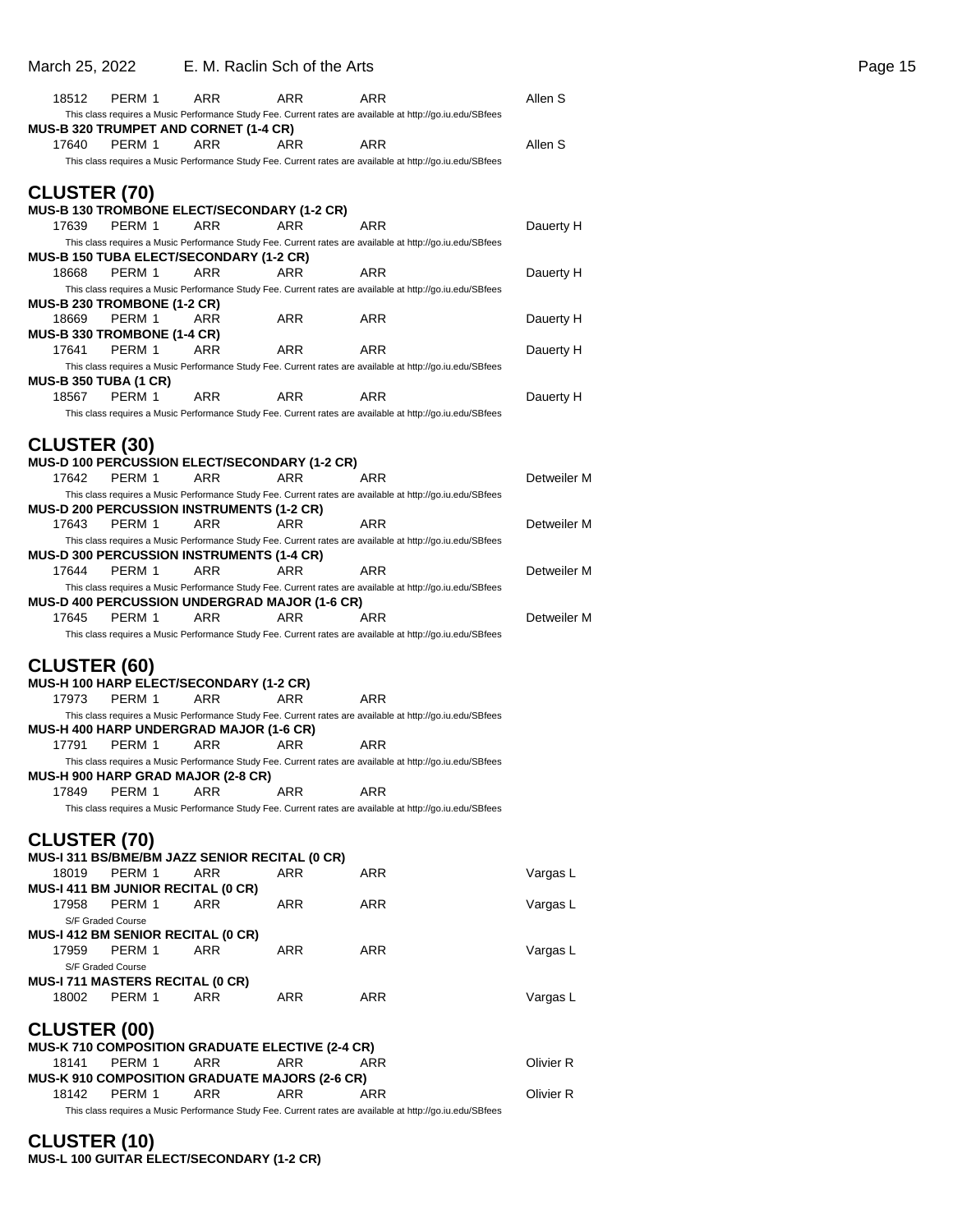| 17647<br>PERM 1<br>ARR<br>ARR<br>ARR                                                                                                                         | Quinn D     |
|--------------------------------------------------------------------------------------------------------------------------------------------------------------|-------------|
| This class requires a Music Performance Study Fee. Current rates are available at http://go.iu.edu/SBfees                                                    |             |
| <b>MUS-L 200 GUITAR (1-2 CR)</b>                                                                                                                             |             |
| 17648<br>PERM 1<br>ARR<br>ARR<br>ARR<br>This class requires a Music Performance Study Fee. Current rates are available at http://go.iu.edu/SBfees            | Quinn D     |
| <b>MUS-L 300 CONCENTRATION GUITAR (1-4 CR)</b>                                                                                                               |             |
| 17649<br>PERM 1<br>ARR<br>ARR<br>ARR                                                                                                                         | Quinn D     |
| This class requires a Music Performance Study Fee. Current rates are available at http://go.iu.edu/SBfees                                                    |             |
| <b>MUS-L 400 GUITAR UNDERGRAD MAJOR (1-6 CR)</b>                                                                                                             |             |
| 17650<br>PERM 1<br>ARR<br>ARR<br>ARR<br>This class requires a Music Performance Study Fee. Current rates are available at http://go.iu.edu/SBfees            | Quinn D     |
| <b>MUS-L 900 GUITAR GRAD MAJOR (2-8 CR)</b>                                                                                                                  |             |
| 18077<br>PERM 1<br>ARR<br>ARR<br>ARR                                                                                                                         | Quinn D     |
| This class requires a Music Performance Study Fee. Current rates are available at http://go.iu.edu/SBfees                                                    |             |
|                                                                                                                                                              |             |
| <b>CLUSTER (80)</b><br>MUS-Q 100 ORGAN ELECT/SECONDARY (1-2 CR)                                                                                              |             |
| 17657<br>PERM 1<br>ARR<br>ARR<br>ARR                                                                                                                         | Weiss C     |
| This class requires a Music Performance Study Fee. Current rates are available at http://go.iu.edu/SBfees                                                    |             |
| MUS-Q 200 ORGAN (1-2 CR)                                                                                                                                     |             |
| 17658<br>PERM 1<br>ARR<br>ARR<br>ARR                                                                                                                         | Weiss C     |
| This class requires a Music Performance Study Fee. Current rates are available at http://go.iu.edu/SBfees                                                    |             |
| <b>MUS-Q 300 ORGAN (1-4 CR)</b><br><b>ARR</b><br>17659<br>PERM 1<br>ARR<br><b>ARR</b>                                                                        | Weiss C     |
| This class requires a Music Performance Study Fee. Current rates are available at http://go.iu.edu/SBfees                                                    |             |
| <b>MUS-Q 700 ORGAN GRADUATE ELECTIVE (2-4 CR)</b>                                                                                                            |             |
| 18144<br>PERM 1<br>ARR<br>ARR<br>ARR                                                                                                                         | Weiss C     |
| This class requires a Music Performance Study Fee. Current rates are available at http://go.iu.edu/SBfees                                                    |             |
| <b>MUS-Q 800 ORGAN GRADUATE MINOR (2-4 CR)</b><br>17660<br>PERM 1<br>ARR<br>ARR<br>ARR                                                                       | Weiss C     |
| This class requires a Music Performance Study Fee. Current rates are available at http://go.iu.edu/SBfees                                                    |             |
| MUS-Q 900 ORGAN GRAD MAJOR (2-8 CR)                                                                                                                          |             |
| 17874<br>PERM 1<br>ARR<br>ARR<br>ARR                                                                                                                         | Weiss C     |
|                                                                                                                                                              |             |
| This class requires a Music Performance Study Fee. Current rates are available at http://go.iu.edu/SBfees                                                    |             |
|                                                                                                                                                              |             |
| <b>CLUSTER (00)</b>                                                                                                                                          |             |
| <b>MUS-S 110 VIOLIN ELECT/SECONDARY (1-4 CR)</b><br>PERM 1<br>ARR<br>ARR<br>ARR<br>17661                                                                     | Cooper J    |
| This class requires a Music Performance Study Fee. Current rates are available at http://go.iu.edu/SBfees                                                    |             |
| 18355<br>ARR<br>PERM 1<br>ARR<br>ARR                                                                                                                         | Hakanoglu A |
| This class requires a Music Performance Study Fee. Current rates are available at http://go.iu.edu/SBfees                                                    |             |
| <b>MUS-S 210 VIOLIN (1-2 CR)</b><br>17664<br>PERM 1<br>ARR<br>ARR<br>ARR                                                                                     | Cooper J    |
| This class requires a Music Performance Study Fee. Current rates are available at http://go.iu.edu/SBfees                                                    |             |
| ARR<br>PERM 1<br>ARR<br>ARR<br>18356                                                                                                                         | Hakanoglu A |
| This class requires a Music Performance Study Fee. Current rates are available at http://go.iu.edu/SBfees                                                    |             |
| <b>MUS-S 310 VIOLIN (1-4 CR)</b>                                                                                                                             |             |
| PERM 1<br>17667<br>ARR<br>ARR<br>ARR                                                                                                                         | Cooper J    |
| This class requires a Music Performance Study Fee. Current rates are available at http://go.iu.edu/SBfees<br>18357<br>PERM 1<br>ARR<br>ARR<br>ARR            | Hakanoglu A |
| This class requires a Music Performance Study Fee. Current rates are available at http://go.iu.edu/SBfees                                                    |             |
| MUS-S 410 VIOLIN UNDERGRAD MAJOR (1-6 CR)                                                                                                                    |             |
| 17670<br>PERM 1<br>ARR<br>ARR<br>ARR                                                                                                                         | Cooper J    |
| This class requires a Music Performance Study Fee. Current rates are available at http://go.iu.edu/SBfees<br>PERM 1<br>ARR<br>ARR<br>ARR                     |             |
| 18358<br>This class requires a Music Performance Study Fee. Current rates are available at http://go.iu.edu/SBfees                                           | Hakanoglu A |
| <b>MUS-S 710 VIOLIN GRADUATE ELECTIVE (2-4 CR)</b>                                                                                                           |             |
| ARR<br>ARR<br>ARR<br>17676<br>PERM 1                                                                                                                         | Cooper J    |
| This class requires a Music Performance Study Fee. Current rates are available at http://go.iu.edu/SBfees                                                    |             |
| PERM 1<br>ARR<br>18431<br>ARR<br>ARR                                                                                                                         | Hakanoglu A |
| This class requires a Music Performance Study Fee. Current rates are available at http://go.iu.edu/SBfees<br><b>MUS-S 810 VIOLIN GRADUATE MINOR (2-4 CR)</b> |             |
| 17678<br>PERM 1<br>ARR<br>ARR<br>ARR                                                                                                                         | Cooper J    |
| This class requires a Music Performance Study Fee. Current rates are available at http://go.iu.edu/SBfees                                                    |             |
| <b>MUS-S 910 VIOLIN GRAD MAJOR (2-8 CR)</b>                                                                                                                  |             |
| 17679<br>PERM 1<br>ARR<br>ARR<br>ARR<br>This class requires a Music Performance Study Fee. Current rates are available at http://go.iu.edu/SBfees            | Cooper J    |

**CLUSTER (20)**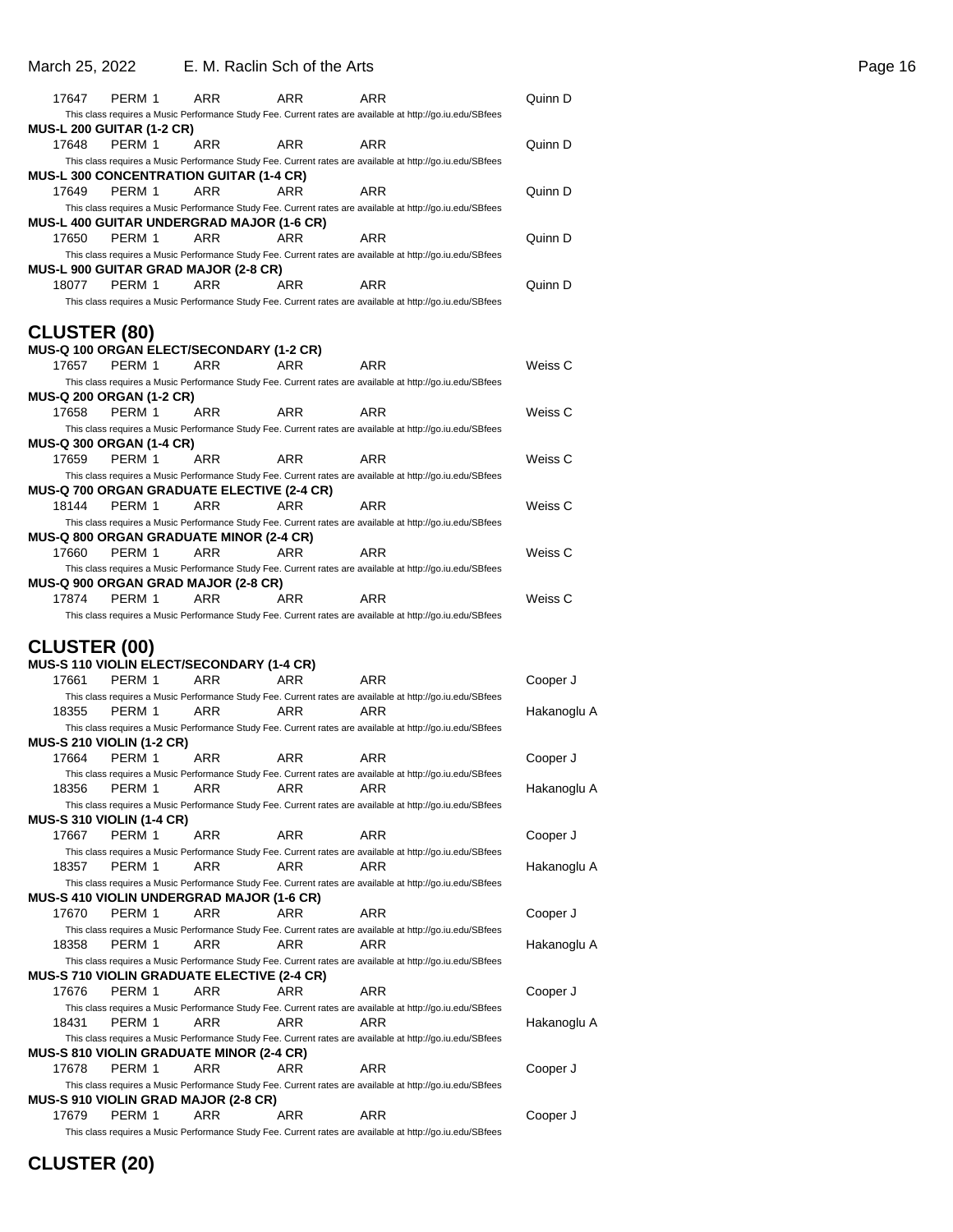### March 25, 2022 E. M. Raclin Sch of the Arts **Page 17** Page 17

|       | MUS-S 120 VIOLA ELECT/SECONDARY (1-2 CR)                        |     |            |                                                                                                                                                                                                                             |                  |
|-------|-----------------------------------------------------------------|-----|------------|-----------------------------------------------------------------------------------------------------------------------------------------------------------------------------------------------------------------------------|------------------|
| 17662 | PERM 1                                                          | ARR | ARR        | ARR                                                                                                                                                                                                                         | Vargas L         |
|       |                                                                 |     |            | This class requires a Music Performance Study Fee. Current rates are available at http://go.iu.edu/SBfees                                                                                                                   |                  |
|       | MUS-S 220 VIOLA (1-2 CR)                                        |     |            |                                                                                                                                                                                                                             |                  |
| 17665 | PERM 1                                                          | ARR | ARR        | ARR                                                                                                                                                                                                                         | Vargas L         |
|       | <b>MUS-S 320 VIOLA (1-4 CR)</b>                                 |     |            | This class requires a Music Performance Study Fee. Current rates are available at http://go.iu.edu/SBfees                                                                                                                   |                  |
| 17668 | PERM 1                                                          | ARR | <b>ARR</b> | <b>ARR</b>                                                                                                                                                                                                                  | Vargas L         |
|       |                                                                 |     |            | This class requires a Music Performance Study Fee. Current rates are available at http://go.iu.edu/SBfees                                                                                                                   |                  |
|       | MUS-S 420 VIOLA UNDERGRAD MAJOR (1-6 CR)                        |     |            |                                                                                                                                                                                                                             |                  |
| 17671 | PERM 1                                                          | ARR | ARR        | ARR                                                                                                                                                                                                                         | Vargas L         |
|       |                                                                 |     |            | This class requires a Music Performance Study Fee. Current rates are available at http://go.iu.edu/SBfees                                                                                                                   |                  |
|       | <b>MUS-S 720 VIOLA GRADUATE ELECTIVE (2-4 CR)</b>               |     |            |                                                                                                                                                                                                                             |                  |
| 17677 | PERM 1                                                          | ARR | ARR        | ARR                                                                                                                                                                                                                         | Vargas L         |
|       |                                                                 |     |            | This class requires a Music Performance Study Fee. Current rates are available at http://go.iu.edu/SBfees                                                                                                                   |                  |
|       | MUS-S 920 VIOLA GRAD MAJOR (2-8 CR)                             |     |            |                                                                                                                                                                                                                             |                  |
| 17681 | PERM 1                                                          | ARR | ARR        | ARR                                                                                                                                                                                                                         | Vargas L         |
|       |                                                                 |     |            | This class requires a Music Performance Study Fee. Current rates are available at http://go.iu.edu/SBfees                                                                                                                   |                  |
|       | <b>CLUSTER (60)</b>                                             |     |            |                                                                                                                                                                                                                             |                  |
|       | MUS-S 140 DOUBLE BASS ELECT/SECONDARY (1-2 CR)                  |     |            |                                                                                                                                                                                                                             |                  |
| 17663 | PERM 1                                                          | ARR | ARR        | ARR                                                                                                                                                                                                                         | Randles E        |
|       |                                                                 |     |            | This class requires a Music Performance Study Fee. Current rates are available at http://go.iu.edu/SBfees                                                                                                                   |                  |
|       | MUS-S 240 STRING BASS (1-2 CR)                                  |     |            |                                                                                                                                                                                                                             |                  |
| 17666 | PERM 1                                                          | ARR | ARR        | ARR                                                                                                                                                                                                                         | Randles E        |
|       |                                                                 |     |            | This class requires a Music Performance Study Fee. Current rates are available at http://go.iu.edu/SBfees                                                                                                                   |                  |
|       | <b>MUS-S 340 STRING BASS (1-4 CR)</b>                           |     |            |                                                                                                                                                                                                                             |                  |
| 17669 | PERM 1                                                          | ARR | ARR        | ARR                                                                                                                                                                                                                         | Randles E        |
|       |                                                                 |     |            | This class requires a Music Performance Study Fee. Current rates are available at http://go.iu.edu/SBfees                                                                                                                   |                  |
|       | MUS-S 440 DOUBLE BASS UNDERGRAD MAJOR (1-6 CR)                  |     |            |                                                                                                                                                                                                                             |                  |
| 17672 | PERM 1                                                          | ARR | ARR        | ARR<br>This class requires a Music Performance Study Fee. Current rates are available at http://go.iu.edu/SBfees                                                                                                            | Randles E        |
|       |                                                                 |     |            |                                                                                                                                                                                                                             |                  |
|       | <b>CLUSTER (80)</b><br>MUS-V 100 VOICE ELECT/SECONDARY (1-2 CR) |     |            |                                                                                                                                                                                                                             |                  |
| 17683 | PERM 1                                                          | ARR | ARR        | ARR                                                                                                                                                                                                                         | Caraman E        |
|       |                                                                 |     |            | All students registered for private lessons in voice are expected to attend and to participate in Vocal studio                                                                                                              |                  |
|       |                                                                 |     |            | This class requires a Music Performance Study Fee. Current rates are available at http://go.iu.edu/SBfees                                                                                                                   |                  |
| 17842 | PERM 1                                                          | ARR | ARR        | ARR                                                                                                                                                                                                                         |                  |
|       |                                                                 |     |            | All students registered for private lessons in voice are expected to attend and to participate in Vocal studio                                                                                                              |                  |
|       |                                                                 |     |            | This class requires a Music Performance Study Fee. Current rates are available at http://go.iu.edu/SBfees                                                                                                                   |                  |
| 17853 | PERM 1                                                          | ARR | ARR        | ARR                                                                                                                                                                                                                         | Collins-Hornor M |
|       |                                                                 |     |            | All students registered for private lessons in voice are expected to attend and to participate in Vocal studio                                                                                                              |                  |
|       |                                                                 |     |            | This class requires a Music Performance Study Fee. Current rates are available at http://go.iu.edu/SBfees                                                                                                                   |                  |
| 18442 | PERM 1                                                          | ARR | ARR        | ARR                                                                                                                                                                                                                         | Taluzek E        |
|       |                                                                 |     |            | All students registered for private lessons in voice are expected to attend and to participate in Vocal studio<br>This class requires a Music Performance Study Fee. Current rates are available at http://go.iu.edu/SBfees |                  |
| 18744 | PERM 1                                                          | ARR | ARR        | ARR                                                                                                                                                                                                                         | Franklin J       |
|       |                                                                 |     |            | All students registered for private lessons in voice are expected to attend and to participate in Vocal studio                                                                                                              |                  |
|       |                                                                 |     |            | This class requires a Music Performance Study Fee. Current rates are available at http://go.iu.edu/SBfees                                                                                                                   |                  |
| 19002 | PERM 1                                                          | ARR | ARR        | ARR                                                                                                                                                                                                                         | Mayer D          |
|       |                                                                 |     |            | All students registered for private lessons in voice are expected to attend and to participate in Vocal studio                                                                                                              |                  |
|       |                                                                 |     |            | This class requires a Music Performance Study Fee. Current rates are available at http://go.iu.edu/SBfees                                                                                                                   |                  |
| 17684 | <b>MUS-V 200 VOICE (1-2 CR)</b><br>PERM 1                       | ARR | ARR        | ARR                                                                                                                                                                                                                         |                  |
|       |                                                                 |     |            | All students registered for private lessons in voice are expected to attend and to participate in Vocal studio                                                                                                              |                  |
|       |                                                                 |     |            | This class requires a Music Performance Study Fee. Current rates are available at http://go.iu.edu/SBfees                                                                                                                   |                  |
| 17843 | PERM 1                                                          | ARR | ARR        | ARR                                                                                                                                                                                                                         | Caraman E        |
|       |                                                                 |     |            | All students registered for private lessons in voice are expected to attend and to participate in Vocal studio                                                                                                              |                  |
|       |                                                                 |     |            | This class requires a Music Performance Study Fee. Current rates are available at http://go.iu.edu/SBfees                                                                                                                   |                  |
| 19008 | PERM 1                                                          | ARR | ARR        | ARR                                                                                                                                                                                                                         | Mayer D          |
|       |                                                                 |     |            | All students registered for private lessons in voice are expected to attend and to participate in Vocal studio                                                                                                              |                  |
|       |                                                                 |     |            | This class requires a Music Performance Study Fee. Current rates are available at http://go.iu.edu/SBfees                                                                                                                   |                  |
| 18440 | PERM 1                                                          | ARR | ARR        | ARR                                                                                                                                                                                                                         | Collins-Hornor M |
|       |                                                                 |     |            | All students registered for private lessons in voice are expected to attend and to participate in Vocal studio                                                                                                              |                  |
| 18443 | PERM 1                                                          | ARR | ARR        | This class requires a Music Performance Study Fee. Current rates are available at http://go.iu.edu/SBfees<br>ARR                                                                                                            | Franklin J       |
|       |                                                                 |     |            | All students registered for private lessons in voice are expected to attend and to participate in Vocal studio                                                                                                              |                  |
|       |                                                                 |     |            |                                                                                                                                                                                                                             |                  |

This class requires a Music Performance Study Fee. Current rates are available at http://go.iu.edu/SBfees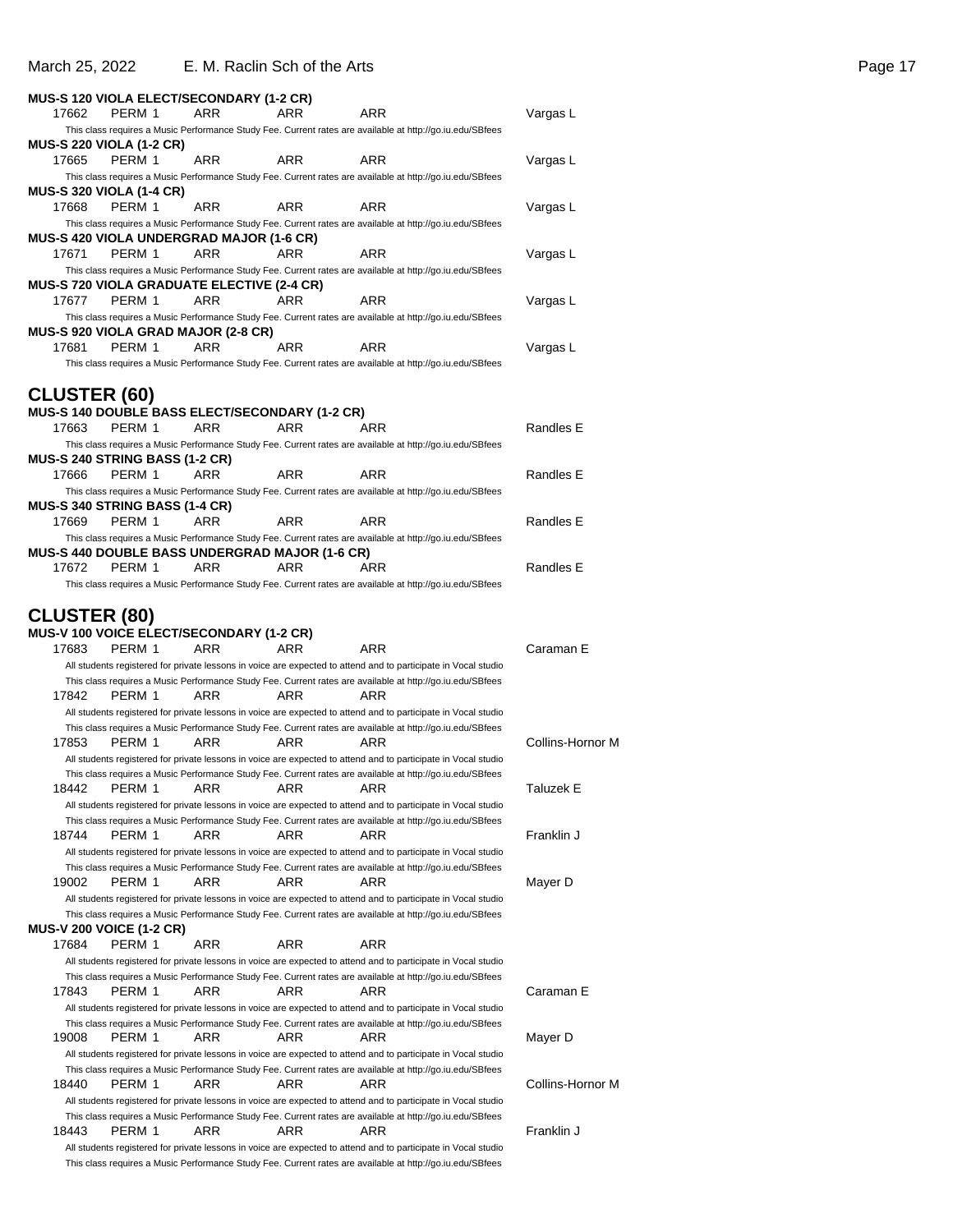| 18945                           | PERM 1 | ARR                                               | ARR | ARR                                                                                                              | Taluzek E        |
|---------------------------------|--------|---------------------------------------------------|-----|------------------------------------------------------------------------------------------------------------------|------------------|
|                                 |        |                                                   |     | All students registered for private lessons in voice are expected to attend and to participate in Vocal studio   |                  |
|                                 |        |                                                   |     | This class requires a Music Performance Study Fee. Current rates are available at http://go.iu.edu/SBfees        |                  |
| <b>MUS-V 300 VOICE (1-4 CR)</b> |        |                                                   |     |                                                                                                                  |                  |
| 17685                           | PERM 1 | ARR                                               | ARR | ARR                                                                                                              | Caraman E        |
|                                 |        |                                                   |     | All students registered for private lessons in voice are expected to attend and to participate in Vocal studio   |                  |
|                                 |        |                                                   |     | This class requires a Music Performance Study Fee. Current rates are available at http://go.iu.edu/SBfees        |                  |
| 17844                           | PERM 1 | ARR                                               | ARR | ARR                                                                                                              |                  |
|                                 |        |                                                   |     | All students registered for private lessons in voice are expected to attend and to participate in Vocal studio   |                  |
|                                 |        |                                                   |     | This class requires a Music Performance Study Fee. Current rates are available at http://go.iu.edu/SBfees        |                  |
| 17854                           | PERM 1 | ARR                                               | ARR | ARR                                                                                                              | Taluzek E        |
|                                 |        |                                                   |     | All students registered for private lessons in voice are expected to attend and to participate in Vocal studio   |                  |
| 18353                           | PERM 1 | ARR                                               | ARR | This class requires a Music Performance Study Fee. Current rates are available at http://go.iu.edu/SBfees<br>ARR | Collins-Hornor M |
|                                 |        |                                                   |     | All students registered for private lessons in voice are expected to attend and to participate in Vocal studio   |                  |
|                                 |        |                                                   |     | This class requires a Music Performance Study Fee. Current rates are available at http://go.iu.edu/SBfees        |                  |
| 19003                           | PERM 1 | ARR                                               | ARR | ARR                                                                                                              | Mayer D          |
|                                 |        |                                                   |     | All students registered for private lessons in voice are expected to attend and to participate in Vocal studio   |                  |
|                                 |        | MUS-V 400 VOICE UNDERGRAD MAJOR (1-4 CR)          |     | This class requires a Music Performance Study Fee. Current rates are available at http://go.iu.edu/SBfees        |                  |
| 17686                           | PERM 1 | ARR                                               | ARR | ARR                                                                                                              | Caraman E        |
|                                 |        |                                                   |     | All students registered for private lessons in voice are expected to attend and to participate in Vocal studio   |                  |
|                                 |        |                                                   |     | This class requires a Music Performance Study Fee. Current rates are available at http://go.iu.edu/SBfees        |                  |
| 17845                           | PERM 1 | ARR                                               | ARR | ARR                                                                                                              | Taluzek E        |
|                                 |        |                                                   |     | All students registered for private lessons in voice are expected to attend and to participate in Vocal studio   |                  |
|                                 |        |                                                   |     | This class requires a Music Performance Study Fee. Current rates are available at http://go.iu.edu/SBfees        |                  |
| 18436                           | PERM 1 | ARR                                               | ARR | ARR                                                                                                              |                  |
|                                 |        |                                                   |     | All students registered for private lessons in voice are expected to attend and to participate in Vocal studio   |                  |
|                                 |        |                                                   |     | This class requires a Music Performance Study Fee. Current rates are available at http://go.iu.edu/SBfees        |                  |
|                                 |        | MUS-V 700 VOICE GRADUATE ELECTIVE (2-4 CR)        |     |                                                                                                                  |                  |
| 17687                           | PERM 1 | ARR                                               | ARR | ARR                                                                                                              |                  |
|                                 |        |                                                   |     | All students registered for private lessons in voice are expected to attend and to participate in Vocal studio   |                  |
|                                 |        |                                                   |     | This class requires a Music Performance Study Fee. Current rates are available at http://go.iu.edu/SBfees        |                  |
| 18523                           | PERM 1 | ARR                                               | ARR | ARR                                                                                                              | Caraman E        |
|                                 |        |                                                   |     | All students registered for private lessons in voice are expected to attend and to participate in Vocal studio   |                  |
|                                 |        |                                                   |     | This class requires a Music Performance Study Fee. Current rates are available at http://go.iu.edu/SBfees        |                  |
|                                 |        | <b>MUS-V 800 VOICE GRADUATE MINOR (2-4 CR)</b>    |     |                                                                                                                  |                  |
| 17688                           | PERM 1 | ARR                                               | ARR | ARR                                                                                                              | Caraman E        |
|                                 |        |                                                   |     | All students registered for private lessons in voice are expected to attend and to participate in Vocal studio   |                  |
|                                 |        |                                                   |     | This class requires a Music Performance Study Fee. Current rates are available at http://go.iu.edu/SBfees        |                  |
|                                 |        | MUS-V 900 VOICE GRAD MAJOR (1-8 CR)               |     |                                                                                                                  |                  |
| 17689                           | PERM 1 | ARR                                               | ARR | ARR                                                                                                              | Caraman E        |
|                                 |        |                                                   |     | All students registered for private lessons in voice are expected to attend and to participate in Vocal studio   |                  |
|                                 |        |                                                   |     | This class requires a Music Performance Study Fee. Current rates are available at http://go.iu.edu/SBfees        |                  |
|                                 |        |                                                   |     |                                                                                                                  |                  |
| <b>CLUSTER (00)</b>             |        |                                                   |     |                                                                                                                  |                  |
|                                 |        | MUS-W 110 FLUTE/PICCOLO ELECT/SECONDARY (1-2 CR)  |     |                                                                                                                  |                  |
| 17691                           | PERM 1 | ARR                                               | ARR | <b>ARR</b>                                                                                                       | Kemble A         |
|                                 |        |                                                   |     | This class requires a Music Performance Study Fee. Current rates are available at http://go.iu.edu/SBfees        |                  |
|                                 |        | <b>MUS-W 210 FLUTE AND PICCOLO (1-2 CR)</b>       |     |                                                                                                                  |                  |
| 17694                           | PERM 1 | ARR                                               | ARR | ARR                                                                                                              | Kemble A         |
|                                 |        |                                                   |     | This class requires a Music Performance Study Fee. Current rates are available at http://qo.iu.edu/SBfees        |                  |
|                                 |        | <b>MUS-W 310 FLUTE AND PICCOLO (1-4 CR)</b>       |     |                                                                                                                  |                  |
| 17697                           | PERM 1 | ARR                                               | ARR | ARR                                                                                                              | Kemble A         |
|                                 |        |                                                   |     | This class requires a Music Performance Study Fee. Current rates are available at http://go.iu.edu/SBfees        |                  |
|                                 |        | MUS-W 410 FLUTE/PICCOLO UNDERGRAD MAJOR (1-6 CR)  |     |                                                                                                                  |                  |
| 17700                           | PERM 1 | ARR                                               | ARR | ARR                                                                                                              | Kemble A         |
|                                 |        |                                                   |     | This class requires a Music Performance Study Fee. Current rates are available at http://go.iu.edu/SBfees        |                  |
|                                 |        | MUS-W 810 FLUTE & PICCOLO GRADUATE MINOR (2-4 CR) |     |                                                                                                                  |                  |
| 17703                           | PERM 1 | ARR                                               | ARR | ARR                                                                                                              | Kemble A         |
|                                 |        |                                                   |     | This class requires a Music Performance Study Fee. Current rates are available at http://go.iu.edu/SBfees        |                  |
|                                 |        | MUS-W 910 FLUTE/PICCOLO GRAD MAJOR (2-8 CR)       |     |                                                                                                                  |                  |
| 17704                           | PERM 1 | ARR                                               | ARR | ARR                                                                                                              | Kemble A         |
|                                 |        |                                                   |     | This class requires a Music Performance Study Fee. Current rates are available at http://go.iu.edu/SBfees        |                  |
|                                 |        |                                                   |     |                                                                                                                  |                  |

## **CLUSTER (10)**

|       |        |     | <b>MUS-B 140 EUPHONIUM ELECT/SECONDARY (1-2 CR)</b>                                                       |     |           |
|-------|--------|-----|-----------------------------------------------------------------------------------------------------------|-----|-----------|
| 18416 | PFRM 1 | ARR | ARR                                                                                                       | ARR | Dauerty H |
|       |        |     | This class requires a Music Performance Study Fee. Current rates are available at http://go.iu.edu/SBfees |     |           |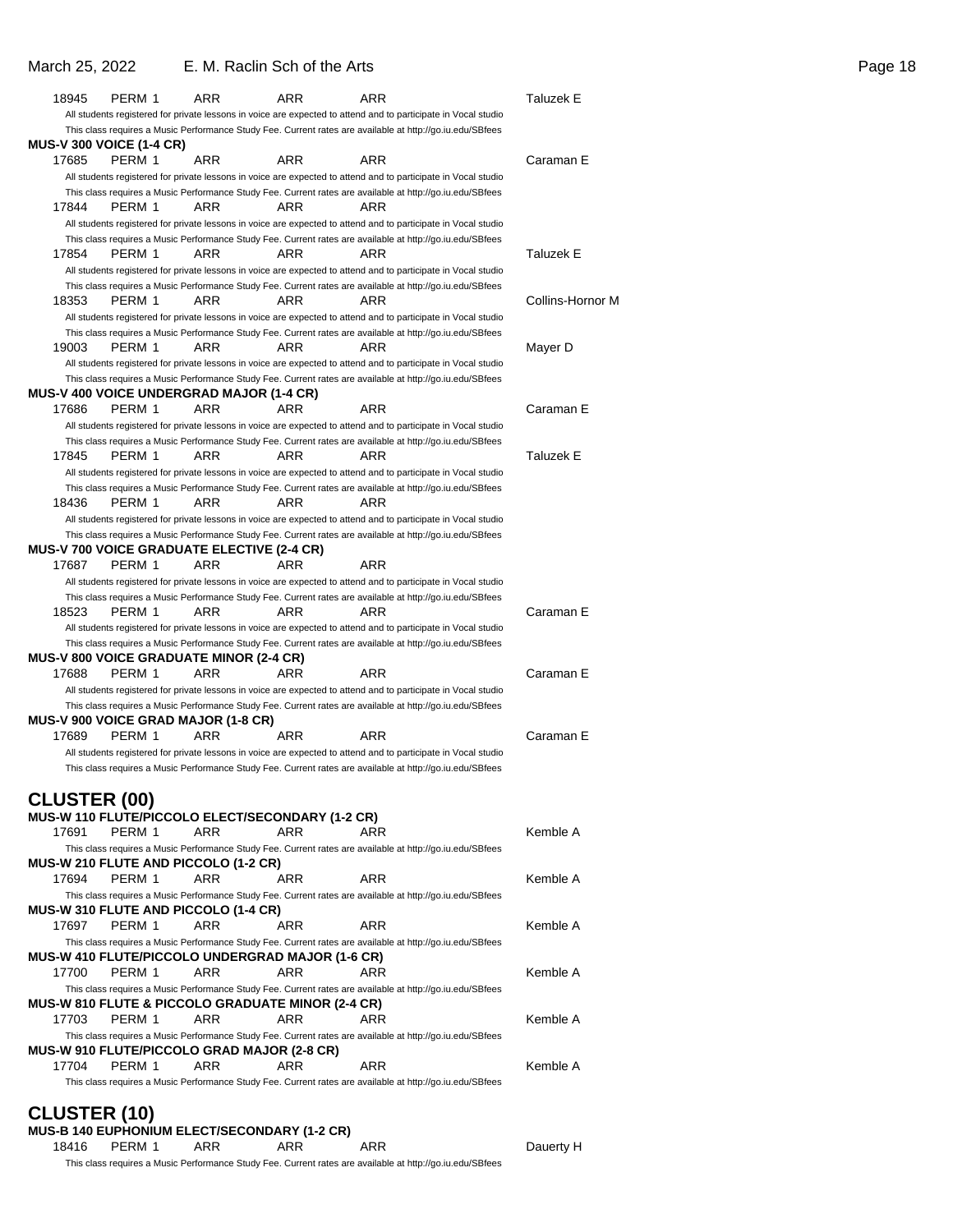### March 25, 2022 E. M. Raclin Sch of the Arts **Page 19** Page 19

| 18667                                      | PERM 1 | ARR                                                     | ARR | ARR                                                                                                       | Dauerty H |
|--------------------------------------------|--------|---------------------------------------------------------|-----|-----------------------------------------------------------------------------------------------------------|-----------|
|                                            |        |                                                         |     | This class requires a Music Performance Study Fee. Current rates are available at http://go.iu.edu/SBfees |           |
| <b>MUS-B 340 EUPHONIUM (1-4 CR)</b>        |        |                                                         |     |                                                                                                           |           |
| 18670                                      | PERM 1 | ARR                                                     | ARR | ARR                                                                                                       | Dauerty H |
|                                            |        |                                                         |     | This class requires a Music Performance Study Fee. Current rates are available at http://go.iu.edu/SBfees |           |
| <b>CLUSTER (20)</b>                        |        |                                                         |     |                                                                                                           |           |
|                                            |        | <b>MUS-W 120 OBOE/ENG HORN ELECT/SECONDARY (1-2 CR)</b> |     |                                                                                                           |           |
| 18001                                      | PERM 1 | ARR                                                     | ARR | ARR                                                                                                       |           |
|                                            |        |                                                         |     | This class requires a Music Performance Study Fee. Current rates are available at http://go.iu.edu/SBfees |           |
|                                            |        | MUS-W 140 BASSOON ELECT/SECONDARY (1-2 CR)              |     |                                                                                                           |           |
| 17998                                      | PERM 1 | ARR                                                     | ARR | ARR                                                                                                       | Kuehner E |
|                                            |        |                                                         |     | This class requires a Music Performance Study Fee. Current rates are available at http://go.iu.edu/SBfees |           |
|                                            |        | <b>MUS-W 220 OBOE AND ENGLISH HORN (1-2 CR)</b>         |     |                                                                                                           |           |
| 18000                                      | PERM 1 | ARR                                                     | ARR | ARR                                                                                                       |           |
|                                            |        |                                                         |     | This class requires a Music Performance Study Fee. Current rates are available at http://go.iu.edu/SBfees |           |
| <b>MUS-W 240 BASSOON (1-2 CR)</b>          |        |                                                         |     |                                                                                                           |           |
| 17997                                      | PERM 1 | ARR                                                     | ARR | ARR                                                                                                       | Kuehner E |
|                                            |        |                                                         |     | This class requires a Music Performance Study Fee. Current rates are available at http://go.iu.edu/SBfees |           |
|                                            |        | MUS-W 320 OBOE AND ENGLISH HORN (2 CR)                  |     |                                                                                                           |           |
| 17846                                      | PERM 1 | ARR                                                     | ARR | ARR                                                                                                       |           |
|                                            |        |                                                         |     | This class requires a Music Performance Study Fee. Current rates are available at http://go.iu.edu/SBfees |           |
| <b>MUS-W 340 BASSOON (1-4 CR)</b><br>17873 | PERM 1 | ARR                                                     | ARR | <b>ARR</b>                                                                                                | Kuehner E |
|                                            |        |                                                         |     | This class requires a Music Performance Study Fee. Current rates are available at http://go.iu.edu/SBfees |           |
|                                            |        | MUS-W 420 OBOE/ENG HORN UNDERGRAD MAJOR (1-6 CR)        |     |                                                                                                           |           |
| 17999                                      | PERM 1 | ARR                                                     | ARR | ARR                                                                                                       |           |
|                                            |        |                                                         |     | This class requires a Music Performance Study Fee. Current rates are available at http://go.iu.edu/SBfees |           |
|                                            |        | <b>MUS-W 440 BASSOON UNDERGRAD MAJOR (1-6 CR)</b>       |     |                                                                                                           |           |
| 17996                                      | PERM 1 | ARR                                                     | ARR | ARR                                                                                                       | Kuehner E |
|                                            |        |                                                         |     | This class requires a Music Performance Study Fee. Current rates are available at http://go.iu.edu/SBfees |           |
|                                            |        |                                                         |     |                                                                                                           |           |
| <b>CLUSTER (40)</b>                        |        |                                                         |     |                                                                                                           |           |
|                                            |        |                                                         |     |                                                                                                           |           |
|                                            |        | <b>MUS-W 130 CLARINET ELECT/SECONDARY (1-2 CR)</b>      |     |                                                                                                           |           |
| 17692                                      | PERM 1 | ARR                                                     | ARR | ARR                                                                                                       | Gresl J   |
|                                            |        |                                                         |     | This class requires a Music Performance Study Fee. Current rates are available at http://go.iu.edu/SBfees |           |
| <b>MUS-W 230 CLARINET (1-2 CR)</b>         |        |                                                         |     |                                                                                                           |           |
| 17695                                      | PERM 1 | ARR                                                     | ARR | ARR                                                                                                       | Gresl J   |
|                                            |        |                                                         |     | This class requires a Music Performance Study Fee. Current rates are available at http://go.iu.edu/SBfees |           |
| MUS-W 330 CLARINET (1-4 CR)                |        |                                                         |     |                                                                                                           |           |
| 17698                                      | PERM 1 | ARR                                                     | ARR | ARR                                                                                                       | Gresl J   |
|                                            |        |                                                         |     | This class requires a Music Performance Study Fee. Current rates are available at http://go.iu.edu/SBfees |           |
|                                            |        | MUS-W 430 CLARINET UNDERGRAD MAJOR (1-6 CR)             |     |                                                                                                           |           |
| 17701                                      | PERM 1 | ARR                                                     | ARR | <b>ARR</b>                                                                                                | Gresl J   |
|                                            |        |                                                         |     | This class requires a Music Performance Study Fee. Current rates are available at http://go.iu.edu/SBfees |           |
| 17705                                      | PERM 1 | <b>MUS-W 930 CLARINET GRAD MAJOR (2-8 CR)</b><br>ARR    | ARR | ARR                                                                                                       | Gresl J   |
|                                            |        |                                                         |     |                                                                                                           |           |
|                                            |        |                                                         |     | This class requires a Music Performance Study Fee. Current rates are available at http://go.iu.edu/SBfees |           |
|                                            |        |                                                         |     |                                                                                                           |           |
| <b>CLUSTER (80)</b>                        |        | <b>MUS-W 150 SAXOPHONE ELECT/SECONDARY (1-2 CR)</b>     |     |                                                                                                           |           |
| 17693                                      | PERM 1 | ARR                                                     | ARR | ARR                                                                                                       | Gresl J   |
|                                            |        |                                                         |     | This class requires a Music Performance Study Fee. Current rates are available at http://go.iu.edu/SBfees |           |
| MUS-W 250 SAXOPHONE (1-2 CR)               |        |                                                         |     |                                                                                                           |           |
| 17696                                      | PERM 1 | ARR                                                     | ARR | ARR                                                                                                       | Gresl J   |
|                                            |        |                                                         |     | This class requires a Music Performance Study Fee. Current rates are available at http://go.iu.edu/SBfees |           |
| <b>MUS-W 350 SAXOPHONE (1-4 CR)</b>        |        |                                                         |     |                                                                                                           |           |
| 17699                                      | PERM 1 | ARR                                                     | ARR | ARR                                                                                                       | Gresl J   |
|                                            |        |                                                         |     | This class requires a Music Performance Study Fee. Current rates are available at http://go.iu.edu/SBfees |           |
|                                            |        | <b>MUS-W 450 SAXOPHONE UNDERGRAD MAJOR (1-6 CR)</b>     |     |                                                                                                           |           |
| 17702                                      | PERM 1 | ARR                                                     | ARR | ARR                                                                                                       | Gresl J   |
|                                            |        |                                                         |     | This class requires a Music Performance Study Fee. Current rates are available at http://go.iu.edu/SBfees |           |
| 17706                                      | PERM 1 | <b>MUS-W 950 SAXOPHONE GRAD MAJOR (2-8 CR)</b><br>ARR   | ARR | ARR                                                                                                       | Gresl J   |

\_\_\_\_\_\_\_\_\_\_\_\_\_\_\_\_\_\_\_\_\_\_\_\_\_\_\_\_\_\_\_\_\_\_\_\_\_\_\_\_\_\_\_\_\_\_\_\_\_\_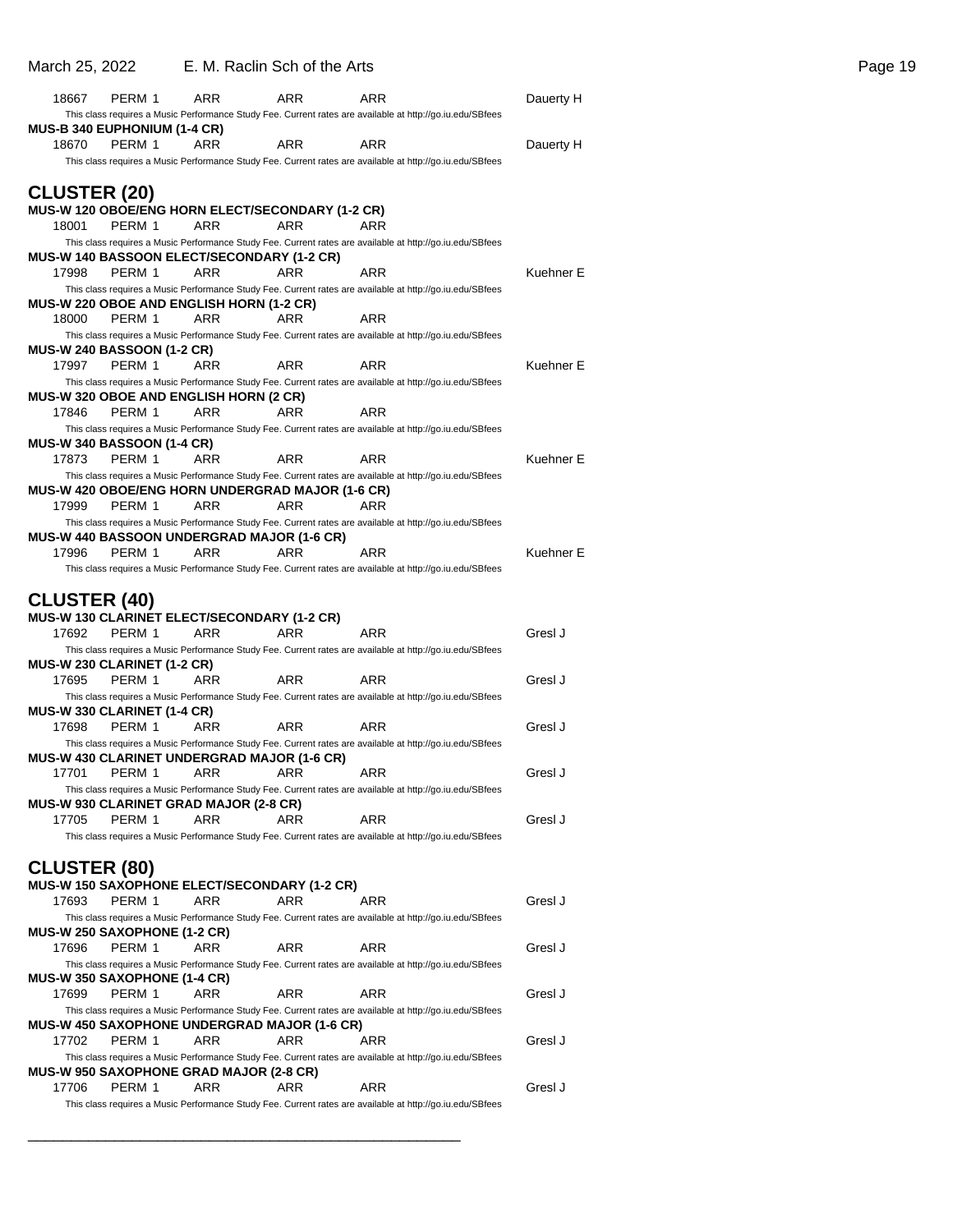## **Speech (SPCH)**

| 17761                            | 1                                                            | 10:00AM-11:15AM                                                                 |            | MW  | SBUD 007A | This class is part of the "Transfer Indiana" (transferIN) initiative. For additional information, link to http://www.transferin.net                                                                                                                                                                            |
|----------------------------------|--------------------------------------------------------------|---------------------------------------------------------------------------------|------------|-----|-----------|----------------------------------------------------------------------------------------------------------------------------------------------------------------------------------------------------------------------------------------------------------------------------------------------------------------|
|                                  | Fulfills the LAS Speech Requirement.                         |                                                                                 |            |     |           |                                                                                                                                                                                                                                                                                                                |
|                                  |                                                              | Campuswide Gen Ed Fundamental Literacies: Oral Communication                    |            |     |           |                                                                                                                                                                                                                                                                                                                |
|                                  |                                                              |                                                                                 |            |     |           | This course has been approved to enforce the IU South Bend Attendance and Course Commitment Policy and the full text of this policy is available at:                                                                                                                                                           |
|                                  |                                                              | https://students.iusb.edu/registrar/policies/attendance.html                    |            |     |           |                                                                                                                                                                                                                                                                                                                |
| 17976                            | RSTR 1                                                       | 11:30AM-12:45PM                                                                 |            | MW  | SBUD 007A |                                                                                                                                                                                                                                                                                                                |
|                                  | Fulfills the LAS Speech requirement                          |                                                                                 |            |     |           |                                                                                                                                                                                                                                                                                                                |
|                                  |                                                              | Campuswide Gen Ed Fundamental Literacies: Oral Communication                    |            |     |           |                                                                                                                                                                                                                                                                                                                |
|                                  |                                                              |                                                                                 |            |     |           | This course has been approved to enforce the IU South Bend Attendance and Course Commitment Policy and the full text of this policy is available at:                                                                                                                                                           |
|                                  |                                                              | https://students.iusb.edu/registrar/policies/attendance.html                    |            |     |           |                                                                                                                                                                                                                                                                                                                |
|                                  |                                                              | This section reserved for students participating in the Guided Pathways Academy |            |     |           |                                                                                                                                                                                                                                                                                                                |
| 17763                            | 1                                                            | 01:00PM-02:15PM                                                                 |            | м   | SBUD 007A |                                                                                                                                                                                                                                                                                                                |
|                                  |                                                              | <b>ARR</b>                                                                      | <b>ARR</b> |     | SBWB WEB  |                                                                                                                                                                                                                                                                                                                |
|                                  | Fulfills the LAS Speech requirement                          |                                                                                 |            |     |           |                                                                                                                                                                                                                                                                                                                |
|                                  |                                                              | Campuswide Gen Ed Fundamental Literacies: Oral Communication                    |            |     |           |                                                                                                                                                                                                                                                                                                                |
|                                  |                                                              | https://students.iusb.edu/registrar/policies/attendance.html                    |            |     |           | This course has been approved to enforce the IU South Bend Attendance and Course Commitment Policy and the full text of this policy is available at:                                                                                                                                                           |
|                                  |                                                              | Hybrid class. In-person sessions on Mondays, other sessions online.             |            |     |           |                                                                                                                                                                                                                                                                                                                |
| 18351                            | RSTR 1                                                       | 02:30PM-03:45PM                                                                 |            | MW. | SBUD 007A |                                                                                                                                                                                                                                                                                                                |
|                                  |                                                              |                                                                                 |            |     |           | This course has been approved to enforce the IU South Bend Attendance and Course Commitment Policy and the full text of this policy is available at:                                                                                                                                                           |
|                                  |                                                              | https://students.iusb.edu/registrar/policies/attendance.html                    |            |     |           |                                                                                                                                                                                                                                                                                                                |
|                                  |                                                              | Campuswide Gen Ed Fundamental Literacies: Oral Communication                    |            |     |           |                                                                                                                                                                                                                                                                                                                |
|                                  | Fulfills the LAS Speech requirement                          |                                                                                 |            |     |           |                                                                                                                                                                                                                                                                                                                |
| 18276                            | 1                                                            | 08:30AM-09:45AM                                                                 |            | T.  | SBUD 007A |                                                                                                                                                                                                                                                                                                                |
|                                  |                                                              | <b>ARR</b>                                                                      | ARR        |     | SBWB WEB  |                                                                                                                                                                                                                                                                                                                |
|                                  |                                                              |                                                                                 |            |     |           | This course has been approved to enforce the IU South Bend Attendance and Course Commitment Policy and the full text of this policy is available at:                                                                                                                                                           |
|                                  |                                                              | https://students.iusb.edu/registrar/policies/attendance.html                    |            |     |           |                                                                                                                                                                                                                                                                                                                |
|                                  | Fulfills the LAS Speech requirement                          |                                                                                 |            |     |           |                                                                                                                                                                                                                                                                                                                |
|                                  |                                                              | Campuswide Gen Ed Fundamental Literacies: Oral Communication                    |            |     |           |                                                                                                                                                                                                                                                                                                                |
|                                  |                                                              |                                                                                 |            |     |           | Hybrid class - Part of this class will be conducted online through Canvas; part will be required, in-person class attendance as scheduled on Tuesday 8:30am                                                                                                                                                    |
| $-9:45am.$                       |                                                              |                                                                                 |            |     |           |                                                                                                                                                                                                                                                                                                                |
| 17766                            | 1                                                            | 10:00AM-11:15AM                                                                 |            | TR. | SBUD 007A |                                                                                                                                                                                                                                                                                                                |
|                                  | Fulfills the LAS Speech requirement.                         |                                                                                 |            |     |           |                                                                                                                                                                                                                                                                                                                |
|                                  |                                                              | Campuswide Gen Ed Fundamental Literacies: Oral Communication                    |            |     |           |                                                                                                                                                                                                                                                                                                                |
|                                  |                                                              |                                                                                 |            |     |           | This course has been approved to enforce the IU South Bend Attendance and Course Commitment Policy and the full text of this policy is available at:                                                                                                                                                           |
|                                  | https://students.iusb.edu/registrar/policies/attendance.html |                                                                                 |            |     |           |                                                                                                                                                                                                                                                                                                                |
|                                  |                                                              |                                                                                 |            |     |           |                                                                                                                                                                                                                                                                                                                |
|                                  | RSTR 1                                                       | 11:30AM-12:45PM                                                                 |            | TR  | SBUD 007A |                                                                                                                                                                                                                                                                                                                |
|                                  | Fulfills the LAS Speech requirement                          |                                                                                 |            |     |           |                                                                                                                                                                                                                                                                                                                |
|                                  |                                                              | Campuswide Gen Ed Fundamental Literacies: Oral Communication                    |            |     |           |                                                                                                                                                                                                                                                                                                                |
|                                  |                                                              |                                                                                 |            |     |           | This course has been approved to enforce the IU South Bend Attendance and Course Commitment Policy and the full text of this policy is available at:                                                                                                                                                           |
|                                  |                                                              | https://students.iusb.edu/registrar/policies/attendance.html                    |            |     |           |                                                                                                                                                                                                                                                                                                                |
|                                  | RSTR 1                                                       | 02:30PM-03:45PM                                                                 |            | TR  | SBUD 007A |                                                                                                                                                                                                                                                                                                                |
|                                  | Fulfills the LAS Speech requirement                          |                                                                                 |            |     |           |                                                                                                                                                                                                                                                                                                                |
|                                  |                                                              | Campuswide Gen Ed Fundamental Literacies: Oral Communication                    |            |     |           |                                                                                                                                                                                                                                                                                                                |
|                                  |                                                              |                                                                                 |            |     |           | This course has been approved to enforce the IU South Bend Attendance and Course Commitment Policy and the full text of this policy is available at:                                                                                                                                                           |
|                                  |                                                              | https://students.iusb.edu/registrar/policies/attendance.html                    |            |     |           |                                                                                                                                                                                                                                                                                                                |
|                                  | 1                                                            | 01:00PM-02:15PM                                                                 |            | W   | SBUD 007A |                                                                                                                                                                                                                                                                                                                |
|                                  |                                                              | ARR                                                                             | ARR        |     | SBWB WEB  |                                                                                                                                                                                                                                                                                                                |
|                                  |                                                              |                                                                                 |            |     |           |                                                                                                                                                                                                                                                                                                                |
| $1:00 - 2:15$ pm                 |                                                              |                                                                                 |            |     |           |                                                                                                                                                                                                                                                                                                                |
|                                  | Fulfills the LAS Speech requirement.                         |                                                                                 |            |     |           |                                                                                                                                                                                                                                                                                                                |
|                                  |                                                              | Campuswide Gen Ed Fundamental Literacies: Oral Communication                    |            |     |           |                                                                                                                                                                                                                                                                                                                |
|                                  |                                                              |                                                                                 |            |     |           | This course has been approved to enforce the IU South Bend Attendance and Course Commitment Policy and the full text of this policy is available at:                                                                                                                                                           |
|                                  |                                                              | https://students.iusb.edu/registrar/policies/attendance.html                    |            |     |           |                                                                                                                                                                                                                                                                                                                |
|                                  | 1                                                            | 02:30PM-03:45PM                                                                 |            | W   | SBNS 09   |                                                                                                                                                                                                                                                                                                                |
|                                  |                                                              |                                                                                 |            |     |           |                                                                                                                                                                                                                                                                                                                |
| 17760<br>18271<br>18126<br>17764 |                                                              | ARR                                                                             | ARR        |     | SBWB WEB  |                                                                                                                                                                                                                                                                                                                |
|                                  | Fulfills the LAS Speech requirement.                         |                                                                                 |            |     |           |                                                                                                                                                                                                                                                                                                                |
|                                  |                                                              | Campuswide Gen Ed Fundamental Literacies: Oral Communication                    |            |     |           | Hybrid class - Part of this class will be conducted online through Canvas; part will be required, in-person class attendance as scheduled on Wednesday<br>This course has been approved to enforce the IU South Bend Attendance and Course Commitment Policy and the full text of this policy is available at: |

Hybrid class. In-person sessions on Wednesdays, other sessions online.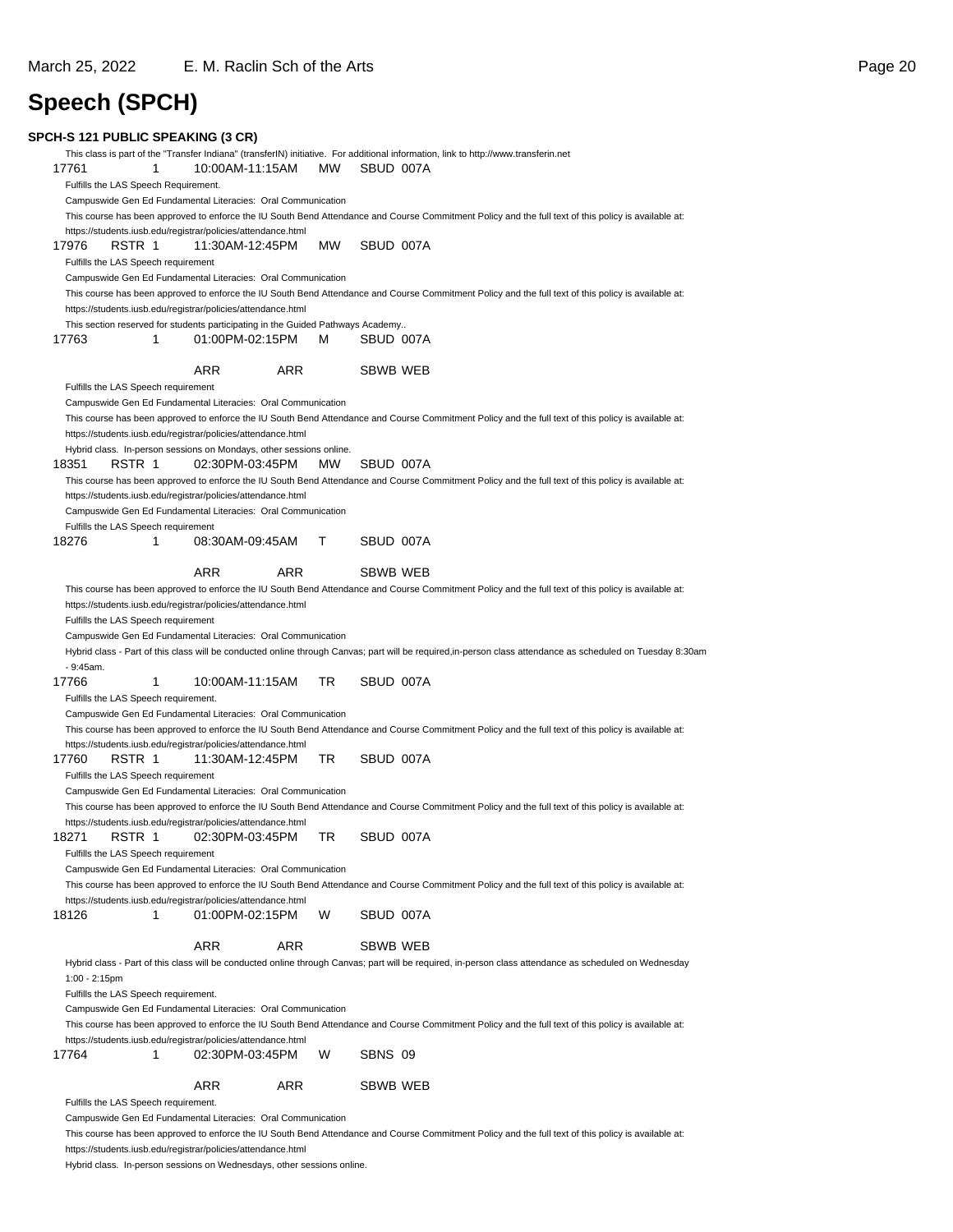### March 25, 2022 E. M. Raclin Sch of the Arts **Page 21 Page 21**

| 18012       | 1                                                                                                                                                | ARR             | ARR |           | <b>SBOL ONLINE</b> |                                                                                                                                                             |
|-------------|--------------------------------------------------------------------------------------------------------------------------------------------------|-----------------|-----|-----------|--------------------|-------------------------------------------------------------------------------------------------------------------------------------------------------------|
|             | Online All course: 100% online taught asynchronously. No on-campus class meetings are required.                                                  |                 |     |           |                    |                                                                                                                                                             |
|             | Fulfills the LAS Speech requirement.                                                                                                             |                 |     |           |                    |                                                                                                                                                             |
|             | Campuswide Gen Ed Fundamental Literacies: Oral Communication                                                                                     |                 |     |           |                    |                                                                                                                                                             |
|             |                                                                                                                                                  |                 |     |           |                    | This course has been approved to enforce the IU South Bend Attendance and Course Commitment Policy and the full text of this policy is available at:        |
|             | https://students.iusb.edu/registrar/policies/attendance.html                                                                                     |                 |     |           |                    |                                                                                                                                                             |
|             |                                                                                                                                                  |                 |     |           |                    | This class requires a Distance Education Course Fee. The rate is \$50 per credit hour. Fee rates are available at http://go.iu.edu/SBfees                   |
| 17762       | 1                                                                                                                                                | ARR             | ARR |           | <b>SBOL ONLINE</b> |                                                                                                                                                             |
|             | Online All course: 100% online taught asynchronously. No on-campus class meetings are required.                                                  |                 |     |           |                    |                                                                                                                                                             |
|             | Fulfills the LAS Speech requirement.                                                                                                             |                 |     |           |                    |                                                                                                                                                             |
|             | Campuswide Gen Ed Fundamental Literacies: Oral Communication                                                                                     |                 |     |           |                    |                                                                                                                                                             |
|             |                                                                                                                                                  |                 |     |           |                    | This course has been approved to enforce the IU South Bend Attendance and Course Commitment Policy and the full text of this policy is available at:        |
|             | https://students.iusb.edu/registrar/policies/attendance.html                                                                                     |                 |     |           |                    |                                                                                                                                                             |
|             |                                                                                                                                                  |                 |     |           |                    | This class requires a Distance Education Course Fee. The rate is \$50 per credit hour. Fee rates are available at http://go.iu.edu/SBfees                   |
| 17765       | 1                                                                                                                                                | ARR             | ARR |           | <b>SBOL ONLINE</b> |                                                                                                                                                             |
|             | Online All course: 100% online taught asynchronously. No on-campus class meetings are required.                                                  |                 |     |           |                    |                                                                                                                                                             |
|             | Fulfills the LAS Speech requirement                                                                                                              |                 |     |           |                    |                                                                                                                                                             |
|             | Campuswide Gen Ed Fundamental Literacies: Oral Communication                                                                                     |                 |     |           |                    |                                                                                                                                                             |
|             |                                                                                                                                                  |                 |     |           |                    | This course has been approved to enforce the IU South Bend Attendance and Course Commitment Policy and the full text of this policy is available at:        |
|             | https://students.iusb.edu/registrar/policies/attendance.html                                                                                     |                 |     |           |                    |                                                                                                                                                             |
|             |                                                                                                                                                  |                 |     |           |                    | This class requires a Distance Education Course Fee. The rate is \$50 per credit hour. Fee rates are available at http://go.iu.edu/SBfees                   |
| 18474       | 1                                                                                                                                                | ARR             | ARR |           | SBOL ONLINE        |                                                                                                                                                             |
|             | Campuswide Gen Ed Fundamental Literacies: Oral Communication                                                                                     |                 |     |           |                    |                                                                                                                                                             |
|             | Fulfills the LAS Speech requirement                                                                                                              |                 |     |           |                    |                                                                                                                                                             |
|             |                                                                                                                                                  |                 |     |           |                    | This course has been approved to enforce the IU South Bend Attendance and Course Commitment Policy and the full text of this policy is available at:        |
|             | https://students.iusb.edu/registrar/policies/attendance.html                                                                                     |                 |     |           |                    |                                                                                                                                                             |
|             |                                                                                                                                                  |                 |     |           |                    | This class requires a Distance Education Course Fee. The rate is \$50 per credit hour. Fee rates are available at http://go.iu.edu/SBfees                   |
|             | Online All course: 100% online taught asynchronously. No on-campus class meetings are required.                                                  |                 |     |           |                    |                                                                                                                                                             |
| 18743       | 1                                                                                                                                                | 04:00PM-05:15PM | т   | SBEA 1019 |                    |                                                                                                                                                             |
|             |                                                                                                                                                  |                 |     |           |                    |                                                                                                                                                             |
|             |                                                                                                                                                  | <b>ARR</b>      | ARR | SBWB WEB  |                    |                                                                                                                                                             |
|             | Campuswide Gen Ed Fundamental Literacies: Oral Communication                                                                                     |                 |     |           |                    |                                                                                                                                                             |
|             | Fulfills the LAS Speech requirement                                                                                                              |                 |     |           |                    |                                                                                                                                                             |
|             |                                                                                                                                                  |                 |     |           |                    | This course has been approved to enforce the IU South Bend Attendance and Course Commitment Policy and the full text of this policy is available at:        |
|             | https://students.iusb.edu/registrar/policies/attendance.html                                                                                     |                 |     |           |                    |                                                                                                                                                             |
|             |                                                                                                                                                  |                 |     |           |                    | Hybrid class - Part of this class will be conducted online through Canvas; part will be required, in-person class attendance as scheduled on Tuesday 4:00pm |
| $-5:15$ pm. | SPCH-S 130 PUBLIC SPEAKING-HONORS (3 CR)                                                                                                         |                 |     |           |                    |                                                                                                                                                             |
| 18681       | RSTR 1                                                                                                                                           | 10:00AM-11:15AM | TR  | SBUD 007A |                    |                                                                                                                                                             |
|             |                                                                                                                                                  |                 |     |           |                    |                                                                                                                                                             |
|             | Campuswide Gen Ed Fundamental Literacies: Oral Communication<br>Fulfills the LAS Speech requirement.                                             |                 |     |           |                    |                                                                                                                                                             |
|             |                                                                                                                                                  |                 |     |           |                    |                                                                                                                                                             |
|             |                                                                                                                                                  |                 |     |           |                    | This course has been approved to enforce the IU South Bend Attendance and Course Commitment Policy and the full text of this policy is available at:        |
|             | https://students.iusb.edu/registrar/policies/attendance.html<br>Prereq: Must be a member of the Honors Program student group                     |                 |     |           |                    |                                                                                                                                                             |
|             | SPCH-S 223 BUSINESS & PROF COMMUNICATION (3 CR)                                                                                                  |                 |     |           |                    |                                                                                                                                                             |
| 32421       | 1                                                                                                                                                | 04:00PM-06:30PM | W   | ARR       |                    |                                                                                                                                                             |
|             |                                                                                                                                                  |                 |     |           |                    |                                                                                                                                                             |
|             | Prereq: Must have earned grade of C or better in SPCH-S 121 to enroll. Transfer credit accepted.<br>SPCH-S 405 HUMAN COMMUNICATION THEORY (3 CR) |                 |     |           |                    |                                                                                                                                                             |
| 18614       | 1                                                                                                                                                | 11:30AM-12:45PM | TR  | SBEA 1021 |                    | Wilson K                                                                                                                                                    |
|             | SPCH-S 427 CROSS CULTURAL COMMUNICATION (3 CR)                                                                                                   |                 |     |           |                    |                                                                                                                                                             |
| 17767       | 1                                                                                                                                                | <b>ARR</b>      | ARR |           | <b>SBOL ONLINE</b> | Eskew D                                                                                                                                                     |
|             | Prereq: C or better in SPCH-S 205 or SPCH-S 121                                                                                                  |                 |     |           |                    |                                                                                                                                                             |
|             |                                                                                                                                                  |                 |     |           |                    |                                                                                                                                                             |
|             | https://students.iusb.edu/registrar/policies/attendance.html                                                                                     |                 |     |           |                    | This course has been approved to enforce the IU South Bend Attendance and Course Commitment Policy and the full text of this policy is available at:        |
|             |                                                                                                                                                  |                 |     |           |                    |                                                                                                                                                             |
|             |                                                                                                                                                  |                 |     |           |                    | This is a 100% online class taught by IU South Bend. No on-campus class meetings are required. A distance education fee will apply; check your campus       |
|             | bursar website for more information. Textbook purchases may be made through your home campus bookstore.                                          |                 |     |           |                    |                                                                                                                                                             |
|             |                                                                                                                                                  |                 |     |           |                    | This class requires a Distance Education Course Fee. The rate is \$50 per credit hour. Fee rates are available at http://go.iu.edu/SBfees                   |
|             |                                                                                                                                                  |                 |     |           |                    | This class is offered as part of a collaborative academic program. Please consult with your advisor to ensure this class will count toward your degree      |
|             | requirements.                                                                                                                                    |                 |     |           |                    |                                                                                                                                                             |
|             | SPCH-S 440 ORGANIZATIONAL COMMUNICATION (3 CR)                                                                                                   |                 |     |           |                    |                                                                                                                                                             |
| 17768       | 1                                                                                                                                                | ARR             | ARR |           | <b>SBOL ONLINE</b> | Mancino M                                                                                                                                                   |
|             | Prereq: C or better in SPCH-S 205 or SPCH-S 121                                                                                                  |                 |     |           |                    |                                                                                                                                                             |
|             |                                                                                                                                                  |                 |     |           |                    | This is a 100% online class taught by IU South Bend. No on-campus class meetings are required. A distance education fee will apply; check your campus       |
|             | bursar website for more information. Textbook purchases may be made through your home campus bookstore.                                          |                 |     |           |                    |                                                                                                                                                             |
|             |                                                                                                                                                  |                 |     |           |                    | This class requires a Distance Education Course Fee. The rate is \$50 per credit hour. Fee rates are available at http://go.iu.edu/SBfees                   |
|             |                                                                                                                                                  |                 |     |           |                    | This class is offered as part of a collaborative academic program. Please consult with your advisor to ensure this class will count toward your degree      |
|             | requirements.                                                                                                                                    |                 |     |           |                    |                                                                                                                                                             |
|             | SPCH-S 490 PROF PRACT INTRSHP: (3 CR)                                                                                                            |                 |     |           |                    |                                                                                                                                                             |
| 17967       | PERM 1                                                                                                                                           | ARR             | ARR | SBWB WEB  |                    |                                                                                                                                                             |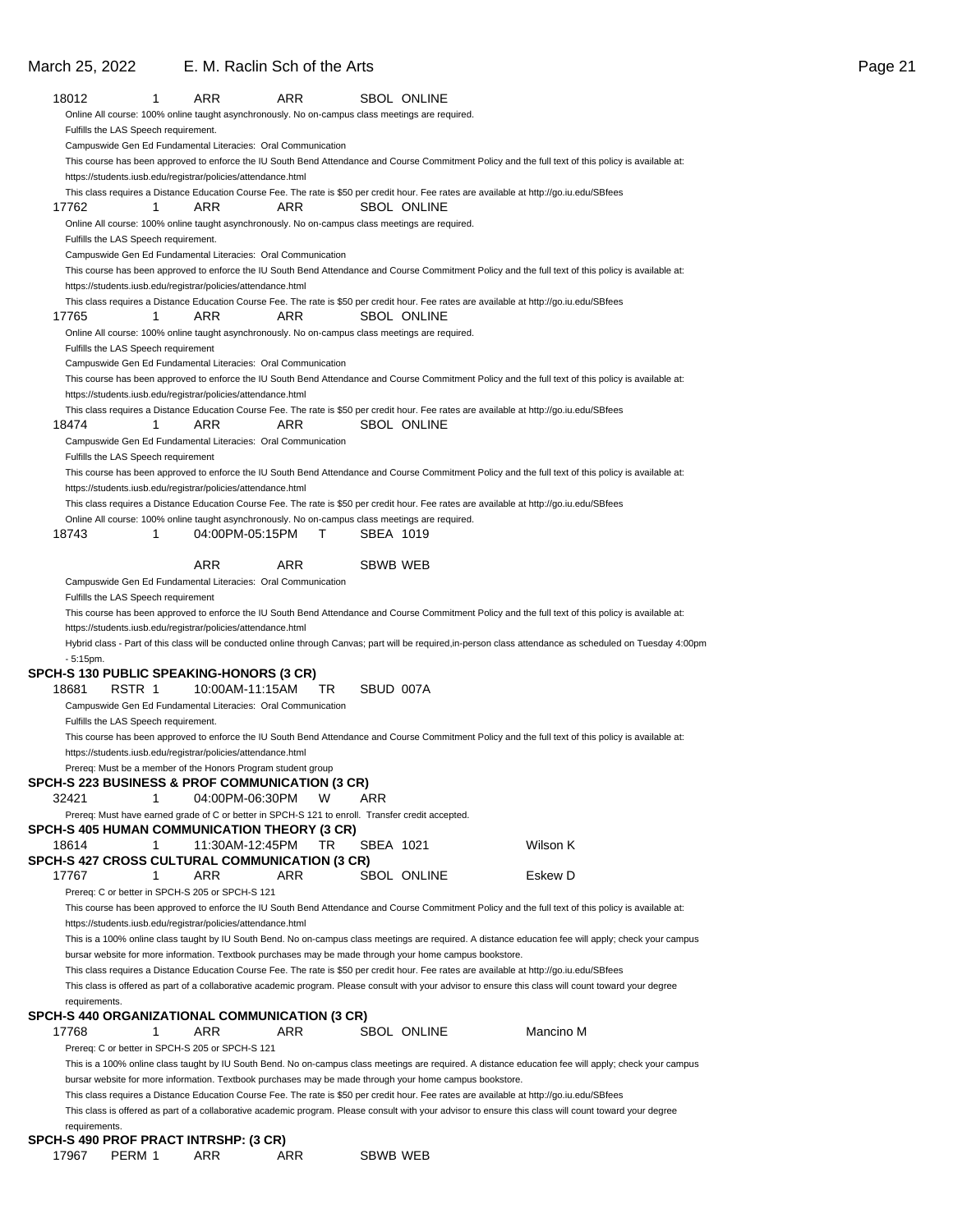|       |                                                                                                     | ARR             | ARR       | ARR             |                    |                                                                                                                                                           |  |
|-------|-----------------------------------------------------------------------------------------------------|-----------------|-----------|-----------------|--------------------|-----------------------------------------------------------------------------------------------------------------------------------------------------------|--|
|       | meeting details will be provided by the instructor.<br>Consent of Instructor required               |                 |           |                 |                    | This is a Hybrid-Traditional class which combines Asynchronous online or Synchronous live video instructions and some in-person classroom sessions. Class |  |
|       |                                                                                                     |                 |           |                 |                    |                                                                                                                                                           |  |
|       | <b>GRADUATE COURSES (01)</b>                                                                        |                 |           |                 |                    |                                                                                                                                                           |  |
|       | SPCH-S 502 INTRO TO COMMUNICATION THEORY (3 CR)                                                     |                 |           |                 |                    |                                                                                                                                                           |  |
| 18896 | 1                                                                                                   | 05:30PM-08:00PM | T.        | SBEA 1100       |                    | Mancino M                                                                                                                                                 |  |
|       |                                                                                                     |                 |           |                 |                    |                                                                                                                                                           |  |
|       |                                                                                                     |                 |           |                 |                    |                                                                                                                                                           |  |
|       | <b>Telecommunications (TEL)</b>                                                                     |                 |           |                 |                    |                                                                                                                                                           |  |
|       | TEL-T 283 INTRO TO PROD TECHNQS & PRAC (3 CR)                                                       |                 |           |                 |                    |                                                                                                                                                           |  |
| 17979 | 1                                                                                                   | 10:00AM-12:30PM | т         | SBWB WEB        |                    | da Silva A                                                                                                                                                |  |
|       |                                                                                                     |                 |           |                 |                    | This is a Hybrid-Distance class which combines Synchronous video instruction and Asynchronous online content. No in-person meetings are required.         |  |
|       | TEL-T 336 DIGITAL VIDEO PRODUCTION (3 CR)                                                           |                 |           |                 |                    |                                                                                                                                                           |  |
| 18096 | 1                                                                                                   | 11:30AM-12:45PM | <b>MW</b> | SBEA 2020       |                    | Higgins A                                                                                                                                                 |  |
|       | P: TEL-T 273 or TEL-T 283 or INMS-N 283 or permission of instructor                                 |                 |           |                 |                    |                                                                                                                                                           |  |
|       | This class requires a Laboratory Fee. Current rates are available at http://go.iu.edu/SBfees        |                 |           |                 |                    |                                                                                                                                                           |  |
|       | TEL-T 390 LITERARY&INTELLECTUAL TRADITNS (3 CR)                                                     |                 |           |                 |                    |                                                                                                                                                           |  |
|       | <b>VT: COMMUNICATIONS LAW</b>                                                                       |                 |           |                 |                    |                                                                                                                                                           |  |
| 18248 | 1                                                                                                   | 01:00PM-02:15PM | мw        | ARR             |                    | Labbe B                                                                                                                                                   |  |
|       | Campuswide Gen Ed Common Core: Literary and Intellectual Traditions                                 |                 |           |                 |                    |                                                                                                                                                           |  |
|       | Prereq: ENG-W 131 or equivalent                                                                     |                 |           |                 |                    |                                                                                                                                                           |  |
|       |                                                                                                     |                 |           |                 |                    |                                                                                                                                                           |  |
|       |                                                                                                     |                 |           |                 |                    |                                                                                                                                                           |  |
|       |                                                                                                     |                 |           |                 |                    |                                                                                                                                                           |  |
|       | Theatre & Drama (THTR)                                                                              |                 |           |                 |                    |                                                                                                                                                           |  |
|       |                                                                                                     |                 |           |                 |                    |                                                                                                                                                           |  |
|       | THTR-A 190 ART, AESTHETICS, & CREATIVITY (3 CR)                                                     |                 |           |                 |                    |                                                                                                                                                           |  |
|       | <b>VT: INTRODUCTION TO ACTING</b>                                                                   |                 |           |                 |                    |                                                                                                                                                           |  |
| 17890 | 1                                                                                                   | 02:30PM-03:45PM | TR        | <b>SBNS 118</b> |                    | Amellio-Ashbrook J                                                                                                                                        |  |
|       |                                                                                                     |                 |           |                 |                    | Cultural event attendance is required for this class. You may need to purchase a season or single ticket for some required events.                        |  |
|       | Campuswide Gen Ed Common Core: Arts, Aesthetics, and Creativity                                     |                 |           |                 |                    |                                                                                                                                                           |  |
|       | <b>VT: INTRODUCTION TO PUPPETRY</b>                                                                 |                 |           |                 |                    |                                                                                                                                                           |  |
| 18659 | RSTR 1                                                                                              | 10:00AM-11:15AM | TR        | <b>SBNS 013</b> |                    | Cole A                                                                                                                                                    |  |
|       | Campuswide Gen Ed Common Core: Arts, Aesthetics, and Creativity                                     |                 |           |                 |                    |                                                                                                                                                           |  |
|       | This First-Year Seminar class is intended for Freshmen who have completed 29 or fewer credit hours. |                 |           |                 |                    |                                                                                                                                                           |  |
|       | <b>VT: INTRODUCTION TO THEATRE</b>                                                                  |                 |           |                 |                    |                                                                                                                                                           |  |
| 18230 | 1                                                                                                   | 11:30AM-12:45PM | мw        | <b>SBNS 013</b> |                    | Colborn J                                                                                                                                                 |  |
|       | Campuswide Gen Ed Common Core: Arts, Aesthetics, and Creativity                                     |                 |           |                 |                    |                                                                                                                                                           |  |
|       |                                                                                                     |                 |           |                 |                    | Cultural event attendance is required for this class. You may need to purchase a season or single ticket for some required events.                        |  |
|       | Exploration of Theatre as collaborative art.                                                        |                 |           |                 |                    |                                                                                                                                                           |  |
|       | <b>VT: INTRODUCTION TO THEATRE</b>                                                                  |                 |           |                 |                    |                                                                                                                                                           |  |
| 18932 | 1                                                                                                   | ARR             | ARR       |                 | <b>SBOL ONLINE</b> |                                                                                                                                                           |  |
|       |                                                                                                     |                 |           |                 |                    | This class requires a Distance Education Course Fee. The rate is \$50 per credit hour. Fee rates are available at http://go.iu.edu/SBfees                 |  |
|       | Campuswide Gen Ed Common Core: Arts, Aesthetics, and Creativity                                     |                 |           |                 |                    |                                                                                                                                                           |  |
|       | Online All course: 100% online taught asynchronously. No on-campus class meetings are required.     |                 |           |                 |                    |                                                                                                                                                           |  |
|       | Exploration of Theatre as collaborative art.                                                        |                 |           |                 |                    |                                                                                                                                                           |  |
|       | THTR-A 399 ART, AESTHESTICS & CREATIVITY (3 CR)                                                     |                 |           |                 |                    |                                                                                                                                                           |  |
|       | <b>VT: THEATRE BEYOND THE CLASSROOM</b>                                                             |                 |           |                 |                    |                                                                                                                                                           |  |
| 18933 | 1                                                                                                   | 10:00AM-12:45PM | F.        | <b>SBNS 013</b> |                    | Cole A                                                                                                                                                    |  |
|       | THTR-D 115 MODERN DANCE I (2 CR)                                                                    |                 |           |                 |                    |                                                                                                                                                           |  |

18112 1 01:00PM-02:15PM MW SBNS 0035 Borger M Campuswide Gen Ed Contemporary Social Values: Health and Wellness Campuswide Gen Ed Extended Literacies, effective Fall 2021 **THTR-D 140 JAZZ DANCE I (2 CR)**

**THTR-D 120 BALLET I (2 CR)**

Campuswide Gen Ed Contemporary Social Values: Health and Wellness Campuswide Gen Ed Extended Literacies, effective Fall 2021

### 18029 1 11:30AM-12:45PM MW SBNS 0035 Pajor K Campuswide Gen Ed Contemporary Social Values: Health and Wellness Campuswide Gen Ed Extended Literacies, effective Fall 2021 **THTR-D 150 MIDDLE EASTERN DANCE I (2 CR)**<br>33511 1 02:30PM-03:45PM 1 02:30PM-03:45PM TR SBNS 0035 Rubin L

18179 1 10:00AM-11:15AM TR SBNS 0035 Deahl D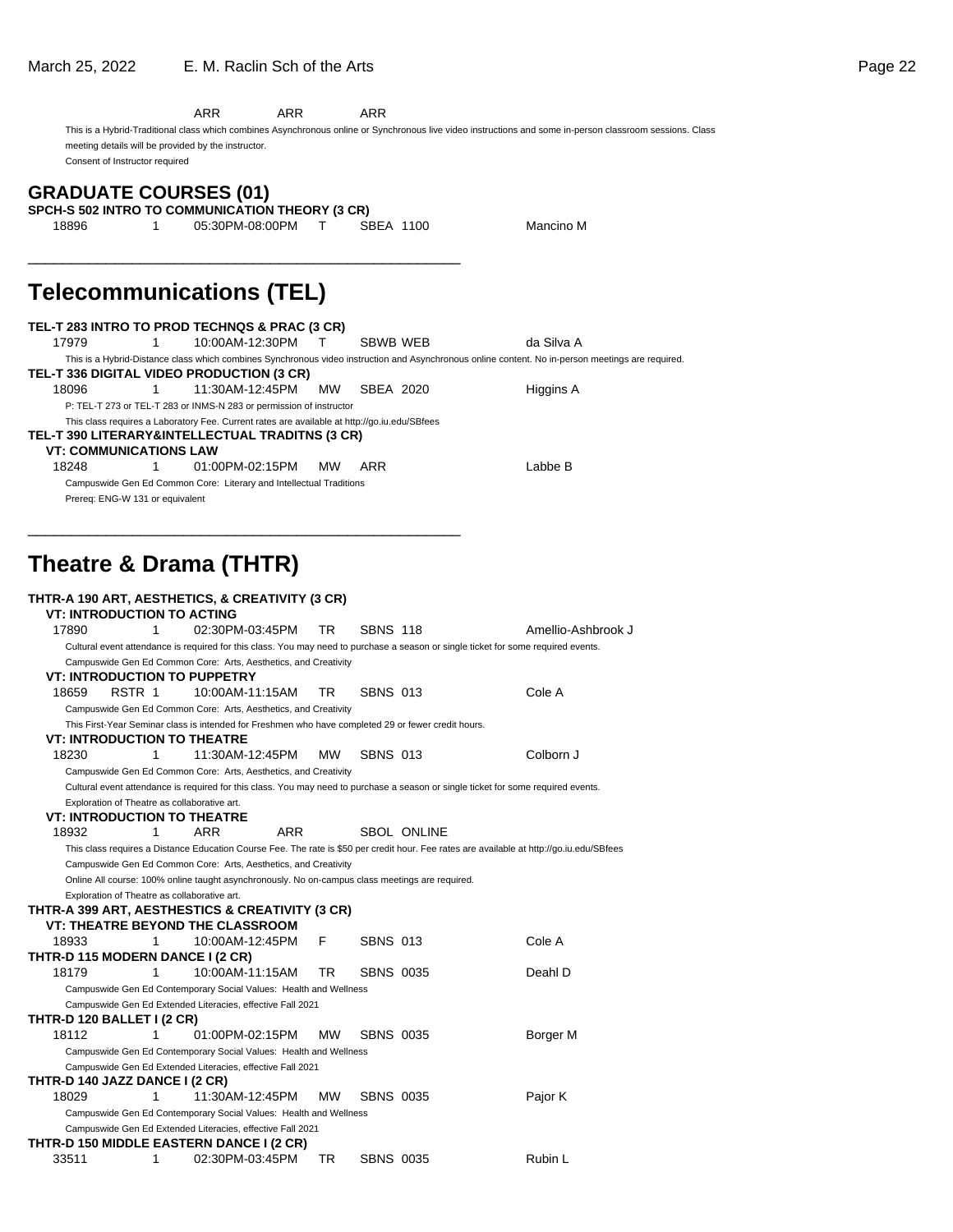### March 25, 2022 E. M. Raclin Sch of the Arts **Page 23**

| <b>THTR-D 170 TAP I (2 CR)</b>                                       |                                                                                                                                 |           |                  |                                                                                                                                     |                    |
|----------------------------------------------------------------------|---------------------------------------------------------------------------------------------------------------------------------|-----------|------------------|-------------------------------------------------------------------------------------------------------------------------------------|--------------------|
| 18660                                                                | 1<br>10:00AM-11:15AM                                                                                                            | <b>MW</b> | <b>SBNS 0035</b> |                                                                                                                                     | Pajor K            |
| THTR-D 215 MODERN DANCE II (2 CR)                                    |                                                                                                                                 |           |                  |                                                                                                                                     |                    |
| 18180                                                                | 10:00AM-11:15AM<br>1                                                                                                            | TR.       | SBNS 0035        |                                                                                                                                     | Deahl D            |
|                                                                      | Campuswide Gen Ed Contemporary Social Values: Health and Wellness<br>Campuswide Gen Ed Extended Literacies, effective Fall 2021 |           |                  |                                                                                                                                     |                    |
| THTR-D 220 BALLET II (2 CR)                                          |                                                                                                                                 |           |                  |                                                                                                                                     |                    |
| 18111                                                                | 1<br>01:00PM-02:15PM                                                                                                            | <b>MW</b> | <b>SBNS 0035</b> |                                                                                                                                     | Borger M           |
|                                                                      | Campuswide Gen Ed Contemporary Social Values: Health and Wellness                                                               |           |                  |                                                                                                                                     |                    |
|                                                                      | Campuswide Gen Ed Extended Literacies, effective Fall 2021                                                                      |           |                  |                                                                                                                                     |                    |
| THTR-D 240 JAZZ DANCE II (2 CR)                                      |                                                                                                                                 |           |                  |                                                                                                                                     |                    |
| 18030                                                                | 11:30AM-12:45PM<br>1                                                                                                            | <b>MW</b> | <b>SBNS 0035</b> |                                                                                                                                     | Pajor K            |
| Prereg: Thtr D140 or consent of instructor                           |                                                                                                                                 |           |                  |                                                                                                                                     |                    |
|                                                                      | Campuswide Gen Ed Contemporary Social Values: Health and Wellness<br>Campuswide Gen Ed Extended Literacies, effective Fall 2021 |           |                  |                                                                                                                                     |                    |
| THTR-D 250 MIDDLE EASTERN DANCE 2 (2 CR)                             |                                                                                                                                 |           |                  |                                                                                                                                     |                    |
| 33512                                                                | 1<br>02:30PM-03:45PM                                                                                                            | TR.       | <b>SBNS 0035</b> |                                                                                                                                     | Rubin L            |
| Prereq is THTR-D 150                                                 |                                                                                                                                 |           |                  |                                                                                                                                     |                    |
| THTR-D 270 TAP II (2 CR)                                             |                                                                                                                                 |           |                  |                                                                                                                                     |                    |
| 18661                                                                | 1<br>10:00AM-11:15AM                                                                                                            | MW        | <b>SBNS 0035</b> |                                                                                                                                     | Pajor K            |
| THTR-T 120 ACTING I: FUNDMNTLS OF ACTING (3 CR)                      |                                                                                                                                 |           |                  |                                                                                                                                     |                    |
| 17965                                                                | 1<br>02:30PM-03:45PM                                                                                                            | TR        | <b>SBNS 118</b>  | This class is part of the "Transfer Indiana" (transferIN) initiative. For additional information, link to http://www.transferin.net | Amellio-Ashbrook J |
|                                                                      | Students must enroll in a lab section and the lecture.                                                                          |           |                  |                                                                                                                                     |                    |
|                                                                      | This class requires a Laboratory Fee. Current rates are available at http://go.iu.edu/SBfees                                    |           |                  |                                                                                                                                     |                    |
| THTR-T 190 LIT & INTELLECTUAL TRADITIONS (3 CR)                      |                                                                                                                                 |           |                  |                                                                                                                                     |                    |
| <b>VT: PLAY STRUCTURE &amp; ANALYSIS</b>                             |                                                                                                                                 |           |                  |                                                                                                                                     |                    |
| 18211                                                                | 1<br>02:30PM-03:45PM                                                                                                            | <b>MW</b> | <b>SBNS 013</b>  |                                                                                                                                     |                    |
|                                                                      | Campuswide Gen Ed Common Core: Literary and Intellectual Traditions                                                             |           |                  |                                                                                                                                     |                    |
| <b>VT: PLAY STRUCTURE &amp; ANALYSIS</b>                             | ARR<br>1                                                                                                                        | ARR       |                  | <b>SBOL ONLINE</b>                                                                                                                  |                    |
| 18934                                                                | Campuswide Gen Ed Common Core: Literary and Intellectual Traditions                                                             |           |                  |                                                                                                                                     |                    |
| THTR-T 223 VOCAL & PHYSICAL PREPARATION I (3 CR)                     |                                                                                                                                 |           |                  |                                                                                                                                     |                    |
| 32997                                                                | 01:00PM-02:15PM<br>1                                                                                                            | TR.       | <b>SBNS 118</b>  |                                                                                                                                     | Colborn J          |
| THTR-T 225 STAGECRAFT 1 (3 CR)                                       |                                                                                                                                 |           |                  |                                                                                                                                     |                    |
| 18183                                                                | 1<br>10:00AM-11:15AM                                                                                                            | MW.       | SBNS 03          |                                                                                                                                     | Kazmierczak J      |
|                                                                      | Students must enroll in a lab section and the lecture.                                                                          |           |                  |                                                                                                                                     |                    |
|                                                                      | This class requires a Laboratory Fee. Current rates are available at http://go.iu.edu/SBfees                                    |           |                  |                                                                                                                                     |                    |
| Laboratory (LAB)                                                     | 1                                                                                                                               | F         | <b>SBNS 0029</b> |                                                                                                                                     | Kazmierczak J      |
| 18502                                                                | 01:00PM-02:15PM<br>Students must enroll in a lab section and the lecture.                                                       |           |                  |                                                                                                                                     |                    |
| THTR-T 228 DESIGN FOR THE THEATRE (3 CR)                             |                                                                                                                                 |           |                  |                                                                                                                                     |                    |
| 18069                                                                | 11:30AM-12:45PM<br>1                                                                                                            | TR        | SBNS 03          |                                                                                                                                     | Resler J           |
|                                                                      | Campuswide Gen Ed Fundamental Literacies: Visual Literacy                                                                       |           |                  |                                                                                                                                     |                    |
|                                                                      | Campuswide Gen Ed Extended Literacies, effective Fall 2021                                                                      |           |                  |                                                                                                                                     |                    |
| THTR-T 341 THEATRE PRODUCTION I (1 CR)                               |                                                                                                                                 |           |                  |                                                                                                                                     |                    |
| 18174                                                                | 1<br>ARR                                                                                                                        | ARR       | ARR              |                                                                                                                                     |                    |
| THTR-T 342 THEATRE PRODUCTION II (1 CR)                              | This class requires a Laboratory Fee. Current rates are available at http://go.iu.edu/SBfees                                    |           |                  |                                                                                                                                     |                    |
| 18175                                                                | 1<br>ARR                                                                                                                        | ARR       | ARR              |                                                                                                                                     |                    |
| Prereq is THTR-T 341                                                 |                                                                                                                                 |           |                  |                                                                                                                                     |                    |
|                                                                      | This class requires a Laboratory Fee. Current rates are available at http://go.iu.edu/SBfees                                    |           |                  |                                                                                                                                     |                    |
| THTR-T 343 THEATRE PRODUCTION III (1 CR)                             |                                                                                                                                 |           |                  |                                                                                                                                     |                    |
| 18176                                                                | ARR<br>1                                                                                                                        | ARR       | ARR              |                                                                                                                                     |                    |
| Prereq is THTR-T 342                                                 |                                                                                                                                 |           |                  |                                                                                                                                     |                    |
|                                                                      | This class requires a Laboratory Fee. Current rates are available at http://go.iu.edu/SBfees                                    |           |                  |                                                                                                                                     |                    |
| THTR-T 390 LITERARY AND INTELLECTUAL TRAD (3 CR)                     | <b>VT: LGBT THEATRE POST-STONEWALL</b>                                                                                          |           |                  |                                                                                                                                     |                    |
| 32998                                                                | 1<br>10:00AM-11:15AM                                                                                                            | TR        | SBNS 03          |                                                                                                                                     | Resler J           |
|                                                                      | Campuswide Gen Ed Common Core: Literary and Intellectual Traditions                                                             |           |                  |                                                                                                                                     |                    |
| Dramatic Literature                                                  |                                                                                                                                 |           |                  |                                                                                                                                     |                    |
| THTR-T 392 THEATRE INTERNSHIP (3 CR)                                 |                                                                                                                                 |           |                  |                                                                                                                                     |                    |
| 17770                                                                | ARR<br>1                                                                                                                        | ARR       | <b>SBNS 116</b>  |                                                                                                                                     | Amellio-Ashbrook J |
| THTR-T 423 ACTING V: PERIOD COMEDY (3 CR)                            |                                                                                                                                 |           |                  |                                                                                                                                     |                    |
| 33055                                                                | 1<br>01:00PM-02:15PM                                                                                                            | MW.       | ARR              |                                                                                                                                     | Colborn J          |
| Prereq: THTR-T220<br>THTR-T 440 PLAY DIRECTION & PRODUCTION 1 (3 CR) |                                                                                                                                 |           |                  |                                                                                                                                     |                    |
| 33056                                                                | 1<br>02:30PM-03:45PM                                                                                                            | TR.       | ARR              |                                                                                                                                     | Amellio-Ashbrook J |
| Prereq: THTR-T120, THTR-T228                                         |                                                                                                                                 |           |                  |                                                                                                                                     |                    |
|                                                                      |                                                                                                                                 |           |                  |                                                                                                                                     |                    |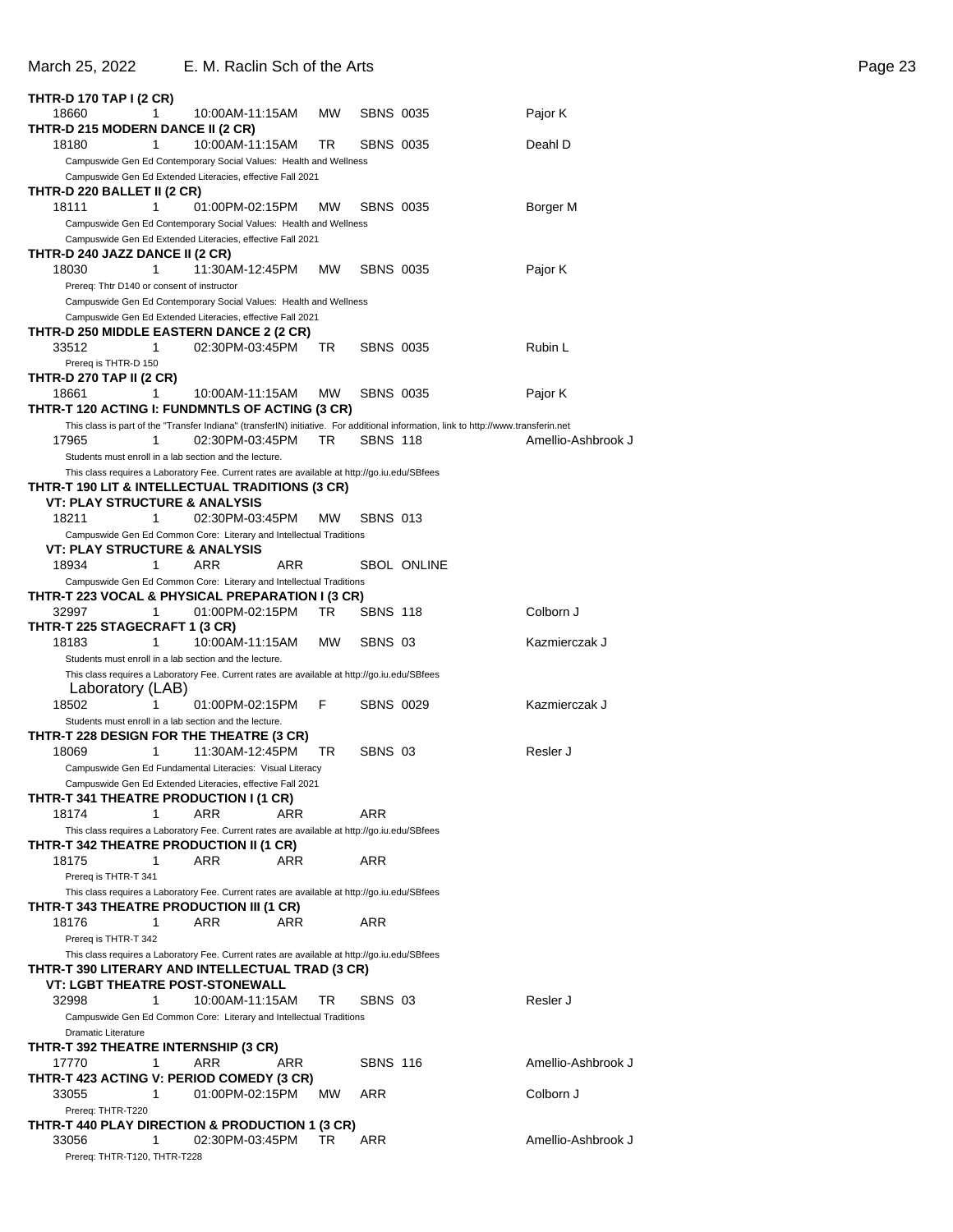#### March 25, 2022 E. M. Raclin Sch of the Arts Page 24

|       |                                | THTR-T 485 CAPSTONE PROJECT (1 CR)             |            |            |           |
|-------|--------------------------------|------------------------------------------------|------------|------------|-----------|
| 17836 | RSTR 1                         | ARR                                            | ARR        | ARR        | Amellio-A |
|       | Prereg: Senior Status          |                                                |            |            |           |
|       |                                | THTR-T 490 INDPT STDY IN THTR & DRAMA (1-3 CR) |            |            |           |
| 17772 | PFRM 1                         | ARR                                            | ARR        | ARR        | Amellio-A |
|       | Consent of Instructor required |                                                |            |            |           |
| 17773 | PERM 1                         | <b>ARR</b>                                     | ARR        | <b>ARR</b> | Cole A    |
|       | Consent of Instructor required |                                                |            |            |           |
| 17916 | PERM 1                         | ARR                                            | <b>ARR</b> | ARR        | Resler J  |
|       | Consent of Instructor required |                                                |            |            |           |
| 18090 | PERM 1                         | ARR                                            | ARR        | ARR        | Kazmierc: |
|       | Consent of Instructor required |                                                |            |            |           |
|       |                                | THTR-T 490 INDPT STDY IN THTR & DRAMA (1-6 CR) |            |            |           |
| 18662 | PERM 1                         | ARR                                            | ARR        | ARR        | Colborn J |
|       | Consent of Instructor required |                                                |            |            |           |
|       |                                |                                                |            |            |           |

Amellio-Ashbrook J Amellio-Ashbrook J

Kazmierczak J

# **College of Arts & Sciences**

\_\_\_\_\_\_\_\_\_\_\_\_\_\_\_\_\_\_\_\_\_\_\_\_\_\_\_\_\_\_\_\_\_\_\_\_\_\_\_\_\_\_\_\_\_\_\_\_\_\_

\_\_\_\_\_\_\_\_\_\_\_\_\_\_\_\_\_\_\_\_\_\_\_\_\_\_\_\_\_\_\_\_\_\_\_\_\_\_\_\_\_\_\_\_\_\_\_\_\_\_

## **Theatre & Drama (THTR)**

### **THTR-T 100 INTRODUCTION TO THEATRE (3 CR)**

34632 8W1 ARR ARR SBOL ONLINE Arfken K

This is a 100% online class taught by IU Northwest. No on-campus class meetings are required. A distance education fee will apply; check your campus

bursar website for more information. Textbook purchases may be made through your home campus bookstore.

This class meets during the first eight weeks of the semester.

This class requires a Distance Education Course Fee. The rate is \$50 per credit hour. Fee rates are available at http://go.iu.edu/SBfees \_\_\_\_\_\_\_\_\_\_\_\_\_\_\_\_\_\_\_\_\_\_\_\_\_\_\_\_\_\_\_\_\_\_\_\_\_\_\_\_\_\_\_\_\_\_\_\_\_\_

# **School of Business**

## **Business (BUS)**

|               |                                   |              |                                                  | <b>BUS-A 201 INTRO TO FINANCIAL ACCOUNTING (3 CR)</b>                                                                         |                    |                                                                                                                                                          |  |
|---------------|-----------------------------------|--------------|--------------------------------------------------|-------------------------------------------------------------------------------------------------------------------------------|--------------------|----------------------------------------------------------------------------------------------------------------------------------------------------------|--|
| 34093         | RSTR 1                            |              | <b>ARR</b>                                       | ARR                                                                                                                           | SBOL ONLINE        |                                                                                                                                                          |  |
|               |                                   |              |                                                  |                                                                                                                               |                    | This is a 100% online class taught by IU Kokomo. No on-campus class meetings are required. A distance education fee may apply; check your campus bursar  |  |
|               |                                   |              |                                                  |                                                                                                                               |                    | website for more information. If IU e-Texts are not used for this class, textbooks and other materials are available through your home campus bookstore. |  |
|               |                                   |              |                                                  |                                                                                                                               |                    | This class is offered as part of a collaborative academic program. Please consult with your advisor to ensure this class will count toward your degree   |  |
| requirement   |                                   |              |                                                  |                                                                                                                               |                    |                                                                                                                                                          |  |
|               |                                   |              |                                                  |                                                                                                                               |                    | This class requires a Distance Education Course Fee. The rate is \$50 per credit hour. Fee rates are available at http://go.iu.edu/SBfees                |  |
| 35241         |                                   | RSTR 8W2 ARR |                                                  | <b>ARR</b>                                                                                                                    | <b>SBOL ONLINE</b> | McCracken T                                                                                                                                              |  |
|               |                                   |              |                                                  |                                                                                                                               |                    | This is a 100% online class taught by IU Southeast. No on-campus class meetings are required. A distance education fee will apply; check your campus     |  |
|               |                                   |              |                                                  |                                                                                                                               |                    | bursar website for more information. If IU e-Texts are not used for this class, textbooks and other materials are available at your home campus          |  |
| bookstore.    |                                   |              |                                                  |                                                                                                                               |                    |                                                                                                                                                          |  |
|               |                                   |              |                                                  |                                                                                                                               |                    | This class is offered as part of a joint academic program. Please consult with your advisor to ensure this class will count toward your degree           |  |
| requirements. |                                   |              |                                                  |                                                                                                                               |                    |                                                                                                                                                          |  |
|               | Prerequisite: Sophomore Standing. |              |                                                  |                                                                                                                               |                    |                                                                                                                                                          |  |
|               |                                   |              |                                                  | This class is part of the "Transfer Indiana" (transferIN) initiative. For additional information, link to www.transferin.net. |                    |                                                                                                                                                          |  |
|               |                                   |              |                                                  |                                                                                                                               |                    | This class will be using IU eTexts. Associated fees will appear on your bursar bill. Click the details link to view eText costs. For additional          |  |
|               |                                   |              | information, please visit: http://etexts.iu.edu. |                                                                                                                               |                    |                                                                                                                                                          |  |
|               |                                   |              |                                                  |                                                                                                                               |                    | This class requires a Distance Education Course Fee. The rate is \$50 per credit hour. Fee rates are available at http://go.iu.edu/SBfees                |  |
| 35606         | RSTR 1                            |              | <b>ARR</b>                                       | <b>ARR</b>                                                                                                                    | <b>SBOL ONLINE</b> | Book L                                                                                                                                                   |  |
|               |                                   |              |                                                  |                                                                                                                               |                    | This is a 100% online class taught by IU Southeast. No on-campus class meetings are required. A distance education fee will apply; check your campus     |  |
|               |                                   |              |                                                  |                                                                                                                               |                    | bursar website for more information. If IU e-Texts are not used for this class, textbooks and other materials are available at your home campus          |  |
| bookstore.    |                                   |              |                                                  |                                                                                                                               |                    |                                                                                                                                                          |  |
|               |                                   |              |                                                  |                                                                                                                               |                    | This class is offered as part of a joint academic program. Please consult with your advisor to ensure this class will count toward your degree           |  |
| requirements. |                                   |              |                                                  |                                                                                                                               |                    |                                                                                                                                                          |  |
|               | Prerequisite: Sophomore Standing. |              |                                                  |                                                                                                                               |                    |                                                                                                                                                          |  |
|               |                                   |              |                                                  | This class is part of the "Transfer Indiana" (transferIN) initiative. For additional information, link to www.transferin.net. |                    |                                                                                                                                                          |  |
|               |                                   |              |                                                  |                                                                                                                               |                    | This class will be using IU eTexts. Associated fees will appear on your bursar bill. Click the details link to view eText costs. For additional          |  |
|               |                                   |              | information, please visit: http://etexts.iu.edu. |                                                                                                                               |                    |                                                                                                                                                          |  |
|               |                                   |              |                                                  |                                                                                                                               |                    | This class requires a Distance Education Course Fee. The rate is \$50 per credit hour. Fee rates are available at http://go.iu.edu/SBfees                |  |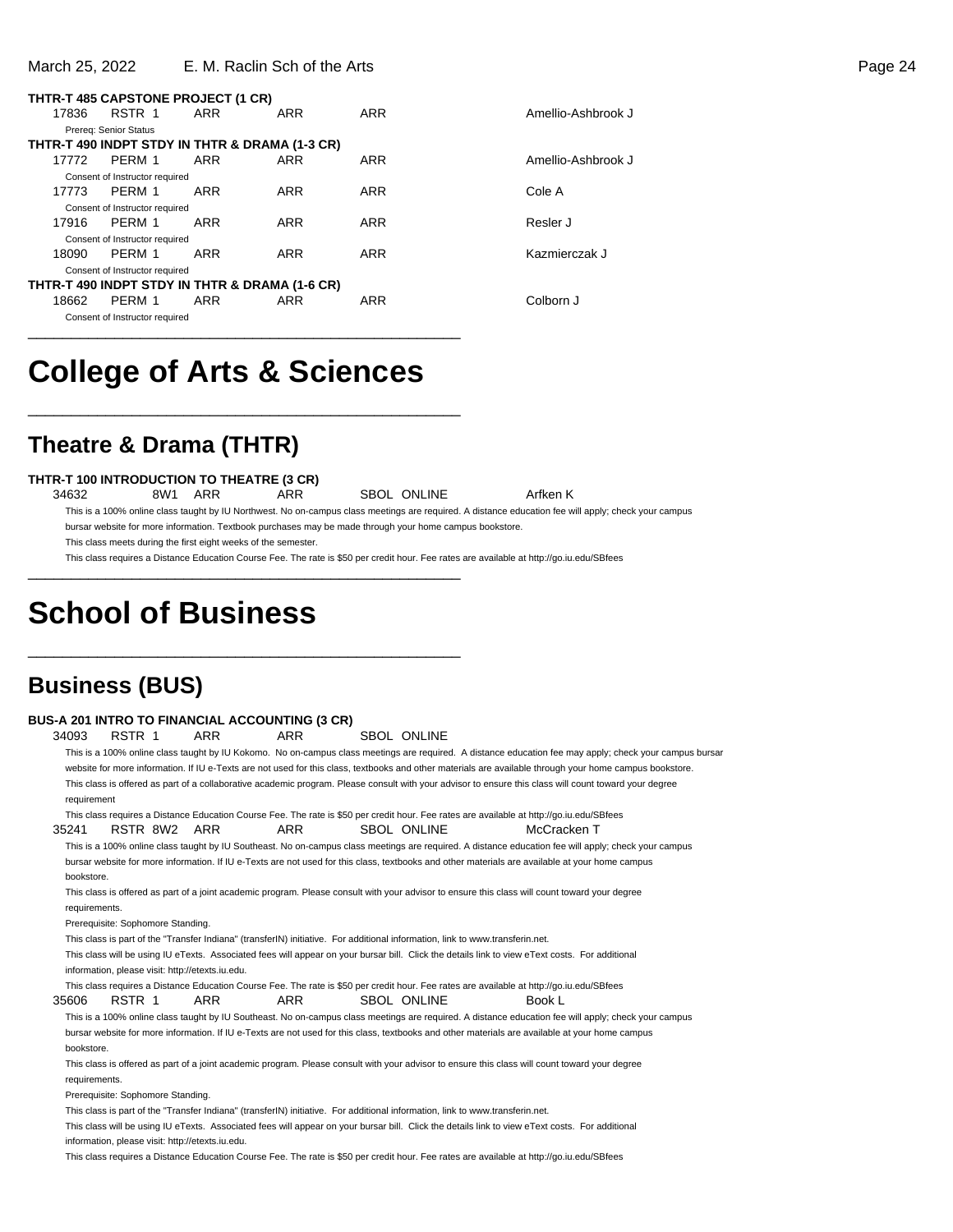#### **BUS-D 300 INTERNATIONAL BUSINESS ADMIN (3 CR)** 35233 RSTR 1 ARR ARR SBOL ONLINE Tajdini S Prerequisties: ECON-E 200 or ECON-E 202 and junior standing. This is a 100% online class taught by IU Southeast. No on-campus class meetings are required. A distance education fee will apply; check your campus bursar website for more information. If IU e-Texts are not used for this class, textbooks and other materials are available at your home campus bookstore. If this section is full, interested students should sign up for the wait list, so that unmet demand can be monitored. This class requires a Distance Education Course Fee. The rate is \$50 per credit hour. Fee rates are available at http://go.iu.edu/SBfees **BUS-D 301 INTERNATIONL BUS ENVIRONMNT (3 CR)** 33997 1 ARR ARR SBOL ONLINE Chimhanda T This is a 100% online class taught by IU Kokomo. No on-campus class meetings are required. A distance education fee may apply; check your campus bursar website for more information. If IU e-Texts are not used for this class, textbooks and other materials are available through your home campus bookstore. This class is offered as part of a collaborative academic program. Please consult with your advisor to ensure this class will count toward your degree requirement This class requires a Distance Education Course Fee. The rate is \$50 per credit hour. Fee rates are available at http://go.iu.edu/SBfees **BUS-J 404 BUSINESS & SOCIETY (3 CR)** 34013 1 ARR ARR SBOL ONLINE Clayton E This is a 100% online class taught by IU Kokomo. No on-campus class meetings are required. A distance education fee may apply; check your campus bursar website for more information. If IU e-Texts are not used for this class, textbooks and other materials are available through your home campus bookstore. This class is offered as part of a collaborative academic program. Please consult with your advisor to ensure this class will count toward your degree requirement This class requires a Distance Education Course Fee. The rate is \$50 per credit hour. Fee rates are available at http://go.iu.edu/SBfees **BUS-K 201 THE COMPUTER IN BUSINESS (3 CR)** 35336 1 ARR ARR SBOL ONLINE Eichhorn C This is a 100% online class taught by IU Southeast. No on-campus class meetings are required. A distance education fee will apply; check your campus bursar website for more information. If IU e-Texts are not used for this class, textbooks and other materials are available at your home campus bookstore. This class is offered as part of a joint academic program. Please consult with your advisor to ensure this class will count toward your degree requirements. Students will need access to a Windows computer for some assignments. Prerequisite: BUS-W 100 with C- or better. Develop computer skills for business applications using spreadsheet (Microsoft Excel) and database software (Microsoft Access). Computer literacy include computer concepts, information systems, and their applications to support managerial decision making. This class requires a Distance Education Course Fee. The rate is \$50 per credit hour. Fee rates are available at http://go.iu.edu/SBfees **BUS-K 321 MANAGEMENT OF INFORMATION TECH (3 CR)** 35332 RSTR 1 ARR ARR SBOL ONLINE Martinez J This is a 100% online class taught by IU Southeast. No on-campus class meetings are required. A distance education fee will apply; check your campus bursar website for more information. If IU e-Texts are not used for this class, textbooks and other materials are available at your home campus bookstore. This class is offered as part of a joint academic program. Please consult with your advisor to ensure this class will count toward your degree requirements. Pre-Requisites: IUNWA Students: BUS-K 221 and CSCI-A 285 and 60 hours. IUSBA Students: BUS-K 201 and Junior Standing (60 completed credits). IUSEA Students: BUS-C 104 and ENG-W 231,ENG-W 234 or ENG-W 290 with C- or higher. Co-Requisite: BUS-K 201. If this section is full, interested students should sign up for the wait list, so that unmet demand can be monitored. This class requires a Distance Education Course Fee. The rate is \$50 per credit hour. Fee rates are available at http://go.iu.edu/SBfees **BUS-K 353 BUSINESS ANALYTICS & MODELING (3 CR)** 34005 RSTR 1 ARR ARR SBOL ONLINE This is a 100% online class taught by IU Kokomo. No on-campus class meetings are required. A distance education fee may apply; check your campus bursar website for more information. If IU e-Texts are not used for this class, textbooks and other materials are available through your home campus bookstore. This class is offered as part of a collaborative academic program. Please consult with your advisor to ensure this class will count toward your degree requirement This class requires a Distance Education Course Fee. The rate is \$50 per credit hour. Fee rates are available at http://go.iu.edu/SBfees **BUS-M 301 INTRO TO MARKETING MANAGEMENT (3 CR)** 34017 RSTR 1 ARR ARR SBOL ONLINE Preece G This is a 100% online class taught by IU Kokomo. No on-campus class meetings are required. A distance education fee may apply; check your campus bursar website for more information. If IU e-Texts are not used for this class, textbooks and other materials are available through your home campus bookstore. This class is offered as part of a collaborative academic program. Please consult with your advisor to ensure this class will count toward your degree requirement This class requires a Distance Education Course Fee. The rate is \$50 per credit hour. Fee rates are available at http://go.iu.edu/SBfees 35324 RSTR 1 ARR ARR SBOL ONLINE Thomas A Prerequisites: SPCH-S 121, ENG-W 231 OR ENG-W 234, ECON-E 200, and at least 45 hours completed. This is a 100% online class taught by IU Southeast. No on-campus class meetings are required. A distance education fee will apply; check your campus bursar website for more information. If IU e-Texts are not used for this class, textbooks and other materials are available at your home campus bookstore. This class is offered as part of a joint academic program. Please consult with your advisor to ensure this class will count toward your degree requirements. Pre-business students are not allowed to register for core 300-level business courses. If this section is full, interested students should sign up for the wait list, so that unmet demand can be monitored. This class requires a Distance Education Course Fee. The rate is \$50 per credit hour. Fee rates are available at http://go.iu.edu/SBfees

#### March 25, 2022 School of Business Page 25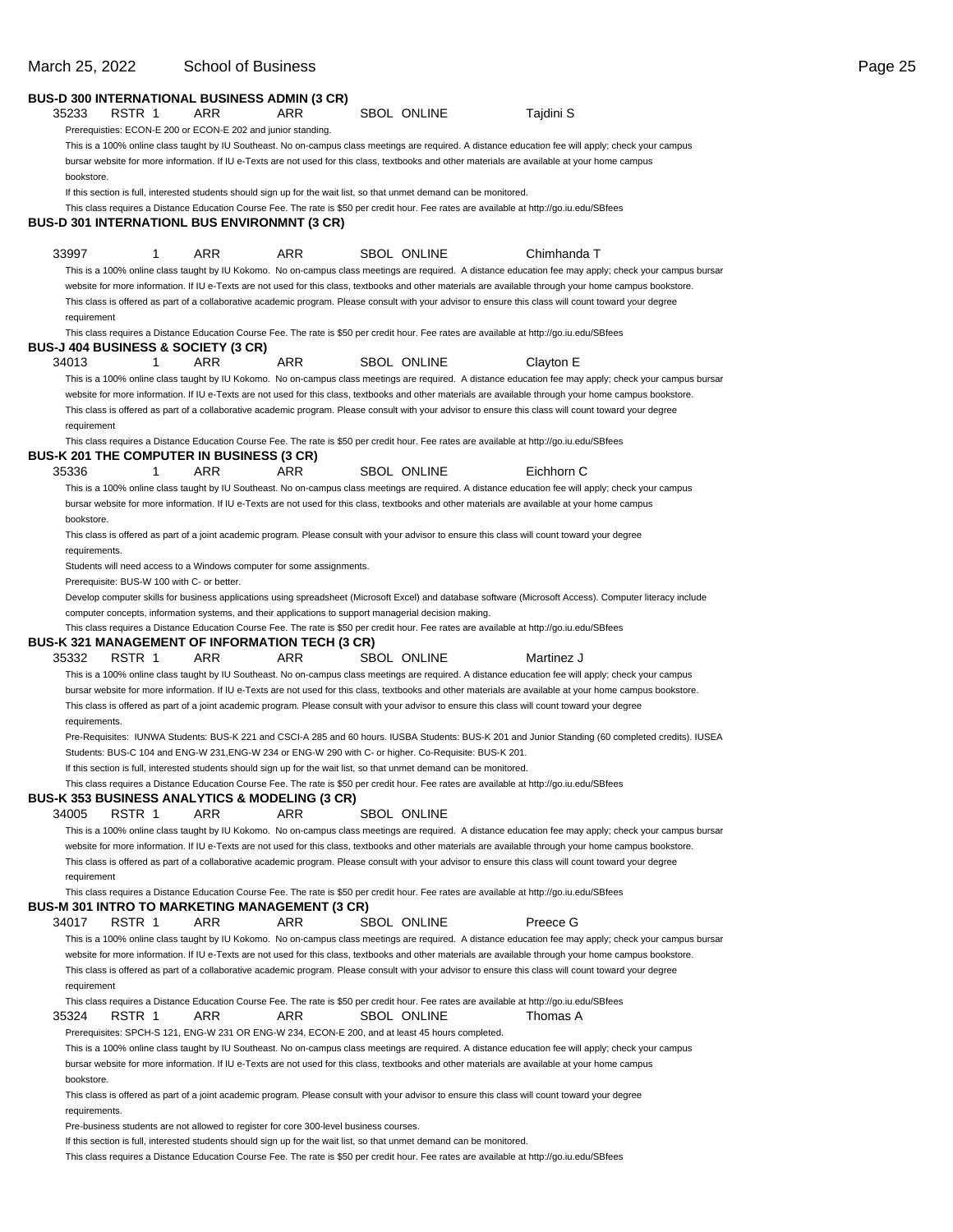### March 25, 2022 School of Business **Page 26**

|               |                                   | <b>BUS-W 100 PRINCIPLES OF BUSINESS ADMIN (3 CR)</b>                                                                  |            |                    |                                                                                                                                                                                                                                                                                                         |  |
|---------------|-----------------------------------|-----------------------------------------------------------------------------------------------------------------------|------------|--------------------|---------------------------------------------------------------------------------------------------------------------------------------------------------------------------------------------------------------------------------------------------------------------------------------------------------|--|
| 34009         | 1                                 | ARR                                                                                                                   | ARR        | SBOL ONLINE        |                                                                                                                                                                                                                                                                                                         |  |
|               |                                   |                                                                                                                       |            |                    | This is a 100% online class taught by IU Kokomo. No on-campus class meetings are required. A distance education fee may apply; check your campus bursar                                                                                                                                                 |  |
|               |                                   |                                                                                                                       |            |                    | website for more information. If IU e-Texts are not used for this class, textbooks and other materials are available through your home campus bookstore.                                                                                                                                                |  |
|               |                                   |                                                                                                                       |            |                    | This class is part of the "Transfer Indiana" (transferIN) initiative. For additional information, link to www.transferIN.net.                                                                                                                                                                           |  |
| requirement   |                                   |                                                                                                                       |            |                    | This class is offered as part of a collaborative academic program. Please consult with your advisor to ensure this class will count toward your degree                                                                                                                                                  |  |
|               |                                   | <b>BUS-W 301 PRINCIPLES OF MANAGEMENT (3 CR)</b>                                                                      |            |                    | This class requires a Distance Education Course Fee. The rate is \$50 per credit hour. Fee rates are available at http://go.iu.edu/SBfees                                                                                                                                                               |  |
| 35328         | 1                                 | <b>ARR</b>                                                                                                            | ARR        | SBOL ONLINE        | Pener L                                                                                                                                                                                                                                                                                                 |  |
| bookstore.    |                                   |                                                                                                                       |            |                    | This is a 100% online class taught by IU Southeast. No on-campus class meetings are required. A distance education fee will apply; check your campus<br>bursar website for more information. If IU e-Texts are not used for this class, textbooks and other materials are available at your home campus |  |
| requirements. |                                   |                                                                                                                       |            |                    | This class is offered as part of a joint academic program. Please consult with your advisor to ensure this class will count toward your degree                                                                                                                                                          |  |
|               |                                   | If this section is full, interested students should sign up for the wait list, so that unmet demand can be monitored. |            |                    |                                                                                                                                                                                                                                                                                                         |  |
|               |                                   | <b>BUS-X 410 BUS CAREER PLANNING &amp; PLCMT (3 CR)</b>                                                               |            |                    | This class requires a Distance Education Course Fee. The rate is \$50 per credit hour. Fee rates are available at http://go.iu.edu/SBfees                                                                                                                                                               |  |
| 34001         | 1                                 | ARR                                                                                                                   | <b>ARR</b> | <b>SBOL ONLINE</b> | Smith A                                                                                                                                                                                                                                                                                                 |  |
|               |                                   |                                                                                                                       |            |                    | This is a 100% online class taught by IU Kokomo. No on-campus class meetings are required. A distance education fee may apply; check your campus bursar                                                                                                                                                 |  |
|               |                                   |                                                                                                                       |            |                    | website for more information. If IU e-Texts are not used for this class, textbooks and other materials are available through your home campus bookstore.                                                                                                                                                |  |
| requirement   |                                   |                                                                                                                       |            |                    | This class is offered as part of a collaborative academic program. Please consult with your advisor to ensure this class will count toward your degree                                                                                                                                                  |  |
|               |                                   | <b>BUS-Z 302 MANAGING &amp; BEHAVR IN ORGANIZTN (3 CR)</b>                                                            |            |                    | This class requires a Distance Education Course Fee. The rate is \$50 per credit hour. Fee rates are available at http://go.iu.edu/SBfees                                                                                                                                                               |  |
| 35312         | RSTR 1                            | ARR                                                                                                                   | ARR        | <b>SBOL ONLINE</b> | Zhang Y                                                                                                                                                                                                                                                                                                 |  |
|               |                                   |                                                                                                                       |            |                    | This is a 100% online class taught by IU Southeast. No on-campus class meetings are required. A distance education fee will apply; check your campus                                                                                                                                                    |  |
| bookstore.    |                                   |                                                                                                                       |            |                    | bursar website for more information. If IU e-Texts are not used for this class, textbooks and other materials are available at your home campus                                                                                                                                                         |  |
| requirement   |                                   |                                                                                                                       |            |                    | This class is offered as part of a collaborative academic program. Please consult with your advisor to ensure this class will count toward your degree                                                                                                                                                  |  |
|               |                                   |                                                                                                                       |            |                    | PREREQUISITES: SPCH-S 121, ENG-W 231, AT LEAST 45 CREDIT HOURS COMPLETED, AND EITHER PSY-P 101 OR PSY-P 102.                                                                                                                                                                                            |  |
|               |                                   | Pre-business students are not allowed to register for core 300-level business courses.                                |            |                    |                                                                                                                                                                                                                                                                                                         |  |
|               |                                   | If this section is full, interested students should sign up for the wait list, so that unmet demand can be monitored. |            |                    |                                                                                                                                                                                                                                                                                                         |  |
|               |                                   |                                                                                                                       |            |                    | This class requires a Distance Education Course Fee. The rate is \$50 per credit hour. Fee rates are available at http://go.iu.edu/SBfees                                                                                                                                                               |  |
| 35320         | RSTR 1                            | <b>BUS-Z 440 PERSONNEL - HUMAN RES MGMT (3 CR)</b><br>ARR                                                             | ARR.       | <b>SBOL ONLINE</b> | Lambert A                                                                                                                                                                                                                                                                                               |  |
|               |                                   |                                                                                                                       |            |                    | This is a 100% online class taught by IU Southeast. No on-campus class meetings are required. A distance education fee will apply; check your campus                                                                                                                                                    |  |
|               |                                   |                                                                                                                       |            |                    | bursar website for more information. If IU e-Texts are not used for this class, textbooks and other materials are available at your home campus                                                                                                                                                         |  |
| bookstore.    |                                   |                                                                                                                       |            |                    | This class is offered as part of a collaborative academic program. Please consult with your advisor to ensure this class will count toward your degree                                                                                                                                                  |  |
| requirement   |                                   |                                                                                                                       |            |                    |                                                                                                                                                                                                                                                                                                         |  |
|               |                                   | If this section is full, interested students should sign up for the wait list, so that unmet demand can be monitored. |            |                    |                                                                                                                                                                                                                                                                                                         |  |
|               | and activities that are engaging. |                                                                                                                       |            |                    | This class has been Quality Matters Certified. Learners know they will receive a course with clear expectations and guidance, content that is purposeful,                                                                                                                                               |  |
|               |                                   |                                                                                                                       |            |                    | This class requires a Distance Education Course Fee. The rate is \$50 per credit hour. Fee rates are available at http://go.iu.edu/SBfees                                                                                                                                                               |  |
|               |                                   |                                                                                                                       |            |                    |                                                                                                                                                                                                                                                                                                         |  |

# **School of Business & Economics**

\_\_\_\_\_\_\_\_\_\_\_\_\_\_\_\_\_\_\_\_\_\_\_\_\_\_\_\_\_\_\_\_\_\_\_\_\_\_\_\_\_\_\_\_\_\_\_\_\_\_

\_\_\_\_\_\_\_\_\_\_\_\_\_\_\_\_\_\_\_\_\_\_\_\_\_\_\_\_\_\_\_\_\_\_\_\_\_\_\_\_\_\_\_\_\_\_\_\_\_\_

## **Business (BUS)**

|             |                                                  |     | BUS-A 201 INTRO TO FINANCIAL ACCOUNTING (3 CR)                                                          |             |                                                                                                                                                        |  |
|-------------|--------------------------------------------------|-----|---------------------------------------------------------------------------------------------------------|-------------|--------------------------------------------------------------------------------------------------------------------------------------------------------|--|
| 33706       | RSTR 1                                           | ARR | ARR                                                                                                     | SBOL ONLINE | Lee B                                                                                                                                                  |  |
|             |                                                  |     |                                                                                                         |             | This is a 100% online class taught by IU Northwest. No on-campus class meetings are required. A distance education fee will apply; check your campus   |  |
|             |                                                  |     | bursar website for more information. Textbook purchases may be made through your home campus bookstore. |             |                                                                                                                                                        |  |
|             |                                                  |     |                                                                                                         |             | This class is offered as part of a collaborative academic program. Please consult with your advisor to ensure this class will count toward your degree |  |
| requirement |                                                  |     |                                                                                                         |             |                                                                                                                                                        |  |
|             |                                                  |     |                                                                                                         |             | THIS COURSE IS PART OF THE "TRANSFER INDIANA" (TRANSFERIN) INITIATIVE. FOR ADDITIONAL INFORMATION. LINK TO WWW.TRANSFERIN.NET.                         |  |
|             | PREREQUISITE: 30 HOURS                           |     |                                                                                                         |             |                                                                                                                                                        |  |
|             |                                                  |     |                                                                                                         |             | This class uses IU eTexts. Associated fees will appear on your Student Account Bursar bill. Click the details link to view eText costs. For additional |  |
|             | information, please visit: http://etexts.iu.edu. |     |                                                                                                         |             |                                                                                                                                                        |  |
|             |                                                  |     |                                                                                                         |             | This class requires a Distance Education Course Fee. The rate is \$50 per credit hour. Fee rates are available at http://qo.iu.edu/SBfees              |  |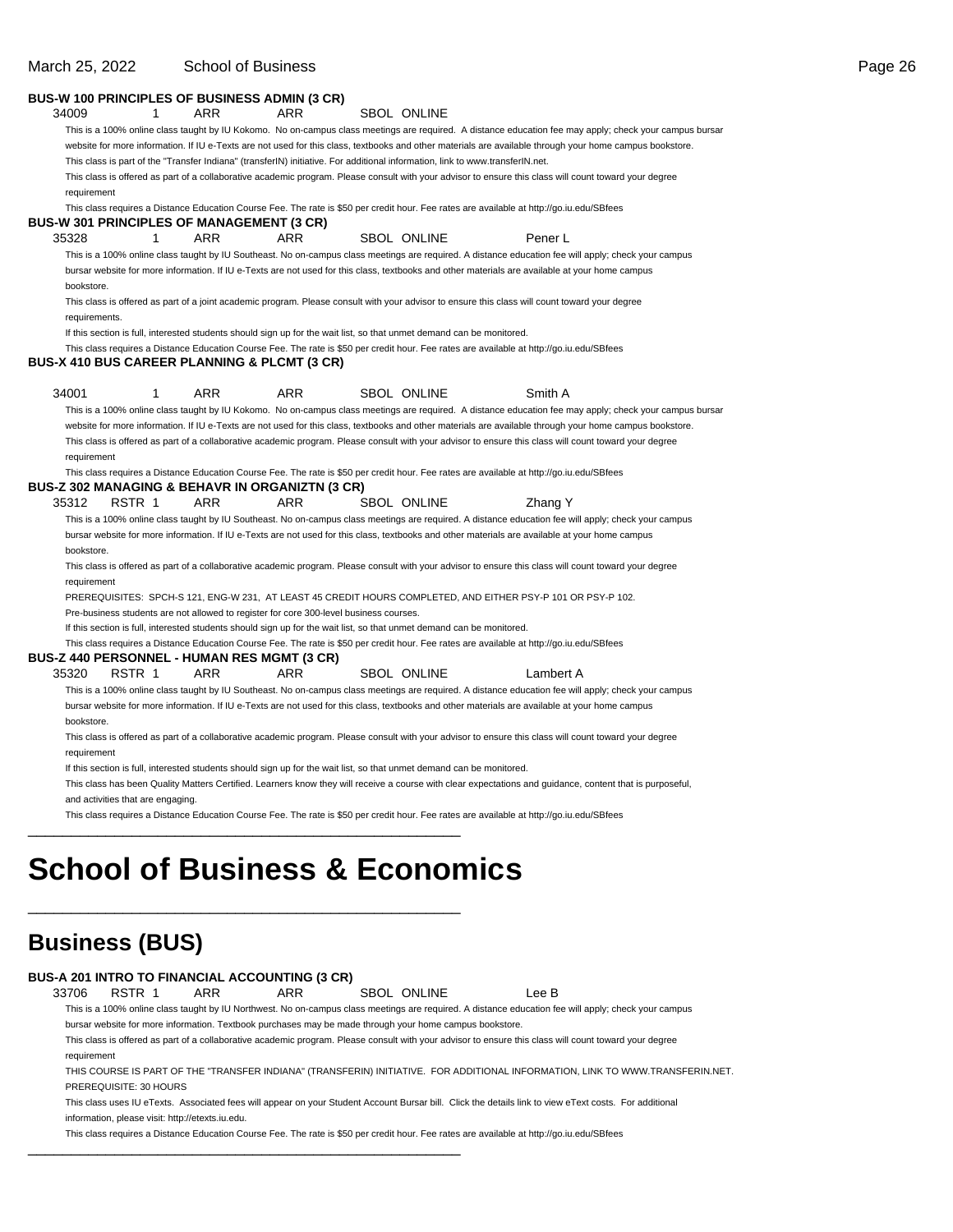## **Sch of Business and Economics**

\_\_\_\_\_\_\_\_\_\_\_\_\_\_\_\_\_\_\_\_\_\_\_\_\_\_\_\_\_\_\_\_\_\_\_\_\_\_\_\_\_\_\_\_\_\_\_\_\_\_

## **Business (BUS)**

34205 RSTR 1 ARR ARR SBOL ONLINE Hampton J This is a 100% online class taught by IU East. No on-campus class meetings are required. A distance education fee will apply; check your campus bursar website for more information. If IU e-Texts are not used for this class, textbooks and other materials are available at your home campus bookstore. This class is offered as part of a collaborative academic program. Please consult with your advisor to ensure this class will count toward your degree requirements.

This class requires a Distance Education Course Fee. The rate is \$50 per credit hour. Fee rates are available at http://go.iu.edu/SBfees \_\_\_\_\_\_\_\_\_\_\_\_\_\_\_\_\_\_\_\_\_\_\_\_\_\_\_\_\_\_\_\_\_\_\_\_\_\_\_\_\_\_\_\_\_\_\_\_\_\_

# **School of Business & Economics**

\_\_\_\_\_\_\_\_\_\_\_\_\_\_\_\_\_\_\_\_\_\_\_\_\_\_\_\_\_\_\_\_\_\_\_\_\_\_\_\_\_\_\_\_\_\_\_\_\_\_

### **Business (BUS)**

### **BUS-A 202 INTRO TO MANAGERIAL ACCOUNTING (3 CR)**

33702 RSTR 1 ARR ARR SBOL ONLINE Lee B This is a 100% online class taught by IU Northwest. No on-campus class meetings are required. A distance education fee will apply; check your campus bursar website for more information. Textbook purchases may be made through your home campus bookstore.

This class is offered as part of a collaborative academic program. Please consult with your advisor to ensure this class will count toward your degree requirement

PREREQUISITE: A201 & 30 HOURS

THIS COURSE IS PART OF THE "TRANSFER INDIANA" (TRANSFERIN) INITIATIVE. FOR ADDITIONAL INFORMATION, LINK TO WWW.TRANSFERIN.NET. This class uses IU eTexts. Associated fees will appear on your Student Account Bursar bill. Click the details link to view eText costs. For additional information, please visit http://etexts.iu.edu.

This class requires a Distance Education Course Fee. The rate is \$50 per credit hour. Fee rates are available at http://go.iu.edu/SBfees

# **Sch of Business and Economics**

\_\_\_\_\_\_\_\_\_\_\_\_\_\_\_\_\_\_\_\_\_\_\_\_\_\_\_\_\_\_\_\_\_\_\_\_\_\_\_\_\_\_\_\_\_\_\_\_\_\_

\_\_\_\_\_\_\_\_\_\_\_\_\_\_\_\_\_\_\_\_\_\_\_\_\_\_\_\_\_\_\_\_\_\_\_\_\_\_\_\_\_\_\_\_\_\_\_\_\_\_

\_\_\_\_\_\_\_\_\_\_\_\_\_\_\_\_\_\_\_\_\_\_\_\_\_\_\_\_\_\_\_\_\_\_\_\_\_\_\_\_\_\_\_\_\_\_\_\_\_\_

|               |                                                            | ,          |                                                                                        |                    |                                                                                                                                                        |
|---------------|------------------------------------------------------------|------------|----------------------------------------------------------------------------------------|--------------------|--------------------------------------------------------------------------------------------------------------------------------------------------------|
|               |                                                            |            | <b>BUS-D 301 INTERNATIONL BUS ENVIRONMNT (3 CR)</b>                                    |                    |                                                                                                                                                        |
| 34209         | RSTR 1                                                     | ARR        | ARR.                                                                                   | <b>SBOL ONLINE</b> | Mironko A                                                                                                                                              |
|               |                                                            |            |                                                                                        |                    | This is a 100% online class taught by IU East. No on-campus class meetings are required. A distance education fee will apply; check your campus bursar |
|               |                                                            |            |                                                                                        |                    | website for more information. If IU e-Texts are not used for this class, textbooks and other materials are available at your home campus bookstore.    |
|               |                                                            |            |                                                                                        |                    | This class is offered as part of a collaborative academic program. Please consult with your advisor to ensure this class will count toward your degree |
| requirements. |                                                            |            |                                                                                        |                    |                                                                                                                                                        |
|               | Prerequisites: ECON-E 103, ECON-E 104, and Junior Standing |            |                                                                                        |                    |                                                                                                                                                        |
|               |                                                            |            |                                                                                        |                    | This class requires a Distance Education Course Fee. The rate is \$50 per credit hour. Fee rates are available at http://go.iu.edu/SBfees              |
|               | <b>BUS-J 401 STRATEGIC MANAGEMENT (3 CR)</b>               |            |                                                                                        |                    |                                                                                                                                                        |
| 34217         | RSTR 1                                                     | <b>ARR</b> | ARR.                                                                                   | <b>SBOL ONLINE</b> | Rivas J                                                                                                                                                |
|               |                                                            |            |                                                                                        |                    | This is a 100% online class taught by IU East. No on-campus class meetings are required. A distance education fee will apply; check your campus bursar |
|               |                                                            |            |                                                                                        |                    | website for more information. If IU e-Texts are not used for this class, textbooks and other materials are available at your home campus bookstore.    |
|               |                                                            |            | Prerequisites: BUS-F 301 and BUS-M 301 and BUS-P 301 and BUS-Z 302 and Senior Standing |                    |                                                                                                                                                        |
|               |                                                            |            |                                                                                        |                    | This class is offered as part of a collaborative academic program. Please consult with your advisor to ensure this class will count toward your degree |
| requirements. |                                                            |            |                                                                                        |                    |                                                                                                                                                        |
|               |                                                            |            |                                                                                        |                    | This class requires a Distance Education Course Fee. The rate is \$50 per credit hour. Fee rates are available at http://go.iu.edu/SBfees              |
|               | <b>BUS-J 404 BUSINESS &amp; SOCIETY (3 CR)</b>             |            |                                                                                        |                    |                                                                                                                                                        |
| 34213         | RSTR 1                                                     | <b>ARR</b> | <b>ARR</b>                                                                             | <b>SBOL ONLINE</b> | Rivas J                                                                                                                                                |
|               |                                                            |            |                                                                                        |                    | This is a 100% online class taught by IU East. No on-campus class meetings are required. A distance education fee will apply; check your campus bursar |
|               |                                                            |            |                                                                                        |                    | website for more information. If IU e-Texts are not used for this class, textbooks and other materials are available at your home campus bookstore.    |
|               |                                                            |            |                                                                                        |                    | This class is offered as part of a collaborative academic program. Please consult with your advisor to ensure this class will count toward your degree |
| requirements. |                                                            |            |                                                                                        |                    |                                                                                                                                                        |

This class requires a Distance Education Course Fee. The rate is \$50 per credit hour. Fee rates are available at http://go.iu.edu/SBfees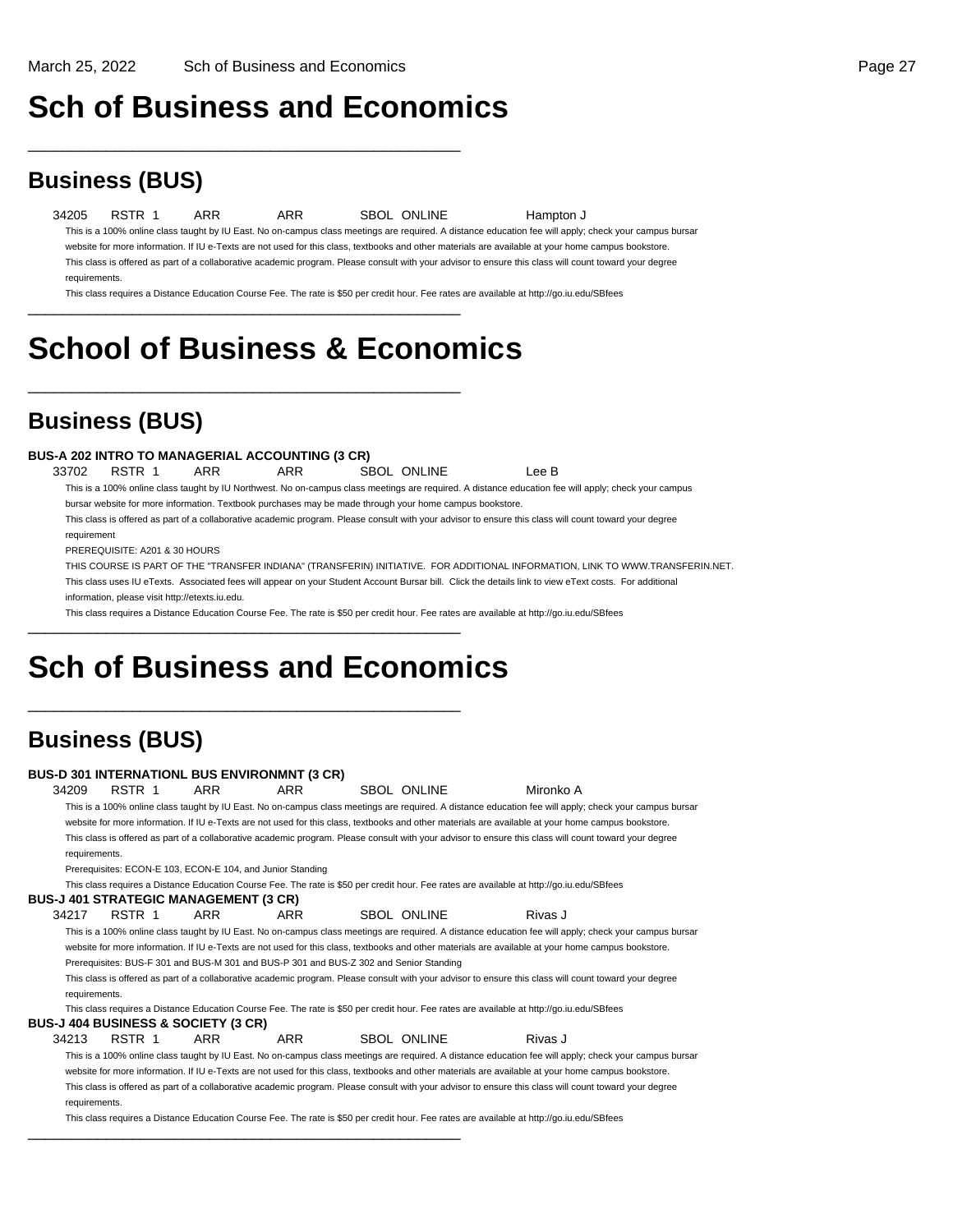## **School of Business & Economics**

\_\_\_\_\_\_\_\_\_\_\_\_\_\_\_\_\_\_\_\_\_\_\_\_\_\_\_\_\_\_\_\_\_\_\_\_\_\_\_\_\_\_\_\_\_\_\_\_\_\_

## **Business (BUS)**

**BUS-L 201 LEGAL ENVIRONMENT OF BUSINESS (3 CR)** SBOL ONLINE Szostek J PREREQUISITE: ENG W131 This is a 100% online class taught by IU Northwest. No on-campus class meetings are required. A distance education fee will apply; check your campus bursar website for more information. Textbook purchases may be made through your home campus bookstore. This class requires a Distance Education Course Fee. The rate is \$50 per credit hour. Fee rates are available at http://go.iu.edu/SBfees **BUS-P 301 OPERATIONS MANAGEMENT (3 CR)** 33698 RSTR 1 ARR ARR SBOL ONLINE Selladurai R PREREQUISITES: A201, A202, E103, E104, E270, M118 & CSCI A106 & 60 HOURS This is a 100% online class taught by IU Northwest. No on-campus class meetings are required. A distance education fee will apply; check your campus bursar website for more information. Textbook purchases may be made through your home campus bookstore. This class requires a Distance Education Course Fee. The rate is \$50 per credit hour. Fee rates are available at http://go.iu.edu/SBfees \_\_\_\_\_\_\_\_\_\_\_\_\_\_\_\_\_\_\_\_\_\_\_\_\_\_\_\_\_\_\_\_\_\_\_\_\_\_\_\_\_\_\_\_\_\_\_\_\_\_

# **Sch of Business and Economics**

\_\_\_\_\_\_\_\_\_\_\_\_\_\_\_\_\_\_\_\_\_\_\_\_\_\_\_\_\_\_\_\_\_\_\_\_\_\_\_\_\_\_\_\_\_\_\_\_\_\_

## **Business (BUS)**

| 34201                    | RSTR 1 |   | ARR                                                   | ARR                                                                                                                                                    | <b>SBOL ONLINE</b> | Clemons R        |                                                                                                                                                        |
|--------------------------|--------|---|-------------------------------------------------------|--------------------------------------------------------------------------------------------------------------------------------------------------------|--------------------|------------------|--------------------------------------------------------------------------------------------------------------------------------------------------------|
|                          |        |   |                                                       |                                                                                                                                                        |                    |                  | This is a 100% online class taught by IU East. No on-campus class meetings are required. A distance education fee will apply; check your campus bursar |
|                          |        |   |                                                       | website for more information. If IU e-Texts are not used for this class, textbooks and other materials are available at your home campus bookstore.    |                    |                  |                                                                                                                                                        |
| Prerequisite: ECON-E 270 |        |   |                                                       |                                                                                                                                                        |                    |                  |                                                                                                                                                        |
|                          |        |   |                                                       | This class is offered as part of a collaborative academic program. Please consult with your advisor to ensure this class will count toward your degree |                    |                  |                                                                                                                                                        |
| requirements.            |        |   |                                                       |                                                                                                                                                        |                    |                  |                                                                                                                                                        |
|                          |        |   | BUS-W 100 PRINCIPLES OF BUSINESS ADMIN (3 CR)         | This class requires a Distance Education Course Fee. The rate is \$50 per credit hour. Fee rates are available at http://go.iu.edu/SBfees              |                    |                  |                                                                                                                                                        |
| 34279                    |        | 1 | <b>ARR</b>                                            | <b>ARR</b>                                                                                                                                             | <b>SBOL ONLINE</b> | <b>Blakely C</b> |                                                                                                                                                        |
|                          |        |   |                                                       |                                                                                                                                                        |                    |                  | This is a 100% online class taught by IU East. No on-campus class meetings are required. A distance education fee will apply; check your campus bursar |
|                          |        |   |                                                       | website for more information. If IU e-Texts are not used for this class, textbooks and other materials are available at your home campus bookstore.    |                    |                  |                                                                                                                                                        |
|                          |        |   |                                                       | This class is offered as part of a collaborative academic program. Please consult with your advisor to ensure this class will count toward your degree |                    |                  |                                                                                                                                                        |
| requirements.            |        |   |                                                       |                                                                                                                                                        |                    |                  |                                                                                                                                                        |
|                          |        |   |                                                       | This class requires a Distance Education Course Fee. The rate is \$50 per credit hour. Fee rates are available at http://go.iu.edu/SBfees              |                    |                  |                                                                                                                                                        |
|                          |        |   | <b>BUS-W 301 PRINCIPLES OF MANAGEMENT (3 CR)</b>      |                                                                                                                                                        |                    |                  |                                                                                                                                                        |
| 34253                    |        | 1 | <b>ARR</b>                                            | ARR                                                                                                                                                    | <b>SBOL ONLINE</b> | Liu Y            |                                                                                                                                                        |
|                          |        |   |                                                       |                                                                                                                                                        |                    |                  | This is a 100% online class taught by IU East. No on-campus class meetings are required. A distance education fee will apply; check your campus bursar |
|                          |        |   |                                                       | website for more information. If IU e-Texts are not used for this class, textbooks and other materials are available at your home campus bookstore.    |                    |                  |                                                                                                                                                        |
|                          |        |   |                                                       | This class is offered as part of a collaborative academic program. Please consult with your advisor to ensure this class will count toward your degree |                    |                  |                                                                                                                                                        |
| requirements.            |        |   |                                                       |                                                                                                                                                        |                    |                  |                                                                                                                                                        |
|                          |        |   | <b>BUS-W 311 NEW VENTURE CREATION (3 CR)</b>          | This class requires a Distance Education Course Fee. The rate is \$50 per credit hour. Fee rates are available at http://go.iu.edu/SBfees              |                    |                  |                                                                                                                                                        |
| 34271                    | RSTR 1 |   | <b>ARR</b>                                            | ARR                                                                                                                                                    | <b>SBOL ONLINE</b> | Mironko A        |                                                                                                                                                        |
|                          |        |   |                                                       |                                                                                                                                                        |                    |                  | This is a 100% online class taught by IU East. No on-campus class meetings are required. A distance education fee will apply; check your campus bursar |
|                          |        |   |                                                       | website for more information. If IU e-Texts are not used for this class, textbooks and other materials are available at your home campus bookstore.    |                    |                  |                                                                                                                                                        |
| Prerequisite: BUS-A 201  |        |   |                                                       |                                                                                                                                                        |                    |                  |                                                                                                                                                        |
|                          |        |   |                                                       | This class is offered as part of a collaborative academic program. Please consult with your advisor to ensure this class will count toward your degree |                    |                  |                                                                                                                                                        |
| requirements.            |        |   |                                                       |                                                                                                                                                        |                    |                  |                                                                                                                                                        |
|                          |        |   |                                                       | This class requires a Distance Education Course Fee. The rate is \$50 per credit hour. Fee rates are available at http://go.iu.edu/SBfees              |                    |                  |                                                                                                                                                        |
|                          |        |   | <b>BUS-Z 301 ORG BEHAVIOR &amp; LEADERSHIP (3 CR)</b> |                                                                                                                                                        |                    |                  |                                                                                                                                                        |
| 34454                    |        | 1 | <b>ARR</b>                                            | <b>ARR</b>                                                                                                                                             | SBOL ONLINE        | Liu Y            |                                                                                                                                                        |
|                          |        |   |                                                       |                                                                                                                                                        |                    |                  | This is a 100% online class taught by IU East. No on-campus class meetings are required. A distance education fee will apply; check your campus bursar |
|                          |        |   |                                                       | website for more information. If IU e-Texts are not used for this class, textbooks and other materials are available at your home campus bookstore.    |                    |                  |                                                                                                                                                        |
|                          |        |   |                                                       | This class is offered as part of a collaborative academic program. Please consult with your advisor to ensure this class will count toward your degree |                    |                  |                                                                                                                                                        |
| requirements.            |        |   |                                                       |                                                                                                                                                        |                    |                  |                                                                                                                                                        |
|                          |        |   |                                                       | This class requires a Distance Education Course Fee. The rate is \$50 per credit hour. Fee rates are available at http://go.iu.edu/SBfees              |                    |                  |                                                                                                                                                        |
|                          |        |   |                                                       |                                                                                                                                                        |                    |                  |                                                                                                                                                        |

# **School of Business & Economics**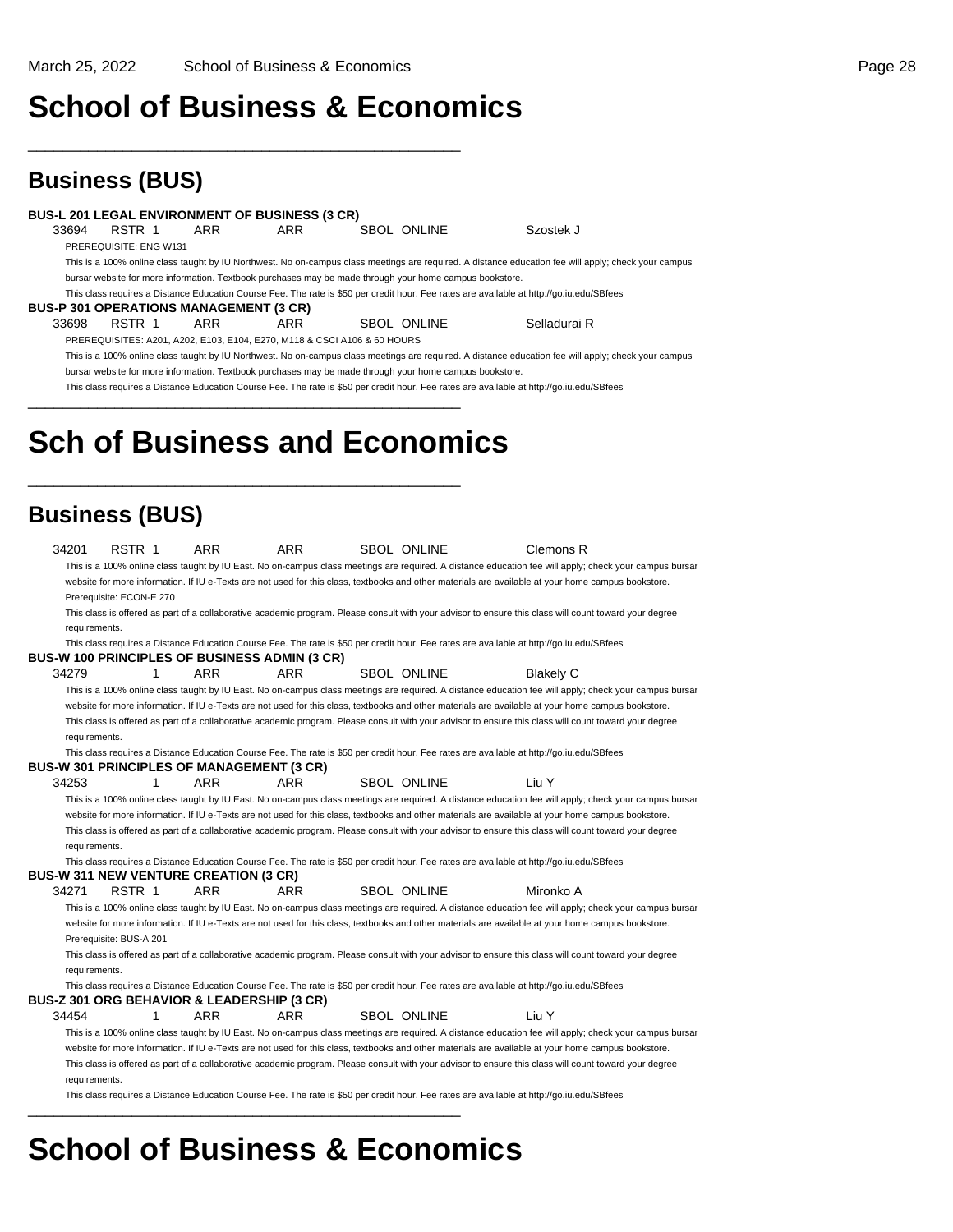\_\_\_\_\_\_\_\_\_\_\_\_\_\_\_\_\_\_\_\_\_\_\_\_\_\_\_\_\_\_\_\_\_\_\_\_\_\_\_\_\_\_\_\_\_\_\_\_\_\_

## **Business (BUS)**

#### **BUS-Z 440 PERSONNEL - HUMAN RES MGMT (3 CR)**

33690 RSTR 1 ARR ARR SBOL ONLINE Griffin A

This is a 100% online class taught by IU Northwest. No on-campus class meetings are required. A distance education fee will apply; check your campus bursar website for more information. Textbook purchases may be made through your home campus bookstore.

This class is offered as part of a collaborative academic program. Please consult with your advisor to ensure this class will count toward your degree

requirement

PREREQUISITE: Z302 & 60 HOURS

This class requires a Distance Education Course Fee. The rate is \$50 per credit hour. Fee rates are available at http://go.iu.edu/SBfees \_\_\_\_\_\_\_\_\_\_\_\_\_\_\_\_\_\_\_\_\_\_\_\_\_\_\_\_\_\_\_\_\_\_\_\_\_\_\_\_\_\_\_\_\_\_\_\_\_\_

# **Sch of Business and Economics**

\_\_\_\_\_\_\_\_\_\_\_\_\_\_\_\_\_\_\_\_\_\_\_\_\_\_\_\_\_\_\_\_\_\_\_\_\_\_\_\_\_\_\_\_\_\_\_\_\_\_

## **Business (BUS)**

34267 RSTR 1 ARR ARR SBOL ONLINE Goo W Prerequisite: BUS-Z 301

Online All course: 100% online taught asynchronously. No on-campus class meetings are required.

This class is offered as part of a collaborative academic program. Please consult with your advisor to ensure this class will count toward your degree requirements.

This class requires a Distance Education Course Fee. The rate is \$50 per credit hour. Fee rates are available at http://go.iu.edu/SBfees

# **Leighton Sch of Bus & Econ**

\_\_\_\_\_\_\_\_\_\_\_\_\_\_\_\_\_\_\_\_\_\_\_\_\_\_\_\_\_\_\_\_\_\_\_\_\_\_\_\_\_\_\_\_\_\_\_\_\_\_

\_\_\_\_\_\_\_\_\_\_\_\_\_\_\_\_\_\_\_\_\_\_\_\_\_\_\_\_\_\_\_\_\_\_\_\_\_\_\_\_\_\_\_\_\_\_\_\_\_\_

| <b>Business (BUS)</b>                                                                                                                                                                                                                                                                                                               |                    |                    |
|-------------------------------------------------------------------------------------------------------------------------------------------------------------------------------------------------------------------------------------------------------------------------------------------------------------------------------------|--------------------|--------------------|
| <b>ACCOUNTING (30)</b>                                                                                                                                                                                                                                                                                                              |                    |                    |
| BUS-A 201 INTRO TO FINANCIAL ACCOUNTING (3 CR)                                                                                                                                                                                                                                                                                      |                    |                    |
| This class is part of the "Transfer Indiana" (transferIN) initiative. For additional information, link to http://www.transferin.net                                                                                                                                                                                                 |                    |                    |
| 18390<br>RSTR 1<br><b>ARR</b><br><b>ARR</b>                                                                                                                                                                                                                                                                                         | <b>SBOL ONLINE</b> | Kern B             |
| This course has been approved to enforce the IU South Bend Attendance and Course Commitment Policy and the full text of this policy is available at:<br>https://students.iusb.edu/registrar/policies/attendance.html                                                                                                                |                    |                    |
| Prereg: Sophomore standing                                                                                                                                                                                                                                                                                                          |                    |                    |
| The Academic Centers for Excellence offers tutoring for this course. For additional information and schedules, check online<br>athttps://students.iusb.edu/academic-success-programs/academic-centers-for-excellence/index.html.<br>Online All course: 100% online taught asynchronously. No on-campus class meetings are required. |                    |                    |
| This class requires a Distance Education Course Fee. The rate is \$50 per credit hour. Fee rates are available at http://qo.iu.edu/SBfees<br>18282<br>RSTR 1<br>10:00AM-11:15AM<br>TR.                                                                                                                                              | ARR                | Mlotshwa N         |
| Prereg: Sophomore standing                                                                                                                                                                                                                                                                                                          |                    |                    |
| The Academic Centers for Excellence offers tutoring for this course. For additional information and schedules, check online                                                                                                                                                                                                         |                    |                    |
| athttps://students.iusb.edu/academic-success-programs/academic-centers-for-excellence/index.html.                                                                                                                                                                                                                                   |                    |                    |
| This course has been approved to enforce the IU South Bend Attendance and Course Commitment Policy and the full text of this policy is available at:                                                                                                                                                                                |                    |                    |
| https://students.iusb.edu/registrar/policies/attendance.html                                                                                                                                                                                                                                                                        |                    |                    |
| 18080<br>RSTR 1<br>10:00AM-11:15AM<br>MW                                                                                                                                                                                                                                                                                            | SBEA 1025          | Kern B             |
| Prereq: Sophomore standing                                                                                                                                                                                                                                                                                                          |                    |                    |
| The Academic Centers for Excellence offers tutoring for this course. For additional information and schedules, check online<br>athttps://students.iusb.edu/academic-success-programs/academic-centers-for-excellence/index.html.                                                                                                    |                    |                    |
| This course has been approved to enforce the IU South Bend Attendance and Course Commitment Policy and the full text of this policy is available at:                                                                                                                                                                                |                    |                    |
| https://students.iusb.edu/registrar/policies/attendance.html<br><b>BUS-A 202 INTRO TO MANAGERIAL ACCOUNTING (3 CR)</b>                                                                                                                                                                                                              |                    |                    |
| RSTR 1<br>17441<br>11:30AM-12:45PM<br>MW                                                                                                                                                                                                                                                                                            | <b>SBDW 1190</b>   | <b>Busenbark S</b> |
| Prereq: BUS-A 201                                                                                                                                                                                                                                                                                                                   |                    |                    |
| This course has been approved to enforce the IU South Bend Attendance and Course Commitment Policy and the full text of this policy is available at:                                                                                                                                                                                |                    |                    |
| https://students.iusb.edu/registrar/policies/attendance.html                                                                                                                                                                                                                                                                        |                    |                    |
| The Academic Centers for Excellence offers tutoring for this course. For additional information and schedules, check online                                                                                                                                                                                                         |                    |                    |
| athttps://students.iusb.edu/academic-success-programs/academic-centers-for-excellence/index.html.                                                                                                                                                                                                                                   |                    |                    |
| RSTR 1<br>TR.<br>17442<br>02:30PM-03:45PM                                                                                                                                                                                                                                                                                           | <b>SBDW 1135</b>   | <b>Busenbark S</b> |

| 17442 | RSTR 1 | 02:30PM-03:45PM |  | <b>SBDW 1135</b> |  |
|-------|--------|-----------------|--|------------------|--|
|-------|--------|-----------------|--|------------------|--|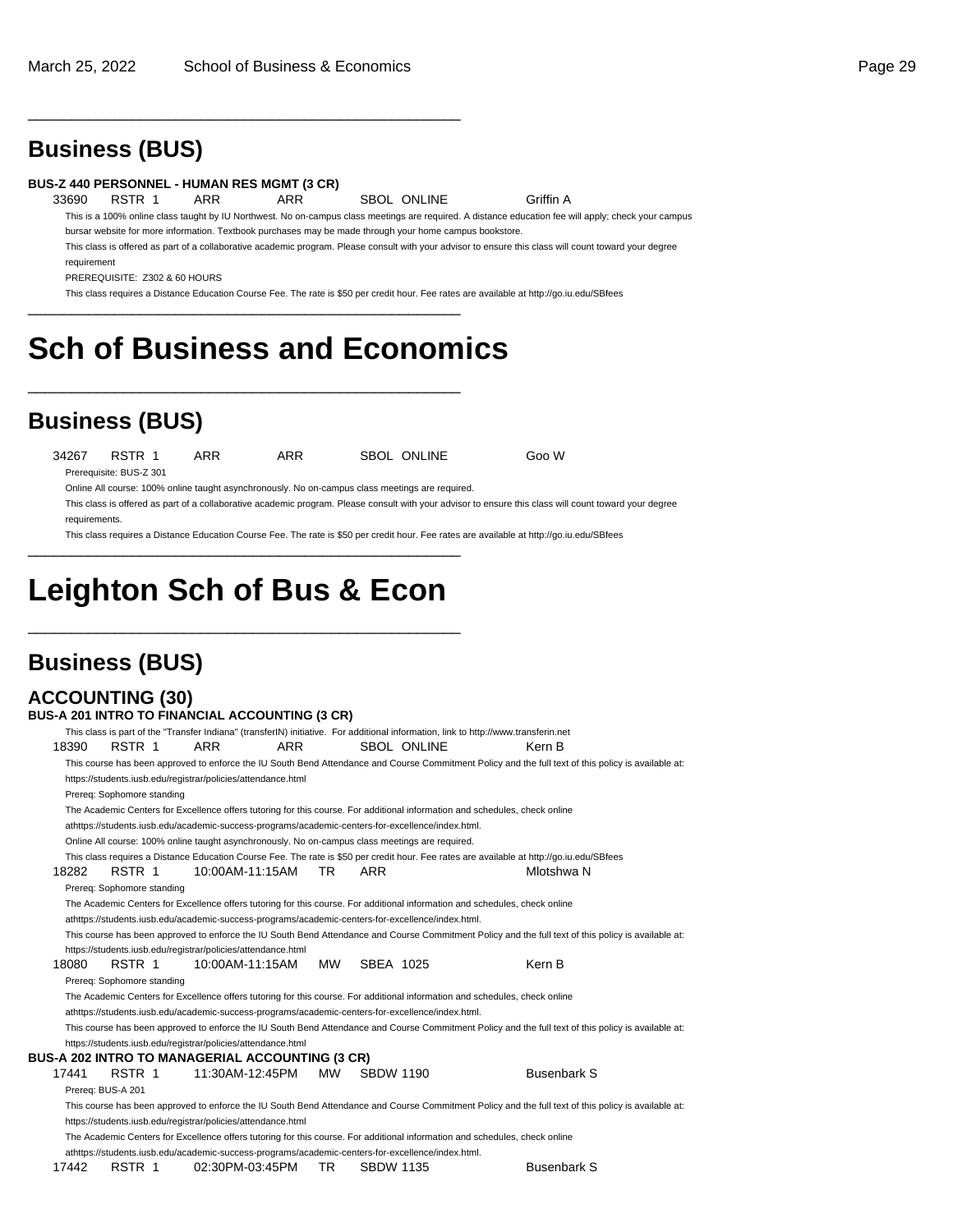18907 RSTR 1 ARR ARR SBOL ONLINE Busenbark S

|                   |                                         |                                                                                                                             |     |           |                  |  | This class requires a Distance Education Course Fee. The rate is \$50 per credit hour. Fee rates are available at http://go.iu.edu/SBfees                 |  |
|-------------------|-----------------------------------------|-----------------------------------------------------------------------------------------------------------------------------|-----|-----------|------------------|--|-----------------------------------------------------------------------------------------------------------------------------------------------------------|--|
|                   |                                         |                                                                                                                             |     |           |                  |  | This course has been approved to enforce the IU South Bend Attendance and Course Commitment Policy and the full text of this policy is available at:      |  |
|                   |                                         | https://students.iusb.edu/registrar/policies/attendance.html                                                                |     |           |                  |  |                                                                                                                                                           |  |
|                   |                                         | Online All course: 100% online taught asynchronously. No on-campus class meetings are required.                             |     |           |                  |  |                                                                                                                                                           |  |
| Prereq: BUS-A 201 |                                         |                                                                                                                             |     |           |                  |  |                                                                                                                                                           |  |
|                   |                                         | BUS-A 205 INTRO TO FINANCL ACCTG-HONORS (3 CR)                                                                              |     |           |                  |  |                                                                                                                                                           |  |
| 18287             | PERM 1                                  | 10:00AM-11:15AM                                                                                                             |     | MW        | SBEA 1025        |  | Kern B                                                                                                                                                    |  |
|                   |                                         |                                                                                                                             |     |           |                  |  | This course has been approved to enforce the IU South Bend Attendance and Course Commitment Policy and the full text of this policy is available at:      |  |
|                   |                                         | https://students.iusb.edu/registrar/policies/attendance.html                                                                |     |           |                  |  |                                                                                                                                                           |  |
|                   |                                         | The Academic Centers for Excellence offers tutoring for this course. For additional information and schedules, check online |     |           |                  |  |                                                                                                                                                           |  |
|                   |                                         | athttps://students.iusb.edu/academic-success-programs/academic-centers-for-excellence/index.html.                           |     |           |                  |  |                                                                                                                                                           |  |
|                   |                                         | Prereq: Must be a member of the Honors Program student group                                                                |     |           |                  |  |                                                                                                                                                           |  |
|                   |                                         | BUS-A 311 INTERMEDIATE ACCOUNTING I (3 CR)                                                                                  |     |           |                  |  |                                                                                                                                                           |  |
| 18262             | PERM 1                                  | 01:00PM-02:15PM                                                                                                             |     | TR        | <b>SBDW 1285</b> |  | Mlotshwa N                                                                                                                                                |  |
|                   |                                         |                                                                                                                             |     |           |                  |  | This course has been approved to enforce the IU South Bend Attendance and Course Commitment Policy and the full text of this policy is available at:      |  |
|                   |                                         | https://students.iusb.edu/registrar/policies/attendance.html                                                                |     |           |                  |  |                                                                                                                                                           |  |
|                   |                                         | The Academic Centers for Excellence offers tutoring for this course. For additional information and schedules, check online |     |           |                  |  |                                                                                                                                                           |  |
|                   |                                         | athttps://students.iusb.edu/academic-success-programs/academic-centers-for-excellence/index.html.                           |     |           |                  |  |                                                                                                                                                           |  |
|                   |                                         | BUS-A 312 INTERMEDIATE ACCOUNTING II (3 CR)                                                                                 |     |           |                  |  |                                                                                                                                                           |  |
| 17443             | PERM 1                                  | 10:00AM-11:15AM                                                                                                             |     | <b>MW</b> | SBEA 1013        |  | Park S                                                                                                                                                    |  |
|                   | Prereg: Junior status and BUS-A 311.    |                                                                                                                             |     |           |                  |  |                                                                                                                                                           |  |
|                   |                                         |                                                                                                                             |     |           |                  |  | This course has been approved to enforce the IU South Bend Attendance and Course Commitment Policy and the full text of this policy is available at:      |  |
|                   |                                         | https://students.iusb.edu/registrar/policies/attendance.html                                                                |     |           |                  |  |                                                                                                                                                           |  |
|                   | <b>BUS-A 325 COST ACCOUNTING (3 CR)</b> |                                                                                                                             |     |           |                  |  |                                                                                                                                                           |  |
| 17444             | PERM 1                                  | 01:00PM-02:15PM                                                                                                             |     | <b>MW</b> | ARR              |  | Park S                                                                                                                                                    |  |
|                   | Prereg: Junior status and BUS-A 202     |                                                                                                                             |     |           |                  |  |                                                                                                                                                           |  |
|                   |                                         |                                                                                                                             |     |           |                  |  | This course has been approved to enforce the IU South Bend Attendance and Course Commitment Policy and the full text of this policy is available at:      |  |
|                   |                                         | https://students.iusb.edu/registrar/policies/attendance.html                                                                |     |           |                  |  |                                                                                                                                                           |  |
|                   |                                         | The Academic Centers for Excellence offers tutoring for this course. For additional information and schedules, check online |     |           |                  |  |                                                                                                                                                           |  |
|                   |                                         | athttps://students.iusb.edu/academic-success-programs/academic-centers-for-excellence/index.html.                           |     |           |                  |  |                                                                                                                                                           |  |
|                   |                                         | BUS-A 328 INTRODUCTION TO TAXATION (3 CR)                                                                                   |     |           |                  |  |                                                                                                                                                           |  |
| 17445             | PERM 1                                  | 04:00PM-05:15PM                                                                                                             |     | MW        | ARR              |  | Park S                                                                                                                                                    |  |
|                   | Prereq: Junior status and BUS-A 202     |                                                                                                                             |     |           |                  |  |                                                                                                                                                           |  |
|                   |                                         |                                                                                                                             |     |           |                  |  | This course has been approved to enforce the IU South Bend Attendance and Course Commitment Policy and the full text of this policy is available at:      |  |
|                   |                                         | https://students.iusb.edu/registrar/policies/attendance.html                                                                |     |           |                  |  |                                                                                                                                                           |  |
|                   |                                         | BUS-A 335 ACCOUNTING FOR GOVT & NFP ENT (3 CR)                                                                              |     |           |                  |  |                                                                                                                                                           |  |
| 17446             | PERM 1                                  | 07:00PM-09:40PM                                                                                                             | т   |           | SBEA 1013        |  | Kern B                                                                                                                                                    |  |
|                   |                                         |                                                                                                                             |     |           |                  |  |                                                                                                                                                           |  |
|                   |                                         | ARR                                                                                                                         | ARR |           | SBWB WEB         |  | Kern B                                                                                                                                                    |  |
|                   | Prereq: Junior status and BUS-A 201     |                                                                                                                             |     |           |                  |  |                                                                                                                                                           |  |
|                   |                                         |                                                                                                                             |     |           |                  |  | This course has been approved to enforce the IU South Bend Attendance and Course Commitment Policy and the full text of this policy is available at:      |  |
|                   |                                         | https://students.iusb.edu/registrar/policies/attendance.html                                                                |     |           |                  |  |                                                                                                                                                           |  |
|                   |                                         |                                                                                                                             |     |           |                  |  | This is a Hybrid-Traditional class which combines Asynchronous online or Synchronous live video instructions and some in-person classroom sessions. Class |  |
|                   |                                         | meeting details will be provided by the instructor.                                                                         |     |           |                  |  |                                                                                                                                                           |  |
|                   |                                         | In-Person meetings on 8/23, 9/6, 9/13, 9/27, 10/11, 10/25, 11/8, 11/15, 12/6, 12/13                                         |     |           |                  |  |                                                                                                                                                           |  |
|                   |                                         | BUS-A 337 ACCOUNTING INFORMATION SYSTEMS (3 CR)                                                                             |     |           |                  |  |                                                                                                                                                           |  |
| 17447             | PERM 1                                  | 04:00PM-05:15PM                                                                                                             |     | TR        | SBEA 1004        |  | Mlotshwa N                                                                                                                                                |  |
|                   |                                         | Prereq: Junior status, BUS-A325 and BUS-K 321                                                                               |     |           |                  |  |                                                                                                                                                           |  |
|                   |                                         |                                                                                                                             |     |           |                  |  | This course has been approved to enforce the IU South Bend Attendance and Course Commitment Policy and the full text of this policy is available at:      |  |
|                   |                                         | https://students.iusb.edu/registrar/policies/attendance.html                                                                |     |           |                  |  |                                                                                                                                                           |  |
|                   |                                         | This class requires a Laboratory Fee. Current rates are available at http://go.iu.edu/SBfees                                |     |           |                  |  |                                                                                                                                                           |  |
|                   |                                         | <b>BUS-A 424 AUDITING &amp; ASSURANCE SERVICES (3 CR)</b>                                                                   |     |           |                  |  |                                                                                                                                                           |  |
| 17448             | PERM 1                                  | 11:30AM-12:45PM                                                                                                             |     | TR        | ARR              |  | <b>Busenbark S</b>                                                                                                                                        |  |
|                   |                                         | P: Junior status and BUS-A 311, BUS-A 312, BUS-A 337                                                                        |     |           |                  |  |                                                                                                                                                           |  |
|                   |                                         |                                                                                                                             |     |           |                  |  | This course has been approved to enforce the IU South Bend Attendance and Course Commitment Policy and the full text of this policy is available at:      |  |
|                   |                                         | https://students.iusb.edu/registrar/policies/attendance.html                                                                |     |           |                  |  |                                                                                                                                                           |  |
|                   |                                         |                                                                                                                             |     |           |                  |  |                                                                                                                                                           |  |
|                   |                                         |                                                                                                                             |     |           |                  |  |                                                                                                                                                           |  |
|                   |                                         | INTERNATIONAL BUSINESS ADMIN (35)                                                                                           |     |           |                  |  |                                                                                                                                                           |  |
|                   |                                         | <b>BUS-D 300 INTERNATIONAL BUSINESS ADMIN (3 CR)</b>                                                                        |     |           |                  |  |                                                                                                                                                           |  |
| 17449             | PERM 1                                  | 10:00AM-11:15AM                                                                                                             |     | TR        | <b>SBDW 1165</b> |  | Yin H                                                                                                                                                     |  |
|                   | Prereq: Junior status and ECON-E 104    |                                                                                                                             |     |           |                  |  |                                                                                                                                                           |  |
|                   |                                         |                                                                                                                             |     |           |                  |  | This course has been approved to enforce the IU South Bend Attendance and Course Commitment Policy and the full text of this policy is available at:      |  |
|                   |                                         | https://students.iusb.edu/registrar/policies/attendance.html                                                                |     |           |                  |  |                                                                                                                                                           |  |

17450 RSTR 1 ARR ARR SBOL ONLINE Yin H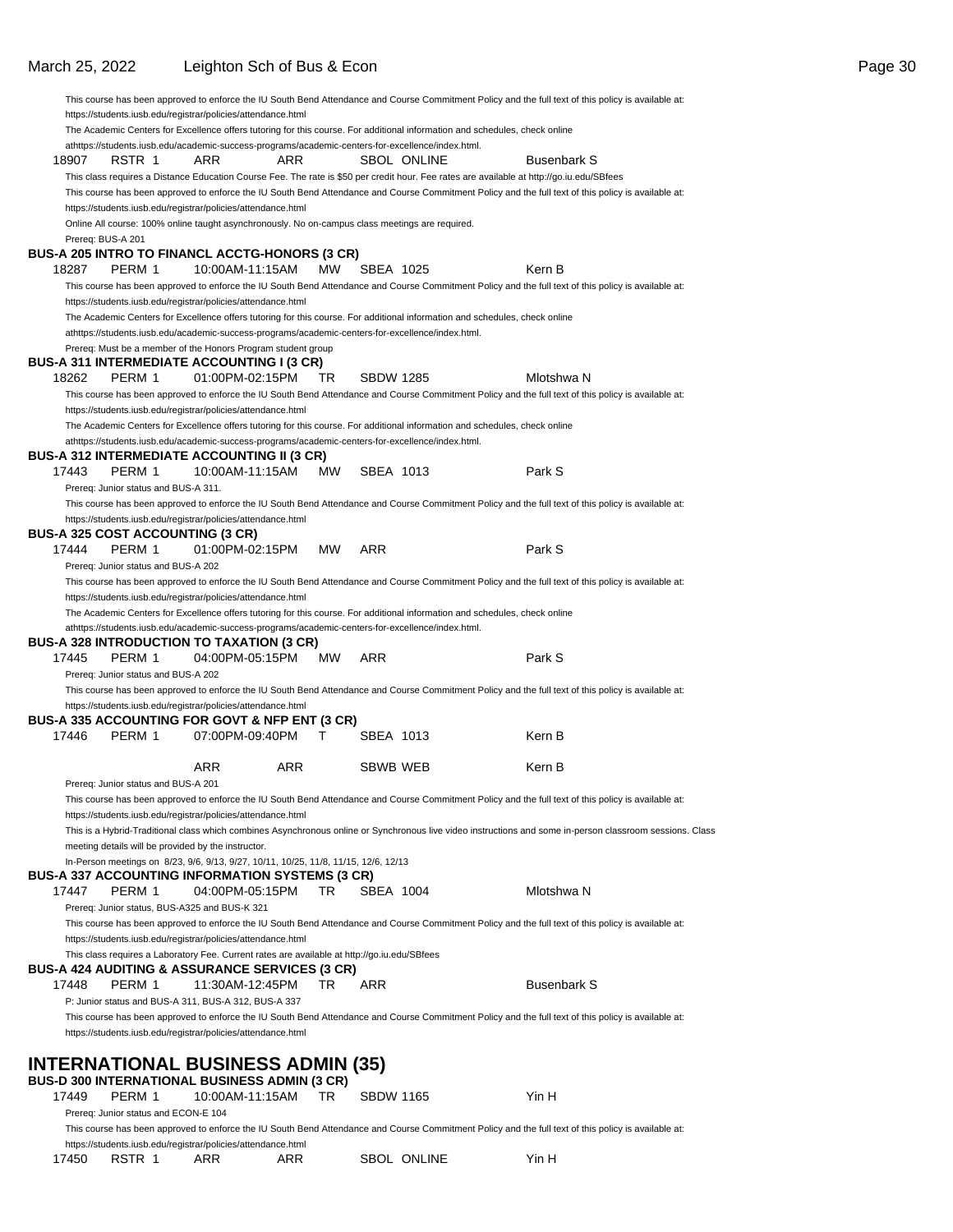Prereq: Junior status and ECON-E 104

This course has been approved to enforce the IU South Bend Attendance and Course Commitment Policy and the full text of this policy is available at: https://students.iusb.edu/registrar/policies/attendance.html This is a 100% online class taught by IU South Bend. No on-campus class meetings are required. A distance education fee will apply; check your campus bursar website for more information. Textbook purchases may be made through your home campus bookstore. This class is offered as part of a collaborative academic program. Please consult with your advisor to ensure this class will count toward your degree requirements. This class requires a Distance Education Course Fee. The rate is \$50 per credit hour. Fee rates are available at http://go.iu.edu/SBfees 18411 RSTR 1 ARR ARR SBOL ONLINE Yin H Prereq: Junior status and ECON-E 104 This course has been approved to enforce the IU South Bend Attendance and Course Commitment Policy and the full text of this policy is available at: https://students.iusb.edu/registrar/policies/attendance.html Online All course: 100% online taught asynchronously. No on-campus class meetings are required. This class is offered as part of a collaborative academic program. Please consult with your advisor to ensure this class will count toward your degree requirements. This class requires a Distance Education Course Fee. The rate is \$50 per credit hour. Fee rates are available at http://go.iu.edu/SBfees **FINANCE (40) BUS-F 151 COLLEGIATE PERSONAL FINANCE (1 CR)** 18149 8W1 ARR ARR SBOL ONLINE Lu X Class meets first 8 weeks, Aug 26 - Oct 22 This course has been approved to enforce the IU South Bend Attendance and Course Commitment Policy and the full text of this policy is available at: https://students.iusb.edu/registrar/policies/attendance.html Online All course: 100% online taught asynchronously. No on-campus class meetings are required. This class requires a Distance Education Course Fee. The rate is \$50 per credit hour. Fee rates are available at http://go.iu.edu/SBfees 18205 8W1 ARR ARR SBOL ONLINE Lu X Class meets first 8 weeks, Aug 26 - Oct 22 This course has been approved to enforce the IU South Bend Attendance and Course Commitment Policy and the full text of this policy is available at: https://students.iusb.edu/registrar/policies/attendance.html Online All course: 100% online taught asynchronously. No on-campus class meetings are required. This class requires a Distance Education Course Fee. The rate is \$50 per credit hour. Fee rates are available at http://go.iu.edu/SBfees 18365 8W1 ARR ARR SBOL ONLINE Lu X Class meets first 8 weeks, Aug 26 - Oct 22 This course has been approved to enforce the IU South Bend Attendance and Course Commitment Policy and the full text of this policy is available at: https://students.iusb.edu/registrar/policies/attendance.html Online All course: 100% online taught asynchronously. No on-campus class meetings are required. This class requires a Distance Education Course Fee. The rate is \$50 per credit hour. Fee rates are available at http://go.iu.edu/SBfees **BUS-F 301 FINANCIAL MANAGEMENT (3 CR)** 17451 PERM 1 04:00 PM-05:15 PM T ARR Meisami A ARR ARR SBWB WEB Meisami A Prereq: Junior status and BUS-A 201 Class meets in-person every Tuesday, Aug 23 - Dec 6 This course has been approved to enforce the IU South Bend Attendance and Course Commitment Policy and the full text of this policy is available at: https://students.iusb.edu/registrar/policies/attendance.html This is a Hybrid-Traditional class which combines Asynchronous online or Synchronous live video instructions and some in-person classroom sessions. Class meeting details will be provided by the instructor. 17453 RSTR 1 ARR ARR SBOL ONLINE Kohli R Prereq: Junior status and BUS-A 201 This course has been approved to enforce the IU South Bend Attendance and Course Commitment Policy and the full text of this policy is available at: https://students.iusb.edu/registrar/policies/attendance.html This class requires a Distance Education Course Fee. The rate is \$50 per credit hour. Fee rates are available at http://go.iu.edu/SBfees This is a 100% online class taught by IU South Bend. No on-campus class meetings are required. A distance education fee will apply; check your campus bursar website for more information. Textbook purchases may be made through your home campus bookstore. This class is offered as part of a collaborative academic program. Please consult with your advisor to ensure this class will count toward your degree requirements. 17452 RSTR 1 ARR ARR SBOL ONLINE Meisami A Prereq: Junior status and BUS-A 201 This course has been approved to enforce the IU South Bend Attendance and Course Commitment Policy and the full text of this policy is available at: https://students.iusb.edu/registrar/policies/attendance.html Online All course: 100% online taught asynchronously. No on-campus class meetings are required. This class requires a Distance Education Course Fee. The rate is \$50 per credit hour. Fee rates are available at http://go.iu.edu/SBfees This class is offered as part of a collaborative academic program. Please consult with your advisor to ensure this class will count toward your degree requirements. **BUS-F 302 FINANCIAL DECISION MAKING (3 CR)** 17454 RSTR 1 04:00PM-06:40PM T ARR Kohli R Prereq: Junior status and BUS-F 301

This course has been approved to enforce the IU South Bend Attendance and Course Commitment Policy and the full text of this policy is available at: https://students.iusb.edu/registrar/policies/attendance.html

**BUS-F 345 MONEY, BANKING & CAPTL MARKETS (3 CR)**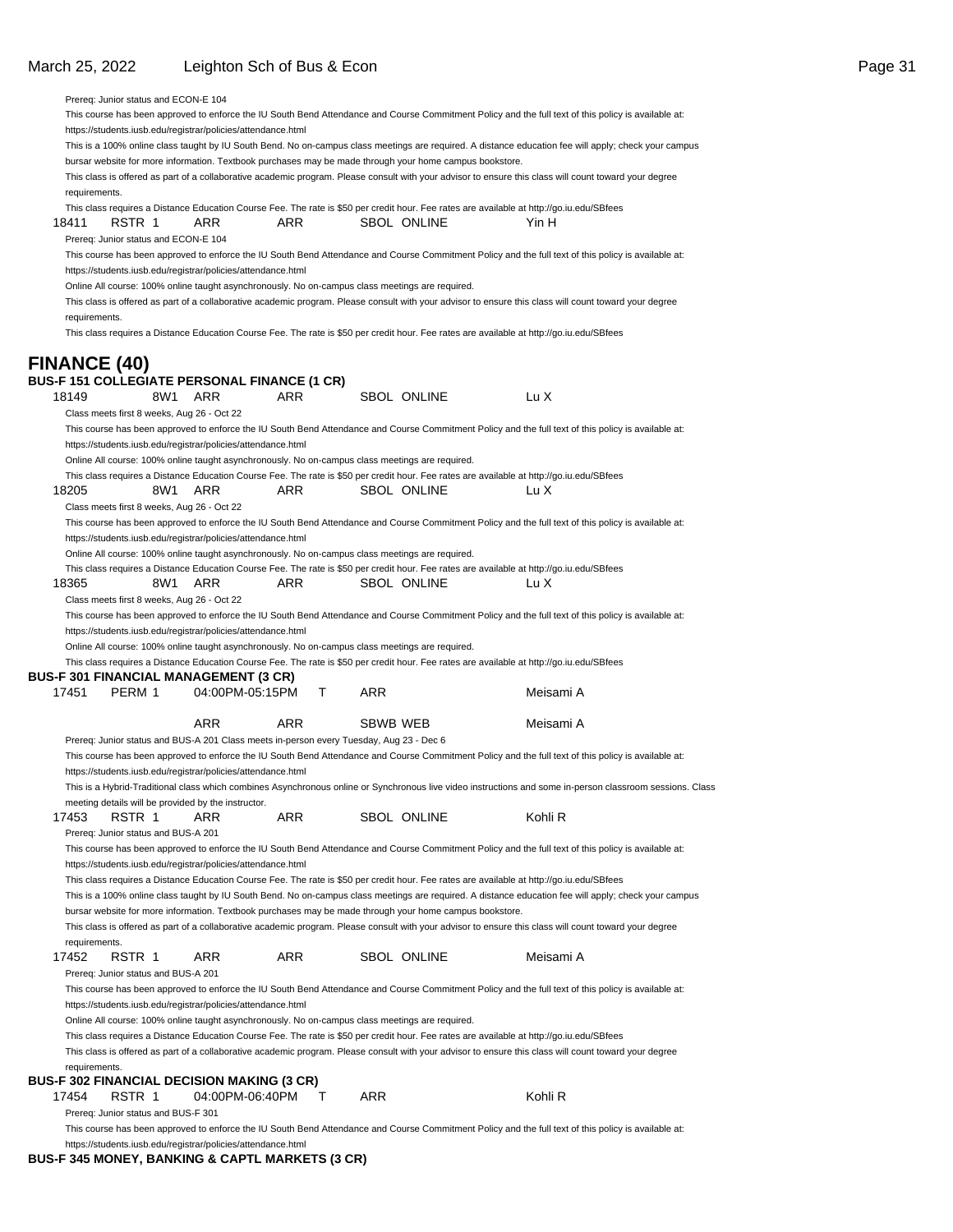| March 25, 2022 |                                                                                                               | Leighton Sch of Bus & Econ |            |           |                  | Page 32                                                                                                                                                                  |
|----------------|---------------------------------------------------------------------------------------------------------------|----------------------------|------------|-----------|------------------|--------------------------------------------------------------------------------------------------------------------------------------------------------------------------|
| 17919          | RSTR 1<br>Prereq: Junior status and BUS-F 301                                                                 | 05:30PM-08:10PM            |            | R.        | SBEA 1013        | Zapata de Alba L<br>This course has been approved to enforce the IU South Bend Attendance and Course Commitment Policy and the full text of this policy is available at: |
|                | https://students.iusb.edu/registrar/policies/attendance.html                                                  |                            |            |           |                  |                                                                                                                                                                          |
| 17455          | <b>BUS-F 420 EQUITY &amp; FIXED INCOME INVSTMNT (3 CR)</b><br>RSTR 1                                          | 02:30PM-03:45PM            |            | т         | ARR              | Lu X                                                                                                                                                                     |
|                | Prereq: Junior status and BUS-F 301                                                                           | ARR                        | ARR        |           | SBWB WEB         | Lu X                                                                                                                                                                     |
|                |                                                                                                               |                            |            |           |                  | This course has been approved to enforce the IU South Bend Attendance and Course Commitment Policy and the full text of this policy is available at:                     |
|                | https://students.iusb.edu/registrar/policies/attendance.html                                                  |                            |            |           |                  |                                                                                                                                                                          |
|                | meeting details will be provided by the instructor.                                                           |                            |            |           |                  | This is a Hybrid-Traditional class which combines Asynchronous online or Synchronous live video instructions and some in-person classroom sessions. Class                |
|                | Class meets in-person every Tuesday, Aug 23 - Dec 6                                                           |                            |            |           |                  |                                                                                                                                                                          |
| 18487          | <b>BUS-F 423 TOPICS IN INVESTMENT (3 CR)</b><br>PERM 1                                                        | 10:00AM-11:15AM            |            | T.        | ARR              | Lu X                                                                                                                                                                     |
|                |                                                                                                               |                            |            |           |                  |                                                                                                                                                                          |
|                |                                                                                                               | <b>ARR</b>                 | <b>ARR</b> |           | SBWB WEB         | Lu X                                                                                                                                                                     |
|                | https://students.iusb.edu/registrar/policies/attendance.html                                                  |                            |            |           |                  | This course has been approved to enforce the IU South Bend Attendance and Course Commitment Policy and the full text of this policy is available at:                     |
|                | Class meets in-person every Tuesday, Aug 23 - Dec 6                                                           |                            |            |           |                  |                                                                                                                                                                          |
|                |                                                                                                               |                            |            |           |                  | This is a Hybrid-Traditional class which combines Asynchronous online or Synchronous live video instructions and some in-person classroom sessions. Class                |
|                | meeting details will be provided by the instructor.<br><b>BUS-F 444 APPLICATIONS IN FINANCIAL MGMT (3 CR)</b> |                            |            |           |                  |                                                                                                                                                                          |
| 32466          | $\mathbf{1}$                                                                                                  | 04:00PM-06:30PM            |            | W         | SBWB WEB         | Kohli R                                                                                                                                                                  |
|                | <b>BUS-F 494 INTERNATIONAL FINANCE (3 CR)</b>                                                                 |                            |            |           |                  | This is a Distance-Other class which is provided by synchronous live video instruction, with any remainder taught through asynchronous online instruction                |
| 18062          | RSTR 1                                                                                                        | 05:30PM-08:10PM            |            | м         | SBEA 1019        | Mohammed A                                                                                                                                                               |
|                | Prereq: Junior status and BUS-F 301                                                                           |                            |            |           |                  |                                                                                                                                                                          |
|                | https://students.iusb.edu/registrar/policies/attendance.html                                                  |                            |            |           |                  | This course has been approved to enforce the IU South Bend Attendance and Course Commitment Policy and the full text of this policy is available at:                     |
|                |                                                                                                               |                            |            |           |                  |                                                                                                                                                                          |
|                | <b>FRESHMEN SEMESTER 1 COHORT BLO (47)</b>                                                                    |                            |            |           |                  |                                                                                                                                                                          |
|                | <b>BUS-BE 100 BE: FRESHMAN BLOCK (7 CR)</b>                                                                   |                            |            |           |                  |                                                                                                                                                                          |
| 18188          | <b>VT: BUS-B 190 PRINCIPLES BUS ADMIN</b><br>PERM 1                                                           | 08:30AM-09:45AM            |            | <b>MW</b> | <b>SBDW 1185</b> | Fox M                                                                                                                                                                    |
|                |                                                                                                               |                            |            |           |                  |                                                                                                                                                                          |
|                | <b>VT: BUS-X 220 CAREER PERSPECTIVES</b>                                                                      | 10:00AM-11:15AM            |            | м         | <b>SBDW 1185</b> | Carl P                                                                                                                                                                   |
|                |                                                                                                               |                            |            |           |                  |                                                                                                                                                                          |
|                | <b>VT: SPCH-S 121 PUBLIC SPEAKING</b>                                                                         |                            |            |           |                  |                                                                                                                                                                          |
|                |                                                                                                               | 11:30AM-12:45PM            |            | <b>MW</b> | <b>SBDW 1150</b> | Caskey Sigety L                                                                                                                                                          |
|                | <b>VT: COHORT DISCUSSION</b>                                                                                  |                            |            |           |                  |                                                                                                                                                                          |
|                |                                                                                                               | 10:00AM-11:15AM            |            | w         | <b>SBDW 1185</b> |                                                                                                                                                                          |
|                | https://students.iusb.edu/registrar/policies/attendance.html                                                  |                            |            |           |                  | This course has been approved to enforce the IU South Bend Attendance and Course Commitment Policy and the full text of this policy is available at:                     |
|                | Spch-S 121 is a hybrid class. Some sessions are in-person; others are online.                                 |                            |            |           |                  |                                                                                                                                                                          |
|                |                                                                                                               |                            |            |           |                  |                                                                                                                                                                          |
|                | <b>FRESHMEN SEMESTER 1 COHORT BLO (48)</b><br><b>BUS-BE 100 BE: FRESHMAN BLOCK (7 CR)</b>                     |                            |            |           |                  |                                                                                                                                                                          |
|                | <b>VT: SPCH-S 121 PUBLIC SPEAKING</b>                                                                         |                            |            |           |                  |                                                                                                                                                                          |
| 18189          | PERM 1                                                                                                        | 01:00PM-02:15PM            |            | TR        | <b>SBDW 1150</b> | McInerney K                                                                                                                                                              |
|                | <b>VT: BUS-B 190 PRINCIPLES BUS ADMIN</b>                                                                     |                            |            |           |                  |                                                                                                                                                                          |
|                |                                                                                                               | 10:00AM-11:15AM            |            | TR        | <b>SBDW 1275</b> | Shively D                                                                                                                                                                |
|                |                                                                                                               |                            |            |           |                  |                                                                                                                                                                          |
|                | <b>VT: BUS-X 220 CAREER PERSPECTIVES</b>                                                                      | 11:30AM-12:45PM            |            | Τ         | <b>SBDW 1275</b> | Carl P                                                                                                                                                                   |
|                |                                                                                                               | 11:30AM-12:45PM            |            | R         | <b>SBDW 1275</b> |                                                                                                                                                                          |
|                |                                                                                                               |                            |            |           |                  | This course has been approved to enforce the IU South Bend Attendance and Course Commitment Policy and the full text of this policy is available at:                     |
|                | https://students.iusb.edu/registrar/policies/attendance.html                                                  |                            |            |           |                  |                                                                                                                                                                          |
|                | Spch-S 121 is a hybrid class. Some sessions are in-person; others are online.                                 |                            |            |           |                  |                                                                                                                                                                          |
|                | <b>FRESHMEN SEMESTER 1 COHORT BLO (49)</b><br><b>BUS-BE 100 BE: FRESHMAN BLOCK (7 CR)</b>                     |                            |            |           |                  |                                                                                                                                                                          |

#### **VT: BUS-B 190 PRINCIPLES BUS ADMIN**

|  | 18190 PERM 1 | 01:00PM-02:15PM |  | MW SBDW 1125 | Fox M |
|--|--------------|-----------------|--|--------------|-------|
|--|--------------|-----------------|--|--------------|-------|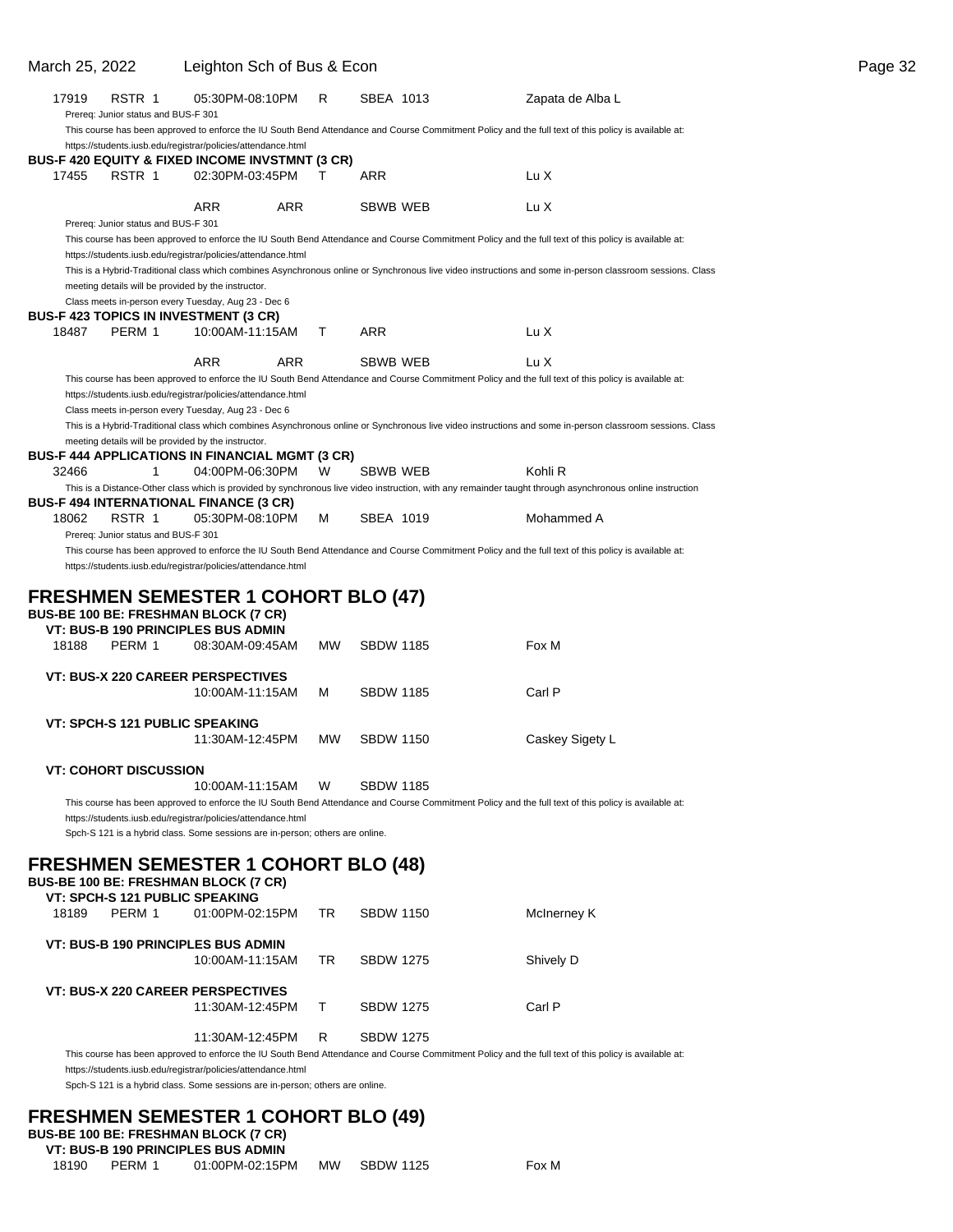|          |                                       | <b>VT: BUS-X 220 CAREER PERSPECTIVES</b><br>02:30PM-03:45PM                                                                                   |      | м         | <b>SBDW 1125</b> |             | Carl P                                                                                                                                               |  |
|----------|---------------------------------------|-----------------------------------------------------------------------------------------------------------------------------------------------|------|-----------|------------------|-------------|------------------------------------------------------------------------------------------------------------------------------------------------------|--|
|          | VT: SPCH-S 121 PUBLIC SPEAKING        | 04:00PM-05:15PM                                                                                                                               |      | <b>MW</b> | <b>SBDW 1170</b> |             | Griffith K                                                                                                                                           |  |
|          | <b>VT: COHORT DISCUSSION</b>          |                                                                                                                                               |      |           |                  |             |                                                                                                                                                      |  |
|          |                                       | 02:30PM-03:45PM                                                                                                                               |      | W         | <b>SBDW 1125</b> |             |                                                                                                                                                      |  |
|          |                                       | https://students.iusb.edu/registrar/policies/attendance.html<br>Spch-S 121 is a hybrid class. Some sessions are in-person; others are online. |      |           |                  |             | This course has been approved to enforce the IU South Bend Attendance and Course Commitment Policy and the full text of this policy is available at: |  |
|          |                                       | VT: BUS-B 190 PRINCIPLES BUS ADMIN                                                                                                            |      |           |                  |             |                                                                                                                                                      |  |
| 18639    | PERM 1                                | 02:30PM-03:45PM                                                                                                                               |      | TR        | <b>SBDW 1150</b> |             | Shively D                                                                                                                                            |  |
|          |                                       | <b>VT: BUS-X 220 CAREER PERSPECTIVES</b>                                                                                                      |      |           |                  |             |                                                                                                                                                      |  |
|          |                                       | 04:00PM-05:15PM                                                                                                                               |      | т         | <b>SBDW 1150</b> |             | Carl P                                                                                                                                               |  |
|          | <b>VT: SPCH-S 121 PUBLIC SPEAKING</b> |                                                                                                                                               |      |           |                  |             |                                                                                                                                                      |  |
|          |                                       | 05:30PM-06:45PM                                                                                                                               |      | TR        | <b>SBDW 1150</b> |             | Revak M                                                                                                                                              |  |
|          | <b>VT: COHORT DISCUSSION</b>          |                                                                                                                                               |      |           | <b>SBDW 1150</b> |             |                                                                                                                                                      |  |
|          |                                       | 04:00PM-05:15PM                                                                                                                               |      | R         |                  |             | This course has been approved to enforce the IU South Bend Attendance and Course Commitment Policy and the full text of this policy is available at: |  |
|          |                                       | https://students.iusb.edu/registrar/policies/attendance.html                                                                                  |      |           |                  |             |                                                                                                                                                      |  |
|          |                                       | Spch-S 121 is a hybrid class. Some sessions are in-person; others are online.                                                                 |      |           |                  |             |                                                                                                                                                      |  |
|          |                                       | Above Section may open during Registration if needed                                                                                          |      |           |                  |             |                                                                                                                                                      |  |
|          |                                       |                                                                                                                                               |      |           |                  |             |                                                                                                                                                      |  |
|          |                                       | ADMIN AND BEHAVIORAL STUDIES (50)                                                                                                             |      |           |                  |             |                                                                                                                                                      |  |
| 18387    | 1                                     | <b>BUS-B 190 PRINCIPLES OF BUSINESS ADMIN (3 CR)</b><br>10:00AM-11:15AM                                                                       |      | <b>MW</b> | <b>SBDW 1275</b> |             | Fowler G                                                                                                                                             |  |
|          |                                       |                                                                                                                                               |      |           |                  |             | Credit for B190 not given to Juniors and Seniors nor for students when taken concurrently with and/or after 300/400 level Business and/or Economics  |  |
| courses. |                                       |                                                                                                                                               |      |           |                  |             |                                                                                                                                                      |  |
|          |                                       | Credit not given for both BUS-W 100 and BUS-B 190.                                                                                            |      |           |                  |             |                                                                                                                                                      |  |
|          |                                       | Campuswide Gen Ed Common Core: Human Behavior and Social Institutions                                                                         |      |           |                  |             |                                                                                                                                                      |  |
|          |                                       |                                                                                                                                               |      |           |                  |             | This course has been approved to enforce the IU South Bend Attendance and Course Commitment Policy and the full text of this policy is available at: |  |
|          |                                       | https://students.iusb.edu/registrar/policies/attendance.html                                                                                  |      |           |                  |             |                                                                                                                                                      |  |
|          |                                       | Above Section may open during Registration if needed                                                                                          |      |           |                  |             |                                                                                                                                                      |  |
| 18066    | 1                                     | 08:30AM-09:45AM                                                                                                                               |      | TR        | SBEA 1010        |             | Thrall R                                                                                                                                             |  |
|          |                                       |                                                                                                                                               |      |           |                  |             | Credit for B190 not given to Juniors and Seniors nor for students when taken concurrently with and/or after 300/400 level Business and/or Economics  |  |
| courses. |                                       |                                                                                                                                               |      |           |                  |             |                                                                                                                                                      |  |
|          |                                       | Credit not given for both BUS-W 100 and BUS-B 190.<br>Campuswide Gen Ed Common Core: Human Behavior and Social Institutions                   |      |           |                  |             |                                                                                                                                                      |  |
|          |                                       |                                                                                                                                               |      |           |                  |             | This course has been approved to enforce the IU South Bend Attendance and Course Commitment Policy and the full text of this policy is available at: |  |
|          |                                       | https://students.iusb.edu/registrar/policies/attendance.html                                                                                  |      |           |                  |             |                                                                                                                                                      |  |
|          |                                       | Above Section may open during Registration if needed                                                                                          |      |           |                  |             |                                                                                                                                                      |  |
| 18288    | 1                                     | ARR                                                                                                                                           | ARR  |           |                  | SBOL ONLINE | Fox M                                                                                                                                                |  |
|          |                                       |                                                                                                                                               |      |           |                  |             | This course has been approved to enforce the IU South Bend Attendance and Course Commitment Policy and the full text of this policy is available at: |  |
|          |                                       | https://students.iusb.edu/registrar/policies/attendance.html                                                                                  |      |           |                  |             |                                                                                                                                                      |  |
| courses. |                                       |                                                                                                                                               |      |           |                  |             | Credit for B190 not given to Juniors and Seniors nor for students when taken concurrently with and/or after 300/400 level Business and/or Economics  |  |
|          |                                       | Credit not given for both BUS-W 100 and BUS-B 190.                                                                                            |      |           |                  |             |                                                                                                                                                      |  |
|          |                                       | Campuswide Gen Ed Common Core: Human Behavior and Social Institutions                                                                         |      |           |                  |             |                                                                                                                                                      |  |
|          |                                       |                                                                                                                                               |      |           |                  |             | This class requires a Distance Education Course Fee. The rate is \$50 per credit hour. Fee rates are available at http://go.iu.edu/SBfees            |  |
|          |                                       | Online All course: 100% online taught asynchronously. No on-campus class meetings are required.<br>BUS-B 399 BUSINESS AND SOCIETY (3 CR)      |      |           |                  |             |                                                                                                                                                      |  |
| 18116    | PERM 1                                | ARR                                                                                                                                           | ARR. |           |                  | SBOL ONLINE | Swain A                                                                                                                                              |  |
|          | Permission required.                  |                                                                                                                                               |      |           |                  |             |                                                                                                                                                      |  |
|          |                                       |                                                                                                                                               |      |           |                  |             | This course has been approved to enforce the IU South Bend Attendance and Course Commitment Policy and the full text of this policy is available at: |  |
|          |                                       | https://students.iusb.edu/registrar/policies/attendance.html                                                                                  |      |           |                  |             |                                                                                                                                                      |  |
|          |                                       | Campuswide Gen Ed Common Core: Human Behavior and Social Institutions                                                                         |      |           |                  |             |                                                                                                                                                      |  |
|          |                                       |                                                                                                                                               |      |           |                  |             | This class requires a Distance Education Course Fee. The rate is \$50 per credit hour. Fee rates are available at http://go.iu.edu/SBfees            |  |
|          |                                       | Online All course: 100% online taught asynchronously. No on-campus class meetings are required.                                               |      |           |                  |             |                                                                                                                                                      |  |
|          |                                       | This class fulfills the Information Literacy General Education Requirement                                                                    |      |           |                  |             |                                                                                                                                                      |  |
| 18081    | Prereq: Junior standing<br>PERM 1     | 04:00PM-05:15PM                                                                                                                               |      | TR        | SBEA 1025        |             | Dieringer M                                                                                                                                          |  |
|          | Prereq: Junior standing               |                                                                                                                                               |      |           |                  |             |                                                                                                                                                      |  |

This course has been approved to enforce the IU South Bend Attendance and Course Commitment Policy and the full text of this policy is available at: https://students.iusb.edu/registrar/policies/attendance.html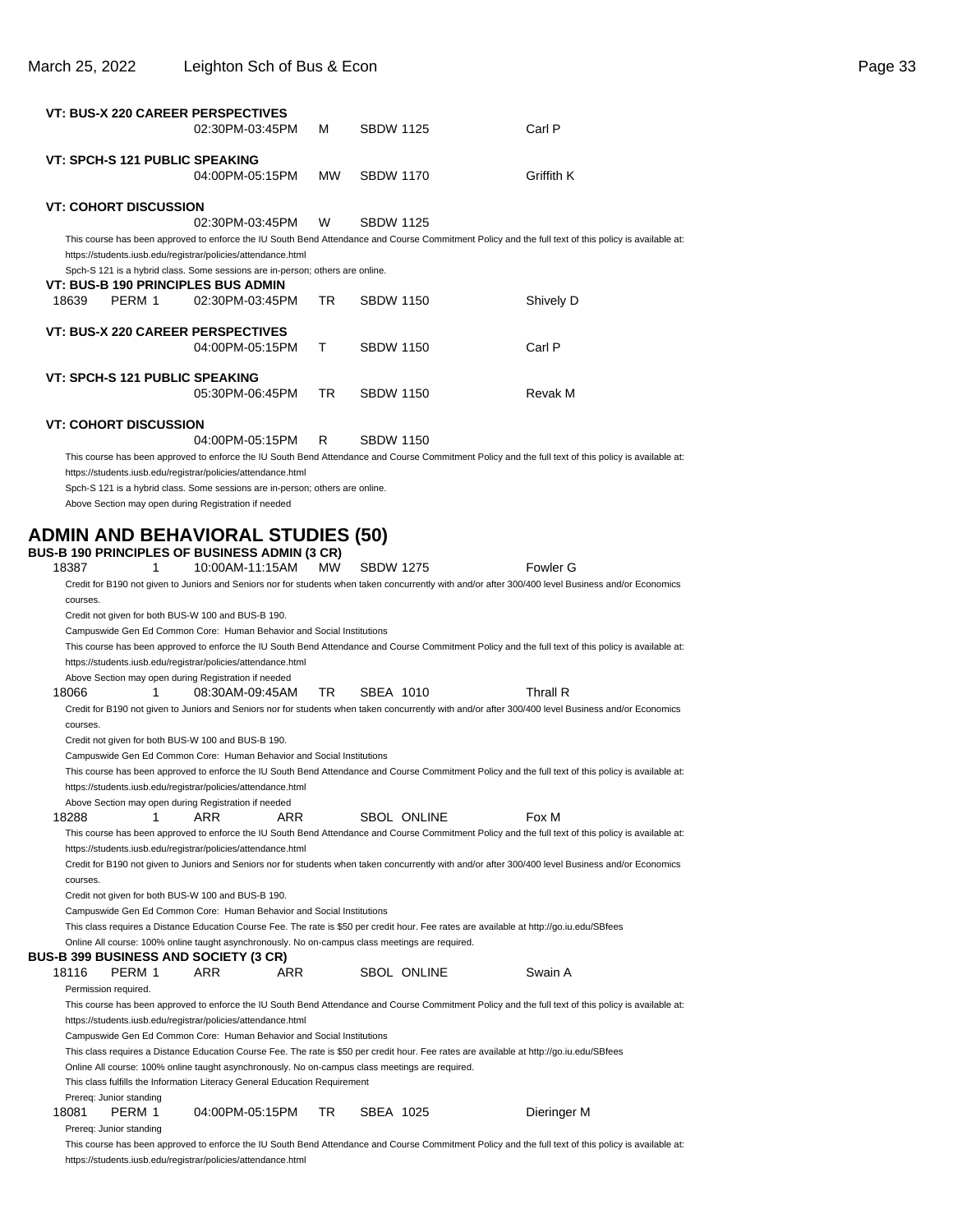|               |                                    |   | Campuswide Gen Ed Common Core: Human Behavior and Social Institutions                                       |      |           |                  |                    |                                                                                                                                                        |  |
|---------------|------------------------------------|---|-------------------------------------------------------------------------------------------------------------|------|-----------|------------------|--------------------|--------------------------------------------------------------------------------------------------------------------------------------------------------|--|
|               | Permission required                |   |                                                                                                             |      |           |                  |                    |                                                                                                                                                        |  |
|               |                                    |   | This class fulfills the Information Literacy General Education Requirement                                  |      |           |                  |                    |                                                                                                                                                        |  |
| 18905         | PERM 1                             |   | ARR                                                                                                         | ARR  |           |                  | <b>SBOL ONLINE</b> | Shively D                                                                                                                                              |  |
|               |                                    |   |                                                                                                             |      |           |                  |                    | This course has been approved to enforce the IU South Bend Attendance and Course Commitment Policy and the full text of this policy is available at:   |  |
|               |                                    |   | https://students.iusb.edu/registrar/policies/attendance.html                                                |      |           |                  |                    |                                                                                                                                                        |  |
|               |                                    |   | Campuswide Gen Ed Common Core: Human Behavior and Social Institutions                                       |      |           |                  |                    |                                                                                                                                                        |  |
|               |                                    |   |                                                                                                             |      |           |                  |                    | This class requires a Distance Education Course Fee. The rate is \$50 per credit hour. Fee rates are available at http://go.iu.edu/SBfees              |  |
|               |                                    |   | Online All course: 100% online taught asynchronously. No on-campus class meetings are required.             |      |           |                  |                    |                                                                                                                                                        |  |
|               | Permission required                |   |                                                                                                             |      |           |                  |                    |                                                                                                                                                        |  |
|               |                                    |   | This class fulfills the Information Literacy General Education Requirement                                  |      |           |                  |                    |                                                                                                                                                        |  |
|               | Prereg: Junior standing            |   |                                                                                                             |      |           |                  |                    |                                                                                                                                                        |  |
|               |                                    |   | BUS-H 320 SYSTEMS OF HLTH CARE DELIVERY (3 CR)                                                              |      |           |                  |                    |                                                                                                                                                        |  |
| 17926         | RSTR 1                             |   | ARR                                                                                                         | ARR. |           |                  | SBOL ONLINE        | Rossow C                                                                                                                                               |  |
|               |                                    |   |                                                                                                             |      |           |                  |                    | This is a 100% online class taught by IU South Bend. No on-campus class meetings are required. A distance education fee will apply; check your campus  |  |
|               |                                    |   | bursar website for more information. Textbook purchases may be made through your home campus bookstore.     |      |           |                  |                    |                                                                                                                                                        |  |
|               |                                    |   |                                                                                                             |      |           |                  |                    | This course has been approved to enforce the IU South Bend Attendance and Course Commitment Policy and the full text of this policy is available at:   |  |
|               |                                    |   | https://students.iusb.edu/registrar/policies/attendance.html                                                |      |           |                  |                    |                                                                                                                                                        |  |
|               |                                    |   |                                                                                                             |      |           |                  |                    | This class requires a Distance Education Course Fee. The rate is \$50 per credit hour. Fee rates are available at http://go.iu.edu/SBfees              |  |
|               |                                    |   |                                                                                                             |      |           |                  |                    | This class is offered as part of a collaborative academic program. Please consult with your advisor to ensure this class will count toward your degree |  |
| requirements. |                                    |   |                                                                                                             |      |           |                  |                    |                                                                                                                                                        |  |
|               |                                    |   | BUS-H 402 HOSPITAL ORGANIZATION & MNGMNT (3 CR)                                                             |      |           |                  |                    |                                                                                                                                                        |  |
| 18040         | PERM 1                             |   | 07:00PM-09:40PM                                                                                             |      | м         | SBEA 1025        |                    | Miro L                                                                                                                                                 |  |
|               |                                    |   |                                                                                                             |      |           |                  |                    | This course has been approved to enforce the IU South Bend Attendance and Course Commitment Policy and the full text of this policy is available at:   |  |
|               |                                    |   | https://students.iusb.edu/registrar/policies/attendance.html                                                |      |           |                  |                    |                                                                                                                                                        |  |
|               |                                    |   | BUS-J 401 STRATEGIC MANAGEMENT (3 CR)                                                                       |      |           |                  |                    |                                                                                                                                                        |  |
| 17456         | PERM 1                             |   | 02:30PM-03:45PM                                                                                             |      | <b>MW</b> | SBEA 1010        |                    | Reddy R                                                                                                                                                |  |
|               |                                    |   | Prereq: BUS-F 301, M 301, P 301, Z 302 and senior standing                                                  |      |           |                  |                    |                                                                                                                                                        |  |
|               |                                    |   |                                                                                                             |      |           |                  |                    | This course has been approved to enforce the IU South Bend Attendance and Course Commitment Policy and the full text of this policy is available at:   |  |
|               |                                    |   | https://students.iusb.edu/registrar/policies/attendance.html                                                |      |           |                  |                    |                                                                                                                                                        |  |
|               |                                    |   | This class requires a Business UG ETS Exam Fee. Current rates are available at http://go.iu.edu/SBfees      |      |           |                  |                    |                                                                                                                                                        |  |
| 17457         | PERM 1                             |   | ARR                                                                                                         | ARR  |           |                  | <b>SBOL ONLINE</b> | Upton K                                                                                                                                                |  |
|               |                                    |   | Prereq: BUS-F 301, M 301, P 301, Z 302 and senior standing                                                  |      |           |                  |                    |                                                                                                                                                        |  |
|               |                                    |   |                                                                                                             |      |           |                  |                    | This course has been approved to enforce the IU South Bend Attendance and Course Commitment Policy and the full text of this policy is available at:   |  |
|               |                                    |   | https://students.iusb.edu/registrar/policies/attendance.html                                                |      |           |                  |                    |                                                                                                                                                        |  |
|               |                                    |   | Online All course: 100% online taught asynchronously. No on-campus class meetings are required.             |      |           |                  |                    |                                                                                                                                                        |  |
|               |                                    |   |                                                                                                             |      |           |                  |                    | This class requires a Distance Education Course Fee. The rate is \$50 per credit hour. Fee rates are available at http://go.iu.edu/SBfees              |  |
|               |                                    |   | This class requires a Business UG ETS Exam Fee. Current rates are available at http://go.iu.edu/SBfees      |      |           |                  |                    |                                                                                                                                                        |  |
|               |                                    |   | <b>BUS-W 311 NEW VENTURE CREATION (3 CR)</b>                                                                |      |           |                  |                    |                                                                                                                                                        |  |
| 18908         | RSTR 1                             |   | 07:00PM-09:40PM                                                                                             |      | м         | <b>SBDW 1001</b> |                    | Reddy R                                                                                                                                                |  |
|               |                                    |   |                                                                                                             |      |           |                  |                    | This course has been approved to enforce the IU South Bend Attendance and Course Commitment Policy and the full text of this policy is available at:   |  |
|               |                                    |   | https://students.iusb.edu/registrar/policies/attendance.html                                                |      |           |                  |                    |                                                                                                                                                        |  |
|               |                                    |   |                                                                                                             |      |           |                  |                    |                                                                                                                                                        |  |
|               | Prereq: Junior status              |   |                                                                                                             |      |           |                  |                    |                                                                                                                                                        |  |
|               |                                    |   | Students must attend the entire Entrepreneurship Lecture Series (8 events, 7:00 - 8:15pm, Sept 13 - Nov 1). |      |           |                  |                    |                                                                                                                                                        |  |
|               |                                    |   | BUS-W 408 PRACTICUM IN SMALL BUSINESS (3 CR)                                                                |      |           |                  |                    |                                                                                                                                                        |  |
| 18253         | PERM 1                             |   | ARR                                                                                                         | ARR  |           | ARR              |                    |                                                                                                                                                        |  |
|               |                                    |   |                                                                                                             |      |           |                  |                    | This course has been approved to enforce the IU South Bend Attendance and Course Commitment Policy and the full text of this policy is available at:   |  |
|               |                                    |   | https://students.iusb.edu/registrar/policies/attendance.html                                                |      |           |                  |                    |                                                                                                                                                        |  |
|               |                                    |   | BUS-W 430 ORG & ORG CHANGE (3 CR)                                                                           |      |           |                  |                    |                                                                                                                                                        |  |
| 17470         | RSTR 1                             |   | 01:00PM-02:15PM                                                                                             |      | TR        | ARR              |                    | Anderson C                                                                                                                                             |  |
|               | Prereg: Junior status and BUS-Z302 |   |                                                                                                             |      |           |                  |                    |                                                                                                                                                        |  |
|               |                                    |   |                                                                                                             |      |           |                  |                    | This course has been approved to enforce the IU South Bend Attendance and Course Commitment Policy and the full text of this policy is available at:   |  |
|               |                                    |   | https://students.iusb.edu/registrar/policies/attendance.html                                                |      |           |                  |                    |                                                                                                                                                        |  |
|               |                                    |   | BUS-X 220 PROFESSIONAL PERSPECTIVES (1 CR)                                                                  |      |           |                  |                    |                                                                                                                                                        |  |
| 18199         |                                    | 1 | 04:00PM-05:15PM                                                                                             |      | w         | <b>SBDW 1275</b> |                    | Carl P                                                                                                                                                 |  |
|               |                                    |   |                                                                                                             |      |           |                  |                    | This course has been approved to enforce the IU South Bend Attendance and Course Commitment Policy and the full text of this policy is available at:   |  |
|               |                                    |   | https://students.iusb.edu/registrar/policies/attendance.html                                                |      |           |                  |                    |                                                                                                                                                        |  |
| 18342         |                                    | 1 | 10:00AM-11:15AM                                                                                             |      | т         | <b>SBNS 0063</b> |                    | Carl P                                                                                                                                                 |  |
|               |                                    |   |                                                                                                             |      |           |                  |                    | This course has been approved to enforce the IU South Bend Attendance and Course Commitment Policy and the full text of this policy is available at:   |  |
|               |                                    |   | https://students.iusb.edu/registrar/policies/attendance.html                                                |      |           |                  |                    |                                                                                                                                                        |  |
| 18687         |                                    |   | NON 04:00PM-05:15PM                                                                                         |      | TR        | <b>SBDW 1125</b> |                    |                                                                                                                                                        |  |
|               |                                    |   | Class meets first 5 weeks, Aug 23 - Sept 22                                                                 |      |           |                  |                    |                                                                                                                                                        |  |
|               |                                    |   |                                                                                                             |      |           |                  |                    | This course has been approved to enforce the IU South Bend Attendance and Course Commitment Policy and the full text of this policy is available at:   |  |
|               |                                    |   | https://students.iusb.edu/registrar/policies/attendance.html                                                |      |           |                  |                    |                                                                                                                                                        |  |
|               |                                    |   | Above Section may open during Registration if needed                                                        |      |           |                  |                    |                                                                                                                                                        |  |
|               |                                    |   | BUS-X 310 BUS CAREER PLANNING/PLACEMENT (1 CR)                                                              |      |           |                  |                    |                                                                                                                                                        |  |
| 17471         | PERM 1                             |   | ARR                                                                                                         | ARR  |           |                  | SBOL ONLINE        | Shively D                                                                                                                                              |  |
|               |                                    |   |                                                                                                             |      |           |                  |                    |                                                                                                                                                        |  |

Prereq: Junior or Senior

This course has been approved to enforce the IU South Bend Attendance and Course Commitment Policy and the full text of this policy is available at: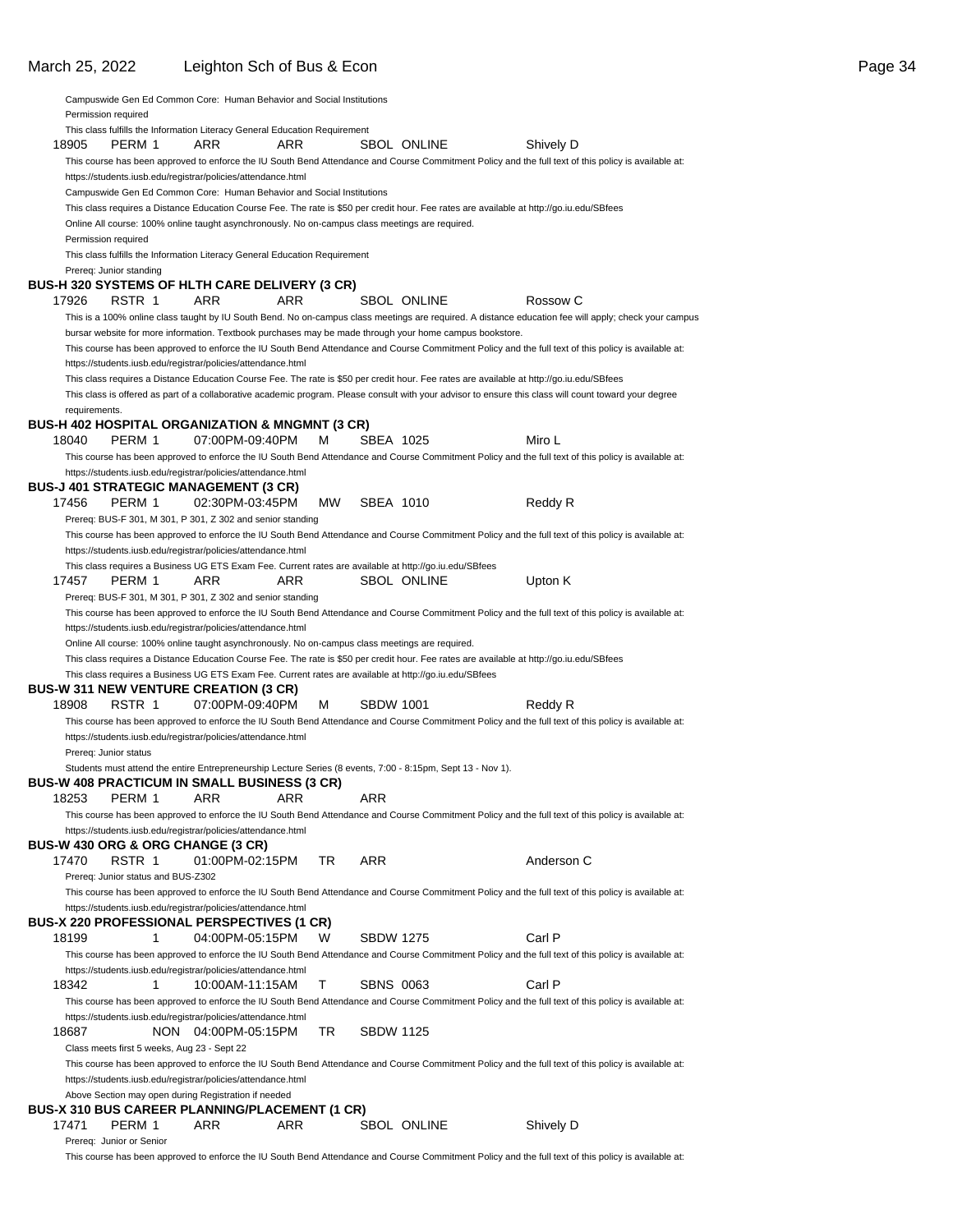| Online All course: 100% online taught asynchronously. No on-campus class meetings are required.<br>This class requires a Distance Education Course Fee. The rate is \$50 per credit hour. Fee rates are available at http://go.iu.edu/SBfees<br>17472<br><b>SBOL ONLINE</b><br>PERM 1<br>ARR<br>ARR<br>Shively D<br>Prereq: Junior or Senior<br>This course has been approved to enforce the IU South Bend Attendance and Course Commitment Policy and the full text of this policy is available at:<br>https://students.iusb.edu/registrar/policies/attendance.html<br>Online All course: 100% online taught asynchronously. No on-campus class meetings are required.<br>This class requires a Distance Education Course Fee. The rate is \$50 per credit hour. Fee rates are available at http://go.iu.edu/SBfees<br>17820<br>PERM 1<br>ARR<br>ARR<br><b>SBOL ONLINE</b><br>Shively D<br>Prereq: Junior or Senior<br>This course has been approved to enforce the IU South Bend Attendance and Course Commitment Policy and the full text of this policy is available at:<br>https://students.iusb.edu/registrar/policies/attendance.html<br>Online All course: 100% online taught asynchronously. No on-campus class meetings are required.<br>This class requires a Distance Education Course Fee. The rate is \$50 per credit hour. Fee rates are available at http://go.iu.edu/SBfees<br>18195<br>PERM 1<br>ARR<br>ARR<br>SBWB WEB<br>This is a Hybrid-Traditional class which is a combination of Asynchronous online instruction and some in-person classroom sessions.<br>Attendance at the following Tuesday class sessions is mandatory: Aug 24; Sept 28; Oct 26; and Nov 23.<br>Prereq: Junior or Senior<br>This course has been approved to enforce the IU South Bend Attendance and Course Commitment Policy and the full text of this policy is available at:<br>https://students.iusb.edu/registrar/policies/attendance.html<br>BUS-Z 302 MANAGING & BEHAVR IN ORGANIZTN (3 CR)<br>Parker D<br>18117<br>PERM 1<br>01:00PM-02:15PM<br>TR<br>SBEA 1015<br>Prereq: Junior status<br>This course has been approved to enforce the IU South Bend Attendance and Course Commitment Policy and the full text of this policy is available at:<br>https://students.iusb.edu/registrar/policies/attendance.html<br><b>ARR</b><br>17473<br>TR<br>PERM 1<br>08:30AM-09:45AM<br>Prereq: Junior status<br>This course has been approved to enforce the IU South Bend Attendance and Course Commitment Policy and the full text of this policy is available at:<br>https://students.iusb.edu/registrar/policies/attendance.html<br>18463<br>RSTR 1<br>ARR<br>SBOL ONLINE<br>ARR<br>Prereq: Junior status<br>This course has been approved to enforce the IU South Bend Attendance and Course Commitment Policy and the full text of this policy is available at:<br>https://students.iusb.edu/registrar/policies/attendance.html<br>Online All course: 100% online taught asynchronously. No on-campus class meetings are required.<br>This class requires a Distance Education Course Fee. The rate is \$50 per credit hour. Fee rates are available at http://go.iu.edu/SBfees<br>BUS-Z 440 PERSONNEL - HUMAN RES MGMT (3 CR)<br>17474<br>PERM 1<br>07:00PM-09:40PM<br>W<br>SBEA 1023<br>Prereq: Junior status and BUS-Z 302.<br>This course has been approved to enforce the IU South Bend Attendance and Course Commitment Policy and the full text of this policy is available at:<br>https://students.iusb.edu/registrar/policies/attendance.html<br>BUS-Z 441 WAGE AND SALARY ADMINISTRATION (3 CR)<br>SBEA 1010<br>17821<br>TR<br>RSTR 1<br>05:30PM-06:45PM<br>Prereq: Junior status, BUS-Z 440 and ECON-E 270<br>This course has been approved to enforce the IU South Bend Attendance and Course Commitment Policy and the full text of this policy is available at:<br>https://students.iusb.edu/registrar/policies/attendance.html<br>BUS-Z 444 PERSONNEL RSRCH & MEASUREMENT (3 CR)<br>VT: PERSONNEL: SELECTN/DEVELOPMENT<br>17475<br>RSTR 1<br>07:00PM-08:15PM<br>TR<br>SBEA 1010<br>Prereq: Junior status, BUS-Z 440 and ECON-E 270<br>This course has been approved to enforce the IU South Bend Attendance and Course Commitment Policy and the full text of this policy is available at:<br>https://students.iusb.edu/registrar/policies/attendance.html<br><b>DECISION SCIENCES (65)</b><br><b>BUS-K 201 THE COMPUTER IN BUSINESS (3 CR)</b><br>17818<br>10:00AM-11:15AM<br>ARR<br>1<br>MW.<br>No prerequisite, all students are expected to have fundamental skills in the use of a computer prior to taking this course.<br>Campuswide Gen Ed Fundamental Literacies: Computer Literacy<br>This course has been approved to enforce the IU South Bend Attendance and Course Commitment Policy and the full text of this policy is available at:<br>https://students.iusb.edu/registrar/policies/attendance.html<br>The Academic Centers for Excellence offers tutoring for this course. For additional information and schedules, check online<br>athttps://students.iusb.edu/academic-success-programs/academic-centers-for-excellence/index.html.<br>Campuswide Gen Ed Extended Literacies, effective Fall 2021<br>This class requires a Laboratory Fee. Current rates are available at http://go.iu.edu/SBfees<br>SBEA 1105<br>17458<br>1<br>05:30PM-06:45PM<br>МW |  | https://students.iusb.edu/registrar/policies/attendance.html |  |  |  |  |
|----------------------------------------------------------------------------------------------------------------------------------------------------------------------------------------------------------------------------------------------------------------------------------------------------------------------------------------------------------------------------------------------------------------------------------------------------------------------------------------------------------------------------------------------------------------------------------------------------------------------------------------------------------------------------------------------------------------------------------------------------------------------------------------------------------------------------------------------------------------------------------------------------------------------------------------------------------------------------------------------------------------------------------------------------------------------------------------------------------------------------------------------------------------------------------------------------------------------------------------------------------------------------------------------------------------------------------------------------------------------------------------------------------------------------------------------------------------------------------------------------------------------------------------------------------------------------------------------------------------------------------------------------------------------------------------------------------------------------------------------------------------------------------------------------------------------------------------------------------------------------------------------------------------------------------------------------------------------------------------------------------------------------------------------------------------------------------------------------------------------------------------------------------------------------------------------------------------------------------------------------------------------------------------------------------------------------------------------------------------------------------------------------------------------------------------------------------------------------------------------------------------------------------------------------------------------------------------------------------------------------------------------------------------------------------------------------------------------------------------------------------------------------------------------------------------------------------------------------------------------------------------------------------------------------------------------------------------------------------------------------------------------------------------------------------------------------------------------------------------------------------------------------------------------------------------------------------------------------------------------------------------------------------------------------------------------------------------------------------------------------------------------------------------------------------------------------------------------------------------------------------------------------------------------------------------------------------------------------------------------------------------------------------------------------------------------------------------------------------------------------------------------------------------------------------------------------------------------------------------------------------------------------------------------------------------------------------------------------------------------------------------------------------------------------------------------------------------------------------------------------------------------------------------------------------------------------------------------------------------------------------------------------------------------------------------------------------------------------------------------------------------------------------------------------------------------------------------------------------------------------------------------------------------------------------------------------------------------------------------------------------------------------------------------------------------------------------------------------------------------------------------------------------------------------------------------------------------------------------------------------------------------------------------------------------------------------------------------------------------------------------------------------------------------------------------------------------------------------------------------------------------------------------------------------------------------------------------------------------------------------------------------------------------------------------------------------------------------------------------------------------------------|--|--------------------------------------------------------------|--|--|--|--|
|                                                                                                                                                                                                                                                                                                                                                                                                                                                                                                                                                                                                                                                                                                                                                                                                                                                                                                                                                                                                                                                                                                                                                                                                                                                                                                                                                                                                                                                                                                                                                                                                                                                                                                                                                                                                                                                                                                                                                                                                                                                                                                                                                                                                                                                                                                                                                                                                                                                                                                                                                                                                                                                                                                                                                                                                                                                                                                                                                                                                                                                                                                                                                                                                                                                                                                                                                                                                                                                                                                                                                                                                                                                                                                                                                                                                                                                                                                                                                                                                                                                                                                                                                                                                                                                                                                                                                                                                                                                                                                                                                                                                                                                                                                                                                                                                                                                                                                                                                                                                                                                                                                                                                                                                                                                                                                                                                                                              |  |                                                              |  |  |  |  |
|                                                                                                                                                                                                                                                                                                                                                                                                                                                                                                                                                                                                                                                                                                                                                                                                                                                                                                                                                                                                                                                                                                                                                                                                                                                                                                                                                                                                                                                                                                                                                                                                                                                                                                                                                                                                                                                                                                                                                                                                                                                                                                                                                                                                                                                                                                                                                                                                                                                                                                                                                                                                                                                                                                                                                                                                                                                                                                                                                                                                                                                                                                                                                                                                                                                                                                                                                                                                                                                                                                                                                                                                                                                                                                                                                                                                                                                                                                                                                                                                                                                                                                                                                                                                                                                                                                                                                                                                                                                                                                                                                                                                                                                                                                                                                                                                                                                                                                                                                                                                                                                                                                                                                                                                                                                                                                                                                                                              |  |                                                              |  |  |  |  |
|                                                                                                                                                                                                                                                                                                                                                                                                                                                                                                                                                                                                                                                                                                                                                                                                                                                                                                                                                                                                                                                                                                                                                                                                                                                                                                                                                                                                                                                                                                                                                                                                                                                                                                                                                                                                                                                                                                                                                                                                                                                                                                                                                                                                                                                                                                                                                                                                                                                                                                                                                                                                                                                                                                                                                                                                                                                                                                                                                                                                                                                                                                                                                                                                                                                                                                                                                                                                                                                                                                                                                                                                                                                                                                                                                                                                                                                                                                                                                                                                                                                                                                                                                                                                                                                                                                                                                                                                                                                                                                                                                                                                                                                                                                                                                                                                                                                                                                                                                                                                                                                                                                                                                                                                                                                                                                                                                                                              |  |                                                              |  |  |  |  |
|                                                                                                                                                                                                                                                                                                                                                                                                                                                                                                                                                                                                                                                                                                                                                                                                                                                                                                                                                                                                                                                                                                                                                                                                                                                                                                                                                                                                                                                                                                                                                                                                                                                                                                                                                                                                                                                                                                                                                                                                                                                                                                                                                                                                                                                                                                                                                                                                                                                                                                                                                                                                                                                                                                                                                                                                                                                                                                                                                                                                                                                                                                                                                                                                                                                                                                                                                                                                                                                                                                                                                                                                                                                                                                                                                                                                                                                                                                                                                                                                                                                                                                                                                                                                                                                                                                                                                                                                                                                                                                                                                                                                                                                                                                                                                                                                                                                                                                                                                                                                                                                                                                                                                                                                                                                                                                                                                                                              |  |                                                              |  |  |  |  |
|                                                                                                                                                                                                                                                                                                                                                                                                                                                                                                                                                                                                                                                                                                                                                                                                                                                                                                                                                                                                                                                                                                                                                                                                                                                                                                                                                                                                                                                                                                                                                                                                                                                                                                                                                                                                                                                                                                                                                                                                                                                                                                                                                                                                                                                                                                                                                                                                                                                                                                                                                                                                                                                                                                                                                                                                                                                                                                                                                                                                                                                                                                                                                                                                                                                                                                                                                                                                                                                                                                                                                                                                                                                                                                                                                                                                                                                                                                                                                                                                                                                                                                                                                                                                                                                                                                                                                                                                                                                                                                                                                                                                                                                                                                                                                                                                                                                                                                                                                                                                                                                                                                                                                                                                                                                                                                                                                                                              |  |                                                              |  |  |  |  |
|                                                                                                                                                                                                                                                                                                                                                                                                                                                                                                                                                                                                                                                                                                                                                                                                                                                                                                                                                                                                                                                                                                                                                                                                                                                                                                                                                                                                                                                                                                                                                                                                                                                                                                                                                                                                                                                                                                                                                                                                                                                                                                                                                                                                                                                                                                                                                                                                                                                                                                                                                                                                                                                                                                                                                                                                                                                                                                                                                                                                                                                                                                                                                                                                                                                                                                                                                                                                                                                                                                                                                                                                                                                                                                                                                                                                                                                                                                                                                                                                                                                                                                                                                                                                                                                                                                                                                                                                                                                                                                                                                                                                                                                                                                                                                                                                                                                                                                                                                                                                                                                                                                                                                                                                                                                                                                                                                                                              |  |                                                              |  |  |  |  |
|                                                                                                                                                                                                                                                                                                                                                                                                                                                                                                                                                                                                                                                                                                                                                                                                                                                                                                                                                                                                                                                                                                                                                                                                                                                                                                                                                                                                                                                                                                                                                                                                                                                                                                                                                                                                                                                                                                                                                                                                                                                                                                                                                                                                                                                                                                                                                                                                                                                                                                                                                                                                                                                                                                                                                                                                                                                                                                                                                                                                                                                                                                                                                                                                                                                                                                                                                                                                                                                                                                                                                                                                                                                                                                                                                                                                                                                                                                                                                                                                                                                                                                                                                                                                                                                                                                                                                                                                                                                                                                                                                                                                                                                                                                                                                                                                                                                                                                                                                                                                                                                                                                                                                                                                                                                                                                                                                                                              |  |                                                              |  |  |  |  |
|                                                                                                                                                                                                                                                                                                                                                                                                                                                                                                                                                                                                                                                                                                                                                                                                                                                                                                                                                                                                                                                                                                                                                                                                                                                                                                                                                                                                                                                                                                                                                                                                                                                                                                                                                                                                                                                                                                                                                                                                                                                                                                                                                                                                                                                                                                                                                                                                                                                                                                                                                                                                                                                                                                                                                                                                                                                                                                                                                                                                                                                                                                                                                                                                                                                                                                                                                                                                                                                                                                                                                                                                                                                                                                                                                                                                                                                                                                                                                                                                                                                                                                                                                                                                                                                                                                                                                                                                                                                                                                                                                                                                                                                                                                                                                                                                                                                                                                                                                                                                                                                                                                                                                                                                                                                                                                                                                                                              |  |                                                              |  |  |  |  |
|                                                                                                                                                                                                                                                                                                                                                                                                                                                                                                                                                                                                                                                                                                                                                                                                                                                                                                                                                                                                                                                                                                                                                                                                                                                                                                                                                                                                                                                                                                                                                                                                                                                                                                                                                                                                                                                                                                                                                                                                                                                                                                                                                                                                                                                                                                                                                                                                                                                                                                                                                                                                                                                                                                                                                                                                                                                                                                                                                                                                                                                                                                                                                                                                                                                                                                                                                                                                                                                                                                                                                                                                                                                                                                                                                                                                                                                                                                                                                                                                                                                                                                                                                                                                                                                                                                                                                                                                                                                                                                                                                                                                                                                                                                                                                                                                                                                                                                                                                                                                                                                                                                                                                                                                                                                                                                                                                                                              |  |                                                              |  |  |  |  |
|                                                                                                                                                                                                                                                                                                                                                                                                                                                                                                                                                                                                                                                                                                                                                                                                                                                                                                                                                                                                                                                                                                                                                                                                                                                                                                                                                                                                                                                                                                                                                                                                                                                                                                                                                                                                                                                                                                                                                                                                                                                                                                                                                                                                                                                                                                                                                                                                                                                                                                                                                                                                                                                                                                                                                                                                                                                                                                                                                                                                                                                                                                                                                                                                                                                                                                                                                                                                                                                                                                                                                                                                                                                                                                                                                                                                                                                                                                                                                                                                                                                                                                                                                                                                                                                                                                                                                                                                                                                                                                                                                                                                                                                                                                                                                                                                                                                                                                                                                                                                                                                                                                                                                                                                                                                                                                                                                                                              |  |                                                              |  |  |  |  |
|                                                                                                                                                                                                                                                                                                                                                                                                                                                                                                                                                                                                                                                                                                                                                                                                                                                                                                                                                                                                                                                                                                                                                                                                                                                                                                                                                                                                                                                                                                                                                                                                                                                                                                                                                                                                                                                                                                                                                                                                                                                                                                                                                                                                                                                                                                                                                                                                                                                                                                                                                                                                                                                                                                                                                                                                                                                                                                                                                                                                                                                                                                                                                                                                                                                                                                                                                                                                                                                                                                                                                                                                                                                                                                                                                                                                                                                                                                                                                                                                                                                                                                                                                                                                                                                                                                                                                                                                                                                                                                                                                                                                                                                                                                                                                                                                                                                                                                                                                                                                                                                                                                                                                                                                                                                                                                                                                                                              |  |                                                              |  |  |  |  |
|                                                                                                                                                                                                                                                                                                                                                                                                                                                                                                                                                                                                                                                                                                                                                                                                                                                                                                                                                                                                                                                                                                                                                                                                                                                                                                                                                                                                                                                                                                                                                                                                                                                                                                                                                                                                                                                                                                                                                                                                                                                                                                                                                                                                                                                                                                                                                                                                                                                                                                                                                                                                                                                                                                                                                                                                                                                                                                                                                                                                                                                                                                                                                                                                                                                                                                                                                                                                                                                                                                                                                                                                                                                                                                                                                                                                                                                                                                                                                                                                                                                                                                                                                                                                                                                                                                                                                                                                                                                                                                                                                                                                                                                                                                                                                                                                                                                                                                                                                                                                                                                                                                                                                                                                                                                                                                                                                                                              |  |                                                              |  |  |  |  |
|                                                                                                                                                                                                                                                                                                                                                                                                                                                                                                                                                                                                                                                                                                                                                                                                                                                                                                                                                                                                                                                                                                                                                                                                                                                                                                                                                                                                                                                                                                                                                                                                                                                                                                                                                                                                                                                                                                                                                                                                                                                                                                                                                                                                                                                                                                                                                                                                                                                                                                                                                                                                                                                                                                                                                                                                                                                                                                                                                                                                                                                                                                                                                                                                                                                                                                                                                                                                                                                                                                                                                                                                                                                                                                                                                                                                                                                                                                                                                                                                                                                                                                                                                                                                                                                                                                                                                                                                                                                                                                                                                                                                                                                                                                                                                                                                                                                                                                                                                                                                                                                                                                                                                                                                                                                                                                                                                                                              |  |                                                              |  |  |  |  |
|                                                                                                                                                                                                                                                                                                                                                                                                                                                                                                                                                                                                                                                                                                                                                                                                                                                                                                                                                                                                                                                                                                                                                                                                                                                                                                                                                                                                                                                                                                                                                                                                                                                                                                                                                                                                                                                                                                                                                                                                                                                                                                                                                                                                                                                                                                                                                                                                                                                                                                                                                                                                                                                                                                                                                                                                                                                                                                                                                                                                                                                                                                                                                                                                                                                                                                                                                                                                                                                                                                                                                                                                                                                                                                                                                                                                                                                                                                                                                                                                                                                                                                                                                                                                                                                                                                                                                                                                                                                                                                                                                                                                                                                                                                                                                                                                                                                                                                                                                                                                                                                                                                                                                                                                                                                                                                                                                                                              |  |                                                              |  |  |  |  |
|                                                                                                                                                                                                                                                                                                                                                                                                                                                                                                                                                                                                                                                                                                                                                                                                                                                                                                                                                                                                                                                                                                                                                                                                                                                                                                                                                                                                                                                                                                                                                                                                                                                                                                                                                                                                                                                                                                                                                                                                                                                                                                                                                                                                                                                                                                                                                                                                                                                                                                                                                                                                                                                                                                                                                                                                                                                                                                                                                                                                                                                                                                                                                                                                                                                                                                                                                                                                                                                                                                                                                                                                                                                                                                                                                                                                                                                                                                                                                                                                                                                                                                                                                                                                                                                                                                                                                                                                                                                                                                                                                                                                                                                                                                                                                                                                                                                                                                                                                                                                                                                                                                                                                                                                                                                                                                                                                                                              |  |                                                              |  |  |  |  |
|                                                                                                                                                                                                                                                                                                                                                                                                                                                                                                                                                                                                                                                                                                                                                                                                                                                                                                                                                                                                                                                                                                                                                                                                                                                                                                                                                                                                                                                                                                                                                                                                                                                                                                                                                                                                                                                                                                                                                                                                                                                                                                                                                                                                                                                                                                                                                                                                                                                                                                                                                                                                                                                                                                                                                                                                                                                                                                                                                                                                                                                                                                                                                                                                                                                                                                                                                                                                                                                                                                                                                                                                                                                                                                                                                                                                                                                                                                                                                                                                                                                                                                                                                                                                                                                                                                                                                                                                                                                                                                                                                                                                                                                                                                                                                                                                                                                                                                                                                                                                                                                                                                                                                                                                                                                                                                                                                                                              |  |                                                              |  |  |  |  |
|                                                                                                                                                                                                                                                                                                                                                                                                                                                                                                                                                                                                                                                                                                                                                                                                                                                                                                                                                                                                                                                                                                                                                                                                                                                                                                                                                                                                                                                                                                                                                                                                                                                                                                                                                                                                                                                                                                                                                                                                                                                                                                                                                                                                                                                                                                                                                                                                                                                                                                                                                                                                                                                                                                                                                                                                                                                                                                                                                                                                                                                                                                                                                                                                                                                                                                                                                                                                                                                                                                                                                                                                                                                                                                                                                                                                                                                                                                                                                                                                                                                                                                                                                                                                                                                                                                                                                                                                                                                                                                                                                                                                                                                                                                                                                                                                                                                                                                                                                                                                                                                                                                                                                                                                                                                                                                                                                                                              |  |                                                              |  |  |  |  |
|                                                                                                                                                                                                                                                                                                                                                                                                                                                                                                                                                                                                                                                                                                                                                                                                                                                                                                                                                                                                                                                                                                                                                                                                                                                                                                                                                                                                                                                                                                                                                                                                                                                                                                                                                                                                                                                                                                                                                                                                                                                                                                                                                                                                                                                                                                                                                                                                                                                                                                                                                                                                                                                                                                                                                                                                                                                                                                                                                                                                                                                                                                                                                                                                                                                                                                                                                                                                                                                                                                                                                                                                                                                                                                                                                                                                                                                                                                                                                                                                                                                                                                                                                                                                                                                                                                                                                                                                                                                                                                                                                                                                                                                                                                                                                                                                                                                                                                                                                                                                                                                                                                                                                                                                                                                                                                                                                                                              |  |                                                              |  |  |  |  |
|                                                                                                                                                                                                                                                                                                                                                                                                                                                                                                                                                                                                                                                                                                                                                                                                                                                                                                                                                                                                                                                                                                                                                                                                                                                                                                                                                                                                                                                                                                                                                                                                                                                                                                                                                                                                                                                                                                                                                                                                                                                                                                                                                                                                                                                                                                                                                                                                                                                                                                                                                                                                                                                                                                                                                                                                                                                                                                                                                                                                                                                                                                                                                                                                                                                                                                                                                                                                                                                                                                                                                                                                                                                                                                                                                                                                                                                                                                                                                                                                                                                                                                                                                                                                                                                                                                                                                                                                                                                                                                                                                                                                                                                                                                                                                                                                                                                                                                                                                                                                                                                                                                                                                                                                                                                                                                                                                                                              |  |                                                              |  |  |  |  |
|                                                                                                                                                                                                                                                                                                                                                                                                                                                                                                                                                                                                                                                                                                                                                                                                                                                                                                                                                                                                                                                                                                                                                                                                                                                                                                                                                                                                                                                                                                                                                                                                                                                                                                                                                                                                                                                                                                                                                                                                                                                                                                                                                                                                                                                                                                                                                                                                                                                                                                                                                                                                                                                                                                                                                                                                                                                                                                                                                                                                                                                                                                                                                                                                                                                                                                                                                                                                                                                                                                                                                                                                                                                                                                                                                                                                                                                                                                                                                                                                                                                                                                                                                                                                                                                                                                                                                                                                                                                                                                                                                                                                                                                                                                                                                                                                                                                                                                                                                                                                                                                                                                                                                                                                                                                                                                                                                                                              |  |                                                              |  |  |  |  |
|                                                                                                                                                                                                                                                                                                                                                                                                                                                                                                                                                                                                                                                                                                                                                                                                                                                                                                                                                                                                                                                                                                                                                                                                                                                                                                                                                                                                                                                                                                                                                                                                                                                                                                                                                                                                                                                                                                                                                                                                                                                                                                                                                                                                                                                                                                                                                                                                                                                                                                                                                                                                                                                                                                                                                                                                                                                                                                                                                                                                                                                                                                                                                                                                                                                                                                                                                                                                                                                                                                                                                                                                                                                                                                                                                                                                                                                                                                                                                                                                                                                                                                                                                                                                                                                                                                                                                                                                                                                                                                                                                                                                                                                                                                                                                                                                                                                                                                                                                                                                                                                                                                                                                                                                                                                                                                                                                                                              |  |                                                              |  |  |  |  |
|                                                                                                                                                                                                                                                                                                                                                                                                                                                                                                                                                                                                                                                                                                                                                                                                                                                                                                                                                                                                                                                                                                                                                                                                                                                                                                                                                                                                                                                                                                                                                                                                                                                                                                                                                                                                                                                                                                                                                                                                                                                                                                                                                                                                                                                                                                                                                                                                                                                                                                                                                                                                                                                                                                                                                                                                                                                                                                                                                                                                                                                                                                                                                                                                                                                                                                                                                                                                                                                                                                                                                                                                                                                                                                                                                                                                                                                                                                                                                                                                                                                                                                                                                                                                                                                                                                                                                                                                                                                                                                                                                                                                                                                                                                                                                                                                                                                                                                                                                                                                                                                                                                                                                                                                                                                                                                                                                                                              |  |                                                              |  |  |  |  |
|                                                                                                                                                                                                                                                                                                                                                                                                                                                                                                                                                                                                                                                                                                                                                                                                                                                                                                                                                                                                                                                                                                                                                                                                                                                                                                                                                                                                                                                                                                                                                                                                                                                                                                                                                                                                                                                                                                                                                                                                                                                                                                                                                                                                                                                                                                                                                                                                                                                                                                                                                                                                                                                                                                                                                                                                                                                                                                                                                                                                                                                                                                                                                                                                                                                                                                                                                                                                                                                                                                                                                                                                                                                                                                                                                                                                                                                                                                                                                                                                                                                                                                                                                                                                                                                                                                                                                                                                                                                                                                                                                                                                                                                                                                                                                                                                                                                                                                                                                                                                                                                                                                                                                                                                                                                                                                                                                                                              |  |                                                              |  |  |  |  |
|                                                                                                                                                                                                                                                                                                                                                                                                                                                                                                                                                                                                                                                                                                                                                                                                                                                                                                                                                                                                                                                                                                                                                                                                                                                                                                                                                                                                                                                                                                                                                                                                                                                                                                                                                                                                                                                                                                                                                                                                                                                                                                                                                                                                                                                                                                                                                                                                                                                                                                                                                                                                                                                                                                                                                                                                                                                                                                                                                                                                                                                                                                                                                                                                                                                                                                                                                                                                                                                                                                                                                                                                                                                                                                                                                                                                                                                                                                                                                                                                                                                                                                                                                                                                                                                                                                                                                                                                                                                                                                                                                                                                                                                                                                                                                                                                                                                                                                                                                                                                                                                                                                                                                                                                                                                                                                                                                                                              |  |                                                              |  |  |  |  |
|                                                                                                                                                                                                                                                                                                                                                                                                                                                                                                                                                                                                                                                                                                                                                                                                                                                                                                                                                                                                                                                                                                                                                                                                                                                                                                                                                                                                                                                                                                                                                                                                                                                                                                                                                                                                                                                                                                                                                                                                                                                                                                                                                                                                                                                                                                                                                                                                                                                                                                                                                                                                                                                                                                                                                                                                                                                                                                                                                                                                                                                                                                                                                                                                                                                                                                                                                                                                                                                                                                                                                                                                                                                                                                                                                                                                                                                                                                                                                                                                                                                                                                                                                                                                                                                                                                                                                                                                                                                                                                                                                                                                                                                                                                                                                                                                                                                                                                                                                                                                                                                                                                                                                                                                                                                                                                                                                                                              |  |                                                              |  |  |  |  |
|                                                                                                                                                                                                                                                                                                                                                                                                                                                                                                                                                                                                                                                                                                                                                                                                                                                                                                                                                                                                                                                                                                                                                                                                                                                                                                                                                                                                                                                                                                                                                                                                                                                                                                                                                                                                                                                                                                                                                                                                                                                                                                                                                                                                                                                                                                                                                                                                                                                                                                                                                                                                                                                                                                                                                                                                                                                                                                                                                                                                                                                                                                                                                                                                                                                                                                                                                                                                                                                                                                                                                                                                                                                                                                                                                                                                                                                                                                                                                                                                                                                                                                                                                                                                                                                                                                                                                                                                                                                                                                                                                                                                                                                                                                                                                                                                                                                                                                                                                                                                                                                                                                                                                                                                                                                                                                                                                                                              |  |                                                              |  |  |  |  |
|                                                                                                                                                                                                                                                                                                                                                                                                                                                                                                                                                                                                                                                                                                                                                                                                                                                                                                                                                                                                                                                                                                                                                                                                                                                                                                                                                                                                                                                                                                                                                                                                                                                                                                                                                                                                                                                                                                                                                                                                                                                                                                                                                                                                                                                                                                                                                                                                                                                                                                                                                                                                                                                                                                                                                                                                                                                                                                                                                                                                                                                                                                                                                                                                                                                                                                                                                                                                                                                                                                                                                                                                                                                                                                                                                                                                                                                                                                                                                                                                                                                                                                                                                                                                                                                                                                                                                                                                                                                                                                                                                                                                                                                                                                                                                                                                                                                                                                                                                                                                                                                                                                                                                                                                                                                                                                                                                                                              |  |                                                              |  |  |  |  |
|                                                                                                                                                                                                                                                                                                                                                                                                                                                                                                                                                                                                                                                                                                                                                                                                                                                                                                                                                                                                                                                                                                                                                                                                                                                                                                                                                                                                                                                                                                                                                                                                                                                                                                                                                                                                                                                                                                                                                                                                                                                                                                                                                                                                                                                                                                                                                                                                                                                                                                                                                                                                                                                                                                                                                                                                                                                                                                                                                                                                                                                                                                                                                                                                                                                                                                                                                                                                                                                                                                                                                                                                                                                                                                                                                                                                                                                                                                                                                                                                                                                                                                                                                                                                                                                                                                                                                                                                                                                                                                                                                                                                                                                                                                                                                                                                                                                                                                                                                                                                                                                                                                                                                                                                                                                                                                                                                                                              |  |                                                              |  |  |  |  |
|                                                                                                                                                                                                                                                                                                                                                                                                                                                                                                                                                                                                                                                                                                                                                                                                                                                                                                                                                                                                                                                                                                                                                                                                                                                                                                                                                                                                                                                                                                                                                                                                                                                                                                                                                                                                                                                                                                                                                                                                                                                                                                                                                                                                                                                                                                                                                                                                                                                                                                                                                                                                                                                                                                                                                                                                                                                                                                                                                                                                                                                                                                                                                                                                                                                                                                                                                                                                                                                                                                                                                                                                                                                                                                                                                                                                                                                                                                                                                                                                                                                                                                                                                                                                                                                                                                                                                                                                                                                                                                                                                                                                                                                                                                                                                                                                                                                                                                                                                                                                                                                                                                                                                                                                                                                                                                                                                                                              |  |                                                              |  |  |  |  |
|                                                                                                                                                                                                                                                                                                                                                                                                                                                                                                                                                                                                                                                                                                                                                                                                                                                                                                                                                                                                                                                                                                                                                                                                                                                                                                                                                                                                                                                                                                                                                                                                                                                                                                                                                                                                                                                                                                                                                                                                                                                                                                                                                                                                                                                                                                                                                                                                                                                                                                                                                                                                                                                                                                                                                                                                                                                                                                                                                                                                                                                                                                                                                                                                                                                                                                                                                                                                                                                                                                                                                                                                                                                                                                                                                                                                                                                                                                                                                                                                                                                                                                                                                                                                                                                                                                                                                                                                                                                                                                                                                                                                                                                                                                                                                                                                                                                                                                                                                                                                                                                                                                                                                                                                                                                                                                                                                                                              |  |                                                              |  |  |  |  |
|                                                                                                                                                                                                                                                                                                                                                                                                                                                                                                                                                                                                                                                                                                                                                                                                                                                                                                                                                                                                                                                                                                                                                                                                                                                                                                                                                                                                                                                                                                                                                                                                                                                                                                                                                                                                                                                                                                                                                                                                                                                                                                                                                                                                                                                                                                                                                                                                                                                                                                                                                                                                                                                                                                                                                                                                                                                                                                                                                                                                                                                                                                                                                                                                                                                                                                                                                                                                                                                                                                                                                                                                                                                                                                                                                                                                                                                                                                                                                                                                                                                                                                                                                                                                                                                                                                                                                                                                                                                                                                                                                                                                                                                                                                                                                                                                                                                                                                                                                                                                                                                                                                                                                                                                                                                                                                                                                                                              |  |                                                              |  |  |  |  |
|                                                                                                                                                                                                                                                                                                                                                                                                                                                                                                                                                                                                                                                                                                                                                                                                                                                                                                                                                                                                                                                                                                                                                                                                                                                                                                                                                                                                                                                                                                                                                                                                                                                                                                                                                                                                                                                                                                                                                                                                                                                                                                                                                                                                                                                                                                                                                                                                                                                                                                                                                                                                                                                                                                                                                                                                                                                                                                                                                                                                                                                                                                                                                                                                                                                                                                                                                                                                                                                                                                                                                                                                                                                                                                                                                                                                                                                                                                                                                                                                                                                                                                                                                                                                                                                                                                                                                                                                                                                                                                                                                                                                                                                                                                                                                                                                                                                                                                                                                                                                                                                                                                                                                                                                                                                                                                                                                                                              |  |                                                              |  |  |  |  |
|                                                                                                                                                                                                                                                                                                                                                                                                                                                                                                                                                                                                                                                                                                                                                                                                                                                                                                                                                                                                                                                                                                                                                                                                                                                                                                                                                                                                                                                                                                                                                                                                                                                                                                                                                                                                                                                                                                                                                                                                                                                                                                                                                                                                                                                                                                                                                                                                                                                                                                                                                                                                                                                                                                                                                                                                                                                                                                                                                                                                                                                                                                                                                                                                                                                                                                                                                                                                                                                                                                                                                                                                                                                                                                                                                                                                                                                                                                                                                                                                                                                                                                                                                                                                                                                                                                                                                                                                                                                                                                                                                                                                                                                                                                                                                                                                                                                                                                                                                                                                                                                                                                                                                                                                                                                                                                                                                                                              |  |                                                              |  |  |  |  |
|                                                                                                                                                                                                                                                                                                                                                                                                                                                                                                                                                                                                                                                                                                                                                                                                                                                                                                                                                                                                                                                                                                                                                                                                                                                                                                                                                                                                                                                                                                                                                                                                                                                                                                                                                                                                                                                                                                                                                                                                                                                                                                                                                                                                                                                                                                                                                                                                                                                                                                                                                                                                                                                                                                                                                                                                                                                                                                                                                                                                                                                                                                                                                                                                                                                                                                                                                                                                                                                                                                                                                                                                                                                                                                                                                                                                                                                                                                                                                                                                                                                                                                                                                                                                                                                                                                                                                                                                                                                                                                                                                                                                                                                                                                                                                                                                                                                                                                                                                                                                                                                                                                                                                                                                                                                                                                                                                                                              |  |                                                              |  |  |  |  |
|                                                                                                                                                                                                                                                                                                                                                                                                                                                                                                                                                                                                                                                                                                                                                                                                                                                                                                                                                                                                                                                                                                                                                                                                                                                                                                                                                                                                                                                                                                                                                                                                                                                                                                                                                                                                                                                                                                                                                                                                                                                                                                                                                                                                                                                                                                                                                                                                                                                                                                                                                                                                                                                                                                                                                                                                                                                                                                                                                                                                                                                                                                                                                                                                                                                                                                                                                                                                                                                                                                                                                                                                                                                                                                                                                                                                                                                                                                                                                                                                                                                                                                                                                                                                                                                                                                                                                                                                                                                                                                                                                                                                                                                                                                                                                                                                                                                                                                                                                                                                                                                                                                                                                                                                                                                                                                                                                                                              |  |                                                              |  |  |  |  |
|                                                                                                                                                                                                                                                                                                                                                                                                                                                                                                                                                                                                                                                                                                                                                                                                                                                                                                                                                                                                                                                                                                                                                                                                                                                                                                                                                                                                                                                                                                                                                                                                                                                                                                                                                                                                                                                                                                                                                                                                                                                                                                                                                                                                                                                                                                                                                                                                                                                                                                                                                                                                                                                                                                                                                                                                                                                                                                                                                                                                                                                                                                                                                                                                                                                                                                                                                                                                                                                                                                                                                                                                                                                                                                                                                                                                                                                                                                                                                                                                                                                                                                                                                                                                                                                                                                                                                                                                                                                                                                                                                                                                                                                                                                                                                                                                                                                                                                                                                                                                                                                                                                                                                                                                                                                                                                                                                                                              |  |                                                              |  |  |  |  |
|                                                                                                                                                                                                                                                                                                                                                                                                                                                                                                                                                                                                                                                                                                                                                                                                                                                                                                                                                                                                                                                                                                                                                                                                                                                                                                                                                                                                                                                                                                                                                                                                                                                                                                                                                                                                                                                                                                                                                                                                                                                                                                                                                                                                                                                                                                                                                                                                                                                                                                                                                                                                                                                                                                                                                                                                                                                                                                                                                                                                                                                                                                                                                                                                                                                                                                                                                                                                                                                                                                                                                                                                                                                                                                                                                                                                                                                                                                                                                                                                                                                                                                                                                                                                                                                                                                                                                                                                                                                                                                                                                                                                                                                                                                                                                                                                                                                                                                                                                                                                                                                                                                                                                                                                                                                                                                                                                                                              |  |                                                              |  |  |  |  |
|                                                                                                                                                                                                                                                                                                                                                                                                                                                                                                                                                                                                                                                                                                                                                                                                                                                                                                                                                                                                                                                                                                                                                                                                                                                                                                                                                                                                                                                                                                                                                                                                                                                                                                                                                                                                                                                                                                                                                                                                                                                                                                                                                                                                                                                                                                                                                                                                                                                                                                                                                                                                                                                                                                                                                                                                                                                                                                                                                                                                                                                                                                                                                                                                                                                                                                                                                                                                                                                                                                                                                                                                                                                                                                                                                                                                                                                                                                                                                                                                                                                                                                                                                                                                                                                                                                                                                                                                                                                                                                                                                                                                                                                                                                                                                                                                                                                                                                                                                                                                                                                                                                                                                                                                                                                                                                                                                                                              |  |                                                              |  |  |  |  |
|                                                                                                                                                                                                                                                                                                                                                                                                                                                                                                                                                                                                                                                                                                                                                                                                                                                                                                                                                                                                                                                                                                                                                                                                                                                                                                                                                                                                                                                                                                                                                                                                                                                                                                                                                                                                                                                                                                                                                                                                                                                                                                                                                                                                                                                                                                                                                                                                                                                                                                                                                                                                                                                                                                                                                                                                                                                                                                                                                                                                                                                                                                                                                                                                                                                                                                                                                                                                                                                                                                                                                                                                                                                                                                                                                                                                                                                                                                                                                                                                                                                                                                                                                                                                                                                                                                                                                                                                                                                                                                                                                                                                                                                                                                                                                                                                                                                                                                                                                                                                                                                                                                                                                                                                                                                                                                                                                                                              |  |                                                              |  |  |  |  |
|                                                                                                                                                                                                                                                                                                                                                                                                                                                                                                                                                                                                                                                                                                                                                                                                                                                                                                                                                                                                                                                                                                                                                                                                                                                                                                                                                                                                                                                                                                                                                                                                                                                                                                                                                                                                                                                                                                                                                                                                                                                                                                                                                                                                                                                                                                                                                                                                                                                                                                                                                                                                                                                                                                                                                                                                                                                                                                                                                                                                                                                                                                                                                                                                                                                                                                                                                                                                                                                                                                                                                                                                                                                                                                                                                                                                                                                                                                                                                                                                                                                                                                                                                                                                                                                                                                                                                                                                                                                                                                                                                                                                                                                                                                                                                                                                                                                                                                                                                                                                                                                                                                                                                                                                                                                                                                                                                                                              |  |                                                              |  |  |  |  |
|                                                                                                                                                                                                                                                                                                                                                                                                                                                                                                                                                                                                                                                                                                                                                                                                                                                                                                                                                                                                                                                                                                                                                                                                                                                                                                                                                                                                                                                                                                                                                                                                                                                                                                                                                                                                                                                                                                                                                                                                                                                                                                                                                                                                                                                                                                                                                                                                                                                                                                                                                                                                                                                                                                                                                                                                                                                                                                                                                                                                                                                                                                                                                                                                                                                                                                                                                                                                                                                                                                                                                                                                                                                                                                                                                                                                                                                                                                                                                                                                                                                                                                                                                                                                                                                                                                                                                                                                                                                                                                                                                                                                                                                                                                                                                                                                                                                                                                                                                                                                                                                                                                                                                                                                                                                                                                                                                                                              |  |                                                              |  |  |  |  |
|                                                                                                                                                                                                                                                                                                                                                                                                                                                                                                                                                                                                                                                                                                                                                                                                                                                                                                                                                                                                                                                                                                                                                                                                                                                                                                                                                                                                                                                                                                                                                                                                                                                                                                                                                                                                                                                                                                                                                                                                                                                                                                                                                                                                                                                                                                                                                                                                                                                                                                                                                                                                                                                                                                                                                                                                                                                                                                                                                                                                                                                                                                                                                                                                                                                                                                                                                                                                                                                                                                                                                                                                                                                                                                                                                                                                                                                                                                                                                                                                                                                                                                                                                                                                                                                                                                                                                                                                                                                                                                                                                                                                                                                                                                                                                                                                                                                                                                                                                                                                                                                                                                                                                                                                                                                                                                                                                                                              |  |                                                              |  |  |  |  |
|                                                                                                                                                                                                                                                                                                                                                                                                                                                                                                                                                                                                                                                                                                                                                                                                                                                                                                                                                                                                                                                                                                                                                                                                                                                                                                                                                                                                                                                                                                                                                                                                                                                                                                                                                                                                                                                                                                                                                                                                                                                                                                                                                                                                                                                                                                                                                                                                                                                                                                                                                                                                                                                                                                                                                                                                                                                                                                                                                                                                                                                                                                                                                                                                                                                                                                                                                                                                                                                                                                                                                                                                                                                                                                                                                                                                                                                                                                                                                                                                                                                                                                                                                                                                                                                                                                                                                                                                                                                                                                                                                                                                                                                                                                                                                                                                                                                                                                                                                                                                                                                                                                                                                                                                                                                                                                                                                                                              |  |                                                              |  |  |  |  |
|                                                                                                                                                                                                                                                                                                                                                                                                                                                                                                                                                                                                                                                                                                                                                                                                                                                                                                                                                                                                                                                                                                                                                                                                                                                                                                                                                                                                                                                                                                                                                                                                                                                                                                                                                                                                                                                                                                                                                                                                                                                                                                                                                                                                                                                                                                                                                                                                                                                                                                                                                                                                                                                                                                                                                                                                                                                                                                                                                                                                                                                                                                                                                                                                                                                                                                                                                                                                                                                                                                                                                                                                                                                                                                                                                                                                                                                                                                                                                                                                                                                                                                                                                                                                                                                                                                                                                                                                                                                                                                                                                                                                                                                                                                                                                                                                                                                                                                                                                                                                                                                                                                                                                                                                                                                                                                                                                                                              |  |                                                              |  |  |  |  |
|                                                                                                                                                                                                                                                                                                                                                                                                                                                                                                                                                                                                                                                                                                                                                                                                                                                                                                                                                                                                                                                                                                                                                                                                                                                                                                                                                                                                                                                                                                                                                                                                                                                                                                                                                                                                                                                                                                                                                                                                                                                                                                                                                                                                                                                                                                                                                                                                                                                                                                                                                                                                                                                                                                                                                                                                                                                                                                                                                                                                                                                                                                                                                                                                                                                                                                                                                                                                                                                                                                                                                                                                                                                                                                                                                                                                                                                                                                                                                                                                                                                                                                                                                                                                                                                                                                                                                                                                                                                                                                                                                                                                                                                                                                                                                                                                                                                                                                                                                                                                                                                                                                                                                                                                                                                                                                                                                                                              |  |                                                              |  |  |  |  |
|                                                                                                                                                                                                                                                                                                                                                                                                                                                                                                                                                                                                                                                                                                                                                                                                                                                                                                                                                                                                                                                                                                                                                                                                                                                                                                                                                                                                                                                                                                                                                                                                                                                                                                                                                                                                                                                                                                                                                                                                                                                                                                                                                                                                                                                                                                                                                                                                                                                                                                                                                                                                                                                                                                                                                                                                                                                                                                                                                                                                                                                                                                                                                                                                                                                                                                                                                                                                                                                                                                                                                                                                                                                                                                                                                                                                                                                                                                                                                                                                                                                                                                                                                                                                                                                                                                                                                                                                                                                                                                                                                                                                                                                                                                                                                                                                                                                                                                                                                                                                                                                                                                                                                                                                                                                                                                                                                                                              |  |                                                              |  |  |  |  |
|                                                                                                                                                                                                                                                                                                                                                                                                                                                                                                                                                                                                                                                                                                                                                                                                                                                                                                                                                                                                                                                                                                                                                                                                                                                                                                                                                                                                                                                                                                                                                                                                                                                                                                                                                                                                                                                                                                                                                                                                                                                                                                                                                                                                                                                                                                                                                                                                                                                                                                                                                                                                                                                                                                                                                                                                                                                                                                                                                                                                                                                                                                                                                                                                                                                                                                                                                                                                                                                                                                                                                                                                                                                                                                                                                                                                                                                                                                                                                                                                                                                                                                                                                                                                                                                                                                                                                                                                                                                                                                                                                                                                                                                                                                                                                                                                                                                                                                                                                                                                                                                                                                                                                                                                                                                                                                                                                                                              |  |                                                              |  |  |  |  |
|                                                                                                                                                                                                                                                                                                                                                                                                                                                                                                                                                                                                                                                                                                                                                                                                                                                                                                                                                                                                                                                                                                                                                                                                                                                                                                                                                                                                                                                                                                                                                                                                                                                                                                                                                                                                                                                                                                                                                                                                                                                                                                                                                                                                                                                                                                                                                                                                                                                                                                                                                                                                                                                                                                                                                                                                                                                                                                                                                                                                                                                                                                                                                                                                                                                                                                                                                                                                                                                                                                                                                                                                                                                                                                                                                                                                                                                                                                                                                                                                                                                                                                                                                                                                                                                                                                                                                                                                                                                                                                                                                                                                                                                                                                                                                                                                                                                                                                                                                                                                                                                                                                                                                                                                                                                                                                                                                                                              |  |                                                              |  |  |  |  |
|                                                                                                                                                                                                                                                                                                                                                                                                                                                                                                                                                                                                                                                                                                                                                                                                                                                                                                                                                                                                                                                                                                                                                                                                                                                                                                                                                                                                                                                                                                                                                                                                                                                                                                                                                                                                                                                                                                                                                                                                                                                                                                                                                                                                                                                                                                                                                                                                                                                                                                                                                                                                                                                                                                                                                                                                                                                                                                                                                                                                                                                                                                                                                                                                                                                                                                                                                                                                                                                                                                                                                                                                                                                                                                                                                                                                                                                                                                                                                                                                                                                                                                                                                                                                                                                                                                                                                                                                                                                                                                                                                                                                                                                                                                                                                                                                                                                                                                                                                                                                                                                                                                                                                                                                                                                                                                                                                                                              |  |                                                              |  |  |  |  |
|                                                                                                                                                                                                                                                                                                                                                                                                                                                                                                                                                                                                                                                                                                                                                                                                                                                                                                                                                                                                                                                                                                                                                                                                                                                                                                                                                                                                                                                                                                                                                                                                                                                                                                                                                                                                                                                                                                                                                                                                                                                                                                                                                                                                                                                                                                                                                                                                                                                                                                                                                                                                                                                                                                                                                                                                                                                                                                                                                                                                                                                                                                                                                                                                                                                                                                                                                                                                                                                                                                                                                                                                                                                                                                                                                                                                                                                                                                                                                                                                                                                                                                                                                                                                                                                                                                                                                                                                                                                                                                                                                                                                                                                                                                                                                                                                                                                                                                                                                                                                                                                                                                                                                                                                                                                                                                                                                                                              |  |                                                              |  |  |  |  |
|                                                                                                                                                                                                                                                                                                                                                                                                                                                                                                                                                                                                                                                                                                                                                                                                                                                                                                                                                                                                                                                                                                                                                                                                                                                                                                                                                                                                                                                                                                                                                                                                                                                                                                                                                                                                                                                                                                                                                                                                                                                                                                                                                                                                                                                                                                                                                                                                                                                                                                                                                                                                                                                                                                                                                                                                                                                                                                                                                                                                                                                                                                                                                                                                                                                                                                                                                                                                                                                                                                                                                                                                                                                                                                                                                                                                                                                                                                                                                                                                                                                                                                                                                                                                                                                                                                                                                                                                                                                                                                                                                                                                                                                                                                                                                                                                                                                                                                                                                                                                                                                                                                                                                                                                                                                                                                                                                                                              |  |                                                              |  |  |  |  |
|                                                                                                                                                                                                                                                                                                                                                                                                                                                                                                                                                                                                                                                                                                                                                                                                                                                                                                                                                                                                                                                                                                                                                                                                                                                                                                                                                                                                                                                                                                                                                                                                                                                                                                                                                                                                                                                                                                                                                                                                                                                                                                                                                                                                                                                                                                                                                                                                                                                                                                                                                                                                                                                                                                                                                                                                                                                                                                                                                                                                                                                                                                                                                                                                                                                                                                                                                                                                                                                                                                                                                                                                                                                                                                                                                                                                                                                                                                                                                                                                                                                                                                                                                                                                                                                                                                                                                                                                                                                                                                                                                                                                                                                                                                                                                                                                                                                                                                                                                                                                                                                                                                                                                                                                                                                                                                                                                                                              |  |                                                              |  |  |  |  |
|                                                                                                                                                                                                                                                                                                                                                                                                                                                                                                                                                                                                                                                                                                                                                                                                                                                                                                                                                                                                                                                                                                                                                                                                                                                                                                                                                                                                                                                                                                                                                                                                                                                                                                                                                                                                                                                                                                                                                                                                                                                                                                                                                                                                                                                                                                                                                                                                                                                                                                                                                                                                                                                                                                                                                                                                                                                                                                                                                                                                                                                                                                                                                                                                                                                                                                                                                                                                                                                                                                                                                                                                                                                                                                                                                                                                                                                                                                                                                                                                                                                                                                                                                                                                                                                                                                                                                                                                                                                                                                                                                                                                                                                                                                                                                                                                                                                                                                                                                                                                                                                                                                                                                                                                                                                                                                                                                                                              |  |                                                              |  |  |  |  |
|                                                                                                                                                                                                                                                                                                                                                                                                                                                                                                                                                                                                                                                                                                                                                                                                                                                                                                                                                                                                                                                                                                                                                                                                                                                                                                                                                                                                                                                                                                                                                                                                                                                                                                                                                                                                                                                                                                                                                                                                                                                                                                                                                                                                                                                                                                                                                                                                                                                                                                                                                                                                                                                                                                                                                                                                                                                                                                                                                                                                                                                                                                                                                                                                                                                                                                                                                                                                                                                                                                                                                                                                                                                                                                                                                                                                                                                                                                                                                                                                                                                                                                                                                                                                                                                                                                                                                                                                                                                                                                                                                                                                                                                                                                                                                                                                                                                                                                                                                                                                                                                                                                                                                                                                                                                                                                                                                                                              |  |                                                              |  |  |  |  |
|                                                                                                                                                                                                                                                                                                                                                                                                                                                                                                                                                                                                                                                                                                                                                                                                                                                                                                                                                                                                                                                                                                                                                                                                                                                                                                                                                                                                                                                                                                                                                                                                                                                                                                                                                                                                                                                                                                                                                                                                                                                                                                                                                                                                                                                                                                                                                                                                                                                                                                                                                                                                                                                                                                                                                                                                                                                                                                                                                                                                                                                                                                                                                                                                                                                                                                                                                                                                                                                                                                                                                                                                                                                                                                                                                                                                                                                                                                                                                                                                                                                                                                                                                                                                                                                                                                                                                                                                                                                                                                                                                                                                                                                                                                                                                                                                                                                                                                                                                                                                                                                                                                                                                                                                                                                                                                                                                                                              |  |                                                              |  |  |  |  |
|                                                                                                                                                                                                                                                                                                                                                                                                                                                                                                                                                                                                                                                                                                                                                                                                                                                                                                                                                                                                                                                                                                                                                                                                                                                                                                                                                                                                                                                                                                                                                                                                                                                                                                                                                                                                                                                                                                                                                                                                                                                                                                                                                                                                                                                                                                                                                                                                                                                                                                                                                                                                                                                                                                                                                                                                                                                                                                                                                                                                                                                                                                                                                                                                                                                                                                                                                                                                                                                                                                                                                                                                                                                                                                                                                                                                                                                                                                                                                                                                                                                                                                                                                                                                                                                                                                                                                                                                                                                                                                                                                                                                                                                                                                                                                                                                                                                                                                                                                                                                                                                                                                                                                                                                                                                                                                                                                                                              |  |                                                              |  |  |  |  |
|                                                                                                                                                                                                                                                                                                                                                                                                                                                                                                                                                                                                                                                                                                                                                                                                                                                                                                                                                                                                                                                                                                                                                                                                                                                                                                                                                                                                                                                                                                                                                                                                                                                                                                                                                                                                                                                                                                                                                                                                                                                                                                                                                                                                                                                                                                                                                                                                                                                                                                                                                                                                                                                                                                                                                                                                                                                                                                                                                                                                                                                                                                                                                                                                                                                                                                                                                                                                                                                                                                                                                                                                                                                                                                                                                                                                                                                                                                                                                                                                                                                                                                                                                                                                                                                                                                                                                                                                                                                                                                                                                                                                                                                                                                                                                                                                                                                                                                                                                                                                                                                                                                                                                                                                                                                                                                                                                                                              |  |                                                              |  |  |  |  |
|                                                                                                                                                                                                                                                                                                                                                                                                                                                                                                                                                                                                                                                                                                                                                                                                                                                                                                                                                                                                                                                                                                                                                                                                                                                                                                                                                                                                                                                                                                                                                                                                                                                                                                                                                                                                                                                                                                                                                                                                                                                                                                                                                                                                                                                                                                                                                                                                                                                                                                                                                                                                                                                                                                                                                                                                                                                                                                                                                                                                                                                                                                                                                                                                                                                                                                                                                                                                                                                                                                                                                                                                                                                                                                                                                                                                                                                                                                                                                                                                                                                                                                                                                                                                                                                                                                                                                                                                                                                                                                                                                                                                                                                                                                                                                                                                                                                                                                                                                                                                                                                                                                                                                                                                                                                                                                                                                                                              |  |                                                              |  |  |  |  |
|                                                                                                                                                                                                                                                                                                                                                                                                                                                                                                                                                                                                                                                                                                                                                                                                                                                                                                                                                                                                                                                                                                                                                                                                                                                                                                                                                                                                                                                                                                                                                                                                                                                                                                                                                                                                                                                                                                                                                                                                                                                                                                                                                                                                                                                                                                                                                                                                                                                                                                                                                                                                                                                                                                                                                                                                                                                                                                                                                                                                                                                                                                                                                                                                                                                                                                                                                                                                                                                                                                                                                                                                                                                                                                                                                                                                                                                                                                                                                                                                                                                                                                                                                                                                                                                                                                                                                                                                                                                                                                                                                                                                                                                                                                                                                                                                                                                                                                                                                                                                                                                                                                                                                                                                                                                                                                                                                                                              |  |                                                              |  |  |  |  |
|                                                                                                                                                                                                                                                                                                                                                                                                                                                                                                                                                                                                                                                                                                                                                                                                                                                                                                                                                                                                                                                                                                                                                                                                                                                                                                                                                                                                                                                                                                                                                                                                                                                                                                                                                                                                                                                                                                                                                                                                                                                                                                                                                                                                                                                                                                                                                                                                                                                                                                                                                                                                                                                                                                                                                                                                                                                                                                                                                                                                                                                                                                                                                                                                                                                                                                                                                                                                                                                                                                                                                                                                                                                                                                                                                                                                                                                                                                                                                                                                                                                                                                                                                                                                                                                                                                                                                                                                                                                                                                                                                                                                                                                                                                                                                                                                                                                                                                                                                                                                                                                                                                                                                                                                                                                                                                                                                                                              |  |                                                              |  |  |  |  |
|                                                                                                                                                                                                                                                                                                                                                                                                                                                                                                                                                                                                                                                                                                                                                                                                                                                                                                                                                                                                                                                                                                                                                                                                                                                                                                                                                                                                                                                                                                                                                                                                                                                                                                                                                                                                                                                                                                                                                                                                                                                                                                                                                                                                                                                                                                                                                                                                                                                                                                                                                                                                                                                                                                                                                                                                                                                                                                                                                                                                                                                                                                                                                                                                                                                                                                                                                                                                                                                                                                                                                                                                                                                                                                                                                                                                                                                                                                                                                                                                                                                                                                                                                                                                                                                                                                                                                                                                                                                                                                                                                                                                                                                                                                                                                                                                                                                                                                                                                                                                                                                                                                                                                                                                                                                                                                                                                                                              |  |                                                              |  |  |  |  |
|                                                                                                                                                                                                                                                                                                                                                                                                                                                                                                                                                                                                                                                                                                                                                                                                                                                                                                                                                                                                                                                                                                                                                                                                                                                                                                                                                                                                                                                                                                                                                                                                                                                                                                                                                                                                                                                                                                                                                                                                                                                                                                                                                                                                                                                                                                                                                                                                                                                                                                                                                                                                                                                                                                                                                                                                                                                                                                                                                                                                                                                                                                                                                                                                                                                                                                                                                                                                                                                                                                                                                                                                                                                                                                                                                                                                                                                                                                                                                                                                                                                                                                                                                                                                                                                                                                                                                                                                                                                                                                                                                                                                                                                                                                                                                                                                                                                                                                                                                                                                                                                                                                                                                                                                                                                                                                                                                                                              |  |                                                              |  |  |  |  |
|                                                                                                                                                                                                                                                                                                                                                                                                                                                                                                                                                                                                                                                                                                                                                                                                                                                                                                                                                                                                                                                                                                                                                                                                                                                                                                                                                                                                                                                                                                                                                                                                                                                                                                                                                                                                                                                                                                                                                                                                                                                                                                                                                                                                                                                                                                                                                                                                                                                                                                                                                                                                                                                                                                                                                                                                                                                                                                                                                                                                                                                                                                                                                                                                                                                                                                                                                                                                                                                                                                                                                                                                                                                                                                                                                                                                                                                                                                                                                                                                                                                                                                                                                                                                                                                                                                                                                                                                                                                                                                                                                                                                                                                                                                                                                                                                                                                                                                                                                                                                                                                                                                                                                                                                                                                                                                                                                                                              |  |                                                              |  |  |  |  |
|                                                                                                                                                                                                                                                                                                                                                                                                                                                                                                                                                                                                                                                                                                                                                                                                                                                                                                                                                                                                                                                                                                                                                                                                                                                                                                                                                                                                                                                                                                                                                                                                                                                                                                                                                                                                                                                                                                                                                                                                                                                                                                                                                                                                                                                                                                                                                                                                                                                                                                                                                                                                                                                                                                                                                                                                                                                                                                                                                                                                                                                                                                                                                                                                                                                                                                                                                                                                                                                                                                                                                                                                                                                                                                                                                                                                                                                                                                                                                                                                                                                                                                                                                                                                                                                                                                                                                                                                                                                                                                                                                                                                                                                                                                                                                                                                                                                                                                                                                                                                                                                                                                                                                                                                                                                                                                                                                                                              |  |                                                              |  |  |  |  |
|                                                                                                                                                                                                                                                                                                                                                                                                                                                                                                                                                                                                                                                                                                                                                                                                                                                                                                                                                                                                                                                                                                                                                                                                                                                                                                                                                                                                                                                                                                                                                                                                                                                                                                                                                                                                                                                                                                                                                                                                                                                                                                                                                                                                                                                                                                                                                                                                                                                                                                                                                                                                                                                                                                                                                                                                                                                                                                                                                                                                                                                                                                                                                                                                                                                                                                                                                                                                                                                                                                                                                                                                                                                                                                                                                                                                                                                                                                                                                                                                                                                                                                                                                                                                                                                                                                                                                                                                                                                                                                                                                                                                                                                                                                                                                                                                                                                                                                                                                                                                                                                                                                                                                                                                                                                                                                                                                                                              |  |                                                              |  |  |  |  |
|                                                                                                                                                                                                                                                                                                                                                                                                                                                                                                                                                                                                                                                                                                                                                                                                                                                                                                                                                                                                                                                                                                                                                                                                                                                                                                                                                                                                                                                                                                                                                                                                                                                                                                                                                                                                                                                                                                                                                                                                                                                                                                                                                                                                                                                                                                                                                                                                                                                                                                                                                                                                                                                                                                                                                                                                                                                                                                                                                                                                                                                                                                                                                                                                                                                                                                                                                                                                                                                                                                                                                                                                                                                                                                                                                                                                                                                                                                                                                                                                                                                                                                                                                                                                                                                                                                                                                                                                                                                                                                                                                                                                                                                                                                                                                                                                                                                                                                                                                                                                                                                                                                                                                                                                                                                                                                                                                                                              |  |                                                              |  |  |  |  |
| No prerequisite, all students are expected to have fundamental skills in the use of a computer prior to taking this course.                                                                                                                                                                                                                                                                                                                                                                                                                                                                                                                                                                                                                                                                                                                                                                                                                                                                                                                                                                                                                                                                                                                                                                                                                                                                                                                                                                                                                                                                                                                                                                                                                                                                                                                                                                                                                                                                                                                                                                                                                                                                                                                                                                                                                                                                                                                                                                                                                                                                                                                                                                                                                                                                                                                                                                                                                                                                                                                                                                                                                                                                                                                                                                                                                                                                                                                                                                                                                                                                                                                                                                                                                                                                                                                                                                                                                                                                                                                                                                                                                                                                                                                                                                                                                                                                                                                                                                                                                                                                                                                                                                                                                                                                                                                                                                                                                                                                                                                                                                                                                                                                                                                                                                                                                                                                  |  |                                                              |  |  |  |  |

This course has been approved to enforce the IU South Bend Attendance and Course Commitment Policy and the full text of this policy is available at: https://students.iusb.edu/registrar/policies/attendance.html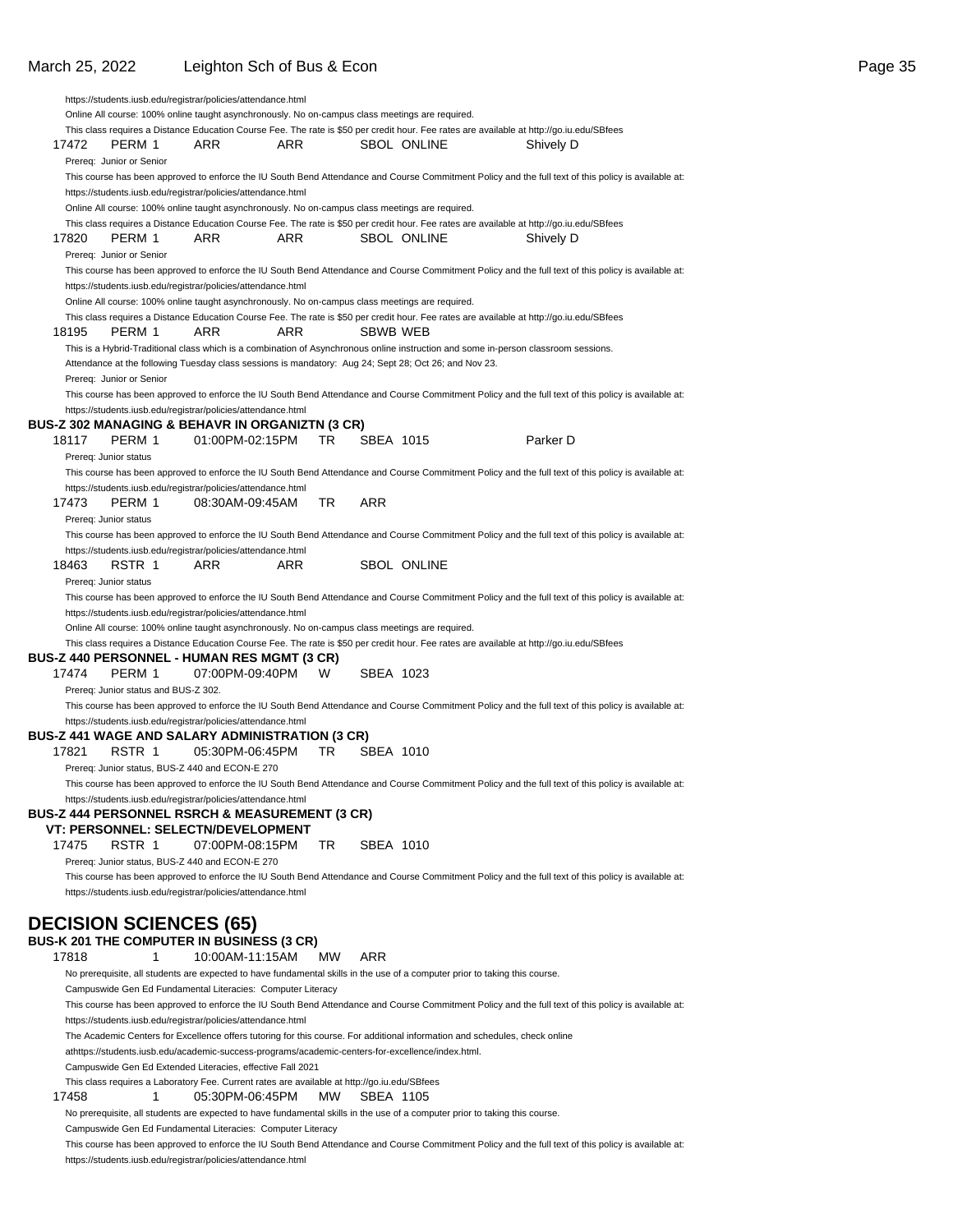### March 25, 2022 Leighton Sch of Bus & Econ Page 36

|            |                                     |                                                                           |           | The Academic Centers for Excellence offers tutoring for this course. For additional information and schedules, check online                                                                                                      |                                                                                                                                                      |  |
|------------|-------------------------------------|---------------------------------------------------------------------------|-----------|----------------------------------------------------------------------------------------------------------------------------------------------------------------------------------------------------------------------------------|------------------------------------------------------------------------------------------------------------------------------------------------------|--|
|            |                                     |                                                                           |           | athttps://students.iusb.edu/academic-success-programs/academic-centers-for-excellence/index.html.                                                                                                                                |                                                                                                                                                      |  |
|            |                                     | Campuswide Gen Ed Extended Literacies, effective Fall 2021                |           |                                                                                                                                                                                                                                  |                                                                                                                                                      |  |
|            |                                     |                                                                           |           | This class requires a Laboratory Fee. Current rates are available at http://go.iu.edu/SBfees                                                                                                                                     |                                                                                                                                                      |  |
| 18091      | 1                                   | 11:30AM-12:45PM                                                           | MW        | <b>SBDW 1270</b>                                                                                                                                                                                                                 | Guthrie R                                                                                                                                            |  |
|            |                                     |                                                                           |           | No prerequisite, all students are expected to have fundamental skills in the use of a computer prior to taking this course.                                                                                                      |                                                                                                                                                      |  |
|            |                                     | Campuswide Gen Ed Fundamental Literacies: Computer Literacy               |           |                                                                                                                                                                                                                                  |                                                                                                                                                      |  |
|            |                                     |                                                                           |           |                                                                                                                                                                                                                                  | This course has been approved to enforce the IU South Bend Attendance and Course Commitment Policy and the full text of this policy is available at: |  |
|            |                                     | https://students.iusb.edu/registrar/policies/attendance.html              |           |                                                                                                                                                                                                                                  |                                                                                                                                                      |  |
|            |                                     |                                                                           |           | The Academic Centers for Excellence offers tutoring for this course. For additional information and schedules, check online<br>athttps://students.iusb.edu/academic-success-programs/academic-centers-for-excellence/index.html. |                                                                                                                                                      |  |
|            |                                     |                                                                           |           | This class requires a Laboratory Fee. Current rates are available at http://go.iu.edu/SBfees                                                                                                                                     |                                                                                                                                                      |  |
|            |                                     | Campuswide Gen Ed Extended Literacies, effective Fall 2021                |           |                                                                                                                                                                                                                                  |                                                                                                                                                      |  |
| 18906      | 1                                   | ARR                                                                       | ARR       | <b>SBOL ONLINE</b>                                                                                                                                                                                                               |                                                                                                                                                      |  |
|            |                                     |                                                                           |           | No prerequisite, all students are expected to have fundamental skills in the use of a computer prior to taking this course.                                                                                                      |                                                                                                                                                      |  |
|            |                                     |                                                                           |           |                                                                                                                                                                                                                                  | This course has been approved to enforce the IU South Bend Attendance and Course Commitment Policy and the full text of this policy is available at: |  |
|            |                                     | https://students.iusb.edu/registrar/policies/attendance.html              |           |                                                                                                                                                                                                                                  |                                                                                                                                                      |  |
|            |                                     | Campuswide Gen Ed Fundamental Literacies: Computer Literacy               |           |                                                                                                                                                                                                                                  |                                                                                                                                                      |  |
|            |                                     |                                                                           |           | The Academic Centers for Excellence offers tutoring for this course. For additional information and schedules, check online                                                                                                      |                                                                                                                                                      |  |
|            |                                     |                                                                           |           | athttps://students.iusb.edu/academic-success-programs/academic-centers-for-excellence/index.html.                                                                                                                                |                                                                                                                                                      |  |
|            |                                     | Campuswide Gen Ed Extended Literacies, effective Fall 2021                |           |                                                                                                                                                                                                                                  | This class requires a Distance Education Course Fee. The rate is \$50 per credit hour. Fee rates are available at http://go.iu.edu/SBfees            |  |
| 18204      | 1                                   | 11:30AM-12:45PM                                                           | TR        | <b>SBDW 1270</b>                                                                                                                                                                                                                 | Guthrie R                                                                                                                                            |  |
|            |                                     |                                                                           |           | No prerequisite, all students are expected to have fundamental skills in the use of a computer prior to taking this course.                                                                                                      |                                                                                                                                                      |  |
|            |                                     | Campuswide Gen Ed Fundamental Literacies: Computer Literacy               |           |                                                                                                                                                                                                                                  |                                                                                                                                                      |  |
|            |                                     |                                                                           |           |                                                                                                                                                                                                                                  | This course has been approved to enforce the IU South Bend Attendance and Course Commitment Policy and the full text of this policy is available at: |  |
|            |                                     | https://students.iusb.edu/registrar/policies/attendance.html              |           |                                                                                                                                                                                                                                  |                                                                                                                                                      |  |
|            |                                     |                                                                           |           | The Academic Centers for Excellence offers tutoring for this course. For additional information and schedules, check online                                                                                                      |                                                                                                                                                      |  |
|            |                                     |                                                                           |           | athttps://students.iusb.edu/academic-success-programs/academic-centers-for-excellence/index.html.                                                                                                                                |                                                                                                                                                      |  |
|            |                                     |                                                                           |           | This class requires a Laboratory Fee. Current rates are available at http://go.iu.edu/SBfees                                                                                                                                     |                                                                                                                                                      |  |
|            |                                     | Campuswide Gen Ed Extended Literacies, effective Fall 2021                |           |                                                                                                                                                                                                                                  |                                                                                                                                                      |  |
| 18366      | PERM 1                              | BUS-K 321 MANAGEMENT OF INFORMATION TECH (3 CR)<br>02:30PM-03:45PM        | MW.       | SBEA 1004                                                                                                                                                                                                                        |                                                                                                                                                      |  |
|            | Prereq: Junior status and BUS-K 201 |                                                                           |           |                                                                                                                                                                                                                                  |                                                                                                                                                      |  |
|            |                                     |                                                                           |           |                                                                                                                                                                                                                                  | This course has been approved to enforce the IU South Bend Attendance and Course Commitment Policy and the full text of this policy is available at: |  |
|            |                                     | https://students.iusb.edu/registrar/policies/attendance.html              |           |                                                                                                                                                                                                                                  |                                                                                                                                                      |  |
|            |                                     |                                                                           |           | The Academic Centers for Excellence offers tutoring for this course. For additional information and schedules, check online                                                                                                      |                                                                                                                                                      |  |
|            |                                     |                                                                           |           | athttps://students.iusb.edu/academic-success-programs/academic-centers-for-excellence/index.html.                                                                                                                                |                                                                                                                                                      |  |
|            |                                     |                                                                           |           | This class requires a Laboratory Fee. Current rates are available at http://go.iu.edu/SBfees                                                                                                                                     |                                                                                                                                                      |  |
| 17459      | PERM 1                              | 01:00PM-02:15PM                                                           | <b>MW</b> | SBEA 1004                                                                                                                                                                                                                        |                                                                                                                                                      |  |
|            | Prereq: Junior status and BUS-K 201 |                                                                           |           |                                                                                                                                                                                                                                  |                                                                                                                                                      |  |
|            |                                     |                                                                           |           |                                                                                                                                                                                                                                  | This course has been approved to enforce the IU South Bend Attendance and Course Commitment Policy and the full text of this policy is available at: |  |
|            |                                     | https://students.iusb.edu/registrar/policies/attendance.html              |           |                                                                                                                                                                                                                                  |                                                                                                                                                      |  |
|            |                                     |                                                                           |           | The Academic Centers for Excellence offers tutoring for this course. For additional information and schedules, check online<br>athttps://students.iusb.edu/academic-success-programs/academic-centers-for-excellence/index.html. |                                                                                                                                                      |  |
|            |                                     |                                                                           |           | This class requires a Laboratory Fee. Current rates are available at http://go.iu.edu/SBfees                                                                                                                                     |                                                                                                                                                      |  |
| 18052      | PERM 1                              | ARR                                                                       | ARR       | <b>SBOL ONLINE</b>                                                                                                                                                                                                               |                                                                                                                                                      |  |
|            |                                     |                                                                           |           | Online All course: 100% online taught asynchronously. No on-campus class meetings are required.                                                                                                                                  |                                                                                                                                                      |  |
|            | Prereq: Junior status and BUS-K 201 |                                                                           |           |                                                                                                                                                                                                                                  |                                                                                                                                                      |  |
|            |                                     |                                                                           |           |                                                                                                                                                                                                                                  | This course has been approved to enforce the IU South Bend Attendance and Course Commitment Policy and the full text of this policy is available at: |  |
|            |                                     | https://students.iusb.edu/registrar/policies/attendance.html              |           |                                                                                                                                                                                                                                  |                                                                                                                                                      |  |
|            |                                     |                                                                           |           | The Academic Centers for Excellence offers tutoring for this course. For additional information and schedules, check online                                                                                                      |                                                                                                                                                      |  |
|            |                                     |                                                                           |           | athttps://students.iusb.edu/academic-success-programs/academic-centers-for-excellence/index.html.                                                                                                                                |                                                                                                                                                      |  |
|            |                                     |                                                                           |           |                                                                                                                                                                                                                                  | This class requires a Distance Education Course Fee. The rate is \$50 per credit hour. Fee rates are available at http://go.iu.edu/SBfees            |  |
| no lab fee |                                     | <b>BUS-K 353 BUSINESS ANALYTICS &amp; MODELING (3 CR)</b>                 |           |                                                                                                                                                                                                                                  |                                                                                                                                                      |  |
| 18389      | PERM 1                              | 04:00PM-06:40PM                                                           | м         | SBEA 1004                                                                                                                                                                                                                        | Merhi M                                                                                                                                              |  |
|            |                                     |                                                                           |           |                                                                                                                                                                                                                                  | This course has been approved to enforce the IU South Bend Attendance and Course Commitment Policy and the full text of this policy is available at: |  |
|            |                                     | https://students.iusb.edu/registrar/policies/attendance.html              |           |                                                                                                                                                                                                                                  |                                                                                                                                                      |  |
|            |                                     |                                                                           |           | This class requires a Laboratory Fee. Current rates are available at http://go.iu.edu/SBfees                                                                                                                                     |                                                                                                                                                      |  |
|            |                                     | BUS-K 490 IND STUDY IN BUS ANALYTICS (1 CR)                               |           |                                                                                                                                                                                                                                  |                                                                                                                                                      |  |
|            |                                     | <b>VT: UNDERGRAD FIELD PROJECT IN MIS</b>                                 |           |                                                                                                                                                                                                                                  |                                                                                                                                                      |  |
| 18070      | PERM 1                              | ARR                                                                       | ARR       | ARR                                                                                                                                                                                                                              |                                                                                                                                                      |  |
|            |                                     |                                                                           |           |                                                                                                                                                                                                                                  | This course has been approved to enforce the IU South Bend Attendance and Course Commitment Policy and the full text of this policy is available at: |  |
|            |                                     | https://students.iusb.edu/registrar/policies/attendance.html              |           |                                                                                                                                                                                                                                  |                                                                                                                                                      |  |
|            |                                     | Job shadowing course for Management Information System majors and minors. |           |                                                                                                                                                                                                                                  |                                                                                                                                                      |  |
|            | Consent of Instructor required      |                                                                           |           |                                                                                                                                                                                                                                  |                                                                                                                                                      |  |
| 18039      | PERM 1                              | BUS-P 301 OPERATIONS MANAGEMENT (3 CR)<br>ARR                             | ARR       | SBOL ONLINE                                                                                                                                                                                                                      | Kern G                                                                                                                                               |  |
|            |                                     |                                                                           |           |                                                                                                                                                                                                                                  |                                                                                                                                                      |  |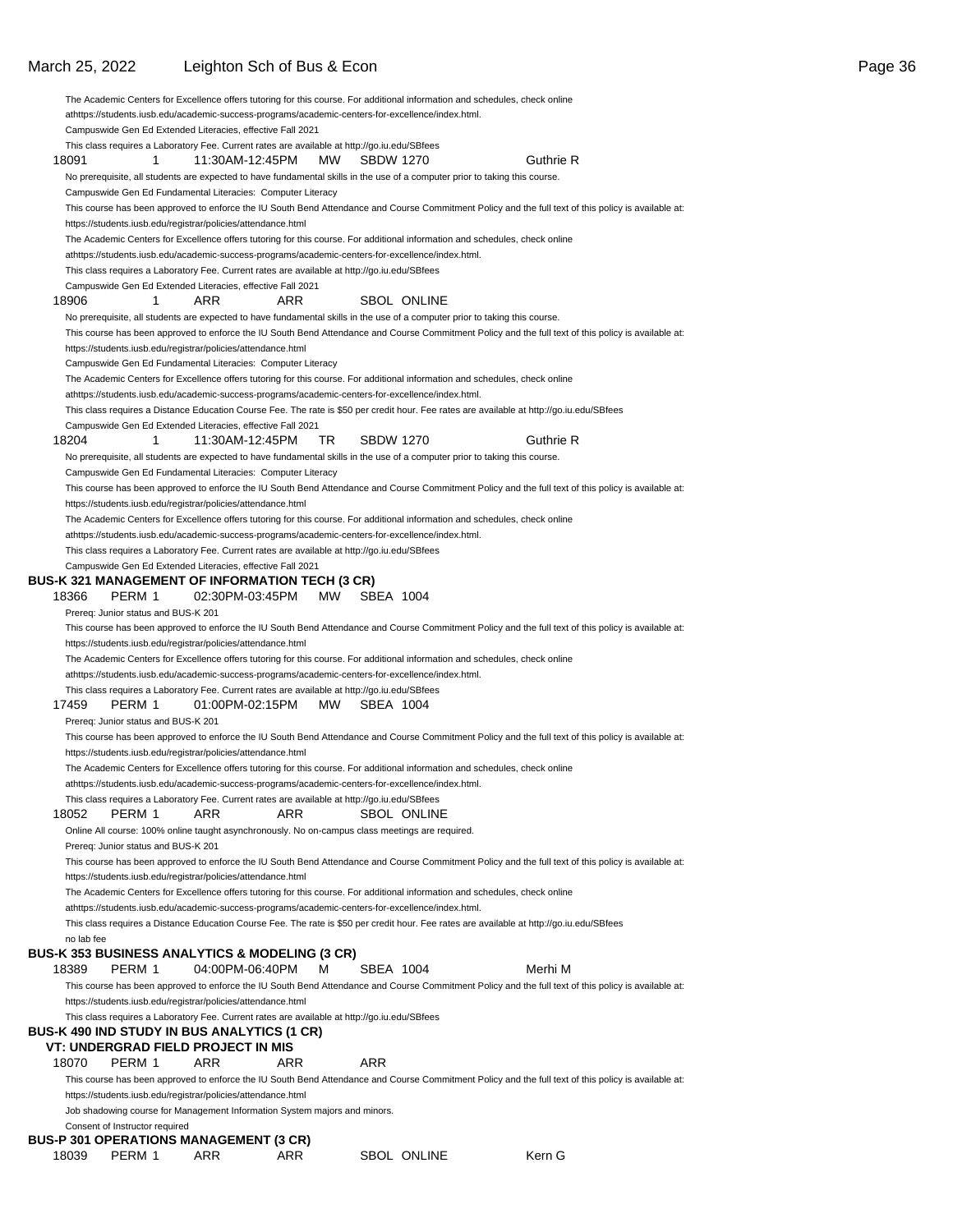| This course has been approved to enforce the IU South Bend Attendance and Course Commitment Policy and the full text of this policy is available at:                                                                 |                 |
|----------------------------------------------------------------------------------------------------------------------------------------------------------------------------------------------------------------------|-----------------|
| https://students.iusb.edu/registrar/policies/attendance.html                                                                                                                                                         |                 |
| This class requires a Distance Education Course Fee. The rate is \$50 per credit hour. Fee rates are available at http://go.iu.edu/SBfees                                                                            |                 |
| Online All course: 100% online taught asynchronously. No on-campus class meetings are required.                                                                                                                      |                 |
| 17469<br>PERM 1<br>ARR<br>ARR<br>SBOL ONLINE                                                                                                                                                                         | Kern G          |
| Prereq: Junior Status, BUS-K 321 and ECON-E 270.                                                                                                                                                                     |                 |
| This course has been approved to enforce the IU South Bend Attendance and Course Commitment Policy and the full text of this policy is available at:                                                                 |                 |
| https://students.iusb.edu/registrar/policies/attendance.html                                                                                                                                                         |                 |
| This class requires a Distance Education Course Fee. The rate is \$50 per credit hour. Fee rates are available at http://go.iu.edu/SBfees                                                                            |                 |
| Online All course: 100% online taught asynchronously. No on-campus class meetings are required.                                                                                                                      |                 |
| <b>BUSINESS LAW (70)</b>                                                                                                                                                                                             |                 |
| <b>BUS-L 201 LEGAL ENVIRONMENT OF BUSINESS (3 CR)</b>                                                                                                                                                                |                 |
| 02:30PM-03:45PM<br>ARR<br>17460<br>RSTR 1<br>TR                                                                                                                                                                      | <b>Berndt R</b> |
| Prereq: Sophomore standing                                                                                                                                                                                           |                 |
| This course has been approved to enforce the IU South Bend Attendance and Course Commitment Policy and the full text of this policy is available at:                                                                 |                 |
| https://students.iusb.edu/registrar/policies/attendance.html                                                                                                                                                         |                 |
| The Academic Centers for Excellence offers tutoring for this course. For additional information and schedules, check online                                                                                          |                 |
| athttps://students.iusb.edu/academic-success-programs/academic-centers-for-excellence/index.html.                                                                                                                    |                 |
| RSTR 1<br>05:30PM-06:45PM<br>ARR<br>17461<br>MW.                                                                                                                                                                     | <b>Berndt R</b> |
| Prereq: Sophomore standing                                                                                                                                                                                           |                 |
| This course has been approved to enforce the IU South Bend Attendance and Course Commitment Policy and the full text of this policy is available at:                                                                 |                 |
| https://students.iusb.edu/registrar/policies/attendance.html                                                                                                                                                         |                 |
| The Academic Centers for Excellence offers tutoring for this course. For additional information and schedules, check online                                                                                          |                 |
| athttps://students.iusb.edu/academic-success-programs/academic-centers-for-excellence/index.html.                                                                                                                    |                 |
| 18234<br>RSTR 1<br>ARR<br>ARR<br><b>SBOL ONLINE</b>                                                                                                                                                                  | Swain A         |
| Prereq: Sophomore standing                                                                                                                                                                                           |                 |
| This course has been approved to enforce the IU South Bend Attendance and Course Commitment Policy and the full text of this policy is available at:                                                                 |                 |
| https://students.iusb.edu/registrar/policies/attendance.html                                                                                                                                                         |                 |
| The Academic Centers for Excellence offers tutoring for this course. For additional information and schedules, check online                                                                                          |                 |
| athttps://students.iusb.edu/academic-success-programs/academic-centers-for-excellence/index.html.                                                                                                                    |                 |
| Online All course: 100% online taught asynchronously. No on-campus class meetings are required.                                                                                                                      |                 |
| This class requires a Distance Education Course Fee. The rate is \$50 per credit hour. Fee rates are available at http://go.iu.edu/SBfees<br><b>BUS-L 303 COMMERCIAL LAW 2 (3 CR)</b>                                |                 |
|                                                                                                                                                                                                                      |                 |
|                                                                                                                                                                                                                      |                 |
| PERM 1<br>04:00PM-05:15PM<br>TR.<br>SBEA 1013<br>17462                                                                                                                                                               | Huntington B    |
| Prereq: Junior status, BUS-L 201 or L 203                                                                                                                                                                            |                 |
| This course has been approved to enforce the IU South Bend Attendance and Course Commitment Policy and the full text of this policy is available at:                                                                 |                 |
| https://students.iusb.edu/registrar/policies/attendance.html                                                                                                                                                         |                 |
|                                                                                                                                                                                                                      |                 |
| <b>MARKETING (80)</b>                                                                                                                                                                                                |                 |
| <b>BUS-M 301 INTRO TO MARKETING MANAGEMENT (3 CR)</b>                                                                                                                                                                |                 |
| 17819<br>RSTR 1<br>ARR<br>ARR<br><b>SBOL ONLINE</b><br>Prereg: Junior standing and ECON-E 103                                                                                                                        | Torkzadeh S     |
|                                                                                                                                                                                                                      |                 |
| This course has been approved to enforce the IU South Bend Attendance and Course Commitment Policy and the full text of this policy is available at:<br>https://students.iusb.edu/registrar/policies/attendance.html |                 |
| The Academic Centers for Excellence offers tutoring for this course. For additional information and schedules, check online                                                                                          |                 |
| athttps://students.iusb.edu/academic-success-programs/academic-centers-for-excellence/index.html.                                                                                                                    |                 |
| This is a 100% online class taught by IU South Bend. No on-campus class meetings are required. A distance education fee will apply; check your campus                                                                |                 |
| bursar website for more information. Textbook purchases may be made through your home campus bookstore.                                                                                                              |                 |
| This class is offered as part of a collaborative academic program. Please consult with your advisor to ensure this class will count toward your degree                                                               |                 |
| requirements.                                                                                                                                                                                                        |                 |
| This class requires a Distance Education Course Fee. The rate is \$50 per credit hour. Fee rates are available at http://go.iu.edu/SBfees                                                                            |                 |
| 17463<br>МW<br>SBEA 1025<br>PERM 1<br>11:30AM-12:45PM                                                                                                                                                                | Torkzadeh S     |
| Prereq: Junior standing and ECON-E 103                                                                                                                                                                               |                 |
| This course has been approved to enforce the IU South Bend Attendance and Course Commitment Policy and the full text of this policy is available at:                                                                 |                 |
| https://students.iusb.edu/registrar/policies/attendance.html                                                                                                                                                         |                 |
| The Academic Centers for Excellence offers tutoring for this course. For additional information and schedules, check online                                                                                          |                 |
| athttps://students.iusb.edu/academic-success-programs/academic-centers-for-excellence/index.html.                                                                                                                    |                 |
| 18694<br>RSTR 1<br>ARR<br>ARR<br>SBOL ONLINE                                                                                                                                                                         | Jones J         |
| Prereq: Junior standing and ECON-E 103                                                                                                                                                                               |                 |
| This course has been approved to enforce the IU South Bend Attendance and Course Commitment Policy and the full text of this policy is available at:                                                                 |                 |
| https://students.iusb.edu/registrar/policies/attendance.html                                                                                                                                                         |                 |
| The Academic Centers for Excellence offers tutoring for this course. For additional information and schedules, check online                                                                                          |                 |
| athttps://students.iusb.edu/academic-success-programs/academic-centers-for-excellence/index.html.<br>Online All course: 100% online taught asynchronously. No on-campus class meetings are required.                 |                 |

This class requires a Distance Education Course Fee. The rate is \$50 per credit hour. Fee rates are available at http://go.iu.edu/SBfees

#### **BUS-M 303 MARKETING RESEARCH (3 CR)**

| 04:00PM-05:15PM MW SBEA 1010<br>17464 PERM 1<br>Pant A |
|--------------------------------------------------------|
|--------------------------------------------------------|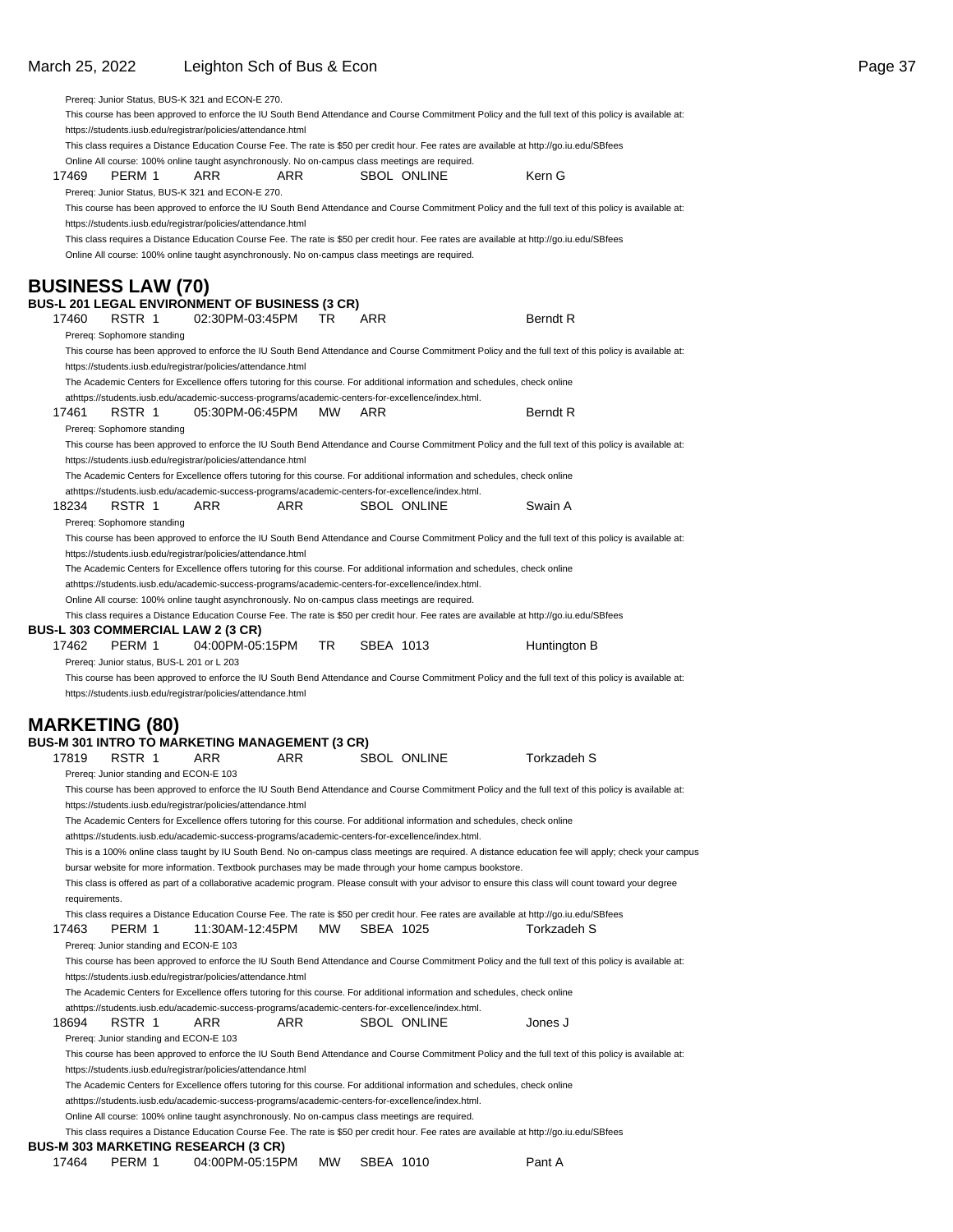|         |                                           | Prereq: Junior status, BUS-M 301 and ECON-E 270                                                                 |     |           |                  |                                                                                                                                                      |  |
|---------|-------------------------------------------|-----------------------------------------------------------------------------------------------------------------|-----|-----------|------------------|------------------------------------------------------------------------------------------------------------------------------------------------------|--|
|         |                                           |                                                                                                                 |     |           |                  | This course has been approved to enforce the IU South Bend Attendance and Course Commitment Policy and the full text of this policy is available at: |  |
|         |                                           | https://students.iusb.edu/registrar/policies/attendance.html                                                    |     |           |                  |                                                                                                                                                      |  |
|         |                                           | <b>BUS-M 401 INTERNATIONAL MARKETING (3 CR)</b>                                                                 |     |           |                  |                                                                                                                                                      |  |
| 17465   | RSTR 1                                    | 02:30PM-03:45PM                                                                                                 |     | MW        | SBEA 1025        | Torkzadeh S                                                                                                                                          |  |
|         | Prereg: Junior status and BUS-M 301       |                                                                                                                 |     |           |                  |                                                                                                                                                      |  |
|         |                                           |                                                                                                                 |     |           |                  | This course has been approved to enforce the IU South Bend Attendance and Course Commitment Policy and the full text of this policy is available at: |  |
|         |                                           | https://students.iusb.edu/registrar/policies/attendance.html                                                    |     |           |                  |                                                                                                                                                      |  |
|         |                                           | <b>BUS-M 405 CONSUMER BEHAVIOR (3 CR)</b>                                                                       |     |           |                  |                                                                                                                                                      |  |
| 17466   | RSTR 1                                    | 01:00PM-02:15PM                                                                                                 |     | <b>MW</b> | SBEA 1010        | Pant A                                                                                                                                               |  |
|         |                                           |                                                                                                                 |     |           |                  |                                                                                                                                                      |  |
|         | Prereg: Junior status and BUS-M 301       |                                                                                                                 |     |           |                  |                                                                                                                                                      |  |
|         |                                           |                                                                                                                 |     |           |                  | This course has been approved to enforce the IU South Bend Attendance and Course Commitment Policy and the full text of this policy is available at: |  |
|         |                                           | https://students.iusb.edu/registrar/policies/attendance.html                                                    |     |           |                  |                                                                                                                                                      |  |
|         |                                           | <b>BUS-M 415 ADVERTISING &amp; IMC (3 CR)</b>                                                                   |     |           |                  |                                                                                                                                                      |  |
| 17467   | PERM 1                                    | 05:30PM-06:45PM                                                                                                 |     | TR        | <b>SBDW 1185</b> | Bindroo V                                                                                                                                            |  |
|         | Prereq: Junior status and BUS-M 301       |                                                                                                                 |     |           |                  |                                                                                                                                                      |  |
|         |                                           | Please note: Students planning to enroll in M418 in the Spring semester must enroll in M415 this fall semester. |     |           |                  |                                                                                                                                                      |  |
|         |                                           |                                                                                                                 |     |           |                  | This course has been approved to enforce the IU South Bend Attendance and Course Commitment Policy and the full text of this policy is available at: |  |
|         |                                           | https://students.iusb.edu/registrar/policies/attendance.html                                                    |     |           |                  |                                                                                                                                                      |  |
| 18418   | PERM 1                                    | 11:30AM-12:45PM                                                                                                 |     | TR        | SBEA 1010        | Bindroo V                                                                                                                                            |  |
|         |                                           |                                                                                                                 |     |           |                  | This course has been approved to enforce the IU South Bend Attendance and Course Commitment Policy and the full text of this policy is available at: |  |
|         |                                           | https://students.iusb.edu/registrar/policies/attendance.html                                                    |     |           |                  |                                                                                                                                                      |  |
|         |                                           | <b>BUS-M 426 SALES MANAGEMENT (3 CR)</b>                                                                        |     |           |                  |                                                                                                                                                      |  |
| 17468   | RSTR 1                                    | 07:00PM-09:40PM                                                                                                 |     | м         | SBEA 1015        | Garber S                                                                                                                                             |  |
|         | Prereq: Junior status and BUS-M 301       |                                                                                                                 |     |           |                  |                                                                                                                                                      |  |
|         |                                           |                                                                                                                 |     |           |                  | This course has been approved to enforce the IU South Bend Attendance and Course Commitment Policy and the full text of this policy is available at: |  |
|         |                                           | https://students.iusb.edu/registrar/policies/attendance.html                                                    |     |           |                  |                                                                                                                                                      |  |
|         |                                           |                                                                                                                 |     |           |                  |                                                                                                                                                      |  |
|         |                                           | <b>BUS-M 450 MARKETING STRATEGY (3 CR)</b>                                                                      |     |           |                  |                                                                                                                                                      |  |
| 18391   | PERM 1                                    | 07:00PM-09:40PM                                                                                                 |     | R         | <b>SBDW 1190</b> | Upton K                                                                                                                                              |  |
|         |                                           |                                                                                                                 |     |           |                  | This course has been approved to enforce the IU South Bend Attendance and Course Commitment Policy and the full text of this policy is available at: |  |
|         |                                           | https://students.iusb.edu/registrar/policies/attendance.html                                                    |     |           |                  |                                                                                                                                                      |  |
|         |                                           | <b>BUS-M 490 INDEPENDENT STUDY IN MARKETING (1-3 CR)</b>                                                        |     |           |                  |                                                                                                                                                      |  |
| 17858   | PERM 1                                    | ARR                                                                                                             | ARR |           | ARR              | Pant A                                                                                                                                               |  |
|         | Written consent of instructor required    |                                                                                                                 |     |           |                  |                                                                                                                                                      |  |
|         |                                           |                                                                                                                 |     |           |                  |                                                                                                                                                      |  |
|         | Section authorization required in advance |                                                                                                                 |     |           |                  |                                                                                                                                                      |  |
|         |                                           |                                                                                                                 |     |           |                  | This course has been approved to enforce the IU South Bend Attendance and Course Commitment Policy and the full text of this policy is available at: |  |
|         |                                           | https://students.iusb.edu/registrar/policies/attendance.html                                                    |     |           |                  |                                                                                                                                                      |  |
|         |                                           |                                                                                                                 |     |           |                  |                                                                                                                                                      |  |
|         |                                           |                                                                                                                 |     |           |                  |                                                                                                                                                      |  |
|         |                                           | <b>PROFESSIONAL PRACTICE PROGRAM (00)</b>                                                                       |     |           |                  |                                                                                                                                                      |  |
| 17985   | PERM 1                                    | BUS-X 481 UGRD INTERNSHIP IN BUS & ECON (2-6 CR)<br>ARR                                                         | ARR |           | <b>ARR</b>       | Piller P                                                                                                                                             |  |
|         |                                           |                                                                                                                 |     |           |                  |                                                                                                                                                      |  |
|         |                                           |                                                                                                                 |     |           |                  | Please call (574) 520-4288 for information regarding this course. Written consent of instructor and section authorization approval required for this |  |
| course. |                                           |                                                                                                                 |     |           |                  |                                                                                                                                                      |  |
|         |                                           |                                                                                                                 |     |           |                  | This course has been approved to enforce the IU South Bend Attendance and Course Commitment Policy and the full text of this policy is available at: |  |
|         |                                           | https://students.iusb.edu/registrar/policies/attendance.html                                                    |     |           |                  |                                                                                                                                                      |  |
| 18564   | PERM 1                                    | ARR                                                                                                             | ARR |           | ARR              | Swain A                                                                                                                                              |  |
|         |                                           |                                                                                                                 |     |           |                  | Please call (574) 520-4288 for information regarding this course. Written consent of instructor and section authorization approval required for this |  |
| course. |                                           |                                                                                                                 |     |           |                  |                                                                                                                                                      |  |
| 18437   | PERM 1                                    | ARR                                                                                                             | ARR |           | ARR              | Mlotshwa N                                                                                                                                           |  |
|         |                                           |                                                                                                                 |     |           |                  | This course has been approved to enforce the IU South Bend Attendance and Course Commitment Policy and the full text of this policy is available at: |  |
|         |                                           | https://students.iusb.edu/registrar/policies/attendance.html                                                    |     |           |                  |                                                                                                                                                      |  |
|         |                                           |                                                                                                                 |     |           |                  | Please call (574) 520-4288 for information regarding this course. Written consent of instructor and section authorization approval required for this |  |
| course. |                                           |                                                                                                                 |     |           |                  |                                                                                                                                                      |  |
| 18563   | PERM 1                                    | ARR                                                                                                             | ARR |           | ARR              | Kohli R                                                                                                                                              |  |
|         |                                           |                                                                                                                 |     |           |                  | Please call (574) 520-4288 for information regarding this course. Written consent of instructor and section authorization approval required for this |  |
|         |                                           |                                                                                                                 |     |           |                  |                                                                                                                                                      |  |
| course. |                                           |                                                                                                                 |     |           |                  |                                                                                                                                                      |  |
| 18578   | PERM 1                                    | ARR                                                                                                             | ARR |           | ARR              |                                                                                                                                                      |  |
| 18753   | PERM 1                                    | ARR                                                                                                             | ARR |           | ARR              |                                                                                                                                                      |  |
| 18754   | PERM 1                                    | ARR                                                                                                             | ARR |           | ARR              | Merhi M                                                                                                                                              |  |
|         |                                           |                                                                                                                 |     |           |                  | Please call (574) 520-4288 for information regarding this course. Written consent of instructor and section authorization approval required for this |  |
| course. |                                           |                                                                                                                 |     |           |                  |                                                                                                                                                      |  |
|         |                                           | <b>BUS-X 482 UGRD FIELD PROJECT IN BUS&amp;ECON (3 CR)</b>                                                      |     |           |                  |                                                                                                                                                      |  |
| 17986   | PERM 1                                    | ARR                                                                                                             | ARR |           | ARR              | Piller P                                                                                                                                             |  |
|         |                                           |                                                                                                                 |     |           |                  | Please call (574) 520-4288 for information regarding this course. Written consent of instructor and section authorization approval required for this |  |
| course. |                                           |                                                                                                                 |     |           |                  |                                                                                                                                                      |  |
|         |                                           |                                                                                                                 |     |           |                  | This course has been approved to enforce the IU South Bend Attendance and Course Commitment Policy and the full text of this policy is available at: |  |
|         |                                           | https://students.iusb.edu/registrar/policies/attendance.html                                                    |     |           |                  |                                                                                                                                                      |  |

This course has been approved to enforce the IU South Bend Attendance and Course Commitment Policy and the full text of this policy is available at: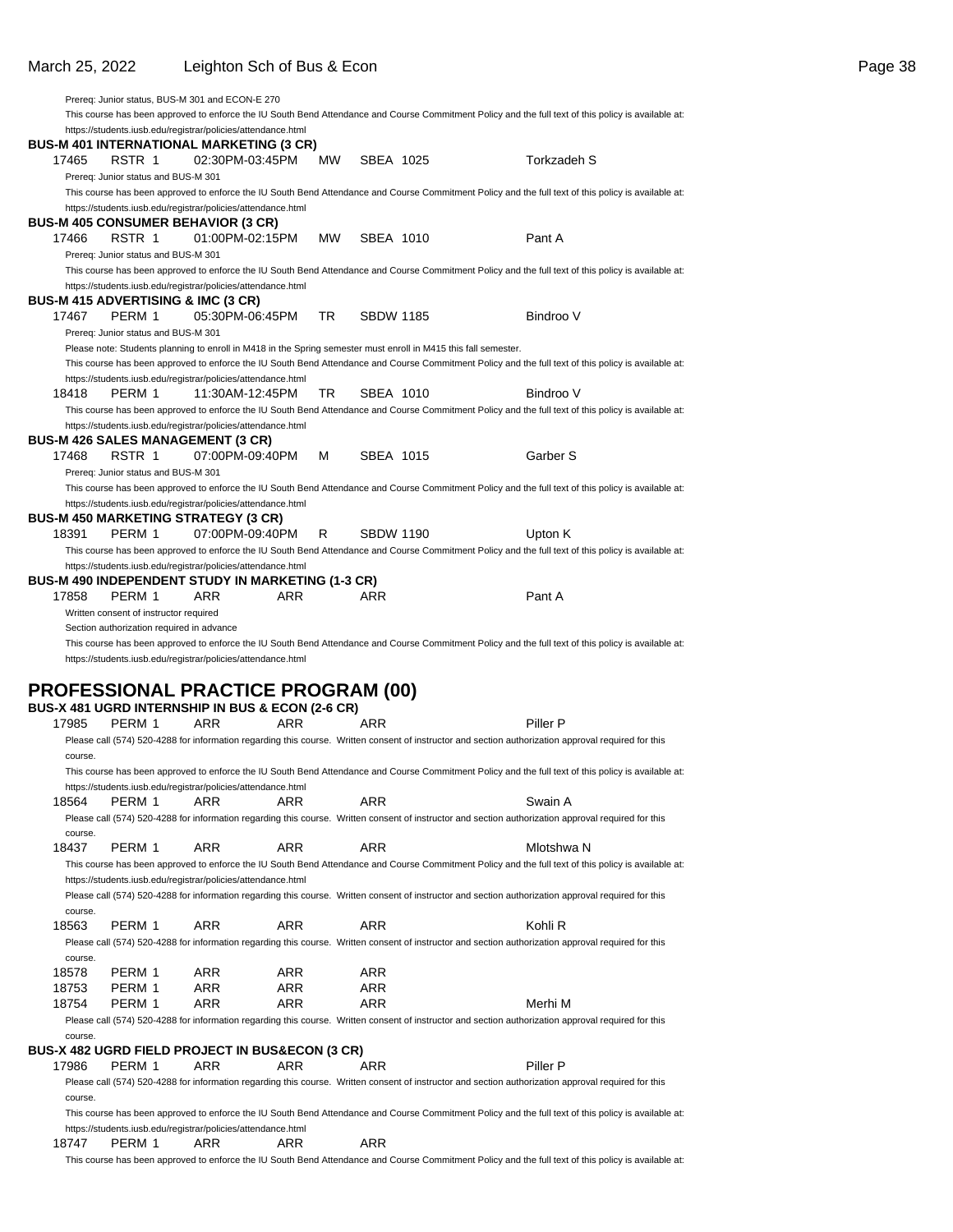\_\_\_\_\_\_\_\_\_\_\_\_\_\_\_\_\_\_\_\_\_\_\_\_\_\_\_\_\_\_\_\_\_\_\_\_\_\_\_\_\_\_\_\_\_\_\_\_\_\_

\_\_\_\_\_\_\_\_\_\_\_\_\_\_\_\_\_\_\_\_\_\_\_\_\_\_\_\_\_\_\_\_\_\_\_\_\_\_\_\_\_\_\_\_\_\_\_\_\_\_

https://students.iusb.edu/registrar/policies/attendance.html

Please call (574) 520-4288 for information regarding this course. Written consent of instructor and section authorization approval required for this course.

**School of Business**

### **Economics (ECON)**

#### **ECON-E 201 INTRO TO MICROECONOMICS (3 CR)**

34055 1 ARR ARR SBOL ONLINE This is a 100% online class taught by IU Kokomo. No on-campus class meetings are required. A distance education fee may apply; check your campus bursar website for more information. If IU e-Texts are not used for this class, textbooks and other materials are available through your home campus bookstore. This class is offered as part of a collaborative academic program. Please consult with your advisor to ensure this class will count toward your degree requirement Prerequisite: MATH-M 117 or MATH-M 105 or higher. ECON-E 201 and ECON-E 202 may be taken in either sequence. This class is part of the "Transfer Indiana" (transferIN) initiative. For additional information, link to www.transferIN.net. This class requires a Distance Education Course Fee. The rate is \$50 per credit hour. Fee rates are available at http://go.iu.edu/SBfees 35280 1 ARR ARR SBOL ONLINE Arano K This is a 100% online class taught by IU Southeast. No on-campus class meetings are required. A distance education fee will apply; check your campus bursar website for more information. If IU e-Texts are not used for this class, textbooks and other materials are available at your home campus bookstore. This is our first semester ECON course for those who need two economics courses. The second-semester course is ECON-E 202 (Intro to Macroeconomics) Prerequisite: Test into or completion of MATH-M 102 or completion of MATH-M 117 or higher. Please note that BUS-W 100 and/or BUS-C 104 are recommended before taking ECON-E 201 This class is offered as part of a joint academic program. Please consult with your advisor to ensure this class will count toward your degree requirements This class has been Quality Matters Certified. Learners know they will receive a course with clear expectations and guidance, content that is purposeful, and activities that are engaging. This class requires a Distance Education Course Fee. The rate is \$50 per credit hour. Fee rates are available at http://go.iu.edu/SBfees 35303 8W2 ARR ARR SBOL ONLINE This is a 100% online class taught by IU Southeast. No on-campus class meetings are required. A distance education fee will apply; check your campus bursar website for more information. If IU e-Texts are not used for this class, textbooks and other materials are available at your home campus bookstore. This is our first semester ECON course for those who need two economics courses. The second-semester course is ECON-E 202 (Intro to Macroeconomics) This class is offered as part of a joint academic program. Please consult with your advisor to ensure this class will count toward your degree requirements. Prerequisite: Test into or completion of MATH-M 102 or completion of MATH-M 117 or higher. Please note that BUS-W 100 and/or BUS-C 104 are recommended before taking ECON-E 201 This class requires a Distance Education Course Fee. The rate is \$50 per credit hour. Fee rates are available at http://go.iu.edu/SBfees **ECON-E 202 INTRO TO MACROECONOMICS (3 CR)** 34059 1 ARR ARR SBOL ONLINE Prerequisite: MATH-M 117 or MATH-M 105 or higher. This class is part of the "Transfer Indiana" (transferIN) initiative. For additional information, link to www.transferIN.net. This is a 100% online class taught by IU Kokomo. No on-campus class meetings are required. A distance education fee may apply; check your campus bursar website for more information. If IU e-Texts are not used for this class, textbooks and other materials are available through your home campus bookstore. This class is offered as part of a collaborative academic program. Please consult with your advisor to ensure this class will count toward your degree requirement This class requires a Distance Education Course Fee. The rate is \$50 per credit hour. Fee rates are available at http://go.iu.edu/SBfees 35299 1 ARR ARR SBOL ONLINE Srinivasan A This is a 100% online class taught by IU Southeast. No on-campus class meetings are required. A distance education fee will apply; check your campus bursar website for more information. If IU e-Texts are not used for this class, textbooks and other materials are available at your home campus bookstore. This is our second course for those who need two ECON courses. The first course is ECON-E201 (Introduction to Microeconomics) This class is offered as part of a joint academic program. Please consult with your advisor to ensure this class will count toward your degree requirements. If this section is full, interested students should sign up for the wait list, so that unmet demand can be monitored. Prerequisite: Test into or completion of MATH-M 102 or completion of MATH-M 117 or higher. Please note that BUS-W 100, BUS-C 104, and/or Econ-E201 are recommended before taking ECON-E 202. This class requires a Distance Education Course Fee. The rate is \$50 per credit hour. Fee rates are available at http://go.iu.edu/SBfees \_\_\_\_\_\_\_\_\_\_\_\_\_\_\_\_\_\_\_\_\_\_\_\_\_\_\_\_\_\_\_\_\_\_\_\_\_\_\_\_\_\_\_\_\_\_\_\_\_\_

# **Leighton Sch of Bus & Econ**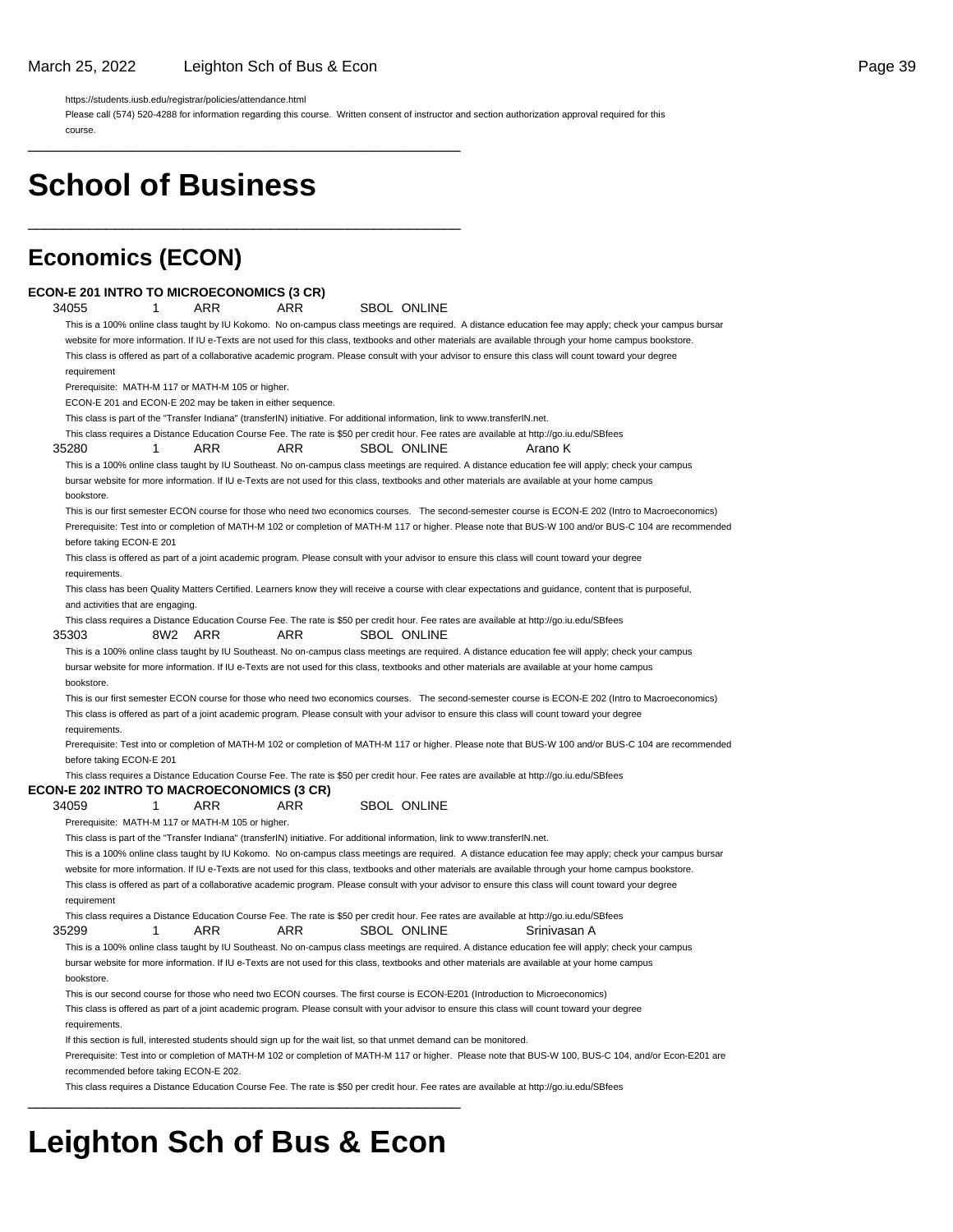\_\_\_\_\_\_\_\_\_\_\_\_\_\_\_\_\_\_\_\_\_\_\_\_\_\_\_\_\_\_\_\_\_\_\_\_\_\_\_\_\_\_\_\_\_\_\_\_\_\_

### **Economics (ECON)**

#### **ECON-E 103 INTRO TO MICROECONOMICS (3 CR)**

This class is part of the "Transfer Indiana" (transferIN) initiative. For additional information, link to http://www.transferin.net 18063 1 02:30PM-03:45PM MW SBEA 1015 Xu H This course has been approved to enforce the IU South Bend Attendance and Course Commitment Policy and the full text of this policy is available at: https://students.iusb.edu/registrar/policies/attendance.html The Academic Centers for Excellence offers tutoring for this course. For additional information and schedules, check online at https://students.iusb.edu/academic-success-programs/academic-centers-for-excellence/index.html. 18464 1 11:30AM-12:45PM MW SBEA 1010 Valencia V This course has been approved to enforce the IU South Bend Attendance and Course Commitment Policy and the full text of this policy is available at: https://students.iusb.edu/registrar/policies/attendance.html The Academic Centers for Excellence offers tutoring for this course. For additional information and schedules, check online at https://students.iusb.edu/academic-success-programs/academic-centers-for-excellence/index.html. 17822 1 ARR ARR SBOL ONLINE Xu H This course has been approved to enforce the IU South Bend Attendance and Course Commitment Policy and the full text of this policy is available at: https://students.iusb.edu/registrar/policies/attendance.html The Academic Centers for Excellence offers tutoring for this course. For additional information and schedules, check online at https://students.iusb.edu/academic-success-programs/academic-centers-for-excellence/index.html. This is a 100% online class taught by IU South Bend. No on-campus class meetings are required. A distance education fee will apply; check your campus bursar website for more information. Textbook purchases may be made through your home campus bookstore. This class is offered as part of a collaborative academic program. Please consult with your advisor to ensure this class will count toward your degree requirements. This class requires a Distance Education Course Fee. The rate is \$50 per credit hour. Fee rates are available at http://go.iu.edu/SBfees 32462 1 ARR ARR SBOL ONLINE This class requires a Distance Education Course Fee. The rate is \$50 per credit hour. Fee rates are available at http://go.iu.edu/SBfees This course has been approved to enforce the IU South Bend Attendance and Course Commitment Policy and the full text of this policy is available at: https://students.iusb.edu/registrar/policies/attendance.html The Academic Centers for Excellence offers tutoring for this course. For additional information and schedules, check online athttps://students.jusb.edu/academic-success-programs/academic-centers-for-excellence/index.html. This class is offered as part of a collaborative academic program. Please consult with your advisor to ensure this class will count toward your degree requirements.

Online All course: 100% online taught asynchronously. No on-campus class meetings are required. \_\_\_\_\_\_\_\_\_\_\_\_\_\_\_\_\_\_\_\_\_\_\_\_\_\_\_\_\_\_\_\_\_\_\_\_\_\_\_\_\_\_\_\_\_\_\_\_\_\_

# **Sch of Business and Economics**

\_\_\_\_\_\_\_\_\_\_\_\_\_\_\_\_\_\_\_\_\_\_\_\_\_\_\_\_\_\_\_\_\_\_\_\_\_\_\_\_\_\_\_\_\_\_\_\_\_\_

### **Economics (ECON)**

34227 1 ARR ARR SBOL ONLINE Bose F This is a 100% online class taught by IU East. No on-campus class meetings are required. A distance education fee will apply; check your campus bursar website for more information. If IU e-Texts are not used for this class, textbooks and other materials are available at your home campus bookstore. This class is offered as part of a collaborative academic program. Please consult with your advisor to ensure this class will count toward your degree requirements.

This class requires a Distance Education Course Fee. The rate is \$50 per credit hour. Fee rates are available at http://go.iu.edu/SBfees

# **Leighton Sch of Bus & Econ**

\_\_\_\_\_\_\_\_\_\_\_\_\_\_\_\_\_\_\_\_\_\_\_\_\_\_\_\_\_\_\_\_\_\_\_\_\_\_\_\_\_\_\_\_\_\_\_\_\_\_

\_\_\_\_\_\_\_\_\_\_\_\_\_\_\_\_\_\_\_\_\_\_\_\_\_\_\_\_\_\_\_\_\_\_\_\_\_\_\_\_\_\_\_\_\_\_\_\_\_\_

### **Economics (ECON)**

#### **ECON-E 104 INTRO TO MACROECONOMICS (3 CR)**

This class is part of the "Transfer Indiana" (transferIN) initiative. For additional information, link to http://www.transferin.net

18232 1 04:00PM-05:15PM TR SBDW 1135 Bregu K

This course has been approved to enforce the IU South Bend Attendance and Course Commitment Policy and the full text of this policy is available at: https://students.iusb.edu/registrar/policies/attendance.html

The Academic Centers for Excellence offers tutoring for this course. For additional information and schedules, check online

at https://students.iusb.edu/academic-success-programs/academic-centers-for-excellence/index.html.

17513 1 01:00PM-02:15PM TR SBDW 1135 Bregu K This course has been approved to enforce the IU South Bend Attendance and Course Commitment Policy and the full text of this policy is available at: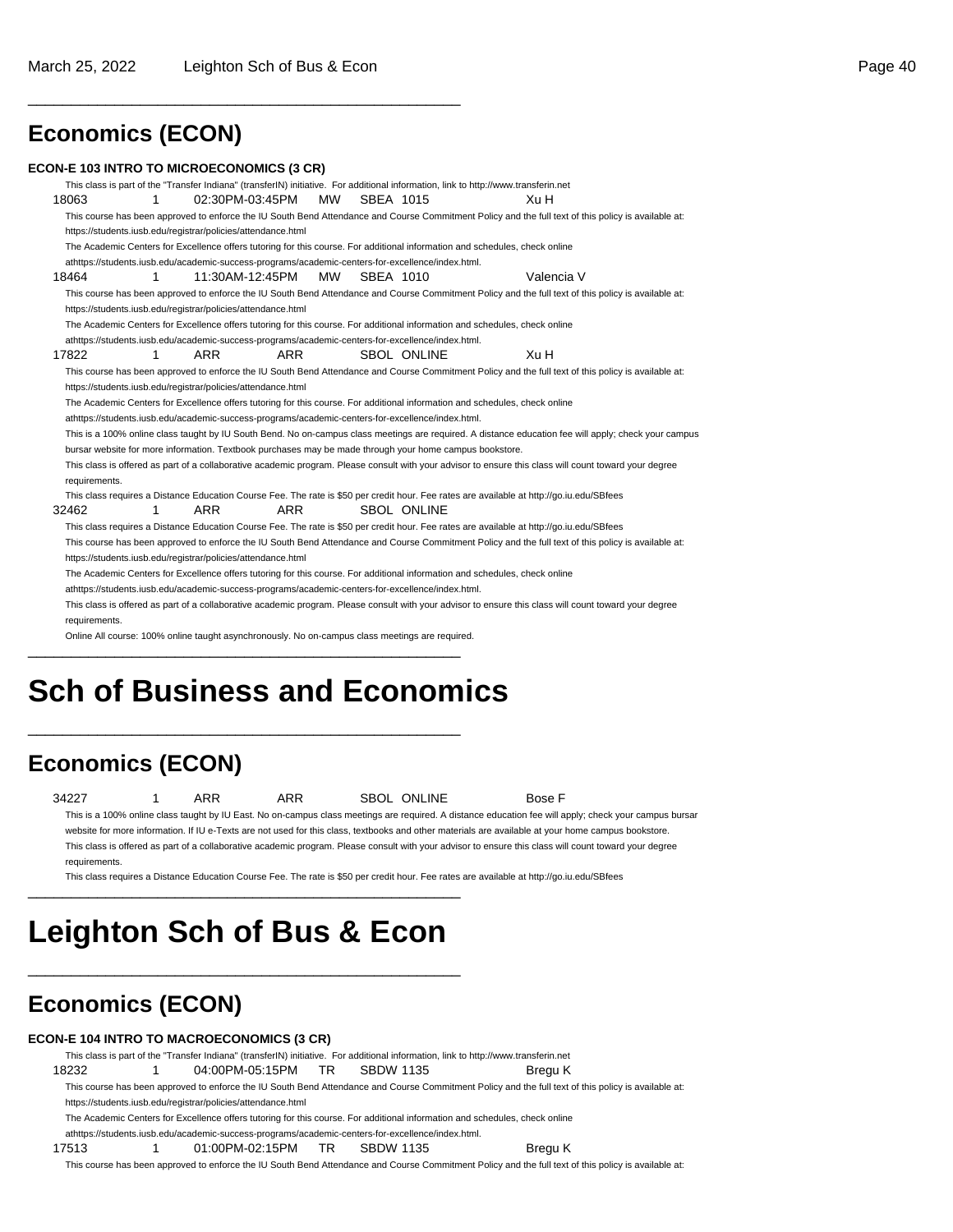https://students.iusb.edu/registrar/policies/attendance.html

The Academic Centers for Excellence offers tutoring for this course. For additional information and schedules, check online

at https://students.iusb.edu/academic-success-programs/academic-centers-for-excellence/index.html. 17823 1 10:00AM-11:15AM TR SBDW 1285 Bregu K

This course has been approved to enforce the IU South Bend Attendance and Course Commitment Policy and the full text of this policy is available at: https://students.iusb.edu/registrar/policies/attendance.html

The Academic Centers for Excellence offers tutoring for this course. For additional information and schedules, check online

at https://students.iusb.edu/academic-success-programs/academic-centers-for-excellence/index.html.

17514 1 ARR ARR SBOL ONLINE Zhuang H

This course has been approved to enforce the IU South Bend Attendance and Course Commitment Policy and the full text of this policy is available at: https://students.iusb.edu/registrar/policies/attendance.html

The Academic Centers for Excellence offers tutoring for this course. For additional information and schedules, check online

at https://students.iusb.edu/academic-success-programs/academic-centers-for-excellence/index.html.

This is a 100% online class taught by IU South Bend. No on-campus class meetings are required. A distance education fee will apply; check your campus

bursar website for more information. Textbook purchases may be made through your home campus bookstore.

This class is offered as part of a collaborative academic program. Please consult with your advisor to ensure this class will count toward your degree requirements.

This class requires a Distance Education Course Fee. The rate is \$50 per credit hour. Fee rates are available at http://go.iu.edu/SBfees

# **Sch of Business and Economics**

\_\_\_\_\_\_\_\_\_\_\_\_\_\_\_\_\_\_\_\_\_\_\_\_\_\_\_\_\_\_\_\_\_\_\_\_\_\_\_\_\_\_\_\_\_\_\_\_\_\_

\_\_\_\_\_\_\_\_\_\_\_\_\_\_\_\_\_\_\_\_\_\_\_\_\_\_\_\_\_\_\_\_\_\_\_\_\_\_\_\_\_\_\_\_\_\_\_\_\_\_

\_\_\_\_\_\_\_\_\_\_\_\_\_\_\_\_\_\_\_\_\_\_\_\_\_\_\_\_\_\_\_\_\_\_\_\_\_\_\_\_\_\_\_\_\_\_\_\_\_\_

\_\_\_\_\_\_\_\_\_\_\_\_\_\_\_\_\_\_\_\_\_\_\_\_\_\_\_\_\_\_\_\_\_\_\_\_\_\_\_\_\_\_\_\_\_\_\_\_\_\_

### **Economics (ECON)**

34263 1 ARR ARR SBOL ONLINE Mulligan R

This is a 100% online class taught by IU East. No on-campus class meetings are required. A distance education fee will apply; check your campus bursar website for more information. If IU e-Texts are not used for this class, textbooks and other materials are available at your home campus bookstore. This class is offered as part of a collaborative academic program. Please consult with your advisor to ensure this class will count toward your degree requirements

This class requires a Distance Education Course Fee. The rate is \$50 per credit hour. Fee rates are available at http://go.iu.edu/SBfees

# **School of Business & Economics**

### **Economics (ECON)**

**ECON-E 201 INTRO TO MICROECONOMICS (3 CR)** 33766 8W1 ARR ARR SBOL ONLINE Lin T This is a 100% online class taught by IU Northwest. No on-campus class meetings are required. A distance education fee will apply; check your campus bursar website for more information. Textbook purchases may be made through your home campus bookstore. THIS COURSE IS PART OF THE "TRANSFER INDIANA" (TRANSFERIN) INITIATIVE. FOR ADDITIONAL INFORMATION, LINK TO WWW.TRANSFERIN.NET. This class is offered as part of a collaborative academic program. Please consult with your advisor to ensure this class will count toward your degree requirement This class meets during the first eight weeks of the semester. This class requires a Distance Education Course Fee. The rate is \$50 per credit hour. Fee rates are available at http://go.iu.edu/SBfees **ECON-E 202 INTRO TO MACROECONOMICS (3 CR)** 33758 8W2 ARR ARR SBOL ONLINE Rao S This is a 100% online class taught by IU Northwest. No on-campus class meetings are required. A distance education fee will apply; check your campus bursar website for more information. Textbook purchases may be made through your home campus bookstore. THIS COURSE IS PART OF THE "TRANSFER INDIANA" (TRANSFERIN) INITIATIVE. FOR ADDITIONAL INFORMATION, LINK TO WWW.TRANSFERIN.NET.

This class meets during the second eight weeks of the semester.

This class requires a Distance Education Course Fee. The rate is \$50 per credit hour. Fee rates are available at http://go.iu.edu/SBfees

# **Leighton Sch of Bus & Econ**

\_\_\_\_\_\_\_\_\_\_\_\_\_\_\_\_\_\_\_\_\_\_\_\_\_\_\_\_\_\_\_\_\_\_\_\_\_\_\_\_\_\_\_\_\_\_\_\_\_\_

\_\_\_\_\_\_\_\_\_\_\_\_\_\_\_\_\_\_\_\_\_\_\_\_\_\_\_\_\_\_\_\_\_\_\_\_\_\_\_\_\_\_\_\_\_\_\_\_\_\_

### **Economics (ECON)**

**ECON-E 270 INTRO TO STAT THRY ECON & BUS (3 CR)**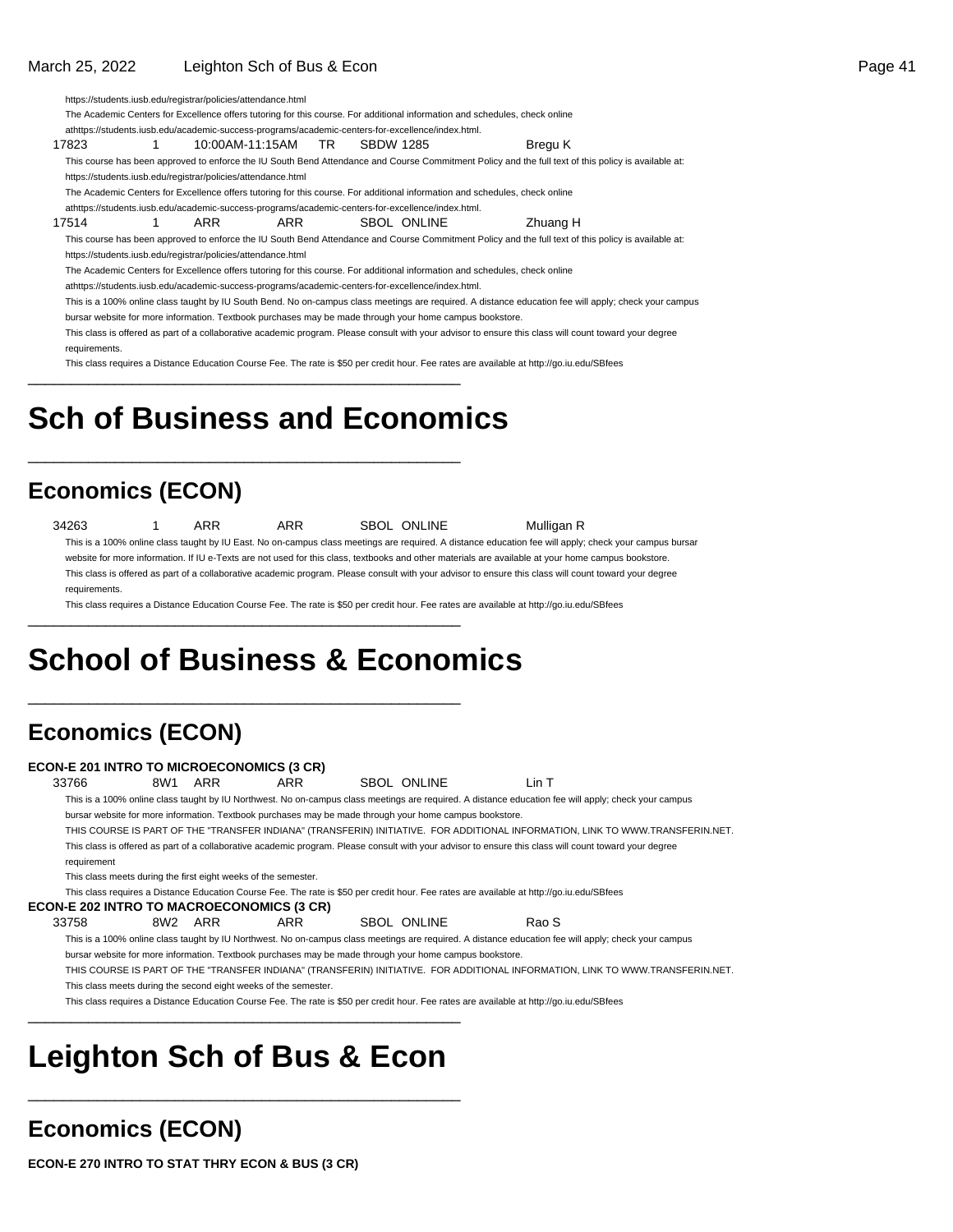| 17515                            | 1<br>10:00AM-11:15AM                                                                                                                                                                                                             | MW. | SBEA 1004 |                    | Zhuang H                                                                                                                                             |
|----------------------------------|----------------------------------------------------------------------------------------------------------------------------------------------------------------------------------------------------------------------------------|-----|-----------|--------------------|------------------------------------------------------------------------------------------------------------------------------------------------------|
| Prereq: MATH-M 118 and BUS-K 201 |                                                                                                                                                                                                                                  |     |           |                    |                                                                                                                                                      |
|                                  |                                                                                                                                                                                                                                  |     |           |                    | This course has been approved to enforce the IU South Bend Attendance and Course Commitment Policy and the full text of this policy is available at: |
|                                  | https://students.iusb.edu/registrar/policies/attendance.html                                                                                                                                                                     |     |           |                    |                                                                                                                                                      |
|                                  | The Academic Centers for Excellence offers tutoring for this course. For additional information and schedules, check online<br>athttps://students.iusb.edu/academic-success-programs/academic-centers-for-excellence/index.html. |     |           |                    |                                                                                                                                                      |
|                                  | This class requires a Laboratory Fee. Current rates are available at http://go.iu.edu/SBfees                                                                                                                                     |     |           |                    |                                                                                                                                                      |
| 18233                            | 1<br>ARR<br>ARR                                                                                                                                                                                                                  |     |           | SBOL ONLINE        | Zhuang H                                                                                                                                             |
| Prereq: MATH-M 118 and BUS-K 201 |                                                                                                                                                                                                                                  |     |           |                    |                                                                                                                                                      |
|                                  |                                                                                                                                                                                                                                  |     |           |                    | This course has been approved to enforce the IU South Bend Attendance and Course Commitment Policy and the full text of this policy is available at: |
|                                  | https://students.iusb.edu/registrar/policies/attendance.html                                                                                                                                                                     |     |           |                    |                                                                                                                                                      |
|                                  | The Academic Centers for Excellence offers tutoring for this course. For additional information and schedules, check online                                                                                                      |     |           |                    |                                                                                                                                                      |
|                                  | athttps://students.iusb.edu/academic-success-programs/academic-centers-for-excellence/index.html.<br>Online All course: 100% online taught asynchronously. No on-campus class meetings are required.                             |     |           |                    |                                                                                                                                                      |
|                                  |                                                                                                                                                                                                                                  |     |           |                    | This class requires a Distance Education Course Fee. The rate is \$50 per credit hour. Fee rates are available at http://go.iu.edu/SBfees            |
|                                  |                                                                                                                                                                                                                                  |     |           |                    |                                                                                                                                                      |
| <b>Economics (ECON)</b>          | <b>School of Business &amp; Economics</b>                                                                                                                                                                                        |     |           |                    |                                                                                                                                                      |
|                                  |                                                                                                                                                                                                                                  |     |           |                    |                                                                                                                                                      |
| 33762                            | ARR<br>ARR<br>1                                                                                                                                                                                                                  |     |           | <b>SBOL ONLINE</b> | Rao S                                                                                                                                                |
|                                  | PREREQUISITES: MATH M118 AND CSCI A106 AND 30 HOURS                                                                                                                                                                              |     |           |                    | This is a 100% online class taught by IU Northwest. No on-campus class meetings are required. A distance education fee will apply; check your campus |
|                                  | bursar website for more information. Textbook purchases may be made through your home campus bookstore.                                                                                                                          |     |           |                    |                                                                                                                                                      |
|                                  |                                                                                                                                                                                                                                  |     |           |                    | This class requires a Distance Education Course Fee. The rate is \$50 per credit hour. Fee rates are available at http://go.iu.edu/SBfees            |
|                                  |                                                                                                                                                                                                                                  |     |           |                    |                                                                                                                                                      |
|                                  |                                                                                                                                                                                                                                  |     |           |                    |                                                                                                                                                      |
|                                  | <b>Leighton Sch of Bus &amp; Econ</b>                                                                                                                                                                                            |     |           |                    |                                                                                                                                                      |
|                                  |                                                                                                                                                                                                                                  |     |           |                    |                                                                                                                                                      |
| <b>Economics (ECON)</b>          |                                                                                                                                                                                                                                  |     |           |                    |                                                                                                                                                      |
|                                  | <b>ECON-E 305 MONEY AND BANKING (3 CR)</b>                                                                                                                                                                                       |     |           |                    |                                                                                                                                                      |
| 18465                            | 05:30PM-08:10PM<br>1                                                                                                                                                                                                             | R   | SBEA 1013 |                    | Zapata de Alba L                                                                                                                                     |
| Prereq: Econ E103 & E104         |                                                                                                                                                                                                                                  |     |           |                    |                                                                                                                                                      |
|                                  |                                                                                                                                                                                                                                  |     |           |                    | This course has been approved to enforce the IU South Bend Attendance and Course Commitment Policy and the full text of this policy is available at: |
|                                  | https://students.iusb.edu/registrar/policies/attendance.html                                                                                                                                                                     |     |           |                    |                                                                                                                                                      |
|                                  | ECON-E 321 INTERMEDIATE MICROECON THEORY (3 CR)                                                                                                                                                                                  |     |           |                    |                                                                                                                                                      |
| 17516                            | 10:00AM-11:15AM<br>1                                                                                                                                                                                                             | MW  | ARR       |                    | Valencia V                                                                                                                                           |
| Prereq: ECON-E 103               |                                                                                                                                                                                                                                  |     |           |                    |                                                                                                                                                      |
|                                  |                                                                                                                                                                                                                                  |     |           |                    | This course has been approved to enforce the IU South Bend Attendance and Course Commitment Policy and the full text of this policy is available at: |
|                                  | https://students.iusb.edu/registrar/policies/attendance.html                                                                                                                                                                     |     |           |                    |                                                                                                                                                      |
| 18621                            | ECON-E 470 INTRO TO ECONOMETRICS (3 CR)<br>04:00PM-06:40PM<br>1                                                                                                                                                                  | M   | SBEA 1004 |                    | Merhi M                                                                                                                                              |
|                                  |                                                                                                                                                                                                                                  |     |           |                    | This course has been approved to enforce the IU South Bend Attendance and Course Commitment Policy and the full text of this policy is available at: |
|                                  | https://students.iusb.edu/registrar/policies/attendance.html                                                                                                                                                                     |     |           |                    |                                                                                                                                                      |
|                                  | This class requires a Laboratory Fee. Current rates are available at http://go.iu.edu/SBfees                                                                                                                                     |     |           |                    |                                                                                                                                                      |
|                                  | ECON-E 490 ADV UNDERGRAD SEM IN ECONOMICS (3 CR)                                                                                                                                                                                 |     |           |                    |                                                                                                                                                      |
| 18576<br>PERM 1                  | ARR<br>ARR                                                                                                                                                                                                                       |     | ARR       |                    |                                                                                                                                                      |
|                                  | Must also enroll in ECON-E 391, class number 39531                                                                                                                                                                               |     |           |                    |                                                                                                                                                      |
|                                  |                                                                                                                                                                                                                                  |     |           |                    | This course has been approved to enforce the IU South Bend Attendance and Course Commitment Policy and the full text of this policy is available at: |
|                                  | https://students.iusb.edu/registrar/policies/attendance.html                                                                                                                                                                     |     |           |                    |                                                                                                                                                      |

### **Business South Bend (BUSB)**

\_\_\_\_\_\_\_\_\_\_\_\_\_\_\_\_\_\_\_\_\_\_\_\_\_\_\_\_\_\_\_\_\_\_\_\_\_\_\_\_\_\_\_\_\_\_\_\_\_\_

**BUSB-F 590 INDEPENDENT STUDY (1-3 CR)** 17477 PERM 1 ARR ARR ARR Consent of instructor required Please contact the MBA Program for additional information and class number.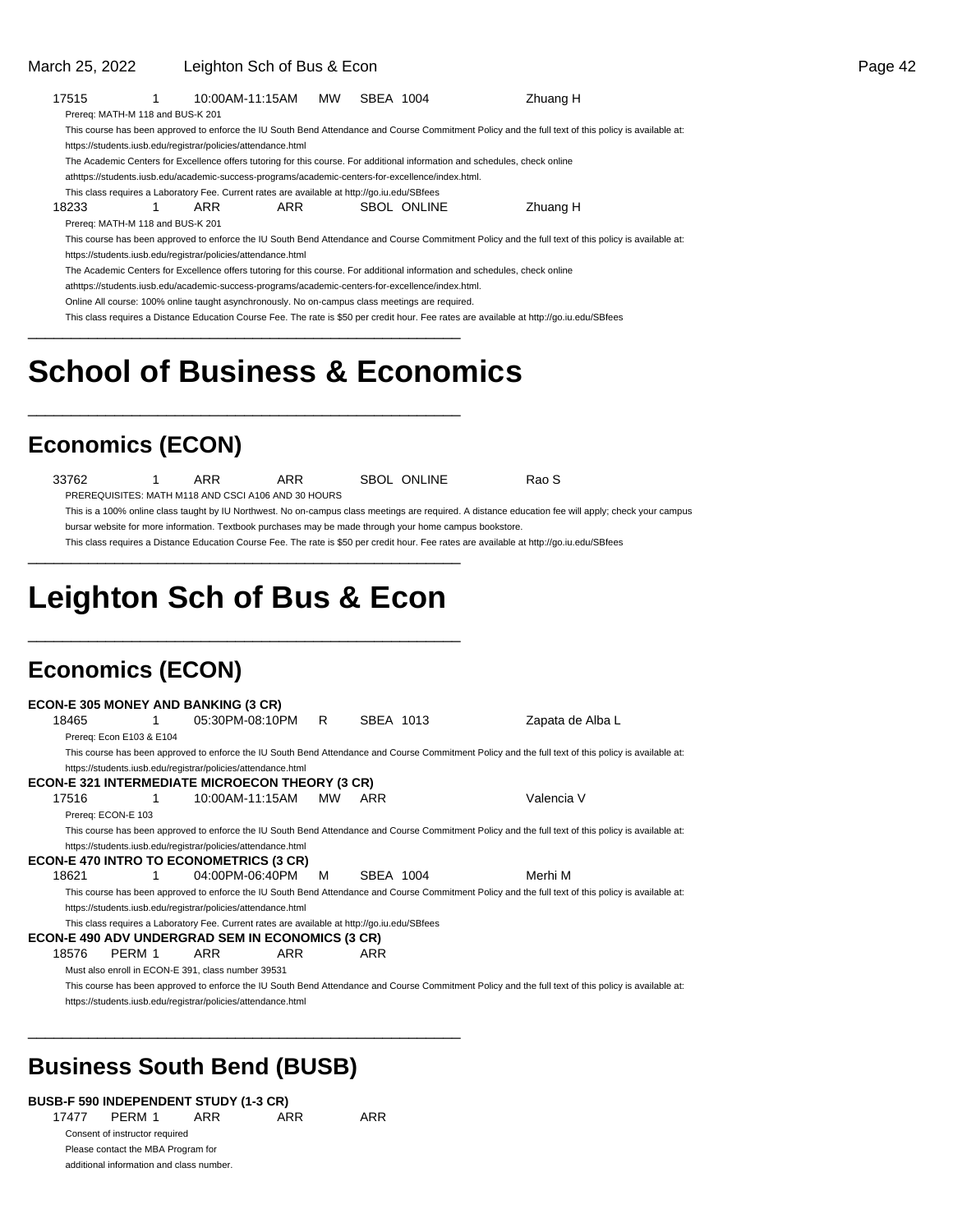| March 25, 2022                                                                                   |                                                                                             | Leighton Sch of Bus & Econ                                |            |    |                  | Page 43                                                                                                                                                   |
|--------------------------------------------------------------------------------------------------|---------------------------------------------------------------------------------------------|-----------------------------------------------------------|------------|----|------------------|-----------------------------------------------------------------------------------------------------------------------------------------------------------|
| <b>BUSB-M 544 ADVERTISING &amp; SALES PROMOTION (3 CR)</b><br>32839                              |                                                                                             | 8W1 06:30PM-09:10PM                                       |            | м  | ARR              | Bindroo V                                                                                                                                                 |
|                                                                                                  |                                                                                             | <b>ARR</b>                                                | ARR        |    | <b>SBWB WEB</b>  | Bindroo V                                                                                                                                                 |
|                                                                                                  |                                                                                             |                                                           |            |    |                  | This is a Hybrid-Traditional class which combines Asynchronous online or Synchronous live video instructions and some in-person classroom sessions. Class |
| <b>BUSB-X 591 GRAD INTERNSHIP: BUSINESS&amp;ECON (2-6 CR)</b>                                    |                                                                                             | meeting details will be provided by the instructor.       |            |    |                  |                                                                                                                                                           |
| 17987                                                                                            | PERM 1                                                                                      | ARR                                                       | ARR        |    | ARR              |                                                                                                                                                           |
|                                                                                                  |                                                                                             | Please contact (574) 520-4884 for additional information. |            |    |                  |                                                                                                                                                           |
| <b>BUSB-X 592 GRAD FIELD PROJ: BUSINESS&amp;ECON (3 CR)</b><br>17988                             | PERM 1                                                                                      | ARR                                                       | ARR        |    | ARR              |                                                                                                                                                           |
|                                                                                                  |                                                                                             | Please contact (574) 520-4884 for additional information. |            |    |                  |                                                                                                                                                           |
| <b>MODULE 1, FIRST 8 WEEKS (01)</b><br><b>BUSB-A 501 FINANCIAL ACCOUNTING FOR MANAG (1.5 CR)</b> |                                                                                             |                                                           |            |    |                  |                                                                                                                                                           |
| 18791                                                                                            |                                                                                             | 8W2 06:30PM-09:10PM                                       |            | R. | ARR              | Meisami A                                                                                                                                                 |
|                                                                                                  | In-Person dates: Oct 20, 27; Nov 3, 10                                                      | ARR                                                       | <b>ARR</b> |    | SBWB WEB         | Hochschild R                                                                                                                                              |
|                                                                                                  |                                                                                             | meeting details will be provided by the instructor.       |            |    |                  | This is a Hybrid-Traditional class which combines Asynchronous online or Synchronous live video instructions and some in-person classroom sessions. Class |
| <b>BUSB-B 501 COMMUNICATION SKILLS FOR MGRS (1.5 CR)</b>                                         | Above section was canceled.                                                                 |                                                           |            |    |                  |                                                                                                                                                           |
| 18258                                                                                            |                                                                                             | 8W1 06:30PM-09:10PM                                       | R          |    | ARR              | Dieringer M                                                                                                                                               |
|                                                                                                  |                                                                                             | <b>ARR</b>                                                | ARR        |    | SBWB WEB         | Dieringer M                                                                                                                                               |
|                                                                                                  | In-person dates: August 25; Sept 12, 26; Oct 10                                             |                                                           |            |    |                  | This is a Hybrid-Traditional class which combines Asynchronous online or Synchronous live video instructions and some in-person classroom sessions. Class |
| <b>BUSB-B 521 EVIDENCE BASED MANAGEMENT (1.5 CR)</b>                                             |                                                                                             | meeting details will be provided by the instructor.       |            |    |                  |                                                                                                                                                           |
| 18289                                                                                            |                                                                                             | PERM 8W1 06:30PM-09:10PM                                  | T          |    | ARR              |                                                                                                                                                           |
|                                                                                                  |                                                                                             | <b>ARR</b>                                                | <b>ARR</b> |    | SBWB WEB         |                                                                                                                                                           |
|                                                                                                  | In-person dates are Aug 23; Sept 7, 21; Oct 5                                               |                                                           |            |    |                  | This is a Hybrid-Traditional class which combines Asynchronous online or Synchronous live video instructions and some in-person classroom sessions. Class |
|                                                                                                  |                                                                                             | meeting details will be provided by the instructor.       |            |    |                  |                                                                                                                                                           |
| <b>BUSB-C 502 LEGAL&amp;ETHICAL ENVIRO OF BUS (3 CR)</b><br>17476                                |                                                                                             | 8W1 06:30PM-09:10PM                                       |            | R. | <b>SBDW 1165</b> | Swain A                                                                                                                                                   |
|                                                                                                  |                                                                                             | <b>ARR</b>                                                | ARR        |    | SBWB WEB         | Swain A                                                                                                                                                   |
|                                                                                                  |                                                                                             |                                                           |            |    |                  | This is a Hybrid-Traditional class which combines Asynchronous online or Synchronous live video instructions and some in-person classroom sessions. Class |
|                                                                                                  |                                                                                             | meeting details will be provided by the instructor.       |            |    |                  |                                                                                                                                                           |
| <b>BUSB-D 505 BUSINESS ANALYTICS I (1.5 CR)</b><br>18466                                         |                                                                                             | PERM 8W1 06:30PM-09:10PM                                  |            | W  | SBEA 1004        | Merhi M                                                                                                                                                   |
|                                                                                                  |                                                                                             |                                                           |            |    |                  |                                                                                                                                                           |
|                                                                                                  |                                                                                             | ARR                                                       | ARR        |    | SBWB WEB         | Merhi M                                                                                                                                                   |
|                                                                                                  | In-person dates are Aug 24; Sept 7, 21; Oct 5<br>Students must also register for BUSB-D 506 |                                                           |            |    |                  |                                                                                                                                                           |
|                                                                                                  |                                                                                             |                                                           |            |    |                  | This is a Hybrid-Traditional class which combines Asynchronous online or Synchronous live video instructions and some in-person classroom sessions. Class |
|                                                                                                  |                                                                                             | meeting details will be provided by the instructor.       |            |    |                  |                                                                                                                                                           |
| <b>MODULE 2, SECOND 8 WEEKS (03)</b>                                                             |                                                                                             |                                                           |            |    |                  |                                                                                                                                                           |
| <b>BUSB-B 503 LEADERSHIP AND CHANGE (3 CR)</b>                                                   |                                                                                             |                                                           |            |    |                  |                                                                                                                                                           |
| 18235                                                                                            |                                                                                             | PERM 8W2 06:30PM-09:10PM                                  |            | R  | SBEA 1019        | Tirado N                                                                                                                                                  |
|                                                                                                  |                                                                                             | <b>ARR</b>                                                | <b>ARR</b> |    | SBWB WEB         | Tirado N                                                                                                                                                  |
|                                                                                                  |                                                                                             |                                                           |            |    |                  | This is a Hybrid-Traditional class which combines Asynchronous online or Synchronous live video instructions and some in-person classroom sessions. Class |
| <b>BUSB-B 504 TEAM MANAGEMENT (1.5 CR)</b>                                                       |                                                                                             | meeting details will be provided by the instructor.       |            |    |                  |                                                                                                                                                           |
| 18260                                                                                            |                                                                                             | PERM 8W2 06:30PM-09:10PM                                  |            | R  | <b>ARR</b>       |                                                                                                                                                           |
|                                                                                                  |                                                                                             | ARR                                                       | ARR        |    | SBWB WEB         |                                                                                                                                                           |
|                                                                                                  | In-person dates: 10/20, 11/3, 11/17, 12/1                                                   |                                                           |            |    |                  |                                                                                                                                                           |
|                                                                                                  |                                                                                             | meeting details will be provided by the instructor.       |            |    |                  | This is a Hybrid-Traditional class which combines Asynchronous online or Synchronous live video instructions and some in-person classroom sessions. Class |
| <b>BUSB-B 520 DESIGN THINKING FOR MANAGERS (1.5 CR)</b>                                          |                                                                                             |                                                           |            |    |                  |                                                                                                                                                           |
| 18259                                                                                            |                                                                                             | PERM 8W2 06:30PM-09:10PM                                  | Т          |    | ARR              | Reddy R                                                                                                                                                   |
|                                                                                                  |                                                                                             | <b>ARR</b>                                                | <b>ARR</b> |    | <b>SBWB WEB</b>  | Reddy R                                                                                                                                                   |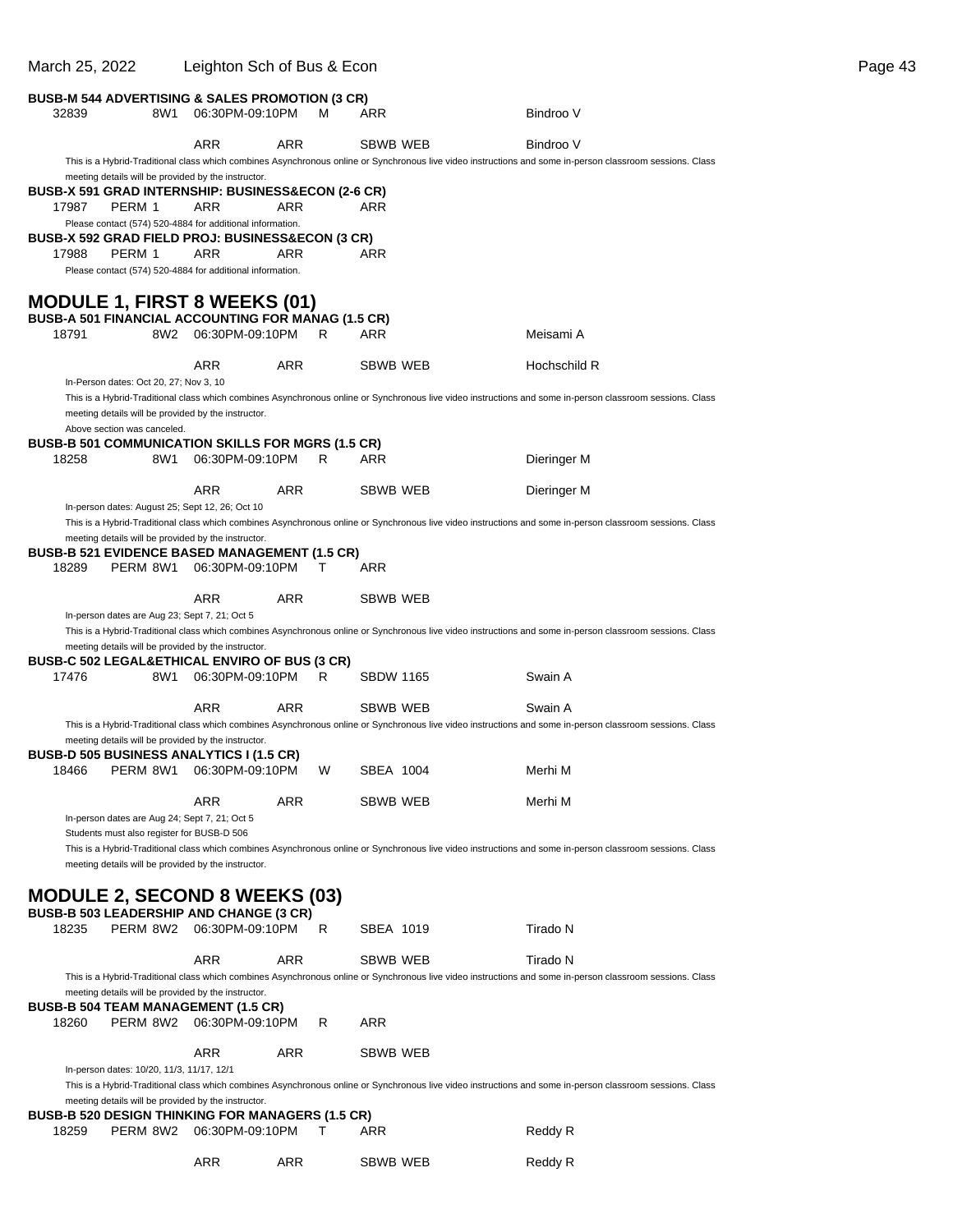In-person dates are Oct 25; Nov 8, 22; Dec 6

|       |                                                       |                                |            |   |                                                                                                         | This is a Hybrid-Traditional class which combines Asynchronous online or Synchronous live video instructions and some in-person classroom sessions. Class |
|-------|-------------------------------------------------------|--------------------------------|------------|---|---------------------------------------------------------------------------------------------------------|-----------------------------------------------------------------------------------------------------------------------------------------------------------|
|       | meeting details will be provided by the instructor.   |                                |            |   |                                                                                                         |                                                                                                                                                           |
|       | <b>BUSB-D 501 MANAGEMENT OF MARKETING (1.5 CR)</b>    |                                |            |   |                                                                                                         |                                                                                                                                                           |
| 18281 | PERM 8W2                                              | 06:30PM-09:10PM                |            | м | <b>ARR</b>                                                                                              | Torkzadeh S                                                                                                                                               |
|       |                                                       |                                |            |   |                                                                                                         |                                                                                                                                                           |
|       |                                                       | <b>ARR</b>                     | <b>ARR</b> |   | <b>SBWB WEB</b>                                                                                         | Torkzadeh S                                                                                                                                               |
|       | In-person dates are Oct 24; Nov 7, 21; Dec 5          |                                |            |   |                                                                                                         |                                                                                                                                                           |
|       |                                                       |                                |            |   |                                                                                                         | This is a Hybrid-Traditional class which combines Asynchronous online or Synchronous live video instructions and some in-person classroom sessions. Class |
|       | meeting details will be provided by the instructor.   |                                |            |   |                                                                                                         |                                                                                                                                                           |
|       | <b>BUSB-D 502 FINANCIAL MANAGEMENT (1.5 CR)</b>       |                                |            |   |                                                                                                         |                                                                                                                                                           |
| 32465 |                                                       | PERM 8W2 06:30 PM-09:10 ARRIVR |            |   | <b>ARR</b>                                                                                              | Meisami A                                                                                                                                                 |
|       |                                                       |                                |            |   |                                                                                                         |                                                                                                                                                           |
|       |                                                       | <b>ARR</b>                     | <b>ARR</b> |   | <b>SBWB WEB</b>                                                                                         |                                                                                                                                                           |
|       | In person sessions on Thursdays, Nov 17; Dec 1, 8, 15 |                                |            |   |                                                                                                         |                                                                                                                                                           |
|       | <b>BUSB-D 506 BUSINESS ANALYTICS II (1.5 CR)</b>      |                                |            |   |                                                                                                         |                                                                                                                                                           |
| 18467 |                                                       | PERM 8W2 06:30PM-09:10PM       |            | W | SBEA 1004                                                                                               | Merhi M                                                                                                                                                   |
|       |                                                       |                                |            |   |                                                                                                         |                                                                                                                                                           |
|       |                                                       | <b>ARR</b>                     | <b>ARR</b> |   | <b>SBWB WEB</b>                                                                                         | Merhi M                                                                                                                                                   |
|       | In-person dates are Oct 19; Nov 2, 16, 30             |                                |            |   |                                                                                                         |                                                                                                                                                           |
|       | Students must also register for BUSB-D 505            |                                |            |   |                                                                                                         |                                                                                                                                                           |
|       |                                                       |                                |            |   |                                                                                                         | This is a Hybrid-Traditional class which combines Asynchronous online or Synchronous live video instructions and some in-person classroom sessions. Class |
|       | meeting details will be provided by the instructor.   |                                |            |   |                                                                                                         |                                                                                                                                                           |
|       | <b>BUSB-E 510 BUSINESS POLICY (3 CR)</b>              |                                |            |   |                                                                                                         |                                                                                                                                                           |
| 18129 |                                                       | PERM 8W2 06:30PM-09:10PM       |            | W | SBAI 220A                                                                                               | Reddy R                                                                                                                                                   |
|       |                                                       |                                |            |   |                                                                                                         |                                                                                                                                                           |
|       |                                                       | <b>ARR</b>                     | <b>ARR</b> |   | <b>SBWB WEB</b>                                                                                         | Reddy R                                                                                                                                                   |
|       |                                                       |                                |            |   | This class requires a Business MBA ETS Exam Fee. The current rate is \$38. Rates are subject to change. |                                                                                                                                                           |
|       |                                                       |                                |            |   |                                                                                                         | This is a Hybrid-Traditional class which combines Asynchronous online or Synchronous live video instructions and some in-person classroom sessions. Class |

meeting details will be provided by the instructor.

\_\_\_\_\_\_\_\_\_\_\_\_\_\_\_\_\_\_\_\_\_\_\_\_\_\_\_\_\_\_\_\_\_\_\_\_\_\_\_\_\_\_\_\_\_\_\_\_\_\_

\_\_\_\_\_\_\_\_\_\_\_\_\_\_\_\_\_\_\_\_\_\_\_\_\_\_\_\_\_\_\_\_\_\_\_\_\_\_\_\_\_\_\_\_\_\_\_\_\_\_

# **School of Education**

### **Education (EDUC)**

| EDUC-A 500 INTRO TO EDUCATIONAL LDRSHP (3 CR)    |   |            |                                                                                                  |                    |                                                                                                                                                           |  |
|--------------------------------------------------|---|------------|--------------------------------------------------------------------------------------------------|--------------------|-----------------------------------------------------------------------------------------------------------------------------------------------------------|--|
| 34865                                            |   | <b>ARR</b> | <b>ARR</b>                                                                                       | SBOL ONLINE        | Murphy H                                                                                                                                                  |  |
|                                                  |   |            |                                                                                                  |                    | This is a 100% online class taught by IUPUI. No on-campus class meetings are required. A distance education fee will apply; check your campus bursar      |  |
|                                                  |   |            | website for more information. Textbook purchases may be made through your home campus bookstore. |                    |                                                                                                                                                           |  |
|                                                  |   |            |                                                                                                  |                    | This class is offered as part of a collaborative academic program. Please consult with your advisor to ensure this class will count toward your degree    |  |
| requirements                                     |   |            |                                                                                                  |                    |                                                                                                                                                           |  |
|                                                  |   |            |                                                                                                  |                    | This class requires a Distance Education Course Fee. The rate is \$50 per credit hour. Fee rates are available at http://go.iu.edu/SBfees                 |  |
| EDUC-A 615 ADVANCED SCHOOL LAW (3 CR)            |   |            |                                                                                                  |                    |                                                                                                                                                           |  |
| 34870                                            | 1 | <b>ARR</b> | ARR                                                                                              | <b>SBOL ONLINE</b> | Nguyen D                                                                                                                                                  |  |
|                                                  |   |            |                                                                                                  |                    | This is a 100% online class taught by IUPUI. No on-campus class meetings are required. A distance education fee will apply; check your campus bursar      |  |
|                                                  |   |            | website for more information. Textbook purchases may be made through your home campus bookstore. |                    |                                                                                                                                                           |  |
|                                                  |   |            |                                                                                                  |                    | This class is offered as part of a collaborative academic program. Please consult with your advisor to ensure this class will count toward your degree    |  |
| requirements                                     |   |            |                                                                                                  |                    |                                                                                                                                                           |  |
|                                                  |   |            |                                                                                                  |                    | This class requires a Distance Education Course Fee. The rate is \$50 per credit hour. Fee rates are available at http://go.iu.edu/SBfees                 |  |
| EDUC-E 506 CURRICULUM IN EARLY CHILDHOOD (3 CR)  |   |            |                                                                                                  |                    |                                                                                                                                                           |  |
| 35548                                            | 1 | <b>ARR</b> | <b>ARR</b>                                                                                       | SBOL ONLINE        |                                                                                                                                                           |  |
|                                                  |   |            |                                                                                                  |                    | This is a 100% online class taught by IU Southeast. No on-campus class meetings are required. A distance education fee will apply; check your campus      |  |
|                                                  |   |            |                                                                                                  |                    | bursar website for more information. If IU e-Texts are not used for this class, textbooks and other materials are available at your home campus           |  |
| bookstore.                                       |   |            |                                                                                                  |                    |                                                                                                                                                           |  |
|                                                  |   |            |                                                                                                  |                    | This class is offered as part of a joint academic program. Please consult with your advisor to ensure this class will count toward your degree            |  |
| requirements.                                    |   |            |                                                                                                  |                    |                                                                                                                                                           |  |
|                                                  |   |            |                                                                                                  |                    | This class requires a Distance Education Course Fee. The rate is \$50 per credit hour. Fee rates are available at http://qo.iu.edu/SBfees                 |  |
| EDUC-G 513 LEGAL & ILLEGAL DRUGS OF ABUSE (3 CR) |   |            |                                                                                                  |                    |                                                                                                                                                           |  |
| 35508                                            | 1 | <b>ARR</b> | ARR                                                                                              | <b>SBOL ONLINE</b> | Gadlage J                                                                                                                                                 |  |
|                                                  |   |            |                                                                                                  |                    | Above class meets 100% Online through Asynchronous instruction. For more information visit https://covid.iu.edu/learning-modes/index.html                 |  |
|                                                  |   |            |                                                                                                  |                    | This is a 100% online class taught by IU Bloomington. No on-campus class meetings are required. A distance education fee will apply; check your campus    |  |
|                                                  |   |            |                                                                                                  |                    | bursar website for more information. If IU e-Texts are not used for this class, textbooks and other materials are available at your home campus bookstore |  |
|                                                  |   |            |                                                                                                  |                    | This class is offered as part of a collaborative academic program. Please consult with your advisor to ensure this class will count toward your degree    |  |
| requirements                                     |   |            |                                                                                                  |                    |                                                                                                                                                           |  |

Above class requires permission of Department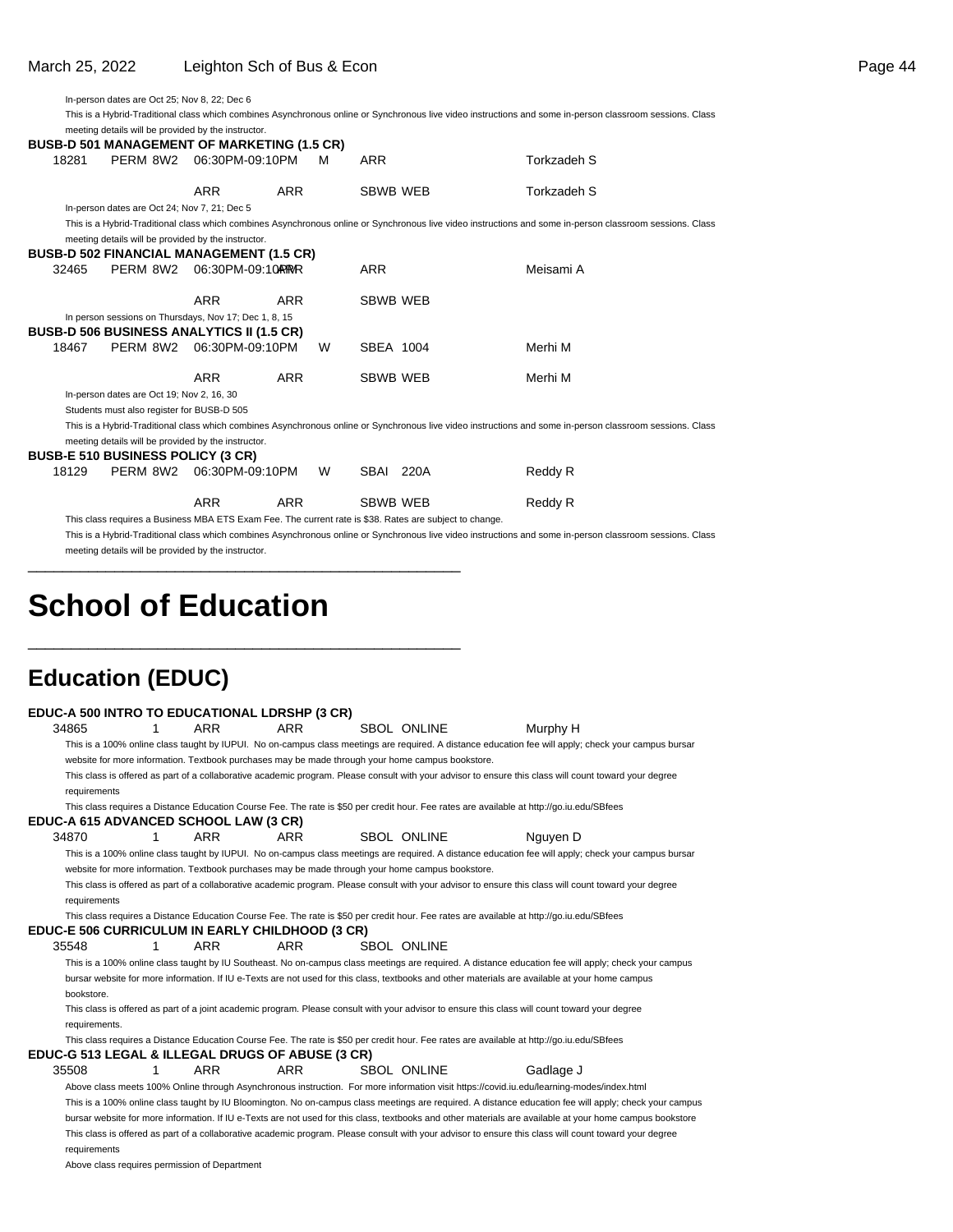requirement

|                                                  |     |                                                                |                                                                                                          |          |                    | This class requires a Distance Education Course Fee. The rate is \$50 per credit hour. Fee rates are available at http://go.iu.edu/SBfees                 |
|--------------------------------------------------|-----|----------------------------------------------------------------|----------------------------------------------------------------------------------------------------------|----------|--------------------|-----------------------------------------------------------------------------------------------------------------------------------------------------------|
| EDUC-G 575 MULTICULTURAL COUNSELING (3 CR)       |     |                                                                |                                                                                                          |          |                    |                                                                                                                                                           |
| PERM 1<br>35520                                  |     | ARR                                                            | ARR                                                                                                      |          | <b>SBOL ONLINE</b> |                                                                                                                                                           |
| Above class requires permission of Department    |     |                                                                |                                                                                                          |          |                    |                                                                                                                                                           |
|                                                  |     |                                                                |                                                                                                          |          |                    | Above class meets 100% Online through Asynchronous instruction. For more information visit https://covid.iu.edu/learning-modes/index.html                 |
|                                                  |     | OCAP Online for academic advising and addictions certificate   |                                                                                                          |          |                    |                                                                                                                                                           |
|                                                  |     |                                                                |                                                                                                          |          |                    | This is a 100% online class taught by IU Bloomington. No on-campus class meetings are required. A distance education fee will apply; check your campus    |
|                                                  |     |                                                                |                                                                                                          |          |                    | bursar website for more information. If IU e-Texts are not used for this class, textbooks and other materials are available at your home campus bookstore |
|                                                  |     |                                                                |                                                                                                          |          |                    | This class is offered as part of a collaborative academic program. Please consult with your advisor to ensure this class will count toward your degree    |
| requirements                                     |     |                                                                |                                                                                                          |          |                    |                                                                                                                                                           |
|                                                  |     |                                                                |                                                                                                          |          |                    | This class requires a Distance Education Course Fee. The rate is \$50 per credit hour. Fee rates are available at http://go.iu.edu/SBfees                 |
| EDUC-H 520 EDUCATION AND SOCIAL ISSUES (3 CR)    |     |                                                                |                                                                                                          |          |                    |                                                                                                                                                           |
| 33748                                            | 1   | <b>ARR</b>                                                     | <b>ARR</b>                                                                                               |          | <b>SBOL ONLINE</b> | Lauzon G                                                                                                                                                  |
|                                                  |     |                                                                |                                                                                                          |          |                    | This is a 100% online class taught by IU Northwest. No on-campus class meetings are required. A distance education fee will apply; check your campus      |
|                                                  |     |                                                                | bursar website for more information. Textbook purchases may be made through your home campus bookstore.  |          |                    |                                                                                                                                                           |
| THIS IS AN OCAP COURSE                           |     |                                                                |                                                                                                          |          |                    |                                                                                                                                                           |
|                                                  |     |                                                                |                                                                                                          |          |                    | This class requires a Distance Education Course Fee. The rate is \$50 per credit hour. Fee rates are available at http://go.iu.edu/SBfees                 |
| EDUC-J 500 INSTRUCT IN CONTEXT OF CURRIC (3 CR)  |     |                                                                |                                                                                                          |          |                    |                                                                                                                                                           |
| 35276                                            | 8W2 | ARR                                                            | <b>ARR</b>                                                                                               |          | <b>SBOL ONLINE</b> | Star R                                                                                                                                                    |
|                                                  |     |                                                                |                                                                                                          |          |                    | This is a 100% online class taught by IU Southeast. No on-campus class meetings are required. A distance education fee will apply; check your campus      |
|                                                  |     |                                                                |                                                                                                          |          |                    | bursar website for more information. If IU e-Texts are not used for this class, textbooks and other materials are available at your home campus           |
| bookstore.                                       |     |                                                                |                                                                                                          |          |                    |                                                                                                                                                           |
|                                                  |     |                                                                |                                                                                                          |          |                    | This class is offered as part of a joint academic program. Please consult with your advisor to ensure this class will count toward your degree            |
| requirements.                                    |     |                                                                |                                                                                                          |          |                    |                                                                                                                                                           |
|                                                  |     | Please note this course is in the second half of the semester. |                                                                                                          |          |                    |                                                                                                                                                           |
|                                                  |     |                                                                |                                                                                                          |          |                    | This class requires a Distance Education Course Fee. The rate is \$50 per credit hour. Fee rates are available at http://go.iu.edu/SBfees                 |
| EDUC-K 205 INTRO TO EXCEPTIONAL CHILDREN (3 CR)  |     |                                                                |                                                                                                          |          |                    |                                                                                                                                                           |
| 34613                                            | 1   | ARR                                                            | ARR                                                                                                      |          | <b>SBOL ONLINE</b> | Kim E                                                                                                                                                     |
|                                                  |     |                                                                |                                                                                                          |          |                    | This is a 100% online class taught by IU Northwest. No on-campus class meetings are required. A distance education fee will apply; check your campus      |
|                                                  |     |                                                                | bursar website for more information. Textbook purchases may be made through your home campus bookstore.  |          |                    |                                                                                                                                                           |
|                                                  |     | PREREQUISITE: EDUC F200 WITH A C OR BETTER                     |                                                                                                          |          |                    |                                                                                                                                                           |
|                                                  |     |                                                                |                                                                                                          |          |                    |                                                                                                                                                           |
|                                                  |     |                                                                |                                                                                                          |          |                    | This class requires a Distance Education Course Fee. The rate is \$50 per credit hour. Fee rates are available at http://go.iu.edu/SBfees                 |
| EDUC-K 205 INTRO TO EXCEPTIONAL CHILDREN (2 CR)  | 1   | ARR                                                            | ARR                                                                                                      |          |                    |                                                                                                                                                           |
| 35347                                            |     |                                                                |                                                                                                          |          | <b>SBOL ONLINE</b> | Sehlinger S                                                                                                                                               |
|                                                  |     |                                                                |                                                                                                          |          |                    | This is a 100% online class taught by IU Southeast. No on-campus class meetings are required. A distance education fee will apply; check your campus      |
|                                                  |     |                                                                |                                                                                                          |          |                    | bursar website for more information. If IU e-Texts are not used for this class, textbooks and other materials are available at your home campus           |
| bookstore.                                       |     |                                                                |                                                                                                          |          |                    |                                                                                                                                                           |
|                                                  |     |                                                                |                                                                                                          |          |                    | This class requires a Distance Education Course Fee. The rate is \$50 per credit hour. Fee rates are available at http://go.iu.edu/SBfees                 |
| EDUC-K 205 INTRO TO EXCEPTIONAL CHILDREN (3 CR)  |     |                                                                |                                                                                                          |          |                    |                                                                                                                                                           |
| 35492                                            | 1   | ARR                                                            | <b>ARR</b>                                                                                               |          | <b>SBOL ONLINE</b> | Beyioku C                                                                                                                                                 |
|                                                  |     | Additional field experience required during the school day.    |                                                                                                          |          |                    |                                                                                                                                                           |
|                                                  |     |                                                                |                                                                                                          |          |                    | This is a 100% online class taught by IU Kokomo. No on-campus class meetings are required. A distance education fee may apply; check your campus bursar   |
|                                                  |     |                                                                |                                                                                                          |          |                    | website for more information. If IU e-Texts are not used for this class, textbooks and other materials are available through your home campus bookstore.  |
|                                                  |     |                                                                |                                                                                                          |          |                    | This class requires a Distance Education Course Fee. The rate is \$50 per credit hour. Fee rates are available at http://go.iu.edu/SBfees                 |
| EDUC-M 401 LABORATORY/FIELD EXPERIENCE (1 CR)    |     |                                                                |                                                                                                          |          |                    |                                                                                                                                                           |
| 34812                                            | 1   | ARR                                                            | ARR                                                                                                      | SBSC 100 |                    |                                                                                                                                                           |
|                                                  |     |                                                                | This class requires an EDUC Early Experience Fee. Current rates are available at http://go.iu.edu/SBfees |          |                    |                                                                                                                                                           |
| S/F Graded Course                                |     |                                                                |                                                                                                          |          |                    |                                                                                                                                                           |
|                                                  |     |                                                                |                                                                                                          |          |                    | For students pursuing ENL licensure only. Students will be placed in an ENL setting in the field. Must also enroll in EDUC-L 436.                         |
| EDUC-P 507 ASSESSMENT IN SCHOOLS (3 CR)          |     |                                                                |                                                                                                          |          |                    |                                                                                                                                                           |
| 34882                                            | 1   | ARR                                                            | ARR                                                                                                      |          | SBOL ONLINE        |                                                                                                                                                           |
|                                                  |     |                                                                |                                                                                                          |          |                    | This is a 100% online class taught by IUPUI. No on-campus class meetings are required. A distance education fee will apply; check your campus bursar      |
|                                                  |     |                                                                | website for more information. Textbook purchases may be made through your home campus bookstore.         |          |                    |                                                                                                                                                           |
|                                                  |     |                                                                |                                                                                                          |          |                    | This class is offered as part of a collaborative academic program. Please consult with your advisor to ensure this class will count toward your degree    |
| requirements                                     |     |                                                                |                                                                                                          |          |                    |                                                                                                                                                           |
|                                                  |     |                                                                |                                                                                                          |          |                    | This class requires a Distance Education Course Fee. The rate is \$50 per credit hour. Fee rates are available at http://go.iu.edu/SBfees                 |
| EDUC-T 531 ORG CHANGE-CUL/LING DVRSE SCHS (3 CR) |     |                                                                |                                                                                                          |          |                    |                                                                                                                                                           |
| 34860                                            | 1   | ARR                                                            | ARR                                                                                                      |          | <b>SBOL ONLINE</b> | Nguyen T                                                                                                                                                  |
|                                                  |     |                                                                |                                                                                                          |          |                    |                                                                                                                                                           |
|                                                  |     |                                                                |                                                                                                          |          |                    | This is a 100% online class taught by IUPUI. No on-campus class meetings are required. A distance education fee will apply; check your campus bursar      |
|                                                  |     |                                                                | website for more information. Textbook purchases may be made through your home campus bookstore.         |          |                    |                                                                                                                                                           |
|                                                  |     |                                                                |                                                                                                          |          |                    | This class is offered as part of a collaborative academic program. Please consult with your advisor to ensure this class will count toward your degree    |
| requirements                                     |     |                                                                |                                                                                                          |          |                    |                                                                                                                                                           |
|                                                  |     |                                                                |                                                                                                          |          |                    | This class requires a Distance Education Course Fee. The rate is \$50 per credit hour. Fee rates are available at http://go.iu.edu/SBfees                 |
| EDUC-W 540 TECHNOLOGY-INFUSED CURRICULUM (3 CR)  |     |                                                                |                                                                                                          |          |                    |                                                                                                                                                           |
| 34042                                            | 1   | ARR                                                            | ARR                                                                                                      |          | SBOL ONLINE        | Kingsley T                                                                                                                                                |
|                                                  |     |                                                                |                                                                                                          |          |                    | This is a 100% online class taught by IU Kokomo. No on-campus class meetings are required. A distance education fee may apply; check your campus bursar   |
|                                                  |     |                                                                |                                                                                                          |          |                    | website for more information. If IU e-Texts are not used for this class, textbooks and other materials are available through your home campus bookstore.  |
|                                                  |     |                                                                |                                                                                                          |          |                    | This class is offered as part of a collaborative academic program. Please consult with your advisor to ensure this class will count toward your degree    |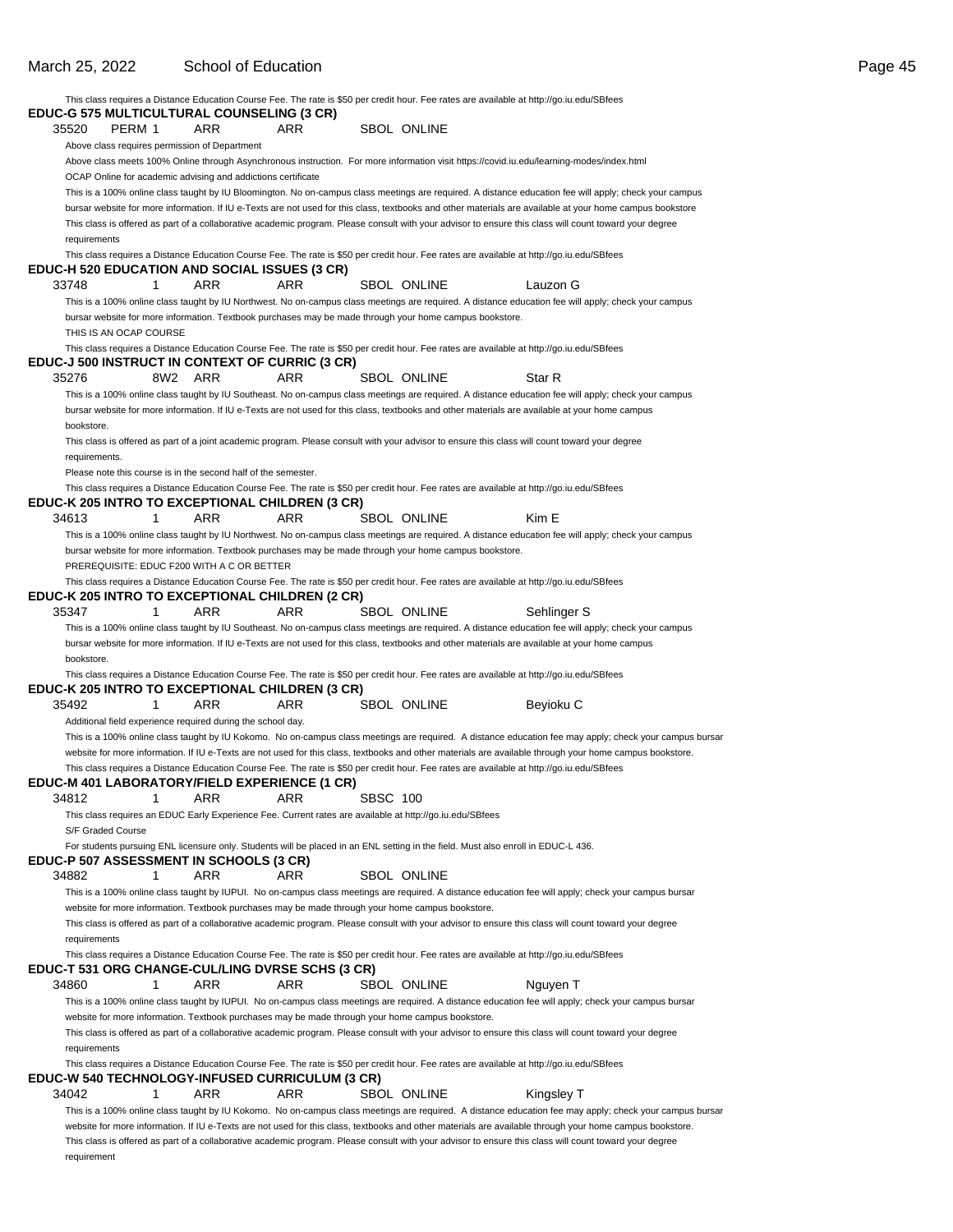|                                 |                                           | This class requires a Distance Education Course Fee. The rate is \$50 per credit hour. Fee rates are available at http://go.iu.edu/SBfees<br>EDUC-Y 520 STRATEGIES FOR EDUC INQUIRY (3 CR)                                                           |           |           |                    |                                                                                                                                                                  |  |
|---------------------------------|-------------------------------------------|------------------------------------------------------------------------------------------------------------------------------------------------------------------------------------------------------------------------------------------------------|-----------|-----------|--------------------|------------------------------------------------------------------------------------------------------------------------------------------------------------------|--|
| 33730                           | 1                                         | ARR<br>ARR                                                                                                                                                                                                                                           |           |           | SBOL ONLINE        | Benna A                                                                                                                                                          |  |
|                                 |                                           |                                                                                                                                                                                                                                                      |           |           |                    | This is a 100% online class taught by IU Northwest. No on-campus class meetings are required. A distance education fee will apply; check your campus             |  |
|                                 |                                           | bursar website for more information. Textbook purchases may be made through your home campus bookstore.<br>This class requires a Distance Education Course Fee. The rate is \$50 per credit hour. Fee rates are available at http://go.iu.edu/SBfees |           |           |                    |                                                                                                                                                                  |  |
|                                 |                                           | <b>INTRODUCTION TO TEACHING (01)</b>                                                                                                                                                                                                                 |           |           |                    |                                                                                                                                                                  |  |
|                                 |                                           | EDUC-F 100 INTRODUCTION TO TEACHING (1 CR)                                                                                                                                                                                                           |           |           |                    |                                                                                                                                                                  |  |
| 17966                           |                                           | NON 02:30PM-03:45PM                                                                                                                                                                                                                                  | R         | SBWB WEB  |                    | Jones J                                                                                                                                                          |  |
|                                 |                                           | 02:30PM-03:45PM                                                                                                                                                                                                                                      | R         | ARR       |                    | Jones J                                                                                                                                                          |  |
|                                 |                                           | 02:30PM-03:45PM                                                                                                                                                                                                                                      | R         | ARR       |                    | Jones J                                                                                                                                                          |  |
|                                 | Class meets for 10 weeks, Aug 25 - Oct 27 |                                                                                                                                                                                                                                                      |           |           |                    | This course has been approved to enforce the IU South Bend Attendance and Course Commitment Policy and the full text of this policy is available at:             |  |
|                                 |                                           | https://students.iusb.edu/registrar/policies/attendance.html                                                                                                                                                                                         |           |           |                    |                                                                                                                                                                  |  |
|                                 |                                           |                                                                                                                                                                                                                                                      |           |           |                    | This is a Distance-Other class which is provided by synchronous live video instruction, with any remainder taught through asynchronous online instruction        |  |
|                                 | In-person sessions on Sept 1 and Oct 20   |                                                                                                                                                                                                                                                      |           |           |                    |                                                                                                                                                                  |  |
|                                 |                                           | <b>UNDERGRAD COUNSELING &amp; HR (02)</b>                                                                                                                                                                                                            |           |           |                    |                                                                                                                                                                  |  |
|                                 |                                           | EDUC-G 203 COMM FOR YOUTH-SERVING PROF (3 CR)                                                                                                                                                                                                        |           |           |                    |                                                                                                                                                                  |  |
| 18239                           | 1                                         | ARR<br>ARR                                                                                                                                                                                                                                           |           |           | <b>SBOL ONLINE</b> | Linton J                                                                                                                                                         |  |
|                                 |                                           | Online All course: 100% online taught asynchronously. No on-campus class meetings are required.<br>This class requires a Distance Education Course Fee. The rate is \$50 per credit hour. Fee rates are available at http://go.iu.edu/SBfees         |           |           |                    |                                                                                                                                                                  |  |
|                                 |                                           | <b>EDUC-G 206 INTRO TO COUNSELING PSYCHOLOGY (3 CR)</b>                                                                                                                                                                                              |           |           |                    |                                                                                                                                                                  |  |
| 18240                           | 1                                         | ARR<br>ARR                                                                                                                                                                                                                                           |           |           | <b>SBOL ONLINE</b> | Linton J                                                                                                                                                         |  |
|                                 |                                           | Online All course: 100% online taught asynchronously. No on-campus class meetings are required.<br>This class requires a Distance Education Course Fee. The rate is \$50 per credit hour. Fee rates are available at http://go.iu.edu/SBfees         |           |           |                    |                                                                                                                                                                  |  |
|                                 |                                           |                                                                                                                                                                                                                                                      |           |           |                    |                                                                                                                                                                  |  |
|                                 |                                           | <b>THRESHOLD SEMINAR (03)</b>                                                                                                                                                                                                                        |           |           |                    |                                                                                                                                                                  |  |
|                                 |                                           | EDUC-U 100 THRESHOLD SEM:CRAFT/CUL HI ED (3 CR)                                                                                                                                                                                                      |           |           |                    |                                                                                                                                                                  |  |
| 17533                           | 1                                         | 11:30AM-12:45PM                                                                                                                                                                                                                                      | MW.       | SBEA 2109 |                    | Dennie R<br>This course has been approved to enforce the IU South Bend Attendance and Course Commitment Policy and the full text of this policy is available at: |  |
|                                 |                                           | https://students.iusb.edu/registrar/policies/attendance.html                                                                                                                                                                                         |           |           |                    |                                                                                                                                                                  |  |
| 17535                           | 1                                         | 01:00PM-02:15PM                                                                                                                                                                                                                                      | <b>MW</b> | SBEA 1019 |                    | Kingsbury T                                                                                                                                                      |  |
|                                 |                                           | https://students.iusb.edu/registrar/policies/attendance.html                                                                                                                                                                                         |           |           |                    | This course has been approved to enforce the IU South Bend Attendance and Course Commitment Policy and the full text of this policy is available at:             |  |
| 17534                           | 1                                         | 10:00AM-11:15AM                                                                                                                                                                                                                                      | TR        | SBEA 1019 |                    | Sullivan K                                                                                                                                                       |  |
|                                 |                                           |                                                                                                                                                                                                                                                      |           |           |                    | This course has been approved to enforce the IU South Bend Attendance and Course Commitment Policy and the full text of this policy is available at:             |  |
|                                 |                                           | https://students.iusb.edu/registrar/policies/attendance.html<br>This section reserved for students participating in the Guided Pathways Academy                                                                                                      |           |           |                    |                                                                                                                                                                  |  |
| 17537                           | RSTR 1                                    | 01:00PM-02:15PM                                                                                                                                                                                                                                      | TR        | SBEA 1021 |                    | Sullivan K                                                                                                                                                       |  |
|                                 |                                           |                                                                                                                                                                                                                                                      |           |           |                    | This course has been approved to enforce the IU South Bend Attendance and Course Commitment Policy and the full text of this policy is available at:             |  |
|                                 |                                           | https://students.iusb.edu/registrar/policies/attendance.html                                                                                                                                                                                         |           |           |                    |                                                                                                                                                                  |  |
| 17536                           | RSTR 1                                    | This section reserved for students participating in the Guided Pathways Academy<br>02:30PM-03:45PM                                                                                                                                                   | TR.       | SBEA 1021 |                    | Sullivan K                                                                                                                                                       |  |
|                                 |                                           |                                                                                                                                                                                                                                                      |           |           |                    | This course has been approved to enforce the IU South Bend Attendance and Course Commitment Policy and the full text of this policy is available at:             |  |
|                                 |                                           | https://students.iusb.edu/registrar/policies/attendance.html                                                                                                                                                                                         |           |           |                    |                                                                                                                                                                  |  |
|                                 |                                           | This section reserved for students participating in the Guided Pathways Academy<br><b>EDUC-U 205 HUM DEV OPPORT-COLLEGE STUDENT (1 CR)</b>                                                                                                           |           |           |                    |                                                                                                                                                                  |  |
| 18400                           | 1                                         | ARR<br>ARR                                                                                                                                                                                                                                           |           | ARR       |                    | Sullivan K                                                                                                                                                       |  |
| S/F Graded Course               |                                           |                                                                                                                                                                                                                                                      |           |           |                    |                                                                                                                                                                  |  |
| <b>SCIENTIFIC INQUIRY (04A)</b> |                                           |                                                                                                                                                                                                                                                      |           |           |                    |                                                                                                                                                                  |  |
|                                 |                                           | EDUC-Q 200 INTRO TO SCIENTIFIC INQUIRY (3 CR)                                                                                                                                                                                                        |           |           |                    |                                                                                                                                                                  |  |
| 17934                           | 1                                         | 05:00PM-07:30PM                                                                                                                                                                                                                                      | т         | SBEA 2122 |                    | Chang N                                                                                                                                                          |  |
|                                 |                                           | This class requires a Laboratory Fee. Current rates are available at http://go.iu.edu/SBfees                                                                                                                                                         |           |           |                    |                                                                                                                                                                  |  |
| 18214                           | 1                                         | ARR<br>ARR                                                                                                                                                                                                                                           |           |           | <b>SBOL ONLINE</b> | Johns T<br>This is a 100% online class taught by IU South Bend. No on-campus class meetings are required. A distance education fee will apply; check your campus |  |
|                                 |                                           | bursar website for more information. Textbook purchases may be made through your home campus bookstore.                                                                                                                                              |           |           |                    |                                                                                                                                                                  |  |
|                                 |                                           | This class requires a Distance Education Course Fee. The rate is \$50 per credit hour. Fee rates are available at http://go.iu.edu/SBfees                                                                                                            |           |           |                    |                                                                                                                                                                  |  |
|                                 |                                           |                                                                                                                                                                                                                                                      |           |           |                    |                                                                                                                                                                  |  |
|                                 |                                           | <b>BEGINNING FOUNDATIONS (05)</b><br>EDUC-P 250 GENERAL EDUC PSYCHOLOGY (3 CR)                                                                                                                                                                       |           |           |                    |                                                                                                                                                                  |  |
| 17531                           | RSTR 1                                    | 05:30PM-08:00PM                                                                                                                                                                                                                                      | R.        | SBEA 2105 |                    | Gressick J                                                                                                                                                       |  |

This section for undergraduate Education, Art Education, and Music Education majors.

This course has been approved to enforce the IU South Bend Attendance and Course Commitment Policy and the full text of this policy is available at:

### March 25, 2022 School of Education **Page 46**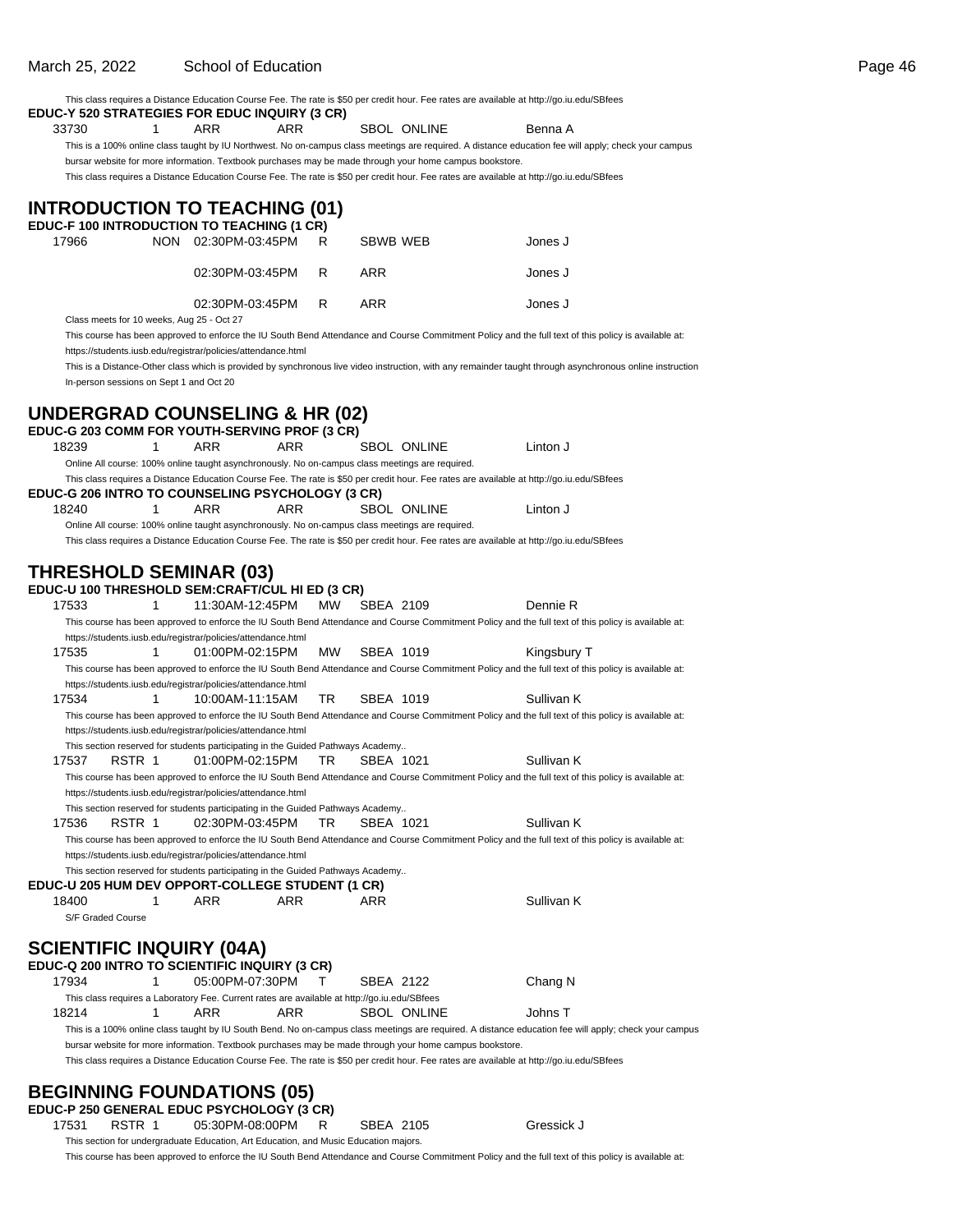Prereq: Successful completion of EDUC-P250 and EDUC-W200. **EDUC-W 310 K-12 COMP SCI TEACHING METHODS (3 CR)**

18121 1 02:30PM-03:45PM T SBEA 2105 Beauchamp S

|                                                     |   | https://students.iusb.edu/registrar/policies/attendance.html                                                                                |     |     |                 |                    |                                                                                                                                                           |               |                                                                                                                                                            |
|-----------------------------------------------------|---|---------------------------------------------------------------------------------------------------------------------------------------------|-----|-----|-----------------|--------------------|-----------------------------------------------------------------------------------------------------------------------------------------------------------|---------------|------------------------------------------------------------------------------------------------------------------------------------------------------------|
| 17532<br>RSTR 1                                     |   | ARR                                                                                                                                         | ARR |     |                 | <b>SBOL ONLINE</b> | Gressick J                                                                                                                                                |               |                                                                                                                                                            |
|                                                     |   | This section for undergraduate Education, Art Education, and Music Education majors.                                                        |     |     |                 |                    |                                                                                                                                                           |               |                                                                                                                                                            |
|                                                     |   |                                                                                                                                             |     |     |                 |                    | This course has been approved to enforce the IU South Bend Attendance and Course Commitment Policy and the full text of this policy is available at:      |               |                                                                                                                                                            |
|                                                     |   | https://students.iusb.edu/registrar/policies/attendance.html                                                                                |     |     |                 |                    |                                                                                                                                                           |               |                                                                                                                                                            |
|                                                     |   |                                                                                                                                             |     |     |                 |                    | This is a 100% online class taught by IU South Bend. No on-campus class meetings are required. A distance education fee will apply; check your campus     |               |                                                                                                                                                            |
|                                                     |   | bursar website for more information. Textbook purchases may be made through your home campus bookstore.                                     |     |     |                 |                    |                                                                                                                                                           |               |                                                                                                                                                            |
|                                                     |   |                                                                                                                                             |     |     |                 |                    | This class requires a Distance Education Course Fee. The rate is \$50 per credit hour. Fee rates are available at http://go.iu.edu/SBfees                 |               |                                                                                                                                                            |
|                                                     |   |                                                                                                                                             |     |     |                 |                    |                                                                                                                                                           |               |                                                                                                                                                            |
|                                                     |   | <b>INTERMEDIATE FOUNDATIONS (07)</b>                                                                                                        |     |     |                 |                    |                                                                                                                                                           |               |                                                                                                                                                            |
|                                                     |   | EDUC-H 340 EDUCATION & AMERICAN CULTURE (3 CR)                                                                                              |     |     |                 |                    |                                                                                                                                                           |               |                                                                                                                                                            |
| 17521                                               | 1 | 01:00PM-02:15PM                                                                                                                             |     | TR. | SBEA 1019       |                    | Okrah K                                                                                                                                                   |               |                                                                                                                                                            |
|                                                     |   | Prereq: Successful completion of EDUC-P250 and EDUC-W200.                                                                                   |     |     |                 |                    |                                                                                                                                                           |               |                                                                                                                                                            |
| 18730                                               | 1 | Campuswide Gen Ed Contemporary Social Values: Diversity in United States Society<br>01:00PM-02:15PM                                         |     | MW. | <b>SBNS 205</b> |                    |                                                                                                                                                           |               |                                                                                                                                                            |
|                                                     |   | Prereq: Successful completion of EDUC-P 250 and EDUC- W 200.                                                                                |     |     |                 |                    |                                                                                                                                                           |               |                                                                                                                                                            |
|                                                     |   | Campuswide Gen Ed Contemporary Social Values: Diversity in United States Society                                                            |     |     |                 |                    |                                                                                                                                                           |               |                                                                                                                                                            |
|                                                     |   | EDUC-P 407 PSYCHOL MEASURMNT IN THE SCHS (3 CR)                                                                                             |     |     |                 |                    |                                                                                                                                                           |               |                                                                                                                                                            |
| 17900                                               | 1 | ARR                                                                                                                                         | ARR |     |                 | <b>SBOL ONLINE</b> |                                                                                                                                                           | Bakerson M    |                                                                                                                                                            |
|                                                     |   | Online All course: 100% online taught asynchronously. No on-campus class meetings are required.                                             |     |     |                 |                    |                                                                                                                                                           |               |                                                                                                                                                            |
|                                                     |   |                                                                                                                                             |     |     |                 |                    | This class requires a Distance Education Course Fee. The rate is \$50 per credit hour. Fee rates are available at http://qo.iu.edu/SBfees                 |               |                                                                                                                                                            |
|                                                     |   |                                                                                                                                             |     |     |                 |                    |                                                                                                                                                           |               |                                                                                                                                                            |
| <b>CLUSTER (15)</b>                                 |   |                                                                                                                                             |     |     |                 |                    |                                                                                                                                                           |               |                                                                                                                                                            |
|                                                     |   | EDUC-F 201 EXP PERS DEMNDS OF TCH:LAB EXP (2 CR)                                                                                            |     |     |                 |                    |                                                                                                                                                           |               |                                                                                                                                                            |
| 17912                                               | 1 | 02:30PM-04:10PM                                                                                                                             |     | W   | <b>SBNS 122</b> |                    |                                                                                                                                                           |               |                                                                                                                                                            |
|                                                     |   | Students must also register for the co-requisite course, Educ F 202-17913.                                                                  |     |     |                 |                    |                                                                                                                                                           |               |                                                                                                                                                            |
| S/F Graded Course                                   |   |                                                                                                                                             |     |     |                 |                    |                                                                                                                                                           |               |                                                                                                                                                            |
|                                                     |   |                                                                                                                                             |     |     |                 |                    | This course has been approved to enforce the IU South Bend Attendance and Course Commitment Policy and the full text of this policy is available at:      |               |                                                                                                                                                            |
|                                                     |   | https://students.iusb.edu/registrar/policies/attendance.html                                                                                |     |     |                 |                    |                                                                                                                                                           |               |                                                                                                                                                            |
|                                                     |   | P: Successful completion of EDUC-P250 and EDUC-W200.<br>EDUC-F 202 EXPL PERS DMNDS OF TCH: FLD EX (1 CR)                                    |     |     |                 |                    |                                                                                                                                                           |               |                                                                                                                                                            |
| 17913                                               | 1 | ARR                                                                                                                                         | ARR |     | <b>SBSC 100</b> |                    |                                                                                                                                                           |               |                                                                                                                                                            |
|                                                     |   |                                                                                                                                             |     |     |                 |                    |                                                                                                                                                           |               |                                                                                                                                                            |
|                                                     |   |                                                                                                                                             |     |     |                 |                    |                                                                                                                                                           |               |                                                                                                                                                            |
|                                                     |   | Students must also register for the co-requisite course, Educ F 201-17158.                                                                  |     |     |                 |                    |                                                                                                                                                           |               |                                                                                                                                                            |
|                                                     |   |                                                                                                                                             |     |     |                 |                    | + All EDUC-F 202 classes require a daytime field experience. The field experience consists of 30 hours in culturally diverse public school settings (E.G. |               |                                                                                                                                                            |
|                                                     |   | - 3:00pm for this field experience. Students will receive field placements after the fourth week of class.                                  |     |     |                 |                    |                                                                                                                                                           |               | The South Bend or Elkhart School Corporations). We recommend that, when possible, students hold a three hour time block open one day a week between 7:45am |
| S/F Graded Course                                   |   |                                                                                                                                             |     |     |                 |                    |                                                                                                                                                           |               |                                                                                                                                                            |
|                                                     |   | A criminal history background check is required before beginning these required 30 hours.                                                   |     |     |                 |                    |                                                                                                                                                           |               |                                                                                                                                                            |
|                                                     |   | P: Successful completion of EDUC-P250 and EDUC-W200.                                                                                        |     |     |                 |                    |                                                                                                                                                           |               |                                                                                                                                                            |
|                                                     |   | This class requires an EDUC Early Experience Fee. Current rates are available at http://go.iu.edu/SBfees                                    |     |     |                 |                    |                                                                                                                                                           |               |                                                                                                                                                            |
|                                                     |   |                                                                                                                                             |     |     |                 |                    |                                                                                                                                                           |               |                                                                                                                                                            |
| <b>CLUSTER (19)</b>                                 |   |                                                                                                                                             |     |     |                 |                    |                                                                                                                                                           |               |                                                                                                                                                            |
|                                                     |   | EDUC-M 311 MTHD FOR KINDERGTN/ELEM TCHR (3 CR)                                                                                              |     |     |                 |                    |                                                                                                                                                           |               |                                                                                                                                                            |
| 17782                                               | 1 | 02:30PM-03:45PM                                                                                                                             |     | TR. | SBEA 2109       |                    | Reck U                                                                                                                                                    |               |                                                                                                                                                            |
| For Elementary Education students.                  |   |                                                                                                                                             |     |     |                 |                    |                                                                                                                                                           |               |                                                                                                                                                            |
| Students must also enroll in EDUC-W310-18120.       |   |                                                                                                                                             |     |     |                 |                    |                                                                                                                                                           |               |                                                                                                                                                            |
|                                                     |   | Prereq: Successful completion of EDUC-P250 and EDUC-W200.                                                                                   |     |     |                 |                    |                                                                                                                                                           |               |                                                                                                                                                            |
|                                                     |   | EDUC-W 310 K-12 COMP SCI TEACHING METHODS (3 CR)                                                                                            |     |     |                 |                    |                                                                                                                                                           |               |                                                                                                                                                            |
| 18120                                               | 1 | 04:00PM-05:15PM                                                                                                                             |     | т   | SBEA 2105       |                    |                                                                                                                                                           | Gressick J    |                                                                                                                                                            |
|                                                     |   |                                                                                                                                             |     |     |                 |                    |                                                                                                                                                           |               |                                                                                                                                                            |
|                                                     |   | <b>ARR</b>                                                                                                                                  |     | R   | SBWB WEB        |                    | Gressick J                                                                                                                                                |               |                                                                                                                                                            |
|                                                     |   | Students must also enroll in EDUC-M 311-17782. Laptops required.<br>For Elementary Education majors and P-12 Special Education majors only. |     |     |                 |                    |                                                                                                                                                           |               |                                                                                                                                                            |
|                                                     |   |                                                                                                                                             |     |     |                 |                    | This is a Hybrid-Traditional class which combines Asynchronous online or Synchronous live video instructions and some in-person classroom sessions. Class |               |                                                                                                                                                            |
| meeting details will be provided by the instructor. |   |                                                                                                                                             |     |     |                 |                    |                                                                                                                                                           |               |                                                                                                                                                            |
|                                                     |   | Campuswide Gen Ed Fundamental Literacies: Visual Literacy                                                                                   |     |     |                 |                    |                                                                                                                                                           |               |                                                                                                                                                            |
|                                                     |   | Face-to-face sections are on Tuesday, and online sessions are on Thursday.                                                                  |     |     |                 |                    |                                                                                                                                                           |               |                                                                                                                                                            |
|                                                     |   | Campuswide Gen Ed Extended Literacies, effective Fall 2021                                                                                  |     |     |                 |                    |                                                                                                                                                           |               |                                                                                                                                                            |
|                                                     |   | Prereq: Successful completion of EDUC-P250 and EDUC-W200.                                                                                   |     |     |                 |                    |                                                                                                                                                           |               |                                                                                                                                                            |
|                                                     |   |                                                                                                                                             |     |     |                 |                    |                                                                                                                                                           |               |                                                                                                                                                            |
| <b>CLUSTER (20)</b>                                 |   |                                                                                                                                             |     |     |                 |                    |                                                                                                                                                           |               |                                                                                                                                                            |
|                                                     |   | EDUC-M 314 GEN METHODS-SH/JH/MS TEACHERS (3 CR)                                                                                             |     |     |                 |                    |                                                                                                                                                           |               |                                                                                                                                                            |
| 17524                                               | 1 | 05:00PM-07:30PM                                                                                                                             |     | т   | SBEA 1023       |                    |                                                                                                                                                           | Leszczynski M |                                                                                                                                                            |
| Students must register for EDUC-W310-18121.         |   | For Senior High, Junior High, and Middle School Teachers                                                                                    |     |     |                 |                    |                                                                                                                                                           |               |                                                                                                                                                            |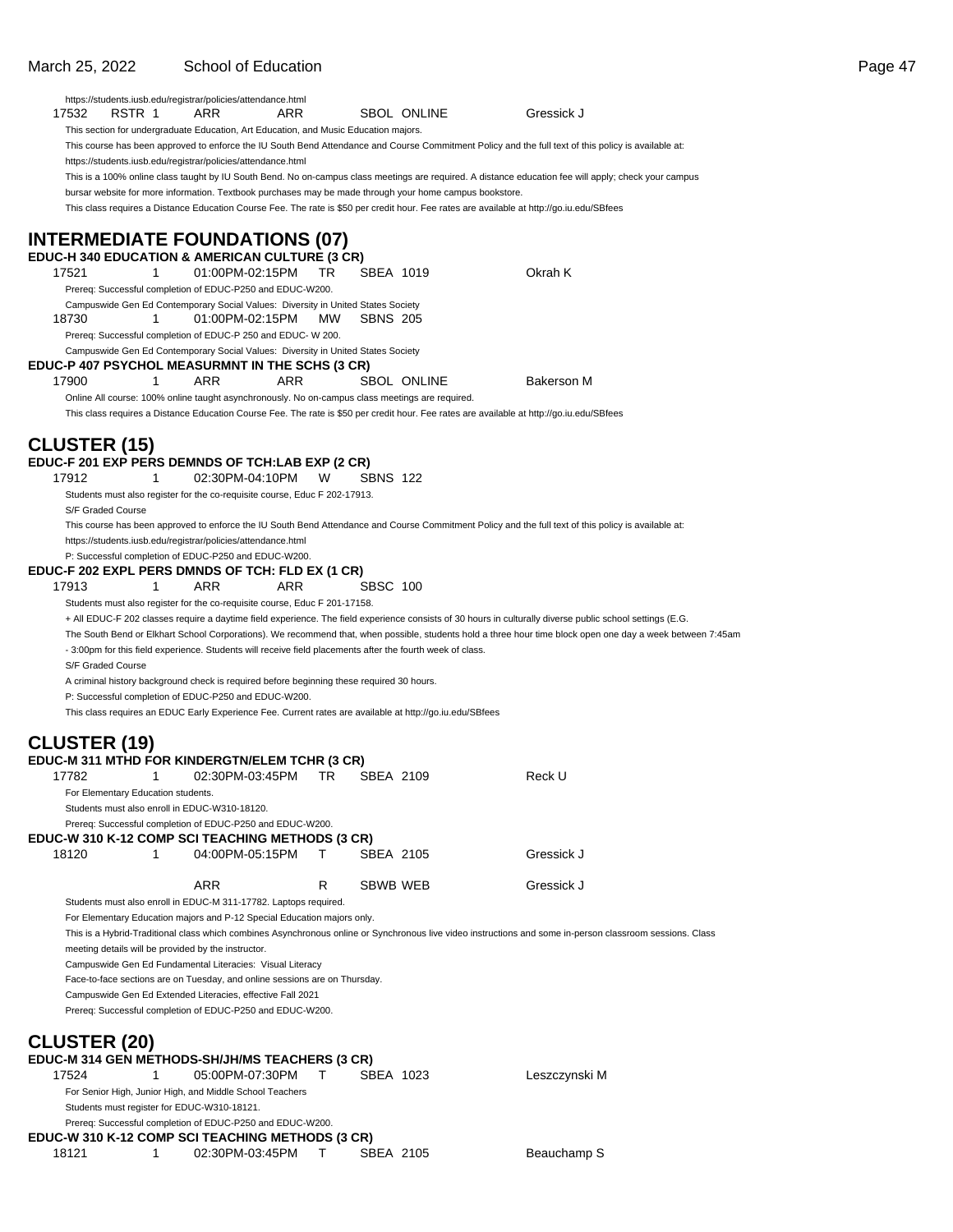|                                                                                                 |             | ARR             |      | R         | SBWB WEB        |                                                                                                                                           | Beauchamp S                                                                                                                                               |
|-------------------------------------------------------------------------------------------------|-------------|-----------------|------|-----------|-----------------|-------------------------------------------------------------------------------------------------------------------------------------------|-----------------------------------------------------------------------------------------------------------------------------------------------------------|
|                                                                                                 |             |                 |      |           |                 |                                                                                                                                           |                                                                                                                                                           |
|                                                                                                 |             |                 |      |           |                 | For Senior High, Junior High, and Middle School Teachers Students should also enroll in EDUC-M 314-17524.                                 |                                                                                                                                                           |
| Laptop required.                                                                                |             |                 |      |           |                 |                                                                                                                                           |                                                                                                                                                           |
| Campuswide Gen Ed Fundamental Literacies: Visual Literacy                                       |             |                 |      |           |                 |                                                                                                                                           |                                                                                                                                                           |
|                                                                                                 |             |                 |      |           |                 |                                                                                                                                           | This is a Hybrid-Traditional class which combines Asynchronous online or Synchronous live video instructions and some in-person classroom sessions. Class |
| meeting details will be provided by the instructor.                                             |             |                 |      |           |                 |                                                                                                                                           |                                                                                                                                                           |
| Campuswide Gen Ed Extended Literacies, effective Fall 2021                                      |             |                 |      |           |                 |                                                                                                                                           |                                                                                                                                                           |
| Face-to-face sessions are on Tuesday and online sessions are on Thursday.                       |             |                 |      |           |                 |                                                                                                                                           |                                                                                                                                                           |
| Prereq: Successful completion of EDUC-P250 and EDUC-W200.                                       |             |                 |      |           |                 |                                                                                                                                           |                                                                                                                                                           |
|                                                                                                 |             |                 |      |           |                 |                                                                                                                                           |                                                                                                                                                           |
| <b>EARLY CHILDHOOD EDUCATION (30)</b>                                                           |             |                 |      |           |                 |                                                                                                                                           |                                                                                                                                                           |
| EDUC-E 330 INFANT LEARNING ENVIRONMENTS (3 CR)                                                  |             |                 |      |           |                 |                                                                                                                                           |                                                                                                                                                           |
| 18092                                                                                           | $\mathbf 1$ | 02:30PM-03:45PM |      | <b>TR</b> | SBEA 2122       |                                                                                                                                           | Chang N                                                                                                                                                   |
| Students should enroll in EDUC-M101-18093.                                                      |             |                 |      |           |                 |                                                                                                                                           |                                                                                                                                                           |
| EDUC-M 101 LABORATORY-FIELD EXPERIENCE (0 CR)                                                   |             |                 |      |           |                 |                                                                                                                                           |                                                                                                                                                           |
| 18093                                                                                           | 1           | ARR             | ARR  |           | <b>SBSC 100</b> |                                                                                                                                           | Chang N                                                                                                                                                   |
|                                                                                                 |             |                 |      |           |                 |                                                                                                                                           |                                                                                                                                                           |
|                                                                                                 |             |                 |      |           |                 |                                                                                                                                           | Harley M                                                                                                                                                  |
| Students should also enroll in EDUC-E 330-18092.                                                |             |                 |      |           |                 |                                                                                                                                           |                                                                                                                                                           |
|                                                                                                 |             |                 |      |           |                 |                                                                                                                                           |                                                                                                                                                           |
|                                                                                                 |             |                 |      |           |                 |                                                                                                                                           | + Students will be notified of field experience placements after the 4th week of classes. Field work must be completed during the remainder of the        |
| semester.                                                                                       |             |                 |      |           |                 |                                                                                                                                           |                                                                                                                                                           |
| S/F Graded Course                                                                               |             |                 |      |           |                 |                                                                                                                                           |                                                                                                                                                           |
|                                                                                                 |             |                 |      |           |                 | This class requires an EDUC Early Experience Fee. Current rates are available at http://go.iu.edu/SBfees                                  |                                                                                                                                                           |
|                                                                                                 |             |                 |      |           |                 |                                                                                                                                           |                                                                                                                                                           |
| <b>CLUSTER (32)</b>                                                                             |             |                 |      |           |                 |                                                                                                                                           |                                                                                                                                                           |
| EDUC-M 101 LABORATORY-FIELD EXPERIENCE (2 CR)                                                   |             |                 |      |           |                 |                                                                                                                                           |                                                                                                                                                           |
| 17783                                                                                           | 1           | ARR             | ARR  |           | <b>SBSC 100</b> |                                                                                                                                           | Reck U                                                                                                                                                    |
|                                                                                                 |             |                 |      |           |                 |                                                                                                                                           |                                                                                                                                                           |
|                                                                                                 |             |                 |      |           |                 |                                                                                                                                           | Harley M                                                                                                                                                  |
| Students should register for EDUC-E327-18306 and EDUC-E370-18307.                               |             |                 |      |           |                 |                                                                                                                                           |                                                                                                                                                           |
|                                                                                                 |             |                 |      |           |                 |                                                                                                                                           | + Students will be notified of field experience placements after the 4th week of classes. Field work must be completed during the remainder of the        |
| semester; it will require 2 half-day field experiences per week                                 |             |                 |      |           |                 |                                                                                                                                           |                                                                                                                                                           |
| S/F Graded Course                                                                               |             |                 |      |           |                 |                                                                                                                                           |                                                                                                                                                           |
|                                                                                                 |             |                 |      |           |                 |                                                                                                                                           |                                                                                                                                                           |
|                                                                                                 |             |                 |      |           |                 | This class requires an EDUC Early Experience Fee. Current rates are available at http://go.iu.edu/SBfees                                  |                                                                                                                                                           |
|                                                                                                 |             |                 |      |           |                 |                                                                                                                                           |                                                                                                                                                           |
| <b>CLUSTER (33)</b>                                                                             |             |                 |      |           |                 |                                                                                                                                           |                                                                                                                                                           |
| EDUC-E 327 SOC ST MTHDS/FAM:FOC YNG CHLDN (3 CR)                                                |             |                 |      |           |                 |                                                                                                                                           |                                                                                                                                                           |
| 18306                                                                                           | 1           | 11:30AM-12:45PM |      | TR        | SBEA 2109       |                                                                                                                                           | Chang N                                                                                                                                                   |
|                                                                                                 |             |                 |      |           |                 | Elementary Education majors must also enroll in EDUC-M 101-17783 and EDUC-E 370-18307, and be admitted to the TEP.                        |                                                                                                                                                           |
| EDUC-E 370 LANGUAGE ARTS & READING I (3 CR)                                                     |             |                 |      |           |                 |                                                                                                                                           |                                                                                                                                                           |
| 18307<br>PERM 1                                                                                 |             | 10:00AM-11:15AM |      | TR        | SBEA 2105       |                                                                                                                                           | Devetski S                                                                                                                                                |
|                                                                                                 |             |                 |      |           |                 | Elementary Education majors must also enroll in EDUC-M 101-17783 and EDUC-E 327-18306, and be admitted to the TEP.                        |                                                                                                                                                           |
| P-12 Special Education majors must be admitted to the TEP and enroll in EDUC-M 101-17783.       |             |                 |      |           |                 |                                                                                                                                           |                                                                                                                                                           |
|                                                                                                 |             |                 |      |           |                 |                                                                                                                                           |                                                                                                                                                           |
| <b>ELEMENTARY EDUCATION (35)</b>                                                                |             |                 |      |           |                 |                                                                                                                                           |                                                                                                                                                           |
| EDUC-M 359 HEALTH & WELLNESS FOR TEACHERS (2 CR)                                                |             |                 |      |           |                 |                                                                                                                                           |                                                                                                                                                           |
| 17812                                                                                           | 1           | ARR             | ARR. |           |                 |                                                                                                                                           | Johns T                                                                                                                                                   |
|                                                                                                 |             |                 |      |           |                 | SBOL ONLINE                                                                                                                               |                                                                                                                                                           |
| Campuswide Gen Ed Contemporary Social Values: Health and Wellness                               |             |                 |      |           |                 |                                                                                                                                           |                                                                                                                                                           |
| Prereq: EDUC-P 250, EDUC-W 200                                                                  |             |                 |      |           |                 |                                                                                                                                           |                                                                                                                                                           |
| Online All course: 100% online taught asynchronously. No on-campus class meetings are required. |             |                 |      |           |                 |                                                                                                                                           |                                                                                                                                                           |
|                                                                                                 |             |                 |      |           |                 | This class requires a Distance Education Course Fee. The rate is \$50 per credit hour. Fee rates are available at http://go.iu.edu/SBfees |                                                                                                                                                           |
| Campuswide Gen Ed Extended Literacies, effective Fall 2021                                      |             |                 |      |           |                 |                                                                                                                                           |                                                                                                                                                           |
| Art Ed majors take this course.                                                                 |             |                 |      |           |                 |                                                                                                                                           |                                                                                                                                                           |
|                                                                                                 |             |                 |      |           |                 |                                                                                                                                           |                                                                                                                                                           |
|                                                                                                 |             |                 |      |           |                 |                                                                                                                                           |                                                                                                                                                           |
|                                                                                                 |             |                 |      |           |                 |                                                                                                                                           |                                                                                                                                                           |
| <b>CLUSTER (37)</b>                                                                             |             |                 |      |           |                 |                                                                                                                                           |                                                                                                                                                           |
| EDUC-E 328 SCIENCE IN THE ELEMENTARY SCHL (3 CR)                                                |             |                 |      |           |                 |                                                                                                                                           |                                                                                                                                                           |
| 18369                                                                                           | 1           | 08:30AM-11:00AM |      | R         | SBEA 2122       |                                                                                                                                           | Rybinski J                                                                                                                                                |
| For Elementary Education Block 2 students only.                                                 |             |                 |      |           |                 |                                                                                                                                           |                                                                                                                                                           |
| Students should enroll in EDUC-E343-18370, EDUC-E371-17869, and EDUC-M301-17870.                |             |                 |      |           |                 |                                                                                                                                           |                                                                                                                                                           |
| P: EDUC-E370                                                                                    |             |                 |      |           |                 |                                                                                                                                           |                                                                                                                                                           |
| EDUC-E 343 MATH IN THE ELEM SCHOOLS (3 CR)                                                      |             |                 |      |           |                 |                                                                                                                                           |                                                                                                                                                           |
| 18370                                                                                           | 1           | 08:30AM-11:00AM |      | T         | SBEA 2122       |                                                                                                                                           | Rybinski J                                                                                                                                                |
| For Elementary Education Block 2 students only.                                                 |             |                 |      |           |                 |                                                                                                                                           |                                                                                                                                                           |
| Students should enroll in EDUC-E328-18369, EDUC-E371-17869, and EDUC-M301-17870.                |             |                 |      |           |                 |                                                                                                                                           |                                                                                                                                                           |
| P: EDUC-E370                                                                                    |             |                 |      |           |                 |                                                                                                                                           |                                                                                                                                                           |
| <b>EDUC-E 371 LANGUAGE ARTS AND READING II (3 CR)</b>                                           |             |                 |      |           |                 |                                                                                                                                           |                                                                                                                                                           |
| 17869                                                                                           | 1           | 01:00PM-02:15PM |      | TR        | SBEA 2109       |                                                                                                                                           | Holm D                                                                                                                                                    |

### March 25, 2022 School of Education **Page 48**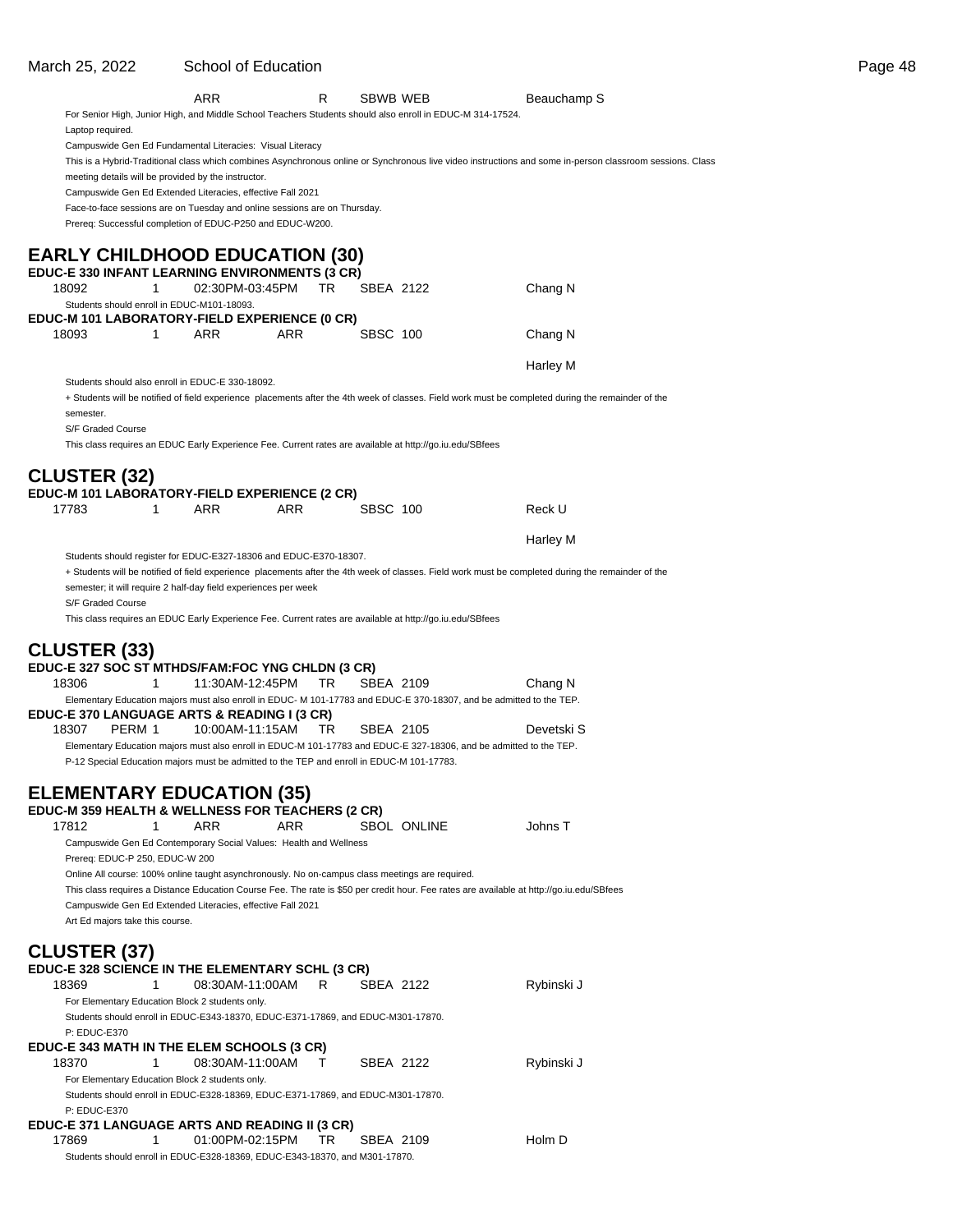### March 25, 2022 School of Education **Page 49**

| P: EDUC-E370                                              |                                                                                       |           |                                                                                                                                  |                                                                                                                                                            |
|-----------------------------------------------------------|---------------------------------------------------------------------------------------|-----------|----------------------------------------------------------------------------------------------------------------------------------|------------------------------------------------------------------------------------------------------------------------------------------------------------|
| EDUC-M 301 LABORATORY/FIELD EXPERIENCE (2 CR)             |                                                                                       |           |                                                                                                                                  |                                                                                                                                                            |
| 17870<br>1                                                | ARR                                                                                   | ARR       | SBSC 100                                                                                                                         | Rybinski J                                                                                                                                                 |
|                                                           |                                                                                       |           |                                                                                                                                  | Harley M                                                                                                                                                   |
|                                                           | Students should enroll in EDUC-E328-18396, EDUC-E343-18370, and EDUC-E371-17869.      |           |                                                                                                                                  |                                                                                                                                                            |
| S/F Graded Course                                         |                                                                                       |           |                                                                                                                                  |                                                                                                                                                            |
|                                                           | Students will be placed in fieldwork one full day per week (M or W, 8:00am - 3:30pm). |           | This class requires an EDUC Early Experience Fee. Current rates are available at http://go.iu.edu/SBfees                         |                                                                                                                                                            |
| P: EDUC-E370                                              |                                                                                       |           |                                                                                                                                  |                                                                                                                                                            |
|                                                           |                                                                                       |           |                                                                                                                                  |                                                                                                                                                            |
| <b>CLUSTER (38)</b>                                       |                                                                                       |           |                                                                                                                                  |                                                                                                                                                            |
| EDUC-A 190 TEACHING ABOUT THE ARTS (3 CR)                 |                                                                                       |           |                                                                                                                                  |                                                                                                                                                            |
| 18228<br>1                                                | 11:30AM-12:45PM                                                                       | <b>MW</b> | SBEA 2105<br>Elementary Education majors should also enroll in EDUC-E372, EDUC-E325, and EDUC-M401-17825.                        | Beauchamp S                                                                                                                                                |
|                                                           | Prereq EDUC-E371, EDUC-E328, EDUC-E343                                                |           |                                                                                                                                  |                                                                                                                                                            |
| <b>EDUC-E 325 SOC STDS IN THE ELEM SCHOOLS (3 CR)</b>     |                                                                                       |           |                                                                                                                                  |                                                                                                                                                            |
| 18119<br>1                                                | 10:00AM-11:15AM                                                                       | MW.       | SBEA 2105                                                                                                                        | Beauchamp S                                                                                                                                                |
|                                                           |                                                                                       |           | Elementary Education majors shall also enroll in EDUC-A190, EDUC-E372, and EDUC-M401-17825.                                      |                                                                                                                                                            |
| <b>EDUC-E 372 LANGUAGE ARTS AND READING III (3 CR)</b>    | Prereq EDUC-E371, EDUC-E328, EDUC-E343                                                |           |                                                                                                                                  |                                                                                                                                                            |
| 17824<br>1                                                | 02:30PM-03:45PM                                                                       | <b>MW</b> | SBEA 2105                                                                                                                        | Holm D                                                                                                                                                     |
|                                                           |                                                                                       |           | Elementary Education majors shall also enroll in EDUC-A 190, EDUC-E325, and EDUC-M401-17825.                                     |                                                                                                                                                            |
| Prereq: EDUC-E 370                                        |                                                                                       |           |                                                                                                                                  |                                                                                                                                                            |
| EDUC-M 401 LABORATORY/FIELD EXPERIENCE (2 CR)             |                                                                                       |           |                                                                                                                                  |                                                                                                                                                            |
| 17825<br>1                                                | ARR                                                                                   | ARR       | <b>SBSC 100</b>                                                                                                                  | Reck U                                                                                                                                                     |
|                                                           | Prereq EDUC-E371, EDUC-E328, EDUC-E343                                                |           | Elementary Education students shall also enroll in EDUC-E 372, EDUC-E 325, EDUC-A 190.                                           |                                                                                                                                                            |
| S/F Graded Course                                         |                                                                                       |           |                                                                                                                                  |                                                                                                                                                            |
|                                                           | Students will be placed in fieldwork two full days per week.                          |           |                                                                                                                                  |                                                                                                                                                            |
|                                                           |                                                                                       |           | This class requires an EDUC Early Experience Fee. Current rates are available at http://go.iu.edu/SBfees                         |                                                                                                                                                            |
| <b>CLUSTER (55)</b>                                       |                                                                                       |           |                                                                                                                                  |                                                                                                                                                            |
|                                                           |                                                                                       |           |                                                                                                                                  |                                                                                                                                                            |
|                                                           |                                                                                       |           |                                                                                                                                  |                                                                                                                                                            |
| EDUC-M 420 STUDENT TEACHING SEMINAR (2 CR)<br>18229<br>1  | 05:00PM-07:30PM                                                                       | W         | SBEA 2105                                                                                                                        | Holcomb <sub>S</sub>                                                                                                                                       |
|                                                           |                                                                                       |           |                                                                                                                                  |                                                                                                                                                            |
|                                                           | ARR                                                                                   | ARR       | ARR                                                                                                                              | Holcomb S                                                                                                                                                  |
|                                                           |                                                                                       |           |                                                                                                                                  | Open to Elementary Education and Special Education majors only. Specific meeting dates will be announced at the first seminar meeting                      |
| S/F Graded Course                                         |                                                                                       |           |                                                                                                                                  |                                                                                                                                                            |
| EDUC-M 425 STUDENT TEACH: ELEMENTARY (7 CR)<br>17905<br>1 | ARR                                                                                   | ARR       | SBSC 100                                                                                                                         | Harley M                                                                                                                                                   |
|                                                           |                                                                                       |           | This section is only for Elementary Education students seeking additional licensure in special education.                        |                                                                                                                                                            |
|                                                           |                                                                                       |           |                                                                                                                                  | For M425, students must have completed all methods courses, have been admitted to the Teacher Education Program, and have met all eligibility criteria for |
|                                                           | Student Teaching listed in the University Bulletin.                                   |           |                                                                                                                                  |                                                                                                                                                            |
|                                                           |                                                                                       |           | Students must also register for the Elementary Education section of the student teaching seminar, EDUC-M 420.                    |                                                                                                                                                            |
| S/F Graded Course                                         |                                                                                       |           | This class requires an EDUC Student Teaching Fee. Current rates are available at http://go.iu.edu/SBfees                         |                                                                                                                                                            |
| EDUC-M 425 STUDENT TEACH: ELEMENTARY (10 CR)              |                                                                                       |           |                                                                                                                                  |                                                                                                                                                            |
| 18947<br>RSTR 1                                           | ARR                                                                                   | ARR       | <b>SBSC 100</b>                                                                                                                  | Harley M                                                                                                                                                   |
|                                                           |                                                                                       |           |                                                                                                                                  | Students must have completed all methods courses, have been admitted to the Teacher Education Program, and have met all eligibility criteria for Student   |
| Teaching listed in the University Bulletin.               |                                                                                       |           |                                                                                                                                  |                                                                                                                                                            |
| S/F Graded Course                                         |                                                                                       |           | Students must also register for the Elementary Education section of the Student Teaching Seminar, EDUC-M 420.                    |                                                                                                                                                            |
|                                                           |                                                                                       |           | This class requires an EDUC Student Teaching Fee. Current rates are available at http://go.iu.edu/SBfees                         |                                                                                                                                                            |
|                                                           |                                                                                       |           |                                                                                                                                  |                                                                                                                                                            |
| <b>SECONDARY EDUCATION (70)</b>                           |                                                                                       |           |                                                                                                                                  |                                                                                                                                                            |
| EDUC-P 475 ADOLESCENT DEV & CLASSROOM MGT (3 CR)          |                                                                                       |           |                                                                                                                                  |                                                                                                                                                            |
| 17796<br>1                                                | 05:30PM-08:00PM                                                                       | т         | <b>SBDW 1275</b>                                                                                                                 |                                                                                                                                                            |
|                                                           | https://students.iusb.edu/registrar/policies/attendance.html                          |           |                                                                                                                                  | This course has been approved to enforce the IU South Bend Attendance and Course Commitment Policy and the full text of this policy is available at:       |
|                                                           |                                                                                       |           | Candidates will be expected to spend 10 hours in field experiences at local schools. Additional hours will be provided in class. |                                                                                                                                                            |
|                                                           |                                                                                       |           |                                                                                                                                  |                                                                                                                                                            |
| <b>CLUSTER (72)</b>                                       |                                                                                       |           |                                                                                                                                  |                                                                                                                                                            |
| EDUC-M 401 LABORATORY/FIELD EXPERIENCE (1 CR)             |                                                                                       |           |                                                                                                                                  |                                                                                                                                                            |
| 18007<br>1                                                | ARR                                                                                   | ARR       | <b>SBSC 100</b>                                                                                                                  | Harley M                                                                                                                                                   |

Students must also enroll in a Secondary Methods class: EDUC-M 441, M 445, M 446, M 452, or M 457. S/F Graded Course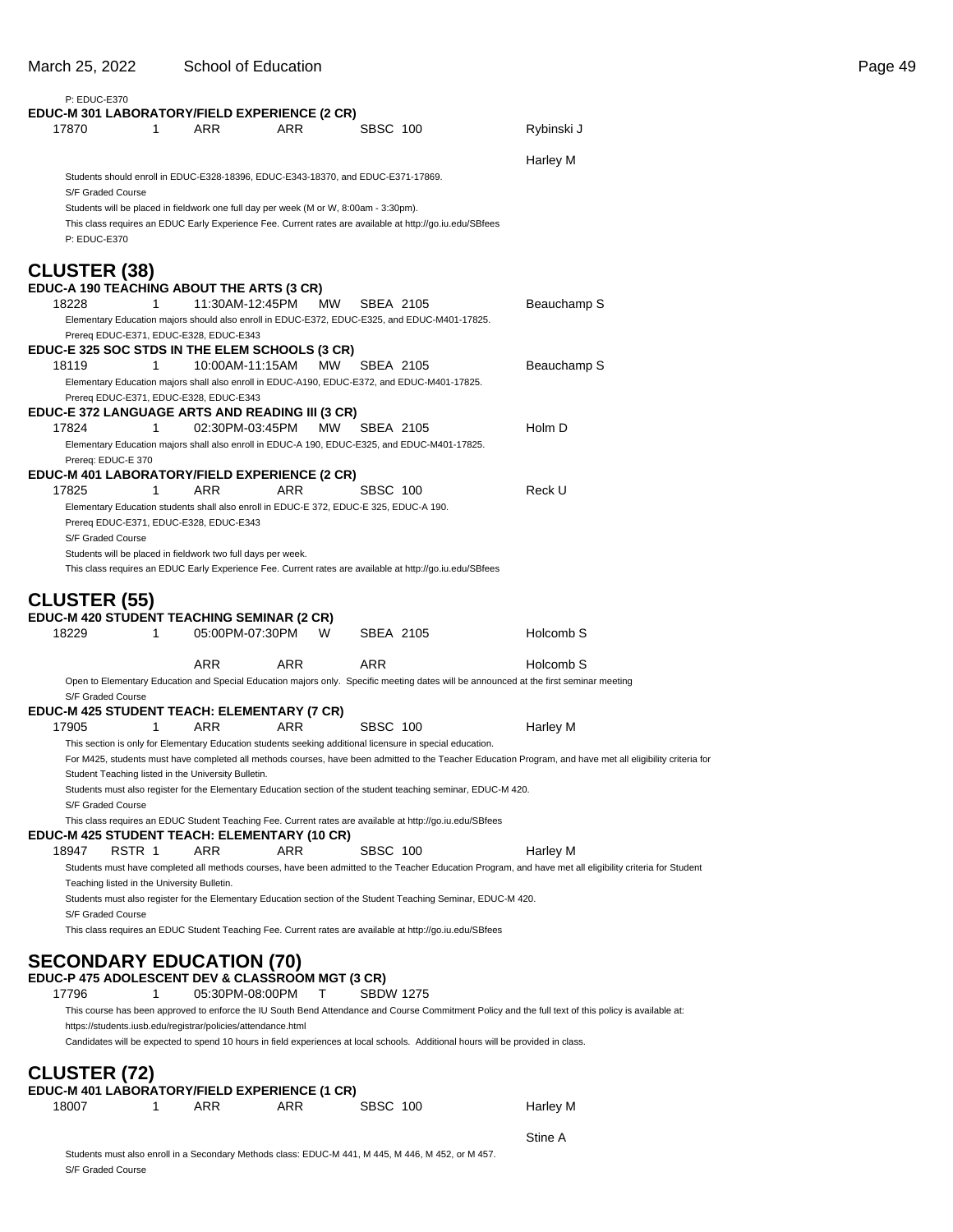|                     | M401 consists of an arranged 30 clock hour field experience.                                        |                 |     |   |                  |                                                                                                                                           |                                                                                                                                                          |
|---------------------|-----------------------------------------------------------------------------------------------------|-----------------|-----|---|------------------|-------------------------------------------------------------------------------------------------------------------------------------------|----------------------------------------------------------------------------------------------------------------------------------------------------------|
|                     |                                                                                                     |                 |     |   |                  | This class requires an EDUC Early Experience Fee. Current rates are available at http://go.iu.edu/SBfees                                  |                                                                                                                                                          |
|                     | EDUC-M 441 METH TCH SR/JR/MS SOC STUDIES (3 CR)                                                     |                 |     |   |                  |                                                                                                                                           |                                                                                                                                                          |
| 18006               | 1                                                                                                   | 06:00PM-08:45PM |     | w | SBEA 1017        |                                                                                                                                           |                                                                                                                                                          |
|                     | Students must also register for EDUC-M 401-17295.                                                   |                 |     |   |                  |                                                                                                                                           |                                                                                                                                                          |
|                     | EDUC-M 445 MTHD OF TCH FOREIGN LANG (3 CR)                                                          | 06:00PM-08:45PM |     | W | <b>SBEA 2109</b> |                                                                                                                                           |                                                                                                                                                          |
| 18565               | PERM 1                                                                                              |                 |     |   |                  |                                                                                                                                           | Leszczynski M                                                                                                                                            |
|                     | Students must also register for EDUC-M 401-17295.<br>EDUC-M 446 METH OF TCH SH/JH/MS SCIENCE (3 CR) |                 |     |   |                  |                                                                                                                                           |                                                                                                                                                          |
| 17529               | PERM 1                                                                                              | 06:00PM-08:45PM |     | W | SBEA 2109        |                                                                                                                                           | Leszczynski M                                                                                                                                            |
|                     | Students must also register for EDUC-M 401-17295                                                    |                 |     |   |                  |                                                                                                                                           |                                                                                                                                                          |
|                     | EDUC-M 452 METH OF TCH SH/JH/MS ENGLISH (3 CR)                                                      |                 |     |   |                  |                                                                                                                                           |                                                                                                                                                          |
| 17530               | 1                                                                                                   | 06:00PM-08:45PM |     | W | SBEA 2109        |                                                                                                                                           | Leszczynski M                                                                                                                                            |
|                     | Students must also register for EDUC-M 401-17295.                                                   |                 |     |   |                  |                                                                                                                                           |                                                                                                                                                          |
|                     | EDUC-M 457 METH OF TCH SH/JH/MS MATH (3 CR)                                                         |                 |     |   |                  |                                                                                                                                           |                                                                                                                                                          |
| 18344               | PERM 1                                                                                              | 06:00PM-08:45PM |     | w | SBEA 2109        |                                                                                                                                           | Leszczynski M                                                                                                                                            |
|                     | For Secondary Math Education majors who have been admitted to the Teacher Education Program.        |                 |     |   |                  |                                                                                                                                           |                                                                                                                                                          |
|                     | Students must also register for EDUC-M 401-17295                                                    |                 |     |   |                  |                                                                                                                                           |                                                                                                                                                          |
|                     |                                                                                                     |                 |     |   |                  |                                                                                                                                           |                                                                                                                                                          |
| <b>CLUSTER (82)</b> |                                                                                                     |                 |     |   |                  |                                                                                                                                           |                                                                                                                                                          |
|                     | EDUC-L 482 STUDENT TEACHING-ESL (5 CR)                                                              |                 |     |   |                  |                                                                                                                                           |                                                                                                                                                          |
| 18704               | 1                                                                                                   | ARR             | ARR |   | ARR              |                                                                                                                                           | Harley M                                                                                                                                                 |
|                     | S/F Graded Course                                                                                   |                 |     |   |                  |                                                                                                                                           |                                                                                                                                                          |
|                     |                                                                                                     |                 |     |   |                  | This class requires an EDUC Student Teaching Fee. Current rates are available at http://go.iu.edu/SBfees                                  |                                                                                                                                                          |
|                     | <b>EDUC-M 420 STUDENT TEACHING SEMINAR (2 CR)</b>                                                   |                 |     |   |                  |                                                                                                                                           |                                                                                                                                                          |
| 17907               | RSTR 1                                                                                              | 05:00PM-07:30PM |     | W | SBEA 2105        |                                                                                                                                           | Holcomb <sub>S</sub>                                                                                                                                     |
|                     |                                                                                                     |                 |     |   |                  |                                                                                                                                           |                                                                                                                                                          |
|                     |                                                                                                     | ARR             | ARR |   | ARR              |                                                                                                                                           | Holcomb S                                                                                                                                                |
|                     | First class session on Aug 24, other sessions TBA.                                                  |                 |     |   |                  |                                                                                                                                           |                                                                                                                                                          |
|                     | S/F Graded Course                                                                                   |                 |     |   |                  |                                                                                                                                           |                                                                                                                                                          |
|                     | This section for Secondary Education majors                                                         |                 |     |   |                  |                                                                                                                                           |                                                                                                                                                          |
| 18588               | 1                                                                                                   | 05:00PM-07:30PM |     | W | SBEA 2105        |                                                                                                                                           | Holcomb S                                                                                                                                                |
|                     |                                                                                                     | ARR             | ARR |   | ARR              |                                                                                                                                           | Holcomb S                                                                                                                                                |
|                     |                                                                                                     |                 |     |   |                  |                                                                                                                                           |                                                                                                                                                          |
|                     | S/F Graded Course                                                                                   |                 |     |   |                  | Open to Elementary Education and Special Education majors only. Specific meeting dates will be announced at the first seminar meeting.    |                                                                                                                                                          |
|                     | EDUC-M 480 STUDENT TCH IN THE SECNDRY SCH (10 CR)                                                   |                 |     |   |                  |                                                                                                                                           |                                                                                                                                                          |
| 17831               | RSTR 1                                                                                              | ARR             | ARR |   | SBSC 100         |                                                                                                                                           | Harley M                                                                                                                                                 |
|                     |                                                                                                     |                 |     |   |                  | This class is for Secondary Education Student Teachers. Secondary Education Student Teachers must also enroll in EDUC-M420.               |                                                                                                                                                          |
|                     |                                                                                                     |                 |     |   |                  |                                                                                                                                           | For M480, students must have completed all course requirements, have been admitted to the Teacher Education Program and have met all eligibiity criteria |
|                     | for Student Teaching as listed in the University Bulletin.                                          |                 |     |   |                  |                                                                                                                                           |                                                                                                                                                          |
|                     | S/F Graded Course                                                                                   |                 |     |   |                  |                                                                                                                                           |                                                                                                                                                          |
|                     |                                                                                                     |                 |     |   |                  | This class requires an EDUC Student Teaching Fee. Current rates are available at http://go.iu.edu/SBfees                                  |                                                                                                                                                          |
|                     | EDUC-M 482 STUDENT TEACHING: ALL GRADES (10-12 CR)                                                  |                 |     |   |                  |                                                                                                                                           |                                                                                                                                                          |
| 18206               | RSTR 1                                                                                              | ARR             |     | D | SBSC 100         |                                                                                                                                           | Harley M                                                                                                                                                 |
|                     | This section is for Art and Music Education major only.                                             |                 |     |   |                  |                                                                                                                                           |                                                                                                                                                          |
|                     | S/F Graded Course                                                                                   |                 |     |   |                  |                                                                                                                                           |                                                                                                                                                          |
|                     |                                                                                                     |                 |     |   |                  | This class requires an EDUC Student Teaching Fee. Current rates are available at http://go.iu.edu/SBfees                                  |                                                                                                                                                          |
|                     |                                                                                                     |                 |     |   |                  |                                                                                                                                           |                                                                                                                                                          |
|                     | <b>COMPUTER EDUCATION (00)</b>                                                                      |                 |     |   |                  |                                                                                                                                           |                                                                                                                                                          |
|                     | EDUC-W 200 USING COMPUTERS IN EDUCATION (3 CR)                                                      |                 |     |   |                  |                                                                                                                                           |                                                                                                                                                          |
| 17538               | RSTR 1                                                                                              | ARR             | ARR |   |                  | SBOL ONLINE                                                                                                                               | <b>Bakerson M</b>                                                                                                                                        |
|                     | This section for undergraduate Education, Art Education, and Music Education majors.                |                 |     |   |                  |                                                                                                                                           |                                                                                                                                                          |
|                     | Mac or PC laptop required                                                                           |                 |     |   |                  |                                                                                                                                           |                                                                                                                                                          |
|                     |                                                                                                     |                 |     |   |                  |                                                                                                                                           | This course has been approved to enforce the IU South Bend Attendance and Course Commitment Policy and the full text of this policy is available at:     |
|                     | https://students.iusb.edu/registrar/policies/attendance.html                                        |                 |     |   |                  |                                                                                                                                           |                                                                                                                                                          |
|                     | Campuswide Gen Ed Fundamental Literacies: Computer Literacy                                         |                 |     |   |                  |                                                                                                                                           |                                                                                                                                                          |
|                     |                                                                                                     |                 |     |   |                  | This class requires a Distance Education Course Fee. The rate is \$50 per credit hour. Fee rates are available at http://go.iu.edu/SBfees |                                                                                                                                                          |
|                     | Online All course: 100% online taught asynchronously. No on-campus class meetings are required.     |                 |     |   |                  |                                                                                                                                           |                                                                                                                                                          |
|                     | Campuswide Gen Ed Extended Literacies, effective Fall 2021                                          |                 |     |   |                  |                                                                                                                                           |                                                                                                                                                          |
| 17539               | RSTR 1                                                                                              | ARR             | ARR |   | SBWB WEB         |                                                                                                                                           | <b>Bakerson M</b>                                                                                                                                        |
|                     |                                                                                                     | ARR             | ARR |   | SBWB WEB         |                                                                                                                                           | <b>Bakerson M</b>                                                                                                                                        |
|                     |                                                                                                     |                 |     |   |                  |                                                                                                                                           |                                                                                                                                                          |

This section for undergraduate Education, Art Education, and Music Education majors.

Mac or PC laptop required

This course has been approved to enforce the IU South Bend Attendance and Course Commitment Policy and the full text of this policy is available at: https://students.iusb.edu/registrar/policies/attendance.html

Campuswide Gen Ed Fundamental Literacies: Computer Literacy

Campuswide Gen Ed Extended Literacies, effective Fall 2021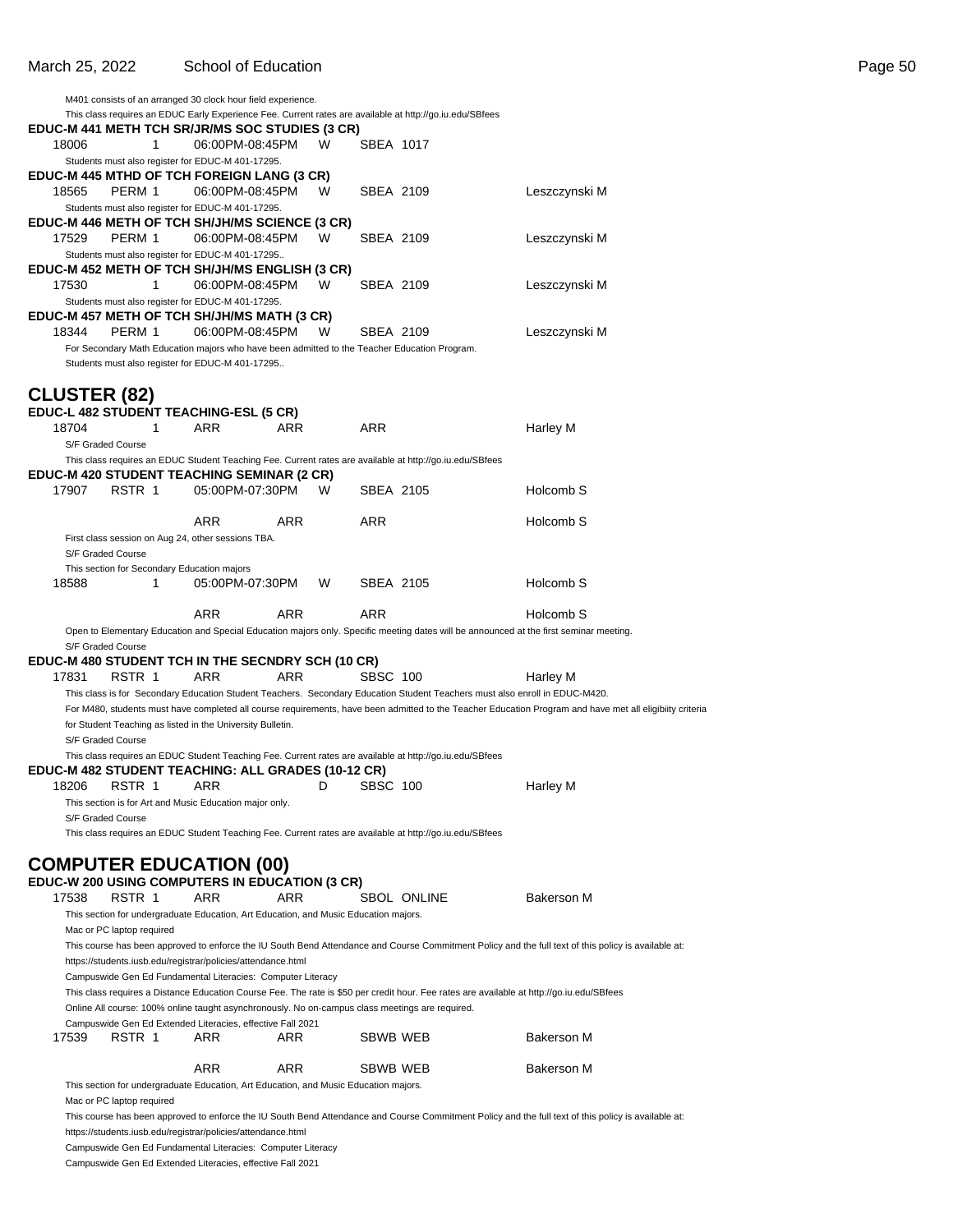This is a Hybrid-Distance class which combines Synchronous video instruction and Asynchronous online content. No in-person meetings are required.

| <b>SPECIAL EDUCATION (50)</b><br>EDUC-K 205 INTRO TO EXCEPTIONAL CHILDREN (3 CR) |                                                                                                                 |            |           |                 |             |                                                                                                                                                           |  |
|----------------------------------------------------------------------------------|-----------------------------------------------------------------------------------------------------------------|------------|-----------|-----------------|-------------|-----------------------------------------------------------------------------------------------------------------------------------------------------------|--|
| 17522<br>1                                                                       | 08:30AM-09:45AM                                                                                                 |            | MW        | SBEA 2105       |             | Sargent K                                                                                                                                                 |  |
| 18519<br>1                                                                       | ARR                                                                                                             | ARR        |           |                 | SBOL ONLINE | Sargent K                                                                                                                                                 |  |
|                                                                                  |                                                                                                                 |            |           |                 |             | This is a 100% online class taught by IU South Bend. No on-campus class meetings are required. A distance education fee will apply; check your campus     |  |
|                                                                                  | bursar website for more information. Textbook purchases may be made through your home campus bookstore.         |            |           |                 |             |                                                                                                                                                           |  |
|                                                                                  |                                                                                                                 |            |           |                 |             | This class requires a Distance Education Course Fee. The rate is \$50 per credit hour. Fee rates are available at http://go.iu.edu/SBfees                 |  |
| <b>CLUSTER (51)</b>                                                              |                                                                                                                 |            |           |                 |             |                                                                                                                                                           |  |
| EDUC-K 300 DEV CHARACTERISTICS OF EX INDI (3 CR)                                 |                                                                                                                 |            |           |                 |             |                                                                                                                                                           |  |
| 31753<br>1                                                                       | 05:30PM-08:00PM                                                                                                 |            | м         | ARR             |             |                                                                                                                                                           |  |
| EDUC-K 305 TCHG EXCEPTNL LEARNER-ELEM SCH (3 CR)                                 |                                                                                                                 |            |           |                 |             |                                                                                                                                                           |  |
| 17901<br>1                                                                       | 01:00PM-02:15PM                                                                                                 |            | <b>MW</b> | SBEA 2109       |             | Sargent K                                                                                                                                                 |  |
|                                                                                  | For Elementary and Special Education majors. Prereq: EDUC-K 205                                                 |            |           |                 |             |                                                                                                                                                           |  |
|                                                                                  | https://students.iusb.edu/registrar/policies/attendance.html                                                    |            |           |                 |             | This course has been approved to enforce the IU South Bend Attendance and Course Commitment Policy and the full text of this policy is available at:      |  |
| EDUC-K 345 ACAD/BEH ASSMT MILD HAND CHLD (3 CR)                                  |                                                                                                                 |            |           |                 |             |                                                                                                                                                           |  |
| 31755<br>1                                                                       | 05:30PM-08:00PM                                                                                                 |            | т         | ARR             |             |                                                                                                                                                           |  |
|                                                                                  |                                                                                                                 |            |           |                 |             | This course has been approved to enforce the IU South Bend Attendance and Course Commitment Policy and the full text of this policy is available at:      |  |
|                                                                                  | https://students.iusb.edu/registrar/policies/attendance.html                                                    |            |           |                 |             |                                                                                                                                                           |  |
| EDUC-K 362 TEAM APPRCHS ED-STDNT/DISABIL (3 CR)<br>31756<br>1                    | 05:30PM-08:00PM                                                                                                 |            | R         | ARR             |             |                                                                                                                                                           |  |
|                                                                                  |                                                                                                                 |            |           |                 |             | This course has been approved to enforce the IU South Bend Attendance and Course Commitment Policy and the full text of this policy is available at:      |  |
|                                                                                  | https://students.iusb.edu/registrar/policies/attendance.html                                                    |            |           |                 |             |                                                                                                                                                           |  |
|                                                                                  |                                                                                                                 |            |           |                 |             |                                                                                                                                                           |  |
| <b>CLUSTER (60)</b>                                                              |                                                                                                                 |            |           |                 |             |                                                                                                                                                           |  |
| EDUC-K 480 STUDENT TEACH IN SPEC EDUC (3 CR)                                     |                                                                                                                 |            |           |                 |             |                                                                                                                                                           |  |
| 17904<br>PERM 1                                                                  | ARR                                                                                                             | <b>ARR</b> |           | <b>SBSC 100</b> |             | Harley M                                                                                                                                                  |  |
| S/F Graded Course                                                                | This course is for Elementary Education majors with a concentration in SPED only                                |            |           |                 |             |                                                                                                                                                           |  |
|                                                                                  | Students must also enroll in EDUC-M 425 for SPED Elementary majors and EDUC-M 420.                              |            |           |                 |             |                                                                                                                                                           |  |
|                                                                                  | This class requires an EDUC Student Teaching Fee. Current rates are available at http://go.iu.edu/SBfees        |            |           |                 |             |                                                                                                                                                           |  |
| EDUC-K 480 STUDENT TEACH IN SPEC EDUC (5 CR)                                     |                                                                                                                 |            |           |                 |             |                                                                                                                                                           |  |
| 18451<br>1                                                                       | ARR                                                                                                             | <b>ARR</b> |           | <b>SBSC 100</b> |             | Harley M                                                                                                                                                  |  |
| S/F Graded Course                                                                |                                                                                                                 |            |           |                 |             |                                                                                                                                                           |  |
| 1<br>18452                                                                       | This class requires an EDUC Student Teaching Fee. Current rates are available at http://go.iu.edu/SBfees<br>ARR | ARR        |           | <b>SBSC 100</b> |             | Harley M                                                                                                                                                  |  |
| S/F Graded Course                                                                |                                                                                                                 |            |           |                 |             |                                                                                                                                                           |  |
|                                                                                  | This class requires an EDUC Student Teaching Fee. Current rates are available at http://go.iu.edu/SBfees        |            |           |                 |             |                                                                                                                                                           |  |
|                                                                                  |                                                                                                                 |            |           |                 |             |                                                                                                                                                           |  |
| <b>PLUS GRANT PROGRAM (15)</b>                                                   |                                                                                                                 |            |           |                 |             |                                                                                                                                                           |  |
| EDUC-C 511 CAPSTONE SEMINAR (3 CR)                                               |                                                                                                                 |            |           |                 |             |                                                                                                                                                           |  |
| 18778<br>1                                                                       | 05:30PM-08:00PM                                                                                                 |            | W         | SBEA 2102       |             | Okrah K                                                                                                                                                   |  |
| For students in the Grant Plus program.<br>S/F Graded Course                     |                                                                                                                 |            |           |                 |             |                                                                                                                                                           |  |
| <b>EDUC-F 500 TOPICAL EXPLORATION IN EDUC (3 CR)</b>                             |                                                                                                                 |            |           |                 |             |                                                                                                                                                           |  |
| <b>VT: URBAN EDUCATION</b>                                                       |                                                                                                                 |            |           |                 |             |                                                                                                                                                           |  |
| 18777                                                                            | 8W1<br>05:30PM-08:00PM                                                                                          |            | TR        | SBHF 100        |             |                                                                                                                                                           |  |
| For students in the Grant Plus program.                                          |                                                                                                                 |            |           |                 |             |                                                                                                                                                           |  |
| EDUC-L 524 LANG ISS IN BI/MULTI/EDUC (3 CR)                                      | In-person sessions will be at the Civil Rights Heritage Center, 1040 West Washington, South Bend.               |            |           |                 |             |                                                                                                                                                           |  |
| 18779                                                                            | 8W <sub>2</sub><br>05:30PM-08:00PM                                                                              |            | м         | SBDW 1170       |             | Fong-Morgan B                                                                                                                                             |  |
|                                                                                  |                                                                                                                 |            |           |                 |             |                                                                                                                                                           |  |
|                                                                                  | ARR                                                                                                             | ARR        |           | SBWB WEB        |             | Fong-Morgan B                                                                                                                                             |  |
| For students in the Grant Plus program.                                          |                                                                                                                 |            |           |                 |             |                                                                                                                                                           |  |
|                                                                                  |                                                                                                                 |            |           |                 |             | This is a Hybrid-Traditional class which combines Asynchronous online or Synchronous live video instructions and some in-person classroom sessions. Class |  |
|                                                                                  | meeting details will be provided by the instructor.                                                             |            |           |                 |             |                                                                                                                                                           |  |
| EDUC-M 550 PRACTICUM (2 CR)<br>1<br>18776                                        | ARR                                                                                                             |            | м         | ARR             |             | Rybinski J                                                                                                                                                |  |
| For students in the Grant Plus program.                                          |                                                                                                                 |            |           |                 |             |                                                                                                                                                           |  |
| S/F Graded Course                                                                |                                                                                                                 |            |           |                 |             |                                                                                                                                                           |  |
|                                                                                  | This class requires an EDUC Practicum Fee. Current rates are available at http://go.iu.edu/SBfees               |            |           |                 |             |                                                                                                                                                           |  |
|                                                                                  |                                                                                                                 |            |           |                 |             |                                                                                                                                                           |  |
| <b>SECONDARY EDUCATION (20)</b><br>ENUC M 500 INTECRATER BROEESSIONAL SEM (4 CR) |                                                                                                                 |            |           |                 |             |                                                                                                                                                           |  |

Harley M

|       |        |     | EDUC-M 500 INTEGRATED PROFESSIONAL SEM (1 CR) |     |
|-------|--------|-----|-----------------------------------------------|-----|
| 18308 | PFRM 1 | ARR | ARR                                           | ARR |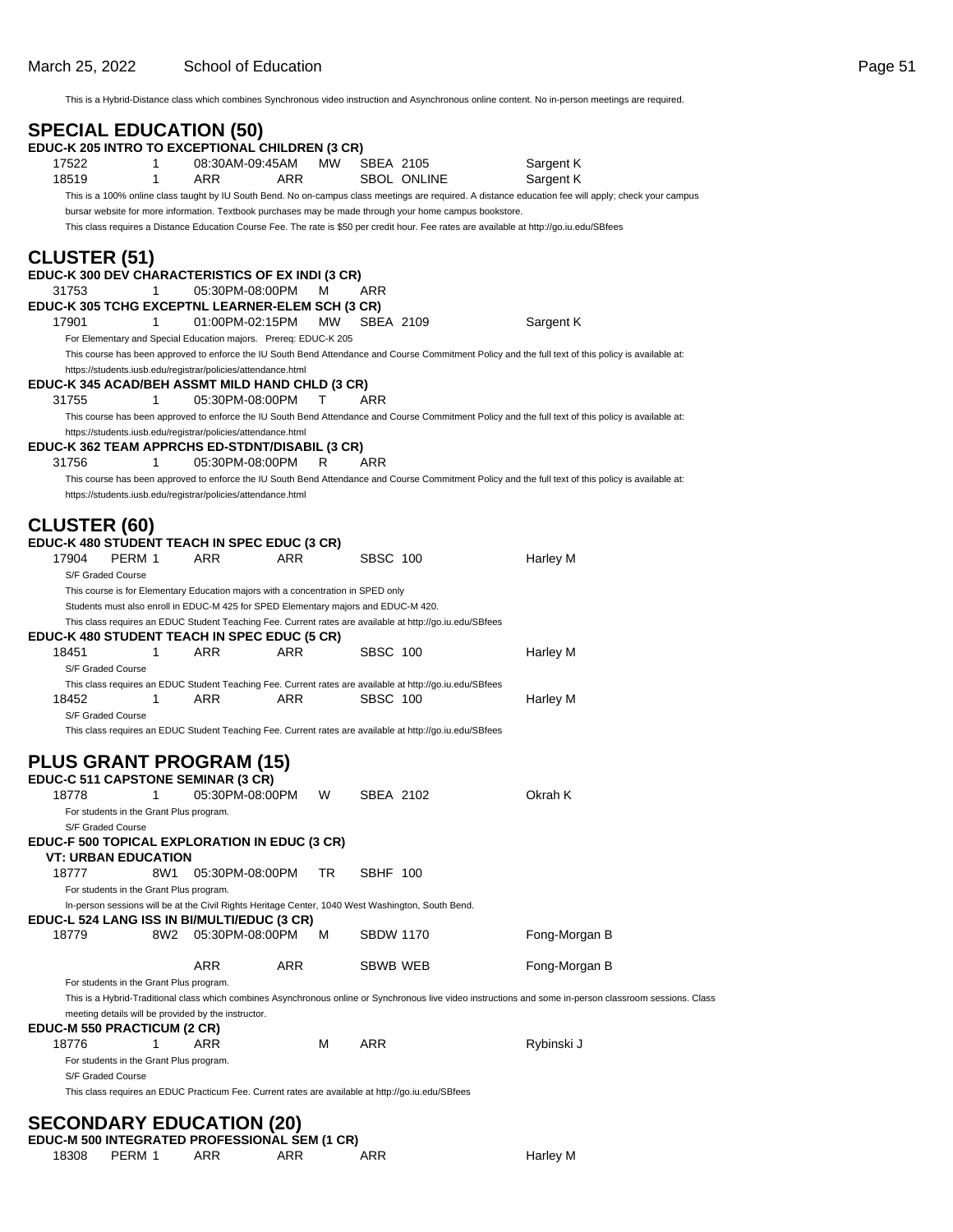|                                                                                                                                                                                                                          |                 |            |   |                  |                    | Stine A                                                                                                                                                 |
|--------------------------------------------------------------------------------------------------------------------------------------------------------------------------------------------------------------------------|-----------------|------------|---|------------------|--------------------|---------------------------------------------------------------------------------------------------------------------------------------------------------|
| Open only to Secondary T2T students.                                                                                                                                                                                     |                 |            |   |                  |                    |                                                                                                                                                         |
| S/F Graded Course<br>PERM 1<br>18515<br>Department consent required                                                                                                                                                      | 05:00PM-07:30PM |            | W | SBEA 1021        |                    | Mammolenti J                                                                                                                                            |
| Open to MAT majors only.                                                                                                                                                                                                 |                 |            |   |                  |                    |                                                                                                                                                         |
| Course meets first 10 weeks of the semester                                                                                                                                                                              |                 |            |   |                  |                    |                                                                                                                                                         |
| S/F Graded Course                                                                                                                                                                                                        |                 |            |   |                  |                    |                                                                                                                                                         |
| EDUC-P 570 MANAGING CLASSROOM BEHAVIOR (3 CR)                                                                                                                                                                            |                 |            |   |                  |                    |                                                                                                                                                         |
| RSTR 1<br>18340                                                                                                                                                                                                          | 05:30PM-08:00PM |            | т | SBEA 2109        |                    |                                                                                                                                                         |
| first class meeting                                                                                                                                                                                                      |                 |            |   |                  |                    | For Secondary T2T students only. There will be a field/service learning component associated with this course. More information will be provided at the |
|                                                                                                                                                                                                                          |                 |            |   |                  |                    |                                                                                                                                                         |
| <b>SPECIAL EDUCATION (30)</b>                                                                                                                                                                                            |                 |            |   |                  |                    |                                                                                                                                                         |
| EDUC-K 505 INTROD SP ED FOR GRAD STUDENTS (3 CR)                                                                                                                                                                         |                 |            |   |                  |                    |                                                                                                                                                         |
| 17523<br>1                                                                                                                                                                                                               | <b>ARR</b>      | <b>ARR</b> |   |                  | <b>SBOL ONLINE</b> | <b>Brander L</b>                                                                                                                                        |
|                                                                                                                                                                                                                          |                 |            |   |                  |                    | This course has been approved to enforce the IU South Bend Attendance and Course Commitment Policy and the full text of this policy is available at:    |
| https://students.iusb.edu/registrar/policies/attendance.html                                                                                                                                                             |                 |            |   |                  |                    |                                                                                                                                                         |
| Online All course: 100% online taught asynchronously. No on-campus class meetings are required.                                                                                                                          |                 |            |   |                  |                    |                                                                                                                                                         |
|                                                                                                                                                                                                                          |                 |            |   |                  |                    | This class requires a Distance Education Course Fee. The rate is \$50 per credit hour. Fee rates are available at http://go.iu.edu/SBfees               |
| EDUC-K 565 COLLABORATN & SERVICE DELIVERY (3 CR)                                                                                                                                                                         |                 |            |   |                  |                    |                                                                                                                                                         |
| 31767<br>1                                                                                                                                                                                                               | ARR             | ARR        |   | ARR              |                    |                                                                                                                                                         |
| <b>EDUC-K 595 PRACTICUM IN SPECIAL EDUCATION (2 CR)</b>                                                                                                                                                                  |                 |            |   |                  |                    | This class requires a Distance Education Course Fee. The rate is \$50 per credit hour. Fee rates are available at http://go.iu.edu/SBfees               |
| 18516<br>PERM 1                                                                                                                                                                                                          | ARR             | ARR        |   | ARR              |                    | Harley M                                                                                                                                                |
| Open to MAT students who are student teaching                                                                                                                                                                            |                 |            |   |                  |                    |                                                                                                                                                         |
| S/F Graded Course                                                                                                                                                                                                        |                 |            |   |                  |                    |                                                                                                                                                         |
| This class requires an EDUC Practicum Fee. Current rates are available at http://go.iu.edu/SBfees                                                                                                                        |                 |            |   |                  |                    |                                                                                                                                                         |
| Consent of Instructor required                                                                                                                                                                                           |                 |            |   |                  |                    |                                                                                                                                                         |
|                                                                                                                                                                                                                          |                 |            |   |                  |                    |                                                                                                                                                         |
| <b>COUNSELOR EDUCATION (40)</b>                                                                                                                                                                                          |                 |            |   |                  |                    |                                                                                                                                                         |
| EDUC-G 510 INTR TO ALCOHOL&DRUG COUNSELNG (3 CR)                                                                                                                                                                         |                 |            |   |                  |                    |                                                                                                                                                         |
| 32513<br>1                                                                                                                                                                                                               | ARR             | ARR        |   |                  | <b>SBOL ONLINE</b> | Linton J                                                                                                                                                |
|                                                                                                                                                                                                                          |                 |            |   |                  |                    | This class requires a Distance Education Course Fee. The rate is \$50 per credit hour. Fee rates are available at http://go.iu.edu/SBfees               |
|                                                                                                                                                                                                                          |                 |            |   |                  |                    | This is a 100% online class taught by IU South Bend. No on-campus class meetings are required. A distance education fee will apply; check your campus   |
| bursar website for more information. Textbook purchases may be made through your home campus bookstore.                                                                                                                  |                 |            |   |                  |                    | This class is offered as part of a collaborative academic program. Please consult with your advisor to ensure this class will count toward your degree  |
| requirements.                                                                                                                                                                                                            |                 |            |   |                  |                    |                                                                                                                                                         |
| EDUC-G 515 ETIOLOGY, DIAGNOSIS & TREATMNT (3 CR)                                                                                                                                                                         |                 |            |   |                  |                    |                                                                                                                                                         |
| 18382<br>1                                                                                                                                                                                                               | ARR             | ARR        |   |                  | <b>SBOL ONLINE</b> | Linton J                                                                                                                                                |
| Online All course: 100% online taught asynchronously. No on-campus class meetings are required.                                                                                                                          |                 |            |   |                  |                    |                                                                                                                                                         |
|                                                                                                                                                                                                                          |                 |            |   |                  |                    |                                                                                                                                                         |
| <b>EDUC-G 532 INTRO TO GROUP COUNSELING (3 CR)</b>                                                                                                                                                                       |                 |            |   |                  |                    | This class requires a Distance Education Course Fee. The rate is \$50 per credit hour. Fee rates are available at http://go.iu.edu/SBfees               |
|                                                                                                                                                                                                                          |                 |            |   |                  |                    |                                                                                                                                                         |
| 18064<br>1                                                                                                                                                                                                               | 05:30PM-08:00PM |            | м | SBEA 2109        |                    | Kelleybrew V                                                                                                                                            |
| 1<br>18871                                                                                                                                                                                                               | 05:30PM-08:00PM |            | R | SBEA 1017        |                    | Kelleybrew V                                                                                                                                            |
|                                                                                                                                                                                                                          |                 |            |   |                  |                    |                                                                                                                                                         |
| 18784<br>1                                                                                                                                                                                                               | 05:30PM-08:00PM |            | М | SBEA 2105        |                    | Hanus K                                                                                                                                                 |
|                                                                                                                                                                                                                          |                 |            |   |                  |                    |                                                                                                                                                         |
| 17518<br>1                                                                                                                                                                                                               | 05:30PM-08:00PM |            | W | SBDW 1150        |                    | Campbell J                                                                                                                                              |
| Mental Health Counseling Students                                                                                                                                                                                        |                 |            |   |                  |                    |                                                                                                                                                         |
| This class requires an EDUC Practicum Fee. Current rates are available at http://go.iu.edu/SBfees<br>17519<br>1                                                                                                          | 05:30PM-08:00PM |            | W | <b>SBDW 1180</b> |                    |                                                                                                                                                         |
|                                                                                                                                                                                                                          |                 |            |   |                  |                    | Kelleybrew V                                                                                                                                            |
| Mental Health Counseling Students<br>This class requires an EDUC Practicum Fee. Current rates are available at http://go.iu.edu/SBfees                                                                                   |                 |            |   |                  |                    |                                                                                                                                                         |
| 17781<br>RSTR 1                                                                                                                                                                                                          | 05:30PM-08:00PM |            | т | <b>SBDW 1190</b> |                    | Hanus K                                                                                                                                                 |
| School Counseling Students Only                                                                                                                                                                                          |                 |            |   |                  |                    |                                                                                                                                                         |
| This class requires an EDUC Practicum Fee. Current rates are available at http://go.iu.edu/SBfees                                                                                                                        |                 |            |   |                  |                    |                                                                                                                                                         |
| 18699<br>1                                                                                                                                                                                                               | 05:30PM-08:00PM |            | Τ | <b>SBDW 1250</b> |                    | Kelleybrew V                                                                                                                                            |
| This class requires an EDUC Practicum Fee. Current rates are available at http://go.iu.edu/SBfees                                                                                                                        |                 |            |   |                  |                    |                                                                                                                                                         |
|                                                                                                                                                                                                                          |                 |            |   |                  |                    |                                                                                                                                                         |
| 18780<br>1                                                                                                                                                                                                               | 05:30PM-08:00PM |            | R | ARR              |                    | Hanus K                                                                                                                                                 |
|                                                                                                                                                                                                                          |                 |            |   |                  |                    |                                                                                                                                                         |
| <b>VT: INTRO TO COMM COUNSEL &amp; COUNS</b>                                                                                                                                                                             |                 |            |   |                  |                    |                                                                                                                                                         |
| <b>EDUC-G 542 ORG &amp; DEVEL OF COUNSLNG PRGMS (3 CR)</b><br>EDUC-G 550 INTERNSHIP IN COUNSELING (3 CR)<br>EDUC-G 562 INT, CONSUL & PRG DEV IN SCHLS (3 CR)<br>EDUC-G 563 MENTAL HEALTH COUNSELING (3 CR)<br>17520<br>1 | 05:30PM-08:00PM |            | R | SBEA 1021        |                    | Campbell J                                                                                                                                              |
| Foundations of Mental Health Counseling                                                                                                                                                                                  |                 |            |   |                  |                    |                                                                                                                                                         |
| <b>EDUC-G 575 MULTICULTURAL COUNSELING (3 CR)</b><br>17989<br>1                                                                                                                                                          | 05:30PM-08:00PM |            | т | SBEA 1019        |                    | Larrier Y                                                                                                                                               |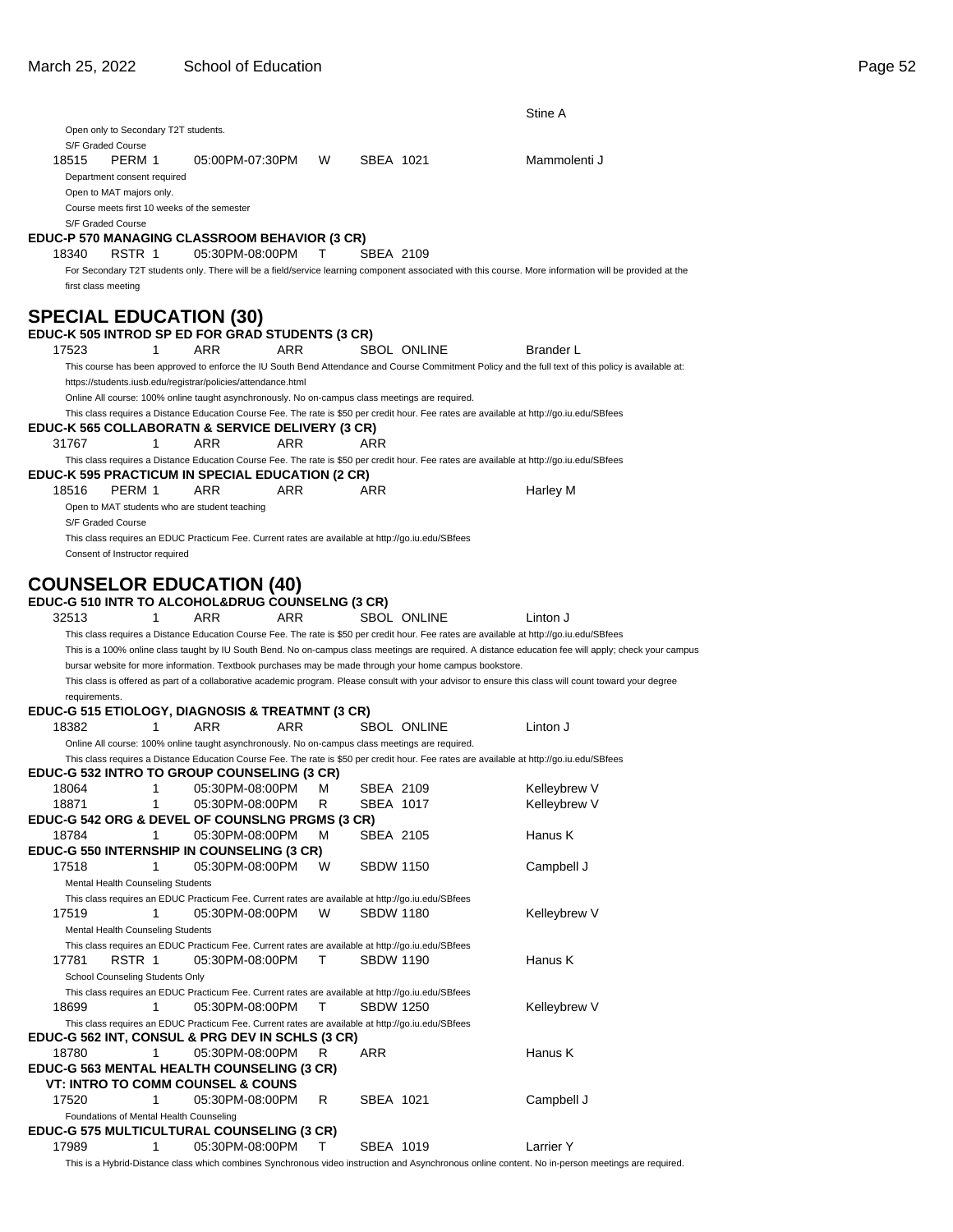| March 25, 2022 |     | School of Education                                                                             |   |                 |                    |                                                                                                                                                           | Page 53 |
|----------------|-----|-------------------------------------------------------------------------------------------------|---|-----------------|--------------------|-----------------------------------------------------------------------------------------------------------------------------------------------------------|---------|
| 19000          | 1   | 05:30PM-08:00PM                                                                                 | W | SBEA 2122       |                    | Larrier Y                                                                                                                                                 |         |
|                |     |                                                                                                 |   |                 |                    | This is a Hybrid-Distance class which combines Synchronous video instruction and Asynchronous online content. No in-person meetings are required.         |         |
|                |     | EDUC-G 585 CONTEMP ISSUES IN COUNSELING (3 CR)                                                  |   |                 |                    |                                                                                                                                                           |         |
| 17929          | 1   | <b>ARR</b><br><b>ARR</b>                                                                        |   |                 | <b>SBOL ONLINE</b> | Campbell J                                                                                                                                                |         |
|                |     | Online All course: 100% online taught asynchronously. No on-campus class meetings are required. |   |                 |                    |                                                                                                                                                           |         |
|                |     |                                                                                                 |   |                 |                    | This class requires a Distance Education Course Fee. The rate is \$50 per credit hour. Fee rates are available at http://go.iu.edu/SBfees                 |         |
|                |     | <b>SCHOOL ADMINISTRATION (70)</b>                                                               |   |                 |                    |                                                                                                                                                           |         |
|                |     | EDUC-A 500 INTRO TO EDUCATIONAL LDRSHP (3 CR)                                                   |   |                 |                    |                                                                                                                                                           |         |
| 31846          |     | 8W1 ARR                                                                                         | м | <b>ARR</b>      |                    |                                                                                                                                                           |         |
|                |     |                                                                                                 |   |                 |                    |                                                                                                                                                           |         |
|                |     | 05:30PM-08:00PM                                                                                 | W | <b>ARR</b>      |                    |                                                                                                                                                           |         |
|                |     |                                                                                                 |   |                 |                    | This is a Hybrid-Traditional class which combines Asynchronous online or Synchronous live video instructions and some in-person classroom sessions. Class |         |
|                |     | meeting details will be provided by the instructor.                                             |   |                 |                    |                                                                                                                                                           |         |
|                |     | EDUC-A 590 IND STUDY IN EDUC LEADERSHIP (1 CR)                                                  |   |                 |                    |                                                                                                                                                           |         |
| 18261          | 1.  | <b>ARR</b><br><b>ARR</b>                                                                        |   | <b>ARR</b>      |                    | <b>Freitas D</b>                                                                                                                                          |         |
|                |     | For students enrolled in EDUC-A625 and EDUC-A627.                                               |   |                 |                    |                                                                                                                                                           |         |
|                |     | EDUC-A 608 LEGAL & ETHICAL PERSP ON EDUC (3 CR)                                                 |   |                 |                    |                                                                                                                                                           |         |
| 31847          |     | 8W1 ARR                                                                                         |   | <b>ARR</b>      |                    |                                                                                                                                                           |         |
|                |     |                                                                                                 |   |                 |                    |                                                                                                                                                           |         |
|                |     | 05:30PM-08:00PM                                                                                 | R | SBEA 2109       |                    |                                                                                                                                                           |         |
|                |     |                                                                                                 |   |                 |                    | This is a Hybrid-Traditional class which combines Asynchronous online or Synchronous live video instructions and some in-person classroom sessions. Class |         |
|                |     | meeting details will be provided by the instructor.                                             |   |                 |                    |                                                                                                                                                           |         |
|                |     | EDUC-A 625 ADMIN OF ELEMENTARY SCHOOLS (3 CR)                                                   |   |                 |                    |                                                                                                                                                           |         |
| 18460          |     | 8W1 ARR                                                                                         | м | <b>SBWB WEB</b> |                    | <b>Freitas D</b>                                                                                                                                          |         |
|                |     | 05:30PM-08:00PM                                                                                 | W | SBEA 1006       |                    | <b>Freitas D</b>                                                                                                                                          |         |
|                |     | Hybrid class. In-person sessions on Wednesday; online sessions on Monday.                       |   |                 |                    |                                                                                                                                                           |         |
|                |     | EDUC-A 627 SECONDARY SCHOOL ADMIN (3 CR)                                                        |   |                 |                    |                                                                                                                                                           |         |
| 18461          | 8W1 | ARR                                                                                             | т | <b>SBWB WEB</b> |                    | Freitas D                                                                                                                                                 |         |
|                |     |                                                                                                 |   |                 |                    |                                                                                                                                                           |         |
|                |     | 05:30PM-08:00PM                                                                                 | R | SBEA 1019       |                    | Freitas D                                                                                                                                                 |         |
|                |     | Hybrid class. In-person sessions on Thursday; online sessions on Tuesday.                       |   |                 |                    |                                                                                                                                                           |         |
|                |     |                                                                                                 |   |                 |                    |                                                                                                                                                           |         |

# **School of Arts & Letters**

### **Health, Phys Ed, & Recreation (HPER)**

\_\_\_\_\_\_\_\_\_\_\_\_\_\_\_\_\_\_\_\_\_\_\_\_\_\_\_\_\_\_\_\_\_\_\_\_\_\_\_\_\_\_\_\_\_\_\_\_\_\_

\_\_\_\_\_\_\_\_\_\_\_\_\_\_\_\_\_\_\_\_\_\_\_\_\_\_\_\_\_\_\_\_\_\_\_\_\_\_\_\_\_\_\_\_\_\_\_\_\_\_

|            |                 | <b>HPER-E 119 PERSONAL FITNESS (2 CR)</b>                       |                                                         |                                                                                                                                                                 |                                                                                                                                                      |
|------------|-----------------|-----------------------------------------------------------------|---------------------------------------------------------|-----------------------------------------------------------------------------------------------------------------------------------------------------------------|------------------------------------------------------------------------------------------------------------------------------------------------------|
| 35356      | 8W1             | ARR                                                             | ARR                                                     | <b>SBOL ONLINE</b>                                                                                                                                              | Thomas S                                                                                                                                             |
|            |                 |                                                                 |                                                         |                                                                                                                                                                 | This is a 100% online class taught by IU Southeast. No on-campus class meetings are required. A distance education fee will apply; check your campus |
|            |                 |                                                                 |                                                         |                                                                                                                                                                 | bursar website for more information. If IU e-Texts are not used for this class, textbooks and other materials are available at your home campus      |
| bookstore. |                 |                                                                 |                                                         |                                                                                                                                                                 |                                                                                                                                                      |
|            |                 | This class meets during the first eight weeks of the semester.  |                                                         |                                                                                                                                                                 |                                                                                                                                                      |
| 35359      | 8W <sub>2</sub> | ARR                                                             | <b>ARR</b>                                              | This class requires a Distance Education Course Fee. The rate is \$50 per credit hour. Fee rates are available at http://go.iu.edu/SBfees<br><b>SBOL ONLINE</b> | Thomas S                                                                                                                                             |
|            |                 |                                                                 |                                                         |                                                                                                                                                                 | This is a 100% online class taught by IU Southeast. No on-campus class meetings are required. A distance education fee will apply; check your campus |
|            |                 |                                                                 |                                                         |                                                                                                                                                                 | bursar website for more information. If IU e-Texts are not used for this class, textbooks and other materials are available at your home campus      |
| bookstore. |                 |                                                                 |                                                         |                                                                                                                                                                 |                                                                                                                                                      |
|            |                 | This class meets during the second eight weeks of the semester. |                                                         |                                                                                                                                                                 |                                                                                                                                                      |
|            |                 |                                                                 |                                                         | This class requires a Distance Education Course Fee. The rate is \$50 per credit hour. Fee rates are available at http://qo.iu.edu/SBfees                       |                                                                                                                                                      |
|            |                 | <b>HPER-P 280 BASIC PREV&amp;CARE OF ATHL INJ (2 CR)</b>        |                                                         |                                                                                                                                                                 |                                                                                                                                                      |
| 35397      | 1               | ARR                                                             | <b>ARR</b>                                              | <b>SBOL ONLINE</b>                                                                                                                                              | Hammond T                                                                                                                                            |
|            |                 |                                                                 |                                                         |                                                                                                                                                                 | This is a 100% online class taught by IU Southeast. No on-campus class meetings are required. A distance education fee will apply; check your campus |
|            |                 |                                                                 |                                                         |                                                                                                                                                                 | bursar website for more information. If IU e-Texts are not used for this class, textbooks and other materials are available at your home campus      |
| bookstore. |                 |                                                                 |                                                         |                                                                                                                                                                 |                                                                                                                                                      |
|            |                 |                                                                 |                                                         | This class requires a Distance Education Course Fee. The rate is \$50 per credit hour. Fee rates are available at http://qo.iu.edu/SBfees                       |                                                                                                                                                      |
|            |                 |                                                                 | <b>HPER-R 271 DYNAMICS OF OUTDOOR RECREATION (3 CR)</b> |                                                                                                                                                                 |                                                                                                                                                      |
| 35400      | 1               | <b>ARR</b>                                                      | <b>ARR</b>                                              | <b>SBOL ONLINE</b>                                                                                                                                              | Koehler Jr W                                                                                                                                         |
|            |                 |                                                                 |                                                         |                                                                                                                                                                 | This is a 100% online class taught by IU Southeast. No on-campus class meetings are required. A distance education fee will apply; check your campus |
|            |                 |                                                                 |                                                         |                                                                                                                                                                 | bursar website for more information. If IU e-Texts are not used for this class, textbooks and other materials are available at your home campus      |
| bookstore. |                 |                                                                 |                                                         |                                                                                                                                                                 |                                                                                                                                                      |
|            |                 |                                                                 |                                                         | This class requires a Distance Education Course Fee. The rate is \$50 per credit hour. Fee rates are available at http://qo.iu.edu/SBfees                       |                                                                                                                                                      |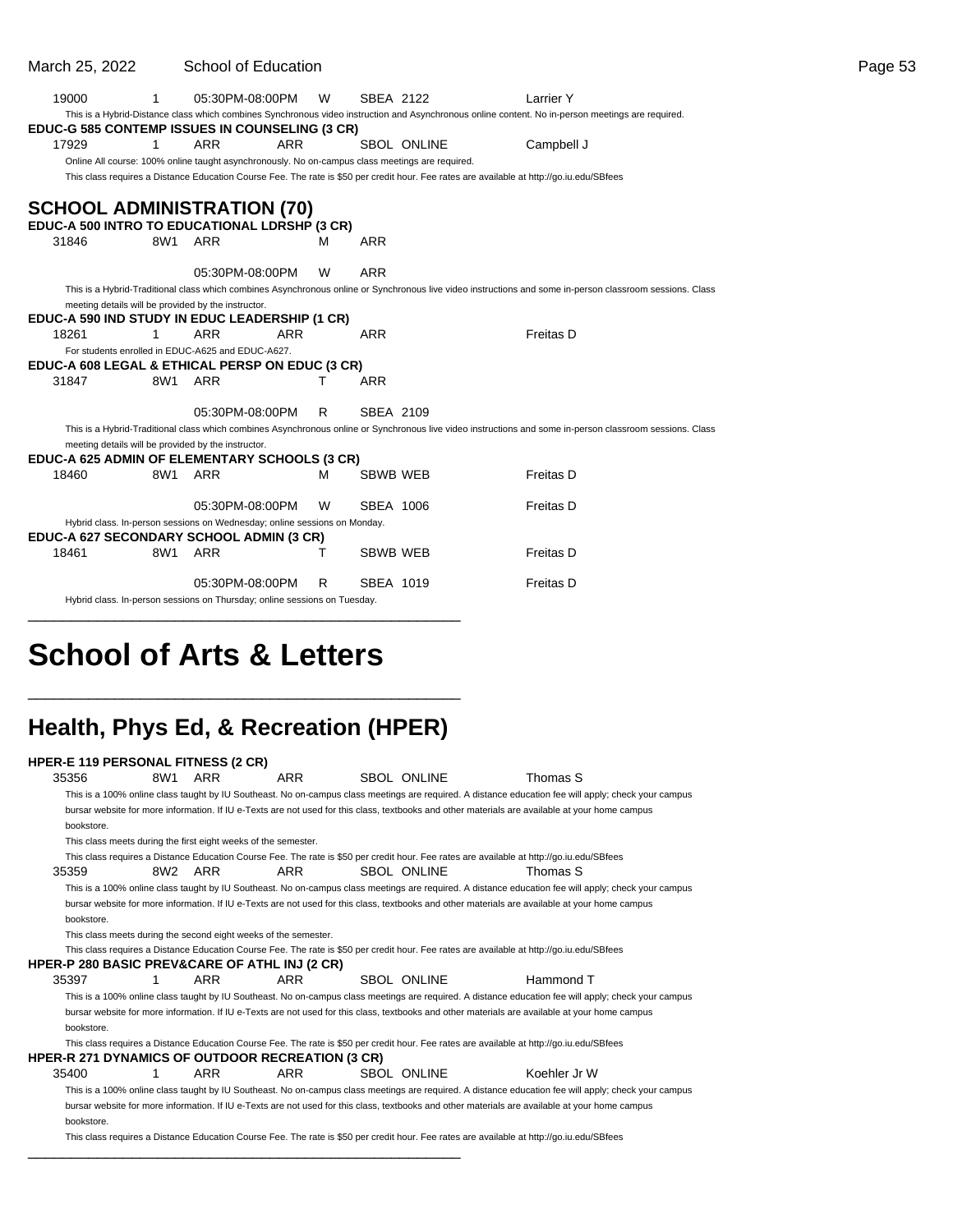# **School of Education**

## **Health, Phys Ed, & Recreation (HPER)**

\_\_\_\_\_\_\_\_\_\_\_\_\_\_\_\_\_\_\_\_\_\_\_\_\_\_\_\_\_\_\_\_\_\_\_\_\_\_\_\_\_\_\_\_\_\_\_\_\_\_

| HPER-E 111 BASKETBALL (1 CR)                                                                    |     |                                                                                                 |     |     |           |                                                                                                                                     |                                                                                                                                                       |
|-------------------------------------------------------------------------------------------------|-----|-------------------------------------------------------------------------------------------------|-----|-----|-----------|-------------------------------------------------------------------------------------------------------------------------------------|-------------------------------------------------------------------------------------------------------------------------------------------------------|
| 31850                                                                                           | 8W1 | 09:00AM-09:50AM                                                                                 |     | TR  | ARR       |                                                                                                                                     | Stahl D                                                                                                                                               |
|                                                                                                 |     | Campuswide Gen Ed Extended Literacies, effective Fall 2021                                      |     |     |           |                                                                                                                                     |                                                                                                                                                       |
| Class will meet from 8/21-10/14.<br><b>HPER-E 187 WEIGHT TRAINING (1 CR)</b>                    |     |                                                                                                 |     |     |           |                                                                                                                                     |                                                                                                                                                       |
| 31848                                                                                           | 8W1 | 10:00AM-10:50AM                                                                                 |     | TR  | ARR       |                                                                                                                                     | Stahl D                                                                                                                                               |
|                                                                                                 |     | Campuswide Gen Ed Extended Literacies, effective Fall 2021                                      |     |     |           |                                                                                                                                     |                                                                                                                                                       |
| Class will meet from 8/21-10/14.                                                                |     |                                                                                                 |     |     |           |                                                                                                                                     |                                                                                                                                                       |
| <b>HPER-E 190 YOGA I (1 CR)</b>                                                                 |     |                                                                                                 |     |     |           |                                                                                                                                     |                                                                                                                                                       |
| 18338                                                                                           | 8W1 | 10:00AM-10:50AM                                                                                 |     | TR. | SBFE 002  |                                                                                                                                     | Vincent R                                                                                                                                             |
| S/F Graded Course                                                                               |     |                                                                                                 |     |     |           |                                                                                                                                     |                                                                                                                                                       |
| Class will meet 8/21-10/14.<br>Campuswide Gen Ed Extended Literacies, effective Fall 2021       |     |                                                                                                 |     |     |           |                                                                                                                                     |                                                                                                                                                       |
| 18350                                                                                           | 8W1 | 01:00PM-01:50PM                                                                                 |     | TR  | SBFE 002  |                                                                                                                                     | Vincent R                                                                                                                                             |
| S/F Graded Course                                                                               |     |                                                                                                 |     |     |           |                                                                                                                                     |                                                                                                                                                       |
| Class will meet 8/21-10/14.                                                                     |     |                                                                                                 |     |     |           |                                                                                                                                     |                                                                                                                                                       |
| Campuswide Gen Ed Extended Literacies, effective Fall 2021                                      |     |                                                                                                 |     |     |           |                                                                                                                                     |                                                                                                                                                       |
| <b>HPER-E 290 YOGA II (1 CR)</b>                                                                |     |                                                                                                 |     |     |           |                                                                                                                                     |                                                                                                                                                       |
| 18781                                                                                           | 8W2 | 10:00AM-10:50AM                                                                                 |     | TR. | SBFE 002  |                                                                                                                                     | Vincent R                                                                                                                                             |
| Class meets second 8 weeks<br>Prereq: HPER-E 190                                                |     |                                                                                                 |     |     |           |                                                                                                                                     |                                                                                                                                                       |
|                                                                                                 |     | Campuswide Gen Ed Extended Literacies, effective Fall 2021                                      |     |     |           |                                                                                                                                     |                                                                                                                                                       |
| <b>HPER-N 220 NUTRITION FOR HEALTH (3 CR)</b>                                                   |     |                                                                                                 |     |     |           |                                                                                                                                     |                                                                                                                                                       |
|                                                                                                 |     |                                                                                                 |     |     |           | This class is part of the "Transfer Indiana" (transferIN) initiative. For additional information, link to http://www.transferin.net |                                                                                                                                                       |
| 17984                                                                                           | 1   | ARR                                                                                             | ARR |     |           | <b>SBOL ONLINE</b>                                                                                                                  | Randles T                                                                                                                                             |
|                                                                                                 |     | Campuswide Gen Ed Contemporary Social Values: Health and Wellness                               |     |     |           |                                                                                                                                     |                                                                                                                                                       |
|                                                                                                 |     | Online All course: 100% online taught asynchronously. No on-campus class meetings are required. |     |     |           |                                                                                                                                     | This class requires a Distance Education Course Fee. The rate is \$50 per credit hour. Fee rates are available at http://go.iu.edu/SBfees             |
| Campuswide Gen Ed Extended Literacies, effective Fall 2021                                      |     |                                                                                                 |     |     |           |                                                                                                                                     |                                                                                                                                                       |
| 17590                                                                                           | 1   | ARR                                                                                             | ARR |     |           | <b>SBOL ONLINE</b>                                                                                                                  | Randles T                                                                                                                                             |
|                                                                                                 |     | Campuswide Gen Ed Contemporary Social Values: Health and Wellness                               |     |     |           |                                                                                                                                     |                                                                                                                                                       |
|                                                                                                 |     |                                                                                                 |     |     |           |                                                                                                                                     | This is a 100% online class taught by IU South Bend. No on-campus class meetings are required. A distance education fee will apply; check your campus |
|                                                                                                 |     |                                                                                                 |     |     |           | bursar website for more information. Textbook purchases may be made through your home campus bookstore.                             |                                                                                                                                                       |
|                                                                                                 |     |                                                                                                 |     |     |           |                                                                                                                                     | This class requires a Distance Education Course Fee. The rate is \$50 per credit hour. Fee rates are available at http://go.iu.edu/SBfees             |
| Campuswide Gen Ed Extended Literacies, effective Fall 2021<br>17591<br>RSTR 1                   |     | 05:30PM-08:00PM                                                                                 |     | R   | SBEA 1025 |                                                                                                                                     | Jamieson M                                                                                                                                            |
|                                                                                                 |     | Campuswide Gen Ed Contemporary Social Values: Health and Wellness                               |     |     |           |                                                                                                                                     |                                                                                                                                                       |
| Campuswide Gen Ed Extended Literacies, effective Fall 2021                                      |     |                                                                                                 |     |     |           |                                                                                                                                     |                                                                                                                                                       |
|                                                                                                 |     | This section reserved for students participating in the Guided Pathways Academy                 |     |     |           |                                                                                                                                     |                                                                                                                                                       |
| 17592                                                                                           | 1   | ARR                                                                                             | ARR |     |           | SBOL ONLINE                                                                                                                         | Randles T                                                                                                                                             |
| Campuswide Gen Ed Contemporary Social Values: Health and Wellness                               |     |                                                                                                 |     |     |           |                                                                                                                                     |                                                                                                                                                       |
|                                                                                                 |     | Online All course: 100% online taught asynchronously. No on-campus class meetings are required. |     |     |           |                                                                                                                                     |                                                                                                                                                       |
| Campuswide Gen Ed Extended Literacies, effective Fall 2021                                      |     |                                                                                                 |     |     |           |                                                                                                                                     | This class requires a Distance Education Course Fee. The rate is \$50 per credit hour. Fee rates are available at http://go.iu.edu/SBfees             |
| 18198                                                                                           | 1   | ARR                                                                                             | ARR |     |           | SBOL ONLINE                                                                                                                         | Jamieson M                                                                                                                                            |
|                                                                                                 |     | Campuswide Gen Ed Contemporary Social Values: Health and Wellness                               |     |     |           |                                                                                                                                     |                                                                                                                                                       |
| Online All course: 100% online taught asynchronously. No on-campus class meetings are required. |     |                                                                                                 |     |     |           |                                                                                                                                     |                                                                                                                                                       |
|                                                                                                 |     |                                                                                                 |     |     |           |                                                                                                                                     | This class requires a Distance Education Course Fee. The rate is \$50 per credit hour. Fee rates are available at http://go.iu.edu/SBfees             |
|                                                                                                 |     | Campuswide Gen Ed Extended Literacies, effective Fall 2021                                      |     |     |           |                                                                                                                                     |                                                                                                                                                       |
|                                                                                                 |     |                                                                                                 |     |     |           |                                                                                                                                     |                                                                                                                                                       |
|                                                                                                 |     |                                                                                                 |     |     |           |                                                                                                                                     |                                                                                                                                                       |
| <b>HEALTH, PHYSICAL ED, RECREATIO (90)</b>                                                      |     |                                                                                                 |     |     |           |                                                                                                                                     |                                                                                                                                                       |
| HPER-E 133 FITNESS & JOGGING I (1 CR)                                                           |     |                                                                                                 |     |     |           |                                                                                                                                     |                                                                                                                                                       |
| 17587                                                                                           | 8W1 | 08:00AM-08:50AM                                                                                 |     | TR  | SBFE 218  |                                                                                                                                     | Stahl D                                                                                                                                               |
| S/F Graded Course                                                                               |     | Campuswide Gen Ed Contemporary Social Values: Health and Wellness                               |     |     |           |                                                                                                                                     |                                                                                                                                                       |
| Class will meet from 8/21-10/14                                                                 |     |                                                                                                 |     |     |           |                                                                                                                                     |                                                                                                                                                       |
| Campuswide Gen Ed Extended Literacies, effective Fall 2021                                      |     |                                                                                                 |     |     |           |                                                                                                                                     |                                                                                                                                                       |
| <b>HPER-E 233 FITNESS &amp; JOGGING II (1 CR)</b>                                               |     |                                                                                                 |     |     |           |                                                                                                                                     |                                                                                                                                                       |
| 17588                                                                                           | 8W1 | 08:00AM-08:50AM                                                                                 |     | TR  | SBFE 218  |                                                                                                                                     | Stahl D                                                                                                                                               |
| S/F Graded Course                                                                               |     | Campuswide Gen Ed Contemporary Social Values: Health and Wellness                               |     |     |           |                                                                                                                                     |                                                                                                                                                       |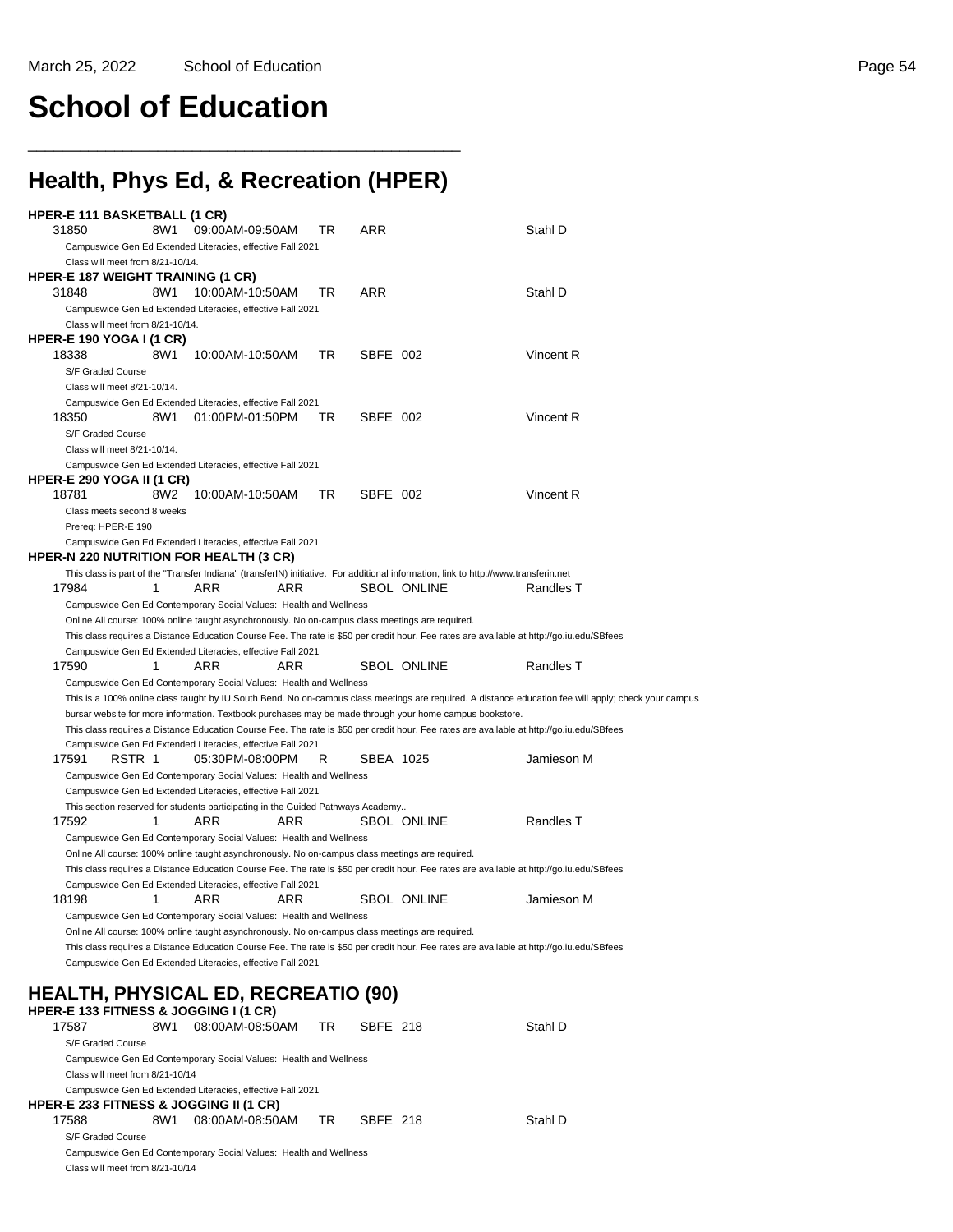#### Campuswide Gen Ed Extended Literacies, effective Fall 2021 **HPER-E 333 FITNESS & JOGGING III (1 CR)**

| 17589                           | 8W1 | 08:00AM-08:50AM                                                   | TR. | SBFE 218 | Stahl D |
|---------------------------------|-----|-------------------------------------------------------------------|-----|----------|---------|
| S/F Graded Course               |     |                                                                   |     |          |         |
|                                 |     | Campuswide Gen Ed Contemporary Social Values: Health and Wellness |     |          |         |
| Class will meet from 8/21-10/14 |     |                                                                   |     |          |         |
|                                 |     | Campuswide Gen Ed Extended Literacies, effective Fall 2021        |     |          |         |

## **Col of Liberal Arts & Sciences**

\_\_\_\_\_\_\_\_\_\_\_\_\_\_\_\_\_\_\_\_\_\_\_\_\_\_\_\_\_\_\_\_\_\_\_\_\_\_\_\_\_\_\_\_\_\_\_\_\_\_

\_\_\_\_\_\_\_\_\_\_\_\_\_\_\_\_\_\_\_\_\_\_\_\_\_\_\_\_\_\_\_\_\_\_\_\_\_\_\_\_\_\_\_\_\_\_\_\_\_\_

### **Art History (AHST)**

| AHST-A 101 ANCIENT AND MEDIEVAL ART (3 CR)              |   |                                            |     |    |     |                                                                                                 |                                                                                                                                           |
|---------------------------------------------------------|---|--------------------------------------------|-----|----|-----|-------------------------------------------------------------------------------------------------|-------------------------------------------------------------------------------------------------------------------------------------------|
|                                                         |   |                                            |     |    |     |                                                                                                 | This class is part of the "Transfer Indiana" (transferIN) initiative. For additional information, link to http://www.transferin.net       |
| 18202                                                   |   | 04:00PM-05:15PM                            |     | TR | ARR |                                                                                                 |                                                                                                                                           |
|                                                         |   | Culture Sequence: Greece and Rome, Ancient |     |    |     |                                                                                                 |                                                                                                                                           |
| LAS: Western Culture 1                                  |   |                                            |     |    |     |                                                                                                 |                                                                                                                                           |
| <b>AHST-A 102 RENAISSANCE THROUGH MODERN ART (3 CR)</b> |   |                                            |     |    |     |                                                                                                 |                                                                                                                                           |
|                                                         |   |                                            |     |    |     |                                                                                                 | This class is part of the "Transfer Indiana" (transferIN) initiative. For additional information, link to http://www.transferin.net       |
| 18203                                                   | 1 | ARR                                        | ARR |    |     | <b>SBOL ONLINE</b>                                                                              | Nilsen M                                                                                                                                  |
|                                                         |   | Culture sequence: Western Europe, Modern   |     |    |     |                                                                                                 |                                                                                                                                           |
| LAS: Western Culture 2                                  |   |                                            |     |    |     |                                                                                                 |                                                                                                                                           |
|                                                         |   |                                            |     |    |     |                                                                                                 | This class requires a Distance Education Course Fee. The rate is \$50 per credit hour. Fee rates are available at http://go.iu.edu/SBfees |
|                                                         |   |                                            |     |    |     | Online All course: 100% online taught asynchronously. No on-campus class meetings are required. |                                                                                                                                           |
| AHST-A 307 INTRO TO NON-WESTERN ART (3 CR)              |   |                                            |     |    |     |                                                                                                 |                                                                                                                                           |
| 32749                                                   |   | ARR                                        | ARR |    |     | SBOL ONLINE                                                                                     | Nilsen M                                                                                                                                  |
|                                                         |   |                                            |     |    |     |                                                                                                 | This class requires a Distance Education Course Fee. The rate is \$50 per credit hour. Fee rates are available at http://qo.iu.edu/SBfees |
|                                                         |   |                                            |     |    |     | Online All course: 100% online taught asynchronously. No on-campus class meetings are required. |                                                                                                                                           |

# **School of Natural Sciences**

\_\_\_\_\_\_\_\_\_\_\_\_\_\_\_\_\_\_\_\_\_\_\_\_\_\_\_\_\_\_\_\_\_\_\_\_\_\_\_\_\_\_\_\_\_\_\_\_\_\_

\_\_\_\_\_\_\_\_\_\_\_\_\_\_\_\_\_\_\_\_\_\_\_\_\_\_\_\_\_\_\_\_\_\_\_\_\_\_\_\_\_\_\_\_\_\_\_\_\_\_

### **Anatomy (ANAT)**

#### **ANAT-A 215 BASIC HUMAN ANATOMY (5 CR)**

35353 PERM 1 ARR ARR SBOL ONLINE Zimmerman M

This is a 100% online class taught by IU Southeast. No on-campus class meetings are required. A distance education fee will apply; check your campus bursar website for more information. If IU e-Texts are not used for this class, textbooks and other materials are available at your home campus bookstore.

Lecture and Lab Combined.

Important!: Many graduate and professional healthcare programs will only accept a face-to-face anatomy class in fulfillment of requirements. Students in, or considering, pre-nursing. pre-pharmacy, pre-physical therapy or pre-medical school or similar allied health preparatory programs should check with their advisor before enrolling in a 100% online anatomy class.

This course uses an eText for the lecture and lab. Both eTexts are available through the course's learning management system (Canvas). No additional textbooks are necessary.

Exams are proctored online using a product such as Examity. A desktop or laptop with a microphone, webcam, and an internet speed of at least of 3 MBPS is required.

This class requires a Distance Education Course Fee. The rate is \$50 per credit hour. Fee rates are available at http://go.iu.edu/SBfees

# **Sch of Natural Science & Math**

\_\_\_\_\_\_\_\_\_\_\_\_\_\_\_\_\_\_\_\_\_\_\_\_\_\_\_\_\_\_\_\_\_\_\_\_\_\_\_\_\_\_\_\_\_\_\_\_\_\_

\_\_\_\_\_\_\_\_\_\_\_\_\_\_\_\_\_\_\_\_\_\_\_\_\_\_\_\_\_\_\_\_\_\_\_\_\_\_\_\_\_\_\_\_\_\_\_\_\_\_

# **Anatomy (ANAT)**

34545 1 ARR ARR SBOL ONLINE Jones K

This is a 100% online class taught by IU East. No on-campus class meetings are required. A distance education fee will apply; check your campus bursar website for more information. If IU e-Texts are not used for this class, textbooks and other materials are available at your home campus bookstore. Recommended prerequisite: BIOL-L 102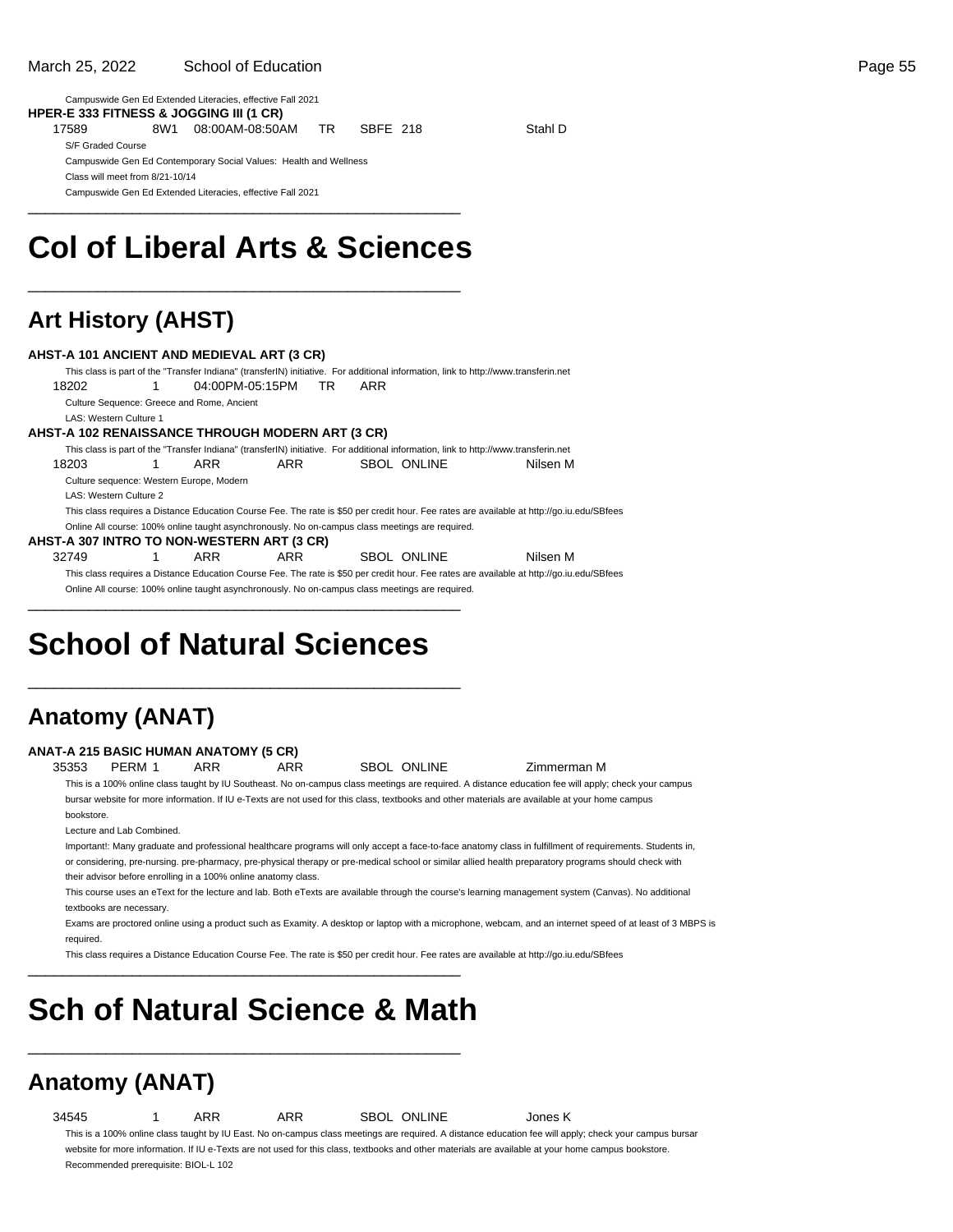This class requires a Distance Education Course Fee. The rate is \$50 per credit hour. Fee rates are available at http://go.iu.edu/SBfees

# **Sch of Humanities & Social Sci**

\_\_\_\_\_\_\_\_\_\_\_\_\_\_\_\_\_\_\_\_\_\_\_\_\_\_\_\_\_\_\_\_\_\_\_\_\_\_\_\_\_\_\_\_\_\_\_\_\_\_

\_\_\_\_\_\_\_\_\_\_\_\_\_\_\_\_\_\_\_\_\_\_\_\_\_\_\_\_\_\_\_\_\_\_\_\_\_\_\_\_\_\_\_\_\_\_\_\_\_\_

### **Anthropology (ANTH)**

|  |  | <b>ANTH-E 105 CULTURE &amp; SOCIETY (3 CR)</b> |
|--|--|------------------------------------------------|
|--|--|------------------------------------------------|

35486 8W2 ARR ARR SBOL ONLINE Ryan P

This class meets during the second eight weeks of the semester.

This is a 100% online class taught by IU Kokomo. No on-campus class meetings are required. A distance education fee may apply; check your campus bursar website for more information. If IU e-Texts are not used for this class, textbooks and other materials are available through your home campus bookstore. This class requires a Distance Education Course Fee. The rate is \$50 per credit hour. Fee rates are available at http://go.iu.edu/SBfees \_\_\_\_\_\_\_\_\_\_\_\_\_\_\_\_\_\_\_\_\_\_\_\_\_\_\_\_\_\_\_\_\_\_\_\_\_\_\_\_\_\_\_\_\_\_\_\_\_\_

# **Col of Liberal Arts & Sciences**

\_\_\_\_\_\_\_\_\_\_\_\_\_\_\_\_\_\_\_\_\_\_\_\_\_\_\_\_\_\_\_\_\_\_\_\_\_\_\_\_\_\_\_\_\_\_\_\_\_\_

### **Anthropology (ANTH)**

|       |                                      | ANTH-A 370 RES METHODS IN ANTHROPOLOGY (3 CR)                                                   |            |           |                    |                                                                                                                                                      |
|-------|--------------------------------------|-------------------------------------------------------------------------------------------------|------------|-----------|--------------------|------------------------------------------------------------------------------------------------------------------------------------------------------|
| 18371 | RSTR 1                               | 10:00AM-11:15AM                                                                                 |            | TR        | ARR                | <b>Blouin D</b>                                                                                                                                      |
|       |                                      | Prereq: SOC-S 161 OR ANTH-E 105, ALEKS >=30, Credit hours >=30                                  |            |           |                    |                                                                                                                                                      |
|       |                                      |                                                                                                 |            |           |                    | This course has been approved to enforce the IU South Bend Attendance and Course Commitment Policy and the full text of this policy is available at: |
|       |                                      | https://students.iusb.edu/registrar/policies/attendance.html                                    |            |           |                    |                                                                                                                                                      |
|       |                                      | Class meeting details will be provided by the instructor                                        |            |           |                    |                                                                                                                                                      |
|       |                                      |                                                                                                 |            |           |                    | This course has community-engaged assignments, which may include community-based research, projects or service.                                      |
|       |                                      | ANTH-A 495 INDIVIDUAL READINGS IN ANTH (1-3 CR)                                                 |            |           |                    |                                                                                                                                                      |
| 17424 | PERM 1                               | ARR                                                                                             | ARR        |           | <b>ARR</b>         | <b>Blouin D</b>                                                                                                                                      |
|       | Consent of Instructor required       |                                                                                                 |            |           |                    |                                                                                                                                                      |
|       |                                      |                                                                                                 |            |           |                    | This course has been approved to enforce the IU South Bend Attendance and Course Commitment Policy and the full text of this policy is available at: |
|       |                                      | https://students.iusb.edu/registrar/policies/attendance.html                                    |            |           |                    |                                                                                                                                                      |
|       |                                      | ANTH-A 496 FIELD STUDY IN ANTHROPOLOGY (1-6 CR)                                                 |            |           |                    |                                                                                                                                                      |
| 17856 | PERM 1                               | ARR                                                                                             | ARR        |           | ARR                | McGuire G                                                                                                                                            |
|       |                                      |                                                                                                 |            |           |                    | This course has been approved to enforce the IU South Bend Attendance and Course Commitment Policy and the full text of this policy is available at: |
|       |                                      | https://students.iusb.edu/registrar/policies/attendance.html                                    |            |           |                    |                                                                                                                                                      |
|       | This class meets every other Tuesday |                                                                                                 |            |           |                    |                                                                                                                                                      |
|       | <b>VT: ETHNIC RELATIONS</b>          | ANTH-B 399 HUM BEHAVIOR&SOC INSTITUTIONS (3 CR)                                                 |            |           |                    |                                                                                                                                                      |
| 33615 | 1                                    | 02:30PM-03:45PM                                                                                 |            | <b>TR</b> | <b>ARR</b>         | Randall T                                                                                                                                            |
|       |                                      |                                                                                                 |            |           |                    | This course has been approved to enforce the IU South Bend Attendance and Course Commitment Policy and the full text of this policy is available at: |
|       |                                      | https://students.iusb.edu/registrar/policies/attendance.html                                    |            |           |                    |                                                                                                                                                      |
|       |                                      | Campuswide Gen Ed Common Core: Human Behavior and Social Institutions                           |            |           |                    |                                                                                                                                                      |
|       |                                      | <b>ANTH-E 105 CULTURE &amp; SOCIETY (3 CR)</b>                                                  |            |           |                    |                                                                                                                                                      |
| 18171 | 1                                    | <b>ARR</b>                                                                                      | <b>ARR</b> |           | <b>SBOL ONLINE</b> | Riley J                                                                                                                                              |
|       |                                      | Pre-2005 General Education LAS: World Culture                                                   |            |           |                    |                                                                                                                                                      |
|       |                                      | Campuswide Gen Ed Contemporary Social Values: Non-Western Cultures                              |            |           |                    |                                                                                                                                                      |
|       |                                      |                                                                                                 |            |           |                    | This course has been approved to enforce the IU South Bend Attendance and Course Commitment Policy and the full text of this policy is available at: |
|       |                                      | https://students.iusb.edu/registrar/policies/attendance.html                                    |            |           |                    |                                                                                                                                                      |
|       |                                      |                                                                                                 |            |           |                    | This class requires a Distance Education Course Fee. The rate is \$50 per credit hour. Fee rates are available at http://go.iu.edu/SBfees            |
|       |                                      | Online All course: 100% online taught asynchronously. No on-campus class meetings are required. |            |           |                    |                                                                                                                                                      |
|       |                                      | Campuswide Gen Ed Contemporary Social Values: Global Cultures, effective Fall 2021              |            |           |                    |                                                                                                                                                      |
| 17425 | RSTR 1                               | 10:00AM-11:15AM                                                                                 |            | TR        | <b>ARR</b>         | Randall T                                                                                                                                            |
|       |                                      | Pre-2005 General Education LAS: World Culture                                                   |            |           |                    |                                                                                                                                                      |
|       |                                      | Campuswide Gen Ed Contemporary Social Values: Non-Western Cultures                              |            |           |                    |                                                                                                                                                      |
|       |                                      |                                                                                                 |            |           |                    | This course has been approved to enforce the IU South Bend Attendance and Course Commitment Policy and the full text of this policy is available at: |
|       |                                      | https://students.iusb.edu/registrar/policies/attendance.html                                    |            |           |                    |                                                                                                                                                      |
|       |                                      | Campuswide Gen Ed Contemporary Social Values: Global Cultures, effective Fall 2021              |            |           |                    |                                                                                                                                                      |
| 18695 | 1                                    | 11:30AM-12:45PM                                                                                 |            | мw        | ARR                | Gibson R                                                                                                                                             |
|       |                                      | Pre-2005 General Education LAS: World Culture                                                   |            |           |                    |                                                                                                                                                      |
|       |                                      | Campuswide Gen Ed Contemporary Social Values: Non-Western Cultures                              |            |           |                    |                                                                                                                                                      |
|       |                                      |                                                                                                 |            |           |                    | This course has been approved to enforce the IU South Bend Attendance and Course Commitment Policy and the full text of this policy is available at: |
|       |                                      | https://students.iusb.edu/registrar/policies/attendance.html                                    |            |           |                    |                                                                                                                                                      |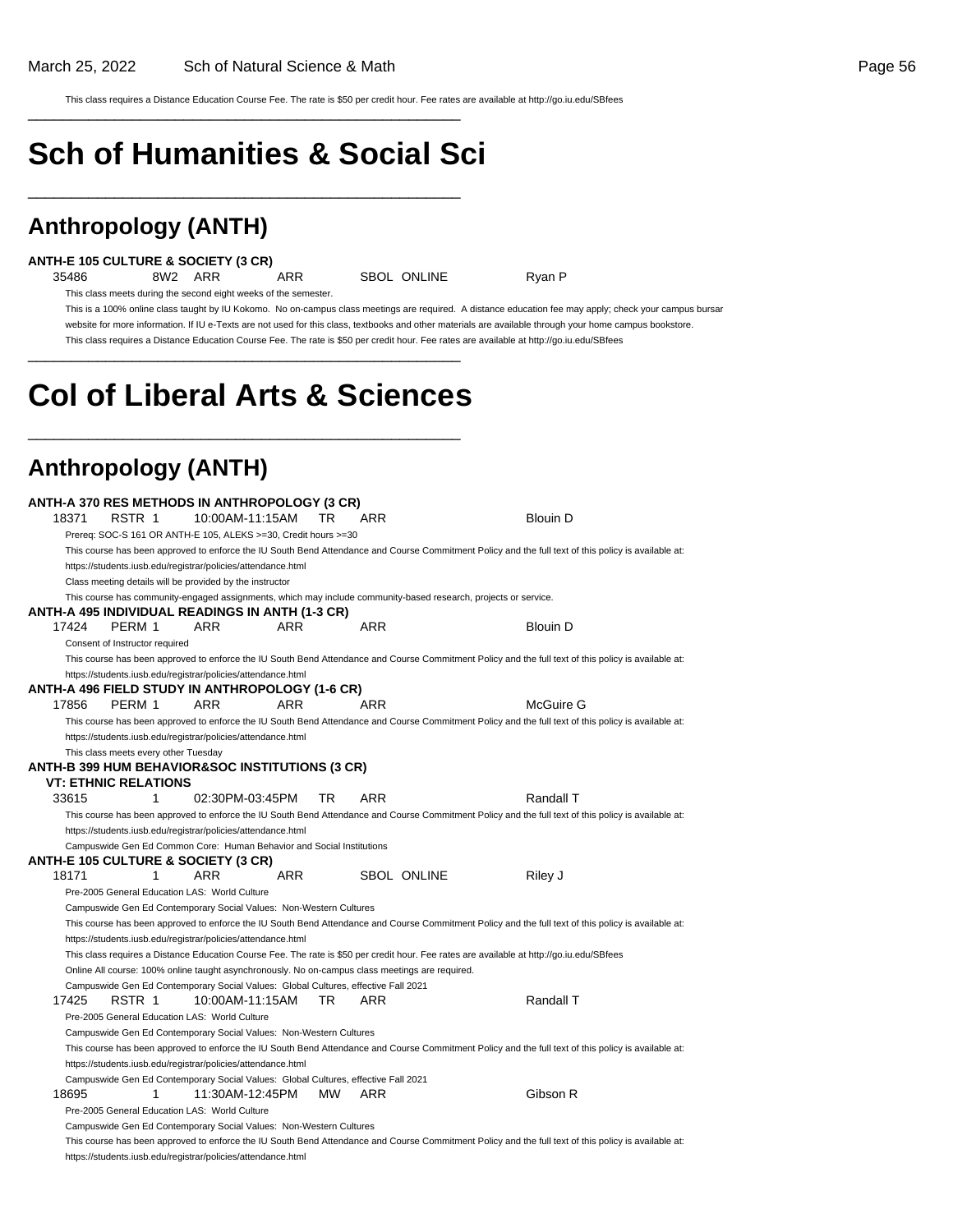#### March 25, 2022 Col of Liberal Arts & Sciences Page 57

|       |                                  |   | Campuswide Gen Ed Contemporary Social Values: Global Cultures, effective Fall 2021                      |            |           |            |                    |                                                                                                                                                       |  |
|-------|----------------------------------|---|---------------------------------------------------------------------------------------------------------|------------|-----------|------------|--------------------|-------------------------------------------------------------------------------------------------------------------------------------------------------|--|
| 18061 |                                  | 1 | ARR                                                                                                     | ARR        |           |            | <b>SBOL ONLINE</b> | Riley J                                                                                                                                               |  |
|       |                                  |   | Pre-2005 General Education LAS: World Culture                                                           |            |           |            |                    |                                                                                                                                                       |  |
|       |                                  |   | Campuswide Gen Ed Contemporary Social Values: Non-Western Cultures                                      |            |           |            |                    |                                                                                                                                                       |  |
|       |                                  |   |                                                                                                         |            |           |            |                    | This course has been approved to enforce the IU South Bend Attendance and Course Commitment Policy and the full text of this policy is available at:  |  |
|       |                                  |   | https://students.iusb.edu/registrar/policies/attendance.html                                            |            |           |            |                    |                                                                                                                                                       |  |
|       |                                  |   |                                                                                                         |            |           |            |                    | This is a 100% online class taught by IU South Bend. No on-campus class meetings are required. A distance education fee will apply; check your campus |  |
|       |                                  |   | bursar website for more information. Textbook purchases may be made through your home campus bookstore. |            |           |            |                    |                                                                                                                                                       |  |
|       |                                  |   |                                                                                                         |            |           |            |                    | This class requires a Distance Education Course Fee. The rate is \$50 per credit hour. Fee rates are available at http://go.iu.edu/SBfees             |  |
|       |                                  |   | Campuswide Gen Ed Contemporary Social Values: Global Cultures, effective Fall 2021                      |            |           |            |                    |                                                                                                                                                       |  |
|       |                                  |   | <b>ANTH-E 300 CULTURE AREAS &amp; ETHNIC GROUPS (3 CR)</b>                                              |            |           |            |                    |                                                                                                                                                       |  |
|       |                                  |   | <b>VT: PEOPLES/CULTURES OF CARIBBEAN</b>                                                                |            |           |            |                    |                                                                                                                                                       |  |
| 32391 |                                  | 1 | 10:00AM-11:15AM                                                                                         |            | <b>MW</b> | <b>ARR</b> |                    | VanderVeen J                                                                                                                                          |  |
|       |                                  |   | <b>ANTH-L 300 CULTURE AND LANGUAGE (3 CR)</b>                                                           |            |           |            |                    |                                                                                                                                                       |  |
| 32392 |                                  | 1 | 11:30AM-12:45PM                                                                                         |            | <b>TR</b> | <b>ARR</b> |                    | Randall T                                                                                                                                             |  |
|       | Prereq: ANTH-E 105 or ANTH-N 190 |   |                                                                                                         |            |           |            |                    |                                                                                                                                                       |  |
|       |                                  |   | ANTH-N 190 THE NATURAL WORLD (3 CR)                                                                     |            |           |            |                    |                                                                                                                                                       |  |
|       | <b>VT: BECOMING HUMAN</b>        |   |                                                                                                         |            |           |            |                    |                                                                                                                                                       |  |
| 18075 |                                  | 1 | <b>ARR</b>                                                                                              | <b>ARR</b> |           |            | <b>SBOL ONLINE</b> | Kaya D                                                                                                                                                |  |
|       |                                  |   | Campuswide Gen Ed Common Core: The Natural World                                                        |            |           |            |                    |                                                                                                                                                       |  |
|       |                                  |   |                                                                                                         |            |           |            |                    | This course has been approved to enforce the IU South Bend Attendance and Course Commitment Policy and the full text of this policy is available at:  |  |
|       |                                  |   | https://students.iusb.edu/registrar/policies/attendance.html                                            |            |           |            |                    |                                                                                                                                                       |  |
|       |                                  |   | Online All course: 100% online taught asynchronously. No on-campus class meetings are required.         |            |           |            |                    |                                                                                                                                                       |  |
|       |                                  |   |                                                                                                         |            |           |            |                    | This class requires a Distance Education Course Fee. The rate is \$50 per credit hour. Fee rates are available at http://go.iu.edu/SBfees             |  |
|       | <b>VT: BECOMING HUMAN</b>        |   |                                                                                                         |            |           |            |                    |                                                                                                                                                       |  |
| 18457 |                                  | 1 | <b>ARR</b>                                                                                              | <b>ARR</b> |           |            | <b>SBOL ONLINE</b> | Kaya D                                                                                                                                                |  |
|       |                                  |   | Campuswide Gen Ed Common Core: The Natural World                                                        |            |           |            |                    |                                                                                                                                                       |  |
|       |                                  |   |                                                                                                         |            |           |            |                    | This course has been approved to enforce the IU South Bend Attendance and Course Commitment Policy and the full text of this policy is available at:  |  |
|       |                                  |   | https://students.iusb.edu/registrar/policies/attendance.html                                            |            |           |            |                    |                                                                                                                                                       |  |
|       |                                  |   | Online All course: 100% online taught asynchronously. No on-campus class meetings are required.         |            |           |            |                    |                                                                                                                                                       |  |
|       |                                  |   |                                                                                                         |            |           |            |                    | This class requires a Distance Education Course Fee. The rate is \$50 per credit hour. Fee rates are available at http://go.iu.edu/SBfees             |  |
|       | <b>VT: BECOMING HUMAN</b>        |   |                                                                                                         |            |           |            |                    |                                                                                                                                                       |  |
| 18877 |                                  | 1 | 01:00PM-02:15PM                                                                                         |            | MW.       | <b>ARR</b> |                    | Gibson R                                                                                                                                              |  |
|       |                                  |   | Campuswide Gen Ed Common Core: The Natural World                                                        |            |           |            |                    |                                                                                                                                                       |  |
|       |                                  |   |                                                                                                         |            |           |            |                    | This course has been approved to enforce the IU South Bend Attendance and Course Commitment Policy and the full text of this policy is available at:  |  |
|       |                                  |   | https://students.iusb.edu/registrar/policies/attendance.html                                            |            |           |            |                    |                                                                                                                                                       |  |

# **School of Social Sciences**

\_\_\_\_\_\_\_\_\_\_\_\_\_\_\_\_\_\_\_\_\_\_\_\_\_\_\_\_\_\_\_\_\_\_\_\_\_\_\_\_\_\_\_\_\_\_\_\_\_\_

\_\_\_\_\_\_\_\_\_\_\_\_\_\_\_\_\_\_\_\_\_\_\_\_\_\_\_\_\_\_\_\_\_\_\_\_\_\_\_\_\_\_\_\_\_\_\_\_\_\_

### **Anthropology (ANTH)**

#### **ANTH-E 105 CULTURE & SOCIETY (3 CR)**

35350 1 ARR ARR SBOL ONLINE Hilgeman S

This is a 100% online class taught by IU Southeast. No on-campus class meetings are required. A distance education fee will apply; check your campus bursar website for more information. If IU e-Texts are not used for this class, textbooks and other materials are available at your home campus bookstore.

This class requires a Distance Education Course Fee. The rate is \$50 per credit hour. Fee rates are available at http://go.iu.edu/SBfees

#### **CROSSLISTED COURSES (999)**

**AFRICAN-AMERICAN STUDIES (AFAM)** AFAM-A 150 SURV CULTR OF BLACK AMERICANS (3 CR)

**SOCIOLOGY (SOC)** SOC-S 335 RACE AND ETHNIC RELATIONS (3 CR) \_\_\_\_\_\_\_\_\_\_\_\_\_\_\_\_\_\_\_\_\_\_\_\_\_\_\_\_\_\_\_\_\_\_\_\_\_\_\_\_\_\_\_\_\_\_\_\_\_\_

# **College of Arts & Sciences**

\_\_\_\_\_\_\_\_\_\_\_\_\_\_\_\_\_\_\_\_\_\_\_\_\_\_\_\_\_\_\_\_\_\_\_\_\_\_\_\_\_\_\_\_\_\_\_\_\_\_

**Astronomy (AST)**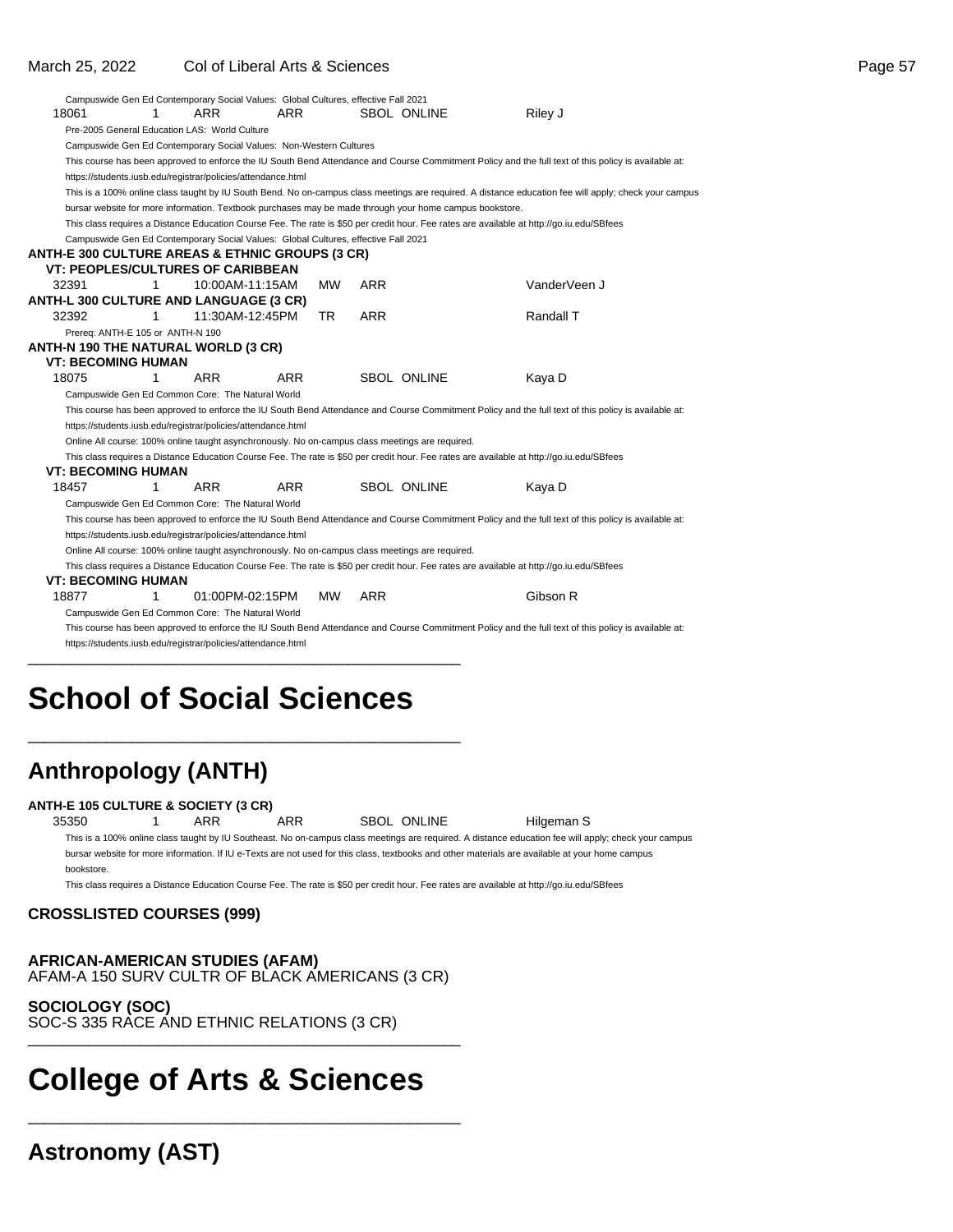34579 1 ARR ARR SBOL ONLINE Warren J

This is a 100% online class taught by IU Northwest. No on-campus class meetings are required. A distance education fee will apply; check your campus bursar website for more information. Textbook purchases may be made through your home campus bookstore.

This class requires a Distance Education Course Fee. The rate is \$50 per credit hour. Fee rates are available at http://go.iu.edu/SBfees \_\_\_\_\_\_\_\_\_\_\_\_\_\_\_\_\_\_\_\_\_\_\_\_\_\_\_\_\_\_\_\_\_\_\_\_\_\_\_\_\_\_\_\_\_\_\_\_\_\_

# **Col of Liberal Arts & Sciences**

\_\_\_\_\_\_\_\_\_\_\_\_\_\_\_\_\_\_\_\_\_\_\_\_\_\_\_\_\_\_\_\_\_\_\_\_\_\_\_\_\_\_\_\_\_\_\_\_\_\_

\_\_\_\_\_\_\_\_\_\_\_\_\_\_\_\_\_\_\_\_\_\_\_\_\_\_\_\_\_\_\_\_\_\_\_\_\_\_\_\_\_\_\_\_\_\_\_\_\_\_

### **Astronomy (AST)**

|       | <b>AST-N 190 THE NATURAL WORLD (3 CR)</b>        |           |     |
|-------|--------------------------------------------------|-----------|-----|
|       | <b>VT: OUR PLACE IN THE UNIVERSE</b>             |           |     |
| 18615 | RSTR 1 01:00PM-02:15PM                           | <b>MW</b> | ARR |
|       | P: ALEKS score of 31 or greater, or equivalent.  |           |     |
|       | Campuswide Gen Ed Common Core: The Natural World |           |     |
|       | <b>VT: OUR PLACE IN THE UNIVERSE</b>             |           |     |
| 18386 | RSTR 1 04:00PM-05:15PM                           | TR.       | ARR |
|       | P: ALEKS score of 31 or greater, or equivalent   |           |     |
|       | Campuswide Gen Ed Common Core: The Natural World |           |     |
|       |                                                  |           |     |

### **Biology (BIOL)**

| 17427 | RSTR 1                           | <b>BIOL-L 101 INTRO TO BIOLOGICAL SCIENCES 1 (5 CR)</b><br>10:00AM-11:15AM                                                  | TR.       | <b>SBNS 106</b> | Marr D                                                                                                                                                    |
|-------|----------------------------------|-----------------------------------------------------------------------------------------------------------------------------|-----------|-----------------|-----------------------------------------------------------------------------------------------------------------------------------------------------------|
|       | Biol L101 is for Science Majors. |                                                                                                                             |           |                 |                                                                                                                                                           |
|       |                                  |                                                                                                                             |           |                 | P: Math placement exam score of level 4 or above, or an ALEKS assessment score of 51 or higher; and an English placement exam score of level 3 or higher. |
|       |                                  | Find placement exam information at http://www.iusb.edu/~sbexams/index.shtml                                                 |           |                 |                                                                                                                                                           |
|       |                                  | The Academic Centers for Excellence offers tutoring for this course. For additional information and schedules, check online |           |                 |                                                                                                                                                           |
|       |                                  | athttps://students.iusb.edu/academic-success-programs/academic-centers-for-excellence/index.html.                           |           |                 |                                                                                                                                                           |
|       |                                  | This class requires a Laboratory Fee. Current rates are available at http://go.iu.edu/SBfees                                |           |                 |                                                                                                                                                           |
|       |                                  | This class fulfills the Information Literacy General Education Requirement                                                  |           |                 |                                                                                                                                                           |
|       | Laboratory (LAB)                 |                                                                                                                             |           |                 |                                                                                                                                                           |
| 17428 | RSTR 1                           | 01:00PM-05:00PM                                                                                                             | T.        | <b>SBNS 154</b> | Schnabel A                                                                                                                                                |
| 17429 | RSTR 1                           | 05:30PM-09:30PM                                                                                                             | T.        | <b>ARR</b>      | Wilkes D                                                                                                                                                  |
| 18272 | RSTR 1                           | 01:00PM-05:00PM                                                                                                             | W         | <b>SBNS 154</b> | Qian Y                                                                                                                                                    |
| 17430 | RSTR 1                           | 01:00PM-05:00PM                                                                                                             | R         | <b>SBNS 154</b> | Schnabel A                                                                                                                                                |
| 18300 | RSTR 1                           | 08:30AM-12:30PM                                                                                                             | F.        | <b>SBNS 154</b> | Qian Y                                                                                                                                                    |
| 18301 | RSTR 1                           | 05:30PM-06:45PM                                                                                                             | <b>MW</b> | <b>ARR</b>      | Marr D                                                                                                                                                    |
|       | Biol L101 is for Science Majors. |                                                                                                                             |           |                 |                                                                                                                                                           |
|       |                                  |                                                                                                                             |           |                 | P: Math placement exam score of level 4 or above, or an ALEKS assessment score of 51 or higher; and an English placement exam score of level 3 or higher. |
|       |                                  | Find placement exam information at http://www.iusb.edu/~sbexams/index.shtml                                                 |           |                 |                                                                                                                                                           |
|       |                                  | The Academic Centers for Excellence offers tutoring for this course. For additional information and schedules, check online |           |                 |                                                                                                                                                           |
|       |                                  | athttps://students.iusb.edu/academic-success-programs/academic-centers-for-excellence/index.html.                           |           |                 |                                                                                                                                                           |
|       |                                  | This class requires a Laboratory Fee. Current rates are available at http://go.iu.edu/SBfees                                |           |                 |                                                                                                                                                           |
|       | Laboratory (LAB)                 | This class fulfills the Information Literacy General Education Requirement                                                  |           |                 |                                                                                                                                                           |
| 18303 | RSTR 1                           | 05:30PM-09:30PM                                                                                                             | T.        | <b>ARR</b>      | Wilkes D                                                                                                                                                  |
| 18302 | RSTR 1                           | 01:00PM-05:00PM                                                                                                             | W         | <b>SBNS 154</b> | Qian Y                                                                                                                                                    |
| 18304 | RSTR 1                           | 01:00PM-05:00PM                                                                                                             | R         | <b>SBNS 154</b> | Schnabel A                                                                                                                                                |
| 18305 | RSTR 1                           | 08:30AM-12:30PM                                                                                                             | F.        | <b>SBNS 154</b> | Qian Y                                                                                                                                                    |
| 18488 | RSTR 1                           | 10:00AM-11:15AM                                                                                                             | <b>MW</b> | <b>SBNS 106</b> | Marr D                                                                                                                                                    |
|       | Biol L101 is for Science Majors. |                                                                                                                             |           |                 |                                                                                                                                                           |
|       |                                  |                                                                                                                             |           |                 | P: Math placement exam score of level 4 or above, or an ALEKS assessment score of 51 or higher; and an English placement exam score of level 3 or higher. |
|       |                                  | Find placement exam information at http://www.iusb.edu/~sbexams/index.shtml                                                 |           |                 |                                                                                                                                                           |
|       |                                  | The Academic Centers for Excellence offers tutoring for this course. For additional information and schedules, check online |           |                 |                                                                                                                                                           |
|       |                                  | athttps://students.iusb.edu/academic-success-programs/academic-centers-for-excellence/index.html.                           |           |                 |                                                                                                                                                           |
|       |                                  | This class requires a Laboratory Fee. Current rates are available at http://go.iu.edu/SBfees                                |           |                 |                                                                                                                                                           |
|       |                                  | This plane fulfills the Information Literatur Concret Education Democratic                                                  |           |                 |                                                                                                                                                           |

This class fulfills the Information Literacy General Education Requirement

Laboratory (LAB)

| 18491 | RSTR 1 | 01:00PM-05:00PM | <b>SBNS 154</b> |  |
|-------|--------|-----------------|-----------------|--|
| 18494 | RSTR 1 | 05:30PM-09:30PM | ARR             |  |

Schnabel A Wilkes D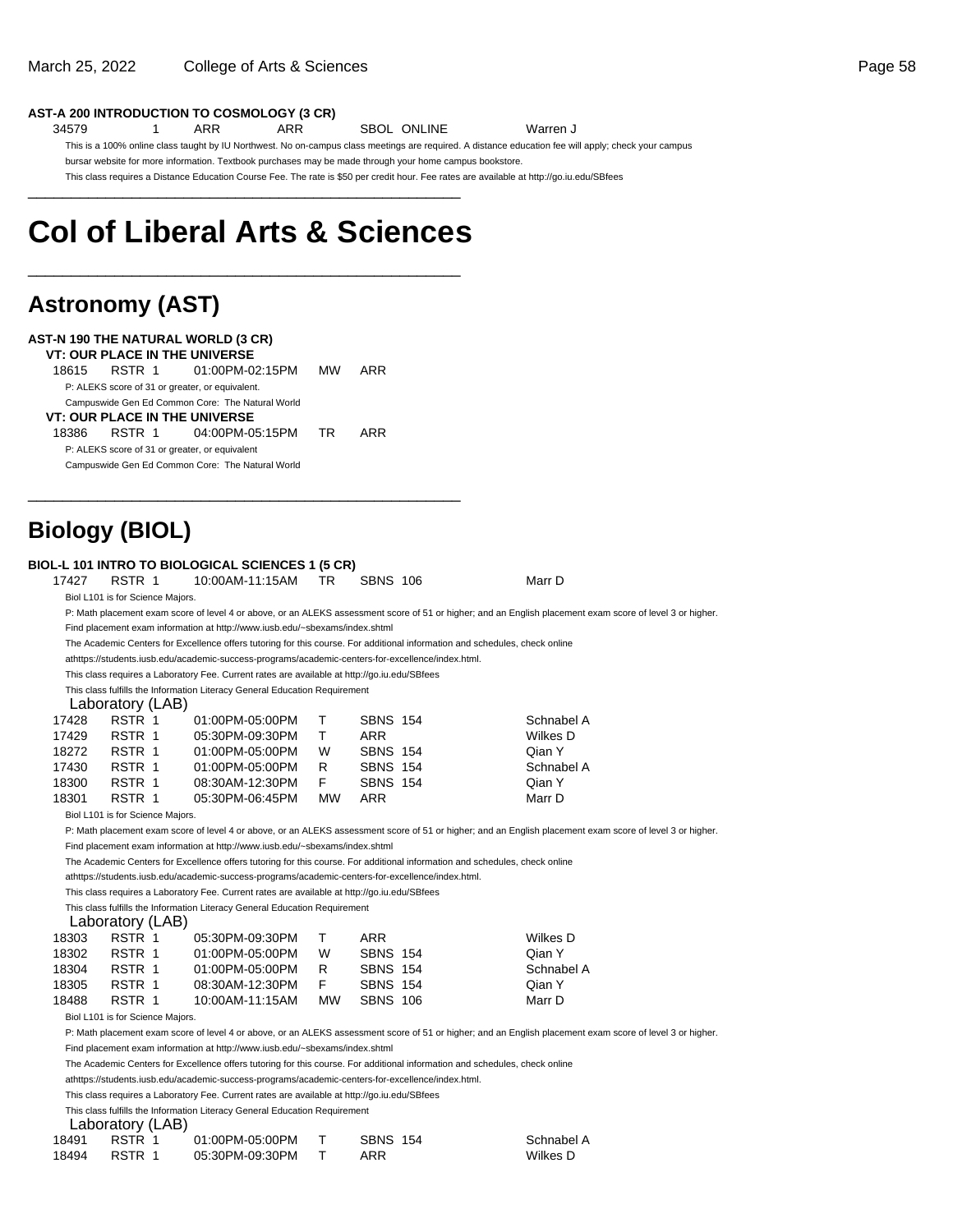| March 25, 2022 |                                  | Col of Liberal Arts & Sciences                                                                                              |           |                 |                    |                                                                                                                                                           | Page 59 |
|----------------|----------------------------------|-----------------------------------------------------------------------------------------------------------------------------|-----------|-----------------|--------------------|-----------------------------------------------------------------------------------------------------------------------------------------------------------|---------|
| 18493          | RSTR 1                           | 01:00PM-05:00PM                                                                                                             | W         | <b>SBNS 154</b> |                    | Qian Y                                                                                                                                                    |         |
| 18495          | RSTR 1                           | 01:00PM-05:00PM                                                                                                             | R         | <b>SBNS 154</b> |                    | Schnabel A                                                                                                                                                |         |
| 18496          | RSTR 1                           | 08:30AM-12:30PM                                                                                                             | F         | <b>SBNS 154</b> |                    | Qian Y                                                                                                                                                    |         |
|                |                                  | BIOL-L 102 INTRO TO BIOLOGICAL SCIENCES 2 (5 CR)                                                                            |           |                 |                    |                                                                                                                                                           |         |
| 17431          | RSTR 1                           | 10:00AM-11:15AM                                                                                                             | TR        | <b>SBNS 125</b> |                    | Grens A                                                                                                                                                   |         |
|                | Biol L102 is for Science Majors. |                                                                                                                             |           |                 |                    |                                                                                                                                                           |         |
|                |                                  |                                                                                                                             |           |                 |                    | P: Math placement exam score of level 4 or above, or an ALEKS assessment score of 51 or higher; and an English placement exam score of level 3 or higher. |         |
|                |                                  | Find placement exam information at http://www.iusb.edu/~sbexams/index.shtml                                                 |           |                 |                    |                                                                                                                                                           |         |
|                |                                  | The Academic Centers for Excellence offers tutoring for this course. For additional information and schedules, check online |           |                 |                    |                                                                                                                                                           |         |
|                |                                  | athttps://students.iusb.edu/academic-success-programs/academic-centers-for-excellence/index.html.                           |           |                 |                    |                                                                                                                                                           |         |
|                |                                  | This class requires a Laboratory Fee. Current rates are available at http://go.iu.edu/SBfees                                |           |                 |                    |                                                                                                                                                           |         |
|                | Laboratory (LAB)                 |                                                                                                                             |           |                 |                    |                                                                                                                                                           |         |
| 17432          | RSTR 1                           | 01:00PM-05:00PM                                                                                                             | R         | <b>SBNS 149</b> |                    | Grens A                                                                                                                                                   |         |
| 18786          | RSTR 1                           | 09:00AM-01:00PM                                                                                                             | F         | <b>SBNS 149</b> |                    | Wilkes D                                                                                                                                                  |         |
|                |                                  | <b>BIOL-L 211 MOLECULAR BIOLOGY (3 CR)</b>                                                                                  |           |                 |                    |                                                                                                                                                           |         |
| 17433          | 1                                | 02:30PM-03:45PM                                                                                                             | <b>MW</b> | <b>SBNS 071</b> |                    | Grens A                                                                                                                                                   |         |
|                |                                  | P: BIOL-L 102, CHEM-C 105 and CHEM-C 106                                                                                    |           |                 |                    |                                                                                                                                                           |         |
|                |                                  | The Academic Centers for Excellence offers tutoring for this course. For additional information and schedules, check online |           |                 |                    |                                                                                                                                                           |         |
|                |                                  | athttps://students.iusb.edu/academic-success-programs/academic-centers-for-excellence/index.html.                           |           |                 |                    |                                                                                                                                                           |         |
|                |                                  | <b>BIOL-L 308 ORGANISMAL PHYSIOLOGY (5 CR)</b>                                                                              |           |                 |                    |                                                                                                                                                           |         |
| 17434          | $\mathbf{1}$                     | 02:30PM-03:45PM                                                                                                             | <b>MW</b> | <b>SBNS 135</b> |                    | McLister J                                                                                                                                                |         |
|                |                                  | Prereq: BIOL- L 101, BIOL-L 102, BIOL-L 211 and CHEM-C 106                                                                  |           |                 |                    |                                                                                                                                                           |         |
|                |                                  | This class requires a Laboratory Fee. Current rates are available at http://go.iu.edu/SBfees                                |           |                 |                    |                                                                                                                                                           |         |
|                | Laboratory (LAB)                 |                                                                                                                             |           |                 |                    |                                                                                                                                                           |         |
| 17435          | 1                                | 01:00PM-05:00PM                                                                                                             | F         | <b>SBNS 144</b> |                    | McLister J                                                                                                                                                |         |
|                |                                  |                                                                                                                             |           |                 |                    |                                                                                                                                                           |         |
|                |                                  | 01:00PM-05:00PM                                                                                                             | F         | <b>SBNS 125</b> |                    | McLister J                                                                                                                                                |         |
|                | BIOL-L 318 EVOLUTION (3-5 CR)    |                                                                                                                             |           |                 |                    |                                                                                                                                                           |         |
| 32422          | 1                                | 10:00AM-11:15AM                                                                                                             | МW        | ARR             |                    | Schnabel A                                                                                                                                                |         |
|                |                                  | BIOL-L 321 HUMAN IMMUNOLOGY (3 CR)                                                                                          |           |                 |                    |                                                                                                                                                           |         |
| 32423          | 1                                | 11:30AM-12:45PM                                                                                                             | MW        | ARR             |                    | Mecklenburg K                                                                                                                                             |         |
|                |                                  | BIOL-L 334 BIOLOGY OF CANCER (3 CR)                                                                                         |           |                 |                    |                                                                                                                                                           |         |
| 32427          | 1                                | <b>ARR</b><br><b>ARR</b>                                                                                                    |           |                 | <b>SBOL ONLINE</b> | Nair M                                                                                                                                                    |         |
|                |                                  |                                                                                                                             |           |                 |                    | This class requires a Distance Education Course Fee. The rate is \$50 per credit hour. Fee rates are available at http://go.iu.edu/SBfees                 |         |
|                |                                  | Online All course: 100% online taught asynchronously. No on-campus class meetings are required.                             |           |                 |                    |                                                                                                                                                           |         |
|                |                                  | <b>BIOL-L 337 INTRODUCTION TO BIOSTATISTICS (3 CR)</b>                                                                      |           |                 |                    |                                                                                                                                                           |         |
| 18561          | RSTR 1                           | <b>ARR</b><br><b>ARR</b>                                                                                                    |           |                 | SBOL ONLINE        | Nair M                                                                                                                                                    |         |
|                |                                  |                                                                                                                             |           |                 |                    | P: Math placement exam score of level 5 or above, or an ALEKS assessment score of 61 or higher; and BIOL-L 101 and BIOL-L 102                             |         |
|                |                                  |                                                                                                                             |           |                 |                    | This is a 100% online class taught by IU South Bend. No on-campus class meetings are required. A distance education fee will apply; check your campus     |         |
|                |                                  | bursar website for more information. Textbook purchases may be made through your home campus bookstore.                     |           |                 |                    |                                                                                                                                                           |         |
|                |                                  |                                                                                                                             |           |                 |                    | This class requires a Distance Education Course Fee. The rate is \$50 per credit hour. Fee rates are available at http://go.iu.edu/SBfees                 |         |
|                |                                  |                                                                                                                             |           |                 |                    | This class is offered as part of a collaborative academic program. Please consult with your advisor to ensure this class will count toward your degree    |         |

| requirements. |
|---------------|
|---------------|

| BIOL-L 490 INDIVIDUAL STUDY (1-3 CR) |  |  |
|--------------------------------------|--|--|
|                                      |  |  |

|       | VT: INDIV STUDY: INSECT PHYSIOLOGY            |            |            |            |               |
|-------|-----------------------------------------------|------------|------------|------------|---------------|
| 17436 | PERM 1                                        | ARR        | ARR        | <b>ARR</b> | Clark T       |
|       | Consent of Instructor required                |            |            |            |               |
|       | <b>VT: INDIV STUDY: ECOLOGY</b>               |            |            |            |               |
| 17437 | PERM 1                                        | ARR        | <b>ARR</b> | ARR        | Marr D        |
|       | Consent of Instructor required                |            |            |            |               |
|       | <b>VT: INDIV STUDY: GENETICS</b>              |            |            |            |               |
| 17438 | PERM 1                                        | <b>ARR</b> | <b>ARR</b> | <b>ARR</b> | Mecklenburg K |
|       | Consent of Instructor required                |            |            |            |               |
|       | <b>VT: INDIV STUDY: MICROBIOLOGY</b>          |            |            |            |               |
| 17439 | PERM 1                                        | <b>ARR</b> | <b>ARR</b> | <b>ARR</b> | Qian Y        |
|       | Consent of Instructor required                |            |            |            |               |
|       | <b>VT: INTERNSHIP:EVOLUTION &amp; ECOLOGY</b> |            |            |            |               |
| 17440 | PERM 1                                        | <b>ARR</b> | <b>ARR</b> | <b>ARR</b> | Schnabel A    |
|       | Consent of Instructor required                |            |            |            |               |
|       | <b>VT: INDIV STUDY: ECOPHYSIOLOGY</b>         |            |            |            |               |
| 17774 | PERM 1                                        | <b>ARR</b> | <b>ARR</b> | <b>ARR</b> | McLister J    |
|       | Consent of Instructor required                |            |            |            |               |
|       | <b>VT: INDIV STUDY: BIOINFORMATICS</b>        |            |            |            |               |
| 17857 | PERM 1                                        | <b>ARR</b> | <b>ARR</b> | <b>ARR</b> | Nair M        |
|       | Consent of Instructor required                |            |            |            |               |
|       | <b>VT: IND STUDY: CELL BIOLOGY</b>            |            |            |            |               |
| 17990 | PERM 1                                        | <b>ARR</b> | <b>ARR</b> | ARR        | Wilkes D      |
|       | Consent of Instructor required                |            |            |            |               |
|       | VT: IND STUDY: DEVELOPMENTAL BIOL             |            |            |            |               |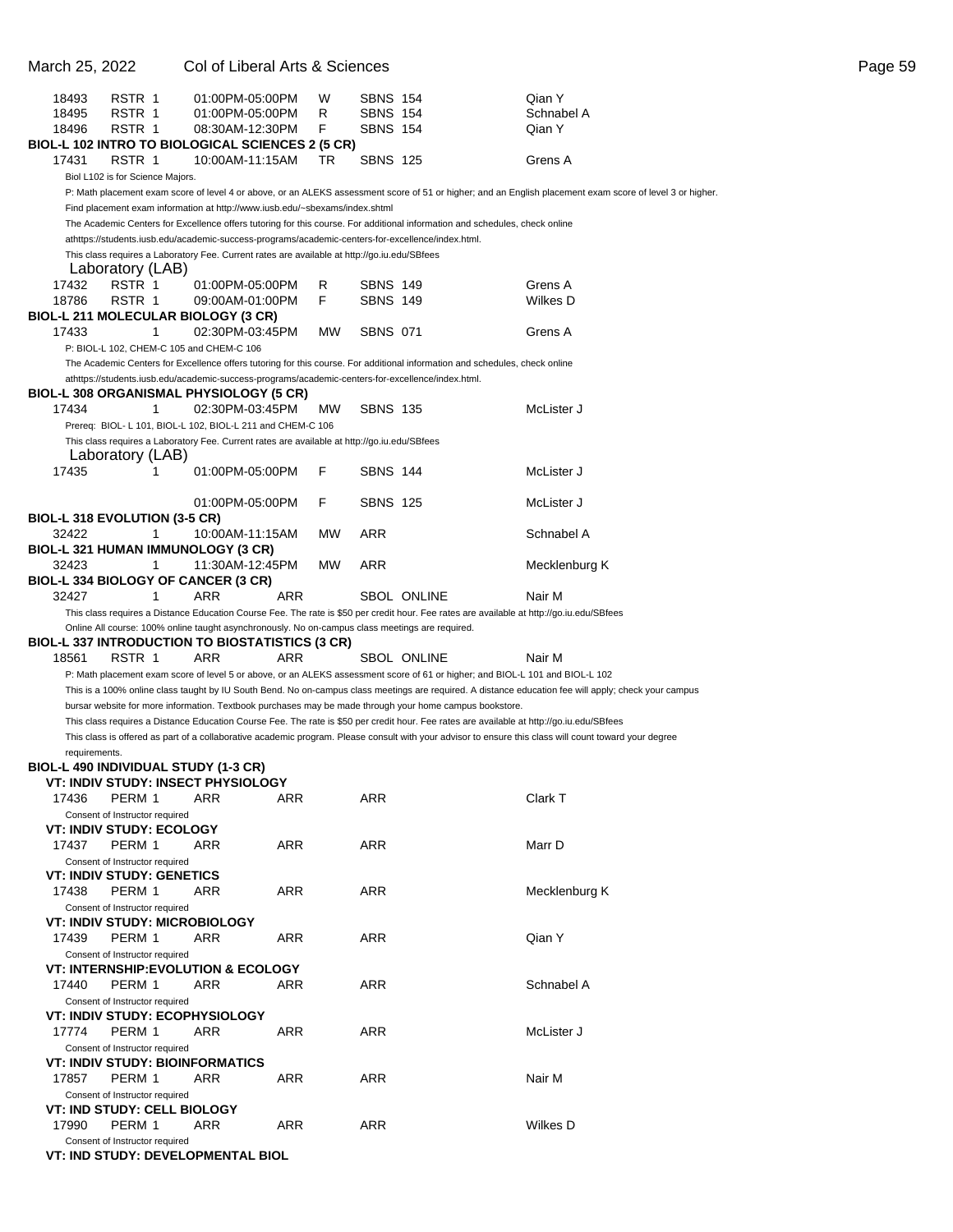March 25, 2022 Col of Liberal Arts & Sciences Page 60

| 18216                                      | PERM 1                                                                                                     | ARR        | <b>ARR</b>      |           | ARR             | Grens A                                                                                                                     |
|--------------------------------------------|------------------------------------------------------------------------------------------------------------|------------|-----------------|-----------|-----------------|-----------------------------------------------------------------------------------------------------------------------------|
|                                            | Consent of Instructor required                                                                             |            |                 |           |                 |                                                                                                                             |
| BIOL-L 497 INTERNSHIP IN BIOLOGY (1-3 CR)  |                                                                                                            |            |                 |           |                 |                                                                                                                             |
| 18644                                      | PERM 1                                                                                                     | <b>ARR</b> | ARR             |           | <b>ARR</b>      | Qian Y                                                                                                                      |
|                                            | Consent of Instructor required                                                                             |            |                 |           |                 |                                                                                                                             |
| <b>BIOL-N 190 THE NATURAL WORLD (3 CR)</b> |                                                                                                            |            |                 |           |                 |                                                                                                                             |
|                                            | <b>VT: LIFE SCIENCE FOR TEACHERS</b>                                                                       |            |                 |           |                 |                                                                                                                             |
| 18146                                      | RSTR 1                                                                                                     |            | 10:00AM-11:15AM | <b>MW</b> | <b>SBNS 122</b> | Wilkes D                                                                                                                    |
|                                            | Campuswide Gen Ed Common Core: The Natural World                                                           |            |                 |           |                 |                                                                                                                             |
|                                            |                                                                                                            |            |                 |           |                 | The Academic Centers for Excellence offers tutoring for this course. For additional information and schedules, check online |
|                                            | athttps://students.iusb.edu/academic-success-programs/academic-centers-for-excellence/index.html.          |            |                 |           |                 |                                                                                                                             |
|                                            | This course is for Elementary Education majors<br>Laboratory (LAB)<br><b>VT: LIFE SCIENCE FOR TEACHERS</b> |            |                 |           |                 |                                                                                                                             |
| 18865                                      | RSTR 1                                                                                                     |            | 01:00PM-03:00PM | м         | ARR             | <b>Behnke B</b>                                                                                                             |
|                                            | This course is for Elementary Education majors                                                             |            |                 |           |                 |                                                                                                                             |
|                                            | This class requires a Laboratory Fee. Current rates are available at http://go.iu.edu/SBfees               |            |                 |           |                 |                                                                                                                             |
|                                            | <b>VT: BIOLOGY OF WOMEN</b>                                                                                |            |                 |           |                 |                                                                                                                             |
| 18147                                      | 1                                                                                                          |            | 02:30PM-03:45PM | TR.       | SBEA 1013       | Cash-Clark C                                                                                                                |
|                                            | <b>VT: HUMAN GENETICS</b>                                                                                  |            |                 |           |                 |                                                                                                                             |
| 32426                                      | 1                                                                                                          |            | 02:30PM-03:45PM | <b>MW</b> | ARR             | Mecklenburg K                                                                                                               |
|                                            | Campuswide Gen Ed Common Core: The Natural World                                                           |            |                 |           |                 |                                                                                                                             |
| BIOL-Z 373 ENTOMOLOGY (3 CR)               |                                                                                                            |            |                 |           |                 |                                                                                                                             |
| 32424                                      | 1                                                                                                          |            | 10:00AM-11:15AM | TR        | <b>ARR</b>      | Clark T                                                                                                                     |
| BIOL-Z 383 LABORATORY IN ENTOMOLOGY (2 CR) |                                                                                                            |            |                 |           |                 |                                                                                                                             |
| 32425                                      | 1                                                                                                          |            | 01:00PM-04:00PM | F         | <b>ARR</b>      | Clark T                                                                                                                     |
|                                            |                                                                                                            |            |                 |           |                 |                                                                                                                             |

# **School of Natural Sciences**

\_\_\_\_\_\_\_\_\_\_\_\_\_\_\_\_\_\_\_\_\_\_\_\_\_\_\_\_\_\_\_\_\_\_\_\_\_\_\_\_\_\_\_\_\_\_\_\_\_\_

### **Biology (BIOL)**

#### **BIOL-L 111 FNDTNS OF BIOL:DIVRS,EVOL,ECOL (3 CR)**

35388 1 ARR ARR SBOL ONLINE Darnowski D This is a 100% online class taught by IU Southeast. No on-campus class meetings are required. A distance education fee will apply; check your campus bursar website for more information. If IU e-Texts are not used for this class, textbooks and other materials are available at your home campus bookstore.

BIOL-L 111 is an online-all majors course which fits in the BIOL-L L111/L112/L113 sequence. L112 is offered at some other IU campuses and in the ACP program. It covers material covered by introductory biology courses which various transfer students may already have, needing only L111 to complete lecture materials and L113 (which IUS offers in Fall semesters) to complete the introductory sequence. It is not a non-majors course. It has been submitted for General Education approval at IUS.Kinds of students who would fit well into L111 at IUS:1) those with L112 or planning to take it at other IU campuses; 2) those who have taken or are taking L112 through the ACP program; 3) those transferring to IUS with the equivalent of L112 or L112 itself; 4) some Metroversity students or other certain transfer students not planning to take L101/L102 or L100 at IUS. BIOL-L 111 does not fulfill, and is not equivalent to, BIOL-L 100 or BIOL-L 101/102 required in many Natural Sciences majors.

This class requires a Distance Education Course Fee. The rate is \$50 per credit hour. Fee rates are available at http://go.iu.edu/SBfees

#### **BIOL-T 575 MOLECULAR BIOLOGY (3 CR)**

35226 1 ARR ARR SBOL ONLINE Rueschhoff E

This is a 100% online class taught by IU Southeast. No on-campus class meetings are required. A distance education fee will apply; check your campus bursar website for more information. If IU e-Texts are not used for this class, textbooks and other materials are available at your home campus bookstore.

This class is offered as part of a joint academic program. Please consult with your advisor to ensure this class will count toward your degree requirements.

This class requires a Distance Education Course Fee. The rate is \$50 per credit hour. Fee rates are available at http://go.iu.edu/SBfees

# **Sch of Natural Science & Math**

\_\_\_\_\_\_\_\_\_\_\_\_\_\_\_\_\_\_\_\_\_\_\_\_\_\_\_\_\_\_\_\_\_\_\_\_\_\_\_\_\_\_\_\_\_\_\_\_\_\_

\_\_\_\_\_\_\_\_\_\_\_\_\_\_\_\_\_\_\_\_\_\_\_\_\_\_\_\_\_\_\_\_\_\_\_\_\_\_\_\_\_\_\_\_\_\_\_\_\_\_

### **Biology (BIOL)**

**BIOL-L 101 INTRO TO BIOLOGICAL SCIENCES 1 (4 CR)**

34536 1 ARR ARR SBOL ONLINE Schweitzer J This is a 100% online class taught by IU East. No on-campus class meetings are required. A distance education fee will apply; check your campus bursar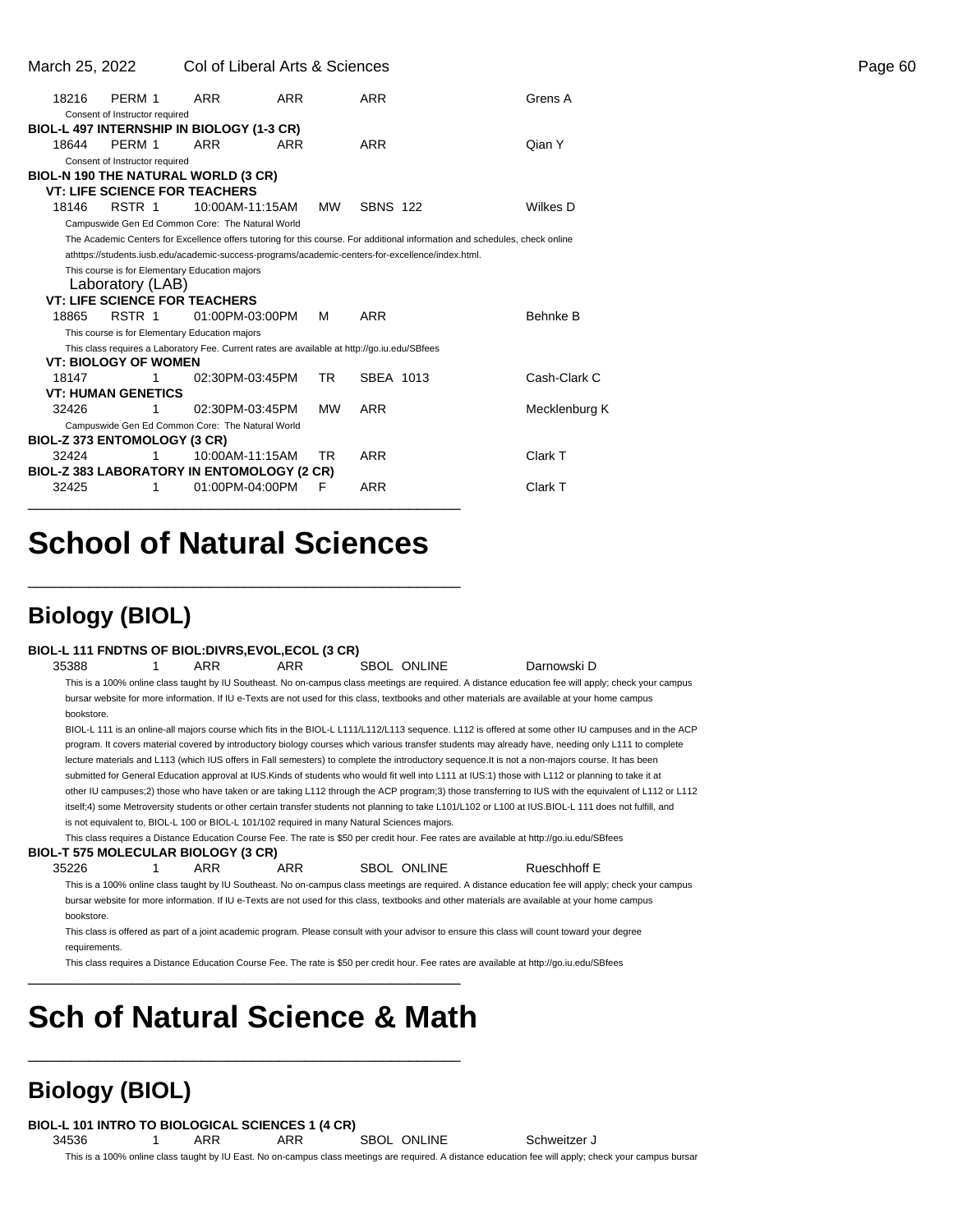|                                                  |   |            |            |                                                                                                                                           | website for more information. If IU e-Texts are not used for this class, textbooks and other materials are available at your home campus bookstore.    |  |
|--------------------------------------------------|---|------------|------------|-------------------------------------------------------------------------------------------------------------------------------------------|--------------------------------------------------------------------------------------------------------------------------------------------------------|--|
| Lab kit required. Details provided in syllabus.  |   |            |            |                                                                                                                                           |                                                                                                                                                        |  |
| Lecture and Lab                                  |   |            |            |                                                                                                                                           |                                                                                                                                                        |  |
|                                                  |   |            |            | Prerequisite: High School Algebra or any college level mathematics course and placement into ENG-W131.                                    |                                                                                                                                                        |  |
|                                                  |   |            |            | This class requires a Distance Education Course Fee. The rate is \$50 per credit hour. Fee rates are available at http://go.iu.edu/SBfees |                                                                                                                                                        |  |
| BIOL-L 102 INTRO TO BIOLOGICAL SCIENCES 2 (4 CR) |   |            |            |                                                                                                                                           |                                                                                                                                                        |  |
| 34549                                            |   | <b>ARR</b> | <b>ARR</b> | <b>SBOL ONLINE</b>                                                                                                                        | <b>Blakefield M</b>                                                                                                                                    |  |
|                                                  |   |            |            |                                                                                                                                           | This is a 100% online class taught by IU East. No on-campus class meetings are required. A distance education fee will apply; check your campus bursar |  |
|                                                  |   |            |            |                                                                                                                                           | website for more information. If IU e-Texts are not used for this class, textbooks and other materials are available at your home campus bookstore.    |  |
|                                                  |   |            |            | Prerequisite: High school Algebra or any college level mathematics course and placement into ENG-W 131.                                   |                                                                                                                                                        |  |
|                                                  |   |            |            | This class requires a Distance Education Course Fee. The rate is \$50 per credit hour. Fee rates are available at http://go.iu.edu/SBfees |                                                                                                                                                        |  |
| BIOL-L 333 ENVIRONMENTAL SCIENCE (3 CR)          |   |            |            |                                                                                                                                           |                                                                                                                                                        |  |
| 33655                                            | 1 | ARR        | ARR        | <b>SBOL ONLINE</b>                                                                                                                        | Itnyre R                                                                                                                                               |  |
|                                                  |   |            |            |                                                                                                                                           | This is a 100% online class taught by IU East. No on-campus class meetings are required. A distance education fee will apply; check your campus bursar |  |
|                                                  |   |            |            |                                                                                                                                           | website for more information. If IU e-Texts are not used for this class, textbooks and other materials are available at your home campus bookstore.    |  |
| Prerequisites: BIOL-L 101 and BIOL-L 102         |   |            |            |                                                                                                                                           |                                                                                                                                                        |  |
| requirements.                                    |   |            |            |                                                                                                                                           | This class is offered as part of a collaborative academic program. Please consult with your advisor to ensure this class will count toward your degree |  |
|                                                  |   |            |            | This class requires a Distance Education Course Fee. The rate is \$50 per credit hour. Fee rates are available at http://go.iu.edu/SBfees |                                                                                                                                                        |  |
| BIOL-T 583 PROB IN GENETICS-HIGHER ORGAN (3 CR)  |   |            |            |                                                                                                                                           |                                                                                                                                                        |  |
| 33646                                            | 1 | <b>ARR</b> | <b>ARR</b> | <b>SBOL ONLINE</b>                                                                                                                        | Khurana P                                                                                                                                              |  |
|                                                  |   |            |            |                                                                                                                                           | This is a 100% online class taught by IU East. No on-campus class meetings are required. A distance education fee will apply; check your campus bursar |  |
|                                                  |   |            |            |                                                                                                                                           | website for more information. If IU e-Texts are not used for this class, textbooks and other materials are available at your home campus bookstore.    |  |
|                                                  |   |            |            |                                                                                                                                           | This class is offered as part of a collaborative academic program. Please consult with your advisor to ensure this class will count toward your degree |  |
| requirements.                                    |   |            |            |                                                                                                                                           |                                                                                                                                                        |  |
|                                                  |   |            |            | This class requires a Distance Education Course Fee. The rate is \$50 per credit hour. Fee rates are available at http://go.iu.edu/SBfees |                                                                                                                                                        |  |
|                                                  |   |            |            |                                                                                                                                           |                                                                                                                                                        |  |
|                                                  |   |            |            |                                                                                                                                           |                                                                                                                                                        |  |

# **School of Science**

### **Biology (BIOL)**

**BIOL-T 574 THE IMMUNE SYSTEM AND DISEASE (3 CR)**

34855 1 ARR ARR SBOL ONLINE Slayback-Barry D

This is a 100% online class taught by IUPUI. No on-campus class meetings are required. A distance education fee will apply; check your campus bursar website for more information. Textbook purchases may be made through your home campus bookstore.

This class is offered as part of a joint academic program. Please consult with your advisor to ensure this class will count toward your degree requirements.

This class requires a Distance Education Course Fee. The rate is \$50 per credit hour. Fee rates are available at http://go.iu.edu/SBfees

# **College of Arts & Sciences**

\_\_\_\_\_\_\_\_\_\_\_\_\_\_\_\_\_\_\_\_\_\_\_\_\_\_\_\_\_\_\_\_\_\_\_\_\_\_\_\_\_\_\_\_\_\_\_\_\_\_

\_\_\_\_\_\_\_\_\_\_\_\_\_\_\_\_\_\_\_\_\_\_\_\_\_\_\_\_\_\_\_\_\_\_\_\_\_\_\_\_\_\_\_\_\_\_\_\_\_\_

\_\_\_\_\_\_\_\_\_\_\_\_\_\_\_\_\_\_\_\_\_\_\_\_\_\_\_\_\_\_\_\_\_\_\_\_\_\_\_\_\_\_\_\_\_\_\_\_\_\_

### **Chemistry (CHEM)**

**CHEM-C 120 CHEMISTRY LABORATORY (2 CR)**

34592 1 ARR ARR SBOL ONLINE Klonowski C

Wozniewski L

This is a 100% online class taught by IU Northwest. No on-campus class meetings are required. A distance education fee will apply; check your campus bursar website for more information. Textbook purchases may be made through your home campus bookstore. This class requires a Distance Education Course Fee. The rate is \$50 per credit hour. Fee rates are available at http://go.iu.edu/SBfees

# **Col of Liberal Arts & Sciences**

\_\_\_\_\_\_\_\_\_\_\_\_\_\_\_\_\_\_\_\_\_\_\_\_\_\_\_\_\_\_\_\_\_\_\_\_\_\_\_\_\_\_\_\_\_\_\_\_\_\_

\_\_\_\_\_\_\_\_\_\_\_\_\_\_\_\_\_\_\_\_\_\_\_\_\_\_\_\_\_\_\_\_\_\_\_\_\_\_\_\_\_\_\_\_\_\_\_\_\_\_

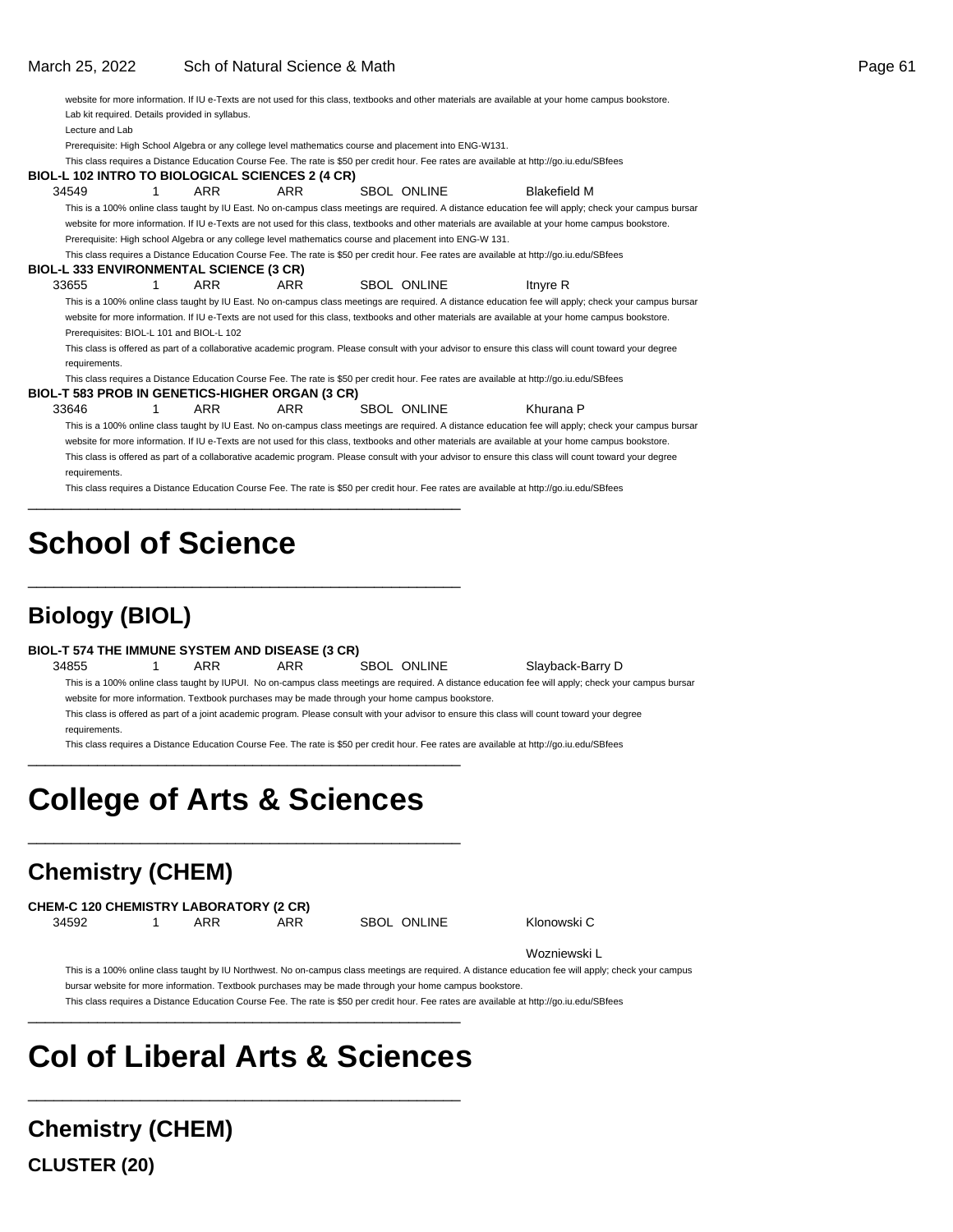#### March 25, 2022 Col of Liberal Arts & Sciences **Page 62.6 Page 62.6 Page 62.6 Page 62.6 Page 62.6 Page 62.6 Page 62.6 Page 62.6 Page 62.6 Page 62.6 Page 62.6 Page 62.6 Page 62.6 Page 62.6 Page 62.6 Page 62.6 Page 62.6 Page**

| age<br>r |
|----------|
|----------|

| 18490               | RSTR 1                          |   | CHEM-C 101 ELEMENTARY CHEMISTRY 1 (3 CR)<br>08:30AM-09:45AM                                                                                                                                                                                                                                            | MW | SBNS 08         | <b>Britt M</b>                                                                                                                                                                                                                                                                         |  |
|---------------------|---------------------------------|---|--------------------------------------------------------------------------------------------------------------------------------------------------------------------------------------------------------------------------------------------------------------------------------------------------------|----|-----------------|----------------------------------------------------------------------------------------------------------------------------------------------------------------------------------------------------------------------------------------------------------------------------------------|--|
|                     |                                 |   | 10:00AM-11:00AM                                                                                                                                                                                                                                                                                        | W  | SBNS 08         | <b>Britt M</b>                                                                                                                                                                                                                                                                         |  |
|                     | 121 or BIOL-L 101 or BIOL-L 102 |   | See Placement Exam information for details.                                                                                                                                                                                                                                                            |    |                 | Prereq: (C- or higher in MATH-M 107) or (at least level 4 on the math placement exam) or (an ALEKS MATH Assessment score of at least 51). Coreq: CHEM-C<br>The Academic Centers for Excellence offers tutoring for this course. For additional information and schedules, check online |  |
|                     |                                 |   | athttps://students.iusb.edu/academic-success-programs/academic-centers-for-excellence/index.html.                                                                                                                                                                                                      |    |                 |                                                                                                                                                                                                                                                                                        |  |
| 18685               | RSTR 1                          |   | Above Section may open during Registration if needed<br>05:30PM-06:45PM                                                                                                                                                                                                                                | W  | ARR             | Buck L                                                                                                                                                                                                                                                                                 |  |
|                     |                                 |   | 07:00PM-08:00PM                                                                                                                                                                                                                                                                                        | W  | ARR             | Buck L                                                                                                                                                                                                                                                                                 |  |
|                     |                                 |   | <b>ARR</b><br><b>ARR</b>                                                                                                                                                                                                                                                                               |    | SBWB WEB        | <b>Buck L</b>                                                                                                                                                                                                                                                                          |  |
|                     | 121 or BIOL-L 101 or BIOL-L 102 |   | See Placement exam information for details                                                                                                                                                                                                                                                             |    |                 | Prereq: (C- or higher in MATH-M 107) or (at least level 4 on the math placement exam) or (an ALEKS MATH Assessment score of at least 51). Coreq: CHEM-C<br>The Academic Centers for Excellence offers tutoring for this course. For additional information and schedules, check online |  |
|                     |                                 |   | athttps://students.iusb.edu/academic-success-programs/academic-centers-for-excellence/index.html.<br>meeting details will be provided by the instructor.                                                                                                                                               |    |                 | This is a Hybrid-Traditional class which combines Asynchronous online or Synchronous live video instructions and some in-person classroom sessions. Class                                                                                                                              |  |
| 17479               |                                 | 1 | CHEM-C 121 ELEMENTARY CHEMISTRY LAB 1 (2 CR)<br>05:30PM-06:20PM                                                                                                                                                                                                                                        | м  | <b>SBNS 070</b> | Huge B                                                                                                                                                                                                                                                                                 |  |
|                     |                                 |   | 06:30PM-08:20PM<br>C121 is the laboratory component of C101.                                                                                                                                                                                                                                           | м  | <b>SBNS 040</b> | Huge B                                                                                                                                                                                                                                                                                 |  |
|                     | P or concurrent: CHEM-C 101     |   | athttps://students.iusb.edu/academic-success-programs/academic-centers-for-excellence/index.html.<br>This class requires a Laboratory Fee. Current rates are available at http://go.iu.edu/SBfees<br>Above Section may open during Registration if needed                                              |    |                 | The Academic Centers for Excellence offers tutoring for this course. For additional information and schedules, check online                                                                                                                                                            |  |
| 18433               | RSTR 1                          |   | 01:00PM-01:50PM                                                                                                                                                                                                                                                                                        | W  | <b>SBNS 038</b> | Marmorino M                                                                                                                                                                                                                                                                            |  |
|                     | P or concurrent: CHEM-C 101     |   | 02:00PM-03:50PM<br>C121 is the laboratory component of C101.                                                                                                                                                                                                                                           | W  | <b>SBNS 040</b> | Marmorino M                                                                                                                                                                                                                                                                            |  |
|                     |                                 |   | athttps://students.iusb.edu/academic-success-programs/academic-centers-for-excellence/index.html.                                                                                                                                                                                                      |    |                 | The Academic Centers for Excellence offers tutoring for this course. For additional information and schedules, check online                                                                                                                                                            |  |
|                     |                                 |   | This class requires a Laboratory Fee. Current rates are available at http://go.iu.edu/SBfees                                                                                                                                                                                                           |    |                 |                                                                                                                                                                                                                                                                                        |  |
| 18165               |                                 | 1 | 01:00PM-01:50PM                                                                                                                                                                                                                                                                                        | Τ  | SBNS 036        | <b>Britt M</b>                                                                                                                                                                                                                                                                         |  |
|                     | P or concurrent: CHEM-C 101     |   | 02:00PM-03:50PM<br>C121 is the laboratory component of C101.                                                                                                                                                                                                                                           | т  | <b>SBNS 040</b> | Britt M                                                                                                                                                                                                                                                                                |  |
|                     |                                 |   | athttps://students.iusb.edu/academic-success-programs/academic-centers-for-excellence/index.html.                                                                                                                                                                                                      |    |                 | The Academic Centers for Excellence offers tutoring for this course. For additional information and schedules, check online                                                                                                                                                            |  |
| 18949               |                                 | 1 | This class requires a Laboratory Fee. Current rates are available at http://go.iu.edu/SBfees<br>08:30AM-09:20AM                                                                                                                                                                                        | w  | ARR             |                                                                                                                                                                                                                                                                                        |  |
|                     |                                 |   | 09:30AM-11:20AM                                                                                                                                                                                                                                                                                        | W  | <b>SBNS 040</b> |                                                                                                                                                                                                                                                                                        |  |
|                     | P or concurrent: CHEM-C 101     |   | C121 is the laboratory component of C101.<br>athttps://students.iusb.edu/academic-success-programs/academic-centers-for-excellence/index.html.<br>This class requires a Laboratory Fee. Current rates are available at http://go.iu.edu/SBfees<br>Above Section may open during Registration if needed |    |                 | The Academic Centers for Excellence offers tutoring for this course. For additional information and schedules, check online                                                                                                                                                            |  |
| <b>CLUSTER (35)</b> |                                 |   |                                                                                                                                                                                                                                                                                                        |    |                 |                                                                                                                                                                                                                                                                                        |  |
| 17790               | RSTR 1                          |   | CHEM-C 102 ELEMENTARY CHEMISTRY 2 (3 CR)<br>06:00PM-07:15PM                                                                                                                                                                                                                                            | TR | ARR             | Stoler E                                                                                                                                                                                                                                                                               |  |
|                     |                                 |   | 07:30PM-08:30PM                                                                                                                                                                                                                                                                                        | R  | ARR             | Stoler E<br>Science Prerequisites: Roth CHEM-C 101 and CHEM-C 121; or a score of 51 or bigher on the CHEM ALEKS assessment and a MATH prerequisite: MATH-M 107                                                                                                                         |  |

Prerequisites: Both CHEM-C 101 and CHEM-C 121; or a score of 51 or higher on the CHEM ALEKS assessment and a MATH prerequisite: MATH-M 107 or a MATH ALEKS assessment score of 51 or higher or a MATH placement exam score of Level 4 or higher The Academic Centers for Excellence offers tutoring for this course. For additional information and schedules, check online

at https://students.iusb.edu/academic-success-programs/academic-centers-for-excellence/index.html.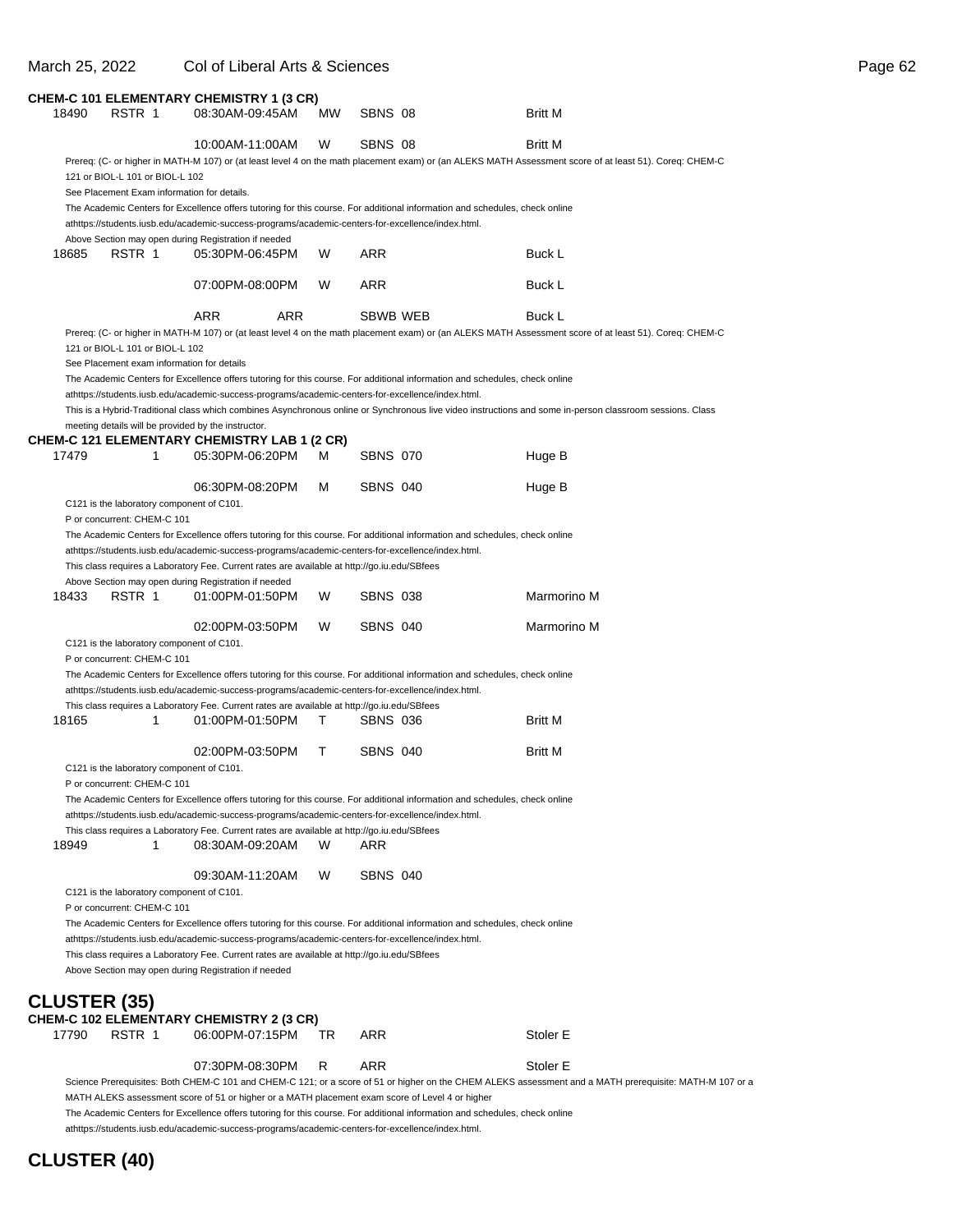#### March 25, 2022 Col of Liberal Arts & Sciences

| ade<br>r |
|----------|
|----------|

|                     |                               |   | CHEM-C 105 PRINCIPLES OF CHEMISTRY I (3 CR)                                                                     |     |    |                 |                                                                                                                                           |                                                                                                                                                           |
|---------------------|-------------------------------|---|-----------------------------------------------------------------------------------------------------------------|-----|----|-----------------|-------------------------------------------------------------------------------------------------------------------------------------------|-----------------------------------------------------------------------------------------------------------------------------------------------------------|
| 17478               | PERM 1                        |   | ARR                                                                                                             | ARR |    |                 | <b>SBOL ONLINE</b>                                                                                                                        | Nolt M                                                                                                                                                    |
|                     |                               |   |                                                                                                                 |     |    |                 |                                                                                                                                           | Science prereq: A score of 51 or higher on the CHEM ALEKS assessment or CHEM-C 101 with (CHEM-C 121 or BIOL-L 101 or BIOL-L 102). MATH prereq: MATH-M 107 |
|                     |                               |   |                                                                                                                 |     |    |                 | or a MATH ALEKS assessment score of 51 or higher or a MPE score Level 4 or higher. Co-req: CHEM-C 125                                     |                                                                                                                                                           |
|                     |                               |   | C105 must be taken concurrently with C125                                                                       |     |    |                 |                                                                                                                                           |                                                                                                                                                           |
|                     |                               |   |                                                                                                                 |     |    |                 | The Academic Centers for Excellence offers tutoring for this course. For additional information and schedules, check online               |                                                                                                                                                           |
|                     |                               |   | athttps://students.iusb.edu/academic-success-programs/academic-centers-for-excellence/index.html.               |     |    |                 |                                                                                                                                           |                                                                                                                                                           |
|                     | Permission required to enroll |   |                                                                                                                 |     |    |                 |                                                                                                                                           |                                                                                                                                                           |
|                     |                               |   | Online All course: 100% online taught asynchronously. No on-campus class meetings are required.                 |     |    |                 |                                                                                                                                           |                                                                                                                                                           |
|                     |                               |   |                                                                                                                 |     |    |                 | This class requires a Distance Education Course Fee. The rate is \$50 per credit hour. Fee rates are available at http://go.iu.edu/SBfees |                                                                                                                                                           |
| 18926               | RSTR 1                        |   | 05:30PM-06:45PM                                                                                                 |     | TR | SBEA 1011       |                                                                                                                                           | Nolt M                                                                                                                                                    |
|                     |                               |   |                                                                                                                 |     |    |                 |                                                                                                                                           | Science Prerequisite: CHEM-C 101 or a score of 51 or higher on the CHEM ALEKS assessment and a MATH prerequisite: MATH-M 107 or a MATH ALEKS assessment   |
|                     |                               |   | score of 51 or higher or a MATH placement exam score of Level 4 or higher                                       |     |    |                 |                                                                                                                                           |                                                                                                                                                           |
|                     |                               |   | C105 must be taken concurrently with C125                                                                       |     |    |                 |                                                                                                                                           |                                                                                                                                                           |
|                     |                               |   |                                                                                                                 |     |    |                 | The Academic Centers for Excellence offers tutoring for this course. For additional information and schedules, check online               |                                                                                                                                                           |
|                     | Discussion (DIS)              |   | athttps://students.iusb.edu/academic-success-programs/academic-centers-for-excellence/index.html.               |     |    |                 |                                                                                                                                           |                                                                                                                                                           |
| 18899               | RSTR 1                        |   | 08:30AM-09:30AM                                                                                                 |     | R  | <b>SBNS 036</b> |                                                                                                                                           | Fox C                                                                                                                                                     |
| 18900               | RSTR 1                        |   | 08:30AM-09:45AM                                                                                                 |     | R  | <b>SBNS 038</b> |                                                                                                                                           | Hansen E                                                                                                                                                  |
|                     |                               |   | Above Section may open during Registration if needed                                                            |     |    |                 |                                                                                                                                           |                                                                                                                                                           |
| 18923               | RSTR 1                        |   | 08:30AM-09:45AM                                                                                                 |     | R  | <b>SBNS 135</b> |                                                                                                                                           | Feighery W                                                                                                                                                |
|                     |                               |   | Above Section may open during Registration if needed                                                            |     |    |                 |                                                                                                                                           |                                                                                                                                                           |
|                     |                               |   | <b>CHEM-C 125 EXPERIMENTAL CHEMISTRY I (2 CR)</b>                                                               |     |    |                 |                                                                                                                                           |                                                                                                                                                           |
| 17480               |                               | 1 | 08:30AM-09:45AM                                                                                                 |     | T  | <b>SBNS 071</b> |                                                                                                                                           | Fox C                                                                                                                                                     |
|                     |                               |   | C125 is the laboratory component of C105                                                                        |     |    |                 |                                                                                                                                           |                                                                                                                                                           |
|                     |                               |   | and must be taken concurrently with C105                                                                        |     |    |                 |                                                                                                                                           |                                                                                                                                                           |
|                     |                               |   |                                                                                                                 |     |    |                 | The Academic Centers for Excellence offers tutoring for this course. For additional information and schedules, check online               |                                                                                                                                                           |
|                     |                               |   | athttps://students.iusb.edu/academic-success-programs/academic-centers-for-excellence/index.html.               |     |    |                 |                                                                                                                                           |                                                                                                                                                           |
|                     |                               |   | This class requires a Laboratory Fee. Current rates are available at http://go.iu.edu/SBfees                    |     |    |                 |                                                                                                                                           |                                                                                                                                                           |
|                     | Laboratory (LAB)              |   |                                                                                                                 |     |    |                 |                                                                                                                                           |                                                                                                                                                           |
| 18984               |                               | 1 | 01:00PM-03:50PM                                                                                                 |     | Τ  | <b>SBNS 062</b> |                                                                                                                                           |                                                                                                                                                           |
|                     |                               |   | Above Section may open during Registration if needed                                                            |     |    |                 |                                                                                                                                           |                                                                                                                                                           |
| 17484               |                               | 1 | 01:00PM-03:50PM                                                                                                 |     | W  | <b>SBNS 062</b> |                                                                                                                                           | Muna G                                                                                                                                                    |
| 17481               |                               | 1 | 05:30PM-08:20PM                                                                                                 |     | W  | <b>SBNS 062</b> |                                                                                                                                           |                                                                                                                                                           |
|                     |                               |   | Above Section may open during Registration if needed                                                            |     |    |                 |                                                                                                                                           |                                                                                                                                                           |
| 17482               |                               | 1 | 01:00PM-03:50PM                                                                                                 |     | R  | <b>SBNS 062</b> |                                                                                                                                           | Feighery W                                                                                                                                                |
| 17483               |                               | 1 | 08:30AM-11:20AM                                                                                                 |     | F  | <b>SBNS 062</b> |                                                                                                                                           | Fox C                                                                                                                                                     |
|                     |                               |   |                                                                                                                 |     |    |                 |                                                                                                                                           |                                                                                                                                                           |
| <b>CLUSTER (50)</b> |                               |   |                                                                                                                 |     |    |                 |                                                                                                                                           |                                                                                                                                                           |
|                     |                               |   | <b>CHEM-C 208 PROBLEMS AND REPORTS (1 CR)</b>                                                                   |     |    |                 |                                                                                                                                           |                                                                                                                                                           |
| 17485               | PERM 1                        |   | <b>ARR</b>                                                                                                      | ARR |    | ARR             |                                                                                                                                           |                                                                                                                                                           |
|                     |                               |   | CHEM-C 310 ANALYTICAL CHEMISTRY (4 CR)                                                                          |     |    |                 |                                                                                                                                           |                                                                                                                                                           |
| 32404               |                               | 1 | 09:00AM-11:15AM                                                                                                 |     | TR | <b>SBNS 070</b> |                                                                                                                                           | Muna G                                                                                                                                                    |
|                     |                               |   | This class requires a Laboratory Fee. Current rates are available at http://go.iu.edu/SBfees                    |     |    |                 |                                                                                                                                           |                                                                                                                                                           |
|                     | Laboratory (LAB)              |   |                                                                                                                 |     |    |                 |                                                                                                                                           |                                                                                                                                                           |
| 32405               |                               | 1 | 12:00PM-03:50PM                                                                                                 |     | т  | <b>SBNS 066</b> |                                                                                                                                           | Muna G                                                                                                                                                    |
|                     |                               |   | CHEM-C 341 ORGANIC CHEMISTRY 1 LECTURES (3 CR)                                                                  |     |    |                 |                                                                                                                                           |                                                                                                                                                           |
| 17486               |                               | 1 | 02:30PM-03:45PM                                                                                                 |     | TR | <b>SBNS 071</b> |                                                                                                                                           | Clear K                                                                                                                                                   |
|                     |                               |   |                                                                                                                 |     |    |                 | The Academic Centers for Excellence offers tutoring for this course. For additional information and schedules, check online               |                                                                                                                                                           |
|                     |                               |   | athttps://students.iusb.edu/academic-success-programs/academic-centers-for-excellence/index.html.               |     |    |                 |                                                                                                                                           |                                                                                                                                                           |
|                     | Prereq: CHEM-C 106            |   |                                                                                                                 |     |    |                 |                                                                                                                                           |                                                                                                                                                           |
|                     | Discussion (DIS)              |   |                                                                                                                 |     |    |                 |                                                                                                                                           |                                                                                                                                                           |
| 17487               |                               | 1 | 03:55PM-04:45PM                                                                                                 |     | Τ  | <b>SBNS 071</b> |                                                                                                                                           | Clear K                                                                                                                                                   |
| 18785               |                               | 1 | 03:55PM-04:45PM                                                                                                 |     | R  | <b>SBNS 071</b> |                                                                                                                                           | Clear K                                                                                                                                                   |
|                     |                               |   | CHEM-C 343 ORGANIC CHEMISTRY LABORATORY 1 (2 CR)<br>ARR                                                         |     |    |                 |                                                                                                                                           | Clear K                                                                                                                                                   |
| 17488               |                               | 1 |                                                                                                                 | ARR |    | SBWB WEB        |                                                                                                                                           |                                                                                                                                                           |
|                     |                               |   |                                                                                                                 |     |    |                 | The Academic Centers for Excellence offers tutoring for this course. For additional information and schedules, check online               |                                                                                                                                                           |
|                     |                               |   | athttps://students.iusb.edu/academic-success-programs/academic-centers-for-excellence/index.html.               |     |    |                 |                                                                                                                                           |                                                                                                                                                           |
|                     | Prereq: CHEM-C 126            |   |                                                                                                                 |     |    |                 |                                                                                                                                           |                                                                                                                                                           |
|                     |                               |   |                                                                                                                 |     |    |                 |                                                                                                                                           | This course consists of two sections: an asynchronous online "prelab" section run through Canvas and an in-person "lab" section where students conduct    |
|                     |                               |   | experiments. Students must register for both sections.                                                          |     |    |                 |                                                                                                                                           |                                                                                                                                                           |
|                     | Laboratory (LAB)              |   |                                                                                                                 |     |    |                 | This class requires a Distance Education Course Fee. The rate is \$50 per credit hour. Fee rates are available at http://go.iu.edu/SBfees |                                                                                                                                                           |
| 17908               |                               |   | 05:30PM-10:20PM                                                                                                 |     | w  | <b>SBNS 050</b> |                                                                                                                                           | Alonso D                                                                                                                                                  |
|                     |                               |   |                                                                                                                 |     |    |                 |                                                                                                                                           |                                                                                                                                                           |
| 17489               |                               | 1 | This class requires a Laboratory Fee. Current rates are available at http://go.iu.edu/SBfees<br>05:00PM-09:50PM |     | R  | <b>SBNS 050</b> |                                                                                                                                           | Noffsinger J                                                                                                                                              |
|                     |                               |   | This class requires a Laboratory Fee. Current rates are available at http://go.iu.edu/SBfees                    |     |    |                 |                                                                                                                                           |                                                                                                                                                           |
| 18349               |                               | 1 | 08:30AM-01:20PM                                                                                                 |     | F  | <b>SBNS 050</b> |                                                                                                                                           | Clear K                                                                                                                                                   |
|                     |                               |   | This class requires a Laboratory Fee. Current rates are available at http://go.iu.edu/SBfees                    |     |    |                 |                                                                                                                                           |                                                                                                                                                           |
|                     |                               |   |                                                                                                                 |     |    |                 |                                                                                                                                           |                                                                                                                                                           |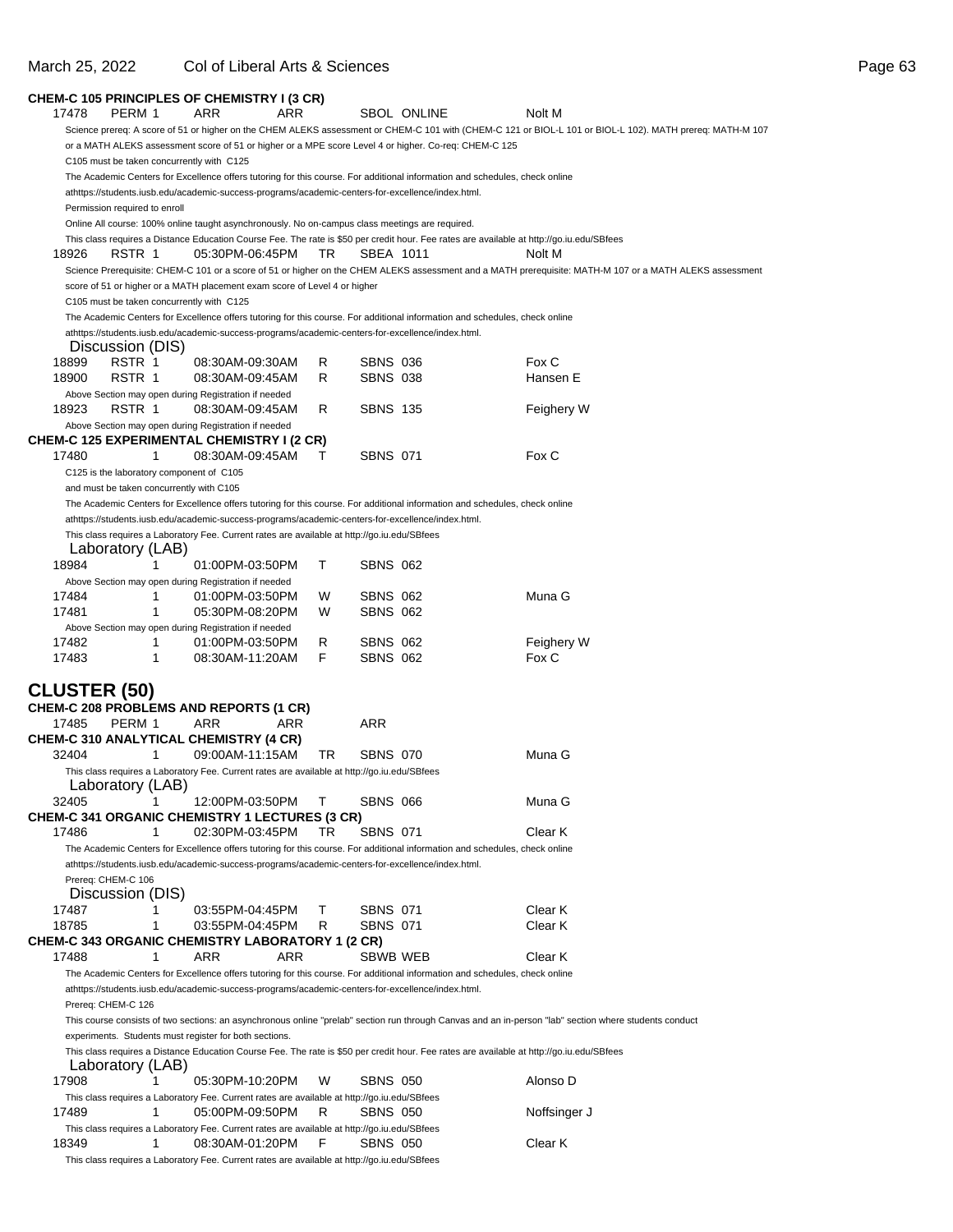#### March 25, 2022 Col of Liberal Arts & Sciences Page 64

| <b>CHEM-C 484 BIOMOLECULES AND CATABOLISM (3 CR)</b>  |                                                                                                                                                           |                 |            |   |          |             |  |  |  |  |  |  |
|-------------------------------------------------------|-----------------------------------------------------------------------------------------------------------------------------------------------------------|-----------------|------------|---|----------|-------------|--|--|--|--|--|--|
| 17494                                                 |                                                                                                                                                           | <b>ARR</b>      | <b>ARR</b> |   | SBWB WEB | Marmorino M |  |  |  |  |  |  |
| Pre-req: BIOL-L102, CHEM-C342                         |                                                                                                                                                           |                 |            |   |          |             |  |  |  |  |  |  |
|                                                       | This is a Hybrid-Traditional class which combines Asynchronous online or Synchronous live video instructions and some in-person classroom sessions. Class |                 |            |   |          |             |  |  |  |  |  |  |
|                                                       | meeting details will be provided by the instructor.<br>Discussion (DIS)                                                                                   |                 |            |   |          |             |  |  |  |  |  |  |
| 17495                                                 |                                                                                                                                                           | 08:30AM-09:45AM |            | W | ARR      | Marmorino M |  |  |  |  |  |  |
| <b>CHEM-Y 398 PROF PRACTICE IN CHEMISTRY (1-3 CR)</b> |                                                                                                                                                           |                 |            |   |          |             |  |  |  |  |  |  |
| PFRM 1<br>17497                                       |                                                                                                                                                           | <b>ARR</b>      | ARR        |   | ARR      |             |  |  |  |  |  |  |
|                                                       |                                                                                                                                                           |                 |            |   |          |             |  |  |  |  |  |  |

## **School of Natural Sciences**

\_\_\_\_\_\_\_\_\_\_\_\_\_\_\_\_\_\_\_\_\_\_\_\_\_\_\_\_\_\_\_\_\_\_\_\_\_\_\_\_\_\_\_\_\_\_\_\_\_\_

\_\_\_\_\_\_\_\_\_\_\_\_\_\_\_\_\_\_\_\_\_\_\_\_\_\_\_\_\_\_\_\_\_\_\_\_\_\_\_\_\_\_\_\_\_\_\_\_\_\_

\_\_\_\_\_\_\_\_\_\_\_\_\_\_\_\_\_\_\_\_\_\_\_\_\_\_\_\_\_\_\_\_\_\_\_\_\_\_\_\_\_\_\_\_\_\_\_\_\_\_

### **Chemistry (CHEM)**

#### **CHEM-T 540 PHYSICAL CHEMISTRY (3 CR)**

35308 1 ARR ARR SBOL ONLINE Waingeh V This is a 100% online class taught by IU Southeast. No on-campus class meetings are required. A distance education fee will apply; check your campus bursar website for more information. If IU e-Texts are not used for this class, textbooks and other materials are available at your home campus bookstore.

NOTE: This is a graduate course.

This class is offered as part of a joint academic program. Please consult with your advisor to ensure this class will count toward your degree requirements.

This class requires a Distance Education Course Fee. The rate is \$50 per credit hour. Fee rates are available at http://go.iu.edu/SBfees

# **School of Sciences**

### **Chemistry (CHEM)**

#### **CHEM-T 530 ORGANIC SPECTROSCOPY (3 CR)**

33993 1 ARR ARR SBOL ONLINE Hossain M This is a 100% online class taught by IU Kokomo. No on-campus class meetings are required. A distance education fee may apply; check your campus bursar website for more information. If IU e-Texts are not used for this class, textbooks and other materials are available through your home campus bookstore. This class is offered as part of a collaborative academic program. Please consult with your advisor to ensure this class will count toward your degree requirement

This class requires a Distance Education Course Fee. The rate is \$50 per credit hour. Fee rates are available at http://go.iu.edu/SBfees

### **School of Arts & Letters**

### **College Of Arts And Sciences (COAS)**

\_\_\_\_\_\_\_\_\_\_\_\_\_\_\_\_\_\_\_\_\_\_\_\_\_\_\_\_\_\_\_\_\_\_\_\_\_\_\_\_\_\_\_\_\_\_\_\_\_\_

\_\_\_\_\_\_\_\_\_\_\_\_\_\_\_\_\_\_\_\_\_\_\_\_\_\_\_\_\_\_\_\_\_\_\_\_\_\_\_\_\_\_\_\_\_\_\_\_\_\_

#### **COAS-S 400 WORKSHOP IN SPECIAL TOPICS (3 CR)**

**VT: BAS INDIVIDUALIZED CAPSTONE**

35316 RSTR 1 ARR ARR SBOL ONLINE Earley S

This is a 100% online class taught by IU Southeast. No on-campus class meetings are required. A distance education fee will apply; check your campus bursar website for more information. If IU e-Texts are not used for this class, textbooks and other materials are available at your home campus bookstore.

This section is reserved for students in the Bachelor of Applied Science program.

This class is offered as part of a joint academic program. Please consult with your advisor to ensure this class will count toward your degree requirements.

All course materials for this course are available online as open source documents. No textbooks or purchases of any other materials required. This class requires a Distance Education Course Fee. The rate is \$50 per credit hour. Fee rates are available at http://go.iu.edu/SBfees

# **Col of Liberal Arts & Sciences**

\_\_\_\_\_\_\_\_\_\_\_\_\_\_\_\_\_\_\_\_\_\_\_\_\_\_\_\_\_\_\_\_\_\_\_\_\_\_\_\_\_\_\_\_\_\_\_\_\_\_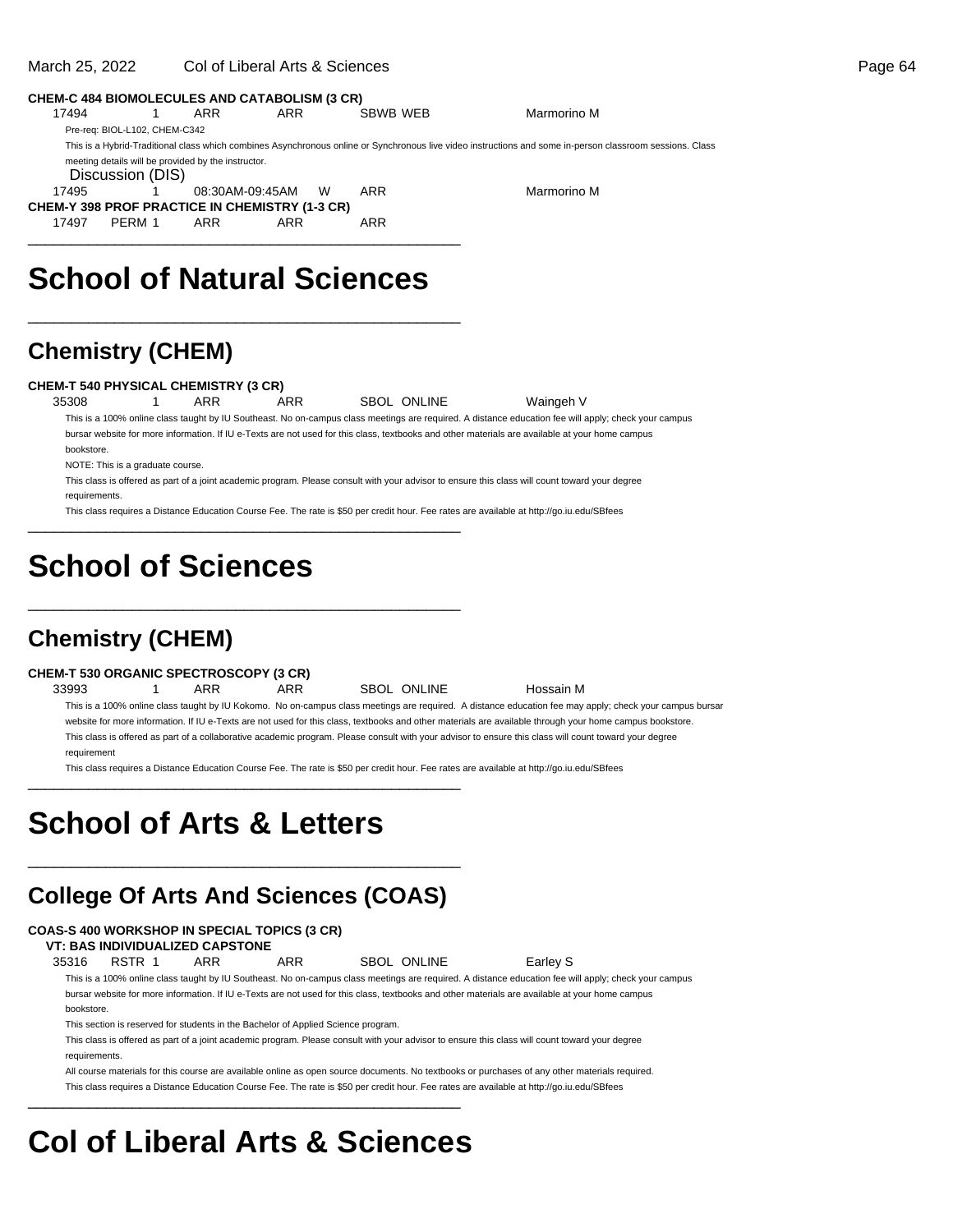# **College Of Arts And Sciences (COAS)**

\_\_\_\_\_\_\_\_\_\_\_\_\_\_\_\_\_\_\_\_\_\_\_\_\_\_\_\_\_\_\_\_\_\_\_\_\_\_\_\_\_\_\_\_\_\_\_\_\_\_

|                                                                                                          | 1        | COAS-Q 110 INTRO TO INFORMATION LITERACY (1 CR)<br>11:30AM-12:45PM | W   | SBLM 005           |                                                                                                                                                      |
|----------------------------------------------------------------------------------------------------------|----------|--------------------------------------------------------------------|-----|--------------------|------------------------------------------------------------------------------------------------------------------------------------------------------|
| Campuswide Gen Ed Fundamental Literacies: Information Literacy                                           |          |                                                                    |     |                    |                                                                                                                                                      |
|                                                                                                          |          |                                                                    |     |                    | This course has been approved to enforce the IU South Bend Attendance and Course Commitment Policy and the full text of this policy is available at: |
| https://students.iusb.edu/registrar/policies/attendance.html                                             |          |                                                                    |     |                    |                                                                                                                                                      |
| This class requires a Laboratory Fee. Current rates are available at http://go.iu.edu/SBfees             |          |                                                                    |     |                    |                                                                                                                                                      |
| 17804                                                                                                    | 1        | 10:00AM-10:50AM                                                    | W   | SBLM 005           | Culbertson R                                                                                                                                         |
| Campuswide Gen Ed Fundamental Literacies: Information Literacy                                           |          |                                                                    |     |                    |                                                                                                                                                      |
|                                                                                                          |          |                                                                    |     |                    | This course has been approved to enforce the IU South Bend Attendance and Course Commitment Policy and the full text of this policy is available at: |
| https://students.iusb.edu/registrar/policies/attendance.html                                             |          |                                                                    |     |                    |                                                                                                                                                      |
| This class requires a Laboratory Fee. Current rates are available at http://go.iu.edu/SBfees             |          |                                                                    |     |                    |                                                                                                                                                      |
| 17805                                                                                                    | 1        | 01:00PM-01:50PM                                                    | W   | SBLM 005           |                                                                                                                                                      |
| Campuswide Gen Ed Fundamental Literacies: Information Literacy                                           |          |                                                                    |     |                    |                                                                                                                                                      |
|                                                                                                          |          |                                                                    |     |                    | This course has been approved to enforce the IU South Bend Attendance and Course Commitment Policy and the full text of this policy is available at: |
| https://students.iusb.edu/registrar/policies/attendance.html                                             |          |                                                                    |     |                    |                                                                                                                                                      |
| This class requires a Laboratory Fee. Current rates are available at http://go.iu.edu/SBfees             |          |                                                                    |     |                    |                                                                                                                                                      |
| Above Section may open during Registration if needed<br>17806                                            | 1        | 10:00AM-10:50AM                                                    | R   | SBLM 005           |                                                                                                                                                      |
| Campuswide Gen Ed Fundamental Literacies: Information Literacy                                           |          |                                                                    |     |                    |                                                                                                                                                      |
|                                                                                                          |          |                                                                    |     |                    | This course has been approved to enforce the IU South Bend Attendance and Course Commitment Policy and the full text of this policy is available at: |
| https://students.iusb.edu/registrar/policies/attendance.html                                             |          |                                                                    |     |                    |                                                                                                                                                      |
| This class requires a Laboratory Fee. Current rates are available at http://go.iu.edu/SBfees             |          |                                                                    |     |                    |                                                                                                                                                      |
| Above Section may open during Registration if needed                                                     |          |                                                                    |     |                    |                                                                                                                                                      |
| 17807                                                                                                    | 1<br>ARR |                                                                    | ARR | <b>SBOL ONLINE</b> |                                                                                                                                                      |
|                                                                                                          |          |                                                                    |     |                    | This course is taught online. There are no set class meeting times, coursework must be completed within the semester.                                |
| Students should logon to Canvas on the first day of the semester and select Q110 for course information. |          |                                                                    |     |                    |                                                                                                                                                      |
| Campuswide Gen Ed Fundamental Literacies: Information Literacy                                           |          |                                                                    |     |                    |                                                                                                                                                      |
|                                                                                                          |          |                                                                    |     |                    | This course has been approved to enforce the IU South Bend Attendance and Course Commitment Policy and the full text of this policy is available at: |
| https://students.iusb.edu/registrar/policies/attendance.html                                             |          |                                                                    |     |                    |                                                                                                                                                      |
|                                                                                                          |          |                                                                    |     |                    | This class requires a Distance Education Course Fee. The rate is \$50 per credit hour. Fee rates are available at http://go.iu.edu/SBfees            |
| 17808                                                                                                    | 1<br>ARR |                                                                    | ARR | <b>SBOL ONLINE</b> |                                                                                                                                                      |
|                                                                                                          |          |                                                                    |     |                    | This course is taught online. There are no set class meeting times, coursework must be completed within the semester.                                |
| Students should logon to Canvas on the first day of the semester and select Q110 for course information. |          |                                                                    |     |                    |                                                                                                                                                      |
| Campuswide Gen Ed Fundamental Literacies: Information Literacy                                           |          |                                                                    |     |                    |                                                                                                                                                      |
|                                                                                                          |          |                                                                    |     |                    | This course has been approved to enforce the IU South Bend Attendance and Course Commitment Policy and the full text of this policy is available at: |
| https://students.iusb.edu/registrar/policies/attendance.html                                             |          |                                                                    |     |                    |                                                                                                                                                      |
|                                                                                                          |          |                                                                    |     |                    | This class requires a Distance Education Course Fee. The rate is \$50 per credit hour. Fee rates are available at http://go.iu.edu/SBfees            |
| 17923                                                                                                    | 1<br>ARR |                                                                    | ARR | <b>SBOL ONLINE</b> |                                                                                                                                                      |
|                                                                                                          |          |                                                                    |     |                    | This course is taught online. There are no set class meeting times, coursework must be completed within the semester.                                |
| Students should logon to Canvas on the first day of the semester and select Q110 for course information. |          |                                                                    |     |                    |                                                                                                                                                      |
| Campuswide Gen Ed Fundamental Literacies: Information Literacy                                           |          |                                                                    |     |                    |                                                                                                                                                      |
|                                                                                                          |          |                                                                    |     |                    | This course has been approved to enforce the IU South Bend Attendance and Course Commitment Policy and the full text of this policy is available at: |
| https://students.iusb.edu/registrar/policies/attendance.html                                             |          |                                                                    |     |                    |                                                                                                                                                      |
|                                                                                                          |          |                                                                    |     |                    | This class requires a Distance Education Course Fee. The rate is \$50 per credit hour. Fee rates are available at http://go.iu.edu/SBfees            |
| 17924                                                                                                    | ARR<br>1 | ARR ARR                                                            |     | <b>SBOL ONLINE</b> |                                                                                                                                                      |
|                                                                                                          |          |                                                                    |     |                    | This course is taught online. There are no set class meeting times, coursework must be completed within the semester.                                |
| Students should logon to Canvas on the first day of the semester and select Q110 for course information. |          |                                                                    |     |                    |                                                                                                                                                      |
| Campuswide Gen Ed Fundamental Literacies: Information Literacy                                           |          |                                                                    |     |                    |                                                                                                                                                      |
|                                                                                                          |          |                                                                    |     |                    | This course has been approved to enforce the IU South Bend Attendance and Course Commitment Policy and the full text of this policy is available at: |
| https://students.iusb.edu/registrar/policies/attendance.html                                             |          |                                                                    |     |                    |                                                                                                                                                      |
|                                                                                                          |          |                                                                    |     |                    | This class requires a Distance Education Course Fee. The rate is \$50 per credit hour. Fee rates are available at http://go.iu.edu/SBfees            |
| Above Section may open during Registration if needed<br>18148                                            | 1<br>ARR |                                                                    | ARR | <b>SBOL ONLINE</b> |                                                                                                                                                      |
|                                                                                                          |          |                                                                    |     |                    | This course is taught online. There are no set class meeting times, coursework must be completed within the semester.                                |
| Students should logon to Canvas on the first day of the semester and select Q110 for course information. |          |                                                                    |     |                    |                                                                                                                                                      |
|                                                                                                          |          | Campuswide Gen Ed Fundamental Literacies: Information Literacy     |     |                    |                                                                                                                                                      |
|                                                                                                          |          |                                                                    |     |                    | This course has been approved to enforce the IU South Bend Attendance and Course Commitment Policy and the full text of this policy is available at: |
|                                                                                                          |          |                                                                    |     |                    |                                                                                                                                                      |
|                                                                                                          |          |                                                                    |     |                    | This class requires a Distance Education Course Fee. The rate is \$50 per credit hour. Fee rates are available at http://go.iu.edu/SBfees            |
| https://students.iusb.edu/registrar/policies/attendance.html                                             |          |                                                                    |     |                    |                                                                                                                                                      |
| Above Section may open during Registration if needed                                                     |          |                                                                    |     |                    |                                                                                                                                                      |
|                                                                                                          |          |                                                                    |     |                    |                                                                                                                                                      |
| COAS-Q 510 TOPICS IN INFORMATION LITERACY (1 CR)<br>17939                                                | 1        | 05:45PM-06:40PM                                                    | м   | SBLM 005           |                                                                                                                                                      |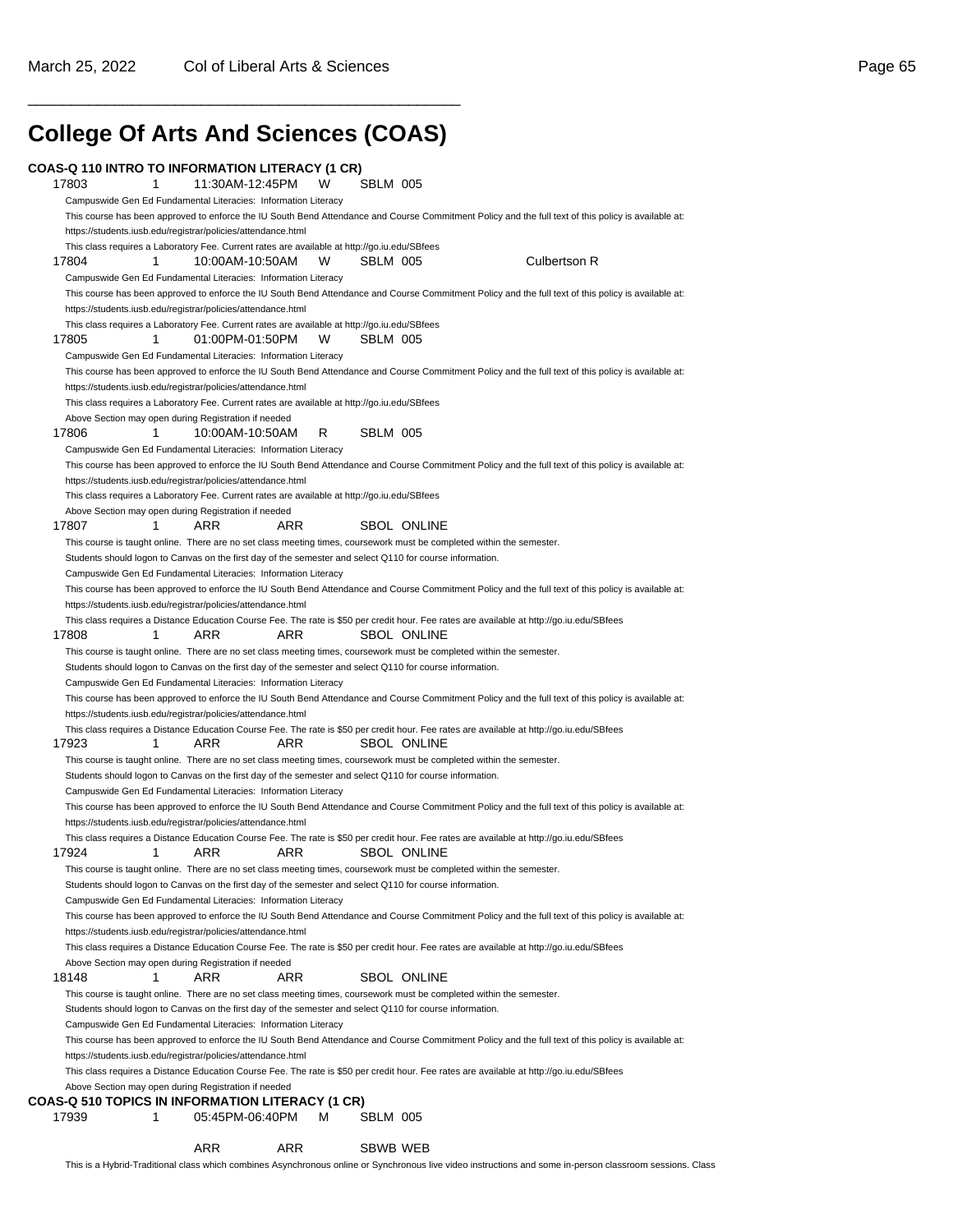#### March 25, 2022 Col of Liberal Arts & Sciences Page 66

meeting details will be provided by the instructor. This class requires a Laboratory Fee. Current rates are available at http://go.iu.edu/SBfees \_\_\_\_\_\_\_\_\_\_\_\_\_\_\_\_\_\_\_\_\_\_\_\_\_\_\_\_\_\_\_\_\_\_\_\_\_\_\_\_\_\_\_\_\_\_\_\_\_\_

Cognitive Science (COGS)

#### **CROSSLISTED COURSES (999)**

#### **COMPUTER SCIENCE (CSCI)**

CSCI-C 101 COMPUTER PROGRAMMING I (4 CR) CSCI-C 201 COMPUTER PROGRAMMING II (4 CR) CSCI-C 243 INTRO TO DATA STRUCTURES (4 CR)

**MATHEMATICS (MATH)**

MATH-M 343 INTRO TO DIFF EQ I (3 CR)

#### **PSYCHOLOGY (PSY)**

PSY-P 325 THE PSYCHOLOGY OF LEARNING (3 CR) PSY-P 459 HIST & SYSTEMS OF PSYCHOLOGY (3 CR) PSY-P 495 COGNITIVE NEUROSCIENCE (1-3 CR)

\_\_\_\_\_\_\_\_\_\_\_\_\_\_\_\_\_\_\_\_\_\_\_\_\_\_\_\_\_\_\_\_\_\_\_\_\_\_\_\_\_\_\_\_\_\_\_\_\_\_

### **Comparative Literature (CMLT)**

#### **CMLT-C 190 AN INTRODUCTION TO FILM (3 CR)**

18562 1 01:00PM-02:15PM MW ARR

Campuswide Gen Ed Fundamental Literacies: Visual Literacy

This course has been approved to enforce the IU South Bend Attendance and Course Commitment Policy and the full text of this policy is available at:

https://students.iusb.edu/registrar/policies/attendance.html

Campuswide Gen Ed Extended Literacies, effective Fall 2021 \_\_\_\_\_\_\_\_\_\_\_\_\_\_\_\_\_\_\_\_\_\_\_\_\_\_\_\_\_\_\_\_\_\_\_\_\_\_\_\_\_\_\_\_\_\_\_\_\_\_

# **College of Arts & Sciences**

\_\_\_\_\_\_\_\_\_\_\_\_\_\_\_\_\_\_\_\_\_\_\_\_\_\_\_\_\_\_\_\_\_\_\_\_\_\_\_\_\_\_\_\_\_\_\_\_\_\_

### **Computer Science (CSCI)**

|       |                          |   | <b>CSCI-A 106 INTRODUCTION TO COMPUTING (3 CR)</b>    |            |                                                                                                                                           |                                                                                                                                                      |
|-------|--------------------------|---|-------------------------------------------------------|------------|-------------------------------------------------------------------------------------------------------------------------------------------|------------------------------------------------------------------------------------------------------------------------------------------------------|
| 34595 |                          |   | ARR                                                   | ARR        | <b>SBOL ONLINE</b>                                                                                                                        | Gould H                                                                                                                                              |
|       |                          |   |                                                       |            |                                                                                                                                           | This is a 100% online class taught by IU Northwest. No on-campus class meetings are required. A distance education fee will apply; check your campus |
|       |                          |   |                                                       |            | bursar website for more information. Textbook purchases may be made through your home campus bookstore.                                   |                                                                                                                                                      |
|       |                          |   |                                                       |            |                                                                                                                                           | THIS COURSE IS PART OF THE "TRANSFER INDIANA" (TRANSFERIN) INITIATIVE. FOR ADDITIONAL INFORMATION, LINK TO WWW.TRANSFERIN.NET.                       |
|       |                          |   |                                                       |            | This class requires a Distance Education Course Fee. The rate is \$50 per credit hour. Fee rates are available at http://go.iu.edu/SBfees |                                                                                                                                                      |
|       |                          |   | <b>CSCI-A 213 DATABASE APPLICATIONS (3 CR)</b>        |            |                                                                                                                                           |                                                                                                                                                      |
| 33724 |                          | 1 | ARR                                                   | ARR        | <b>SBOL ONLINE</b>                                                                                                                        | Sebok S                                                                                                                                              |
|       |                          |   |                                                       |            |                                                                                                                                           | This is a 100% online class taught by IU Northwest. No on-campus class meetings are required. A distance education fee will apply; check your campus |
|       |                          |   |                                                       |            | bursar website for more information. Textbook purchases may be made through your home campus bookstore.                                   |                                                                                                                                                      |
|       | PREREQUISITES: CSCI A106 |   |                                                       |            |                                                                                                                                           |                                                                                                                                                      |
|       |                          |   |                                                       |            | This class requires a Distance Education Course Fee. The rate is \$50 per credit hour. Fee rates are available at http://go.iu.edu/SBfees |                                                                                                                                                      |
|       |                          |   | CSCI-C 106 INTRO TO COMPUTERS & THEIR USE (3 CR)      |            |                                                                                                                                           |                                                                                                                                                      |
| 34583 |                          |   | ARR                                                   | ARR        | <b>SBOL ONLINE</b>                                                                                                                        | Stapke C                                                                                                                                             |
|       |                          |   |                                                       |            |                                                                                                                                           | This is a 100% online class taught by IU Northwest. No on-campus class meetings are required. A distance education fee will apply; check your campus |
|       |                          |   |                                                       |            | bursar website for more information. Textbook purchases may be made through your home campus bookstore.                                   |                                                                                                                                                      |
|       |                          |   |                                                       |            | STUDENTS MAY RECEIVE CREDIT FOR ONLY ONE OF: CSCI-C106, INFO-I 101, AND INFO-C100                                                         |                                                                                                                                                      |
|       |                          |   |                                                       |            | This class requires a Distance Education Course Fee. The rate is \$50 per credit hour. Fee rates are available at http://qo.iu.edu/SBfees |                                                                                                                                                      |
|       |                          |   | <b>CSCI-C 201 COMPUTER PROGRAMMING II (4 CR)</b>      |            |                                                                                                                                           |                                                                                                                                                      |
| 35447 |                          | 1 | <b>ARR</b>                                            | <b>ARR</b> | <b>SBOL ONLINE</b>                                                                                                                        | Abiona O                                                                                                                                             |
|       |                          |   | STUDENTS MUST ENROLL IN THE LABORATORY SECTION FIRST. |            |                                                                                                                                           |                                                                                                                                                      |
|       |                          |   |                                                       |            | PREREQ: DPIS D150 OR CSCI-C150 OR MATH M100 OR HIGHER OR CONSENT OF INSTRUCTOR.                                                           |                                                                                                                                                      |
|       |                          |   | THIS COURSE MEETS CONCURRENTLY WITH INFO 1210.        |            |                                                                                                                                           |                                                                                                                                                      |
|       |                          |   |                                                       |            |                                                                                                                                           | JAVA PROGRAMMING LANGUAGE WILL BE USED. STUDENTS MAY NOT RECEIVE CREDIT FOR CSCI A201, C201 AND INFO I210 TAKEN BETWEEN FALL 2008 AND 2010.          |
|       |                          |   |                                                       |            |                                                                                                                                           | This is a 100% online class taught by IU Northwest. No on-campus class meetings are required. A distance education fee will apply; check your campus |
|       |                          |   |                                                       |            | bursar website for more information. Textbook purchases may be made through your home campus bookstore.                                   |                                                                                                                                                      |
|       |                          |   |                                                       |            | This class requires a Distance Education Course Fee. The rate is \$50 per credit hour. Fee rates are available at http://qo.iu.edu/SBfees |                                                                                                                                                      |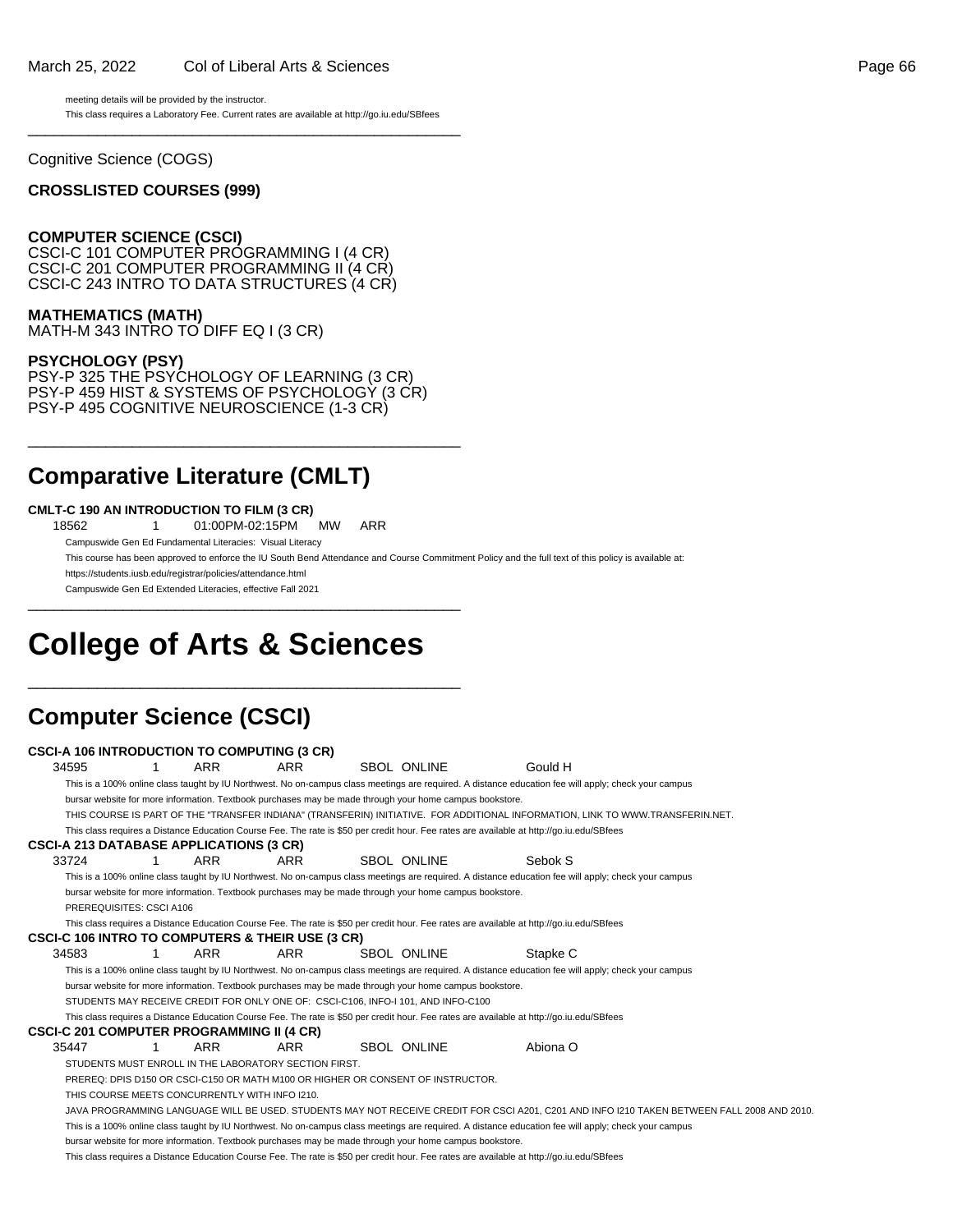#### March 25, 2022 College of Arts & Sciences **Page 67**

|       | Laboratory (LAB)                                                                                                                                     |  |                                                                           |     |  |                                                                                                                                           |                                                                                                                                                        |  |  |  |  |  |
|-------|------------------------------------------------------------------------------------------------------------------------------------------------------|--|---------------------------------------------------------------------------|-----|--|-------------------------------------------------------------------------------------------------------------------------------------------|--------------------------------------------------------------------------------------------------------------------------------------------------------|--|--|--|--|--|
| 35451 |                                                                                                                                                      |  | ARR                                                                       | ARR |  | SBOL ONLINE                                                                                                                               | Abiona O                                                                                                                                               |  |  |  |  |  |
|       | THIS LAB MEETS WITH INFO-I 210.                                                                                                                      |  |                                                                           |     |  |                                                                                                                                           |                                                                                                                                                        |  |  |  |  |  |
|       | This is a 100% online class taught by IU Northwest. No on-campus class meetings are required. A distance education fee will apply; check your campus |  |                                                                           |     |  |                                                                                                                                           |                                                                                                                                                        |  |  |  |  |  |
|       | bursar website for more information. Textbook purchases may be made through your home campus bookstore.                                              |  |                                                                           |     |  |                                                                                                                                           |                                                                                                                                                        |  |  |  |  |  |
|       |                                                                                                                                                      |  |                                                                           |     |  | This class requires a Distance Education Course Fee. The rate is \$50 per credit hour. Fee rates are available at http://qo.iu.edu/SBfees |                                                                                                                                                        |  |  |  |  |  |
|       |                                                                                                                                                      |  | CSCI-C 442 DATABASE SYSTEMS (3 CR)                                        |     |  |                                                                                                                                           |                                                                                                                                                        |  |  |  |  |  |
| 33719 |                                                                                                                                                      |  | ARR                                                                       | ARR |  | <b>SBOL ONLINE</b>                                                                                                                        | Wang J                                                                                                                                                 |  |  |  |  |  |
|       |                                                                                                                                                      |  | PREREQUISITE:CSCI A106 AND CSCI C106                                      |     |  |                                                                                                                                           |                                                                                                                                                        |  |  |  |  |  |
|       |                                                                                                                                                      |  | FOR CIS MAJORS THIS COURSE MUST BE TAKEN WITH CSCI C330 IN SAME SEMESTER. |     |  |                                                                                                                                           |                                                                                                                                                        |  |  |  |  |  |
|       |                                                                                                                                                      |  |                                                                           |     |  |                                                                                                                                           | This is a 100% online class taught by IU Northwest. No on-campus class meetings are required. A distance education fee will apply; check your campus   |  |  |  |  |  |
|       |                                                                                                                                                      |  |                                                                           |     |  | bursar website for more information. Textbook purchases may be made through your home campus bookstore.                                   |                                                                                                                                                        |  |  |  |  |  |
|       |                                                                                                                                                      |  |                                                                           |     |  |                                                                                                                                           | This class is offered as part of a collaborative academic program. Please consult with your advisor to ensure this class will count toward your degree |  |  |  |  |  |
|       | requirement                                                                                                                                          |  |                                                                           |     |  |                                                                                                                                           |                                                                                                                                                        |  |  |  |  |  |
|       |                                                                                                                                                      |  |                                                                           |     |  | This class requires a Distance Education Course Fee. The rate is \$50 per credit hour. Fee rates are available at http://go.iu.edu/SBfees |                                                                                                                                                        |  |  |  |  |  |
|       |                                                                                                                                                      |  |                                                                           |     |  |                                                                                                                                           |                                                                                                                                                        |  |  |  |  |  |
|       |                                                                                                                                                      |  |                                                                           |     |  |                                                                                                                                           |                                                                                                                                                        |  |  |  |  |  |

# **Col of Liberal Arts & Sciences**

\_\_\_\_\_\_\_\_\_\_\_\_\_\_\_\_\_\_\_\_\_\_\_\_\_\_\_\_\_\_\_\_\_\_\_\_\_\_\_\_\_\_\_\_\_\_\_\_\_\_

### **Computer Science (CSCI)**

|       |                          |   | <b>CSCI-A 106 INTRODUCTION TO COMPUTING (3 CR)</b>                                                                          |    |                  |             |                                                                                                                                                           |
|-------|--------------------------|---|-----------------------------------------------------------------------------------------------------------------------------|----|------------------|-------------|-----------------------------------------------------------------------------------------------------------------------------------------------------------|
| 18314 |                          | 1 | 10:00AM-11:15AM                                                                                                             | м  | <b>SBNS 204</b>  |             | Holloway M                                                                                                                                                |
|       |                          |   |                                                                                                                             |    |                  |             |                                                                                                                                                           |
|       |                          |   | 10:00AM-11:15AM                                                                                                             | W  | <b>SBEA 1105</b> |             | Holloway M                                                                                                                                                |
|       |                          |   | Campuswide Gen Ed Fundamental Literacies: Computer Literacy                                                                 |    |                  |             |                                                                                                                                                           |
|       |                          |   |                                                                                                                             |    |                  |             | This course has been approved to enforce the IU South Bend Attendance and Course Commitment Policy and the full text of this policy is available at:      |
|       |                          |   | https://students.iusb.edu/registrar/policies/attendance.html                                                                |    |                  |             |                                                                                                                                                           |
|       |                          |   | The Academic Centers for Excellence offers tutoring for this course. For additional information and schedules, check online |    |                  |             |                                                                                                                                                           |
|       |                          |   | athttps://students.iusb.edu/academic-success-programs/academic-centers-for-excellence/index.html.                           |    |                  |             |                                                                                                                                                           |
|       |                          |   | This class requires a Laboratory Fee. Current rates are available at http://go.iu.edu/SBfees                                |    |                  |             |                                                                                                                                                           |
|       |                          |   | Testout for CSCI-A 106 is now available. Contact tpciusb@iusb.edu                                                           |    |                  |             |                                                                                                                                                           |
|       |                          |   | Campuswide Gen Ed Extended Literacies, effective Fall 2021                                                                  |    |                  |             |                                                                                                                                                           |
| 18315 |                          | 1 | 11:30AM-12:45PM                                                                                                             | MW | <b>SBWB WEB</b>  |             |                                                                                                                                                           |
|       |                          |   | Campuswide Gen Ed Fundamental Literacies: Computer Literacy                                                                 |    |                  |             |                                                                                                                                                           |
|       |                          |   |                                                                                                                             |    |                  |             | This course has been approved to enforce the IU South Bend Attendance and Course Commitment Policy and the full text of this policy is available at:      |
|       |                          |   | https://students.iusb.edu/registrar/policies/attendance.html                                                                |    |                  |             |                                                                                                                                                           |
|       |                          |   | The Academic Centers for Excellence offers tutoring for this course. For additional information and schedules, check online |    |                  |             |                                                                                                                                                           |
|       |                          |   | athttps://students.iusb.edu/academic-success-programs/academic-centers-for-excellence/index.html.                           |    |                  |             |                                                                                                                                                           |
|       |                          |   |                                                                                                                             |    |                  |             | This is a Distance-Other class which is provided by synchronous live video instruction, with any remainder taught through asynchronous online instruction |
|       |                          |   | Testout for CSCI-A 106 is now available. Contact tpciusb@iusb.edu                                                           |    |                  |             |                                                                                                                                                           |
|       |                          |   | Campuswide Gen Ed Extended Literacies, effective Fall 2021                                                                  |    |                  |             |                                                                                                                                                           |
| 18317 |                          | 1 | 11:30AM-12:45PM                                                                                                             | т  | <b>SBNS 036</b>  |             | Holloway M                                                                                                                                                |
|       |                          |   | 11:30AM-12:45PM                                                                                                             | R  | <b>SBDW 1235</b> |             | Holloway M                                                                                                                                                |
|       |                          |   | Campuswide Gen Ed Fundamental Literacies: Computer Literacy                                                                 |    |                  |             |                                                                                                                                                           |
|       |                          |   |                                                                                                                             |    |                  |             | This course has been approved to enforce the IU South Bend Attendance and Course Commitment Policy and the full text of this policy is available at:      |
|       |                          |   | https://students.iusb.edu/registrar/policies/attendance.html                                                                |    |                  |             |                                                                                                                                                           |
|       |                          |   | The Academic Centers for Excellence offers tutoring for this course. For additional information and schedules, check online |    |                  |             |                                                                                                                                                           |
|       |                          |   | athttps://students.iusb.edu/academic-success-programs/academic-centers-for-excellence/index.html.                           |    |                  |             |                                                                                                                                                           |
|       |                          |   | This class requires a Laboratory Fee. Current rates are available at http://go.iu.edu/SBfees                                |    |                  |             |                                                                                                                                                           |
|       |                          |   | Testout for CSCI-A 106 is now available. Contact tpciusb@iusb.edu                                                           |    |                  |             |                                                                                                                                                           |
|       |                          |   | Campuswide Gen Ed Extended Literacies, effective Fall 2021                                                                  |    |                  |             |                                                                                                                                                           |
| 18316 |                          | 1 | 01:00PM-02:15PM                                                                                                             | т  | <b>SBNS 225</b>  |             | Surma D                                                                                                                                                   |
|       |                          |   |                                                                                                                             |    |                  |             |                                                                                                                                                           |
|       |                          |   | 01:00PM-02:15PM                                                                                                             | R  | <b>SBDW 1270</b> |             | Surma D                                                                                                                                                   |
|       |                          |   | Campuswide Gen Ed Fundamental Literacies: Computer Literacy                                                                 |    |                  |             |                                                                                                                                                           |
|       |                          |   |                                                                                                                             |    |                  |             | This course has been approved to enforce the IU South Bend Attendance and Course Commitment Policy and the full text of this policy is available at:      |
|       |                          |   | https://students.iusb.edu/registrar/policies/attendance.html                                                                |    |                  |             |                                                                                                                                                           |
|       |                          |   | The Academic Centers for Excellence offers tutoring for this course. For additional information and schedules, check online |    |                  |             |                                                                                                                                                           |
|       |                          |   | athttps://students.iusb.edu/academic-success-programs/academic-centers-for-excellence/index.html.                           |    |                  |             |                                                                                                                                                           |
|       |                          |   | Honors Program students are encouraged to take this section.                                                                |    |                  |             |                                                                                                                                                           |
|       | Lecture and Lab combined |   |                                                                                                                             |    |                  |             |                                                                                                                                                           |
|       |                          |   | This class requires a Laboratory Fee. Current rates are available at http://go.iu.edu/SBfees                                |    |                  |             |                                                                                                                                                           |
|       |                          |   | Campuswide Gen Ed Extended Literacies, effective Fall 2021                                                                  |    |                  |             |                                                                                                                                                           |
| 18318 |                          | 1 | ARR<br>ARR                                                                                                                  |    |                  | SBOL ONLINE | Dinh H                                                                                                                                                    |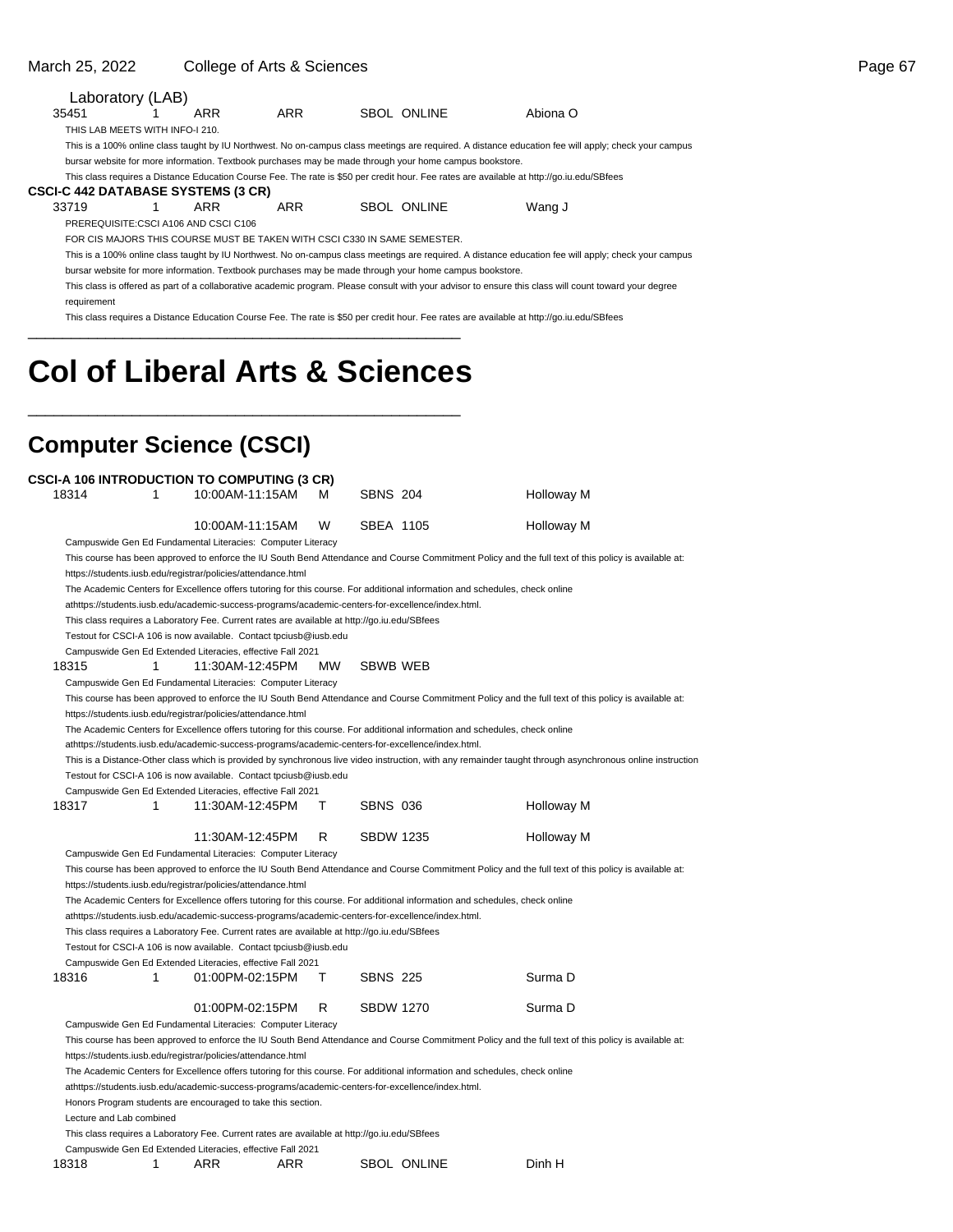### March 25, 2022 Col of Liberal Arts & Sciences **Page 68**

|               |        | Campuswide Gen Ed Fundamental Literacies: Computer Literacy                                                                                                           |    |                    |                                                                                                                                                           |  |
|---------------|--------|-----------------------------------------------------------------------------------------------------------------------------------------------------------------------|----|--------------------|-----------------------------------------------------------------------------------------------------------------------------------------------------------|--|
|               |        |                                                                                                                                                                       |    |                    | This is a 100% online class taught by IU South Bend. No on-campus class meetings are required. A distance education fee will apply; check your campus     |  |
|               |        | bursar website for more information. Textbook purchases may be made through your home campus bookstore.                                                               |    |                    |                                                                                                                                                           |  |
|               |        |                                                                                                                                                                       |    |                    | This course has been approved to enforce the IU South Bend Attendance and Course Commitment Policy and the full text of this policy is available at:      |  |
|               |        | https://students.iusb.edu/registrar/policies/attendance.html                                                                                                          |    |                    |                                                                                                                                                           |  |
|               |        |                                                                                                                                                                       |    |                    | The Academic Centers for Excellence offers tutoring for this course. For additional information and schedules, check online                               |  |
|               |        | athttps://students.iusb.edu/academic-success-programs/academic-centers-for-excellence/index.html.                                                                     |    |                    |                                                                                                                                                           |  |
|               |        | Testout for CSCI-A 106 is now available. Contact tpciusb@iusb.edu                                                                                                     |    |                    | This class requires a Distance Education Course Fee. The rate is \$50 per credit hour. Fee rates are available at http://go.iu.edu/SBfees                 |  |
|               |        | Campuswide Gen Ed Extended Literacies, effective Fall 2021                                                                                                            |    |                    |                                                                                                                                                           |  |
| 18339         | 1      | ARR<br>ARR                                                                                                                                                            |    | <b>SBOL ONLINE</b> | Zhang L                                                                                                                                                   |  |
|               |        | Campuswide Gen Ed Fundamental Literacies: Computer Literacy                                                                                                           |    |                    |                                                                                                                                                           |  |
|               |        | Online All course: 100% online taught asynchronously. No on-campus class meetings are required.                                                                       |    |                    |                                                                                                                                                           |  |
|               |        |                                                                                                                                                                       |    |                    | This course has been approved to enforce the IU South Bend Attendance and Course Commitment Policy and the full text of this policy is available at:      |  |
|               |        | https://students.iusb.edu/registrar/policies/attendance.html                                                                                                          |    |                    |                                                                                                                                                           |  |
|               |        |                                                                                                                                                                       |    |                    | The Academic Centers for Excellence offers tutoring for this course. For additional information and schedules, check online                               |  |
|               |        | athttps://students.iusb.edu/academic-success-programs/academic-centers-for-excellence/index.html.                                                                     |    |                    |                                                                                                                                                           |  |
|               |        | Testout for CSCI-A 106 is now available. Contact tpciusb@iusb.edu                                                                                                     |    |                    |                                                                                                                                                           |  |
|               |        |                                                                                                                                                                       |    |                    | This class requires a Distance Education Course Fee. The rate is \$50 per credit hour. Fee rates are available at http://go.iu.edu/SBfees                 |  |
|               |        | Campuswide Gen Ed Extended Literacies, effective Fall 2021                                                                                                            |    |                    |                                                                                                                                                           |  |
| 18250         | RSTR 1 | CSCI-A 201 INTRODUCTION TO PROGRAMMING I (4 CR)<br>05:30PM-07:20PM                                                                                                    | T. | <b>SBWB WEB</b>    | Wolfer J                                                                                                                                                  |  |
|               |        |                                                                                                                                                                       |    |                    |                                                                                                                                                           |  |
|               |        | ARR                                                                                                                                                                   | R  | SBWB WEB           | Wolfer J                                                                                                                                                  |  |
|               |        | Campuswide Gen Ed Fundamental Literacies: Computer Literacy                                                                                                           |    |                    |                                                                                                                                                           |  |
|               |        |                                                                                                                                                                       |    |                    | P: a grade of C or better in MATH-A 100 or above, or a math placement exam score of level 3 or above, or an ALEKS assessment score of 36 or higher.       |  |
|               |        |                                                                                                                                                                       |    |                    | This is a Hybrid-Distance class which combines Synchronous video instruction and Asynchronous online content. No in-person meetings are required.         |  |
|               |        |                                                                                                                                                                       |    |                    | This course is for non CS/INFO majors. This course introduces students to computer programming using Python. No prior programming experience needed.      |  |
|               |        | Campuswide Gen Ed Extended Literacies, effective Fall 2021                                                                                                            |    |                    |                                                                                                                                                           |  |
| 18981         | RSTR 1 | ARR<br>ARR                                                                                                                                                            |    | <b>SBOL ONLINE</b> | Wolfer J                                                                                                                                                  |  |
|               |        |                                                                                                                                                                       |    |                    | This class requires a Distance Education Course Fee. The rate is \$50 per credit hour. Fee rates are available at http://go.iu.edu/SBfees                 |  |
|               |        | Online All course: 100% online taught asynchronously. No on-campus class meetings are required.                                                                       |    |                    |                                                                                                                                                           |  |
|               |        | Campuswide Gen Ed Fundamental Literacies: Computer Literacy                                                                                                           |    |                    |                                                                                                                                                           |  |
|               |        | Campuswide Gen Ed Extended Literacies, effective Fall 2021                                                                                                            |    |                    |                                                                                                                                                           |  |
|               |        |                                                                                                                                                                       |    |                    |                                                                                                                                                           |  |
|               |        |                                                                                                                                                                       |    |                    | P: a grade of C or better in MATH-A 100 or above, or a math placement exam score of level 3 or above, or an ALEKS assessment score of 36 or higher.       |  |
|               |        |                                                                                                                                                                       |    |                    | This class is offered as part of a collaborative academic program. Please consult with your advisor to ensure this class will count toward your degree    |  |
| requirements. |        | CSCI-A 340 AN INTRO TO WEB PROGRAMMING (3 CR)                                                                                                                         |    |                    |                                                                                                                                                           |  |
| 18980         | 1      | ARR<br>ARR                                                                                                                                                            |    | <b>SBOL ONLINE</b> | LeClair A                                                                                                                                                 |  |
|               |        |                                                                                                                                                                       |    |                    | This class requires a Distance Education Course Fee. The rate is \$50 per credit hour. Fee rates are available at http://go.iu.edu/SBfees                 |  |
|               |        | Online All course: 100% online taught asynchronously. No on-campus class meetings are required.                                                                       |    |                    |                                                                                                                                                           |  |
|               |        | CSCI-B 100 PROBLEM SOLVING USING CPTRS (4 CR)                                                                                                                         |    |                    |                                                                                                                                                           |  |
| 18057         | RSTR 1 | 02:30PM-04:20PM                                                                                                                                                       | м  | <b>SBNS 340</b>    | Zhang L                                                                                                                                                   |  |
|               |        |                                                                                                                                                                       |    |                    |                                                                                                                                                           |  |
|               |        | 02:30PM-04:30PM                                                                                                                                                       | W  | <b>SBNS 164</b>    | Zhang L                                                                                                                                                   |  |
|               |        |                                                                                                                                                                       |    |                    | This course has been approved to enforce the IU South Bend Attendance and Course Commitment Policy and the full text of this policy is available at:      |  |
|               |        | https://students.iusb.edu/registrar/policies/attendance.html                                                                                                          |    |                    |                                                                                                                                                           |  |
|               |        | This class requires a Laboratory Fee. Current rates are available at http://go.iu.edu/SBfees                                                                          |    |                    |                                                                                                                                                           |  |
|               |        |                                                                                                                                                                       |    |                    | P: Must have earned a math ALEKS assessment score of 10 or better; or enrolled in any MATH course. Notes: Computer Science and Informatics Majors should  |  |
|               |        | take MATH courses concurrently. Credit not given for both CSCI-B 100 and INFO-I 101.                                                                                  |    |                    | Students who have successfully completed AP Computer Science Principles in High School with a score of 4 or 5 are given credits for this course. Students |  |
|               |        |                                                                                                                                                                       |    |                    | who have successfully completed AP Computer Science A in High School with a score of 3 are given credits for this course. Consult a CS Faculty Advisor.   |  |
|               |        | Take the Computer Science Placement to waive this course. Contact Testing Center via tpciusb@iusb.edu.                                                                |    |                    |                                                                                                                                                           |  |
|               |        | Campuswide Gen Ed Fundamental Literacies: Computer Literacy                                                                                                           |    |                    |                                                                                                                                                           |  |
| 18059         | RSTR 1 | 01:00PM-02:50PM                                                                                                                                                       | T. | <b>SBNS 340</b>    | Hakimzadeh H                                                                                                                                              |  |
|               |        |                                                                                                                                                                       |    |                    |                                                                                                                                                           |  |
|               |        | 01:00PM-03:00PM                                                                                                                                                       | R  | <b>SBNS 164</b>    | Hakimzadeh H                                                                                                                                              |  |
|               |        |                                                                                                                                                                       |    |                    | This course has been approved to enforce the IU South Bend Attendance and Course Commitment Policy and the full text of this policy is available at:      |  |
|               |        | https://students.iusb.edu/registrar/policies/attendance.html                                                                                                          |    |                    |                                                                                                                                                           |  |
|               |        | This class requires a Laboratory Fee. Current rates are available at http://go.iu.edu/SBfees                                                                          |    |                    |                                                                                                                                                           |  |
|               |        |                                                                                                                                                                       |    |                    | P: Must have earned a math ALEKS assessment score of 10 or better; or enrolled in any MATH course. Notes: Computer Science and Informatics Majors should  |  |
|               |        | take MATH courses concurrently. Credit not given for both CSCI-B 100 and INFO-I 101.                                                                                  |    |                    |                                                                                                                                                           |  |
|               |        |                                                                                                                                                                       |    |                    | Students who have successfully completed AP Computer Science Principles in High School with a score of 4 or 5 are given credits for this course. Students |  |
|               |        |                                                                                                                                                                       |    |                    | who have successfully completed AP Computer Science A in High School with a score of 3 are given credits for this course. Consult a CS Faculty Advisor.   |  |
|               |        | Take the Computer Science Placement to waive this course. Contact Testing Center via tpciusb@iusb.edu.<br>Campuswide Gen Ed Fundamental Literacies: Computer Literacy |    |                    |                                                                                                                                                           |  |
| 18485         | RSTR 1 | 10:00AM-11:50AM                                                                                                                                                       | м  | <b>SBNS 340</b>    | Zhang L                                                                                                                                                   |  |
|               |        |                                                                                                                                                                       |    |                    |                                                                                                                                                           |  |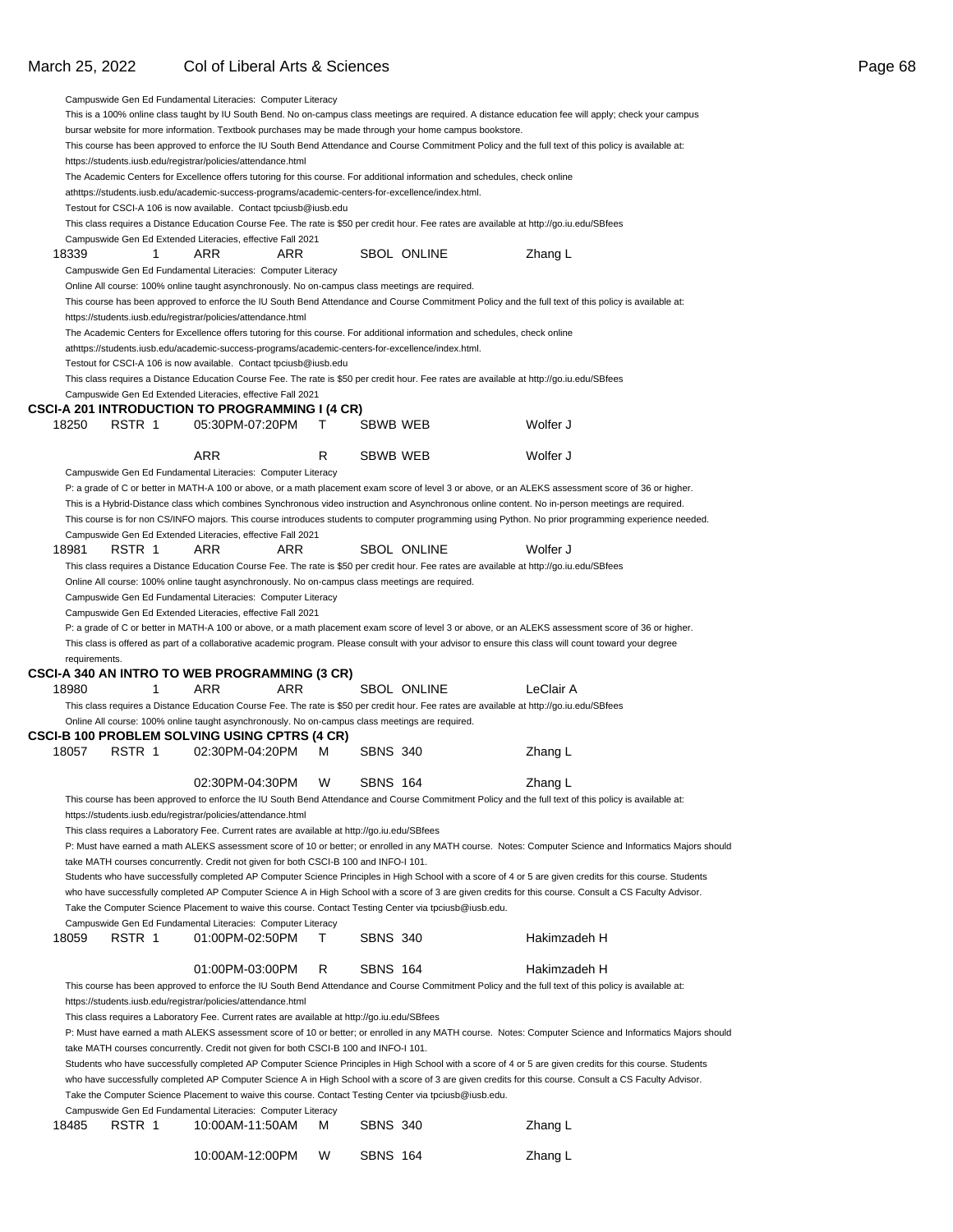#### March 25, 2022 Col of Liberal Arts & Sciences **Page 69** Collection 25, 2022 Collective and the Page 69

This course has been approved to enforce the IU South Bend Attendance and Course Commitment Policy and the full text of this policy is available at: https://students.iusb.edu/registrar/policies/attendance.html

This class requires a Laboratory Fee. Current rates are available at http://go.iu.edu/SBfees

P: Must have earned a math ALEKS assessment score of 10 or better; or enrolled in any MATH course. Notes: Computer Science and Informatics Majors should take MATH courses concurrently. Credit not given for both CSCI-B 100 and INFO-I 101.

Students who have successfully completed AP Computer Science Principles in High School with a score of 4 or 5 are given credits for this course. Students

who have successfully completed AP Computer Science A in High School with a score of 3 are given credits for this course. Consult a CS Faculty Advisor.

|                                           |    | Take the Computer Science Placement to waive this course. Contact Testing Center via tpciusb@iusb.edu.                                                       |    |                 |                                                                                                                                                                         |
|-------------------------------------------|----|--------------------------------------------------------------------------------------------------------------------------------------------------------------|----|-----------------|-------------------------------------------------------------------------------------------------------------------------------------------------------------------------|
|                                           |    | Campuswide Gen Ed Fundamental Literacies: Computer Literacy                                                                                                  |    |                 |                                                                                                                                                                         |
|                                           |    | CSCI-B 401 FUNDAMENTALS OF COMPUTG THEORY (3 CR)                                                                                                             |    |                 |                                                                                                                                                                         |
| 18200                                     | 1  | 04:00PM-05:15PM                                                                                                                                              | TR | <b>SBNS 223</b> | Dinh H                                                                                                                                                                  |
|                                           |    | Prerequisite: CSCI-C 243 and CSCI-C 250 with grades of C- or higher                                                                                          |    |                 |                                                                                                                                                                         |
|                                           |    | <b>CSCI-C 101 COMPUTER PROGRAMMING I (4 CR)</b>                                                                                                              |    |                 |                                                                                                                                                                         |
| 17500<br>RSTR 1                           |    | 03:00PM-04:50PM                                                                                                                                              | м  | <b>SBNS 205</b> | <b>Holloway M</b>                                                                                                                                                       |
|                                           |    | 03:00PM-03:50PM                                                                                                                                              | W  | <b>SBNS 205</b> | Holloway M                                                                                                                                                              |
|                                           |    |                                                                                                                                                              |    |                 |                                                                                                                                                                         |
|                                           |    | 04:00PM-05:00PM                                                                                                                                              | W  | <b>SBNS 164</b> | Holloway M                                                                                                                                                              |
|                                           |    | Consult with a CS advisor whether to take CSCI-B 100 before CSCI-C 101                                                                                       |    |                 |                                                                                                                                                                         |
|                                           |    |                                                                                                                                                              |    |                 | Prereq: Must have earned a C or better in MATH-A 100 or a math placement exam score of level 3 or above, or an ALEKS assessment score of 36 or higher.                  |
|                                           |    | Campuswide Gen Ed Fundamental Literacies: Computer Literacy                                                                                                  |    |                 |                                                                                                                                                                         |
|                                           |    |                                                                                                                                                              |    |                 | This course has been approved to enforce the IU South Bend Attendance and Course Commitment Policy and the full text of this policy is available at:                    |
|                                           |    | https://students.iusb.edu/registrar/policies/attendance.html<br>This class requires a Laboratory Fee. Current rates are available at http://go.iu.edu/SBfees |    |                 |                                                                                                                                                                         |
|                                           |    | This class is taught using JAVA programming language.                                                                                                        |    |                 |                                                                                                                                                                         |
|                                           |    |                                                                                                                                                              |    |                 | Students who have successfully completed AP Computer Science Principles in High School with a score of 4 or 5 are given credits for this course. Students               |
|                                           |    |                                                                                                                                                              |    |                 | who have successfully completed AP Computer Science A in High School with a score of 3 are given credits for this course. Consult a CS Faculty Advisor.                 |
|                                           |    | Take the Computer Science Placement to waive this course.                                                                                                    |    |                 |                                                                                                                                                                         |
|                                           |    | Campuswide Gen Ed Extended Literacies, effective Fall 2021                                                                                                   |    |                 |                                                                                                                                                                         |
|                                           |    | <b>CSCI-C 151 MULTIUSER OPERATING SYSTEMS (3 CR)</b>                                                                                                         |    |                 |                                                                                                                                                                         |
| 17501                                     | 1  | 03:00PM-03:50PM                                                                                                                                              | TR | SBWB WEB        | Surma D                                                                                                                                                                 |
|                                           |    |                                                                                                                                                              |    |                 | Must have completed either or CSCI-C 101 or INFO-I 210 or CSCI-A 504 with a grade of C- or better. Transfer credit accepted.                                            |
|                                           |    |                                                                                                                                                              |    |                 | This is a Distance-Other class which is provided by synchronous live video instruction, with any remainder taught through asynchronous online instruction               |
|                                           |    |                                                                                                                                                              |    |                 | This class is taught via Zoom. Class materials will be posted in https://canvas.iu.edu. Students will meet the instructor at the scheduled time via Zoom.               |
|                                           |    |                                                                                                                                                              |    |                 | Students will need to have access to an appropriate computer to complete course activities and assignments. Contact the instructor if you have questions.               |
|                                           |    |                                                                                                                                                              |    |                 | May have occasional asynchronous lecture days during the semester and/or move to asynchronous instruction based on class progress.                                      |
|                                           |    | CSCI-C 201 COMPUTER PROGRAMMING II (4 CR)                                                                                                                    |    |                 |                                                                                                                                                                         |
| 17502                                     | 1  | 01:00PM-02:50PM                                                                                                                                              | т  | ARR             |                                                                                                                                                                         |
|                                           |    |                                                                                                                                                              |    |                 |                                                                                                                                                                         |
|                                           |    | 01:00PM-01:50PM                                                                                                                                              | R  | <b>ARR</b>      |                                                                                                                                                                         |
|                                           |    | 02:00PM-03:00PM                                                                                                                                              | R  | <b>ARR</b>      |                                                                                                                                                                         |
|                                           |    |                                                                                                                                                              |    |                 | P: Must have completed either CSCI-C 101 or INFO-I 210 or CSCI-A 504 with a grade of C- or better. Transfer credit accepted.                                            |
|                                           |    | This class requires a Laboratory Fee. Current rates are available at http://go.iu.edu/SBfees                                                                 |    |                 |                                                                                                                                                                         |
|                                           |    | Above Section may open during Registration if needed                                                                                                         |    |                 |                                                                                                                                                                         |
| 18482                                     | 1. | 09:25AM-11:15AM                                                                                                                                              | T. | <b>SBNS 204</b> | Scheessele M                                                                                                                                                            |
|                                           |    | 09:25AM-10:15AM                                                                                                                                              | R  | <b>SBNS 204</b> | Scheessele M                                                                                                                                                            |
|                                           |    | 10:25AM-11:25AM                                                                                                                                              | R  | <b>SBNS 164</b> | Scheessele M                                                                                                                                                            |
|                                           |    |                                                                                                                                                              |    |                 | P: Must have completed either CSCI-C 101 or INFO-I 210 or CSCI-A 504 with a grade of C- or better. Transfer credit accepted.                                            |
|                                           |    | This class requires a Laboratory Fee. Current rates are available at http://go.iu.edu/SBfees                                                                 |    |                 |                                                                                                                                                                         |
|                                           |    | <b>CSCI-C 243 INTRO TO DATA STRUCTURES (4 CR)</b>                                                                                                            |    |                 |                                                                                                                                                                         |
| RSTR 1<br>17503                           |    | 09:35AM-11:25AM                                                                                                                                              | МW | <b>SBNS 223</b> | Scheessele M                                                                                                                                                            |
|                                           |    |                                                                                                                                                              |    |                 | P: CSCI-C 151 (may be taken concurrently with CSCI-C 243) and CSCI-C 201 or CSCI-A 506 or INFO-I 211 and MATH-M 115 or MATH-M 125 or MATH-M 126 or MATH-M 126 or MATH-M |
|                                           |    | 215 or a math placement exam score of level 5 or above or an ALEKS assessment score of 61 or higher.                                                         |    |                 |                                                                                                                                                                         |
|                                           |    | <b>CSCI-C 250 DISCRETE STRUCTURES (3 CR)</b>                                                                                                                 |    |                 |                                                                                                                                                                         |
| 18143                                     | 1  | 02:30PM-03:45PM                                                                                                                                              | MW | <b>SBNS 225</b> | Scheessele M                                                                                                                                                            |
|                                           |    | P: CSCI-C101 or INFO-I 210 with a grade of C- or above, and MATH-M 115 or MATH-M 125 with a C or above.                                                      |    |                 |                                                                                                                                                                         |
|                                           |    | CSCI-C 308 SYSTEM ANALYSIS AND DESIGN (4 CR)                                                                                                                 |    |                 |                                                                                                                                                                         |
| 17871                                     | 1  | 01:00PM-02:50PM                                                                                                                                              | TR | <b>SBNS 223</b> | Yu L                                                                                                                                                                    |
| P: CSCI-C 243 or INFO-I 308 or CSCI-A 594 |    |                                                                                                                                                              |    |                 |                                                                                                                                                                         |
| 19006                                     | 1  | 01:00PM-02:50PM                                                                                                                                              | TR | <b>SBNS 107</b> | Yu L                                                                                                                                                                    |
| P: CSCI-C 243 or INFO-I 308 or CSCI-A 594 |    |                                                                                                                                                              |    |                 |                                                                                                                                                                         |
|                                           |    | <b>CSCI-C 335 COMPUTER STRUCTURES (4 CR)</b>                                                                                                                 |    |                 |                                                                                                                                                                         |
| 18674                                     | 1  | 09:35AM-11:25AM                                                                                                                                              | TR | <b>SBNS 223</b> | Surma D                                                                                                                                                                 |
|                                           |    | Prereq: C- or better in CSCI-C 201 or INFO-I 211 or CSCI-A 506                                                                                               |    |                 |                                                                                                                                                                         |

Surma D

#### **CSCI-C 421 DIGITAL DESIGN (4 CR)**

| ן אט 14 ווטור אבו וועונדע (4 טע |                    |  |     |  |  |  |  |  |  |  |  |
|---------------------------------|--------------------|--|-----|--|--|--|--|--|--|--|--|
| 32385                           | 04:00PM-05:15PM MW |  | ARR |  |  |  |  |  |  |  |  |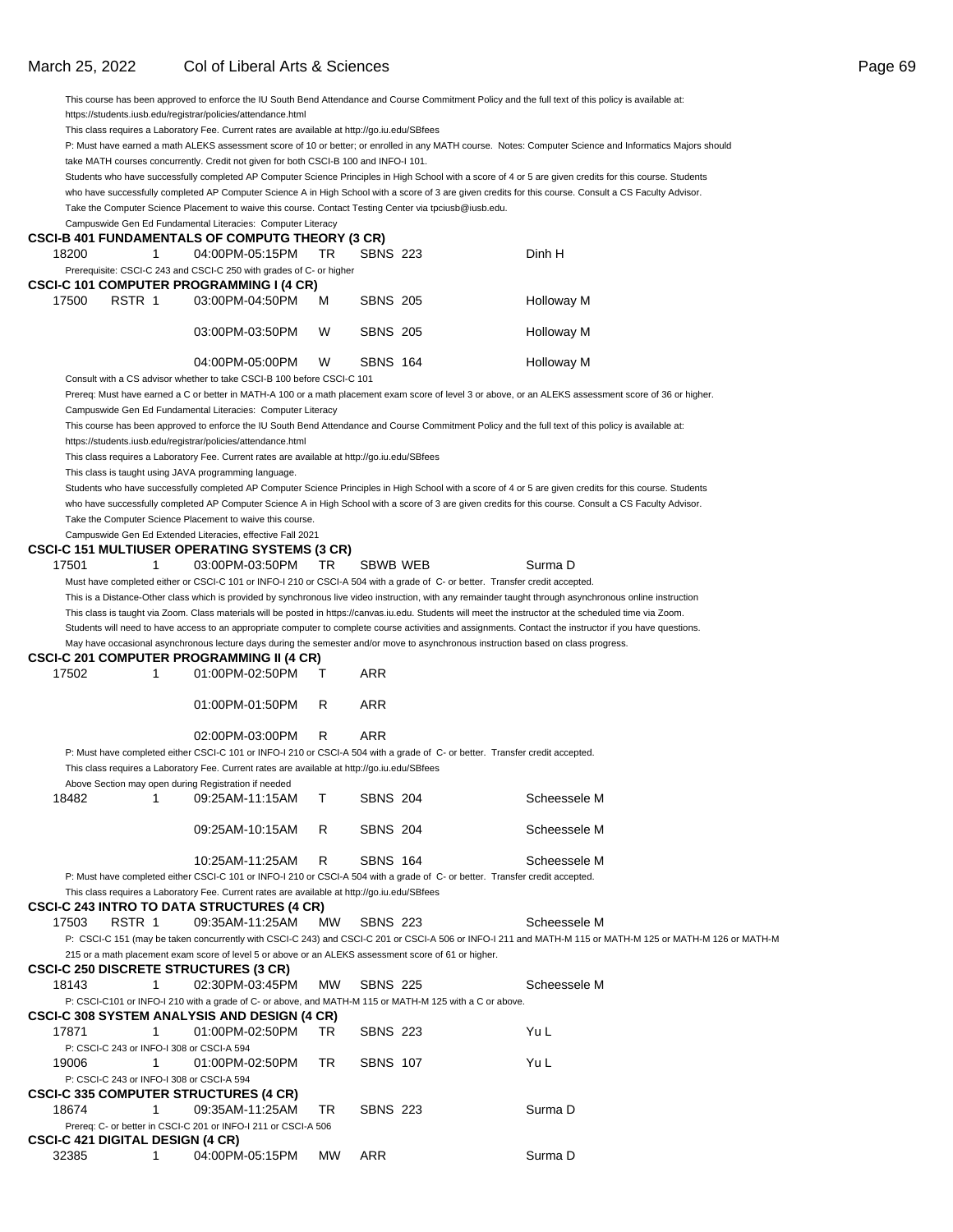|       | Prereq: CSCI-C 335 or CSCI-A 593              |                                                                                              |     |           |                 |                                                                                                                                                           |
|-------|-----------------------------------------------|----------------------------------------------------------------------------------------------|-----|-----------|-----------------|-----------------------------------------------------------------------------------------------------------------------------------------------------------|
| 18914 | 1                                             | <b>CSCI-C 442 DATABASE SYSTEMS (3 CR)</b><br>07:00PM-08:15PM                                 |     | W         | SBWB WEB        | Yu L                                                                                                                                                      |
|       |                                               |                                                                                              |     |           |                 |                                                                                                                                                           |
|       |                                               | <b>ARR</b>                                                                                   | ARR |           | SBWB WEB        | Yu L<br>This is a Hybrid-Distance class which combines Synchronous video instruction and Asynchronous online content. No in-person meetings are required. |
|       |                                               | Credit not given for both INFO-I 451 and CSCI-C 442.                                         |     |           |                 |                                                                                                                                                           |
|       |                                               |                                                                                              |     |           |                 | This class is 50% Zoom. Lecture materials will be posted in Canvas. Students will meet the instructor one day a week at the scheduled time via Zoom.      |
|       |                                               |                                                                                              |     |           |                 | Students will need to have access to an appropriate computer to complete course activities and assignments. Contact the instructor if you have questions  |
|       |                                               | P: a grade of C- or better in CSCI-C 308 or INFO-I 450                                       |     |           |                 |                                                                                                                                                           |
|       |                                               | CSCI-C 490 SEMINAR IN COMPUTER SCIENCE (3 CR)                                                |     |           |                 |                                                                                                                                                           |
|       |                                               | VT: GAME PROGRAMMING AND DESIGN                                                              |     |           |                 |                                                                                                                                                           |
| 18671 | 1                                             | 05:30PM-06:45PM                                                                              |     | <b>MW</b> | ARR             | Vrajitoru D                                                                                                                                               |
|       | VT: PROGRAMMING IN GO                         | Prereq: C- or better in CSCI-C 243 or INFO-I 308; and a C or better in MATH-M 301            |     |           |                 |                                                                                                                                                           |
| 18672 | 1                                             | 02:00PM-03:15PM                                                                              |     | TR        | SBWB WEB        | Dinh H                                                                                                                                                    |
|       |                                               | Prereq: C- or better in CSCI-243 or INFO-I 308 or CSCI-A 594                                 |     |           |                 |                                                                                                                                                           |
|       |                                               |                                                                                              |     |           |                 | This is a Distance-Other class which is provided by synchronous live video instruction, with any remainder taught through asynchronous online instruction |
|       |                                               | <b>CSCI-C 590 SPECIAL TOPICS IN COMPUTING (3 CR)</b>                                         |     |           |                 |                                                                                                                                                           |
|       | <b>VT: DATABASE SYSTEMS</b>                   |                                                                                              |     |           |                 |                                                                                                                                                           |
| 18915 | 1                                             | 07:00PM-08:15PM                                                                              |     | W         | SBWB WEB        | Yu L                                                                                                                                                      |
|       |                                               | <b>ARR</b>                                                                                   | ARR |           | SBWB WEB        | Yu L                                                                                                                                                      |
|       |                                               |                                                                                              |     |           |                 | This is a Hybrid-Distance class which combines Synchronous video instruction and Asynchronous online content. No in-person meetings are required.         |
|       |                                               |                                                                                              |     |           |                 | This class is 50% Zoom. Lecture materials will be posted in Canvas. Students will meet the instructor one day a week at the scheduled time via Zoom.      |
|       |                                               |                                                                                              |     |           |                 | Students will need to have access to an appropriate computer to complete course activities and assignments. Contact the instructor if you have questions  |
|       | <b>VT: PROGRAMMING IN GO</b>                  |                                                                                              |     |           |                 |                                                                                                                                                           |
| 18940 | 1                                             | 02:00PM-03:15PM                                                                              |     | TR        | <b>SBWB WEB</b> | Dinh H                                                                                                                                                    |
|       |                                               | Prereq: C- or better in CSCI-243 or INFO-I 308 or CSCI-A 594                                 |     |           |                 |                                                                                                                                                           |
|       |                                               | CSCI-Y 398 INTRNSHP IN PROFESSIONAL PRAC (3 CR)                                              |     |           |                 | This is a Distance-Other class which is provided by synchronous live video instruction, with any remainder taught through asynchronous online instruction |
| 17504 | PERM 1                                        | ARR                                                                                          | ARR |           | ARR             | Hakimzadeh H                                                                                                                                              |
|       | S/F Graded Course                             |                                                                                              |     |           |                 |                                                                                                                                                           |
|       | Dept consent required                         |                                                                                              |     |           |                 |                                                                                                                                                           |
|       |                                               | <b>GRADUATE COURSES (05)</b><br>CSCI-A 504 INTRODUCTORY C++ PROGRAMMING (2 CR)               |     |           |                 |                                                                                                                                                           |
| 17499 | RSTR 1                                        | 03:00PM-04:50PM                                                                              |     | м         | <b>SBNS 205</b> | <b>Holloway M</b>                                                                                                                                         |
|       |                                               |                                                                                              |     |           |                 |                                                                                                                                                           |
|       |                                               | 03:00PM-03:50PM                                                                              |     | W         | <b>SBNS 205</b> | Holloway M                                                                                                                                                |
|       |                                               | 04:00PM-05:00PM                                                                              |     | W         | <b>SBNS 164</b> | Holloway M                                                                                                                                                |
|       |                                               | This class requires a Laboratory Fee. Current rates are available at http://go.iu.edu/SBfees |     |           |                 |                                                                                                                                                           |
|       |                                               | This class is taught using JAVA programming language.                                        |     |           |                 |                                                                                                                                                           |
|       |                                               |                                                                                              |     |           |                 | P: Must have earned a grade of C or better in MATH-A 100 or above or a minimum 36 ALEKS assessment score. Must have earned a grade of C or better in      |
|       |                                               | CSCI-B 100 or INFO-I 101 or CSCI-A 201 or a Level 2 in the CS Placement Exam.                |     |           |                 |                                                                                                                                                           |
| 17809 | RSTR 1                                        | 10:00AM-11:50AM                                                                              |     | т         | ARR             |                                                                                                                                                           |
|       |                                               |                                                                                              |     |           | ARR             |                                                                                                                                                           |
|       |                                               | 10:00AM-10:50AM                                                                              |     | R         |                 |                                                                                                                                                           |
|       |                                               | 11:00AM-12:00PM                                                                              |     | R         | ARR             |                                                                                                                                                           |
|       |                                               | This class requires a Laboratory Fee. Current rates are available at http://go.iu.edu/SBfees |     |           |                 |                                                                                                                                                           |
|       |                                               | This class is taught using JAVA programming language.                                        |     |           |                 |                                                                                                                                                           |
|       |                                               |                                                                                              |     |           |                 | P: Must have earned a grade of C or better in MATH-A 100 or above or a minimum 36 ALEKS assessment score. Must have earned a grade of C or better in      |
|       |                                               | CSCI-B 100 or INFO-I 101 or CSCI-A 201 or a Level 2 in the CS Placement Exam.                |     |           |                 |                                                                                                                                                           |
|       |                                               | Above Section may open during Registration if needed                                         |     |           |                 |                                                                                                                                                           |
| 18484 | 1                                             | <b>CSCI-A 506 OBJECT-ORIENTED PROGRMG C++ (2 CR)</b><br>09:25AM-11:15AM                      |     | т         | <b>SBNS 204</b> | Scheessele M                                                                                                                                              |
|       |                                               |                                                                                              |     |           |                 |                                                                                                                                                           |
|       |                                               | 09:25AM-10:15AM                                                                              |     | R         | <b>SBNS 204</b> | Scheessele M                                                                                                                                              |
|       |                                               | 10:25AM-11:25AM                                                                              |     | R         | <b>SBNS 164</b> | Scheessele M                                                                                                                                              |
|       | P: CSCI-A 504 or CSCI-C 101 or INF0-I 210     |                                                                                              |     |           |                 |                                                                                                                                                           |
|       |                                               | This class requires a Laboratory Fee. Current rates are available at http://go.iu.edu/SBfees |     |           |                 |                                                                                                                                                           |
|       |                                               | <b>CSCI-A 593 COMPUTER STRUCTURES (3 CR)</b>                                                 |     |           |                 |                                                                                                                                                           |
| 18675 | 1                                             | 09:35AM-11:25AM                                                                              |     | TR        | <b>SBNS 223</b> | Surma D                                                                                                                                                   |
|       |                                               | Prereq: C- or better in CSCI-C 201 or INFO-I 211 or CSCI-A 506                               |     |           |                 |                                                                                                                                                           |
| 17793 | <b>CSCI-A 594 DATA STRUCTURES (3 CR)</b><br>1 | 09:35AM-11:25AM                                                                              |     | МW        | <b>SBNS 223</b> | Scheessele M                                                                                                                                              |
|       |                                               |                                                                                              |     |           |                 |                                                                                                                                                           |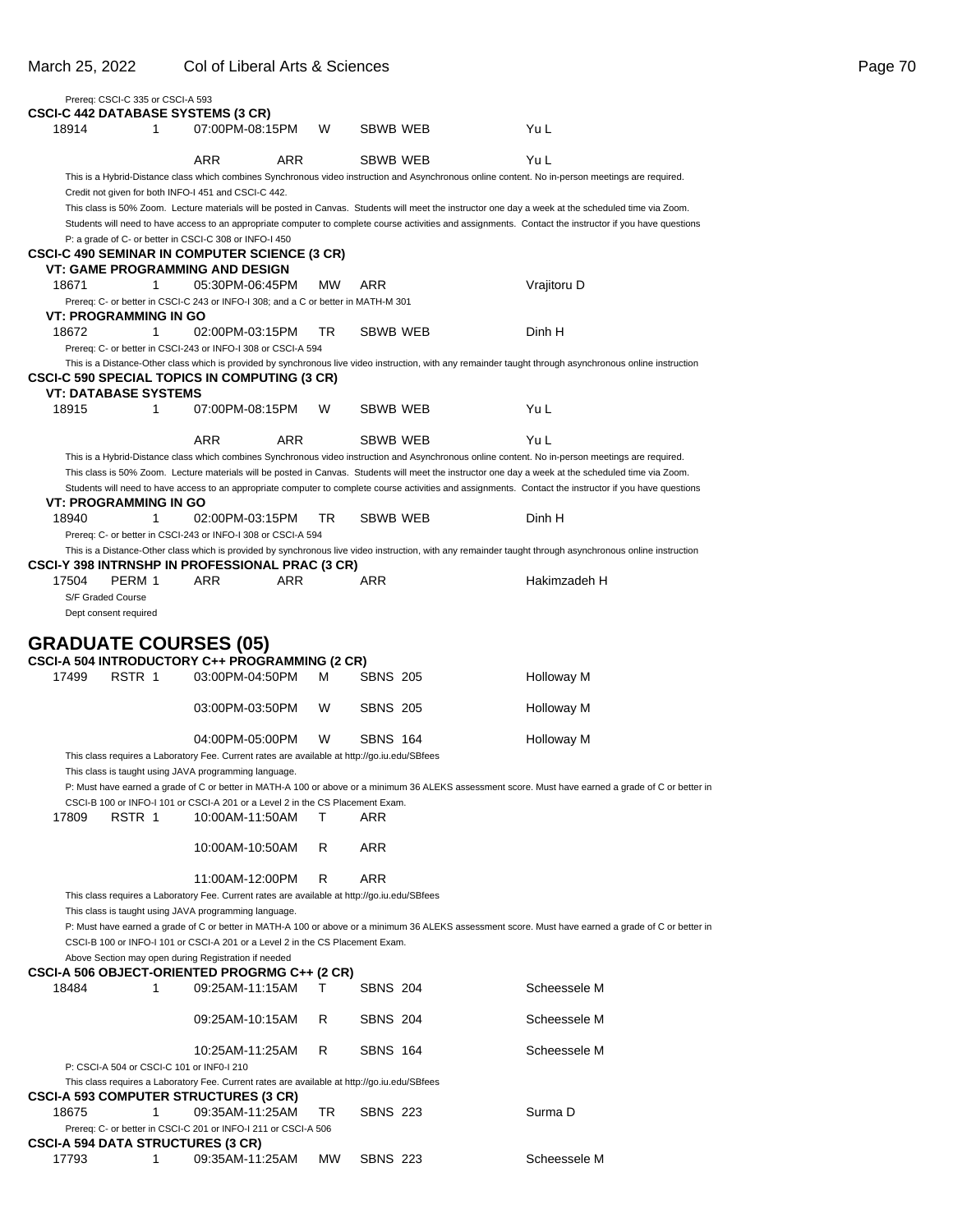|       | P: CSCI-C 201 or INFO-I 211 or CSCI-A 506                                         |                 |     |     |     |             |
|-------|-----------------------------------------------------------------------------------|-----------------|-----|-----|-----|-------------|
|       | <b>CSCI-Y 790 GRADUATE INDEPENDENT STUDY (3 CR)</b>                               |                 |     |     |     |             |
| 17794 | PERM 1                                                                            | <b>ARR</b>      | ARR |     | ARR | Zhang L     |
|       | Deferred Grade Course                                                             |                 |     |     |     |             |
|       | Dept consent required                                                             |                 |     |     |     |             |
| 18435 | PFRM 1                                                                            | ARR             | ARR |     | ARR | Vrajitoru D |
|       | Dept consent required                                                             |                 |     |     |     |             |
|       | Deferred Grade Course                                                             |                 |     |     |     |             |
|       | CSCI-Y 798 PROFSNL PRACTICUM/INTERNSHP (0-3 CR)                                   |                 |     |     |     |             |
| 17898 | PFRM 1                                                                            | ARR             | ARR |     | ARR | Vrajitoru D |
|       | Prereq: must be enrolled in a graduate degree program in Computer Science         |                 |     |     |     |             |
|       | Dept consent required                                                             |                 |     |     |     |             |
|       |                                                                                   |                 |     |     |     |             |
|       | <b>GRADUATE COURSES (052)</b>                                                     |                 |     |     |     |             |
|       | <b>CSCI-B 541 HARDWARE SYSTEM DESIGN I (3 CR)</b>                                 |                 |     |     |     |             |
| 32386 | 1                                                                                 | 04:00PM-05:15PM |     | MW. | ARR | Surma D     |
|       | Prereq: CSCI-C 335 or CSCI-A 593.                                                 |                 |     |     |     |             |
|       | <b>CSCI-B 583 GAME PROGRAMMING AND DESIGN (3 CR)</b>                              |                 |     |     |     |             |
| 32384 | 1                                                                                 | 05:30PM-06:45PM |     | MW. | ARR | Vrajitoru D |
|       | Prereq: C- or better in CSCI-C 243 or INFO-I 308; and a C or better in MATH-M 301 |                 |     |     |     |             |
|       |                                                                                   |                 |     |     |     |             |

# **School of Natural Sciences**

\_\_\_\_\_\_\_\_\_\_\_\_\_\_\_\_\_\_\_\_\_\_\_\_\_\_\_\_\_\_\_\_\_\_\_\_\_\_\_\_\_\_\_\_\_\_\_\_\_\_

### **Computer Science (CSCI)**

| <b>CSCI-A 201 INTRODUCTION TO PROGRAMMING I (4 CR)</b>  |     |                                                                              |            |     |                                                                                                                                                            |
|---------------------------------------------------------|-----|------------------------------------------------------------------------------|------------|-----|------------------------------------------------------------------------------------------------------------------------------------------------------------|
| 35285                                                   | 1   | <b>ARR</b>                                                                   | <b>ARR</b> |     | <b>SBOL ONLINE</b>                                                                                                                                         |
|                                                         |     |                                                                              |            |     | This is a 100% online class taught by IU Southeast. No on-campus class meetings are required. A distance education fee will apply; check your campus       |
|                                                         |     |                                                                              |            |     | bursar website for more information. If IU e-Texts are not used for this class, textbooks and other materials are available at your home campus            |
| bookstore.                                              |     |                                                                              |            |     |                                                                                                                                                            |
| requirements.                                           |     |                                                                              |            |     | This class is offered as part of a joint academic program. Please consult with your advisor to ensure this class will count toward your degree             |
|                                                         |     | This class addresses PYTHON programming. Email questions to jfdoyle@ius.edu. |            |     |                                                                                                                                                            |
|                                                         |     |                                                                              |            |     | This class requires a Distance Education Course Fee. The rate is \$50 per credit hour. Fee rates are available at http://go.iu.edu/SBfees                  |
| 35295                                                   | 8W2 | ARR                                                                          | ARR        |     | <b>SBOL ONLINE</b>                                                                                                                                         |
|                                                         |     |                                                                              |            |     | This is a 100% online class taught by IU Southeast. No on-campus class meetings are required. A distance education fee will apply; check your campus       |
| bookstore.                                              |     |                                                                              |            |     | bursar website for more information. If IU e-Texts are not used for this class, textbooks and other materials are available at your home campus            |
|                                                         |     |                                                                              |            |     | This class is offered as part of a collaborative academic program. Please consult with your advisor to ensure this class will count toward your degree     |
| requirement                                             |     |                                                                              |            |     |                                                                                                                                                            |
|                                                         |     | This class addresses PYTHON programming. Email questions to cgranda@ius.edu  |            |     |                                                                                                                                                            |
|                                                         |     |                                                                              |            |     | This course is designed for non-Computer Science majors. Either CSCI-A201 or CSCI-C201 may be used to satisfy the requirements for the Information         |
| Technology Certificate.                                 |     |                                                                              |            |     |                                                                                                                                                            |
|                                                         |     |                                                                              |            |     | This class requires a Distance Education Course Fee. The rate is \$50 per credit hour. Fee rates are available at http://go.iu.edu/SBfees                  |
| <b>CSCI-A 202 INTRODUCTION TO PROGRAMMING II (4 CR)</b> |     |                                                                              |            |     |                                                                                                                                                            |
| 35290                                                   | 1   | ARR                                                                          | ARR        | ARR |                                                                                                                                                            |
|                                                         |     |                                                                              |            |     | This is a 100% online class taught by IU Southeast. No on-campus class meetings are required. A distance education fee will apply; check your campus       |
| bookstore.                                              |     |                                                                              |            |     | bursar website for more information. If IU e-Texts are not used for this class, textbooks and other materials are available at your home campus            |
|                                                         |     |                                                                              |            |     | This class is offered as part of a collaborative academic program. Please consult with your advisor to ensure this class will count toward your degree     |
| requirement                                             |     |                                                                              |            |     |                                                                                                                                                            |
| Python                                                  |     |                                                                              |            |     |                                                                                                                                                            |
|                                                         |     |                                                                              |            |     | This course is designed for either non-CSCI majors or CSCI majors with no programming experience.                                                          |
|                                                         |     |                                                                              |            |     | Either CSCI-A202 or CSCI-C202 may be used to satisfy the second programming course requirement for the Information Technology Certificate at IU Southeast. |
| CSCI-C 106 INTRO TO COMPUTERS & THEIR USE (3 CR)        |     |                                                                              |            |     | This class requires a Distance Education Course Fee. The rate is \$50 per credit hour. Fee rates are available at http://go.iu.edu/SBfees                  |
| 35340                                                   | 1   | <b>ARR</b>                                                                   | <b>ARR</b> |     | <b>SBOL ONLINE</b>                                                                                                                                         |
|                                                         |     |                                                                              |            |     | This is a 100% online class taught by IU Southeast. No on-campus class meetings are required. A distance education fee will apply; check your campus       |
|                                                         |     |                                                                              |            |     | bursar website for more information. If IU e-Texts are not used for this class, textbooks and other materials are available at your home campus            |
| bookstore.                                              |     |                                                                              |            |     |                                                                                                                                                            |
|                                                         |     |                                                                              |            |     | This class requires a Distance Education Course Fee. The rate is \$50 per credit hour. Fee rates are available at http://go.iu.edu/SBfees                  |
| <b>CSCI-C 201 COMPUTER PROGRAMMING II (4 CR)</b>        |     |                                                                              |            |     |                                                                                                                                                            |
| 35625                                                   | 1   | ARR                                                                          | <b>ARR</b> |     | <b>SBOL ONLINE</b>                                                                                                                                         |
|                                                         |     | This course is taught concurrently with INFO-I210.                           |            |     |                                                                                                                                                            |

This is a 100% online class taught by IU Southeast. No on-campus class meetings are required. A distance education fee will apply; check your campus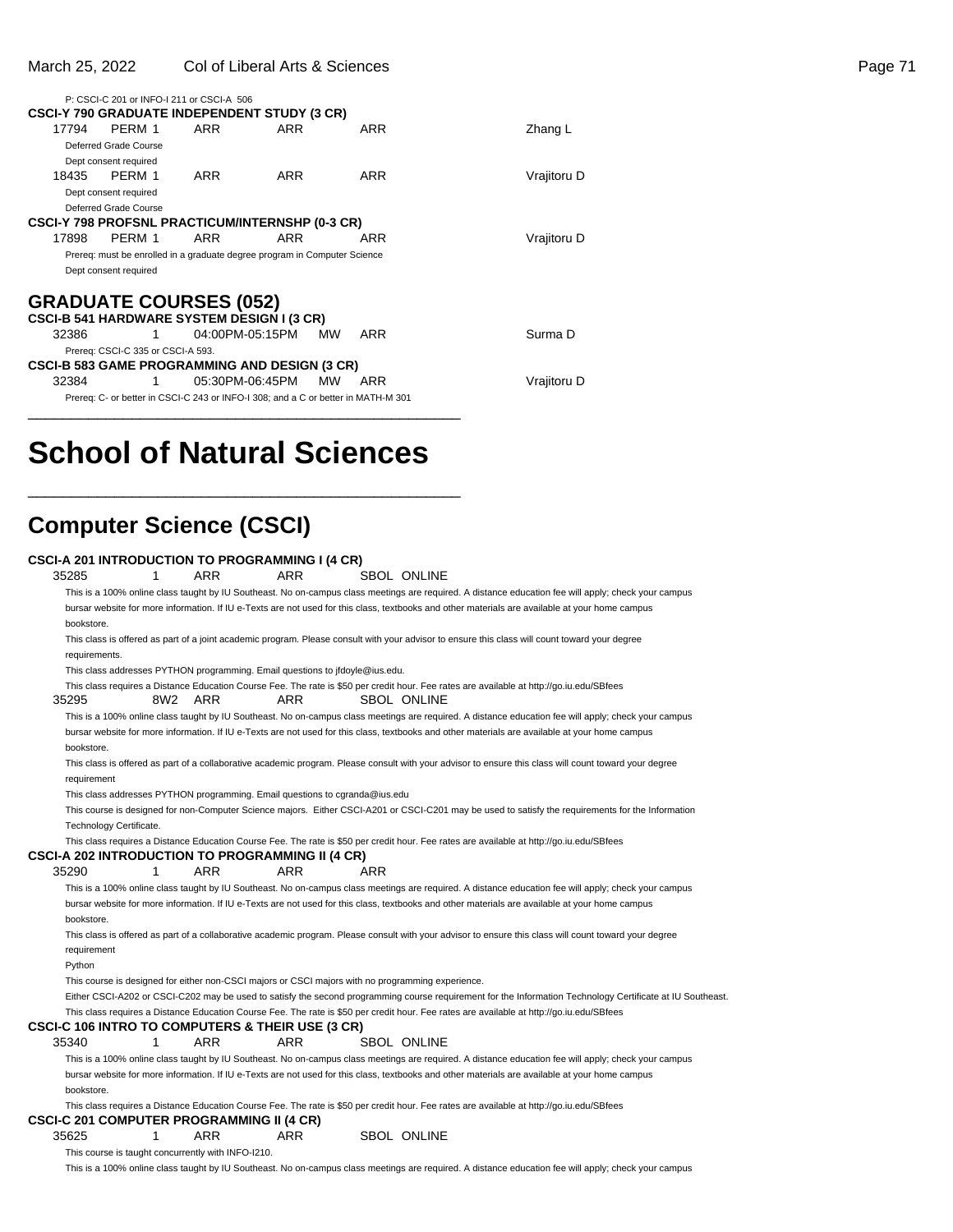bursar website for more information. If IU e-Texts are not used for this class, textbooks and other materials are available at your home campus bookstore.

This class requires a Distance Education Course Fee. The rate is \$50 per credit hour. Fee rates are available at http://go.iu.edu/SBfees \_\_\_\_\_\_\_\_\_\_\_\_\_\_\_\_\_\_\_\_\_\_\_\_\_\_\_\_\_\_\_\_\_\_\_\_\_\_\_\_\_\_\_\_\_\_\_\_\_\_

# **School of Sciences**

\_\_\_\_\_\_\_\_\_\_\_\_\_\_\_\_\_\_\_\_\_\_\_\_\_\_\_\_\_\_\_\_\_\_\_\_\_\_\_\_\_\_\_\_\_\_\_\_\_\_

### **Computer Science (CSCI)**

|                                                                                                                                                                        |                                                                                                                                                          |   |                                          | <b>CSCI-C 106 INTRO TO COMPUTERS &amp; THEIR USE (3 CR)</b> |  |                    |                                                                                                                                                         |  |
|------------------------------------------------------------------------------------------------------------------------------------------------------------------------|----------------------------------------------------------------------------------------------------------------------------------------------------------|---|------------------------------------------|-------------------------------------------------------------|--|--------------------|---------------------------------------------------------------------------------------------------------------------------------------------------------|--|
| 35473                                                                                                                                                                  |                                                                                                                                                          | 1 | ARR                                      | <b>ARR</b>                                                  |  | SBOL ONLINE        | Dodd C                                                                                                                                                  |  |
|                                                                                                                                                                        | This class is part of the "Transfer Indiana" (transferIN) initiative. For additional information, link to www.transferIN.net.                            |   |                                          |                                                             |  |                    |                                                                                                                                                         |  |
|                                                                                                                                                                        | This is a 100% online class taught by IU Kokomo. No on-campus class meetings are required. A distance education fee may apply; check your campus bursar  |   |                                          |                                                             |  |                    |                                                                                                                                                         |  |
|                                                                                                                                                                        | website for more information. If IU e-Texts are not used for this class, textbooks and other materials are available through your home campus bookstore. |   |                                          |                                                             |  |                    |                                                                                                                                                         |  |
|                                                                                                                                                                        |                                                                                                                                                          |   |                                          |                                                             |  |                    | This class requires a Distance Education Course Fee. The rate is \$50 per credit hour. Fee rates are available at http://go.iu.edu/SBfees               |  |
|                                                                                                                                                                        |                                                                                                                                                          |   | <b>CSCI-C 343 DATA STRUCTURES (4 CR)</b> |                                                             |  |                    |                                                                                                                                                         |  |
| 34064                                                                                                                                                                  |                                                                                                                                                          | 1 | <b>ARR</b>                               | <b>ARR</b>                                                  |  | <b>SBOL ONLINE</b> | Liu H                                                                                                                                                   |  |
|                                                                                                                                                                        |                                                                                                                                                          |   |                                          |                                                             |  |                    | This is a 100% online class taught by IU Kokomo. No on-campus class meetings are required. A distance education fee may apply; check your campus bursar |  |
| website for more information. If IU e-Texts are not used for this class, textbooks and other materials are available through your home campus bookstore.               |                                                                                                                                                          |   |                                          |                                                             |  |                    |                                                                                                                                                         |  |
|                                                                                                                                                                        | This class is offered as part of a collaborative academic program. Please consult with your advisor to ensure this class will count toward your degree   |   |                                          |                                                             |  |                    |                                                                                                                                                         |  |
|                                                                                                                                                                        | requirement                                                                                                                                              |   |                                          |                                                             |  |                    |                                                                                                                                                         |  |
|                                                                                                                                                                        | This class is for Online Data Science BS students only.                                                                                                  |   |                                          |                                                             |  |                    |                                                                                                                                                         |  |
| This class requires a Distance Education Course Fee. The rate is \$50 per credit hour. Fee rates are available at http://go.iu.edu/SBfees                              |                                                                                                                                                          |   |                                          |                                                             |  |                    |                                                                                                                                                         |  |
|                                                                                                                                                                        |                                                                                                                                                          |   | <b>Computer Science (CSCI)</b>           |                                                             |  |                    |                                                                                                                                                         |  |
|                                                                                                                                                                        |                                                                                                                                                          |   |                                          | <b>CSCI-N 211 INTRODUCTION TO DATABASES (3 CR)</b>          |  |                    |                                                                                                                                                         |  |
| 34840                                                                                                                                                                  |                                                                                                                                                          | 1 | <b>ARR</b>                               | <b>ARR</b>                                                  |  | <b>SBOL ONLINE</b> | Payli B                                                                                                                                                 |  |
|                                                                                                                                                                        | This is a 100% online class taught by IUPUI. No on-campus class meetings are required. A distance education fee will apply; check your campus bursar     |   |                                          |                                                             |  |                    |                                                                                                                                                         |  |
| website for more information. Textbook purchases may be made through your home campus bookstore.                                                                       |                                                                                                                                                          |   |                                          |                                                             |  |                    |                                                                                                                                                         |  |
| This class is offered as part of a collaborative academic program. Please consult with your advisor to ensure this class will count toward your degree<br>requirements |                                                                                                                                                          |   |                                          |                                                             |  |                    |                                                                                                                                                         |  |
|                                                                                                                                                                        | This course is part of the CS supported IUPUI General Education course curricula. In addition to instructor led help sessions, departmental tutoring     |   |                                          |                                                             |  |                    |                                                                                                                                                         |  |
|                                                                                                                                                                        | assistance is also available at hours to be announced in the course syllabus. Students may take proctored exams through the IUPUI Testing Center or      |   |                                          |                                                             |  |                    |                                                                                                                                                         |  |
|                                                                                                                                                                        | through an alternative proctoring option approved by the instructor.                                                                                     |   |                                          |                                                             |  |                    |                                                                                                                                                         |  |
|                                                                                                                                                                        | This class requires a Distance Education Course Fee. The rate is \$50 per credit hour. Fee rates are available at http://go.iu.edu/SBfees                |   |                                          |                                                             |  |                    |                                                                                                                                                         |  |
| <b>CSCI-N 317 COMPUTATION FOR SCIENTIFIC APP (3 CR)</b>                                                                                                                |                                                                                                                                                          |   |                                          |                                                             |  |                    |                                                                                                                                                         |  |
| 34849                                                                                                                                                                  |                                                                                                                                                          |   | ARR                                      | <b>ARR</b>                                                  |  | SBOL ONLINE        | Tandon Y                                                                                                                                                |  |
|                                                                                                                                                                        |                                                                                                                                                          |   |                                          |                                                             |  |                    | This is a 100% online class taught by IUPUI. No on-campus class meetings are required. A distance education fee will apply; check your campus bursar    |  |

website for more information. Textbook purchases may be made through your home campus bookstore. Students should have regular access to a high-speed or broadband internet connection. Students will view streaming videos that require this bandwidth. Students can take proctored exams through the IUPUI Testing Center or through an alternative proctoring option approved by the instructor.

This class is offered as part of a joint academic program. Please consult with your advisor to ensure this class will count toward your degree requirements.

This class requires a Distance Education Course Fee. The rate is \$50 per credit hour. Fee rates are available at http://go.iu.edu/SBfees

# **Col of Liberal Arts & Sciences**

\_\_\_\_\_\_\_\_\_\_\_\_\_\_\_\_\_\_\_\_\_\_\_\_\_\_\_\_\_\_\_\_\_\_\_\_\_\_\_\_\_\_\_\_\_\_\_\_\_\_

\_\_\_\_\_\_\_\_\_\_\_\_\_\_\_\_\_\_\_\_\_\_\_\_\_\_\_\_\_\_\_\_\_\_\_\_\_\_\_\_\_\_\_\_\_\_\_\_\_\_

### **Criminal Justice (CJUS)**

**CJUS-B 190 HUMAN BEHAVIOR AND SOCIAL INST (3 CR)**

**VT: OUTSMARTING THE CRIMINAL**

18815 1 ARR ARR SBOL ONLINE Block M

Campuswide Gen Ed Common Core: Human Behavior and Social Institutions

This class requires a Distance Education Course Fee. The rate is \$50 per credit hour. Fee rates are available at http://go.iu.edu/SBfees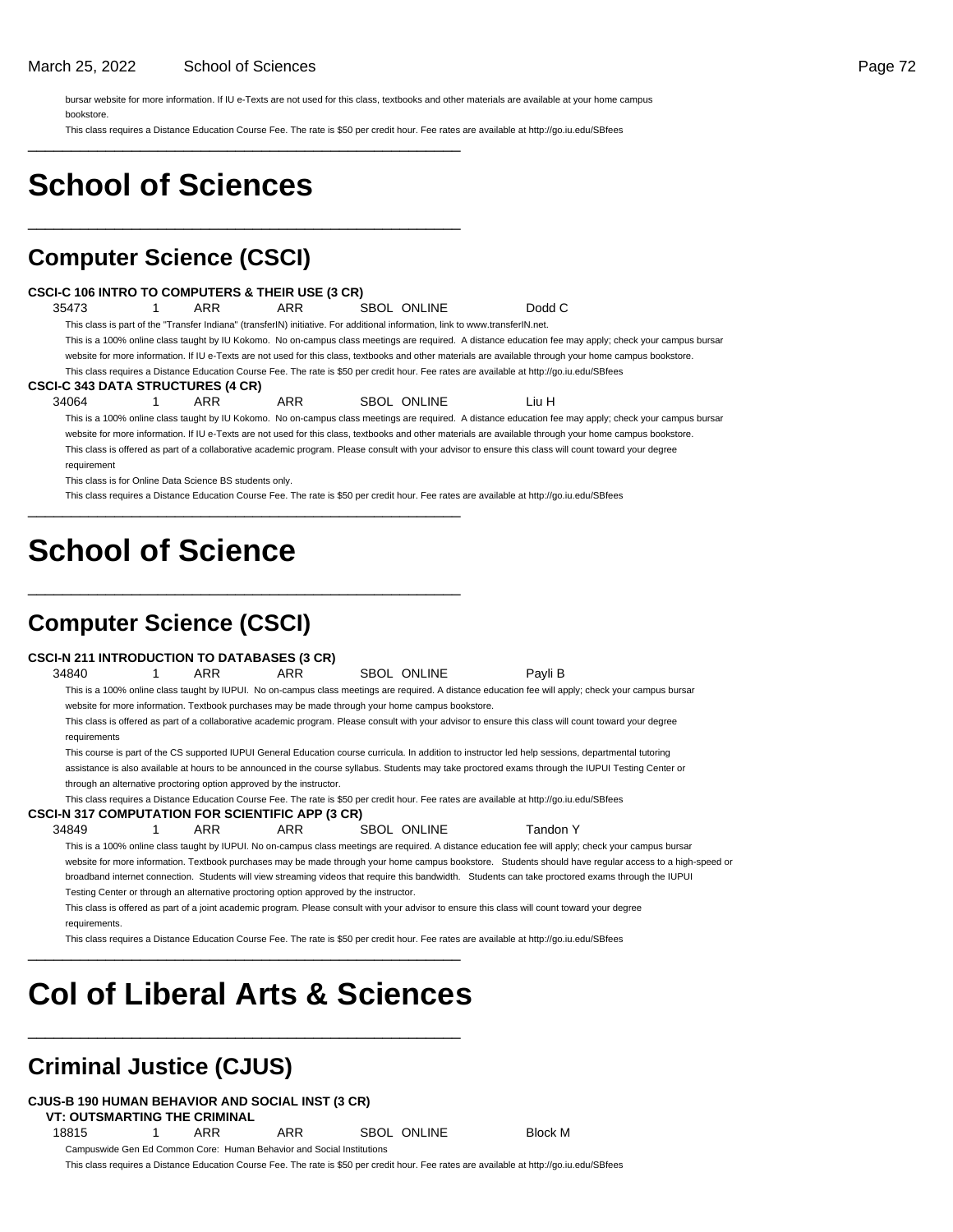|                                         |        |   | Online All course: 100% online taught asynchronously. No on-campus class meetings are required.                                                                                                                                              |     |           |                  |                    |                |                                                                                                                                                      |
|-----------------------------------------|--------|---|----------------------------------------------------------------------------------------------------------------------------------------------------------------------------------------------------------------------------------------------|-----|-----------|------------------|--------------------|----------------|------------------------------------------------------------------------------------------------------------------------------------------------------|
| VT: CRIME AND THE MEDIA                 |        |   |                                                                                                                                                                                                                                              |     |           |                  |                    |                |                                                                                                                                                      |
| 32459                                   | RSTR 1 |   | 10:00AM-11:15AM                                                                                                                                                                                                                              |     | TR        | ARR              |                    | Merken S       |                                                                                                                                                      |
|                                         |        |   | Campuswide Gen Ed Common Core: Human Behavior and Social Institutions                                                                                                                                                                        |     |           |                  |                    |                |                                                                                                                                                      |
|                                         |        |   | This First-Year Seminar class is intended for Freshmen who have completed 29 or fewer credit hours.                                                                                                                                          |     |           |                  |                    |                | This course has been approved to enforce the IU South Bend Attendance and Course Commitment Policy and the full text of this policy is available at: |
|                                         |        |   | https://students.iusb.edu/registrar/policies/attendance.html                                                                                                                                                                                 |     |           |                  |                    |                |                                                                                                                                                      |
|                                         |        |   | CJUS-P 100 INTRO TO CRIMINAL JUSTICE (3 CR)                                                                                                                                                                                                  |     |           |                  |                    |                |                                                                                                                                                      |
|                                         |        |   | This class is part of the "Transfer Indiana" (transferIN) initiative. For additional information, link to http://www.transferin.net                                                                                                          |     |           |                  |                    |                |                                                                                                                                                      |
| 17946                                   |        | 1 | 11:30AM-12:45PM                                                                                                                                                                                                                              |     | <b>MW</b> | ARR              |                    | Cory Jr J      |                                                                                                                                                      |
|                                         |        |   |                                                                                                                                                                                                                                              |     |           |                  |                    |                | This course has been approved to enforce the IU South Bend Attendance and Course Commitment Policy and the full text of this policy is available at: |
|                                         |        |   | https://students.iusb.edu/registrar/policies/attendance.html                                                                                                                                                                                 |     |           |                  |                    |                |                                                                                                                                                      |
| 18237                                   |        | 1 | ARR                                                                                                                                                                                                                                          | ARR |           |                  | <b>SBOL ONLINE</b> | Cory Jr J      |                                                                                                                                                      |
|                                         |        |   |                                                                                                                                                                                                                                              |     |           |                  |                    |                | This course has been approved to enforce the IU South Bend Attendance and Course Commitment Policy and the full text of this policy is available at: |
|                                         |        |   | https://students.iusb.edu/registrar/policies/attendance.html                                                                                                                                                                                 |     |           |                  |                    |                |                                                                                                                                                      |
|                                         |        |   | Online All course: 100% online taught asynchronously. No on-campus class meetings are required.<br>This class requires a Distance Education Course Fee. The rate is \$50 per credit hour. Fee rates are available at http://go.iu.edu/SBfees |     |           |                  |                    |                |                                                                                                                                                      |
|                                         |        |   | CJUS-P 120 CRIM JUSTICE CAREERS & ETHICS (3 CR)                                                                                                                                                                                              |     |           |                  |                    |                |                                                                                                                                                      |
| 33507                                   |        | 1 | 02:30PM-03:45PM                                                                                                                                                                                                                              |     | MW        | ARR              |                    | Cory Jr J      |                                                                                                                                                      |
|                                         |        |   |                                                                                                                                                                                                                                              |     |           |                  |                    |                | This course has been approved to enforce the IU South Bend Attendance and Course Commitment Policy and the full text of this policy is available at: |
|                                         |        |   | https://students.iusb.edu/registrar/policies/attendance.html                                                                                                                                                                                 |     |           |                  |                    |                |                                                                                                                                                      |
|                                         |        |   | <b>CJUS-P 200 THEORIES OF CRIME AND DEVIANCE (3 CR)</b>                                                                                                                                                                                      |     |           |                  |                    |                |                                                                                                                                                      |
| 18132                                   |        | 1 | ARR                                                                                                                                                                                                                                          | ARR |           |                  | SBOL ONLINE        | Robinson C     |                                                                                                                                                      |
| Prereq: CJUS-P 100 or SPEA-J 101        |        |   |                                                                                                                                                                                                                                              |     |           |                  |                    |                |                                                                                                                                                      |
|                                         |        |   |                                                                                                                                                                                                                                              |     |           |                  |                    |                | This course has been approved to enforce the IU South Bend Attendance and Course Commitment Policy and the full text of this policy is available at: |
|                                         |        |   | https://students.iusb.edu/registrar/policies/attendance.html<br>This class requires a Distance Education Course Fee. The rate is \$50 per credit hour. Fee rates are available at http://go.iu.edu/SBfees                                    |     |           |                  |                    |                |                                                                                                                                                      |
|                                         |        |   | Online All course: 100% online taught asynchronously. No on-campus class meetings are required.                                                                                                                                              |     |           |                  |                    |                |                                                                                                                                                      |
|                                         |        |   | CJUS-P 290 THE NATURE OF INQUIRY (3 CR)                                                                                                                                                                                                      |     |           |                  |                    |                |                                                                                                                                                      |
| 17947                                   |        | 1 | 11:30AM-12:45PM                                                                                                                                                                                                                              |     | TR        | <b>SBDW 1150</b> |                    | Robinson C     |                                                                                                                                                      |
|                                         |        |   | Prereq: CJUS-P 100 or SPEA-J 101 and CJUS-P 200                                                                                                                                                                                              |     |           |                  |                    |                |                                                                                                                                                      |
|                                         |        |   |                                                                                                                                                                                                                                              |     |           |                  |                    |                | This course has been approved to enforce the IU South Bend Attendance and Course Commitment Policy and the full text of this policy is available at: |
|                                         |        |   | https://students.iusb.edu/registrar/policies/attendance.html                                                                                                                                                                                 |     |           |                  |                    |                |                                                                                                                                                      |
|                                         |        |   | This class fulfills the Information Literacy General Education Requirement                                                                                                                                                                   |     |           |                  |                    |                |                                                                                                                                                      |
|                                         |        |   | CJUS-P 300 TOPICS IN CRIMINAL JUSTICE (3 CR)                                                                                                                                                                                                 |     |           |                  |                    |                |                                                                                                                                                      |
| 18367                                   |        | 1 | <b>VT: CRIMINALISTICS AND FORENSICS</b><br>10:00AM-11:15AM                                                                                                                                                                                   |     | <b>MW</b> | ARR              |                    | Merken S       |                                                                                                                                                      |
| Prereq: CJUS-P 100 and CJUS-P 200       |        |   |                                                                                                                                                                                                                                              |     |           |                  |                    |                |                                                                                                                                                      |
|                                         |        |   |                                                                                                                                                                                                                                              |     |           |                  |                    |                | This course has been approved to enforce the IU South Bend Attendance and Course Commitment Policy and the full text of this policy is available at: |
|                                         |        |   | https://students.iusb.edu/registrar/policies/attendance.html                                                                                                                                                                                 |     |           |                  |                    |                |                                                                                                                                                      |
|                                         |        |   | CJUS-P 301 POLICE IN CONTEMPORARY SOCIETY (3 CR)                                                                                                                                                                                             |     |           |                  |                    |                |                                                                                                                                                      |
| 18816                                   |        | 1 | 02:30PM-03:45PM                                                                                                                                                                                                                              |     | TR        | ARR              |                    | Robinson C     |                                                                                                                                                      |
| Prereg: CJUS-P 100 and CJUS-P 200       |        |   |                                                                                                                                                                                                                                              |     |           |                  |                    |                |                                                                                                                                                      |
|                                         |        |   | CJUS-P 302 COURTS AND CRIMINAL JUSTICE (3 CR)                                                                                                                                                                                                |     |           |                  |                    |                |                                                                                                                                                      |
| 17948                                   |        | 1 | 01:00PM-02:15PM                                                                                                                                                                                                                              |     | TR        | ARR              |                    | <b>Block M</b> |                                                                                                                                                      |
|                                         |        |   | Prereq: CJUS-P 100 or SPEA-J 101 and CJUS-P 200                                                                                                                                                                                              |     |           |                  |                    |                |                                                                                                                                                      |
|                                         |        |   |                                                                                                                                                                                                                                              |     |           |                  |                    |                | This course has been approved to enforce the IU South Bend Attendance and Course Commitment Policy and the full text of this policy is available at: |
|                                         |        |   | https://students.iusb.edu/registrar/policies/attendance.html<br>CJUS-P 320 FOUND OF CRIM INVESTIGATION (3 CR)                                                                                                                                |     |           |                  |                    |                |                                                                                                                                                      |
| 32460                                   |        | 1 | ARR                                                                                                                                                                                                                                          | ARR |           |                  | SBOL ONLINE        | Cory Jr J      |                                                                                                                                                      |
|                                         |        |   | This class requires a Distance Education Course Fee. The rate is \$50 per credit hour. Fee rates are available at http://go.iu.edu/SBfees                                                                                                    |     |           |                  |                    |                |                                                                                                                                                      |
|                                         |        |   |                                                                                                                                                                                                                                              |     |           |                  |                    |                | This course has been approved to enforce the IU South Bend Attendance and Course Commitment Policy and the full text of this policy is available at: |
|                                         |        |   | https://students.iusb.edu/registrar/policies/attendance.html                                                                                                                                                                                 |     |           |                  |                    |                |                                                                                                                                                      |
|                                         |        |   | Online All course: 100% online taught asynchronously. No on-campus class meetings are required.                                                                                                                                              |     |           |                  |                    |                |                                                                                                                                                      |
| Prereq: CJUS-P 100 and CJUS-P 200       |        |   |                                                                                                                                                                                                                                              |     |           |                  |                    |                |                                                                                                                                                      |
| CJUS-P 345 TERRORISM (3 CR)             |        |   |                                                                                                                                                                                                                                              |     |           |                  |                    |                |                                                                                                                                                      |
| 32461                                   |        | 1 | 10:00AM-11:15AM                                                                                                                                                                                                                              |     | TR        | ARR              |                    | <b>Block M</b> |                                                                                                                                                      |
|                                         |        |   |                                                                                                                                                                                                                                              |     |           |                  |                    |                | This course has been approved to enforce the IU South Bend Attendance and Course Commitment Policy and the full text of this policy is available at: |
|                                         |        |   | https://students.iusb.edu/registrar/policies/attendance.html                                                                                                                                                                                 |     |           |                  |                    |                |                                                                                                                                                      |
| Prereq: CJUS-P 100 and CJUS-P 200       |        |   |                                                                                                                                                                                                                                              |     |           |                  |                    |                |                                                                                                                                                      |
| CJUS-P 370 CRIMINAL LAW (3 CR)<br>18207 |        | 1 | 01:00PM-02:15PM                                                                                                                                                                                                                              |     | MW.       | SBEA 1015        |                    | Merken S       |                                                                                                                                                      |
| Prereq: CJUS-P 100 and CJUS-P 200       |        |   |                                                                                                                                                                                                                                              |     |           |                  |                    |                |                                                                                                                                                      |
|                                         |        |   |                                                                                                                                                                                                                                              |     |           |                  |                    |                |                                                                                                                                                      |
|                                         |        |   |                                                                                                                                                                                                                                              |     |           |                  |                    |                |                                                                                                                                                      |
|                                         |        |   | This course has been approved to enforce the IU South Bend Attendance and Course Commitment Policy and the full text of this policy is available at:                                                                                         |     |           |                  |                    |                |                                                                                                                                                      |
|                                         |        |   | https://students.iusb.edu/registrar/policies/attendance.html                                                                                                                                                                                 |     |           |                  |                    |                |                                                                                                                                                      |
| 17949                                   | PERM 1 |   | CJUS-P 481 FIELD EXPERIENCE IN CRIM JUS (1-6 CR)<br>ARR                                                                                                                                                                                      | ARR |           | ARR              |                    | Cory Jr J      |                                                                                                                                                      |
| S/F Graded Course                       |        |   |                                                                                                                                                                                                                                              |     |           |                  |                    |                |                                                                                                                                                      |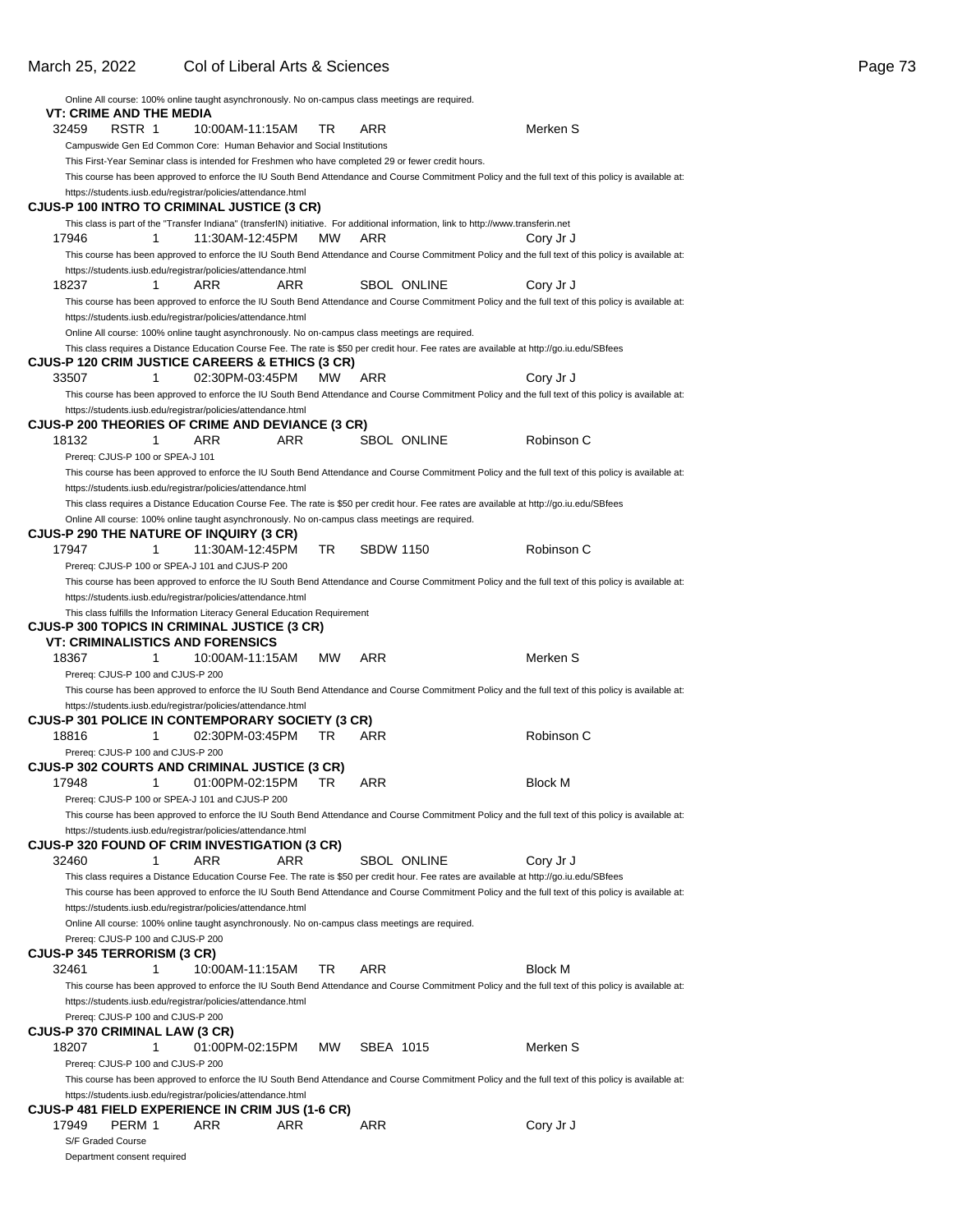Prerequisite: CJUS-P 100 or SPEA-J 101 and CJUS-P 200

This course has been approved to enforce the IU South Bend Attendance and Course Commitment Policy and the full text of this policy is available at:

https://students.iusb.edu/registrar/policies/attendance.html

**CJUS-P 495 INDIVIDUAL READINGS (3 CR)**

34134 PERM 1 ARR ARR ARR Merken S

\_\_\_\_\_\_\_\_\_\_\_\_\_\_\_\_\_\_\_\_\_\_\_\_\_\_\_\_\_\_\_\_\_\_\_\_\_\_\_\_\_\_\_\_\_\_\_\_\_\_

\_\_\_\_\_\_\_\_\_\_\_\_\_\_\_\_\_\_\_\_\_\_\_\_\_\_\_\_\_\_\_\_\_\_\_\_\_\_\_\_\_\_\_\_\_\_\_\_\_\_

# **School of Arts & Letters**

## **English (ENG)**

#### **ENG-L 635 RDGS AMER ETHNIC LIT & CLTR (4 CR)**

35554 1 ARR ARR SBOL ONLINE Earley S

This is a 100% online class taught by IU Southeast. No on-campus class meetings are required. A distance education fee will apply; check your campus bursar website for more information. If IU e-Texts are not used for this class, textbooks and other materials are available at your home campus bookstore.

This class requires a Distance Education Course Fee. The rate is \$50 per credit hour. Fee rates are available at http://go.iu.edu/SBfees

# **College of Arts & Sciences**

\_\_\_\_\_\_\_\_\_\_\_\_\_\_\_\_\_\_\_\_\_\_\_\_\_\_\_\_\_\_\_\_\_\_\_\_\_\_\_\_\_\_\_\_\_\_\_\_\_\_

\_\_\_\_\_\_\_\_\_\_\_\_\_\_\_\_\_\_\_\_\_\_\_\_\_\_\_\_\_\_\_\_\_\_\_\_\_\_\_\_\_\_\_\_\_\_\_\_\_\_

## **English (ENG)**

| <b>ENG-G 655 HIST OF THE ENGLISH LANGUAGE (4 CR)</b>     |                                          |     |                                                                                                                                           |                                                                                                                                                      |
|----------------------------------------------------------|------------------------------------------|-----|-------------------------------------------------------------------------------------------------------------------------------------------|------------------------------------------------------------------------------------------------------------------------------------------------------|
| 33736                                                    | ARR                                      | ARR | SBOL ONLINE                                                                                                                               | O'Camb B                                                                                                                                             |
|                                                          |                                          |     |                                                                                                                                           | This is a 100% online class taught by IU Northwest. No on-campus class meetings are required. A distance education fee will apply; check your campus |
|                                                          |                                          |     | bursar website for more information. Textbook purchases may be made through your home campus bookstore.                                   |                                                                                                                                                      |
|                                                          |                                          |     | This class requires a Distance Education Course Fee. The rate is \$50 per credit hour. Fee rates are available at http://qo.iu.edu/SBfees |                                                                                                                                                      |
| ENG-L 646 RDGS IN MEDIA, LIT, AND CLTR (4 CR)            |                                          |     |                                                                                                                                           |                                                                                                                                                      |
| 33754                                                    | ARR                                      | ARR | SBOL ONLINE                                                                                                                               | Gustafson K                                                                                                                                          |
|                                                          |                                          |     |                                                                                                                                           | This is a 100% online class taught by IU Northwest. No on-campus class meetings are required. A distance education fee will apply; check your campus |
|                                                          |                                          |     | bursar website for more information. Textbook purchases may be made through your home campus bookstore.                                   |                                                                                                                                                      |
|                                                          | VT: JANE AUSTEN AND CONTEMPORARY CULTURE |     |                                                                                                                                           |                                                                                                                                                      |
|                                                          |                                          |     | This class requires a Distance Education Course Fee. The rate is \$50 per credit hour. Fee rates are available at http://go.iu.edu/SBfees |                                                                                                                                                      |
| <b>ENG-L 655 AMER LIT &amp; CULTURE 1900-1945 (4 CR)</b> |                                          |     |                                                                                                                                           |                                                                                                                                                      |
| 33742                                                    | ARR                                      | ARR | SBOL ONLINE                                                                                                                               | Cycholl G                                                                                                                                            |
|                                                          |                                          |     |                                                                                                                                           | This is a 100% online class taught by IU Northwest. No on-campus class meetings are required. A distance education fee will apply; check your campus |
|                                                          |                                          |     | bursar website for more information. Textbook purchases may be made through your home campus bookstore.                                   |                                                                                                                                                      |
|                                                          |                                          |     | This class requires a Distance Education Course Fee. The rate is \$50 per credit hour. Fee rates are available at http://go.iu.edu/SBfees |                                                                                                                                                      |
|                                                          |                                          |     |                                                                                                                                           |                                                                                                                                                      |

# **Sch of Humanities & Social Sci**

\_\_\_\_\_\_\_\_\_\_\_\_\_\_\_\_\_\_\_\_\_\_\_\_\_\_\_\_\_\_\_\_\_\_\_\_\_\_\_\_\_\_\_\_\_\_\_\_\_\_

# **English (ENG)**

| <b>ENG-G 660 STYLISTICS (4 CR)</b>                                                                  |                                                       |     |            |             |                                                                                                                                                                                                                                                                                                                                                                                                                                                                         |  |
|-----------------------------------------------------------------------------------------------------|-------------------------------------------------------|-----|------------|-------------|-------------------------------------------------------------------------------------------------------------------------------------------------------------------------------------------------------------------------------------------------------------------------------------------------------------------------------------------------------------------------------------------------------------------------------------------------------------------------|--|
| 34259                                                                                               | ARR                                                   | ARR |            | SBOL ONLINE | <b>Blewett K</b>                                                                                                                                                                                                                                                                                                                                                                                                                                                        |  |
| requirement                                                                                         | Fulfills certificate in Composition and MA in English |     |            |             | This is a 100% online class taught by IU East. No on-campus class meetings are required. A distance education fee will apply; check your campus bursar<br>website for more information. If IU e-Texts are not used for this class, textbooks and other materials are available at your home campus bookstore.<br>This class is offered as part of a collaborative academic program. Please consult with your advisor to ensure this class will count toward your degree |  |
| <b>ENG-L 553 STUDIES IN LITERATURE (4 CR)</b><br><b>VT: INDENTITY INTERNTL SHORT STORY</b><br>34032 | ARR                                                   | ARR | <b>ARR</b> |             | This class requires a Distance Education Course Fee. The rate is \$50 per credit hour. Fee rates are available at http://qo.iu.edu/SBfees<br>White F                                                                                                                                                                                                                                                                                                                    |  |

This is a 100% online class taught by IU Kokomo. No on-campus class meetings are required. A distance education fee may apply; check your campus bursar website for more information. If IU e-Texts are not used for this class, textbooks and other materials are available through your home campus bookstore. This class is offered as part of a collaborative academic program. Please consult with your advisor to ensure this class will count toward your degree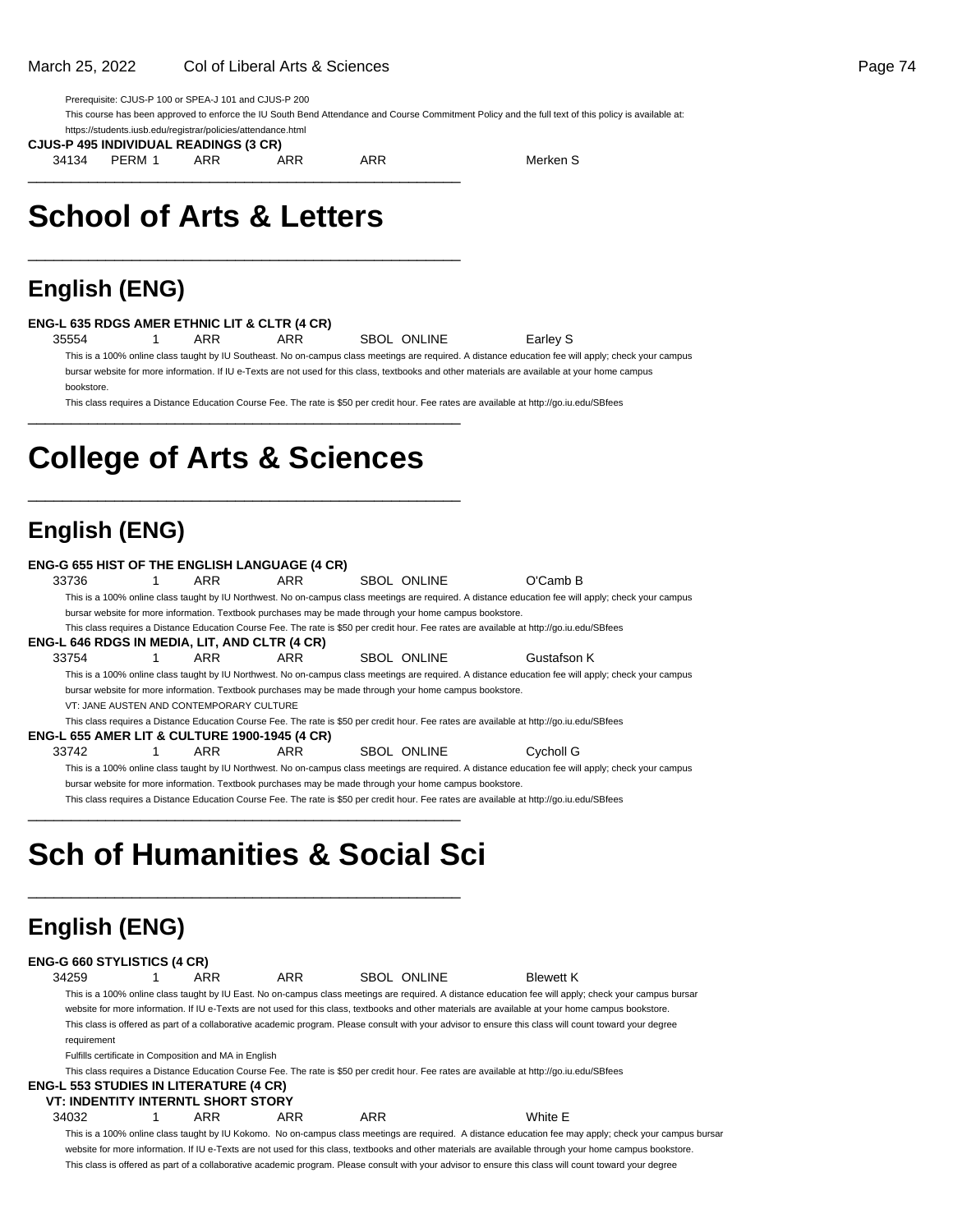| requirement<br>ENG-W 260 WRITING OF FILM CRITICISM (3 CR)<br>35467                                 |     |                                                                 |     |     |                    | This class requires a Distance Education Course Fee. The rate is \$50 per credit hour. Fee rates are available at http://go.iu.edu/SBfees                                                                                                                                                                     |
|----------------------------------------------------------------------------------------------------|-----|-----------------------------------------------------------------|-----|-----|--------------------|---------------------------------------------------------------------------------------------------------------------------------------------------------------------------------------------------------------------------------------------------------------------------------------------------------------|
|                                                                                                    |     |                                                                 |     |     |                    |                                                                                                                                                                                                                                                                                                               |
|                                                                                                    |     |                                                                 |     |     |                    |                                                                                                                                                                                                                                                                                                               |
|                                                                                                    | 8W2 | ARR                                                             | ARR |     | <b>SBOL ONLINE</b> | Keener J                                                                                                                                                                                                                                                                                                      |
|                                                                                                    |     | This class meets during the second eight weeks of the semester. |     |     |                    |                                                                                                                                                                                                                                                                                                               |
|                                                                                                    |     |                                                                 |     |     |                    | This is a 100% online class taught by IU Kokomo. No on-campus class meetings are required. A distance education fee may apply; check your campus bursar                                                                                                                                                       |
|                                                                                                    |     |                                                                 |     |     |                    | website for more information. If IU e-Texts are not used for this class, textbooks and other materials are available through your home campus bookstore.                                                                                                                                                      |
|                                                                                                    |     | ENG-W 270 ARGUMENTATIVE WRITING (3 CR)                          |     |     |                    | This class requires a Distance Education Course Fee. The rate is \$50 per credit hour. Fee rates are available at http://go.iu.edu/SBfees                                                                                                                                                                     |
| 34275                                                                                              | 1   | ARR                                                             | ARR |     | <b>SBOL ONLINE</b> | Clapp-Itnyre A                                                                                                                                                                                                                                                                                                |
|                                                                                                    |     |                                                                 |     |     |                    | This is a 100% online class taught by IU East. No on-campus class meetings are required. A distance education fee will apply; check your campus bursar                                                                                                                                                        |
|                                                                                                    |     |                                                                 |     |     |                    | website for more information. If IU e-Texts are not used for this class, textbooks and other materials are available at your home campus bookstore.                                                                                                                                                           |
|                                                                                                    |     | Restricted to distance education students only.                 |     |     |                    |                                                                                                                                                                                                                                                                                                               |
| Prerequisite: ENG-W 131                                                                            |     |                                                                 |     |     |                    |                                                                                                                                                                                                                                                                                                               |
|                                                                                                    |     |                                                                 |     |     |                    | This class is offered as part of a collaborative academic program. Please consult with your advisor to ensure this class will count toward your degree                                                                                                                                                        |
| requirements.                                                                                      |     |                                                                 |     |     |                    |                                                                                                                                                                                                                                                                                                               |
|                                                                                                    |     |                                                                 |     |     |                    | This class requires a Distance Education Course Fee. The rate is \$50 per credit hour. Fee rates are available at http://go.iu.edu/SBfees                                                                                                                                                                     |
| <b>ENG-W 500 TEACHING COMPOSITION (4 CR)</b>                                                       |     |                                                                 |     |     |                    |                                                                                                                                                                                                                                                                                                               |
| 34249                                                                                              | 1   | ARR                                                             | ARR |     | <b>SBOL ONLINE</b> | Kauza J                                                                                                                                                                                                                                                                                                       |
|                                                                                                    |     |                                                                 |     |     |                    | This is a 100% online class taught by IU East. No on-campus class meetings are required. A distance education fee will apply; check your campus bursar                                                                                                                                                        |
|                                                                                                    |     |                                                                 |     |     |                    | website for more information. If IU e-Texts are not used for this class, textbooks and other materials are available at your home campus bookstore.                                                                                                                                                           |
|                                                                                                    |     |                                                                 |     |     |                    | This class is offered as part of a collaborative academic program. Please consult with your advisor to ensure this class will count toward your degree                                                                                                                                                        |
| requirement                                                                                        |     | Fulfills Certificate in Composition and MA in English           |     |     |                    |                                                                                                                                                                                                                                                                                                               |
|                                                                                                    |     |                                                                 |     |     |                    | This class requires a Distance Education Course Fee. The rate is \$50 per credit hour. Fee rates are available at http://go.iu.edu/SBfees                                                                                                                                                                     |
| ENG-W 509 INTR:WRITNG & LITERACY STUDIES (4 CR)                                                    |     |                                                                 |     |     |                    |                                                                                                                                                                                                                                                                                                               |
| 34239                                                                                              | 1   |                                                                 |     |     |                    |                                                                                                                                                                                                                                                                                                               |
|                                                                                                    |     | ARR                                                             | ARR |     | <b>SBOL ONLINE</b> | Helton E                                                                                                                                                                                                                                                                                                      |
|                                                                                                    |     |                                                                 |     |     |                    |                                                                                                                                                                                                                                                                                                               |
|                                                                                                    |     |                                                                 |     |     |                    | This is a 100% online class taught by IU East. No on-campus class meetings are required. A distance education fee will apply; check your campus bursar<br>website for more information. If IU e-Texts are not used for this class, textbooks and other materials are available at your home campus bookstore. |
|                                                                                                    |     |                                                                 |     |     |                    | This class is offered as part of a collaborative academic program. Please consult with your advisor to ensure this class will count toward your degree                                                                                                                                                        |
| requirement                                                                                        |     |                                                                 |     |     |                    |                                                                                                                                                                                                                                                                                                               |
|                                                                                                    |     | Fulfills Certificate in Composition and MA in English           |     |     |                    |                                                                                                                                                                                                                                                                                                               |
|                                                                                                    |     |                                                                 |     |     |                    | This class requires a Distance Education Course Fee. The rate is \$50 per credit hour. Fee rates are available at http://go.iu.edu/SBfees                                                                                                                                                                     |
|                                                                                                    |     |                                                                 |     |     |                    |                                                                                                                                                                                                                                                                                                               |
| 34026                                                                                              | 1   | ARR                                                             | ARR | ARR |                    | Cook P                                                                                                                                                                                                                                                                                                        |
|                                                                                                    |     |                                                                 |     |     |                    | This is a 100% online class taught by IU Kokomo. No on-campus class meetings are required. A distance education fee may apply; check your campus bursar                                                                                                                                                       |
|                                                                                                    |     |                                                                 |     |     |                    | website for more information. If IU e-Texts are not used for this class, textbooks and other materials are available through your home campus bookstore.                                                                                                                                                      |
|                                                                                                    |     |                                                                 |     |     |                    | This class is offered as part of a collaborative academic program. Please consult with your advisor to ensure this class will count toward your degree                                                                                                                                                        |
| requirement                                                                                        |     |                                                                 |     |     |                    |                                                                                                                                                                                                                                                                                                               |
|                                                                                                    |     |                                                                 |     |     |                    | This class requires a Distance Education Course Fee. The rate is \$50 per credit hour. Fee rates are available at http://go.iu.edu/SBfees                                                                                                                                                                     |
| 34233                                                                                              | 1   | ARR                                                             | ARR |     | SBOL ONLINE        | Kauza J                                                                                                                                                                                                                                                                                                       |
|                                                                                                    |     |                                                                 |     |     |                    | This is a 100% online class taught by IU East. No on-campus class meetings are required. A distance education fee will apply; check your campus bursar                                                                                                                                                        |
| ENG-W 600 TPCS IN RHETORIC & COMPOSITION (4 CR)<br>ENG-W 620 ADVANCED ARGUMENTATIVE WRITING (4 CR) |     |                                                                 |     |     |                    | website for more information. If IU e-Texts are not used for this class, textbooks and other materials are available at your home campus bookstore.                                                                                                                                                           |
|                                                                                                    |     |                                                                 |     |     |                    | This class is offered as part of a collaborative academic program. Please consult with your advisor to ensure this class will count toward your degree                                                                                                                                                        |
| requirement                                                                                        |     |                                                                 |     |     |                    |                                                                                                                                                                                                                                                                                                               |
|                                                                                                    |     | Fulfills Certificate in Composition and MA in English           |     |     |                    |                                                                                                                                                                                                                                                                                                               |

|       | <b>VT: ART OF IMITATION</b>   | NG-A 190 ART, AESTHETICS, & CREATIVITY (3 CR)                                                |                |                  |                                                                                                                                                      |
|-------|-------------------------------|----------------------------------------------------------------------------------------------|----------------|------------------|------------------------------------------------------------------------------------------------------------------------------------------------------|
| 17975 |                               | 01:00PM-02:15PM                                                                              | т              | ARR              | Lee D                                                                                                                                                |
|       |                               | 01:00PM-02:15PM                                                                              | R <sup>R</sup> | ARR              | Lee D                                                                                                                                                |
|       |                               | Campuswide Gen Ed Common Core: Arts, Aesthetics, and Creativity                              |                |                  |                                                                                                                                                      |
|       |                               |                                                                                              |                |                  | This course has been approved to enforce the IU South Bend Attendance and Course Commitment Policy and the full text of this policy is available at: |
|       |                               | https://students.iusb.edu/registrar/policies/attendance.html                                 |                |                  |                                                                                                                                                      |
|       |                               | This class requires a Laboratory Fee. Current rates are available at http://go.iu.edu/SBfees |                |                  |                                                                                                                                                      |
|       | <b>VT: FIRST-YEAR STORIES</b> |                                                                                              |                |                  |                                                                                                                                                      |
| 18943 | RSTR 1                        | 02:30PM-03:45PM                                                                              | <b>MW</b>      | <b>SBDW 1190</b> | Ervick K                                                                                                                                             |
|       |                               |                                                                                              |                |                  | This course has been approved to enforce the IU South Bend Attendance and Course Commitment Policy and the full text of this policy is available at: |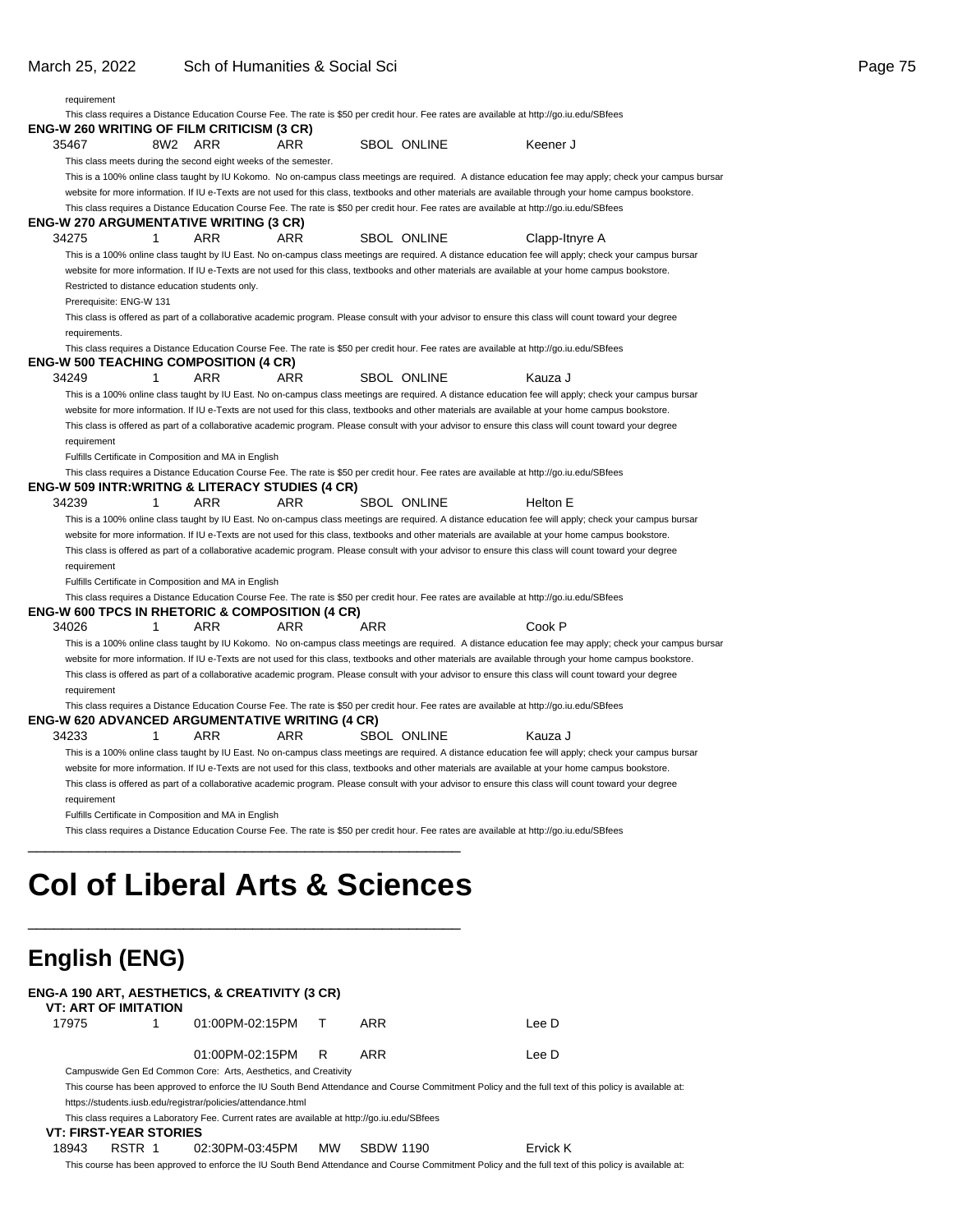|                                         |        | https://students.iusb.edu/registrar/policies/attendance.html                            |     |     |                                                                                                     |                                                                                                                                                      |
|-----------------------------------------|--------|-----------------------------------------------------------------------------------------|-----|-----|-----------------------------------------------------------------------------------------------------|------------------------------------------------------------------------------------------------------------------------------------------------------|
|                                         |        | Campuswide Gen Ed Common Core: Arts, Aesthetics, and Creativity                         |     |     |                                                                                                     |                                                                                                                                                      |
|                                         |        |                                                                                         |     |     | This First-Year Seminar class is intended for Freshmen who have completed 29 or fewer credit hours. |                                                                                                                                                      |
|                                         |        | ENG-G 013 ACADEMIC WRITING GRAD STUDENTS (3 CR)                                         |     |     |                                                                                                     |                                                                                                                                                      |
| 18859                                   | PERM 1 | 01:00PM-02:15PM                                                                         |     | MW. | <b>SBDW 3160</b>                                                                                    |                                                                                                                                                      |
|                                         |        |                                                                                         |     |     |                                                                                                     | This course has been approved to enforce the IU South Bend Attendance and Course Commitment Policy and the full text of this policy is available at: |
|                                         |        | https://students.iusb.edu/registrar/policies/attendance.html                            |     |     |                                                                                                     |                                                                                                                                                      |
|                                         |        | ENG-L 202 LITERARY INTERPRETATION (3 CR)                                                |     |     |                                                                                                     |                                                                                                                                                      |
|                                         |        |                                                                                         |     |     |                                                                                                     |                                                                                                                                                      |
|                                         | 1      | VT: GENDER, GENRE, AND BEYOND                                                           |     | TR  | ARR                                                                                                 | He C                                                                                                                                                 |
| 17541                                   |        | 01:00PM-02:15PM                                                                         |     |     |                                                                                                     |                                                                                                                                                      |
|                                         |        | Prereq: Grade of C or better in ENG-W 131 or ENG-W 140                                  |     |     |                                                                                                     |                                                                                                                                                      |
|                                         |        | May be used to fulfill the LAS Second-level writing requirement if taken after 56 hours |     |     |                                                                                                     |                                                                                                                                                      |
|                                         |        |                                                                                         |     |     |                                                                                                     | This course has been approved to enforce the IU South Bend Attendance and Course Commitment Policy and the full text of this policy is available at: |
|                                         |        | https://students.iusb.edu/registrar/policies/attendance.html                            |     |     |                                                                                                     |                                                                                                                                                      |
|                                         |        | This class fulfills the Information Literacy General Education Requirement              |     |     |                                                                                                     |                                                                                                                                                      |
|                                         |        | ENG-L 350 EARLY AMER WRTNG & CUL TO 1800 (3 CR)                                         |     |     |                                                                                                     |                                                                                                                                                      |
| 32374                                   | 1      | 02:30PM-03:45PM                                                                         |     | MW. | ARR                                                                                                 | Mattox J                                                                                                                                             |
|                                         |        | Prereq: Grade of C or better in ENG-W 131 or ENG-W 140                                  |     |     |                                                                                                     |                                                                                                                                                      |
| CLAS BA req: Origins of the Modern West |        |                                                                                         |     |     |                                                                                                     |                                                                                                                                                      |
|                                         |        | ENG-L 382 FICTION OF NON-WESTERN WORLD (3 CR)                                           |     |     |                                                                                                     |                                                                                                                                                      |
| 32377                                   | 1      | 11:30AM-12:45PM                                                                         |     | TR  | ARR                                                                                                 | He C                                                                                                                                                 |
|                                         |        | Prereq: Grade of C or better in ENG-W 131 or ENG-W 140                                  |     |     |                                                                                                     |                                                                                                                                                      |
|                                         |        | Campuswide Gen Ed Contemporary Social Values: Global Cultures, effective Fall 2021      |     |     |                                                                                                     |                                                                                                                                                      |
|                                         |        | ENG-L 460 SEMINAR: LIT FORM MODE & THEME (3 CR)                                         |     |     |                                                                                                     |                                                                                                                                                      |
| 18925                                   | RSTR 1 | 05:30PM-08:00PM                                                                         |     | т   | <b>SBDW 3160</b>                                                                                    | <b>Brittenham R</b>                                                                                                                                  |
|                                         |        | Enrollment restricted to senior English BA students                                     |     |     |                                                                                                     |                                                                                                                                                      |
|                                         |        | ENG-L 590 INTERNSHIP IN ENGLISH (1-4 CR)                                                |     |     |                                                                                                     |                                                                                                                                                      |
| 19009                                   | PERM 1 | ARR                                                                                     | ARR |     | ARR                                                                                                 | Chaney J                                                                                                                                             |
| Consent of Instructor required          |        |                                                                                         |     |     |                                                                                                     |                                                                                                                                                      |
|                                         |        | ENG-L 695 INDIVIDUAL READINGS IN ENGLISH (4 CR)                                         |     |     |                                                                                                     |                                                                                                                                                      |
| 18577                                   | PERM 1 | ARR                                                                                     | ARR |     | ARR                                                                                                 | Ervick K                                                                                                                                             |
|                                         |        |                                                                                         |     |     |                                                                                                     |                                                                                                                                                      |
|                                         |        |                                                                                         |     |     |                                                                                                     | This course has been approved to enforce the IU South Bend Attendance and Course Commitment Policy and the full text of this policy is available at: |
|                                         |        | https://students.iusb.edu/registrar/policies/attendance.html                            |     |     |                                                                                                     |                                                                                                                                                      |
|                                         |        | ENG-T 190 LITERARY & INTELLECTUAL TRAD (3 CR)                                           |     |     |                                                                                                     |                                                                                                                                                      |
| <b>VT: BAD MOTHERS</b>                  |        |                                                                                         |     |     |                                                                                                     |                                                                                                                                                      |
| 18354                                   | 1      | 08:30AM-09:45AM                                                                         |     | TR  | ARR                                                                                                 | He C                                                                                                                                                 |
|                                         |        | Campuswide Gen Ed Common Core: Literary and Intellectual Traditions                     |     |     |                                                                                                     |                                                                                                                                                      |
|                                         |        |                                                                                         |     |     |                                                                                                     | This course has been approved to enforce the IU South Bend Attendance and Course Commitment Policy and the full text of this policy is available at: |
|                                         |        | https://students.iusb.edu/registrar/policies/attendance.html                            |     |     |                                                                                                     |                                                                                                                                                      |
|                                         |        | VT: WHY SCHOOL? EDUCATION IN U.S.                                                       |     |     |                                                                                                     |                                                                                                                                                      |
| 18846                                   | RSTR 1 | 11:30AM-12:45PM                                                                         |     | TR  | <b>SBDW 1160</b>                                                                                    | Mattox J                                                                                                                                             |
|                                         |        |                                                                                         |     |     |                                                                                                     | This course has been approved to enforce the IU South Bend Attendance and Course Commitment Policy and the full text of this policy is available at: |
|                                         |        | https://students.iusb.edu/registrar/policies/attendance.html                            |     |     |                                                                                                     |                                                                                                                                                      |
|                                         |        |                                                                                         |     |     | This First-Year Seminar class is intended for Freshmen who have completed 29 or fewer credit hours. |                                                                                                                                                      |
|                                         |        | Campuswide Gen Ed Common Core: Literary and Intellectual Traditions                     |     |     |                                                                                                     |                                                                                                                                                      |
| VT: LITERARY HAUNTINGS                  |        |                                                                                         |     |     |                                                                                                     |                                                                                                                                                      |
| 17891                                   | RSTR 1 | 10:00AM-11:15AM                                                                         |     | MW. | ARR                                                                                                 | Takanashi K                                                                                                                                          |
|                                         |        |                                                                                         |     |     |                                                                                                     |                                                                                                                                                      |
|                                         |        | Campuswide Gen Ed Common Core: Literary and Intellectual Traditions                     |     |     |                                                                                                     |                                                                                                                                                      |
|                                         |        |                                                                                         |     |     |                                                                                                     | This course has been approved to enforce the IU South Bend Attendance and Course Commitment Policy and the full text of this policy is available at: |
|                                         |        | https://students.iusb.edu/registrar/policies/attendance.html                            |     |     |                                                                                                     |                                                                                                                                                      |
|                                         |        |                                                                                         |     |     | This First-Year Seminar class is intended for Freshmen who have completed 29 or fewer credit hours. |                                                                                                                                                      |
|                                         |        | This section reserved for students participating in the Guided Pathways Academy         |     |     |                                                                                                     |                                                                                                                                                      |
| VT: EVERYBODY'S IRISH                   |        |                                                                                         |     |     |                                                                                                     |                                                                                                                                                      |
| 18509                                   | RSTR 1 | 10:00AM-11:15AM                                                                         |     | TR  | <b>SBDW 1170</b>                                                                                    | Nichols-Boyle S                                                                                                                                      |
|                                         |        | Campuswide Gen Ed Common Core: Literary and Intellectual Traditions                     |     |     |                                                                                                     |                                                                                                                                                      |
|                                         |        |                                                                                         |     |     |                                                                                                     | This course has been approved to enforce the IU South Bend Attendance and Course Commitment Policy and the full text of this policy is available at: |
|                                         |        | https://students.iusb.edu/registrar/policies/attendance.html                            |     |     |                                                                                                     |                                                                                                                                                      |
|                                         |        |                                                                                         |     |     | This First-Year Seminar class is intended for Freshmen who have completed 29 or fewer credit hours. |                                                                                                                                                      |
|                                         |        | ENG-T 191 WRLD LITERARY&INTELCTL TRAD I (3 CR)                                          |     |     |                                                                                                     |                                                                                                                                                      |
|                                         |        | VT: HEROES ANCIENT/MEDIEVAL LIT                                                         |     |     |                                                                                                     |                                                                                                                                                      |
| 17917                                   | RSTR 1 | 04:00PM-05:15PM                                                                         |     | МW  | <b>SBDW 1165</b>                                                                                    |                                                                                                                                                      |
|                                         |        | Topic: Heroes in Ancient and Medieval World Literature                                  |     |     |                                                                                                     |                                                                                                                                                      |
|                                         |        |                                                                                         |     |     |                                                                                                     |                                                                                                                                                      |
|                                         |        | Priority given to Education undergrad students.                                         |     |     |                                                                                                     |                                                                                                                                                      |
|                                         |        | Campuswide Gen Ed Common Core: Literary and Intellectual Traditions                     |     |     |                                                                                                     |                                                                                                                                                      |
|                                         |        |                                                                                         |     |     |                                                                                                     | This course has been approved to enforce the IU South Bend Attendance and Course Commitment Policy and the full text of this policy is available at: |
|                                         |        | https://students.iusb.edu/registrar/policies/attendance.html                            |     |     |                                                                                                     |                                                                                                                                                      |
|                                         |        |                                                                                         |     |     |                                                                                                     |                                                                                                                                                      |
|                                         |        | ENG-T 390 LITERARY&INTELLECTUAL TRADITNS (3 CR)                                         |     |     |                                                                                                     |                                                                                                                                                      |
| <b>VT: FOOD WRITING</b><br>17956        |        | 02:30PM-03:45PM                                                                         |     | TR  | ARR                                                                                                 | <b>Brittenham R</b>                                                                                                                                  |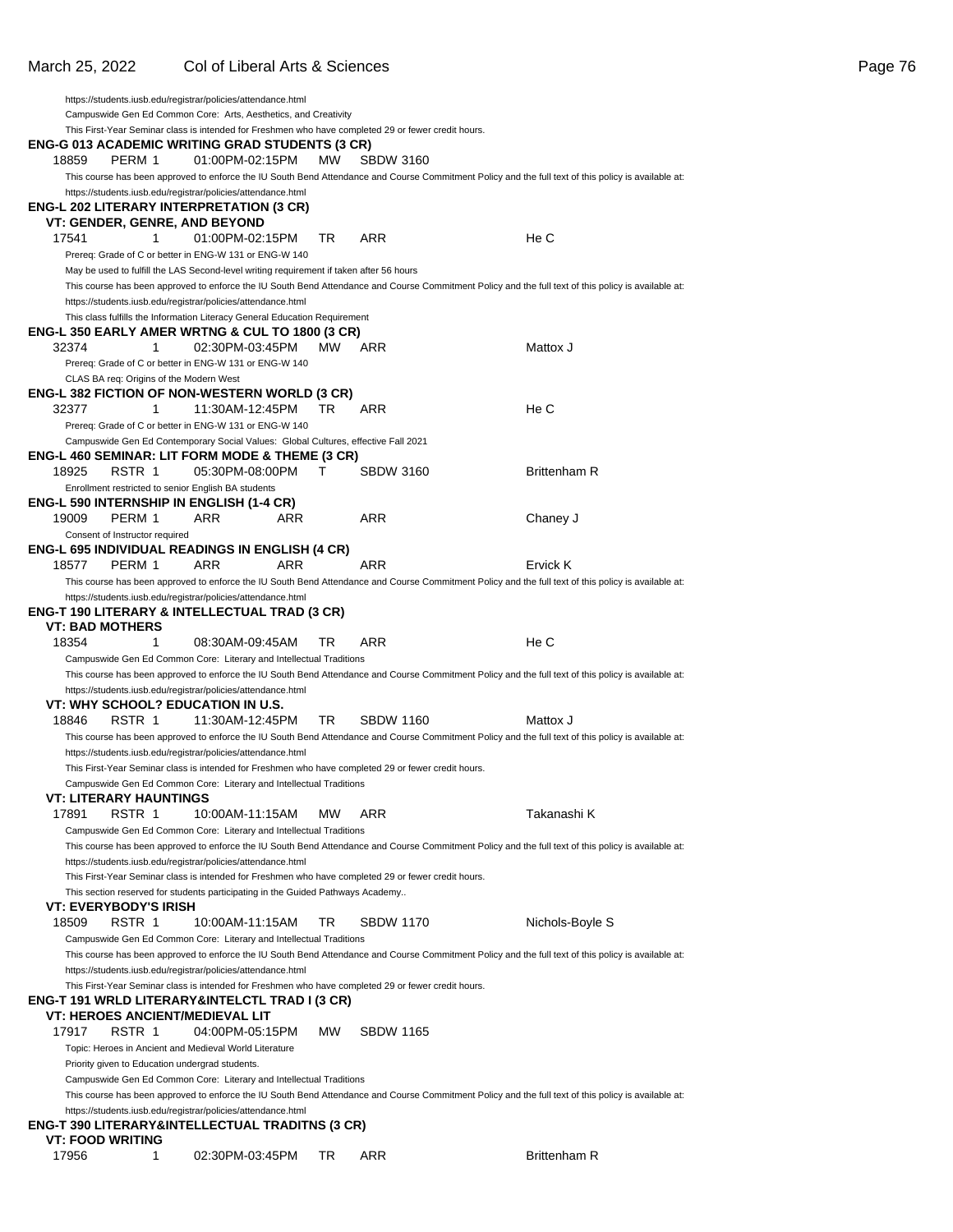| Prereq: Grade of C or better in ENG-W 131 or ENG-W 140                                                                                                                                                               |                              |                  |                                                                                                                                                          |
|----------------------------------------------------------------------------------------------------------------------------------------------------------------------------------------------------------------------|------------------------------|------------------|----------------------------------------------------------------------------------------------------------------------------------------------------------|
| Campuswide Gen Ed Common Core: Literary and Intellectual Traditions                                                                                                                                                  |                              |                  |                                                                                                                                                          |
| This course has been approved to enforce the IU South Bend Attendance and Course Commitment Policy and the full text of this policy is available at:                                                                 |                              |                  |                                                                                                                                                          |
| https://students.iusb.edu/registrar/policies/attendance.html                                                                                                                                                         |                              |                  |                                                                                                                                                          |
| ENG-W 130 PRINCIPLES OF COMPOSITION (3 CR)                                                                                                                                                                           |                              |                  |                                                                                                                                                          |
| 18903<br>PERM 1                                                                                                                                                                                                      | 01:00PM-02:15PM<br>МW        | <b>SBDW 1150</b> |                                                                                                                                                          |
| ESL Program for ESL Students only                                                                                                                                                                                    |                              |                  |                                                                                                                                                          |
| This course has been approved to enforce the IU South Bend Attendance and Course Commitment Policy and the full text of this policy is available at:                                                                 |                              |                  |                                                                                                                                                          |
| https://students.iusb.edu/registrar/policies/attendance.html                                                                                                                                                         |                              |                  |                                                                                                                                                          |
| 17543<br>RSTR 1                                                                                                                                                                                                      | MW<br>11:30AM-12:45PM        | <b>ARR</b>       |                                                                                                                                                          |
| This course has been approved to enforce the IU South Bend Attendance and Course Commitment Policy and the full text of this policy is available at:                                                                 |                              |                  |                                                                                                                                                          |
| https://students.iusb.edu/registrar/policies/attendance.html                                                                                                                                                         |                              |                  |                                                                                                                                                          |
| 17776<br>RSTR 1                                                                                                                                                                                                      | МW<br>10:00AM-11:15AM        | <b>SBDW 1160</b> |                                                                                                                                                          |
| This course has been approved to enforce the IU South Bend Attendance and Course Commitment Policy and the full text of this policy is available at:                                                                 |                              |                  |                                                                                                                                                          |
| https://students.iusb.edu/registrar/policies/attendance.html                                                                                                                                                         |                              |                  |                                                                                                                                                          |
| 17850<br>1                                                                                                                                                                                                           | МW<br>11:30AM-12:45PM        | <b>ARR</b>       |                                                                                                                                                          |
| This course has been approved to enforce the IU South Bend Attendance and Course Commitment Policy and the full text of this policy is available at:                                                                 |                              |                  |                                                                                                                                                          |
| https://students.iusb.edu/registrar/policies/attendance.html<br>17544<br>1                                                                                                                                           | МW<br>01:00PM-02:15PM        | SBNS 08          | Schmitz A                                                                                                                                                |
| This course has been approved to enforce the IU South Bend Attendance and Course Commitment Policy and the full text of this policy is available at:                                                                 |                              |                  |                                                                                                                                                          |
| https://students.iusb.edu/registrar/policies/attendance.html                                                                                                                                                         |                              |                  |                                                                                                                                                          |
| 18104<br>1                                                                                                                                                                                                           | МW<br>01:00PM-02:15PM        | ARR              |                                                                                                                                                          |
| This course has been approved to enforce the IU South Bend Attendance and Course Commitment Policy and the full text of this policy is available at:                                                                 |                              |                  |                                                                                                                                                          |
| https://students.iusb.edu/registrar/policies/attendance.html                                                                                                                                                         |                              |                  |                                                                                                                                                          |
| Above Section may open during Registration if needed                                                                                                                                                                 |                              |                  |                                                                                                                                                          |
| 18160<br>1                                                                                                                                                                                                           | <b>MW</b><br>10:00AM-11:15AM | <b>ARR</b>       |                                                                                                                                                          |
| This course has been approved to enforce the IU South Bend Attendance and Course Commitment Policy and the full text of this policy is available at:                                                                 |                              |                  |                                                                                                                                                          |
| https://students.iusb.edu/registrar/policies/attendance.html                                                                                                                                                         |                              |                  |                                                                                                                                                          |
| Above Section may open during Registration if needed                                                                                                                                                                 |                              |                  |                                                                                                                                                          |
| 18157<br>1                                                                                                                                                                                                           | MW<br>04:00PM-05:15PM        | ARR              |                                                                                                                                                          |
| This course has been approved to enforce the IU South Bend Attendance and Course Commitment Policy and the full text of this policy is available at:                                                                 |                              |                  |                                                                                                                                                          |
| https://students.iusb.edu/registrar/policies/attendance.html                                                                                                                                                         |                              |                  |                                                                                                                                                          |
| 17982<br>1                                                                                                                                                                                                           | 02:30PM-03:45PM<br>МW        | SBNS 08          |                                                                                                                                                          |
| This course has been approved to enforce the IU South Bend Attendance and Course Commitment Policy and the full text of this policy is available at:                                                                 |                              |                  |                                                                                                                                                          |
| https://students.iusb.edu/registrar/policies/attendance.html                                                                                                                                                         |                              |                  |                                                                                                                                                          |
| 17910<br>1                                                                                                                                                                                                           | TR<br>11:30AM-12:45PM        | <b>SBDW 1250</b> | Magnan-Park A                                                                                                                                            |
| This course has been approved to enforce the IU South Bend Attendance and Course Commitment Policy and the full text of this policy is available at:<br>https://students.iusb.edu/registrar/policies/attendance.html |                              |                  |                                                                                                                                                          |
| 17545<br>1                                                                                                                                                                                                           | TR<br>08:30AM-09:45AM        | <b>SBDW 1180</b> |                                                                                                                                                          |
| This course has been approved to enforce the IU South Bend Attendance and Course Commitment Policy and the full text of this policy is available at:                                                                 |                              |                  |                                                                                                                                                          |
| https://students.iusb.edu/registrar/policies/attendance.html                                                                                                                                                         |                              |                  |                                                                                                                                                          |
| 17546<br>1                                                                                                                                                                                                           | TR<br>10:00AM-11:15AM        | <b>SBDW 1150</b> |                                                                                                                                                          |
| This course has been approved to enforce the IU South Bend Attendance and Course Commitment Policy and the full text of this policy is available at:                                                                 |                              |                  |                                                                                                                                                          |
| https://students.iusb.edu/registrar/policies/attendance.html                                                                                                                                                         |                              |                  |                                                                                                                                                          |
| 17547                                                                                                                                                                                                                | TR                           | <b>SBDW 1260</b> |                                                                                                                                                          |
| This course has been approved to enforce the IU South Bend Attendance and Course Commitment Policy and the full text of this policy is available at:                                                                 |                              |                  |                                                                                                                                                          |
| https://students.iusb.edu/registrar/policies/attendance.html                                                                                                                                                         |                              |                  |                                                                                                                                                          |
| 17942<br>1<br>ARR                                                                                                                                                                                                    | ARR                          | SBOL ONLINE      | Michaels-Browne C                                                                                                                                        |
| This course has been approved to enforce the IU South Bend Attendance and Course Commitment Policy and the full text of this policy is available at:                                                                 |                              |                  |                                                                                                                                                          |
| https://students.iusb.edu/registrar/policies/attendance.html                                                                                                                                                         |                              |                  |                                                                                                                                                          |
| This class requires a Distance Education Course Fee. The rate is \$50 per credit hour. Fee rates are available at http://go.iu.edu/SBfees                                                                            |                              |                  |                                                                                                                                                          |
|                                                                                                                                                                                                                      |                              |                  | This is a 100% online class taught by IU South Bend. No on-campus class meetings are required. A distance education fee will apply; check your campus    |
| bursar website for more information. Textbook purchases may be made through your home campus bookstore.<br>17548<br>1                                                                                                | 01:00PM-02:15PM<br>TR        | <b>SBDW 1250</b> | Magnan-Park A                                                                                                                                            |
| This course has been approved to enforce the IU South Bend Attendance and Course Commitment Policy and the full text of this policy is available at:                                                                 |                              |                  |                                                                                                                                                          |
| https://students.iusb.edu/registrar/policies/attendance.html                                                                                                                                                         |                              |                  |                                                                                                                                                          |
| 17968<br>1                                                                                                                                                                                                           | TR<br>02:30PM-03:45PM        | <b>SBDW 1260</b> |                                                                                                                                                          |
| This course has been approved to enforce the IU South Bend Attendance and Course Commitment Policy and the full text of this policy is available at:                                                                 |                              |                  |                                                                                                                                                          |
| https://students.iusb.edu/registrar/policies/attendance.html                                                                                                                                                         |                              |                  |                                                                                                                                                          |
| ENG-W 131 READING, WRITING, & INQUIRY I (3 CR)                                                                                                                                                                       |                              |                  |                                                                                                                                                          |
| 18857<br>RSTR 1<br>ARR                                                                                                                                                                                               | ARR                          | SBOL ONLINE      | Michaels-Browne C                                                                                                                                        |
| This class requires a Distance Education Course Fee. The rate is \$50 per credit hour. Fee rates are available at http://go.iu.edu/SBfees                                                                            |                              |                  |                                                                                                                                                          |
| Online All course: 100% online taught asynchronously. No on-campus class meetings are required.                                                                                                                      |                              |                  |                                                                                                                                                          |
|                                                                                                                                                                                                                      |                              |                  | Prereq: English placement level 40 or a grade of C or higher in ENG-W 130.See Placement Exam information for details.Students who register for ENG-W 131 |
| without the prerequisite will be automatically withdrawn from their ENG-W 131 section.                                                                                                                               |                              |                  |                                                                                                                                                          |
| Campuswide Gen Ed Fundamental Literacies: Writing                                                                                                                                                                    |                              |                  |                                                                                                                                                          |
| This class is part of the "Transfer Indiana" (transferIN) initiative. For additional information, link to http://www.transferin.net                                                                                  |                              |                  |                                                                                                                                                          |
| 17549<br>RSTR 1<br>ARR                                                                                                                                                                                               | <b>ARR</b>                   | SBOL ONLINE      | Michaels-Browne C                                                                                                                                        |
|                                                                                                                                                                                                                      |                              |                  | Prereq: English placement level 40 or a grade of C or higher in ENG-W 130.See Placement Exam information for details.Students who register for ENG-W 131 |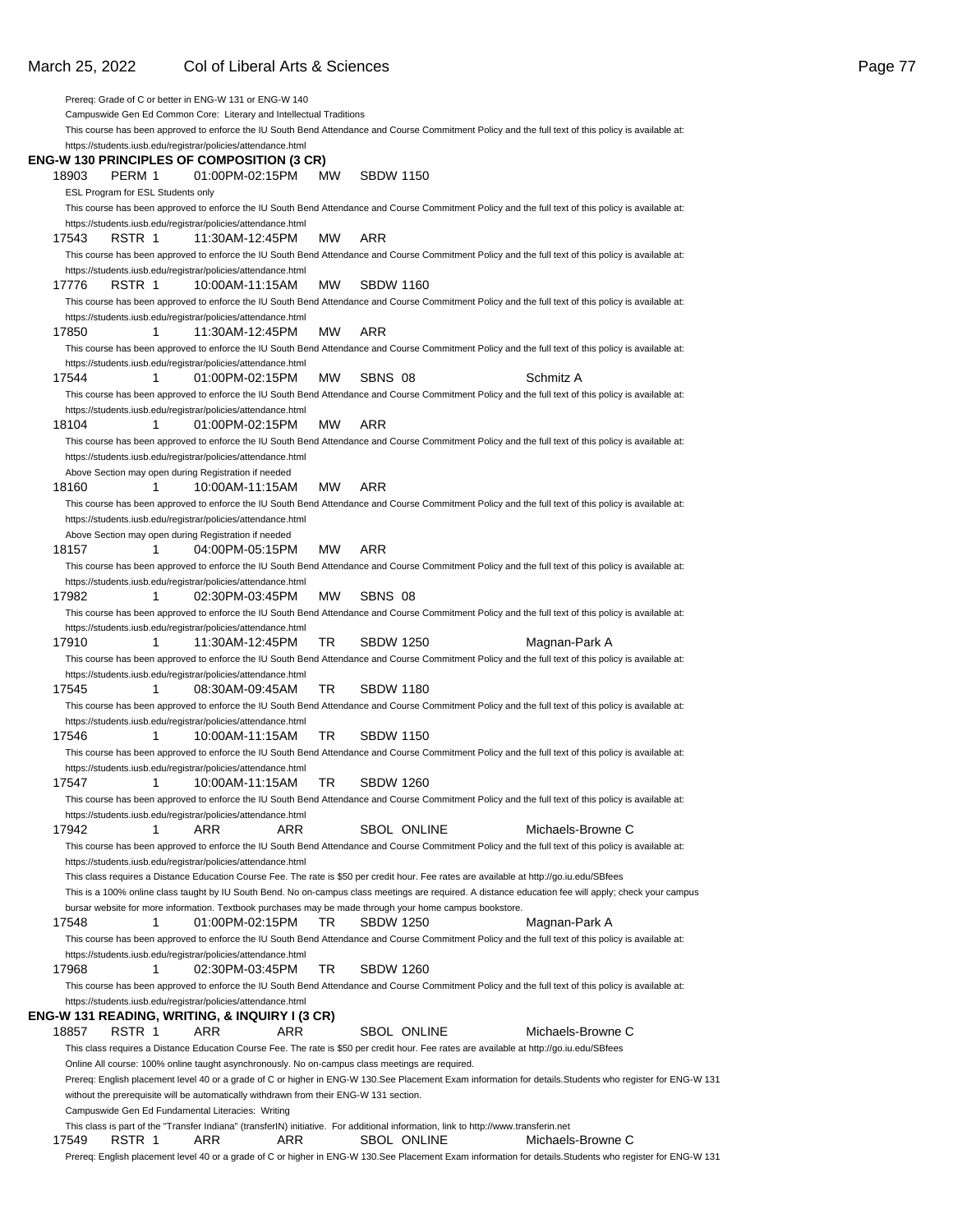### March 25, 2022 Col of Liberal Arts & Sciences **Page 78** Collection 2014 12:30 Arts 2014 12:30 Page 78

|       |        | without the prerequisite will be automatically withdrawn from their ENG-W 131 section.<br>Campuswide Gen Ed Fundamental Literacies: Writing                  |           |                  |                                                                                                                                                          |
|-------|--------|--------------------------------------------------------------------------------------------------------------------------------------------------------------|-----------|------------------|----------------------------------------------------------------------------------------------------------------------------------------------------------|
|       |        |                                                                                                                                                              |           |                  | This course has been approved to enforce the IU South Bend Attendance and Course Commitment Policy and the full text of this policy is available at:     |
|       |        | https://students.iusb.edu/registrar/policies/attendance.html                                                                                                 |           |                  |                                                                                                                                                          |
|       |        |                                                                                                                                                              |           |                  | This class requires a Distance Education Course Fee. The rate is \$50 per credit hour. Fee rates are available at http://go.iu.edu/SBfees                |
|       |        | Online All course: 100% online taught asynchronously. No on-campus class meetings are required.                                                              |           |                  |                                                                                                                                                          |
| 17550 | RSTR 1 | 10:00AM-11:15AM                                                                                                                                              | <b>MW</b> | ARR              | Economakis D                                                                                                                                             |
|       |        | without the prerequisite will be automatically withdrawn from their ENG-W 131 section.<br>Campuswide Gen Ed Fundamental Literacies: Writing                  |           |                  | Prereq: English placement level 40 or a grade of C or higher in ENG-W 130.See Placement Exam information for details.Students who register for ENG-W 131 |
|       |        |                                                                                                                                                              |           |                  | This course has been approved to enforce the IU South Bend Attendance and Course Commitment Policy and the full text of this policy is available at:     |
|       |        | https://students.iusb.edu/registrar/policies/attendance.html<br>This class requires a Laboratory Fee. Current rates are available at http://go.iu.edu/SBfees |           |                  |                                                                                                                                                          |
| 17551 | RSTR 1 | 01:00PM-02:15PM                                                                                                                                              | м         | <b>SBNS 108</b>  | Rubin J                                                                                                                                                  |
|       |        | 01:00PM-02:15PM                                                                                                                                              | W         | <b>SBDW 1265</b> | Rubin J                                                                                                                                                  |
|       |        |                                                                                                                                                              |           |                  | Prereq: English placement level 40 or a grade of C or higher in ENG-W 130.See Placement Exam information for details.Students who register for ENG-W 131 |
|       |        | without the prerequisite will be automatically withdrawn from their ENG-W 131 section.                                                                       |           |                  |                                                                                                                                                          |
|       |        | Campuswide Gen Ed Fundamental Literacies: Writing                                                                                                            |           |                  |                                                                                                                                                          |
|       |        | https://students.iusb.edu/registrar/policies/attendance.html                                                                                                 |           |                  | This course has been approved to enforce the IU South Bend Attendance and Course Commitment Policy and the full text of this policy is available at:     |
|       |        | This class requires a Laboratory Fee. Current rates are available at http://go.iu.edu/SBfees                                                                 |           |                  |                                                                                                                                                          |
| 17552 | RSTR 1 | 02:30PM-03:45PM                                                                                                                                              | м         | <b>SBDW 1150</b> | Rubin J                                                                                                                                                  |
|       |        | 02:30PM-03:45PM                                                                                                                                              | W         | <b>SBDW 1265</b> | Rubin J                                                                                                                                                  |
|       |        |                                                                                                                                                              |           |                  | Prereq: English placement level 40 or a grade of C or higher in ENG-W 130.See Placement Exam information for details.Students who register for ENG-W 131 |
|       |        | without the prerequisite will be automatically withdrawn from their ENG-W 131 section.                                                                       |           |                  |                                                                                                                                                          |
|       |        | Campuswide Gen Ed Fundamental Literacies: Writing                                                                                                            |           |                  |                                                                                                                                                          |
|       |        | https://students.iusb.edu/registrar/policies/attendance.html                                                                                                 |           |                  | This course has been approved to enforce the IU South Bend Attendance and Course Commitment Policy and the full text of this policy is available at:     |
|       |        | This class requires a Laboratory Fee. Current rates are available at http://go.iu.edu/SBfees                                                                 |           |                  |                                                                                                                                                          |
| 17554 | RSTR 1 | 02:30PM-03:45PM                                                                                                                                              | м         | ARR              | Mattox J                                                                                                                                                 |
|       |        | 02:30PM-03:45PM                                                                                                                                              | W         | ARR              | Mattox J                                                                                                                                                 |
|       |        | without the prerequisite will be automatically withdrawn from their ENG-W 131 section.                                                                       |           |                  | Prereq: English placement level 40 or a grade of C or higher in ENG-W 130.See Placement Exam information for details.Students who register for ENG-W 131 |
|       |        | Campuswide Gen Ed Fundamental Literacies: Writing<br>https://students.iusb.edu/registrar/policies/attendance.html                                            |           |                  | This course has been approved to enforce the IU South Bend Attendance and Course Commitment Policy and the full text of this policy is available at:     |
|       |        | This class requires a Laboratory Fee. Current rates are available at http://go.iu.edu/SBfees                                                                 |           |                  |                                                                                                                                                          |
| 17555 | RSTR 1 | 10:00AM-11:15AM                                                                                                                                              | Τ         | <b>SBNS 109</b>  |                                                                                                                                                          |
|       |        | 10:00AM-11:15AM                                                                                                                                              | R         | <b>SBDW 1265</b> | Prereq: English placement level 40 or a grade of C or higher in ENG-W 130.See Placement Exam information for details.Students who register for ENG-W 131 |
|       |        | without the prerequisite will be automatically withdrawn from their ENG-W 131 section.                                                                       |           |                  |                                                                                                                                                          |
|       |        | Campuswide Gen Ed Fundamental Literacies: Writing                                                                                                            |           |                  | This course has been approved to enforce the IU South Bend Attendance and Course Commitment Policy and the full text of this policy is available at:     |
|       |        | https://students.iusb.edu/registrar/policies/attendance.html                                                                                                 |           |                  |                                                                                                                                                          |
|       |        | This class requires a Laboratory Fee. Current rates are available at http://go.iu.edu/SBfees                                                                 |           |                  |                                                                                                                                                          |
| 17556 | RSTR 1 | 01:00PM-02:15PM                                                                                                                                              | Τ         | <b>SBNS 109</b>  | Chaney J                                                                                                                                                 |
|       |        | 01:00PM-02:15PM                                                                                                                                              | R         | <b>SBDW 1265</b> | Chaney J                                                                                                                                                 |
|       |        | without the prerequisite will be automatically withdrawn from their ENG-W 131 section.                                                                       |           |                  | Prereq: English placement level 40 or a grade of C or higher in ENG-W 130.See Placement Exam information for details.Students who register for ENG-W 131 |
|       |        | Campuswide Gen Ed Fundamental Literacies: Writing                                                                                                            |           |                  | This course has been approved to enforce the IU South Bend Attendance and Course Commitment Policy and the full text of this policy is available at:     |
|       |        | https://students.iusb.edu/registrar/policies/attendance.html                                                                                                 |           |                  |                                                                                                                                                          |
|       |        | This class requires a Laboratory Fee. Current rates are available at http://go.iu.edu/SBfees                                                                 |           |                  |                                                                                                                                                          |
| 17553 | RSTR 1 | 04:00PM-05:15PM                                                                                                                                              | м         | <b>SBDW 1150</b> |                                                                                                                                                          |
|       |        | 04:00PM-05:15PM                                                                                                                                              | W         | <b>SBDW 1265</b> |                                                                                                                                                          |
|       |        | without the prerequisite will be automatically withdrawn from their ENG-W 131 section.                                                                       |           |                  | Prereq: English placement level 40 or a grade of C or higher in ENG-W 130.See Placement Exam information for details.Students who register for ENG-W 131 |
|       |        | Campuswide Gen Ed Fundamental Literacies: Writing                                                                                                            |           |                  | This course has been approved to enforce the IU South Bend Attendance and Course Commitment Policy and the full text of this policy is available at:     |
|       |        | https://students.iusb.edu/registrar/policies/attendance.html                                                                                                 |           |                  |                                                                                                                                                          |
|       |        | This class requires a Laboratory Fee. Current rates are available at http://go.iu.edu/SBfees<br>Above Section may open during Registration if needed         |           |                  |                                                                                                                                                          |

#### **ENG-W 140 RDG, WRITING, INQUIRY I-HONORS (3 CR)**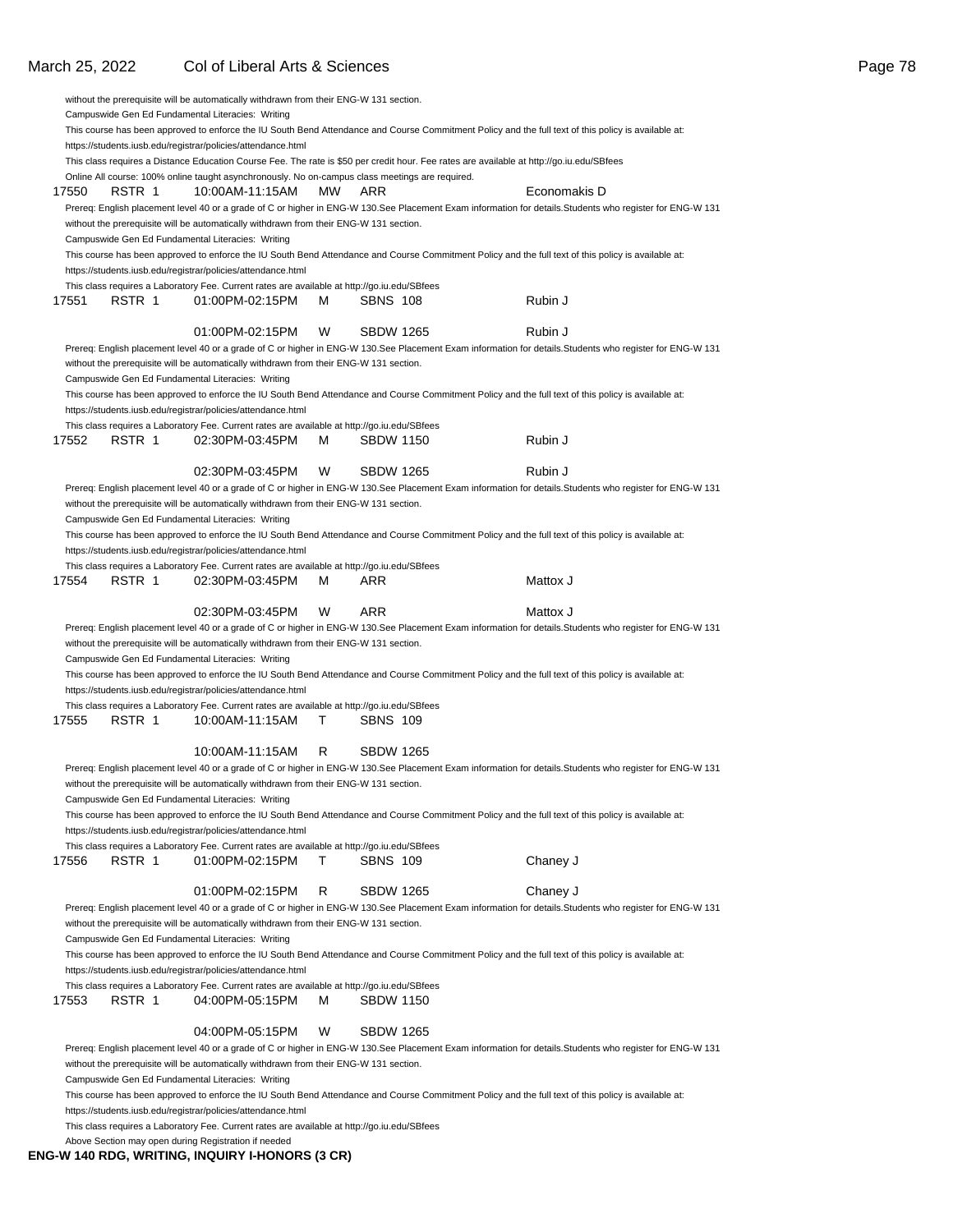### March 25, 2022 Col of Liberal Arts & Sciences **Page 79** Page 79

| 18635 | RSTR 1                                  |    | 10:00AM-11:15AM                                                                                                     | <b>MW</b> | ARR                                                                                                                                                                                                                                          | Economakis D                                                                                                                                         |
|-------|-----------------------------------------|----|---------------------------------------------------------------------------------------------------------------------|-----------|----------------------------------------------------------------------------------------------------------------------------------------------------------------------------------------------------------------------------------------------|------------------------------------------------------------------------------------------------------------------------------------------------------|
|       |                                         |    |                                                                                                                     |           |                                                                                                                                                                                                                                              | This course has been approved to enforce the IU South Bend Attendance and Course Commitment Policy and the full text of this policy is available at: |
|       |                                         |    | https://students.iusb.edu/registrar/policies/attendance.html                                                        |           |                                                                                                                                                                                                                                              |                                                                                                                                                      |
|       |                                         |    | Prereq: Must be a member of the Honors Program student group                                                        |           |                                                                                                                                                                                                                                              |                                                                                                                                                      |
|       |                                         |    | Campuswide Gen Ed Fundamental Literacies: Writing                                                                   |           |                                                                                                                                                                                                                                              |                                                                                                                                                      |
|       |                                         |    | This class requires a Laboratory Fee. Current rates are available at http://go.iu.edu/SBfees                        |           |                                                                                                                                                                                                                                              |                                                                                                                                                      |
|       |                                         |    | <b>ENG-W 206 INTRO TO CREATIVE WRITING (3 CR)</b>                                                                   |           |                                                                                                                                                                                                                                              |                                                                                                                                                      |
| 18631 |                                         | 1  | 11:30AM-12:45PM                                                                                                     | МW        | <b>SBDW 1180</b>                                                                                                                                                                                                                             | Chaney J                                                                                                                                             |
|       |                                         |    |                                                                                                                     |           |                                                                                                                                                                                                                                              | This course has been approved to enforce the IU South Bend Attendance and Course Commitment Policy and the full text of this policy is available at: |
|       |                                         |    | https://students.iusb.edu/registrar/policies/attendance.html<br><b>ENG-W 231 PROFESSIONAL WRITING SKILLS (3 CR)</b> |           |                                                                                                                                                                                                                                              |                                                                                                                                                      |
| 17562 |                                         | 1. | 11:30AM-12:45PM                                                                                                     | м         | SBDW 1250                                                                                                                                                                                                                                    | Schmitz A                                                                                                                                            |
|       |                                         |    |                                                                                                                     |           |                                                                                                                                                                                                                                              |                                                                                                                                                      |
|       |                                         |    | 11:30AM-12:45PM                                                                                                     | W         | <b>SBDW 1235</b>                                                                                                                                                                                                                             | Schmitz A                                                                                                                                            |
|       |                                         |    | Prereq: Grade of C or better in ENG-W 131 or ENG-W 140                                                              |           |                                                                                                                                                                                                                                              |                                                                                                                                                      |
|       |                                         |    | May be used to fulfill the LAS Second-level writing requirement                                                     |           |                                                                                                                                                                                                                                              |                                                                                                                                                      |
|       |                                         |    |                                                                                                                     |           |                                                                                                                                                                                                                                              | This course has been approved to enforce the IU South Bend Attendance and Course Commitment Policy and the full text of this policy is available at: |
|       |                                         |    | https://students.iusb.edu/registrar/policies/attendance.html                                                        |           |                                                                                                                                                                                                                                              |                                                                                                                                                      |
|       |                                         |    | This class requires a Laboratory Fee. Current rates are available at http://go.iu.edu/SBfees                        |           |                                                                                                                                                                                                                                              |                                                                                                                                                      |
| 17561 |                                         | 1  | ARR<br>ARR                                                                                                          |           | <b>SBOL ONLINE</b>                                                                                                                                                                                                                           | Schmitz A                                                                                                                                            |
|       |                                         |    | Prereg: Grade of C or better in ENG-W 131 or ENG-W 140                                                              |           |                                                                                                                                                                                                                                              |                                                                                                                                                      |
|       |                                         |    | May be used to fulfill the LAS Second-level writing requirement                                                     |           |                                                                                                                                                                                                                                              |                                                                                                                                                      |
|       |                                         |    |                                                                                                                     |           |                                                                                                                                                                                                                                              | This course has been approved to enforce the IU South Bend Attendance and Course Commitment Policy and the full text of this policy is available at: |
|       |                                         |    | https://students.iusb.edu/registrar/policies/attendance.html                                                        |           |                                                                                                                                                                                                                                              |                                                                                                                                                      |
|       |                                         |    |                                                                                                                     |           | This class requires a Distance Education Course Fee. The rate is \$50 per credit hour. Fee rates are available at http://go.iu.edu/SBfees<br>Online All course: 100% online taught asynchronously. No on-campus class meetings are required. |                                                                                                                                                      |
| 18904 |                                         | 1  | ARR<br>ARR                                                                                                          |           | <b>SBOL ONLINE</b>                                                                                                                                                                                                                           | Schmitz A                                                                                                                                            |
|       |                                         |    |                                                                                                                     |           | This class requires a Distance Education Course Fee. The rate is \$50 per credit hour. Fee rates are available at http://go.iu.edu/SBfees                                                                                                    |                                                                                                                                                      |
|       |                                         |    |                                                                                                                     |           |                                                                                                                                                                                                                                              | This course has been approved to enforce the IU South Bend Attendance and Course Commitment Policy and the full text of this policy is available at: |
|       |                                         |    | https://students.iusb.edu/registrar/policies/attendance.html                                                        |           |                                                                                                                                                                                                                                              |                                                                                                                                                      |
|       |                                         |    | Prereq: Grade of C or better in ENG-W 131 or ENG-W 140                                                              |           |                                                                                                                                                                                                                                              |                                                                                                                                                      |
|       |                                         |    |                                                                                                                     |           | Online All course: 100% online taught asynchronously. No on-campus class meetings are required.                                                                                                                                              |                                                                                                                                                      |
|       |                                         |    | May be used to fulfill the LAS Second-level writing requirement                                                     |           |                                                                                                                                                                                                                                              |                                                                                                                                                      |
|       |                                         |    | <b>ENG-W 232 INTRO TO BUSINESS WRITING (3 CR)</b>                                                                   |           |                                                                                                                                                                                                                                              |                                                                                                                                                      |
| 17861 |                                         | 1  | 01:00PM-02:15PM                                                                                                     | M         | <b>SBDW 1250</b>                                                                                                                                                                                                                             | Kelley E                                                                                                                                             |
|       |                                         |    |                                                                                                                     | w         |                                                                                                                                                                                                                                              |                                                                                                                                                      |
|       |                                         |    | 01:00PM-02:15PM                                                                                                     |           | SBDW 1235                                                                                                                                                                                                                                    | Kelley E                                                                                                                                             |
|       |                                         |    | May be used to fulfill the LAS Second-level writing requirement                                                     |           |                                                                                                                                                                                                                                              | This course has been approved to enforce the IU South Bend Attendance and Course Commitment Policy and the full text of this policy is available at: |
|       |                                         |    | https://students.iusb.edu/registrar/policies/attendance.html                                                        |           |                                                                                                                                                                                                                                              |                                                                                                                                                      |
|       | P: a grade of C or better in ENG-W 131. |    |                                                                                                                     |           |                                                                                                                                                                                                                                              |                                                                                                                                                      |
|       |                                         |    | This class requires a Laboratory Fee. Current rates are available at http://go.iu.edu/SBfees                        |           |                                                                                                                                                                                                                                              |                                                                                                                                                      |
| 18025 |                                         | 1  | 10:00AM-11:15AM                                                                                                     | т         | SBNS 09                                                                                                                                                                                                                                      | Kelley E                                                                                                                                             |
|       |                                         |    |                                                                                                                     |           |                                                                                                                                                                                                                                              |                                                                                                                                                      |
|       |                                         |    | 10:00AM-11:15AM                                                                                                     | R         | <b>SBDW 1235</b>                                                                                                                                                                                                                             | Kelley E                                                                                                                                             |
|       |                                         |    | May be used to fulfill the LAS Second-level writing requirement                                                     |           |                                                                                                                                                                                                                                              |                                                                                                                                                      |
|       |                                         |    |                                                                                                                     |           |                                                                                                                                                                                                                                              | This course has been approved to enforce the IU South Bend Attendance and Course Commitment Policy and the full text of this policy is available at: |
|       |                                         |    | https://students.iusb.edu/registrar/policies/attendance.html                                                        |           |                                                                                                                                                                                                                                              |                                                                                                                                                      |
|       | P: a grade of C or better in ENG-W 131. |    |                                                                                                                     |           |                                                                                                                                                                                                                                              |                                                                                                                                                      |
|       |                                         | 1  | This class requires a Laboratory Fee. Current rates are available at http://go.iu.edu/SBfees                        |           | <b>SBOL ONLINE</b>                                                                                                                                                                                                                           |                                                                                                                                                      |
| 17859 |                                         |    | ARR<br>ARR                                                                                                          |           |                                                                                                                                                                                                                                              | Kelley E                                                                                                                                             |
|       |                                         |    | May be used to fulfill the LAS Second-level writing requirement                                                     |           |                                                                                                                                                                                                                                              | This course has been approved to enforce the IU South Bend Attendance and Course Commitment Policy and the full text of this policy is available at: |
|       |                                         |    | https://students.iusb.edu/registrar/policies/attendance.html                                                        |           |                                                                                                                                                                                                                                              |                                                                                                                                                      |
|       | P: a grade of C or better in ENG-W 131. |    |                                                                                                                     |           |                                                                                                                                                                                                                                              |                                                                                                                                                      |
|       |                                         |    |                                                                                                                     |           | This class requires a Distance Education Course Fee. The rate is \$50 per credit hour. Fee rates are available at http://go.iu.edu/SBfees                                                                                                    |                                                                                                                                                      |
|       |                                         |    |                                                                                                                     |           | Online All course: 100% online taught asynchronously. No on-campus class meetings are required.                                                                                                                                              |                                                                                                                                                      |
| 17860 |                                         | 1  | ARR<br>ARR                                                                                                          |           | <b>SBOL ONLINE</b>                                                                                                                                                                                                                           | Kelley E                                                                                                                                             |
|       |                                         |    | May be used to fulfill the LAS Second-level writing requirement                                                     |           |                                                                                                                                                                                                                                              |                                                                                                                                                      |
|       |                                         |    |                                                                                                                     |           |                                                                                                                                                                                                                                              | This course has been approved to enforce the IU South Bend Attendance and Course Commitment Policy and the full text of this policy is available at: |
|       |                                         |    | https://students.iusb.edu/registrar/policies/attendance.html                                                        |           |                                                                                                                                                                                                                                              |                                                                                                                                                      |
|       | P: a grade of C or better in ENG-W 131. |    |                                                                                                                     |           |                                                                                                                                                                                                                                              |                                                                                                                                                      |
|       |                                         |    |                                                                                                                     |           | This class requires a Distance Education Course Fee. The rate is \$50 per credit hour. Fee rates are available at http://go.iu.edu/SBfees                                                                                                    |                                                                                                                                                      |
|       |                                         |    |                                                                                                                     |           | Online All course: 100% online taught asynchronously. No on-campus class meetings are required.                                                                                                                                              |                                                                                                                                                      |
|       |                                         |    | <b>ENG-W 270 ARGUMENTATIVE WRITING (3 CR)</b>                                                                       |           |                                                                                                                                                                                                                                              |                                                                                                                                                      |
| 17925 | RSTR 1                                  |    | 11:30AM-12:45PM                                                                                                     | TR        | ARR                                                                                                                                                                                                                                          | Economakis D                                                                                                                                         |
|       | For Undergrad Education students only   |    | Prereq: Grade of C or better in ENG-W 131 or ENG-W 140                                                              |           |                                                                                                                                                                                                                                              |                                                                                                                                                      |
|       |                                         |    | May be used to fulfill the LAS Second-level writing requirement                                                     |           |                                                                                                                                                                                                                                              |                                                                                                                                                      |
|       |                                         |    |                                                                                                                     |           |                                                                                                                                                                                                                                              |                                                                                                                                                      |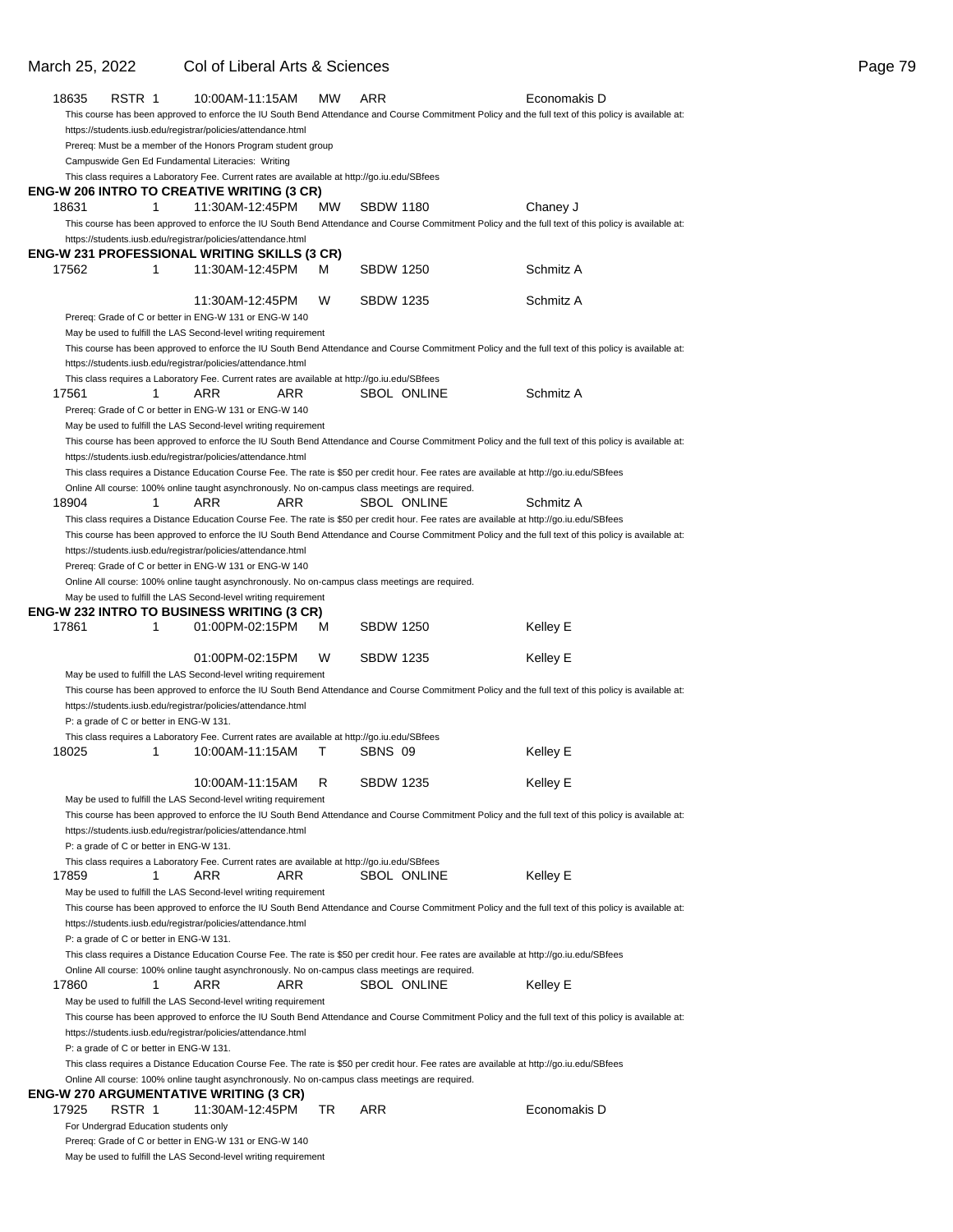Campuswide Gen Ed Fundamental Literacies: Critical Thinking

This course has been approved to enforce the IU South Bend Attendance and Course Commitment Policy and the full text of this policy is available at:

|       | https://students.iusb.edu/registrar/policies/attendance.html | ARR                                                                                             | ARR |     |                  | <b>SBOL ONLINE</b> | Allison T                                                                                                                                            |  |
|-------|--------------------------------------------------------------|-------------------------------------------------------------------------------------------------|-----|-----|------------------|--------------------|------------------------------------------------------------------------------------------------------------------------------------------------------|--|
| 18026 | RSTR 1                                                       |                                                                                                 |     |     |                  |                    |                                                                                                                                                      |  |
|       | For Undergrad Education students only                        | Prereq: Grade of C or better in ENG-W 131 or ENG-W 140                                          |     |     |                  |                    |                                                                                                                                                      |  |
|       |                                                              | May be used to fulfill the LAS Second-level writing requirement                                 |     |     |                  |                    |                                                                                                                                                      |  |
|       |                                                              | Campuswide Gen Ed Fundamental Literacies: Critical Thinking                                     |     |     |                  |                    |                                                                                                                                                      |  |
|       |                                                              |                                                                                                 |     |     |                  |                    | This course has been approved to enforce the IU South Bend Attendance and Course Commitment Policy and the full text of this policy is available at: |  |
|       |                                                              | https://students.iusb.edu/registrar/policies/attendance.html                                    |     |     |                  |                    |                                                                                                                                                      |  |
|       |                                                              |                                                                                                 |     |     |                  |                    | This class requires a Distance Education Course Fee. The rate is \$50 per credit hour. Fee rates are available at http://go.iu.edu/SBfees            |  |
|       |                                                              | Online All course: 100% online taught asynchronously. No on-campus class meetings are required. |     |     |                  |                    |                                                                                                                                                      |  |
| 17957 | RSTR 1                                                       | 11:30AM-12:45PM                                                                                 |     | TR  | ARR              |                    |                                                                                                                                                      |  |
|       | For Undergrad Education students only                        |                                                                                                 |     |     |                  |                    |                                                                                                                                                      |  |
|       |                                                              | Prereq: Grade of C or better in ENG-W 131 or ENG-W 140                                          |     |     |                  |                    |                                                                                                                                                      |  |
|       |                                                              | May be used to fulfill the LAS Second-level writing requirement                                 |     |     |                  |                    |                                                                                                                                                      |  |
|       |                                                              | Campuswide Gen Ed Fundamental Literacies: Critical Thinking                                     |     |     |                  |                    |                                                                                                                                                      |  |
|       |                                                              |                                                                                                 |     |     |                  |                    | This course has been approved to enforce the IU South Bend Attendance and Course Commitment Policy and the full text of this policy is available at: |  |
|       |                                                              | https://students.iusb.edu/registrar/policies/attendance.html                                    |     |     |                  |                    |                                                                                                                                                      |  |
|       | ENG-W 303 WRITING POETRY (3 CR)                              | Above Section may open during Registration if needed                                            |     |     |                  |                    |                                                                                                                                                      |  |
| 18309 | 1                                                            | 01:00PM-02:15PM                                                                                 |     | MW. | ARR              |                    | Lee D                                                                                                                                                |  |
|       | P: ENG-W 203 or W 206                                        |                                                                                                 |     |     |                  |                    |                                                                                                                                                      |  |
|       |                                                              |                                                                                                 |     |     |                  |                    | This course has been approved to enforce the IU South Bend Attendance and Course Commitment Policy and the full text of this policy is available at: |  |
|       |                                                              | https://students.iusb.edu/registrar/policies/attendance.html                                    |     |     |                  |                    |                                                                                                                                                      |  |
|       |                                                              | <b>ENG-W 315 WRITING FOR THE WEB (3 CR)</b>                                                     |     |     |                  |                    |                                                                                                                                                      |  |
| 17792 | 1                                                            | ARR                                                                                             | ARR |     |                  | <b>SBOL ONLINE</b> | Nichols-Boyle S                                                                                                                                      |  |
|       | P: Grade of C or better in Eng-W 131                         |                                                                                                 |     |     |                  |                    |                                                                                                                                                      |  |
|       |                                                              | May be used to fulfill the LAS Second-level writing requirement                                 |     |     |                  |                    |                                                                                                                                                      |  |
|       |                                                              | Campuswide Gen Ed Fundamental Literacies: Visual Literacy                                       |     |     |                  |                    |                                                                                                                                                      |  |
|       |                                                              |                                                                                                 |     |     |                  |                    | This course has been approved to enforce the IU South Bend Attendance and Course Commitment Policy and the full text of this policy is available at: |  |
|       |                                                              | https://students.iusb.edu/registrar/policies/attendance.html                                    |     |     |                  |                    |                                                                                                                                                      |  |
|       |                                                              | Online All course: 100% online taught asynchronously. No on-campus class meetings are required. |     |     |                  |                    |                                                                                                                                                      |  |
|       |                                                              | Campuswide Gen Ed Extended Literacies, effective Fall 2021                                      |     |     |                  |                    | This class requires a Distance Education Course Fee. The rate is \$50 per credit hour. Fee rates are available at http://go.iu.edu/SBfees            |  |
|       |                                                              | ENG-W 398 INTERNSHIP IN WRITING (3 CR)                                                          |     |     |                  |                    |                                                                                                                                                      |  |
|       |                                                              |                                                                                                 |     |     |                  |                    |                                                                                                                                                      |  |
| 18439 | PERM 1                                                       | ARR                                                                                             | ARR |     | <b>ARR</b>       |                    | Kahan L                                                                                                                                              |  |
|       |                                                              |                                                                                                 |     |     |                  |                    | This course has been approved to enforce the IU South Bend Attendance and Course Commitment Policy and the full text of this policy is available at: |  |
|       |                                                              | https://students.iusb.edu/registrar/policies/attendance.html                                    |     |     |                  |                    |                                                                                                                                                      |  |
| 18700 | PERM 1                                                       | ARR                                                                                             | ARR |     | <b>ARR</b>       |                    | Chaney J                                                                                                                                             |  |
|       |                                                              |                                                                                                 |     |     |                  |                    | This course has been approved to enforce the IU South Bend Attendance and Course Commitment Policy and the full text of this policy is available at: |  |
|       |                                                              | https://students.iusb.edu/registrar/policies/attendance.html                                    |     |     |                  |                    |                                                                                                                                                      |  |
|       |                                                              | <b>ENG-W 413 ADV CREATIVE NONFICTION WRTNG (3 CR)</b>                                           |     |     |                  |                    |                                                                                                                                                      |  |
| 32378 | 1                                                            | 05:30PM-08:00PM                                                                                 |     | W   | <b>SBDW 3160</b> |                    | Ervick K                                                                                                                                             |  |
|       | P: ENG-W 203 or W 206                                        |                                                                                                 |     |     |                  |                    |                                                                                                                                                      |  |
|       |                                                              |                                                                                                 |     |     |                  |                    |                                                                                                                                                      |  |
|       |                                                              | <b>ENGLISH AS A SECOND LANGUAGE (10)</b>                                                        |     |     |                  |                    |                                                                                                                                                      |  |
|       |                                                              | <b>ENG-G 020 COMM SKLS GRAD STDNTS &amp; ITA'S (4 CR)</b>                                       |     |     |                  |                    |                                                                                                                                                      |  |
| 17540 | PERM 1                                                       | 02:30PM-04:30PM                                                                                 |     | TR  | <b>SBDW 3160</b> |                    | Nichols-Boyle S                                                                                                                                      |  |
|       |                                                              |                                                                                                 |     |     |                  |                    | This course has been approved to enforce the IU South Bend Attendance and Course Commitment Policy and the full text of this policy is available at: |  |
|       |                                                              | https://students.iusb.edu/registrar/policies/attendance.html                                    |     |     |                  |                    |                                                                                                                                                      |  |
|       |                                                              | ENG-W 031 PRE-COMPOSITION (4 CR)                                                                |     |     |                  |                    |                                                                                                                                                      |  |
| 17542 | PERM 1                                                       | 01:00PM-02:15PM                                                                                 |     | MW. | <b>SBDW 1150</b> |                    |                                                                                                                                                      |  |
|       | ESL Program for ESL Students only                            |                                                                                                 |     |     |                  |                    |                                                                                                                                                      |  |
|       | S/F Graded Course                                            |                                                                                                 |     |     |                  |                    |                                                                                                                                                      |  |
|       |                                                              | https://students.iusb.edu/registrar/policies/attendance.html                                    |     |     |                  |                    | This course has been approved to enforce the IU South Bend Attendance and Course Commitment Policy and the full text of this policy is available at: |  |
|       |                                                              | Students will schedule an additional hour with supplemental instructor.                         |     |     |                  |                    |                                                                                                                                                      |  |
|       |                                                              |                                                                                                 |     |     |                  |                    |                                                                                                                                                      |  |
|       |                                                              |                                                                                                 |     |     |                  |                    |                                                                                                                                                      |  |
|       |                                                              | <b>GRADUATE COURSES (30)</b><br>ENG-L 695 INDIVIDUAL READINGS IN ENGLISH (1 CR)                 |     |     |                  |                    |                                                                                                                                                      |  |
| 18332 | PERM 1                                                       | ARR                                                                                             | ARR |     | ARR              |                    | Chaney J                                                                                                                                             |  |
|       |                                                              |                                                                                                 |     |     |                  |                    | This course has been approved to enforce the IU South Bend Attendance and Course Commitment Policy and the full text of this policy is available at: |  |
|       |                                                              | https://students.iusb.edu/registrar/policies/attendance.html                                    |     |     |                  |                    |                                                                                                                                                      |  |
| 18708 | PERM 1                                                       | ARR                                                                                             | ARR |     | ARR              |                    | Takanashi K                                                                                                                                          |  |
|       |                                                              |                                                                                                 |     |     |                  |                    | This course has been approved to enforce the IU South Bend Attendance and Course Commitment Policy and the full text of this policy is available at: |  |
|       |                                                              | https://students.iusb.edu/registrar/policies/attendance.html                                    |     |     |                  |                    |                                                                                                                                                      |  |
| 18331 | ENG-L 699 MA THESIS (1 CR)<br>PERM 1                         | ARR                                                                                             | ARR |     | ARR              |                    | Mattox J                                                                                                                                             |  |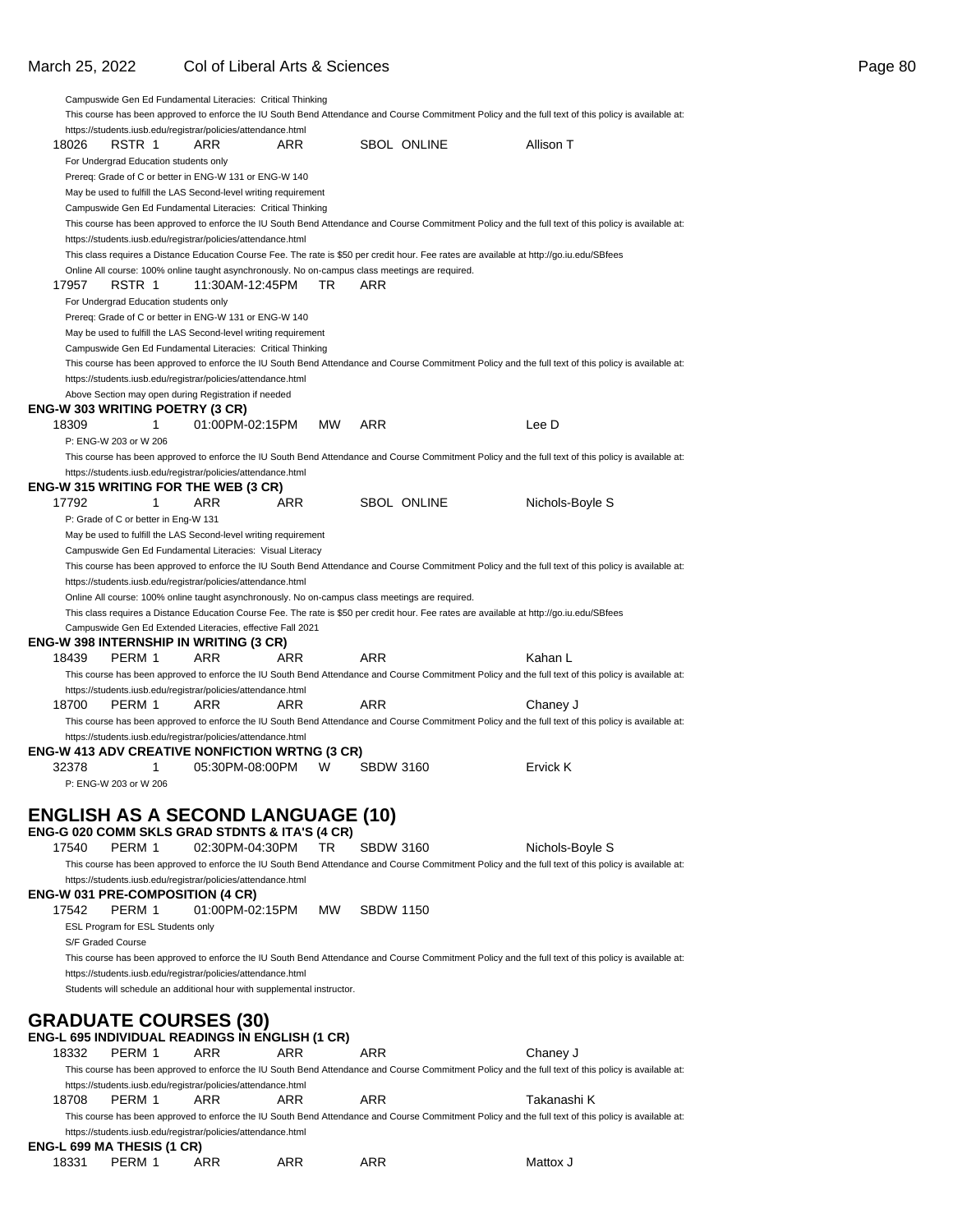|       |                                                              |     |                                            |     | This course has been approved to enforce the IU South Bend Attendance and Course Commitment Policy and the full text of this policy is available at: |  |
|-------|--------------------------------------------------------------|-----|--------------------------------------------|-----|------------------------------------------------------------------------------------------------------------------------------------------------------|--|
|       | https://students.iusb.edu/registrar/policies/attendance.html |     |                                            |     |                                                                                                                                                      |  |
|       | <b>ENG-L 699 MA THESIS (4 CR)</b>                            |     |                                            |     |                                                                                                                                                      |  |
| 18352 | PFRM 1                                                       | ARR | ARR                                        | ARR | Kahan L                                                                                                                                              |  |
|       |                                                              |     |                                            |     | This course has been approved to enforce the IU South Bend Attendance and Course Commitment Policy and the full text of this policy is available at: |  |
|       | https://students.iusb.edu/registrar/policies/attendance.html |     |                                            |     |                                                                                                                                                      |  |
|       |                                                              |     | ENG-W 609 DIRECTED WRITING PROJECTS (4 CR) |     |                                                                                                                                                      |  |
| 17875 | PFRM 1                                                       | ARR | ARR                                        | ARR | Roth E                                                                                                                                               |  |

This course has been approved to enforce the IU South Bend Attendance and Course Commitment Policy and the full text of this policy is available at: https://students.iusb.edu/registrar/policies/attendance.html

17876 PERM 1 ARR ARR ARR Ervick K This course has been approved to enforce the IU South Bend Attendance and Course Commitment Policy and the full text of this policy is available at: https://students.iusb.edu/registrar/policies/attendance.html

17877 PERM 1 ARR ARR ARR Brittenham R This course has been approved to enforce the IU South Bend Attendance and Course Commitment Policy and the full text of this policy is available at: https://students.iusb.edu/registrar/policies/attendance.html 17878 PERM 1 ARR ARR ARR Mattox J This course has been approved to enforce the IU South Bend Attendance and Course Commitment Policy and the full text of this policy is available at: https://students.iusb.edu/registrar/policies/attendance.html

17879 PERM 1 ARR ARR ARR He C This course has been approved to enforce the IU South Bend Attendance and Course Commitment Policy and the full text of this policy is available at:

https://students.iusb.edu/registrar/policies/attendance.html 17892 PERM 1 ARR ARR ARR Takanashi K This course has been approved to enforce the IU South Bend Attendance and Course Commitment Policy and the full text of this policy is available at:

https://students.iusb.edu/registrar/policies/attendance.html 18131 PERM 1 ARR ARR ARR Balthaser B This course has been approved to enforce the IU South Bend Attendance and Course Commitment Policy and the full text of this policy is available at:

https://students.iusb.edu/registrar/policies/attendance.html 18184 PERM 1 ARR ARR ARR Chaney J This course has been approved to enforce the IU South Bend Attendance and Course Commitment Policy and the full text of this policy is available at:

https://students.iusb.edu/registrar/policies/attendance.html 18185 PERM 1 ARR ARR ARR ARR Magnan-Park A This course has been approved to enforce the IU South Bend Attendance and Course Commitment Policy and the full text of this policy is available at:

https://students.iusb.edu/registrar/policies/attendance.html 18560 PERM 1 ARR ARR ARR Lee D

This course has been approved to enforce the IU South Bend Attendance and Course Commitment Policy and the full text of this policy is available at: https://students.iusb.edu/registrar/policies/attendance.html

### **GRADUATE COURSES (302)**

|               |                           | <b>ENG-L 553 STUDIES IN LITERATURE (4 CR)</b>                                                           |     |                  |             |                                                                                                                                                        |
|---------------|---------------------------|---------------------------------------------------------------------------------------------------------|-----|------------------|-------------|--------------------------------------------------------------------------------------------------------------------------------------------------------|
| 32381         | RSTR 1                    | 05:30PM-08:00PM                                                                                         |     | <b>SBDW 3160</b> |             | <b>Brittenham R</b>                                                                                                                                    |
|               | Open to Graduate students |                                                                                                         |     |                  |             |                                                                                                                                                        |
| 32383         | RSTR 1                    | ARR                                                                                                     | ARR |                  | SBOL ONLINE | Allison T                                                                                                                                              |
|               |                           |                                                                                                         |     |                  |             | This class requires a Distance Education Course Fee. The rate is \$50 per credit hour. Fee rates are available at http://qo.iu.edu/SBfees              |
|               |                           |                                                                                                         |     |                  |             | This is a 100% online class taught by IU South Bend. No on-campus class meetings are required. A distance education fee will apply; check your campus  |
|               |                           | bursar website for more information. Textbook purchases may be made through your home campus bookstore. |     |                  |             |                                                                                                                                                        |
|               |                           |                                                                                                         |     |                  |             | This class is offered as part of a collaborative academic program. Please consult with your advisor to ensure this class will count toward your degree |
| requirements. |                           |                                                                                                         |     |                  |             |                                                                                                                                                        |
|               | Open to Graduate students |                                                                                                         |     |                  |             |                                                                                                                                                        |

# **ENG-W 615 WRITING CREATIVE NONFICTION (4 CR)**

32379 RSTR 1 05:30PM-08:00PM W SBDW 3160 Ervick K

Open to Graduate students \_\_\_\_\_\_\_\_\_\_\_\_\_\_\_\_\_\_\_\_\_\_\_\_\_\_\_\_\_\_\_\_\_\_\_\_\_\_\_\_\_\_\_\_\_\_\_\_\_\_

# **School of Liberal Arts**

\_\_\_\_\_\_\_\_\_\_\_\_\_\_\_\_\_\_\_\_\_\_\_\_\_\_\_\_\_\_\_\_\_\_\_\_\_\_\_\_\_\_\_\_\_\_\_\_\_\_

## **English (ENG)**

#### **ENG-L 503 TEACHING OF LIT IN COLLEGE (4 CR)** 35649 1 ARR ARR SBOL ONLINE Musgrave M

This is a 100% online class taught by IUPUI. No on-campus class meetings are required. A distance education fee will apply; check your campus bursar website for more information. Textbook purchases may be made through your home campus bookstore.

This class is offered as part of a collaborative academic program. Please consult with your advisor to ensure this class will count toward your degree

requirements

Optional bi-weekly Zoom meetings: Mon. 6:00-7:30pm

This class requires a Distance Education Course Fee. The rate is \$50 per credit hour. Fee rates are available at http://go.iu.edu/SBfees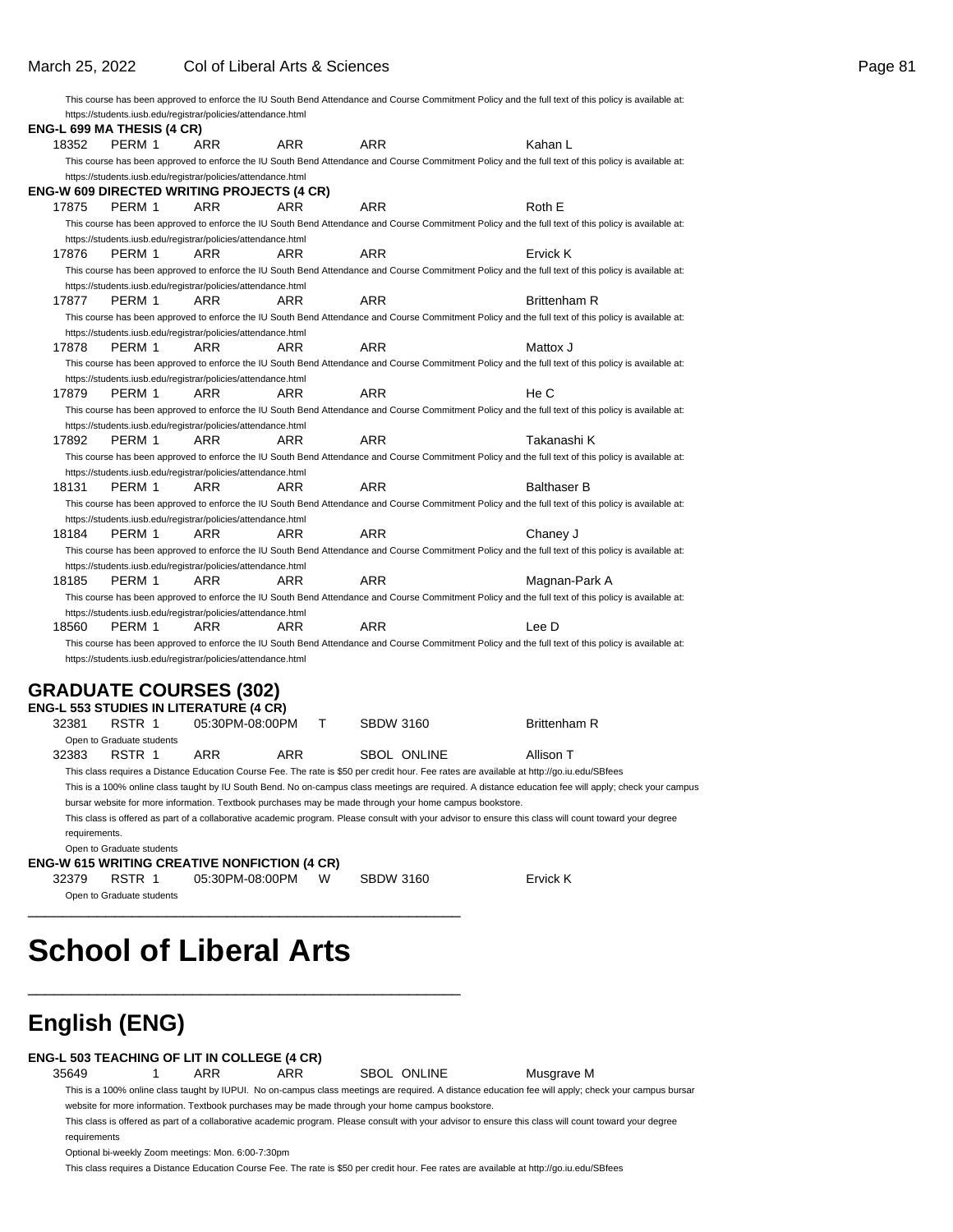# **School of Arts & Letters**

\_\_\_\_\_\_\_\_\_\_\_\_\_\_\_\_\_\_\_\_\_\_\_\_\_\_\_\_\_\_\_\_\_\_\_\_\_\_\_\_\_\_\_\_\_\_\_\_\_\_

\_\_\_\_\_\_\_\_\_\_\_\_\_\_\_\_\_\_\_\_\_\_\_\_\_\_\_\_\_\_\_\_\_\_\_\_\_\_\_\_\_\_\_\_\_\_\_\_\_\_

### **French (FREN)**

#### **FREN-F 313 ADV GRAMMAR AND COMPOSITION 1 (3 CR)**

35567 1 01:00PM-02:15PM TR SBOL ONLINE Pooser C

Prerequisite: FREN-F250 or equivalent.

This is a DO-Distance Synchronous Video class. Instruction is by synchronous video broadcast per the meeting pattern. No in-person meetings are required..

This class is offered as part of a collaborative academic program. Please consult with your advisor to ensure this class will count toward your degree requirement

# **College of Arts & Sciences**

\_\_\_\_\_\_\_\_\_\_\_\_\_\_\_\_\_\_\_\_\_\_\_\_\_\_\_\_\_\_\_\_\_\_\_\_\_\_\_\_\_\_\_\_\_\_\_\_\_\_

\_\_\_\_\_\_\_\_\_\_\_\_\_\_\_\_\_\_\_\_\_\_\_\_\_\_\_\_\_\_\_\_\_\_\_\_\_\_\_\_\_\_\_\_\_\_\_\_\_\_

## **French (FREN)**

#### **FREN-F 463 CIVILISATION FRANCAISE 1 (3 CR)**

34170 1 ARR ARR SBOL ONLINE Pegram S This is a 100% online class taught by IU Northwest. No on-campus class meetings are required. A distance education fee will apply; check your campus bursar website for more information. Textbook purchases may be made through your home campus bookstore.

This class requires a Distance Education Course Fee. The rate is \$50 per credit hour. Fee rates are available at http://go.iu.edu/SBfees \_\_\_\_\_\_\_\_\_\_\_\_\_\_\_\_\_\_\_\_\_\_\_\_\_\_\_\_\_\_\_\_\_\_\_\_\_\_\_\_\_\_\_\_\_\_\_\_\_\_

# **Col of Liberal Arts & Sciences**

\_\_\_\_\_\_\_\_\_\_\_\_\_\_\_\_\_\_\_\_\_\_\_\_\_\_\_\_\_\_\_\_\_\_\_\_\_\_\_\_\_\_\_\_\_\_\_\_\_\_

\_\_\_\_\_\_\_\_\_\_\_\_\_\_\_\_\_\_\_\_\_\_\_\_\_\_\_\_\_\_\_\_\_\_\_\_\_\_\_\_\_\_\_\_\_\_\_\_\_\_

## **French (FREN)**

|       |                                                                                                                                     |   | <b>FREN-F 101 ELEMENTARY FRENCH 1 (3 CR)</b>                                                                |            |     |                  |  |                                                                                                                                     |                                                                                                                                                           |  |  |
|-------|-------------------------------------------------------------------------------------------------------------------------------------|---|-------------------------------------------------------------------------------------------------------------|------------|-----|------------------|--|-------------------------------------------------------------------------------------------------------------------------------------|-----------------------------------------------------------------------------------------------------------------------------------------------------------|--|--|
|       |                                                                                                                                     |   |                                                                                                             |            |     |                  |  | This class is part of the "Transfer Indiana" (transferIN) initiative. For additional information, link to http://www.transferin.net |                                                                                                                                                           |  |  |
| 17580 |                                                                                                                                     | 1 | 10:00AM-11:15AM                                                                                             |            | MW  | SBEA 1017        |  |                                                                                                                                     | Jones H                                                                                                                                                   |  |  |
| 17581 |                                                                                                                                     | 1 | 01:00PM-02:15PM                                                                                             |            | TR. | SBEA 1023        |  |                                                                                                                                     | Jones H                                                                                                                                                   |  |  |
|       |                                                                                                                                     |   | FREN-F 203 SECOND-YEAR FRENCH I (3 CR)                                                                      |            |     |                  |  |                                                                                                                                     |                                                                                                                                                           |  |  |
|       | This class is part of the "Transfer Indiana" (transferIN) initiative. For additional information, link to http://www.transferin.net |   |                                                                                                             |            |     |                  |  |                                                                                                                                     |                                                                                                                                                           |  |  |
| 17582 | RSTR 1                                                                                                                              |   | 10:00AM-11:15AM                                                                                             |            | TR. | <b>SBDW 1160</b> |  |                                                                                                                                     | Jones H                                                                                                                                                   |  |  |
|       |                                                                                                                                     |   | Prereq: Fren-F 102 with a C or higher, placement exam score of 383 or higher, or instructor's permission.   |            |     |                  |  |                                                                                                                                     |                                                                                                                                                           |  |  |
|       |                                                                                                                                     |   | FREN-F 306 CHEFS D OEUVRE DE LA LITT FR 2 (3 CR)                                                            |            |     |                  |  |                                                                                                                                     |                                                                                                                                                           |  |  |
| 33965 |                                                                                                                                     |   | 01:00PM-02:15PM                                                                                             |            | MW  | SBEA 2102        |  |                                                                                                                                     | Magnan-Park A                                                                                                                                             |  |  |
|       | This class broadcast to IU Southeast                                                                                                |   |                                                                                                             |            |     |                  |  |                                                                                                                                     |                                                                                                                                                           |  |  |
|       |                                                                                                                                     |   | <b>FREN-F 313 ADV GRAMMAR AND COMPOSITION 1 (3 CR)</b>                                                      |            |     |                  |  |                                                                                                                                     |                                                                                                                                                           |  |  |
| 18998 |                                                                                                                                     | 1 | 01:00PM-02:15PM                                                                                             |            | TR. | SBEA 2102        |  |                                                                                                                                     | Pooser C                                                                                                                                                  |  |  |
|       | Prereq: FREN-F 204                                                                                                                  |   |                                                                                                             |            |     |                  |  |                                                                                                                                     |                                                                                                                                                           |  |  |
|       |                                                                                                                                     |   | This course broadcast to IUSB from IU Southeast                                                             |            |     |                  |  |                                                                                                                                     |                                                                                                                                                           |  |  |
|       |                                                                                                                                     |   |                                                                                                             |            |     |                  |  |                                                                                                                                     | This is a Distance-Other class which is provided by synchronous live video instruction, with any remainder taught through asynchronous online instruction |  |  |
|       |                                                                                                                                     |   | <b>FREN-F 495 INDIVIDUAL READINGS IN FRENCH (1-3 CR)</b>                                                    |            |     |                  |  |                                                                                                                                     |                                                                                                                                                           |  |  |
| 17784 | PERM 1                                                                                                                              |   | ARR                                                                                                         | <b>ARR</b> |     | <b>ARR</b>       |  |                                                                                                                                     | Magnan-Park A                                                                                                                                             |  |  |
|       |                                                                                                                                     |   | Prereq: Only by departmental permission.                                                                    |            |     |                  |  |                                                                                                                                     |                                                                                                                                                           |  |  |
|       |                                                                                                                                     |   | This class requires a Foreign Lang Fluency Asmt Fee. Current rates are available at http://go.iu.edu/SBfees |            |     |                  |  |                                                                                                                                     |                                                                                                                                                           |  |  |

## **General Studies (GNST)**

#### **GNST-G 203 INTRO TO GENERAL STUDIES (1 CR)**

18163 RSTR NON ARR ARR SBOL ONLINE Miller T Prereq: Admitted to General Studies or program consent.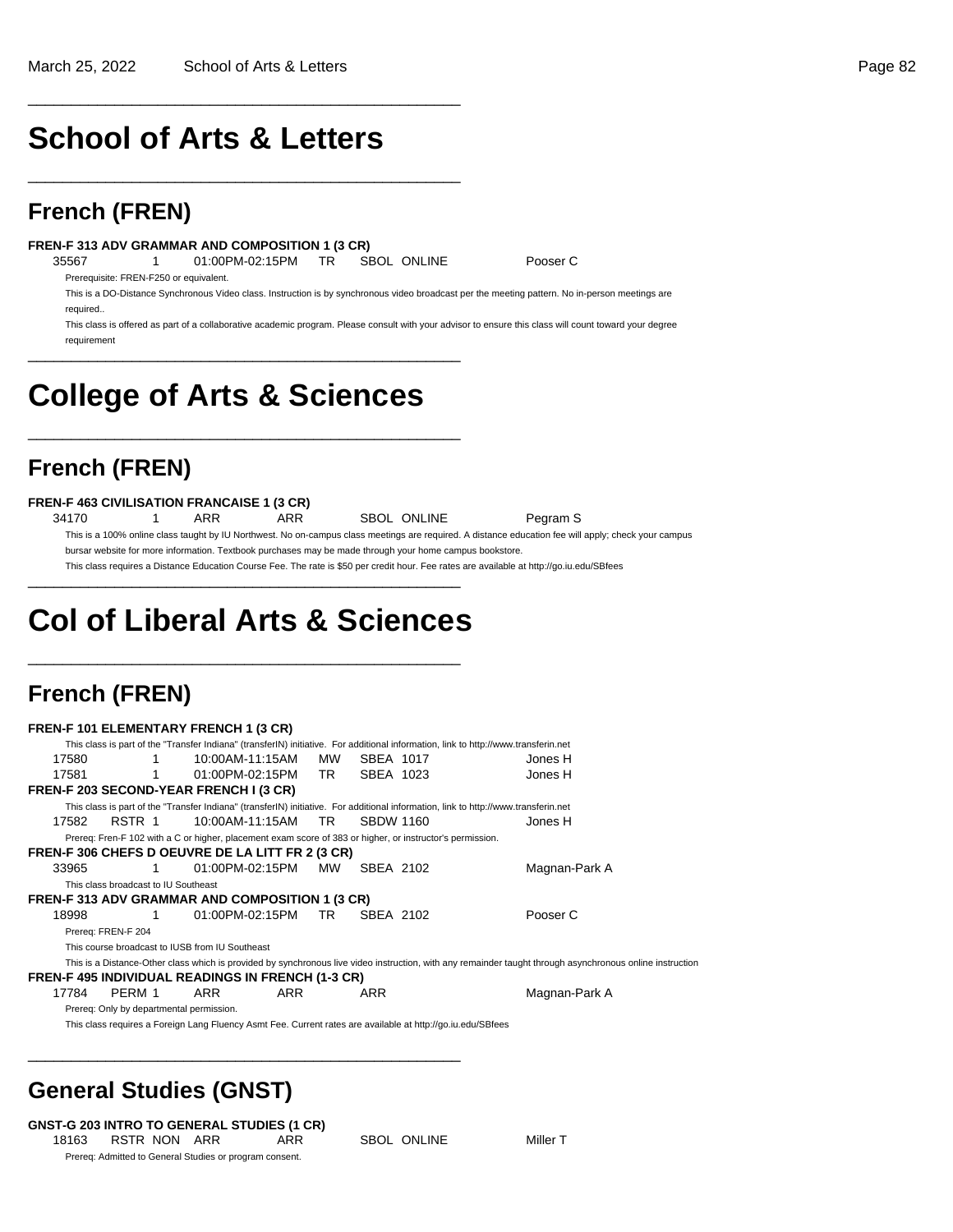|           |                             |              |                                                         |                                                                                                 |                 |                    | This course has been approved to enforce the IU South Bend Attendance and Course Commitment Policy and the full text of this policy is available at:  |
|-----------|-----------------------------|--------------|---------------------------------------------------------|-------------------------------------------------------------------------------------------------|-----------------|--------------------|-------------------------------------------------------------------------------------------------------------------------------------------------------|
|           |                             |              |                                                         | https://students.iusb.edu/registrar/policies/attendance.html                                    |                 |                    |                                                                                                                                                       |
|           | Class meets Aug 29 - Oct 21 |              |                                                         |                                                                                                 |                 |                    |                                                                                                                                                       |
|           |                             |              |                                                         | Online All course: 100% online taught asynchronously. No on-campus class meetings are required. |                 |                    |                                                                                                                                                       |
|           |                             |              |                                                         |                                                                                                 |                 |                    | This class requires a Distance Education Course Fee. The rate is \$50 per credit hour. Fee rates are available at http://qo.iu.edu/SBfees             |
| 18054     |                             | RSTR NON ARR |                                                         | <b>ARR</b>                                                                                      |                 | <b>SBOL ONLINE</b> | Wells J                                                                                                                                               |
|           |                             |              | Prereq: Admitted to General Studies or program consent. |                                                                                                 |                 |                    |                                                                                                                                                       |
|           |                             |              |                                                         |                                                                                                 |                 |                    | This course has been approved to enforce the IU South Bend Attendance and Course Commitment Policy and the full text of this policy is available at:  |
|           |                             |              |                                                         | https://students.iusb.edu/registrar/policies/attendance.html                                    |                 |                    |                                                                                                                                                       |
|           | Class meets Aug 29 - Oct 21 |              |                                                         |                                                                                                 |                 |                    |                                                                                                                                                       |
|           |                             |              |                                                         | Online All course: 100% online taught asynchronously. No on-campus class meetings are required. |                 |                    |                                                                                                                                                       |
|           |                             |              |                                                         |                                                                                                 |                 |                    | This class requires a Distance Education Course Fee. The rate is \$50 per credit hour. Fee rates are available at http://go.iu.edu/SBfees             |
|           |                             |              |                                                         | GNST-G 400 GENERAL STUDIES SENIOR CAP SEM (2 CR)                                                |                 |                    |                                                                                                                                                       |
| 18055     |                             | NON ARR      |                                                         | <b>ARR</b>                                                                                      |                 | <b>SBOL ONLINE</b> | Holland M                                                                                                                                             |
|           |                             |              | This is a ten week online course from Aug. 29 - Nov 4.  |                                                                                                 |                 |                    |                                                                                                                                                       |
|           |                             |              | Prereq: Graduating in current or upcoming semester      |                                                                                                 |                 |                    |                                                                                                                                                       |
|           |                             |              |                                                         |                                                                                                 |                 |                    | This course has been approved to enforce the IU South Bend Attendance and Course Commitment Policy and the full text of this policy is available at:  |
|           |                             |              |                                                         | https://students.iusb.edu/registrar/policies/attendance.html                                    |                 |                    |                                                                                                                                                       |
|           |                             |              |                                                         |                                                                                                 |                 |                    | This class requires a Distance Education Course Fee. The rate is \$50 per credit hour. Fee rates are available at http://go.iu.edu/SBfees             |
|           |                             |              |                                                         | Online All course: 100% online taught asynchronously. No on-campus class meetings are required. |                 |                    |                                                                                                                                                       |
| 18056     |                             | NON ARR      |                                                         | <b>ARR</b>                                                                                      |                 | <b>SBOL ONLINE</b> |                                                                                                                                                       |
|           |                             |              | This is a ten week online course from Aug. 29 - Nov 4.  |                                                                                                 |                 |                    |                                                                                                                                                       |
|           |                             |              | Prereq: Graduating in current or upcoming semester.     |                                                                                                 |                 |                    |                                                                                                                                                       |
|           |                             |              |                                                         |                                                                                                 |                 |                    | This course has been approved to enforce the IU South Bend Attendance and Course Commitment Policy and the full text of this policy is available at:  |
|           |                             |              |                                                         | https://students.iusb.edu/registrar/policies/attendance.html                                    |                 |                    |                                                                                                                                                       |
|           |                             |              |                                                         |                                                                                                 |                 |                    | This class requires a Distance Education Course Fee. The rate is \$50 per credit hour. Fee rates are available at http://go.iu.edu/SBfees             |
|           |                             |              |                                                         | Online All course: 100% online taught asynchronously. No on-campus class meetings are required. |                 |                    |                                                                                                                                                       |
|           |                             |              | Above Section may open during Registration if needed    |                                                                                                 |                 |                    |                                                                                                                                                       |
|           |                             |              |                                                         | <b>GNST-G 481 PROFESSIONAL INTERNSHIP (1-6 CR)</b>                                              |                 |                    |                                                                                                                                                       |
| 18161     | PERM 1                      |              | 05:30PM-07:30PM                                         | W                                                                                               | <b>SBWB WEB</b> |                    | Froysland H                                                                                                                                           |
|           |                             |              |                                                         |                                                                                                 |                 |                    |                                                                                                                                                       |
|           |                             |              | <b>ARR</b>                                              | <b>ARR</b>                                                                                      | <b>SBWB WEB</b> |                    | Froysland H                                                                                                                                           |
|           |                             |              |                                                         |                                                                                                 |                 |                    | Students will be authorized (class permission) to register for this course when application materials are submitted 2 weeks prior to the start of the |
| semester. |                             |              |                                                         |                                                                                                 |                 |                    |                                                                                                                                                       |

Hybrid Course. 4 meetings, first meeting Wednesday, Aug 31, 5:30-7:30pm; 3 additional meetings ARR S/F Graded Course

# **College of Arts & Sciences**

\_\_\_\_\_\_\_\_\_\_\_\_\_\_\_\_\_\_\_\_\_\_\_\_\_\_\_\_\_\_\_\_\_\_\_\_\_\_\_\_\_\_\_\_\_\_\_\_\_\_

\_\_\_\_\_\_\_\_\_\_\_\_\_\_\_\_\_\_\_\_\_\_\_\_\_\_\_\_\_\_\_\_\_\_\_\_\_\_\_\_\_\_\_\_\_\_\_\_\_\_

## **Geography (GEOG)**

#### **GEOG-G 338 GEOGRAPHIC INFORMATION SYSTEMS (3 CR)**

33879 1 ARR ARR SBOL ONLINE Argyilan E This is a 100% online class taught by IU Northwest. No on-campus class meetings are required. A distance education fee will apply; check your campus bursar website for more information. Textbook purchases may be made through your home campus bookstore.

This class requires a Distance Education Course Fee. The rate is \$50 per credit hour. Fee rates are available at http://go.iu.edu/SBfees \_\_\_\_\_\_\_\_\_\_\_\_\_\_\_\_\_\_\_\_\_\_\_\_\_\_\_\_\_\_\_\_\_\_\_\_\_\_\_\_\_\_\_\_\_\_\_\_\_\_

# **Col of Liberal Arts & Sciences**

\_\_\_\_\_\_\_\_\_\_\_\_\_\_\_\_\_\_\_\_\_\_\_\_\_\_\_\_\_\_\_\_\_\_\_\_\_\_\_\_\_\_\_\_\_\_\_\_\_\_

## **Geography (GEOG)**

#### **GEOG-B 190 HUMAN BEHAVR&SOCIAL INSTITUTNS (3 CR)**

#### **VT: INTRODUCING GLOBALIZATION**

18788 1 ARR ARR SBOL ONLINE Popescu G

This course has been approved to enforce the IU South Bend Attendance and Course Commitment Policy and the full text of this policy is available at: https://students.iusb.edu/registrar/policies/attendance.html

Campuswide Gen Ed Common Core: Human Behavior and Social Institutions

This class requires a Distance Education Course Fee. The rate is \$50 per credit hour. Fee rates are available at http://go.iu.edu/SBfees

Online All course: 100% online taught asynchronously. No on-campus class meetings are required.

This class fulfills the Information Literacy General Education Requirement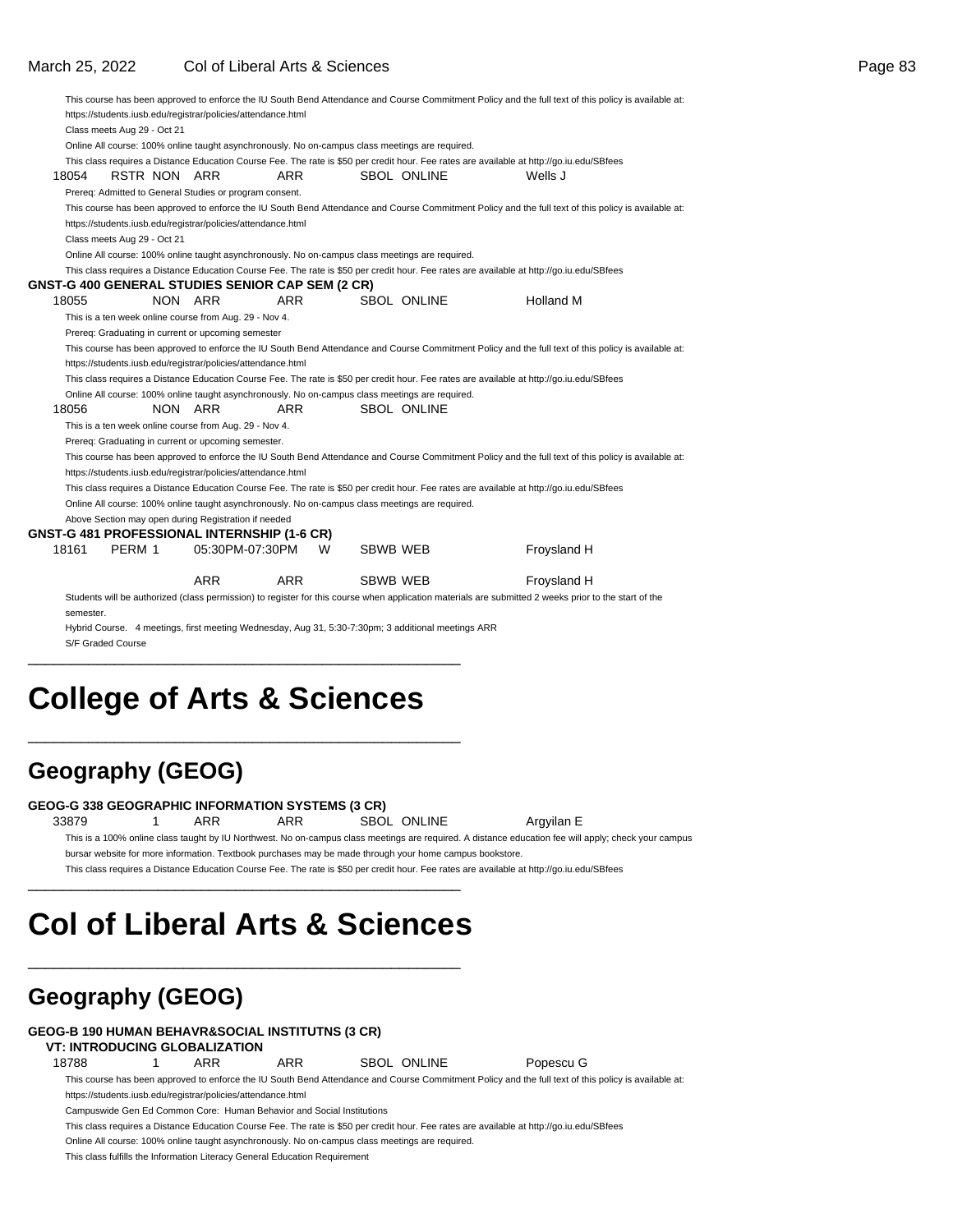#### **GEOG-G 213 INTRO TO ECONOMIC GEOGRAPHY (3 CR)**

18787 1 02:30PM-03:45PM TR SBDW 1250 Popescu G

\_\_\_\_\_\_\_\_\_\_\_\_\_\_\_\_\_\_\_\_\_\_\_\_\_\_\_\_\_\_\_\_\_\_\_\_\_\_\_\_\_\_\_\_\_\_\_\_\_\_

\_\_\_\_\_\_\_\_\_\_\_\_\_\_\_\_\_\_\_\_\_\_\_\_\_\_\_\_\_\_\_\_\_\_\_\_\_\_\_\_\_\_\_\_\_\_\_\_\_\_

This course has been approved to enforce the IU South Bend Attendance and Course Commitment Policy and the full text of this policy is available at: https://students.iusb.edu/registrar/policies/attendance.html

Course is combined with POLS-Y 376 and may be used for Political Science major or minor credit when registered through that number

# **School of Natural Sciences**

## **Geography (GEOG)**

#### **GEOG-G 201 WORLD REGIONAL GEOGRAPHY (3 CR)**

35382 1 ARR ARR SBOL ONLINE Franklin C

\_\_\_\_\_\_\_\_\_\_\_\_\_\_\_\_\_\_\_\_\_\_\_\_\_\_\_\_\_\_\_\_\_\_\_\_\_\_\_\_\_\_\_\_\_\_\_\_\_\_

\_\_\_\_\_\_\_\_\_\_\_\_\_\_\_\_\_\_\_\_\_\_\_\_\_\_\_\_\_\_\_\_\_\_\_\_\_\_\_\_\_\_\_\_\_\_\_\_\_\_

This is a 100% online class taught by IU Southeast. No on-campus class meetings are required. A distance education fee will apply; check your campus bursar website for more information. If IU e-Texts are not used for this class, textbooks and other materials are available at your home campus

bookstore.

This class requires a Distance Education Course Fee. The rate is \$50 per credit hour. Fee rates are available at http://go.iu.edu/SBfees

# **School of Sciences**

### **Geography (GEOG)**

#### **GEOG-G 107 PHYSICAL SYS OF ENVIRONMENT (3 CR)**

34046 1 ARR ARR SBOL ONLINE Casey L

This is a 100% online class taught by IU Kokomo. No on-campus class meetings are required. A distance education fee may apply; check your campus bursar website for more information. If IU e-Texts are not used for this class, textbooks and other materials are available through your home campus bookstore. This class is offered as part of a collaborative academic program. Please consult with your advisor to ensure this class will count toward your degree

requirement

This class requires a Distance Education Course Fee. The rate is \$50 per credit hour. Fee rates are available at http://go.iu.edu/SBfees

#### **CROSSLISTED COURSES (999)**

**POLITICAL SCIENCE (POLS)** POLS-Y 376 INTL POLITICAL ECONOMY (3 CR) \_\_\_\_\_\_\_\_\_\_\_\_\_\_\_\_\_\_\_\_\_\_\_\_\_\_\_\_\_\_\_\_\_\_\_\_\_\_\_\_\_\_\_\_\_\_\_\_\_\_

# **College of Arts & Sciences**

\_\_\_\_\_\_\_\_\_\_\_\_\_\_\_\_\_\_\_\_\_\_\_\_\_\_\_\_\_\_\_\_\_\_\_\_\_\_\_\_\_\_\_\_\_\_\_\_\_\_

### **Geology (GEOL)**

**GEOL-G 185 GLOBAL ENVIRONMENTAL CHANGE (3 CR)**

33783 1 ARR ARR SBOL ONLINE Argyilan E

This is a 100% online class taught by IU Northwest. No on-campus class meetings are required. A distance education fee will apply; check your campus bursar website for more information. Textbook purchases may be made through your home campus bookstore.

This class requires a Distance Education Course Fee. The rate is \$50 per credit hour. Fee rates are available at http://go.iu.edu/SBfees \_\_\_\_\_\_\_\_\_\_\_\_\_\_\_\_\_\_\_\_\_\_\_\_\_\_\_\_\_\_\_\_\_\_\_\_\_\_\_\_\_\_\_\_\_\_\_\_\_\_

# **Col of Liberal Arts & Sciences**

\_\_\_\_\_\_\_\_\_\_\_\_\_\_\_\_\_\_\_\_\_\_\_\_\_\_\_\_\_\_\_\_\_\_\_\_\_\_\_\_\_\_\_\_\_\_\_\_\_\_

## **Geology (GEOL)**

**GEOL-G 111 PHYSICAL GEOLOGY (3 CR)** 17832 RSTR 1 10:00AM-11:15AM TR ARR Borntrager B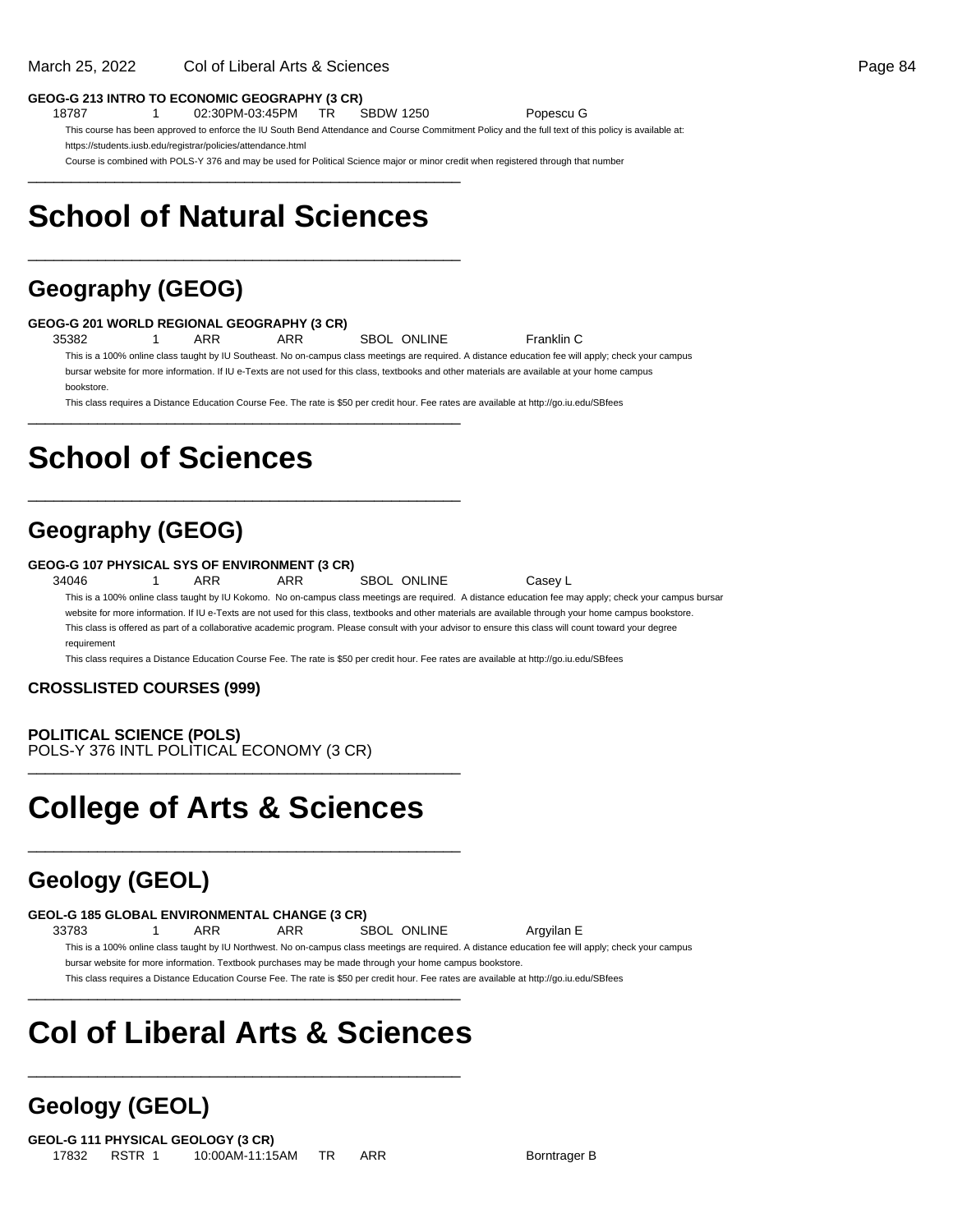| P: ALEKS score of 31 or greater, or equivalent |        |  |                                                                                                   |     |           |  |                                                                                                                             |  |  |  |  |
|------------------------------------------------|--------|--|---------------------------------------------------------------------------------------------------|-----|-----------|--|-----------------------------------------------------------------------------------------------------------------------------|--|--|--|--|
|                                                |        |  |                                                                                                   |     |           |  | The Academic Centers for Excellence offers tutoring for this course. For additional information and schedules, check online |  |  |  |  |
|                                                |        |  | athttps://students.iusb.edu/academic-success-programs/academic-centers-for-excellence/index.html. |     |           |  |                                                                                                                             |  |  |  |  |
|                                                |        |  | GEOL-N 190 THE NATURAL WORLD (3 CR)                                                               |     |           |  |                                                                                                                             |  |  |  |  |
| VT: EARTH AND SPACE                            |        |  |                                                                                                   |     |           |  |                                                                                                                             |  |  |  |  |
| 17918                                          | RSTR 1 |  | 10:00AM-11:15AM                                                                                   | TR. | SBNS 0041 |  | Borntrager B                                                                                                                |  |  |  |  |
|                                                |        |  | P: ALEKS score of 31 or greater, or equivalent                                                    |     |           |  |                                                                                                                             |  |  |  |  |
|                                                |        |  | Campuswide Gen Ed Common Core: The Natural World                                                  |     |           |  |                                                                                                                             |  |  |  |  |
|                                                |        |  |                                                                                                   |     |           |  | The Academic Centers for Excellence offers tutoring for this course. For additional information and schedules, check online |  |  |  |  |
|                                                |        |  | athttps://students.iusb.edu/academic-success-programs/academic-centers-for-excellence/index.html. |     |           |  |                                                                                                                             |  |  |  |  |
| <b>VT: EARTH AND SPACE</b>                     |        |  |                                                                                                   |     |           |  |                                                                                                                             |  |  |  |  |
| 18086                                          | RSTR 1 |  | 01:00PM-02:15PM TR                                                                                |     | SBNS 0041 |  | Borntrager B                                                                                                                |  |  |  |  |
|                                                |        |  | P: ALEKS score of 31 or greater, or equivalent                                                    |     |           |  |                                                                                                                             |  |  |  |  |
|                                                |        |  | Campuswide Gen Ed Common Core: The Natural World                                                  |     |           |  |                                                                                                                             |  |  |  |  |
|                                                |        |  |                                                                                                   |     |           |  | The Academic Centers for Excellence offers tutoring for this course. For additional information and schedules, check online |  |  |  |  |
|                                                |        |  | athttps://students.iusb.edu/academic-success-programs/academic-centers-for-excellence/index.html. |     |           |  |                                                                                                                             |  |  |  |  |
|                                                |        |  | Enrollment restricted to Education majors through April 4th                                       |     |           |  |                                                                                                                             |  |  |  |  |
|                                                |        |  |                                                                                                   |     |           |  |                                                                                                                             |  |  |  |  |
|                                                |        |  |                                                                                                   |     |           |  |                                                                                                                             |  |  |  |  |

# **Sch of Natural Science & Math**

\_\_\_\_\_\_\_\_\_\_\_\_\_\_\_\_\_\_\_\_\_\_\_\_\_\_\_\_\_\_\_\_\_\_\_\_\_\_\_\_\_\_\_\_\_\_\_\_\_\_

## **Geology (GEOL)**

| This is a 100% online class taught by IU East. No on-campus class meetings are required. A distance education fee will apply; check your campus bursar |  |  |  |  |  |  |  |  |  |  |
|--------------------------------------------------------------------------------------------------------------------------------------------------------|--|--|--|--|--|--|--|--|--|--|
| website for more information. If IU e-Texts are not used for this class, textbooks and other materials are available at your home campus bookstore.    |  |  |  |  |  |  |  |  |  |  |
|                                                                                                                                                        |  |  |  |  |  |  |  |  |  |  |
|                                                                                                                                                        |  |  |  |  |  |  |  |  |  |  |
|                                                                                                                                                        |  |  |  |  |  |  |  |  |  |  |
| This is a 100% online class taught by IU East. No on-campus class meetings are required. A distance education fee will apply; check your campus bursar |  |  |  |  |  |  |  |  |  |  |
| website for more information. If IU e-Texts are not used for this class, textbooks and other materials are available at your home campus bookstore.    |  |  |  |  |  |  |  |  |  |  |
| This class requires a Distance Education Course Fee. The rate is \$50 per credit hour. Fee rates are available at http://qo.iu.edu/SBfees              |  |  |  |  |  |  |  |  |  |  |
|                                                                                                                                                        |  |  |  |  |  |  |  |  |  |  |
|                                                                                                                                                        |  |  |  |  |  |  |  |  |  |  |

# **School of Arts & Letters**

\_\_\_\_\_\_\_\_\_\_\_\_\_\_\_\_\_\_\_\_\_\_\_\_\_\_\_\_\_\_\_\_\_\_\_\_\_\_\_\_\_\_\_\_\_\_\_\_\_\_

## **Germanic Languages (GER)**

#### **GER-G 310 DEUTSCH: MITTELSTUFE II (3 CR)**

| 35268         | RSTR 1                                                                                                                                          | ARR | ARR |  | SBOL ONLINE | Hutchins M                                                                                                                                           |  |  |  |  |  |
|---------------|-------------------------------------------------------------------------------------------------------------------------------------------------|-----|-----|--|-------------|------------------------------------------------------------------------------------------------------------------------------------------------------|--|--|--|--|--|
|               |                                                                                                                                                 |     |     |  |             | This is a 100% online class taught by IU Southeast. No on-campus class meetings are required. A distance education fee will apply; check your campus |  |  |  |  |  |
|               | bursar website for more information. If IU e-Texts are not used for this class, textbooks and other materials are available at your home campus |     |     |  |             |                                                                                                                                                      |  |  |  |  |  |
| bookstore.    |                                                                                                                                                 |     |     |  |             |                                                                                                                                                      |  |  |  |  |  |
|               |                                                                                                                                                 |     |     |  |             | This class is offered as part of a joint academic program. Please consult with your advisor to ensure this class will count toward your degree       |  |  |  |  |  |
| requirements. |                                                                                                                                                 |     |     |  |             |                                                                                                                                                      |  |  |  |  |  |

This class requires a Distance Education Course Fee. The rate is \$50 per credit hour. Fee rates are available at http://go.iu.edu/SBfees

- **GER-G 465 STRUCTURE OF GERMAN (3 CR)**
	- 35270 RSTR 1 ARR ARR SBOL ONLINE Hutchins M

This is a 100% online class taught by IU Southeast. No on-campus class meetings are required. A distance education fee will apply; check your campus bursar website for more information. If IU e-Texts are not used for this class, textbooks and other materials are available at your home campus bookstore.

This class is offered as part of a collaborative academic program. Please consult with your advisor to ensure this class will count toward your degree requirement

This class requires a Distance Education Course Fee. The rate is \$50 per credit hour. Fee rates are available at http://go.iu.edu/SBfees

# **Sch of Humanities & Social Sci**

\_\_\_\_\_\_\_\_\_\_\_\_\_\_\_\_\_\_\_\_\_\_\_\_\_\_\_\_\_\_\_\_\_\_\_\_\_\_\_\_\_\_\_\_\_\_\_\_\_\_

\_\_\_\_\_\_\_\_\_\_\_\_\_\_\_\_\_\_\_\_\_\_\_\_\_\_\_\_\_\_\_\_\_\_\_\_\_\_\_\_\_\_\_\_\_\_\_\_\_\_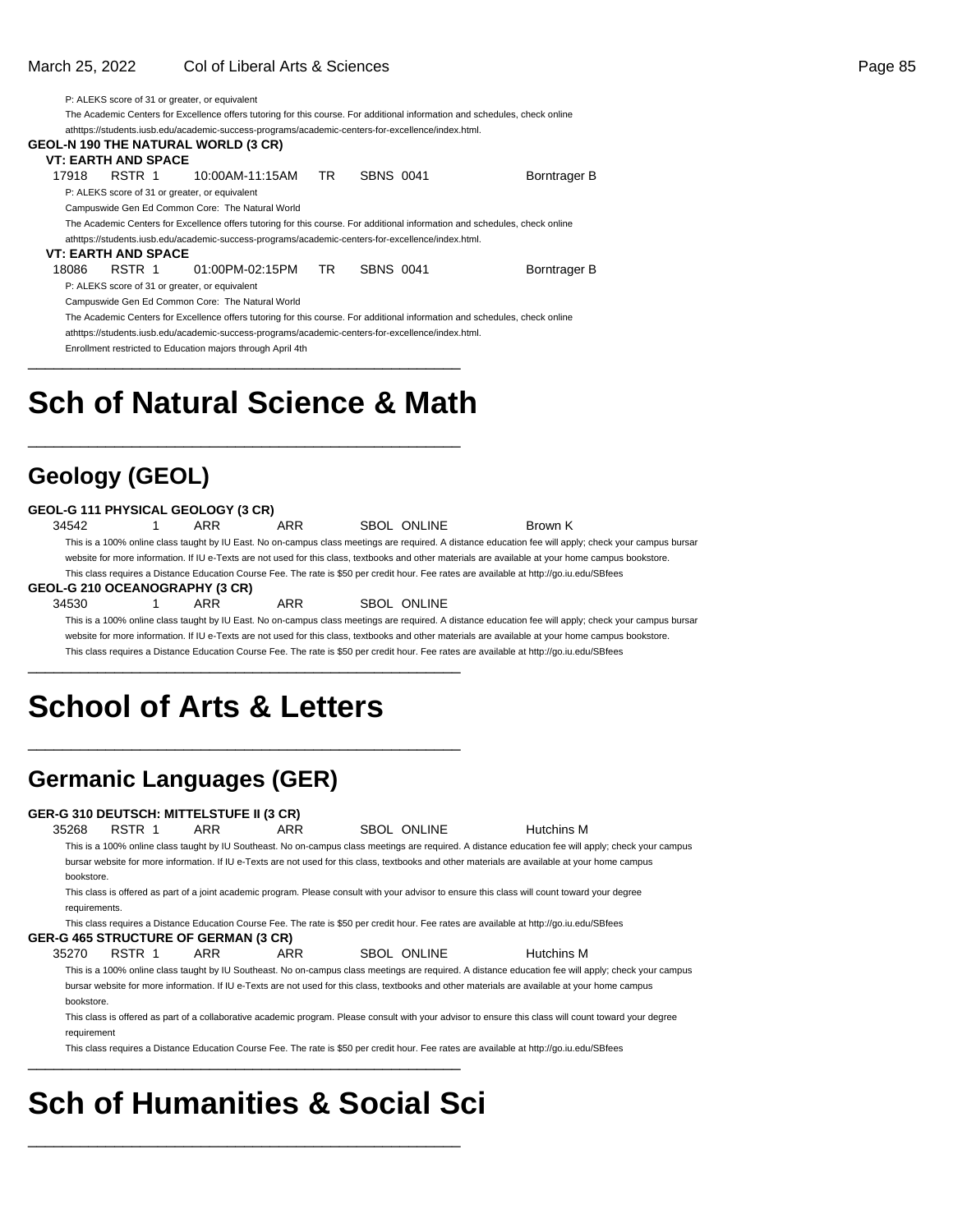### **Germanic Languages (GER)**

#### **GER-G 250 INTERMEDIATE GERMAN II (3 CR)**

34303 1 ARR ARR SBOL ONLINE Heckner N

This is a 100% online class taught by IU East. No on-campus class meetings are required. A distance education fee will apply; check your campus bursar website for more information. If IU e-Texts are not used for this class, textbooks and other materials are available at your home campus bookstore. Online conversation session attendance required

Prerequisite: GER-G 200

This class is offered as part of a collaborative academic program. Please consult with your advisor to ensure this class will count toward your degree requirements.

This class requires a Distance Education Course Fee. The rate is \$50 per credit hour. Fee rates are available at http://go.iu.edu/SBfees \_\_\_\_\_\_\_\_\_\_\_\_\_\_\_\_\_\_\_\_\_\_\_\_\_\_\_\_\_\_\_\_\_\_\_\_\_\_\_\_\_\_\_\_\_\_\_\_\_\_

# **Col of Liberal Arts & Sciences**

\_\_\_\_\_\_\_\_\_\_\_\_\_\_\_\_\_\_\_\_\_\_\_\_\_\_\_\_\_\_\_\_\_\_\_\_\_\_\_\_\_\_\_\_\_\_\_\_\_\_

## **Germanic Languages (GER)**

**GER-G 101 BEGINNING GERMAN 1 (3 CR)** 17583 1 10:00AM-11:15AM TR SBEA 1015 Luppes J The Academic Centers for Excellence offers tutoring for this course. For additional information and schedules, check online at https://students.iusb.edu/academic-success-programs/academic-centers-for-excellence/index.html. **GER-G 203 SECOND YEAR GERMAN 1 (3 CR)** 17584 1 10:00AM-11:15AM MW SBDW 1190 Luppes J The Academic Centers for Excellence offers tutoring for this course. For additional information and schedules, check online athttps://students.iusb.edu/academic-success-programs/academic-centers-for-excellence/index.html. Prereq: Ger-G 102 with a C or higher, placement exam score of 384 or higher, or instructor's permission. **GER-G 313 WRITING GERMAN 1 (3 CR)** 18201 RSTR 1 ARR ARR SBOL ONLINE Hutchins M Broadcast from IU Southeast Prereq: Ger-G 204 with a C or higher, placement exam score of 550 or higher, or instructor's permission. This class requires a Distance Education Course Fee. The rate is \$50 per credit hour. Fee rates are available at http://go.iu.edu/SBfees Online All course: 100% online taught asynchronously. No on-campus class meetings are required. **GER-G 370 GERMAN CINEMA (3 CR)** 18793 RSTR 1 ARR ARR SBOL ONLINE Luppes J This is a 100% online class taught by IU South Bend. No on-campus class meetings are required. A distance education fee will apply; check your campus bursar website for more information. Textbook purchases may be made through your home campus bookstore. This class requires a Distance Education Course Fee. The rate is \$50 per credit hour. Fee rates are available at http://go.iu.edu/SBfees This class is offered as part of a collaborative academic program. Please consult with your advisor to ensure this class will count toward your degree requirements. **GER-G 495 INDIV READINGS IN GERMANIC LIT (1 CR)** 18310 PERM 1 ARR ARR SBWB WEB Luppes J To complete the STAMP proficiency exam This class requires a Foreign Lang Fluency Asmt Fee. Current rates are available at http://go.iu.edu/SBfees This is a Distance-Other class which is provided by synchronous live video instruction, with any remainder taught through asynchronous online instruction **GER-G 495 INDIV READINGS IN GERMANIC LIT (3 CR)** 18575 PERM 1 ARR ARR SBWB WEB Luppes J Prereq: Only by departmental permission. This class requires a Foreign Lang Fluency Asmt Fee. Current rates are available at http://go.iu.edu/SBfees This is a Distance-Other class which is provided by synchronous live video instruction, with any remainder taught through asynchronous online instruction \_\_\_\_\_\_\_\_\_\_\_\_\_\_\_\_\_\_\_\_\_\_\_\_\_\_\_\_\_\_\_\_\_\_\_\_\_\_\_\_\_\_\_\_\_\_\_\_\_\_

#### Gerontology (GERN)

### **CROSSLISTED COURSES (999)**

**PHYSIOLOGY (PHSL)** PHSL-P 261 HUMAN ANATOMY & PHYSIOLOGY 1 (4 CR)

**PSYCHOLOGY (PSY)** PSY-P 495 COMMUNITY EXPERIENCE (1-3 CR)

**SOCIOLOGY (SOC)** SOC-S 468 RESEARCH PROBLEMS IN SOCIOLOGY (1-3 CR)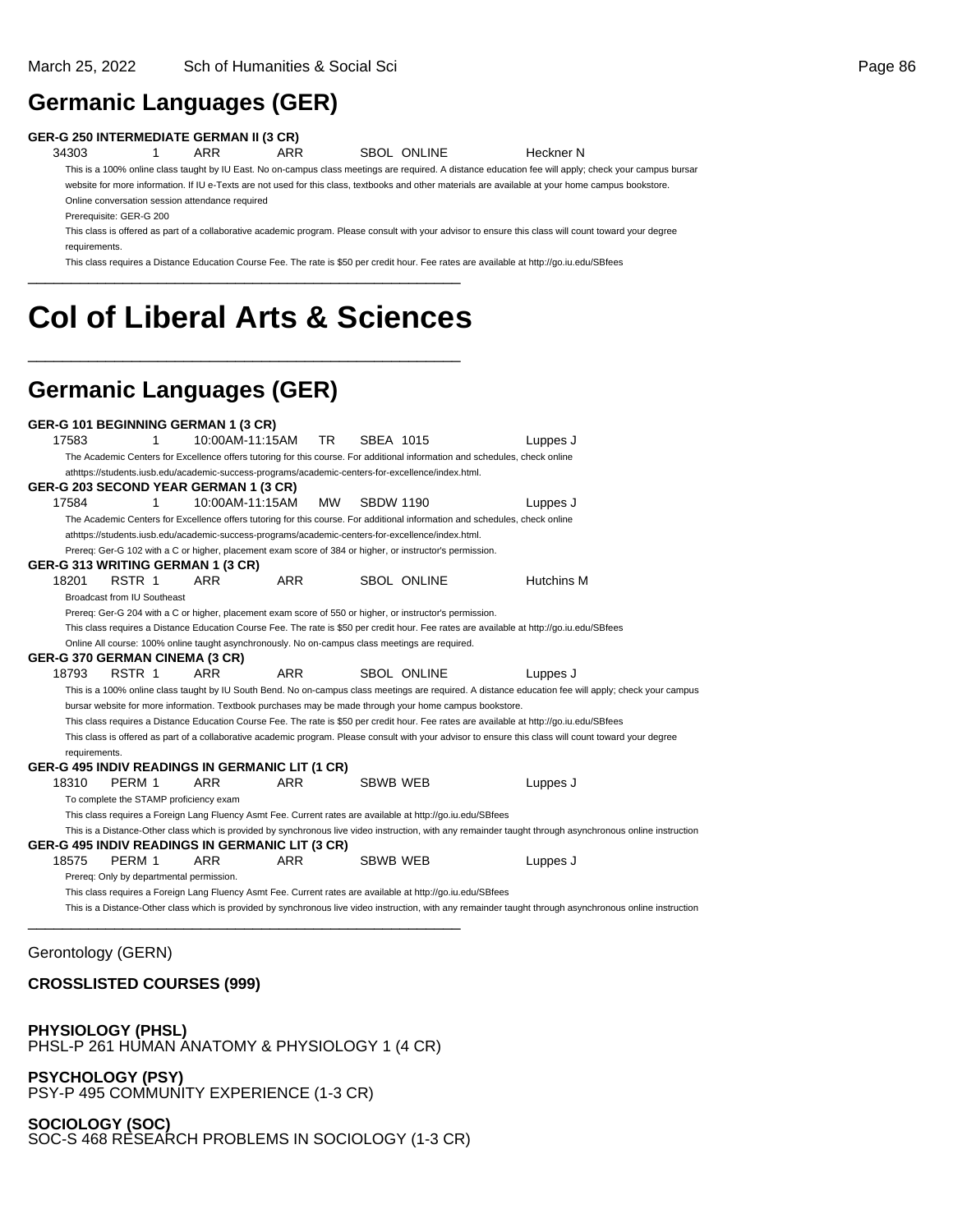**College of Arts & Sciences**

\_\_\_\_\_\_\_\_\_\_\_\_\_\_\_\_\_\_\_\_\_\_\_\_\_\_\_\_\_\_\_\_\_\_\_\_\_\_\_\_\_\_\_\_\_\_\_\_\_\_

\_\_\_\_\_\_\_\_\_\_\_\_\_\_\_\_\_\_\_\_\_\_\_\_\_\_\_\_\_\_\_\_\_\_\_\_\_\_\_\_\_\_\_\_\_\_\_\_\_\_

## **History (HIST)**

#### **HIST-B 391 THEMES IN WORLD HISTORY (3 CR)**

33802 1 ARR ARR SBOL ONLINE Chen Lin D

This is an Intensive Writing class.

This is a 100% online class taught by IU Northwest. No on-campus class meetings are required. A distance education fee will apply; check your campus bursar website for more information. Textbook purchases may be made through your home campus bookstore.

This class requires a Distance Education Course Fee. The rate is \$50 per credit hour. Fee rates are available at http://go.iu.edu/SBfees

#### **HIST-T 530 EARLY AMERICA - 1400-1800 (3 CR)**

34143 1 ARR ARR SBOL ONLINE Young C This is a 100% online class taught by IU Northwest. No on-campus class meetings are required. A distance education fee will apply; check your campus bursar website for more information. Textbook purchases may be made through your home campus bookstore.

This class requires a Distance Education Course Fee. The rate is \$50 per credit hour. Fee rates are available at http://go.iu.edu/SBfees

# **Sch of Humanities & Social Sci**

\_\_\_\_\_\_\_\_\_\_\_\_\_\_\_\_\_\_\_\_\_\_\_\_\_\_\_\_\_\_\_\_\_\_\_\_\_\_\_\_\_\_\_\_\_\_\_\_\_\_

\_\_\_\_\_\_\_\_\_\_\_\_\_\_\_\_\_\_\_\_\_\_\_\_\_\_\_\_\_\_\_\_\_\_\_\_\_\_\_\_\_\_\_\_\_\_\_\_\_\_

## **History (HIST)**

#### **HIST-B 353 THE RENAISSANCE (3 CR)** 34051 1 ARR ARR SBOL ONLINE Sposato P

This is a 100% online class taught by IU Kokomo. No on-campus class meetings are required. A distance education fee may apply; check your campus bursar website for more information. If IU e-Texts are not used for this class, textbooks and other materials are available through your home campus bookstore. Advanced writing skills recommended.

This class is offered as part of a collaborative academic program. Please consult with your advisor to ensure this class will count toward your degree requirement

This class requires a Distance Education Course Fee. The rate is \$50 per credit hour. Fee rates are available at http://go.iu.edu/SBfees **HIST-B 418 GERMANY NATION AND VOLK (3 CR)**

34288 1 ARR ARR SBOL ONLINE Olson D

This is a 100% online class taught by IU East. No on-campus class meetings are required. A distance education fee will apply; check your campus bursar website for more information. If IU e-Texts are not used for this class, textbooks and other materials are available at your home campus bookstore. This class is offered as part of a collaborative academic program. Please consult with your advisor to ensure this class will count toward your degree requirements.

This class requires a Distance Education Course Fee. The rate is \$50 per credit hour. Fee rates are available at http://go.iu.edu/SBfees

# **Col of Liberal Arts & Sciences**

\_\_\_\_\_\_\_\_\_\_\_\_\_\_\_\_\_\_\_\_\_\_\_\_\_\_\_\_\_\_\_\_\_\_\_\_\_\_\_\_\_\_\_\_\_\_\_\_\_\_

\_\_\_\_\_\_\_\_\_\_\_\_\_\_\_\_\_\_\_\_\_\_\_\_\_\_\_\_\_\_\_\_\_\_\_\_\_\_\_\_\_\_\_\_\_\_\_\_\_\_

|       | History (HIST)                       |  |                                                                   |           |                  |             |                                                                                                                                                      |  |  |  |
|-------|--------------------------------------|--|-------------------------------------------------------------------|-----------|------------------|-------------|------------------------------------------------------------------------------------------------------------------------------------------------------|--|--|--|
| 18238 | <b>CLUSTER (01)</b><br>1             |  | HIST-H 101 THE WORLD IN THE 20TH CENT I (3 CR)<br>01:00PM-02:15PM | <b>MW</b> | <b>SBDW 1185</b> |             | Shlapentokh D                                                                                                                                        |  |  |  |
|       |                                      |  | Pre-2005 General Education LAS: World Culture                     |           |                  |             |                                                                                                                                                      |  |  |  |
|       |                                      |  |                                                                   |           |                  |             | This course has been approved to enforce the IU South Bend Attendance and Course Commitment Policy and the full text of this policy is available at: |  |  |  |
|       |                                      |  | https://students.iusb.edu/registrar/policies/attendance.html      |           |                  |             |                                                                                                                                                      |  |  |  |
|       |                                      |  | Above Section may open during Registration if needed              |           |                  |             |                                                                                                                                                      |  |  |  |
| 18291 |                                      |  | 02:30PM-03:45PM                                                   | <b>MW</b> | <b>SBDW 1180</b> |             |                                                                                                                                                      |  |  |  |
|       |                                      |  | Pre-2005 General Education LAS: World Culture                     |           |                  |             |                                                                                                                                                      |  |  |  |
|       |                                      |  |                                                                   |           |                  |             | This course has been approved to enforce the IU South Bend Attendance and Course Commitment Policy and the full text of this policy is available at: |  |  |  |
|       |                                      |  | https://students.iusb.edu/registrar/policies/attendance.html      |           |                  |             |                                                                                                                                                      |  |  |  |
|       | HIST-H 105 AMERICAN HISTORY I (3 CR) |  |                                                                   |           |                  |             |                                                                                                                                                      |  |  |  |
| 18637 |                                      |  | <b>ARR</b><br>ARR                                                 |           |                  | SBOL ONLINE | Willia T                                                                                                                                             |  |  |  |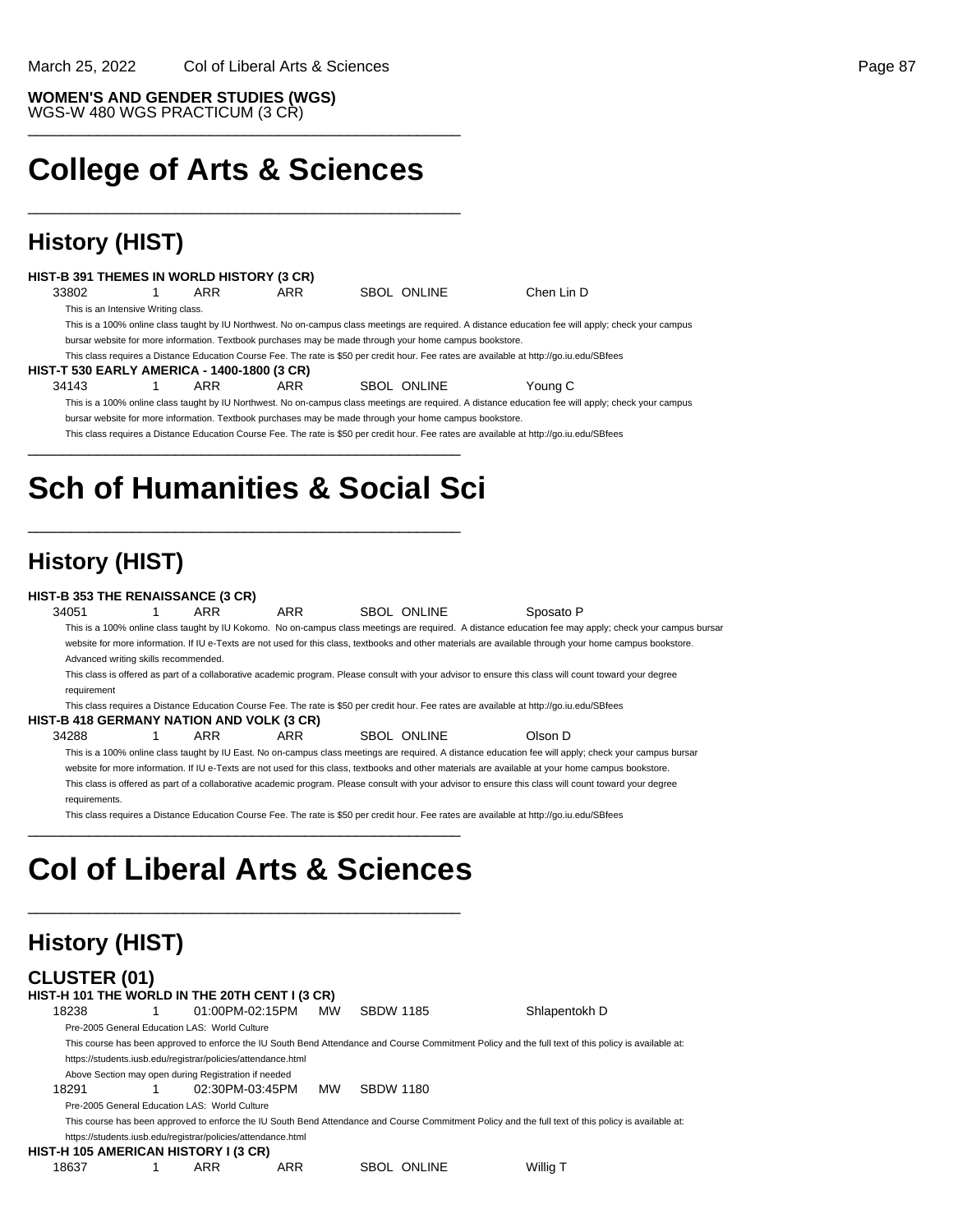|               |                                  |                                                                                                                 |           |                  |             | This course has been approved to enforce the IU South Bend Attendance and Course Commitment Policy and the full text of this policy is available at:   |
|---------------|----------------------------------|-----------------------------------------------------------------------------------------------------------------|-----------|------------------|-------------|--------------------------------------------------------------------------------------------------------------------------------------------------------|
|               |                                  | https://students.iusb.edu/registrar/policies/attendance.html                                                    |           |                  |             |                                                                                                                                                        |
|               |                                  | Pre-2005 General Education LAS: American Culture 1                                                              |           |                  |             |                                                                                                                                                        |
|               |                                  |                                                                                                                 |           |                  |             | This class requires a Distance Education Course Fee. The rate is \$50 per credit hour. Fee rates are available at http://go.iu.edu/SBfees              |
|               |                                  | HIST-H 106 AMERICAN HISTORY II (3 CR)                                                                           |           |                  |             |                                                                                                                                                        |
| 18468         | 1                                | 01:00PM-02:15PM                                                                                                 | <b>TR</b> | <b>SBDW 1290</b> |             | Spencer T                                                                                                                                              |
|               |                                  | Pre-2005 General Education LAS: American Culture 2                                                              |           |                  |             |                                                                                                                                                        |
|               |                                  | Campuswide Gen Ed Contemporary Social Values: Diversity in United States Society                                |           |                  |             |                                                                                                                                                        |
|               |                                  |                                                                                                                 |           |                  |             | This course has been approved to enforce the IU South Bend Attendance and Course Commitment Policy and the full text of this policy is available at:   |
|               |                                  | https://students.iusb.edu/registrar/policies/attendance.html                                                    |           |                  |             |                                                                                                                                                        |
| 18924         | RSTR 1                           | 01:00PM-02:15PM                                                                                                 | TR        | <b>ARR</b>       |             | <b>Tetzlaff M</b>                                                                                                                                      |
|               |                                  | Campuswide Gen Ed Contemporary Social Values: Diversity in United States Society                                |           |                  |             |                                                                                                                                                        |
|               |                                  |                                                                                                                 |           |                  |             | This course has been approved to enforce the IU South Bend Attendance and Course Commitment Policy and the full text of this policy is available at:   |
|               |                                  | https://students.iusb.edu/registrar/policies/attendance.html                                                    |           |                  |             |                                                                                                                                                        |
|               |                                  | Pre-2005 General Education LAS: American Culture 2                                                              |           |                  |             |                                                                                                                                                        |
|               |                                  | This section reserved for students participating in the Guided Pathways Academy                                 |           |                  |             |                                                                                                                                                        |
|               |                                  | Students must also enroll in HIST-T190, class #18169                                                            |           |                  |             |                                                                                                                                                        |
|               |                                  | HIST-H 113 HISTORY OF WESTERN CIVILIZ 1 (3 CR)                                                                  |           |                  |             |                                                                                                                                                        |
| 17585         | 1                                | ARR<br>ARR                                                                                                      |           |                  | SBOL ONLINE | Zwicker L                                                                                                                                              |
|               |                                  | Pre-2005 General Education LAS: Western Culture 1                                                               |           |                  |             |                                                                                                                                                        |
|               | LAS: Western Culture before 1800 |                                                                                                                 |           |                  |             |                                                                                                                                                        |
|               |                                  |                                                                                                                 |           |                  |             | This course has been approved to enforce the IU South Bend Attendance and Course Commitment Policy and the full text of this policy is available at:   |
|               |                                  | https://students.iusb.edu/registrar/policies/attendance.html                                                    |           |                  |             |                                                                                                                                                        |
|               |                                  | Online All course: 100% online taught asynchronously. No on-campus class meetings are required.                 |           |                  |             |                                                                                                                                                        |
|               |                                  |                                                                                                                 |           |                  |             | This class requires a Distance Education Course Fee. The rate is \$50 per credit hour. Fee rates are available at http://go.iu.edu/SBfees              |
| 18462         | 1                                | 10:00AM-11:15AM                                                                                                 | MW.       | <b>SBDW 1125</b> |             | Shlapentokh D                                                                                                                                          |
|               |                                  | Pre-2005 General Education LAS: Western Culture 1                                                               |           |                  |             |                                                                                                                                                        |
|               | LAS: Western Culture before 1800 |                                                                                                                 |           |                  |             |                                                                                                                                                        |
|               |                                  |                                                                                                                 |           |                  |             | This course has been approved to enforce the IU South Bend Attendance and Course Commitment Policy and the full text of this policy is available at:   |
|               |                                  | https://students.iusb.edu/registrar/policies/attendance.html                                                    |           |                  |             |                                                                                                                                                        |
|               |                                  | Above Section may open during Registration if needed                                                            |           |                  |             |                                                                                                                                                        |
|               |                                  | HIST-T 190 LITERARY&INTELLECTUAL TRADITNS (3 CR)                                                                |           |                  |             |                                                                                                                                                        |
|               |                                  | <b>VT: HUMANS AND THE ENVIRONMENT</b>                                                                           |           |                  |             |                                                                                                                                                        |
| 18169         | RSTR 1                           | 10:00AM-11:15AM                                                                                                 | TR        | <b>SBDW 1190</b> |             | <b>Tetzlaff M</b>                                                                                                                                      |
|               |                                  | Campuswide Gen Ed Common Core: Literary and Intellectual Traditions                                             |           |                  |             |                                                                                                                                                        |
|               |                                  |                                                                                                                 |           |                  |             | This course has been approved to enforce the IU South Bend Attendance and Course Commitment Policy and the full text of this policy is available at:   |
|               |                                  | https://students.iusb.edu/registrar/policies/attendance.html                                                    |           |                  |             |                                                                                                                                                        |
|               |                                  | This course has community-engaged assignments, which may include community-based research, projects or service. |           |                  |             |                                                                                                                                                        |
|               |                                  | This section reserved for students participating in the Guided Pathways Academy                                 |           |                  |             |                                                                                                                                                        |
|               |                                  | Students enrolled in this class must also take HIST-H 106, class # 18924                                        |           |                  |             |                                                                                                                                                        |
|               |                                  |                                                                                                                 |           |                  |             |                                                                                                                                                        |
|               | <b>CLUSTER (02)</b>              |                                                                                                                 |           |                  |             |                                                                                                                                                        |
|               |                                  | HIST-H 217 THE NATURE OF HISTORY (3 CR)                                                                         |           |                  |             |                                                                                                                                                        |
| 18249         | 1                                | 02:30PM-03:45PM                                                                                                 | <b>MW</b> | <b>SBDW 2260</b> |             | Nashel J                                                                                                                                               |
|               |                                  |                                                                                                                 |           |                  |             | This course has been approved to enforce the IU South Bend Attendance and Course Commitment Policy and the full text of this policy is available at:   |
|               |                                  | https://students.iusb.edu/registrar/policies/attendance.html                                                    |           |                  |             |                                                                                                                                                        |
|               |                                  | This class fulfills the Information Literacy General Education Requirement                                      |           |                  |             |                                                                                                                                                        |
|               |                                  | HIST-J 216 SOPHOMORE SEMINAR IN HISTORY (3 CR)                                                                  |           |                  |             |                                                                                                                                                        |
| 18944         | 1                                | <b>ARR</b><br>ARR                                                                                               |           |                  | SBOL ONLINE | Froysland H                                                                                                                                            |
|               |                                  |                                                                                                                 |           |                  |             | This is a 100% online class taught by IU South Bend. No on-campus class meetings are required. A distance education fee will apply; check your campus  |
|               |                                  | bursar website for more information. Textbook purchases may be made through your home campus bookstore.         |           |                  |             |                                                                                                                                                        |
|               |                                  |                                                                                                                 |           |                  |             | This class is offered as part of a collaborative academic program. Please consult with your advisor to ensure this class will count toward your degree |
| requirements. |                                  |                                                                                                                 |           |                  |             |                                                                                                                                                        |
|               |                                  |                                                                                                                 |           |                  |             | This class requires a Distance Education Course Fee. The rate is \$50 per credit hour. Fee rates are available at http://go.iu.edu/SBfees              |
|               |                                  |                                                                                                                 |           |                  |             |                                                                                                                                                        |
|               | <b>CLUSTER (022)</b>             |                                                                                                                 |           |                  |             |                                                                                                                                                        |
|               |                                  | HIST-H 211 LATIN AMERICAN CULTURE & CIV 1 (3 CR)                                                                |           |                  |             |                                                                                                                                                        |
| 32414         | 1                                | 01:00PM-02:15PM                                                                                                 | мw        | ARR              |             | Froysland H                                                                                                                                            |
|               |                                  |                                                                                                                 |           |                  |             | This course has been approved to enforce the IU South Bend Attendance and Course Commitment Policy and the full text of this policy is available at:   |
|               |                                  | https://students.iusb.edu/registrar/policies/attendance.html                                                    |           |                  |             |                                                                                                                                                        |
|               |                                  | Campuswide Gen Ed Contemporary Social Values: Global Cultures, effective Fall 2021                              |           |                  |             |                                                                                                                                                        |
|               |                                  | Campuswide Gen Ed Contemporary Social Values: Non-Western Cultures                                              |           |                  |             |                                                                                                                                                        |
|               |                                  |                                                                                                                 |           |                  |             |                                                                                                                                                        |
|               | <b>CLUSTER (032)</b>             |                                                                                                                 |           |                  |             |                                                                                                                                                        |
|               |                                  | HIST-A 303 UNITED STATES, 1789-1865 I (3 CR)                                                                    |           |                  |             |                                                                                                                                                        |
| 32415         | 1                                | 11:30AM-12:45PM                                                                                                 | TR        | <b>ARR</b>       |             | Willig T                                                                                                                                               |
|               |                                  |                                                                                                                 |           |                  |             | This course has been approved to enforce the IU South Bend Attendance and Course Commitment Policy and the full text of this policy is available at:   |
|               |                                  |                                                                                                                 |           |                  |             |                                                                                                                                                        |
|               |                                  | https://students.iusb.edu/registrar/policies/attendance.html                                                    |           |                  |             |                                                                                                                                                        |

**HIST-A 355 AFRICAN AMERICAN HISTORY I (3 CR)**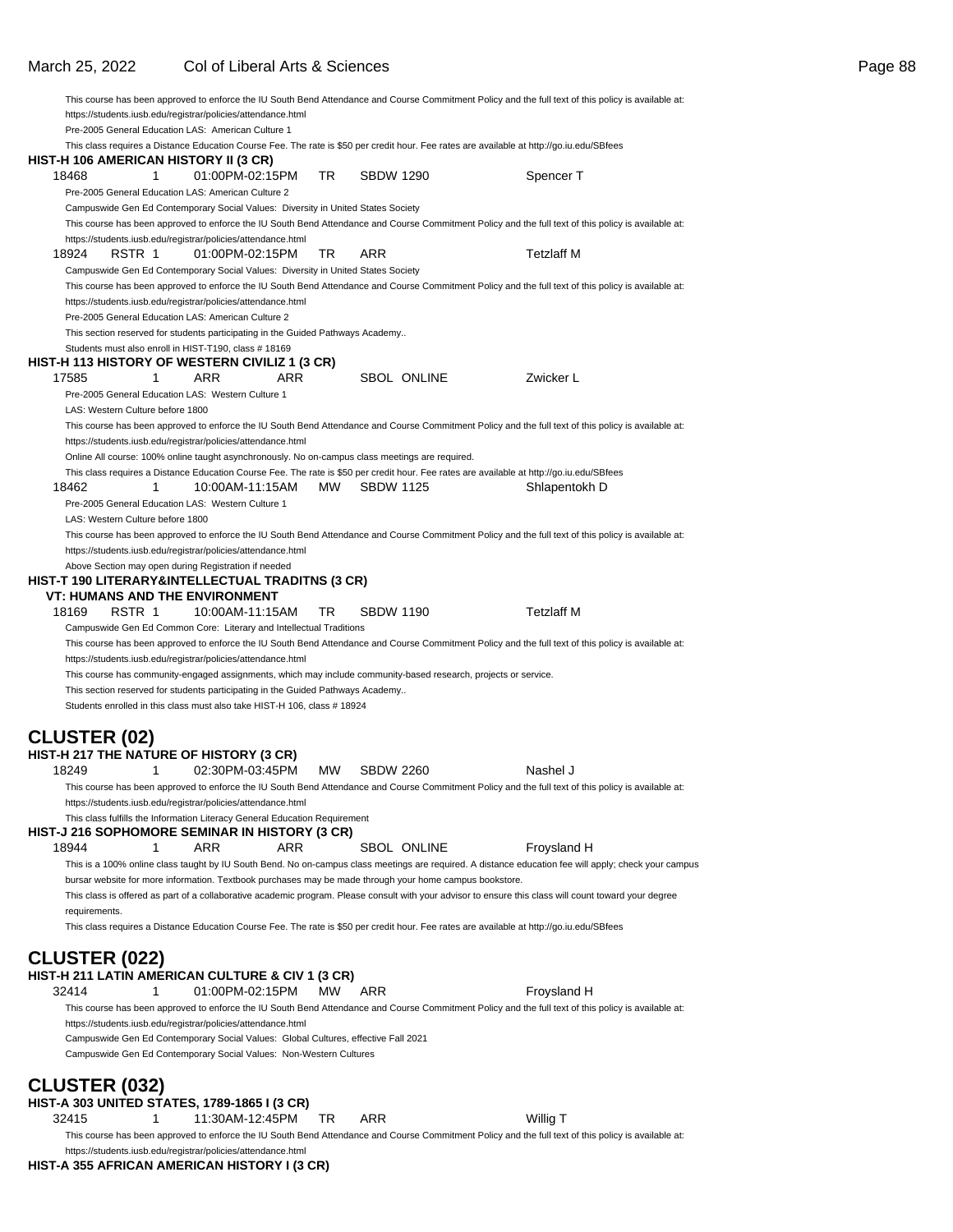### March 25, 2022 Col of Liberal Arts & Sciences **Page 89** Page 89

| 32416               | 1                                                                                                       | 11:30AM-12:45PM |            | <b>MW</b> | ARR                | <b>Tetzlaff M</b>                                                                                                                                      |  |
|---------------------|---------------------------------------------------------------------------------------------------------|-----------------|------------|-----------|--------------------|--------------------------------------------------------------------------------------------------------------------------------------------------------|--|
|                     | https://students.iusb.edu/registrar/policies/attendance.html                                            |                 |            |           |                    | This course has been approved to enforce the IU South Bend Attendance and Course Commitment Policy and the full text of this policy is available at:   |  |
|                     | Campuswide Gen Ed Contemporary Social Values: Diversity in United States Society                        |                 |            |           |                    |                                                                                                                                                        |  |
|                     | HIST-T 390 LITERARY & INTELLECTUAL TRAD (3 CR)                                                          |                 |            |           |                    |                                                                                                                                                        |  |
|                     | <b>VT: THE GREAT WAR, 1914-1918</b>                                                                     |                 |            |           |                    |                                                                                                                                                        |  |
| 32417               | 1                                                                                                       | 04:00PM-05:15PM |            | <b>MW</b> | <b>ARR</b>         | Zwicker L                                                                                                                                              |  |
|                     |                                                                                                         |                 |            |           |                    | This course has been approved to enforce the IU South Bend Attendance and Course Commitment Policy and the full text of this policy is available at:   |  |
|                     | https://students.iusb.edu/registrar/policies/attendance.html                                            |                 |            |           |                    |                                                                                                                                                        |  |
|                     | Campuswide Gen Ed Common Core: Literary and Intellectual Traditions                                     |                 |            |           |                    |                                                                                                                                                        |  |
|                     |                                                                                                         |                 |            |           |                    |                                                                                                                                                        |  |
| <b>CLUSTER (04)</b> |                                                                                                         |                 |            |           |                    |                                                                                                                                                        |  |
|                     | HIST-H 495 UNDERGRADUATE READINGS IN HIST (3 CR)                                                        |                 |            |           |                    |                                                                                                                                                        |  |
| 18292               | PERM 1                                                                                                  | <b>ARR</b>      | <b>ARR</b> |           | <b>ARR</b>         |                                                                                                                                                        |  |
|                     |                                                                                                         |                 |            |           |                    | This course has been approved to enforce the IU South Bend Attendance and Course Commitment Policy and the full text of this policy is available at:   |  |
|                     | https://students.iusb.edu/registrar/policies/attendance.html                                            |                 |            |           |                    |                                                                                                                                                        |  |
|                     | Consent of Instructor required                                                                          |                 |            |           |                    |                                                                                                                                                        |  |
|                     | HIST-H 496 INTERNSHIP IN HISTORY (1-6 CR)                                                               |                 |            |           |                    |                                                                                                                                                        |  |
| 18319               | PERM 1                                                                                                  | 05:30PM-07:30PM |            | W         | <b>SBDW 3260</b>   | Froysland H                                                                                                                                            |  |
|                     |                                                                                                         | <b>ARR</b>      | <b>ARR</b> |           | <b>ARR</b>         | Froysland H                                                                                                                                            |  |
|                     |                                                                                                         |                 |            |           |                    | This course has been approved to enforce the IU South Bend Attendance and Course Commitment Policy and the full text of this policy is available at:   |  |
|                     | https://students.iusb.edu/registrar/policies/attendance.html                                            |                 |            |           |                    |                                                                                                                                                        |  |
|                     | Consent of Instructor required                                                                          |                 |            |           |                    |                                                                                                                                                        |  |
|                     |                                                                                                         |                 |            |           |                    | This Hybrid course will have 4 in-person meetings. The first meeting is on Wed, August 31, the other three meetings TBA.                               |  |
|                     |                                                                                                         |                 |            |           |                    |                                                                                                                                                        |  |
| <b>CLUSTER (05)</b> |                                                                                                         |                 |            |           |                    |                                                                                                                                                        |  |
|                     | HIST-T 560 US & WORLD: COMPARATIVE HIST (3 CR)                                                          |                 |            |           |                    |                                                                                                                                                        |  |
| 18897               | 1                                                                                                       | <b>ARR</b>      | <b>ARR</b> |           | <b>SBOL ONLINE</b> | Nashel J                                                                                                                                               |  |
|                     |                                                                                                         |                 |            |           |                    | This class requires a Distance Education Course Fee. The rate is \$50 per credit hour. Fee rates are available at http://go.iu.edu/SBfees              |  |
|                     |                                                                                                         |                 |            |           |                    | This is a 100% online class taught by IU South Bend. No on-campus class meetings are required. A distance education fee will apply; check your campus  |  |
|                     | bursar website for more information. Textbook purchases may be made through your home campus bookstore. |                 |            |           |                    |                                                                                                                                                        |  |
|                     |                                                                                                         |                 |            |           |                    | This class is offered as part of a collaborative academic program. Please consult with your advisor to ensure this class will count toward your degree |  |
| requirements.       |                                                                                                         |                 |            |           |                    |                                                                                                                                                        |  |
|                     |                                                                                                         |                 |            |           |                    |                                                                                                                                                        |  |
|                     |                                                                                                         |                 |            |           |                    |                                                                                                                                                        |  |

# **School of Liberal Arts**

\_\_\_\_\_\_\_\_\_\_\_\_\_\_\_\_\_\_\_\_\_\_\_\_\_\_\_\_\_\_\_\_\_\_\_\_\_\_\_\_\_\_\_\_\_\_\_\_\_\_

| <b>History (HIST)</b>                                           |     |                                                                                                  |                    |                                                                                                                                                                                                                                                                                                                                                                                                                                                             |  |
|-----------------------------------------------------------------|-----|--------------------------------------------------------------------------------------------------|--------------------|-------------------------------------------------------------------------------------------------------------------------------------------------------------------------------------------------------------------------------------------------------------------------------------------------------------------------------------------------------------------------------------------------------------------------------------------------------------|--|
| HIST-G 451 THE FAR EAST 1 (3 CR)<br><b>VT: TRADITIONAL ASIA</b> |     |                                                                                                  |                    |                                                                                                                                                                                                                                                                                                                                                                                                                                                             |  |
| 34919                                                           | ARR | ARR                                                                                              | <b>SBOL ONLINE</b> | Zhang X                                                                                                                                                                                                                                                                                                                                                                                                                                                     |  |
| requirements                                                    |     | website for more information. Textbook purchases may be made through your home campus bookstore. |                    | This is a 100% online class taught by IUPUI. No on-campus class meetings are required. A distance education fee will apply; check your campus bursar<br>This class is offered as part of a collaborative academic program. Please consult with your advisor to ensure this class will count toward your degree<br>This class requires a Distance Education Course Fee. The rate is \$50 per credit hour. Fee rates are available at http://go.iu.edu/SBfees |  |
| HIST-T 570 INTRO DIGITAL & PUBLIC HISTORY (3 CR)                |     |                                                                                                  |                    |                                                                                                                                                                                                                                                                                                                                                                                                                                                             |  |
| 34914                                                           | ARR | ARR                                                                                              | SBOL ONLINE        | Sacco N                                                                                                                                                                                                                                                                                                                                                                                                                                                     |  |
| requirements                                                    |     | website for more information. Textbook purchases may be made through your home campus bookstore. |                    | This is a 100% online class taught by IUPUI. No on-campus class meetings are required. A distance education fee will apply; check your campus bursar<br>This class is offered as part of a collaborative academic program. Please consult with your advisor to ensure this class will count toward your degree<br>This class requires a Distance Education Course Fee. The rate is \$50 per credit hour. Fee rates are available at http://qo.iu.edu/SBfees |  |

# **School of Social Sciences**

\_\_\_\_\_\_\_\_\_\_\_\_\_\_\_\_\_\_\_\_\_\_\_\_\_\_\_\_\_\_\_\_\_\_\_\_\_\_\_\_\_\_\_\_\_\_\_\_\_\_

## **History (HIST)**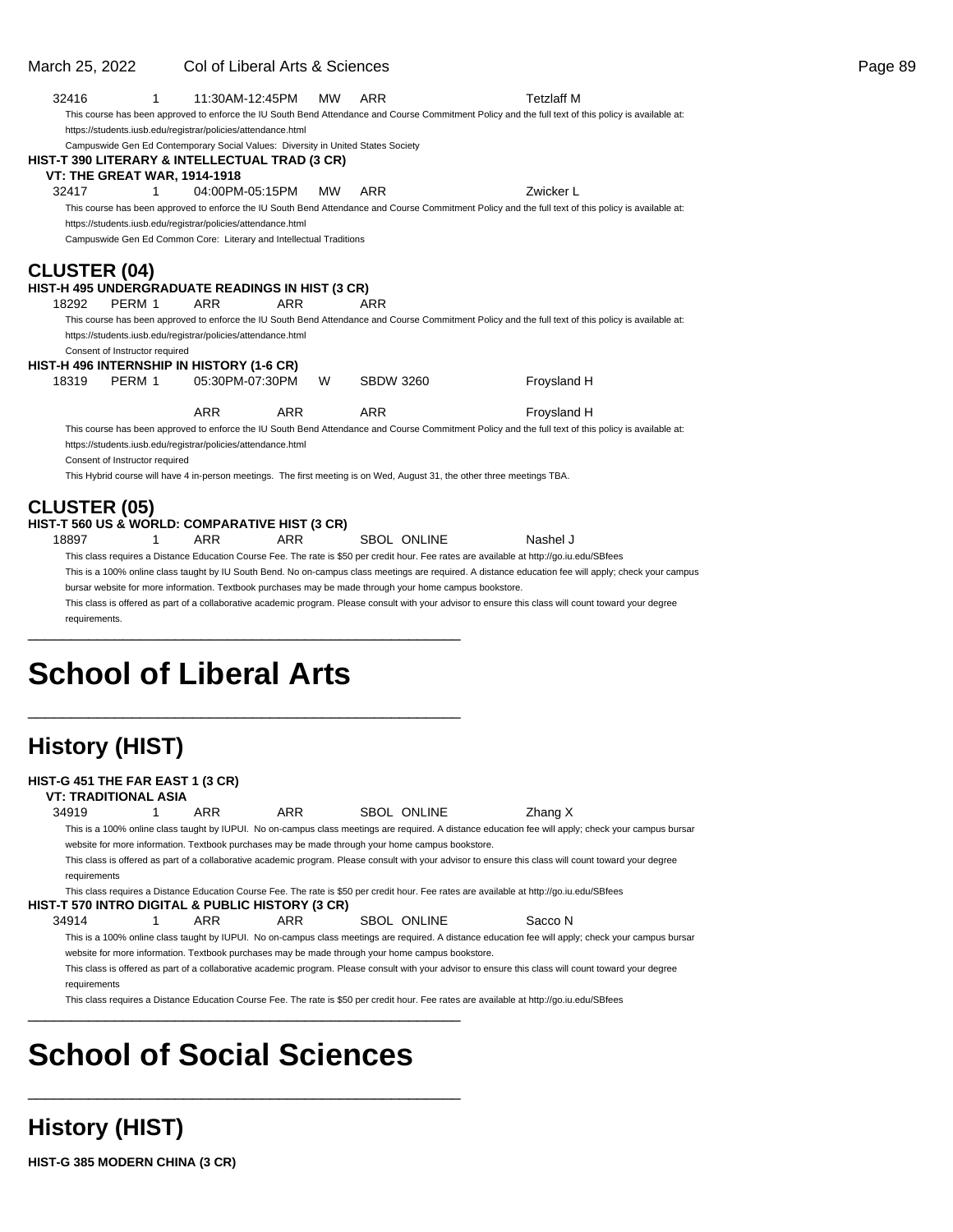#### March 25, 2022 School of Social Sciences

| 35559         |                             | ARR | ARR | SBOL ONLINE | Shen Y                                                                                                                                               |  |
|---------------|-----------------------------|-----|-----|-------------|------------------------------------------------------------------------------------------------------------------------------------------------------|--|
|               |                             |     |     |             | This is a 100% online class taught by IU Southeast. No on-campus class meetings are required. A distance education fee will apply; check your campus |  |
|               |                             |     |     |             | bursar website for more information. If IU e-Texts are not used for this class, textbooks and other materials are available at your home campus      |  |
| bookstore.    |                             |     |     |             |                                                                                                                                                      |  |
|               |                             |     |     |             | This class is offered as part of a joint academic program. Please consult with your advisor to ensure this class will count toward your degree       |  |
| requirements. |                             |     |     |             |                                                                                                                                                      |  |
|               | CROSS-LISTED WITH HIST-G585 |     |     |             |                                                                                                                                                      |  |

This class requires a Distance Education Course Fee. The rate is \$50 per credit hour. Fee rates are available at http://go.iu.edu/SBfees

**HIST-T 520 TEACHING COLLEGE HISTORY (3 CR)**

35266 1 ARR ARR SBOL ONLINE Shen Y

This is a 100% online class taught by IU Southeast. No on-campus class meetings are required. A distance education fee will apply; check your campus bursar website for more information. If IU e-Texts are not used for this class, textbooks and other materials are available at your home campus bookstore.

This class is offered as part of a collaborative academic program. Please consult with your advisor to ensure this class will count toward your degree requirement

This class requires a Distance Education Course Fee. The rate is \$50 per credit hour. Fee rates are available at http://go.iu.edu/SBfees

# **College of Arts & Sciences**

\_\_\_\_\_\_\_\_\_\_\_\_\_\_\_\_\_\_\_\_\_\_\_\_\_\_\_\_\_\_\_\_\_\_\_\_\_\_\_\_\_\_\_\_\_\_\_\_\_\_

\_\_\_\_\_\_\_\_\_\_\_\_\_\_\_\_\_\_\_\_\_\_\_\_\_\_\_\_\_\_\_\_\_\_\_\_\_\_\_\_\_\_\_\_\_\_\_\_\_\_

## **Informatics (INFO)**

| <b>INFO-C 100 INFORMATICS FOUNDATIONS (3 CR)</b> |                                                                          |     |                                                                                                         |  |                    |                                                                                                                                                        |  |  |  |  |  |
|--------------------------------------------------|--------------------------------------------------------------------------|-----|---------------------------------------------------------------------------------------------------------|--|--------------------|--------------------------------------------------------------------------------------------------------------------------------------------------------|--|--|--|--|--|
| 33807                                            |                                                                          | ARR | ARR                                                                                                     |  | <b>SBOL ONLINE</b> | Stapke C                                                                                                                                               |  |  |  |  |  |
|                                                  | THIS IS A REQUIRED CLASS FOR THE BS IN INFORMATICS ONLINE DEGREE FROM IU |     |                                                                                                         |  |                    |                                                                                                                                                        |  |  |  |  |  |
|                                                  |                                                                          |     | STUDENTS MAY RECEIVE CREDIT FOR ONLY ONE OF: CSCI-C106, INFO-I 101, AND INFO-C100                       |  |                    |                                                                                                                                                        |  |  |  |  |  |
|                                                  |                                                                          |     |                                                                                                         |  |                    | This class uses IU eTexts. Associated fees will appear on your Student Account Bursar bill. Click the details link to view eText costs. For additional |  |  |  |  |  |
|                                                  | information, please visit: http://etexts.iu.edu.                         |     |                                                                                                         |  |                    |                                                                                                                                                        |  |  |  |  |  |
|                                                  |                                                                          |     |                                                                                                         |  |                    | This class requires a Distance Education Course Fee. The rate is \$50 per credit hour. Fee rates are available at http://qo.iu.edu/SBfees              |  |  |  |  |  |
| <b>INFO-C 452 PROJECT MANAGEMENT (3 CR)</b>      |                                                                          |     |                                                                                                         |  |                    |                                                                                                                                                        |  |  |  |  |  |
| 33812                                            |                                                                          | ARR | ARR                                                                                                     |  | SBOL ONLINE        | Johnson K                                                                                                                                              |  |  |  |  |  |
|                                                  |                                                                          |     |                                                                                                         |  |                    | This is a 100% online class taught by IU Northwest. No on-campus class meetings are required. A distance education fee will apply; check your campus   |  |  |  |  |  |
|                                                  |                                                                          |     | bursar website for more information. Textbook purchases may be made through your home campus bookstore. |  |                    |                                                                                                                                                        |  |  |  |  |  |
|                                                  |                                                                          |     |                                                                                                         |  |                    | THIS COURSE IS PART OF THE "TRANSFER INDIANA" (TRANSFERIN) INITIATIVE. FOR ADDITIONAL INFORMATION, LINK TO WWW.TRANSFERIN.NET.                         |  |  |  |  |  |
|                                                  | THIS COURSE MEETS CONCURRENTLY WITH INFO-1402                            |     |                                                                                                         |  |                    |                                                                                                                                                        |  |  |  |  |  |
|                                                  |                                                                          |     |                                                                                                         |  |                    | This class requires a Distance Education Course Fee. The rate is \$50 per credit hour. Fee rates are available at http://qo.iu.edu/SBfees              |  |  |  |  |  |
|                                                  |                                                                          |     |                                                                                                         |  |                    |                                                                                                                                                        |  |  |  |  |  |

# **Sch of Informatics & Computing**

\_\_\_\_\_\_\_\_\_\_\_\_\_\_\_\_\_\_\_\_\_\_\_\_\_\_\_\_\_\_\_\_\_\_\_\_\_\_\_\_\_\_\_\_\_\_\_\_\_\_

## **Informatics (INFO)**

|                                              |     | INFO-C 300 HUMAN COMPUTER INTERACTION (3 CR)                                                     |                    |                                                                                                                                                        |
|----------------------------------------------|-----|--------------------------------------------------------------------------------------------------|--------------------|--------------------------------------------------------------------------------------------------------------------------------------------------------|
| 34924                                        | ARR | ARR                                                                                              | <b>SBOL ONLINE</b> | Kirkley S                                                                                                                                              |
|                                              |     |                                                                                                  |                    | This is a 100% online class taught by IUPUI. No on-campus class meetings are required. A distance education fee will apply; check your campus bursar   |
|                                              |     | website for more information. Textbook purchases may be made through your home campus bookstore. |                    |                                                                                                                                                        |
|                                              |     |                                                                                                  |                    | This class is offered as part of a collaborative academic program. Please consult with your advisor to ensure this class will count toward your degree |
| requirements                                 |     |                                                                                                  |                    |                                                                                                                                                        |
|                                              |     |                                                                                                  |                    | This class requires a Distance Education Course Fee. The rate is \$50 per credit hour. Fee rates are available at http://go.iu.edu/SBfees              |
|                                              |     | INFO-C 401 FOUNDATIONS LEGAL INFORMATICS (3 CR)                                                  |                    |                                                                                                                                                        |
| 34898                                        | ARR | ARR                                                                                              | <b>SBOL ONLINE</b> | Wilson S                                                                                                                                               |
|                                              |     |                                                                                                  |                    | This is a 100% online class taught by IUPUI. No on-campus class meetings are required. A distance education fee will apply; check your campus bursar   |
|                                              |     | website for more information. Textbook purchases may be made through your home campus bookstore. |                    |                                                                                                                                                        |
|                                              |     |                                                                                                  |                    | This class is offered as part of a collaborative academic program. Please consult with your advisor to ensure this class will count toward your degree |
| requirements                                 |     |                                                                                                  |                    |                                                                                                                                                        |
|                                              |     |                                                                                                  |                    | This class requires a Distance Education Course Fee. The rate is \$50 per credit hour. Fee rates are available at http://go.iu.edu/SBfees              |
| INFO-C 402 LEGAL SOCIAL INFO SECURITY (3 CR) |     |                                                                                                  |                    |                                                                                                                                                        |
| 35193                                        | ARR | ARR                                                                                              | SBOL ONLINE        |                                                                                                                                                        |
|                                              |     |                                                                                                  |                    | This is a 100% online class taught by IUPUI. No on-campus class meetings are required. A distance education fee will apply; check your campus bursar   |
|                                              |     | website for more information. Textbook purchases may be made through your home campus bookstore. |                    |                                                                                                                                                        |
|                                              |     |                                                                                                  |                    | This class is offered as part of a collaborative academic program. Please consult with your advisor to ensure this class will count toward your degree |

This class is offered as part of a collaborative academic program. Please consult with your advisor to ensure this class will count toward your degree requirements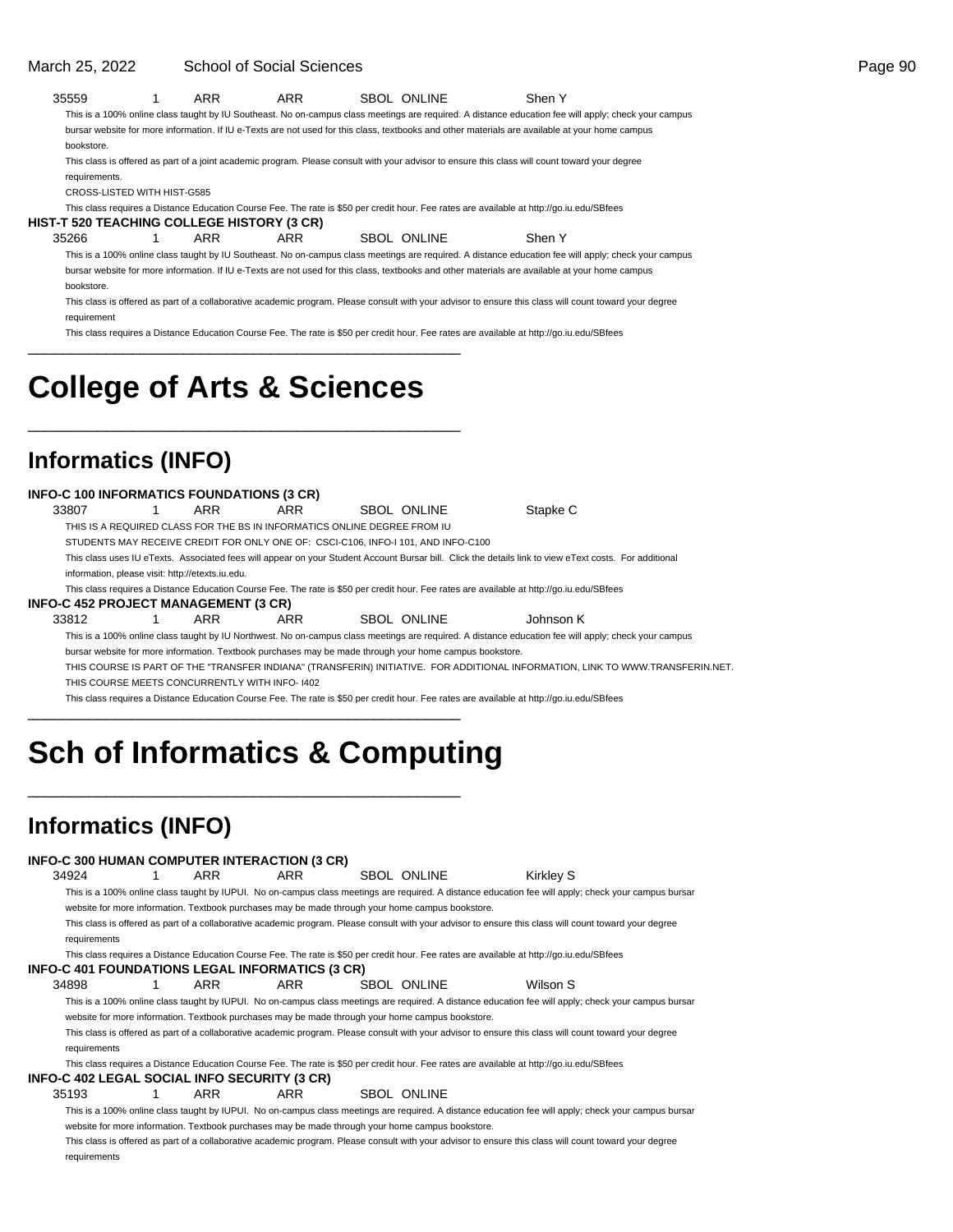\_\_\_\_\_\_\_\_\_\_\_\_\_\_\_\_\_\_\_\_\_\_\_\_\_\_\_\_\_\_\_\_\_\_\_\_\_\_\_\_\_\_\_\_\_\_\_\_\_\_

|                                                 |                                      |     |     |                                                                                                  | This class requires a Distance Education Course Fee. The rate is \$50 per credit hour. Fee rates are available at http://go.iu.edu/SBfees                |  |
|-------------------------------------------------|--------------------------------------|-----|-----|--------------------------------------------------------------------------------------------------|----------------------------------------------------------------------------------------------------------------------------------------------------------|--|
| INFO-C 403 ELECTRONIC DISCOVERY (3 CR)          |                                      |     |     |                                                                                                  |                                                                                                                                                          |  |
| 34903                                           | 1                                    | ARR | ARR | SBOL ONLINE                                                                                      | Biederman R                                                                                                                                              |  |
|                                                 |                                      |     |     |                                                                                                  | This is a 100% online class taught by IUPUI. No on-campus class meetings are required. A distance education fee will apply; check your campus bursar     |  |
|                                                 |                                      |     |     | website for more information. Textbook purchases may be made through your home campus bookstore. |                                                                                                                                                          |  |
|                                                 |                                      |     |     |                                                                                                  | This class is offered as part of a collaborative academic program. Please consult with your advisor to ensure this class will count toward your degree   |  |
| requirements                                    |                                      |     |     |                                                                                                  | This class requires a Distance Education Course Fee. The rate is \$50 per credit hour. Fee rates are available at http://go.iu.edu/SBfees                |  |
| INFO-C 405 TECHNOLOGY AND THE LAW (3 CR)        |                                      |     |     |                                                                                                  |                                                                                                                                                          |  |
| 35198                                           | 1                                    | ARR | ARR | <b>SBOL ONLINE</b>                                                                               |                                                                                                                                                          |  |
|                                                 |                                      |     |     |                                                                                                  | This is a 100% online class taught by IUPUI. No on-campus class meetings are required. A distance education fee will apply; check your campus bursar     |  |
|                                                 |                                      |     |     | website for more information. Textbook purchases may be made through your home campus bookstore. |                                                                                                                                                          |  |
|                                                 |                                      |     |     |                                                                                                  | This class is offered as part of a collaborative academic program. Please consult with your advisor to ensure this class will count toward your degree   |  |
| requirements                                    |                                      |     |     |                                                                                                  |                                                                                                                                                          |  |
|                                                 |                                      |     |     |                                                                                                  | This class requires a Distance Education Course Fee. The rate is \$50 per credit hour. Fee rates are available at http://go.iu.edu/SBfees                |  |
| INFO-C 450 SYSTEM DESIGN (3 CR)                 |                                      |     |     |                                                                                                  |                                                                                                                                                          |  |
| 34929                                           | 1                                    | ARR | ARR | <b>SBOL ONLINE</b>                                                                               | Elliott R                                                                                                                                                |  |
|                                                 |                                      |     |     |                                                                                                  | This is a 100% online class taught by IUPUI. No on-campus class meetings are required. A distance education fee will apply; check your campus bursar     |  |
|                                                 |                                      |     |     | website for more information. Textbook purchases may be made through your home campus bookstore. |                                                                                                                                                          |  |
|                                                 |                                      |     |     |                                                                                                  | This class is offered as part of a collaborative academic program. Please consult with your advisor to ensure this class will count toward your degree   |  |
| requirements                                    |                                      |     |     |                                                                                                  | This class requires a Distance Education Course Fee. The rate is \$50 per credit hour. Fee rates are available at http://go.iu.edu/SBfees                |  |
| INFO-C 453 COMPUTER & INFORMATION ETHICS (3 CR) |                                      |     |     |                                                                                                  |                                                                                                                                                          |  |
| 34908                                           | 1                                    | ARR | ARR | <b>SBOL ONLINE</b>                                                                               | Redding B                                                                                                                                                |  |
|                                                 |                                      |     |     |                                                                                                  | This is a 100% online class taught by IUPUI. No on-campus class meetings are required. A distance education fee will apply; check your campus bursar     |  |
|                                                 |                                      |     |     | website for more information. Textbook purchases may be made through your home campus bookstore. |                                                                                                                                                          |  |
|                                                 |                                      |     |     |                                                                                                  | This class is offered as part of a collaborative academic program. Please consult with your advisor to ensure this class will count toward your degree   |  |
| requirements                                    |                                      |     |     |                                                                                                  |                                                                                                                                                          |  |
|                                                 |                                      |     |     |                                                                                                  | This class requires a Distance Education Course Fee. The rate is \$50 per credit hour. Fee rates are available at http://go.iu.edu/SBfees                |  |
| <b>INFO-I 223 DATA FLUENCY (3 CR)</b>           |                                      |     |     |                                                                                                  |                                                                                                                                                          |  |
| 34939                                           | 1                                    | ARR | ARR | <b>SBOL ONLINE</b>                                                                               | Miller A                                                                                                                                                 |  |
|                                                 |                                      |     |     |                                                                                                  | This is a 100% online class taught by IUPUI. No on-campus class meetings are required. A distance education fee will apply; check your campus bursar     |  |
|                                                 |                                      |     |     | website for more information. Textbook purchases may be made through your home campus bookstore. |                                                                                                                                                          |  |
|                                                 |                                      |     |     |                                                                                                  | This class is offered as part of a collaborative academic program. Please consult with your advisor to ensure this class will count toward your degree   |  |
| requirements                                    |                                      |     |     |                                                                                                  |                                                                                                                                                          |  |
| INFO-I 415 INTRO STATISTICAL LEARNING (3 CR)    |                                      |     |     |                                                                                                  | This class requires a Distance Education Course Fee. The rate is \$50 per credit hour. Fee rates are available at http://go.iu.edu/SBfees                |  |
| 34959                                           | 1                                    | ARR | ARR | SBOL ONLINE                                                                                      | Nowak II H                                                                                                                                               |  |
|                                                 |                                      |     |     |                                                                                                  | Prerequisite: (ECON-E 270 or PBHL-B 300 or PBHL-B 302 or PSY- B 305 or SPEA-K 300 or STAT 30100 or STAT 35000) and Math 17100                            |  |
|                                                 |                                      |     |     |                                                                                                  | This is a 100% online class taught by IUPUI. No on-campus class meetings are required. A distance education fee will apply; check your campus bursar     |  |
|                                                 |                                      |     |     | website for more information. Textbook purchases may be made through your home campus bookstore. |                                                                                                                                                          |  |
|                                                 |                                      |     |     |                                                                                                  | This class is offered as part of a collaborative academic program. Please consult with your advisor to ensure this class will count toward your degree   |  |
| requirements                                    |                                      |     |     |                                                                                                  |                                                                                                                                                          |  |
|                                                 |                                      |     |     |                                                                                                  | This class requires a Distance Education Course Fee. The rate is \$50 per credit hour. Fee rates are available at http://go.iu.edu/SBfees                |  |
| INFO-I 416 CLOUD COMPUTING FOR DATA SCI (3 CR)  |                                      |     |     |                                                                                                  |                                                                                                                                                          |  |
| 34996                                           | 1                                    | ARR | ARR | SBOL ONLINE                                                                                      | Salomon E                                                                                                                                                |  |
|                                                 |                                      |     |     |                                                                                                  | This is a 100% online class taught by IUPUI. No on-campus class meetings are required. A distance education fee will apply; check your campus bursar     |  |
|                                                 |                                      |     |     | website for more information. Textbook purchases may be made through your home campus bookstore. |                                                                                                                                                          |  |
|                                                 |                                      |     |     |                                                                                                  | This class is offered as part of a collaborative academic program. Please consult with your advisor to ensure this class will count toward your degree   |  |
| requirements                                    |                                      |     |     |                                                                                                  |                                                                                                                                                          |  |
|                                                 |                                      |     |     |                                                                                                  | Prerequisite: Databases (CSCI-N 211 or CSCI 44300 or CIT 21400 or INFO-I 308) and Programming (CSCI 23000 or CIT 21500 or INFO-I 210 or NEWM- N 220, but |  |
|                                                 | recommend INFO-B 210) and Math 17100 |     |     |                                                                                                  | This class requires a Distance Education Course Fee. The rate is \$50 per credit hour. Fee rates are available at http://go.iu.edu/SBfees                |  |
| INFO-I 421 APPLICATIONS OF DATA MINING (3 CR)   |                                      |     |     |                                                                                                  |                                                                                                                                                          |  |
| 35006                                           | 1                                    | ARR | ARR | <b>SBOL ONLINE</b>                                                                               | Miller A                                                                                                                                                 |  |
|                                                 |                                      |     |     |                                                                                                  | This is a 100% online class taught by IUPUI. No on-campus class meetings are required. A distance education fee will apply; check your campus bursar     |  |
|                                                 |                                      |     |     | website for more information. Textbook purchases may be made through your home campus bookstore. |                                                                                                                                                          |  |
|                                                 |                                      |     |     |                                                                                                  | This class is offered as part of a collaborative academic program. Please consult with your advisor to ensure this class will count toward your degree   |  |
| requirements                                    |                                      |     |     |                                                                                                  |                                                                                                                                                          |  |
|                                                 |                                      |     |     |                                                                                                  | Prerequisite: INFO-I223 and PHBL-B300 or PHBL-B301 or PHBL-B302 or SPEA K300 or STAT 30100 or ECON E270 or PSY B305                                      |  |
|                                                 |                                      |     |     |                                                                                                  | This class requires a Distance Education Course Fee. The rate is \$50 per credit hour. Fee rates are available at http://go.iu.edu/SBfees                |  |
| INFO-I 453 COMPUTER & INFORMATION ETHICS (3 CR) |                                      |     |     |                                                                                                  |                                                                                                                                                          |  |
| 34977                                           | 1                                    | ARR | ARR | <b>SBOL ONLINE</b>                                                                               | Redding B                                                                                                                                                |  |
|                                                 |                                      |     |     |                                                                                                  | This is a 100% online class taught by IUPUI. No on-campus class meetings are required. A distance education fee will apply; check your campus bursar     |  |
|                                                 |                                      |     |     | website for more information. Textbook purchases may be made through your home campus bookstore. |                                                                                                                                                          |  |
|                                                 |                                      |     |     |                                                                                                  | This class is offered as part of a collaborative academic program. Please consult with your advisor to ensure this class will count toward your degree   |  |
| requirements                                    |                                      |     |     |                                                                                                  | This class requires a Distance Education Course Fee. The rate is \$50 per credit hour. Fee rates are available at http://go.iu.edu/SBfees                |  |
|                                                 |                                      |     |     |                                                                                                  |                                                                                                                                                          |  |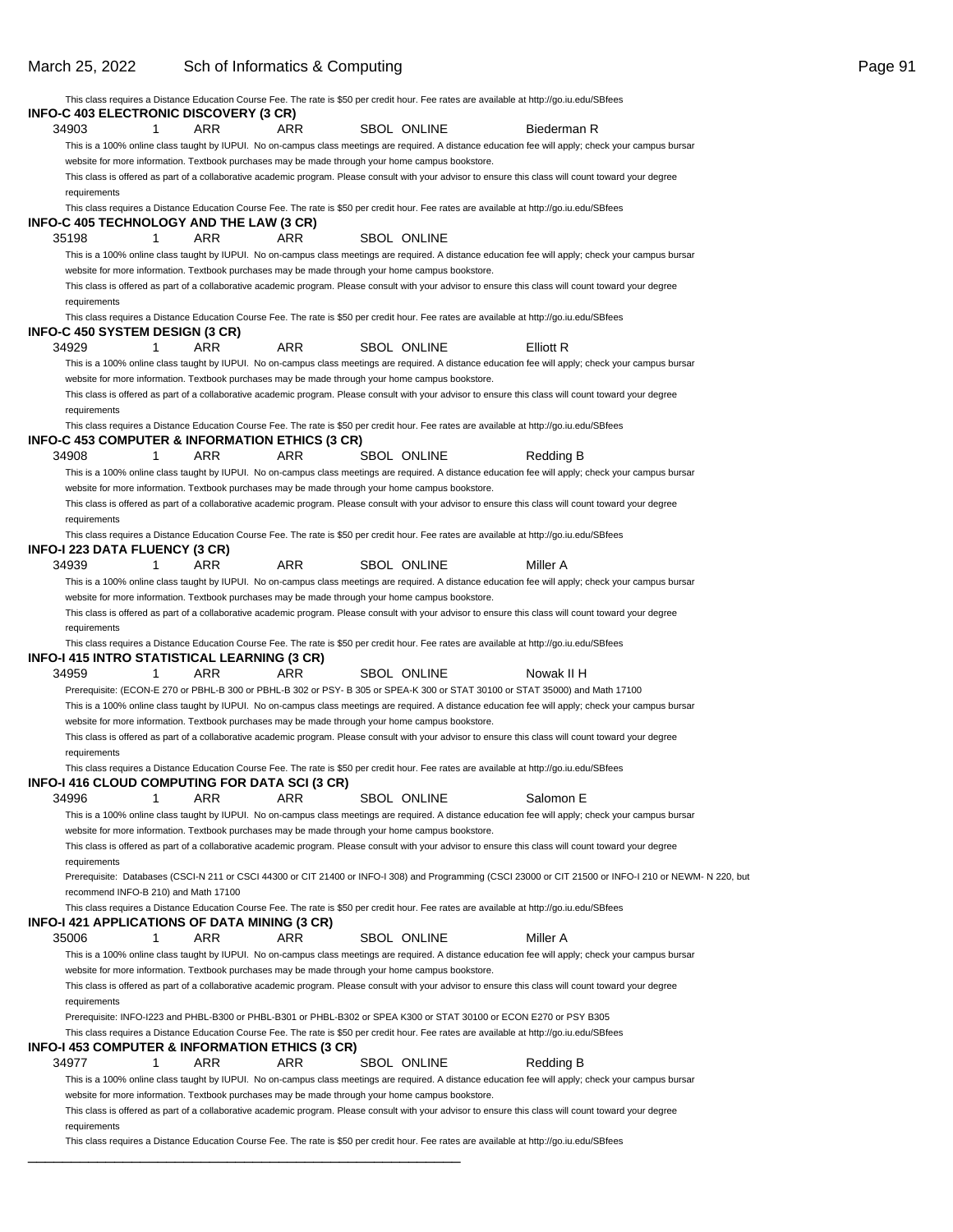# **Col of Liberal Arts & Sciences**

\_\_\_\_\_\_\_\_\_\_\_\_\_\_\_\_\_\_\_\_\_\_\_\_\_\_\_\_\_\_\_\_\_\_\_\_\_\_\_\_\_\_\_\_\_\_\_\_\_\_

|               |                                         | INFO-C 201 MATH FOUNDATION INFORMATICS (3 CR)                                                           |     |   |                 |                    |      |                                                                                                                                                           |  |
|---------------|-----------------------------------------|---------------------------------------------------------------------------------------------------------|-----|---|-----------------|--------------------|------|-----------------------------------------------------------------------------------------------------------------------------------------------------------|--|
| 32368         | 1                                       | ARR                                                                                                     | ARR |   |                 | <b>SBOL ONLINE</b> |      | Vajiac M                                                                                                                                                  |  |
|               |                                         | Prereq: MATH-M 118 or higher recommended                                                                |     |   |                 |                    |      |                                                                                                                                                           |  |
|               |                                         | Online All course: 100% online taught asynchronously. No on-campus class meetings are required.         |     |   |                 |                    |      | This class requires a Distance Education Course Fee. The rate is \$50 per credit hour. Fee rates are available at http://go.iu.edu/SBfees                 |  |
|               |                                         | INFO-C 211 PROGRAMMING 2 (3 CR)                                                                         |     |   |                 |                    |      |                                                                                                                                                           |  |
| 18911         | 1                                       | ARR                                                                                                     | ARR |   |                 | <b>SBOL ONLINE</b> |      | Vrajitoru D                                                                                                                                               |  |
|               |                                         |                                                                                                         |     |   |                 |                    |      | This class requires a Distance Education Course Fee. The rate is \$50 per credit hour. Fee rates are available at http://go.iu.edu/SBfees                 |  |
|               |                                         |                                                                                                         |     |   |                 |                    |      | This is a 100% online class taught by IU South Bend. No on-campus class meetings are required. A distance education fee will apply; check your campus     |  |
|               |                                         | bursar website for more information. Textbook purchases may be made through your home campus bookstore. |     |   |                 |                    |      | This class is offered as part of a collaborative academic program. Please consult with your advisor to ensure this class will count toward your degree    |  |
| requirements. |                                         |                                                                                                         |     |   |                 |                    |      |                                                                                                                                                           |  |
|               |                                         | Prereq: INFO-C 210 with a grade of C or better                                                          |     |   |                 |                    |      |                                                                                                                                                           |  |
|               |                                         | INFO-C 307 DATA REP ORGANIZATION (3 CR)                                                                 |     |   |                 |                    |      | Students will need to have access to an appropriate computer to complete course activities and assignments. Contact the instructor if you have questions. |  |
| 18676         | 1                                       | ARR                                                                                                     | ARR |   |                 | <b>SBOL ONLINE</b> | Yu L |                                                                                                                                                           |  |
|               |                                         |                                                                                                         |     |   |                 |                    |      | This is a 100% online class taught by IU South Bend. No on-campus class meetings are required. A distance education fee will apply; check your campus     |  |
|               |                                         | bursar website for more information. Textbook purchases may be made through your home campus bookstore. |     |   |                 |                    |      |                                                                                                                                                           |  |
|               | Prereq: C or better in INFO-C 211       |                                                                                                         |     |   |                 |                    |      |                                                                                                                                                           |  |
|               |                                         |                                                                                                         |     |   |                 |                    |      | This class is offered as part of a collaborative academic program. Please consult with your advisor to ensure this class will count toward your degree    |  |
| requirements. |                                         |                                                                                                         |     |   |                 |                    |      |                                                                                                                                                           |  |
|               |                                         |                                                                                                         |     |   |                 |                    |      | This class requires a Distance Education Course Fee. The rate is \$50 per credit hour. Fee rates are available at http://go.iu.edu/SBfees                 |  |
| 18912         | RSTR 1                                  | INFO-C 399 DATABASE SYSTEMS (3 CR)<br>ARR                                                               | ARR |   |                 | <b>SBOL ONLINE</b> | Yu L |                                                                                                                                                           |  |
|               |                                         |                                                                                                         |     |   |                 |                    |      | This class requires a Distance Education Course Fee. The rate is \$50 per credit hour. Fee rates are available at http://go.iu.edu/SBfees                 |  |
|               |                                         |                                                                                                         |     |   |                 |                    |      |                                                                                                                                                           |  |
|               |                                         |                                                                                                         |     |   |                 |                    |      |                                                                                                                                                           |  |
|               |                                         | Online All course: 100% online taught asynchronously. No on-campus class meetings are required.         |     |   |                 |                    |      |                                                                                                                                                           |  |
|               |                                         |                                                                                                         |     |   |                 |                    |      | This class is offered as part of a collaborative academic program. Please consult with your advisor to ensure this class will count toward your degree    |  |
| requirements. |                                         |                                                                                                         |     |   |                 |                    |      |                                                                                                                                                           |  |
|               |                                         | P: INFO-C 201 and INFO-C 211 with a grade of C or better and major must be INFODEBS                     |     |   |                 |                    |      |                                                                                                                                                           |  |
|               |                                         |                                                                                                         |     |   |                 |                    |      | Students will need to have access to an appropriate computer to complete course activities and assignments. Contact the instructor if you have questions. |  |
|               | 1                                       | INFO-C 413 WEB DESIGN AND DEVELOPMENT (3 CR)<br>ARR                                                     | ARR |   |                 |                    |      | LeClair A                                                                                                                                                 |  |
| 18979         |                                         |                                                                                                         |     |   |                 | <b>SBOL ONLINE</b> |      | This class requires a Distance Education Course Fee. The rate is \$50 per credit hour. Fee rates are available at http://go.iu.edu/SBfees                 |  |
|               |                                         | Online All course: 100% online taught asynchronously. No on-campus class meetings are required.         |     |   |                 |                    |      |                                                                                                                                                           |  |
|               | Prereq: INFO-C 211 and INFO-C 300       |                                                                                                         |     |   |                 |                    |      |                                                                                                                                                           |  |
|               |                                         | INFO-I 101 INTRODUCTION TO INFORMATICS (4 CR)                                                           |     |   |                 |                    |      |                                                                                                                                                           |  |
| 17593         | RSTR 1                                  | 02:30PM-04:20PM                                                                                         |     | м | <b>SBNS 340</b> |                    |      | Zhang L                                                                                                                                                   |  |
|               |                                         |                                                                                                         |     |   |                 |                    |      |                                                                                                                                                           |  |
|               |                                         | 02:30PM-04:30PM                                                                                         |     | W | <b>SBNS 164</b> |                    |      | Zhang L                                                                                                                                                   |  |
|               |                                         | Campuswide Gen Ed Fundamental Literacies: Computer Literacy                                             |     |   |                 |                    |      |                                                                                                                                                           |  |
|               |                                         | https://students.iusb.edu/registrar/policies/attendance.html                                            |     |   |                 |                    |      | This course has been approved to enforce the IU South Bend Attendance and Course Commitment Policy and the full text of this policy is available at:      |  |
|               | Prereq: Computer Literacy or equivalent |                                                                                                         |     |   |                 |                    |      |                                                                                                                                                           |  |
|               |                                         | This class requires a Laboratory Fee. Current rates are available at http://go.iu.edu/SBfees            |     |   |                 |                    |      |                                                                                                                                                           |  |
|               |                                         |                                                                                                         |     |   |                 |                    |      | P: Must have earned a math ALEKS assessment score of 10 or better; or enrolled in any MATH course. Notes: Computer Science and Informatics Majors should  |  |
|               |                                         | take MATH courses concurrently. Credit not given for both CSCI-B 100 and INFO-I 101.                    |     |   |                 |                    |      |                                                                                                                                                           |  |
|               |                                         |                                                                                                         |     |   |                 |                    |      | Students who have successfully completed AP Computer Science Principles in High School with a score of 4 or 5 are given credits for this course. Students |  |
|               |                                         | Take the Computer Science Placement to waive this course. Contact Testing Center via tpciusb@iusb.edu.  |     |   |                 |                    |      | who have successfully completed AP Computer Science A in High School with a score of 3 are given credits for this course. Consult a CS Faculty Advisor.   |  |
|               |                                         | Campuswide Gen Ed Extended Literacies, effective Fall 2021                                              |     |   |                 |                    |      |                                                                                                                                                           |  |
| 18058         | RSTR 1                                  | 01:00PM-02:50PM                                                                                         |     | T | <b>SBNS 340</b> |                    |      | Hakimzadeh H                                                                                                                                              |  |
|               |                                         |                                                                                                         |     |   |                 |                    |      |                                                                                                                                                           |  |
|               |                                         | 01:00PM-03:00PM                                                                                         |     | R | <b>SBNS 164</b> |                    |      | Hakimzadeh H                                                                                                                                              |  |
|               |                                         | Campuswide Gen Ed Fundamental Literacies: Computer Literacy                                             |     |   |                 |                    |      |                                                                                                                                                           |  |
|               |                                         |                                                                                                         |     |   |                 |                    |      | This course has been approved to enforce the IU South Bend Attendance and Course Commitment Policy and the full text of this policy is available at:      |  |
|               | Prereq: Computer Literacy or equivalent | https://students.iusb.edu/registrar/policies/attendance.html                                            |     |   |                 |                    |      |                                                                                                                                                           |  |

Students who have successfully completed AP Computer Science Principles in High School with a score of 4 or 5 are given credits for this course. Students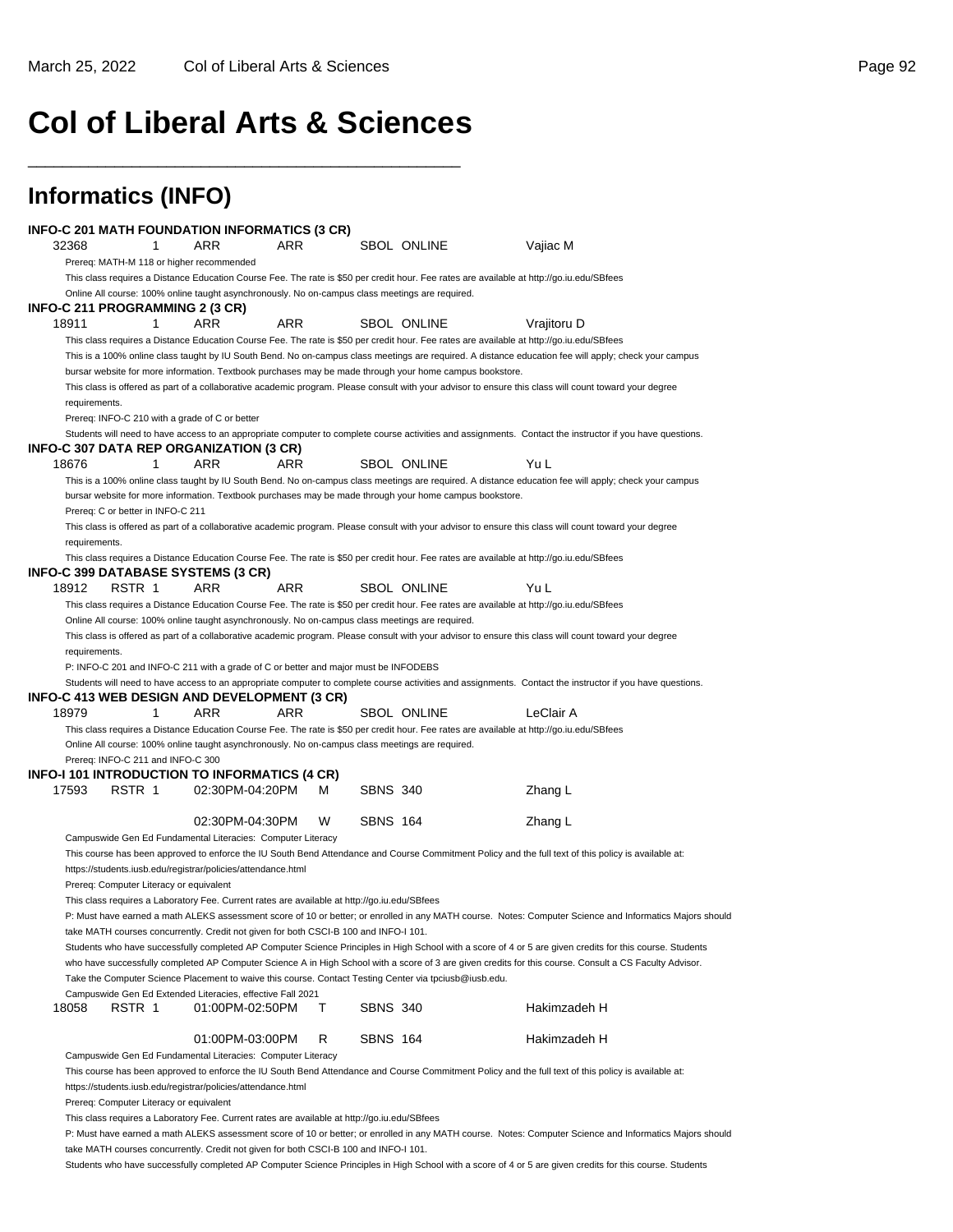|                |                                         | Take the Computer Science Placement to waive this course. Contact Testing Center via tpciusb@iusb.edu.                       |    |                 |                    | who have successfully completed AP Computer Science A in High School with a score of 3 are given credits for this course. Consult a CS Faculty Advisor.   |
|----------------|-----------------------------------------|------------------------------------------------------------------------------------------------------------------------------|----|-----------------|--------------------|-----------------------------------------------------------------------------------------------------------------------------------------------------------|
| 18486          | RSTR 1                                  | Campuswide Gen Ed Extended Literacies, effective Fall 2021<br>10:00AM-11:50AM                                                | м  | <b>SBNS 340</b> |                    | Zhang L                                                                                                                                                   |
|                |                                         | 10:00AM-12:00PM                                                                                                              | W  | <b>SBNS 164</b> |                    | Zhang L                                                                                                                                                   |
|                |                                         |                                                                                                                              |    |                 |                    | This course has been approved to enforce the IU South Bend Attendance and Course Commitment Policy and the full text of this policy is available at:      |
|                |                                         | https://students.iusb.edu/registrar/policies/attendance.html                                                                 |    |                 |                    |                                                                                                                                                           |
|                |                                         | Campuswide Gen Ed Fundamental Literacies: Computer Literacy                                                                  |    |                 |                    |                                                                                                                                                           |
|                | Prereq: Computer Literacy or equivalent |                                                                                                                              |    |                 |                    |                                                                                                                                                           |
|                |                                         | This class requires a Laboratory Fee. Current rates are available at http://go.iu.edu/SBfees                                 |    |                 |                    |                                                                                                                                                           |
|                |                                         | take MATH courses concurrently. Credit not given for both CSCI-B 100 and INFO-I 101.                                         |    |                 |                    | P: Must have earned a math ALEKS assessment score of 10 or better; or enrolled in any MATH course. Notes: Computer Science and Informatics Majors should  |
|                |                                         |                                                                                                                              |    |                 |                    | Students who have successfully completed AP Computer Science Principles in High School with a score of 4 or 5 are given credits for this course. Students |
|                |                                         |                                                                                                                              |    |                 |                    | who have successfully completed AP Computer Science A in High School with a score of 3 are given credits for this course. Consult a CS Faculty Advisor.   |
|                |                                         | Take the Computer Science Placement to waive this course. Contact Testing Center via tpciusb@iusb.edu.                       |    |                 |                    |                                                                                                                                                           |
|                |                                         | Campuswide Gen Ed Extended Literacies, effective Fall 2021                                                                   |    |                 |                    |                                                                                                                                                           |
|                |                                         | INFO-I 202 SOCIAL INFORMATICS (3 CR)                                                                                         |    |                 |                    |                                                                                                                                                           |
| 18913          | 1                                       | 11:30AM-12:45PM                                                                                                              | TR | ARR             |                    | Wells J                                                                                                                                                   |
|                |                                         | Prereq: INFO-I 101, CSCI-B 100, or CSCI-C 101 or above                                                                       |    |                 |                    |                                                                                                                                                           |
|                |                                         | This class fulfills the Information Literacy General Education Requirement                                                   |    |                 |                    |                                                                                                                                                           |
|                |                                         | This class will use the lab-in-a-box; a laboratory fee will be assessed.                                                     |    |                 |                    |                                                                                                                                                           |
|                |                                         | This class requires a Laboratory Fee. Current rates are available at http://go.iu.edu/SBfees                                 |    |                 |                    |                                                                                                                                                           |
|                |                                         | Above Section may open during Registration if needed                                                                         |    |                 |                    |                                                                                                                                                           |
|                |                                         | INFO-I 210 INFORMATION INFRASTRUCTURE I (4 CR)                                                                               |    |                 |                    |                                                                                                                                                           |
| 17594          | RSTR 1                                  | 03:00PM-04:50PM                                                                                                              | м  | <b>SBNS 205</b> |                    | Holloway M                                                                                                                                                |
|                |                                         |                                                                                                                              |    |                 |                    |                                                                                                                                                           |
|                |                                         | 03:00PM-03:50PM                                                                                                              | W  | <b>SBNS 205</b> |                    | Holloway M                                                                                                                                                |
|                |                                         | 04:00PM-05:00PM                                                                                                              | W  | <b>SBNS 164</b> |                    | Holloway M                                                                                                                                                |
|                |                                         |                                                                                                                              |    |                 |                    |                                                                                                                                                           |
|                |                                         | Campuswide Gen Ed Fundamental Literacies: Computer Literacy                                                                  |    |                 |                    |                                                                                                                                                           |
|                |                                         |                                                                                                                              |    |                 |                    |                                                                                                                                                           |
|                |                                         |                                                                                                                              |    |                 |                    | P: Must have earned a grade of C or better in MATH-A 100 or above or a minimum 36 ALEKS assessment score. Must have earned a grade of C or better in      |
|                |                                         |                                                                                                                              |    |                 |                    | CSCI-B 100 or INFO-I 101 or CSCI-A 201 or a Level 2 in the CS Placement Exam. Notes: Credit not given for both CSCI-C 101 and INFO-I 210.                 |
|                |                                         | This class requires a Laboratory Fee. Current rates are available at http://go.iu.edu/SBfees                                 |    |                 |                    |                                                                                                                                                           |
|                |                                         | This class is taught using JAVA programming language.                                                                        |    |                 |                    |                                                                                                                                                           |
|                |                                         |                                                                                                                              |    |                 |                    | Students who have successfully completed AP Computer Science Principles in High School with a score of 4 or 5 are given credits for this course. Students |
|                |                                         |                                                                                                                              |    |                 |                    | who have successfully completed AP Computer Science A in High School with a score of 3 are given credits for this course. Consult a CS Faculty Advisor.   |
|                |                                         | Take the Computer Science Placement to waive this course.                                                                    |    |                 |                    |                                                                                                                                                           |
|                |                                         | Campuswide Gen Ed Extended Literacies, effective Fall 2021<br>INFO-I 211 INFORMATION INFRASTRUCTURE II (4 CR)                |    |                 |                    |                                                                                                                                                           |
|                | 1                                       | 01:00PM-02:50PM                                                                                                              | T  | ARR             |                    |                                                                                                                                                           |
|                |                                         |                                                                                                                              |    |                 |                    |                                                                                                                                                           |
|                |                                         | 01:00PM-01:50PM                                                                                                              | R  | ARR             |                    |                                                                                                                                                           |
|                |                                         | 02:00PM-03:00PM                                                                                                              | R  | ARR             |                    |                                                                                                                                                           |
|                |                                         | Campuswide Gen Ed Fundamental Literacies: Computer Literacy                                                                  |    |                 |                    |                                                                                                                                                           |
|                |                                         |                                                                                                                              |    |                 |                    |                                                                                                                                                           |
|                |                                         | P: Must have completed either CSCI-C 101 or INFO-I 210 or CSCI-A 504 with a grade of C- or better. Transfer credit accepted. |    |                 |                    |                                                                                                                                                           |
|                |                                         | This class requires a Laboratory Fee. Current rates are available at http://go.iu.edu/SBfees                                 |    |                 |                    |                                                                                                                                                           |
| 17595          |                                         | Campuswide Gen Ed Extended Literacies, effective Fall 2021                                                                   |    |                 |                    |                                                                                                                                                           |
|                | 1                                       | Above Section may open during Registration if needed                                                                         | т  |                 |                    |                                                                                                                                                           |
|                |                                         | 09:25AM-11:15AM                                                                                                              |    | <b>SBNS 204</b> |                    | Scheessele M                                                                                                                                              |
|                |                                         | 09:25AM-10:15AM                                                                                                              | R  | <b>SBNS 204</b> |                    | Scheessele M                                                                                                                                              |
|                |                                         | 10:25AM-11:25AM                                                                                                              | R  | <b>SBNS 164</b> |                    | Scheessele M                                                                                                                                              |
|                |                                         | Campuswide Gen Ed Fundamental Literacies: Computer Literacy                                                                  |    |                 |                    |                                                                                                                                                           |
|                |                                         | P: Must have completed either CSCI-C 101 or INFO-I 210 or CSCI-A 504 with a grade of C- or better. Transfer credit accepted. |    |                 |                    |                                                                                                                                                           |
|                |                                         | This class requires a Laboratory Fee. Current rates are available at http://go.iu.edu/SBfees                                 |    |                 |                    |                                                                                                                                                           |
|                |                                         | Campuswide Gen Ed Extended Literacies, effective Fall 2021                                                                   |    |                 |                    |                                                                                                                                                           |
|                |                                         | INFO-I 303 ORGANIZATIONAL INFORMATICS (3 CR)                                                                                 |    |                 |                    |                                                                                                                                                           |
| 18483<br>18110 | 1                                       | ARR<br>ARR                                                                                                                   |    |                 | <b>SBOL ONLINE</b> |                                                                                                                                                           |
|                | Prereq: INFO-I 211                      |                                                                                                                              |    |                 |                    |                                                                                                                                                           |

at https://students.iusb.edu/academic-success-programs/academic-centers-for-excellence/index.html.

This course has been approved to enforce the IU South Bend Attendance and Course Commitment Policy and the full text of this policy is available at: https://students.iusb.edu/registrar/policies/attendance.html

This class requires a Distance Education Course Fee. The rate is \$50 per credit hour. Fee rates are available at http://go.iu.edu/SBfees

#### **INFO-I 308 INFORMATION REPRESENTATION (3 CR)**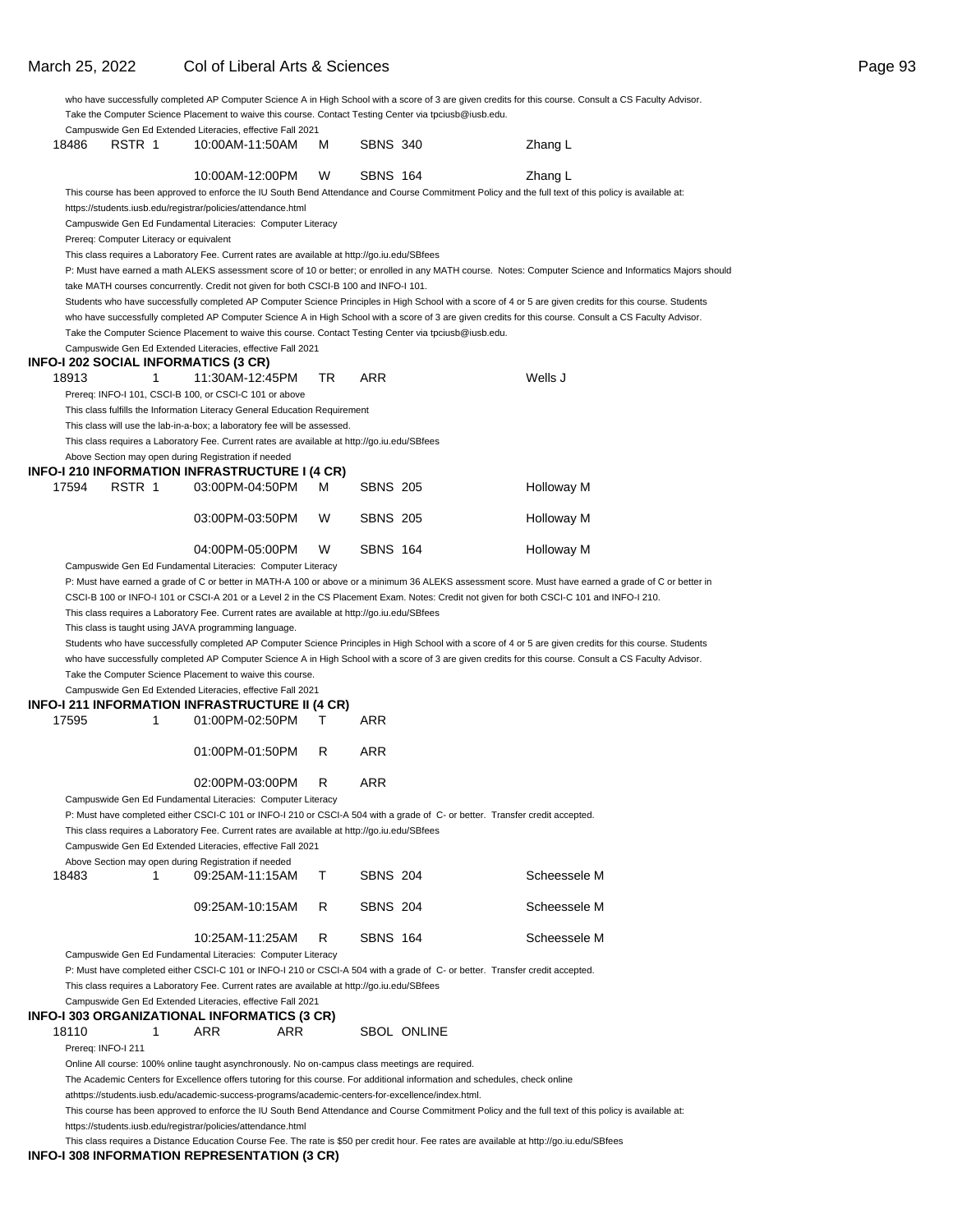| 18942                             |        | $\mathbf{1}$ | ARR                                                  | ARR                                                                                             |           |                 | SBOL ONLINE        | Yu L                                                                                                                                                     |  |
|-----------------------------------|--------|--------------|------------------------------------------------------|-------------------------------------------------------------------------------------------------|-----------|-----------------|--------------------|----------------------------------------------------------------------------------------------------------------------------------------------------------|--|
|                                   |        |              |                                                      |                                                                                                 |           |                 |                    | This class requires a Distance Education Course Fee. The rate is \$50 per credit hour. Fee rates are available at http://go.iu.edu/SBfees                |  |
|                                   |        |              |                                                      | Online All course: 100% online taught asynchronously. No on-campus class meetings are required. |           |                 |                    |                                                                                                                                                          |  |
|                                   |        |              |                                                      | Prereq: INFO-I201, INFO-I211 or CSCI-C 201 or CSCI-A 506 with a minimum grade of C-             |           |                 |                    |                                                                                                                                                          |  |
|                                   |        |              |                                                      | INFO-I 310 MULTIMEDIA ARTS AND TECHNOLOGY (3 CR)                                                |           |                 |                    |                                                                                                                                                          |  |
| 18692                             |        | 1            | ARR                                                  |                                                                                                 | т         | SBWB WEB        |                    | Hottois S                                                                                                                                                |  |
|                                   |        |              |                                                      |                                                                                                 |           |                 |                    |                                                                                                                                                          |  |
|                                   |        |              |                                                      | 05:30PM-06:45PM                                                                                 | R         | SBWB WEB        |                    | <b>Hottois S</b>                                                                                                                                         |  |
|                                   |        |              |                                                      | Prereqs: CSCI-C 201 or INFO-I 211 or INMS-N 300 or TEL-T 283 or instructor approval             |           |                 |                    |                                                                                                                                                          |  |
|                                   |        |              |                                                      | Campuswide Gen Ed Fundamental Literacies: Visual Literacy                                       |           |                 |                    |                                                                                                                                                          |  |
|                                   |        |              |                                                      |                                                                                                 |           |                 |                    | This is a Hybrid-Distance class which combines Synchronous video instruction and Asynchronous online content. No in-person meetings are required.        |  |
|                                   |        |              |                                                      | Campuswide Gen Ed Extended Literacies, effective Fall 2021                                      |           |                 |                    |                                                                                                                                                          |  |
|                                   |        |              | INFO-I 400 TOPICS IN INFORMATICS (3 CR)              |                                                                                                 |           |                 |                    |                                                                                                                                                          |  |
|                                   |        |              |                                                      | <b>VT: GAME PROGRAMMING AND DESIGN</b>                                                          |           |                 |                    |                                                                                                                                                          |  |
| 18341                             |        | 1            |                                                      | 05:30PM-06:45PM                                                                                 | <b>MW</b> | ARR             |                    | Vrajitoru D                                                                                                                                              |  |
| Prereq: CSCI-C 335 or CSCI-A 593. |        |              |                                                      |                                                                                                 |           |                 |                    |                                                                                                                                                          |  |
| <b>VT: PROGRAMMING IN GO</b>      |        |              |                                                      |                                                                                                 |           |                 |                    |                                                                                                                                                          |  |
| 34152                             |        | 1            |                                                      | 02:00PM-03:15PM                                                                                 | TR        | SBWB WEB        |                    | Dinh H                                                                                                                                                   |  |
|                                   |        |              |                                                      | INFO-I 420 INTERN INFORMATICS PROF PRACT (3-4 CR)                                               |           |                 |                    |                                                                                                                                                          |  |
| 17909                             | PERM 1 |              | ARR                                                  | ARR                                                                                             |           |                 | <b>SBOL ONLINE</b> | Hakimzadeh H                                                                                                                                             |  |
|                                   |        |              |                                                      | Prereqs: INFO-I 211 and Permission of the Informatics director                                  |           |                 |                    |                                                                                                                                                          |  |
|                                   |        |              |                                                      | INFO-I 421 APPLICATIONS OF DATA MINING (3 CR)                                                   |           |                 |                    |                                                                                                                                                          |  |
| 18673                             |        | 1            | ARR                                                  | ARR                                                                                             |           |                 | <b>SBOL ONLINE</b> | Nair M                                                                                                                                                   |  |
|                                   |        |              |                                                      | Online All course: 100% online taught asynchronously. No on-campus class meetings are required. |           |                 |                    |                                                                                                                                                          |  |
|                                   |        |              |                                                      | Prereq: C- or better in CSCI-243 or INFO-I 308 or CSCI-A 594                                    |           |                 |                    |                                                                                                                                                          |  |
|                                   |        |              |                                                      |                                                                                                 |           |                 |                    | This class requires a Distance Education Course Fee. The rate is \$50 per credit hour. Fee rates are available at http://go.iu.edu/SBfees                |  |
|                                   |        |              |                                                      |                                                                                                 |           |                 |                    | This class is offered as part of a collaborative academic program. Please consult with your advisor to ensure this class will count toward your degree   |  |
| requirements.                     |        |              |                                                      |                                                                                                 |           |                 |                    |                                                                                                                                                          |  |
|                                   |        |              |                                                      | INFO-I 450 DESIGN & DEV OF AN INFO SYSTEM (3 CR)                                                |           |                 |                    |                                                                                                                                                          |  |
| 17872                             |        | 1            |                                                      | 01:00PM-02:50PM                                                                                 | TR        | <b>SBNS 223</b> |                    | Yu L                                                                                                                                                     |  |
|                                   |        |              |                                                      | P: CSCI-C 243 or INFO-I 308 or CSCI-A 594 with a grade of C- or better                          |           |                 |                    |                                                                                                                                                          |  |
|                                   |        |              |                                                      | INFO-1451 DESIGN & DEV OF AN INFO SYS (3 CR)                                                    |           |                 |                    |                                                                                                                                                          |  |
| 18916                             |        | 1            |                                                      | 07:00PM-08:15PM                                                                                 | W         | SBWB WEB        |                    | Yu L                                                                                                                                                     |  |
|                                   |        |              | <b>ARR</b>                                           | <b>ARR</b>                                                                                      |           | SBWB WEB        |                    | Yu L                                                                                                                                                     |  |
|                                   |        |              |                                                      |                                                                                                 |           |                 |                    | This is a Hybrid-Distance class which combines Synchronous video instruction and Asynchronous online content. No in-person meetings are required.        |  |
|                                   |        |              | Credit not given for both INFO-I 451 and CSCI-C 442. |                                                                                                 |           |                 |                    |                                                                                                                                                          |  |
|                                   |        |              | Consult instructor for class meeting details         |                                                                                                 |           |                 |                    |                                                                                                                                                          |  |
|                                   |        |              |                                                      | P: a grade of C- or better in CSCI-C 308 or INFO-I 450                                          |           |                 |                    |                                                                                                                                                          |  |
|                                   |        |              |                                                      |                                                                                                 |           |                 |                    | This class is 50% Zoom. Lecture materials will be posted in Canvas. Students will meet the instructor one day a week at the scheduled time via Zoom.     |  |
|                                   |        |              |                                                      |                                                                                                 |           |                 |                    | Students will need to have access to an appropriate computer to complete course activities and assignments. Contact the instructor if you have questions |  |
|                                   |        |              |                                                      | INFO-I 499 RDNGS & RSRCH IN INFORMATICS (1 CR)                                                  |           |                 |                    |                                                                                                                                                          |  |
| 18220                             | PERM 1 |              | ARR                                                  | ARR                                                                                             |           | ARR             |                    | Hakimzadeh H                                                                                                                                             |  |
| Consent of Instructor required    |        |              |                                                      |                                                                                                 |           |                 |                    |                                                                                                                                                          |  |

# **School of Natural Sciences**

\_\_\_\_\_\_\_\_\_\_\_\_\_\_\_\_\_\_\_\_\_\_\_\_\_\_\_\_\_\_\_\_\_\_\_\_\_\_\_\_\_\_\_\_\_\_\_\_\_\_

\_\_\_\_\_\_\_\_\_\_\_\_\_\_\_\_\_\_\_\_\_\_\_\_\_\_\_\_\_\_\_\_\_\_\_\_\_\_\_\_\_\_\_\_\_\_\_\_\_\_

## **Informatics (INFO)**

| INFO-C 112 PROGRAMMING AND DATABASES (3 CR) |
|---------------------------------------------|
|---------------------------------------------|

35259 1 ARR ARR SBOL ONLINE Kimmer C

This is a 100% online class taught by IU Southeast. No on-campus class meetings are required. A distance education fee will apply; check your campus

\_\_\_\_\_\_\_\_\_\_\_\_\_\_\_\_\_\_\_\_\_\_\_\_\_\_\_\_\_\_\_\_\_\_\_\_\_\_\_\_\_\_\_\_\_\_\_\_\_\_

\_\_\_\_\_\_\_\_\_\_\_\_\_\_\_\_\_\_\_\_\_\_\_\_\_\_\_\_\_\_\_\_\_\_\_\_\_\_\_\_\_\_\_\_\_\_\_\_\_\_

bursar website for more information. If IU e-Texts are not used for this class, textbooks and other materials are available at your home campus bookstore.

This class is offered as part of a collaborative academic program. Please consult with your advisor to ensure this class will count toward your degree requirements

This class has been Quality Matters Certified. Learners know they will receive a course with clear expectations and guidance, content that is purposeful, and activities that are engaging.

This class requires a Distance Education Course Fee. The rate is \$50 per credit hour. Fee rates are available at http://go.iu.edu/SBfees

# **School of Sciences**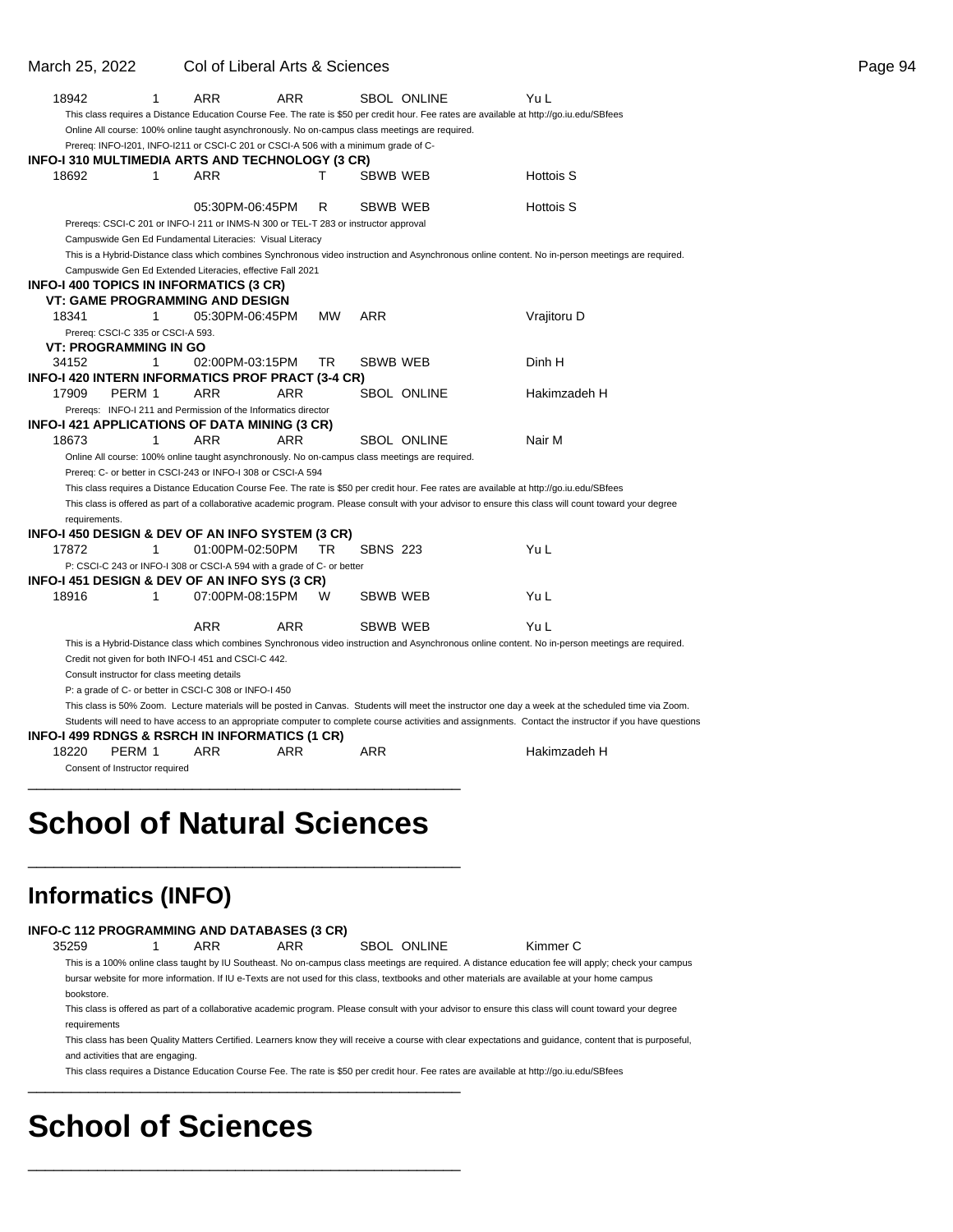## **Informatics (INFO)**

**INFO-C 210 PROGRAMMING I (3 CR)**

34037 1 ARR ARR SBOL ONLINE Alnusair A

This is a 100% online class taught by IU Kokomo. No on-campus class meetings are required. A distance education fee may apply; check your campus bursar

website for more information. If IU e-Texts are not used for this class, textbooks and other materials are available through your home campus bookstore. This class is offered as part of a collaborative academic program. Please consult with your advisor to ensure this class will count toward your degree requirement

This class requires a Distance Education Course Fee. The rate is \$50 per credit hour. Fee rates are available at http://go.iu.edu/SBfees

#### **CROSSLISTED COURSES (999)**

#### **COMPUTER SCIENCE (CSCI)**

CSCI-C 101 COMPUTER PROGRAMMING I (4 CR) CSCI-C 201 COMPUTER PROGRAMMING II (4 CR) CSCI-C 308 SYSTEM ANALYSIS AND DESIGN (4 CR) CSCI-A 504 INTRODUCTORY C++ PROGRAMMING (2 CR) \_\_\_\_\_\_\_\_\_\_\_\_\_\_\_\_\_\_\_\_\_\_\_\_\_\_\_\_\_\_\_\_\_\_\_\_\_\_\_\_\_\_\_\_\_\_\_\_\_\_

# **Col of Liberal Arts & Sciences**

\_\_\_\_\_\_\_\_\_\_\_\_\_\_\_\_\_\_\_\_\_\_\_\_\_\_\_\_\_\_\_\_\_\_\_\_\_\_\_\_\_\_\_\_\_\_\_\_\_\_

## **International Studies (INTL)**

**INTL-I 498 INTERNSHIP IN INTL STUDIES (1-3 CR)** 18279 PERM 1 ARR ARR ARR 2010 ARR Zwicker L \_\_\_\_\_\_\_\_\_\_\_\_\_\_\_\_\_\_\_\_\_\_\_\_\_\_\_\_\_\_\_\_\_\_\_\_\_\_\_\_\_\_\_\_\_\_\_\_\_\_

# **School of Arts & Letters**

## **East Asian Lang & Culture (EALC)**

\_\_\_\_\_\_\_\_\_\_\_\_\_\_\_\_\_\_\_\_\_\_\_\_\_\_\_\_\_\_\_\_\_\_\_\_\_\_\_\_\_\_\_\_\_\_\_\_\_\_

| 35395                                          | ARR                                                 | ARR        | SBOL ONLINE | Sheehan K                                                                                                                                             |  |
|------------------------------------------------|-----------------------------------------------------|------------|-------------|-------------------------------------------------------------------------------------------------------------------------------------------------------|--|
|                                                |                                                     |            |             | This is a 100% online class taught by IU Southeast. No on-campus class meetings are required. A distance education fee will apply; check your campus  |  |
|                                                |                                                     |            |             | bursar website for more information. If IU e-Texts are not used for this class, textbooks and other materials are available at your home campus       |  |
| bookstore.                                     |                                                     |            |             |                                                                                                                                                       |  |
|                                                |                                                     |            |             | Topic: Histories and cultures of China, Japan and Korea. We will examine each culture through its respective arts, literature, philosophy and film to |  |
|                                                | provide an insight into those countries' histories. |            |             |                                                                                                                                                       |  |
|                                                |                                                     |            |             | This class requires a Distance Education Course Fee. The rate is \$50 per credit hour. Fee rates are available at http://qo.iu.edu/SBfees             |  |
| <b>EALC-J 101 ELEMENTARY JAPANESE 1 (4 CR)</b> |                                                     |            |             |                                                                                                                                                       |  |
| 35343                                          | ARR                                                 | <b>ARR</b> | SBOL ONLINE | Martin Y                                                                                                                                              |  |
|                                                |                                                     |            |             | Sheehan K                                                                                                                                             |  |
|                                                |                                                     |            |             | This is a 100% online class taught by IU Southeast. No on-campus class meetings are required. A distance education fee will apply; check your campus  |  |
|                                                |                                                     |            |             | bursar website for more information. If IU e-Texts are not used for this class, textbooks and other materials are available at your home campus       |  |

This class requires a Distance Education Course Fee. The rate is \$50 per credit hour. Fee rates are available at http://go.iu.edu/SBfees

# **Col of Liberal Arts & Sciences**

\_\_\_\_\_\_\_\_\_\_\_\_\_\_\_\_\_\_\_\_\_\_\_\_\_\_\_\_\_\_\_\_\_\_\_\_\_\_\_\_\_\_\_\_\_\_\_\_\_\_

\_\_\_\_\_\_\_\_\_\_\_\_\_\_\_\_\_\_\_\_\_\_\_\_\_\_\_\_\_\_\_\_\_\_\_\_\_\_\_\_\_\_\_\_\_\_\_\_\_\_

## **East Asian Lang & Culture (EALC)**

Class includes lab time.

17810 1 01:00PM-02:45PM MW SBDW 1160 Green Y

The Academic Centers for Excellence offers tutoring for this course. For additional information and schedules, check online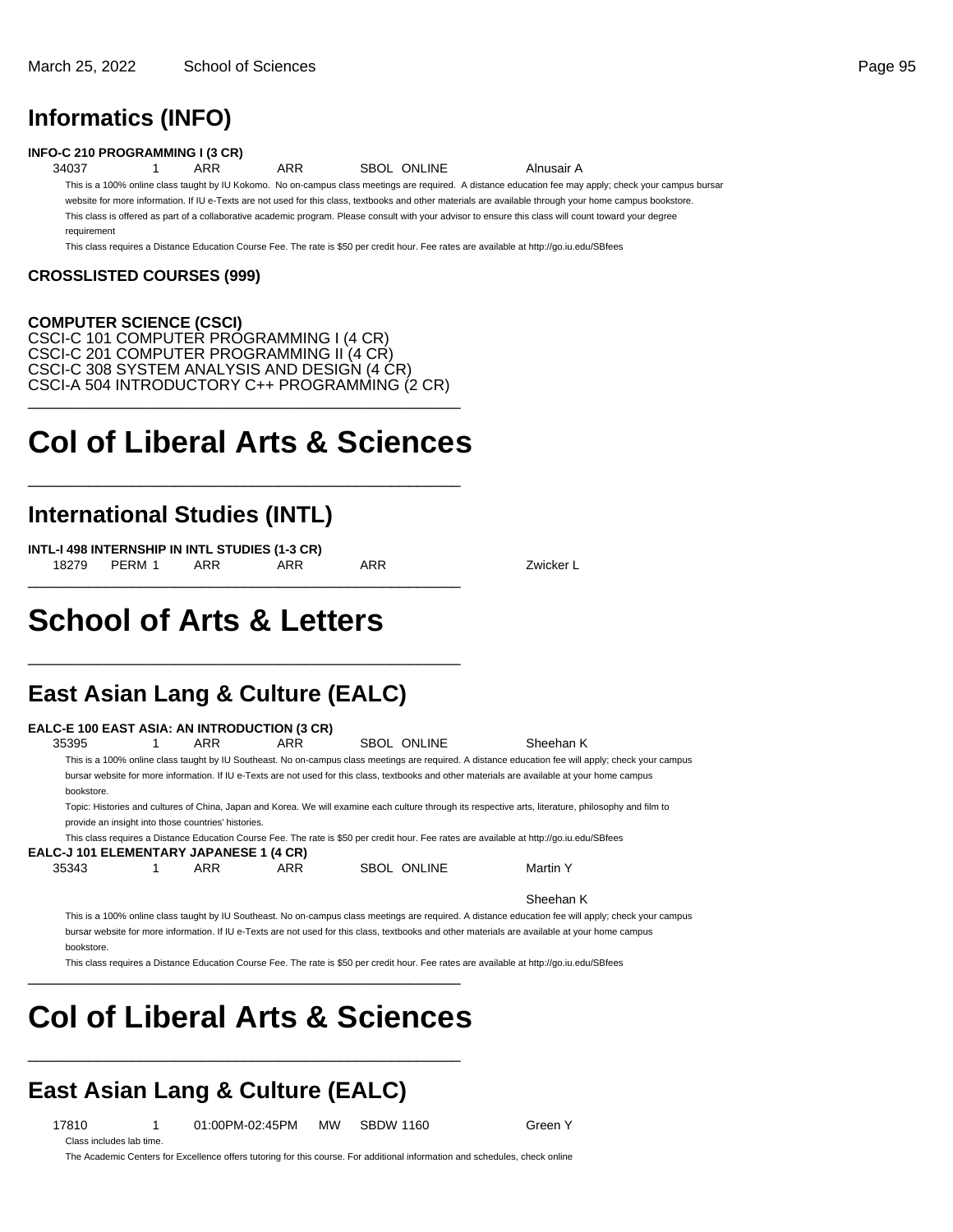|                           |                          |   | athttps://students.iusb.edu/academic-success-programs/academic-centers-for-excellence/index.html.                           |            |                  |                                                                                                                                                      |  |
|---------------------------|--------------------------|---|-----------------------------------------------------------------------------------------------------------------------------|------------|------------------|------------------------------------------------------------------------------------------------------------------------------------------------------|--|
|                           |                          |   | EALC-J 201 SECOND YEAR JAPANESE 1 (4 CR)                                                                                    |            |                  |                                                                                                                                                      |  |
| 17510                     |                          | 1 | 03:00PM-04:50PM                                                                                                             | TR.        | <b>SBDW 1180</b> | Green Y                                                                                                                                              |  |
|                           | Class includes lab time. |   |                                                                                                                             |            |                  |                                                                                                                                                      |  |
|                           |                          |   | The Academic Centers for Excellence offers tutoring for this course. For additional information and schedules, check online |            |                  |                                                                                                                                                      |  |
|                           |                          |   | athttps://students.iusb.edu/academic-success-programs/academic-centers-for-excellence/index.html.                           |            |                  |                                                                                                                                                      |  |
|                           |                          |   | Prereq: EALC-J 102 with a C or higher, placement, or instructor's permission.                                               |            |                  |                                                                                                                                                      |  |
|                           |                          |   |                                                                                                                             |            |                  | This course has been approved to enforce the IU South Bend Attendance and Course Commitment Policy and the full text of this policy is available at: |  |
|                           |                          |   | https://students.iusb.edu/registrar/policies/attendance.html                                                                |            |                  |                                                                                                                                                      |  |
|                           |                          |   | EALC-J 301 THIRD YEAR JAPANESE 1 (4 CR)                                                                                     |            |                  |                                                                                                                                                      |  |
| 17511                     |                          | 1 | 01:00PM-02:45PM                                                                                                             | <b>TR</b>  | <b>SBDW 1180</b> | Green Y                                                                                                                                              |  |
|                           | Class includes lab time. |   |                                                                                                                             |            |                  |                                                                                                                                                      |  |
|                           |                          |   | The Academic Centers for Excellence offers tutoring for this course. For additional information and schedules, check online |            |                  |                                                                                                                                                      |  |
|                           |                          |   | athttps://students.iusb.edu/academic-success-programs/academic-centers-for-excellence/index.html.                           |            |                  |                                                                                                                                                      |  |
|                           |                          |   | Prereq: EALC-J 202 with a C or higher, placement, or instructor's permission.                                               |            |                  |                                                                                                                                                      |  |
|                           |                          |   |                                                                                                                             |            |                  | This course has been approved to enforce the IU South Bend Attendance and Course Commitment Policy and the full text of this policy is available at: |  |
|                           |                          |   | https://students.iusb.edu/registrar/policies/attendance.html                                                                |            |                  |                                                                                                                                                      |  |
|                           |                          |   | EALC-J 310 JAPANESE CONVERSATION (3 CR)                                                                                     |            |                  |                                                                                                                                                      |  |
| 18194                     | PERM 1                   |   | <b>ARR</b>                                                                                                                  | <b>ARR</b> | <b>ARR</b>       | Green Y                                                                                                                                              |  |
|                           |                          |   | Prereq: EALC-J 302 with a C or higher, placement, or instructor's permission.                                               |            |                  |                                                                                                                                                      |  |
|                           |                          |   |                                                                                                                             |            |                  | This course has been approved to enforce the IU South Bend Attendance and Course Commitment Policy and the full text of this policy is available at: |  |
|                           |                          |   | https://students.iusb.edu/registrar/policies/attendance.html                                                                |            |                  |                                                                                                                                                      |  |
|                           |                          |   | EALC-J 401 FOURTH-YEAR JAPANESE I (3 CR)                                                                                    |            |                  |                                                                                                                                                      |  |
| 17512                     | PERM 1                   |   | 01:00PM-02:45PM                                                                                                             | TR.        | <b>SBDW 1180</b> | Green Y                                                                                                                                              |  |
|                           |                          |   | Prereq: EALC-J 302 with a C or higher, placement, or instructor's permission.                                               |            |                  |                                                                                                                                                      |  |
|                           |                          |   |                                                                                                                             |            |                  | This course has been approved to enforce the IU South Bend Attendance and Course Commitment Policy and the full text of this policy is available at: |  |
|                           |                          |   | https://students.iusb.edu/registrar/policies/attendance.html                                                                |            |                  |                                                                                                                                                      |  |
|                           |                          |   |                                                                                                                             |            |                  |                                                                                                                                                      |  |
|                           |                          |   |                                                                                                                             |            |                  |                                                                                                                                                      |  |
|                           |                          |   |                                                                                                                             |            |                  |                                                                                                                                                      |  |
| <b>Linguistics (LING)</b> |                          |   |                                                                                                                             |            |                  |                                                                                                                                                      |  |
|                           |                          |   |                                                                                                                             |            |                  |                                                                                                                                                      |  |
|                           |                          |   | LING-L 100 ENGLISH LANGUAGE IMPROVEMENT (4 CR)                                                                              |            |                  |                                                                                                                                                      |  |

17848 PERM 1 02:30PM-04:30PM TR SBDW 3160 Nichols-Boyle S English as a Second Language For ESL Students only For Pre-Composition, W031 (4 cr.) and Principles of Composition, W130 (3 cr.) see the ESL listings under the English Department offerings. Consent of Instructor required

# **College of Arts & Sciences**

\_\_\_\_\_\_\_\_\_\_\_\_\_\_\_\_\_\_\_\_\_\_\_\_\_\_\_\_\_\_\_\_\_\_\_\_\_\_\_\_\_\_\_\_\_\_\_\_\_\_

\_\_\_\_\_\_\_\_\_\_\_\_\_\_\_\_\_\_\_\_\_\_\_\_\_\_\_\_\_\_\_\_\_\_\_\_\_\_\_\_\_\_\_\_\_\_\_\_\_\_

### **Mathematics (MATH)**

**MATH-M 117 INTERMEDIATE ALGEBRA (3 CR)**

33816 RSTR 1 ARR ARR SBOL ONLINE Wyzinski H PREREQUISITE: MATH-A 100 This is a 100% online class taught by IU Northwest. No on-campus class meetings are required. A distance education fee will apply; check your campus bursar website for more information. Textbook purchases may be made through your home campus bookstore. This class requires a Distance Education Course Fee. The rate is \$50 per credit hour. Fee rates are available at http://go.iu.edu/SBfees **MATH-T 601 TOPICS IN ALGEBRA (3 CR) VT: INTRODUCTION TO ALGEBRA** 33820 1 ARR ARR SBOL ONLINE Kilibarda V

This is a 100% online class taught by IU Northwest. No on-campus class meetings are required. A distance education fee will apply; check your campus bursar website for more information. Textbook purchases may be made through your home campus bookstore. This class requires a Distance Education Course Fee. The rate is \$50 per credit hour. Fee rates are available at http://go.iu.edu/SBfees

# **Col of Liberal Arts & Sciences**

\_\_\_\_\_\_\_\_\_\_\_\_\_\_\_\_\_\_\_\_\_\_\_\_\_\_\_\_\_\_\_\_\_\_\_\_\_\_\_\_\_\_\_\_\_\_\_\_\_\_

\_\_\_\_\_\_\_\_\_\_\_\_\_\_\_\_\_\_\_\_\_\_\_\_\_\_\_\_\_\_\_\_\_\_\_\_\_\_\_\_\_\_\_\_\_\_\_\_\_\_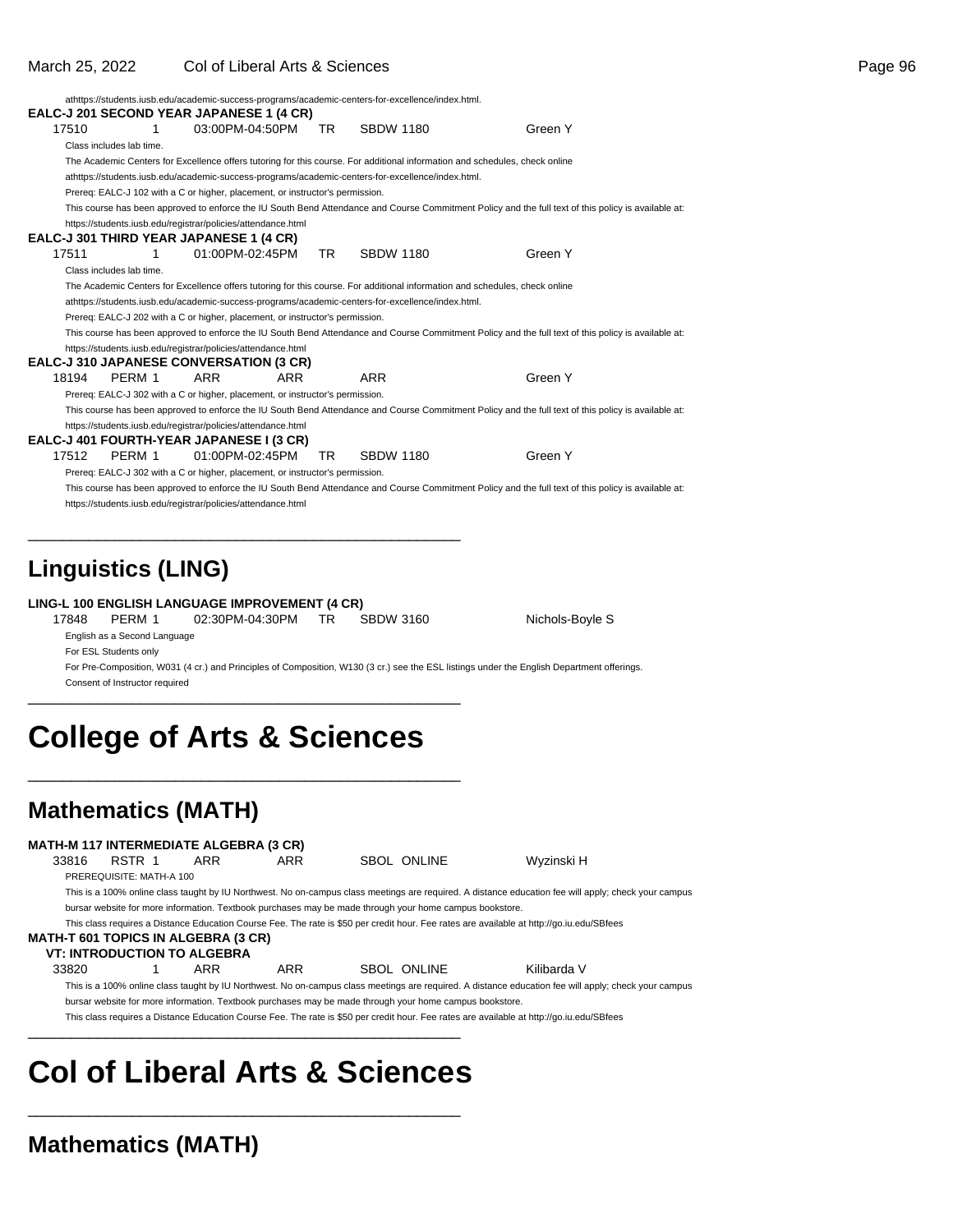|                        |          | MATH-A 100 FUNDAMENTALS OF ALGEBRA (4 CR)                                                               |     |                 |                                                                                                                 |                                                                                                                                                            |  |
|------------------------|----------|---------------------------------------------------------------------------------------------------------|-----|-----------------|-----------------------------------------------------------------------------------------------------------------|------------------------------------------------------------------------------------------------------------------------------------------------------------|--|
| 18035                  | RSTR 1   | ARR                                                                                                     | ARR |                 | <b>SBOL ONLINE</b>                                                                                              | Agarwal S                                                                                                                                                  |  |
|                        |          |                                                                                                         |     |                 | P: An ALEKS assessment score of 16 or higher or a math placement exam score of level 2 or above.                |                                                                                                                                                            |  |
|                        |          |                                                                                                         |     |                 |                                                                                                                 | This is a 100% online class taught by IU South Bend. No on-campus class meetings are required. A distance education fee will apply; check your campus      |  |
|                        |          |                                                                                                         |     |                 | bursar website for more information. Textbook purchases may be made through your home campus bookstore.         |                                                                                                                                                            |  |
|                        |          |                                                                                                         |     |                 |                                                                                                                 | The MyMathLab homework access code is required for this course. Students are recommended to purchase the textbook bundled with the MyMathLab access code,  |  |
|                        |          |                                                                                                         |     |                 |                                                                                                                 | or purchase an access code alone for MyMathLab (which includes the E-Book) from the IUSB bookstore. Contact your instructor if you have further            |  |
| questions.             |          |                                                                                                         |     |                 |                                                                                                                 |                                                                                                                                                            |  |
|                        |          |                                                                                                         |     |                 |                                                                                                                 | This class requires a Distance Education Course Fee. The rate is \$50 per credit hour. Fee rates are available at http://go.iu.edu/SBfees                  |  |
|                        |          |                                                                                                         |     |                 |                                                                                                                 | This class is offered as part of a collaborative academic program. Please consult with your advisor to ensure this class will count toward your degree     |  |
| requirements.<br>19004 | RSTR 1   | ARR                                                                                                     | ARR |                 | <b>SBOL ONLINE</b>                                                                                              | Agarwal S                                                                                                                                                  |  |
|                        |          |                                                                                                         |     |                 |                                                                                                                 | This class requires a Distance Education Course Fee. The rate is \$50 per credit hour. Fee rates are available at http://go.iu.edu/SBfees                  |  |
|                        |          |                                                                                                         |     |                 |                                                                                                                 | This is a 100% online class taught by IU South Bend. No on-campus class meetings are required. A distance education fee will apply; check your campus      |  |
|                        |          |                                                                                                         |     |                 | bursar website for more information. Textbook purchases may be made through your home campus bookstore.         |                                                                                                                                                            |  |
|                        |          |                                                                                                         |     |                 | P: An ALEKS assessment score of 16 or higher or a math placement exam score of level 2 or above.                |                                                                                                                                                            |  |
|                        |          |                                                                                                         |     |                 |                                                                                                                 | The MyMathLab homework access code is required for this course. Students are recommended to purchase the textbook bundled with the MyMathLab access code,  |  |
|                        |          |                                                                                                         |     |                 |                                                                                                                 | or purchase an access code alone for MyMathLab (which includes the E-Book) from the IUSB bookstore. Contact your instructor if you have further            |  |
| questions.             | RSTR 1   | 08:00AM-09:50AM                                                                                         |     |                 |                                                                                                                 |                                                                                                                                                            |  |
| 18036                  |          |                                                                                                         | TR  | <b>SBNS 106</b> | P: An ALEKS assessment score of 16 or higher or a math placement exam score of level 2 or above.                | Sumerix C                                                                                                                                                  |  |
|                        |          |                                                                                                         |     |                 |                                                                                                                 | The MyMathLab homework access code is required for this course. Students are recommended to purchase the textbook bundled with the MyMathLab access code,  |  |
|                        |          |                                                                                                         |     |                 |                                                                                                                 | or purchase an access code alone for MyMathLab (which includes the E-Book) from the IUSB bookstore. Contact your instructor if you have further            |  |
| questions.             |          |                                                                                                         |     |                 |                                                                                                                 |                                                                                                                                                            |  |
| 18038                  | RSTR 1   | 11:30AM-01:20PM                                                                                         | TR  | <b>SBNS 205</b> |                                                                                                                 | Sumerix C                                                                                                                                                  |  |
|                        |          |                                                                                                         |     |                 | P: An ALEKS assessment score of 16 or higher or a math placement exam score of level 2 or above.                |                                                                                                                                                            |  |
|                        |          |                                                                                                         |     |                 |                                                                                                                 | The "MyMathLab" homework access code is required for this course. Students are recommended to purchase the textbook bundled with "MyMathLab" access code,  |  |
|                        |          |                                                                                                         |     |                 |                                                                                                                 | or purchase an access code alone for MyMathLab (which includes the E-Book) from the IUSB bookstore. Contact your instructor if you have further questions. |  |
|                        |          | Check the schedule online at one.iu for updated information at the time of registration.                |     |                 |                                                                                                                 |                                                                                                                                                            |  |
| 18037                  |          |                                                                                                         | TR  | <b>SBNS 106</b> |                                                                                                                 | Sumerix C                                                                                                                                                  |  |
|                        |          |                                                                                                         |     |                 | P: An ALEKS assessment score between 10 and 15 or a math placement exam score of level 1 or department consent. | The MyMathLab homework access code is required for this course. Students are recommended to purchase the textbook bundled with the MyMathLab access code,  |  |
|                        |          |                                                                                                         |     |                 |                                                                                                                 | or purchase an access code alone for MyMathLab (which includes the E-Book) from the IUSB bookstore. Contact your instructor if you have further            |  |
| questions.             |          |                                                                                                         |     |                 |                                                                                                                 |                                                                                                                                                            |  |
|                        |          |                                                                                                         |     |                 |                                                                                                                 | This section meets for an extended time, Aug 8 - Dec 15. Please call the Mathematical Science Department, 520-4335 for permission to register.             |  |
|                        |          | You cannot drop this class via self-service. In order to drop, you must contact the Registrar's office. |     |                 |                                                                                                                 |                                                                                                                                                            |  |
| 18187                  | RSTR NSE | 11:30AM-01:20PM                                                                                         | TR  | <b>SBNS 205</b> |                                                                                                                 | Sumerix C                                                                                                                                                  |  |
|                        |          |                                                                                                         |     |                 | P: An ALEKS assessment score between 10 and 15 or a math placement exam score of level 1 or department consent. |                                                                                                                                                            |  |
|                        |          |                                                                                                         |     |                 |                                                                                                                 | The MyMathLab homework access code is required for this course. Students are recommended to purchase the textbook bundled with the MyMathLab access code,  |  |
| questions.             |          |                                                                                                         |     |                 |                                                                                                                 | or purchase an access code alone for MyMathLab (which includes the E-Book) from the IUSB bookstore. Contact your instructor if you have further            |  |
|                        |          |                                                                                                         |     |                 |                                                                                                                 | This section meets for an extended time, Aug 8 - Dec 15. Please call the Mathematical Science Department, 520-4335 for permission to register.             |  |
|                        |          | You cannot drop this class via self-service. In order to drop, you must contact the Registrar's office. |     |                 |                                                                                                                 |                                                                                                                                                            |  |
|                        |          | <b>MATH-K 300 STAT TECHNQS HLTH PROFESSIONS (3 CR)</b>                                                  |     |                 |                                                                                                                 |                                                                                                                                                            |  |
| 18810                  |          | ARR                                                                                                     | ARR |                 | SBOL ONLINE                                                                                                     | Guan Z                                                                                                                                                     |  |
|                        |          |                                                                                                         |     |                 |                                                                                                                 | This class requires a Distance Education Course Fee. The rate is \$50 per credit hour. Fee rates are available at http://go.iu.edu/SBfees                  |  |
|                        |          | Online All course: 100% online taught asynchronously. No on-campus class meetings are required.         |     |                 |                                                                                                                 |                                                                                                                                                            |  |
|                        |          | MATH-K 310 STATISTICAL TECHNIQUES (3 CR)                                                                |     |                 |                                                                                                                 |                                                                                                                                                            |  |
| 18809                  | RSTR 1   | ARR                                                                                                     | ARR |                 | SBOL ONLINE                                                                                                     | Guan Z                                                                                                                                                     |  |
|                        |          | Online All course: 100% online taught asynchronously. No on-campus class meetings are required.         |     |                 |                                                                                                                 | This class requires a Distance Education Course Fee. The rate is \$50 per credit hour. Fee rates are available at http://go.iu.edu/SBfees                  |  |
|                        |          | MATH-M 107 COLLEGE ALGEBRA (3 CR)                                                                       |     |                 |                                                                                                                 |                                                                                                                                                            |  |
| 17605                  | RSTR 1   | 10:00AM-11:15AM                                                                                         | TR  | ARR             |                                                                                                                 | Vajiac M                                                                                                                                                   |  |
|                        |          |                                                                                                         |     |                 |                                                                                                                 | P: A grade of C or better in MATH-A 100 or an equivalent transfer course; or an ALEKS assessment score of 36 or higher; or a math placement exam score of  |  |
| level 3 or above.      |          |                                                                                                         |     |                 |                                                                                                                 |                                                                                                                                                            |  |
|                        |          |                                                                                                         |     |                 |                                                                                                                 | The MyMathLab homework access code is required for this course. Students are recommended to purchase the textbook bundled with the MyMathLab access code,  |  |
|                        |          |                                                                                                         |     |                 |                                                                                                                 | or purchase an access code alone for MyMathLab (which includes the E-Book) from the IUSB bookstore. Contact your instructor if you have further            |  |
| questions.             |          |                                                                                                         |     |                 |                                                                                                                 |                                                                                                                                                            |  |
| 17862                  | RSTR 1   | ARR                                                                                                     | ARR |                 | SBOL ONLINE                                                                                                     | Vajiac M                                                                                                                                                   |  |
|                        |          |                                                                                                         |     |                 |                                                                                                                 | P: A grade of C or better in MATH-A 100 or an equivalent transfer course; or an ALEKS assessment score of 36 or higher; or a math placement exam score of  |  |
| level 3 or above.      |          |                                                                                                         |     |                 |                                                                                                                 |                                                                                                                                                            |  |
|                        |          |                                                                                                         |     |                 |                                                                                                                 | The MyMathLab homework access code is required for this course. Students are recommended to purchase the textbook bundled with the MyMathLab access code,  |  |
| questions.             |          |                                                                                                         |     |                 |                                                                                                                 | or purchase an access code alone for MyMathLab (which includes the E-Book) from the IUSB bookstore. Contact your instructor if you have further            |  |
|                        |          |                                                                                                         |     |                 |                                                                                                                 | This class requires a Distance Education Course Fee. The rate is \$50 per credit hour. Fee rates are available at http://go.iu.edu/SBfees                  |  |
|                        |          | Online All course: 100% online taught asynchronously. No on-campus class meetings are required.         |     |                 |                                                                                                                 |                                                                                                                                                            |  |
|                        |          | MATH-M 109 MATH FOUNDATIONS OF ANALYTICS (3 CR)                                                         |     |                 |                                                                                                                 |                                                                                                                                                            |  |
| 18603                  | RSTR 1   | ARR                                                                                                     | ARR |                 | <b>SBOL ONLINE</b>                                                                                              | Pankow J                                                                                                                                                   |  |
|                        |          |                                                                                                         |     |                 | Must earn a grade of C or better in Math-A 100 or equivalent, or an ALEKS assessment score of 31 or higher.     |                                                                                                                                                            |  |

### March 25, 2022 Col of Liberal Arts & Sciences **Page 97** Collection 25, 2022 Collection 27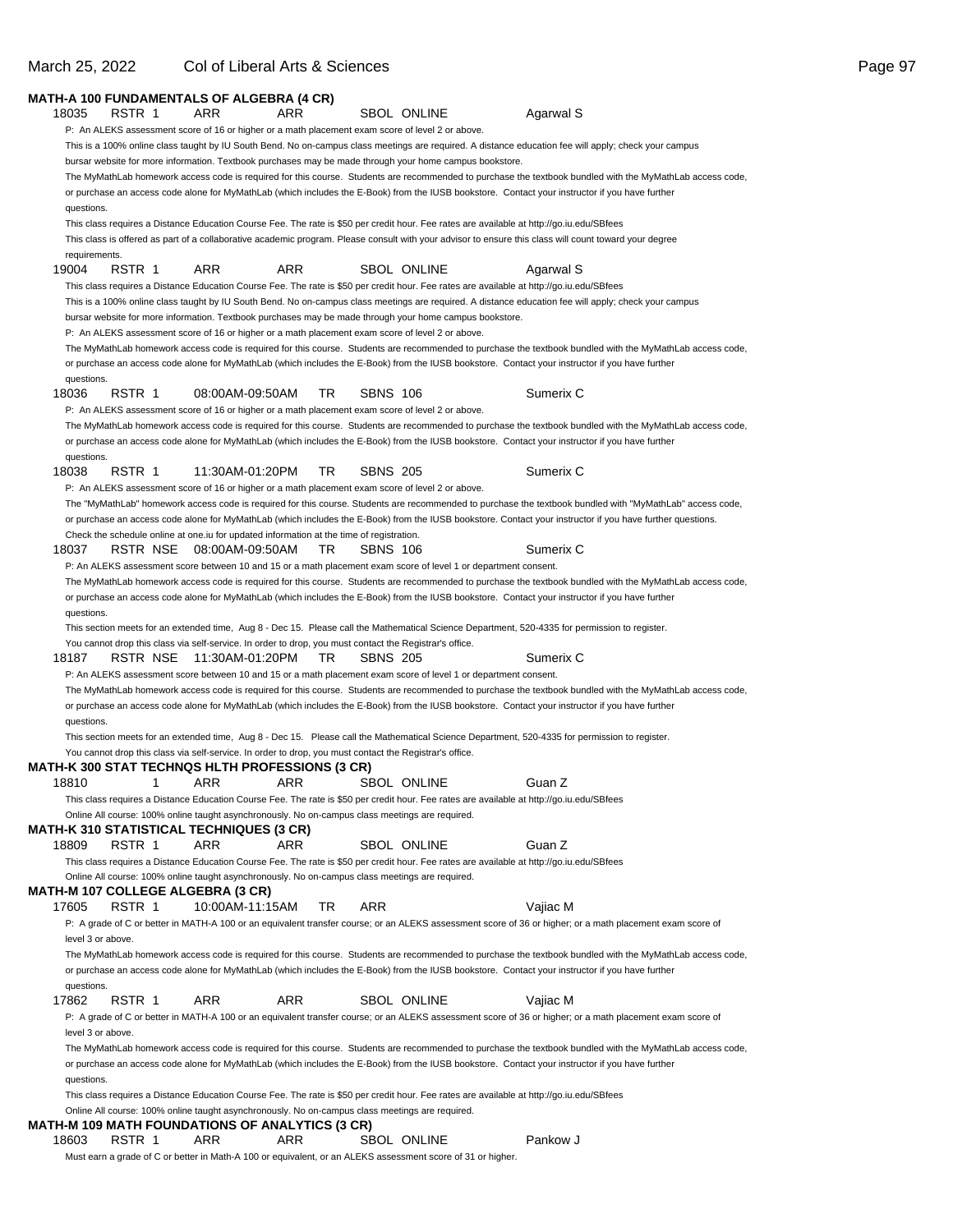|                   |                                                |                                                                                                             |           |                 |                    | This class requires a Distance Education Course Fee. The rate is \$50 per credit hour. Fee rates are available at http://go.iu.edu/SBfees                 |                                                                                                                                                           |
|-------------------|------------------------------------------------|-------------------------------------------------------------------------------------------------------------|-----------|-----------------|--------------------|-----------------------------------------------------------------------------------------------------------------------------------------------------------|-----------------------------------------------------------------------------------------------------------------------------------------------------------|
|                   |                                                | Online All course: 100% online taught asynchronously. No on-campus class meetings are required.             |           |                 |                    |                                                                                                                                                           |                                                                                                                                                           |
|                   |                                                | A graphing calculator TI 83/84 is required for this class                                                   |           |                 |                    |                                                                                                                                                           |                                                                                                                                                           |
| 18604             | RSTR 1                                         | 01:00PM-02:15PM                                                                                             | TR        | <b>SBNS 105</b> |                    | Pankow J                                                                                                                                                  |                                                                                                                                                           |
|                   |                                                | Must earn a grade of C or better in Math-A 100 or equivalent, or an ALEKS assessment score of 31 or higher. |           |                 |                    |                                                                                                                                                           |                                                                                                                                                           |
|                   |                                                | A graphing calculator TI 83/84 is required for this class                                                   |           |                 |                    |                                                                                                                                                           |                                                                                                                                                           |
| 18605             | RSTR 1                                         | 02:30PM-03:45PM                                                                                             | MW        | ARR             |                    | Griffiths K                                                                                                                                               |                                                                                                                                                           |
|                   |                                                | Must earn a grade of C or better in Math-A 100 or equivalent, or an ALEKS assessment score of 31 or higher  |           |                 |                    |                                                                                                                                                           |                                                                                                                                                           |
|                   |                                                | A graphing calculator TI 83/84 is required for this class                                                   |           |                 |                    |                                                                                                                                                           |                                                                                                                                                           |
| 18606             | RSTR 1                                         | 11:30AM-12:45PM                                                                                             | <b>MW</b> | ARR             |                    | Griffiths K                                                                                                                                               |                                                                                                                                                           |
|                   |                                                | Must earn a grade of C or better in Math-A 100 or equivalent, or an ALEKS assessment score of 31 or higher. |           |                 |                    |                                                                                                                                                           |                                                                                                                                                           |
|                   |                                                | A graphing calculator TI 83/84 is required for this class                                                   |           |                 |                    |                                                                                                                                                           |                                                                                                                                                           |
|                   |                                                | MATH-M 111 MATHEMATICS IN THE WORLD (3 CR)                                                                  |           |                 |                    |                                                                                                                                                           |                                                                                                                                                           |
| 17864             | RSTR 1                                         | 10:00AM-11:15AM                                                                                             | <b>MW</b> | <b>SBNS 036</b> |                    | Lewis P                                                                                                                                                   |                                                                                                                                                           |
|                   |                                                |                                                                                                             |           |                 |                    | P: A grade of C or better in MATH-A 100 or an equivalent transfer course; or an ALEKS assessment score of 31 or higher; or a math placement exam score of |                                                                                                                                                           |
| level 3 or above. |                                                |                                                                                                             |           |                 |                    |                                                                                                                                                           |                                                                                                                                                           |
|                   |                                                |                                                                                                             |           |                 |                    |                                                                                                                                                           | This course requires the use of Launchpad Access Code. Students are recommended to purchase the textbook bundled with Launchpad Access Code, or contact   |
|                   | your instructor if you have further questions. |                                                                                                             |           |                 |                    |                                                                                                                                                           |                                                                                                                                                           |
|                   |                                                | Campuswide Gen Ed Fundamental Literacies: Quantitative Reasoning                                            |           |                 |                    |                                                                                                                                                           |                                                                                                                                                           |
| 17974             | RSTR 1                                         | 11:30AM-12:45PM                                                                                             | <b>MW</b> | ARR             |                    | Lewis P                                                                                                                                                   |                                                                                                                                                           |
|                   |                                                |                                                                                                             |           |                 |                    |                                                                                                                                                           |                                                                                                                                                           |
|                   |                                                |                                                                                                             |           |                 |                    | P: A grade of C or better in MATH-A 100 or an equivalent transfer course; or an ALEKS assessment score of 31 or higher; or a math placement exam score of |                                                                                                                                                           |
| level 3 or above. |                                                |                                                                                                             |           |                 |                    |                                                                                                                                                           |                                                                                                                                                           |
|                   |                                                | Campuswide Gen Ed Fundamental Literacies: Quantitative Reasoning                                            |           |                 |                    |                                                                                                                                                           |                                                                                                                                                           |
|                   |                                                |                                                                                                             |           |                 |                    |                                                                                                                                                           | This course requires the use of Launchpad Access Code. Students are recommended to purchase the textbook bundled with Launchpad Access Code, or contact   |
|                   | your instructor if you have further questions. |                                                                                                             |           |                 |                    |                                                                                                                                                           |                                                                                                                                                           |
| 18043             | RSTR 1                                         | 01:00PM-02:15PM                                                                                             | TR        | ARR             |                    |                                                                                                                                                           |                                                                                                                                                           |
|                   |                                                |                                                                                                             |           |                 |                    | P: A grade of C or better in MATH-A 100 or an equivalent transfer course; or an ALEKS assessment score of 31 or higher; or a math placement exam score of |                                                                                                                                                           |
| level 3 or above. |                                                |                                                                                                             |           |                 |                    |                                                                                                                                                           |                                                                                                                                                           |
|                   |                                                | Campuswide Gen Ed Fundamental Literacies: Quantitative Reasoning                                            |           |                 |                    |                                                                                                                                                           |                                                                                                                                                           |
|                   |                                                |                                                                                                             |           |                 |                    |                                                                                                                                                           | This course requires the use of Launchpad Access Code. Students are recommended to purchase the textbook bundled with Launchpad Access Code, or contact   |
|                   | your instructor if you have further questions. |                                                                                                             |           |                 |                    |                                                                                                                                                           |                                                                                                                                                           |
|                   |                                                | Above Section may open during Registration if needed                                                        |           |                 |                    |                                                                                                                                                           |                                                                                                                                                           |
| 17863             | RSTR 1                                         | ARR                                                                                                         | ARR       |                 | <b>SBOL ONLINE</b> | <b>Bradley N</b>                                                                                                                                          |                                                                                                                                                           |
|                   |                                                |                                                                                                             |           |                 |                    | P: A grade of C or better in MATH-A 100 or an equivalent transfer course; or an ALEKS assessment score of 31 or higher; or a math placement exam score of |                                                                                                                                                           |
| level 3 or above. |                                                |                                                                                                             |           |                 |                    |                                                                                                                                                           |                                                                                                                                                           |
|                   |                                                | Campuswide Gen Ed Fundamental Literacies: Quantitative Reasoning                                            |           |                 |                    |                                                                                                                                                           |                                                                                                                                                           |
|                   |                                                |                                                                                                             |           |                 |                    |                                                                                                                                                           | This course requires the use of Launchpad Access Code. Students are recommended to purchase the textbook bundled with Launchpad Access Code, or contact   |
|                   | your instructor if you have further questions. |                                                                                                             |           |                 |                    |                                                                                                                                                           |                                                                                                                                                           |
|                   |                                                |                                                                                                             |           |                 |                    | This class requires a Distance Education Course Fee. The rate is \$50 per credit hour. Fee rates are available at http://go.iu.edu/SBfees                 |                                                                                                                                                           |
|                   |                                                | Online All course: 100% online taught asynchronously. No on-campus class meetings are required.             |           |                 |                    |                                                                                                                                                           |                                                                                                                                                           |
| 18042             | RSTR 1                                         | ARR                                                                                                         | ARR       |                 | <b>SBOL ONLINE</b> | <b>Bradley N</b>                                                                                                                                          |                                                                                                                                                           |
|                   |                                                |                                                                                                             |           |                 |                    | P: A grade of C or better in MATH-A 100 or an equivalent transfer course; or an ALEKS assessment score of 31 or higher; or a math placement exam score of |                                                                                                                                                           |
| level 3 or above. |                                                |                                                                                                             |           |                 |                    |                                                                                                                                                           |                                                                                                                                                           |
|                   |                                                | Online All course: 100% online taught asynchronously. No on-campus class meetings are required.             |           |                 |                    |                                                                                                                                                           |                                                                                                                                                           |
|                   |                                                |                                                                                                             |           |                 |                    |                                                                                                                                                           | This course requires the use of Launchpad Access Code. Students are recommended to purchase the textbook bundled with Launchpad Access Code, or contact   |
|                   | your instructor if you have further questions. |                                                                                                             |           |                 |                    |                                                                                                                                                           |                                                                                                                                                           |
|                   |                                                | Campuswide Gen Ed Fundamental Literacies: Quantitative Reasoning                                            |           |                 |                    |                                                                                                                                                           |                                                                                                                                                           |
|                   |                                                |                                                                                                             |           |                 |                    |                                                                                                                                                           |                                                                                                                                                           |
|                   | No in-person sessions required.                |                                                                                                             |           |                 |                    |                                                                                                                                                           |                                                                                                                                                           |
|                   |                                                |                                                                                                             |           |                 |                    | This class requires a Distance Education Course Fee. The rate is \$50 per credit hour. Fee rates are available at http://go.iu.edu/SBfees                 |                                                                                                                                                           |
|                   |                                                | MATH-M 118 FINITE MATHEMATICS (3 CR)<br>02:30PM-03:45PM                                                     |           | ARR             |                    |                                                                                                                                                           |                                                                                                                                                           |
| 17608             | RSTR 1                                         |                                                                                                             | МW        |                 |                    |                                                                                                                                                           |                                                                                                                                                           |
|                   |                                                |                                                                                                             |           |                 |                    | P: A grade of C or better in MATH-A 100 or an equivalent transfer course; or an ALEKS assessment score of 36 or higher; or a math placement exam score of |                                                                                                                                                           |
| level 3 or above. |                                                |                                                                                                             |           |                 |                    |                                                                                                                                                           |                                                                                                                                                           |
|                   |                                                |                                                                                                             |           |                 |                    |                                                                                                                                                           | The MyMathLab homework access code is required for this course. Students are recommended to purchase the textbook bundled with the MyMathLab access code, |
|                   |                                                |                                                                                                             |           |                 |                    | or purchase an access code alone for MyMathLab (which includes the E-Book) from the IUSB bookstore. Contact your instructor if you have further           |                                                                                                                                                           |
| questions.        |                                                |                                                                                                             |           |                 |                    |                                                                                                                                                           |                                                                                                                                                           |
|                   | M118 requires a graphing calculator: TI-83/84  |                                                                                                             |           |                 |                    |                                                                                                                                                           |                                                                                                                                                           |
|                   |                                                | Campuswide Gen Ed Fundamental Literacies: Quantitative Reasoning                                            |           |                 |                    |                                                                                                                                                           |                                                                                                                                                           |
|                   |                                                | Above Section may open during Registration if needed                                                        |           |                 |                    |                                                                                                                                                           |                                                                                                                                                           |
| 17887             | RSTR 1                                         | 04:00PM-05:15PM                                                                                             | MW.       | <b>SBNS 105</b> |                    | Pankow J                                                                                                                                                  |                                                                                                                                                           |
|                   |                                                |                                                                                                             |           |                 |                    | P: A grade of C or better in MATH-A 100 or an equivalent transfer course; or an ALEKS assessment score of 36 or higher; or a math placement exam score of |                                                                                                                                                           |
| level 3 or above. |                                                |                                                                                                             |           |                 |                    |                                                                                                                                                           |                                                                                                                                                           |
|                   |                                                |                                                                                                             |           |                 |                    |                                                                                                                                                           | The MyMathLab homework access code is required for this course. Students are recommended to purchase the textbook bundled with the MyMathLab access code, |
|                   |                                                |                                                                                                             |           |                 |                    | or purchase an access code alone for MyMathLab (which includes the E-Book) from the IUSB bookstore. Contact your instructor if you have further           |                                                                                                                                                           |
| questions.        |                                                |                                                                                                             |           |                 |                    |                                                                                                                                                           |                                                                                                                                                           |
|                   |                                                | Campuswide Gen Ed Fundamental Literacies: Quantitative Reasoning                                            |           |                 |                    |                                                                                                                                                           |                                                                                                                                                           |
|                   | M118 requires a graphing calculator: TI-83/84  |                                                                                                             |           |                 |                    |                                                                                                                                                           |                                                                                                                                                           |
|                   |                                                |                                                                                                             |           |                 |                    |                                                                                                                                                           |                                                                                                                                                           |

#### 17607 RSTR 1 11:30AM-12:45PM TR ARR

P: A grade of C or better in MATH-A 100 or an equivalent transfer course; or an ALEKS assessment score of 36 or higher; or a math placement exam score of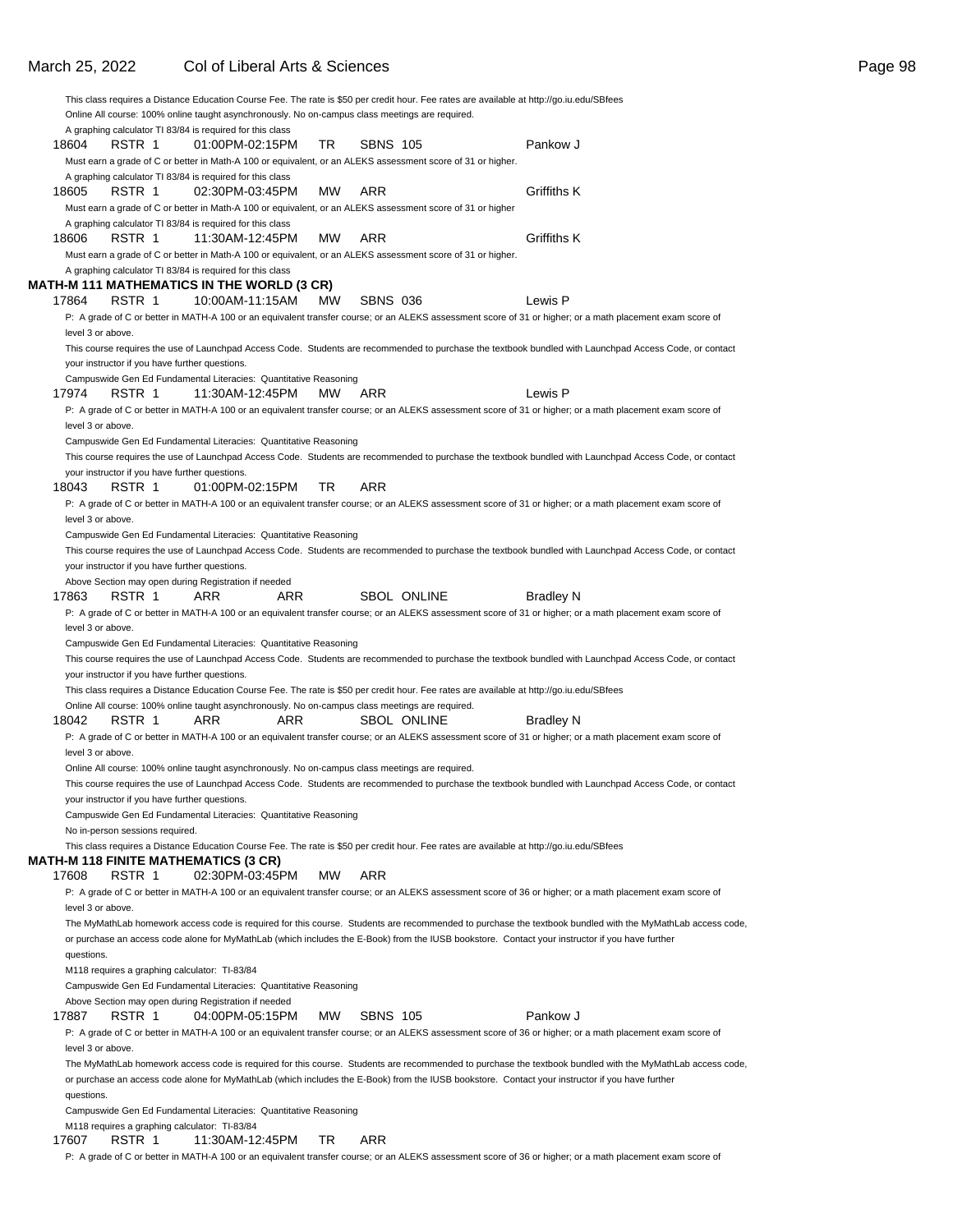|       | level 3 or above.                          |                                                                                                                                     |            |               |                    |                                                                                                                                                                                                                                                                                                              |  |
|-------|--------------------------------------------|-------------------------------------------------------------------------------------------------------------------------------------|------------|---------------|--------------------|--------------------------------------------------------------------------------------------------------------------------------------------------------------------------------------------------------------------------------------------------------------------------------------------------------------|--|
|       |                                            | M118 requires a graphing calculator: TI-83/84<br>Campuswide Gen Ed Fundamental Literacies: Quantitative Reasoning                   |            |               |                    |                                                                                                                                                                                                                                                                                                              |  |
| 19005 | RSTR 1                                     | ARR                                                                                                                                 | ARR        |               | <b>SBOL ONLINE</b> |                                                                                                                                                                                                                                                                                                              |  |
|       |                                            |                                                                                                                                     |            |               |                    | This class requires a Distance Education Course Fee. The rate is \$50 per credit hour. Fee rates are available at http://go.iu.edu/SBfees                                                                                                                                                                    |  |
|       |                                            | Campuswide Gen Ed Fundamental Literacies: Quantitative Reasoning                                                                    |            |               |                    |                                                                                                                                                                                                                                                                                                              |  |
|       | level 3 or above.                          |                                                                                                                                     |            |               |                    | P: A grade of C or better in MATH-A 100 or an equivalent transfer course; or an ALEKS assessment score of 36 or higher; or a math placement exam score of                                                                                                                                                    |  |
|       |                                            | Online All course: 100% online taught asynchronously. No on-campus class meetings are required.                                     |            |               |                    |                                                                                                                                                                                                                                                                                                              |  |
|       |                                            | M118 requires a graphing calculator: TI-83/84                                                                                       |            |               |                    |                                                                                                                                                                                                                                                                                                              |  |
|       |                                            |                                                                                                                                     |            |               |                    | The MyMathLab homework access code is required for this course. Students are recommended to purchase the textbook bundled with the MyMathLab access code,<br>or purchase an access code alone for MyMathLab (which includes the E-Book) from the IUSB bookstore. Contact your instructor if you have further |  |
| 17606 | questions.<br>RSTR 1                       | <b>ARR</b>                                                                                                                          | <b>ARR</b> |               | SBOL ONLINE        | Wolf D                                                                                                                                                                                                                                                                                                       |  |
|       | level 3 or above.                          |                                                                                                                                     |            |               |                    | P: A grade of C or better in MATH-A 100 or an equivalent transfer course; or an ALEKS assessment score of 36 or higher; or a math placement exam score of                                                                                                                                                    |  |
|       |                                            | Online All course: 100% online taught asynchronously. No on-campus class meetings are required.                                     |            |               |                    |                                                                                                                                                                                                                                                                                                              |  |
|       |                                            | M118 requires a graphing calculator: TI-83/84                                                                                       |            |               |                    |                                                                                                                                                                                                                                                                                                              |  |
|       |                                            | Campuswide Gen Ed Fundamental Literacies: Quantitative Reasoning                                                                    |            |               |                    |                                                                                                                                                                                                                                                                                                              |  |
|       |                                            |                                                                                                                                     |            |               |                    | The MyMathLab homework access code is required for this course. Students are recommended to purchase the textbook bundled with the MyMathLab access code,<br>or purchase an access code alone for MyMathLab (which includes the E-Book) from the IUSB bookstore. Contact your instructor if you have further |  |
|       | questions.                                 |                                                                                                                                     |            |               |                    | This class requires a Distance Education Course Fee. The rate is \$50 per credit hour. Fee rates are available at http://go.iu.edu/SBfees                                                                                                                                                                    |  |
| 18808 | RSTR 1                                     | 11:30AM-12:45PM                                                                                                                     | MW         | ARR           |                    | Wolf D                                                                                                                                                                                                                                                                                                       |  |
|       |                                            |                                                                                                                                     |            |               |                    | P: A grade of C or better in MATH-A 100 or an equivalent transfer course; or an ALEKS assessment score of 36 or higher; or a math placement exam score of                                                                                                                                                    |  |
|       | level 3 or above.                          |                                                                                                                                     |            |               |                    |                                                                                                                                                                                                                                                                                                              |  |
|       |                                            | M118 requires a graphing calculator: TI-83/84                                                                                       |            |               |                    |                                                                                                                                                                                                                                                                                                              |  |
| 32364 | RSTR 1                                     | 10:00AM-11:15AM<br>Campuswide Gen Ed Fundamental Literacies: Quantitative Reasoning                                                 | TR         | ARR           |                    | Dalka J                                                                                                                                                                                                                                                                                                      |  |
|       |                                            |                                                                                                                                     |            |               |                    | P: A grade of C or better in MATH-A 100 or an equivalent transfer course; or an ALEKS assessment score of 36 or higher; or a math placement exam score of                                                                                                                                                    |  |
|       | level 3 or above.                          |                                                                                                                                     |            |               |                    |                                                                                                                                                                                                                                                                                                              |  |
|       |                                            | M118 requires a graphing calculator: TI-83/84                                                                                       |            |               |                    |                                                                                                                                                                                                                                                                                                              |  |
|       |                                            | At IUSB Elkhart Center, 125 E. Franklin Street                                                                                      |            |               |                    |                                                                                                                                                                                                                                                                                                              |  |
|       |                                            | MATH-M 125 PRE-CALCULUS MATHEMATICS (3 CR)                                                                                          |            |               |                    |                                                                                                                                                                                                                                                                                                              |  |
| 17962 | RSTR 1                                     | ARR                                                                                                                                 | <b>ARR</b> |               | <b>SBOL ONLINE</b> | Vajiac M                                                                                                                                                                                                                                                                                                     |  |
|       | level 4 or above.                          |                                                                                                                                     |            |               |                    | P: A grade of C- or better in MATH-M 107 or an equivalent transfer course; or an ALEKS assessment score of 51 or higher; or a math placement exam score of                                                                                                                                                   |  |
|       |                                            | M125 requires a graphing calculator: TI-83/84                                                                                       |            |               |                    |                                                                                                                                                                                                                                                                                                              |  |
|       |                                            | Online All course: 100% online taught asynchronously. No on-campus class meetings are required.                                     |            |               |                    |                                                                                                                                                                                                                                                                                                              |  |
|       |                                            |                                                                                                                                     |            |               |                    | The MyMathLab homework access code is required for this course. Students are recommended to purchase the textbook bundled with the MyMathLab access code,<br>or purchase an access code alone for MyMathLab (which includes the E-Book) from the IUSB bookstore. Contact your instructor if you have further |  |
|       | questions.                                 |                                                                                                                                     |            |               |                    |                                                                                                                                                                                                                                                                                                              |  |
|       |                                            | Campuswide Gen Ed Fundamental Literacies: Quantitative Reasoning only when Math-M 126 is also completed                             |            |               |                    | This class requires a Distance Education Course Fee. The rate is \$50 per credit hour. Fee rates are available at http://go.iu.edu/SBfees                                                                                                                                                                    |  |
|       |                                            | Credit not given for both MATH-M 125 and MATH-M 127 or MATH-M 125 and MATH-M 115                                                    |            |               |                    |                                                                                                                                                                                                                                                                                                              |  |
| 32366 | RSTR 1                                     | 11:30AM-12:45PM                                                                                                                     | TR         | ARR           |                    | Savvopoulou A                                                                                                                                                                                                                                                                                                |  |
|       |                                            |                                                                                                                                     |            |               |                    | P: A grade of C- or better in MATH-M 107 or an equivalent transfer course; or an ALEKS assessment score of 51 or higher; or a math placement exam score of                                                                                                                                                   |  |
|       | level 4 or above.                          |                                                                                                                                     |            |               |                    |                                                                                                                                                                                                                                                                                                              |  |
|       |                                            | M125 requires a graphing calculator: TI-83/84                                                                                       |            |               |                    |                                                                                                                                                                                                                                                                                                              |  |
|       |                                            | Campuswide Gen Ed Fundamental Literacies: Quantitative Reasoning only when Math-M 126 is also completed                             |            |               |                    |                                                                                                                                                                                                                                                                                                              |  |
|       |                                            | Credit not given for both MATH-M 125 and MATH-M 127 or MATH-M 125 and MATH-M 115<br>MATH-M 126 TRIGONOMETRIC FUNCTIONS (3 CR)       |            |               |                    |                                                                                                                                                                                                                                                                                                              |  |
| 17609 | RSTR 1                                     | 01:00PM-02:15PM                                                                                                                     | МW         | ARR           |                    | Pankow J                                                                                                                                                                                                                                                                                                     |  |
|       |                                            |                                                                                                                                     |            |               |                    | P: A grade of C- or better in MATH-M 125 or an equivalent transfer course; or an ALEKS assessment score of 61 or higher; or a math placement exam score of                                                                                                                                                   |  |
|       | level 5 or above.                          |                                                                                                                                     |            |               |                    |                                                                                                                                                                                                                                                                                                              |  |
|       |                                            |                                                                                                                                     |            |               |                    | The MML homework access code is required for the course. Students are recommended to purchase the textbook bundled with 'MyMathLab' access code, or                                                                                                                                                          |  |
|       |                                            | purchase an access code alone for MML, etc.                                                                                         |            |               |                    |                                                                                                                                                                                                                                                                                                              |  |
|       | M126 requires a graphing calculator: TI-83 |                                                                                                                                     |            |               |                    |                                                                                                                                                                                                                                                                                                              |  |
|       |                                            | Campuswide Gen Ed Fundamental Literacies: Quantitative Reasoning only when Math-M 125 is also completed                             |            |               |                    |                                                                                                                                                                                                                                                                                                              |  |
|       |                                            | MATH-M 127 PRE-CALCULUS WITH TRIGONOMETRY (5 CR)                                                                                    |            |               |                    |                                                                                                                                                                                                                                                                                                              |  |
| 18811 | RSTR 1                                     | 01:00PM-02:05PM                                                                                                                     |            | MTWR SBNS 122 |                    | Agarwal S                                                                                                                                                                                                                                                                                                    |  |
|       | MATH-M 215 CALCULUS I (5 CR)               | Prereq: C- or higher in MATH-M 107 or equivalent; or ALEKS Assessment score greater than 50                                         |            |               |                    |                                                                                                                                                                                                                                                                                                              |  |
|       |                                            | This class is part of the "Transfer Indiana" (transferIN) initiative. For additional information, link to http://www.transferin.net |            |               |                    |                                                                                                                                                                                                                                                                                                              |  |
| 17610 | RSTR 1                                     | 11:30AM-12:35PM                                                                                                                     |            | MTWR SBNS 09  |                    | Connor P                                                                                                                                                                                                                                                                                                     |  |
|       |                                            |                                                                                                                                     |            |               |                    | P: A grade of C- or better in MATH-M 115, MATH-M 125 and MATH-M 126, or equivalent transfer course; or an ALEKS assessment score of 76 or higher; or a                                                                                                                                                       |  |
|       |                                            | math placement exam score of level 6 or above.                                                                                      |            |               |                    |                                                                                                                                                                                                                                                                                                              |  |
|       |                                            | Campuswide Gen Ed Fundamental Literacies: Quantitative Reasoning                                                                    |            |               |                    |                                                                                                                                                                                                                                                                                                              |  |
|       |                                            |                                                                                                                                     |            |               |                    | The MyMathLab homework access code is required for this course. Students are recommended to purchase the textbook bundled with the MyMathLab access code,                                                                                                                                                    |  |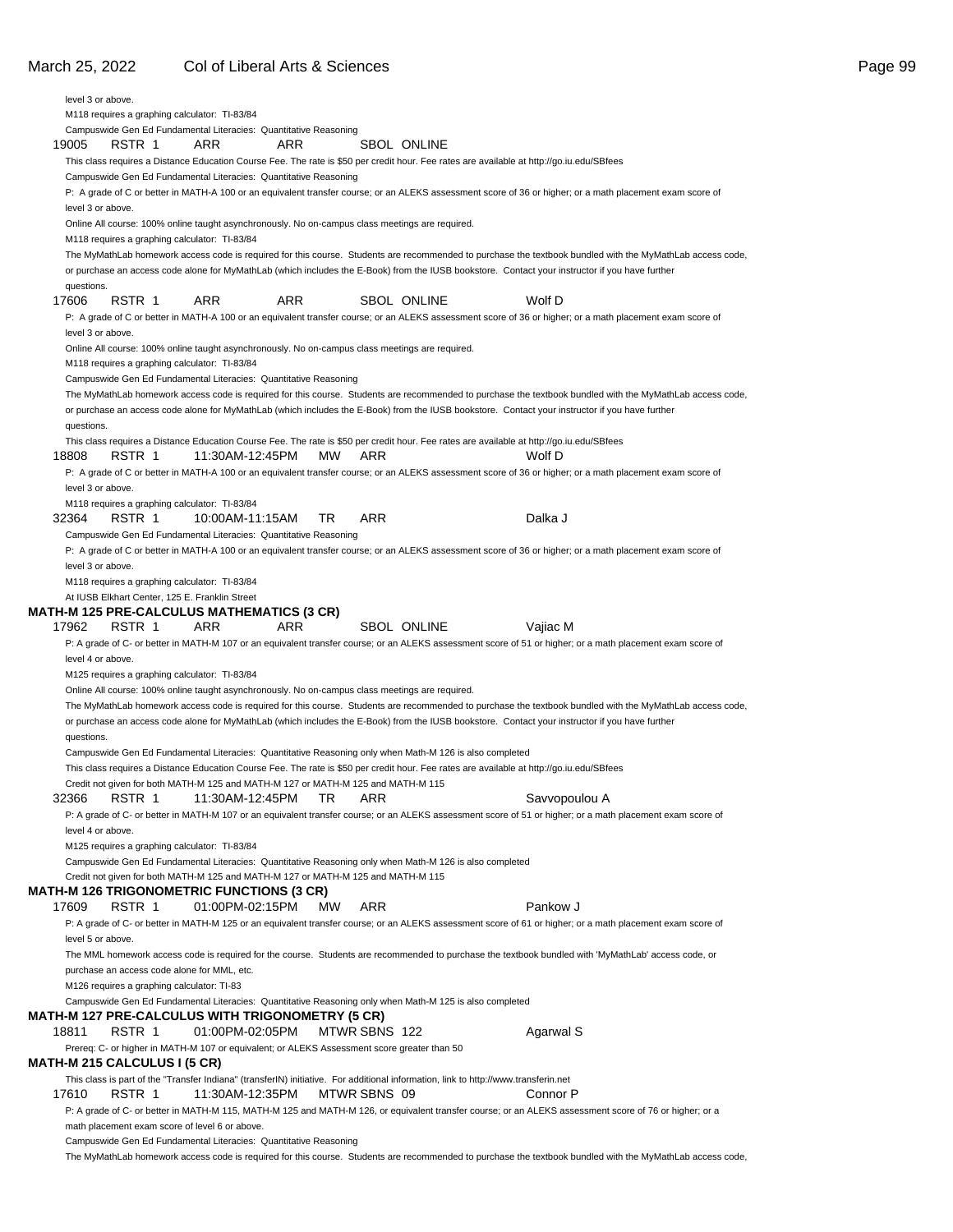| questions.        |                                                |                                                                                                                    |     |                 |                 |                                                                                                                                           |                                                                                                                                                           |
|-------------------|------------------------------------------------|--------------------------------------------------------------------------------------------------------------------|-----|-----------------|-----------------|-------------------------------------------------------------------------------------------------------------------------------------------|-----------------------------------------------------------------------------------------------------------------------------------------------------------|
| 17963             | RSTR 1                                         | ARR                                                                                                                | ARR |                 |                 | <b>SBOL ONLINE</b>                                                                                                                        | Song Y                                                                                                                                                    |
|                   |                                                | Campuswide Gen Ed Fundamental Literacies: Quantitative Reasoning                                                   |     |                 |                 |                                                                                                                                           |                                                                                                                                                           |
|                   | math placement exam score of level 6 or above. |                                                                                                                    |     |                 |                 |                                                                                                                                           | P: A grade of C- or better in MATH-M 115, MATH-M 125 and MATH-M 126, or equivalent transfer course; or an ALEKS assessment score of 76 or higher; or a    |
|                   |                                                |                                                                                                                    |     |                 |                 |                                                                                                                                           | The MyMathLab homework access code is required for this course. Students are recommended to purchase the textbook bundled with the MyMathLab access code, |
| questions.        |                                                |                                                                                                                    |     |                 |                 |                                                                                                                                           | or purchase an access code alone for MyMathLab (which includes the E-Book) from the IUSB bookstore. Contact your instructor if you have further           |
|                   |                                                |                                                                                                                    |     |                 |                 | This class requires a Distance Education Course Fee. The rate is \$50 per credit hour. Fee rates are available at http://go.iu.edu/SBfees |                                                                                                                                                           |
| 17611             | RSTR 1                                         | Online All course: 100% online taught asynchronously. No on-campus class meetings are required.<br>10:00AM-11:05AM |     |                 | MTWR SBNS 107   |                                                                                                                                           | Cheng Y                                                                                                                                                   |
|                   |                                                |                                                                                                                    |     |                 |                 |                                                                                                                                           | P: A grade of C- or better in MATH-M 115, MATH-M 125 and MATH-M 126, or equivalent transfer course; or an ALEKS assessment score of 76 or higher; or a    |
|                   | math placement exam score of level 6 or above. |                                                                                                                    |     |                 |                 |                                                                                                                                           |                                                                                                                                                           |
|                   |                                                | Campuswide Gen Ed Fundamental Literacies: Quantitative Reasoning                                                   |     |                 |                 |                                                                                                                                           |                                                                                                                                                           |
|                   |                                                |                                                                                                                    |     |                 |                 |                                                                                                                                           | The MyMathLab homework access code is required for this course. Students are recommended to purchase the textbook bundled with the MyMathLab access code, |
|                   |                                                |                                                                                                                    |     |                 |                 |                                                                                                                                           | or purchase an access code alone for MyMathLab (which includes the E-Book) from the IUSB bookstore. Contact your instructor if you have further           |
| questions.        |                                                |                                                                                                                    |     |                 |                 |                                                                                                                                           |                                                                                                                                                           |
|                   | <b>MATH-M 216 CALCULUS II (5 CR)</b>           |                                                                                                                    |     |                 |                 |                                                                                                                                           |                                                                                                                                                           |
| 18011             | 1                                              | 01:00PM-02:05PM                                                                                                    |     | <b>MTWR ARR</b> |                 | This class is part of the "Transfer Indiana" (transferIN) initiative. For additional information, link to http://www.transferin.net       | Shafii-Mousavi M                                                                                                                                          |
|                   |                                                | P: A grade of C- or better in MATH-M 215 or equivalent transfer course                                             |     |                 |                 |                                                                                                                                           |                                                                                                                                                           |
|                   |                                                | Campuswide Gen Ed Fundamental Literacies: Quantitative Reasoning                                                   |     |                 |                 |                                                                                                                                           |                                                                                                                                                           |
|                   |                                                |                                                                                                                    |     |                 |                 |                                                                                                                                           | The MyMathLab homework access code is required for this course. Students are recommended to purchase the textbook bundled with the MyMathLab access code, |
|                   |                                                |                                                                                                                    |     |                 |                 |                                                                                                                                           | or purchase an access code alone for MyMathLab (which includes the E-Book) from the IUSB bookstore. Contact your instructor if you have further           |
| questions.        |                                                |                                                                                                                    |     |                 |                 |                                                                                                                                           |                                                                                                                                                           |
|                   |                                                | MATH-M 260 COMBINATORIAL COUNTING & PROB (3 CR)                                                                    |     |                 |                 |                                                                                                                                           |                                                                                                                                                           |
| 17616             | 1                                              | 11:30AM-12:45PM                                                                                                    |     | MW.             | <b>SBNS 105</b> |                                                                                                                                           | Guan Z                                                                                                                                                    |
|                   |                                                | P: M215 or an equivalent transfer course; or consent of instructor.                                                |     |                 |                 |                                                                                                                                           |                                                                                                                                                           |
| 17617             |                                                | MATH-M 301 LINEAR ALGEBRA & APPLICATIONS (3 CR)                                                                    |     |                 | ARR             |                                                                                                                                           | Chen S                                                                                                                                                    |
|                   | 1.                                             | 10:00AM-11:15AM                                                                                                    |     | TR.             |                 |                                                                                                                                           |                                                                                                                                                           |
|                   | MATH-M 311 CALCULUS 3 (3 CR)                   | P: M215 or an equivalent transfer course; or consent of instructor.                                                |     |                 |                 |                                                                                                                                           |                                                                                                                                                           |
| 17618             | 1                                              | 10:00AM-11:15AM                                                                                                    |     | <b>MW</b>       | ARR             |                                                                                                                                           | Connor P                                                                                                                                                  |
|                   |                                                | P: M216 or an equivalent transfer course; or consent of instructor. R: M301                                        |     |                 |                 |                                                                                                                                           |                                                                                                                                                           |
|                   |                                                | <b>MATH-M 320 THEORY OF INTEREST (3 CR)</b>                                                                        |     |                 |                 |                                                                                                                                           |                                                                                                                                                           |
| 32367             | 1                                              | 11:30AM-12:45PM                                                                                                    |     | <b>MW</b>       | ARR             |                                                                                                                                           | Savvopoulou A                                                                                                                                             |
|                   |                                                | Pereq: MATH-M 216 or an equivalent transfer course or consent of instructor                                        |     |                 |                 |                                                                                                                                           |                                                                                                                                                           |
|                   | MATH-M 343 INTRO TO DIFF EQ I (3 CR)           |                                                                                                                    |     |                 |                 |                                                                                                                                           |                                                                                                                                                           |
| 17619             | 1                                              | 04:00PM-05:15PM                                                                                                    |     | TR.             | <b>SBNS 225</b> |                                                                                                                                           | Shafii-Mousavi M                                                                                                                                          |
|                   |                                                | P: M216 or an equivalent transfer course; or consent of instructor.                                                |     |                 |                 |                                                                                                                                           |                                                                                                                                                           |
|                   |                                                | MATH-M 447 MATHEMATICAL MODELS/APPLCTNS 1 (3 CR)                                                                   |     |                 |                 |                                                                                                                                           |                                                                                                                                                           |
| 18476             | 1                                              | 11:30AM-12:45PM                                                                                                    |     | TR              | ARR             |                                                                                                                                           | Chen S                                                                                                                                                    |
|                   |                                                | Prereq: M301 or M303 and M311, or students need instructor's permission                                            |     |                 |                 |                                                                                                                                           |                                                                                                                                                           |
| 18609             |                                                | MATH-M 471 NUMERICAL ANALYSIS 1 (3 CR)                                                                             |     |                 |                 | <b>SBOL ONLINE</b>                                                                                                                        | Chen S                                                                                                                                                    |
|                   | 1                                              | ARR                                                                                                                | ARR |                 |                 |                                                                                                                                           |                                                                                                                                                           |
|                   |                                                | Prereq: MATH-M 301, MATH-M 311; CSCI-C 101 recommended                                                             |     |                 |                 | This class requires a Distance Education Course Fee. The rate is \$50 per credit hour. Fee rates are available at http://go.iu.edu/SBfees |                                                                                                                                                           |
|                   |                                                | Online All course: 100% online taught asynchronously. No on-campus class meetings are required.                    |     |                 |                 |                                                                                                                                           |                                                                                                                                                           |
|                   |                                                | MATH-M 491 PUTNAM EXAM SEMINAR (1 CR)                                                                              |     |                 |                 |                                                                                                                                           |                                                                                                                                                           |
| 17620             | 1                                              | ARR                                                                                                                | ARR |                 | ARR             |                                                                                                                                           | Connor P                                                                                                                                                  |
|                   |                                                | P: M215 or an equivalent transfer course; or consent of instructor                                                 |     |                 |                 |                                                                                                                                           |                                                                                                                                                           |
|                   |                                                | MATH-T 101 MATH FOR ELEMENTARY TEACHERS 1 (3 CR)                                                                   |     |                 |                 |                                                                                                                                           |                                                                                                                                                           |
| 17622             | RSTR 1                                         | 10:00AM-11:15AM                                                                                                    |     | MW              | SBEA 1023       |                                                                                                                                           | <b>Bradley N</b>                                                                                                                                          |
|                   |                                                |                                                                                                                    |     |                 |                 |                                                                                                                                           | P: A grade of C or better in MATH-A 100 or an equivalent transfer course; or an ALEKS assessment score of 36 or higher; or a math placement exam score of |
| level 3 or above. |                                                |                                                                                                                    |     |                 |                 |                                                                                                                                           |                                                                                                                                                           |
|                   |                                                |                                                                                                                    |     |                 |                 |                                                                                                                                           | The MyMathLab homework access code is required for this course. Students are recommended to purchase the textbook bundled with the MyMathLab access code, |
|                   |                                                |                                                                                                                    |     |                 |                 |                                                                                                                                           | or purchase an access code alone for MyMathLab (which includes the E-Book) from the IUSB bookstore. Contact your instructor if you have further           |
| questions.        |                                                |                                                                                                                    |     |                 |                 |                                                                                                                                           |                                                                                                                                                           |
| 17621             | RSTR 1                                         | 01:00PM-02:15PM                                                                                                    |     | TR.             | SBEA 2105       |                                                                                                                                           | Schwieterman K                                                                                                                                            |
|                   |                                                |                                                                                                                    |     |                 |                 |                                                                                                                                           | P: A grade of C or better in MATH-A 100 or an equivalent transfer course; or an ALEKS assessment score of 36 or higher; or a math placement exam score of |
| level 3 or above. |                                                |                                                                                                                    |     |                 |                 |                                                                                                                                           | The MyMathLab homework access code is required for this course. Students are recommended to purchase the textbook bundled with the MyMathLab access code, |
|                   |                                                |                                                                                                                    |     |                 |                 |                                                                                                                                           | or purchase an access code alone for MyMathLab (which includes the E-Book) from the IUSB bookstore. Contact your instructor if you have further           |
| questions.        |                                                |                                                                                                                    |     |                 |                 |                                                                                                                                           |                                                                                                                                                           |
|                   |                                                | MATH-T 102 MATH FOR ELEMENTARY TEACHERS 2 (3 CR)                                                                   |     |                 |                 |                                                                                                                                           |                                                                                                                                                           |
| 17623             | 1                                              | 01:00PM-02:15PM                                                                                                    |     | <b>MW</b>       | SBEA 1021       |                                                                                                                                           | <b>Bradley N</b>                                                                                                                                          |
|                   |                                                | P: Completion of MATH-T 101 with C or better, or an equivalent transfer course.                                    |     |                 |                 |                                                                                                                                           |                                                                                                                                                           |
|                   |                                                |                                                                                                                    |     |                 |                 |                                                                                                                                           | The MyMathLab homework access code is required for this course. Students are recommended to purchase the textbook bundled with the MyMathLab access code, |
|                   |                                                |                                                                                                                    |     |                 |                 |                                                                                                                                           |                                                                                                                                                           |

or purchase an access code alone for MyMathLab (which includes the E-Book) from the IUSB bookstore. Contact your instructor if you have further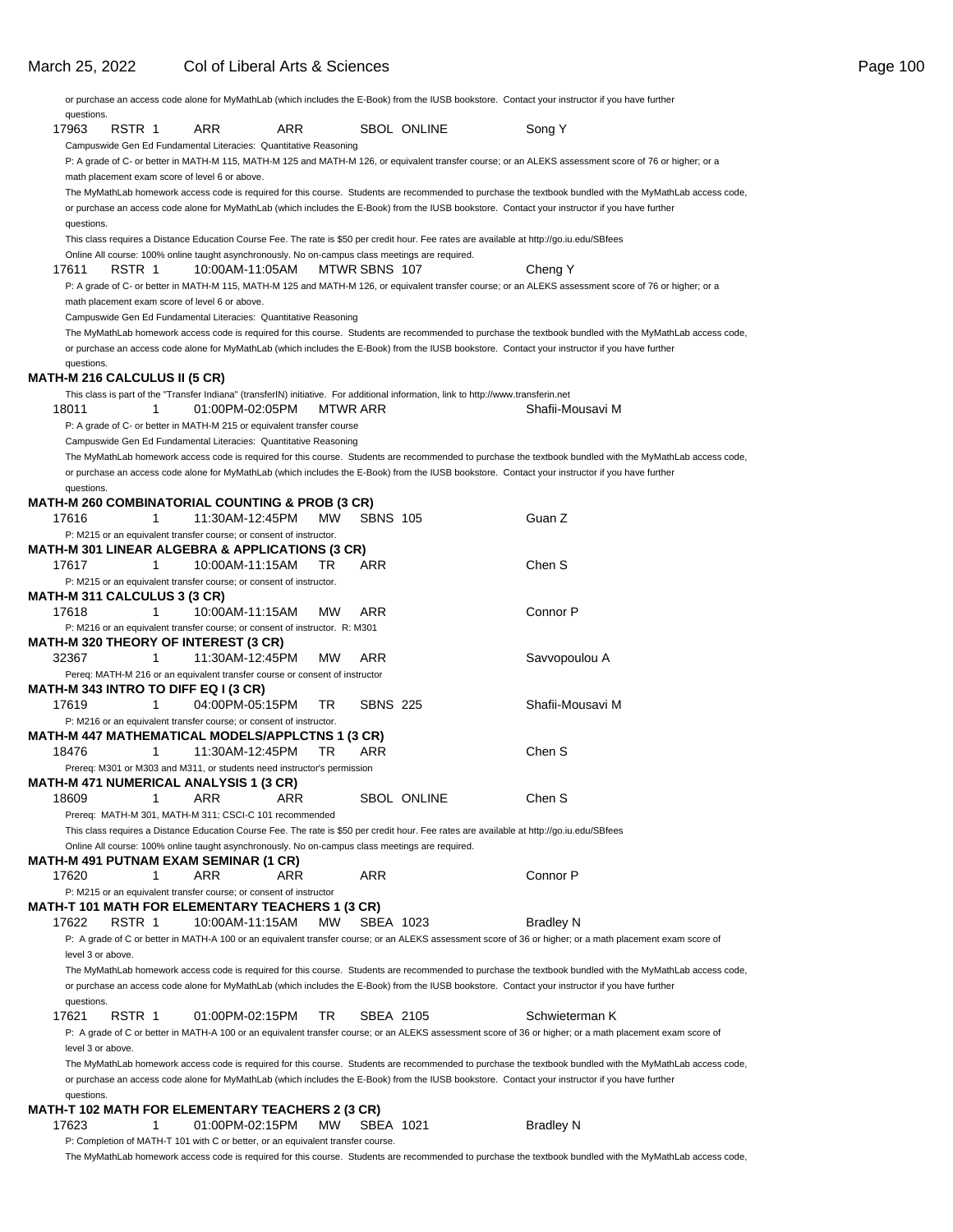or purchase an access code alone for MyMathLab (which includes the E-Book) from the IUSB bookstore. Contact your instructor if you have further questions.

#### **MATH-T 103 MATH FOR ELEMENTARY TEACHERS 3 (3 CR)** 18971 1 02:30PM-03:45PM MW SBNS 108 Serenevy A

P: Completion of MATH-T 101 with C or better, or an equivalent transfer course.

The MyMathLab homework access code is required for this course. Students are recommended to purchase the textbook bundled with the MyMathLab access code, or purchase an access code alone for MyMathLab (which includes the E-Book) from the IUSB bookstore. Contact your instructor if you have further questions.

### **GRADUATE COURSES (02)**

**MATH-M 571 ANLYS OF NUMERICAL METHODS I (3 CR)** 1 ARR ARR SBOL ONLINE Chen S Prereq: MATH-M 301, MATH-M 311; CSCI-C 101 recommended This class requires a Distance Education Course Fee. The rate is \$50 per credit hour. Fee rates are available at http://go.iu.edu/SBfees Online All course: 100% online taught asynchronously. No on-campus class meetings are required. **MATH-M 577 OPERATNS RESCH: MODELNG APPRCH (3 CR)**

18477 1 11:30AM-12:45PM TR ARR Chen S

P: Math-M 209, Math-M 216, or Math-M 301

# **School of Natural Sciences**

\_\_\_\_\_\_\_\_\_\_\_\_\_\_\_\_\_\_\_\_\_\_\_\_\_\_\_\_\_\_\_\_\_\_\_\_\_\_\_\_\_\_\_\_\_\_\_\_\_\_

\_\_\_\_\_\_\_\_\_\_\_\_\_\_\_\_\_\_\_\_\_\_\_\_\_\_\_\_\_\_\_\_\_\_\_\_\_\_\_\_\_\_\_\_\_\_\_\_\_\_

## **Mathematics (MATH)**

#### **MATH-M 303 LINEAR ALGEBRA FOR UNDERGRAD (3 CR)**

35246 1 ARR ARR SBOL ONLINE Horine T Prerequisite: MATH-M216

This is a 100% online class taught by IU Southeast. No on-campus class meetings are required. A distance education fee will apply; check your campus bursar website for more information. If IU e-Texts are not used for this class, textbooks and other materials are available at your home campus bookstore.

This class is offered as part of a joint academic program. Please consult with your advisor to ensure this class will count toward your degree requirements.

This class requires a Distance Education Course Fee. The rate is \$50 per credit hour. Fee rates are available at http://go.iu.edu/SBfees

# **Sch of Natural Science & Math**

\_\_\_\_\_\_\_\_\_\_\_\_\_\_\_\_\_\_\_\_\_\_\_\_\_\_\_\_\_\_\_\_\_\_\_\_\_\_\_\_\_\_\_\_\_\_\_\_\_\_

\_\_\_\_\_\_\_\_\_\_\_\_\_\_\_\_\_\_\_\_\_\_\_\_\_\_\_\_\_\_\_\_\_\_\_\_\_\_\_\_\_\_\_\_\_\_\_\_\_\_

## **Mathematics (MATH)**

#### **MATH-M 220 CALCULUS FOR DATA SCIENCE I (3 CR)**

33651 1 ARR ARR SBOL ONLINE

This is a 100% online class taught by IU East. No on-campus class meetings are required. A distance education fee will apply; check your campus bursar website for more information. If IU e-Texts are not used for this class, textbooks and other materials are available at your home campus bookstore. Prerequisite: MATH-M 125 or appropriate placement

This class is offered as part of a collaborative academic program. Please consult with your advisor to ensure this class will count toward your degree requirements

This class requires a Distance Education Course Fee. The rate is \$50 per credit hour. Fee rates are available at http://go.iu.edu/SBfees **MATH-T 620 TOPICS IN TOPOLOGY/GEOMETRY (3 CR)**

#### **VT: TOPOLOGY 1**

33640 1 ARR ARR SBOL ONLINE Karki R

This is a 100% online class taught by IU East. No on-campus class meetings are required. A distance education fee will apply; check your campus bursar website for more information. If IU e-Texts are not used for this class, textbooks and other materials are available at your home campus bookstore. This class is offered as part of a collaborative academic program. Please consult with your advisor to ensure this class will count toward your degree requirements.

#### This class requires a Distance Education Course Fee. The rate is \$50 per credit hour. Fee rates are available at http://go.iu.edu/SBfees **MATH-T 640 TOPICS IN APPLICATIONS (3 CR)**

### **VT: NUMERICAL ANALYSIS 1**

## 33636 1 ARR ARR SBOL ONLINE You Y

This is a 100% online class taught by IU East. No on-campus class meetings are required. A distance education fee will apply; check your campus bursar website for more information. If IU e-Texts are not used for this class, textbooks and other materials are available at your home campus bookstore. This class is offered as part of a collaborative academic program. Please consult with your advisor to ensure this class will count toward your degree requirements.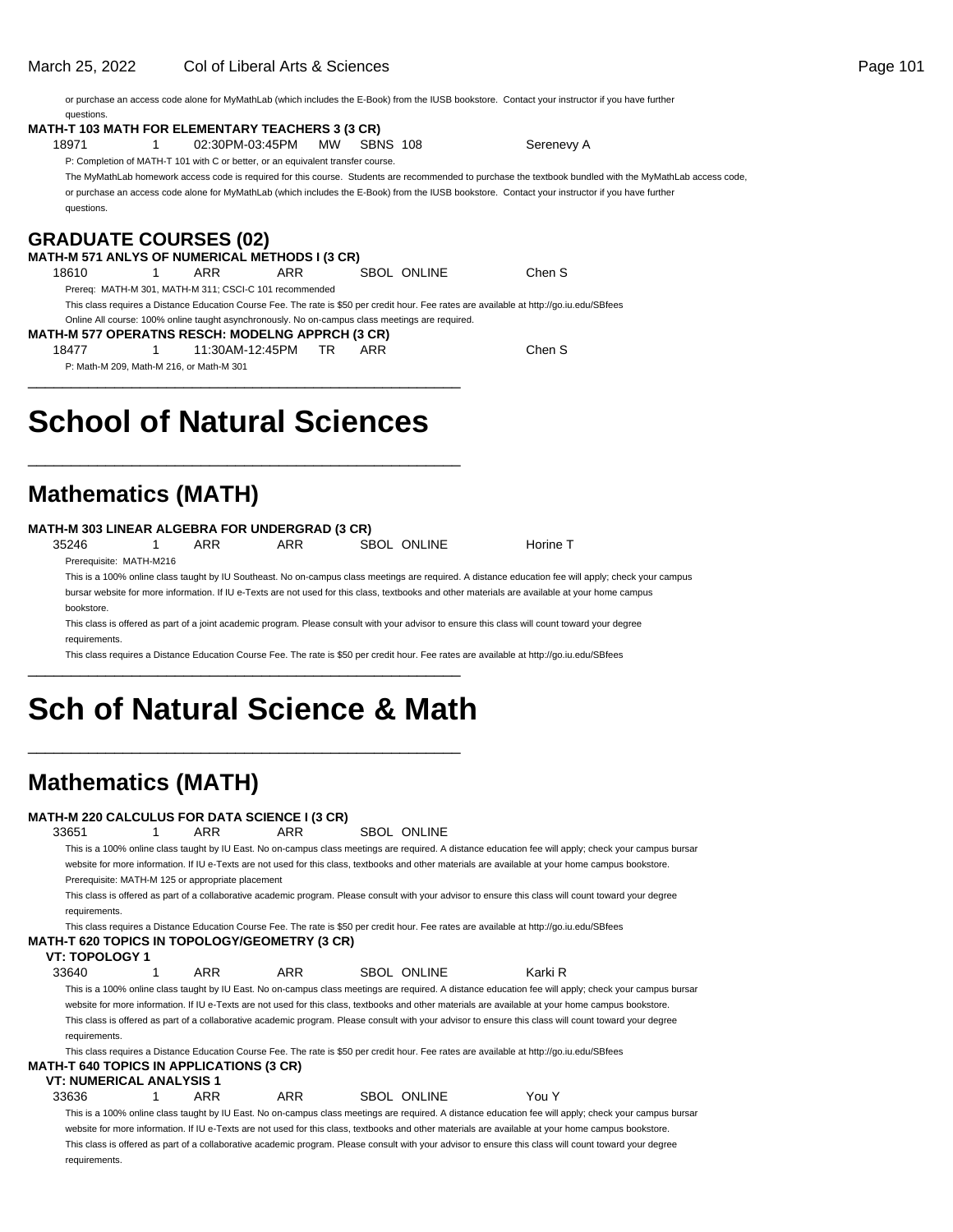This class requires a Distance Education Course Fee. The rate is \$50 per credit hour. Fee rates are available at http://go.iu.edu/SBfees

# **Col of Liberal Arts & Sciences**

\_\_\_\_\_\_\_\_\_\_\_\_\_\_\_\_\_\_\_\_\_\_\_\_\_\_\_\_\_\_\_\_\_\_\_\_\_\_\_\_\_\_\_\_\_\_\_\_\_\_

\_\_\_\_\_\_\_\_\_\_\_\_\_\_\_\_\_\_\_\_\_\_\_\_\_\_\_\_\_\_\_\_\_\_\_\_\_\_\_\_\_\_\_\_\_\_\_\_\_\_

### **Microbiology (MICR)**

#### **MICR-M 250 MICROBIAL CELL BIOLOGY (3 CR)**

This class is part of the "Transfer Indiana" (transferIN) initiative. For additional information, link to http://www.transferin.net 17624 1 08:30AM-09:45AM TR SBNS 125 Qian Y The Academic Centers for Excellence offers tutoring for this course. For additional information and schedules, check online at https://students.iusb.edu/academic-success-programs/academic-centers-for-excellence/index.html. Prereq: CHEM-C 102 or CHEM-C 106. Recommended: Completion of ENG-W 130 **MICR-M 255 MICROBIOLOGY LABORATORY (2 CR)** This class is part of the "Transfer Indiana" (transferIN) initiative. For additional information, link to http://www.transferin.net 17811 1 01:00PM-03:00PM MW SBNS 150 Prereq: MICR-M250 or concurrent; CHEM-C 102 or CHEM-C 106 This class requires a Laboratory Fee. Current rates are available at http://go.iu.edu/SBfees 17625 1 10:00AM-12:00PM TR SBNS 150 Prereq: MICR-M250 or concurrent; CHEM-C 102 or CHEM-C 106

This class requires a Laboratory Fee. Current rates are available at http://go.iu.edu/SBfees

\_\_\_\_\_\_\_\_\_\_\_\_\_\_\_\_\_\_\_\_\_\_\_\_\_\_\_\_\_\_\_\_\_\_\_\_\_\_\_\_\_\_\_\_\_\_\_\_\_\_

### **Overseas Studies (OVST)**

|                  | <b>OVST-U 396 OVERSEAS STUDY IN ULSTER (1-15 CR)</b>   |     |           |
|------------------|--------------------------------------------------------|-----|-----------|
|                  | 17723 PERM 1 ARR ARR                                   | ARR | Zwicker L |
|                  | <b>OVST-X 498 OVST AT TOULON FRANCE (3-15 CR)</b>      |     |           |
|                  | 17786 PERM 1 ARR ARR                                   | ARR | Zwicker L |
|                  | <b>OVST-Y 496 OVERSEAS STUDY/NON-IU PROGRAM (0 CR)</b> |     |           |
|                  | 17724 PERM 1 ARR ARR                                   | ARR | Zwicker L |
|                  | OVST-Z 498 OVST AT EICHSTAETT GERMANY (3-15 CR)        |     |           |
| 17787 PERM 1 ARR | ARR                                                    | ARR | Zwicker L |

# **College of Arts & Sciences**

\_\_\_\_\_\_\_\_\_\_\_\_\_\_\_\_\_\_\_\_\_\_\_\_\_\_\_\_\_\_\_\_\_\_\_\_\_\_\_\_\_\_\_\_\_\_\_\_\_\_

\_\_\_\_\_\_\_\_\_\_\_\_\_\_\_\_\_\_\_\_\_\_\_\_\_\_\_\_\_\_\_\_\_\_\_\_\_\_\_\_\_\_\_\_\_\_\_\_\_\_

### **Philosophy (PHIL)**

#### **PHIL-P 200 PROBLEMS OF PHILOSOPHY (3 CR)**

35118 1 ARR ARR SBOL ONLINE Armstrong R This is a 100% online class taught by IU Northwest. No on-campus class meetings are required. A distance education fee will apply; check your campus bursar website for more information. Textbook purchases may be made through your home campus bookstore. This class requires a Distance Education Course Fee. The rate is \$50 per credit hour. Fee rates are available at http://go.iu.edu/SBfees

\_\_\_\_\_\_\_\_\_\_\_\_\_\_\_\_\_\_\_\_\_\_\_\_\_\_\_\_\_\_\_\_\_\_\_\_\_\_\_\_\_\_\_\_\_\_\_\_\_\_

# **Sch of Humanities & Social Sci**

## **Philosophy (PHIL)**

#### **PHIL-P 105 CRITICAL THINKING (3 CR)**

35476 1 ARR ARR SBOL ONLINE Blackwell S

\_\_\_\_\_\_\_\_\_\_\_\_\_\_\_\_\_\_\_\_\_\_\_\_\_\_\_\_\_\_\_\_\_\_\_\_\_\_\_\_\_\_\_\_\_\_\_\_\_\_

\_\_\_\_\_\_\_\_\_\_\_\_\_\_\_\_\_\_\_\_\_\_\_\_\_\_\_\_\_\_\_\_\_\_\_\_\_\_\_\_\_\_\_\_\_\_\_\_\_\_

This is a 100% online class taught by IU Kokomo. No on-campus class meetings are required. A distance education fee may apply; check your campus bursar website for more information. If IU e-Texts are not used for this class, textbooks and other materials are available through your home campus bookstore This class requires a Distance Education Course Fee. The rate is \$50 per credit hour. Fee rates are available at http://go.iu.edu/SBfees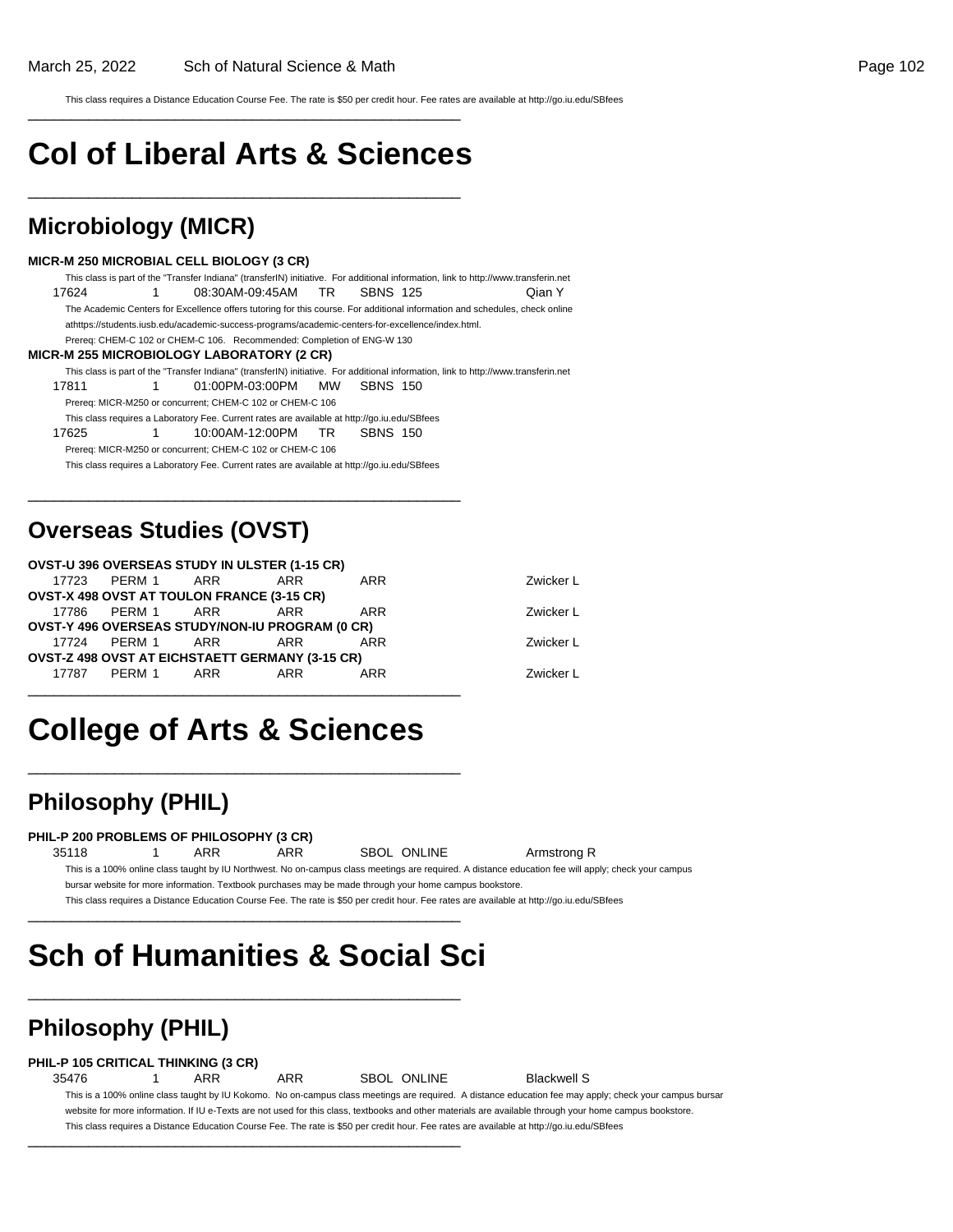# **Col of Liberal Arts & Sciences**

\_\_\_\_\_\_\_\_\_\_\_\_\_\_\_\_\_\_\_\_\_\_\_\_\_\_\_\_\_\_\_\_\_\_\_\_\_\_\_\_\_\_\_\_\_\_\_\_\_\_

| <b>Philosophy (PHIL)</b>                                                                                                                                                                                                         |                          |           |                  |                    |                                                                                                                                                       |
|----------------------------------------------------------------------------------------------------------------------------------------------------------------------------------------------------------------------------------|--------------------------|-----------|------------------|--------------------|-------------------------------------------------------------------------------------------------------------------------------------------------------|
| PHIL-P 102 CRIT THINKING&APPLIED ETHICS (3 CR)<br>18133<br>1<br>Campuswide Gen Ed Fundamental Literacies: Critical Thinking                                                                                                      | 10:00AM-11:15AM          | MW        | ARR              |                    | Collins L                                                                                                                                             |
|                                                                                                                                                                                                                                  |                          |           |                  |                    | This course has been approved to enforce the IU South Bend Attendance and Course Commitment Policy and the full text of this policy is available at:  |
| https://students.iusb.edu/registrar/policies/attendance.html<br>18392<br>1                                                                                                                                                       | 01:00PM-02:15PM          | <b>MW</b> | <b>SBDW 1275</b> |                    | Collins L                                                                                                                                             |
| Campuswide Gen Ed Fundamental Literacies: Critical Thinking                                                                                                                                                                      |                          |           |                  |                    |                                                                                                                                                       |
| https://students.iusb.edu/registrar/policies/attendance.html                                                                                                                                                                     |                          |           |                  |                    | This course has been approved to enforce the IU South Bend Attendance and Course Commitment Policy and the full text of this policy is available at:  |
| 18917<br>1                                                                                                                                                                                                                       | ARR<br>ARR               |           |                  | <b>SBOL ONLINE</b> | Ananth M                                                                                                                                              |
| This class requires a Distance Education Course Fee. The rate is \$50 per credit hour. Fee rates are available at http://go.iu.edu/SBfees                                                                                        |                          |           |                  |                    |                                                                                                                                                       |
|                                                                                                                                                                                                                                  |                          |           |                  |                    | This course has been approved to enforce the IU South Bend Attendance and Course Commitment Policy and the full text of this policy is available at:  |
| https://students.iusb.edu/registrar/policies/attendance.html                                                                                                                                                                     |                          |           |                  |                    |                                                                                                                                                       |
| Campuswide Gen Ed Fundamental Literacies: Critical Thinking                                                                                                                                                                      |                          |           |                  |                    |                                                                                                                                                       |
| Online All course: 100% online taught asynchronously. No on-campus class meetings are required.<br>18918<br>1                                                                                                                    | ARR<br>ARR               |           |                  | <b>SBOL ONLINE</b> | Ananth M                                                                                                                                              |
| This class requires a Distance Education Course Fee. The rate is \$50 per credit hour. Fee rates are available at http://qo.iu.edu/SBfees                                                                                        |                          |           |                  |                    |                                                                                                                                                       |
|                                                                                                                                                                                                                                  |                          |           |                  |                    | This course has been approved to enforce the IU South Bend Attendance and Course Commitment Policy and the full text of this policy is available at:  |
| https://students.iusb.edu/registrar/policies/attendance.html                                                                                                                                                                     |                          |           |                  |                    |                                                                                                                                                       |
| Campuswide Gen Ed Fundamental Literacies: Critical Thinking                                                                                                                                                                      |                          |           |                  |                    |                                                                                                                                                       |
| Online All course: 100% online taught asynchronously. No on-campus class meetings are required.                                                                                                                                  |                          |           |                  |                    |                                                                                                                                                       |
| PHIL-P 105 CRITICAL THINKING (3 CR)                                                                                                                                                                                              |                          |           |                  |                    |                                                                                                                                                       |
| 18803<br>1                                                                                                                                                                                                                       | <b>ARR</b><br><b>ARR</b> |           |                  | <b>SBOL ONLINE</b> | Zvnda L                                                                                                                                               |
| This class requires a Distance Education Course Fee. The rate is \$50 per credit hour. Fee rates are available at http://go.iu.edu/SBfees                                                                                        |                          |           |                  |                    |                                                                                                                                                       |
| bursar website for more information. Textbook purchases may be made through your home campus bookstore.                                                                                                                          |                          |           |                  |                    | This is a 100% online class taught by IU South Bend. No on-campus class meetings are required. A distance education fee will apply; check your campus |
| Campuswide Gen Ed Fundamental Literacies: Critical Thinking                                                                                                                                                                      |                          |           |                  |                    |                                                                                                                                                       |
| PHIL-P 110 INTRODUCTION TO PHILOSOPHY (3 CR)                                                                                                                                                                                     |                          |           |                  |                    |                                                                                                                                                       |
| 18044<br>1                                                                                                                                                                                                                       | 02:30PM-03:45PM          | <b>MW</b> | <b>SBDW 1175</b> |                    | Shrader W                                                                                                                                             |
| Campuswide Gen Ed Fundamental Literacies: Critical Thinking                                                                                                                                                                      |                          |           |                  |                    |                                                                                                                                                       |
| The Academic Centers for Excellence offers tutoring for this course. For additional information and schedules, check online                                                                                                      |                          |           |                  |                    |                                                                                                                                                       |
| athttps://students.iusb.edu/academic-success-programs/academic-centers-for-excellence/index.html.                                                                                                                                |                          |           |                  |                    |                                                                                                                                                       |
|                                                                                                                                                                                                                                  |                          |           |                  |                    | This course has been approved to enforce the IU South Bend Attendance and Course Commitment Policy and the full text of this policy is available at:  |
| https://students.iusb.edu/registrar/policies/attendance.html                                                                                                                                                                     |                          |           |                  |                    |                                                                                                                                                       |
| 18413<br>1                                                                                                                                                                                                                       | 11:30AM-12:45PM          | TR        | SBEA 1025        |                    | Shrader W                                                                                                                                             |
| Campuswide Gen Ed Fundamental Literacies: Critical Thinking                                                                                                                                                                      |                          |           |                  |                    |                                                                                                                                                       |
| The Academic Centers for Excellence offers tutoring for this course. For additional information and schedules, check online<br>athttps://students.iusb.edu/academic-success-programs/academic-centers-for-excellence/index.html. |                          |           |                  |                    |                                                                                                                                                       |
|                                                                                                                                                                                                                                  |                          |           |                  |                    | This course has been approved to enforce the IU South Bend Attendance and Course Commitment Policy and the full text of this policy is available at:  |
| https://students.iusb.edu/registrar/policies/attendance.html                                                                                                                                                                     |                          |           |                  |                    |                                                                                                                                                       |
| PHIL-P 342 PROBLEMS OF ETHICS (3 CR)                                                                                                                                                                                             |                          |           |                  |                    |                                                                                                                                                       |
| <b>VT: ETHICAL THEORIES</b>                                                                                                                                                                                                      |                          |           |                  |                    |                                                                                                                                                       |
| 1<br>32412                                                                                                                                                                                                                       | 11:30AM-12:45PM          | TR        | ARR              |                    | Collins L                                                                                                                                             |
| PHIL-P 371 PHILOSOPHY OF RELIGION (3 CR)                                                                                                                                                                                         |                          |           |                  |                    |                                                                                                                                                       |
| 32413<br>1                                                                                                                                                                                                                       | 11:30AM-12:45PM          | МW        | ARR              |                    | Shrader W                                                                                                                                             |
| PHIL-P 490 READINGS IN PHILOSOPHY (1-3 CR)                                                                                                                                                                                       |                          |           |                  |                    |                                                                                                                                                       |
| 17725<br>PERM 1                                                                                                                                                                                                                  | ARR<br>ARR               |           | ARR              |                    | Zynda L                                                                                                                                               |
| Consent of Instructor required<br>PHIL-P 495 SR PROSEMINAR IN PHILOSOPHY (3-4 CR)                                                                                                                                                |                          |           |                  |                    |                                                                                                                                                       |
| 17726<br>PERM 1                                                                                                                                                                                                                  | ARR<br><b>ARR</b>        |           | ARR              |                    | Zynda L                                                                                                                                               |
| <b>CLAS: Intensive Writing</b>                                                                                                                                                                                                   |                          |           |                  |                    |                                                                                                                                                       |
| Consent of Instructor required                                                                                                                                                                                                   |                          |           |                  |                    |                                                                                                                                                       |
| PHIL-T 190 LITERARY & INTELLECTUAL TRAD (3 CR)                                                                                                                                                                                   |                          |           |                  |                    |                                                                                                                                                       |
| VT: PHILOSOPHY AND SCIENCE FICTION                                                                                                                                                                                               |                          |           |                  |                    |                                                                                                                                                       |
| 18805<br>RSTR 1                                                                                                                                                                                                                  | 11:30AM-12:45PM          | MW.       | <b>SBDW 1160</b> |                    | Zynda L                                                                                                                                               |
| This First-Year Seminar class is intended for Freshmen who have completed 29 or fewer credit hours.                                                                                                                              |                          |           |                  |                    |                                                                                                                                                       |
|                                                                                                                                                                                                                                  |                          |           |                  |                    | This course has been approved to enforce the IU South Bend Attendance and Course Commitment Policy and the full text of this policy is available at:  |
| https://students.iusb.edu/registrar/policies/attendance.html                                                                                                                                                                     |                          |           |                  |                    |                                                                                                                                                       |

Campuswide Gen Ed Common Core: Literary and Intellectual Traditions

### **CROSSLISTED COURSES (999)**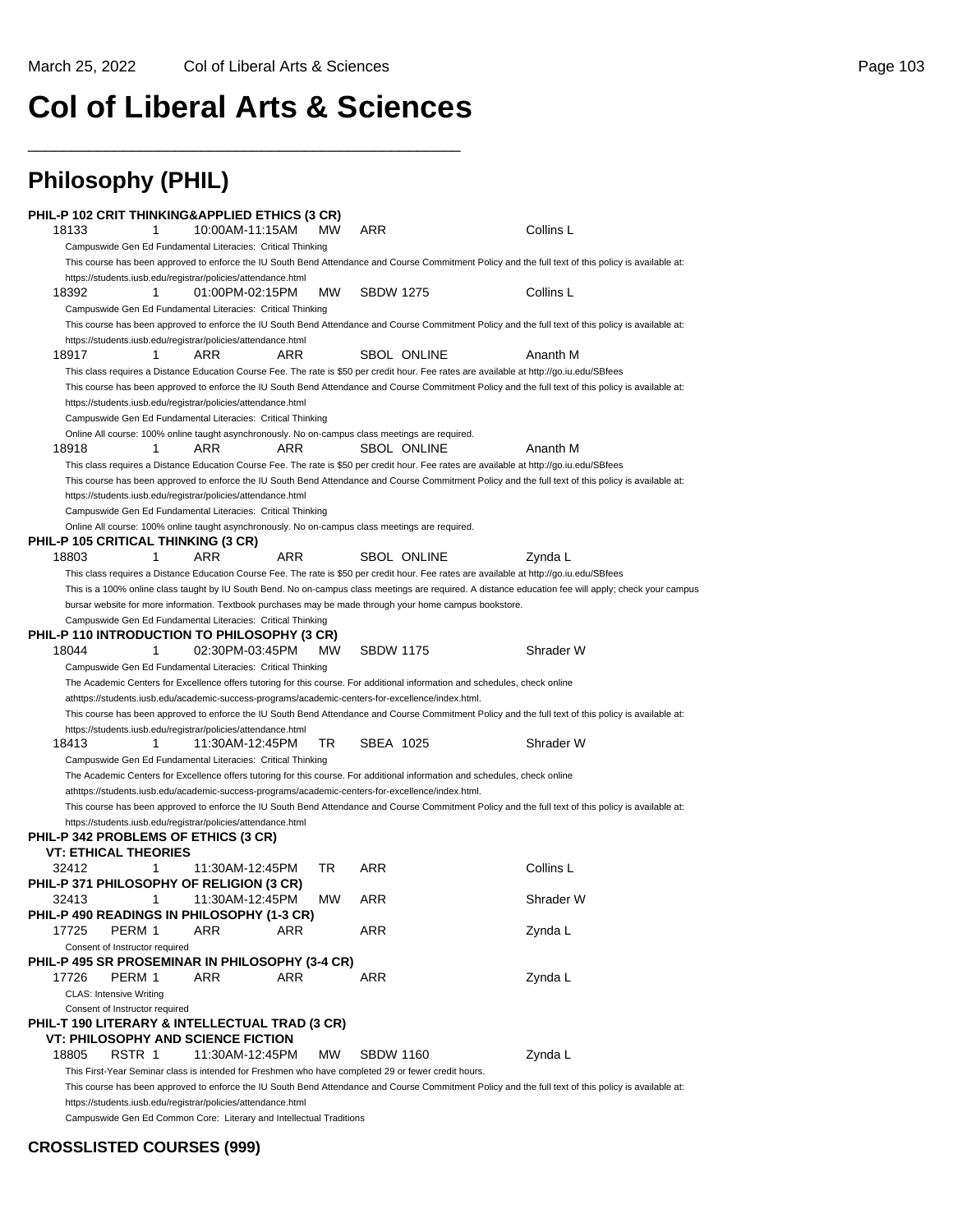### **RELIGIOUS STUDIES (REL)** REL-R 160 INTRO TO RELIGION IN AMERICA (3 CR)

\_\_\_\_\_\_\_\_\_\_\_\_\_\_\_\_\_\_\_\_\_\_\_\_\_\_\_\_\_\_\_\_\_\_\_\_\_\_\_\_\_\_\_\_\_\_\_\_\_\_

| <b>Physics (PHYS)</b>                                                                                                                                                                                                 |           |                  |                                                                                                                                                           |
|-----------------------------------------------------------------------------------------------------------------------------------------------------------------------------------------------------------------------|-----------|------------------|-----------------------------------------------------------------------------------------------------------------------------------------------------------|
| <b>PHYS-N 190 THE NATURAL WORLD (3 CR)</b><br><b>VT: PHYSICS OF SOUND</b>                                                                                                                                             |           |                  |                                                                                                                                                           |
| 18616<br>1<br>02:30PM-03:45PM                                                                                                                                                                                         | <b>MW</b> | <b>SBNS 0063</b> | Scott H                                                                                                                                                   |
| Campuswide Gen Ed Common Core: The Natural World<br>PHYS-N 190 THE NATURAL WORLD (4 CR)<br>VT: PHYSICS OF LIFE                                                                                                        |           |                  |                                                                                                                                                           |
| 18618<br>RSTR 1<br>04:00PM-06:15PM<br>Campuswide Gen Ed Common Core: The Natural World<br>P: ALEKS score of 31 or greater, or equivalent                                                                              | <b>MW</b> | <b>SBNS 0063</b> | Lynker M                                                                                                                                                  |
| Lab experience included in class time<br><b>PHYS-P 221 PHYSICS 1 (5 CR)</b>                                                                                                                                           |           |                  |                                                                                                                                                           |
| This class is part of the "Transfer Indiana" (transferIN) initiative. For additional information, link to http://www.transferin.net<br>17732<br>1<br>01:00PM-02:15PM<br>Corequisite: MATH-M 215                       | MW        | <b>SBNS 0063</b> | Lynker M                                                                                                                                                  |
| The Academic Centers for Excellence offers tutoring for this course. For additional information and schedules, check online                                                                                           |           |                  |                                                                                                                                                           |
| athttps://students.iusb.edu/academic-success-programs/academic-centers-for-excellence/index.html.<br>This class requires a Laboratory Fee. Current rates are available at http://go.iu.edu/SBfees<br>Discussion (DIS) |           |                  |                                                                                                                                                           |
| 17733<br>1<br>10:00AM-10:50AM                                                                                                                                                                                         | R         | <b>SBNS 0063</b> | Lynker M                                                                                                                                                  |
| 17735<br>01:00PM-01:50PM<br>1<br>Laboratory (LAB)                                                                                                                                                                     | R         | <b>SBNS 0063</b> | Lynker <sub>M</sub>                                                                                                                                       |
| 17795<br>1<br>01:00PM-03:00PM                                                                                                                                                                                         | т         | <b>SBNS 0048</b> |                                                                                                                                                           |
| 18072<br>1<br>04:00PM-06:00PM                                                                                                                                                                                         | т         | <b>SBNS 0048</b> |                                                                                                                                                           |
| 17734<br>1<br>07:00PM-09:00PM                                                                                                                                                                                         | т         | <b>SBNS 0048</b> |                                                                                                                                                           |
| <b>PHYS-P 222 PHYSICS 2 (5 CR)</b>                                                                                                                                                                                    |           |                  |                                                                                                                                                           |
| This class is part of the "Transfer Indiana" (transferIN) initiative. For additional information, link to http://www.transferin.net<br>1<br>05:30PM-06:45PM<br>17778                                                  | МW        | ARR              | Schimmrigk R                                                                                                                                              |
| Prereq: PHYS-P 221. MATH-M 216 can be either a prerequisite or co-requisite                                                                                                                                           |           |                  |                                                                                                                                                           |
| The Academic Centers for Excellence offers tutoring for this course. For additional information and schedules, check online                                                                                           |           |                  |                                                                                                                                                           |
| athttps://students.iusb.edu/academic-success-programs/academic-centers-for-excellence/index.html.                                                                                                                     |           |                  |                                                                                                                                                           |
| This class requires a Laboratory Fee. Current rates are available at http://go.iu.edu/SBfees<br>Discussion (DIS)                                                                                                      |           |                  |                                                                                                                                                           |
| 17785<br>07:00PM-07:50PM<br>1<br>Laboratory (LAB)                                                                                                                                                                     | W         | ARR              | Schimmrigk R                                                                                                                                              |
| 17779<br>07:00PM-09:00PM<br>PHYS-P 323 PHYSICS 3 (3 CR)                                                                                                                                                               | м         | ARR              | Schimmrigk R                                                                                                                                              |
| 10:00AM-11:15AM<br>17736<br>1                                                                                                                                                                                         | <b>MW</b> | <b>SBWB WEB</b>  |                                                                                                                                                           |
| P: PHYS-P 222 and MATH-M 216                                                                                                                                                                                          |           |                  |                                                                                                                                                           |
| The Academic Centers for Excellence offers tutoring for this course. For additional information and schedules, check online                                                                                           |           |                  |                                                                                                                                                           |
| athttps://students.iusb.edu/academic-success-programs/academic-centers-for-excellence/index.html.                                                                                                                     |           |                  |                                                                                                                                                           |
| PHYS-P 441 ANALYTICAL MECHANICS 1 (3 CR)                                                                                                                                                                              |           |                  | This is a Distance-Other class which is provided by synchronous live video instruction, with any remainder taught through asynchronous online instruction |
| 02:30PM-03:45PM<br>32398                                                                                                                                                                                              |           | MW ARR           | Schimmrigk R                                                                                                                                              |
| Prereq: Must have earned grade of D- or better in both MATH-M 216 and PHYS-P 222 td.                                                                                                                                  |           |                  |                                                                                                                                                           |
| Prereq: Must have earned grade of D- or better in both MATH-M 216 and PHYS-P 222.<br>This class requires a Laboratory Fee. Current rates are available at http://go.iu.edu/SBfees                                     |           |                  |                                                                                                                                                           |
| PHYS-S 106 CONTEMPORARY PHYSICS SEMINAR (1 CR)                                                                                                                                                                        |           |                  |                                                                                                                                                           |
| 17902<br>1<br>02:30PM-03:45PM                                                                                                                                                                                         | R         | <b>SBNS 0041</b> | Lynker M                                                                                                                                                  |
| S/F Graded Course                                                                                                                                                                                                     |           |                  |                                                                                                                                                           |
| This class fulfills the Information Literacy General Education Requirement<br><b>PHYS-S 406 RESEARCH PROJECT (3 CR)</b>                                                                                               |           |                  |                                                                                                                                                           |
| 17737<br>PERM 1<br>ARR<br>ARR                                                                                                                                                                                         |           | ARR              | Hinnefeld J                                                                                                                                               |
| S/F Graded Course                                                                                                                                                                                                     |           |                  |                                                                                                                                                           |
| Approval from Physics Dept required before enrolling.<br>PHYS-S 406 RESEARCH PROJECT (1-3 CR)                                                                                                                         |           |                  |                                                                                                                                                           |
| 17930<br>ARR<br>PERM 1<br>ARR                                                                                                                                                                                         |           | ARR              | Levine I                                                                                                                                                  |
| <b>Graded Class</b>                                                                                                                                                                                                   |           |                  |                                                                                                                                                           |
| Approval from Physics Dept required before enrolling.<br>ARR<br>17931<br>PERM 1<br>ARR                                                                                                                                |           | ARR              | Lynker M                                                                                                                                                  |
| S/F Graded Course                                                                                                                                                                                                     |           |                  |                                                                                                                                                           |
| Approval from Physics Dept required before enrolling.                                                                                                                                                                 |           |                  |                                                                                                                                                           |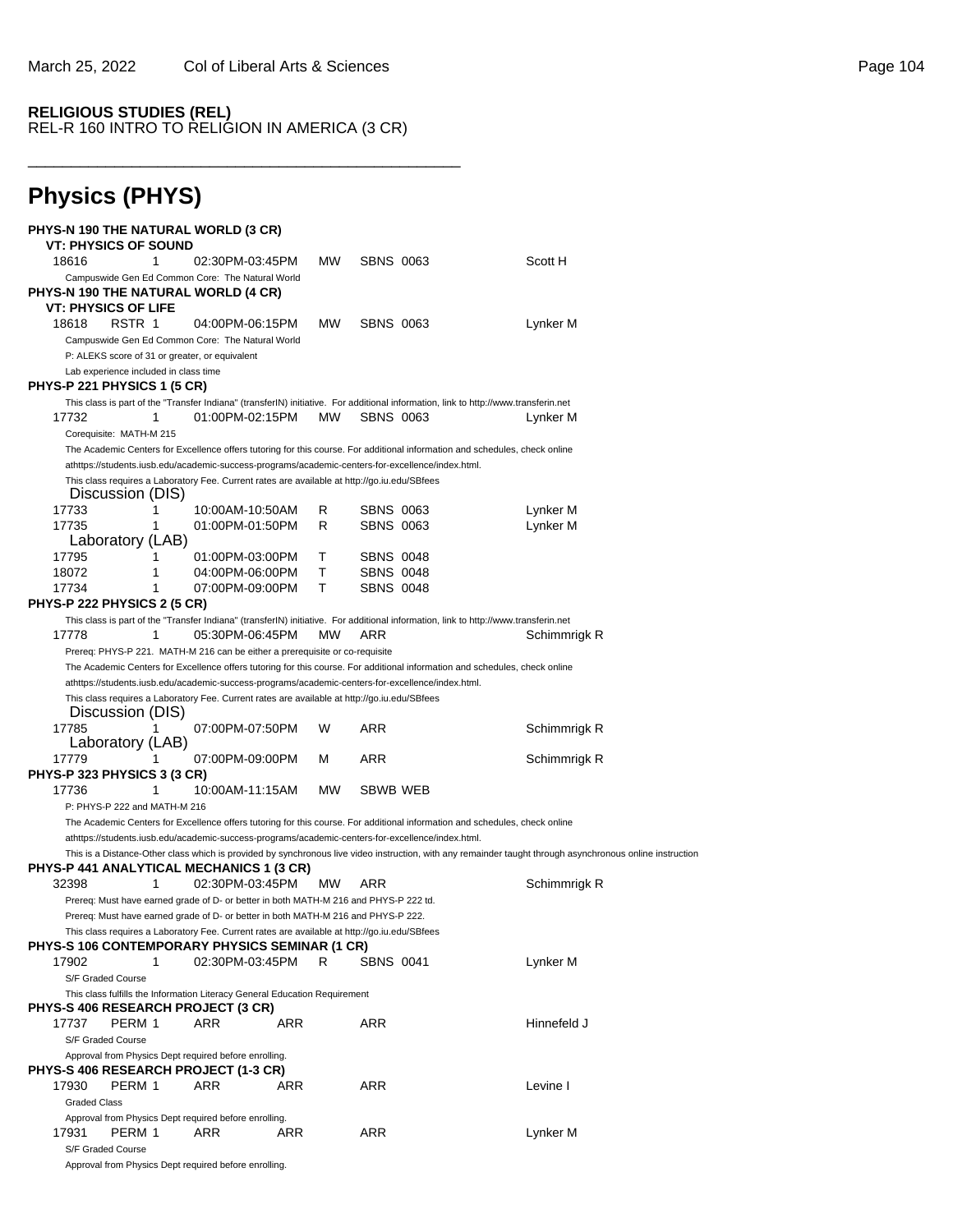#### March 25, 2022 Col of Liberal Arts & Sciences **Page 105** Collection 25, 2022 Collection 25, 2002 Collection 25, 200

| PHYS-S 406 RESEARCH PROJECT (1 CR)                    |                   |                                                                                              |     |           |              |
|-------------------------------------------------------|-------------------|----------------------------------------------------------------------------------------------|-----|-----------|--------------|
| 17932                                                 | PFRM 1            | ARR                                                                                          | ARR | ARR       | Scott H      |
|                                                       | S/F Graded Course |                                                                                              |     |           |              |
|                                                       |                   | Approval from Physics Dept required before enrolling.                                        |     |           |              |
| 18742                                                 | PFRM 1            | ARR                                                                                          | ARR | ARR       | Schimmrigk R |
|                                                       |                   | Approval from Physics Dept required before enrolling.                                        |     |           |              |
| <b>PHYS-T 105 PHYS SCIENCES FOR ELEM TCHRS (3 CR)</b> |                   |                                                                                              |     |           |              |
| 18136                                                 |                   | 09:00AM-10:50AM                                                                              | W   | SBNS 0063 | Marchant B   |
| P: MATH-T 101                                         |                   |                                                                                              |     |           |              |
|                                                       |                   | This class requires a Laboratory Fee. Current rates are available at http://go.iu.edu/SBfees |     |           |              |
|                                                       | Laboratory (LAB)  |                                                                                              |     |           |              |
| 18138                                                 |                   | 09:00AM-10:50AM                                                                              | F   | SBNS 0062 | Marchant B   |
| 18137                                                 | 1                 | 12:00PM-01:50PM                                                                              | F   | SBNS 0062 | Marchant B   |
|                                                       |                   |                                                                                              |     |           |              |

# **Sch of Natural Science & Math**

\_\_\_\_\_\_\_\_\_\_\_\_\_\_\_\_\_\_\_\_\_\_\_\_\_\_\_\_\_\_\_\_\_\_\_\_\_\_\_\_\_\_\_\_\_\_\_\_\_\_

## **Physics (PHYS)**

#### **PHYS-P 120 ENERGY AND TECHNOLOGY (3 CR)**

34526 1 ARR ARR SBOL ONLINE Whitman R This is a 100% online class taught by IU East. No on-campus class meetings are required. A distance education fee will apply; check your campus bursar website for more information. If IU e-Texts are not used for this class, textbooks and other materials are available at your home campus bookstore. This class requires a Distance Education Course Fee. The rate is \$50 per credit hour. Fee rates are available at http://go.iu.edu/SBfees

# **Col of Liberal Arts & Sciences**

\_\_\_\_\_\_\_\_\_\_\_\_\_\_\_\_\_\_\_\_\_\_\_\_\_\_\_\_\_\_\_\_\_\_\_\_\_\_\_\_\_\_\_\_\_\_\_\_\_\_

\_\_\_\_\_\_\_\_\_\_\_\_\_\_\_\_\_\_\_\_\_\_\_\_\_\_\_\_\_\_\_\_\_\_\_\_\_\_\_\_\_\_\_\_\_\_\_\_\_\_

## **Physiology (PHSL)**

#### **PHSL-P 130 HUMAN BIOLOGY (3 CR)**

| 18645                                                                                           | 1 | 10:00AM-11:15AM |            | <b>MW</b> | <b>SBNS 125</b> |                                                                                                                                           | McLister J                                                                                                                                            |
|-------------------------------------------------------------------------------------------------|---|-----------------|------------|-----------|-----------------|-------------------------------------------------------------------------------------------------------------------------------------------|-------------------------------------------------------------------------------------------------------------------------------------------------------|
| 18646                                                                                           | 1 | 02:30PM-03:45PM |            | TR        | <b>SBNS 125</b> |                                                                                                                                           | Alyousif R                                                                                                                                            |
| 18702                                                                                           | 1 | ARR             | <b>ARR</b> |           |                 | <b>SBOL ONLINE</b>                                                                                                                        | Oldenburg S                                                                                                                                           |
|                                                                                                 |   |                 |            |           |                 | This class requires a Distance Education Course Fee. The rate is \$50 per credit hour. Fee rates are available at http://go.iu.edu/SBfees |                                                                                                                                                       |
|                                                                                                 |   |                 |            |           |                 |                                                                                                                                           | This is a 100% online class taught by IU South Bend. No on-campus class meetings are required. A distance education fee will apply; check your campus |
|                                                                                                 |   |                 |            |           |                 | bursar website for more information. Textbook purchases may be made through your home campus bookstore.                                   |                                                                                                                                                       |
| 18936                                                                                           | 1 | <b>ARR</b>      | <b>ARR</b> |           |                 | <b>SBOL ONLINE</b>                                                                                                                        | Oldenburg S                                                                                                                                           |
|                                                                                                 |   |                 |            |           |                 | This class requires a Distance Education Course Fee. The rate is \$50 per credit hour. Fee rates are available at http://go.iu.edu/SBfees |                                                                                                                                                       |
| Online All course: 100% online taught asynchronously. No on-campus class meetings are required. |   |                 |            |           |                 |                                                                                                                                           |                                                                                                                                                       |
| 18969                                                                                           |   | 01:00PM-02:15PM |            | TR        | <b>SBNS 125</b> |                                                                                                                                           | Truex M                                                                                                                                               |
| PHSL-P 261 HUMAN ANATOMY & PHYSIOLOGY 1 (4 CR)                                                  |   |                 |            |           |                 |                                                                                                                                           |                                                                                                                                                       |
|                                                                                                 |   |                 |            |           |                 |                                                                                                                                           |                                                                                                                                                       |
| 17728                                                                                           | 1 | 11:30AM-12:45PM |            | TR        | SBEA 1011       |                                                                                                                                           | Clark T                                                                                                                                               |
|                                                                                                 |   |                 |            |           |                 | Prereq: CHEM-C 102 with a grade of C or higher, or BIOL-L 102 with a grade of C- or higher and CHEM-C 106                                 |                                                                                                                                                       |
|                                                                                                 |   |                 |            |           |                 | The Academic Centers for Excellence offers tutoring for this course. For additional information and schedules, check online               |                                                                                                                                                       |
|                                                                                                 |   |                 |            |           |                 | athttps://students.iusb.edu/academic-success-programs/academic-centers-for-excellence/index.html.                                         |                                                                                                                                                       |
| This class requires a Laboratory Fee. Current rates are available at http://go.iu.edu/SBfees    |   |                 |            |           |                 |                                                                                                                                           |                                                                                                                                                       |
| Laboratory (LAB)                                                                                |   |                 |            |           |                 |                                                                                                                                           |                                                                                                                                                       |
| 17730                                                                                           |   | 08:30AM-11:30AM |            | Τ         | <b>SBNS 124</b> |                                                                                                                                           | Oldenburg S                                                                                                                                           |
| 17780                                                                                           |   | 01:00PM-04:00PM |            | T         | <b>SBNS 124</b> |                                                                                                                                           | Oldenburg S                                                                                                                                           |
| 18709                                                                                           |   | 04:30PM-07:30PM |            | W         | <b>SBNS 124</b> |                                                                                                                                           | Alyousif R                                                                                                                                            |
| Practicum (PCT)                                                                                 |   |                 |            |           |                 |                                                                                                                                           |                                                                                                                                                       |
| 17731                                                                                           |   | 08:00AM-09:15AM |            | F         | <b>SBNS 124</b> |                                                                                                                                           | Oldenburg S                                                                                                                                           |
| Practicum will meet Friday Sept 23, Friday Oct 28, and Friday Dec 2. Attendance is mandatory.   |   |                 |            |           |                 |                                                                                                                                           |                                                                                                                                                       |
| 17816                                                                                           | 1 | 09:30AM-10:45AM |            | F         | <b>SBNS 124</b> |                                                                                                                                           | Alyousif R                                                                                                                                            |
| Practicum will meet Friday Sept 23, Friday Oct 28, and Friday Dec 2. Attendance is mandatory.   |   |                 |            |           |                 |                                                                                                                                           |                                                                                                                                                       |
| 18123                                                                                           | 1 | 02:30PM-03:45PM |            | F         | <b>SBNS 124</b> |                                                                                                                                           | Oldenburg S                                                                                                                                           |
| Practicum will meet Friday Sept 23, Friday Oct 28, and Friday Dec 2. Attendance is mandatory.   |   |                 |            |           |                 |                                                                                                                                           |                                                                                                                                                       |
|                                                                                                 |   |                 |            |           |                 |                                                                                                                                           |                                                                                                                                                       |
| 17729                                                                                           | 1 | 02:30PM-03:45PM |            | TR        | SBEA 1011       |                                                                                                                                           | Clark T                                                                                                                                               |

Prereq: CHEM-C 102 with a grade of C or higher, or BIOL-L 102 with a grade of C- or higher and CHEM-C 106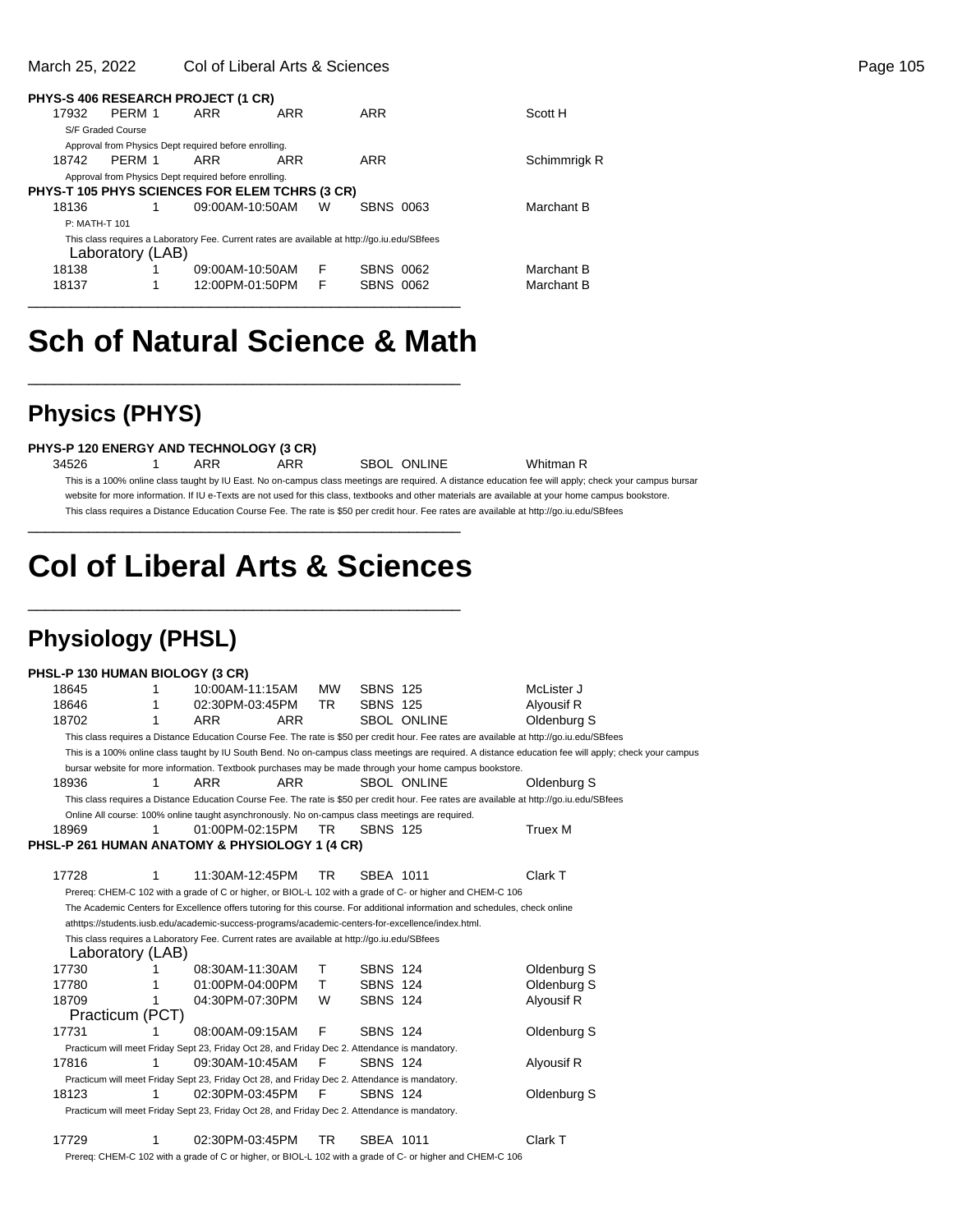#### March 25, 2022 Col of Liberal Arts & Sciences Page 106

The Academic Centers for Excellence offers tutoring for this course. For additional information and schedules, check online at https://students.iusb.edu/academic-success-programs/academic-centers-for-excellence/index.html. This class requires a Laboratory Fee. Current rates are available at http://go.iu.edu/SBfees Laboratory (LAB)<br>951 1 17951 1 08:30AM-11:30AM W SBNS 124 Oldenburg S 18122 1 01:00PM-04:00PM W SBNS 124 Alyousif R Practicum (PCT)<br>817 1 17817 1 1:00AM-12:15PM F SBNS 124 Alyousif R

Practicum will meet Friday Sept 23, Friday Oct 28, and Friday Dec 2. Attendance is mandatory. 18701 1 01:00PM-02:15PM F SBNS 124 Oldenburg S Practicum will meet Friday Sept 23, Friday Oct 28, and Friday Dec 2. Attendance is mandatory.

# **Sch of Humanities & Social Sci**

\_\_\_\_\_\_\_\_\_\_\_\_\_\_\_\_\_\_\_\_\_\_\_\_\_\_\_\_\_\_\_\_\_\_\_\_\_\_\_\_\_\_\_\_\_\_\_\_\_\_

\_\_\_\_\_\_\_\_\_\_\_\_\_\_\_\_\_\_\_\_\_\_\_\_\_\_\_\_\_\_\_\_\_\_\_\_\_\_\_\_\_\_\_\_\_\_\_\_\_\_

## **Political Science (POLS)**

**POLS-P 570 INTRO STUDY OF POLITICS (3 CR)**

34293 RSTR 1 ARR ARR SBOL ONLINE Lee S

This is a 100% online class taught by IU East. No on-campus class meetings are required. A distance education fee will apply; check your campus bursar website for more information. If IU e-Texts are not used for this class, textbooks and other materials are available at your home campus bookstore. This class is offered as part of a collaborative academic program. Please consult with your advisor to ensure this class will count toward your degree requirements.

This class requires a Distance Education Course Fee. The rate is \$50 per credit hour. Fee rates are available at http://go.iu.edu/SBfees \_\_\_\_\_\_\_\_\_\_\_\_\_\_\_\_\_\_\_\_\_\_\_\_\_\_\_\_\_\_\_\_\_\_\_\_\_\_\_\_\_\_\_\_\_\_\_\_\_\_

# **Col of Liberal Arts & Sciences**

\_\_\_\_\_\_\_\_\_\_\_\_\_\_\_\_\_\_\_\_\_\_\_\_\_\_\_\_\_\_\_\_\_\_\_\_\_\_\_\_\_\_\_\_\_\_\_\_\_\_

## **Political Science (POLS)**

|       |        |   | POLS-B 190 HUMAN BEHAVR&SOCIAL INSTITUTNS (3 CR)                                                    |     |                   |                  |                                                                                                                                                      |  |
|-------|--------|---|-----------------------------------------------------------------------------------------------------|-----|-------------------|------------------|------------------------------------------------------------------------------------------------------------------------------------------------------|--|
|       |        |   | <b>VT: REACT TO PAST-MEDIA &amp; POLITICS</b>                                                       |     |                   |                  |                                                                                                                                                      |  |
| 18222 | RSTR 1 |   | 01:00PM-02:15PM                                                                                     |     | TR.<br><b>ARR</b> |                  | Smith J                                                                                                                                              |  |
|       |        |   |                                                                                                     |     |                   |                  | This course has been approved to enforce the IU South Bend Attendance and Course Commitment Policy and the full text of this policy is available at: |  |
|       |        |   | https://students.iusb.edu/registrar/policies/attendance.html                                        |     |                   |                  |                                                                                                                                                      |  |
|       |        |   | Campuswide Gen Ed Common Core: Human Behavior and Social Institutions                               |     |                   |                  |                                                                                                                                                      |  |
|       |        |   | This First-Year Seminar class is intended for Freshmen who have completed 29 or fewer credit hours. |     |                   |                  |                                                                                                                                                      |  |
|       |        |   | VT: WORLD OF WORK: HOW DO I FIT?                                                                    |     |                   |                  |                                                                                                                                                      |  |
| 32682 | RSTR 1 |   | 02:30PM-03:45PM                                                                                     |     | TR.               | <b>SBDW 1270</b> | Chen L                                                                                                                                               |  |
|       |        |   | Campuswide Gen Ed Common Core: Human Behavior and Social Institutions                               |     |                   |                  |                                                                                                                                                      |  |
|       |        |   |                                                                                                     |     |                   |                  | This course has been approved to enforce the IU South Bend Attendance and Course Commitment Policy and the full text of this policy is available at: |  |
|       |        |   | https://students.iusb.edu/registrar/policies/attendance.html                                        |     |                   |                  |                                                                                                                                                      |  |
|       |        |   | This First-Year Seminar class is intended for Freshmen who have completed 29 or fewer credit hours. |     |                   |                  |                                                                                                                                                      |  |
|       |        |   | This First Year seminar class is reserved for members of the 21st Century Scholar student group     |     |                   |                  |                                                                                                                                                      |  |
|       |        |   | VT: WORLD OF WORK: HOW DO I FIT?                                                                    |     |                   |                  |                                                                                                                                                      |  |
| 32684 | RSTR 1 |   | ARR                                                                                                 | ARR |                   | SBOL ONLINE      | Chen L                                                                                                                                               |  |
|       |        |   |                                                                                                     |     |                   |                  |                                                                                                                                                      |  |
|       |        |   |                                                                                                     |     |                   |                  | This class requires a Distance Education Course Fee. The rate is \$50 per credit hour. Fee rates are available at http://go.iu.edu/SBfees            |  |
|       |        |   |                                                                                                     |     |                   |                  | This course has been approved to enforce the IU South Bend Attendance and Course Commitment Policy and the full text of this policy is available at: |  |
|       |        |   | https://students.iusb.edu/registrar/policies/attendance.html                                        |     |                   |                  |                                                                                                                                                      |  |
|       |        |   | Campuswide Gen Ed Common Core: Human Behavior and Social Institutions                               |     |                   |                  |                                                                                                                                                      |  |
|       |        |   | This First-Year Seminar class is intended for Freshmen who have completed 29 or fewer credit hours. |     |                   |                  |                                                                                                                                                      |  |
|       |        |   | Online All course: 100% online taught asynchronously. No on-campus class meetings are required.     |     |                   |                  |                                                                                                                                                      |  |
|       |        |   | POLS-B 399 HUMAN BEHAVIOR&SOCL INSTITUTNS (3 CR)                                                    |     |                   |                  |                                                                                                                                                      |  |
|       |        |   | <b>VT: TRUTH AND RECONCILIATION</b>                                                                 |     |                   |                  |                                                                                                                                                      |  |
| 32685 |        | 1 | ARR                                                                                                 | ARR |                   | SBOL ONLINE      | Chen I                                                                                                                                               |  |
|       |        |   |                                                                                                     |     |                   |                  | This course has been approved to enforce the IU South Bend Attendance and Course Commitment Policy and the full text of this policy is available at: |  |
|       |        |   | https://students.iusb.edu/registrar/policies/attendance.html                                        |     |                   |                  |                                                                                                                                                      |  |
|       |        |   | Campuswide Gen Ed Common Core: Human Behavior and Social Institutions                               |     |                   |                  |                                                                                                                                                      |  |
|       |        |   |                                                                                                     |     |                   |                  | This class requires a Distance Education Course Fee. The rate is \$50 per credit hour. Fee rates are available at http://qo.iu.edu/SBfees            |  |

#### **POLS-Y 103 INTRO TO AMERICAN POLITICS (3 CR)**

This class is part of the "Transfer Indiana" (transferIN) initiative. For additional information, link to http://www.transferin.net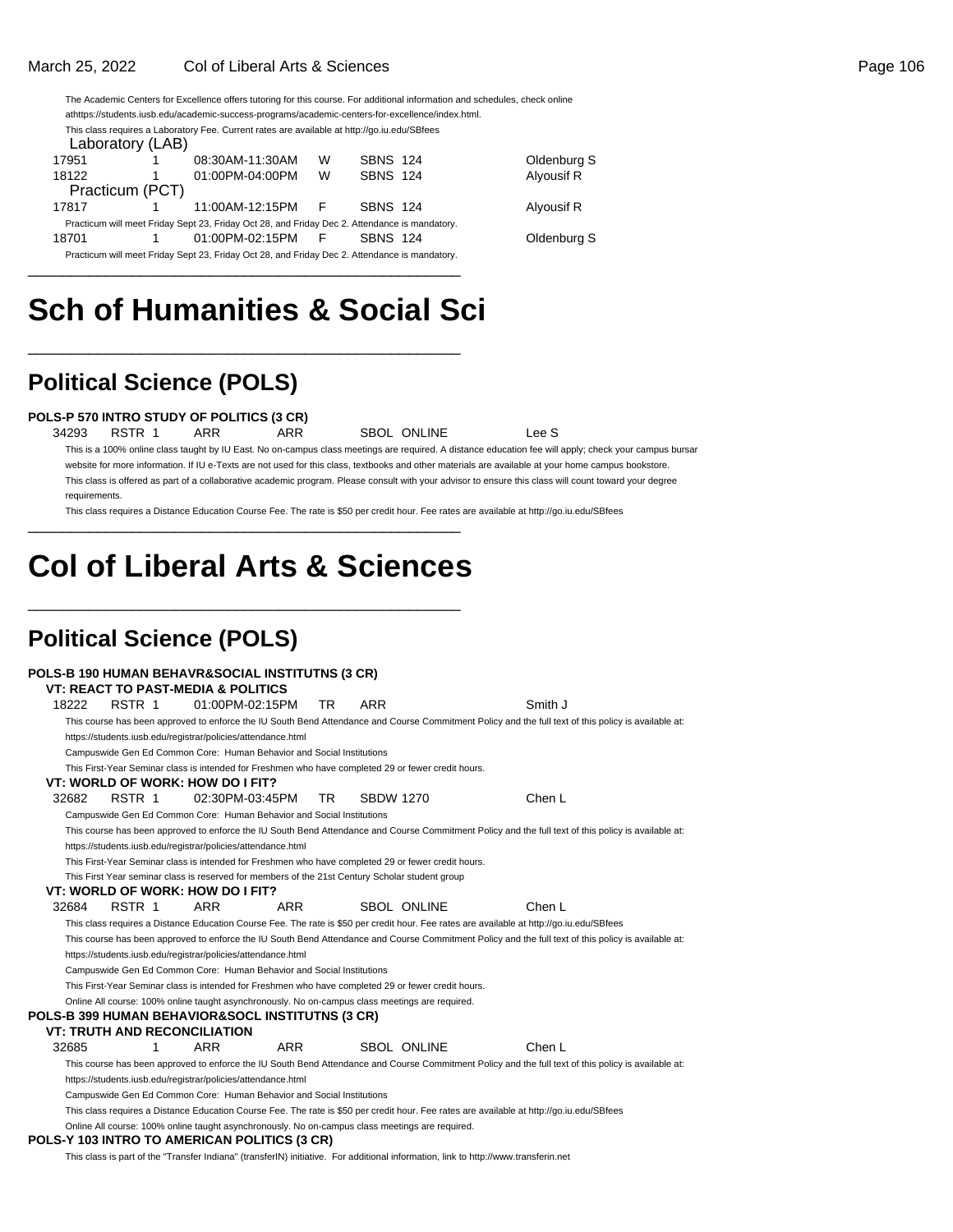| March 25, 2022                                    | Col of Liberal Arts & Sciences                                                                                                               |           |                    |                                                                                                                                                       | Page 107 |
|---------------------------------------------------|----------------------------------------------------------------------------------------------------------------------------------------------|-----------|--------------------|-------------------------------------------------------------------------------------------------------------------------------------------------------|----------|
| 18221                                             | 11:30AM-12:45PM<br>1<br>Pre-2005 General Education American Culture 2                                                                        | <b>MW</b> | ARR                | Jang S                                                                                                                                                |          |
|                                                   | https://students.iusb.edu/registrar/policies/attendance.html                                                                                 |           |                    | This course has been approved to enforce the IU South Bend Attendance and Course Commitment Policy and the full text of this policy is available at:  |          |
| 32686                                             | ARR<br>1<br>ARR                                                                                                                              |           | <b>SBOL ONLINE</b> |                                                                                                                                                       |          |
|                                                   | This class requires a Distance Education Course Fee. The rate is \$50 per credit hour. Fee rates are available at http://go.iu.edu/SBfees    |           |                    |                                                                                                                                                       |          |
|                                                   |                                                                                                                                              |           |                    | This course has been approved to enforce the IU South Bend Attendance and Course Commitment Policy and the full text of this policy is available at:  |          |
|                                                   | https://students.iusb.edu/registrar/policies/attendance.html                                                                                 |           |                    |                                                                                                                                                       |          |
|                                                   | Online All course: 100% online taught asynchronously. No on-campus class meetings are required.                                              |           |                    |                                                                                                                                                       |          |
|                                                   | Above Section may open during Registration if needed<br>POLS-Y 107 INTRO TO COMPARATIVE POLITICS (3 CR)                                      |           |                    |                                                                                                                                                       |          |
| 18128                                             | 10:00AM-11:15AM MW<br>-1                                                                                                                     |           | <b>SBDW 1135</b>   | Lisoni C                                                                                                                                              |          |
|                                                   |                                                                                                                                              |           |                    | This course has been approved to enforce the IU South Bend Attendance and Course Commitment Policy and the full text of this policy is available at:  |          |
|                                                   | https://students.iusb.edu/registrar/policies/attendance.html                                                                                 |           |                    |                                                                                                                                                       |          |
|                                                   | Campuswide Gen Ed Contemporary Social Values: Non-Western Cultures                                                                           |           |                    |                                                                                                                                                       |          |
|                                                   | Campuswide Gen Ed Contemporary Social Values: Global Cultures, effective Fall 2021                                                           |           |                    |                                                                                                                                                       |          |
| 33060                                             | ARR<br>ARR<br>1                                                                                                                              |           | <b>SBOL ONLINE</b> | Lisoni C                                                                                                                                              |          |
|                                                   | https://students.iusb.edu/registrar/policies/attendance.html                                                                                 |           |                    | This course has been approved to enforce the IU South Bend Attendance and Course Commitment Policy and the full text of this policy is available at:  |          |
|                                                   | Campuswide Gen Ed Contemporary Social Values: Non-Western Cultures                                                                           |           |                    |                                                                                                                                                       |          |
|                                                   | Campuswide Gen Ed Contemporary Social Values: Global Cultures, effective Fall 2021                                                           |           |                    |                                                                                                                                                       |          |
|                                                   | This class requires a Distance Education Course Fee. The rate is \$50 per credit hour. Fee rates are available at http://go.iu.edu/SBfees    |           |                    |                                                                                                                                                       |          |
|                                                   |                                                                                                                                              |           |                    | This is a 100% online class taught by IU South Bend. No on-campus class meetings are required. A distance education fee will apply; check your campus |          |
|                                                   | bursar website for more information. Textbook purchases may be made through your home campus bookstore.                                      |           |                    |                                                                                                                                                       |          |
|                                                   | POLS-Y 109 INTRO TO INTL RELATIONS (3 CR)                                                                                                    |           |                    |                                                                                                                                                       |          |
| 18295                                             | 01:00PM-02:15PM                                                                                                                              | MW        | <b>SBDW 1135</b>   | Lisoni C                                                                                                                                              |          |
|                                                   |                                                                                                                                              |           |                    | This course has been approved to enforce the IU South Bend Attendance and Course Commitment Policy and the full text of this policy is available at:  |          |
|                                                   | https://students.iusb.edu/registrar/policies/attendance.html<br>Campuswide Gen Ed Contemporary Social Values: Non-Western Cultures           |           |                    |                                                                                                                                                       |          |
|                                                   | Campuswide Gen Ed Contemporary Social Values: Global Cultures, effective Fall 2021                                                           |           |                    |                                                                                                                                                       |          |
|                                                   | POLS-Y 317 VOTING/ELECTNS/PUBLIC OPINION (3 CR)                                                                                              |           |                    |                                                                                                                                                       |          |
| 33061                                             | ARR<br>ARR<br>1                                                                                                                              |           | SBOL ONLINE        | Bennion E                                                                                                                                             |          |
|                                                   |                                                                                                                                              |           |                    | This course has been approved to enforce the IU South Bend Attendance and Course Commitment Policy and the full text of this policy is available at:  |          |
|                                                   | https://students.iusb.edu/registrar/policies/attendance.html                                                                                 |           |                    |                                                                                                                                                       |          |
|                                                   | This class requires a Distance Education Course Fee. The rate is \$50 per credit hour. Fee rates are available at http://go.iu.edu/SBfees    |           |                    |                                                                                                                                                       |          |
|                                                   | Online All course: 100% online taught asynchronously. No on-campus class meetings are required.<br>POLS-Y 318 THE AMERICAN PRESIDENCY (3 CR) |           |                    |                                                                                                                                                       |          |
| 32687                                             | 10:00AM-11:15AM<br>1.                                                                                                                        | -TR.      | ARR                | Smith J                                                                                                                                               |          |
|                                                   |                                                                                                                                              |           |                    | This course has been approved to enforce the IU South Bend Attendance and Course Commitment Policy and the full text of this policy is available at:  |          |
|                                                   | https://students.iusb.edu/registrar/policies/attendance.html                                                                                 |           |                    |                                                                                                                                                       |          |
|                                                   | POLS-Y 376 INTL POLITICAL ECONOMY (3 CR)                                                                                                     |           |                    |                                                                                                                                                       |          |
| 18789                                             | 02:30PM-03:45PM<br>$\sim$                                                                                                                    | TR.       | <b>SBDW 1250</b>   | Popescu G                                                                                                                                             |          |
|                                                   |                                                                                                                                              |           |                    | This course has been approved to enforce the IU South Bend Attendance and Course Commitment Policy and the full text of this policy is available at:  |          |
|                                                   | https://students.iusb.edu/registrar/policies/attendance.html<br>POLS-Y 480 UNDERGRAD READINGS IN POL SCI (1-3 CR)                            |           |                    |                                                                                                                                                       |          |
| PERM 1<br>18360                                   | ARR<br>ARR                                                                                                                                   |           | ARR                | Gerencser S                                                                                                                                           |          |
|                                                   |                                                                                                                                              |           |                    | This course has been approved to enforce the IU South Bend Attendance and Course Commitment Policy and the full text of this policy is available at:  |          |
|                                                   | https://students.iusb.edu/registrar/policies/attendance.html                                                                                 |           |                    |                                                                                                                                                       |          |
| Consent of Instructor required                    |                                                                                                                                              |           |                    |                                                                                                                                                       |          |
|                                                   | POLS-Y 481 FIELD EXPERIENCE IN POL SCI (1-3 CR)                                                                                              |           |                    |                                                                                                                                                       |          |
| 18517<br>PERM 1                                   | 05:00PM-08:00PM                                                                                                                              | -TR       | <b>SBDW 2170</b>   | <b>Bennion E</b>                                                                                                                                      |          |
|                                                   |                                                                                                                                              |           |                    |                                                                                                                                                       |          |
|                                                   | 05:00PM-08:00PM                                                                                                                              | T         | <b>SBDW 1001</b>   | <b>Bennion E</b>                                                                                                                                      |          |
| Consent of Instructor required<br>18518<br>PERM 1 | ARR<br>ARR                                                                                                                                   |           | <b>ARR</b>         | Bennion E                                                                                                                                             |          |
| Consent of Instructor required                    |                                                                                                                                              |           |                    |                                                                                                                                                       |          |
|                                                   |                                                                                                                                              |           |                    |                                                                                                                                                       |          |
| <b>GRADUATE COURSES (03)</b>                      |                                                                                                                                              |           |                    |                                                                                                                                                       |          |
|                                                   | POLS-Y 501 FUNDAMENTALS OF PUBLIC MGMNT (3 CR)                                                                                               |           |                    |                                                                                                                                                       |          |
| 17952                                             | 05:30PM-08:00PM<br>1                                                                                                                         | T         | ARR                | Jang S                                                                                                                                                |          |
|                                                   | Students who have taken SPEA-V 502 cannot receive credit for POLS-Y 501.                                                                     |           |                    |                                                                                                                                                       |          |
|                                                   |                                                                                                                                              |           |                    | This course has been approved to enforce the IU South Bend Attendance and Course Commitment Policy and the full text of this policy is available at:  |          |
|                                                   | https://students.iusb.edu/registrar/policies/attendance.html                                                                                 |           |                    |                                                                                                                                                       |          |
|                                                   | POLS-Y 502 HLTH CARE DELIVERY PLCY ISSUES (3 CR)                                                                                             |           |                    |                                                                                                                                                       |          |
| 32688                                             | 05:30PM-08:00PM<br>1                                                                                                                         | M         | ARR                | Doyle A                                                                                                                                               |          |
|                                                   | Students who have taken SPEA H501 cannot receive credit for Pols Y502                                                                        |           |                    | This course has been approved to enforce the IU South Bend Attendance and Course Commitment Policy and the full text of this policy is available at:  |          |
|                                                   | https://students.iusb.edu/registrar/policies/attendance.html                                                                                 |           |                    |                                                                                                                                                       |          |
|                                                   | POLS-Y 503 STATISTICS FOR PUBLIC MANAGMNT (3 CR)                                                                                             |           |                    |                                                                                                                                                       |          |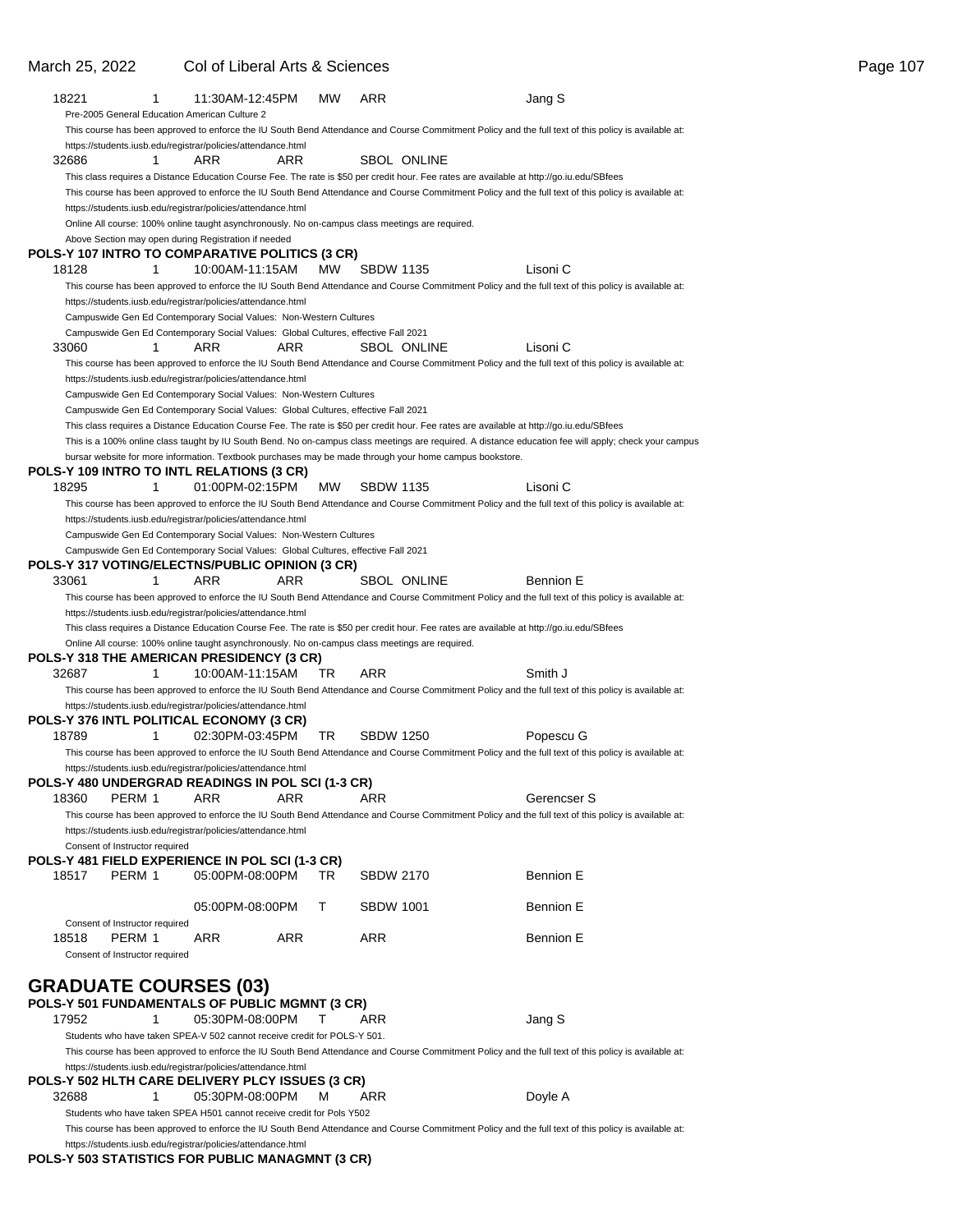| 18686 | 1                               | 05:30PM-08:00PM                                                                                        |            | т | ARR              | <b>Blouin D</b>                                                                                                                                      |                                                                                                                                                           |
|-------|---------------------------------|--------------------------------------------------------------------------------------------------------|------------|---|------------------|------------------------------------------------------------------------------------------------------------------------------------------------------|-----------------------------------------------------------------------------------------------------------------------------------------------------------|
|       |                                 |                                                                                                        |            |   |                  | This course has been approved to enforce the IU South Bend Attendance and Course Commitment Policy and the full text of this policy is available at: |                                                                                                                                                           |
|       |                                 | https://students.iusb.edu/registrar/policies/attendance.html                                           |            |   |                  |                                                                                                                                                      |                                                                                                                                                           |
|       |                                 | Students who have taken SPEA-V 506 cannot receive credit for POLS-Y 503.                               |            |   |                  |                                                                                                                                                      |                                                                                                                                                           |
|       |                                 | This class requires a Laboratory Fee. Current rates are available at http://go.iu.edu/SBfees           |            |   |                  |                                                                                                                                                      |                                                                                                                                                           |
|       |                                 | POLS-Y 509 INTERNATIONAL PUBLIC AFFAIRS (3 CR)                                                         |            |   |                  |                                                                                                                                                      |                                                                                                                                                           |
| 17994 | 1                               | 05:30PM-08:00PM                                                                                        |            | R | <b>SBDW 1250</b> | Popescu G                                                                                                                                            |                                                                                                                                                           |
|       |                                 |                                                                                                        |            |   |                  | This course has been approved to enforce the IU South Bend Attendance and Course Commitment Policy and the full text of this policy is available at: |                                                                                                                                                           |
|       |                                 | https://students.iusb.edu/registrar/policies/attendance.html                                           |            |   |                  |                                                                                                                                                      |                                                                                                                                                           |
|       |                                 | POLS-Y 513 PUBLIC POLICY (3 CR)                                                                        |            |   |                  |                                                                                                                                                      |                                                                                                                                                           |
| 32689 | 1                               | 05:30PM-08:00PM                                                                                        |            | W | ARR              | Jang S                                                                                                                                               |                                                                                                                                                           |
|       |                                 | Students who have taken SPEA V512 cannot receive credit for Pols Y513                                  |            |   |                  |                                                                                                                                                      |                                                                                                                                                           |
|       |                                 |                                                                                                        |            |   |                  | This course has been approved to enforce the IU South Bend Attendance and Course Commitment Policy and the full text of this policy is available at: |                                                                                                                                                           |
|       |                                 | https://students.iusb.edu/registrar/policies/attendance.html                                           |            |   |                  |                                                                                                                                                      |                                                                                                                                                           |
| 18079 | PERM 1                          | POLS-Y 594 READINGS IN PUBLIC AFFAIRS (1-3 CR)<br>ARR                                                  | <b>ARR</b> |   | ARR              | Smith J                                                                                                                                              |                                                                                                                                                           |
|       |                                 |                                                                                                        |            |   |                  | This course has been approved to enforce the IU South Bend Attendance and Course Commitment Policy and the full text of this policy is available at: |                                                                                                                                                           |
|       |                                 | https://students.iusb.edu/registrar/policies/attendance.html                                           |            |   |                  |                                                                                                                                                      |                                                                                                                                                           |
| 18427 | PERM 1                          | ARR                                                                                                    | <b>ARR</b> |   | ARR              | Jang S                                                                                                                                               |                                                                                                                                                           |
|       |                                 |                                                                                                        |            |   |                  | This course has been approved to enforce the IU South Bend Attendance and Course Commitment Policy and the full text of this policy is available at: |                                                                                                                                                           |
|       |                                 | https://students.iusb.edu/registrar/policies/attendance.html                                           |            |   |                  |                                                                                                                                                      |                                                                                                                                                           |
|       |                                 |                                                                                                        |            |   |                  |                                                                                                                                                      |                                                                                                                                                           |
|       |                                 | <b>PARALEGAL STUDIES (04)</b>                                                                          |            |   |                  |                                                                                                                                                      |                                                                                                                                                           |
|       |                                 | POLS-Y 221 LEG RES/WRITING/PARALEGAL STDS (3 CR)                                                       |            |   |                  |                                                                                                                                                      |                                                                                                                                                           |
| 18053 | RSTR 1                          | 06:00PM-08:30PM                                                                                        |            | м | <b>SBDW 1265</b> | Mancini M                                                                                                                                            |                                                                                                                                                           |
|       |                                 |                                                                                                        |            |   |                  |                                                                                                                                                      |                                                                                                                                                           |
|       |                                 |                                                                                                        |            |   |                  | Benchik E                                                                                                                                            |                                                                                                                                                           |
|       |                                 |                                                                                                        |            |   |                  |                                                                                                                                                      |                                                                                                                                                           |
|       |                                 | ARR                                                                                                    | <b>ARR</b> |   | <b>SBWB WEB</b>  | Mancini M                                                                                                                                            |                                                                                                                                                           |
|       |                                 |                                                                                                        |            |   |                  |                                                                                                                                                      |                                                                                                                                                           |
|       |                                 |                                                                                                        |            |   |                  | <b>Benchik E</b>                                                                                                                                     |                                                                                                                                                           |
|       | Prereq: Paralegal Students only |                                                                                                        |            |   |                  |                                                                                                                                                      |                                                                                                                                                           |
|       |                                 |                                                                                                        |            |   |                  | This course has been approved to enforce the IU South Bend Attendance and Course Commitment Policy and the full text of this policy is available at: |                                                                                                                                                           |
|       |                                 | https://students.iusb.edu/registrar/policies/attendance.html                                           |            |   |                  |                                                                                                                                                      |                                                                                                                                                           |
|       |                                 | This class requires a Laboratory Fee. Current rates are available at http://go.iu.edu/SBfees           |            |   |                  |                                                                                                                                                      |                                                                                                                                                           |
|       |                                 |                                                                                                        |            |   |                  |                                                                                                                                                      | This is a Hybrid-Traditional class which combines Asynchronous online or Synchronous live video instructions and some in-person classroom sessions. Class |
|       |                                 | meeting details will be provided by the instructor.<br>POLS-Y 222 LITIGATION FOR PARALEG STDS I (3 CR) |            |   |                  |                                                                                                                                                      |                                                                                                                                                           |
| 17961 | RSTR 1                          | 06:00PM-08:30PM                                                                                        |            | W | <b>SBDW 1160</b> | Railing K                                                                                                                                            |                                                                                                                                                           |
|       |                                 |                                                                                                        |            |   |                  |                                                                                                                                                      |                                                                                                                                                           |
|       |                                 |                                                                                                        |            |   |                  | Mancini M                                                                                                                                            |                                                                                                                                                           |
|       | Prereq: Paralegal Students only |                                                                                                        |            |   |                  |                                                                                                                                                      |                                                                                                                                                           |
|       |                                 |                                                                                                        |            |   |                  | Includes a 3 hr. mandatory Paralegal Methods in Litigation Seminar and a 6 hr mandatory Client Interviewing Seminar.                                 |                                                                                                                                                           |
|       |                                 |                                                                                                        |            |   |                  | This course has been approved to enforce the IU South Bend Attendance and Course Commitment Policy and the full text of this policy is available at: |                                                                                                                                                           |
|       |                                 | https://students.iusb.edu/registrar/policies/attendance.html                                           |            |   |                  |                                                                                                                                                      |                                                                                                                                                           |
|       |                                 |                                                                                                        |            |   |                  |                                                                                                                                                      |                                                                                                                                                           |
|       |                                 |                                                                                                        |            |   |                  |                                                                                                                                                      |                                                                                                                                                           |
|       |                                 |                                                                                                        |            |   |                  |                                                                                                                                                      |                                                                                                                                                           |
|       |                                 | <b>School of Social Sciences</b>                                                                       |            |   |                  |                                                                                                                                                      |                                                                                                                                                           |

## \_\_\_\_\_\_\_\_\_\_\_\_\_\_\_\_\_\_\_\_\_\_\_\_\_\_\_\_\_\_\_\_\_\_\_\_\_\_\_\_\_\_\_\_\_\_\_\_\_\_

# **Political Science (POLS)**

35564 1 ARR ARR SBOL ONLINE Wert J

This is a 100% online class taught by IU Southeast. No on-campus class meetings are required. A distance education fee will apply; check your campus bursar website for more information. If IU e-Texts are not used for this class, textbooks and other materials are available at your home campus bookstore.

This class requires a Distance Education Course Fee. The rate is \$50 per credit hour. Fee rates are available at http://go.iu.edu/SBfees

### **CROSSLISTED COURSES (999)**

**GEOGRAPHY (GEOG)** GEOG-G 213 INTRO TO ECONOMIC GEOGRAPHY (3 CR) \_\_\_\_\_\_\_\_\_\_\_\_\_\_\_\_\_\_\_\_\_\_\_\_\_\_\_\_\_\_\_\_\_\_\_\_\_\_\_\_\_\_\_\_\_\_\_\_\_\_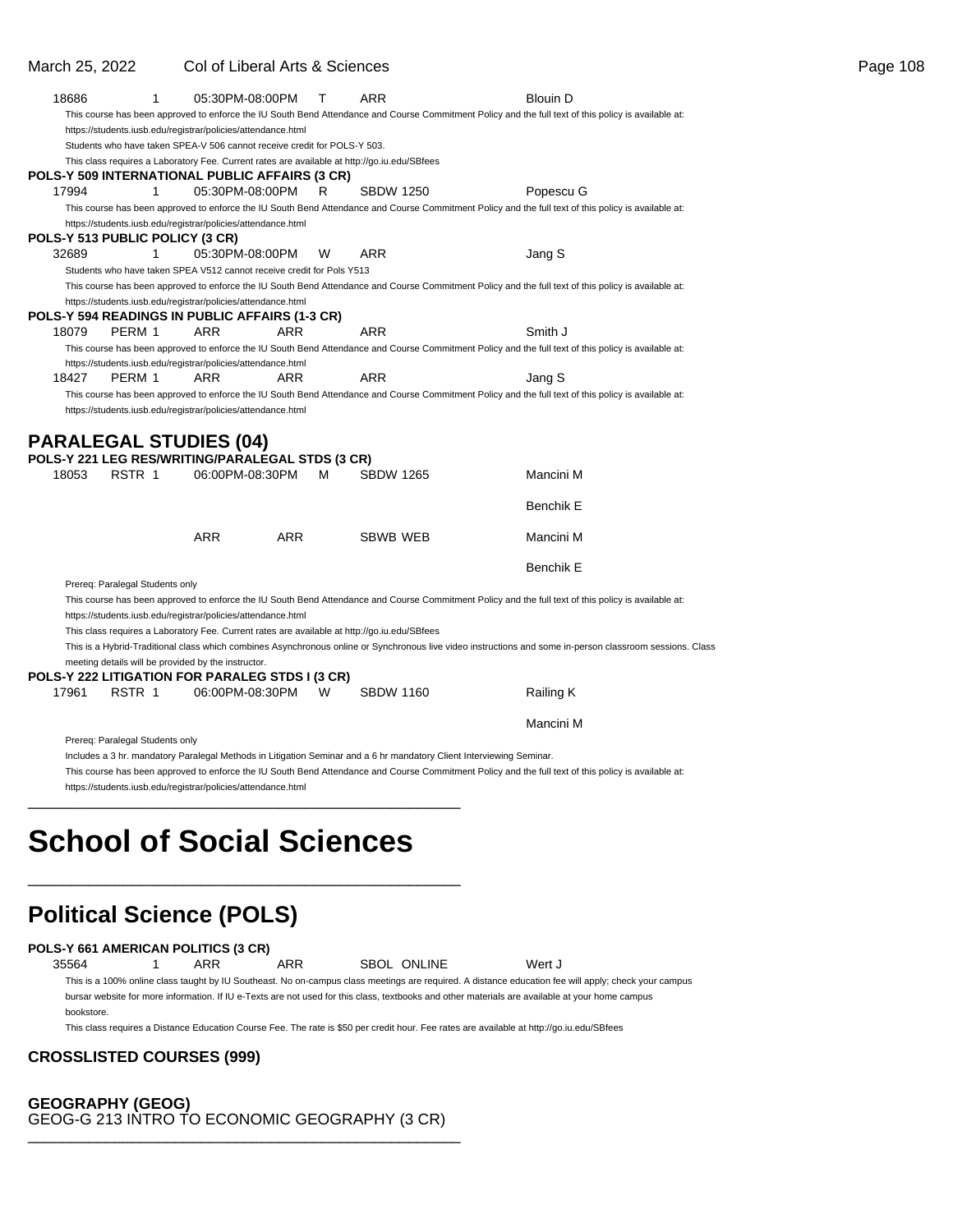## **Col of Liberal Arts & Sciences**

\_\_\_\_\_\_\_\_\_\_\_\_\_\_\_\_\_\_\_\_\_\_\_\_\_\_\_\_\_\_\_\_\_\_\_\_\_\_\_\_\_\_\_\_\_\_\_\_\_\_

| <b>Psychology (PSY)</b>                  |                                                                                                                                                                                                                                  |           |                  |                                                                                                                                                          |
|------------------------------------------|----------------------------------------------------------------------------------------------------------------------------------------------------------------------------------------------------------------------------------|-----------|------------------|----------------------------------------------------------------------------------------------------------------------------------------------------------|
| <b>VT: EMERGING ADULTHOOD</b>            | <b>PSY-B 190 HUMAN BEHAVIOR&amp;SOC INSTITUTION (3 CR)</b>                                                                                                                                                                       |           |                  |                                                                                                                                                          |
| 18601<br>RSTR 1                          | 11:30AM-12:45PM                                                                                                                                                                                                                  | <b>MW</b> | ARR              | <b>Ritchie K</b>                                                                                                                                         |
|                                          |                                                                                                                                                                                                                                  |           |                  | This course has been approved to enforce the IU South Bend Attendance and Course Commitment Policy and the full text of this policy is available at:     |
|                                          | https://students.iusb.edu/registrar/policies/attendance.html                                                                                                                                                                     |           |                  |                                                                                                                                                          |
|                                          | Campuswide Gen Ed Common Core: Human Behavior and Social Institutions<br>This First-Year Seminar class is intended for Freshmen who have completed 29 or fewer credit hours.                                                     |           |                  |                                                                                                                                                          |
|                                          | PSY-B 399 HUMAN BEHAVIOR&SOCL INSTITUTNS (3 CR)                                                                                                                                                                                  |           |                  |                                                                                                                                                          |
|                                          | VT: BRAIN DAMAGE & MENTAL HEALTH                                                                                                                                                                                                 |           |                  |                                                                                                                                                          |
| 18254<br>1                               | 12:00PM-02:30PM                                                                                                                                                                                                                  | F         | ARR              | Rodriguez D                                                                                                                                              |
|                                          | Prereq: PSY-P 103 or P 106, and ENG-W 131                                                                                                                                                                                        |           |                  |                                                                                                                                                          |
|                                          | Campuswide Gen Ed Common Core: Human Behavior and Social Institutions                                                                                                                                                            |           |                  |                                                                                                                                                          |
| PSY-P 103 GENERAL PSYCHOLOGY (3 CR)      |                                                                                                                                                                                                                                  |           |                  | Some class meetings may be held at the South Bend Civil Rights Heritage Center, 1040 West Washington St. the instructor will provide details via Canvas. |
|                                          | This class is part of the "Transfer Indiana" (transferIN) initiative. For additional information, link to http://www.transferin.net                                                                                              |           |                  |                                                                                                                                                          |
| 19001<br>1                               | 01:00PM-02:15PM                                                                                                                                                                                                                  | TR        | ARR              | Bryant D                                                                                                                                                 |
|                                          | https://students.iusb.edu/registrar/policies/attendance.html                                                                                                                                                                     |           |                  | This course has been approved to enforce the IU South Bend Attendance and Course Commitment Policy and the full text of this policy is available at:     |
|                                          | The Academic Centers for Excellence offers tutoring for this course. For additional information and schedules, check online<br>athttps://students.iusb.edu/academic-success-programs/academic-centers-for-excellence/index.html. |           |                  |                                                                                                                                                          |
| 17738<br>1                               | ARR<br>ARR                                                                                                                                                                                                                       |           | SBOL ONLINE      |                                                                                                                                                          |
|                                          |                                                                                                                                                                                                                                  |           |                  | This course has been approved to enforce the IU South Bend Attendance and Course Commitment Policy and the full text of this policy is available at:     |
|                                          | https://students.iusb.edu/registrar/policies/attendance.html                                                                                                                                                                     |           |                  |                                                                                                                                                          |
|                                          | The Academic Centers for Excellence offers tutoring for this course. For additional information and schedules, check online                                                                                                      |           |                  |                                                                                                                                                          |
|                                          | athttps://students.iusb.edu/academic-success-programs/academic-centers-for-excellence/index.html.                                                                                                                                |           |                  |                                                                                                                                                          |
|                                          |                                                                                                                                                                                                                                  |           |                  | This class requires a Distance Education Course Fee. The rate is \$50 per credit hour. Fee rates are available at http://go.iu.edu/SBfees                |
| 18099<br>1                               | Online All course: 100% online taught asynchronously. No on-campus class meetings are required.<br>10:00AM-11:15AM                                                                                                               | TR.       | <b>SBNS 113</b>  | Rodriguez D                                                                                                                                              |
|                                          |                                                                                                                                                                                                                                  |           |                  | This course has been approved to enforce the IU South Bend Attendance and Course Commitment Policy and the full text of this policy is available at:     |
|                                          | https://students.iusb.edu/registrar/policies/attendance.html                                                                                                                                                                     |           |                  |                                                                                                                                                          |
|                                          | The Academic Centers for Excellence offers tutoring for this course. For additional information and schedules, check online                                                                                                      |           |                  |                                                                                                                                                          |
|                                          | athttps://students.iusb.edu/academic-success-programs/academic-centers-for-excellence/index.html.                                                                                                                                |           |                  |                                                                                                                                                          |
| 18396<br>1                               | ARR<br>ARR                                                                                                                                                                                                                       |           | SBOL ONLINE      |                                                                                                                                                          |
|                                          |                                                                                                                                                                                                                                  |           |                  | This course has been approved to enforce the IU South Bend Attendance and Course Commitment Policy and the full text of this policy is available at:     |
|                                          | https://students.iusb.edu/registrar/policies/attendance.html                                                                                                                                                                     |           |                  |                                                                                                                                                          |
|                                          |                                                                                                                                                                                                                                  |           |                  | This class requires a Distance Education Course Fee. The rate is \$50 per credit hour. Fee rates are available at http://go.iu.edu/SBfees                |
|                                          | Online All course: 100% online taught asynchronously. No on-campus class meetings are required.<br>The Academic Centers for Excellence offers tutoring for this course. For additional information and schedules, check online   |           |                  |                                                                                                                                                          |
|                                          | athttps://students.iusb.edu/academic-success-programs/academic-centers-for-excellence/index.html.                                                                                                                                |           |                  |                                                                                                                                                          |
|                                          | Above Section may open during Registration if needed                                                                                                                                                                             |           |                  |                                                                                                                                                          |
| 1<br>18520                               | 11:30AM-12:45PM                                                                                                                                                                                                                  | <b>MW</b> | <b>SBDW 1001</b> | Fujita F                                                                                                                                                 |
|                                          |                                                                                                                                                                                                                                  |           |                  | This course has been approved to enforce the IU South Bend Attendance and Course Commitment Policy and the full text of this policy is available at:     |
|                                          | https://students.iusb.edu/registrar/policies/attendance.html                                                                                                                                                                     |           |                  |                                                                                                                                                          |
|                                          | The Academic Centers for Excellence offers tutoring for this course. For additional information and schedules, check online                                                                                                      |           |                  |                                                                                                                                                          |
|                                          | athttps://students.iusb.edu/academic-success-programs/academic-centers-for-excellence/index.html.                                                                                                                                |           |                  |                                                                                                                                                          |
| 18083<br>RSTR 1                          | PSY-P 106 GENERAL PSYCHOLOGY-HONORS (3 CR)<br>01:00PM-02:15PM                                                                                                                                                                    | TR        | ARR              | Talcott L                                                                                                                                                |
|                                          |                                                                                                                                                                                                                                  |           |                  | This course has been approved to enforce the IU South Bend Attendance and Course Commitment Policy and the full text of this policy is available at:     |
|                                          | https://students.iusb.edu/registrar/policies/attendance.html                                                                                                                                                                     |           |                  |                                                                                                                                                          |
|                                          | Prereg: Must be a member of the Honors Program student group                                                                                                                                                                     |           |                  |                                                                                                                                                          |
|                                          | <b>PSY-P 205 UNDERSTANDING RSRCH IN PSYCH (3 CR)</b>                                                                                                                                                                             |           |                  |                                                                                                                                                          |
| 32400<br>1                               | 02:30PM-03:45PM                                                                                                                                                                                                                  | МW        | ARR              | Fujita F                                                                                                                                                 |
| Prereq: PSY-P-103 or PSY-P106            |                                                                                                                                                                                                                                  |           |                  |                                                                                                                                                          |
|                                          | PSY-P 211 METH OF EXPERIMNTL PSYCHOLOGY (3 CR)                                                                                                                                                                                   |           |                  |                                                                                                                                                          |
| 17740<br>RSTR 1                          | 11:30AM-12:45PM                                                                                                                                                                                                                  | МW        | <b>SBDW 2105</b> | Ladd K                                                                                                                                                   |
|                                          | Campuswide Gen Ed Fundamental Literacies: Critical Thinking<br>Prereq: PSY-P 103 or P 106, ENG-W 131, COAS-Q 110                                                                                                                 |           |                  |                                                                                                                                                          |
|                                          |                                                                                                                                                                                                                                  |           |                  | This course has been approved to enforce the IU South Bend Attendance and Course Commitment Policy and the full text of this policy is available at:     |
|                                          | https://students.iusb.edu/registrar/policies/attendance.html                                                                                                                                                                     |           |                  |                                                                                                                                                          |
| Open to PSY majors only through March 31 | This class fulfills the Information Literacy General Education Requirement                                                                                                                                                       |           |                  |                                                                                                                                                          |
|                                          | PSY-P 216 LIFE SPAN DEVELOPMENTAL PSYCH (3 CR)                                                                                                                                                                                   |           |                  |                                                                                                                                                          |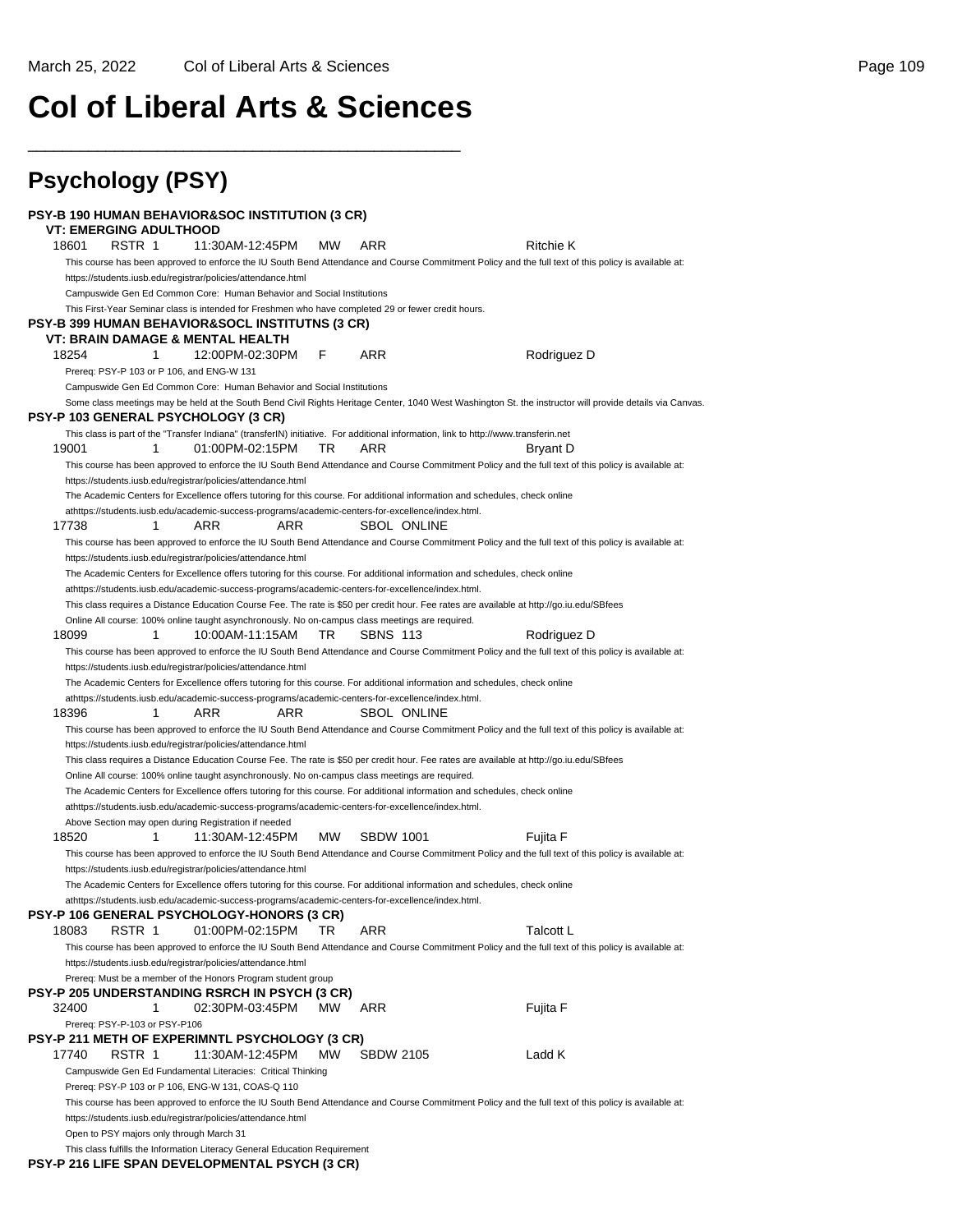|                     |                                               |                                                                                                                                                                 |     |     |                  | This class is part of the "Transfer Indiana" (transferIN) initiative. For additional information, link to http://www.transferin.net |                                                                                                                                                       |
|---------------------|-----------------------------------------------|-----------------------------------------------------------------------------------------------------------------------------------------------------------------|-----|-----|------------------|-------------------------------------------------------------------------------------------------------------------------------------|-------------------------------------------------------------------------------------------------------------------------------------------------------|
| 17742               | 1                                             | 05:30PM-08:00PM                                                                                                                                                 |     | м   | <b>SBDW 1135</b> |                                                                                                                                     |                                                                                                                                                       |
|                     | Credit not given for both PSY-P 216 and P 316 |                                                                                                                                                                 |     |     |                  |                                                                                                                                     |                                                                                                                                                       |
|                     | Prereq: PSY-P 103 or P 106                    |                                                                                                                                                                 |     |     |                  |                                                                                                                                     |                                                                                                                                                       |
|                     |                                               |                                                                                                                                                                 |     |     |                  |                                                                                                                                     | This course has been approved to enforce the IU South Bend Attendance and Course Commitment Policy and the full text of this policy is available at:  |
|                     |                                               | https://students.iusb.edu/registrar/policies/attendance.html                                                                                                    |     |     |                  |                                                                                                                                     |                                                                                                                                                       |
| 17741               | 1                                             | ARR                                                                                                                                                             | ARR |     |                  | <b>SBOL ONLINE</b>                                                                                                                  | Talcott L                                                                                                                                             |
|                     | Credit not given for both PSY-P 216 and P 316 |                                                                                                                                                                 |     |     |                  |                                                                                                                                     |                                                                                                                                                       |
|                     | Prereq: PSY-P 103 or P 106                    |                                                                                                                                                                 |     |     |                  |                                                                                                                                     |                                                                                                                                                       |
|                     |                                               | Online All course: 100% online taught asynchronously. No on-campus class meetings are required.                                                                 |     |     |                  |                                                                                                                                     |                                                                                                                                                       |
|                     |                                               |                                                                                                                                                                 |     |     |                  |                                                                                                                                     | This course has been approved to enforce the IU South Bend Attendance and Course Commitment Policy and the full text of this policy is available at:  |
|                     |                                               | https://students.iusb.edu/registrar/policies/attendance.html                                                                                                    |     |     |                  |                                                                                                                                     |                                                                                                                                                       |
|                     |                                               |                                                                                                                                                                 |     |     |                  |                                                                                                                                     | This class requires a Distance Education Course Fee. The rate is \$50 per credit hour. Fee rates are available at http://go.iu.edu/SBfees             |
|                     |                                               | PSY-P 241 FUNCT ANALYSIS OF BEHAVIOR 1 (3 CR)                                                                                                                   |     |     |                  |                                                                                                                                     |                                                                                                                                                       |
| 32401               | 1                                             | ARR                                                                                                                                                             | ARR |     |                  | <b>SBOL ONLINE</b>                                                                                                                  | Juricevic I                                                                                                                                           |
|                     | Prereq: PSY-P103 or PSY-P 106                 |                                                                                                                                                                 |     |     |                  |                                                                                                                                     |                                                                                                                                                       |
|                     |                                               |                                                                                                                                                                 |     |     |                  |                                                                                                                                     | This class requires a Distance Education Course Fee. The rate is \$50 per credit hour. Fee rates are available at http://go.iu.edu/SBfees             |
|                     |                                               |                                                                                                                                                                 |     |     |                  |                                                                                                                                     | This is a 100% online class taught by IU South Bend. No on-campus class meetings are required. A distance education fee will apply; check your campus |
|                     |                                               |                                                                                                                                                                 |     |     |                  | bursar website for more information. Textbook purchases may be made through your home campus bookstore.                             |                                                                                                                                                       |
|                     |                                               | <b>PSY-P 316 PSY OF CHILDHOOD &amp; ADOLESCENCE (3 CR)</b>                                                                                                      |     |     |                  |                                                                                                                                     |                                                                                                                                                       |
| 17815               | RSTR 1                                        | 02:30PM-03:45PM                                                                                                                                                 |     | MW. | ARR              |                                                                                                                                     | Ritchie K                                                                                                                                             |
|                     | Credit not given for both PSY-P 216 and P 316 |                                                                                                                                                                 |     |     |                  |                                                                                                                                     |                                                                                                                                                       |
|                     |                                               |                                                                                                                                                                 |     |     |                  |                                                                                                                                     |                                                                                                                                                       |
|                     | Prereq: PSY-P 103 or P 106                    |                                                                                                                                                                 |     |     |                  |                                                                                                                                     |                                                                                                                                                       |
|                     |                                               |                                                                                                                                                                 |     |     |                  |                                                                                                                                     | This course has been approved to enforce the IU South Bend Attendance and Course Commitment Policy and the full text of this policy is available at:  |
|                     |                                               | https://students.iusb.edu/registrar/policies/attendance.html                                                                                                    |     |     |                  |                                                                                                                                     |                                                                                                                                                       |
|                     |                                               | PSY-P 319 THE PSYCHOLOGY OF PERSONALITY (3 CR)                                                                                                                  |     |     |                  |                                                                                                                                     |                                                                                                                                                       |
| 17743               | 1                                             | 04:00PM-05:15PM                                                                                                                                                 |     | MW. | <b>SBDW 1135</b> |                                                                                                                                     | Fujita F                                                                                                                                              |
|                     | Prereq: PSY-P 103 or P 106                    |                                                                                                                                                                 |     |     |                  |                                                                                                                                     |                                                                                                                                                       |
|                     |                                               | <b>PSY-P 320 SOCIAL PSYCHOLOGY (3 CR)</b>                                                                                                                       |     |     |                  |                                                                                                                                     |                                                                                                                                                       |
| 18084               | 1                                             | 10:00AM-11:15AM                                                                                                                                                 |     | MW. | <b>SBDW 1285</b> |                                                                                                                                     | Ladd K                                                                                                                                                |
|                     | Prereq: PSY-P 103 or P 106                    |                                                                                                                                                                 |     |     |                  |                                                                                                                                     |                                                                                                                                                       |
|                     |                                               | <b>PSY-P 324 ABNORMAL PSYCHOLOGY (3 CR)</b>                                                                                                                     |     |     |                  |                                                                                                                                     |                                                                                                                                                       |
|                     |                                               |                                                                                                                                                                 |     |     |                  | This class is part of the "Transfer Indiana" (transferIN) initiative. For additional information, link to http://www.transferin.net |                                                                                                                                                       |
| 17744               | 1                                             | ARR                                                                                                                                                             | ARR |     |                  | SBOL ONLINE                                                                                                                         | Kinsey R                                                                                                                                              |
|                     | Prereq: PSY-P 103 or P 106                    |                                                                                                                                                                 |     |     |                  |                                                                                                                                     |                                                                                                                                                       |
|                     |                                               |                                                                                                                                                                 |     |     |                  |                                                                                                                                     | This class requires a Distance Education Course Fee. The rate is \$50 per credit hour. Fee rates are available at http://go.iu.edu/SBfees             |
|                     |                                               | Online All course: 100% online taught asynchronously. No on-campus class meetings are required.                                                                 |     |     |                  |                                                                                                                                     |                                                                                                                                                       |
|                     |                                               | PSY-P 325 THE PSYCHOLOGY OF LEARNING (3 CR)                                                                                                                     |     |     |                  |                                                                                                                                     |                                                                                                                                                       |
| 17777               | 1                                             | 11:30AM-12:45PM                                                                                                                                                 |     | TR. | ARR              |                                                                                                                                     | Juricevic I                                                                                                                                           |
|                     | Prereq: PSY-P 103 or P 106                    |                                                                                                                                                                 |     |     |                  |                                                                                                                                     |                                                                                                                                                       |
|                     |                                               | <b>PSY-P 329 SENSATION AND PERCEPTION (3 CR)</b>                                                                                                                |     |     |                  |                                                                                                                                     |                                                                                                                                                       |
| 18602               | 1                                             | 01:00PM-02:15PM                                                                                                                                                 |     | TR  | ARR              |                                                                                                                                     | Rodriguez D                                                                                                                                           |
|                     | Prereq: PSY-P 103 or PSY-P 106                |                                                                                                                                                                 |     |     |                  |                                                                                                                                     |                                                                                                                                                       |
|                     |                                               | PSY-P 354 STATISTICAL ANAL IN PSYCHOLOGY (3 CR)                                                                                                                 |     |     |                  |                                                                                                                                     |                                                                                                                                                       |
| 17745               | 1                                             | 02:30PM-03:45PM                                                                                                                                                 |     | TR  | <b>SBDW 1235</b> |                                                                                                                                     | Juricevic I                                                                                                                                           |
|                     |                                               |                                                                                                                                                                 |     |     |                  |                                                                                                                                     |                                                                                                                                                       |
|                     |                                               | P: PSY-P 103 or PSY-P 106, a Computer Literacy Course, and a Quantitative Reasoning course.                                                                     |     |     |                  |                                                                                                                                     |                                                                                                                                                       |
|                     |                                               | Credit not given for both PSY-P354 and MATH-K 300 or MATH-K 310<br>This class requires a Laboratory Fee. Current rates are available at http://go.iu.edu/SBfees |     |     |                  |                                                                                                                                     |                                                                                                                                                       |
|                     |                                               | <b>PSY-P 391 PSYCHOLOGY OF GND &amp; ETHNICITY (3 CR)</b>                                                                                                       |     |     |                  |                                                                                                                                     |                                                                                                                                                       |
|                     |                                               |                                                                                                                                                                 |     |     |                  |                                                                                                                                     |                                                                                                                                                       |
| 32402               | 1                                             | 04:00PM-05:15PM                                                                                                                                                 |     | TR  | ARR              |                                                                                                                                     | Bryant D                                                                                                                                              |
|                     | Prereq: PSY-P 103 or PSY-P 106                |                                                                                                                                                                 |     |     |                  |                                                                                                                                     |                                                                                                                                                       |
|                     |                                               |                                                                                                                                                                 |     |     |                  | Some classes may be held off campus at the Civil Rights Heritage Center, 1040 West Washington South Bend, IN                        |                                                                                                                                                       |
|                     |                                               | PSY-P 403 NON-EXPERIMNTL RSCH MTH IN PSY (3 CR)                                                                                                                 |     |     |                  |                                                                                                                                     |                                                                                                                                                       |
| 18097               | 1                                             | 11:30AM-12:45PM                                                                                                                                                 |     | TR  | ARR              |                                                                                                                                     | <b>Bryant D</b>                                                                                                                                       |
|                     | Prereq: PSY-P 103 or P 106, PSY-P 211.        |                                                                                                                                                                 |     |     |                  |                                                                                                                                     |                                                                                                                                                       |
|                     |                                               | <b>PSY-P 459 HIST &amp; SYSTEMS OF PSYCHOLOGY (3 CR)</b>                                                                                                        |     |     |                  |                                                                                                                                     |                                                                                                                                                       |
| 17746               | 1                                             | 02:30PM-03:45PM                                                                                                                                                 |     | TR  | ARR              |                                                                                                                                     | Borshuk C                                                                                                                                             |
|                     |                                               | Pre-2005 General Education LAS: Science and Culture                                                                                                             |     |     |                  |                                                                                                                                     |                                                                                                                                                       |
|                     | Prereq: 12 hours of Psychology                |                                                                                                                                                                 |     |     |                  |                                                                                                                                     |                                                                                                                                                       |
|                     |                                               | PSY-P 471 LAB IN DEVELOPMTL & SOCIAL PSY (3 CR)                                                                                                                 |     |     |                  |                                                                                                                                     |                                                                                                                                                       |
| 35627               | PERM 1                                        | 04:00PM-05:15PM                                                                                                                                                 |     | MW  | ARR              |                                                                                                                                     | Ladd K                                                                                                                                                |
|                     |                                               |                                                                                                                                                                 |     |     |                  | Please contact the instructor, Dr. Kevin Ladd, or the chair, Dr. Kathy Ritchie, for permission to add this class.                   |                                                                                                                                                       |
|                     |                                               | PSY-P 495 READINGS AND RES IN PSYCHOLOGY (1-3 CR)                                                                                                               |     |     |                  |                                                                                                                                     |                                                                                                                                                       |
|                     |                                               | <b>VT: SOC CHANGE &amp; COMMUNITY DVLPMT</b>                                                                                                                    |     |     |                  |                                                                                                                                     |                                                                                                                                                       |
| 17747               | PERM 1                                        | ARR                                                                                                                                                             | ARR |     | ARR              |                                                                                                                                     | <b>Bryant D</b>                                                                                                                                       |
| <b>Graded Class</b> |                                               |                                                                                                                                                                 |     |     |                  |                                                                                                                                     |                                                                                                                                                       |
|                     | Consent of Instructor required                |                                                                                                                                                                 |     |     |                  |                                                                                                                                     |                                                                                                                                                       |
|                     | <b>VT: OTHER LAB RESEARCH</b>                 |                                                                                                                                                                 |     |     |                  |                                                                                                                                     |                                                                                                                                                       |
| 17748               | PERM 1                                        | ARR                                                                                                                                                             | ARR |     | ARR              |                                                                                                                                     | <b>Ritchie K</b>                                                                                                                                      |
|                     |                                               |                                                                                                                                                                 |     |     |                  |                                                                                                                                     |                                                                                                                                                       |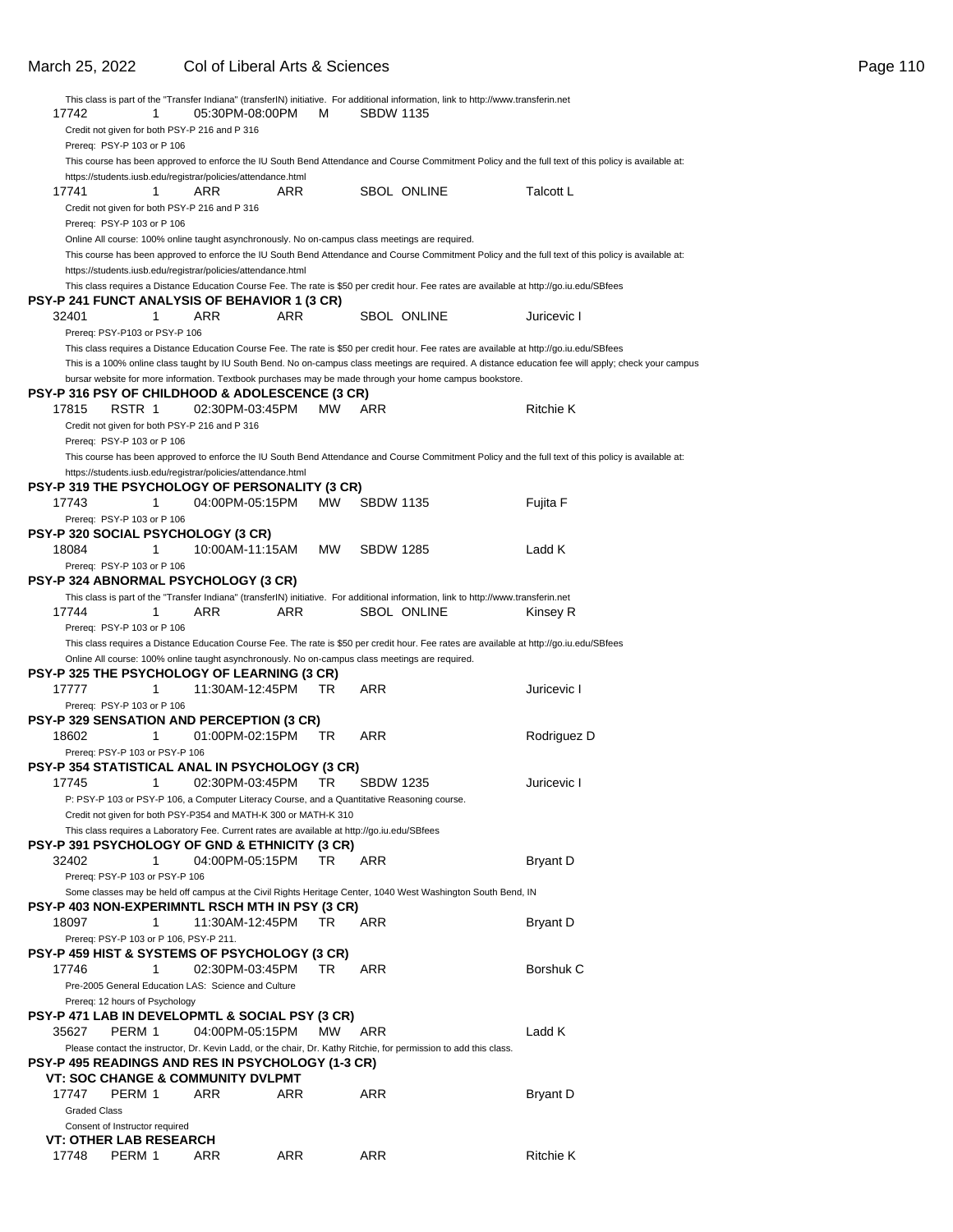| Page 111 |  |  |
|----------|--|--|
|          |  |  |

| <b>Graded Class</b> |                                   |            |                                            |            |                  |
|---------------------|-----------------------------------|------------|--------------------------------------------|------------|------------------|
|                     | Consent of Instructor required    |            |                                            |            |                  |
|                     | <b>VT: COMMUNITY EXPERIENCE</b>   |            |                                            |            |                  |
| 17749               | PERM 1                            | ARR        | ARR                                        | ARR        | Ritchie K        |
|                     | S/F Graded Course                 |            |                                            |            |                  |
|                     | Consent of Instructor required    |            |                                            |            |                  |
|                     | <b>VT: COGNITIVE NEUROSCIENCE</b> |            |                                            |            |                  |
| 17750               | PERM 1                            | ARR        | ARR                                        | ARR        | Rodriguez D      |
| <b>Graded Class</b> |                                   |            |                                            |            |                  |
|                     | Consent of Instructor required    |            |                                            |            |                  |
|                     | <b>VT: PSYCHOLOGY LAB</b>         |            |                                            |            |                  |
| 17855               | PERM 1                            | ARR        | ARR                                        | ARR        | <b>Talcott L</b> |
| <b>Graded Class</b> |                                   |            |                                            |            |                  |
|                     | Consent of Instructor required    |            |                                            |            |                  |
|                     | <b>VT: PSYCHOLOGY OF RELIGION</b> |            |                                            |            |                  |
| 17906               | PERM 1                            | <b>ARR</b> | <b>ARR</b>                                 | <b>ARR</b> | Ladd K           |
| <b>Graded Class</b> |                                   |            |                                            |            |                  |
|                     | Consent of Instructor required    |            |                                            |            |                  |
|                     |                                   |            | PSY-P 499 HONORS THESIS RESEARCH (1-12 CR) |            |                  |
| 17751               | PFRM 1                            | <b>ARR</b> | <b>ARR</b>                                 | ARR        | <b>Ritchie K</b> |
|                     | Consent of Instructor required    |            |                                            |            |                  |
|                     |                                   |            |                                            |            |                  |

## **School of Science**

### **Psychology (PSY)**

#### **PSY-G 512 APPROACHES WITH ADDICTIONS (3 CR)**

\_\_\_\_\_\_\_\_\_\_\_\_\_\_\_\_\_\_\_\_\_\_\_\_\_\_\_\_\_\_\_\_\_\_\_\_\_\_\_\_\_\_\_\_\_\_\_\_\_\_

33618 RSTR 1 ARR ARR SBOL ONLINE Ghosh D P: Admission to Masters in Mental Health Counseling program

This is a 100% online delivered class. No on-campus or synchronous meetings are required. Students must use their University email accounts; it is recommended that students check the Canvas course site for announcements even before class starts; a high-speed internet connection is recommended for easiest access to online materials.

NOTE: This is offered as part of a collaborative academic program. Please consult with your advisor to ensure this class will count toward your degree requirements.

This is a 100% online class taught by IUPUC. No on-campus or synchronous meetings are required. Students must use their University email accounts; it is recommended that students check the Canvas course site for announcements even before class starts; a high-speed internet connection is recommended for easiest access to online materials.

This class requires a Distance Education Course Fee. The rate is \$50 per credit hour. Fee rates are available at http://go.iu.edu/SBfees

## **School of Arts & Letters**

### **Religious Studies (REL)**

#### **REL-R 153 RELIGIONS OF ASIA (3 CR)**

35378 1 ARR ARR SBOL ONLINE

\_\_\_\_\_\_\_\_\_\_\_\_\_\_\_\_\_\_\_\_\_\_\_\_\_\_\_\_\_\_\_\_\_\_\_\_\_\_\_\_\_\_\_\_\_\_\_\_\_\_

\_\_\_\_\_\_\_\_\_\_\_\_\_\_\_\_\_\_\_\_\_\_\_\_\_\_\_\_\_\_\_\_\_\_\_\_\_\_\_\_\_\_\_\_\_\_\_\_\_\_

\_\_\_\_\_\_\_\_\_\_\_\_\_\_\_\_\_\_\_\_\_\_\_\_\_\_\_\_\_\_\_\_\_\_\_\_\_\_\_\_\_\_\_\_\_\_\_\_\_\_

\_\_\_\_\_\_\_\_\_\_\_\_\_\_\_\_\_\_\_\_\_\_\_\_\_\_\_\_\_\_\_\_\_\_\_\_\_\_\_\_\_\_\_\_\_\_\_\_\_\_

This is a 100% online class taught by IU Southeast. No on-campus class meetings are required. A distance education fee will apply; check your campus bursar website for more information. If IU e-Texts are not used for this class, textbooks and other materials are available at your home campus bookstore.

This class requires a Distance Education Course Fee. The rate is \$50 per credit hour. Fee rates are available at http://go.iu.edu/SBfees

## **College of Arts & Sciences**

### **Religious Studies (REL)**

**REL-R 160 INTRO TO RELIGION IN AMERICA (3 CR)** 34621 1 ARR ARR SBOL ONLINE Busse R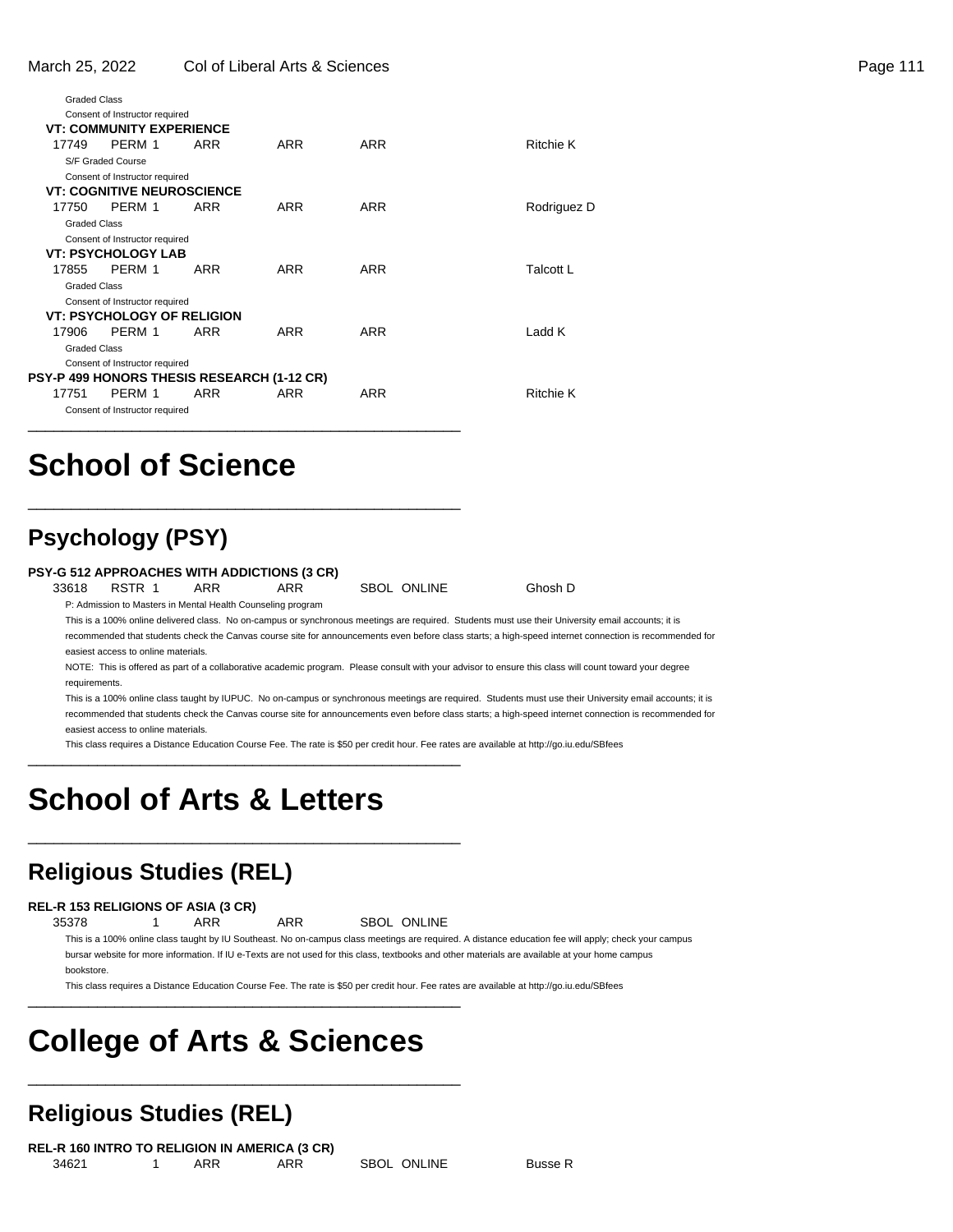This is a 100% online class taught by IU Northwest. No on-campus class meetings are required. A distance education fee will apply; check your campus bursar website for more information. Textbook purchases may be made through your home campus bookstore. This class requires a Distance Education Course Fee. The rate is \$50 per credit hour. Fee rates are available at http://go.iu.edu/SBfees

## **Col of Liberal Arts & Sciences**

\_\_\_\_\_\_\_\_\_\_\_\_\_\_\_\_\_\_\_\_\_\_\_\_\_\_\_\_\_\_\_\_\_\_\_\_\_\_\_\_\_\_\_\_\_\_\_\_\_\_

\_\_\_\_\_\_\_\_\_\_\_\_\_\_\_\_\_\_\_\_\_\_\_\_\_\_\_\_\_\_\_\_\_\_\_\_\_\_\_\_\_\_\_\_\_\_\_\_\_\_

### **Religious Studies (REL)**

#### **REL-R 152 JEWS, CHRISTIANS, MUSLIMS (3 CR)**

18364 1 ARR ARR SBOL ONLINE Stockman R

This is a 100% online class taught by IU South Bend. No on-campus class meetings are required. A distance education fee will apply; check your campus bursar website for more information. Textbook purchases may be made through your home campus bookstore.

CLAS: Origins of the Modern West

This class requires a Distance Education Course Fee. The rate is \$50 per credit hour. Fee rates are available at http://go.iu.edu/SBfees \_\_\_\_\_\_\_\_\_\_\_\_\_\_\_\_\_\_\_\_\_\_\_\_\_\_\_\_\_\_\_\_\_\_\_\_\_\_\_\_\_\_\_\_\_\_\_\_\_\_

## **College of Arts & Sciences**

\_\_\_\_\_\_\_\_\_\_\_\_\_\_\_\_\_\_\_\_\_\_\_\_\_\_\_\_\_\_\_\_\_\_\_\_\_\_\_\_\_\_\_\_\_\_\_\_\_\_

### **Sociology (SOC)**

#### **SOC-S 164 MARITAL RELATIONS & SEXUALITY (3 CR)**

34626 1 ARR ARR SBOL ONLINE Kilpatrick L

This is a 100% online class taught by IU Northwest. No on-campus class meetings are required. A distance education fee will apply; check your campus bursar website for more information. Textbook purchases may be made through your home campus bookstore.

This class requires a Distance Education Course Fee. The rate is \$50 per credit hour. Fee rates are available at http://go.iu.edu/SBfees

## **Sch of Humanities & Social Sci**

\_\_\_\_\_\_\_\_\_\_\_\_\_\_\_\_\_\_\_\_\_\_\_\_\_\_\_\_\_\_\_\_\_\_\_\_\_\_\_\_\_\_\_\_\_\_\_\_\_\_

\_\_\_\_\_\_\_\_\_\_\_\_\_\_\_\_\_\_\_\_\_\_\_\_\_\_\_\_\_\_\_\_\_\_\_\_\_\_\_\_\_\_\_\_\_\_\_\_\_\_

## **Sociology (SOC)**

| SOC-S 261 RESEARCH METHODS IN SOCIOLOGY (3 CR) |                                                  |     |             |                                                                                                                                                        |  |
|------------------------------------------------|--------------------------------------------------|-----|-------------|--------------------------------------------------------------------------------------------------------------------------------------------------------|--|
| 34301                                          | ARR                                              | ARR | SBOL ONLINE | Hardy T                                                                                                                                                |  |
|                                                |                                                  |     |             | This is a 100% online class taught by IU East. No on-campus class meetings are required. A distance education fee will apply; check your campus bursar |  |
|                                                |                                                  |     |             | website for more information. If IU e-Texts are not used for this class, textbooks and other materials are available at your home campus bookstore.    |  |
|                                                | Prerequisite: SOC-S 100 or consent of instructor |     |             |                                                                                                                                                        |  |
| requirements.                                  |                                                  |     |             | This class is offered as part of a collaborative academic program. Please consult with your advisor to ensure this class will count toward your degree |  |
|                                                |                                                  |     |             | This class requires a Distance Education Course Fee. The rate is \$50 per credit hour. Fee rates are available at http://qo.iu.edu/SBfees              |  |
| SOC-S 308 GLOBAL SOCIETY (3 CR)                |                                                  |     |             |                                                                                                                                                        |  |
| 34283                                          | ARR                                              | ARR | SBOL ONLINE | Mohamed W                                                                                                                                              |  |
|                                                |                                                  |     |             | This is a 100% online class taught by IU East. No on-campus class meetings are required. A distance education fee will apply; check your campus bursar |  |
|                                                |                                                  |     |             | website for more information. If IU e-Texts are not used for this class, textbooks and other materials are available at your home campus bookstore.    |  |
|                                                | Prerequisite: SOC-S 100 or consent of instructor |     |             |                                                                                                                                                        |  |
|                                                |                                                  |     |             | This class is offered as part of a collaborative academic program. Please consult with your advisor to ensure this class will count toward your degree |  |
| requirements.                                  |                                                  |     |             |                                                                                                                                                        |  |

This class requires a Distance Education Course Fee. The rate is \$50 per credit hour. Fee rates are available at http://go.iu.edu/SBfees

## **Col of Liberal Arts & Sciences**

\_\_\_\_\_\_\_\_\_\_\_\_\_\_\_\_\_\_\_\_\_\_\_\_\_\_\_\_\_\_\_\_\_\_\_\_\_\_\_\_\_\_\_\_\_\_\_\_\_\_

\_\_\_\_\_\_\_\_\_\_\_\_\_\_\_\_\_\_\_\_\_\_\_\_\_\_\_\_\_\_\_\_\_\_\_\_\_\_\_\_\_\_\_\_\_\_\_\_\_\_

### **Sociology (SOC)**

**SOC-B 190 HUMAN BEHAVR&SOCIAL INSTITUTNS (3 CR)**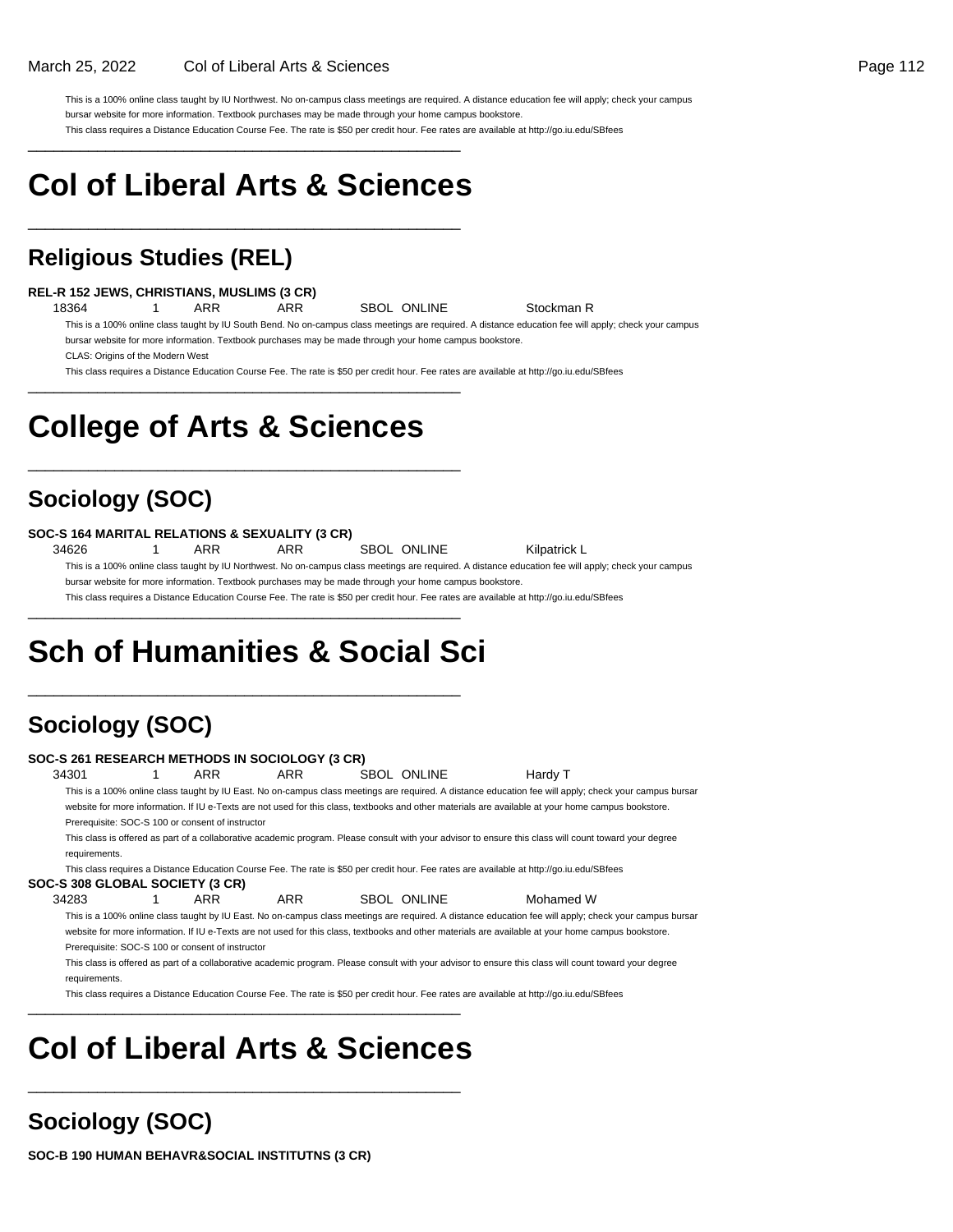### March 25, 2022 Col of Liberal Arts & Sciences **Page 113**

| <b>VT: THIS IS MY FUTURE!</b> |          |   |                                                                                                                                                                 |     |           |                  |             |                                                                                                                                                      |
|-------------------------------|----------|---|-----------------------------------------------------------------------------------------------------------------------------------------------------------------|-----|-----------|------------------|-------------|------------------------------------------------------------------------------------------------------------------------------------------------------|
| 19014                         | RSTR 8W1 |   | 10:00AM-12:45PM                                                                                                                                                 |     | MW        | <b>SBDW 1170</b> |             | Lucal B                                                                                                                                              |
|                               |          |   | Campuswide Gen Ed Common Core: Human Behavior and Social Institutions                                                                                           |     |           |                  |             |                                                                                                                                                      |
|                               |          |   |                                                                                                                                                                 |     |           |                  |             | This course has been approved to enforce the IU South Bend Attendance and Course Commitment Policy and the full text of this policy is available at: |
|                               |          |   | https://students.iusb.edu/registrar/policies/attendance.html                                                                                                    |     |           |                  |             |                                                                                                                                                      |
|                               |          |   | This First-Year Seminar class is intended for Freshmen who have completed 29 or fewer credit hours.                                                             |     |           |                  |             |                                                                                                                                                      |
|                               |          |   | This section reserved for students participating in the Guided Pathways Academy                                                                                 |     |           |                  |             |                                                                                                                                                      |
|                               |          |   | SOC-B 399 HUMAN BEHAVR&SOCIAL INSTITUTNS (3 CR)<br><b>VT: CONSUMER SOCIETY &amp; ENVIRONMENT</b>                                                                |     |           |                  |             |                                                                                                                                                      |
| 18799                         |          | 1 | 01:00PM-02:15PM                                                                                                                                                 |     | TR        | ARR              |             | Schrank Z                                                                                                                                            |
|                               |          |   |                                                                                                                                                                 |     |           |                  |             | This course has been approved to enforce the IU South Bend Attendance and Course Commitment Policy and the full text of this policy is available at: |
|                               |          |   | https://students.iusb.edu/registrar/policies/attendance.html                                                                                                    |     |           |                  |             |                                                                                                                                                      |
|                               |          |   | Campuswide Gen Ed Common Core: Human Behavior and Social Institutions                                                                                           |     |           |                  |             |                                                                                                                                                      |
|                               |          |   | SOC-S 161 PRINCIPLES OF SOCIOLOGY (3 CR)                                                                                                                        |     |           |                  |             |                                                                                                                                                      |
|                               |          |   | This class is part of the "Transfer Indiana" (transferIN) initiative. For additional information, link to http://www.transferin.net                             |     |           |                  |             |                                                                                                                                                      |
| 18456                         |          | 1 | ARR                                                                                                                                                             | ARR |           |                  | SBOL ONLINE | Schrank Z                                                                                                                                            |
|                               |          |   | Campuswide Gen Ed Contemporary Social Values: Diversity in United States Society                                                                                |     |           |                  |             |                                                                                                                                                      |
|                               |          |   |                                                                                                                                                                 |     |           |                  |             | This course has been approved to enforce the IU South Bend Attendance and Course Commitment Policy and the full text of this policy is available at: |
|                               |          |   | https://students.iusb.edu/registrar/policies/attendance.html<br>Online All course: 100% online taught asynchronously. No on-campus class meetings are required. |     |           |                  |             |                                                                                                                                                      |
|                               |          |   |                                                                                                                                                                 |     |           |                  |             | This class requires a Distance Education Course Fee. The rate is \$50 per credit hour. Fee rates are available at http://go.iu.edu/SBfees            |
| 32393                         |          | 1 | 10:00AM-11:15AM                                                                                                                                                 |     | <b>MW</b> | ARR              |             | McGuire G                                                                                                                                            |
|                               |          |   |                                                                                                                                                                 |     |           |                  |             | This course has been approved to enforce the IU South Bend Attendance and Course Commitment Policy and the full text of this policy is available at: |
|                               |          |   | https://students.iusb.edu/registrar/policies/attendance.html                                                                                                    |     |           |                  |             |                                                                                                                                                      |
|                               |          |   | Campuswide Gen Ed Contemporary Social Values: Diversity in United States Society                                                                                |     |           |                  |             |                                                                                                                                                      |
| 19015                         | RSTR 8W2 |   | 10:00AM-12:45PM                                                                                                                                                 |     | <b>MW</b> | <b>SBDW 1170</b> |             | Lucal B                                                                                                                                              |
|                               |          |   |                                                                                                                                                                 |     |           |                  |             | This course has been approved to enforce the IU South Bend Attendance and Course Commitment Policy and the full text of this policy is available at: |
|                               |          |   | https://students.iusb.edu/registrar/policies/attendance.html                                                                                                    |     |           |                  |             |                                                                                                                                                      |
|                               |          |   | This section reserved for students participating in the Guided Pathways Academy                                                                                 |     |           |                  |             |                                                                                                                                                      |
| 18374                         | RSTR 1   |   | Campuswide Gen Ed Contemporary Social Values: Diversity in United States Society<br>02:30PM-03:45PM                                                             |     | TR        | ARR              |             | Schrank Z                                                                                                                                            |
|                               |          |   | Campuswide Gen Ed Contemporary Social Values: Diversity in United States Society                                                                                |     |           |                  |             |                                                                                                                                                      |
|                               |          |   |                                                                                                                                                                 |     |           |                  |             | This course has been approved to enforce the IU South Bend Attendance and Course Commitment Policy and the full text of this policy is available at: |
|                               |          |   | https://students.iusb.edu/registrar/policies/attendance.html                                                                                                    |     |           |                  |             |                                                                                                                                                      |
| 18346                         |          | 1 | ARR                                                                                                                                                             | ARR |           |                  | SBOL ONLINE | McGuire G                                                                                                                                            |
|                               |          |   | Campuswide Gen Ed Contemporary Social Values: Diversity in United States Society                                                                                |     |           |                  |             |                                                                                                                                                      |
|                               |          |   |                                                                                                                                                                 |     |           |                  |             | This course has been approved to enforce the IU South Bend Attendance and Course Commitment Policy and the full text of this policy is available at: |
|                               |          |   | https://students.iusb.edu/registrar/policies/attendance.html                                                                                                    |     |           |                  |             |                                                                                                                                                      |
|                               |          |   | Online All course: 100% online taught asynchronously. No on-campus class meetings are required.                                                                 |     |           |                  |             |                                                                                                                                                      |
|                               |          |   |                                                                                                                                                                 |     |           |                  |             | This class requires a Distance Education Course Fee. The rate is \$50 per credit hour. Fee rates are available at http://go.iu.edu/SBfees            |
| 32394                         |          | 1 | SOC-S 335 RACE AND ETHNIC RELATIONS (3 CR)<br>02:30PM-03:45PM                                                                                                   |     | TR        | ARR              |             | Randall T                                                                                                                                            |
|                               |          |   | SOC-S 370 RESEARCH METHODS IN SOCIOLOGY (3 CR)                                                                                                                  |     |           |                  |             |                                                                                                                                                      |
| 18372                         | RSTR 1   |   | 10:00AM-11:15AM                                                                                                                                                 |     | TR.       | ARR              |             | <b>Blouin D</b>                                                                                                                                      |
|                               |          |   | Prereq: SOC-S 161 OR ANTH-E 105, ALEKS >=30                                                                                                                     |     |           |                  |             |                                                                                                                                                      |
|                               |          |   |                                                                                                                                                                 |     |           |                  |             | This course has been approved to enforce the IU South Bend Attendance and Course Commitment Policy and the full text of this policy is available at: |
|                               |          |   | https://students.iusb.edu/registrar/policies/attendance.html                                                                                                    |     |           |                  |             |                                                                                                                                                      |
|                               |          |   | Class meeting details will be provided by the instructor                                                                                                        |     |           |                  |             |                                                                                                                                                      |
|                               |          |   | This course has community-engaged assignments, which may include community-based research, projects or service.                                                 |     |           |                  |             |                                                                                                                                                      |
|                               |          |   | SOC-S 410 ADV TPCS: SOCIAL ORGANIZATION (3 CR)                                                                                                                  |     |           |                  |             |                                                                                                                                                      |
| <b>VT: WORK AND FAMILY</b>    |          |   |                                                                                                                                                                 |     |           |                  |             |                                                                                                                                                      |
| 18800                         |          | 1 | 02:30PM-03:45PM                                                                                                                                                 |     | MW        | ARR              |             | McGuire G                                                                                                                                            |
|                               |          |   |                                                                                                                                                                 |     |           |                  |             | This course has been approved to enforce the IU South Bend Attendance and Course Commitment Policy and the full text of this policy is available at: |
|                               |          |   | https://students.iusb.edu/registrar/policies/attendance.html<br>SOC-S 468 RESEARCH PROBLEMS IN SOCIOLOGY (1-3 CR)                                               |     |           |                  |             |                                                                                                                                                      |
| 17752                         | PERM 1   |   | <b>ARR</b>                                                                                                                                                      | ARR |           | ARR              |             | <b>Blouin D</b>                                                                                                                                      |
|                               |          |   |                                                                                                                                                                 |     |           |                  |             | This course has been approved to enforce the IU South Bend Attendance and Course Commitment Policy and the full text of this policy is available at: |
|                               |          |   | https://students.iusb.edu/registrar/policies/attendance.html                                                                                                    |     |           |                  |             |                                                                                                                                                      |
|                               |          |   | SOC-S 494 FIELD EXPERIENCE IN SOCIOLOGY (1-6 CR)                                                                                                                |     |           |                  |             |                                                                                                                                                      |
| 18225                         |          | 1 | ARR                                                                                                                                                             | ARR |           | ARR              |             | McGuire G                                                                                                                                            |
|                               |          |   |                                                                                                                                                                 |     |           |                  |             | This course has been approved to enforce the IU South Bend Attendance and Course Commitment Policy and the full text of this policy is available at: |
|                               |          |   | https://students.iusb.edu/registrar/policies/attendance.html                                                                                                    |     |           |                  |             |                                                                                                                                                      |
|                               |          |   | Prereq: SOC-S 161 or S 163 or ANTH-E 105 or N 190                                                                                                               |     |           |                  |             |                                                                                                                                                      |
|                               |          |   | SOC-S 495 INDIV READNGS/RES IN SOCIOLOGY (1-3 CR)                                                                                                               |     |           |                  |             |                                                                                                                                                      |
|                               |          |   | <b>VT: INDIV READINGS IN SOCIOLOGY</b>                                                                                                                          |     |           |                  |             |                                                                                                                                                      |
| 17753                         | PERM 1   |   | ARR                                                                                                                                                             | ARR |           | ARR              |             | <b>Blouin D</b>                                                                                                                                      |
|                               |          |   |                                                                                                                                                                 |     |           |                  |             | This course has been approved to enforce the IU South Bend Attendance and Course Commitment Policy and the full text of this policy is available at: |
|                               |          |   | https://students.iusb.edu/registrar/policies/attendance.html                                                                                                    |     |           |                  |             |                                                                                                                                                      |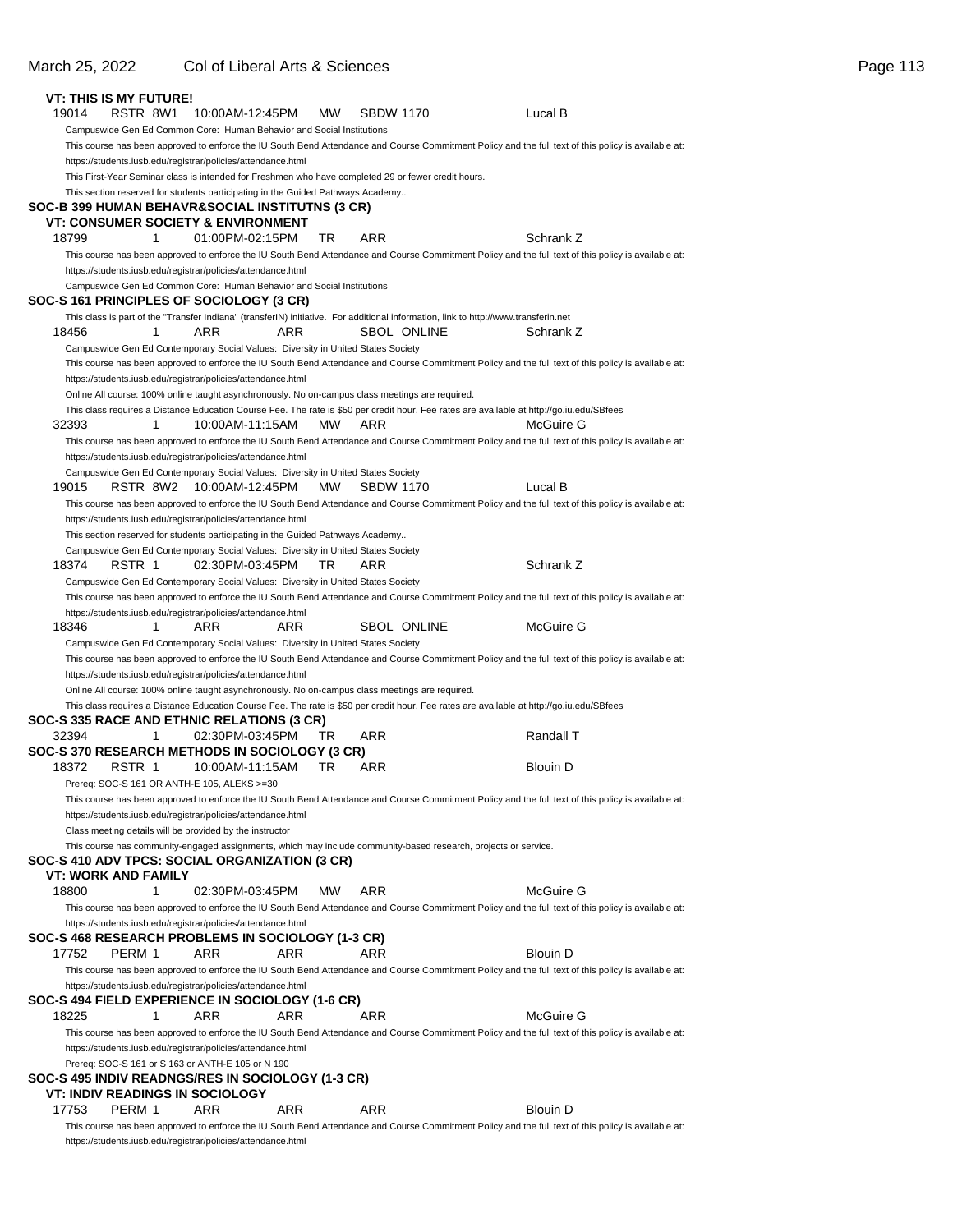**CROSSLISTED COURSES (999)**

#### **ANTHROPOLOGY (ANTH)**

ANTH-E 105 CULTURE & SOCIETY (3 CR) \_\_\_\_\_\_\_\_\_\_\_\_\_\_\_\_\_\_\_\_\_\_\_\_\_\_\_\_\_\_\_\_\_\_\_\_\_\_\_\_\_\_\_\_\_\_\_\_\_\_

## **College of Arts & Sciences**

\_\_\_\_\_\_\_\_\_\_\_\_\_\_\_\_\_\_\_\_\_\_\_\_\_\_\_\_\_\_\_\_\_\_\_\_\_\_\_\_\_\_\_\_\_\_\_\_\_\_

### **Spanish (SPAN)**

|                                    |        |            | SPAN-S 363 INTRO A LA CULTURA HISPANICA (3 CR)                                                                 |                    |                                                                                                                                                           |  |
|------------------------------------|--------|------------|----------------------------------------------------------------------------------------------------------------|--------------------|-----------------------------------------------------------------------------------------------------------------------------------------------------------|--|
| 35100                              | RSTR 1 | ARR        | <b>ARR</b>                                                                                                     | <b>SBOL ONLINE</b> | Garcia A                                                                                                                                                  |  |
|                                    |        |            |                                                                                                                |                    | This is a 100% online class taught by IU Northwest. No on-campus class meetings are required. A distance education fee will apply; check your campus      |  |
|                                    |        |            | bursar website for more information. Textbook purchases may be made through your home campus bookstore.        |                    |                                                                                                                                                           |  |
| <b>RAIN149</b>                     |        |            |                                                                                                                |                    |                                                                                                                                                           |  |
|                                    |        |            |                                                                                                                |                    | This class requires a Distance Education Course Fee. The rate is \$50 per credit hour. Fee rates are available at http://go.iu.edu/SBfees                 |  |
|                                    |        |            | <b>SPAN-T 510 SEC LANG ACQUISITION SPAN TCHG (3 CR)</b>                                                        |                    |                                                                                                                                                           |  |
| 34324                              |        | ARR        | ARR                                                                                                            | <b>SBOL ONLINE</b> | Solon M                                                                                                                                                   |  |
| Above class open to graduates only |        |            |                                                                                                                |                    |                                                                                                                                                           |  |
|                                    |        |            | This course is offered exclusively for Indiana Teachers enrolled in Collaborative Certificate Program.         |                    |                                                                                                                                                           |  |
|                                    |        |            |                                                                                                                |                    | If you have questions concerning this course, contact the instructor, Dr. Megan Solon by e-mailing msolon@iu.edu                                          |  |
|                                    |        |            |                                                                                                                |                    | This is a 100% online class taught by IU Bloomington. No on-campus class meetings are required. A distance education fee will apply; check your campus    |  |
|                                    |        |            |                                                                                                                |                    | bursar website for more information. If IU e-Texts are not used for this class, textbooks and other materials are available at your home campus bookstore |  |
|                                    |        |            |                                                                                                                |                    | This class is offered as part of a collaborative academic program. Please consult with your advisor to ensure this class will count toward your degree    |  |
| requirements                       |        |            |                                                                                                                |                    |                                                                                                                                                           |  |
|                                    |        |            |                                                                                                                |                    | This class requires a Distance Education Course Fee. The rate is \$50 per credit hour. Fee rates are available at http://go.iu.edu/SBfees                 |  |
|                                    |        |            | <b>SPAN-T 530 SPAN THRU CULTURAL EXPRESSIONS (3 CR)</b>                                                        |                    |                                                                                                                                                           |  |
| 34330                              | RSTR 1 | <b>ARR</b> | <b>ARR</b>                                                                                                     | SBOL ONLINE        | Johnson R                                                                                                                                                 |  |
| Above class open to graduates only |        |            |                                                                                                                |                    |                                                                                                                                                           |  |
|                                    |        |            | This course is offered exclusively for Indiana Teachers enrolled in Collaborative Certificate Program          |                    |                                                                                                                                                           |  |
|                                    |        |            | If you have questions concerning this course, contact the instructor, Rhi Johnson by e-mailing rhirjohn@iu.edu |                    |                                                                                                                                                           |  |
|                                    |        |            |                                                                                                                |                    | This is a 100% online class taught by IU Bloomington. No on-campus class meetings are required. A distance education fee will apply; check your campus    |  |
|                                    |        |            |                                                                                                                |                    | bursar website for more information. If IU e-Texts are not used for this class, textbooks and other materials are available at your home campus bookstore |  |
|                                    |        |            |                                                                                                                |                    | This class is offered as part of a collaborative academic program. Please consult with your advisor to ensure this class will count toward your degree    |  |
| requirements                       |        |            |                                                                                                                |                    |                                                                                                                                                           |  |
|                                    |        |            |                                                                                                                |                    | Above class meets 100% Online through Asynchronous instruction. For more information visit https://covid.iu.edu/learning-modes/index.html                 |  |
|                                    |        |            |                                                                                                                |                    | This class requires a Distance Education Course Fee. The rate is \$50 per credit hour. Fee rates are available at http://go.iu.edu/SBfees                 |  |
|                                    |        |            |                                                                                                                |                    |                                                                                                                                                           |  |

## **Sch of Humanities & Social Sci**

\_\_\_\_\_\_\_\_\_\_\_\_\_\_\_\_\_\_\_\_\_\_\_\_\_\_\_\_\_\_\_\_\_\_\_\_\_\_\_\_\_\_\_\_\_\_\_\_\_\_

### **Spanish (SPAN)**

#### **SPAN-S 360 INTRO TO HISPANIC LIT (3 CR)**

34085 1 ARR ARR SBOL ONLINE Taff C

This is a 100% online class taught by IU Kokomo. No on-campus class meetings are required. A distance education fee may apply; check your campus bursar website for more information. If IU e-Texts are not used for this class, textbooks and other materials are available through your home campus bookstore. This class is offered as part of a collaborative academic program. Please consult with your advisor to ensure this class will count toward your degree requirement

This class requires a Distance Education Course Fee. The rate is \$50 per credit hour. Fee rates are available at http://go.iu.edu/SBfees

## **Col of Liberal Arts & Sciences**

\_\_\_\_\_\_\_\_\_\_\_\_\_\_\_\_\_\_\_\_\_\_\_\_\_\_\_\_\_\_\_\_\_\_\_\_\_\_\_\_\_\_\_\_\_\_\_\_\_\_

\_\_\_\_\_\_\_\_\_\_\_\_\_\_\_\_\_\_\_\_\_\_\_\_\_\_\_\_\_\_\_\_\_\_\_\_\_\_\_\_\_\_\_\_\_\_\_\_\_\_

### **Spanish (SPAN)**

#### **SPAN-S 101 ELEMENTARY SPANISH I (3 CR)**

This class is part of the "Transfer Indiana" (transferIN) initiative. For additional information, link to http://www.transferin.net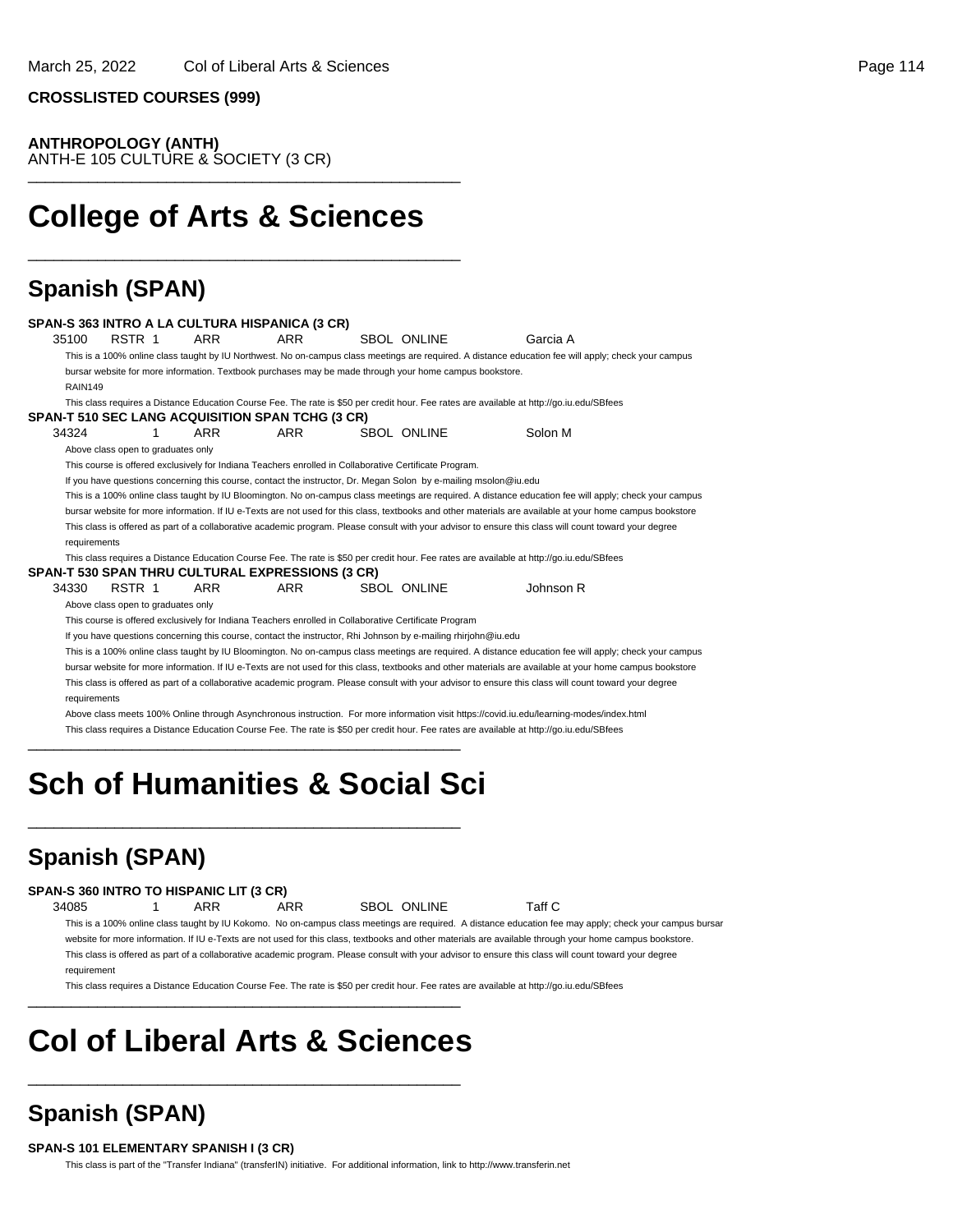#### 17754 1 01:00PM-02:15PM MW SBDW 1170 Monroe M This course has been approved to enforce the IU South Bend Attendance and Course Commitment Policy and the full text of this policy is available at: https://students.iusb.edu/registrar/policies/attendance.html The Academic Centers for Excellence offers tutoring for this course. For additional information and schedules, check online at https://students.iusb.edu/academic-success-programs/academic-centers-for-excellence/index.html. 18375 1 10:00AM-11:15AM MW SBDW 1150 Monroe M This course has been approved to enforce the IU South Bend Attendance and Course Commitment Policy and the full text of this policy is available at: https://students.iusb.edu/registrar/policies/attendance.html The Academic Centers for Excellence- Learning Center offers tutoring for this course. For a schedule of available tutors, stop by AI 122 or check online at: https://www.iusb.edu/tutoring 17983 8W2 10:00AM-12:30PM TR ARR **Hernando** J This course has been approved to enforce the IU South Bend Attendance and Course Commitment Policy and the full text of this policy is available at: https://students.iusb.edu/registrar/policies/attendance.html The Academic Centers for Excellence- Learning Center offers tutoring for this course. For a schedule of available tutors, stop by AI 122 or check online at: https://www.iusb.edu/tutoring 17755 1 11:30AM-12:45PM TR SBDW 1170 Monroe M This course has been approved to enforce the IU South Bend Attendance and Course Commitment Policy and the full text of this policy is available at: https://students.iusb.edu/registrar/policies/attendance.html The Academic Centers for Excellence offers tutoring for this course. For additional information and schedules, check online at https://students.iusb.edu/academic-success-programs/academic-centers-for-excellence/index.html. 18127 1 ARR ARR SBOL ONLINE Hebert-Annis C This course has been approved to enforce the IU South Bend Attendance and Course Commitment Policy and the full text of this policy is available at: https://students.iusb.edu/registrar/policies/attendance.html The Academic Centers for Excellence offers tutoring for this course. For additional information and schedules, check online at https://students.iusb.edu/academic-success-programs/academic-centers-for-excellence/index.html. Online All course: 100% online taught asynchronously. No on-campus class meetings are required. This class requires a Distance Education Course Fee. The rate is \$50 per credit hour. Fee rates are available at http://go.iu.edu/SBfees **SPAN-S 102 ELEMENTARY SPANISH 2 (3 CR)** This class is part of the "Transfer Indiana" (transferIN) initiative. For additional information, link to http://www.transferin.net 17920 RSTR 1 10:00AM-11:15AM MW SBDW 1260 Hebert-Annis C This course has been approved to enforce the IU South Bend Attendance and Course Commitment Policy and the full text of this policy is available at: https://students.iusb.edu/registrar/policies/attendance.html The Academic Centers for Excellence offers tutoring for this course. For additional information and schedules, check online at https://students.iusb.edu/academic-success-programs/academic-centers-for-excellence/index.html. Prereq: Span-S 101 with a C- or higher, placement exam score of 270 or higher, or instructor's permission 18231 RSTR 1 02:30PM-03:45PM TR ARR Monroe M This course has been approved to enforce the IU South Bend Attendance and Course Commitment Policy and the full text of this policy is available at: https://students.iusb.edu/registrar/policies/attendance.html The Academic Centers for Excellence offers tutoring for this course. For additional information and schedules, check online at https://students.iusb.edu/academic-success-programs/academic-centers-for-excellence/index.html. Prereq: Span-S 101 with a C- or higher, placement exam score of 270 or higher, or instructor's permission 17756 RSTR 1 ARR ARR SBOL ONLINE Hebert-Annis C This course has been approved to enforce the IU South Bend Attendance and Course Commitment Policy and the full text of this policy is available at: https://students.iusb.edu/registrar/policies/attendance.html The Academic Centers for Excellence offers tutoring for this course. For additional information and schedules, check online at https://students.iusb.edu/academic-success-programs/academic-centers-for-excellence/index.html. Prereq: Span-S 101 with a C- or higher, placement exam score of 270 or higher, or instructor's permission Online All course: 100% online taught asynchronously. No on-campus class meetings are required. This class requires a Distance Education Course Fee. The rate is \$50 per credit hour. Fee rates are available at http://go.iu.edu/SBfees **SPAN-S 203 SECOND YEAR SPANISH 1 (3 CR)** This class is part of the "Transfer Indiana" (transferIN) initiative. For additional information, link to http://www.transferin.net 17757 RSTR 1 01:00PM-02:15PM TR SBDW 1170 Hernando J This course has been approved to enforce the IU South Bend Attendance and Course Commitment Policy and the full text of this policy is available at: https://students.iusb.edu/registrar/policies/attendance.html The Academic Centers for Excellence offers tutoring for this course. For additional information and schedules, check online athttps://students.jusb.edu/academic-success-programs/academic-centers-for-excellence/index.html. Prereq: Span-S 102 with a C- or higher, placement exam score of 346 or higher, or instructor's permission. Attendance in language laboratory required 18270 RSTR 1 10:00AM-11:15AM TR ARR Barrau O This course has been approved to enforce the IU South Bend Attendance and Course Commitment Policy and the full text of this policy is available at: https://students.iusb.edu/registrar/policies/attendance.html The Academic Centers for Excellence offers tutoring for this course. For additional information and schedules, check online at https://students.iusb.edu/academic-success-programs/academic-centers-for-excellence/index.html. Prereq: Span-S 102 with a C- or higher, placement exam score of 346 or higher, or instructor's permission. Attendance in language laboratory required 18376 RSTR 1 ARR ARR SBOL ONLINE Hebert-Annis C This course has been approved to enforce the IU South Bend Attendance and Course Commitment Policy and the full text of this policy is available at: https://students.iusb.edu/registrar/policies/attendance.html The Academic Centers for Excellence offers tutoring for this course. For additional information and schedules, check online at https://students.iusb.edu/academic-success-programs/academic-centers-for-excellence/index.html.

March 25, 2022 Col of Liberal Arts & Sciences Page 115

Online All course: 100% online taught asynchronously. No on-campus class meetings are required.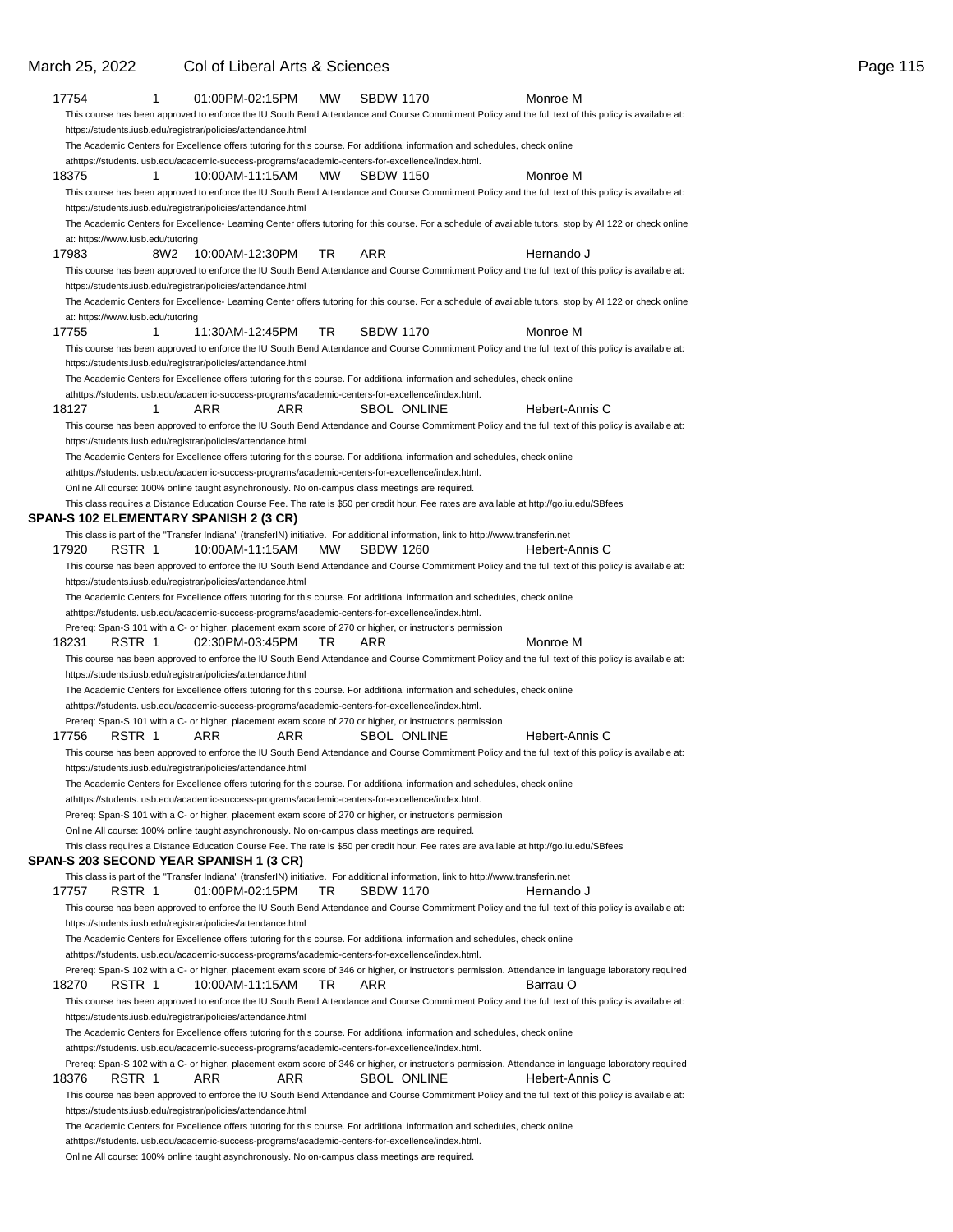March 25, 2022 Col of Liberal Arts & Sciences Page 116 Prereq: Span-S 102 with a C- or higher, placement exam score of 346 or higher, or instructor's permission. Attendance in language laboratory required This class requires a Distance Education Course Fee. The rate is \$50 per credit hour. Fee rates are available at http://go.iu.edu/SBfees **SPAN-S 204 SECOND YEAR SPANISH 2 (3 CR)** This class is part of the "Transfer Indiana" (transferIN) initiative. For additional information, link to http://www.transferin.net 17758 RSTR 1 11:30AM-12:45PM TR ARR Sarrau O The Academic Centers for Excellence offers tutoring for this course. For additional information and schedules, check online at https://students.iusb.edu/academic-success-programs/academic-centers-for-excellence/index.html. This course has been approved to enforce the IU South Bend Attendance and Course Commitment Policy and the full text of this policy is available at: https://students.iusb.edu/registrar/policies/attendance.html Prereq: Span-S 203 with a C- or higher, placement exam score of 427 or higher, or instructor's permission. Attendance in language laboratory required This class requires a Foreign Lang Fluency Asmt Fee. Current rates are available at http://go.iu.edu/SBfees 18714 RSTR 1 ARR ARR SBOL ONLINE Fong-Morgan B The Academic Centers for Excellence offers tutoring for this course. For additional information and schedules, check online athttps://students.jusb.edu/academic-success-programs/academic-centers-for-excellence/index.html. This course has been approved to enforce the IU South Bend Attendance and Course Commitment Policy and the full text of this policy is available at: https://students.iusb.edu/registrar/policies/attendance.html Prereq: Span-S 203 with a C- or higher, placement exam score of 427 or higher, or instructor's permission. Attendance in language laboratory required This class requires a Distance Education Course Fee. The rate is \$50 per credit hour. Fee rates are available at http://go.iu.edu/SBfees Online All course: 100% online taught asynchronously. No on-campus class meetings are required. This class requires a Foreign Lang Fluency Asmt Fee. Current rates are available at http://go.iu.edu/SBfees **SPAN-S 275 HISPANIC CULTR & CONVERSATION (3 CR)** 17759 RSTR 1 01:00PM-02:15PM MW SBDW 1180 Jones H Pre-2005 General Education LAS: World Culture Does not fulfill CLAS Language Requirement Campuswide Gen Ed Contemporary Social Values: Non-Western Cultures This course has been approved to enforce the IU South Bend Attendance and Course Commitment Policy and the full text of this policy is available at: https://students.iusb.edu/registrar/policies/attendance.html This course has community-engaged assignments, which may include community-based research, projects or service. NEED SPAN-S 204, or SPAN-S 206, or placement. exam score of 427 or higher or instructor's permission. Note: it is strongly advised taking this class concurrently with SPAN-S 313. Community Engaged Component Campuswide Gen Ed Contemporary Social Values: Global Cultures, effective Fall 2021 **SPAN-S 313 WRITING SPANISH 1 (3 CR)** 17802 RSTR 1 02:30PM-03:45PM TR ARR Barrau O NEED SPAN-S 204, or SPAN-S 206, or placement exam score of 427 or higher. Note: it is strongly advised to take this class concurrently with SPAN-S 275. **SPAN-S 360 INTRO TO HISPANIC LIT (3 CR)** 32770 PERM 1 04:00PM-05:15PM TR ARR **Hernando** J Consent of Instructor required Need SPAN-S 204 or SPAN-S 206 **SPAN-S 412 SPAN AMERICA:CULTURAL CONTEXT (3 CR)** 18801 1 ARR ARR SBOL ONLINE Fong-Morgan B This class requires a Distance Education Course Fee. The rate is \$50 per credit hour. Fee rates are available at http://go.iu.edu/SBfees This is a 100% online class taught by IU South Bend. No on-campus class meetings are required. A distance education fee will apply; check your campus bursar website for more information. Textbook purchases may be made through your home campus bookstore. This class is offered as part of a collaborative academic program. Please consult with your advisor to ensure this class will count toward your degree requirements. Campuswide Gen Ed Contemporary Social Values: Non-Western Cultures Recommended: a Spanish class at the 300 or 400 level. This class fulfills the Information Literacy General Education Requirement Campuswide Gen Ed Contemporary Social Values: Global Cultures, effective Fall 2021 34716 RSTR 1 ARR ARR SBOL ONLINE Fong-Morgan B This class requires a Distance Education Course Fee. The rate is \$50 per credit hour. Fee rates are available at http://go.iu.edu/SBfees Online All course: 100% online taught asynchronously. No on-campus class meetings are required. **SPAN-S 470 WOMAN & HISPANIC LITERATURE (3 CR)** 32769 1 02:30PM-03:45PM TR ARR Barrau O **SPAN-S 495 HISPANIC COLLOQUIUM (1 CR)** 18345 PERM 1 ARR ARR ARR Fong-Morgan B To complete the STAMP proficiency exam This class requires a Foreign Lang Fluency Asmt Fee. Current rates are available at http://go.iu.edu/SBfees \_\_\_\_\_\_\_\_\_\_\_\_\_\_\_\_\_\_\_\_\_\_\_\_\_\_\_\_\_\_\_\_\_\_\_\_\_\_\_\_\_\_\_\_\_\_\_\_\_\_

## **School of Liberal Arts**

### **Spanish (SPAN)**

\_\_\_\_\_\_\_\_\_\_\_\_\_\_\_\_\_\_\_\_\_\_\_\_\_\_\_\_\_\_\_\_\_\_\_\_\_\_\_\_\_\_\_\_\_\_\_\_\_\_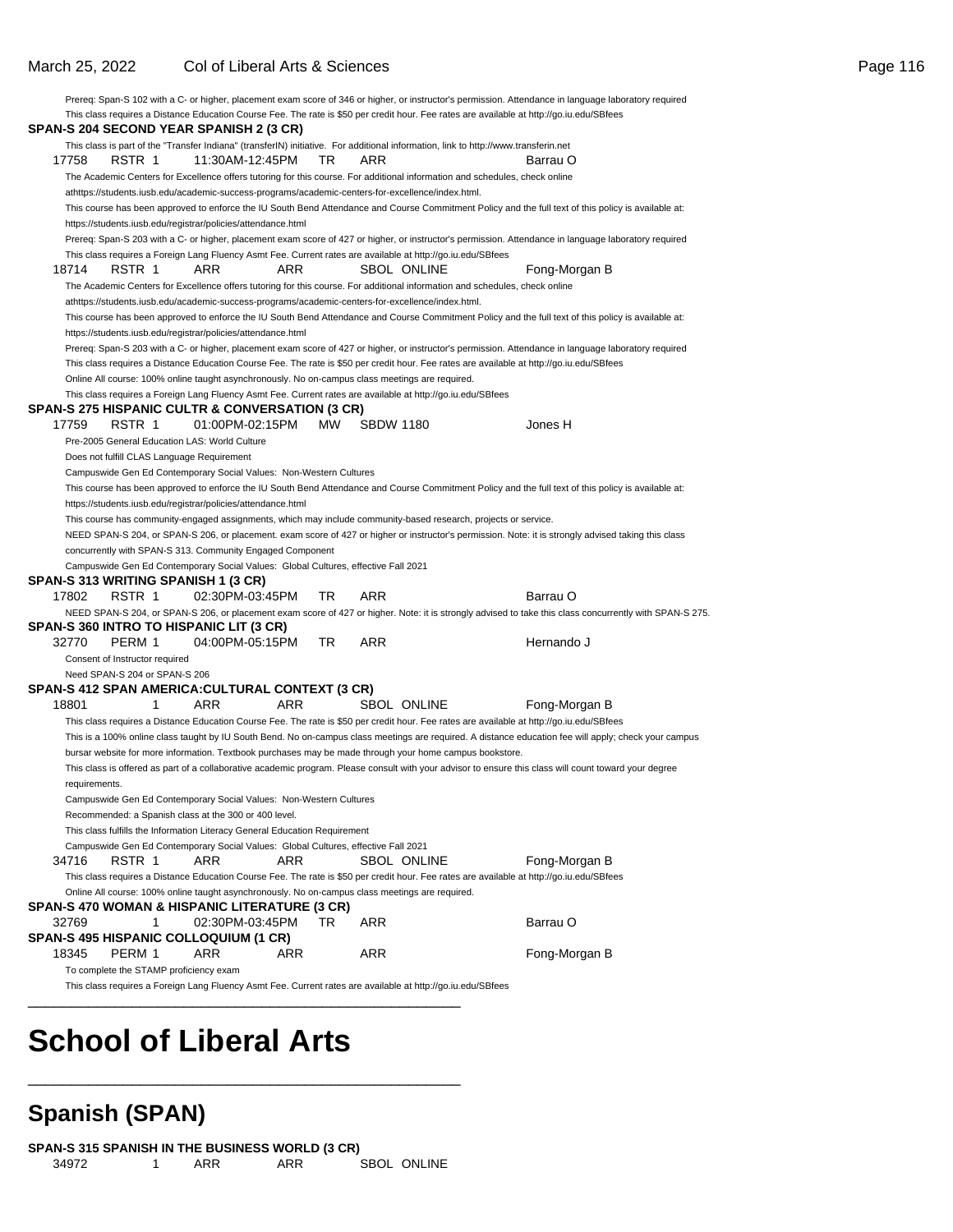This is a 100% online class taught by IUPUI. No on-campus class meetings are required. A distance education fee will apply; check your campus bursar

website for more information. Textbook purchases may be made through your home campus bookstore.

This class is offered as part of a collaborative academic program. Please consult with your advisor to ensure this class will count toward your degree requirements

This class requires a Distance Education Course Fee. The rate is \$50 per credit hour. Fee rates are available at http://go.iu.edu/SBfees

|                                                                    |     | SPAN-S 319 SPANISH FOR HLTH CARE PERSNL (3 CR)                                                   |             |                                                                                                                                                        |
|--------------------------------------------------------------------|-----|--------------------------------------------------------------------------------------------------|-------------|--------------------------------------------------------------------------------------------------------------------------------------------------------|
| 34991                                                              | ARR | ARR                                                                                              | SBOL ONLINE | Carlstrand J                                                                                                                                           |
|                                                                    |     |                                                                                                  |             | This is a 100% online class taught by IUPUI. No on-campus class meetings are required. A distance education fee will apply; check your campus bursar   |
|                                                                    |     | website for more information. Textbook purchases may be made through your home campus bookstore. |             |                                                                                                                                                        |
|                                                                    |     |                                                                                                  |             | This class is offered as part of a collaborative academic program. Please consult with your advisor to ensure this class will count toward your degree |
| requirements                                                       |     |                                                                                                  |             |                                                                                                                                                        |
|                                                                    |     |                                                                                                  |             | This class requires a Distance Education Course Fee. The rate is \$50 per credit hour. Fee rates are available at http://qo.iu.edu/SBfees              |
|                                                                    |     | SPAN-S 323 INTRO TO TRANSLATING SPAN/ENGL (3 CR)                                                 |             |                                                                                                                                                        |
| 35016                                                              | ARR | ARR                                                                                              | SBOL ONLINE | Mallorqui Ruscalleda E                                                                                                                                 |
| Strongly recommended: S204 or equivalent.                          |     |                                                                                                  |             |                                                                                                                                                        |
|                                                                    |     |                                                                                                  |             | This is a 100% online class taught by IUPUI. No on-campus class meetings are required. A distance education fee will apply; check your campus bursar   |
|                                                                    |     | website for more information. Textbook purchases may be made through your home campus bookstore. |             |                                                                                                                                                        |
|                                                                    |     |                                                                                                  |             | This class is offered as part of a collaborative academic program. Please consult with your advisor to ensure this class will count toward your degree |
| requirements                                                       |     |                                                                                                  |             |                                                                                                                                                        |
|                                                                    |     |                                                                                                  |             | This class meets the EXPERIENTIAL LEARNING standard of the IUPUI RISE Challenge (Research, International Study, Service and Experiential Learning). To |
| learn more about the RISE Challenge, go to https://rise.iupui.edu/ |     |                                                                                                  |             |                                                                                                                                                        |
|                                                                    |     |                                                                                                  |             | This class requires a Distance Education Course Fee. The rate is \$50 per credit hour. Fee rates are available at http://go.iu.edu/SBfees              |
|                                                                    |     |                                                                                                  |             |                                                                                                                                                        |

## **Col of Liberal Arts & Sciences**

\_\_\_\_\_\_\_\_\_\_\_\_\_\_\_\_\_\_\_\_\_\_\_\_\_\_\_\_\_\_\_\_\_\_\_\_\_\_\_\_\_\_\_\_\_\_\_\_\_\_

### **Sustainability Studies (SUST)**

#### **SUST-S 201 FOUNDATIONS OF SUSTAINABILITY (3 CR)** 17991 1 ARR ARR SBOL ONLINE Shockey M This class requires a Distance Education Course Fee. The rate is \$50 per credit hour. Fee rates are available at http://go.iu.edu/SBfees This is a 100% online class taught by IU South Bend. No on-campus class meetings are required. A distance education fee will apply; check your campus bursar website for more information. Textbook purchases may be made through your home campus bookstore. This class is offered as part of a collaborative academic program. Please consult with your advisor to ensure this class will count toward your degree requirements. **SUST-S 360 TPCS IN SUSTAINABILITY STUDIES (3 CR) VT: ART AND SUSTAINABILITY** 18870 1 11:30AM-03:00PM MW SBAA 130 This class requires a Laboratory Fee. Current rates are available at http://go.iu.edu/SBfees Above Section may open during Registration if needed **SUST-S 495 DRCTD READGS IN SUSTAINABILITY (3 CR)** 17992 PERM 1 ARR ARR ARR Shockey M Prereq: SUST-S201 and permission of instructor. **SUST-S 496 RESEARCH IN SUSTAINABILITY (1-3 CR)** 17993 PERM 1 ARR ARR ARR ARR Shockey M Prereq: SUST S201 and permission of instructor. **SUST-S 501 SUSTAINABILITY STRATEGIES (3 CR)** 32353 PERM 1 05:30PM-08:00PM T ARR Shockey M This course has community-engaged assignments, which may include community-based research, projects or service. Consent of Instructor required **GRADUATE COURSES (20) SUST-S 660 SUST & BUILT ENVIRONMENT (3 CR)** 18167 PERM 1 ARR ARR ARR Marr D P: SUST-S 501 or SUST-S 520 and permission from the instructor.

|       |                                          |     | P: SUST-S 501 or SUST-S 520 and permission from the instructor. |     |           |
|-------|------------------------------------------|-----|-----------------------------------------------------------------|-----|-----------|
|       |                                          |     | SUST-S 691 SUSTAINABILITY INTERNSHIP (3 CR)                     |     |           |
|       | 18252 PERM 1                             | ARR | ARR                                                             | ARR | Marr D    |
|       |                                          |     | P: SUST-S 501 or SUST-S 520 and permission from the instructor. |     |           |
|       |                                          |     | SUST-S 694 PROF DEV SUSTAIN LDRSHIP (1 CR)                      |     |           |
|       | 18294 PERM 1 ARR                         |     | ARR                                                             | ARR | Shockey M |
|       |                                          |     | P: SUST-S 501 or SUST-S 520 and permission from the instructor. |     |           |
|       |                                          |     | SUST-S 695 IND STUDY SUSTAIN LDRSHIP (1-3 CR)                   |     |           |
| 18251 | PERM 1                                   | ARR | ARR                                                             | ARR | Shockey M |
|       | Permission from the instructor required. |     |                                                                 |     |           |
|       |                                          |     |                                                                 |     |           |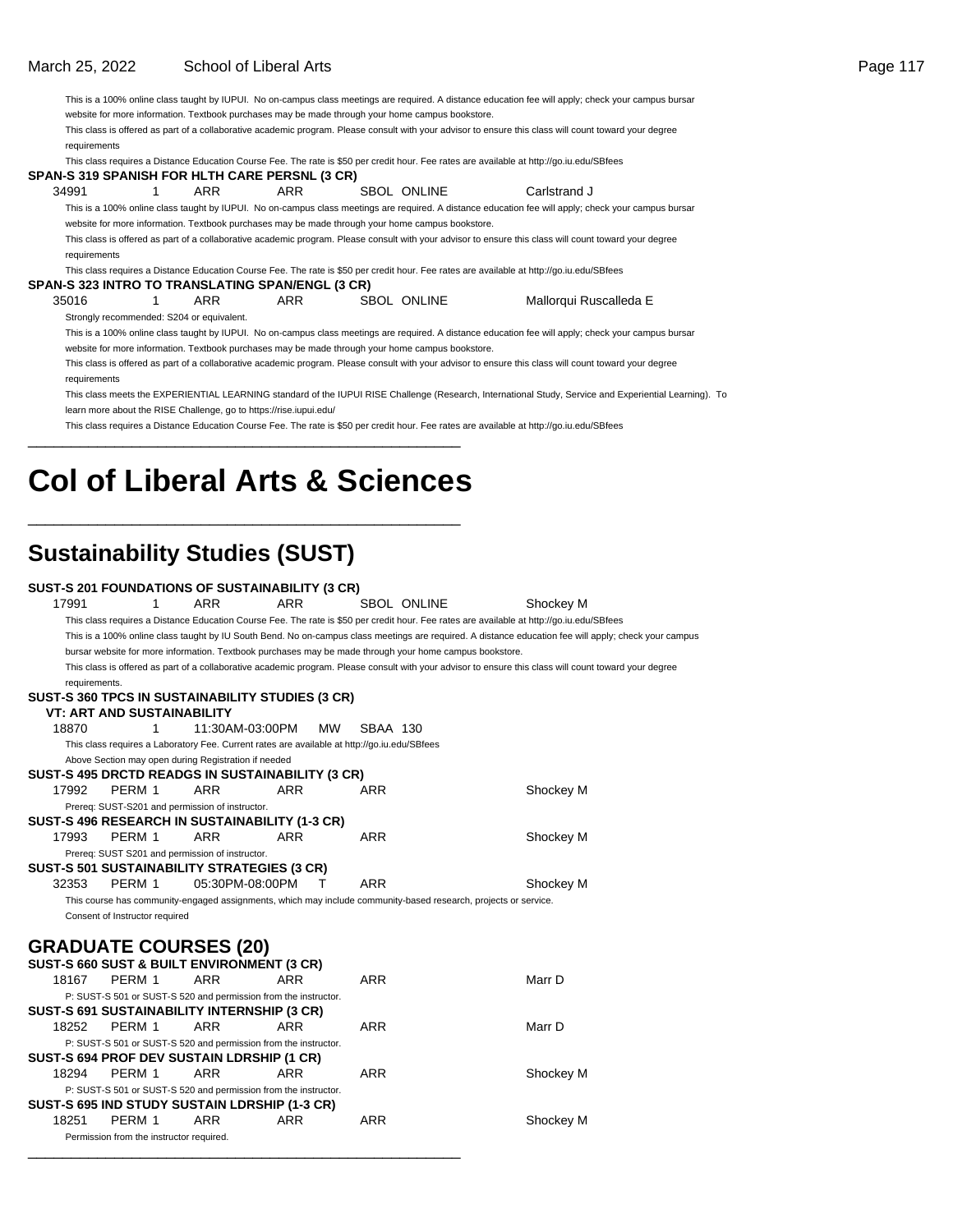## **Sch of Natural Science & Math**

\_\_\_\_\_\_\_\_\_\_\_\_\_\_\_\_\_\_\_\_\_\_\_\_\_\_\_\_\_\_\_\_\_\_\_\_\_\_\_\_\_\_\_\_\_\_\_\_\_\_

### **Sustainability Studies (SUST)**

#### **SUST-C 350 SUSTAINABILITY IN ARTS & HUM (3 CR)**

**VT: MUSIC AND THE ENVIRONMENT**

34297 1 ARR ARR SBOL ONLINE Froebe N

This is a 100% online class taught by IU East. No on-campus class meetings are required. A distance education fee will apply; check your campus bursar website for more information. If IU e-Texts are not used for this class, textbooks and other materials are available at your home campus bookstore. Cross-listed with MUS-Z 320 at East

This class is offered as part of a collaborative academic program. Please consult with your advisor to ensure this class will count toward your degree requirements.

This class requires a Distance Education Course Fee. The rate is \$50 per credit hour. Fee rates are available at http://go.iu.edu/SBfees \_\_\_\_\_\_\_\_\_\_\_\_\_\_\_\_\_\_\_\_\_\_\_\_\_\_\_\_\_\_\_\_\_\_\_\_\_\_\_\_\_\_\_\_\_\_\_\_\_\_

## **College of Arts & Sciences**

### **Women's and Gender Studies (WGS)**

\_\_\_\_\_\_\_\_\_\_\_\_\_\_\_\_\_\_\_\_\_\_\_\_\_\_\_\_\_\_\_\_\_\_\_\_\_\_\_\_\_\_\_\_\_\_\_\_\_\_

#### **WGS-W 200 WOMEN IN SOCIETY-INTRO TO WGS (3 CR)**

34618 1 ARR ARR SBOL ONLINE Huey J This is a 100% online class taught by IU Northwest. No on-campus class meetings are required. A distance education fee will apply; check your campus bursar website for more information. Textbook purchases may be made through your home campus bookstore.

This class requires a Distance Education Course Fee. The rate is \$50 per credit hour. Fee rates are available at http://go.iu.edu/SBfees \_\_\_\_\_\_\_\_\_\_\_\_\_\_\_\_\_\_\_\_\_\_\_\_\_\_\_\_\_\_\_\_\_\_\_\_\_\_\_\_\_\_\_\_\_\_\_\_\_\_

## **Col of Liberal Arts & Sciences**

\_\_\_\_\_\_\_\_\_\_\_\_\_\_\_\_\_\_\_\_\_\_\_\_\_\_\_\_\_\_\_\_\_\_\_\_\_\_\_\_\_\_\_\_\_\_\_\_\_\_

### **Women's and Gender Studies (WGS)**

|       |                        |   | WGS-B 190 HUMAN BEHAVIOR AND SOCIAL INST (3 CR)                                  |           |                                                                                                              |                                                                                                                                                      |
|-------|------------------------|---|----------------------------------------------------------------------------------|-----------|--------------------------------------------------------------------------------------------------------------|------------------------------------------------------------------------------------------------------------------------------------------------------|
|       |                        |   | <b>VT: COMING TO AM: RACE, GEN &amp; MIGR</b>                                    |           |                                                                                                              |                                                                                                                                                      |
| 32395 | RSTR 1                 |   | 01:00PM-02:15PM                                                                  | <b>MW</b> | <b>ARR</b>                                                                                                   | Gerken C                                                                                                                                             |
|       |                        |   | Campuswide Gen Ed Common Core: Human Behavior and Social Institutions            |           |                                                                                                              |                                                                                                                                                      |
|       |                        |   |                                                                                  |           | This First-Year Seminar class is intended for Freshmen who have completed 29 or fewer credit hours.          |                                                                                                                                                      |
|       |                        |   | Complete topic: Coming to America, Race, Gender and Migration                    |           |                                                                                                              |                                                                                                                                                      |
|       |                        |   | WGS-N 190 BIOLOGY OF WOMEN (3 CR)                                                |           |                                                                                                              |                                                                                                                                                      |
| 18432 |                        |   | 02:30PM-03:45PM                                                                  | TR.       | SBEA 1013                                                                                                    | Cash-Clark C                                                                                                                                         |
|       |                        |   | Campuswide Gen Ed Common Core: The Natural World                                 |           |                                                                                                              |                                                                                                                                                      |
|       |                        |   | WGS-P 391 PSYCH OF GND RACE & ETHNICITY (3 CR)                                   |           |                                                                                                              |                                                                                                                                                      |
| 32396 |                        | 1 | 04:00PM-05:15PM                                                                  | TR.       | ARR                                                                                                          | Bryant D                                                                                                                                             |
|       |                        |   |                                                                                  |           | Some classes may be held off campus at the Civil Rights Heritage Center, 1040 West Washington South Bend, IN |                                                                                                                                                      |
|       |                        |   | WGS-T 190 LITERARY & INTELLECTL TRADITNS (3 CR)                                  |           |                                                                                                              |                                                                                                                                                      |
|       |                        |   | <b>VT: REACTING TO THE PAST, SEX WARS</b>                                        |           |                                                                                                              |                                                                                                                                                      |
| 18095 | RSTR 1                 |   | 11:30AM-12:45PM                                                                  | TR.       | <b>SBDW 1260</b>                                                                                             | Lidinsky A                                                                                                                                           |
|       |                        |   | Campuswide Gen Ed Common Core: Literary and Intellectual Traditions              |           |                                                                                                              |                                                                                                                                                      |
|       |                        |   | Complete topic: Reacting to the Past, Sex Wars and Other Social Revolutions      |           |                                                                                                              |                                                                                                                                                      |
|       |                        |   |                                                                                  |           | This First-Year Seminar class is intended for Freshmen who have completed 29 or fewer credit hours.          |                                                                                                                                                      |
|       | <b>VT: BAD MOTHERS</b> |   |                                                                                  |           |                                                                                                              |                                                                                                                                                      |
| 18689 |                        |   | 08:30AM-09:45AM                                                                  | TR.       | <b>ARR</b>                                                                                                   | He C                                                                                                                                                 |
|       |                        |   | Campuswide Gen Ed Common Core: Literary and Intellectual Traditions              |           |                                                                                                              |                                                                                                                                                      |
|       |                        |   | WGS-W 100 GENDER STUDIES (3 CR)                                                  |           |                                                                                                              |                                                                                                                                                      |
| 17789 |                        | 1 | 01:00PM-02:15PM                                                                  | TR.       | <b>ARR</b>                                                                                                   | Heller D                                                                                                                                             |
|       |                        |   | Campuswide Gen Ed Contemporary Social Values: Diversity in United States Society |           |                                                                                                              |                                                                                                                                                      |
|       |                        |   |                                                                                  |           |                                                                                                              | This course has been approved to enforce the IU South Bend Attendance and Course Commitment Policy and the full text of this policy is available at: |
|       |                        |   | https://students.iusb.edu/registrar/policies/attendance.html                     |           |                                                                                                              |                                                                                                                                                      |
|       |                        |   | WGS-W 299 RES METHODS IN WOMEN'S STUDIES (3 CR)                                  |           |                                                                                                              |                                                                                                                                                      |
| 18073 |                        |   | 10:00AM-11:15AM                                                                  | TR.       | ARR                                                                                                          | Blouin D                                                                                                                                             |
|       |                        |   |                                                                                  |           |                                                                                                              | This course has been approved to enforce the IU South Bend Attendance and Course Commitment Policy and the full text of this policy is available at: |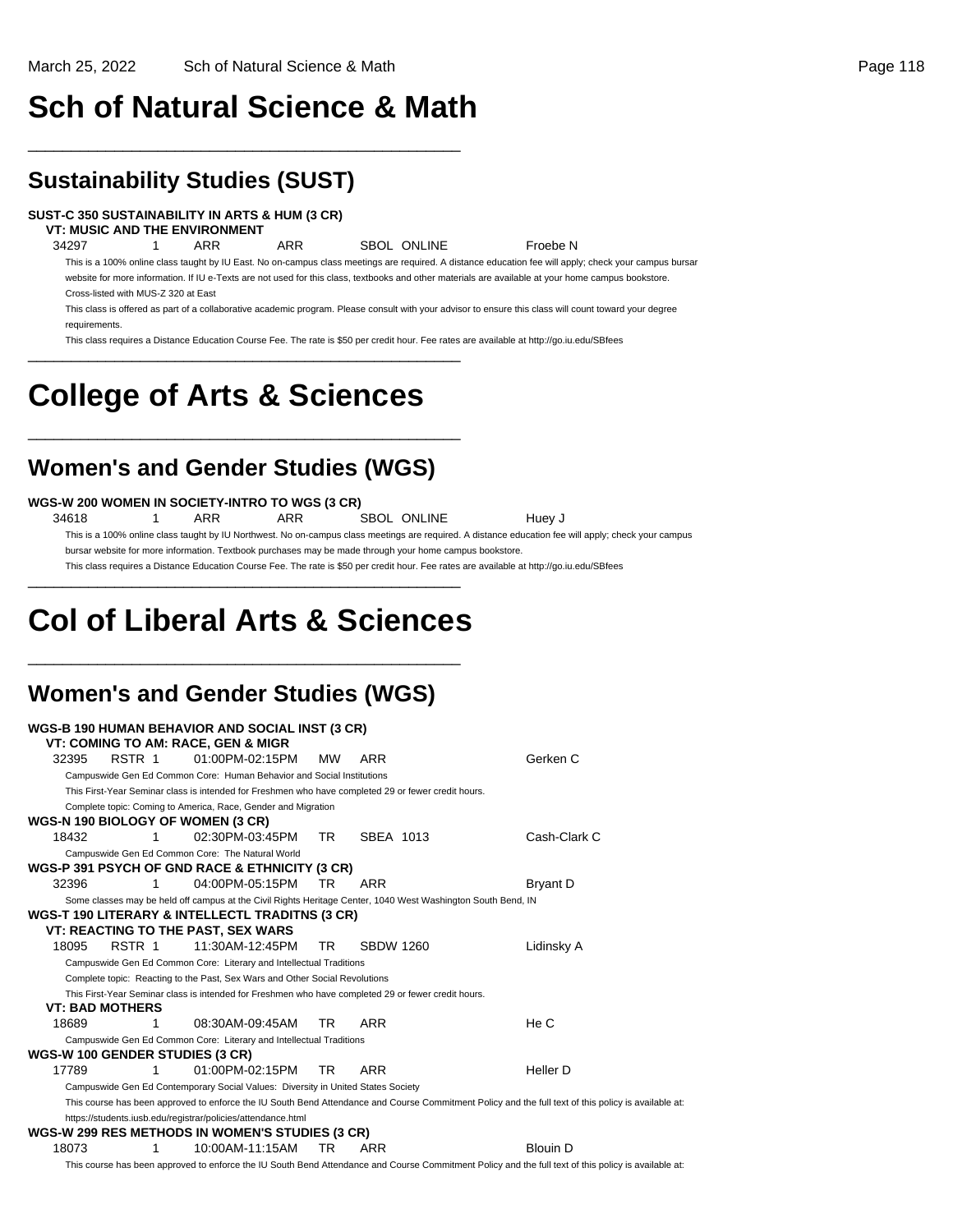\_\_\_\_\_\_\_\_\_\_\_\_\_\_\_\_\_\_\_\_\_\_\_\_\_\_\_\_\_\_\_\_\_\_\_\_\_\_\_\_\_\_\_\_\_\_\_\_\_\_

|                                                   | https://students.iusb.edu/registrar/policies/attendance.html                       |     |                    |  |                                                                                                                 |          |  |  |  |  |
|---------------------------------------------------|------------------------------------------------------------------------------------|-----|--------------------|--|-----------------------------------------------------------------------------------------------------------------|----------|--|--|--|--|
|                                                   | Prereq: WGS-W 100                                                                  |     |                    |  |                                                                                                                 |          |  |  |  |  |
|                                                   |                                                                                    |     |                    |  | This course has community-engaged assignments, which may include community-based research, projects or service. |          |  |  |  |  |
|                                                   | WGS-W 301 INTRNTNL PERSPECTIVES ON WOMEN (3 CR)                                    |     |                    |  |                                                                                                                 |          |  |  |  |  |
| 18381                                             |                                                                                    |     | 10:00AM-11:15AM MW |  | <b>SBDW 1165</b>                                                                                                | Gerken C |  |  |  |  |
|                                                   | Campuswide Gen Ed Contemporary Social Values: Non-Western Cultures                 |     |                    |  |                                                                                                                 |          |  |  |  |  |
|                                                   | Campuswide Gen Ed Contemporary Social Values: Global Cultures, effective Fall 2021 |     |                    |  |                                                                                                                 |          |  |  |  |  |
|                                                   | WGS-W 480 WGS PRACTICUM (3 CR)                                                     |     |                    |  |                                                                                                                 |          |  |  |  |  |
| 18074                                             | PFRM 1                                                                             | ARR | ARR                |  | ARR                                                                                                             | Gerken C |  |  |  |  |
|                                                   | Prereg: WGS-W 100                                                                  |     |                    |  |                                                                                                                 |          |  |  |  |  |
|                                                   | Consent of Instructor required                                                     |     |                    |  |                                                                                                                 |          |  |  |  |  |
| WGS-W 495 READINGS & RSCH-GENDER STUDIES (1-3 CR) |                                                                                    |     |                    |  |                                                                                                                 |          |  |  |  |  |
| 18145                                             | PFRM 1                                                                             | ARR | ARR                |  | ARR                                                                                                             | Gerken C |  |  |  |  |
|                                                   | Consent of Instructor required                                                     |     |                    |  |                                                                                                                 |          |  |  |  |  |

### **Liberal Studies (LBST)**

|       |       | <b>LBST-D 501 HUMANITIES SEMINAR (3 CR)</b>                    |                 |            |                  |            |
|-------|-------|----------------------------------------------------------------|-----------------|------------|------------------|------------|
|       |       | <b>VT: AMERICAN BERSERK: US SINCE 194</b>                      |                 |            |                  |            |
| 32399 |       | 1                                                              | 05:30PM-08:00PM | т          | <b>ARR</b>       | Nashel J   |
|       |       | LBST-D 503 SCIENCE SEMINAR (3 CR)                              |                 |            |                  |            |
|       |       | <b>VT: CERTAINTY, UNCERTAINTY&amp; SCIENCE</b>                 |                 |            |                  |            |
|       | 18492 | PERM 1                                                         | 05:30PM-08:00PM | W          | <b>ARR</b>       | Ananth M   |
|       |       | Complete Topic: Certainty, Uncertainty, Advancement of Science |                 |            |                  |            |
|       |       | LBST-D 510 INTRO TO GRAD LIBERAL STUDIES (3 CR)                |                 |            |                  |            |
|       | 17827 | PERM 1                                                         | 07:00PM-09:30PM | м          | <b>SBDW 2260</b> | Lidinsky A |
|       |       | LBST-D 594 LIBERAL STDS DIRECTED READINGS (1-3 CR)             |                 |            |                  |            |
|       |       | 17828 PERM 1                                                   | ARR             | <b>ARR</b> | <b>ARR</b>       | Lidinsky A |
|       |       | LBST-D 594 LIBERAL STDS DIRECTED READINGS (1-2 CR)             |                 |            |                  |            |
|       | 18108 | PERM 1                                                         | <b>ARR</b>      | <b>ARR</b> | <b>ARR</b>       | Lidinsky A |
|       |       | LBST-D 594 LIBERAL STDS DIRECTED READINGS (1 CR)               |                 |            |                  |            |
|       |       | <b>VT: WRITING WORKSHOP-MLS STUDENTS</b>                       |                 |            |                  |            |
|       | 18109 | PERM 1                                                         | ARR             | <b>ARR</b> | ARR              | Lidinsky A |
|       |       | LBST-D 596 LIBERAL STUDIES INDPT RESEARCH (1-3 CR)             |                 |            |                  |            |
|       | 17829 | PERM 1                                                         | ARR             | <b>ARR</b> | <b>ARR</b>       | Lidinsky A |
|       |       | LBST-D 596 LIBERAL STUDIES INDPT RESEARCH (1 CR)               |                 |            |                  |            |
|       |       | 18105 PERM 1                                                   | ARR             | <b>ARR</b> | <b>ARR</b>       | Lidinsky A |
|       |       | LBST-D 601 GRAD PROJECT PROPOSAL SEMINAR (3 CR)                |                 |            |                  |            |
|       | 17826 | PERM 1                                                         | ARR             | ARR        | ARR              | Lidinsky A |
|       |       | S/F Graded Course                                              |                 |            |                  |            |
|       |       | Class meets every other week.                                  |                 |            |                  |            |
|       |       | LBST-D 602 GRADUATE PROJECT (1-6 CR)                           |                 |            |                  |            |
| 17830 |       | PERM 1                                                         | ARR             | <b>ARR</b> | <b>ARR</b>       | Lidinsky A |
|       |       | Deferred Grade Course                                          |                 |            |                  |            |
|       |       | Prereq: LBST-D601                                              |                 |            |                  |            |

#### **CROSSLISTED COURSES (999)**

**COLLEGE OF ARTS AND SCIENCES (COAS)** COAS-Q 510 TOPICS IN INFORMATION LITERACY (1 CR) \_\_\_\_\_\_\_\_\_\_\_\_\_\_\_\_\_\_\_\_\_\_\_\_\_\_\_\_\_\_\_\_\_\_\_\_\_\_\_\_\_\_\_\_\_\_\_\_\_\_

\_\_\_\_\_\_\_\_\_\_\_\_\_\_\_\_\_\_\_\_\_\_\_\_\_\_\_\_\_\_\_\_\_\_\_\_\_\_\_\_\_\_\_\_\_\_\_\_\_\_

## **College of Health & Human Svcs**

### **Applied Health Science (AHSC)**

## **AHSC-H 320 CONSUMER HEALTH (3 CR)**

1 ARR ARR SBOL ONLINE Delunas L

This is a 100% online class taught by IU Northwest. No on-campus class meetings are required. A distance education fee will apply; check your campus bursar website for more information. Textbook purchases may be made through your home campus bookstore.

This class uses IU eTexts. Associated fees will appear on your Student Account Bursar bill. Click the details link to view eText costs. For additional information, please visit http://etexts.iu.edu.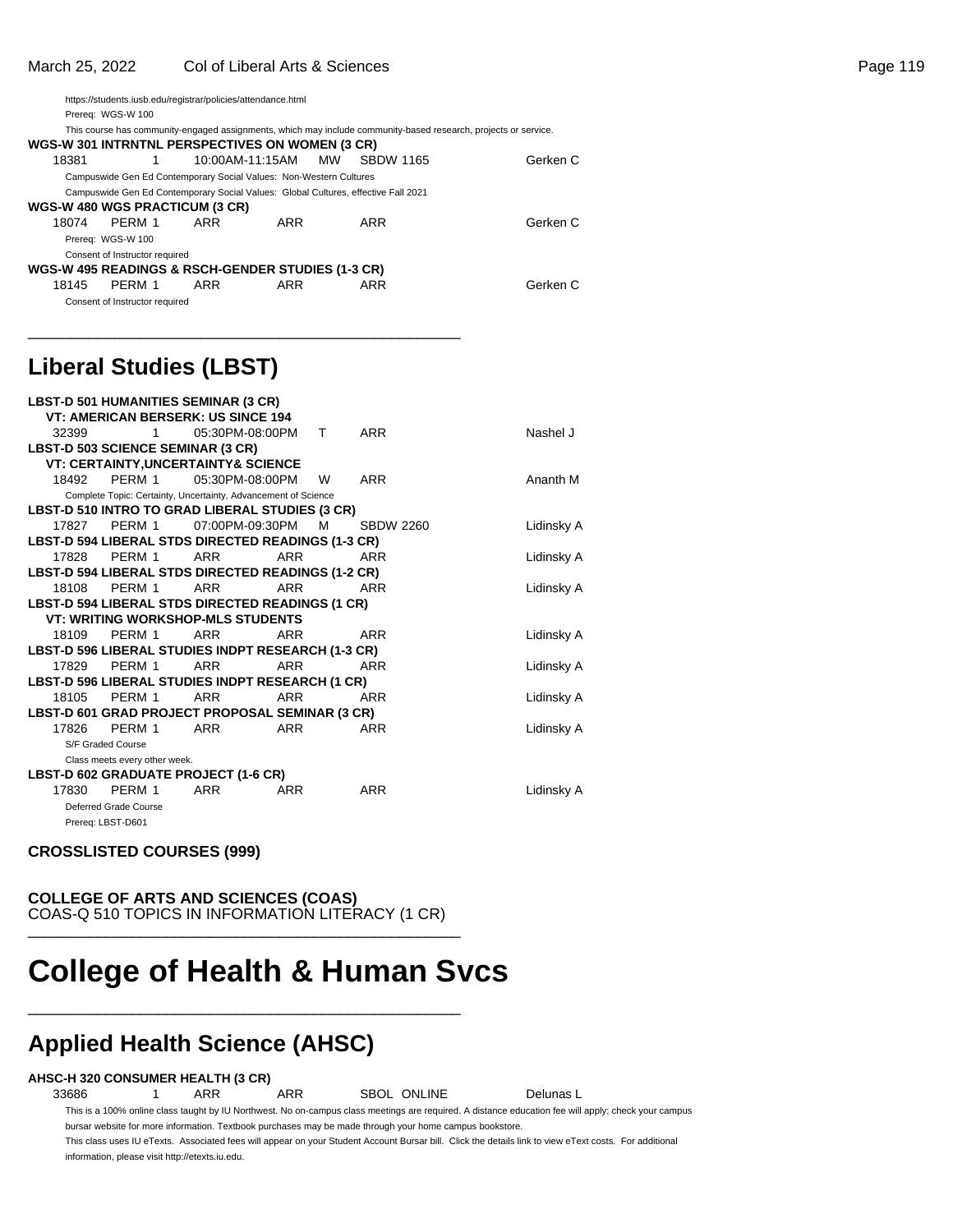This class requires a Distance Education Course Fee. The rate is \$50 per credit hour. Fee rates are available at http://go.iu.edu/SBfees

## **College of Health Sciences**

\_\_\_\_\_\_\_\_\_\_\_\_\_\_\_\_\_\_\_\_\_\_\_\_\_\_\_\_\_\_\_\_\_\_\_\_\_\_\_\_\_\_\_\_\_\_\_\_\_\_

\_\_\_\_\_\_\_\_\_\_\_\_\_\_\_\_\_\_\_\_\_\_\_\_\_\_\_\_\_\_\_\_\_\_\_\_\_\_\_\_\_\_\_\_\_\_\_\_\_\_

### **Applied Health Science (AHSC)**

#### **AHSC-C 425 PROGRAM ASSESS, PLAN, EVAL 1 (6 CR)**

18650 1 ARR ARR SBOL ONLINE Quimby K This course has community-engaged assignments, which may include community-based research, projects or service. This is a 100% online class taught by IU South Bend. No on-campus class meetings are required. A distance education fee will apply; check your campus bursar website for more information. Textbook purchases may be made through your home campus bookstore. This class is offered as part of a collaborative academic program. Please consult with your advisor to ensure this class will count toward your degree

requirements.

This class requires a Distance Education Course Fee. The rate is \$50 per credit hour. Fee rates are available at http://go.iu.edu/SBfees **AHSC-H 330 INTERCULTURAL HEALTH COMMUNCTN (6 CR)**

18405 1 ARR ARR SBOL ONLINE McLellan R This is a 100% online class taught by IU South Bend. No on-campus class meetings are required. A distance education fee will apply; check your campus

bursar website for more information. Textbook purchases may be made through your home campus bookstore.

This class is offered as part of a collaborative academic program. Please consult with your advisor to ensure this class will count toward your degree requirements.

This course has community-engaged assignments, which may include community-based research, projects or service.

Campuswide Gen Ed Contemporary Social Values: Diversity in United States Society

This class requires a Distance Education Course Fee. The rate is \$50 per credit hour. Fee rates are available at http://go.iu.edu/SBfees \_\_\_\_\_\_\_\_\_\_\_\_\_\_\_\_\_\_\_\_\_\_\_\_\_\_\_\_\_\_\_\_\_\_\_\_\_\_\_\_\_\_\_\_\_\_\_\_\_\_

## **Sch of Nurs & Allied Hlth Prof**

\_\_\_\_\_\_\_\_\_\_\_\_\_\_\_\_\_\_\_\_\_\_\_\_\_\_\_\_\_\_\_\_\_\_\_\_\_\_\_\_\_\_\_\_\_\_\_\_\_\_

### **Applied Health Science (AHSC)**

#### **AHSC-A 430 SUPERVIS & RESRCE MNGMNT HEALT (6 CR)**

33984 1 ARR ARR SBOL ONLINE Horn J This is a 100% online class taught by IU Kokomo. No on-campus class meetings are required. A distance education fee may apply; check your campus bursar website for more information. If IU e-Texts are not used for this class, textbooks and other materials are available through your home campus bookstore. This class is offered as part of a collaborative academic program. Please consult with your advisor to ensure this class will count toward your degree requirement

This class requires a Distance Education Course Fee. The rate is \$50 per credit hour. Fee rates are available at http://go.iu.edu/SBfees

#### **AHSC-H 301 HEALTHCARE DELIVERY AND LEADER (6 CR)**

33980 1 ARR ARR SBOL ONLINE Plough J This is a 100% online class taught by IU Kokomo. No on-campus class meetings are required. A distance education fee may apply; check your campus bursar website for more information. If IU e-Texts are not used for this class, textbooks and other materials are available through your home campus bookstore. This class is offered as part of a collaborative academic program. Please consult with your advisor to ensure this class will count toward your degree requirement

This class requires a Distance Education Course Fee. The rate is \$50 per credit hour. Fee rates are available at http://go.iu.edu/SBfees

## **School of Nursing & Health Sci**

\_\_\_\_\_\_\_\_\_\_\_\_\_\_\_\_\_\_\_\_\_\_\_\_\_\_\_\_\_\_\_\_\_\_\_\_\_\_\_\_\_\_\_\_\_\_\_\_\_\_

\_\_\_\_\_\_\_\_\_\_\_\_\_\_\_\_\_\_\_\_\_\_\_\_\_\_\_\_\_\_\_\_\_\_\_\_\_\_\_\_\_\_\_\_\_\_\_\_\_\_

### **Applied Health Science (AHSC)**

#### **AHSC-H 340 RESEARCH IN THE HEALTH SCIENCE (3 CR)**

33627 1 ARR ARR SBOL ONLINE Cole C

\_\_\_\_\_\_\_\_\_\_\_\_\_\_\_\_\_\_\_\_\_\_\_\_\_\_\_\_\_\_\_\_\_\_\_\_\_\_\_\_\_\_\_\_\_\_\_\_\_\_

This is a 100% online class taught by IU East. No on-campus class meetings are required. A distance education fee will apply; check your campus bursar website for more information. If IU e-Texts are not used for this class, textbooks and other materials are available at your home campus bookstore. This class is offered as part of a collaborative academic program. Please consult with your advisor to ensure this class will count toward your degree requirements.

This class requires a Distance Education Course Fee. The rate is \$50 per credit hour. Fee rates are available at http://go.iu.edu/SBfees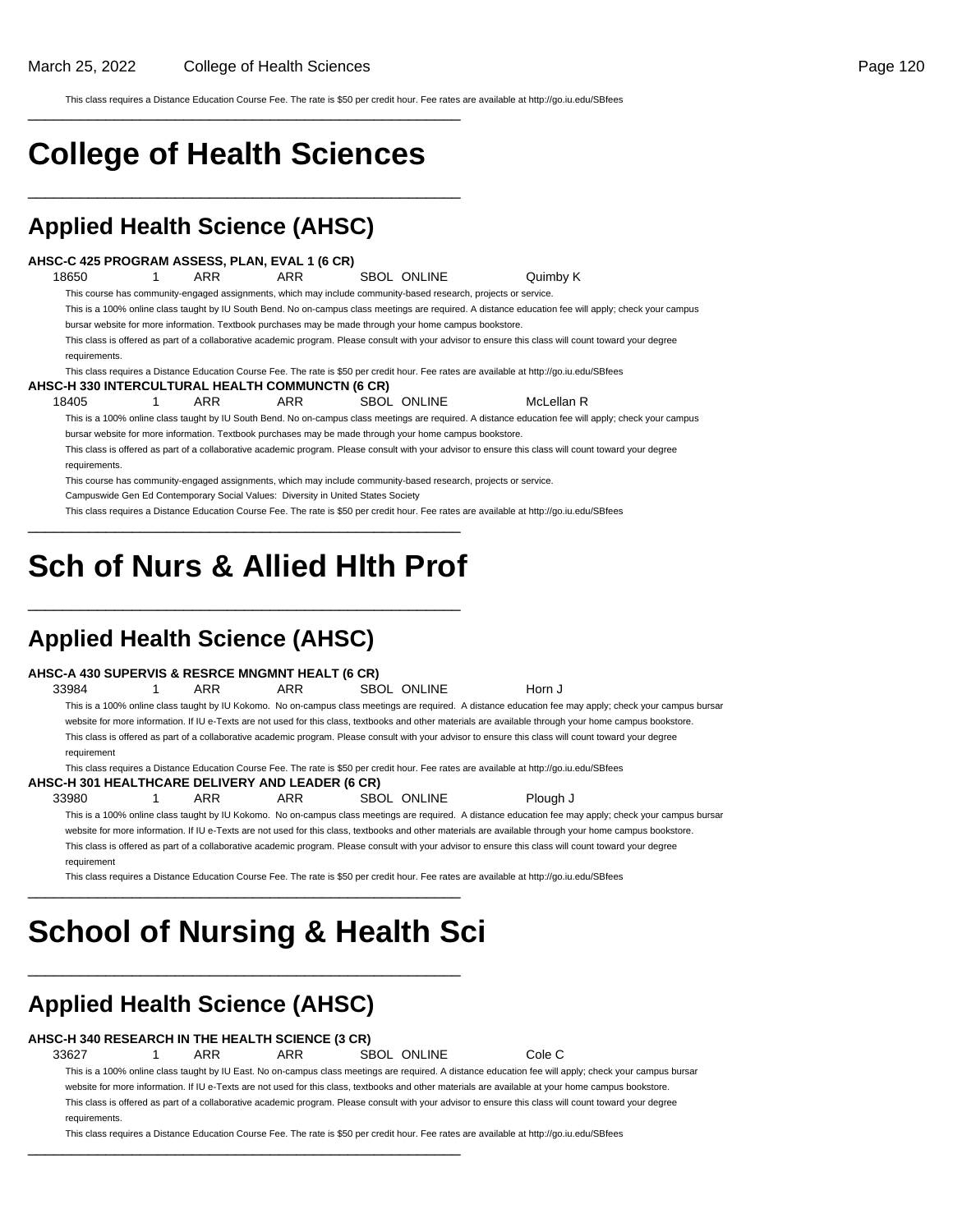## **Sch of Nurs & Allied Hlth Prof**

\_\_\_\_\_\_\_\_\_\_\_\_\_\_\_\_\_\_\_\_\_\_\_\_\_\_\_\_\_\_\_\_\_\_\_\_\_\_\_\_\_\_\_\_\_\_\_\_\_\_

### **Applied Health Science (AHSC)**

**AHSC-H 350 ECONOMICS OF HEALTH CARE (3 CR)**

33988 1 ARR ARR SBOL ONLINE Stanley M

\_\_\_\_\_\_\_\_\_\_\_\_\_\_\_\_\_\_\_\_\_\_\_\_\_\_\_\_\_\_\_\_\_\_\_\_\_\_\_\_\_\_\_\_\_\_\_\_\_\_

\_\_\_\_\_\_\_\_\_\_\_\_\_\_\_\_\_\_\_\_\_\_\_\_\_\_\_\_\_\_\_\_\_\_\_\_\_\_\_\_\_\_\_\_\_\_\_\_\_\_

This is a 100% online class taught by IU Kokomo. No on-campus class meetings are required. A distance education fee may apply; check your campus bursar website for more information. If IU e-Texts are not used for this class, textbooks and other materials are available through your home campus bookstore. This class is offered as part of a collaborative academic program. Please consult with your advisor to ensure this class will count toward your degree requirement

This class requires a Distance Education Course Fee. The rate is \$50 per credit hour. Fee rates are available at http://go.iu.edu/SBfees

## **School of Nursing**

### **Applied Health Science (AHSC)**

#### **AHSC-H 360 POP HEALTH, EPI, AND BIOSTATS (6 CR)**

35129 1 ARR ARR SBOL ONLINE Mattingly J This is a 100% online class taught by IU Southeast. No on-campus class meetings are required. A distance education fee will apply; check your campus bursar website for more information. If IU e-Texts are not used for this class, textbooks and other materials are available at your home campus bookstore.

This class is offered as part of a joint academic program. Please consult with your advisor to ensure this class will count toward your degree requirements

This class requires a Distance Education Course Fee. The rate is \$50 per credit hour. Fee rates are available at http://go.iu.edu/SBfees

## **School of Nursing & Health Sci**

\_\_\_\_\_\_\_\_\_\_\_\_\_\_\_\_\_\_\_\_\_\_\_\_\_\_\_\_\_\_\_\_\_\_\_\_\_\_\_\_\_\_\_\_\_\_\_\_\_\_

\_\_\_\_\_\_\_\_\_\_\_\_\_\_\_\_\_\_\_\_\_\_\_\_\_\_\_\_\_\_\_\_\_\_\_\_\_\_\_\_\_\_\_\_\_\_\_\_\_\_

### **Applied Health Science (AHSC)**

#### **AHSC-H 480 GRANTS AND INTERNSHIP (6 CR)**

33623 1 ARR ARR SBOL ONLINE Cole C

This is an Internship class taught by IU East campus. An internship fee may apply; check your campus bursar website for more information. If IU e-Texts are not used for this class, textbooks and other materials are available at your home campus bookstore.

This class is offered as part of a collaborative academic program. Please consult with your advisor to ensure this class will count toward your degree requirements.

## **College of Health Sciences**

\_\_\_\_\_\_\_\_\_\_\_\_\_\_\_\_\_\_\_\_\_\_\_\_\_\_\_\_\_\_\_\_\_\_\_\_\_\_\_\_\_\_\_\_\_\_\_\_\_\_

\_\_\_\_\_\_\_\_\_\_\_\_\_\_\_\_\_\_\_\_\_\_\_\_\_\_\_\_\_\_\_\_\_\_\_\_\_\_\_\_\_\_\_\_\_\_\_\_\_\_

### **Health Sciences (HSC)**

**HSC-A 291 SERV LEARNING IN HEALTH SCI I (1-6 CR)** 18283 PERM 1 ARR ARR SBOC OC Doyle A Zoom sessions will be held on Wednesdays: August 31, October 26, December 7 from 4:00-5:15pm. Students should check the Canvas site for Zoom link and additional details. Contact Dr. Andrew Doyle (doyleand@iusb.edu) to enroll in this course. This course has been approved to enforce the IU South Bend Attendance and Course Commitment Policy and the full text of this policy is available at: https://students.iusb.edu/registrar/policies/attendance.html **HSC-A 491 SERV LEARNING IN HEALTH SCI II (1-6 CR)** 18284 PERM 1 ARR ARR SBOC OC Doyle A Zoom sessions will be held on Wednesdays: August 31, October 26, December 7 from 4:00-5:15pm. Students should check the Canvas site for Zoom link and additional details. Contact Dr. Andrew Doyle (doyleand@iusb.edu) to enroll in this course.

This course has been approved to enforce the IU South Bend Attendance and Course Commitment Policy and the full text of this policy is available at: https://students.iusb.edu/registrar/policies/attendance.html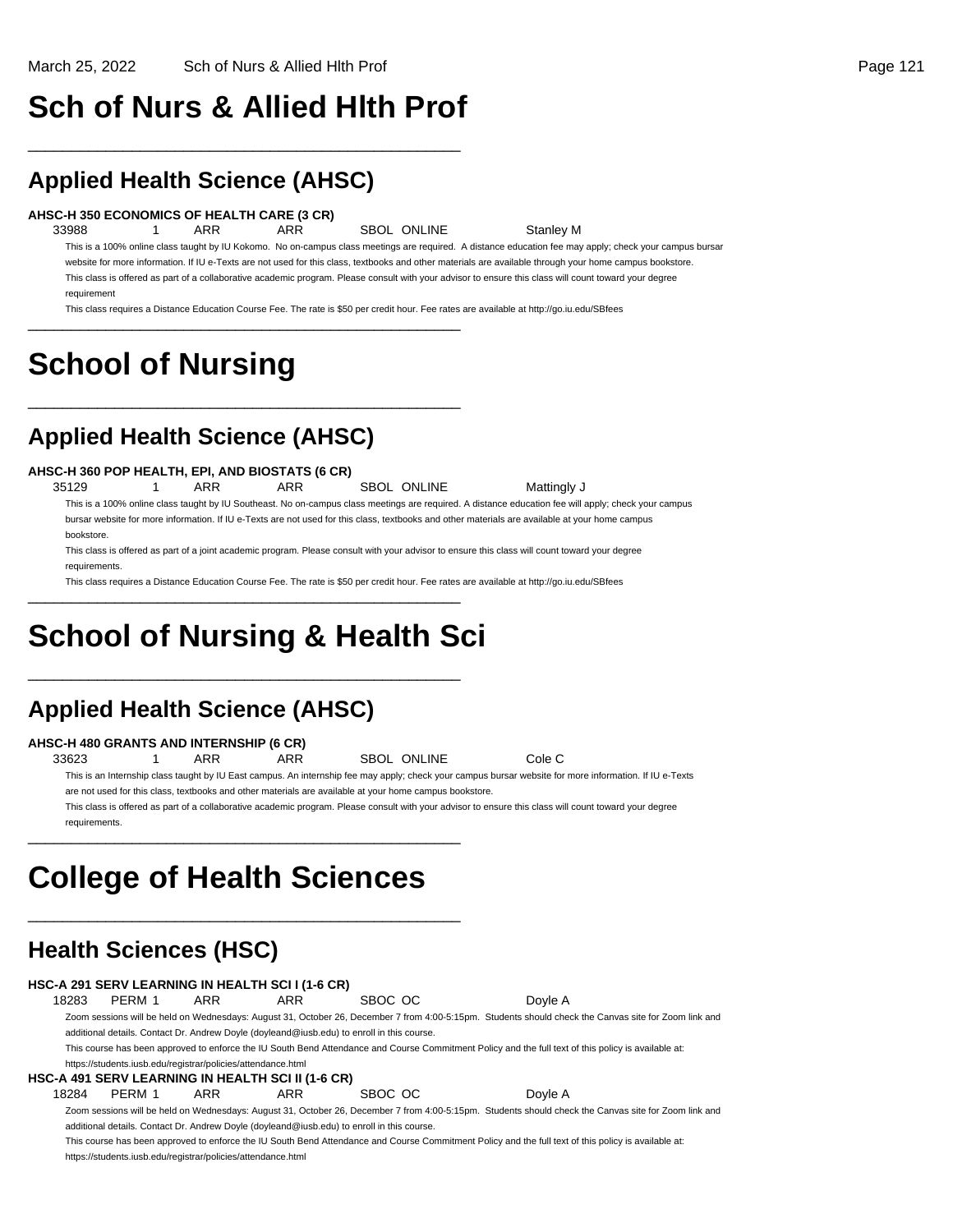|                                |                                  |   | <b>HSC-B 190 HUMAN BEHAVIOR &amp; SOCIAL INST (3 CR)</b>                                                                                                             |     |     |                  |                    |                                                                                                                                                      |
|--------------------------------|----------------------------------|---|----------------------------------------------------------------------------------------------------------------------------------------------------------------------|-----|-----|------------------|--------------------|------------------------------------------------------------------------------------------------------------------------------------------------------|
|                                | <b>VT: FLINT WATER CRISIS</b>    |   |                                                                                                                                                                      |     |     |                  |                    |                                                                                                                                                      |
| 32407                          | RSTR 1                           |   | ARR                                                                                                                                                                  | ARR |     |                  | <b>SBOL ONLINE</b> | Deranek J                                                                                                                                            |
|                                |                                  |   |                                                                                                                                                                      |     |     |                  |                    | This class requires a Distance Education Course Fee. The rate is \$50 per credit hour. Fee rates are available at http://go.iu.edu/SBfees            |
|                                |                                  |   | Online All course: 100% online taught asynchronously. No on-campus class meetings are required.                                                                      |     |     |                  |                    |                                                                                                                                                      |
|                                |                                  |   | This First-Year Seminar class is intended for Freshmen who have completed 29 or fewer credit hours.                                                                  |     |     |                  |                    |                                                                                                                                                      |
|                                |                                  |   |                                                                                                                                                                      |     |     |                  |                    | This course has been approved to enforce the IU South Bend Attendance and Course Commitment Policy and the full text of this policy is available at: |
|                                |                                  |   | https://students.iusb.edu/registrar/policies/attendance.html                                                                                                         |     |     |                  |                    |                                                                                                                                                      |
|                                |                                  |   | <b>HSC-H 101 INTRO TO HEALTH SCIENCES (3 CR)</b>                                                                                                                     |     |     |                  |                    |                                                                                                                                                      |
| 18264                          |                                  | 1 | 08:30AM-09:45AM                                                                                                                                                      |     | TR  | <b>SBDW 1001</b> |                    | Hatfield J                                                                                                                                           |
|                                |                                  |   |                                                                                                                                                                      |     |     |                  |                    | This course has been approved to enforce the IU South Bend Attendance and Course Commitment Policy and the full text of this policy is available at: |
|                                |                                  |   | https://students.iusb.edu/registrar/policies/attendance.html                                                                                                         |     |     |                  |                    |                                                                                                                                                      |
| 18336                          |                                  | 1 | 11:30AM-12:45PM                                                                                                                                                      |     | TR  | ARR              |                    |                                                                                                                                                      |
|                                |                                  |   |                                                                                                                                                                      |     |     |                  |                    | This course has been approved to enforce the IU South Bend Attendance and Course Commitment Policy and the full text of this policy is available at: |
|                                |                                  |   | https://students.iusb.edu/registrar/policies/attendance.html                                                                                                         |     |     |                  |                    |                                                                                                                                                      |
|                                |                                  |   | HSC-H 102 LIFETIME WELLNESS FOR HLTH (3 CR)                                                                                                                          |     |     |                  |                    |                                                                                                                                                      |
| 18414                          |                                  | 1 | ARR                                                                                                                                                                  | ARR |     |                  | <b>SBOL ONLINE</b> | Wenta M                                                                                                                                              |
|                                |                                  |   |                                                                                                                                                                      |     |     |                  |                    | This class requires a Distance Education Course Fee. The rate is \$50 per credit hour. Fee rates are available at http://go.iu.edu/SBfees            |
|                                |                                  |   | Online All course: 100% online taught asynchronously. No on-campus class meetings are required.                                                                      |     |     |                  |                    |                                                                                                                                                      |
|                                |                                  |   | Campuswide Gen Ed Contemporary Social Values: Health and Wellness                                                                                                    |     |     |                  |                    |                                                                                                                                                      |
|                                |                                  |   |                                                                                                                                                                      |     |     |                  |                    | This course has been approved to enforce the IU South Bend Attendance and Course Commitment Policy and the full text of this policy is available at: |
|                                |                                  |   | https://students.iusb.edu/registrar/policies/attendance.html                                                                                                         |     |     |                  |                    |                                                                                                                                                      |
| 18975                          |                                  | 1 | ARR                                                                                                                                                                  | ARR |     |                  | <b>SBOL ONLINE</b> | Fish R                                                                                                                                               |
|                                |                                  |   |                                                                                                                                                                      |     |     |                  |                    | This class requires a Distance Education Course Fee. The rate is \$50 per credit hour. Fee rates are available at http://go.iu.edu/SBfees            |
|                                |                                  |   | Campuswide Gen Ed Contemporary Social Values: Health and Wellness                                                                                                    |     |     |                  |                    |                                                                                                                                                      |
|                                |                                  |   | Online All course: 100% online taught asynchronously. No on-campus class meetings are required.                                                                      |     |     |                  |                    |                                                                                                                                                      |
|                                |                                  |   |                                                                                                                                                                      |     |     |                  |                    | This course has been approved to enforce the IU South Bend Attendance and Course Commitment Policy and the full text of this policy is available at: |
|                                |                                  |   | https://students.iusb.edu/registrar/policies/attendance.html                                                                                                         |     |     |                  | <b>SBOL ONLINE</b> | CISNA P                                                                                                                                              |
| 18525                          | PERM 1                           |   | ARR                                                                                                                                                                  | ARR |     |                  |                    |                                                                                                                                                      |
|                                |                                  |   |                                                                                                                                                                      |     |     |                  |                    | This class requires a Distance Education Course Fee. The rate is \$50 per credit hour. Fee rates are available at http://go.iu.edu/SBfees            |
|                                |                                  |   | Online All course: 100% online taught asynchronously. No on-campus class meetings are required.<br>Campuswide Gen Ed Contemporary Social Values: Health and Wellness |     |     |                  |                    |                                                                                                                                                      |
|                                |                                  |   |                                                                                                                                                                      |     |     |                  |                    | This course has been approved to enforce the IU South Bend Attendance and Course Commitment Policy and the full text of this policy is available at: |
|                                |                                  |   | https://students.iusb.edu/registrar/policies/attendance.html                                                                                                         |     |     |                  |                    |                                                                                                                                                      |
| 18716                          |                                  | 1 | ARR                                                                                                                                                                  | ARR |     |                  | <b>SBOL ONLINE</b> | Dyer R                                                                                                                                               |
|                                |                                  |   |                                                                                                                                                                      |     |     |                  |                    | This class requires a Distance Education Course Fee. The rate is \$50 per credit hour. Fee rates are available at http://go.iu.edu/SBfees            |
|                                |                                  |   | Online All course: 100% online taught asynchronously. No on-campus class meetings are required.                                                                      |     |     |                  |                    |                                                                                                                                                      |
|                                |                                  |   | Campuswide Gen Ed Contemporary Social Values: Health and Wellness                                                                                                    |     |     |                  |                    |                                                                                                                                                      |
|                                |                                  |   |                                                                                                                                                                      |     |     |                  |                    | This course has been approved to enforce the IU South Bend Attendance and Course Commitment Policy and the full text of this policy is available at: |
|                                |                                  |   | https://students.iusb.edu/registrar/policies/attendance.html                                                                                                         |     |     |                  |                    |                                                                                                                                                      |
| 18946                          | RSTR 1                           |   | ARR                                                                                                                                                                  | ARR |     |                  | <b>SBOL ONLINE</b> | White L                                                                                                                                              |
|                                |                                  |   | This section reserved for students participating in the Guided Pathways Academy                                                                                      |     |     |                  |                    |                                                                                                                                                      |
|                                |                                  |   |                                                                                                                                                                      |     |     |                  |                    | This class requires a Distance Education Course Fee. The rate is \$50 per credit hour. Fee rates are available at http://go.iu.edu/SBfees            |
|                                |                                  |   | Online All course: 100% online taught asynchronously. No on-campus class meetings are required.                                                                      |     |     |                  |                    |                                                                                                                                                      |
|                                |                                  |   | Campuswide Gen Ed Contemporary Social Values: Health and Wellness                                                                                                    |     |     |                  |                    |                                                                                                                                                      |
|                                |                                  |   |                                                                                                                                                                      |     |     |                  |                    | This course has been approved to enforce the IU South Bend Attendance and Course Commitment Policy and the full text of this policy is available at: |
|                                |                                  |   | https://students.iusb.edu/registrar/policies/attendance.html                                                                                                         |     |     |                  |                    |                                                                                                                                                      |
|                                |                                  |   | HSC-H 322 EPIDEMIOLOGY AND BIOSTATISTICS (3 CR)                                                                                                                      |     |     |                  |                    |                                                                                                                                                      |
| 18408                          |                                  | 1 | 11:30AM-02:15PM                                                                                                                                                      |     | W   | ARR              |                    | Hopkins D                                                                                                                                            |
|                                |                                  |   |                                                                                                                                                                      |     |     |                  |                    | This course has been approved to enforce the IU South Bend Attendance and Course Commitment Policy and the full text of this policy is available at: |
|                                |                                  |   | https://students.iusb.edu/registrar/policies/attendance.html                                                                                                         |     |     |                  |                    |                                                                                                                                                      |
| 18718                          |                                  | 1 | 11:30AM-12:45PM                                                                                                                                                      |     | TR  | ARR              |                    | Hopkins D                                                                                                                                            |
|                                |                                  |   |                                                                                                                                                                      |     |     |                  |                    | This course has been approved to enforce the IU South Bend Attendance and Course Commitment Policy and the full text of this policy is available at: |
|                                |                                  |   | https://students.iusb.edu/registrar/policies/attendance.html                                                                                                         |     |     |                  |                    |                                                                                                                                                      |
| 18524                          |                                  | 1 | ARR                                                                                                                                                                  | ARR |     |                  | <b>SBOL ONLINE</b> | Quimby K                                                                                                                                             |
|                                |                                  |   |                                                                                                                                                                      |     |     |                  |                    | This class requires a Distance Education Course Fee. The rate is \$50 per credit hour. Fee rates are available at http://go.iu.edu/SBfees            |
|                                |                                  |   |                                                                                                                                                                      |     |     |                  |                    | This course has been approved to enforce the IU South Bend Attendance and Course Commitment Policy and the full text of this policy is available at: |
|                                |                                  |   | https://students.iusb.edu/registrar/policies/attendance.html                                                                                                         |     |     |                  |                    |                                                                                                                                                      |
|                                |                                  |   | HSC-H 327 INTRO TO PUB & COMM HEALTH (3 CR)                                                                                                                          |     |     |                  |                    |                                                                                                                                                      |
| 18265                          |                                  | 1 | 01:00PM-02:15PM                                                                                                                                                      |     | МW  | SBEA 1011        |                    | McLellan R                                                                                                                                           |
|                                |                                  |   |                                                                                                                                                                      |     |     |                  |                    | This course has been approved to enforce the IU South Bend Attendance and Course Commitment Policy and the full text of this policy is available at: |
|                                |                                  |   | https://students.iusb.edu/registrar/policies/attendance.html                                                                                                         |     |     |                  |                    |                                                                                                                                                      |
|                                |                                  |   | HSC-H 411 PSYCHOSOCIAL MODELING (3 CR)                                                                                                                               |     |     |                  |                    |                                                                                                                                                      |
| 18499                          | RSTR 1                           |   | 02:30PM-03:45PM                                                                                                                                                      |     | MW. | SBEA 1011        |                    | Quimby K                                                                                                                                             |
|                                | Open to CHSC Juniors and Seniors |   |                                                                                                                                                                      |     |     |                  |                    |                                                                                                                                                      |
|                                |                                  |   |                                                                                                                                                                      |     |     |                  |                    | This course has been approved to enforce the IU South Bend Attendance and Course Commitment Policy and the full text of this policy is available at: |
|                                |                                  |   | https://students.iusb.edu/registrar/policies/attendance.html                                                                                                         |     |     |                  |                    |                                                                                                                                                      |
| HSC-H 412 GLOBAL HEALTH (3 CR) |                                  |   |                                                                                                                                                                      |     |     |                  |                    |                                                                                                                                                      |
| 18327                          | RSTR 1                           |   | ARR                                                                                                                                                                  | ARR |     |                  | SBOL ONLINE        |                                                                                                                                                      |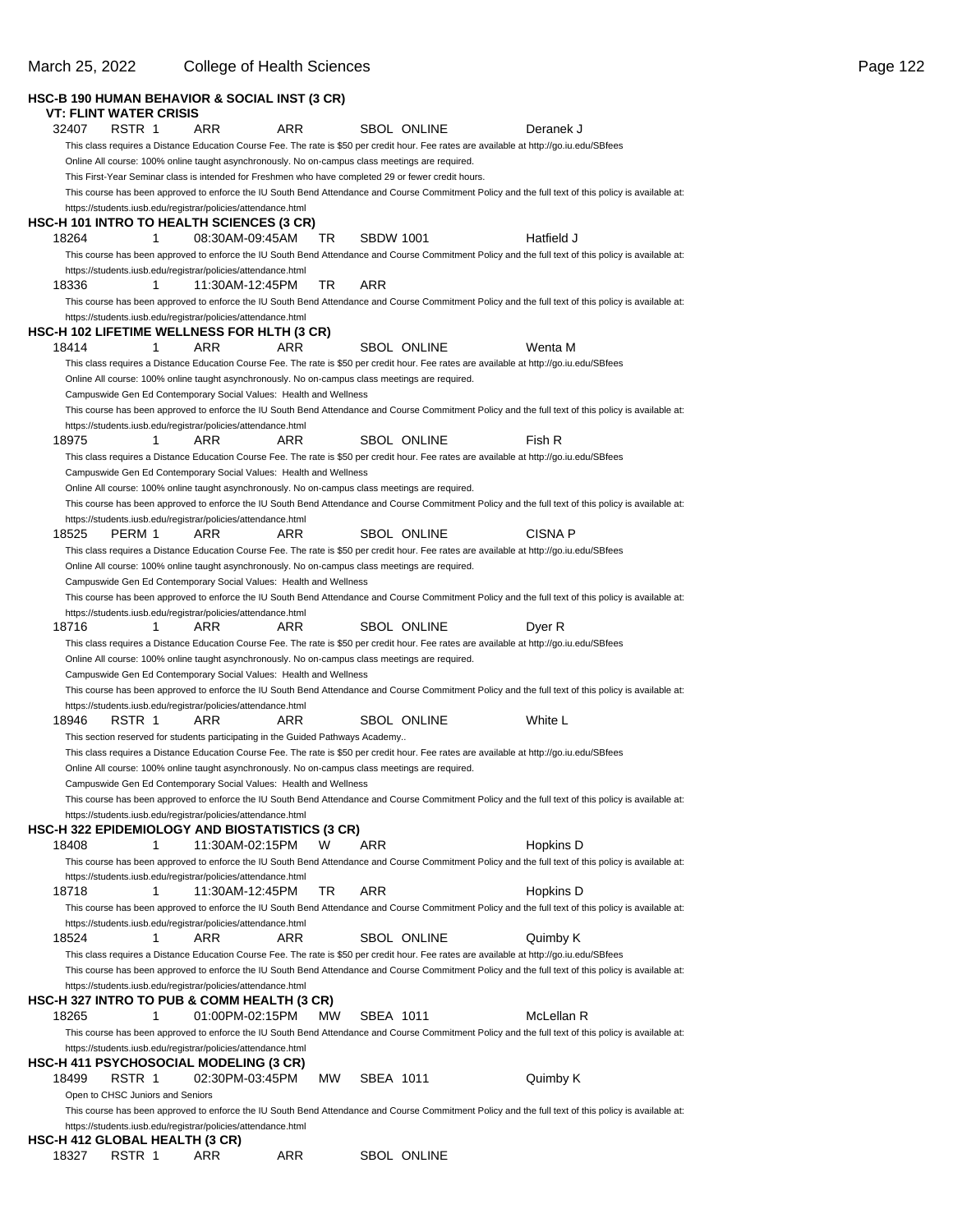#### March 25, 2022 College of Health Sciences **Page 123** Page 123

|       |                                  | Online All course: 100% online taught asynchronously. No on-campus class meetings are required. |            |     |                  |                    |                                                                                                                                                           |
|-------|----------------------------------|-------------------------------------------------------------------------------------------------|------------|-----|------------------|--------------------|-----------------------------------------------------------------------------------------------------------------------------------------------------------|
|       |                                  |                                                                                                 |            |     |                  |                    | This class requires a Distance Education Course Fee. The rate is \$50 per credit hour. Fee rates are available at http://go.iu.edu/SBfees                 |
|       | Open to CHSC Juniors and Seniors |                                                                                                 |            |     |                  |                    |                                                                                                                                                           |
|       |                                  |                                                                                                 |            |     |                  |                    | This course has been approved to enforce the IU South Bend Attendance and Course Commitment Policy and the full text of this policy is available at:      |
|       |                                  | https://students.iusb.edu/registrar/policies/attendance.html                                    |            |     |                  |                    |                                                                                                                                                           |
|       |                                  | HSC-H 434 DIVERSITY CULTURAL COMPETENCE (3 CR)                                                  |            |     |                  |                    | McLellan R                                                                                                                                                |
| 18326 | RSTR 1                           | 01:00PM-02:15PM                                                                                 |            | TR  | SBEA 1011        |                    |                                                                                                                                                           |
|       | Open to CHSC Juniors and Seniors |                                                                                                 |            |     |                  |                    | This course has been approved to enforce the IU South Bend Attendance and Course Commitment Policy and the full text of this policy is available at:      |
|       |                                  | https://students.iusb.edu/registrar/policies/attendance.html                                    |            |     |                  |                    |                                                                                                                                                           |
|       |                                  | HSC-H 477 COMM ASSESS PROGRAM PLANNING (3 CR)                                                   |            |     |                  |                    |                                                                                                                                                           |
| 18325 | 1                                | 10:00AM-11:15AM                                                                                 |            | T.  | SBEA 1010        |                    | Edmondson M                                                                                                                                               |
|       |                                  |                                                                                                 |            |     |                  |                    |                                                                                                                                                           |
|       |                                  | <b>ARR</b>                                                                                      | ARR        |     | <b>SBWB WEB</b>  |                    | Edmondson M                                                                                                                                               |
|       | Pre or Co Req is HSC-E 443       |                                                                                                 |            |     |                  |                    |                                                                                                                                                           |
|       |                                  |                                                                                                 |            |     |                  |                    | This course has community-engaged assignments, which may include community-based research, projects or service.                                           |
|       |                                  |                                                                                                 |            |     |                  |                    | This course has been approved to enforce the IU South Bend Attendance and Course Commitment Policy and the full text of this policy is available at:      |
|       |                                  | https://students.iusb.edu/registrar/policies/attendance.html                                    |            |     |                  |                    |                                                                                                                                                           |
|       |                                  |                                                                                                 |            |     |                  |                    | This is a Hybrid-Traditional class which combines Asynchronous online or Synchronous live video instructions and some in-person classroom sessions. Class |
|       |                                  | meeting details will be provided by the instructor.                                             |            |     |                  |                    |                                                                                                                                                           |
|       |                                  | HSC-H 492 RESEARCH IN HEALTH SCIENCES (3 CR).                                                   |            |     |                  |                    |                                                                                                                                                           |
| 18266 | RSTR 1                           | 01:00PM-02:15PM                                                                                 |            | MW. | <b>SBDW 1175</b> |                    | Doyle A                                                                                                                                                   |
|       |                                  | Prereq is ENG-W 231 or ENG-W 270 and HSC-H 322 and Junior or Senior status                      |            |     |                  |                    |                                                                                                                                                           |
|       |                                  | This class fulfills the Information Literacy General Education Requirement                      |            |     |                  |                    |                                                                                                                                                           |
|       |                                  | https://students.iusb.edu/registrar/policies/attendance.html                                    |            |     |                  |                    | This course has been approved to enforce the IU South Bend Attendance and Course Commitment Policy and the full text of this policy is available at:      |
|       |                                  | HSC-H 499 SENIOR SEMINAR IN HEALTH SCI (3 CR)                                                   |            |     |                  |                    |                                                                                                                                                           |
| 18268 | PERM 1                           | 11:30AM-12:45PM                                                                                 |            | т   | ARR              |                    | Deranek J                                                                                                                                                 |
|       |                                  |                                                                                                 |            |     |                  |                    |                                                                                                                                                           |
|       |                                  | <b>ARR</b>                                                                                      | <b>ARR</b> |     | SBWB WEB         |                    | Deranek J                                                                                                                                                 |
|       |                                  | Contact Dr. Jenny Deranek (Jenderan@iusb.edu) to enroll in this course                          |            |     |                  |                    |                                                                                                                                                           |
|       |                                  |                                                                                                 |            |     |                  |                    | This course has been approved to enforce the IU South Bend Attendance and Course Commitment Policy and the full text of this policy is available at:      |
|       |                                  | https://students.iusb.edu/registrar/policies/attendance.html                                    |            |     |                  |                    |                                                                                                                                                           |
|       |                                  |                                                                                                 |            |     |                  |                    | This is a Hybrid-Traditional class which combines Asynchronous online or Synchronous live video instructions and some in-person classroom sessions. Class |
|       |                                  | meeting details will be provided by the instructor.                                             |            |     |                  |                    |                                                                                                                                                           |
| 35607 | PERM 1                           | 11:30 AM - 12:45 AT R R                                                                         |            |     | ARR              |                    | Deranek J                                                                                                                                                 |
|       |                                  |                                                                                                 |            |     |                  |                    |                                                                                                                                                           |
|       |                                  | ARR                                                                                             | ARR        |     | SBWB WEB         |                    | Deranek J                                                                                                                                                 |
|       |                                  | Contact Dr. Jenny Deranek (Jenderan@iusb.edu) to enroll in this course                          |            |     |                  |                    |                                                                                                                                                           |
|       |                                  |                                                                                                 |            |     |                  |                    | This course has been approved to enforce the IU South Bend Attendance and Course Commitment Policy and the full text of this policy is available at:      |
|       |                                  | https://students.iusb.edu/registrar/policies/attendance.html                                    |            |     |                  |                    | This is a Hybrid-Traditional class which combines Asynchronous online or Synchronous live video instructions and some in-person classroom sessions. Class |
|       |                                  | meeting details will be provided by the instructor.                                             |            |     |                  |                    |                                                                                                                                                           |
|       |                                  | HSC-L 320 HEALTH CARE DELIVERY SYSTEMS (3 CR)                                                   |            |     |                  |                    |                                                                                                                                                           |
| 18267 | RSTR 1                           | ARR                                                                                             | ARR        |     |                  | <b>SBOL ONLINE</b> | Rossow C                                                                                                                                                  |
|       |                                  | Online All course: 100% online taught asynchronously. No on-campus class meetings are required. |            |     |                  |                    |                                                                                                                                                           |
|       |                                  | This class for HSC students of at least sophomore student standing                              |            |     |                  |                    |                                                                                                                                                           |
|       |                                  |                                                                                                 |            |     |                  |                    | This class requires a Distance Education Course Fee. The rate is \$50 per credit hour. Fee rates are available at http://go.iu.edu/SBfees                 |
|       |                                  |                                                                                                 |            |     |                  |                    | This course has been approved to enforce the IU South Bend Attendance and Course Commitment Policy and the full text of this policy is available at:      |
|       |                                  | https://students.iusb.edu/registrar/policies/attendance.html                                    |            |     |                  |                    |                                                                                                                                                           |
| 18447 | RSTR 1                           | ARR                                                                                             | ARR        |     |                  | SBOL ONLINE        | Wuenstel W                                                                                                                                                |
|       |                                  | Online All course: 100% online taught asynchronously. No on-campus class meetings are required. |            |     |                  |                    |                                                                                                                                                           |
|       |                                  | This class for HSC students of at least sophomore student standing                              |            |     |                  |                    |                                                                                                                                                           |
|       |                                  |                                                                                                 |            |     |                  |                    | This class requires a Distance Education Course Fee. The rate is \$50 per credit hour. Fee rates are available at http://go.iu.edu/SBfees                 |
|       |                                  |                                                                                                 |            |     |                  |                    | This course has been approved to enforce the IU South Bend Attendance and Course Commitment Policy and the full text of this policy is available at:      |
|       |                                  | https://students.iusb.edu/registrar/policies/attendance.html                                    |            |     |                  |                    |                                                                                                                                                           |
|       |                                  | HSC-N 422 EXERCISE AND NUTRITION (3 CR)                                                         |            |     |                  |                    |                                                                                                                                                           |
| 18335 | 1                                | 01:00PM-02:15PM                                                                                 |            | TR  | SBUD 001C        |                    | Hopkins D                                                                                                                                                 |
|       |                                  | https://students.iusb.edu/registrar/policies/attendance.html                                    |            |     |                  |                    | This course has been approved to enforce the IU South Bend Attendance and Course Commitment Policy and the full text of this policy is available at:      |
|       |                                  | HSC-P 110 SURV OF COMM DISORDERS (3 CR)                                                         |            |     |                  |                    |                                                                                                                                                           |
| 18409 | 1                                | 10:00AM-11:15AM                                                                                 |            | МW  | SBEA 1021        |                    | Essig J                                                                                                                                                   |
|       |                                  |                                                                                                 |            |     |                  |                    | This course has been approved to enforce the IU South Bend Attendance and Course Commitment Policy and the full text of this policy is available at:      |
|       |                                  | https://students.iusb.edu/registrar/policies/attendance.html                                    |            |     |                  |                    |                                                                                                                                                           |
|       |                                  | HSC-P 111 PHONETICS FOR SP & HEARING SCI (3 CR)                                                 |            |     |                  |                    |                                                                                                                                                           |
| 18410 | 1                                | 01:00PM-02:15PM                                                                                 |            | TR  | SBEA 1013        |                    | Hatfield J                                                                                                                                                |
|       |                                  |                                                                                                 |            |     |                  |                    | This course has been approved to enforce the IU South Bend Attendance and Course Commitment Policy and the full text of this policy is available at:      |
|       |                                  | https://students.iusb.edu/registrar/policies/attendance.html                                    |            |     |                  |                    |                                                                                                                                                           |

#### **HSC-P 323 ARTICULATION & PHON DISORDERS (3 CR)**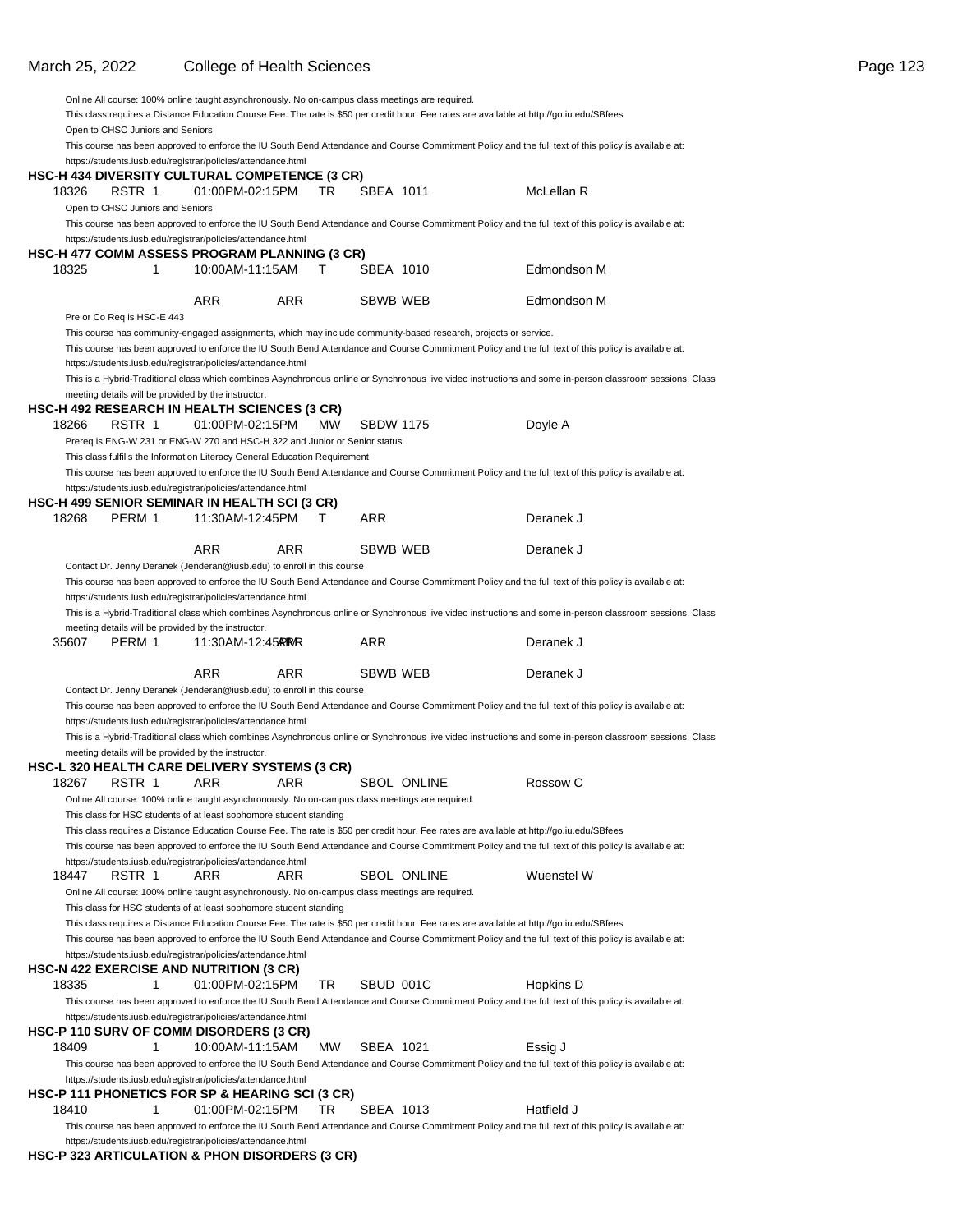#### March 25, 2022 College of Health Sciences **Page 124** College of Health Sciences Page 124 18513 1 10:00AM-11:15AM TR SBEA 1017 Hatfield J Prereq: HSC-P 110, P 111, P 233 This class requires a Rehab Science Course Fee. Current rates are available at http://go.iu.edu/SBfees This course has been approved to enforce the IU South Bend Attendance and Course Commitment Policy and the full text of this policy is available at: https://students.iusb.edu/registrar/policies/attendance.html **HSC-S 311 STRENGTH & CONDITIONING MTHDS (3 CR)** 18323 1 08:30AM-09:45AM M SBFE 225 Werner-Sanders K ARR ARR SBWB WEB Werner-Sanders K Prereq: need PHSL-P 261, or ANAT-A 210 and PHSL-P 130 and HSC-K 218 This class requires a Rehab Science Course Fee. Current rates are available at http://go.iu.edu/SBfees This is a Hybrid-Traditional class which combines Asynchronous online or Synchronous live video instructions and some in-person classroom sessions. Class meeting details will be provided by the instructor. This course has been approved to enforce the IU South Bend Attendance and Course Commitment Policy and the full text of this policy is available at: https://students.iusb.edu/registrar/policies/attendance.html 18985 1 08:30AM-09:45AM W SBFE 225 Werner-Sanders K ARR ARR SBWB WEB Werner-Sanders K Prereq: need PHSL-P 261, or ANAT-A 210 and PHSL-P 130 and HSC-K 218 This class requires a Rehab Science Course Fee. Current rates are available at http://go.iu.edu/SBfees This is a Hybrid-Traditional class which combines Asynchronous online or Synchronous live video instructions and some in-person classroom sessions. Class meeting details will be provided by the instructor. This course has been approved to enforce the IU South Bend Attendance and Course Commitment Policy and the full text of this policy is available at: https://students.iusb.edu/registrar/policies/attendance.html **HSC-S 409 PHYSIOLOGY OF EXERCISE (3 CR)** 18324 1 10:00AM-11:15AM MW SBEA 1010 Hopkins D Prereq: need PHSL-P 261, or ANAT-A 210 and PHSL-P 130 and Junior or Senior status This course has been approved to enforce the IU South Bend Attendance and Course Commitment Policy and the full text of this policy is available at: https://students.iusb.edu/registrar/policies/attendance.html **HSC-S 419 FIT ASSESSMENT & EXER PRESCRIP (3 CR)** 18404 1 02:30PM-03:45PM T SBUD 001C Wenta M ARR ARR SBWB WEB Wenta M Prereq: Need PHSL-P261 and PHSL-P262 or ANAT-A210 and PHSL-P130; Senior status and HSC-S 311 This class requires a Rehab Science Course Fee. Current rates are available at http://go.iu.edu/SBfees This is a Hybrid-Traditional class which combines Asynchronous online or Synchronous live video instructions and some in-person classroom sessions. Class meeting details will be provided by the instructor. This course has been approved to enforce the IU South Bend Attendance and Course Commitment Policy and the full text of this policy is available at: https://students.iusb.edu/registrar/policies/attendance.html 18978 1 02:30PM-03:45PM R SBUD 001C Wenta M ARR ARR SBWB WEB Wenta M Prereq: Need PHSL-P261 and PHSL-P262 or ANAT-A210 and PHSL-P130; Senior status and HSC-S 311 This class requires a Rehab Science Course Fee. Current rates are available at http://go.iu.edu/SBfees This is a Hybrid-Traditional class which combines Asynchronous online or Synchronous live video instructions and some in-person classroom sessions. Class meeting details will be provided by the instructor. This course has been approved to enforce the IU South Bend Attendance and Course Commitment Policy and the full text of this policy is available at: https://students.iusb.edu/registrar/policies/attendance.html **HSC-W 211 ORIENTATN TO HLTH & REHAB PROF (3 CR)** 18528 1 07:00PM-08:15PM W SBWB WEB Burish L ARR ARR SBWB WEB Burish L This is a Hybrid-Distance class which combines Synchronous video instruction and Asynchronous online content. No in-person meetings are required. This course has been approved to enforce the IU South Bend Attendance and Course Commitment Policy and the full text of this policy is available at: https://students.iusb.edu/registrar/policies/attendance.html **HSC-W 314 ETHICS & HEALTH PROFESSIONALS (3 CR)** 18500 1 ARR ARR SBOL ONLINE Wuenstel W This is a 100% online class taught by IU South Bend. No on-campus class meetings are required. A distance education fee will apply; check your campus bursar website for more information. Textbook purchases may be made through your home campus bookstore. This class requires a Distance Education Course Fee. The rate is \$50 per credit hour. Fee rates are available at http://go.iu.edu/SBfees This class is offered as part of a collaborative academic program. Please consult with your advisor to ensure this class will count toward your degree requirements. This course has been approved to enforce the IU South Bend Attendance and Course Commitment Policy and the full text of this policy is available at: https://students.iusb.edu/registrar/policies/attendance.html Campuswide Gen Ed Fundamental Literacies: Critical Thinking 18611 1 ARR ARR SBOL ONLINE Wenta M Online All course: 100% online taught asynchronously. No on-campus class meetings are required. This class requires a Distance Education Course Fee. The rate is \$50 per credit hour. Fee rates are available at http://go.iu.edu/SBfees

This course has been approved to enforce the IU South Bend Attendance and Course Commitment Policy and the full text of this policy is available at: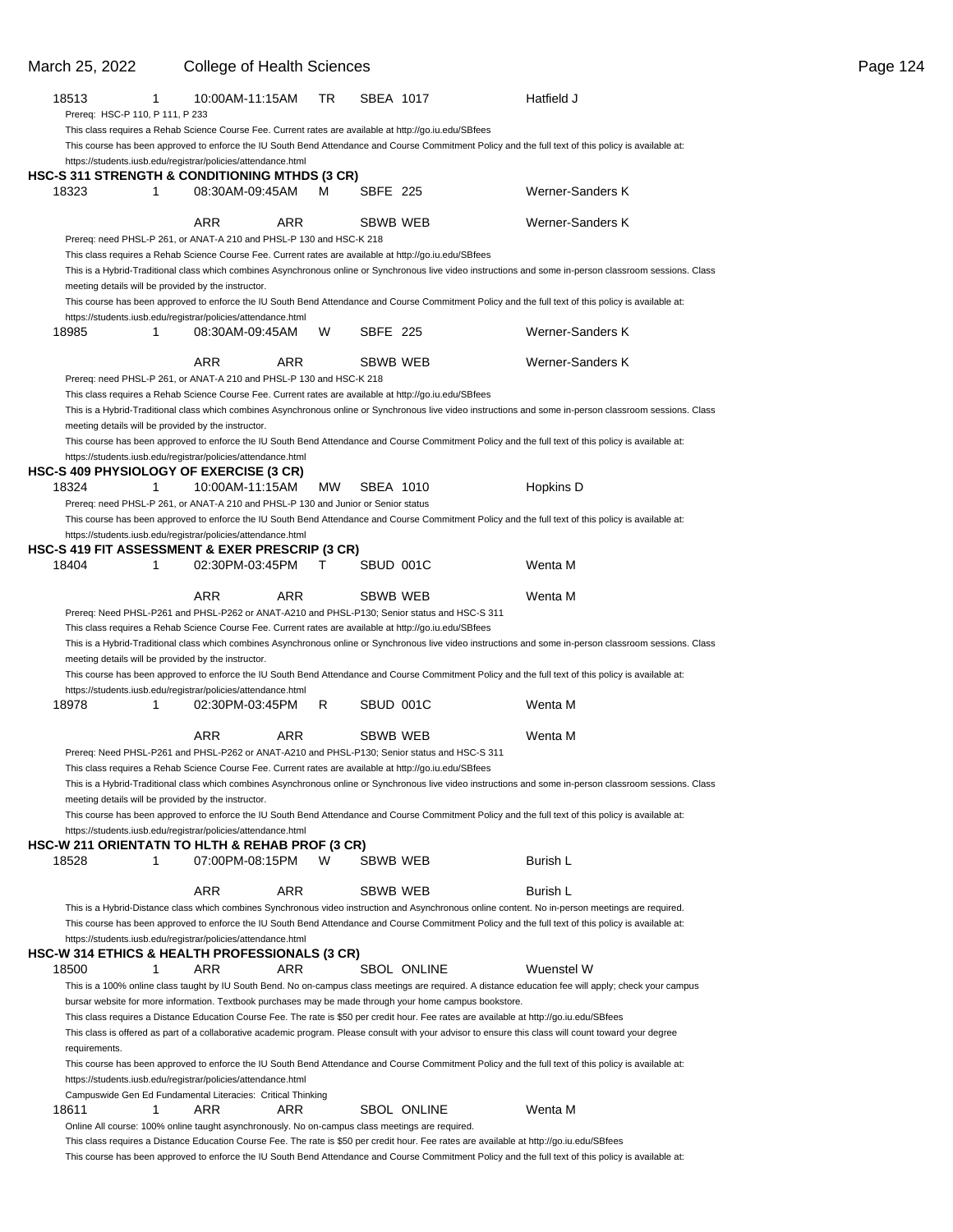https://students.iusb.edu/registrar/policies/attendance.html Campuswide Gen Ed Fundamental Literacies: Critical Thinking

### **Clinical Laboratory Science (CLS)**

\_\_\_\_\_\_\_\_\_\_\_\_\_\_\_\_\_\_\_\_\_\_\_\_\_\_\_\_\_\_\_\_\_\_\_\_\_\_\_\_\_\_\_\_\_\_\_\_\_\_

\_\_\_\_\_\_\_\_\_\_\_\_\_\_\_\_\_\_\_\_\_\_\_\_\_\_\_\_\_\_\_\_\_\_\_\_\_\_\_\_\_\_\_\_\_\_\_\_\_\_

|       | <b>CLS-C 407 HEMATOLOGY (3 CR)</b>                                         |     |                 |                      |                                                                                                              |          |
|-------|----------------------------------------------------------------------------|-----|-----------------|----------------------|--------------------------------------------------------------------------------------------------------------|----------|
| 18506 | RSTR 8W1 ARR                                                               |     | ARR             | <b>SBRS 143</b>      |                                                                                                              |          |
|       | Prereg: Clinical Lab Science major                                         |     |                 |                      |                                                                                                              |          |
|       | <b>CLS-C 408 HEMATOLOGY METHODS (2 CR)</b>                                 |     |                 |                      |                                                                                                              |          |
| 18507 | RSTR 8W1                                                                   | ARR | ARR             | <b>SBRS 144</b>      |                                                                                                              |          |
|       | Prereg: Clinical Lab Science major                                         |     |                 |                      |                                                                                                              |          |
|       |                                                                            |     |                 |                      | This class requires a Clinical Lab Sci Practicum Fee. Current rates are available at http://go.iu.edu/SBfees |          |
|       | <b>CLS-E 401 GENERAL EXTERNSHIP I (4 CR)</b>                               |     |                 |                      |                                                                                                              |          |
| 18505 | RSTR 8W2 ARR                                                               |     |                 | TWRF SBOC OC         |                                                                                                              |          |
|       | Prereg: Clinical Lab Science major                                         |     |                 |                      |                                                                                                              |          |
|       | This is an externship to a clinical site                                   |     |                 |                      |                                                                                                              |          |
|       |                                                                            |     |                 |                      | This class requires a Clinical Lab Sci Practicum Fee. Current rates are available at http://go.iu.edu/SBfees |          |
|       | CLS-I 411 CLINICAL IMMUNODIAGNOSTICS (3 CR)                                |     |                 |                      |                                                                                                              |          |
| 18504 | RSTR 8W1                                                                   | ARR | ARR             | <b>SBRS 143</b>      |                                                                                                              |          |
|       | Prereq: Clinical Lab Science major                                         |     |                 |                      |                                                                                                              |          |
|       | This class fulfills the Information Literacy General Education Requirement |     |                 |                      |                                                                                                              |          |
|       | CLS-L 201 INTRO TO DIAGNOSTIC LAB (1 CR)                                   |     |                 |                      |                                                                                                              |          |
| 32894 | 8W1                                                                        |     | 10:00AM-11:30AM | <b>SBRS 143</b><br>м |                                                                                                              |          |
|       | <b>CLS-L 202 LABORATORY MATH AND TECHNIQUES (1 CR)</b>                     |     |                 |                      |                                                                                                              |          |
| 18649 | 8W2                                                                        |     | 10:00AM-11:30AM | м<br><b>SBRS 143</b> |                                                                                                              |          |
|       | <b>CLS-M 411 MYCOLOGY AND PARASITOLOGY (2 CR)</b>                          |     |                 |                      |                                                                                                              |          |
| 18503 | RSTR 8W1 09:30AM-12:00PM                                                   |     |                 | W<br><b>SBRS 143</b> |                                                                                                              | Spinda B |
|       | Prereg: Clinical Lab Science major                                         |     |                 |                      |                                                                                                              |          |
|       | <b>CLS-M 413 ADVANCED CLINICAL MICROBIOLOGY (3 CR)</b>                     |     |                 |                      |                                                                                                              |          |
| 32895 | RSTR 8W2 01:00PM-03:30PM                                                   |     |                 | м<br><b>SBRS 143</b> |                                                                                                              | Spinda B |
|       | Prereq: Clinical Lab Science major                                         |     |                 |                      |                                                                                                              |          |

### **Allied Health (AHLT)**

|       |                                              | AHLT-R 155 CLINICAL RE-ENTRY 1 (3 CR)                                                                 |            |                  |                    |                                                                                                                                                      |
|-------|----------------------------------------------|-------------------------------------------------------------------------------------------------------|------------|------------------|--------------------|------------------------------------------------------------------------------------------------------------------------------------------------------|
| 18417 | PERM 1                                       | ARR                                                                                                   | ARR        | <b>ARR</b>       |                    | Oake M                                                                                                                                               |
|       |                                              | AHLT-R 185 MEDICAL TERMINOLOGY (2 CR)                                                                 |            |                  |                    |                                                                                                                                                      |
| 18412 | 1                                            | <b>ARR</b>                                                                                            | <b>ARR</b> |                  | <b>SBOL ONLINE</b> | Yegorov Y                                                                                                                                            |
|       |                                              | Online All course: 100% online taught asynchronously. No on-campus class meetings are required.       |            |                  |                    |                                                                                                                                                      |
|       |                                              | Students should logon to Canvas the first day of classes.                                             |            |                  |                    |                                                                                                                                                      |
|       |                                              |                                                                                                       |            |                  |                    | This course has been approved to enforce the IU South Bend Attendance and Course Commitment Policy and the full text of this policy is available at: |
|       |                                              | https://students.iusb.edu/registrar/policies/attendance.html                                          |            |                  |                    |                                                                                                                                                      |
|       |                                              |                                                                                                       |            |                  |                    | This class requires a Distance Education Course Fee. The rate is \$50 per credit hour. Fee rates are available at http://go.iu.edu/SBfees            |
| 18733 | 1                                            | <b>ARR</b>                                                                                            | <b>ARR</b> |                  | SBOL ONLINE        | Yegorov Y                                                                                                                                            |
|       |                                              | Online All course: 100% online taught asynchronously. No on-campus class meetings are required.       |            |                  |                    |                                                                                                                                                      |
|       |                                              | Students should logon to Canvas the first day of classes.                                             |            |                  |                    |                                                                                                                                                      |
|       |                                              |                                                                                                       |            |                  |                    | This course has been approved to enforce the IU South Bend Attendance and Course Commitment Policy and the full text of this policy is available at: |
|       |                                              | https://students.iusb.edu/registrar/policies/attendance.html                                          |            |                  |                    |                                                                                                                                                      |
|       |                                              |                                                                                                       |            |                  |                    | This class requires a Distance Education Course Fee. The rate is \$50 per credit hour. Fee rates are available at http://go.iu.edu/SBfees            |
|       |                                              | Above Section may open during Registration if needed                                                  |            |                  |                    |                                                                                                                                                      |
|       |                                              | AHLT-R 495 MEDICAL IMAGING INTERNSHIP (6 CR)                                                          |            |                  |                    |                                                                                                                                                      |
| 18948 | RSTR 1                                       | <b>ARR</b>                                                                                            | т          | SBOC OC          |                    | Langton R                                                                                                                                            |
|       | Date and time arranged at a clinical setting |                                                                                                       |            |                  |                    |                                                                                                                                                      |
|       |                                              |                                                                                                       |            |                  |                    |                                                                                                                                                      |
|       |                                              | <b>FIRST YEAR STUDENTS (01)</b>                                                                       |            |                  |                    |                                                                                                                                                      |
|       |                                              | AHLT-R 100 ORIENTATION TO RAD TECHNOLOGY (2 CR)                                                       |            |                  |                    |                                                                                                                                                      |
| 17419 | RSTR 1                                       | 03:00PM-05:00PM                                                                                       | т          | <b>SBNS 0037</b> |                    | Bogard K                                                                                                                                             |
|       |                                              | Open only to those students admitted into the Radiography Clinical/Profession portion of the program. |            |                  |                    |                                                                                                                                                      |
|       | Consent of Instructor required               |                                                                                                       |            |                  |                    |                                                                                                                                                      |
|       |                                              | Upon approval, this course will become 3 credits                                                      |            |                  |                    |                                                                                                                                                      |
|       |                                              | AHLT-R 101 RADIOGRAPHIC PROCEDURES I (4 CR)                                                           |            |                  |                    |                                                                                                                                                      |
| 17420 | RSTR 1                                       | 08:30AM-11:00AM                                                                                       | т          |                  | <b>SBNS 0037</b>   | Gretencord A                                                                                                                                         |
|       | Consent of Instructor required               |                                                                                                       |            |                  |                    |                                                                                                                                                      |
|       |                                              | Open only to those students admitted into the Radiography Clinical/Profession portion of the program. |            |                  |                    |                                                                                                                                                      |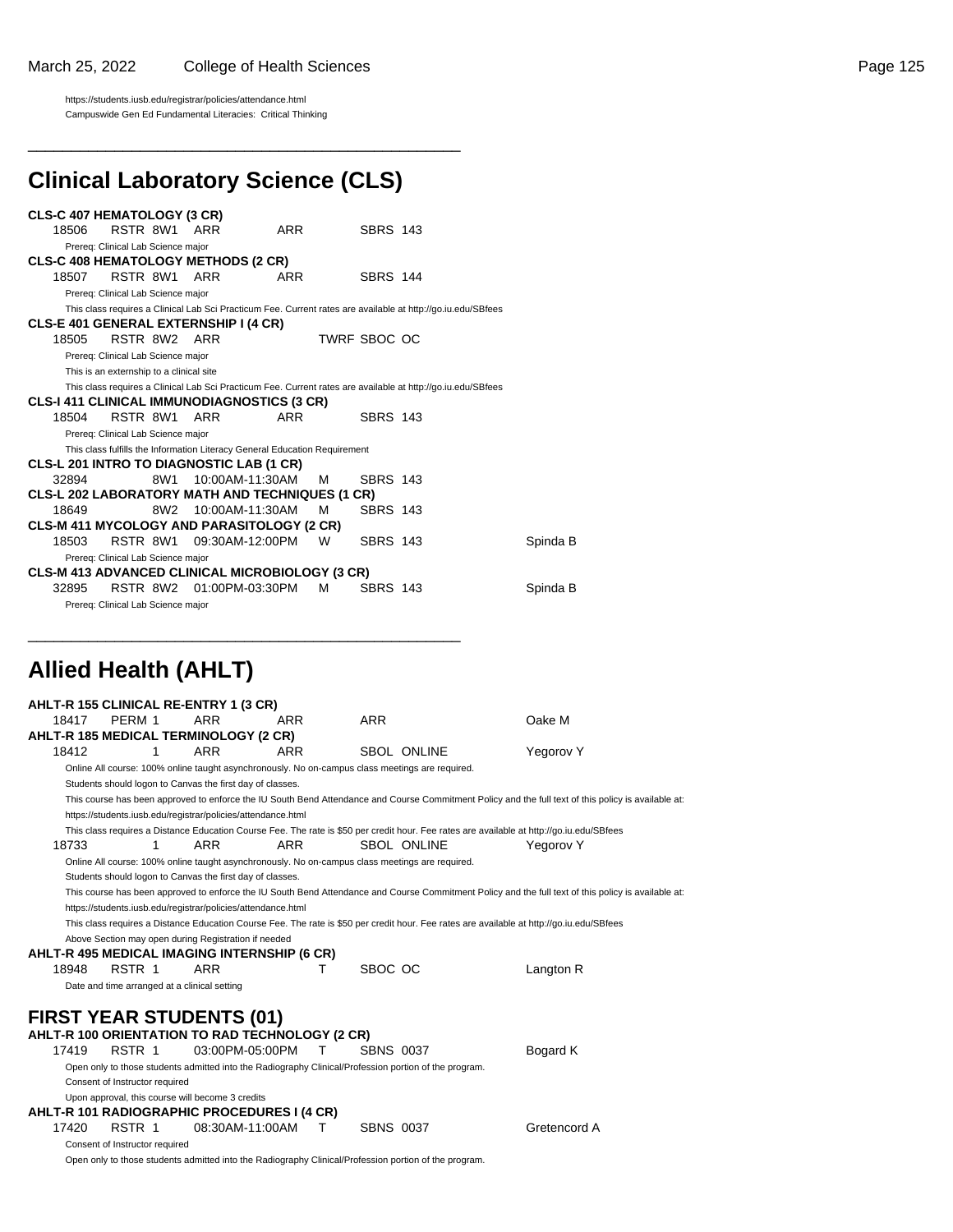| March 25, 2022        |                                                                       | <b>College of Health Sciences</b>                                                                                                 |            |        |                  |                                                                                                                                                                                                                                                    |                                                                                                                                                                                                                                                                                                                 | Page 126 |
|-----------------------|-----------------------------------------------------------------------|-----------------------------------------------------------------------------------------------------------------------------------|------------|--------|------------------|----------------------------------------------------------------------------------------------------------------------------------------------------------------------------------------------------------------------------------------------------|-----------------------------------------------------------------------------------------------------------------------------------------------------------------------------------------------------------------------------------------------------------------------------------------------------------------|----------|
| 17421                 | RSTR 1<br>Consent of Instructor required                              | AHLT-R 102 PRINCIPLES OF RADIOGRAPHY 1 (3 CR)<br>12:00PM-02:30PM                                                                  |            | $\top$ | <b>SBNS 0037</b> |                                                                                                                                                                                                                                                    | Langton R                                                                                                                                                                                                                                                                                                       |          |
|                       |                                                                       | AHLT-R 103 INTRO TO CLINICAL RADIOGRAPHY (2 CR)                                                                                   |            |        |                  | Open only to those students admitted into the Radiography Clinical/Profession portion of the program.                                                                                                                                              |                                                                                                                                                                                                                                                                                                                 |          |
| 18756                 | RSTR 8W1 ARR                                                          |                                                                                                                                   | ARR        |        | ARR              |                                                                                                                                                                                                                                                    | Oake M                                                                                                                                                                                                                                                                                                          |          |
|                       |                                                                       | <b>ARR</b><br>meeting details will be provided by the instructor.                                                                 | <b>ARR</b> |        | SBWB WEB         |                                                                                                                                                                                                                                                    | Oake M<br>This is a Hybrid-Traditional class which combines Asynchronous online or Synchronous live video instructions and some in-person classroom sessions. Class                                                                                                                                             |          |
| <b>VT: DISCUSSION</b> |                                                                       | AHLT-R 180 RADIOGRAPHIC PROCEDURES LAB (1 CR)                                                                                     |            |        |                  |                                                                                                                                                                                                                                                    |                                                                                                                                                                                                                                                                                                                 |          |
| 18557                 | RSTR 1                                                                | 03:00PM-04:00PM                                                                                                                   |            | м      | <b>SBNS 0036</b> |                                                                                                                                                                                                                                                    | Gretencord A                                                                                                                                                                                                                                                                                                    |          |
|                       |                                                                       |                                                                                                                                   |            |        |                  |                                                                                                                                                                                                                                                    | Langton R                                                                                                                                                                                                                                                                                                       |          |
|                       |                                                                       |                                                                                                                                   |            |        |                  |                                                                                                                                                                                                                                                    | Singleton C                                                                                                                                                                                                                                                                                                     |          |
|                       |                                                                       | 08:30AM-03:00PM                                                                                                                   |            | MR     | <b>SBNS 0036</b> |                                                                                                                                                                                                                                                    | Gretencord A                                                                                                                                                                                                                                                                                                    |          |
|                       |                                                                       |                                                                                                                                   |            |        |                  |                                                                                                                                                                                                                                                    | Langton R                                                                                                                                                                                                                                                                                                       |          |
|                       |                                                                       |                                                                                                                                   |            |        |                  |                                                                                                                                                                                                                                                    | Singleton C                                                                                                                                                                                                                                                                                                     |          |
|                       |                                                                       | 08:30AM-03:00PM                                                                                                                   |            | MR     | <b>SBNS 0044</b> |                                                                                                                                                                                                                                                    | Gretencord A                                                                                                                                                                                                                                                                                                    |          |
|                       |                                                                       |                                                                                                                                   |            |        |                  |                                                                                                                                                                                                                                                    | Langton R                                                                                                                                                                                                                                                                                                       |          |
|                       |                                                                       |                                                                                                                                   |            |        |                  |                                                                                                                                                                                                                                                    | Singleton C                                                                                                                                                                                                                                                                                                     |          |
| 18894                 |                                                                       | Students must be admitted to the Radiography Program<br>AHLT-R 181 CLIN EXPERIENCE-RADIOGRAPHY (2 CR)<br>RSTR 8W2 07:30AM-04:00PM |            | WF     | SBHP 100         |                                                                                                                                                                                                                                                    | Gretencord A                                                                                                                                                                                                                                                                                                    |          |
|                       |                                                                       |                                                                                                                                   |            |        |                  |                                                                                                                                                                                                                                                    | Langton R                                                                                                                                                                                                                                                                                                       |          |
|                       | S/F Graded Course                                                     |                                                                                                                                   |            |        |                  | This class requires a Radiologic Science Course Fee. Current rates are available at http://go.iu.edu/SBfees                                                                                                                                        |                                                                                                                                                                                                                                                                                                                 |          |
|                       |                                                                       | <b>SECOND YEAR STUDENTS (02)</b>                                                                                                  |            |        |                  |                                                                                                                                                                                                                                                    |                                                                                                                                                                                                                                                                                                                 |          |
| 17422                 | AHLT-R 200 PATHOLOGY (2 CR)<br>RSTR 1                                 | <b>ARR</b>                                                                                                                        | <b>ARR</b> |        |                  | <b>SBOL ONLINE</b>                                                                                                                                                                                                                                 | Yegorov Y                                                                                                                                                                                                                                                                                                       |          |
|                       |                                                                       | Online All course: 100% online taught asynchronously. No on-campus class meetings are required.                                   |            |        |                  | Open only to those students admitted into the Radiography Clinical/Profession portion of the program.<br>This class requires a Distance Education Course Fee. The rate is \$50 per credit hour. Fee rates are available at http://go.iu.edu/SBfees |                                                                                                                                                                                                                                                                                                                 |          |
| 17423                 | RSTR 1                                                                | AHLT-R 205 RADIOGRAPHIC PROCEDURES III (3 CR)<br>08:30AM-11:00AM                                                                  |            | W      | <b>SBNS 0037</b> | Open only to those students admitted into the Radiography Clinical/Profession portion of the program.                                                                                                                                              | Gretencord A                                                                                                                                                                                                                                                                                                    |          |
| 18508                 | RSTR 1                                                                | AHLT-R 260 RADIOBIOLOGY AND PROTECTION (3 CR)<br>12:00PM-02:30PM                                                                  |            | W      | <b>SBNS 0037</b> | Open only to those students admitted into the Radiography Clinical/Profession portion of the program.                                                                                                                                              | Bogard K                                                                                                                                                                                                                                                                                                        |          |
| 17903                 | RSTR 1                                                                | AHLT-R 283 CLIN EXPERIENCE-RADIOGRAPHY (4 CR)<br>07:30AM-04:00PM                                                                  |            |        | MTR SBHP 100     |                                                                                                                                                                                                                                                    | Gretencord A                                                                                                                                                                                                                                                                                                    |          |
|                       |                                                                       |                                                                                                                                   |            |        |                  |                                                                                                                                                                                                                                                    | Langton R                                                                                                                                                                                                                                                                                                       |          |
|                       | This course will be held at local area hospitals<br>S/F Graded Course |                                                                                                                                   |            |        |                  | Open only to those students admitted into the Radiography Clinical/Profession portion of the program.<br>This class requires a Radiologic Science Course Fee. Current rates are available at http://go.iu.edu/SBfees                               |                                                                                                                                                                                                                                                                                                                 |          |
|                       |                                                                       | <b>MEDICAL IMAGING TECHNOLOGY (04)</b><br>AHLT-R 405 ADVANCED DIAGNOSTIC IMAGING I (3 CR)                                         |            |        |                  |                                                                                                                                                                                                                                                    |                                                                                                                                                                                                                                                                                                                 |          |
| 18008                 | RSTR 1                                                                | ARR                                                                                                                               | ARR        |        |                  | <b>SBOL ONLINE</b>                                                                                                                                                                                                                                 | Oake M                                                                                                                                                                                                                                                                                                          |          |
|                       |                                                                       |                                                                                                                                   |            |        |                  | Course is open only to students formally admitted to the clinical/professional portion of the Medical Imaging Technology Program.                                                                                                                  | Mendenhall K                                                                                                                                                                                                                                                                                                    |          |
| requirements.         |                                                                       |                                                                                                                                   |            |        |                  | bursar website for more information. Textbook purchases may be made through your home campus bookstore.                                                                                                                                            | This is a 100% online class taught by IU South Bend. No on-campus class meetings are required. A distance education fee will apply; check your campus<br>This class is offered as part of a collaborative academic program. Please consult with your advisor to ensure this class will count toward your degree |          |

This class requires a Distance Education Course Fee. The rate is \$50 per credit hour. Fee rates are available at http://go.iu.edu/SBfees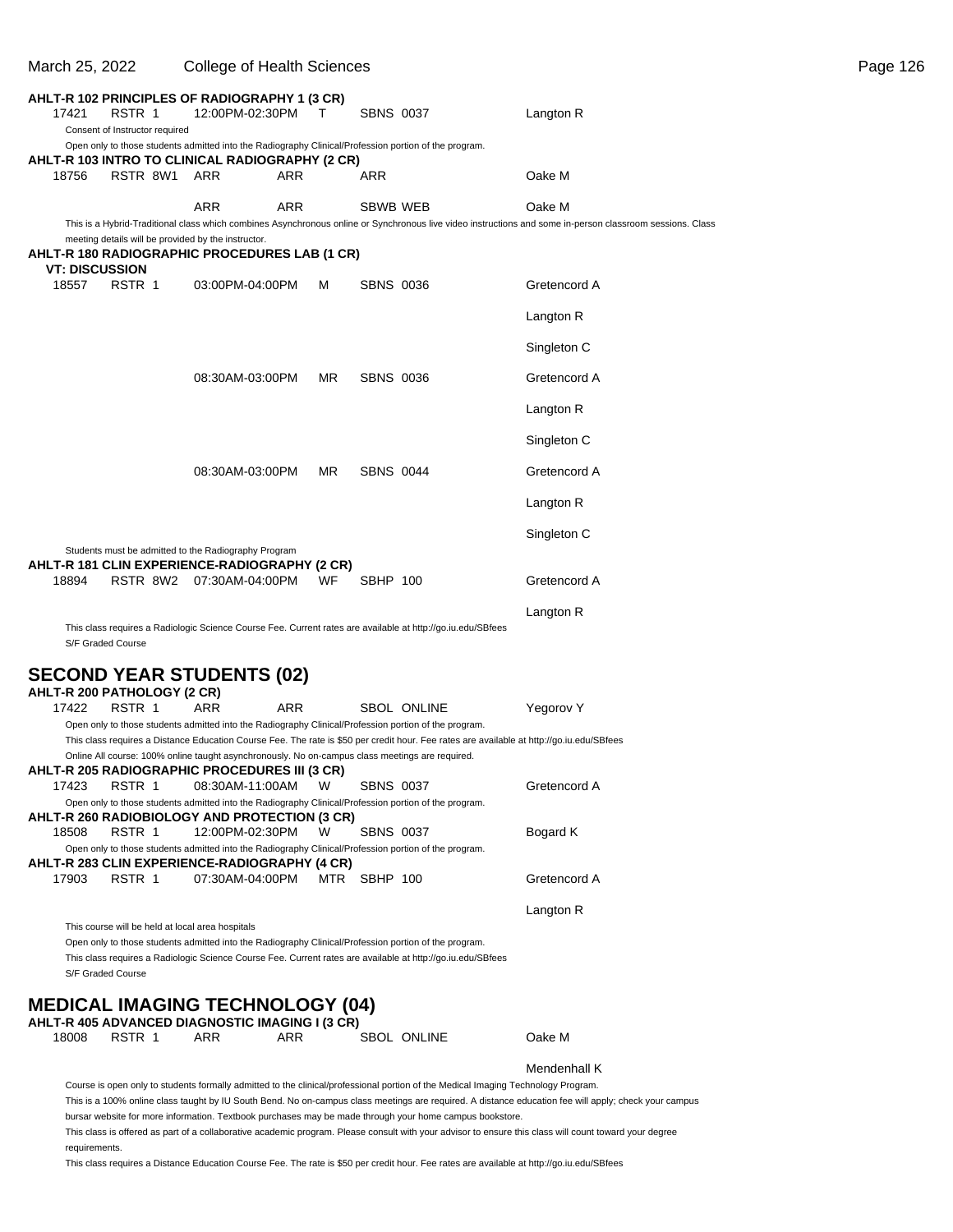| March 25, 2022 |        |                                                 | College of Health Sciences                                                                              |                 |             |                                                                                                                                                        | Page 127 |
|----------------|--------|-------------------------------------------------|---------------------------------------------------------------------------------------------------------|-----------------|-------------|--------------------------------------------------------------------------------------------------------------------------------------------------------|----------|
|                |        |                                                 | AHLT-R 408 TOPICS IN RADIOLOGIC SCIENCES (2 CR)                                                         |                 |             |                                                                                                                                                        |          |
| 18895          | RSTR 1 | ARR                                             | ARR                                                                                                     | ARR             |             |                                                                                                                                                        |          |
|                |        |                                                 |                                                                                                         |                 |             | Course is open only to students formally admitted to the clinical/professional portion of the Medical Imaging Technology Program.                      |          |
|                |        |                                                 | AHLT-R 472 MULTIPLANAR ANAT & PATHOLOGY I (3 CR)                                                        |                 |             |                                                                                                                                                        |          |
| 18527          | RSTR 1 | ARR                                             | ARR                                                                                                     |                 | SBOL ONLINE | Oake M                                                                                                                                                 |          |
|                |        |                                                 |                                                                                                         |                 |             | This is a 100% online class taught by IU South Bend. No on-campus class meetings are required. A distance education fee will apply; check your campus  |          |
|                |        |                                                 | bursar website for more information. Textbook purchases may be made through your home campus bookstore. |                 |             |                                                                                                                                                        |          |
| requirements.  |        |                                                 |                                                                                                         |                 |             | This class is offered as part of a collaborative academic program. Please consult with your advisor to ensure this class will count toward your degree |          |
|                |        |                                                 |                                                                                                         |                 |             | This class requires a Distance Education Course Fee. The rate is \$50 per credit hour. Fee rates are available at http://go.iu.edu/SBfees              |          |
|                |        |                                                 | AHLT-R 480 CLIN PRAC ADV MED IMAGING (3 CR)                                                             |                 |             |                                                                                                                                                        |          |
| 18558          | RSTR 1 | ARR                                             | ARR                                                                                                     | SBHP 100        |             | Langton R                                                                                                                                              |          |
|                |        | Students must be admitted to the BS MIT Program |                                                                                                         |                 |             |                                                                                                                                                        |          |
| 18559          | RSTR 1 | ARR                                             | ARR                                                                                                     | <b>SBHP 100</b> |             |                                                                                                                                                        |          |
|                |        | Students must be admitted to the BS MIT Program |                                                                                                         |                 |             |                                                                                                                                                        |          |

This section is for ultrasound students only

# **Sch of Nurs & Allied Hlth Prof**

\_\_\_\_\_\_\_\_\_\_\_\_\_\_\_\_\_\_\_\_\_\_\_\_\_\_\_\_\_\_\_\_\_\_\_\_\_\_\_\_\_\_\_\_\_\_\_\_\_\_

\_\_\_\_\_\_\_\_\_\_\_\_\_\_\_\_\_\_\_\_\_\_\_\_\_\_\_\_\_\_\_\_\_\_\_\_\_\_\_\_\_\_\_\_\_\_\_\_\_\_

### **Allied Health (AHLT)**

| AHLT-M 192 INTRO TO HIM & REIMBURSEMENT (3 CR) |     |     |             |          |
|------------------------------------------------|-----|-----|-------------|----------|
| 33976                                          | ARR | ARR | SBOL ONLINE | Marcum M |

This is a 100% online class taught by IU Kokomo. No on-campus class meetings are required. A distance education fee may apply; check your campus bursar website for more information. If IU e-Texts are not used for this class, textbooks and other materials are available through your home campus bookstore. This class is offered as part of a collaborative academic program. Please consult with your advisor to ensure this class will count toward your degree requirement

This class requires a Distance Education Course Fee. The rate is \$50 per credit hour. Fee rates are available at http://go.iu.edu/SBfees

**AHLT-R 472 MULTIPLANAR ANAT & PATHOLOGY I (3 CR)**

34090 1 ARR ARR SBOL ONLINE Davis P This is a 100% online class taught by IU Kokomo. No on-campus class meetings are required. A distance education fee may apply; check your campus bursar website for more information. If IU e-Texts are not used for this class, textbooks and other materials are available through your home campus bookstore. Must be accepted into the MIT program.

This class is offered as part of a collaborative academic program. Please consult with your advisor to ensure this class will count toward your degree requirement

This class requires a Distance Education Course Fee. The rate is \$50 per credit hour. Fee rates are available at http://go.iu.edu/SBfees

# **College of Health Sciences**

\_\_\_\_\_\_\_\_\_\_\_\_\_\_\_\_\_\_\_\_\_\_\_\_\_\_\_\_\_\_\_\_\_\_\_\_\_\_\_\_\_\_\_\_\_\_\_\_\_\_

\_\_\_\_\_\_\_\_\_\_\_\_\_\_\_\_\_\_\_\_\_\_\_\_\_\_\_\_\_\_\_\_\_\_\_\_\_\_\_\_\_\_\_\_\_\_\_\_\_\_

### **Dental Hygiene (DHYG)**

|       |                  | DHYG-H 211 HEAD & NECK ANATOMY (3 CR)                                                            |           |           |                    |
|-------|------------------|--------------------------------------------------------------------------------------------------|-----------|-----------|--------------------|
| 18856 | RSTR 1           | 08:30AM-09:45AM                                                                                  | <b>MW</b> | ARR       | Hatfield J         |
|       |                  | Prererq: Dental Hygiene major or Health Sciences Speech Language Pathology concentration student |           |           |                    |
|       |                  | DHYG-H 344 SENIOR HYGIENE SEMINAR (1 CR)                                                         |           |           |                    |
| 18746 | PERM 1           | ARR<br>ARR                                                                                       |           | ARR       | <b>Edmondson M</b> |
|       |                  | <b>DENTAL HYGIENE-FIRST YR (DHYG) (10)</b>                                                       |           |           |                    |
|       |                  | DHYG-H 206 GENERAL PATHOLOGY I (2 CR)                                                            |           |           |                    |
| 18854 | 1                | 10:00AM-11:45AM                                                                                  | т         | SBEA 1233 | Douglas D          |
|       |                  | DHYG-H 217 PREVENTIVE DENTISTRY (3 CR)                                                           |           |           |                    |
| 18406 | RSTR 1           | 11:30AM-12:45PM                                                                                  | <b>MW</b> | SBEA 1231 | <b>Batie M</b>     |
|       |                  | DHYG-H 218 FUNDMNTLS OF DENTAL HYGIENE (4 CR)                                                    |           |           |                    |
| 17505 | RSTR 1           | 10:00AM-11:15AM                                                                                  | <b>MW</b> | SBFA 1231 | <b>Batie M</b>     |
|       | Laboratory (LAB) | This class requires a Laboratory Fee. Current rates are available at http://go.iu.edu/SBfees     |           |           |                    |
| 17506 | RSTR 1           | 08:00AM-12:00PM                                                                                  | т         | SBEA 1231 | <b>Batie M</b>     |
|       |                  | 08:00AM-12:00PM                                                                                  | т         | SBEA 1205 | <b>Batie M</b>     |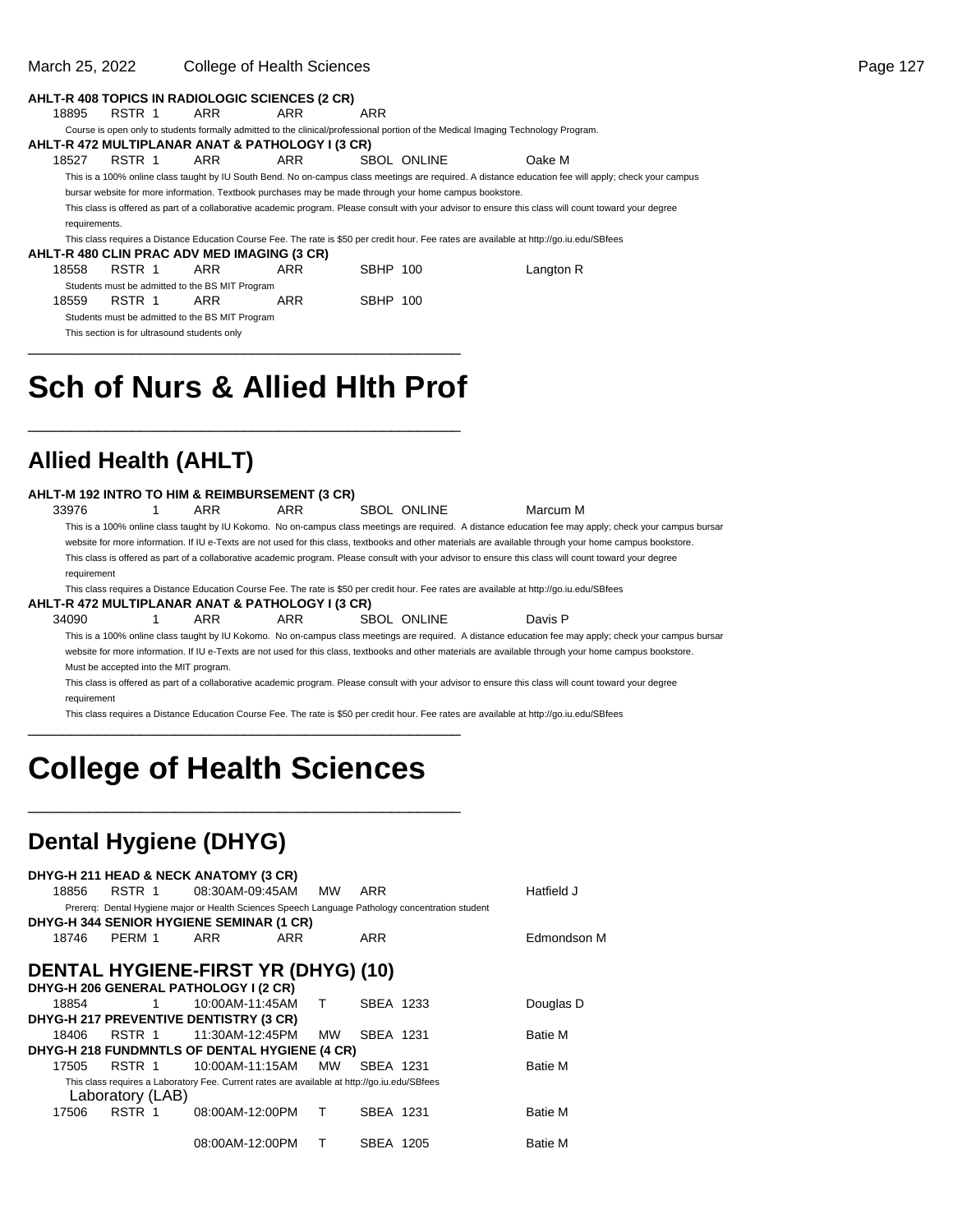| March 25, 2022 |                               |                                                                     |                                                                                                                                                                                                                                                                                                            |                                                                                                                                                                                                                                                                           |                                            | Page 128                                                                                                                                                                                                                                                                                                                                                       |
|----------------|-------------------------------|---------------------------------------------------------------------|------------------------------------------------------------------------------------------------------------------------------------------------------------------------------------------------------------------------------------------------------------------------------------------------------------|---------------------------------------------------------------------------------------------------------------------------------------------------------------------------------------------------------------------------------------------------------------------------|--------------------------------------------|----------------------------------------------------------------------------------------------------------------------------------------------------------------------------------------------------------------------------------------------------------------------------------------------------------------------------------------------------------------|
|                |                               |                                                                     |                                                                                                                                                                                                                                                                                                            |                                                                                                                                                                                                                                                                           | <b>Batie M</b>                             |                                                                                                                                                                                                                                                                                                                                                                |
|                |                               |                                                                     |                                                                                                                                                                                                                                                                                                            |                                                                                                                                                                                                                                                                           | <b>Batie M</b>                             |                                                                                                                                                                                                                                                                                                                                                                |
|                |                               |                                                                     |                                                                                                                                                                                                                                                                                                            |                                                                                                                                                                                                                                                                           |                                            |                                                                                                                                                                                                                                                                                                                                                                |
|                |                               |                                                                     |                                                                                                                                                                                                                                                                                                            |                                                                                                                                                                                                                                                                           |                                            |                                                                                                                                                                                                                                                                                                                                                                |
|                |                               |                                                                     |                                                                                                                                                                                                                                                                                                            |                                                                                                                                                                                                                                                                           |                                            |                                                                                                                                                                                                                                                                                                                                                                |
|                |                               |                                                                     |                                                                                                                                                                                                                                                                                                            |                                                                                                                                                                                                                                                                           |                                            |                                                                                                                                                                                                                                                                                                                                                                |
|                |                               |                                                                     |                                                                                                                                                                                                                                                                                                            |                                                                                                                                                                                                                                                                           |                                            |                                                                                                                                                                                                                                                                                                                                                                |
| RSTR 1         |                               |                                                                     |                                                                                                                                                                                                                                                                                                            |                                                                                                                                                                                                                                                                           |                                            |                                                                                                                                                                                                                                                                                                                                                                |
| RSTR 1         |                               |                                                                     |                                                                                                                                                                                                                                                                                                            |                                                                                                                                                                                                                                                                           |                                            |                                                                                                                                                                                                                                                                                                                                                                |
|                |                               |                                                                     |                                                                                                                                                                                                                                                                                                            |                                                                                                                                                                                                                                                                           |                                            |                                                                                                                                                                                                                                                                                                                                                                |
|                |                               |                                                                     |                                                                                                                                                                                                                                                                                                            |                                                                                                                                                                                                                                                                           |                                            |                                                                                                                                                                                                                                                                                                                                                                |
|                |                               |                                                                     |                                                                                                                                                                                                                                                                                                            |                                                                                                                                                                                                                                                                           |                                            |                                                                                                                                                                                                                                                                                                                                                                |
|                |                               |                                                                     |                                                                                                                                                                                                                                                                                                            |                                                                                                                                                                                                                                                                           |                                            |                                                                                                                                                                                                                                                                                                                                                                |
|                |                               |                                                                     |                                                                                                                                                                                                                                                                                                            |                                                                                                                                                                                                                                                                           | Klauer H                                   |                                                                                                                                                                                                                                                                                                                                                                |
|                |                               |                                                                     |                                                                                                                                                                                                                                                                                                            |                                                                                                                                                                                                                                                                           |                                            |                                                                                                                                                                                                                                                                                                                                                                |
| RSTR 1         |                               |                                                                     |                                                                                                                                                                                                                                                                                                            |                                                                                                                                                                                                                                                                           | Douglas D                                  |                                                                                                                                                                                                                                                                                                                                                                |
|                |                               |                                                                     |                                                                                                                                                                                                                                                                                                            |                                                                                                                                                                                                                                                                           | Klauer H                                   |                                                                                                                                                                                                                                                                                                                                                                |
|                |                               |                                                                     |                                                                                                                                                                                                                                                                                                            |                                                                                                                                                                                                                                                                           |                                            |                                                                                                                                                                                                                                                                                                                                                                |
| RSTR 1         |                               |                                                                     |                                                                                                                                                                                                                                                                                                            |                                                                                                                                                                                                                                                                           | Douglas D                                  |                                                                                                                                                                                                                                                                                                                                                                |
|                |                               |                                                                     |                                                                                                                                                                                                                                                                                                            |                                                                                                                                                                                                                                                                           |                                            |                                                                                                                                                                                                                                                                                                                                                                |
| RSTR 1         |                               |                                                                     |                                                                                                                                                                                                                                                                                                            |                                                                                                                                                                                                                                                                           | Lemanski D                                 |                                                                                                                                                                                                                                                                                                                                                                |
|                |                               |                                                                     |                                                                                                                                                                                                                                                                                                            |                                                                                                                                                                                                                                                                           |                                            |                                                                                                                                                                                                                                                                                                                                                                |
| 1              |                               |                                                                     |                                                                                                                                                                                                                                                                                                            |                                                                                                                                                                                                                                                                           | Edmondson M                                |                                                                                                                                                                                                                                                                                                                                                                |
|                | <b>ARR</b>                    |                                                                     |                                                                                                                                                                                                                                                                                                            |                                                                                                                                                                                                                                                                           | Edmondson M                                |                                                                                                                                                                                                                                                                                                                                                                |
|                | Section A<br>RSTR 1<br>RSTR 1 | DHYG-H 303 RADIOLOGY (3 CR)<br>Laboratory (LAB)<br>Laboratory (LAB) | 08:00AM-12:00PM<br>08:00AM-12:00PM<br>01:00PM-02:15PM<br>Students must choose a lab time to attend on-campus.<br>10:00AM-12:00PM<br>12:00PM-02:00PM<br>01:00PM-03:30PM<br>03:30PM-05:30PM<br>DHYG-H 312 RADIOLOGY LECTURE II (1 CR)<br>08:45AM-09:45AM<br>11:30AM-12:45PM<br>10:00AM-11:15AM<br><b>ARR</b> | <b>College of Health Sciences</b><br>R<br>R<br><b>MW</b><br>F<br>F<br>DHYG-H 250 LOCAL ANESTHESIA&PAIN CONTROL (3 CR)<br>$\mathsf T$<br>T<br>F.<br>DHYG-H 333 MGMNT OF SPEC NEEDS PATIENT (3 CR)<br><b>TR</b><br>DHYG-H 477 COMM ASSESS PROGRAM PLANNING (3 CR)<br>$\top$ | <b>DENTAL HYGIENE-SECOND YR (DHYG (20)</b> | SBEA 1231<br>SBEA 1205<br>SBEA 1233<br>This class requires a Laboratory Fee. Current rates are available at http://go.iu.edu/SBfees<br>SBEA 1233<br>SBEA 1233<br>SBEA 1233<br>Douglas D<br>This class requires a Laboratory Fee. Current rates are available at http://go.iu.edu/SBfees<br>SBEA 1205<br>SBEA 1233<br>SBEA 1231<br>SBEA 1010<br><b>SBWB WEB</b> |

This course has community-engaged assignments, which may include community-based research, projects or service.

This is a Hybrid-Traditional class which combines Asynchronous online or Synchronous live video instructions and some in-person classroom sessions. Class meeting details will be provided by the instructor.

### **BSDH COMPLETION (30)**

**DHYG-H 412 GLOBAL HEALTH (1-3 CR)**

18257 1 ARR ARR SBOL ONLINE

Online All course: 100% online taught asynchronously. No on-campus class meetings are required. This class requires a Distance Education Course Fee. The rate is \$50 per credit hour. Fee rates are available at http://go.iu.edu/SBfees

### **DENTAL HYGIENE - THIRD YEAR (402)**

|                                                  |                                                | DHYG-H 302 CLINICAL PRACTICE 3 (4 CR)                                                        |           |           |  |            |  |  |  |  |  |
|--------------------------------------------------|------------------------------------------------|----------------------------------------------------------------------------------------------|-----------|-----------|--|------------|--|--|--|--|--|
| 32409                                            | RSTR 1                                         | 01:00PM-03:30PM                                                                              | R         | SBEA 1233 |  | Lemanski D |  |  |  |  |  |
|                                                  | Required discussion enrollment<br>Clinic (CLN) |                                                                                              |           |           |  |            |  |  |  |  |  |
| 32410                                            | RSTR 1                                         | 08:00AM-05:00PM                                                                              | <b>MW</b> | SBEA 1205 |  | Lemanski D |  |  |  |  |  |
|                                                  | Required clinical enrollment                   |                                                                                              |           |           |  |            |  |  |  |  |  |
|                                                  |                                                | This class requires a Laboratory Fee. Current rates are available at http://go.iu.edu/SBfees |           |           |  |            |  |  |  |  |  |
| DHYG-H 400 EVIDENCE-BASED DECISION MAKING (3 CR) |                                                |                                                                                              |           |           |  |            |  |  |  |  |  |
| 32411                                            | RSTR 1                                         | 08:30AM-09:45AM TR                                                                           |           | SBFA 1233 |  | Lemanski D |  |  |  |  |  |

#### **CROSSLISTED COURSES (999)**

**HEALTH SCIENCES (HSC)** HSC-H 477 COMM ASSESS PROGRAM PLANNING (3 CR) \_\_\_\_\_\_\_\_\_\_\_\_\_\_\_\_\_\_\_\_\_\_\_\_\_\_\_\_\_\_\_\_\_\_\_\_\_\_\_\_\_\_\_\_\_\_\_\_\_\_

\_\_\_\_\_\_\_\_\_\_\_\_\_\_\_\_\_\_\_\_\_\_\_\_\_\_\_\_\_\_\_\_\_\_\_\_\_\_\_\_\_\_\_\_\_\_\_\_\_\_

## **College of Health & Human Svcs**

### **Nursing (NURS)**

**NURS-L 530 LEGAL ENVIRN OF HEALTH CARE (3 CR)**

35145 1 ARR ARR SBOL ONLINE

This is a 100% online class taught by IU Northwest. No on-campus class meetings are required. A distance education fee will apply; check your campus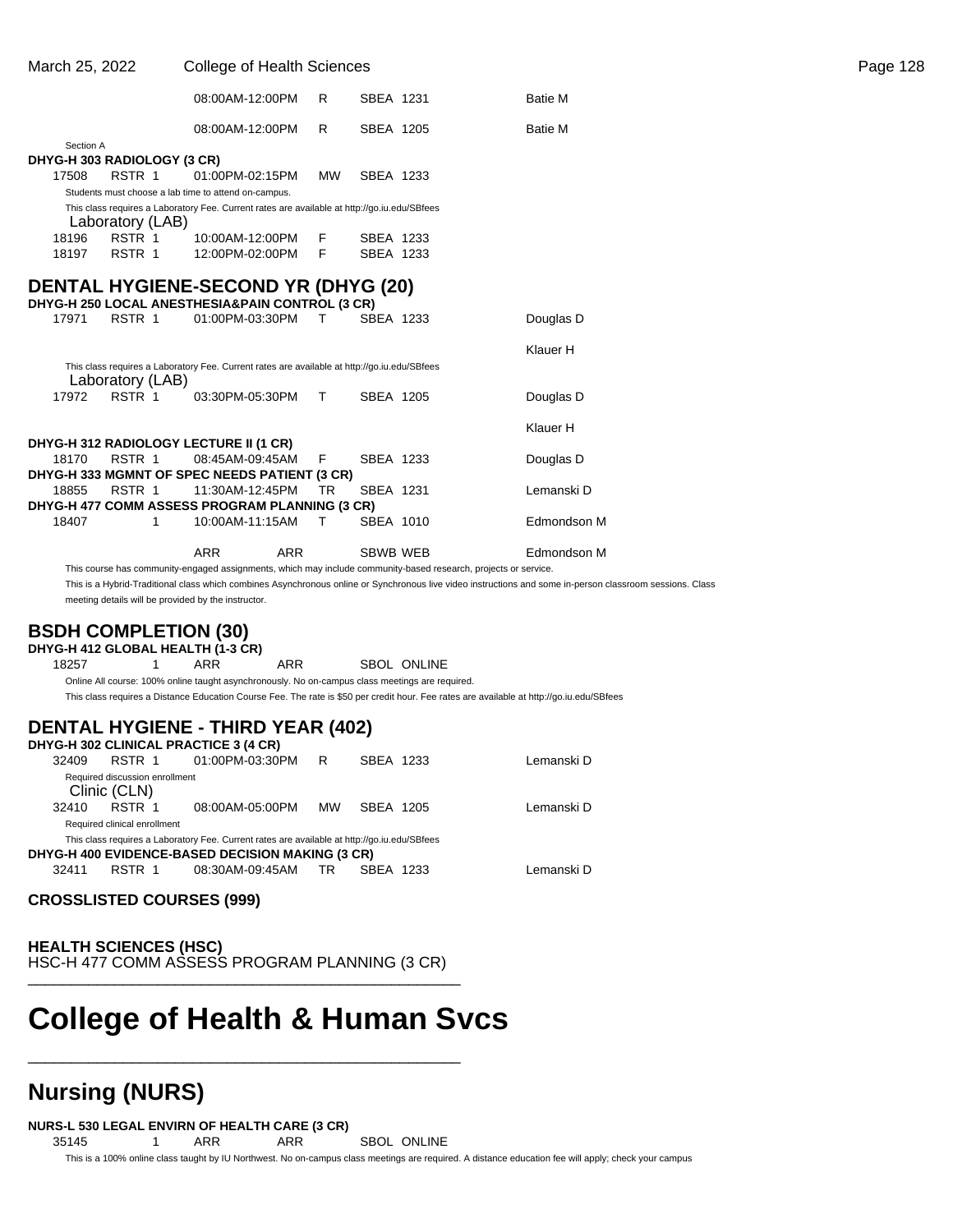bursar website for more information. Textbook purchases may be made through your home campus bookstore.

This class requires a Distance Education Course Fee. The rate is \$50 per credit hour. Fee rates are available at http://go.iu.edu/SBfees \_\_\_\_\_\_\_\_\_\_\_\_\_\_\_\_\_\_\_\_\_\_\_\_\_\_\_\_\_\_\_\_\_\_\_\_\_\_\_\_\_\_\_\_\_\_\_\_\_\_

# **College of Health Sciences**

\_\_\_\_\_\_\_\_\_\_\_\_\_\_\_\_\_\_\_\_\_\_\_\_\_\_\_\_\_\_\_\_\_\_\_\_\_\_\_\_\_\_\_\_\_\_\_\_\_\_

### **Nursing (NURS)**

|       |                                            | NURS-B 231 COMM SKILL FOR HLTH PROFSNL (3 CR)                                                                                                                   |            |   |                  |                                                                                                                                                           |
|-------|--------------------------------------------|-----------------------------------------------------------------------------------------------------------------------------------------------------------------|------------|---|------------------|-----------------------------------------------------------------------------------------------------------------------------------------------------------|
| 18510 | RSTR 1                                     | 08:30AM-11:15AM<br>Student must be enrolled in the pre-nursing program in the College of Health Sciences to enroll in course.                                   |            | M | <b>SBNS 108</b>  | Haithcox S                                                                                                                                                |
| 18703 | RSTR 1                                     | 08:30AM-11:15AM                                                                                                                                                 |            | м | <b>SBNS 0063</b> | Byma M                                                                                                                                                    |
|       |                                            | Student must be enrolled in the pre-nursing program in the College of Health Sciences to enroll in course.                                                      |            |   |                  |                                                                                                                                                           |
| 18734 | RSTR 1                                     | 01:00PM-03:45PM<br>Student must be enrolled in the pre-nursing program in the College of Health Sciences to enroll in course.                                   |            | R | <b>SBNS 135</b>  | Hostetler T                                                                                                                                               |
|       |                                            |                                                                                                                                                                 |            |   |                  |                                                                                                                                                           |
|       |                                            | <b>FIRST SEMESTER JUNIOR YEAR (57)</b>                                                                                                                          |            |   |                  |                                                                                                                                                           |
| 18818 | RSTR 1                                     | <b>NURS-C 310 DISCIPLINE OF NURSING (3 CR)</b><br>01:00PM-03:45PM                                                                                               |            | R | SBEA 1010        | LaLime L                                                                                                                                                  |
|       |                                            |                                                                                                                                                                 |            |   |                  |                                                                                                                                                           |
|       |                                            | ARR                                                                                                                                                             | <b>ARR</b> |   | SBWB WEB         | LaLime L                                                                                                                                                  |
|       | Prereq: Admission to the School of Nursing |                                                                                                                                                                 |            |   |                  |                                                                                                                                                           |
|       |                                            |                                                                                                                                                                 |            |   |                  | This is a Hybrid-Traditional class which combines Asynchronous online or Synchronous live video instructions and some in-person classroom sessions. Class |
|       |                                            | meeting details will be provided by the instructor.                                                                                                             |            |   |                  |                                                                                                                                                           |
| 18819 | RSTR 1                                     | <b>NURS-C 315 NURSING FUNDAMENTALS (4 CR)</b><br>08:30AM-11:15AM                                                                                                |            | M | <b>SBNS 205</b>  | Ludy K                                                                                                                                                    |
|       |                                            |                                                                                                                                                                 |            |   |                  |                                                                                                                                                           |
|       |                                            | ARR                                                                                                                                                             | <b>ARR</b> |   | SBWB WEB         | Ludy K                                                                                                                                                    |
|       | Prereq: Admission to the School of Nursing |                                                                                                                                                                 |            |   |                  |                                                                                                                                                           |
|       |                                            |                                                                                                                                                                 |            |   |                  | This is a Hybrid-Traditional class which combines Asynchronous online or Synchronous live video instructions and some in-person classroom sessions. Class |
|       |                                            | meeting details will be provided by the instructor.<br>This class requires an NCLEX Assessment Prep Fee. Current rates are available at http://go.iu.edu/SBfees |            |   |                  |                                                                                                                                                           |
|       | Laboratory (LAB)                           |                                                                                                                                                                 |            |   |                  |                                                                                                                                                           |
| 18820 | RSTR 1                                     | 08:30AM-11:15AM                                                                                                                                                 |            | т | <b>SBNS 467</b>  | Ludy K                                                                                                                                                    |
|       | Prereq: Admission to the School of Nursing |                                                                                                                                                                 |            |   |                  |                                                                                                                                                           |
|       |                                            | This class requires a Nursing Clinic Fee. Current rates are available at http://go.iu.edu/SBfees                                                                |            |   |                  |                                                                                                                                                           |
| 18821 | RSTR 1                                     | 12:30PM-03:15PM                                                                                                                                                 |            | т | <b>SBNS 467</b>  | Ludy K                                                                                                                                                    |
|       | Prereq: Admission to the School of Nursing |                                                                                                                                                                 |            |   |                  |                                                                                                                                                           |
|       |                                            | This class requires a Nursing Clinic Fee. Current rates are available at http://go.iu.edu/SBfees                                                                |            |   |                  |                                                                                                                                                           |
| 18822 | RSTR 1                                     | 08:30AM-11:15AM                                                                                                                                                 |            | W | <b>SBNS 467</b>  | Ludy K                                                                                                                                                    |
|       | Prereq: Admission to the School of Nursing |                                                                                                                                                                 |            |   |                  |                                                                                                                                                           |
|       |                                            | This class requires a Nursing Clinic Fee. Current rates are available at http://go.iu.edu/SBfees                                                                |            |   |                  |                                                                                                                                                           |
| 18823 | RSTR 1                                     | 12:30PM-03:15PM                                                                                                                                                 |            | W | <b>SBNS 467</b>  | Ludy K                                                                                                                                                    |
|       | Prereq: Admission to the School of Nursing |                                                                                                                                                                 |            |   |                  |                                                                                                                                                           |
|       |                                            | This class requires a Nursing Clinic Fee. Current rates are available at http://go.iu.edu/SBfees<br><b>NURS-C 320 HEALTH ASSESSMENT (4 CR)</b>                  |            |   |                  |                                                                                                                                                           |
| 18824 | RSTR 1                                     | 01:00PM-03:45PM                                                                                                                                                 |            | M | <b>SBNS 104</b>  | <b>Borders A</b>                                                                                                                                          |
|       |                                            |                                                                                                                                                                 |            |   |                  | This is a Hybrid-Traditional class which combines Asynchronous online or Synchronous live video instructions and some in-person classroom sessions. Class |
|       |                                            | meeting details will be provided by the instructor.                                                                                                             |            |   |                  |                                                                                                                                                           |
|       | Prereq: Admission to the Nursing program   |                                                                                                                                                                 |            |   |                  |                                                                                                                                                           |
|       | Laboratory (LAB)                           |                                                                                                                                                                 |            |   |                  |                                                                                                                                                           |
| 18825 | RSTR 1                                     | 08:30AM-11:15AM                                                                                                                                                 |            | т | <b>SBNS 400</b>  | <b>Borders A</b>                                                                                                                                          |
|       | Prereq: Admission to the Nursing program   |                                                                                                                                                                 |            |   |                  |                                                                                                                                                           |
|       |                                            | This class requires a Nursing Clinic Fee. Current rates are available at http://go.iu.edu/SBfees                                                                |            |   |                  |                                                                                                                                                           |
| 18826 | RSTR 1                                     | 12:30PM-03:15PM                                                                                                                                                 |            | т | <b>SBNS 400</b>  | <b>Borders A</b>                                                                                                                                          |
|       | Prereq: Admission to the Nursing program   |                                                                                                                                                                 |            |   |                  |                                                                                                                                                           |
|       |                                            | This class requires a Nursing Clinic Fee. Current rates are available at http://go.iu.edu/SBfees                                                                |            |   |                  |                                                                                                                                                           |
| 18827 | RSTR 1                                     | 08:30AM-11:15AM                                                                                                                                                 |            | W | <b>SBNS 400</b>  | <b>Borders A</b>                                                                                                                                          |
|       | Prereq: Admission to the Nursing program   |                                                                                                                                                                 |            |   |                  |                                                                                                                                                           |
| 18828 | RSTR 1                                     | This class requires a Nursing Clinic Fee. Current rates are available at http://go.iu.edu/SBfees<br>12:30PM-03:15PM                                             |            | W | <b>SBNS 400</b>  | <b>Borders A</b>                                                                                                                                          |
|       | Prereq: Admission to the Nursing program   |                                                                                                                                                                 |            |   |                  |                                                                                                                                                           |
|       |                                            | This class requires a Nursing Clinic Fee. Current rates are available at http://go.iu.edu/SBfees                                                                |            |   |                  |                                                                                                                                                           |
|       |                                            | <b>NURS-C 322 PATHOPHARMACOLOGY I (2 CR)</b>                                                                                                                    |            |   |                  |                                                                                                                                                           |
| 18829 | RSTR 1                                     | 10:00AM-11:45AM                                                                                                                                                 |            | R | <b>SBDW 1001</b> | Pajakowski L                                                                                                                                              |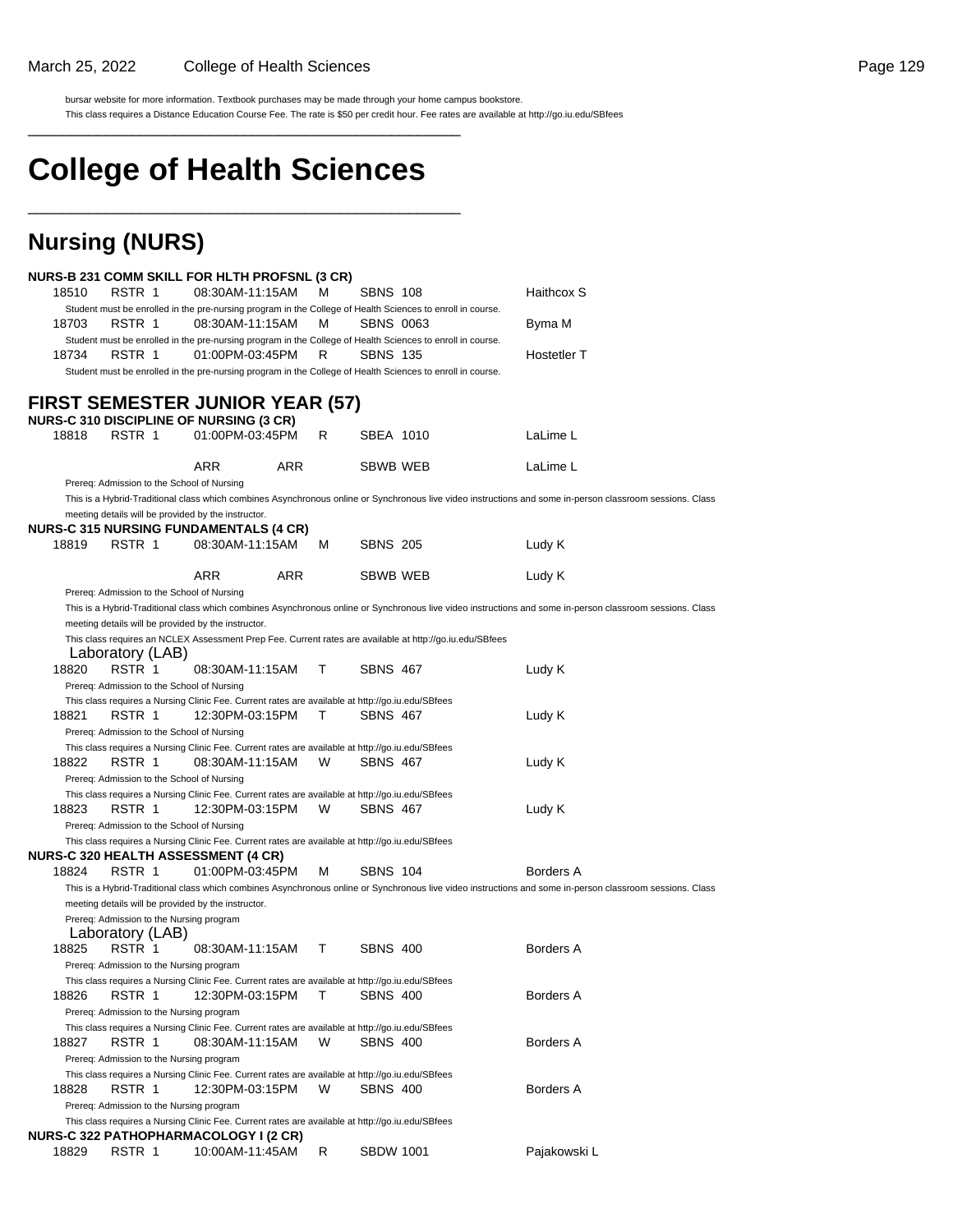meeting details will be provided by the instructor. Prereq: Admitted to the Nursing program **SECOND SEMESTER JUNIOR YEAR (58) NURS-C 325 ADULTS AND OLDER ADULTS I (5 CR)** 18830 RSTR 1 08:30AM-11:15AM M SBNS 113 Sofhauser C Prereq: must have successfully completed all 1st semester Junior year NURS classes: NURS-C 310, C 315, C 320, C 322 This is a Hybrid-Traditional class which combines Asynchronous online or Synchronous live video instructions and some in-person classroom sessions. Class meeting details will be provided by the instructor. This class requires an NCLEX Assessment Prep Fee. Current rates are available at http://go.iu.edu/SBfees Clinic (CLN) 18831 RSTR 1 06:30AM-03:30PM TW SBHP 100 Group A Prereq: must have successfully completed all 1st semester Junior year NURS classes: NURS-C 310, C 315, C 320, C 322 Class dates: 8/23 - 9/21 This class requires a Nursing Clinic Fee. Current rates are available at http://go.iu.edu/SBfees 18832 RSTR 1 06:30AM-03:30PM TW SBHP 100 Group B Prereq: must have successfully completed all 1st semester Junior year NURS classes: NURS-C 310, C 315, C 320, C 322 Class dates: 9/27 - 11/2 This class requires a Nursing Clinic Fee. Current rates are available at http://go.iu.edu/SBfees 18833 RSTR 1 06:30AM-07:30PM TW SBHP 100 Group C Prereq: must have successfully completed all 1st semester Junior year NURS classes: NURS-C 310, C 315, C 320, C 322 Class dates: 11/1 - 12/7 This class requires a Nursing Clinic Fee. Current rates are available at http://go.iu.edu/SBfees **NURS-C 327 MENTAL HEALTH NURSING CARE (3 CR)** 18835 RSTR 1 01:00PM-02:45PM M SBNS 113 Hostetler T Prereq: must have successfully completed all 1st semester Junior year NURS classes: NURS-C 310, C 315, C 320, C 322 This is a Hybrid-Traditional class which combines Asynchronous online or Synchronous live video instructions and some in-person classroom sessions. Class meeting details will be provided by the instructor. Clinic (CLN) 18836 RSTR 1 06:30AM-03:30PM W SBHP 100 Hostetler T Group A Prereq: must have successfully completed all 1st semester Junior year NURS classes: NURS-C 310, C 315, C 320, C 322 Class dates: 9/28 - 10/26 This class requires a Nursing Clinic Fee. Current rates are available at http://go.iu.edu/SBfees 18837 RSTR 1 06:30AM-03:30PM W SBHP 100 Hostetler T Group B Prereq: must have successfully completed all 1st semester Junior year NURS classes: NURS-C 310, C 315, C 320, C 322 Class dates: 11/2 - 12/7 This class requires a Nursing Clinic Fee. Current rates are available at http://go.iu.edu/SBfees 18838 RSTR 1 06:30AM-03:30PM W SBHP 100 Hostetler T Group C Prereq: must have successfully completed all 1st semester Junior year NURS classes: NURS-C 310, C 315, C 320, C 322 Class dates: 8/24 - 9/21 This class requires a Nursing Clinic Fee. Current rates are available at http://go.iu.edu/SBfees **NURS-C 330 MATERNITY NURSING (3 CR)** 18840 RSTR 1 11:30AM-01:15PM R SBNS 104 Byma M Prereq: must have successfully completed all 1st semester Junior year NURS classes: NURS-C 310, C 315, C 320, C 322 This is a Hybrid-Traditional class which combines Asynchronous online or Synchronous live video instructions and some in-person classroom sessions. Class meeting details will be provided by the instructor. Clinic (CLN) 18842 RSTR 1 03:30AM-03:30PM W SBHP 100 Byma M Group C Prereq: must have successfully completed all 1st semester Junior year NURS classes: NURS-C 310, C 315, C 320, C 322 This class requires a Nursing Clinic Fee. Current rates are available at http://go.iu.edu/SBfees Class dates: 8/25 - 9/22 18841 RSTR 1 06:30AM-03:30PM W SBHP 100 Byma M Group C Prereq: must have successfully completed all 1st semester Junior year NURS classes: NURS-C 310, C 315, C 320, C 322 This class requires a Nursing Clinic Fee. Current rates are available at http://go.iu.edu/SBfees Class dates: 11/3 - 12/8 18843 RSTR 1 06:30AM-03:30PM W SBHP 100 Byma M Group C Prereq: must have successfully completed all 1st semester Junior year NURS classes: NURS-C 310, C 315, C 320, C 322 This class requires a Nursing Clinic Fee. Current rates are available at http://go.iu.edu/SBfees Class dates: 9/29 - 10/27 **NURS-C 332 PATHOPHARMACOLOGY II (2 CR)** 18845 1 01:30PM-03:15PM R SBNS 104 Pajakowski L **FIRST SEMESTER SENIOR YEAR (76) NURS-C 405 ADULTS AND OLDER ADULTS II (5 CR)**

ARR ARR SBWB WEB Pajakowski L

This is a Hybrid-Traditional class which combines Asynchronous online or Synchronous live video instructions and some in-person classroom sessions. Class

<sup>18878</sup> 1 08:30AM-11:15AM M SBNS 104 Jones S This class requires an NCLEX Assessment Prep Fee. Current rates are available at http://go.iu.edu/SBfees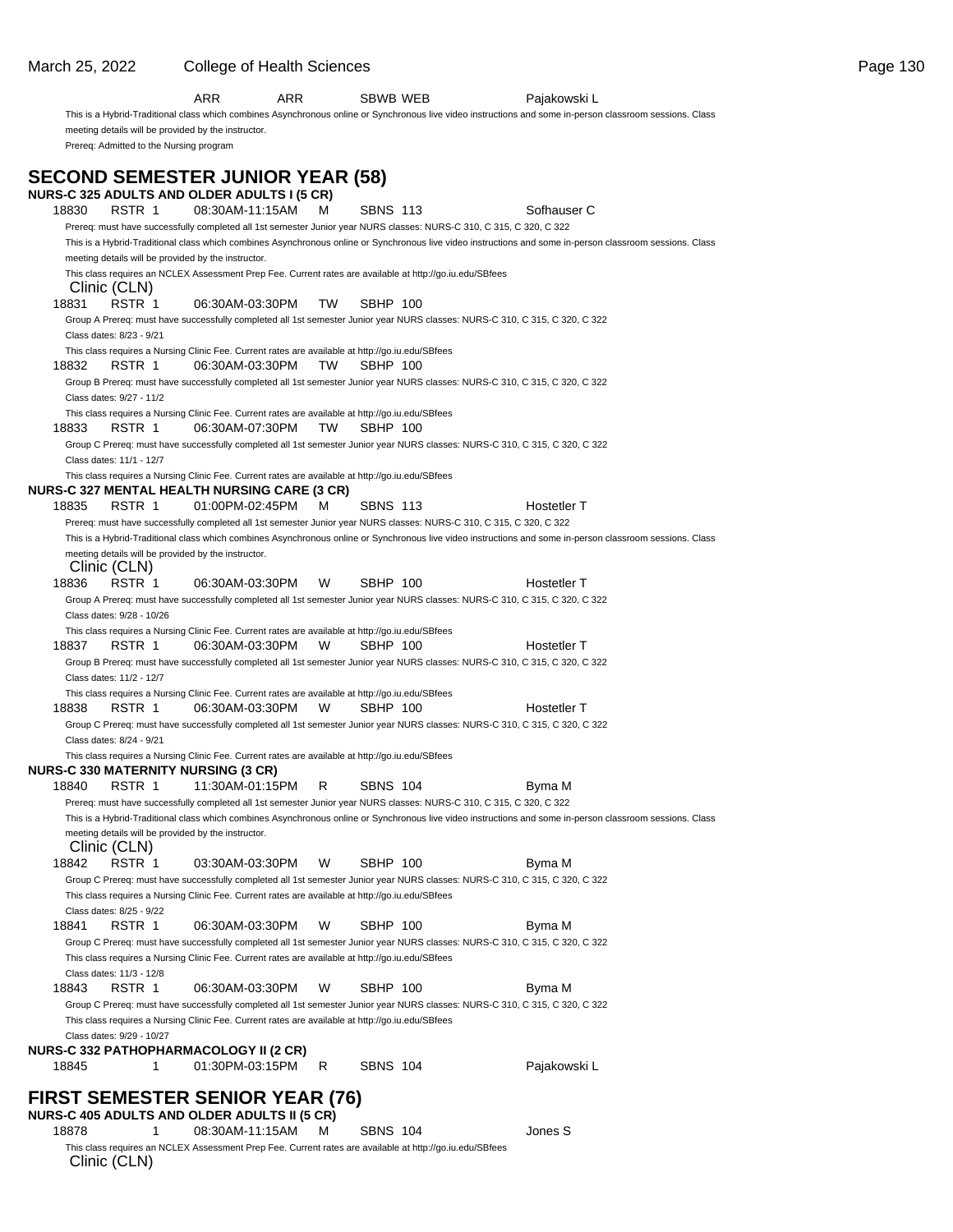| March 25, 2022                           |                | College of Health Sciences                           |              |                  |                | Page 131 |
|------------------------------------------|----------------|------------------------------------------------------|--------------|------------------|----------------|----------|
| 18879                                    | 1              | 06:30AM-03:30PM                                      | <b>TW</b>    | <b>SBHP 100</b>  | Haithcox S     |          |
| Class dates: 8/24 - 9/22                 |                |                                                      |              |                  |                |          |
| 18880                                    | 1              | 06:30AM-03:30PM                                      | <b>TW</b>    | <b>SBHP 100</b>  | Haithcox S     |          |
| Class dates: 9/27 - 11/2                 |                |                                                      |              |                  |                |          |
| 18881                                    | 1              | 06:30AM-03:30PM                                      | <b>TW</b>    | <b>SBHP 100</b>  | Haithcox S     |          |
| Class dates: 11/1 - 12/7                 |                |                                                      |              |                  |                |          |
| 18882                                    | 1              | 06:30AM-03:30PM                                      | TW           | <b>SBHP 100</b>  |                |          |
| Class dates: 11/1 - 12/7                 |                |                                                      |              |                  |                |          |
|                                          |                | <b>NURS-C 410 NURSING CARE OF CHILDREN (3 CR)</b>    |              |                  |                |          |
| 18883                                    | $\overline{1}$ | 12:30PM-02:15PM                                      | - R          | <b>SBDW 1001</b> | Voreis A       |          |
| Clinic (CLN)                             |                |                                                      |              |                  |                |          |
| 18884                                    | -1             | 07:00AM-03:00PM                                      | $\mathsf{T}$ | <b>SBHP 100</b>  |                |          |
| Meets Sept 27 - Oct 25                   |                |                                                      |              |                  |                |          |
| 18885                                    | $\mathbf{1}$   | 07:00AM-03:00PM                                      | T            | <b>SBHP 100</b>  |                |          |
| Meets Nov 1 - Dec6                       |                |                                                      |              |                  |                |          |
| 18886                                    | $\mathbf 1$    | 07:00AM-03:00PM                                      | $\top$       | <b>SBHP 100</b>  |                |          |
| Meets Aug 23 - Sept 20                   |                |                                                      |              |                  |                |          |
| 18887                                    | $\mathbf{1}$   | 03:00PM-11:00PM                                      | $\top$       | <b>SBHP 100</b>  | White B        |          |
| Meets Sept 7 - Oct 25                    |                |                                                      |              |                  |                |          |
|                                          |                | <b>NURS-C 415 NURSING CARE OF COMMUNITIES (4 CR)</b> |              |                  |                |          |
| RSTR 1<br>18888                          |                | 03:00PM-04:45PM                                      | R            | <b>ARR</b>       | Dobrzykowski T |          |
| Clinic (CLN)                             |                |                                                      |              |                  |                |          |
| RSTR 1<br>18889                          |                | 07:00AM-03:30PM                                      | <b>TW</b>    | <b>SBHP 100</b>  | Zellers R      |          |
| Class dates: 8/23 - 9/21                 |                |                                                      |              |                  |                |          |
| RSTR 1<br>18890                          |                | 07:00AM-03:30PM                                      | <b>TW</b>    | <b>SBHP 100</b>  | Zellers R      |          |
| Class dates: 11/1 - 12/7                 |                |                                                      |              |                  |                |          |
| RSTR 1<br>18891                          |                | 07:00AM-03:30PM                                      | <b>TW</b>    | <b>SBHP 100</b>  | Zellers R      |          |
| Class dates: 8/23 - 9/21                 |                |                                                      |              |                  |                |          |
| 18892<br>RSTR 1                          |                | 07:00AM-03:30PM                                      | TW           | <b>SBHP 100</b>  | Dobrzykowski T |          |
| Class dates: 9/27 - 11/2                 |                |                                                      |              |                  |                |          |
| <b>NURS-C 418 NURSING INQUIRY (3 CR)</b> |                |                                                      |              |                  |                |          |
| 18893                                    | RSTR 1         | 08:30AM-11:45AM                                      | R.           | <b>SBNS 105</b>  | Jones S        |          |
|                                          |                |                                                      |              |                  |                |          |
|                                          |                | <b>ARR</b><br><b>ARR</b>                             |              | <b>SBWB WEB</b>  | Jones S        |          |
|                                          |                |                                                      |              |                  |                |          |

This is a Hybrid-Traditional class which combines Asynchronous online or Synchronous live video instructions and some in-person classroom sessions. Class meeting details will be provided by the instructor.

Class dates: 8/25 - 10/27

This class fulfills the Information Literacy General Education Requirement

#### **SECOND SEMESTER SENIOR YEAR (77)**

|       | <b>NURS-C 422 COMPLEX CARE (5 CR)</b>                       |                 |            |              |                 |                   |
|-------|-------------------------------------------------------------|-----------------|------------|--------------|-----------------|-------------------|
| 18847 | RSTR 1<br>Clinic (CLN)                                      | 08:30AM-11:15AM |            | R            | <b>SBNS 205</b> | Liechty T         |
|       |                                                             |                 |            |              |                 |                   |
| 18848 | RSTR 1                                                      | 06:30AM-06:00PM |            | т            | SBHP 100        | Liechty T         |
|       | Class dates: 8/23 - 9/27                                    |                 |            |              |                 |                   |
|       | 18849 RSTR 1                                                | 06:30AM-06:00PM |            | т            | <b>SBHP 100</b> |                   |
|       | Class dates: 8/23 - 9/27                                    |                 |            |              |                 |                   |
| 18850 | RSTR 1                                                      | 06:30AM-06:00PM |            | W            | <b>SBHP 100</b> |                   |
|       | Class dates: 8/24 - 9/28                                    |                 |            |              |                 |                   |
| 32432 | RSTR 1                                                      | 06:30AM-06:00PM |            | W            | <b>SBHP 100</b> |                   |
|       | Class dates: 8/24 - 9/28                                    |                 |            |              |                 |                   |
|       | <b>NURS-C 427 NURSING LEADERSHIP &amp; MANAGEMNT (4 CR)</b> |                 |            |              |                 |                   |
| 18851 | - 1                                                         | 01:00PM-03:45PM |            | R.           | SBEA 1017       | White B           |
|       | Clinic (CLN)                                                |                 |            |              |                 |                   |
| 18853 |                                                             | <b>ARR</b>      | <b>ARR</b> |              | <b>ARR</b>      | Liechty T         |
|       |                                                             |                 |            |              |                 |                   |
|       |                                                             |                 |            |              |                 | <b>Behrends A</b> |
| 32433 | $\mathbf{1}$                                                | ARR             | <b>ARR</b> |              | <b>ARR</b>      |                   |
| 18852 | 1                                                           | <b>ARR</b>      | <b>ARR</b> |              | <b>ARR</b>      |                   |
|       | Class dates: 10/5 - 10/26                                   |                 |            |              |                 |                   |
| 32434 | 1                                                           | <b>ARR</b>      | <b>ARR</b> |              | <b>ARR</b>      |                   |
|       |                                                             |                 |            |              |                 |                   |
|       | <b>BSN EIGHTH SEMESTER (80)</b>                             |                 |            |              |                 |                   |
|       | <b>NURS-S 481 NURSING MANAGEMENT (3 CR)</b>                 |                 |            |              |                 |                   |
| 17717 | 1.                                                          | 01:00PM-04:45PM |            | $\mathsf{T}$ | SBEA 1017       | White B           |
|       |                                                             |                 |            |              |                 |                   |
|       |                                                             | <b>ARR</b>      | <b>ARR</b> |              | <b>SBWB WEB</b> | White B           |
|       |                                                             |                 |            |              |                 |                   |

This is a Hybrid-Traditional class which combines Asynchronous online or Synchronous live video instructions and some in-person classroom sessions. Class meeting details will be provided by the instructor.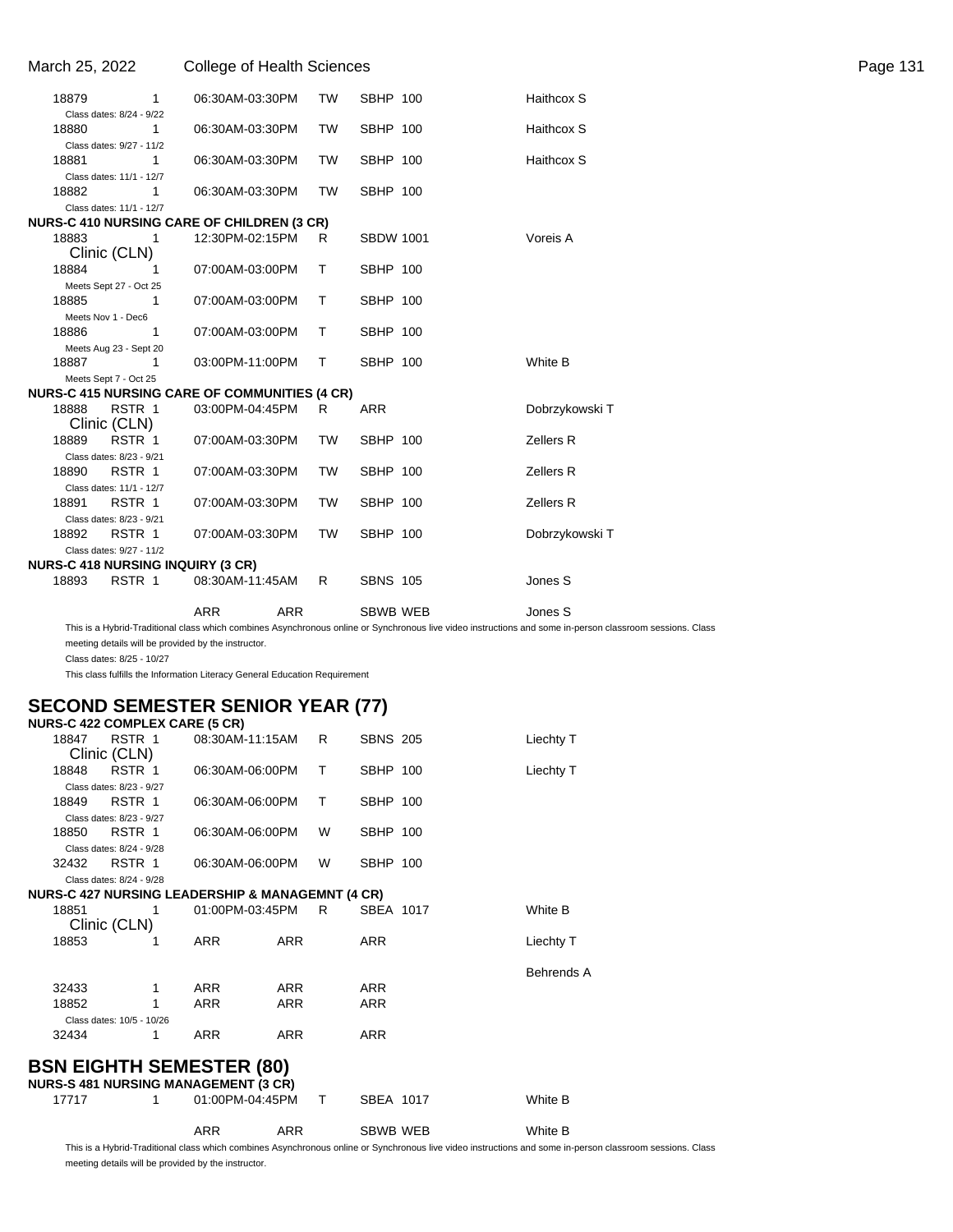| March 25, 2022                                                                                                        | <b>College of Health Sciences</b> |            |                 |                                                                                                                                           |                                                                                                                                                           | Page 132 |
|-----------------------------------------------------------------------------------------------------------------------|-----------------------------------|------------|-----------------|-------------------------------------------------------------------------------------------------------------------------------------------|-----------------------------------------------------------------------------------------------------------------------------------------------------------|----------|
| <b>NURS-S 485 PROF GROWTH &amp; EMPOWERMENT (3 CR)</b>                                                                |                                   |            |                 |                                                                                                                                           |                                                                                                                                                           |          |
| RSTR 1<br>17722                                                                                                       | 08:30AM-12:15PM                   | T          | SBEA 1023       |                                                                                                                                           | Imes S                                                                                                                                                    |          |
|                                                                                                                       | <b>ARR</b>                        | <b>ARR</b> | SBWB WEB        |                                                                                                                                           | Imes S                                                                                                                                                    |          |
| meeting details will be provided by the instructor.                                                                   |                                   |            |                 |                                                                                                                                           | This is a Hybrid-Traditional class which combines Asynchronous online or Synchronous live video instructions and some in-person classroom sessions. Class |          |
|                                                                                                                       |                                   |            |                 | This is a hybrid class, half of the class sessions will be online and half will be in-person, contact instructor for details.             |                                                                                                                                                           |          |
| RSTR 1<br>18952                                                                                                       | 01:00PM-03:45PM                   | M          | <b>SBNS 038</b> |                                                                                                                                           | Imes S                                                                                                                                                    |          |
| 8TH SEMESTER CLINICAL (81)                                                                                            |                                   |            |                 |                                                                                                                                           |                                                                                                                                                           |          |
| <b>NURS-S 482 NURSING MANAGEMENT: PRACTICUM (3 CR)</b><br>RSTR 1<br>17718                                             | ARR                               | <b>ARR</b> | SBHP 100        |                                                                                                                                           | Swintz M                                                                                                                                                  |          |
| S/F Graded Course                                                                                                     |                                   |            |                 |                                                                                                                                           |                                                                                                                                                           |          |
| This class requires a Nursing Clinic Fee. Current rates are available at http://go.iu.edu/SBfees                      |                                   |            |                 |                                                                                                                                           |                                                                                                                                                           |          |
| <b>NURS-S 483 CLIN NURS PRACTICE CAPSTONE (3 CR)</b><br>17720<br>RSTR 1                                               | ARR                               | ARR        | SBHP 100        |                                                                                                                                           | Swintz M                                                                                                                                                  |          |
| S/F Graded Course                                                                                                     |                                   |            |                 |                                                                                                                                           |                                                                                                                                                           |          |
| This class requires a Nursing Clinic Fee. Current rates are available at http://go.iu.edu/SBfees                      |                                   |            |                 |                                                                                                                                           |                                                                                                                                                           |          |
| <b>8TH SEMESTER CLINICAL (82)</b>                                                                                     |                                   |            |                 |                                                                                                                                           |                                                                                                                                                           |          |
| <b>NURS-S 483 CLIN NURS PRACTICE CAPSTONE (3 CR)</b><br>RSTR 1<br>17721                                               | ARR                               | ARR        | SBHP 100        |                                                                                                                                           | Garza K                                                                                                                                                   |          |
| S/F Graded Course                                                                                                     |                                   |            |                 |                                                                                                                                           |                                                                                                                                                           |          |
| This class requires a Nursing Clinic Fee. Current rates are available at http://go.iu.edu/SBfees                      |                                   |            |                 |                                                                                                                                           |                                                                                                                                                           |          |
| <b>8TH SEMESTER CLINICAL (83)</b>                                                                                     |                                   |            |                 |                                                                                                                                           |                                                                                                                                                           |          |
| <b>NURS-S 483 CLIN NURS PRACTICE CAPSTONE (3 CR)</b><br>18299<br>RSTR 1                                               | <b>ARR</b>                        | <b>ARR</b> | SBHP 100        |                                                                                                                                           |                                                                                                                                                           |          |
|                                                                                                                       |                                   |            |                 |                                                                                                                                           | Liechty T                                                                                                                                                 |          |
|                                                                                                                       |                                   |            |                 |                                                                                                                                           | <b>Behrends A</b>                                                                                                                                         |          |
| S/F Graded Course<br>This class requires a Nursing Clinic Fee. Current rates are available at http://go.iu.edu/SBfees |                                   |            |                 |                                                                                                                                           |                                                                                                                                                           |          |
| <b>8TH SEMESTER CLINICAL (84)</b>                                                                                     |                                   |            |                 |                                                                                                                                           |                                                                                                                                                           |          |
| <b>NURS-S 482 NURSING MANAGEMENT: PRACTICUM (3 CR)</b>                                                                |                                   |            |                 |                                                                                                                                           |                                                                                                                                                           |          |
| RSTR 1<br>18983                                                                                                       | ARR                               | ARR        | SBHP 100        |                                                                                                                                           | Garza K                                                                                                                                                   |          |
| S/F Graded Course<br>This class requires a Nursing Clinic Fee. Current rates are available at http://go.iu.edu/SBfees |                                   |            |                 |                                                                                                                                           |                                                                                                                                                           |          |
| <b>NURS-S 483 CLIN NURS PRACTICE CAPSTONE (3 CR)</b>                                                                  |                                   |            |                 |                                                                                                                                           |                                                                                                                                                           |          |
| RSTR 1<br>18623<br>S/F Graded Course                                                                                  | ARR                               | ARR        | SBHP 100        |                                                                                                                                           |                                                                                                                                                           |          |
| This class requires a Nursing Clinic Fee. Current rates are available at http://go.iu.edu/SBfees                      |                                   |            |                 |                                                                                                                                           |                                                                                                                                                           |          |
| RN to BSN Online Program (88)                                                                                         |                                   |            |                 |                                                                                                                                           |                                                                                                                                                           |          |
| <b>NURS-B 304 HEALTH POLICY (3 CR)</b>                                                                                |                                   |            |                 |                                                                                                                                           |                                                                                                                                                           |          |
| 18046<br>RSTR NON ARR                                                                                                 |                                   | ARR        |                 | SBOL ONLINE                                                                                                                               | LaLime L                                                                                                                                                  |          |
| Restricted to students in the RNBSN Consortium online program<br>Class meets Aug 22 - Oct 16                          |                                   |            |                 |                                                                                                                                           |                                                                                                                                                           |          |
| <b>NURS-B 331 TRANSITION TO BSN PRACTICE (3 CR)</b>                                                                   |                                   |            |                 | This class requires a Distance Education Course Fee. The rate is \$50 per credit hour. Fee rates are available at http://go.iu.edu/SBfees |                                                                                                                                                           |          |
| 18227<br>RSTR NON ARR                                                                                                 |                                   | ARR        |                 | SBOL ONLINE                                                                                                                               | McMahan J                                                                                                                                                 |          |
| Restricted to students in the RNBSN consortium online program                                                         |                                   |            |                 |                                                                                                                                           |                                                                                                                                                           |          |
| Class meets Aug 22 - Oct 16                                                                                           |                                   |            |                 | This class requires a Distance Education Course Fee. The rate is \$50 per credit hour. Fee rates are available at http://go.iu.edu/SBfees |                                                                                                                                                           |          |
| 18434<br>RSTR NON ARR                                                                                                 |                                   | ARR        |                 | SBOL ONLINE                                                                                                                               | Ingle D                                                                                                                                                   |          |
| Restricted to students in the RNBSN consortium online program<br>Class meets Oct 19 - Dec 18                          |                                   |            |                 |                                                                                                                                           |                                                                                                                                                           |          |
|                                                                                                                       |                                   |            |                 | This class requires a Distance Education Course Fee. The rate is \$50 per credit hour. Fee rates are available at http://go.iu.edu/SBfees |                                                                                                                                                           |          |
| Above Section may open during Registration if needed<br>NURS-B 403 AGING WITH DIGNITY (3 CR)                          |                                   |            |                 |                                                                                                                                           |                                                                                                                                                           |          |
| 18076<br>RSTR NON ARR                                                                                                 |                                   | ARR        |                 | <b>SBOL ONLINE</b>                                                                                                                        | Walker M                                                                                                                                                  |          |
| Restricted to students in the RNBSN Consortium online program<br>Class meets Aug 22 - Oct 16                          |                                   |            |                 |                                                                                                                                           |                                                                                                                                                           |          |
|                                                                                                                       |                                   |            |                 | This class requires a Distance Education Course Fee. The rate is \$50 per credit hour. Fee rates are available at http://go.iu.edu/SBfees |                                                                                                                                                           |          |
| <b>NURS-B 404 INFORMATICS (3 CR)</b><br>18048<br>RSTR NON ARR                                                         |                                   | ARR        |                 | <b>SBOL ONLINE</b>                                                                                                                        | Mattingly J                                                                                                                                               |          |
| Restricted to students in the RNBSN Consortium online program                                                         |                                   |            |                 |                                                                                                                                           |                                                                                                                                                           |          |
| Class meets Aug 22 - Oct 16                                                                                           |                                   |            |                 |                                                                                                                                           |                                                                                                                                                           |          |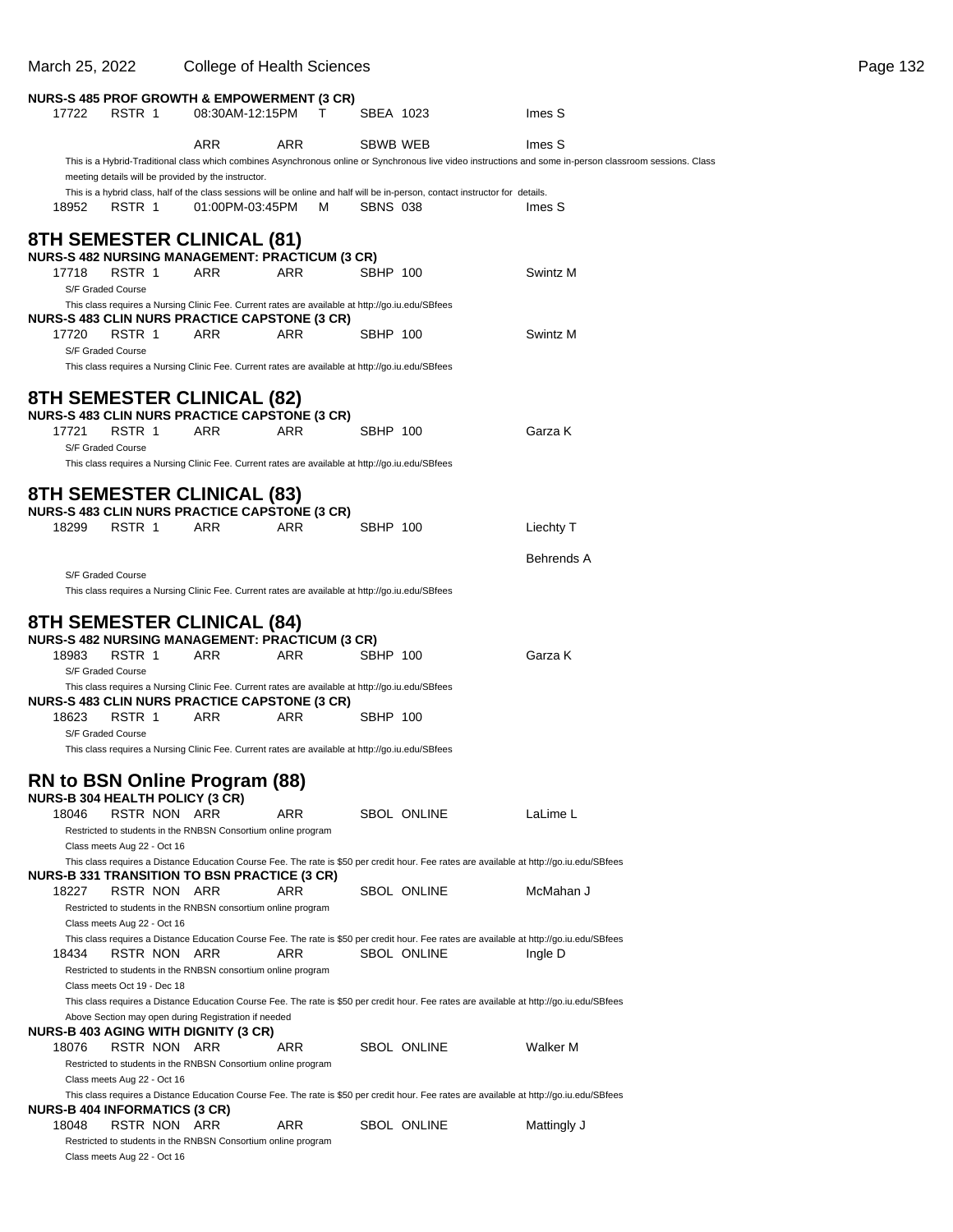|       |                             |                                                               |                                                         | This class requires a Distance Education Course Fee. The rate is \$50 per credit hour. Fee rates are available at http://go.iu.edu/SBfees |                    |
|-------|-----------------------------|---------------------------------------------------------------|---------------------------------------------------------|-------------------------------------------------------------------------------------------------------------------------------------------|--------------------|
| 18347 | PERM NON                    | ARR                                                           | ARR                                                     | <b>SBOL ONLINE</b>                                                                                                                        | Curry M            |
|       | Class meets Aug 22 - Oct 16 | Restricted to students in the RNBSN Consortium online program |                                                         |                                                                                                                                           |                    |
|       |                             |                                                               |                                                         | This class requires a Distance Education Course Fee. The rate is \$50 per credit hour. Fee rates are available at http://go.iu.edu/SBfees |                    |
|       |                             | Above Section may open during Registration if needed          |                                                         |                                                                                                                                           |                    |
|       |                             | NURS-H 355 DATA ANALYSIS AND RESEARCH (3 CR)                  |                                                         |                                                                                                                                           |                    |
| 18049 | RSTR NON                    | ARR                                                           | ARR                                                     | <b>SBOL ONLINE</b>                                                                                                                        | deRose B           |
|       |                             | Restricted to students in the RNBSN Consortium online program |                                                         |                                                                                                                                           |                    |
|       | Class meets Oct 19 - Dec 18 |                                                               |                                                         | This class requires a Distance Education Course Fee. The rate is \$50 per credit hour. Fee rates are available at http://go.iu.edu/SBfees |                    |
| 18158 | PERM NON                    | ARR                                                           | ARR                                                     | <b>SBOL ONLINE</b>                                                                                                                        | Mouser A           |
|       |                             | Restricted to students in the RNBSN Consortium online program |                                                         |                                                                                                                                           |                    |
|       | Class meets Oct 19 - Dec 18 |                                                               |                                                         |                                                                                                                                           |                    |
|       |                             |                                                               |                                                         | This class requires a Distance Education Course Fee. The rate is \$50 per credit hour. Fee rates are available at http://go.iu.edu/SBfees |                    |
|       |                             | Above Section may open during Registration if needed          |                                                         |                                                                                                                                           |                    |
| 18738 | RSTR NON ARR                |                                                               | NURS-K 301 COMPLEMENTARY HEALTH THERAPIES (3 CR)<br>ARR | <b>SBOL ONLINE</b>                                                                                                                        | Clark K            |
|       |                             | Restricted to students in the RNBSN Consortium online program |                                                         |                                                                                                                                           |                    |
|       | Class meets Oct 19 - Dec 18 |                                                               |                                                         |                                                                                                                                           |                    |
|       |                             |                                                               |                                                         | This class requires a Distance Education Course Fee. The rate is \$50 per credit hour. Fee rates are available at http://go.iu.edu/SBfees |                    |
|       |                             |                                                               | NURS-K 434 TRENDS GLOBAL HEALTH NURSING (3 CR)          |                                                                                                                                           |                    |
| 18130 | RSTR NON                    | ARR                                                           | ARR                                                     | SBOL ONLINE                                                                                                                               | Gilhooly M         |
|       | Class meets Oct 19 - Dec 18 | Restricted to students in the RNBSN Consortium online program |                                                         |                                                                                                                                           |                    |
|       |                             |                                                               |                                                         | This class requires a Distance Education Course Fee. The rate is \$50 per credit hour. Fee rates are available at http://go.iu.edu/SBfees |                    |
|       |                             | <b>NURS-K 499 GENES AND PRECISION HEALTH (3 CR)</b>           |                                                         |                                                                                                                                           |                    |
| 18741 | RSTR NON ARR                |                                                               | ARR                                                     | <b>SBOL ONLINE</b>                                                                                                                        | <b>Broughton T</b> |
|       |                             | Restricted to students in the RNBSN Consortium online program |                                                         |                                                                                                                                           |                    |
|       | Class meets Aug 22 - Oct 16 |                                                               |                                                         |                                                                                                                                           |                    |
|       |                             |                                                               |                                                         | This class requires a Distance Education Course Fee. The rate is \$50 per credit hour. Fee rates are available at http://go.iu.edu/SBfees |                    |
| 18380 | RSTR NON ARR                | <b>NURS-R 375 NURSING RESEARCH AND EBP (3 CR)</b>             | ARR                                                     | <b>SBOL ONLINE</b>                                                                                                                        | Haithcox S         |
|       |                             | Restricted to students in the RNBSN Consortium online program |                                                         |                                                                                                                                           |                    |
|       | Class meets Oct 19 - Dec 18 |                                                               |                                                         |                                                                                                                                           |                    |
|       |                             |                                                               |                                                         | This class requires a Distance Education Course Fee. The rate is \$50 per credit hour. Fee rates are available at http://go.iu.edu/SBfees |                    |
| 18540 | PERM NON                    | ARR                                                           | ARR                                                     | SBOL ONLINE                                                                                                                               | <b>Pratt S</b>     |
|       |                             | Restricted to students in the RNBSN Consortium online program |                                                         |                                                                                                                                           |                    |
|       | Class meets Oct 19 - Dec 18 |                                                               |                                                         | This class requires a Distance Education Course Fee. The rate is \$50 per credit hour. Fee rates are available at http://go.iu.edu/SBfees |                    |
|       |                             | Above Section may open during Registration if needed          |                                                         |                                                                                                                                           |                    |
|       |                             |                                                               |                                                         |                                                                                                                                           |                    |
| 18226 |                             |                                                               | NURS-R 470 CLINICAL NURSING CAPSTONE (3 CR)             |                                                                                                                                           |                    |
|       | RSTR NON ARR                |                                                               | ARR                                                     | SBOL ONLINE                                                                                                                               | <b>Barnes R</b>    |
|       |                             | Restricted to students in the RNBSN Consortium online program |                                                         |                                                                                                                                           |                    |
|       | Class meets Oct 19 - Dec 18 |                                                               |                                                         |                                                                                                                                           |                    |
|       |                             |                                                               |                                                         | This class requires a Distance Education Course Fee. The rate is \$50 per credit hour. Fee rates are available at http://go.iu.edu/SBfees |                    |
| 18428 | PERM NON                    | ARR                                                           | ARR                                                     | <b>SBOL ONLINE</b>                                                                                                                        | Barnes R           |
|       | Class meets Oct 19 - Dec 18 | Restricted to students in the RNBSN Consortium online program |                                                         |                                                                                                                                           |                    |
|       |                             |                                                               |                                                         | This class requires a Distance Education Course Fee. The rate is \$50 per credit hour. Fee rates are available at http://go.iu.edu/SBfees |                    |
|       |                             | <b>NURS-S 410 EMERGENCY PREPAREDNESS (3 CR)</b>               |                                                         |                                                                                                                                           |                    |
| 18333 | RSTR NON                    | ARR                                                           | ARR                                                     | SBOL ONLINE                                                                                                                               | Hines M            |
|       |                             | Restricted to students in the RNBSN Consortium online program |                                                         |                                                                                                                                           |                    |
|       | Class meets Aug 22 - Oct 16 |                                                               |                                                         |                                                                                                                                           |                    |
|       |                             |                                                               |                                                         | This class requires a Distance Education Course Fee. The rate is \$50 per credit hour. Fee rates are available at http://go.iu.edu/SBfees |                    |
| 18334 | RSTR NON ARR                | <b>NURS-S 420 CARE COORDINATION (3 CR)</b>                    | ARR                                                     | <b>SBOL ONLINE</b>                                                                                                                        | Horn J             |
|       |                             | Restricted to students in the RNBSN Consortium online program |                                                         |                                                                                                                                           |                    |
|       | Class meets Aug 22 - Oct 16 |                                                               |                                                         |                                                                                                                                           |                    |
|       |                             |                                                               |                                                         | This class requires a Distance Education Course Fee. The rate is \$50 per credit hour. Fee rates are available at http://go.iu.edu/SBfees |                    |
|       |                             | NURS-S 474 APPLIED HEALTH CARE ETHICS (3 CR)                  |                                                         |                                                                                                                                           |                    |
| 18047 | RSTR NON                    | ARR                                                           | ARR                                                     | SBOL ONLINE                                                                                                                               | Baumann P          |
|       | Class meets Aug 22 - Oct 16 | Restricted to students in the RNBSN Consortium online program |                                                         |                                                                                                                                           |                    |
|       |                             |                                                               |                                                         | This class requires a Distance Education Course Fee. The rate is \$50 per credit hour. Fee rates are available at http://go.iu.edu/SBfees |                    |
| 18348 | PERM NON                    | ARR                                                           | ARR                                                     | <b>SBOL ONLINE</b>                                                                                                                        | LaLime L           |
|       |                             | Restricted to students in the RNBSN Consortium online program |                                                         |                                                                                                                                           |                    |
|       | Class meets Aug 22- Oct 16  |                                                               |                                                         | This class requires a Distance Education Course Fee. The rate is \$50 per credit hour. Fee rates are available at http://go.iu.edu/SBfees |                    |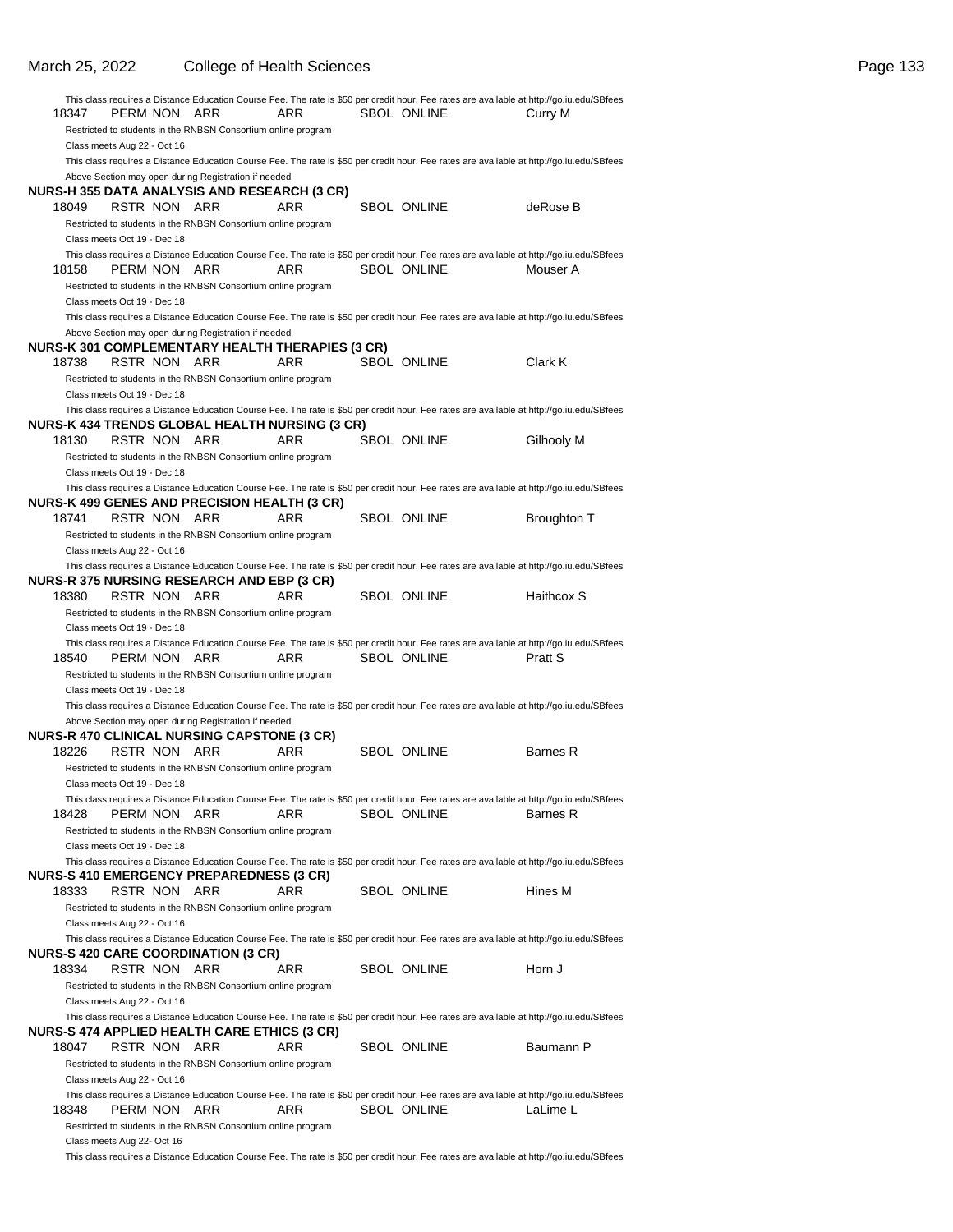| 18050                      | RSTR NON ARR                                                |   | Above Section may open during Registration if needed<br><b>NURS-S 475 COMMUNITY HEALTH: RNBSN (3 CR)</b> | ARR |   |                 | SBOL ONLINE                                                                                                                                                     | Dobrzykowski T |
|----------------------------|-------------------------------------------------------------|---|----------------------------------------------------------------------------------------------------------|-----|---|-----------------|-----------------------------------------------------------------------------------------------------------------------------------------------------------------|----------------|
|                            | Class meets Oct 19 - Dec 18                                 |   | Restricted to students in the RNBSN Consortium online program                                            |     |   |                 |                                                                                                                                                                 |                |
| 18731                      | PERM NON                                                    |   | ARR<br>Restricted to students in the RNBSN Consortium online program                                     | ARR |   |                 | This class requires a Distance Education Course Fee. The rate is \$50 per credit hour. Fee rates are available at http://go.iu.edu/SBfees<br>SBOL ONLINE        | Dobrzykowski T |
|                            | Class meets Oct 19 - Dec 18                                 |   |                                                                                                          |     |   |                 |                                                                                                                                                                 |                |
|                            |                                                             |   | Above Section may open during Registration if needed                                                     |     |   |                 | This class requires a Distance Education Course Fee. The rate is \$50 per credit hour. Fee rates are available at http://go.iu.edu/SBfees                       |                |
|                            |                                                             |   | <b>NURS-S 487 NURSING MANAGEMENT:RNBSN (3 CR)</b>                                                        |     |   |                 |                                                                                                                                                                 |                |
| 18051                      | RSTR NON ARR                                                |   |                                                                                                          | ARR |   |                 | SBOL ONLINE                                                                                                                                                     | Heckman A      |
|                            | Class meets Oct 19 - Dec 18                                 |   | Restricted to students in the RNBSN Consortium online program                                            |     |   |                 |                                                                                                                                                                 |                |
| 18541                      | PERM NON ARR                                                |   |                                                                                                          | ARR |   |                 | This class requires a Distance Education Course Fee. The rate is \$50 per credit hour. Fee rates are available at http://go.iu.edu/SBfees<br><b>SBOL ONLINE</b> | Heckman A      |
|                            | Class meets Oct 19 - Dec 18                                 |   | Restricted to students in the RNBSN Consortium online program                                            |     |   |                 |                                                                                                                                                                 |                |
|                            |                                                             |   | Above Section may open during Registration if needed                                                     |     |   |                 | This class requires a Distance Education Course Fee. The rate is \$50 per credit hour. Fee rates are available at http://go.iu.edu/SBfees                       |                |
|                            |                                                             |   | <b>NURSING ELECTIVES (91)</b><br><b>NURS-K 192 TOPICS IN NURSING (2 CR)</b>                              |     |   |                 |                                                                                                                                                                 |                |
| 18813                      |                                                             | 1 | 03:30PM-05:15PM                                                                                          |     | W | ARR             |                                                                                                                                                                 | Hostetler T    |
| 18256<br>S/F Graded Course |                                                             | 1 | <b>NURS-K 220 CLINICAL SKILLS (1 CR)</b><br>ARR                                                          | ARR |   | ARR             |                                                                                                                                                                 | LaLime L       |
|                            |                                                             |   | <b>NURS-Z 492 INDIVIDUAL STUDY IN NURSING (1 CR)</b>                                                     |     |   |                 |                                                                                                                                                                 |                |
| 19011<br>S/F Graded Course | RSTR 1                                                      |   | <b>ARR</b>                                                                                               | ARR |   | <b>SBNS 467</b> |                                                                                                                                                                 | LaLime L       |
|                            |                                                             |   | <b>GRADUATE COURSES (92)</b>                                                                             |     |   |                 |                                                                                                                                                                 |                |
|                            |                                                             |   | <b>NURS-F 570 ADV HLTH ASSESSMENT LIFESPAN (3 CR)</b>                                                    |     |   |                 |                                                                                                                                                                 |                |
| 18377                      | RSTR 1                                                      |   | 01:00PM-03:45PM                                                                                          |     | W | ARR             |                                                                                                                                                                 | Vlaeminck C    |
| for MSN majors<br>Lecture  |                                                             |   | At IUSB Elkhart Center, 125 E. Franklin Street                                                           |     |   |                 |                                                                                                                                                                 |                |
|                            |                                                             |   | NURS-F 582 PC III: CHRONIC AND COMPLEX (3 CR)                                                            |     |   |                 |                                                                                                                                                                 |                |
| 18625                      | RSTR 1                                                      |   | 09:30AM-11:15AM<br>At IUSB Elkhart Center, 125 E. Franklin Street                                        |     | W | SBEK A204       |                                                                                                                                                                 | Garber B       |
| Lecture                    | Clinic (CLN)                                                |   |                                                                                                          |     |   |                 |                                                                                                                                                                 |                |
| 18626                      | RSTR 1                                                      |   | ARR<br>At IUSB Elkhart Center, 125 E. Franklin Street                                                    | ARR |   | ARR             |                                                                                                                                                                 | Garber B       |
|                            |                                                             |   |                                                                                                          |     |   |                 | This class requires a Nursing Clinic Fee - GRAD. Current rates are available at http://go.iu.edu/SBfees                                                         |                |
| 18627                      | RSTR 1                                                      |   | ARR<br>At IUSB Elkhart Center, 125 E. Franklin Street                                                    | ARR |   | ARR             |                                                                                                                                                                 | Garber B       |
| 18629                      | RSTR 1                                                      |   | ARR<br>At IUSB Elkhart Center, 125 E. Franklin Street                                                    | ARR |   | ARR             | This class requires a Nursing Clinic Fee - GRAD. Current rates are available at http://go.iu.edu/SBfees                                                         | Garber B       |
|                            |                                                             |   | <b>NURS-I 630 INTRO TO NURSING INFORMATICS (3 CR)</b>                                                    |     |   |                 | This class requires a Nursing Clinic Fee - GRAD. Current rates are available at http://go.iu.edu/SBfees                                                         |                |
| 18974                      |                                                             | 1 | ARR                                                                                                      | ARR |   |                 | SBOL ONLINE                                                                                                                                                     | Dobrzykowski T |
|                            |                                                             |   | <b>NURS-R 590 SCHOLARLY PROJECT (3 CR)</b>                                                               |     |   |                 | This class requires a Distance Education Course Fee. The rate is \$50 per credit hour. Fee rates are available at http://go.iu.edu/SBfees                       |                |
| 18511                      | RSTR 1                                                      |   | 01:00PM-03:45PM                                                                                          |     | W | SBEK A204       |                                                                                                                                                                 | Jones S        |
|                            |                                                             |   | At IUSB Elkhart Center, 125 E. Franklin Street<br>NURS-Y 535 DYNAMICS OF FAMILY HLTH CARE (3 CR)         |     |   |                 |                                                                                                                                                                 |                |
| 18379                      | RSTR 1                                                      |   | 08:30AM-11:15AM                                                                                          |     | W | SBEK A220       |                                                                                                                                                                 | Okanlami B     |
|                            | MSN major or consesnt of instructor<br>Topic: Family Theory |   |                                                                                                          |     |   |                 |                                                                                                                                                                 |                |
|                            |                                                             |   | At IUSB Elkhart Center, 125 E. Franklin Street                                                           |     |   |                 |                                                                                                                                                                 |                |

### **Occupational Therapy (OCTH)**

\_\_\_\_\_\_\_\_\_\_\_\_\_\_\_\_\_\_\_\_\_\_\_\_\_\_\_\_\_\_\_\_\_\_\_\_\_\_\_\_\_\_\_\_\_\_\_\_\_\_

**OCTH-G 540 INTRO TO OCC SCI AND THERAPY (3 CR)**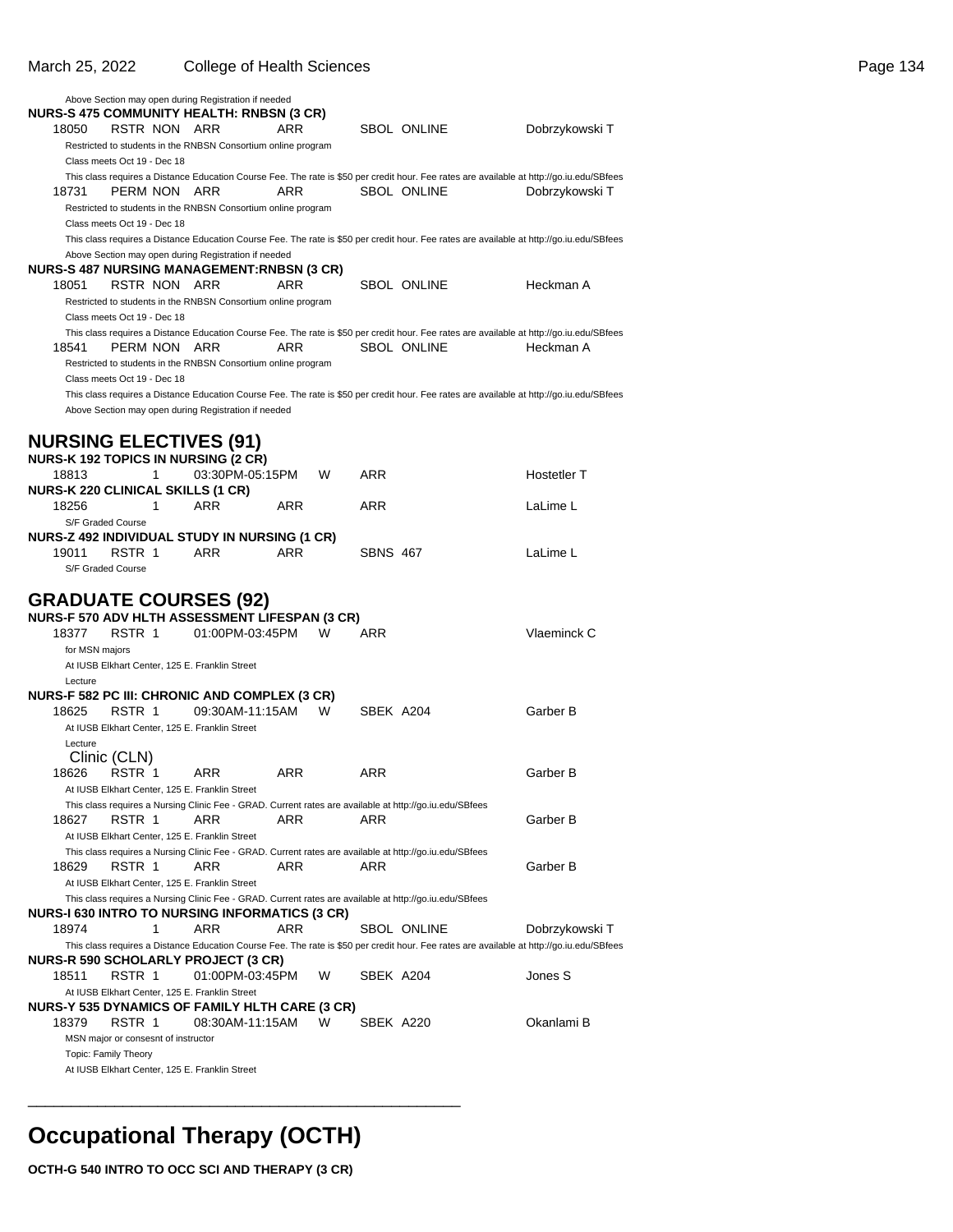| March 25, 2022 |                                                | <b>College of Health Sciences</b>                                                                                                                          |              |           |           | Page 135 |
|----------------|------------------------------------------------|------------------------------------------------------------------------------------------------------------------------------------------------------------|--------------|-----------|-----------|----------|
| 18958          | RSTR 1                                         | 09:00AM-10:15AM                                                                                                                                            | м            | SBEK A220 | Pape S    |          |
|                |                                                | 09:00AM-10:15AM                                                                                                                                            | W            | SBEK A133 | Pape S    |          |
|                |                                                | 09:00AM-10:15AM                                                                                                                                            | W            | SBEK A134 | Pape S    |          |
|                | At IUSB Elkhart Center, 125 E. Franklin Street |                                                                                                                                                            |              |           |           |          |
|                |                                                | Open only to graduate students in the MSOT program.<br>This class requires an OT Exxat Fee. Current rates are available at http://go.iu.edu/SBfees         |              |           |           |          |
|                |                                                | OCTH-G 546 OCC ANLYS & ENVIR ASSESS IN OT (2 CR)                                                                                                           |              |           |           |          |
| 18959          | RSTR 1                                         | 10:30AM-11:30AM                                                                                                                                            | м            | SBEK A220 | Miller A  |          |
|                | At IUSB Elkhart Center, 125 E. Franklin Street |                                                                                                                                                            |              |           |           |          |
|                |                                                | Open only to graduate students in the MSOT program                                                                                                         |              |           |           |          |
|                | Laboratory (LAB)                               |                                                                                                                                                            |              |           |           |          |
| 18960          | RSTR 1                                         | 11:45AM-12:30PM                                                                                                                                            | м            | SBEK A128 | Miller A  |          |
|                |                                                | 11:45AM-12:30PM                                                                                                                                            | M            | SBEK A131 | Miller A  |          |
|                | At IUSB Elkhart Center, 125 E. Franklin Street |                                                                                                                                                            |              |           |           |          |
|                |                                                | Open only to graduate students in the MSOT program                                                                                                         |              |           |           |          |
|                |                                                | OCTH-G 565 RESEARCH METHODS IN OT (2 CR)                                                                                                                   |              |           |           |          |
| 18961          | RSTR 1                                         | 09:00AM-10:45AM                                                                                                                                            | Т            | SBEK A220 | Pape S    |          |
|                |                                                | 09:00AM-10:45AM                                                                                                                                            | Т            | SBEK A128 | Pape S    |          |
|                |                                                | 09:00AM-10:45AM                                                                                                                                            | T            | SBEK A131 | Pape S    |          |
|                | At IUSB Elkhart Center, 125 E. Franklin Street |                                                                                                                                                            |              |           |           |          |
|                |                                                | Open only to graduate students in the MSOT program                                                                                                         |              |           |           |          |
|                |                                                | OCTH-G 573 APPLIED KINESIOLOGY IN OT (3 CR)                                                                                                                |              |           |           |          |
| 18962          | RSTR 1                                         | 09:00AM-10:15AM                                                                                                                                            | R            | SBEK A220 | Miller A  |          |
|                | At IUSB Elkhart Center, 125 E. Franklin Street |                                                                                                                                                            |              |           |           |          |
|                | Laboratory (LAB)                               | Open only to graduate students in the MSOT program                                                                                                         |              |           |           |          |
| 18963          | RSTR 1                                         | 10:30AM-11:45AM                                                                                                                                            | R            | SBEK A128 | Miller A  |          |
|                | At IUSB Elkhart Center, 125 E. Franklin Street |                                                                                                                                                            |              |           |           |          |
| Lab A          |                                                |                                                                                                                                                            |              |           |           |          |
|                |                                                | Open only to graduate students in the MSOT program                                                                                                         |              |           |           |          |
|                |                                                | This class requires a Rehab Science Course Fee. Current rates are available at http://go.iu.edu/SBfees                                                     |              |           |           |          |
| 18968          | RSTR 1                                         | 12:15PM-01:30PM                                                                                                                                            | R            | SBEK A128 | Miller A  |          |
| Lab B          |                                                |                                                                                                                                                            |              |           |           |          |
|                |                                                | Open only to graduate students in the MSOT program                                                                                                         |              |           |           |          |
|                | At IUSB Elkhart Center, 125 E. Franklin Street |                                                                                                                                                            |              |           |           |          |
|                |                                                | This class requires a Rehab Science Course Fee. Current rates are available at http://go.iu.edu/SBfees<br>OCTH-G 576 PATHOPHYSIOLOGY IN OCC THERAPY (2 CR) |              |           |           |          |
| 18964          | RSTR 1                                         | 12:00PM-01:45PM                                                                                                                                            | $\mathsf{T}$ | SBEK A133 | Hoffman D |          |
|                | At IUSB Elkhart Center, 125 E. Franklin Street |                                                                                                                                                            |              |           |           |          |
|                |                                                | Open only to graduate students in the MSOT program                                                                                                         |              |           |           |          |
|                |                                                | OCTH-G 577 NEUROSCIENCE IN OCC THERAPY (3 CR)                                                                                                              |              |           |           |          |
| 18965          | RSTR 1                                         | 01:00PM-03:30PM                                                                                                                                            | W            | SBEK A133 | Miller A  |          |
|                | At IUSB Elkhart Center, 125 E. Franklin Street |                                                                                                                                                            |              |           |           |          |
|                |                                                | Open only to graduate students in the MSOT program                                                                                                         |              |           |           |          |

### **Palliative and Supportive Care (PALC)**

\_\_\_\_\_\_\_\_\_\_\_\_\_\_\_\_\_\_\_\_\_\_\_\_\_\_\_\_\_\_\_\_\_\_\_\_\_\_\_\_\_\_\_\_\_\_\_\_\_\_

|       | PALC-A 102 INTRO TO PALLIATIVE CARE (3 CR) |     |     |
|-------|--------------------------------------------|-----|-----|
| 32408 | 11:30AM-12:45PM                            | TR. | ARR |

### **Speech Language Pathology (SLHS)**

\_\_\_\_\_\_\_\_\_\_\_\_\_\_\_\_\_\_\_\_\_\_\_\_\_\_\_\_\_\_\_\_\_\_\_\_\_\_\_\_\_\_\_\_\_\_\_\_\_\_

**SLHS-G 501 NEUROANATOMY (3 CR)**<br>18767 1 02:30PM-0 1 02:30PM-03:45PM MW SBEK A134 This class requires a Rehab Science Course Fee. Current rates are available at http://go.iu.edu/SBfees At IUSB Elkhart Center, 125 E. Franklin Street **SLHS-G 504 MULTICULTURAL DIV/COUNSELING (3 CR)** 18766 1 01:00PM-02:15PM MW SBEK A134 Essig J At IUSB Elkhart Center, 125 E. Franklin Street

Okanlami B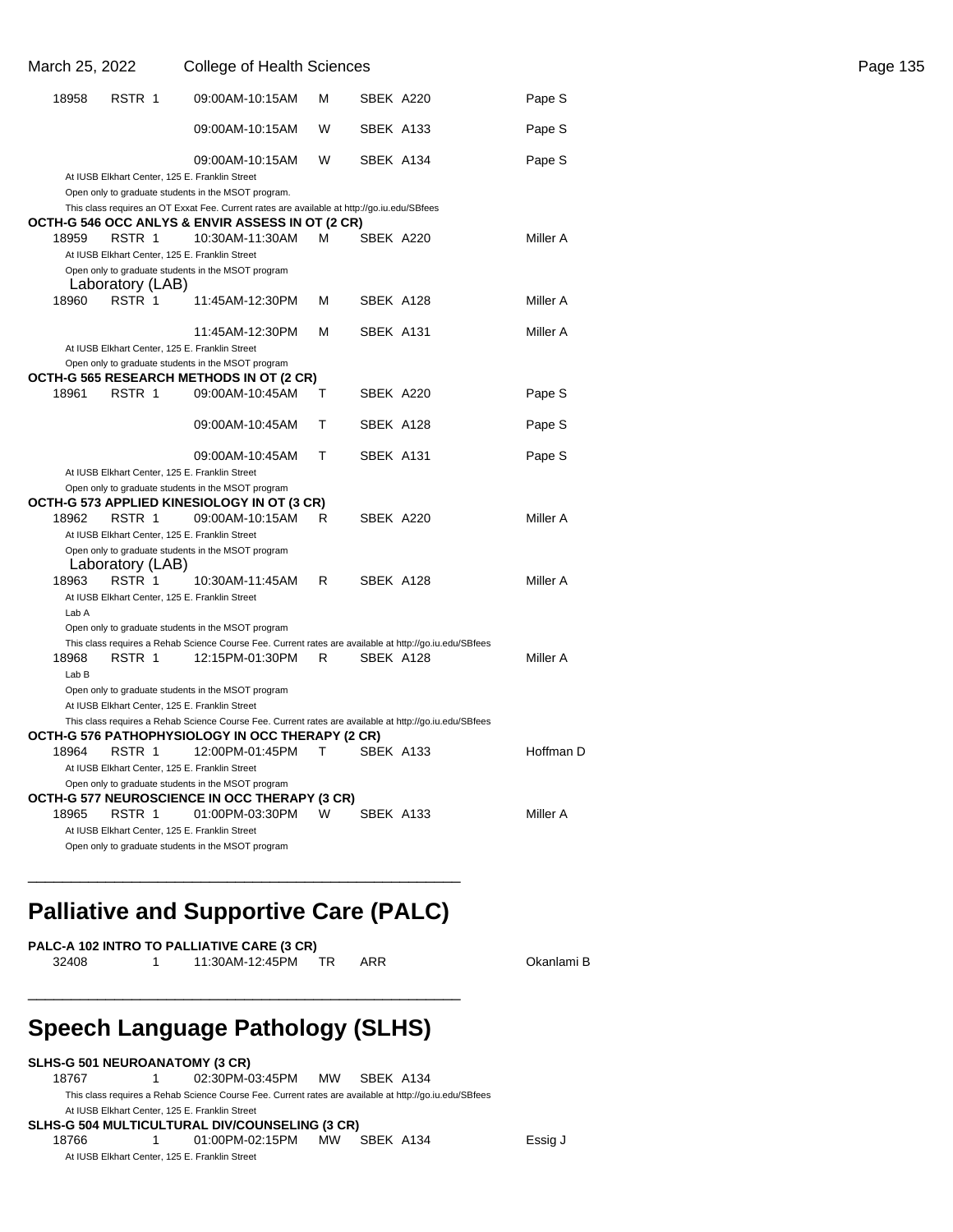### March 25, 2022 College of Health Sciences **Page 136** College of Health Sciences Page 136

| SLHS-G 505 CLINICAL METHDS IN SLP AND AUD (2 CR)                                                                                                                                                         |                 |      |           |           |            |
|----------------------------------------------------------------------------------------------------------------------------------------------------------------------------------------------------------|-----------------|------|-----------|-----------|------------|
| 18768<br>1                                                                                                                                                                                               | 02:30PM-03:45PM |      | т         | SBEK A134 | Burch J    |
| At IUSB Elkhart Center, 125 E. Franklin Street<br>This class requires a Rehab Science Course Fee. Current rates are available at http://go.iu.edu/SBfees                                                 |                 |      |           |           |            |
| SLHS-G 520 SPEECH SOUND DISORDERS (3 CR)                                                                                                                                                                 |                 |      |           |           |            |
| 1<br>18764<br>At IUSB Elkhart Center, 125 E. Franklin Street                                                                                                                                             | 08:30AM-09:45AM |      | <b>MW</b> | SBEK A133 | Springle A |
| This class requires a Rehab Science Course Fee. Current rates are available at http://go.iu.edu/SBfees                                                                                                   |                 |      |           |           |            |
| SLHS-G 521 EARLY CHILD LANG AND AUTISM (3 CR)                                                                                                                                                            |                 |      |           |           |            |
| 18765<br>1                                                                                                                                                                                               | 10:00AM-11:15AM |      | MW.       | SBEK A133 | Springle A |
| At IUSB Elkhart Center, 125 E. Franklin Street<br>This class requires a Rehab Science Course Fee. Current rates are available at http://go.iu.edu/SBfees                                                 |                 |      |           |           |            |
| SLHS-G 570 DIAGNOSTIC PRACTICUM I (1 CR)                                                                                                                                                                 |                 |      |           |           |            |
| 18772<br>1                                                                                                                                                                                               | ARR             | ARR  |           | SBOC OC   | Burch J    |
| At IUSB Elkhart Center, 125 E. Franklin Street                                                                                                                                                           |                 |      |           |           |            |
| This class requires a Rehab Science Course Fee. Current rates are available at http://go.iu.edu/SBfees                                                                                                   |                 |      |           |           |            |
| S/F Graded Course<br>1<br>18773                                                                                                                                                                          | ARR             | ARR. |           | SBOC OC   | Springle A |
| At IUSB Elkhart Center, 125 E. Franklin Street                                                                                                                                                           |                 |      |           |           |            |
| This class requires a Rehab Science Course Fee. Current rates are available at http://go.iu.edu/SBfees                                                                                                   |                 |      |           |           |            |
| S/F Graded Course                                                                                                                                                                                        |                 |      |           |           |            |
| 18774<br>1<br>At IUSB Elkhart Center, 125 E. Franklin Street                                                                                                                                             | ARR             | ARR  |           | SBOC OC   | Hatfield J |
| This class requires a Rehab Science Course Fee. Current rates are available at http://go.iu.edu/SBfees                                                                                                   |                 |      |           |           |            |
| S/F Graded Course                                                                                                                                                                                        |                 |      |           |           |            |
| SLHS-G 575 CLINICAL PRACTICUM I (1 CR)                                                                                                                                                                   |                 |      |           |           |            |
| 18769<br>1                                                                                                                                                                                               | ARR             | ARR  |           | SBOC OC   | Burch J    |
| At IUSB Elkhart Center, 125 E. Franklin Street<br>This class requires an SLP Calipso Fee. Current rates are available at http://go.iu.edu/SBfees                                                         |                 |      |           |           |            |
| This class requires a Rehab Science Course Fee. Current rates are available at http://go.iu.edu/SBfees                                                                                                   |                 |      |           |           |            |
| S/F Graded Course                                                                                                                                                                                        |                 |      |           |           |            |
| 18770<br>1                                                                                                                                                                                               | ARR             | ARR  |           | SBOC OC   | Springle A |
| At IUSB Elkhart Center, 125 E. Franklin Street                                                                                                                                                           |                 |      |           |           |            |
| This class requires an SLP Calipso Fee. Current rates are available at http://go.iu.edu/SBfees<br>This class requires a Rehab Science Course Fee. Current rates are available at http://go.iu.edu/SBfees |                 |      |           |           |            |
| S/F Graded Course                                                                                                                                                                                        |                 |      |           |           |            |
| 18771<br>1                                                                                                                                                                                               | ARR             | ARR  |           | SBOC OC   | Hatfield J |
| At IUSB Elkhart Center, 125 E. Franklin Street                                                                                                                                                           |                 |      |           |           |            |
| This class requires an SLP Calipso Fee. Current rates are available at http://go.iu.edu/SBfees<br>This class requires a Rehab Science Course Fee. Current rates are available at http://go.iu.edu/SBfees |                 |      |           |           |            |
| S/F Graded Course                                                                                                                                                                                        |                 |      |           |           |            |
| SLHS-G 531 COGNITIVE-COMMUN DISORDERS (3 CR)                                                                                                                                                             |                 |      |           |           |            |
| 32557<br>1                                                                                                                                                                                               | 08:30AM-09:45AM |      | TR.       | SBEK A133 |            |
| At IUSB Elkhart Center, 125 E. Franklin Street                                                                                                                                                           |                 |      |           |           |            |
| This class requires a Rehab Science Course Fee. Current rates are available at http://go.iu.edu/SBfees<br>Prereg: SLHS-G 501                                                                             |                 |      |           |           |            |
| <b>SLHS-G 540 VOICE DISORDERS (3 CR)</b>                                                                                                                                                                 |                 |      |           |           |            |
| 32558<br>1                                                                                                                                                                                               | 05:30PM-08:00PM |      | R         | SBEK A134 |            |
| At IUSB Elkhart Center, 125 E. Franklin Street                                                                                                                                                           |                 |      |           |           |            |
| This class requires a Rehab Science Course Fee. Current rates are available at http://go.iu.edu/SBfees<br>SLHS-G 555 MOTOR SPEECH DISORDERS (3 CR)                                                       |                 |      |           |           |            |
| 32559<br>1                                                                                                                                                                                               | 11:30AM-12:45PM |      | TR        | SBEK A134 |            |
| At IUSB Elkhart Center, 125 E. Franklin Street                                                                                                                                                           |                 |      |           |           |            |
| This class requires a Rehab Science Course Fee. Current rates are available at http://go.iu.edu/SBfees                                                                                                   |                 |      |           |           |            |
| Prereq: SLHS-G 501                                                                                                                                                                                       |                 |      |           |           |            |
| <b>SLHS-G 560 AAC (3 CR)</b><br>32560<br>1                                                                                                                                                               | 01:00PM-02:15PM |      | TR.       | SBEK A134 | Springle A |
| At IUSB Elkhart Center, 125 E. Franklin Street                                                                                                                                                           |                 |      |           |           |            |
| This class requires a Rehab Science Course Fee. Current rates are available at http://go.iu.edu/SBfees                                                                                                   |                 |      |           |           |            |
| <b>SLHS-G 610 PROFESSIONAL ISSUES (1 CR)</b>                                                                                                                                                             |                 |      |           |           |            |
| 32561<br>1                                                                                                                                                                                               | 10:00AM-11:15AM |      | т         | SBEK A133 | Burch J    |
| At IUSB Elkhart Center, 125 E. Franklin Street<br>SLHS-G 670 DIAGNOSTIC PRACTICUM III (1 CR)                                                                                                             |                 |      |           |           |            |
| 32562<br>1                                                                                                                                                                                               | ARR             | ARR  |           | SBOC OC   | Burch J    |
| This class requires a Rehab Science Course Fee. Current rates are available at http://go.iu.edu/SBfees                                                                                                   |                 |      |           |           |            |
| S/F Graded Course                                                                                                                                                                                        |                 |      |           |           |            |
| SLHS-G 675 CLINICAL PRACTICUM III (1 CR)<br>1                                                                                                                                                            | ARR             | ARR  |           |           |            |
| 32563<br>This class requires a Rehab Science Course Fee. Current rates are available at http://go.iu.edu/SBfees                                                                                          |                 |      |           | SBOC OC   | Burch J    |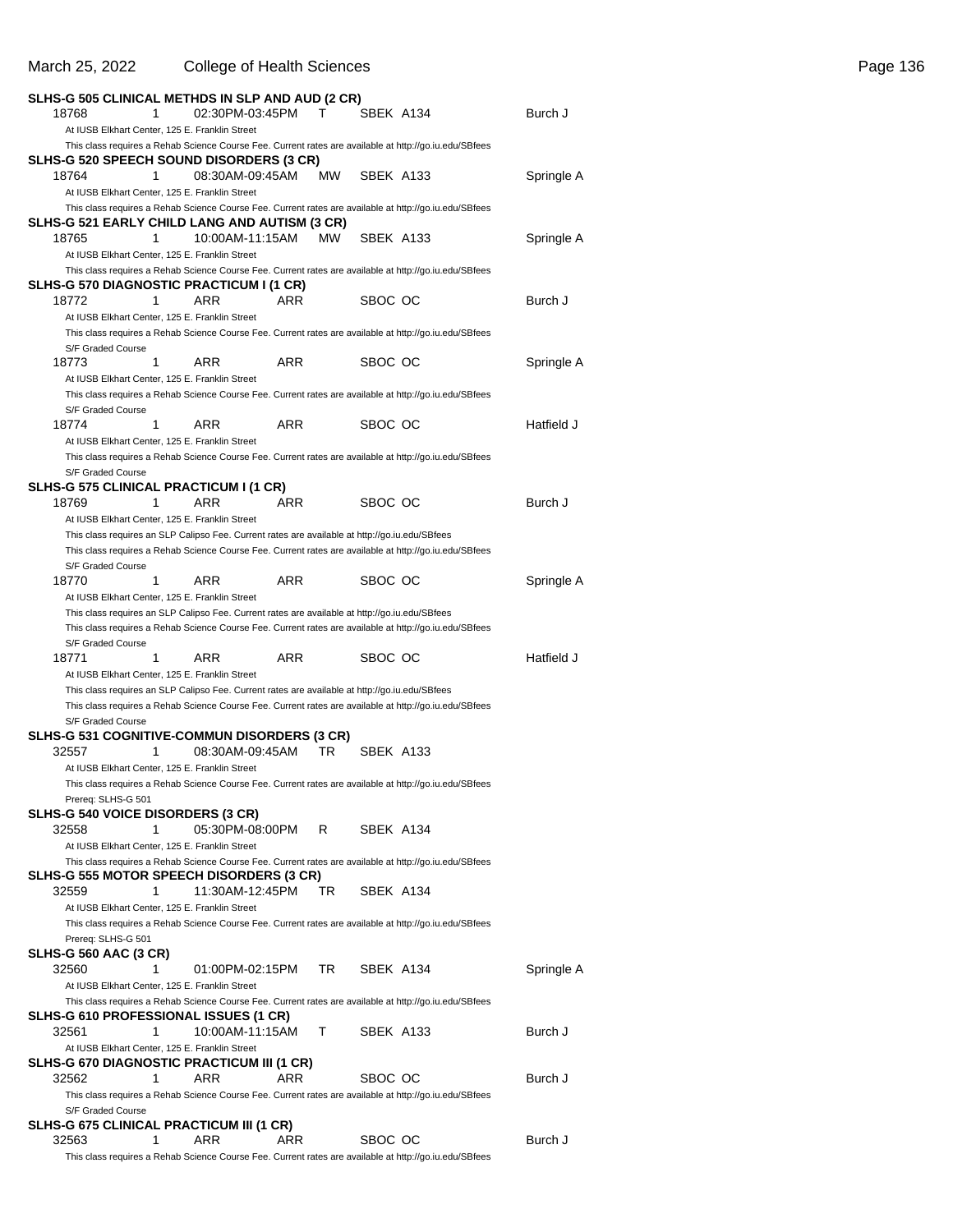S/F Graded Course

# **College of Health Sci - SWK**

\_\_\_\_\_\_\_\_\_\_\_\_\_\_\_\_\_\_\_\_\_\_\_\_\_\_\_\_\_\_\_\_\_\_\_\_\_\_\_\_\_\_\_\_\_\_\_\_\_\_

\_\_\_\_\_\_\_\_\_\_\_\_\_\_\_\_\_\_\_\_\_\_\_\_\_\_\_\_\_\_\_\_\_\_\_\_\_\_\_\_\_\_\_\_\_\_\_\_\_\_

### **Social Work (SWK)**

|                       |                                    | SWK-S 102 DIVERSITY IN A PLURALISTIC SOC (3 CR)                                              |            |   |                  |                                                                                                                                                           |
|-----------------------|------------------------------------|----------------------------------------------------------------------------------------------|------------|---|------------------|-----------------------------------------------------------------------------------------------------------------------------------------------------------|
| 18529                 | 1                                  | 04:00PM-06:30PM                                                                              |            | м | SBEA 1015        | Adams N                                                                                                                                                   |
|                       |                                    | SWK-S 141 INTRODUCTION TO SOCIAL WORK (3 CR)                                                 |            |   |                  |                                                                                                                                                           |
| 17927                 | 1                                  | 01:00PM-03:30PM                                                                              |            | м | <b>SBDW 1260</b> | Bennett Jr R                                                                                                                                              |
| 18361                 | 1                                  | 04:00PM-06:30PM                                                                              |            | W | <b>SBDW 1190</b> | Mrozinske E                                                                                                                                               |
|                       |                                    | SWK-S 204 WRITING IN PROFESSIONAL SWK (3 CR)                                                 |            |   |                  |                                                                                                                                                           |
| 18478                 | 1                                  | 04:00PM-06:30PM                                                                              |            | R | <b>SBDW 1235</b> | Clark R                                                                                                                                                   |
|                       |                                    |                                                                                              |            |   |                  |                                                                                                                                                           |
|                       |                                    |                                                                                              |            |   |                  |                                                                                                                                                           |
|                       |                                    | ARR                                                                                          | ARR        |   | SBWB WEB         | Clark R                                                                                                                                                   |
|                       |                                    | This class fulfills the Information Literacy General Education Requirement                   |            |   |                  |                                                                                                                                                           |
|                       |                                    | This class requires a Laboratory Fee. Current rates are available at http://go.iu.edu/SBfees |            |   |                  |                                                                                                                                                           |
|                       |                                    |                                                                                              |            |   |                  | This is a Hybrid-Traditional class which combines Asynchronous online or Synchronous live video instructions and some in-person classroom sessions. Class |
|                       |                                    | meeting details will be provided by the instructor.                                          |            |   |                  |                                                                                                                                                           |
| 18651                 | 1                                  | 04:00PM-06:30PM                                                                              |            | м | <b>SBDW 1235</b> | Phillips J                                                                                                                                                |
|                       |                                    |                                                                                              |            |   |                  |                                                                                                                                                           |
|                       |                                    | <b>ARR</b>                                                                                   | <b>ARR</b> |   | SBWB WEB         | Phillips J                                                                                                                                                |
|                       |                                    |                                                                                              |            |   |                  | This is a Hybrid-Traditional class which combines Asynchronous online or Synchronous live video instructions and some in-person classroom sessions. Class |
|                       |                                    | meeting details will be provided by the instructor.                                          |            |   |                  |                                                                                                                                                           |
|                       |                                    | This class requires a Laboratory Fee. Current rates are available at http://go.iu.edu/SBfees |            |   |                  |                                                                                                                                                           |
|                       |                                    | This class fulfills the Information Literacy General Education Requirement                   |            |   |                  |                                                                                                                                                           |
|                       |                                    | SWK-S 221 HUM GRWTH & DEV IN SOC ENVRMNT (3 CR)                                              |            |   |                  |                                                                                                                                                           |
| 18705                 | 1                                  | 04:00PM-06:30PM                                                                              |            | W | <b>SBDW 2105</b> | Bennett Jr R                                                                                                                                              |
|                       |                                    |                                                                                              |            |   |                  |                                                                                                                                                           |
| 18255                 | 1                                  | SWK-S 251 HIST & ANALYSIS OF SOC WEL POL (3 CR)<br>01:00PM-03:30PM                           |            |   | ARR              |                                                                                                                                                           |
|                       |                                    |                                                                                              |            | R |                  | Massat C                                                                                                                                                  |
|                       |                                    | Prereq: SWK-S 141 or permission of instructor and Pre/Co Req: HIST-H106                      |            |   |                  |                                                                                                                                                           |
|                       |                                    | SWK-S 322 SMALL GROUP THEORY & PRACTICE (3 CR)                                               |            |   |                  |                                                                                                                                                           |
| 18691                 | 1                                  | 01:00PM-03:30PM                                                                              |            | м | SBNS 09          | Schricker M                                                                                                                                               |
|                       | Prereq: SWK-S 221                  |                                                                                              |            |   |                  |                                                                                                                                                           |
|                       |                                    | SWK-S 331 GEN SOC WK PRAC I: THEOR/SKILL (3 CR)                                              |            |   |                  |                                                                                                                                                           |
| 18125                 | RSTR 1                             | 01:00PM-03:30PM                                                                              |            | т | ARR              | Marschall Salazar T                                                                                                                                       |
|                       |                                    | Admitted to BSW Program. Pre/Coreq: SWK-S 221, SWK-S 322.                                    |            |   |                  |                                                                                                                                                           |
| 18215                 | RSTR 1                             | 04:00PM-06:30PM                                                                              |            | R | SBEA 1015        | Marschall Salazar T                                                                                                                                       |
|                       |                                    | Admitted to BSW Program. Pre/Coreq: SWK-S 221, SWK-S 322.                                    |            |   |                  |                                                                                                                                                           |
|                       |                                    | SWK-S 371 SOCIAL WORK RESEARCH (3 CR)                                                        |            |   |                  |                                                                                                                                                           |
| 18362                 | RSTR 1                             | 04:00PM-06:30PM                                                                              |            | т | SBWB WEB         | Massat C                                                                                                                                                  |
|                       | Admitted to BSW Program            |                                                                                              |            |   |                  |                                                                                                                                                           |
|                       |                                    |                                                                                              |            |   |                  | This is a Distance-Other class which is provided by synchronous live video instruction, with any remainder taught through asynchronous online instruction |
| 18363                 | RSTR 1                             | 01:00PM-03:30PM                                                                              |            | R | <b>SBNS 036</b>  | Zidan T                                                                                                                                                   |
|                       |                                    |                                                                                              |            |   |                  |                                                                                                                                                           |
|                       | Admitted to BSW Program            |                                                                                              |            |   |                  |                                                                                                                                                           |
|                       |                                    | SWK-S 423 ORGANIZATION THEORY & PRACTICE (3 CR)                                              |            |   |                  |                                                                                                                                                           |
| 18652                 | PERM 1                             | 01:00PM-03:30PM                                                                              |            | R | ARR              | Marschall Salazar T                                                                                                                                       |
| 18653                 | PERM 1                             | 04:00PM-06:30PM                                                                              |            | т | ARR              | Marschall Salazar T                                                                                                                                       |
|                       |                                    | SWK-S 442 INT PRAC-POL SEM SEL FLDS PRAC (3 CR)                                              |            |   |                  |                                                                                                                                                           |
|                       | <b>VT: CHILDREN AND FAMILIES</b>   |                                                                                              |            |   |                  |                                                                                                                                                           |
| 18168                 | PERM 1                             | 04:00PM-06:30PM                                                                              |            | R | ARR              | Eberhart K                                                                                                                                                |
|                       |                                    |                                                                                              |            |   |                  |                                                                                                                                                           |
|                       |                                    | ARR                                                                                          | ARR        |   | SBWB WEB         | <b>Eberhart K</b>                                                                                                                                         |
|                       | P: Admitted to BSW Program         |                                                                                              |            |   |                  |                                                                                                                                                           |
|                       |                                    |                                                                                              |            |   |                  | This is a Hybrid-Traditional class which combines Asynchronous online or Synchronous live video instructions and some in-person classroom sessions. Class |
|                       |                                    | meeting details will be provided by the instructor.                                          |            |   |                  |                                                                                                                                                           |
| <b>VT: ADDICTIONS</b> |                                    |                                                                                              |            |   |                  |                                                                                                                                                           |
|                       |                                    |                                                                                              |            |   |                  |                                                                                                                                                           |
| 18330                 | PERM 1                             | 04:00PM-06:30PM                                                                              |            | R | ARR              | Littlefield C                                                                                                                                             |
|                       | P: Admitted to BSW Program         |                                                                                              |            |   |                  |                                                                                                                                                           |
|                       | <b>VT: PUBLIC CHILD WELFARE</b>    |                                                                                              |            |   |                  |                                                                                                                                                           |
| 18173                 | PERM 1                             | 01:00 PM-03:30 RRR                                                                           |            |   | ARR              | Burton M                                                                                                                                                  |
|                       | This class is for CW scholars only |                                                                                              |            |   |                  |                                                                                                                                                           |
|                       |                                    |                                                                                              |            |   |                  | This class will be offered primarily online. Four (4) face-to-face sessions will be on Fridays at the IUPUI campus, dates and times TBA.                  |
|                       |                                    | SWK-S 481 SOCIAL WORK PRACTICUM I (6 CR)                                                     |            |   |                  |                                                                                                                                                           |
| 18312                 | RSTR 1                             | 09:30AM-12:00PM                                                                              |            | Т | <b>SBDW 2170</b> | Evans L                                                                                                                                                   |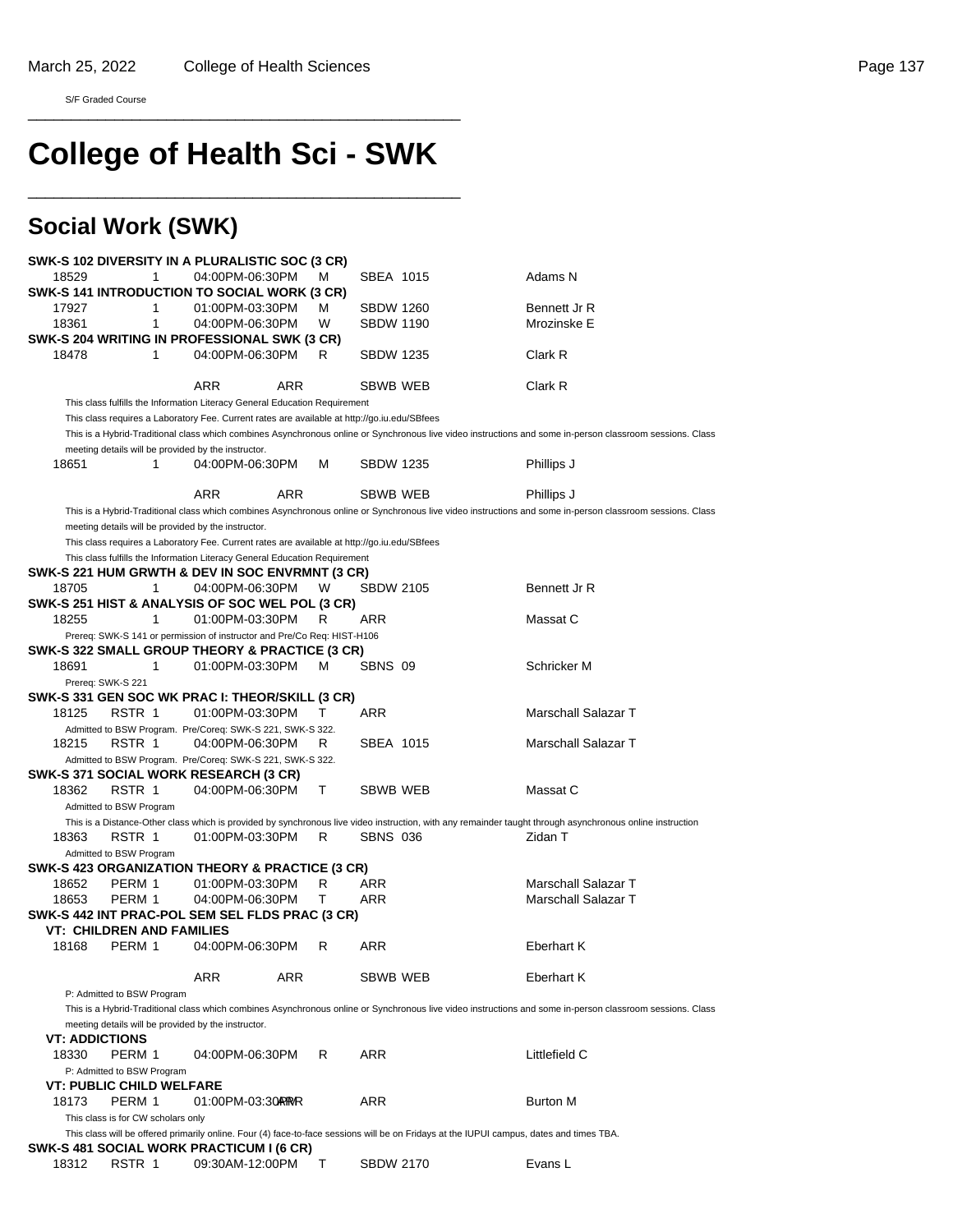S/F Graded Course

|       |                                   | P: Admitted to the BSW Program; all 300 level SWK courses                                                                                 |   |                  |                    |                                                                                                                                                           |
|-------|-----------------------------------|-------------------------------------------------------------------------------------------------------------------------------------------|---|------------------|--------------------|-----------------------------------------------------------------------------------------------------------------------------------------------------------|
| 18313 | PERM 1                            | 09:30AM-12:00PM                                                                                                                           | т | <b>SBDW 3260</b> |                    | Peterson S                                                                                                                                                |
|       |                                   | P: Admitted to the BSW Program; all 300 level SWK courses                                                                                 |   |                  |                    |                                                                                                                                                           |
| 18343 | PERM 1                            | 09:30AM-12:00PM                                                                                                                           | R | <b>SBDW 3260</b> |                    |                                                                                                                                                           |
|       |                                   | P: Admitted to the BSW Program; all 300 level SWK courses                                                                                 |   |                  |                    |                                                                                                                                                           |
| 32335 | PERM 1                            | 09:30AM-12:00PM                                                                                                                           | т | ARR              |                    |                                                                                                                                                           |
|       |                                   | P: Admitted to the BSW Program; all 300 level SWK courses                                                                                 |   |                  |                    |                                                                                                                                                           |
|       | <b>MSW CLASSES (0)</b>            |                                                                                                                                           |   |                  |                    |                                                                                                                                                           |
|       | SWK-S 502 RESEARCH I (3 CR)       |                                                                                                                                           |   |                  |                    |                                                                                                                                                           |
| 34885 | 1                                 | 06:55PM-09:25PM                                                                                                                           | R | <b>SBDW 1160</b> |                    | Zidan T                                                                                                                                                   |
| 34886 | 1                                 | ARR<br>ARR                                                                                                                                |   |                  | <b>SBOL ONLINE</b> | Sheridan Schafer S                                                                                                                                        |
|       |                                   | This class requires a Distance Education Course Fee. The rate is \$50 per credit hour. Fee rates are available at http://go.iu.edu/SBfees |   |                  |                    |                                                                                                                                                           |
|       |                                   | Online All course: 100% online taught asynchronously. No on-campus class meetings are required.                                           |   |                  |                    |                                                                                                                                                           |
|       |                                   | SWK-S 505 SOC POLICY ANALYSIS & PRACTICE (3 CR)                                                                                           |   |                  |                    |                                                                                                                                                           |
| 18712 | 1                                 | 04:00PM-06:30PM                                                                                                                           | R | <b>SBDW 1160</b> |                    |                                                                                                                                                           |
| 18453 | RSTR 1                            | SWK-S 506 INTRO TO THE SWK PROFESSION (1 CR)<br>ARR<br>ARR                                                                                |   |                  | <b>SBOL ONLINE</b> | Nate M                                                                                                                                                    |
|       |                                   | Online All course: 100% online taught asynchronously. No on-campus class meetings are required.                                           |   |                  |                    |                                                                                                                                                           |
|       |                                   | Open to MSW majors. All others must have department consent.                                                                              |   |                  |                    |                                                                                                                                                           |
|       |                                   | This class requires a Distance Education Course Fee. The rate is \$50 per credit hour. Fee rates are available at http://go.iu.edu/SBfees |   |                  |                    |                                                                                                                                                           |
| 18479 | RSTR 1                            | ARR<br>ARR                                                                                                                                |   |                  | SBOL ONLINE        | Nate M                                                                                                                                                    |
|       |                                   | Online All course: 100% online taught asynchronously. No on-campus class meetings are required.                                           |   |                  |                    |                                                                                                                                                           |
|       |                                   | Open to MSW majors. All others must have department consent.                                                                              |   |                  |                    |                                                                                                                                                           |
|       |                                   | This class requires a Distance Education Course Fee. The rate is \$50 per credit hour. Fee rates are available at http://go.iu.edu/SBfees |   |                  |                    |                                                                                                                                                           |
|       |                                   | SWK-S 507 DIV, HUMAN RIGHTS, SOC JUSTICE (3 CR)                                                                                           |   |                  |                    |                                                                                                                                                           |
| 18454 | RSTR 1                            | 06:55PM-09:25PM                                                                                                                           | т | <b>SBWB WEB</b>  |                    | Massat C                                                                                                                                                  |
|       |                                   | Open to MSW majors. All others must have department consent.                                                                              |   |                  |                    |                                                                                                                                                           |
|       |                                   |                                                                                                                                           |   |                  |                    | This is a Distance-Other class which is provided by synchronous live video instruction, with any remainder taught through asynchronous online instruction |
| 18480 | RSTR 1                            | 06:55PM-09:25PM                                                                                                                           | т | <b>SBDW 1160</b> |                    | Horton W                                                                                                                                                  |
|       |                                   | Open to MSW majors. All others must have department consent.                                                                              |   |                  |                    |                                                                                                                                                           |
|       |                                   | SWK-S 509 SOCL WRK PRAC 2:ORG,COMM,SOCTY (3 CR)                                                                                           |   |                  |                    |                                                                                                                                                           |
| 18711 | 1                                 | 06:55PM-09:25PM<br>SWK-S 517 ASSESS MENTAL HLTH & ADDICTNS (3 CR)                                                                         | w | <b>SBDW 1190</b> |                    | Moyo O                                                                                                                                                    |
| 17867 | RSTR 1                            | 06:55PM-09:25PM                                                                                                                           | W | <b>SBDW 1250</b> |                    | Schricker M                                                                                                                                               |
|       |                                   | Open to MSW majors. All others must have department consent.                                                                              |   |                  |                    |                                                                                                                                                           |
| 18430 | RSTR 1                            | 06:55PM-09:25PM                                                                                                                           | W | <b>SBDW 1260</b> |                    | Lemp C                                                                                                                                                    |
|       |                                   | Open to MSW majors. All others must have department consent.                                                                              |   |                  |                    |                                                                                                                                                           |
|       |                                   | SWK-S 518 CLINICAL THEORY AND PRACTICE (3 CR)                                                                                             |   |                  |                    |                                                                                                                                                           |
| 18546 | 1                                 | 04:00PM-06:30PM                                                                                                                           | R | SBEA 1006        |                    | Deranek M                                                                                                                                                 |
|       |                                   | SWK-S 519 COMMUNITY/GLOBAL THEORY & PRAC (3 CR)                                                                                           |   |                  |                    |                                                                                                                                                           |
| 18547 | RSTR 1                            | 06:55PM-09:25PM                                                                                                                           | т | ARR              |                    |                                                                                                                                                           |
|       |                                   |                                                                                                                                           |   |                  |                    |                                                                                                                                                           |
|       |                                   | <b>ARR</b><br><b>ARR</b>                                                                                                                  |   | SBWB WEB         |                    |                                                                                                                                                           |
|       |                                   | Open to MSW maiors. All others must have department consent.                                                                              |   |                  |                    |                                                                                                                                                           |
|       |                                   |                                                                                                                                           |   |                  |                    | This is a Distance-Other class which is provided by synchronous live video instruction, with any remainder taught through asynchronous online instruction |
|       |                                   | SWK-S 600 SEMINAR IN SOC WORK (3 CR)<br>VT: SWK PRACT W/ MILITARY FAMILIES                                                                |   |                  |                    |                                                                                                                                                           |
| 18957 | PERM NON ARR                      | ARR                                                                                                                                       |   |                  | SBOL ONLINE        | Kelly D                                                                                                                                                   |
|       |                                   | This class requires a Distance Education Course Fee. The rate is \$50 per credit hour. Fee rates are available at http://go.iu.edu/SBfees |   |                  |                    |                                                                                                                                                           |
|       |                                   | Online All course: 100% online taught asynchronously. No on-campus class meetings are required.                                           |   |                  |                    |                                                                                                                                                           |
|       |                                   | SWK-S 618 SOCIAL POLICY AND SERVICES (3 CR)                                                                                               |   |                  |                    |                                                                                                                                                           |
|       | <b>VT: MENTAL HEALTH</b>          |                                                                                                                                           |   |                  |                    |                                                                                                                                                           |
| 18296 | RSTR 1                            | ARR<br>ARR                                                                                                                                |   |                  | <b>SBOL ONLINE</b> | Sheridan Schafer S                                                                                                                                        |
|       |                                   | Online All course: 100% online taught asynchronously. No on-campus class meetings are required.                                           |   |                  |                    |                                                                                                                                                           |
|       |                                   | This class requires a Distance Education Course Fee. The rate is \$50 per credit hour. Fee rates are available at http://go.iu.edu/SBfees |   |                  |                    |                                                                                                                                                           |
|       | SWK-S 651 SWK PRACTICUM II (4 CR) |                                                                                                                                           |   |                  |                    |                                                                                                                                                           |
|       |                                   | <b>VT: MENTAL HEALTH &amp; ADDICTIONS</b>                                                                                                 |   |                  |                    |                                                                                                                                                           |
| 17769 | RSTR 1                            | 04:00PM-06:30PM                                                                                                                           | т | <b>SBNS 111</b>  |                    | Cobb E                                                                                                                                                    |
|       | S/F Graded Course                 |                                                                                                                                           |   |                  |                    |                                                                                                                                                           |
|       |                                   | <b>VT: MENTAL HEALTH &amp; ADDICTIONS</b>                                                                                                 |   |                  |                    |                                                                                                                                                           |
| 18337 | PERM 1                            | 04:00PM-06:30PM                                                                                                                           | Т | <b>SBDW 1160</b> |                    | Herzog C                                                                                                                                                  |
|       | S/F Graded Course                 | <b>VT: MENTAL HEALTH &amp; ADDICTIONS</b>                                                                                                 |   |                  |                    |                                                                                                                                                           |
| 18399 | PERM 1                            | 04:00PM-06:30PM                                                                                                                           | т | <b>SBNS 107</b>  |                    | Sheridan Schafer S                                                                                                                                        |
|       | S/F Graded Course                 |                                                                                                                                           |   |                  |                    |                                                                                                                                                           |
|       |                                   | <b>VT: MENTAL HEALTH &amp; ADDICTIONS</b>                                                                                                 |   |                  |                    |                                                                                                                                                           |
| 18739 | PERM 1                            | 04:00PM-06:30PM                                                                                                                           | т | <b>SBNS 109</b>  |                    | Horton W                                                                                                                                                  |
|       |                                   |                                                                                                                                           |   |                  |                    |                                                                                                                                                           |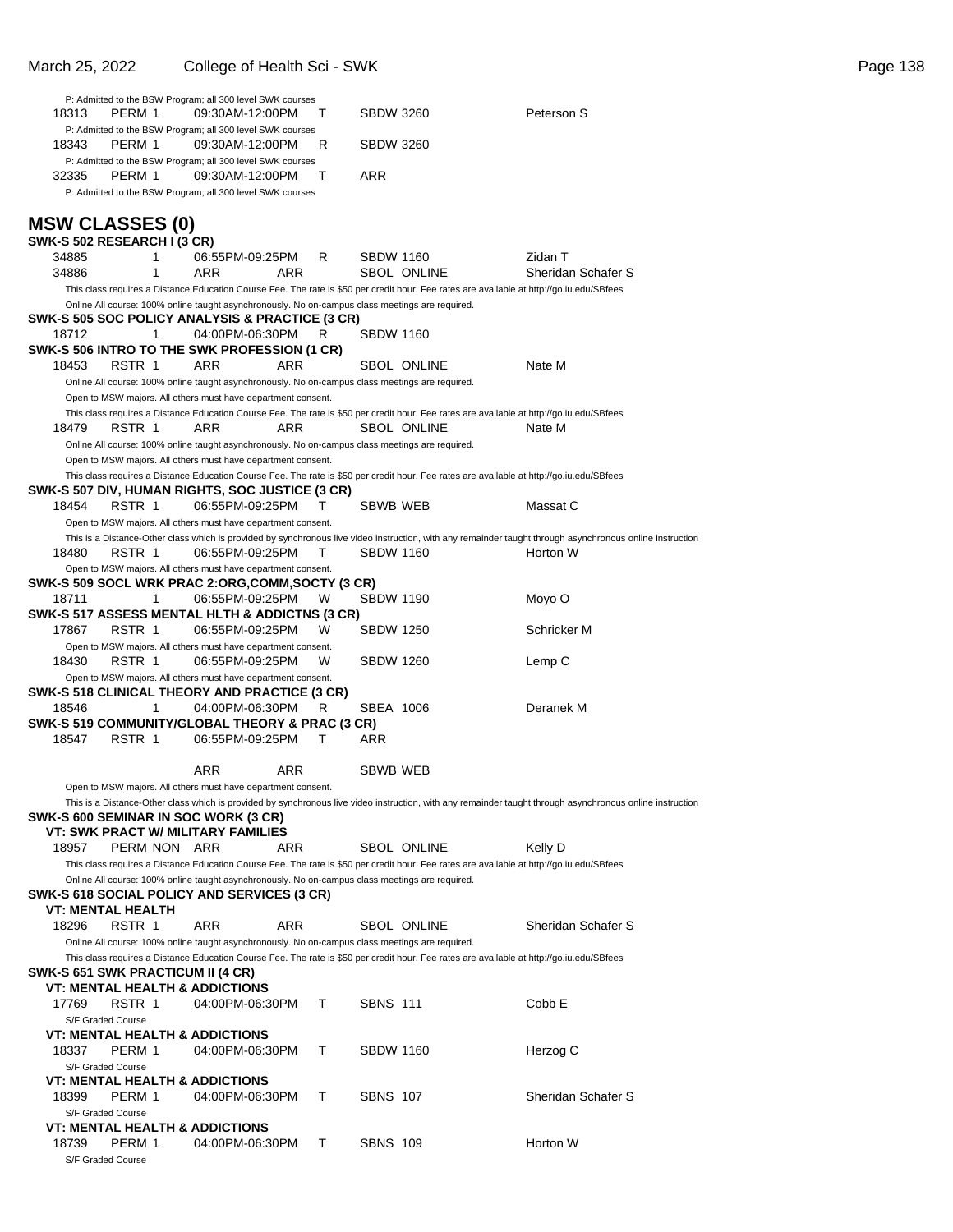#### March 25, 2022 College of Health Sci - SWK **Page 139**

|       | SWK-S 661 EXECUTIVE LEADERSHIP PRACTICE (3 CR)                                                  |     |                 |   |                  |                    |                                                                                                                                           |
|-------|-------------------------------------------------------------------------------------------------|-----|-----------------|---|------------------|--------------------|-------------------------------------------------------------------------------------------------------------------------------------------|
| 18684 | PERM 1                                                                                          | ARR | ARR             |   |                  | SBOL ONLINE        | Zidan T                                                                                                                                   |
|       | Online All course: 100% online taught asynchronously. No on-campus class meetings are required. |     |                 |   |                  |                    |                                                                                                                                           |
|       |                                                                                                 |     |                 |   |                  |                    | This class requires a Distance Education Course Fee. The rate is \$50 per credit hour. Fee rates are available at http://qo.iu.edu/SBfees |
| 18713 | PERM 1                                                                                          | ARR | ARR             |   |                  | <b>SBOL ONLINE</b> |                                                                                                                                           |
|       |                                                                                                 |     |                 |   |                  |                    | This class requires a Distance Education Course Fee. The rate is \$50 per credit hour. Fee rates are available at http://qo.iu.edu/SBfees |
|       | SWK-S 685 MENT HLTH/ADDICT PRACT IND/FAM (3 CR)                                                 |     |                 |   |                  |                    |                                                                                                                                           |
| 18060 | RSTR 1                                                                                          | ARR | ARR             |   |                  | SBOL ONLINE        |                                                                                                                                           |
|       |                                                                                                 |     |                 |   |                  |                    | This class requires a Distance Education Course Fee. The rate is \$50 per credit hour. Fee rates are available at http://qo.iu.edu/SBfees |
|       | Online All course: 100% online taught asynchronously. No on-campus class meetings are required. |     |                 |   |                  |                    |                                                                                                                                           |
|       | Open to MSW majors. All others must have department consent.                                    |     |                 |   |                  |                    |                                                                                                                                           |
| 18297 | RSTR 1                                                                                          |     | 06:55PM-09:25PM | R | SBEA 1015        |                    | Deranek M                                                                                                                                 |
|       | Open to MSW majors. All others must have department consent.                                    |     |                 |   |                  |                    |                                                                                                                                           |
|       | SWK-S 687 MNTL HLTH&ADDICT PR WITH GRPS (3 CR)                                                  |     |                 |   |                  |                    |                                                                                                                                           |
| 18298 | RSTR 1                                                                                          |     | 06:55PM-09:25PM |   | <b>SBDW 1260</b> |                    | Schricker M                                                                                                                               |
|       | Open to MSW majors. All others must have department consent.                                    |     |                 |   |                  |                    |                                                                                                                                           |
| 18697 | RSTR 1                                                                                          |     | 06:55PM-09:25PM |   | <b>SBDW 1150</b> |                    | Marshall B                                                                                                                                |
|       | Open to MSW majors. All others must have department consent.                                    |     |                 |   |                  |                    |                                                                                                                                           |
|       |                                                                                                 |     |                 |   |                  |                    |                                                                                                                                           |

## **Labor Studies**

### **Labor Studies (LSTU)**

\_\_\_\_\_\_\_\_\_\_\_\_\_\_\_\_\_\_\_\_\_\_\_\_\_\_\_\_\_\_\_\_\_\_\_\_\_\_\_\_\_\_\_\_\_\_\_\_\_\_

| LSTU-L 200 SURVEY OF EMPLOYMENT LAW (3 CR)                                                                                                      |  |
|-------------------------------------------------------------------------------------------------------------------------------------------------|--|
| 31924<br>NON ARR<br>ARR<br><b>SBOL ONLINE</b><br>Helmond T                                                                                      |  |
| This is a 100% online class and includes sections from multiple IU campuses. No on-campus class meetings are required; all interactions between |  |
| instructors and students will take place asynchronously through Canvas. Book information is available from the IU Labor Studies Web Site at     |  |
| http://labor.iu.edu. For more information, please contact IU Labor Studies: http://labor-iu.edu, 800.822.4743, or iulabor@iupui.edu             |  |
| This class requires a Distance Education Course Fee. The rate is \$50 per credit hour. Fee rates are available at http://go.iu.edu/SBfees       |  |
| Class ends December 12                                                                                                                          |  |
| LSTU-L 201 LABOR LAW (3 CR)                                                                                                                     |  |
| <b>ARR</b><br>Mello W<br>31925<br>NON ARR<br><b>SBOL ONLINE</b>                                                                                 |  |
| This is a 100% online class and includes sections from multiple IU campuses. No on-campus class meetings are required; all interactions between |  |
| instructors and students will take place asynchronously through Canvas. Book information is available from the IU Labor Studies Web Site at     |  |
| http://labor.iu.edu. For more information, please contact IU Labor Studies: http://labor-iu.edu, 800.822.4743, or iulabor@iupui.edu             |  |
| This class requires a Distance Education Course Fee. The rate is \$50 per credit hour. Fee rates are available at http://go.iu.edu/SBfees       |  |
| LSTU-L 203 LABOR & THE POLITICAL SYSTEM (3 CR)                                                                                                  |  |
| 18762<br>NON ARR<br>ARR<br><b>SBOL ONLINE</b><br>Varga J                                                                                        |  |
| This is a 100% online class and includes sections from multiple IU campuses. No on-campus class meetings are required; all interactions between |  |
| instructors and students will take place asynchronously through Canvas.Book information is available from the IU Labor Studies Web Site at      |  |
| http://labor.iu.edu. For more information, please contact IU Labor Studies: http://labor-iu.edu, 800.822.4743, or iulabor@iupui.edu             |  |
| This class requires a Distance Education Course Fee. The rate is \$50 per credit hour. Fee rates are available at http://go.iu.edu/SBfees       |  |
| LSTU-L 205 CONTEMPORARY LABOR PROBLEMS (3 CR)                                                                                                   |  |
| 18757<br><b>ARR</b><br>Mello W<br>NON ARR<br><b>SBOL ONLINE</b>                                                                                 |  |
| This is a 100% online class and includes sections from multiple IU campuses. No on-campus class meetings are required; all interactions between |  |
| instructors and students will take place asynchronously through Canvas. Book information is available from the IU Labor Studies Web Site at     |  |
| http://labor.iu.edu. For more information, please contact IU Labor Studies: http://labor-iu.edu, 800.822.4743, or iulabor@iupui.edu             |  |
| This class requires a Distance Education Course Fee. The rate is \$50 per credit hour. Fee rates are available at http://go.iu.edu/SBfees       |  |
| Class dates are Aug 22 - Dec 12.                                                                                                                |  |
| <b>ARR</b><br>32603<br>NON ARR<br><b>SBOL ONLINE</b>                                                                                            |  |
| This is a 100% online class and includes sections from multiple IU campuses. No on-campus class meetings are required; all interactions between |  |
| instructors and students will take place asynchronously through Canvas. Book information is available from the IU Labor Studies Web Site at     |  |
| http://labor.iu.edu. For more information, please contact IU Labor Studies: http://labor-iu.edu, 800.822.4743, or iulabor@iupui.edu             |  |
| This class requires a Distance Education Course Fee. The rate is \$50 per credit hour. Fee rates are available at http://go.iu.edu/SBfees       |  |
| LSTU-L 210 WORKPLCE DISCRIM/FAIR EMPLYMNT (3 CR)                                                                                                |  |
| 31926<br>NON ARR<br>ARR<br>Mello W<br>SBOL ONLINE                                                                                               |  |
| This is a 100% online class and includes sections from multiple IU campuses. No on-campus class meetings are required; all interactions between |  |
| instructors and students will take place asynchronously through Canvas. Book information is available from the IU Labor Studies Web Site at     |  |
| http://labor.iu.edu. For more information, please contact IU Labor Studies: http://labor-iu.edu, 800.822.4743, or iulabor@iupui.edu             |  |
| This class requires a Distance Education Course Fee. The rate is \$50 per credit hour. Fee rates are available at http://go.iu.edu/SBfees       |  |
| LSTU-L 230 LABOR AND THE ECONOMY (3 CR)                                                                                                         |  |
| 18763<br>NON ARR<br><b>ARR</b><br>SBOL ONLINE<br>Varga J                                                                                        |  |
| This is a 100% online class and includes sections from multiple IU campuses. No on-campus class meetings are required; all interactions between |  |
| instructors and students will take place asynchronously through Canvas. Book information is available from the IU Labor Studies Web Site at     |  |
| http://labor.iu.edu. For more information, please contact IU Labor Studies: http://labor-iu.edu, 800.822.4743, or iulabor@iupui.edu             |  |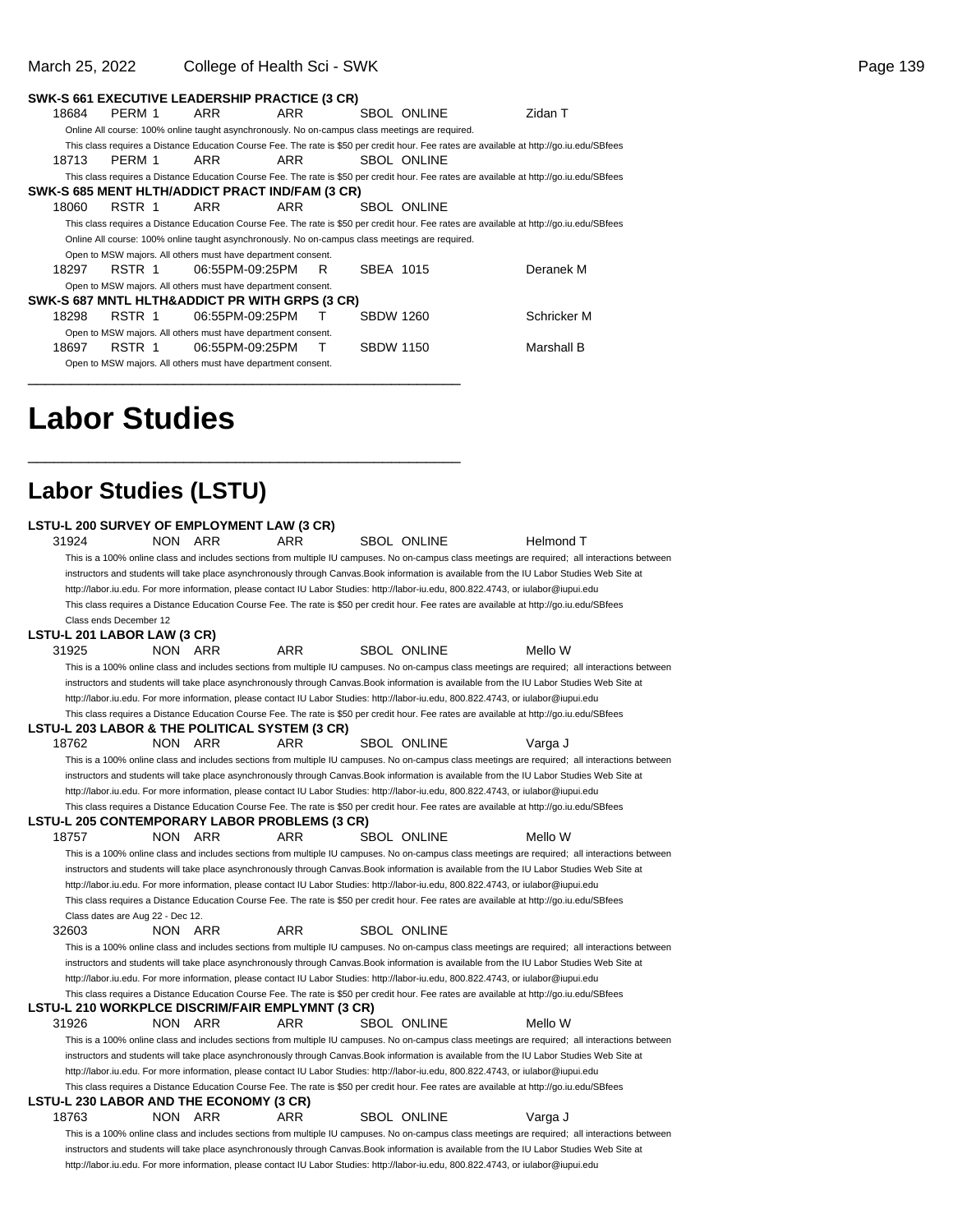|                                                |                   |                                                  |                    | This class requires a Distance Education Course Fee. The rate is \$50 per credit hour. Fee rates are available at http://go.iu.edu/SBfees       |  |
|------------------------------------------------|-------------------|--------------------------------------------------|--------------------|-------------------------------------------------------------------------------------------------------------------------------------------------|--|
|                                                |                   | LSTU-L 231 GLOBALIZATION AND LABOR (3 CR)        |                    |                                                                                                                                                 |  |
| 31927                                          | <b>NON</b><br>ARR | ARR                                              | <b>SBOL ONLINE</b> | Davis C                                                                                                                                         |  |
|                                                |                   |                                                  |                    | This is a 100% online class and includes sections from multiple IU campuses. No on-campus class meetings are required; all interactions between |  |
|                                                |                   |                                                  |                    | instructors and students will take place asynchronously through Canvas. Book information is available from the IU Labor Studies Web Site at     |  |
|                                                |                   |                                                  |                    | http://labor.iu.edu. For more information, please contact IU Labor Studies: http://labor-iu.edu, 800.822.4743, or iulabor@iupui.edu             |  |
|                                                |                   |                                                  |                    | This class requires a Distance Education Course Fee. The rate is \$50 per credit hour. Fee rates are available at http://go.iu.edu/SBfees       |  |
| LSTU-L 290 TOPICS IN LABOR STUDIES (3 CR)      |                   |                                                  |                    |                                                                                                                                                 |  |
| VT: DIVERSITY & INEQUALITY IN AMER             |                   |                                                  |                    |                                                                                                                                                 |  |
| 18758                                          | NON ARR           | ARR                                              | SBOL ONLINE        | Mello W                                                                                                                                         |  |
|                                                |                   |                                                  |                    | This is a 100% online class and includes sections from multiple IU campuses. No on-campus class meetings are required; all interactions between |  |
|                                                |                   |                                                  |                    | instructors and students will take place asynchronously through Canvas.Book information is available from the IU Labor Studies Web Site at      |  |
|                                                |                   |                                                  |                    | http://labor.iu.edu. For more information, please contact IU Labor Studies: http://labor-iu.edu, 800.822.4743, or iulabor@iupui.edu             |  |
|                                                |                   |                                                  |                    | This class requires a Distance Education Course Fee. The rate is \$50 per credit hour. Fee rates are available at http://go.iu.edu/SBfees       |  |
| LSTU-L 290 TOPICS IN LABOR STUDIES (1 CR)      |                   |                                                  |                    |                                                                                                                                                 |  |
|                                                |                   | <b>VT: WHITE PRIVLGE IN THE WORKFORCE</b>        |                    |                                                                                                                                                 |  |
| 18761                                          | NON ARR           | ARR                                              | <b>SBOL ONLINE</b> | Walker M                                                                                                                                        |  |
|                                                |                   |                                                  |                    | This is a 100% online class and includes sections from multiple IU campuses. No on-campus class meetings are required; all interactions between |  |
|                                                |                   |                                                  |                    | instructors and students will take place asynchronously through Canvas. Book information is available from the IU Labor Studies Web Site at     |  |
|                                                |                   |                                                  |                    | http://labor.iu.edu. For more information, please contact IU Labor Studies: http://labor-iu.edu, 800.822.4743, or iulabor@iupui.edu             |  |
|                                                |                   |                                                  |                    | This class requires a Distance Education Course Fee. The rate is \$50 per credit hour. Fee rates are available at http://go.iu.edu/SBfees       |  |
| Class dates are Nov 9 - Dec 7                  |                   |                                                  |                    |                                                                                                                                                 |  |
| LSTU-L 290 TOPICS IN LABOR STUDIES (3 CR)      |                   |                                                  |                    |                                                                                                                                                 |  |
| VT: LATINOS, LABOR & MIGRATION: US             |                   |                                                  |                    |                                                                                                                                                 |  |
| 31919                                          | NON ARR           | ARR                                              | <b>SBOL ONLINE</b> |                                                                                                                                                 |  |
|                                                |                   |                                                  |                    | This is a 100% online class and includes sections from multiple IU campuses. No on-campus class meetings are required; all interactions between |  |
|                                                |                   |                                                  |                    | instructors and students will take place asynchronously through Canvas.Book information is available from the IU Labor Studies Web Site at      |  |
|                                                |                   |                                                  |                    | http://labor.iu.edu. For more information, please contact IU Labor Studies: http://labor-iu.edu, 800.822.4743, or iulabor@iupui.edu             |  |
|                                                |                   |                                                  |                    | This class requires a Distance Education Course Fee. The rate is \$50 per credit hour. Fee rates are available at http://go.iu.edu/SBfees       |  |
|                                                |                   | VT: GLOB WORK-FAM CONFLCT: COMPOLS               |                    |                                                                                                                                                 |  |
| 31920                                          | NON ARR           | ARR                                              | <b>SBOL ONLINE</b> |                                                                                                                                                 |  |
|                                                |                   |                                                  |                    | This is a 100% online class and includes sections from multiple IU campuses. No on-campus class meetings are required; all interactions between |  |
|                                                |                   |                                                  |                    | instructors and students will take place asynchronously through Canvas.Book information is available from the IU Labor Studies Web Site at      |  |
|                                                |                   |                                                  |                    |                                                                                                                                                 |  |
|                                                |                   |                                                  |                    | http://labor.iu.edu. For more information, please contact IU Labor Studies: http://labor-iu.edu, 800.822.4743, or iulabor@iupui.edu             |  |
| <b>LSTU-L 320 GRIEVANCE ARBITRATION (3 CR)</b> |                   |                                                  |                    | This class requires a Distance Education Course Fee. The rate is \$50 per credit hour. Fee rates are available at http://go.iu.edu/SBfees       |  |
| 31928                                          | NON.<br>ARR       | ARR                                              | <b>SBOL ONLINE</b> |                                                                                                                                                 |  |
|                                                |                   |                                                  |                    |                                                                                                                                                 |  |
|                                                |                   |                                                  |                    | This is a 100% online class and includes sections from multiple IU campuses. No on-campus class meetings are required; all interactions between |  |
|                                                |                   |                                                  |                    | instructors and students will take place asynchronously through Canvas.Book information is available from the IU Labor Studies Web Site at      |  |
|                                                |                   |                                                  |                    | http://labor.iu.edu. For more information, please contact IU Labor Studies: http://labor-iu.edu, 800.822.4743, or iulabor@iupui.edu             |  |
|                                                |                   |                                                  |                    | This class requires a Distance Education Course Fee. The rate is \$50 per credit hour. Fee rates are available at http://go.iu.edu/SBfees       |  |
|                                                |                   | LSTU-L 330 GLOBAL COMPARS: EXPLES 3 CONTS (3 CR) |                    |                                                                                                                                                 |  |
| 31929                                          | <b>NON</b><br>ARR | ARR                                              | <b>SBOL ONLINE</b> |                                                                                                                                                 |  |
|                                                |                   |                                                  |                    | This is a 100% online class and includes sections from multiple IU campuses. No on-campus class meetings are required; all interactions between |  |
|                                                |                   |                                                  |                    | instructors and students will take place asynchronously through Canvas.Book information is available from the IU Labor Studies Web Site at      |  |
|                                                |                   |                                                  |                    | http://labor.iu.edu. For more information, please contact IU Labor Studies: http://labor-iu.edu, 800.822.4743, or iulabor@iupui.edu             |  |
|                                                |                   |                                                  |                    | This class requires a Distance Education Course Fee. The rate is \$50 per credit hour. Fee rates are available at http://go.iu.edu/SBfees       |  |
|                                                |                   | LSTU-L 331 GLOBAL PBLMS:LOCAL SOLUTIONS (3 CR)   |                    |                                                                                                                                                 |  |
| 31930                                          | <b>NON</b><br>ARR | ARR                                              | <b>SBOL ONLINE</b> | Varga J                                                                                                                                         |  |
|                                                |                   |                                                  |                    | This is a 100% online class and includes sections from multiple IU campuses. No on-campus class meetings are required; all interactions between |  |
|                                                |                   |                                                  |                    | instructors and students will take place asynchronously through Canvas.Book information is available from the IU Labor Studies Web Site at      |  |
|                                                |                   |                                                  |                    | http://labor.iu.edu. For more information, please contact IU Labor Studies: http://labor-iu.edu, 800.822.4743, or iulabor@iupui.edu             |  |
|                                                |                   |                                                  |                    | This class requires a Distance Education Course Fee. The rate is \$50 per credit hour. Fee rates are available at http://go.iu.edu/SBfees       |  |
| LSTU-L 390 TOPICS IN LABOR STUDIES (3 CR)      |                   |                                                  |                    |                                                                                                                                                 |  |
| VT: DIVERSITY AND INEQUALITY IN AM             |                   |                                                  |                    |                                                                                                                                                 |  |
| 18759                                          | <b>NON</b><br>ARR | ARR                                              | <b>SBOL ONLINE</b> | Mello W                                                                                                                                         |  |
|                                                |                   |                                                  |                    | This is a 100% online class and includes sections from multiple IU campuses. No on-campus class meetings are required; all interactions between |  |
|                                                |                   |                                                  |                    | instructors and students will take place asynchronously through Canvas. Book information is available from the IU Labor Studies Web Site at     |  |
|                                                |                   |                                                  |                    | http://labor.iu.edu. For more information, please contact IU Labor Studies: http://labor-iu.edu, 800.822.4743, or iulabor@iupui.edu             |  |
|                                                |                   |                                                  |                    | This class requires a Distance Education Course Fee. The rate is \$50 per credit hour. Fee rates are available at http://go.iu.edu/SBfees       |  |
|                                                |                   | VT: ESSENTIAL WORKRS: PUB HLTH&LAB               |                    |                                                                                                                                                 |  |
| 18760                                          | <b>NON</b><br>ARR | ARR                                              | SBOL ONLINE        | Zanoni J                                                                                                                                        |  |
|                                                |                   |                                                  |                    | This is a 100% online class and includes sections from multiple IU campuses. No on-campus class meetings are required; all interactions between |  |
|                                                |                   |                                                  |                    | instructors and students will take place asynchronously through Canvas. Book information is available from the IU Labor Studies Web Site at     |  |
|                                                |                   |                                                  |                    | http://labor.iu.edu. For more information, please contact IU Labor Studies: http://labor-iu.edu, 800.822.4743, or iulabor@iupui.edu             |  |
|                                                |                   |                                                  |                    | This class requires a Distance Education Course Fee. The rate is \$50 per credit hour. Fee rates are available at http://go.iu.edu/SBfees       |  |
|                                                |                   | VT: INDUSTRIAL WORKERS OF THE WRLD               |                    |                                                                                                                                                 |  |
| 31921                                          | NON ARR           | ARR                                              | SBOL ONLINE        | Mishler P                                                                                                                                       |  |

This is a 100% online class and includes sections from multiple IU campuses. No on-campus class meetings are required; all interactions between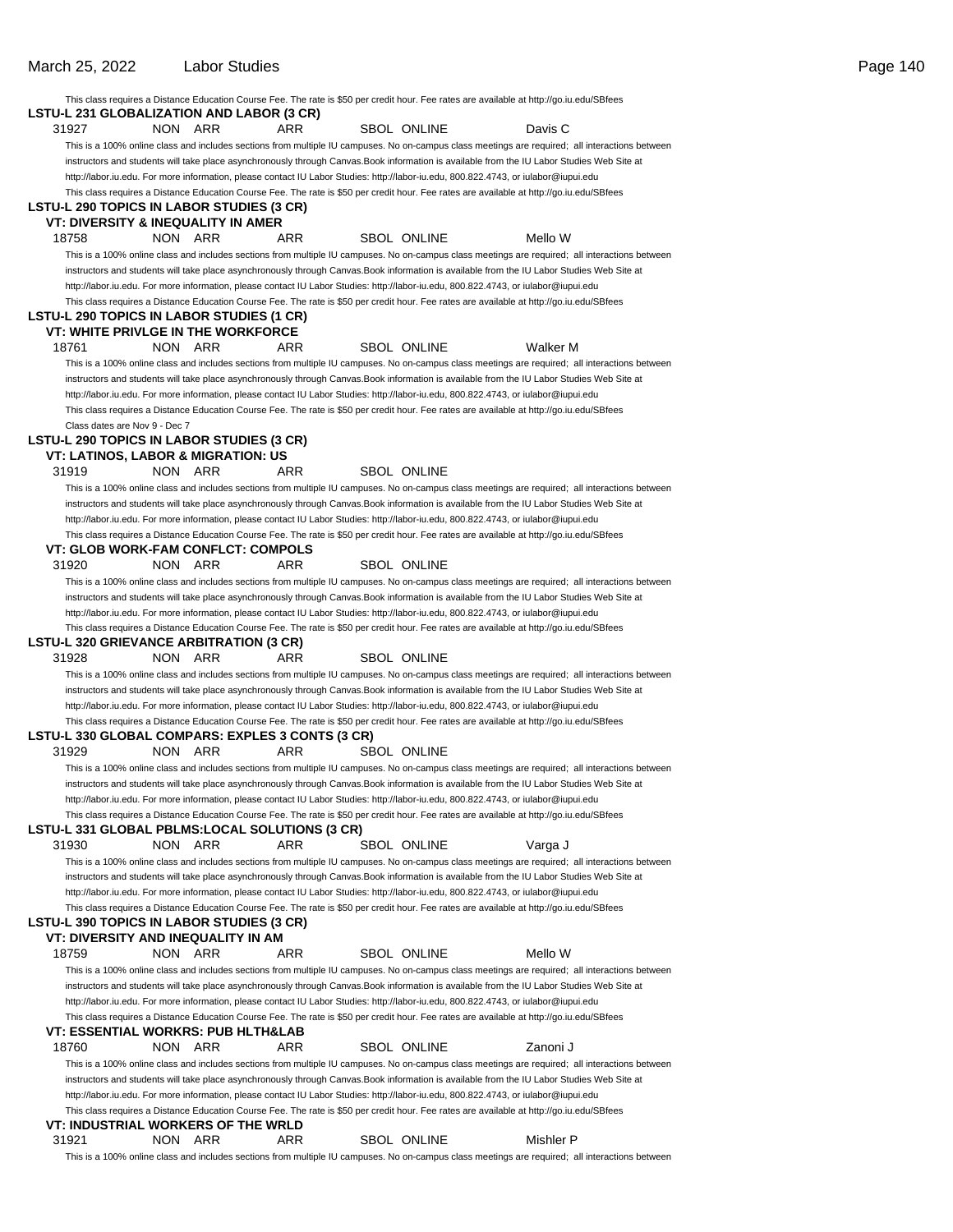|       |                                  |                                          |                                                  |     |                    | instructors and students will take place asynchronously through Canvas. Book information is available from the IU Labor Studies Web Site at     |
|-------|----------------------------------|------------------------------------------|--------------------------------------------------|-----|--------------------|-------------------------------------------------------------------------------------------------------------------------------------------------|
|       |                                  |                                          |                                                  |     |                    | http://labor.iu.edu. For more information, please contact IU Labor Studies: http://labor-iu.edu, 800.822.4743, or iulabor@iupui.edu             |
|       |                                  |                                          |                                                  |     |                    | This class requires a Distance Education Course Fee. The rate is \$50 per credit hour. Fee rates are available at http://go.iu.edu/SBfees       |
|       |                                  | VT: LATINOS, LABOR & MIGRATN IN US       |                                                  |     |                    |                                                                                                                                                 |
| 31922 |                                  | NON ARR                                  | ARR                                              |     | <b>SBOL ONLINE</b> |                                                                                                                                                 |
|       |                                  |                                          |                                                  |     |                    | This is a 100% online class and includes sections from multiple IU campuses. No on-campus class meetings are required; all interactions between |
|       |                                  |                                          |                                                  |     |                    | instructors and students will take place asynchronously through Canvas. Book information is available from the IU Labor Studies Web Site at     |
|       |                                  |                                          |                                                  |     |                    |                                                                                                                                                 |
|       |                                  |                                          |                                                  |     |                    | http://labor.iu.edu. For more information, please contact IU Labor Studies: http://labor-iu.edu, 800.822.4743, or iulabor@iupui.edu             |
|       |                                  |                                          |                                                  |     |                    | This class requires a Distance Education Course Fee. The rate is \$50 per credit hour. Fee rates are available at http://go.iu.edu/SBfees       |
|       |                                  | VT: GLOBAL WORK-FAMILY CONFLICT          |                                                  |     |                    |                                                                                                                                                 |
| 31923 |                                  | NON ARR                                  | ARR                                              |     | <b>SBOL ONLINE</b> |                                                                                                                                                 |
|       |                                  |                                          |                                                  |     |                    | This is a 100% online class and includes sections from multiple IU campuses. No on-campus class meetings are required; all interactions between |
|       |                                  |                                          |                                                  |     |                    | instructors and students will take place asynchronously through Canvas. Book information is available from the IU Labor Studies Web Site at     |
|       |                                  |                                          |                                                  |     |                    | http://labor.iu.edu. For more information, please contact IU Labor Studies: http://labor-iu.edu, 800.822.4743, or iulabor@iupui.edu             |
|       |                                  |                                          |                                                  |     |                    | This class requires a Distance Education Course Fee. The rate is \$50 per credit hour. Fee rates are available at http://go.iu.edu/SBfees       |
|       |                                  |                                          | LSTU-L 399 PRIOR LEARNING ASSESSMENTS (1-15 CR)  |     |                    |                                                                                                                                                 |
| 18263 | PERM NON ARR                     |                                          | ARR                                              | ARR |                    |                                                                                                                                                 |
|       |                                  |                                          | LSTU-L 410 COMPARATIVE LABOR MOVEMENTS (3 CR)    |     |                    |                                                                                                                                                 |
| 31931 | NON.                             | ARR                                      | ARR                                              |     | SBOL ONLINE        |                                                                                                                                                 |
|       |                                  |                                          |                                                  |     |                    |                                                                                                                                                 |
|       |                                  |                                          |                                                  |     |                    | This is a 100% online class and includes sections from multiple IU campuses. No on-campus class meetings are required; all interactions between |
|       |                                  |                                          |                                                  |     |                    | instructors and students will take place asynchronously through Canvas.Book information is available from the IU Labor Studies Web Site at      |
|       |                                  |                                          |                                                  |     |                    | http://labor.iu.edu. For more information, please contact IU Labor Studies: http://labor-iu.edu, 800.822.4743, or iulabor@iupui.edu             |
|       |                                  |                                          |                                                  |     |                    | This class requires a Distance Education Course Fee. The rate is \$50 per credit hour. Fee rates are available at http://go.iu.edu/SBfees       |
|       |                                  |                                          | LSTU-L 420 LABOR STUDIES INTERNSHIP (1-6 CR)     |     |                    |                                                                                                                                                 |
| 17603 | PERM NON ARR                     |                                          | ARR                                              | ARR |                    |                                                                                                                                                 |
|       | Consent of Instructor required   |                                          |                                                  |     |                    |                                                                                                                                                 |
|       | Labor Studies Majors only        |                                          |                                                  |     |                    |                                                                                                                                                 |
|       |                                  |                                          | LSTU-L 430 LABOR RESEARCH METHODS (3 CR)         |     |                    |                                                                                                                                                 |
| 18033 | PERM NON ARR                     |                                          | ARR                                              |     | <b>SBOL ONLINE</b> | <b>Walker M</b>                                                                                                                                 |
|       |                                  |                                          |                                                  |     |                    | This is a 100% online class and includes sections from multiple IU campuses. No on-campus class meetings are required; all interactions between |
|       |                                  |                                          |                                                  |     |                    |                                                                                                                                                 |
|       |                                  |                                          |                                                  |     |                    | instructors and students will take place asynchronously through Canvas. Book information is available from the IU Labor Studies Web Site at     |
|       |                                  |                                          |                                                  |     |                    | http://labor.iu.edu. For more information, please contact IU Labor Studies: http://labor-iu.edu, 800.822.4743, or iulabor@iupui.edu             |
|       |                                  |                                          |                                                  |     |                    | This class requires a Distance Education Course Fee. The rate is \$50 per credit hour. Fee rates are available at http://go.iu.edu/SBfees       |
|       |                                  |                                          | LSTU-L 480 SENIOR SEMINAR OR READINGS (3 CR)     |     |                    |                                                                                                                                                 |
| 18034 | PERM NON ARR                     |                                          | ARR                                              | ARR |                    |                                                                                                                                                 |
|       | Consent of Instructor required   |                                          |                                                  |     |                    |                                                                                                                                                 |
|       |                                  | LSTU-L 495 DIRECTED LABOR STUDY (1-6 CR) |                                                  |     |                    |                                                                                                                                                 |
| 17604 | PERM NON ARR                     |                                          | ARR                                              | ARR |                    |                                                                                                                                                 |
|       | Consent of Instructor required   |                                          |                                                  |     |                    |                                                                                                                                                 |
|       | Labor Studies Majors only        |                                          |                                                  |     |                    |                                                                                                                                                 |
|       |                                  |                                          |                                                  |     |                    |                                                                                                                                                 |
|       |                                  | <b>WEB BASED COURSES (01)</b>            |                                                  |     |                    |                                                                                                                                                 |
|       |                                  |                                          |                                                  |     |                    |                                                                                                                                                 |
|       |                                  |                                          | LSTU-L 100 SURV OF UNIONS & COLLECTIVE BG (3 CR) |     |                    |                                                                                                                                                 |
| 17936 |                                  | NON ARR                                  | <b>ARR</b>                                       |     | <b>SBOL ONLINE</b> | Davis C                                                                                                                                         |
|       |                                  |                                          |                                                  |     |                    | This is a 100% online class and includes sections from multiple IU campuses. No on-campus class meetings are required; all interactions between |
|       |                                  |                                          |                                                  |     |                    | instructors and students will take place asynchronously through Canvas.Book information is available from the IU Labor Studies Web Site at      |
|       |                                  |                                          |                                                  |     |                    | http://labor.iu.edu. For more information, please contact IU Labor Studies: http://labor-iu.edu, 800.822.4743, or iulabor@iupui.edu             |
|       | Class ends December 12           |                                          |                                                  |     |                    |                                                                                                                                                 |
|       |                                  |                                          |                                                  |     |                    | This class requires a Distance Education Course Fee. The rate is \$50 per credit hour. Fee rates are available at http://go.iu.edu/SBfees       |
| 18470 | <b>NON</b>                       | ARR                                      | ARR.                                             |     | <b>SBOL ONLINE</b> | Davis C                                                                                                                                         |
|       |                                  |                                          |                                                  |     |                    |                                                                                                                                                 |
|       |                                  |                                          |                                                  |     |                    | This is a 100% online class and includes sections from multiple IU campuses. No on-campus class meetings are required; all interactions between |
|       |                                  |                                          |                                                  |     |                    | instructors and students will take place asynchronously through Canvas.Book information is available from the IU Labor Studies Web Site at      |
|       |                                  |                                          |                                                  |     |                    | http://labor.iu.edu. For more information, please contact IU Labor Studies: http://labor-iu.edu, 800.822.4743, or iulabor@iupui.edu             |
|       | This class meets Oct 17 - Dec 12 |                                          |                                                  |     |                    |                                                                                                                                                 |
|       |                                  |                                          |                                                  |     |                    | This class requires a Distance Education Course Fee. The rate is \$50 per credit hour. Fee rates are available at http://go.iu.edu/SBfees       |
|       |                                  | LSTU-L 101 AMERICAN LABOR HISTORY (3 CR) |                                                  |     |                    |                                                                                                                                                 |
| 18423 | NON.                             | ARR                                      | ARR                                              |     | <b>SBOL ONLINE</b> | Mishler P                                                                                                                                       |
|       |                                  |                                          |                                                  |     |                    |                                                                                                                                                 |
|       |                                  |                                          |                                                  |     |                    | This is a 100% online class and includes sections from multiple IU campuses. No on-campus class meetings are required; all interactions between |
|       |                                  |                                          |                                                  |     |                    | instructors and students will take place asynchronously through Canvas. Book information is available from the IU Labor Studies Web Site at     |
|       |                                  |                                          |                                                  |     |                    | http://labor.iu.edu. For more information, please contact IU Labor Studies: http://labor-iu.edu, 800.822.4743, or iulabor@iupui.edu             |
|       | Class ends December 12           |                                          |                                                  |     |                    |                                                                                                                                                 |
|       |                                  |                                          |                                                  |     |                    | This class requires a Distance Education Course Fee. The rate is \$50 per credit hour. Fee rates are available at http://go.iu.edu/SBfees       |
|       |                                  |                                          | LSTU-L 104 INTRODUCTION TO LABOR HISTORY (3 CR)  |     |                    |                                                                                                                                                 |
| 17911 | NON.                             | ARR                                      | ARR                                              |     | <b>SBOL ONLINE</b> | Varga J                                                                                                                                         |
|       |                                  |                                          |                                                  |     |                    | This is a 100% online class and includes sections from multiple IU campuses. No on-campus class meetings are required; all interactions between |
|       |                                  |                                          |                                                  |     |                    | instructors and students will take place asynchronously through Canvas. Book information is available from the IU Labor Studies Web Site at     |
|       |                                  |                                          |                                                  |     |                    |                                                                                                                                                 |
|       |                                  |                                          |                                                  |     |                    | http://labor.iu.edu. For more information, please contact IU Labor Studies: http://labor-iu.edu, 800.822.4743, or iulabor@iupui.edu             |
|       | Class meets Oct 31 - Dec 12      |                                          |                                                  |     |                    |                                                                                                                                                 |
|       |                                  |                                          |                                                  |     |                    | This class requires a Distance Education Course Fee. The rate is \$50 per credit hour. Fee rates are available at http://go.iu.edu/SBfees       |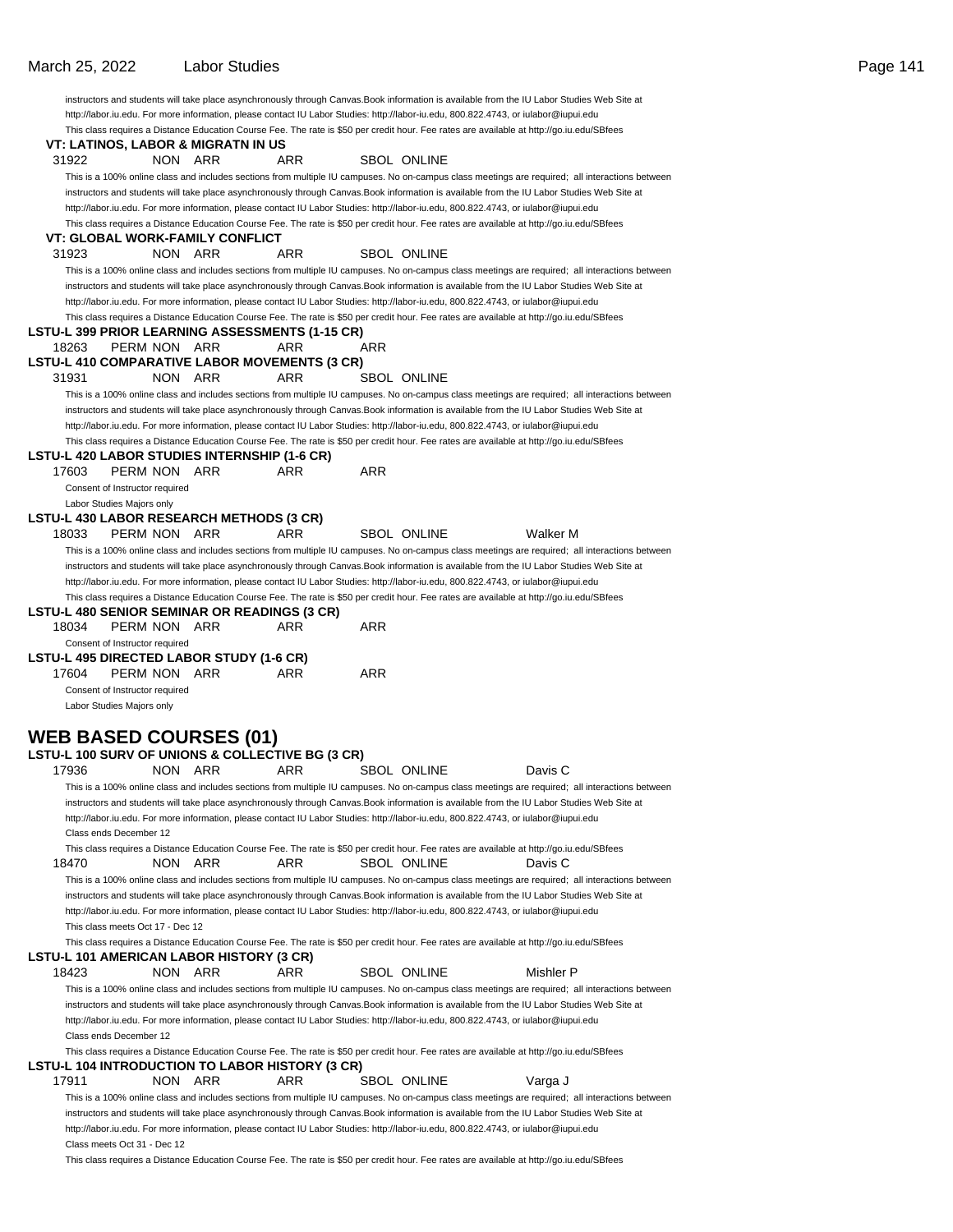| 18471                                            | NON ARR                                                                          | ARR | SBOL ONLINE        | Mishler P                                                                                                                                       |
|--------------------------------------------------|----------------------------------------------------------------------------------|-----|--------------------|-------------------------------------------------------------------------------------------------------------------------------------------------|
|                                                  |                                                                                  |     |                    | This is a 100% online class and includes sections from multiple IU campuses. No on-campus class meetings are required; all interactions between |
|                                                  |                                                                                  |     |                    | instructors and students will take place asynchronously through Canvas.Book information is available from the IU Labor Studies Web Site at      |
|                                                  |                                                                                  |     |                    | http://labor.iu.edu. For more information, please contact IU Labor Studies: http://labor-iu.edu, 800.822.4743, or iulabor@iupui.edu             |
| This class meets Oct 17 - Dec 12                 |                                                                                  |     |                    |                                                                                                                                                 |
|                                                  |                                                                                  |     |                    | This class requires a Distance Education Course Fee. The rate is \$50 per credit hour. Fee rates are available at http://go.iu.edu/SBfees       |
| LSTU-L 110 INTRO TO LSTU: LABOR & SOCIETY (3 CR) |                                                                                  |     |                    |                                                                                                                                                 |
| 17775                                            | NON ARR                                                                          | ARR | <b>SBOL ONLINE</b> | Linner P                                                                                                                                        |
|                                                  |                                                                                  |     |                    | This is a 100% online class and includes sections from multiple IU campuses. No on-campus class meetings are required; all interactions between |
|                                                  |                                                                                  |     |                    | instructors and students will take place asynchronously through Canvas. Book information is available from the IU Labor Studies Web Site at     |
|                                                  |                                                                                  |     |                    | http://labor.iu.edu. For more information, please contact IU Labor Studies: http://labor-iu.edu, 800.822.4743, or iulabor@iupui.edu             |
|                                                  | Campuswide Gen Ed Contemporary Social Values: Diversity in United States Society |     |                    |                                                                                                                                                 |
| Class ends December 12                           |                                                                                  |     |                    |                                                                                                                                                 |
|                                                  |                                                                                  |     |                    | This class requires a Distance Education Course Fee. The rate is \$50 per credit hour. Fee rates are available at http://go.iu.edu/SBfees       |
| 18016                                            | NON ARR                                                                          | ARR | <b>SBOL ONLINE</b> | Linner P                                                                                                                                        |
|                                                  |                                                                                  |     |                    | This is a 100% online class and includes sections from multiple IU campuses. No on-campus class meetings are required; all interactions between |
|                                                  |                                                                                  |     |                    | instructors and students will take place asynchronously through Canvas.Book information is available from the IU Labor Studies Web Site at      |
|                                                  |                                                                                  |     |                    | http://labor.iu.edu. For more information, please contact IU Labor Studies: http://labor-iu.edu, 800.822.4743, or iulabor@iupui.edu             |
|                                                  | Campuswide Gen Ed Contemporary Social Values: Diversity in United States Society |     |                    |                                                                                                                                                 |
| Class meets Oct 17 - Dec 12                      |                                                                                  |     |                    |                                                                                                                                                 |
| LSTU-L 290 TOPICS IN LABOR STUDIES (1 CR)        |                                                                                  |     |                    | This class requires a Distance Education Course Fee. The rate is \$50 per credit hour. Fee rates are available at http://go.iu.edu/SBfees       |
| VT: PREV SEXUAL HARASSMNT IN WRKPL               |                                                                                  |     |                    |                                                                                                                                                 |
| 17894                                            | NON ARR                                                                          | ARR | <b>SBOL ONLINE</b> | Sovereign R                                                                                                                                     |
|                                                  |                                                                                  |     |                    | This is a 100% online class and includes sections from multiple IU campuses. No on-campus class meetings are required; all interactions between |
|                                                  |                                                                                  |     |                    | instructors and students will take place asynchronously through Canvas. Book information is available from the IU Labor Studies Web Site at     |
|                                                  |                                                                                  |     |                    | http://labor.iu.edu. For more information, please contact IU Labor Studies: http://labor-iu.edu, 800.822.4743, or iulabor@iupui.edu             |
| Class meets Sept 21 - Oct 19                     |                                                                                  |     |                    |                                                                                                                                                 |
|                                                  |                                                                                  |     |                    | This class requires a Distance Education Course Fee. The rate is \$50 per credit hour. Fee rates are available at http://go.iu.edu/SBfees       |
| <b>VT: PREVENTING WORKPLACE VIOLENCE</b>         |                                                                                  |     |                    |                                                                                                                                                 |
| 17865                                            | NON ARR                                                                          | ARR | <b>SBOL ONLINE</b> | Sovereign R                                                                                                                                     |
|                                                  |                                                                                  |     |                    | This is a 100% online class and includes sections from multiple IU campuses. No on-campus class meetings are required; all interactions between |
|                                                  |                                                                                  |     |                    | instructors and students will take place asynchronously through Canvas.Book information is available from the IU Labor Studies Web Site at      |
|                                                  |                                                                                  |     |                    | http://labor.iu.edu. For more information, please contact IU Labor Studies: http://labor-iu.edu, 800.822.4743, or iulabor@iupui.edu             |
| Class meets Nov 9 - Dec 7                        |                                                                                  |     |                    |                                                                                                                                                 |
|                                                  |                                                                                  |     |                    | This class requires a Distance Education Course Fee. The rate is \$50 per credit hour. Fee rates are available at http://go.iu.edu/SBfees       |
| VT: FAMILY MEDICAL LEAVE ACT                     |                                                                                  |     |                    |                                                                                                                                                 |
| 17937                                            | NON ARR                                                                          | ARR | <b>SBOL ONLINE</b> | Sovereign R                                                                                                                                     |
|                                                  |                                                                                  |     |                    | This is a 100% online class and includes sections from multiple IU campuses. No on-campus class meetings are required; all interactions between |
|                                                  |                                                                                  |     |                    | instructors and students will take place asynchronously through Canvas.Book information is available from the IU Labor Studies Web Site at      |
|                                                  |                                                                                  |     |                    | http://labor.iu.edu. For more information, please contact IU Labor Studies: http://labor-iu.edu, 800.822.4743, or iulabor@iupui.edu             |
| Class meets Aug 24 - Sept 21                     |                                                                                  |     |                    |                                                                                                                                                 |
|                                                  |                                                                                  |     |                    | This class requires a Distance Education Course Fee. The rate is \$50 per credit hour. Fee rates are available at http://go.iu.edu/SBfees       |
| VT: BULLY IN THE WORKPLACE                       |                                                                                  |     |                    |                                                                                                                                                 |
| 18210                                            | NON ARR                                                                          | ARR | <b>SBOL ONLINE</b> | Sovereign R                                                                                                                                     |
|                                                  |                                                                                  |     |                    | This is a 100% online class and includes sections from multiple IU campuses. No on-campus class meetings are required; all interactions between |
|                                                  |                                                                                  |     |                    | instructors and students will take place asynchronously through Canvas. Book information is available from the IU Labor Studies Web Site at     |
|                                                  |                                                                                  |     |                    | http://labor.iu.edu. For more information, please contact IU Labor Studies: http://labor-iu.edu, 800.822.4743, or iulabor@iupui.edu             |
| Class meets Oct 19 - Nov 16                      |                                                                                  |     |                    |                                                                                                                                                 |
|                                                  |                                                                                  |     |                    | This class requires a Distance Education Course Fee. The rate is \$50 per credit hour. Fee rates are available at http://qo.iu.edu/SBfees       |
| LSTU-L 290 TOPICS IN LABOR STUDIES (3 CR)        |                                                                                  |     |                    |                                                                                                                                                 |
| <b>VT: AM DREAM IN AN AGE OF DECLINE</b>         |                                                                                  |     |                    |                                                                                                                                                 |
| 18153                                            | NON ARR                                                                          | ARR | SBOL ONLINE        | Hill P                                                                                                                                          |
|                                                  | Full title: Topics in Labor Studies: American Dream in the Age of Decline        |     |                    |                                                                                                                                                 |
|                                                  |                                                                                  |     |                    | This is a 100% online class and includes sections from multiple IU campuses. No on-campus class meetings are required; all interactions between |
|                                                  |                                                                                  |     |                    | instructors and students will take place asynchronously through Canvas. Book information is available from the IU Labor Studies Web Site at     |
|                                                  |                                                                                  |     |                    | http://labor.iu.edu. For more information, please contact IU Labor Studies: http://labor-iu.edu, 800.822.4743, or iulabor@iupui.edu             |
| This class meets Oct 31 - Dec 12                 |                                                                                  |     |                    |                                                                                                                                                 |
|                                                  |                                                                                  |     |                    | This class requires a Distance Education Course Fee. The rate is \$50 per credit hour. Fee rates are available at http://go.iu.edu/SBfees       |
| VT: PROTCT WRK/RGHT GLB SPL CHN                  |                                                                                  |     |                    |                                                                                                                                                 |
| 18425                                            | NON ARR                                                                          | ARR | <b>SBOL ONLINE</b> | Walker M                                                                                                                                        |
|                                                  |                                                                                  |     |                    | This is a 100% online class and includes sections from multiple IU campuses. No on-campus class meetings are required; all interactions between |
|                                                  |                                                                                  |     |                    | instructors and students will take place asynchronously through Canvas.Book information is available from the IU Labor Studies Web Site at      |
|                                                  |                                                                                  |     |                    | http://labor.iu.edu. For more information, please contact IU Labor Studies: http://labor-iu.edu, 800.822.4743, or iulabor@iupui.edu             |
| Class meets Oct 31 - Dec 12                      |                                                                                  |     |                    |                                                                                                                                                 |
|                                                  |                                                                                  |     |                    | This class requires a Distance Education Course Fee. The rate is \$50 per credit hour. Fee rates are available at http://go.iu.edu/SBfees       |
| VT: WOMEN IN THE WORKPLACE                       |                                                                                  |     |                    |                                                                                                                                                 |
| 18429                                            | NON ARR                                                                          | ARR | SBOL ONLINE        | Walker M                                                                                                                                        |

This is a 100% online class and includes sections from multiple IU campuses. No on-campus class meetings are required; all interactions between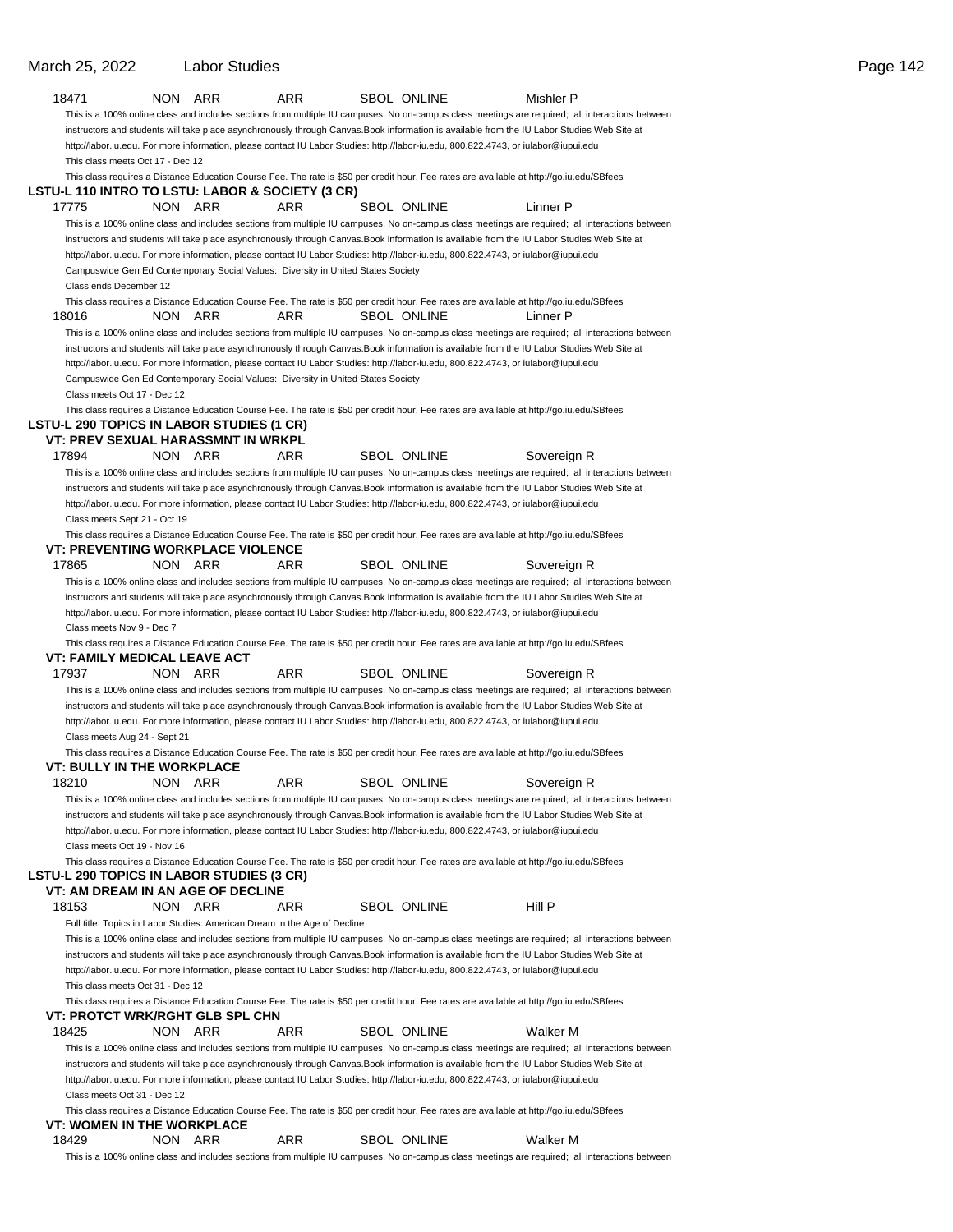instructors and students will take place asynchronously through Canvas. Book information is available from the IU Labor Studies Web Site at http://labor.iu.edu. For more information, please contact IU Labor Studies: http://labor-iu.edu, 800.822.4743, or iulabor@iupui.edu Class meets Oct 31 - Dec 12 This class requires a Distance Education Course Fee. The rate is \$50 per credit hour. Fee rates are available at http://go.iu.edu/SBfees

| LSTU-L 290 TOPICS IN LABOR STUDIES (1 CR)<br>VT: STRIKES: LABOR REVOLT IN AMER      |         |     | This bidge required a Diotation Laubation Obdree Fed. The rate is you por prodit hour. Fed rated are available at hit |                 |                    |                                                                                                                                                                                                                                                                                                                                                                                                                                                                                                                                                                                    |  |
|-------------------------------------------------------------------------------------|---------|-----|-----------------------------------------------------------------------------------------------------------------------|-----------------|--------------------|------------------------------------------------------------------------------------------------------------------------------------------------------------------------------------------------------------------------------------------------------------------------------------------------------------------------------------------------------------------------------------------------------------------------------------------------------------------------------------------------------------------------------------------------------------------------------------|--|
| 18472                                                                               | NON ARR |     | <b>ARR</b>                                                                                                            |                 | <b>SBOL ONLINE</b> | Yaudes C                                                                                                                                                                                                                                                                                                                                                                                                                                                                                                                                                                           |  |
|                                                                                     |         |     |                                                                                                                       |                 |                    | This is a 100% online class and includes sections from multiple IU campuses. No on-campus class meetings are required; all interactions between                                                                                                                                                                                                                                                                                                                                                                                                                                    |  |
|                                                                                     |         |     |                                                                                                                       |                 |                    | instructors and students will take place asynchronously through Canvas.Book information is available from the IU Labor Studies Web Site at                                                                                                                                                                                                                                                                                                                                                                                                                                         |  |
|                                                                                     |         |     |                                                                                                                       |                 |                    | http://labor.iu.edu. For more information, please contact IU Labor Studies: http://labor-iu.edu, 800.822.4743, or iulabor@iupui.edu                                                                                                                                                                                                                                                                                                                                                                                                                                                |  |
| Class meets Oct 24 - Nov 21                                                         |         |     |                                                                                                                       |                 |                    |                                                                                                                                                                                                                                                                                                                                                                                                                                                                                                                                                                                    |  |
|                                                                                     |         |     |                                                                                                                       |                 |                    | This class requires a Distance Education Course Fee. The rate is \$50 per credit hour. Fee rates are available at http://go.iu.edu/SBfees                                                                                                                                                                                                                                                                                                                                                                                                                                          |  |
| VT: FRAMED: LABOR & THE MEDIA                                                       |         |     |                                                                                                                       |                 |                    |                                                                                                                                                                                                                                                                                                                                                                                                                                                                                                                                                                                    |  |
| 18473                                                                               | NON ARR |     | ARR                                                                                                                   |                 | <b>SBOL ONLINE</b> | Yaudes C                                                                                                                                                                                                                                                                                                                                                                                                                                                                                                                                                                           |  |
|                                                                                     |         |     |                                                                                                                       |                 |                    | This is a 100% online class and includes sections from multiple IU campuses. No on-campus class meetings are required; all interactions between<br>instructors and students will take place asynchronously through Canvas.Book information is available from the IU Labor Studies Web Site at                                                                                                                                                                                                                                                                                      |  |
|                                                                                     |         |     |                                                                                                                       |                 |                    | http://labor.iu.edu. For more information, please contact IU Labor Studies: http://labor-iu.edu, 800.822.4743, or iulabor@iupui.edu                                                                                                                                                                                                                                                                                                                                                                                                                                                |  |
| Class meets August 29 - Sept 26                                                     |         |     |                                                                                                                       |                 |                    |                                                                                                                                                                                                                                                                                                                                                                                                                                                                                                                                                                                    |  |
|                                                                                     |         |     |                                                                                                                       |                 |                    | This class requires a Distance Education Course Fee. The rate is \$50 per credit hour. Fee rates are available at http://go.iu.edu/SBfees                                                                                                                                                                                                                                                                                                                                                                                                                                          |  |
| LSTU-L 314 ETHICAL DILEMMAS IN WORKPLACE (3 CR)                                     |         |     |                                                                                                                       |                 |                    |                                                                                                                                                                                                                                                                                                                                                                                                                                                                                                                                                                                    |  |
| 18014                                                                               | NON ARR |     | ARR                                                                                                                   |                 | <b>SBOL ONLINE</b> | Cushman-Wood D                                                                                                                                                                                                                                                                                                                                                                                                                                                                                                                                                                     |  |
| Class ends December 12                                                              |         |     |                                                                                                                       |                 |                    | This is a 100% online class and includes sections from multiple IU campuses. No on-campus class meetings are required; all interactions between<br>instructors and students will take place asynchronously through Canvas.Book information is available from the IU Labor Studies Web Site at<br>http://labor.iu.edu. For more information, please contact IU Labor Studies: http://labor-iu.edu, 800.822.4743, or iulabor@iupui.edu                                                                                                                                               |  |
| LSTU-L 315 THE ORGANIZATION OF WORK (3 CR)                                          |         |     |                                                                                                                       |                 |                    | This class requires a Distance Education Course Fee. The rate is \$50 per credit hour. Fee rates are available at http://go.iu.edu/SBfees                                                                                                                                                                                                                                                                                                                                                                                                                                          |  |
| 17938                                                                               | NON ARR |     | ARR                                                                                                                   | <b>SBWB WEB</b> |                    | Koso G                                                                                                                                                                                                                                                                                                                                                                                                                                                                                                                                                                             |  |
|                                                                                     |         |     |                                                                                                                       |                 |                    | This is a 100% online class and includes sections from multiple IU campuses. No on-campus class meetings are required; all interactions between                                                                                                                                                                                                                                                                                                                                                                                                                                    |  |
|                                                                                     |         |     |                                                                                                                       |                 |                    | instructors and students will take place asynchronously through Canvas.Book information is available from the IU Labor Studies Web Site at                                                                                                                                                                                                                                                                                                                                                                                                                                         |  |
| Class ends December 12                                                              |         |     |                                                                                                                       |                 |                    | http://labor.iu.edu. For more information, please contact IU Labor Studies: http://labor-iu.edu, 800.822.4743, or iulabor@iupui.edu                                                                                                                                                                                                                                                                                                                                                                                                                                                |  |
|                                                                                     |         |     |                                                                                                                       |                 |                    | This class requires a Distance Education Course Fee. The rate is \$50 per credit hour. Fee rates are available at http://go.iu.edu/SBfees                                                                                                                                                                                                                                                                                                                                                                                                                                          |  |
| LSTU-L 380 THEORIES OF THE LABOR MOVEMENT (3 CR)<br>18424                           | NON ARR |     | ARR                                                                                                                   |                 | SBOL ONLINE        |                                                                                                                                                                                                                                                                                                                                                                                                                                                                                                                                                                                    |  |
|                                                                                     |         |     |                                                                                                                       |                 |                    | This is a 100% online class and includes sections from multiple IU campuses. No on-campus class meetings are required; all interactions between                                                                                                                                                                                                                                                                                                                                                                                                                                    |  |
| Class meets Oct 17 - Dec 12                                                         |         |     |                                                                                                                       |                 |                    | instructors and students will take place asynchronously through Canvas.Book information is available from the IU Labor Studies Web Site at<br>http://labor.iu.edu. For more information, please contact IU Labor Studies: http://labor-iu.edu, 800.822.4743, or iulabor@iupui.edu                                                                                                                                                                                                                                                                                                  |  |
| LSTU-L 385 CLASS, RACE, GENDER & WORK (3 CR)<br>17602                               | 1       | ARR | ARR                                                                                                                   |                 | <b>SBOL ONLINE</b> | This class requires a Distance Education Course Fee. The rate is \$50 per credit hour. Fee rates are available at http://go.iu.edu/SBfees<br>Davis C                                                                                                                                                                                                                                                                                                                                                                                                                               |  |
|                                                                                     |         |     |                                                                                                                       |                 |                    | This is a 100% online class and includes sections from multiple IU campuses. No on-campus class meetings are required; all interactions between                                                                                                                                                                                                                                                                                                                                                                                                                                    |  |
|                                                                                     |         |     |                                                                                                                       |                 |                    | instructors and students will take place asynchronously through Canvas.Book information is available from the IU Labor Studies Web Site at                                                                                                                                                                                                                                                                                                                                                                                                                                         |  |
| Class ends December 12                                                              |         |     |                                                                                                                       |                 |                    | http://labor.iu.edu. For more information, please contact IU Labor Studies: http://labor-iu.edu, 800.822.4743, or iulabor@iupui.edu                                                                                                                                                                                                                                                                                                                                                                                                                                                |  |
| 18469                                                                               | NON ARR |     | ARR                                                                                                                   |                 | <b>SBOL ONLINE</b> | This class requires a Distance Education Course Fee. The rate is \$50 per credit hour. Fee rates are available at http://go.iu.edu/SBfees                                                                                                                                                                                                                                                                                                                                                                                                                                          |  |
|                                                                                     |         |     |                                                                                                                       |                 |                    | This is a 100% online class and includes sections from multiple IU campuses. No on-campus class meetings are required; all interactions between                                                                                                                                                                                                                                                                                                                                                                                                                                    |  |
|                                                                                     |         |     |                                                                                                                       |                 |                    | instructors and students will take place asynchronously through Canvas. Book information is available from the IU Labor Studies Web Site at<br>http://labor.iu.edu. For more information, please contact IU Labor Studies: http://labor-iu.edu, 800.822.4743, or iulabor@iupui.edu                                                                                                                                                                                                                                                                                                 |  |
| Class dates are Oct 17 - December 12                                                |         |     |                                                                                                                       |                 |                    | This class requires a Distance Education Course Fee. The rate is \$50 per credit hour. Fee rates are available at http://go.iu.edu/SBfees                                                                                                                                                                                                                                                                                                                                                                                                                                          |  |
| LSTU-L 390 TOPICS IN LABOR STUDIES (3 CR)<br><b>VT: CLASS AND LABOR IN POLITICS</b> |         |     |                                                                                                                       |                 |                    |                                                                                                                                                                                                                                                                                                                                                                                                                                                                                                                                                                                    |  |
| 18727                                                                               | NON ARR |     | ARR                                                                                                                   |                 | <b>SBOL ONLINE</b> |                                                                                                                                                                                                                                                                                                                                                                                                                                                                                                                                                                                    |  |
|                                                                                     |         |     |                                                                                                                       |                 |                    | This is a 100% online class and includes sections from multiple IU campuses. No on-campus class meetings are required; all interactions between                                                                                                                                                                                                                                                                                                                                                                                                                                    |  |
| Class dates are Oct 17 - Dec 12                                                     |         |     |                                                                                                                       |                 |                    | instructors and students will take place asynchronously through Canvas.Book information is available from the IU Labor Studies Web Site at<br>http://labor.iu.edu. For more information, please contact IU Labor Studies: http://labor-iu.edu, 800.822.4743, or iulabor@iupui.edu                                                                                                                                                                                                                                                                                                  |  |
|                                                                                     |         |     |                                                                                                                       |                 |                    | This class requires a Distance Education Course Fee. The rate is \$50 per credit hour. Fee rates are available at http://go.iu.edu/SBfees                                                                                                                                                                                                                                                                                                                                                                                                                                          |  |
| VT: STAFFING AS A SAFETY ISSUE<br>18015                                             | NON ARR |     | ARR                                                                                                                   |                 | SBOL ONLINE        | Zanoni J                                                                                                                                                                                                                                                                                                                                                                                                                                                                                                                                                                           |  |
| Class meets Oct 17 - Dec 12                                                         |         |     |                                                                                                                       |                 |                    | This is a 100% online class and includes sections from multiple IU campuses. No on-campus class meetings are required; all interactions between<br>instructors and students will take place asynchronously through Canvas. Book information is available from the IU Labor Studies Web Site at<br>http://labor.iu.edu. For more information, please contact IU Labor Studies: http://labor-iu.edu, 800.822.4743, or iulabor@iupui.edu<br>This class requires a Distance Education Course Fee. The rate is \$50 per credit hour. Fee rates are available at http://go.iu.edu/SBfees |  |

**LSTU-L 390 TOPICS IN LABOR STUDIES (1 CR)**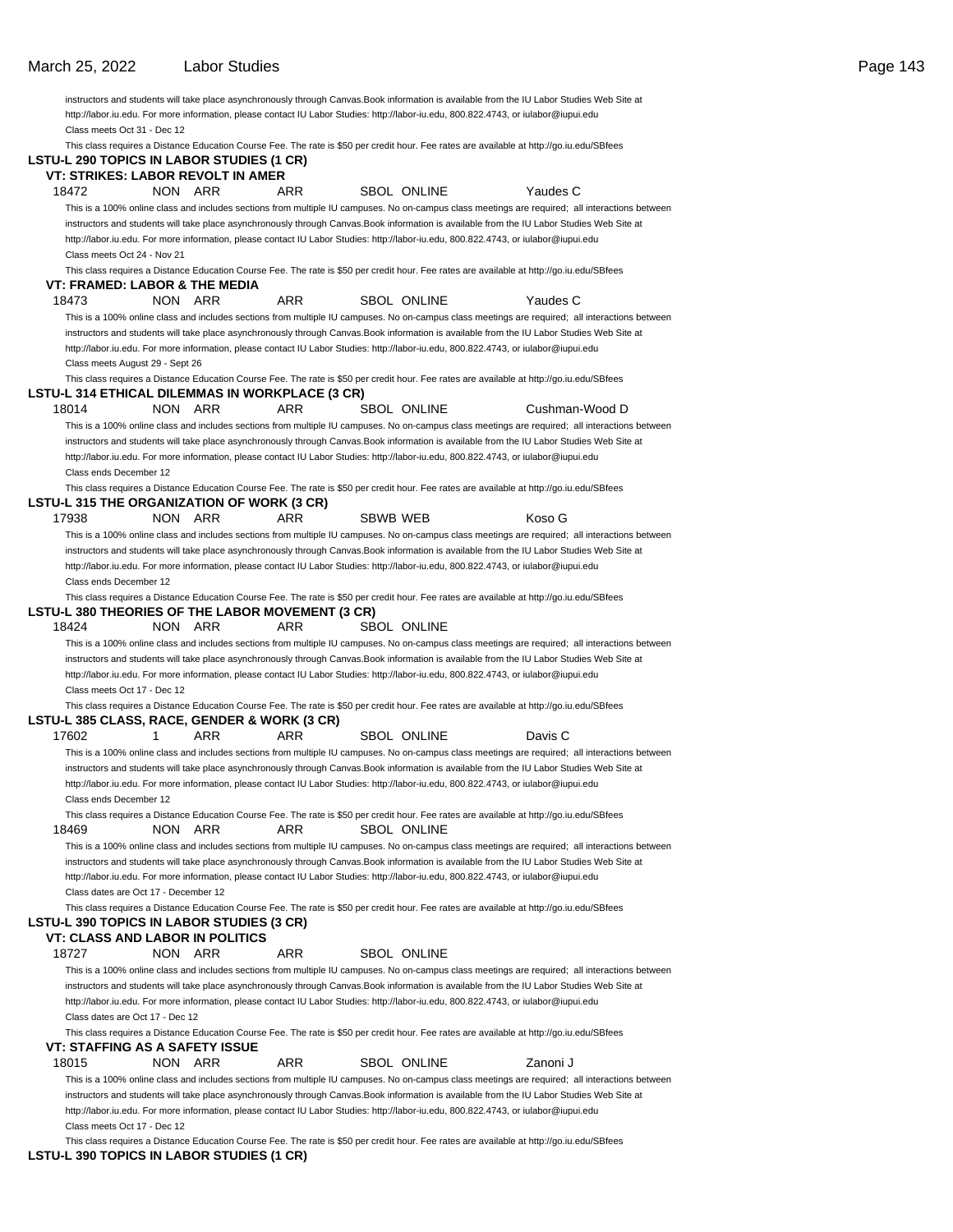#### March 25, 2022 Labor Studies **Page 144**

| 18154                              |                                 | NON ARR    | <b>ARR</b>                                                                                              | <b>SBOL ONLINE</b> | Yaudes C                                                                                                                                               |
|------------------------------------|---------------------------------|------------|---------------------------------------------------------------------------------------------------------|--------------------|--------------------------------------------------------------------------------------------------------------------------------------------------------|
|                                    |                                 |            | Full title: Topics in Labor Studies: Framed: Labor and the Media                                        |                    |                                                                                                                                                        |
|                                    |                                 |            |                                                                                                         |                    | This is a 100% online class and includes sections from multiple IU campuses. No on-campus class meetings are required; all interactions between        |
|                                    |                                 |            |                                                                                                         |                    | instructors and students will take place asynchronously through Canvas.Book information is available from the IU Labor Studies Web Site at             |
|                                    |                                 |            |                                                                                                         |                    | http://labor.iu.edu. For more information, please contact IU Labor Studies: http://labor-iu.edu, 800.822.4743, or iulabor@iupui.edu                    |
|                                    | Class meets August 29 - Sept 26 |            |                                                                                                         |                    |                                                                                                                                                        |
|                                    |                                 |            |                                                                                                         |                    | This class requires a Distance Education Course Fee. The rate is \$50 per credit hour. Fee rates are available at http://go.iu.edu/SBfees              |
| VT: STRIKE! LABOR REVOLT IN AMERIC |                                 |            |                                                                                                         |                    |                                                                                                                                                        |
| 18106                              |                                 | NON ARR    | <b>ARR</b>                                                                                              | <b>SBOL ONLINE</b> | Yaudes C                                                                                                                                               |
|                                    |                                 |            |                                                                                                         |                    | This is a 100% online class and includes sections from multiple IU campuses. No on-campus class meetings are required; all interactions between        |
|                                    |                                 |            |                                                                                                         |                    | instructors and students will take place asynchronously through Canvas. Book information is available from the IU Labor Studies Web Site at            |
|                                    |                                 |            |                                                                                                         |                    | http://labor.iu.edu. For more information, please contact IU Labor Studies: http://labor-iu.edu, 800.822.4743, or iulabor@iupui.edu                    |
|                                    | Class meets Oct 24 - Nov 21     |            |                                                                                                         |                    |                                                                                                                                                        |
|                                    |                                 |            |                                                                                                         |                    |                                                                                                                                                        |
|                                    |                                 |            | <b>Public &amp; Environmental Affairs</b>                                                               |                    | This class requires a Distance Education Course Fee. The rate is \$50 per credit hour. Fee rates are available at http://qo.iu.edu/SBfees              |
|                                    |                                 |            | <b>Public And Envir Affairs (SPEA)</b>                                                                  |                    |                                                                                                                                                        |
|                                    |                                 |            | SPEA-H 320 HEALTH SYSTEMS ADMINISTRATION (3 CR)                                                         |                    |                                                                                                                                                        |
| 33770                              | 1                               | <b>ARR</b> | <b>ARR</b>                                                                                              | <b>SBOL ONLINE</b> | Chang C                                                                                                                                                |
| requirement                        |                                 |            |                                                                                                         |                    | This class is offered as part of a collaborative academic program. Please consult with your advisor to ensure this class will count toward your degree |
|                                    |                                 |            |                                                                                                         |                    | This is a 100% online class taught by IU Northwest. No on-campus class meetings are required. A distance education fee will apply; check your campus   |
|                                    |                                 |            | bursar website for more information. Textbook purchases may be made through your home campus bookstore. |                    |                                                                                                                                                        |
|                                    |                                 |            |                                                                                                         |                    | This class requires a Distance Education Course Fee. The rate is \$50 per credit hour. Fee rates are available at http://go.iu.edu/SBfees              |
|                                    |                                 |            | SPEA-H 322 PRINCIPLES OF EPIDEMIOLOGY (3 CR)                                                            |                    |                                                                                                                                                        |

bursar website for more information. Textbook purchases may be made through your home campus bookstore. This class requires a Distance Education Course Fee. The rate is \$50 per credit hour. Fee rates are available at http://go.iu.edu/SBfees \_\_\_\_\_\_\_\_\_\_\_\_\_\_\_\_\_\_\_\_\_\_\_\_\_\_\_\_\_\_\_\_\_\_\_\_\_\_\_\_\_\_\_\_\_\_\_\_\_\_

This is a 100% online class taught by IU Northwest. No on-campus class meetings are required. A distance education fee will apply; check your campus

## **Administrative Tracking Group**

\_\_\_\_\_\_\_\_\_\_\_\_\_\_\_\_\_\_\_\_\_\_\_\_\_\_\_\_\_\_\_\_\_\_\_\_\_\_\_\_\_\_\_\_\_\_\_\_\_\_

### **Aerospace Studies (AERO)**

#### **AERO-A 111 THE AIR FORCE TODAY 1 (1 CR)**

| SBBL                                           |   |                                                                                     |    |                                                                                                                                                           |
|------------------------------------------------|---|-------------------------------------------------------------------------------------|----|-----------------------------------------------------------------------------------------------------------------------------------------------------------|
| 17406                                          | 1 | 03:10PM-04:00PM                                                                     | т  | SBOC OC                                                                                                                                                   |
| SBBL                                           |   |                                                                                     |    |                                                                                                                                                           |
|                                                |   | Classes meet in Pasquerilla Center, University of Notre Dame.                       |    |                                                                                                                                                           |
|                                                |   | Call the ROTC representative at 574-631-6634 for more information.                  |    |                                                                                                                                                           |
| <b>SBBL</b>                                    |   |                                                                                     |    |                                                                                                                                                           |
|                                                |   |                                                                                     |    | Qualified students can pursue a commission as an Air Force officer while taking Air Force ROTC classes and training. Scholarship opportunities also       |
|                                                |   | exist. Contact your Air Force ROTC representative at 631-6634 for more information. |    |                                                                                                                                                           |
| <b>SBBL</b>                                    |   |                                                                                     |    |                                                                                                                                                           |
| The Foundations of the United States Air Force |   |                                                                                     |    |                                                                                                                                                           |
|                                                |   |                                                                                     |    | Classes meet in Pasquerilla Center, University of Notre Dame. Call the ROTC representative at 574-631-6634 for more information. This class meets in PCTR |
| 105                                            |   |                                                                                     |    |                                                                                                                                                           |
| 17407                                          |   | 12:50PM-01:40PM                                                                     | W  | SBOC OC                                                                                                                                                   |
| The Foundations of the United States Air Force |   |                                                                                     |    |                                                                                                                                                           |
|                                                |   |                                                                                     |    | Classes meet in Pasquerilla Center, University of Notre Dame. Call the ROTC representative at 574-631-6634 for more information. This class meets in PCTR |
| 105                                            |   |                                                                                     |    |                                                                                                                                                           |
| Laboratory (LAB)                               |   |                                                                                     |    |                                                                                                                                                           |
| 17408                                          |   | 05:30PM-07:30PM                                                                     | T. | SBOC OC                                                                                                                                                   |
| Leadership Lab                                 |   |                                                                                     |    |                                                                                                                                                           |
|                                                |   |                                                                                     |    | Classes meet in Pasquerilla Center, University of Notre Dame. Call the ROTC representative at 574-631-6634 for more information.                          |
|                                                |   | <b>AERO-A 211 THE DEVELOP OF AR POWER I (1 CR)</b>                                  |    |                                                                                                                                                           |
| 17409                                          |   | 04:10PM-05:00PM                                                                     |    | SBOC OC                                                                                                                                                   |
|                                                |   |                                                                                     |    |                                                                                                                                                           |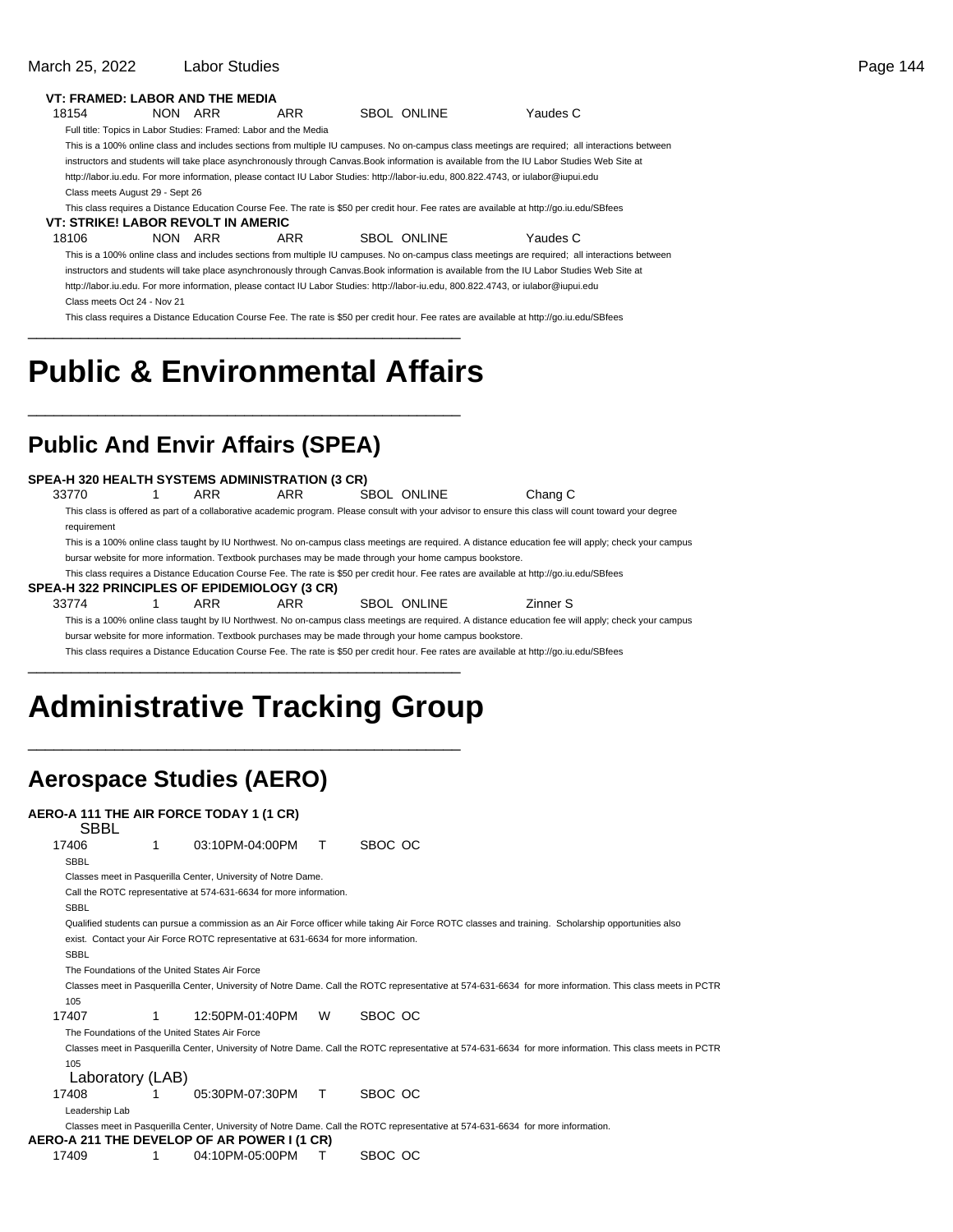The Evolution of USAF Air & Space Power Classes meet in Pasquerilla Center, University of Notre Dame. Call the ROTC representative at 574-631-6634 for more information. This class meets in PCTR 105 17410 11:45AM-12:35PM W SBOC OC The Evolution of USAF Air & Space Power Classes meet in Pasquerilla Center, University of Notre Dame. Call the ROTC representative at 574-631-6634 for more information. This class meets in PCTR 105 Laboratory (LAB) 17411 1 05:30PM-07:30PM T SBOC OC Leadership Lab Classes meet in Pasquerilla Center, University of Notre Dame. Call the ROTC representative at 574-631-6634 for more information. **AERO-A 311 AIR FORCE MANGT&LEADERSHIP I (3 CR)** 17412 11:00AM-12:15PM TR SBOC OC Classes meet in Pasquerilla Center, University of Notre Dame. Call the ROTC representative at 574-631-6634 for more information. This class meets in PCTR 112 17413 1 02:15PM-05:00PM T SBOC OC Classes meet in Pasquerilla Center, University of Notre Dame. Call the ROTC representative at 574-631-6634 for more information. This class meets in PCTR 112 Laboratory (LAB) 17414 17414 1 05:30PM-07:30PM T SBOC OC Leadership Lab Classes meet in Pasquerilla Center, University of Notre Dame. Call the ROTC representative at 574-631-6634 for more information. **AERO-A 411 NTL SEC FOR-IN CONT AMER SOC I (3 CR)** 17415 11:00AM-12:15PM TR SBOC OC Class meets in PCTR 107 National Security Affairs - Preparation for active duty For more information call 631-6634 17416 1 02:15PM-05:00PM T SBOC OC Class meets in PCTR 107 National Security Affairs - Preparation for active duty For more information call 631-6634 17417 1 ARR ARR SBOC OC National Security Affairs - Preparation for active duty Laboratory (LAB) 17418 1 05:30 PM-07:30 PM T SBOC OC Leadership Lab

## **Military (MIL)**

#### **ARMY ROTC (00)**

**MIL-G 111 ORIENT TO MIL SCI-NOTRE DAME (1 CR) SBBL** 

| uppl        |  |
|-------------|--|
|             |  |
| <b>CDDI</b> |  |

| חססט                                             |                  |                                                     |   |         |
|--------------------------------------------------|------------------|-----------------------------------------------------|---|---------|
| 17626                                            |                  | 07:00PM-09:00PM                                     | W | SBOC OC |
| 17627                                            |                  | 07:00PM-09:00PM                                     | W | SBOC OC |
|                                                  | Laboratory (LAB) |                                                     |   |         |
| 17628                                            |                  | 04:30PM-06:30PM                                     | W | SBOC OC |
|                                                  |                  | MIL-G 211 APPLIED LDRSHP I-NOTRE DAME (2 CR)        |   |         |
| 17629                                            |                  | 07:00PM-09:00PM                                     | W | SBOC OC |
| 17630                                            |                  | 07:00PM-09:00PM                                     | W | SBOC OC |
|                                                  | Laboratory (LAB) |                                                     |   |         |
| 17631                                            |                  | 04:30PM-06:30PM                                     | W | SBOC OC |
| Meets in Stepan Center                           |                  |                                                     |   |         |
|                                                  |                  | <b>MIL-G 311 ADV LEADERSHIP 1-NOTRE DAME (3 CR)</b> |   |         |
| 17632                                            |                  | 07:00PM-09:00PM                                     | т | SBOC OC |
| 17633                                            |                  | 07:00PM-09:00PM                                     | W | SBOC OC |
|                                                  | Laboratory (LAB) |                                                     |   |         |
| 17634                                            |                  | 04:30PM-06:30PM                                     | т | SBOC OC |
| Meets in Stepan Center                           |                  |                                                     |   |         |
|                                                  |                  | MIL-G 390 AMER MIL HISTORY-NOTRE DAME (3 CR)        |   |         |
| 17838                                            | 1                | 07:00PM-09:00PM                                     | W | SBOC OC |
| <b>MIL-G 411 THE PROFESSIONAL OFFICER (3 CR)</b> |                  |                                                     |   |         |
| 17635                                            | 1                | 07:00PM-09:00PM                                     | т | SBOC OC |
|                                                  |                  |                                                     |   |         |

\_\_\_\_\_\_\_\_\_\_\_\_\_\_\_\_\_\_\_\_\_\_\_\_\_\_\_\_\_\_\_\_\_\_\_\_\_\_\_\_\_\_\_\_\_\_\_\_\_\_